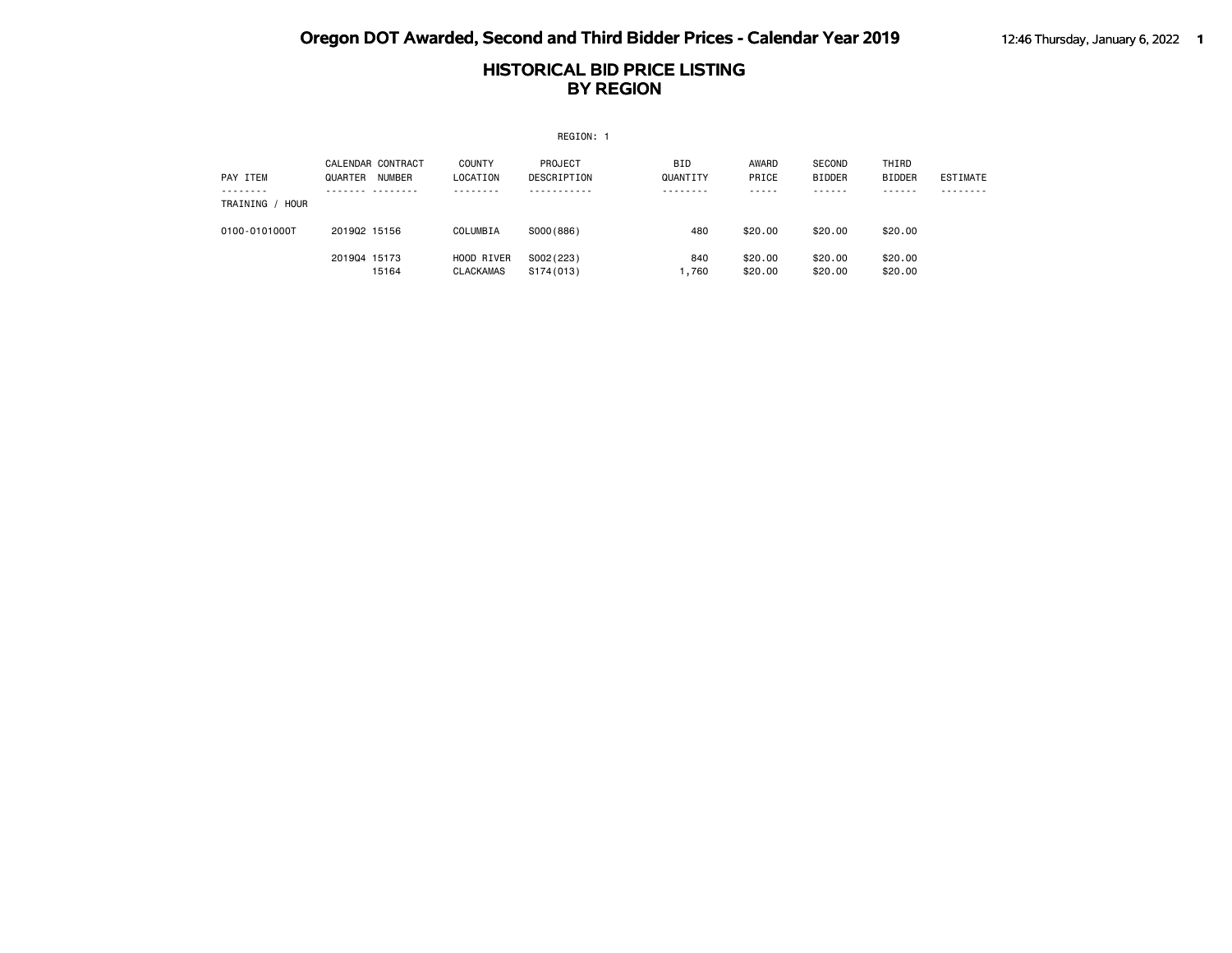|                                      |              |                                     |                    | REGION: 1              |                 |                |                         |                        |                 |
|--------------------------------------|--------------|-------------------------------------|--------------------|------------------------|-----------------|----------------|-------------------------|------------------------|-----------------|
| PAY ITEM                             |              | CALENDAR CONTRACT<br>QUARTER NUMBER | COUNTY<br>LOCATION | PROJECT<br>DESCRIPTION | BID<br>QUANTITY | AWARD<br>PRICE | SECOND<br><b>BIDDER</b> | THIRD<br><b>BIDDER</b> | <b>ESTIMATE</b> |
| .<br>TEMPORARY SIGNS / SQFT          |              | .                                   | .                  | .                      | .               | .              |                         | .                      | <u>.</u>        |
| 0225-0102000J                        | 201901 15128 |                                     | WASHINGTON         | C067(107)              | 460             | \$12.00        | \$30.00                 | \$25.00                |                 |
|                                      | 201902 15144 |                                     | HOOD RIVER         | S026(127)              | 555             | \$20.00        | \$29.00                 | \$30.00                |                 |
|                                      |              | 15143                               | WASHINGTON         | HSIP-S029(029)         | 630             | \$16.00        | \$15.00                 | \$18.00                |                 |
|                                      |              | 15146                               | <b>MULTNOMAH</b>   | S001 (499)             | 1,300           | \$50.00        | \$12.00                 | \$25.00                |                 |
|                                      |              | 15156                               | COLUMBIA           | S000(886)              | 1,825           | \$25.00        | \$21.00                 | \$20.00                |                 |
|                                      |              | 15150                               | <b>MULTNOMAH</b>   | S001 (509)             | 2,770           | \$12.00        | \$30.00                 | \$18.00                |                 |
|                                      | 201903 15160 |                                     | <b>MULTNOMAH</b>   | S100(065)              | 550             | \$13.50        | \$15.00                 | \$22.50                |                 |
|                                      | 201904 15173 |                                     | HOOD RIVER         | S002(223)              | 655             | \$19.00        | \$20.00                 | \$16.00                |                 |
|                                      |              | 15164                               | <b>CLACKAMAS</b>   | S174(013)              | 2,930           | \$14.00        | \$23.20                 | \$15.00                |                 |
| TEMPORARY BARRICADES, TYPE II / EACH |              |                                     |                    |                        |                 |                |                         |                        |                 |
| 0225-0104000E                        | 201901 15128 |                                     | WASHINGTON         | C067(107)              | 5               | \$67.00        | \$150.00                | \$50.00                |                 |
|                                      | 201902 15156 |                                     | COLUMBIA           | S000(886)              | $\overline{7}$  | \$100.00       | \$50.00                 | \$90.00                |                 |
|                                      |              | 15143                               | WASHINGTON         | HSIP-S029(029)         | 21              | \$100.00       | \$40.00                 | \$52.00                |                 |
|                                      | 201903 15160 |                                     | <b>MULTNOMAH</b>   | S100(065)              | 5               | \$35.00        | \$30.00                 | \$60.00                |                 |
|                                      | 201904 15173 |                                     | HOOD RIVER         | S002(223)              | 20              | \$50.00        | \$40.00                 | \$38.00                |                 |
|                                      |              | 15164                               | <b>CLACKAMAS</b>   | S174(013)              | 50              | \$42.00        | \$25.00                 | \$25.00                |                 |
| TEMP BARRICADES, TYPE III / EACH     |              |                                     |                    |                        |                 |                |                         |                        |                 |
| 0225-0105000E                        | 201901 15128 |                                     | WASHINGTON         | C067(107)              | 6               | \$200.00       | \$300.00                | \$150.00               |                 |
|                                      | 201902 15144 |                                     | HOOD RIVER         | S026(127)              | 4               | \$150.00       | \$250.00                | \$200.00               |                 |
|                                      |              | 15143                               | WASHINGTON         | HSIP-S029(029)         | $\overline{7}$  | \$135.00       | \$100.00                | \$128.00               |                 |
|                                      |              | 15146                               | <b>MULTNOMAH</b>   | S001 (499)             | 10              | \$120.00       | \$220.00                | \$200.00               |                 |
|                                      |              | 15156                               | COLUMBIA           | S000(886)              | 19              | \$300.00       | \$150.00                | \$200.00               |                 |
|                                      |              | 15150                               | <b>MULTNOMAH</b>   | S001 (509)             | 135             | \$135.00       | \$150.00                | \$100.00               |                 |
|                                      | 201903 15160 |                                     | <b>MULTNOMAH</b>   | S100(065)              | 11              | \$75.00        | \$100.00                | \$150.00               |                 |
|                                      | 201904 15173 |                                     | HOOD RIVER         | S002(223)              | 10              | \$130.00       | \$130.00                | \$114.00               |                 |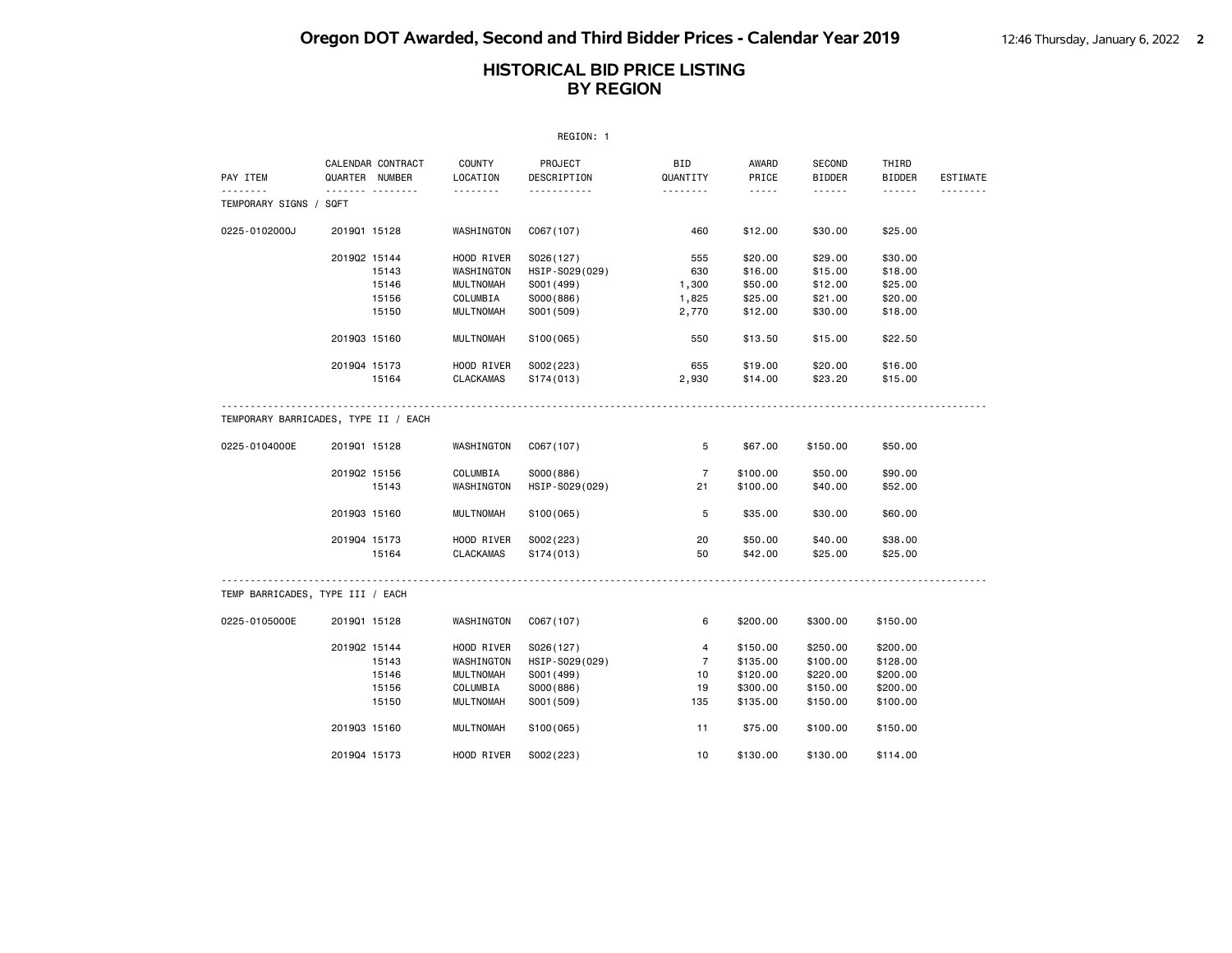| REGION: 1     |                                                       |                           |                               |                 |                       |                                |                        |                 |  |
|---------------|-------------------------------------------------------|---------------------------|-------------------------------|-----------------|-----------------------|--------------------------------|------------------------|-----------------|--|
| PAY ITEM      | CALENDAR CONTRACT<br>QUARTER NUMBER                   | <b>COUNTY</b><br>LOCATION | PROJECT<br>DESCRIPTION        | BID<br>QUANTITY | <b>AWARD</b><br>PRICE | <b>SECOND</b><br><b>BIDDER</b> | THIRD<br><b>BIDDER</b> | <b>ESTIMATE</b> |  |
| <u>.</u>      | -------- --------<br>TEMP BARRICADES, TYPE III / EACH |                           | <u> - - - - - - - - - - -</u> |                 | $\frac{1}{2}$         | ------                         | $- - - - - -$          | --------        |  |
| 0225-0105000E | (cont) 15164                                          | <b>CLACKAMAS</b>          | S174(013)                     | 25              | \$124.00              | \$80.00                        | \$75.00                |                 |  |
|               | TEMP CONC BARR REFLECTORIZED / FOOT                   |                           |                               |                 |                       |                                |                        |                 |  |
| 0225-0126000F | 201902 15150<br>15144                                 | MULTNOMAH<br>HOOD RIVER   | S001 (509)<br>S026(127)       | 713<br>1,032    | \$25.00<br>\$26.00    | \$18.00<br>\$33.00             | \$30.00<br>\$0.01      |                 |  |
|               | 201904 15164<br>15173                                 | CLACKAMAS<br>HOOD RIVER   | S174(013)<br>S002(223)        | 25<br>2,560     | \$51.00<br>\$15.00    | \$100.00<br>\$15.00            | \$50.00<br>\$16.50     |                 |  |
|               | MOVING TEMPORARY CONC BARRIER / FOOT                  |                           |                               |                 |                       |                                |                        |                 |  |
| 0225-0132000F | 201902 15150                                          | MULTNOMAH                 | S001 (509)                    | 713             | \$6.00                | \$8.00                         | \$0.01                 |                 |  |
|               | 201904 15173                                          | HOOD RIVER                | S002(223)                     | 5,180           | \$5.00                | \$5.00                         | \$5.50                 |                 |  |
|               | TEMP IMPACT ATTENUATOR, SAND BARREL SYS / EACH        |                           |                               |                 |                       |                                |                        |                 |  |
| 0225-0133000E | 201904 15173                                          | HOOD RIVER                | S002(223)                     | 3               | \$2,000               | \$2,000                        | \$2,141                |                 |  |
|               | TEMP IMP ATTEN NARW SITE SYS / EACH                   |                           |                               |                 |                       |                                |                        |                 |  |
| 0225-0134000E | 201902 15144<br>15150                                 | HOOD RIVER<br>MULTNOMAH   | S026(127)<br>S001 (509)       | 2<br>4          | \$2,500<br>\$3,500    | \$4,000<br>\$3,500             | \$0<br>\$0             |                 |  |
|               | 201904 15173                                          | HOOD RIVER                | S002(223)                     | $\blacksquare$  | \$9,000               | \$3,000                        | \$3,239                |                 |  |
|               | MOV TEMP IMP ATTEN NARW SITE / EACH                   |                           |                               |                 |                       |                                |                        |                 |  |
| 0225-0137000E | 201902 15150                                          | <b>MULTNOMAH</b>          | S001 (509)                    | $\overline{2}$  | \$500.00              | \$600.00                       | \$0.01                 |                 |  |
|               | 201904 15173                                          | HOOD RIVER                | S002(223)                     | $\overline{2}$  | \$500.00              | \$500.00                       | \$439.00               |                 |  |
|               | TEMP IMP ATTEN, TRUCK MOUNTED / EACH                  |                           |                               |                 |                       |                                |                        |                 |  |
| 0225-0138000E | 201902 15146                                          | <b>MULTNOMAH</b>          | S001 (499)                    | $\overline{4}$  | \$5,000               | \$30,000                       | \$20,000               |                 |  |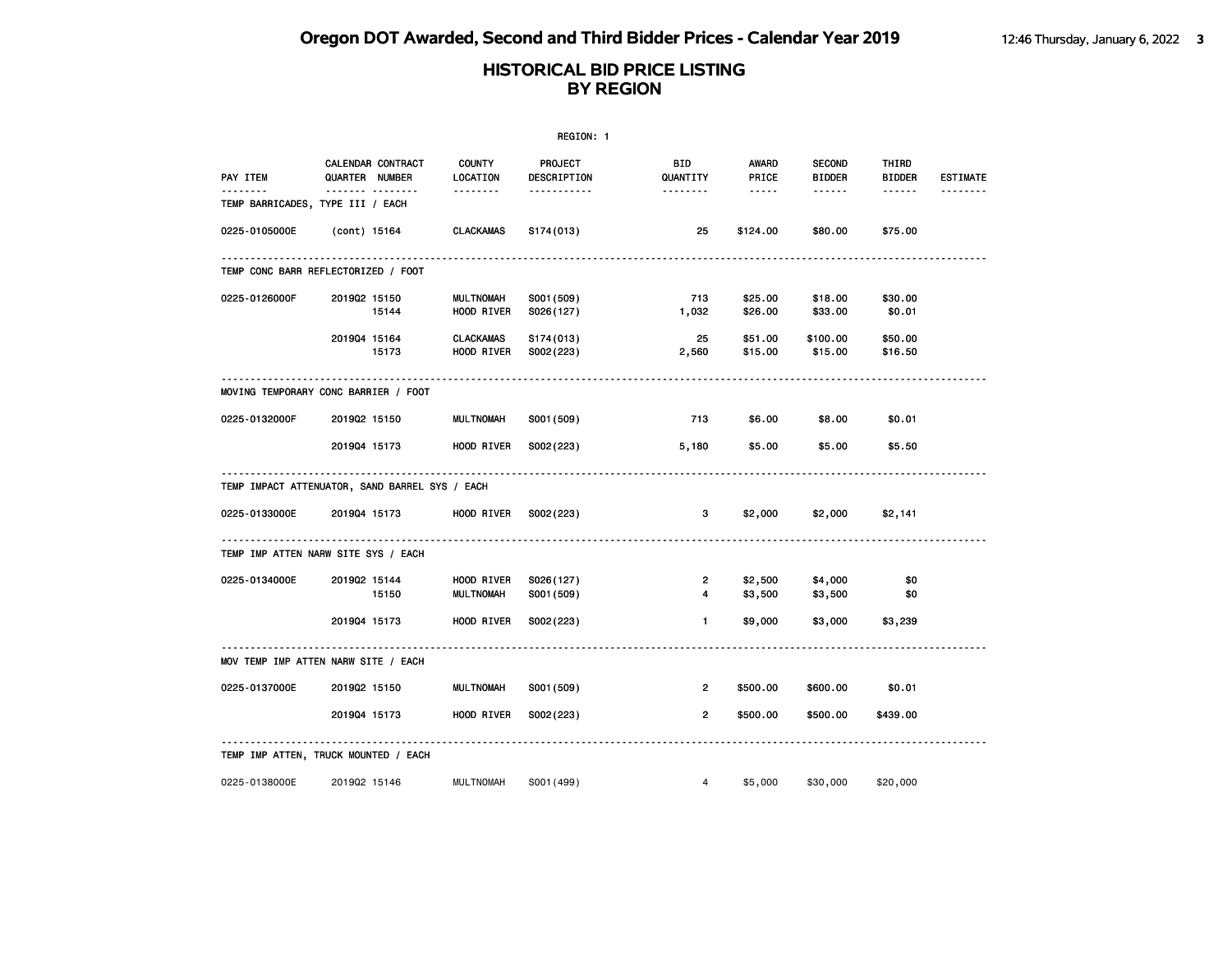|                                             |              |                                     |                                     | REGION: 1                                 |                        |                                                                                                                                                      |                                |                               |                 |
|---------------------------------------------|--------------|-------------------------------------|-------------------------------------|-------------------------------------------|------------------------|------------------------------------------------------------------------------------------------------------------------------------------------------|--------------------------------|-------------------------------|-----------------|
| PAY ITEM                                    |              | CALENDAR CONTRACT<br>QUARTER NUMBER | <b>COUNTY</b><br>LOCATION           | PROJECT<br>DESCRIPTION                    | <b>BID</b><br>QUANTITY | <b>AWARD</b><br>PRICE                                                                                                                                | <b>SECOND</b><br><b>BIDDER</b> | THIRD<br><b>BIDDER</b>        | <b>ESTIMATE</b> |
| TEMP IMP ATTEN, TRUCK MOUNTED / EACH        |              | .                                   |                                     | -----------                               | <u>.</u>               | $\frac{1}{2} \left( \frac{1}{2} \right) \left( \frac{1}{2} \right) \left( \frac{1}{2} \right) \left( \frac{1}{2} \right) \left( \frac{1}{2} \right)$ | .                              | ------                        | <u>.</u>        |
| 0225-0138000E                               | (cont) 15150 |                                     | <b>MULTNOMAH</b>                    | S001 (509)                                | 6                      | \$3,500                                                                                                                                              | \$4,000                        | \$35,000                      |                 |
|                                             | 201904 15164 |                                     | <b>CLACKAMAS</b>                    | S174(013)                                 | $\overline{2}$         | \$18,000                                                                                                                                             | \$20,000                       | \$25,000                      |                 |
| REPAIR TEMP IMP ATTEN, NARROW SITE / EACH   |              |                                     |                                     |                                           |                        |                                                                                                                                                      |                                |                               |                 |
| 0225-0141300E                               | 201902 15144 | 15150                               | HOOD RIVER<br><b>MULTNOMAH</b>      | S026(127)<br>S001 (509)                   | $\mathbf{1}$<br>4      | \$500<br>\$1,200                                                                                                                                     | \$6,250<br>\$1                 | \$0<br>\$1                    |                 |
|                                             | 201904 15173 |                                     | HOOD RIVER                          | S002(223)                                 | $\mathbf{2}$           | \$1,000                                                                                                                                              | \$2                            | \$2                           |                 |
| REPAIR TEMP IMP ATTEN, TRUCK MOUNTED / EACH |              |                                     |                                     |                                           |                        |                                                                                                                                                      |                                |                               |                 |
| 0225-0141400E                               | 201902 15146 | 15150                               | <b>MULTNOMAH</b><br>MULTNOMAH       | S001 (499)<br>S001 (509)                  | 4<br>4                 | \$1,000<br>\$2,500                                                                                                                                   | \$1,000<br>\$1                 | \$0<br>\$0                    |                 |
|                                             | 201904 15164 |                                     | <b>CLACKAMAS</b>                    | S174 (013)                                | 4                      | \$1.00                                                                                                                                               | \$0.01                         | \$0.01                        |                 |
| REPAIR TEMP IMP ATTEN, SAND MODULE / EACH   |              |                                     |                                     |                                           |                        |                                                                                                                                                      |                                |                               |                 |
| 0225-0141500E                               | 201904 15173 |                                     | HOOD RIVER                          | S002(223)                                 | 34                     | \$50.00                                                                                                                                              | \$10.00                        | \$11.00                       |                 |
| PEDESTRIAN CHANNELIZING DEVICES / FOOT      |              |                                     |                                     |                                           |                        |                                                                                                                                                      |                                |                               |                 |
| 0225-0141600F                               | 201902 15150 | 15143<br>15156                      | MULTNOMAH<br>WASHINGTON<br>COLUMBIA | S001 (509)<br>HSIP-S029(029)<br>S000(886) | 278<br>284<br>2,160    | \$25.00<br>\$10.00<br>\$35.00                                                                                                                        | \$50.00<br>\$40.00<br>\$24.00  | \$20.00<br>\$46.00<br>\$15.00 |                 |
|                                             | 201903 15160 |                                     | <b>MULTNOMAH</b>                    | S100(065)                                 | 818                    | \$30.00                                                                                                                                              | \$20.00                        | \$25.00                       |                 |
|                                             | 201904 15164 |                                     | <b>CLACKAMAS</b>                    | S174(013)                                 | 2,600                  | \$25.00                                                                                                                                              | \$40.00                        | \$40.00                       |                 |
| SECURING TEMPORARY CONCRETE BARRIER / FOOT  |              |                                     |                                     |                                           |                        |                                                                                                                                                      |                                |                               |                 |
| 0225-0141650F                               | 201904 15173 |                                     | HOOD RIVER                          | S002(223)                                 | 5,435                  | \$10.50                                                                                                                                              | \$3,00                         | \$3.20                        |                 |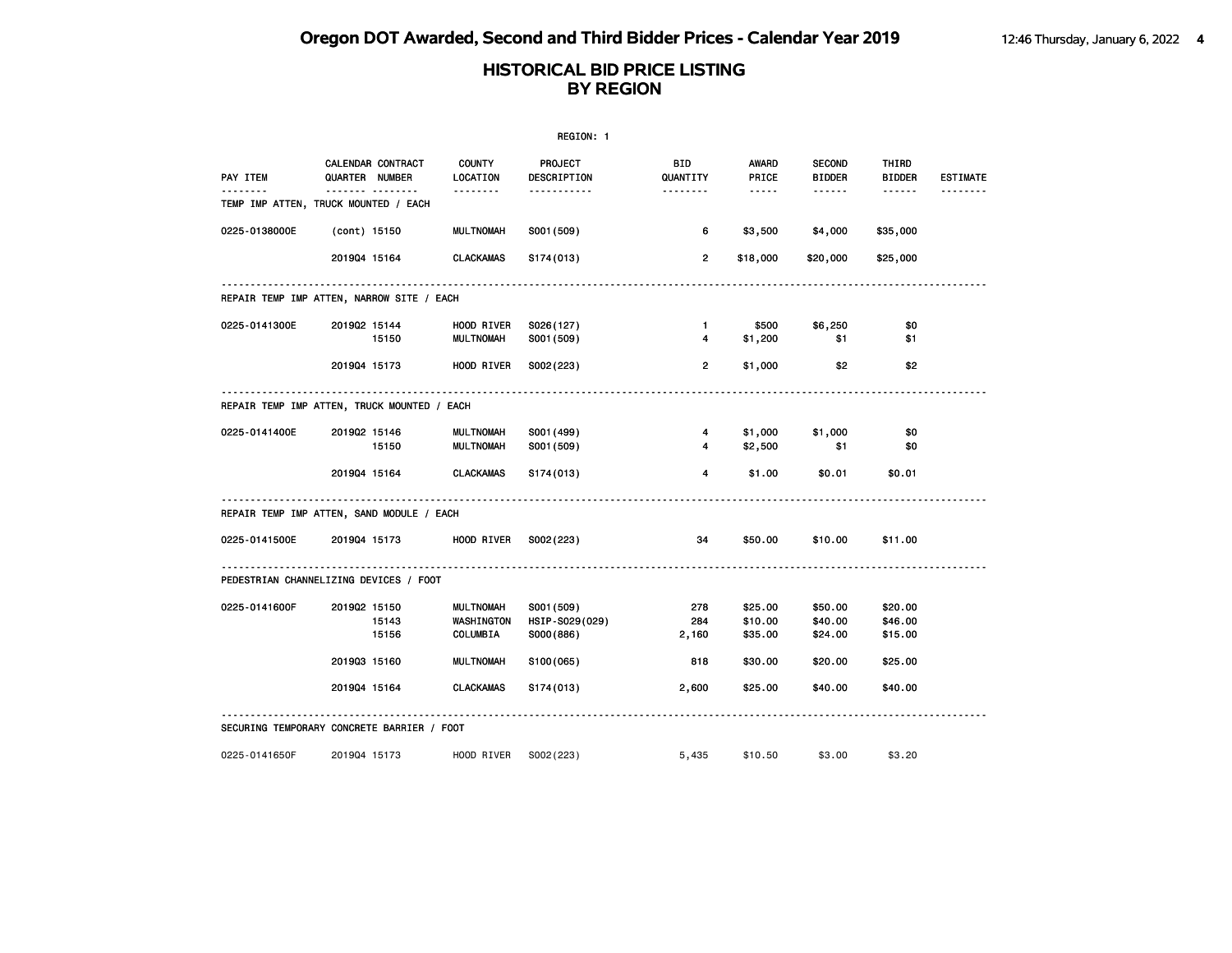|                                               |                |                   |                           | REGION: 1              |                        |                                                                                                               |                                |                        |                 |
|-----------------------------------------------|----------------|-------------------|---------------------------|------------------------|------------------------|---------------------------------------------------------------------------------------------------------------|--------------------------------|------------------------|-----------------|
| PAY ITEM                                      | QUARTER NUMBER | CALENDAR CONTRACT | <b>COUNTY</b><br>LOCATION | PROJECT<br>DESCRIPTION | <b>BID</b><br>QUANTITY | AWARD<br>PRICE                                                                                                | <b>SECOND</b><br><b>BIDDER</b> | THIRD<br><b>BIDDER</b> | <b>ESTIMATE</b> |
| ------<br>BICYCLE CHANNELIZING DEVICES / FOOT |                | .                 |                           | <u>.</u>               | --------               | $\frac{1}{2} \frac{1}{2} \frac{1}{2} \frac{1}{2} \frac{1}{2} \frac{1}{2} \frac{1}{2} \frac{1}{2} \frac{1}{2}$ | ------                         | ------                 |                 |
| 0225-0141950F                                 | 201902 15143   |                   | WASHINGTON                | HSIP-S029(029)         | 50                     | \$22.00                                                                                                       | \$40.00                        | \$72.00                |                 |
|                                               | 201904 15164   |                   | CLACKAMAS                 | S174(013)              | 200                    | \$60.00                                                                                                       | \$55.00                        | \$40.00                |                 |
| TEMPORARY PLASTIC DRUMS / EACH                |                |                   |                           |                        |                        |                                                                                                               |                                |                        |                 |
| 0225-0145000E                                 | 201901 15128   |                   | <b>WASHINGTON</b>         | C067(107)              | 36                     | \$55.00                                                                                                       | \$65.00                        | \$50.00                |                 |
|                                               | 201902 15156   |                   | COLUMBIA                  | S000(886)              | 18                     | \$60.00                                                                                                       | \$60.00                        | \$75.00                |                 |
|                                               |                | 15143             | WASHINGTON                | HSIP-S029(029)         | 40                     | \$45.00                                                                                                       | \$100.00                       | \$40.00                |                 |
|                                               |                | 15144             | HOOD RIVER                | S026(127)              | 210                    | \$30.00                                                                                                       | \$50.00                        | \$0.01                 |                 |
|                                               |                | 15146             | <b>MULTNOMAH</b>          | S001 (499)             | 300                    | \$50.00                                                                                                       | \$52.00                        | \$100.00               |                 |
|                                               |                | 15150             | MULTNOMAH                 | S001 (509)             | 882                    | \$50.00                                                                                                       | \$50.00                        | \$35.00                |                 |
|                                               | 201903 15160   |                   | MULTNOMAH                 | S <sub>100</sub> (065) | - 16                   | \$30.00                                                                                                       | \$100.00                       | \$65.00                |                 |
|                                               | 201904 15173   |                   | <b>HOOD RIVER</b>         | S002(223)              | 181                    | \$35.00                                                                                                       | \$22.00                        | \$13.00                |                 |
|                                               |                | 15164             | CLACKAMAS                 | S174(013)              | 200                    | \$100.00                                                                                                      | \$35.00                        | \$80.00                |                 |
| TEMP REFLECTIVE PVMT MARKERS / EACH           |                |                   |                           |                        |                        |                                                                                                               |                                |                        |                 |
| 0225-0148000E 2019Q4 15164 CLACKAMAS          |                |                   |                           | S174(013)              | 1,500                  | \$1.00                                                                                                        | \$4.00                         | \$3.00                 |                 |
| TEMP FLEXIBLE PVMT MARKERS / EACH             |                |                   |                           |                        |                        |                                                                                                               |                                |                        |                 |
| 0225-0149000E 2019Q4 15173                    |                |                   | HOOD RIVER S002(223)      |                        | 430                    | \$2.00                                                                                                        | \$1.50                         | \$5.90                 |                 |
| TEMPORARY REMOVABLE TAPE / FOOT               |                |                   |                           |                        |                        |                                                                                                               |                                |                        |                 |
|                                               |                |                   |                           |                        | 12,113                 | \$1.50                                                                                                        | \$1.50                         | \$1.50                 |                 |
| TEMPORARY NON-REFLECTIVE TAPE / FOOT          |                |                   |                           |                        |                        |                                                                                                               |                                |                        |                 |
| 0225-0152000F                                 | 201904 15164   |                   | CLACKAMAS                 | S174(013)              | 892                    | \$2.50                                                                                                        | \$2.50                         | \$1.00                 |                 |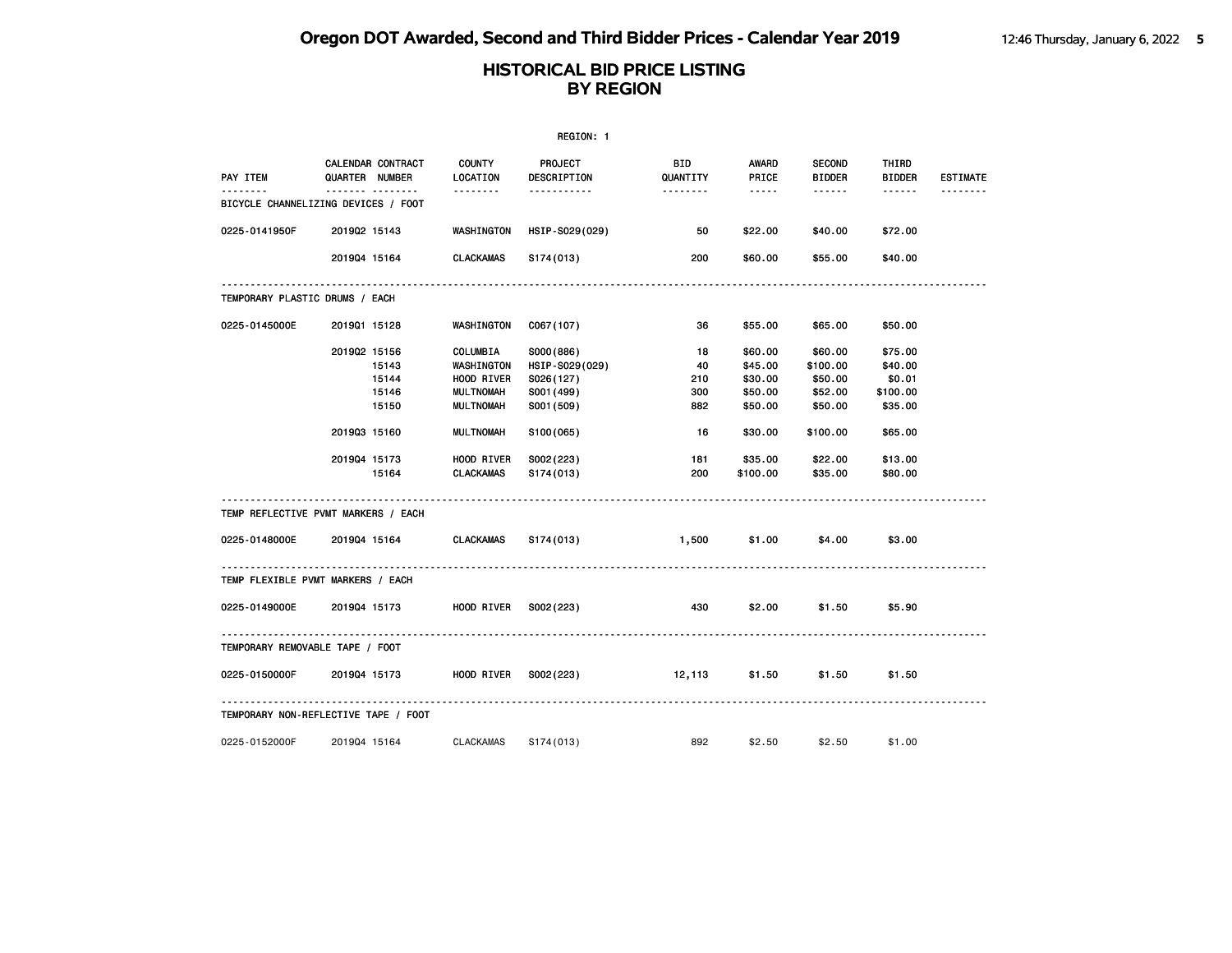|                                   |              |                                                   |                                | REGION: 1                     |                        |                                                                                                               |                                |                               |                 |
|-----------------------------------|--------------|---------------------------------------------------|--------------------------------|-------------------------------|------------------------|---------------------------------------------------------------------------------------------------------------|--------------------------------|-------------------------------|-----------------|
| PAY ITEM                          |              | <b>CALENDAR CONTRACT</b><br><b>QUARTER NUMBER</b> | <b>COUNTY</b><br>LOCATION      | <b>PROJECT</b><br>DESCRIPTION | <b>BID</b><br>QUANTITY | <b>AWARD</b><br>PRICE                                                                                         | <b>SECOND</b><br><b>BIDDER</b> | <b>THIRD</b><br><b>BIDDER</b> | <b>ESTIMATE</b> |
| TEMPORARY STRIPING / FOOT         |              | <u>.</u>                                          | <u>.</u>                       | <u>.</u>                      | <u>.</u>               | $\frac{1}{2} \frac{1}{2} \frac{1}{2} \frac{1}{2} \frac{1}{2} \frac{1}{2} \frac{1}{2} \frac{1}{2} \frac{1}{2}$ | ------                         | ------                        | --------        |
| 0225-0153000F                     | 201902 15156 |                                                   | COLUMBIA                       | S000(886)                     | 3,800                  | \$0.50                                                                                                        | \$1.00                         | \$0.50                        |                 |
|                                   | 201904 15173 | 15164                                             | HOOD RIVER<br><b>CLACKAMAS</b> | S002(223)<br>S174(013)        | 190,885<br>310,000     | \$0.10<br>\$0.10                                                                                              | \$0.10<br>\$0.09               | \$0.10<br>\$0.09              |                 |
| TEMPORARY PAVEMENT LEGENDS / EACH |              |                                                   |                                |                               |                        |                                                                                                               |                                |                               |                 |
| 0225-0153100E                     | 201902 15156 |                                                   | COLUMBIA                       | S000(886)                     | -14                    | \$100.00                                                                                                      | \$71.00                        | \$125.00                      |                 |
|                                   | 201904 15164 |                                                   | <b>CLACKAMAS</b>               | S174(013)                     | 279                    | \$56.00                                                                                                       | \$55.00                        | \$30.00                       |                 |
| TEMPORARY PAVEMENT BARS / SQFT    |              |                                                   |                                |                               |                        |                                                                                                               |                                |                               |                 |
| 0225-0153200J                     | 201902 15156 |                                                   | COLUMBIA                       | S000(886)                     | 840                    | \$3.00                                                                                                        | \$3.00                         | \$7.00                        |                 |
|                                   | 201904 15164 |                                                   | CLACKAMAS                      | S174(013)                     | 6,450                  | \$1.60                                                                                                        | \$1.50                         | \$1.00                        |                 |
| STRIPE REMOVAL / FOOT             |              |                                                   |                                |                               |                        |                                                                                                               |                                |                               |                 |
| 0225-0154000F                     | 201902 15143 | 15156                                             | WASHINGTON<br>COLUMBIA         | HSIP-S029(029)<br>S000(886)   | 153<br>900             | \$3.40<br>\$1.50                                                                                              | \$15.00<br>\$2.00              | \$3.00<br>\$1.00              |                 |
|                                   | 201903 15160 |                                                   | <b>MULTNOMAH</b>               | S100(065)                     | 1,900                  | \$0.76                                                                                                        | \$0.90                         | \$0.80                        |                 |
|                                   | 201904 15173 |                                                   | HOOD RIVER                     | S002(223)                     | 90,589                 | \$0.30                                                                                                        | \$0.30                         | \$0.30                        |                 |
| LEGEND REMOVAL / SQFT             |              |                                                   |                                |                               |                        |                                                                                                               |                                |                               |                 |
| 0225-0155100J                     | 201902 15156 |                                                   | COLUMBIA                       | S000(886)                     | 400                    | \$3.50                                                                                                        | \$3.25                         | \$4.00                        |                 |
| BAR REMOVAL / SQFT                |              |                                                   |                                |                               |                        |                                                                                                               |                                |                               |                 |
| 0225-0156000J                     | 201903 15160 |                                                   | <b>MULTNOMAH</b>               | S100(065)                     | 48                     | \$13.00                                                                                                       | \$15.00                        | \$13.00                       |                 |
|                                   | 201904 15164 |                                                   | <b>CLACKAMAS</b>               | S174(013)                     | 350                    | \$6.00                                                                                                        | \$5.00                         | \$3.00                        |                 |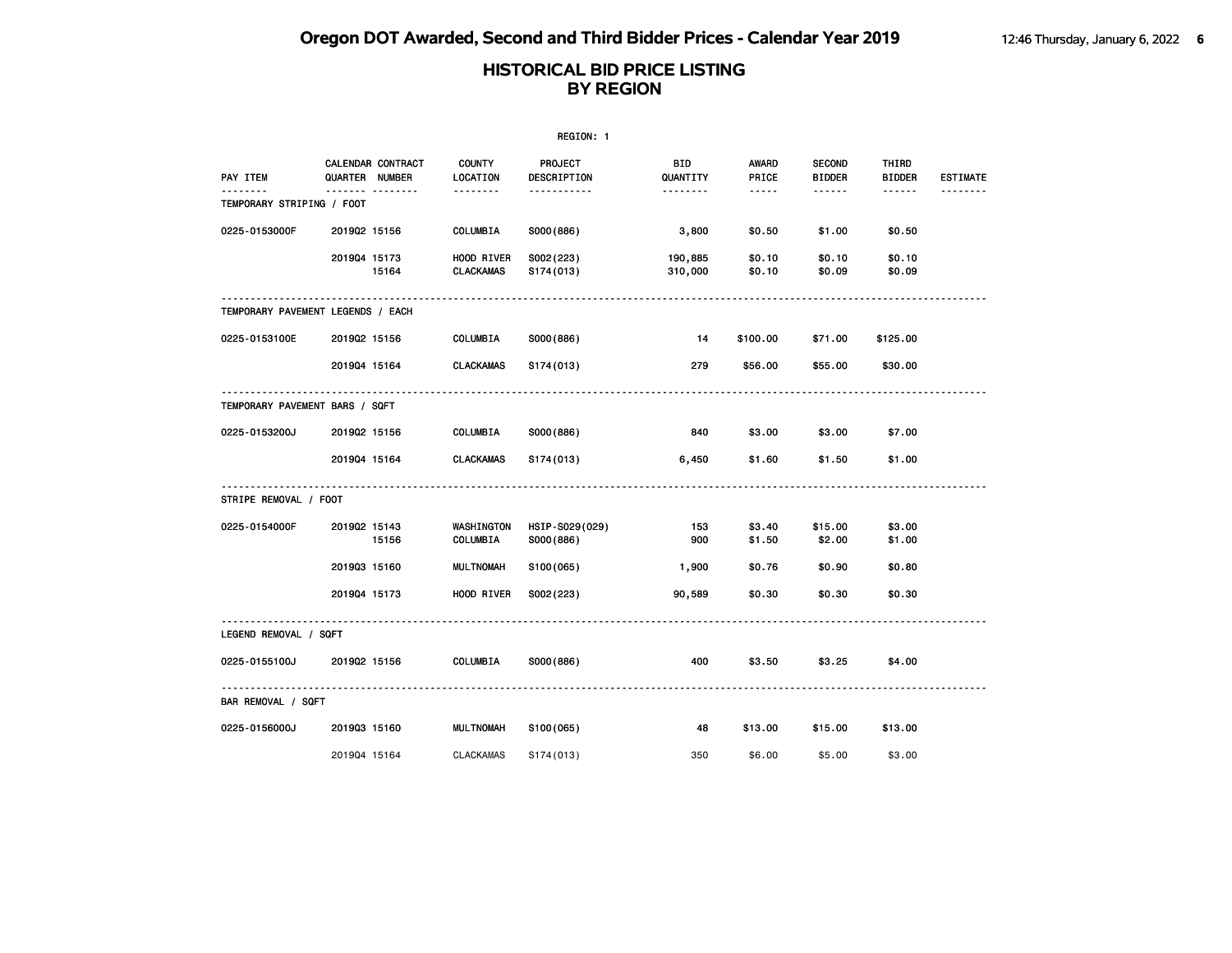|                                                 |              |                                            |                           | REGION: 1              |                         |                       |                                |                        |                 |
|-------------------------------------------------|--------------|--------------------------------------------|---------------------------|------------------------|-------------------------|-----------------------|--------------------------------|------------------------|-----------------|
| PAY ITEM                                        |              | CALENDAR CONTRACT<br><b>QUARTER NUMBER</b> | <b>COUNTY</b><br>LOCATION | PROJECT<br>DESCRIPTION | <b>BID</b><br>QUANTITY  | <b>AWARD</b><br>PRICE | <b>SECOND</b><br><b>BIDDER</b> | THIRD<br><b>BIDDER</b> | <b>ESTIMATE</b> |
| .<br>SEQUENTIAL ARROW SIGNS / EACH              |              | <b>.</b>                                   | <u>.</u>                  | <u>.</u>               | <u>.</u>                | $- - - - -$           | $- - - - - -$                  | ------                 | .               |
| 0225-0162000E                                   | 201902 15143 |                                            | WASHINGTON                | HSIP-S029(029)         | з                       | \$1,500               | \$2,000                        | \$1,500                |                 |
|                                                 |              | 15146                                      | <b>MULTNOMAH</b>          | S001 (499)             | 8                       | \$1,000               | \$8,000                        | \$5,000                |                 |
|                                                 |              | 15150                                      | <b>MULTNOMAH</b>          | S001 (509)             | 9                       | \$500                 | \$500                          | \$4,000                |                 |
|                                                 | 201904 15173 |                                            | HOOD RIVER                | S002(223)              | $\mathbf{1}$            | \$4,000               | \$2,000                        | \$4,731                |                 |
|                                                 |              | 15164                                      | <b>CLACKAMAS</b>          | S174(013)              | $\overline{2}$          | \$5,000               | \$500                          | \$5,000                |                 |
| PORTABLE CHGBLE MESSAGE SIGNS / EACH            |              |                                            |                           |                        |                         |                       |                                |                        |                 |
| 0225-0164000E                                   | 201901 15128 |                                            | WASHINGTON                | C067(107)              | 6                       | \$6,800               | \$3,500                        | \$3,500                |                 |
|                                                 | 201902 15144 |                                            | HOOD RIVER                | S026(127)              | $\overline{2}$          | \$6,500               | \$13,750                       | \$17,500               |                 |
|                                                 |              | 15156                                      | COLUMBIA                  | S000(886)              | 3                       | \$4,500               | \$6,250                        | \$15,000               |                 |
|                                                 |              | 15146                                      | <b>MULTNOMAH</b>          | S001 (499)             | $\overline{\mathbf{4}}$ | \$3,000               | \$5,400                        | \$20,000               |                 |
|                                                 |              | 15143                                      | WASHINGTON                | HSIP-S029(029)         | 5                       | \$2,000               | \$6,000                        | \$3,500                |                 |
|                                                 |              | 15150                                      | <b>MULTNOMAH</b>          | S001 (509)             | 20                      | \$1,500               | \$2,000                        | \$12,500               |                 |
|                                                 | 201903 15160 |                                            | <b>MULTNOMAH</b>          | S100(065)              | 4                       | \$3,000               | \$5,000                        | \$5,000                |                 |
|                                                 | 201904 15173 |                                            | HOOD RIVER                | S002(223)              | 3                       | \$16,000              | \$13,000                       | \$10,000               |                 |
|                                                 |              | 15164                                      | <b>CLACKAMAS</b>          | S174(013)              | $\overline{7}$          | \$6,000               | \$5,000                        | \$15,000               |                 |
| PORTABLE CHGBLE MESSAGE SIGNS, ROLL MNTD / EACH |              |                                            |                           |                        |                         |                       |                                |                        |                 |
| 0225-0167300E                                   | 201904 15164 |                                            | <b>CLACKAMAS</b>          | S174(013)              | $\overline{2}$          | \$5,000               | \$3,500                        | \$3,000                |                 |
|                                                 |              | 15173                                      | HOOD RIVER                | S002(223)              | $\overline{2}$          | \$11,000              | \$3,500                        | \$3,843                |                 |
| RADAR SPEED TRAILER / EACH                      |              |                                            |                           |                        |                         |                       |                                |                        |                 |
| 0225-0167500E                                   | 201904 15164 |                                            | <b>CLACKAMAS</b>          | S174(013)              | 2                       | \$10,000              | \$3,500                        | \$8,000                |                 |
|                                                 |              | 15173                                      | HOOD RIVER                | S002(223)              | $\overline{2}$          | \$10,000              | \$12,000                       | \$5,490                |                 |
| TEMPORARY CURB RAMP, CONSTRUCTED / EACH         |              |                                            |                           |                        |                         |                       |                                |                        |                 |
|                                                 |              |                                            |                           |                        |                         |                       |                                |                        |                 |
| 0225-0167660E                                   | 201902 15156 |                                            | COLUMBIA                  | S000(886)              | 6                       | \$2,000               | \$500                          | \$2,000                |                 |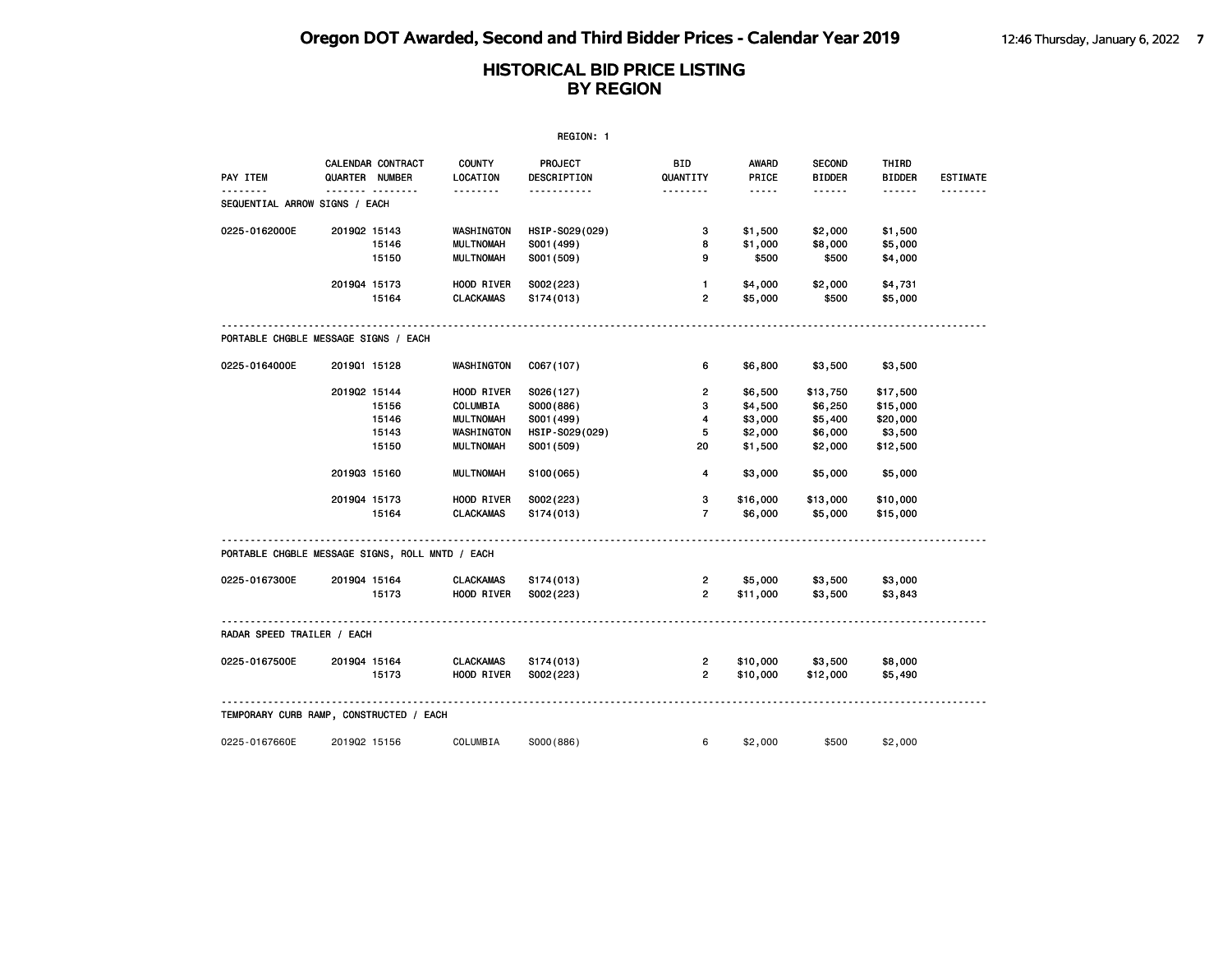|                                               | REGION: 1      |                         |                                                          |                                                        |                             |                                                                                                               |                                           |                                         |                 |  |  |
|-----------------------------------------------|----------------|-------------------------|----------------------------------------------------------|--------------------------------------------------------|-----------------------------|---------------------------------------------------------------------------------------------------------------|-------------------------------------------|-----------------------------------------|-----------------|--|--|
| PAY ITEM                                      | QUARTER NUMBER | CALENDAR CONTRACT       | <b>COUNTY</b><br>LOCATION                                | PROJECT<br>DESCRIPTION                                 | BID<br>QUANTITY             | AWARD<br>PRICE                                                                                                | <b>SECOND</b><br><b>BIDDER</b>            | THIRD<br><b>BIDDER</b>                  | <b>ESTIMATE</b> |  |  |
| <u>.</u><br>TEMPORARY CURB RAMP, _____ / EACH |                |                         | <u>.</u>                                                 | .                                                      | --------                    | $\frac{1}{2} \frac{1}{2} \frac{1}{2} \frac{1}{2} \frac{1}{2} \frac{1}{2} \frac{1}{2} \frac{1}{2} \frac{1}{2}$ | ------                                    | ------                                  | <u>.</u>        |  |  |
| 0225-0167670E                                 | 201904 15164   | 15164                   | <b>CLACKAMAS</b><br><b>CLACKAMAS</b>                     | S174(013)<br>S174(013)                                 | 10<br>10                    | \$1,500<br>\$1,500                                                                                            | \$200<br>\$200                            | \$2,500<br>\$3,000                      |                 |  |  |
| TEMPORARY WALKS / SQFT                        |                |                         |                                                          |                                                        |                             |                                                                                                               |                                           |                                         |                 |  |  |
| 0225-0167680J                                 | 201904 15164   |                         | <b>CLACKAMAS</b>                                         | S174(013)                                              | 14,390                      | \$5.00                                                                                                        | \$4.75                                    | \$6.50                                  |                 |  |  |
| <b>FLAGGERS / HOUR</b>                        |                |                         |                                                          |                                                        |                             |                                                                                                               |                                           |                                         |                 |  |  |
| 0225-0168000T                                 | 201901 15128   |                         | WASHINGTON                                               | C067(107)                                              | 240                         | \$52.00                                                                                                       | \$65.00                                   | \$60.00                                 |                 |  |  |
|                                               | 201902 15144   | 15143<br>15156<br>15150 | HOOD RIVER<br>WASHINGTON<br>COLUMBIA<br><b>MULTNOMAH</b> | S026(127)<br>HSIP-S029(029)<br>S000(886)<br>S001 (509) | 32<br>550<br>2,000<br>2,622 | \$65.00<br>\$48.00<br>\$62.00<br>\$68.00                                                                      | \$115.53<br>\$60.00<br>\$60.00<br>\$65.00 | \$75.00<br>\$68.00<br>\$75.00<br>\$0.01 |                 |  |  |
|                                               | 201903 15160   |                         | <b>MULTNOMAH</b>                                         | S100(065)                                              | 1,000                       | \$50.00                                                                                                       | \$0.01                                    | \$1.00                                  |                 |  |  |
|                                               | 201904 15164   |                         | <b>CLACKAMAS</b>                                         | S174(013)                                              | 4,652                       | \$55.00                                                                                                       | \$55.00                                   | \$60.00                                 |                 |  |  |
| FLAGGER STATION LIGHTING / EACH               |                |                         |                                                          |                                                        |                             |                                                                                                               |                                           |                                         |                 |  |  |
| 0225-0168100E                                 | 201902 15143   | 15150                   | WASHINGTON<br><b>MULTNOMAH</b>                           | HSIP-S029(029)<br>S001 (509)                           | 8<br>15                     | \$1,000<br>\$750                                                                                              | \$0<br>\$1,000                            | \$3,000<br>\$0                          |                 |  |  |
|                                               | 201903 15160   |                         | <b>MULTNOMAH</b>                                         | S100(065)                                              | $\overline{2}$              | \$1,150                                                                                                       | \$1,500                                   | \$3,400                                 |                 |  |  |
|                                               | 201904 15164   |                         | <b>CLACKAMAS</b>                                         | S174(013)                                              | 8                           | \$4,000                                                                                                       | \$2,500                                   | \$0                                     |                 |  |  |
| FLAGGER STATION LIGHTING / HOUR               |                |                         |                                                          |                                                        |                             |                                                                                                               |                                           |                                         |                 |  |  |
| 0225-0168100T                                 | 201902 15156   |                         | COLUMBIA                                                 | S000(886)                                              | 100                         | \$25.00                                                                                                       | \$20.00                                   | \$15.00                                 |                 |  |  |
| TRAFFIC CONTROL SUPERVISOR / EACH             |                |                         |                                                          |                                                        |                             |                                                                                                               |                                           |                                         |                 |  |  |
| 0225-0169000E                                 | 201902 15146   |                         | <b>MULTNOMAH</b>                                         | S001 (499)                                             | 70                          | \$650                                                                                                         | \$1,050                                   | \$1,500                                 |                 |  |  |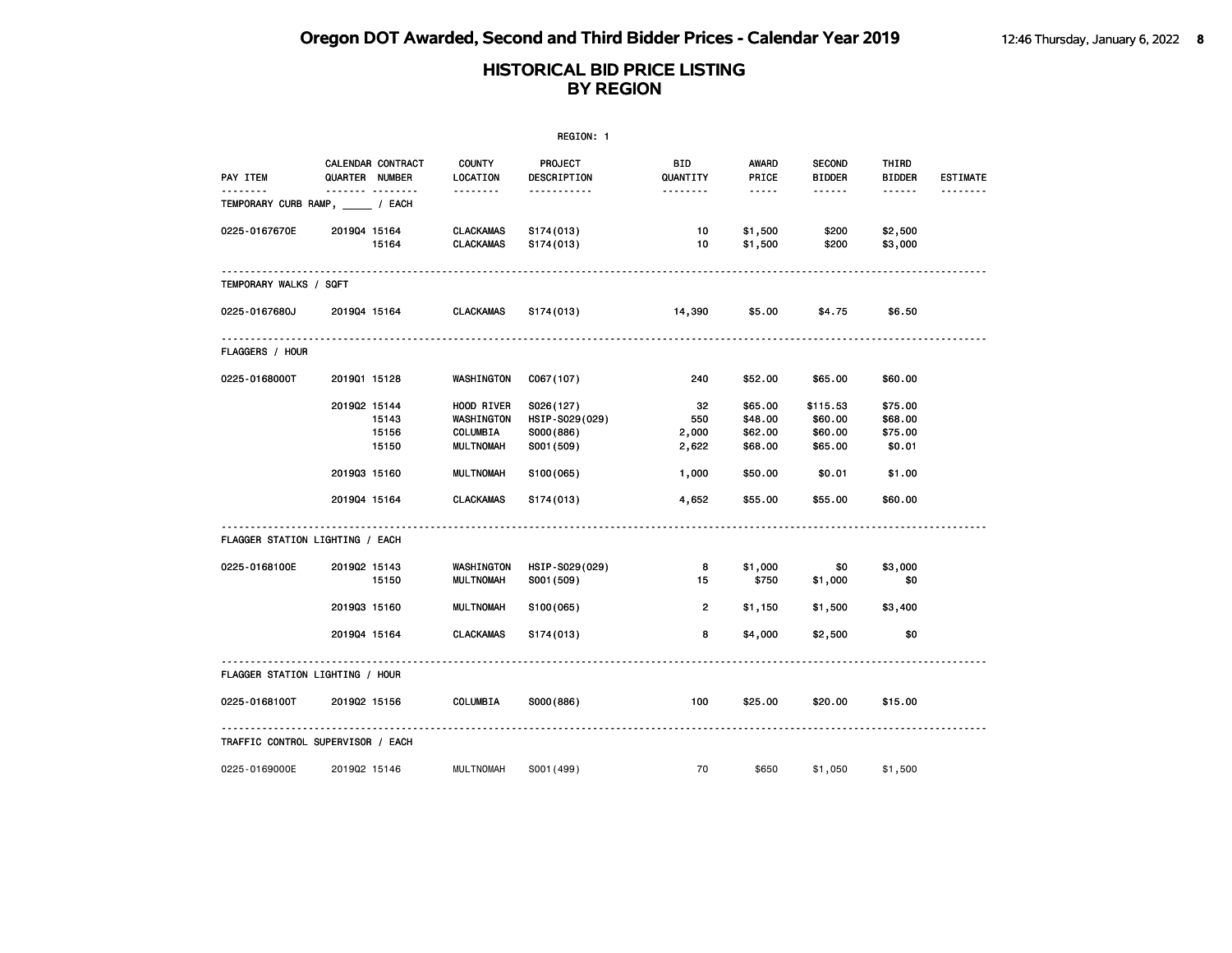|                                    |                |                                           |                                | REGION: 1                     |                             |                             |                                        |                                       |                 |
|------------------------------------|----------------|-------------------------------------------|--------------------------------|-------------------------------|-----------------------------|-----------------------------|----------------------------------------|---------------------------------------|-----------------|
| PAY ITEM                           | QUARTER        | <b>CALENDAR CONTRACT</b><br><b>NUMBER</b> | <b>COUNTY</b><br>LOCATION      | PROJECT<br><b>DESCRIPTION</b> | <b>BID</b><br>QUANTITY      | <b>AWARD</b><br>PRICE       | <b>SECOND</b><br><b>BIDDER</b>         | THIRD<br><b>BIDDER</b>                | <b>ESTIMATE</b> |
| TRAFFIC CONTROL SUPERVISOR / EACH  |                |                                           |                                |                               | -------                     |                             | -----                                  | ------                                |                 |
| 0225-0169000E                      | (cont) 15143   | 15150                                     | WASHINGTON<br><b>MULTNOMAH</b> | HSIP-S029(029)<br>S001 (509)  | 125<br>152                  | \$300.00<br>\$350           | \$0.01<br>\$1,000                      | \$600.00<br>\$725                     |                 |
|                                    | 201904 15173   | 15164                                     | HOOD RIVER<br><b>CLACKAMAS</b> | S002(223)<br>S174(013)        | 300<br>495                  | \$600.00<br>\$1.00          | \$1.00<br>\$0.01                       | \$550.00<br>\$0.01                    |                 |
| PILOT CARS / HOUR                  |                |                                           |                                |                               |                             |                             |                                        |                                       |                 |
| 0225-0172000T                      | 201904 15164   |                                           | <b>CLACKAMAS</b>               | S174(013)                     | 104                         | \$75.00                     | \$85.00                                | \$85.00                               |                 |
|                                    |                |                                           |                                | REGION: 1                     |                             |                             |                                        |                                       |                 |
| PAY ITEM                           | QUARTER NUMBER | CALENDAR CONTRACT                         | <b>COUNTY</b><br>LOCATION      | PROJECT<br>DESCRIPTION        | <b>BID</b><br>QUANTITY<br>. | AWARD<br>PRICE<br>- - - - - | SECOND<br><b>BIDDER</b><br>- - - - - - | THIRD<br><b>BIDDER</b><br>- - - - - - | <b>ESTIMATE</b> |
| TEMP TYPE CL CHAIN LINK FNC / FOOT |                |                                           |                                |                               |                             |                             |                                        |                                       |                 |
| 0270-0114000F                      | 201904 15164   |                                           | <b>CLACKAMAS</b>               | S174(013)                     | 16                          | \$50,00                     | \$11.00                                | \$60.00                               |                 |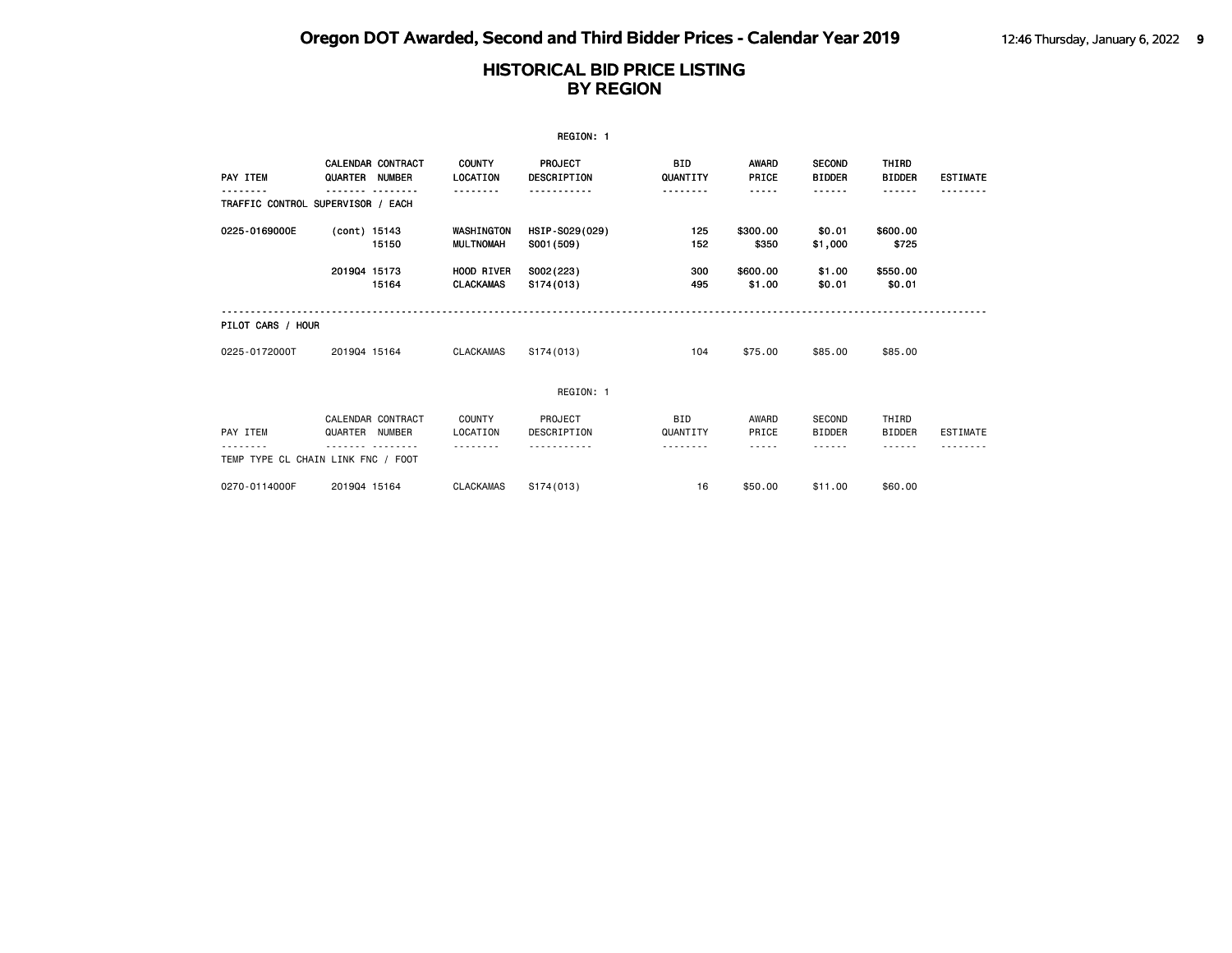|                                  | REGION: 1      |                   |                              |                         |                 |                        |                                |                        |                 |  |  |
|----------------------------------|----------------|-------------------|------------------------------|-------------------------|-----------------|------------------------|--------------------------------|------------------------|-----------------|--|--|
| PAY ITEM                         | QUARTER NUMBER | CALENDAR CONTRACT | <b>COUNTY</b><br>LOCATION    | PROJECT<br>DESCRIPTION  | BID<br>QUANTITY | AWARD<br>PRICE         | <b>SECOND</b><br><b>BIDDER</b> | THIRD<br><b>BIDDER</b> | <b>ESTIMATE</b> |  |  |
| PLASTIC SHEETING / SQYD          |                | <u></u>           | --------                     | -----------             | --------        | $\cdots \cdots \cdots$ | ------                         | ------                 |                 |  |  |
| 0280-0101000J                    | 201902 15150   | 15156             | <b>MULTNOMAH</b><br>COLUMBIA | S001 (509)<br>S000(886) | 175<br>250      | \$20.00<br>\$2.00      | \$10.00<br>\$3.25              | \$12.00<br>\$5.00      |                 |  |  |
|                                  | 201903 15160   |                   | <b>MULTNOMAH</b>             | S100(065)               | 600             | \$2.00                 | \$1.00                         | \$0.01                 |                 |  |  |
| TEMPORARY MULCHING, STRAW / ACRE |                |                   |                              |                         |                 |                        |                                |                        |                 |  |  |
| 0280-0104020R                    | 201904 15173   |                   | HOOD RIVER                   | S002(223)               | 0.05            | \$10,000               | \$8,000                        | \$8,784                |                 |  |  |
| MATTING, TYPE A / SQYD           |                |                   |                              |                         |                 |                        |                                |                        |                 |  |  |
| 0280-0105010J                    | 201904 15164   |                   | CLACKAMAS                    | S174(013)               | 927             | \$4.00                 | \$4.00                         | \$2.00                 |                 |  |  |
| MATTING, TYPE B / SQYD           |                |                   |                              |                         |                 |                        |                                |                        |                 |  |  |
| 0280-0105020J                    | 201904 15173   |                   | HOOD RIVER                   | S002(223)               | 50              | \$15.00                | \$10.50                        | \$11.00                |                 |  |  |
| MATTING, TYPE D / SQYD           |                |                   |                              |                         |                 |                        |                                |                        |                 |  |  |
| 0280-0105040J                    | 201901 15128   |                   | WASHINGTON                   | C067(107)               | 1,680           | \$4.00                 | \$4.00                         | \$4.00                 |                 |  |  |
|                                  | 201902 15144   |                   | HOOD RIVER                   | S026(127)               | 5,000           | \$7.00                 | \$2.05                         | \$3.00                 |                 |  |  |
|                                  | 201904 15164   |                   | <b>CLACKAMAS</b>             | S174(013)               | 1,872           | \$5.00                 | \$4.50                         | \$2.00                 |                 |  |  |
| MATTING, TYPE E / SQYD           |                |                   |                              |                         |                 |                        |                                |                        |                 |  |  |
| 0280-0105050J                    | 201904 15164   |                   | <b>CLACKAMAS</b>             | S174(013)               | 44              | \$14.00                | \$15.00                        | \$5.00                 |                 |  |  |
| MATTING, TYPE F / SQYD           |                |                   |                              |                         |                 |                        |                                |                        |                 |  |  |
| 0280-0105060J                    | 201901 15128   |                   | WASHINGTON                   | C067(107)               | 230             | \$6.00                 | \$6.00                         | \$6.00                 |                 |  |  |
| COMPOST EROSION BLANKET / SQYD   |                |                   |                              |                         |                 |                        |                                |                        |                 |  |  |
| 0280-0105100J                    | 201902 15156   |                   | COLUMBIA                     | S000(886)               | 899             | \$5.00                 | \$4.33                         | \$6.00                 |                 |  |  |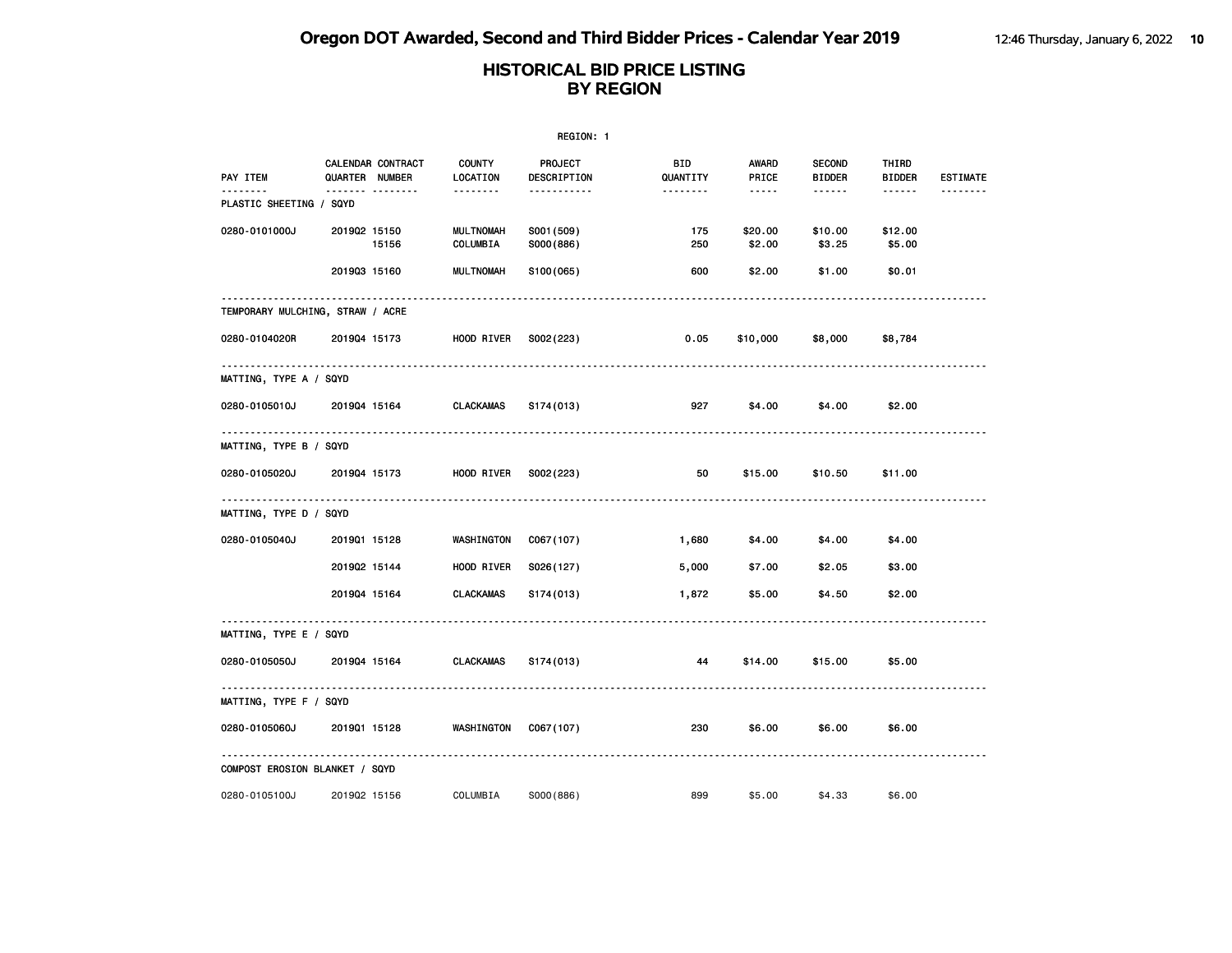|                                      |                |                   |                                           | REGION: 1                     |                 |                                                                                                                                                                 |                                                                                                                                                                                                                                                                                                                                                                                                                                                                                                  |                         |                 |
|--------------------------------------|----------------|-------------------|-------------------------------------------|-------------------------------|-----------------|-----------------------------------------------------------------------------------------------------------------------------------------------------------------|--------------------------------------------------------------------------------------------------------------------------------------------------------------------------------------------------------------------------------------------------------------------------------------------------------------------------------------------------------------------------------------------------------------------------------------------------------------------------------------------------|-------------------------|-----------------|
| PAY ITEM                             | QUARTER NUMBER | CALENDAR CONTRACT | <b>COUNTY</b><br>LOCATION                 | <b>PROJECT</b><br>DESCRIPTION | BID<br>QUANTITY | <b>AWARD</b><br>PRICE                                                                                                                                           | <b>SECOND</b><br><b>BIDDER</b>                                                                                                                                                                                                                                                                                                                                                                                                                                                                   | THIRD<br><b>BIDDER</b>  | <b>ESTIMATE</b> |
| <u>.</u>                             |                | .<br>15150        | <u> - - - - - - -</u><br><b>MULTNOMAH</b> | -----------<br>S001 (509)     | .<br>1,958      | $\frac{1}{2} \left( \frac{1}{2} \right) \left( \frac{1}{2} \right) \left( \frac{1}{2} \right) \left( \frac{1}{2} \right) \left( \frac{1}{2} \right)$<br>\$25.00 | $\begin{array}{cccccccccccccc} \multicolumn{2}{c}{} & \multicolumn{2}{c}{} & \multicolumn{2}{c}{} & \multicolumn{2}{c}{} & \multicolumn{2}{c}{} & \multicolumn{2}{c}{} & \multicolumn{2}{c}{} & \multicolumn{2}{c}{} & \multicolumn{2}{c}{} & \multicolumn{2}{c}{} & \multicolumn{2}{c}{} & \multicolumn{2}{c}{} & \multicolumn{2}{c}{} & \multicolumn{2}{c}{} & \multicolumn{2}{c}{} & \multicolumn{2}{c}{} & \multicolumn{2}{c}{} & \multicolumn{2}{c}{} & \multicolumn{2}{c}{} & \$<br>\$8.00 | $- - - - - -$<br>\$8.00 | .               |
| COMPOST EROSION BLANKET / SQYD       |                |                   |                                           |                               |                 |                                                                                                                                                                 |                                                                                                                                                                                                                                                                                                                                                                                                                                                                                                  |                         |                 |
| 0280-0105100J                        | (cont) 15144   |                   | HOOD RIVER                                | S026(127)                     | 5,000           | \$5.00                                                                                                                                                          | \$6.25                                                                                                                                                                                                                                                                                                                                                                                                                                                                                           | \$2.00                  |                 |
|                                      | 201904 15164   |                   | <b>CLACKAMAS</b>                          | S174(013)                     | 2,799           | \$5.00                                                                                                                                                          | \$4.40                                                                                                                                                                                                                                                                                                                                                                                                                                                                                           | \$2.00                  |                 |
| CHECK DAM, TYPE 1 / EACH             |                |                   |                                           |                               |                 |                                                                                                                                                                 |                                                                                                                                                                                                                                                                                                                                                                                                                                                                                                  |                         |                 |
| 0280-0106010E                        | 201904 15164   |                   | <b>CLACKAMAS</b>                          | S174(013)                     | 28              | \$250.00                                                                                                                                                        | \$216.54                                                                                                                                                                                                                                                                                                                                                                                                                                                                                         | \$30.00                 |                 |
| CHECK DAM, TYPE 3 / EACH             |                |                   |                                           |                               |                 |                                                                                                                                                                 |                                                                                                                                                                                                                                                                                                                                                                                                                                                                                                  |                         |                 |
| 0280-0106030E                        | 201901 15128   |                   | WASHINGTON                                | C067(107)                     | 4               | \$48.00                                                                                                                                                         | \$58.00                                                                                                                                                                                                                                                                                                                                                                                                                                                                                          | \$48.00                 |                 |
|                                      | 201902 15156   |                   | COLUMBIA                                  | S000(886)                     | 6               | \$150.00                                                                                                                                                        | \$260.00                                                                                                                                                                                                                                                                                                                                                                                                                                                                                         | \$250.00                |                 |
| COMPOST FILTER BERM / FOOT           |                |                   |                                           |                               |                 |                                                                                                                                                                 |                                                                                                                                                                                                                                                                                                                                                                                                                                                                                                  |                         |                 |
| 0280-0109200F                        | 201902 15144   |                   | HOOD RIVER                                | S026(127)                     | 400             | \$7.00                                                                                                                                                          | \$12.50                                                                                                                                                                                                                                                                                                                                                                                                                                                                                          | \$3.00                  |                 |
| CONSTRUCTION ENTRANCE, TYPE 1 / EACH |                |                   |                                           |                               |                 |                                                                                                                                                                 |                                                                                                                                                                                                                                                                                                                                                                                                                                                                                                  |                         |                 |
| 0280-0110010E                        | 201902 15144   |                   | HOOD RIVER                                | S026(127)                     | $1 -$           | \$1,500                                                                                                                                                         | \$4,477                                                                                                                                                                                                                                                                                                                                                                                                                                                                                          | \$5,000                 |                 |
|                                      |                | 15150             | <b>MULTNOMAH</b>                          | S001 (509)                    | $\overline{2}$  | \$12,500                                                                                                                                                        | \$5,000                                                                                                                                                                                                                                                                                                                                                                                                                                                                                          | \$6,500                 |                 |
|                                      |                | 15156             | COLUMBIA                                  | S000(886)                     | $\overline{2}$  | \$3,500                                                                                                                                                         | \$2,000                                                                                                                                                                                                                                                                                                                                                                                                                                                                                          | \$2,500                 |                 |
| CONCRETE WASHOUT FACILITY / EACH     |                |                   | .                                         |                               |                 |                                                                                                                                                                 |                                                                                                                                                                                                                                                                                                                                                                                                                                                                                                  |                         |                 |
| 0280-0112500E                        | 201904 15173   |                   | HOOD RIVER                                | S002(223)                     | $\blacksquare$  | \$3,000                                                                                                                                                         | \$2,500                                                                                                                                                                                                                                                                                                                                                                                                                                                                                          | \$2,745                 |                 |
| SEDIMENT FENCE / FOOT                |                |                   |                                           |                               |                 |                                                                                                                                                                 |                                                                                                                                                                                                                                                                                                                                                                                                                                                                                                  |                         |                 |
| 0280-0113000F                        | 201901 15128   |                   | WASHINGTON                                | C067(107)                     | 493             | \$2.40                                                                                                                                                          | \$3.00                                                                                                                                                                                                                                                                                                                                                                                                                                                                                           | \$3.00                  |                 |
|                                      | 201902 15150   |                   | <b>MULTNOMAH</b>                          | S001 (509)                    | 232             | \$8,00                                                                                                                                                          | \$10.00                                                                                                                                                                                                                                                                                                                                                                                                                                                                                          | \$10.00                 |                 |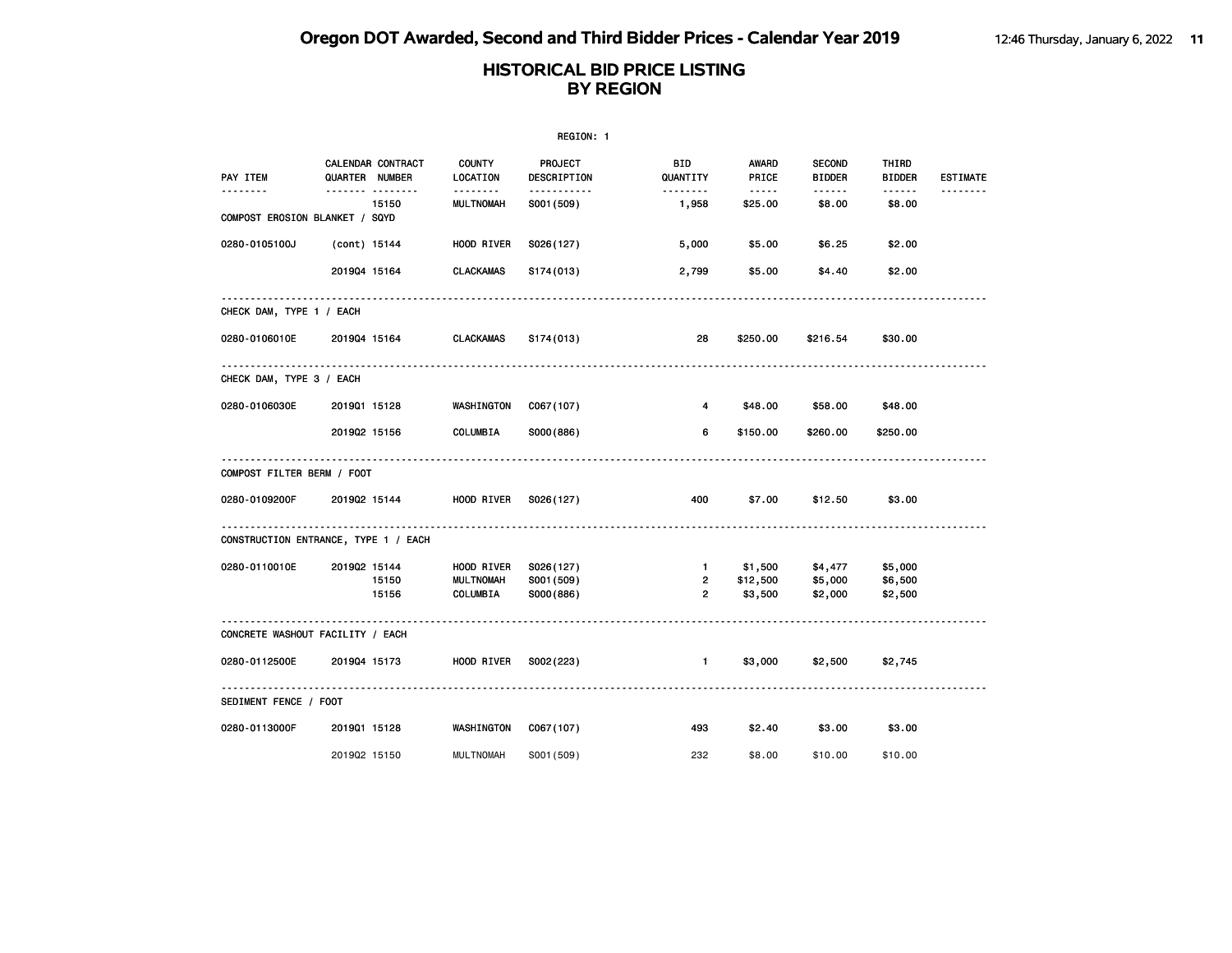|                       | <b>COUNTY</b><br>LOCATION                                                                                                                                                                                                                                                                                                                                                                                                                                                      | PROJECT<br>DESCRIPTION              | BID<br>QUANTITY                   | AWARD<br>PRICE             | <b>SECOND</b><br><b>BIDDER</b>      | THIRD<br><b>BIDDER</b>         | <b>ESTIMATE</b>                |
|-----------------------|--------------------------------------------------------------------------------------------------------------------------------------------------------------------------------------------------------------------------------------------------------------------------------------------------------------------------------------------------------------------------------------------------------------------------------------------------------------------------------|-------------------------------------|-----------------------------------|----------------------------|-------------------------------------|--------------------------------|--------------------------------|
| SEDIMENT FENCE / FOOT |                                                                                                                                                                                                                                                                                                                                                                                                                                                                                |                                     |                                   |                            |                                     |                                |                                |
|                       | COLUMBIA                                                                                                                                                                                                                                                                                                                                                                                                                                                                       | S000(886)                           | 310                               | \$6.00                     | \$6.00                              | \$8.00                         |                                |
|                       |                                                                                                                                                                                                                                                                                                                                                                                                                                                                                |                                     |                                   |                            |                                     |                                |                                |
|                       | <b>MULTNOMAH</b>                                                                                                                                                                                                                                                                                                                                                                                                                                                               | S001 (499)                          | 63                                | \$100.00                   | \$75.00                             | \$50.00                        |                                |
|                       |                                                                                                                                                                                                                                                                                                                                                                                                                                                                                |                                     |                                   |                            |                                     |                                |                                |
|                       |                                                                                                                                                                                                                                                                                                                                                                                                                                                                                |                                     | 22                                |                            |                                     |                                |                                |
|                       | WASHINGTON                                                                                                                                                                                                                                                                                                                                                                                                                                                                     | HSIP-S029(029)                      | 24                                | \$90.00                    | \$50.00                             | \$100.00                       |                                |
|                       | COLUMBIA                                                                                                                                                                                                                                                                                                                                                                                                                                                                       | S000(886)                           | 84                                | \$55.00                    | \$65.00                             | \$85.00                        |                                |
|                       |                                                                                                                                                                                                                                                                                                                                                                                                                                                                                |                                     |                                   |                            |                                     |                                |                                |
|                       | WASHINGTON                                                                                                                                                                                                                                                                                                                                                                                                                                                                     | C067(107)                           | 14                                | \$85.00                    | \$100.00                            | \$85.00                        |                                |
|                       | MULTNOMAH                                                                                                                                                                                                                                                                                                                                                                                                                                                                      | S001 (509)                          | $\blacksquare$                    | \$250.00                   | \$500.00                            | \$200.00                       |                                |
|                       | HOOD RIVER                                                                                                                                                                                                                                                                                                                                                                                                                                                                     | S026(127)                           | 77                                | \$5.00                     | \$50.00                             | \$20.00                        |                                |
|                       | HOOD RIVER                                                                                                                                                                                                                                                                                                                                                                                                                                                                     | S002(223)                           | 3                                 | \$170.00                   | \$50.00                             | \$55.00                        |                                |
|                       | CLACKAMAS                                                                                                                                                                                                                                                                                                                                                                                                                                                                      | S174(013)                           | 240                               | \$50.00                    | \$64.96                             | \$30.00                        |                                |
|                       |                                                                                                                                                                                                                                                                                                                                                                                                                                                                                |                                     |                                   |                            |                                     |                                |                                |
|                       |                                                                                                                                                                                                                                                                                                                                                                                                                                                                                |                                     |                                   |                            |                                     |                                |                                |
|                       | MULTNOMAH                                                                                                                                                                                                                                                                                                                                                                                                                                                                      | S001 (509)                          | 24                                | \$250.00                   | \$350.00                            | \$60.00                        |                                |
|                       | HOOD RIVER                                                                                                                                                                                                                                                                                                                                                                                                                                                                     | S026(127)                           | 50                                | \$6.00                     | \$21.00                             | \$40.00                        |                                |
|                       |                                                                                                                                                                                                                                                                                                                                                                                                                                                                                |                                     |                                   |                            |                                     |                                |                                |
| 0280-0115020F         | <b>MULTNOMAH</b>                                                                                                                                                                                                                                                                                                                                                                                                                                                               | S001 (499)                          | 85                                | \$100.00                   | \$60.00                             | \$30.00                        |                                |
|                       |                                                                                                                                                                                                                                                                                                                                                                                                                                                                                |                                     |                                   |                            |                                     |                                |                                |
|                       | HOOD RIVER                                                                                                                                                                                                                                                                                                                                                                                                                                                                     | S026(127)                           | 500                               | \$4.00                     | \$1.50                              | \$2.00                         |                                |
|                       | CALENDAR CONTRACT<br><b>QUARTER NUMBER</b><br><u> </u><br>(cont) 15156<br>INLET PROTECTION, TYPE 2 / EACH<br>201902 15146<br>INLET PROTECTION, TYPE 3 / EACH<br>201902 15150<br>15143<br>15156<br>INLET PROTECTION, TYPE 4 / EACH<br>201901 15128<br>201902 15150<br>15144<br>201904 15173<br>15164<br>SEDIMENT BARRIER, TYPE 2 / EACH<br>201902 15143<br>15150<br>15144<br>SEDIMENT BARRIER, TYPE 2 / FOOT<br>201902 15146<br>SEDIMENT BARRIER, TYPE 3 / FOOT<br>201902 15144 | --------<br>MULTNOMAH<br>WASHINGTON | .<br>S001 (509)<br>HSIP-S029(029) | --------<br>$\overline{4}$ | $- - - - -$<br>\$250.00<br>\$200.00 | ------<br>\$400.00<br>\$100.00 | ------<br>\$200.00<br>\$100.00 |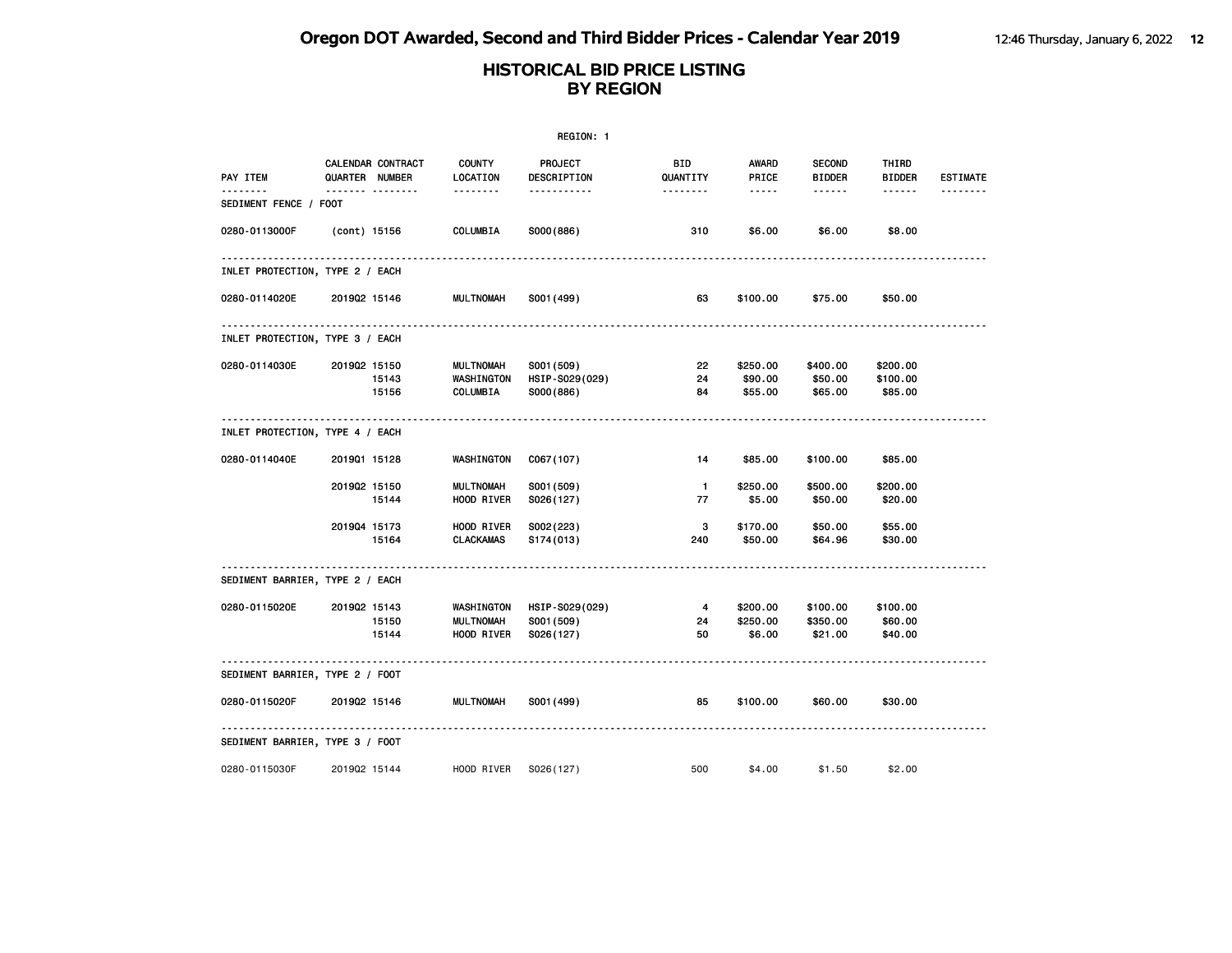| REGION: 1                              |                                            |  |                                            |                                           |                        |                                                                                                                                                                                 |                                |                              |                 |
|----------------------------------------|--------------------------------------------|--|--------------------------------------------|-------------------------------------------|------------------------|---------------------------------------------------------------------------------------------------------------------------------------------------------------------------------|--------------------------------|------------------------------|-----------------|
| PAY ITEM                               | <b>CALENDAR CONTRACT</b><br>QUARTER NUMBER |  | <b>COUNTY</b><br>LOCATION                  | <b>PROJECT</b><br>DESCRIPTION             | BID<br>QUANTITY        | AWARD<br>PRICE                                                                                                                                                                  | <b>SECOND</b><br><b>BIDDER</b> | THIRD<br><b>BIDDER</b>       | <b>ESTIMATE</b> |
| SEDIMENT BARRIER, TYPE 3 / FOOT        |                                            |  | .                                          | .                                         | --------               | -----                                                                                                                                                                           | .                              | ------                       |                 |
| 0280-0115030F                          | (cont) 15156<br>15150                      |  | COLUMBIA<br><b>MULTNOMAH</b>               | S000(886)<br>S001 (509)                   | 1,733<br>1,764         | \$5.00<br>\$13.00                                                                                                                                                               | \$5.00<br>\$15.00              | \$5.00<br>\$10.00            |                 |
|                                        | 201903 15160                               |  | <b>MULTNOMAH</b>                           | S100(065)                                 | 408                    | \$3.00                                                                                                                                                                          | \$6.00                         | \$4.34                       |                 |
|                                        | 201904 15173                               |  | HOOD RIVER                                 | S002(223)                                 | 850                    | \$4.00                                                                                                                                                                          | \$4.00                         | \$4.40                       |                 |
| SEDIMENT BARRIER, TYPE 8 / FOOT        |                                            |  |                                            |                                           |                        |                                                                                                                                                                                 |                                |                              |                 |
| 0280-0115080F                          | 201901 15128                               |  | WASHINGTON                                 | C067(107)                                 | 150                    | \$10.00                                                                                                                                                                         | \$11.00                        | \$10.00                      |                 |
|                                        | 201902 15143                               |  | WASHINGTON                                 | HSIP-S029(029)                            | 159                    | \$20.00                                                                                                                                                                         | \$12.00                        | \$22.00                      |                 |
|                                        |                                            |  |                                            | REGION: 1                                 |                        |                                                                                                                                                                                 |                                |                              |                 |
| PAY ITEM                               | CALENDAR CONTRACT<br>QUARTER NUMBER        |  | COUNTY<br>LOCATION                         | PROJECT<br>DESCRIPTION                    | <b>BID</b><br>QUANTITY | AWARD<br>PRICE                                                                                                                                                                  | <b>SECOND</b><br><b>BIDDER</b> | THIRD<br><b>BIDDER</b>       | ESTIMATE        |
| CONTAMINATED SOIL REMOVAL / TON        | .                                          |  | .                                          |                                           | .                      | $\frac{1}{2} \left( \frac{1}{2} \right) \left( \frac{1}{2} \right) \left( \frac{1}{2} \right) \left( \frac{1}{2} \right) \left( \frac{1}{2} \right) \left( \frac{1}{2} \right)$ | ------                         | ------                       |                 |
| 0294-0200000M                          | 201901 15128                               |  | WASHINGTON                                 | C067(107)                                 | 1,500                  | \$55,00                                                                                                                                                                         | \$95,00                        | \$75.00                      |                 |
|                                        | 201902 15143<br>15150<br>15156             |  | WASHINGTON<br><b>MULTNOMAH</b><br>COLUMBIA | HSIP-S029(029)<br>S001 (509)<br>S000(886) | 4<br>30<br>75          | \$1,000<br>\$650.00<br>\$180.00                                                                                                                                                 | \$300<br>\$500.00<br>\$120.00  | \$350<br>\$200.00<br>\$75.00 |                 |
|                                        | 201903 15160                               |  | <b>MULTNOMAH</b>                           | S <sub>100</sub> (065)                    | 13                     | \$250,00                                                                                                                                                                        | \$350,00                       | \$150.00                     |                 |
| CONTAMINATED GROUNDWATER REMOVAL / GAL |                                            |  |                                            |                                           |                        |                                                                                                                                                                                 |                                |                              |                 |
| 0294-0400000P                          | 201902 15143                               |  | WASHINGTON                                 | HSIP-S029(029)                            | 1,450                  | \$6.20                                                                                                                                                                          | \$0.01                         | \$5,00                       |                 |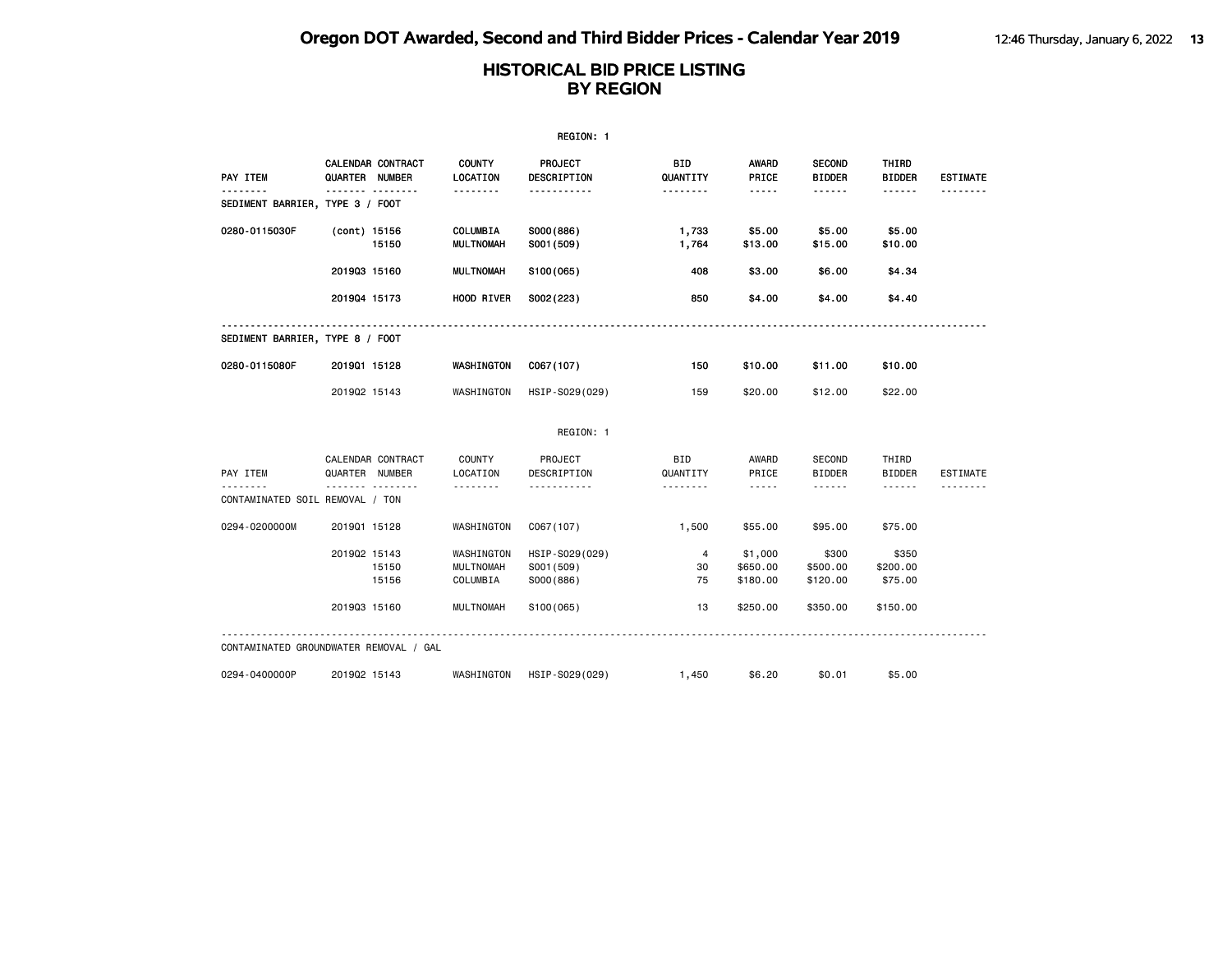|                                     |                                            |                           | REGION: 1                     |                       |                                                                                                                                                      |                                |                        |                 |  |
|-------------------------------------|--------------------------------------------|---------------------------|-------------------------------|-----------------------|------------------------------------------------------------------------------------------------------------------------------------------------------|--------------------------------|------------------------|-----------------|--|
| PAY ITEM                            | <b>CALENDAR CONTRACT</b><br>QUARTER NUMBER | <b>COUNTY</b><br>LOCATION | <b>PROJECT</b><br>DESCRIPTION | BID<br>QUANTITY       | <b>AWARD</b><br>PRICE                                                                                                                                | <b>SECOND</b><br><b>BIDDER</b> | THIRD<br><b>BIDDER</b> | <b>ESTIMATE</b> |  |
| --------<br>REMOVAL OF PIPES / FOOT | ------- --------                           | <u> - - - - - - -</u>     | -----------                   | <u> - - - - - - -</u> | $\frac{1}{2} \left( \frac{1}{2} \right) \left( \frac{1}{2} \right) \left( \frac{1}{2} \right) \left( \frac{1}{2} \right) \left( \frac{1}{2} \right)$ | ------                         | $- - - - - -$          | --------        |  |
| 0310-0100000F                       | 201901 15128                               | WASHINGTON                | C067(107)                     | 470                   | \$20.00                                                                                                                                              | \$20.00                        | \$21.00                |                 |  |
|                                     | 201904 15164                               | CLACKAMAS                 | S174(013)                     | 158                   | \$15.00                                                                                                                                              | \$15.24                        | \$35.00                |                 |  |
| REMOVAL OF CURBS / FOOT             |                                            |                           |                               |                       |                                                                                                                                                      |                                |                        |                 |  |
| 0310-0101000F                       | 201904 15164                               | CLACKAMAS                 | S174(013)                     | 3,664                 | \$4.00                                                                                                                                               | \$14.54                        | \$11.00                |                 |  |
|                                     | REMV OF WALKS AND DRIVEWAYS / SQYD         |                           |                               |                       |                                                                                                                                                      |                                |                        |                 |  |
| 0310-0102000J                       | 201901 15128                               | WASHINGTON                | C067(107)                     | 231                   | \$10.00                                                                                                                                              | \$6.00                         | \$10.00                |                 |  |
|                                     | 201904 15164                               | CLACKAMAS                 | S174(013)                     | 2,431                 | \$5.00                                                                                                                                               | \$22.00                        | \$25.00                |                 |  |
| REMOVAL OF SURFACINGS / SQYD        |                                            |                           |                               |                       |                                                                                                                                                      |                                |                        |                 |  |
| 0310-0103000J                       | 201904 15164                               | <b>CLACKAMAS</b>          | S174(013)                     | 1,109                 | \$6.00                                                                                                                                               | \$5.00                         | \$15.00                |                 |  |
| REMOVAL OF INLETS / EACH            |                                            |                           |                               |                       |                                                                                                                                                      |                                |                        |                 |  |
| 0310-0104000E                       | 201901 15128                               | <b>WASHINGTON</b>         | C067(107)                     | - 1                   | \$225.00                                                                                                                                             | \$500.22                       | \$500.00               |                 |  |
| REMOVAL OF MANHOLES / EACH          |                                            |                           |                               |                       |                                                                                                                                                      |                                |                        |                 |  |
| 0310-0105000E                       | 201901 15128                               | WASHINGTON                | C067(107)                     | $\overline{2}$        | \$500                                                                                                                                                | \$600                          | \$1,200                |                 |  |
| REMOVAL OF BARRIERS / FOOT          |                                            |                           |                               |                       |                                                                                                                                                      |                                |                        |                 |  |
| 0310-0108000A                       | 201904 15173                               | HOOD RIVER                | S002(223)                     | 1,870                 | \$4.28                                                                                                                                               | \$10.70                        | \$4.70                 |                 |  |
| REMOVAL OF FENCES / FOOT            |                                            |                           |                               |                       |                                                                                                                                                      |                                |                        |                 |  |
| 0310-0112000A                       | 201901 15128                               | WASHINGTON                | C067(107)                     | 300                   | \$10.00                                                                                                                                              | \$6.67                         | \$5.00                 |                 |  |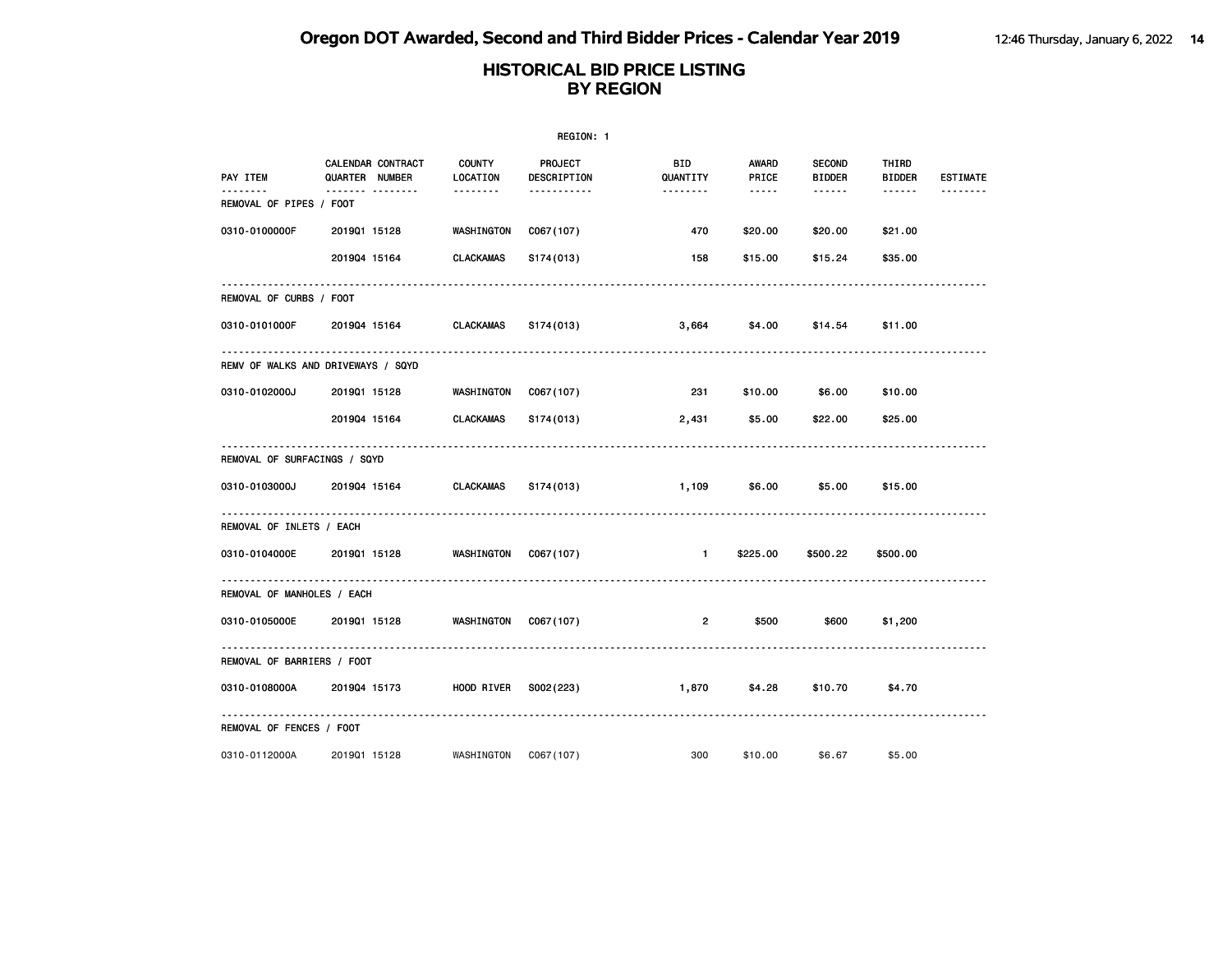|                                      |                                          |                                      | REGION: 1                                |                           |                                                                                                               |                                  |                             |                 |
|--------------------------------------|------------------------------------------|--------------------------------------|------------------------------------------|---------------------------|---------------------------------------------------------------------------------------------------------------|----------------------------------|-----------------------------|-----------------|
| PAY ITEM                             | CALENDAR CONTRACT<br>QUARTER NUMBER      | <b>COUNTY</b><br><b>LOCATION</b>     | <b>PROJECT</b><br>DESCRIPTION            | BID<br>QUANTITY           | <b>AWARD</b><br>PRICE                                                                                         | <b>SECOND</b><br><b>BIDDER</b>   | THIRD<br><b>BIDDER</b>      | <b>ESTIMATE</b> |
| <u>.</u><br>REMOVAL OF FENCES / FOOT | .                                        |                                      | -----------                              | <u> - - - - - - -</u>     | $\frac{1}{2} \frac{1}{2} \frac{1}{2} \frac{1}{2} \frac{1}{2} \frac{1}{2} \frac{1}{2} \frac{1}{2} \frac{1}{2}$ | ------                           | $- - - - - -$               | .               |
| 0310-0112000A                        | 201904 15164                             | <b>CLACKAMAS</b>                     | S174(013)                                | 26                        | \$48.08                                                                                                       | \$134.62                         | \$57.69                     |                 |
| REMOVAL OF GUARDRAIL / FOOT          |                                          |                                      |                                          |                           |                                                                                                               |                                  |                             |                 |
| 0310-0113000A                        | 201901 15128                             | WASHINGTON                           | C067(107)                                | 219                       | \$9.13                                                                                                        | \$6.85                           | \$9.13                      |                 |
|                                      | 201904 15164<br>15173                    | <b>CLACKAMAS</b><br>HOOD RIVER       | S174(013)<br>S002(223)                   | 150<br>252                | \$7.33<br>\$5.95                                                                                              | \$6.67<br>\$6.35                 | \$13.33<br>\$0.01           |                 |
| ASPH PVMNT SAW CUTTING / FOOT        |                                          |                                      |                                          |                           |                                                                                                               |                                  |                             |                 |
| 0310-0119000F                        | 201902 15143                             | WASHINGTON                           | HSIP-S029(029)                           | 600                       | \$3.20                                                                                                        | \$3.00                           | \$5.00                      |                 |
|                                      | 201903 15160                             | <b>MULTNOMAH</b>                     | S100(065)                                | 35                        | \$8.60                                                                                                        | \$15.00                          | \$25,00                     |                 |
|                                      | 201904 15164                             | <b>CLACKAMAS</b>                     | S174(013)                                | 5,950                     | \$2.00                                                                                                        | \$12.00                          | \$5.00                      |                 |
|                                      |                                          |                                      | REGION: 1                                |                           |                                                                                                               |                                  |                             |                 |
| PAY ITEM                             | CALENDAR CONTRACT<br>QUARTER NUMBER<br>. | COUNTY<br>LOCATION                   | PROJECT<br>DESCRIPTION<br><u>.</u>       | <b>BID</b><br>QUANTITY    | AWARD<br>PRICE                                                                                                | SECOND<br><b>BIDDER</b>          | THIRD<br><b>BIDDER</b>      | ESTIMATE<br>.   |
| CLEARING AND GRUBBING / ACRE         |                                          | .                                    |                                          | --------                  | $\cdots \cdots \cdots$                                                                                        |                                  | $\cdots \cdots \cdots$      |                 |
| 0320-0100000A                        | 201901 15128                             | WASHINGTON                           | C067(107)                                | $\overline{2}$            | \$12,175                                                                                                      | \$15,000                         | \$17,500                    |                 |
|                                      | 201902 15143<br>15144<br>15156           | WASHINGTON<br>HOOD RIVER<br>COLUMBIA | HSIP-S029(029)<br>S026(127)<br>S000(886) | 0.10<br>$\mathbf{1}$<br>1 | \$6,000<br>\$10,500<br>\$3,500                                                                                | \$15,000<br>\$17,000<br>\$25,000 | \$100,000<br>\$0<br>\$3,000 |                 |
|                                      | 201904 15164                             | <b>CLACKAMAS</b>                     | S174(013)                                | $\mathbf{1}$              | \$20,000                                                                                                      | \$20,000                         | \$10,000                    |                 |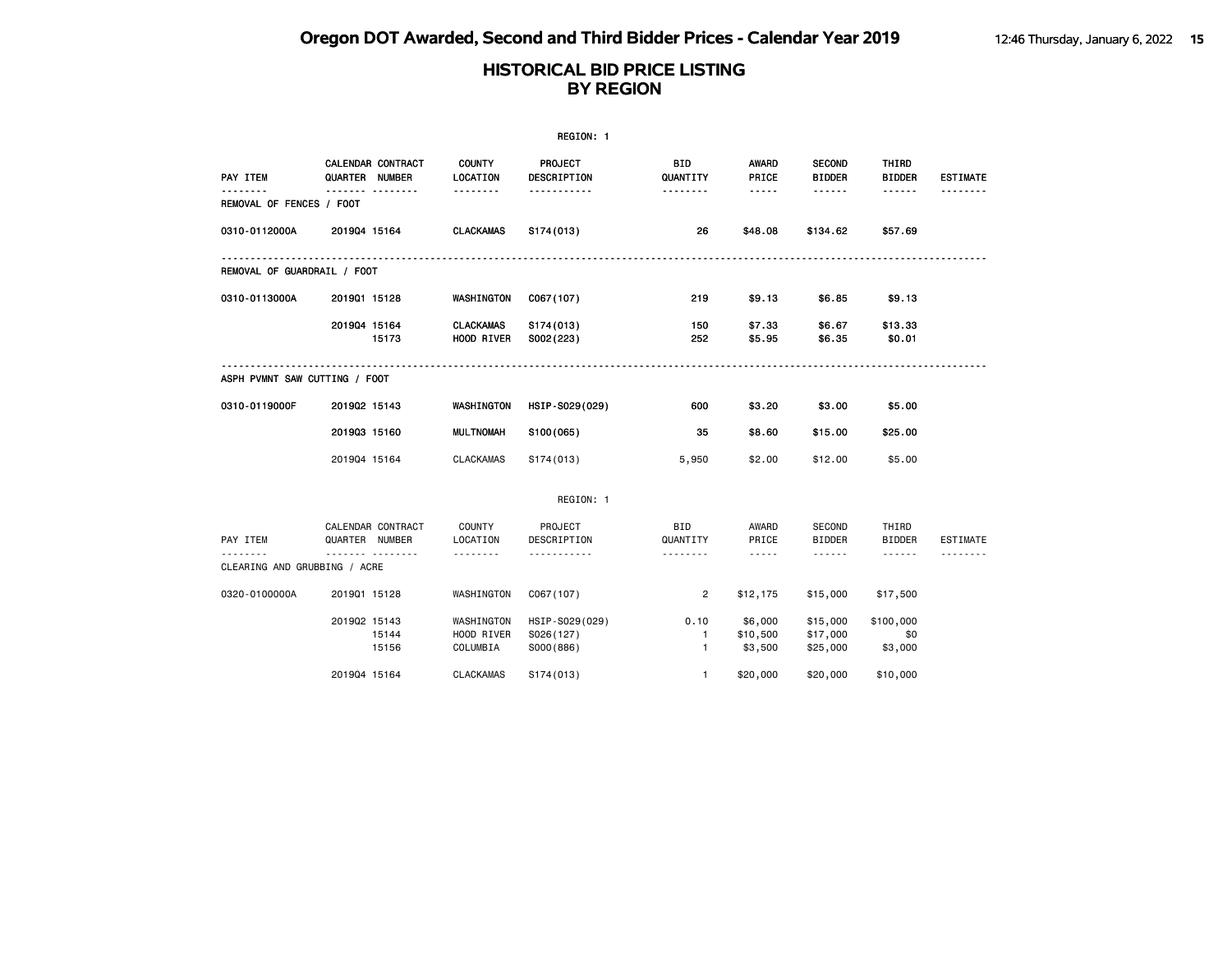|                              |                                                 |                                            | REGION: 1                                 |                             |                                                                                                               |                                 |                                  |                      |
|------------------------------|-------------------------------------------------|--------------------------------------------|-------------------------------------------|-----------------------------|---------------------------------------------------------------------------------------------------------------|---------------------------------|----------------------------------|----------------------|
| PAY ITEM                     | CALENDAR CONTRACT<br><b>QUARTER NUMBER</b>      | <b>COUNTY</b><br>LOCATION                  | PROJECT<br>DESCRIPTION                    | <b>BID</b><br>QUANTITY      | AWARD<br>PRICE                                                                                                | <b>SECOND</b><br><b>BIDDER</b>  | THIRD<br><b>BIDDER</b>           | <b>ESTIMATE</b>      |
| .<br>DITCH EXCAVATION / CUYD | ------- --------                                | --------                                   | <u>.</u>                                  | .                           | $\frac{1}{2} \frac{1}{2} \frac{1}{2} \frac{1}{2} \frac{1}{2} \frac{1}{2} \frac{1}{2} \frac{1}{2} \frac{1}{2}$ | ------                          | ------                           | <u>.</u>             |
| 0330-0101000K                | 201904 15164                                    | <b>CLACKAMAS</b>                           | S174(013)                                 | 107                         | \$70.00                                                                                                       | \$35.00                         | \$60.00                          |                      |
| TOE TRENCH EXCAVATION / CUYD |                                                 | .                                          | ------------------------------------      |                             |                                                                                                               |                                 |                                  |                      |
| 0330-0103000K                | 201904 15164                                    | CLACKAMAS                                  | S174(013)                                 | 63                          | \$70.00                                                                                                       | \$86.00                         | \$60.00                          |                      |
| GENERAL EXCAVATION / CUYD    |                                                 |                                            |                                           |                             |                                                                                                               |                                 |                                  |                      |
| 0330-0105000K                | 201901 15128                                    | WASHINGTON                                 | C067(107)                                 | 2,950                       | \$20.00                                                                                                       | \$42.00                         | \$35.00                          |                      |
|                              | 201902 15150<br>15143<br>15156                  | <b>MULTNOMAH</b><br>WASHINGTON<br>COLUMBIA | S001 (509)<br>HSIP-S029(029)<br>S000(886) | 180<br>300<br>4,700         | \$85.00<br>\$110.00<br>\$20.00                                                                                | \$200.00<br>\$120.00<br>\$44.00 | \$90.00<br>\$82.00<br>\$65.00    |                      |
|                              | 201903 15160                                    | <b>MULTNOMAH</b>                           | S <sub>100</sub> (065)                    | 7.20                        | \$156.00                                                                                                      | \$200.00                        | \$215.00                         |                      |
|                              | 201904 15164                                    | CLACKAMAS                                  | S <sub>174</sub> (013)                    | 1,392                       | \$75.00                                                                                                       | \$58.00                         | \$60.00                          |                      |
| EMBANKMENT IN PLACE / CUYD   |                                                 |                                            |                                           |                             |                                                                                                               |                                 |                                  |                      |
| 0330-0123000K                | 201902 15144                                    | HOOD RIVER                                 | S026(127)                                 | 4,700                       | \$44.00                                                                                                       | \$38.00                         | \$30.00                          |                      |
| STONE EMBANKMENT / CUYD      |                                                 |                                            |                                           |                             |                                                                                                               |                                 |                                  |                      |
| 0330-0126000K                | 201901 15128                                    | WASHINGTON                                 | CO67(107)                                 | 54                          | \$70.00                                                                                                       | \$70.00                         | \$75.00                          |                      |
|                              |                                                 |                                            | REGION: 1                                 |                             |                                                                                                               |                                 |                                  |                      |
| PAY ITEM                     | CALENDAR CONTRACT<br>QUARTER NUMBER<br><u> </u> | COUNTY<br>LOCATION                         | PROJECT<br>DESCRIPTION<br><u>.</u>        | BID<br>QUANTITY<br><u>.</u> | AWARD<br>PRICE<br>$- - - - -$                                                                                 | <b>SECOND</b><br><b>BIDDER</b>  | THIRD<br><b>BIDDER</b><br>------ | ESTIMATE<br><u>.</u> |
|                              | 18 INCH SUBGRADE STABILIZATION / SQYD           |                                            |                                           |                             |                                                                                                               |                                 |                                  |                      |
| 0331-0109000J                | 201902 15156                                    | COLUMBIA                                   | S000(886)                                 | 880                         | \$45,00                                                                                                       | \$44,00                         | \$60,00                          |                      |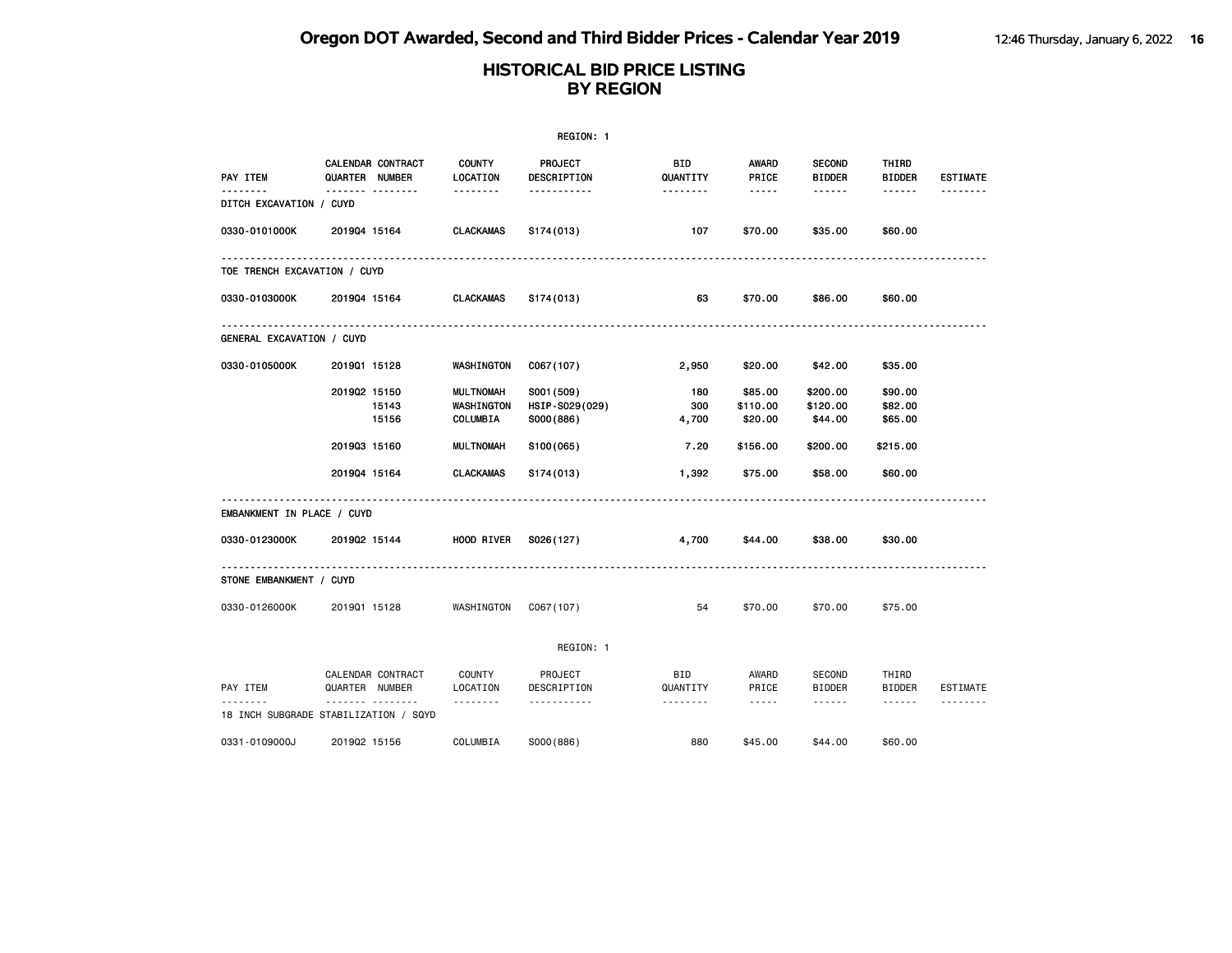|                            |                                     |                           | REGION: 1                     |                        |                       |                                |                        |                 |
|----------------------------|-------------------------------------|---------------------------|-------------------------------|------------------------|-----------------------|--------------------------------|------------------------|-----------------|
| PAY ITEM                   | CALENDAR CONTRACT<br>QUARTER NUMBER | <b>COUNTY</b><br>LOCATION | <b>PROJECT</b><br>DESCRIPTION | <b>BID</b><br>QUANTITY | <b>AWARD</b><br>PRICE | <b>SECOND</b><br><b>BIDDER</b> | THIRD<br><b>BIDDER</b> | <b>ESTIMATE</b> |
|                            | DRAINAGE GEOTEXTILE, TYPE 1 / SQYD  |                           |                               |                        |                       |                                |                        |                 |
| 0350-0100000J              | 201901 15128                        | WASHINGTON                | C067(107)                     | 410                    | \$2.00                | \$2.00                         | \$2.00                 |                 |
|                            | RIPRAP GEOTEXTILE, TYPE 1 / SQYD    |                           |                               |                        |                       |                                |                        |                 |
| 0350-0103000J              | 201901 15128                        | WASHINGTON                | C067(107)                     | 70                     | \$3.00                | \$5.00                         | \$2.00                 |                 |
|                            | 201902 15156                        | COLUMBIA                  | S000(886)                     | $\overline{7}$         | \$10.00               | \$5.00                         | \$20.00                |                 |
| SUBGRADE GEOTEXTILE / SQYD |                                     |                           |                               |                        |                       |                                |                        |                 |
| 0350-0105000J              | 201901 15128                        | WASHINGTON                | C067(107)                     | 2,780                  | \$1.00                | \$1.50                         | \$1.75                 |                 |
|                            | 201902 15156                        | COLUMBIA                  | S000(886)                     | 3,500                  | \$2.00                | \$5.00                         | \$2.00                 |                 |
|                            | 201904 15164                        | <b>CLACKAMAS</b>          | S174(013)                     | 2,300                  | \$2.00                | \$1.00                         | \$3.00                 |                 |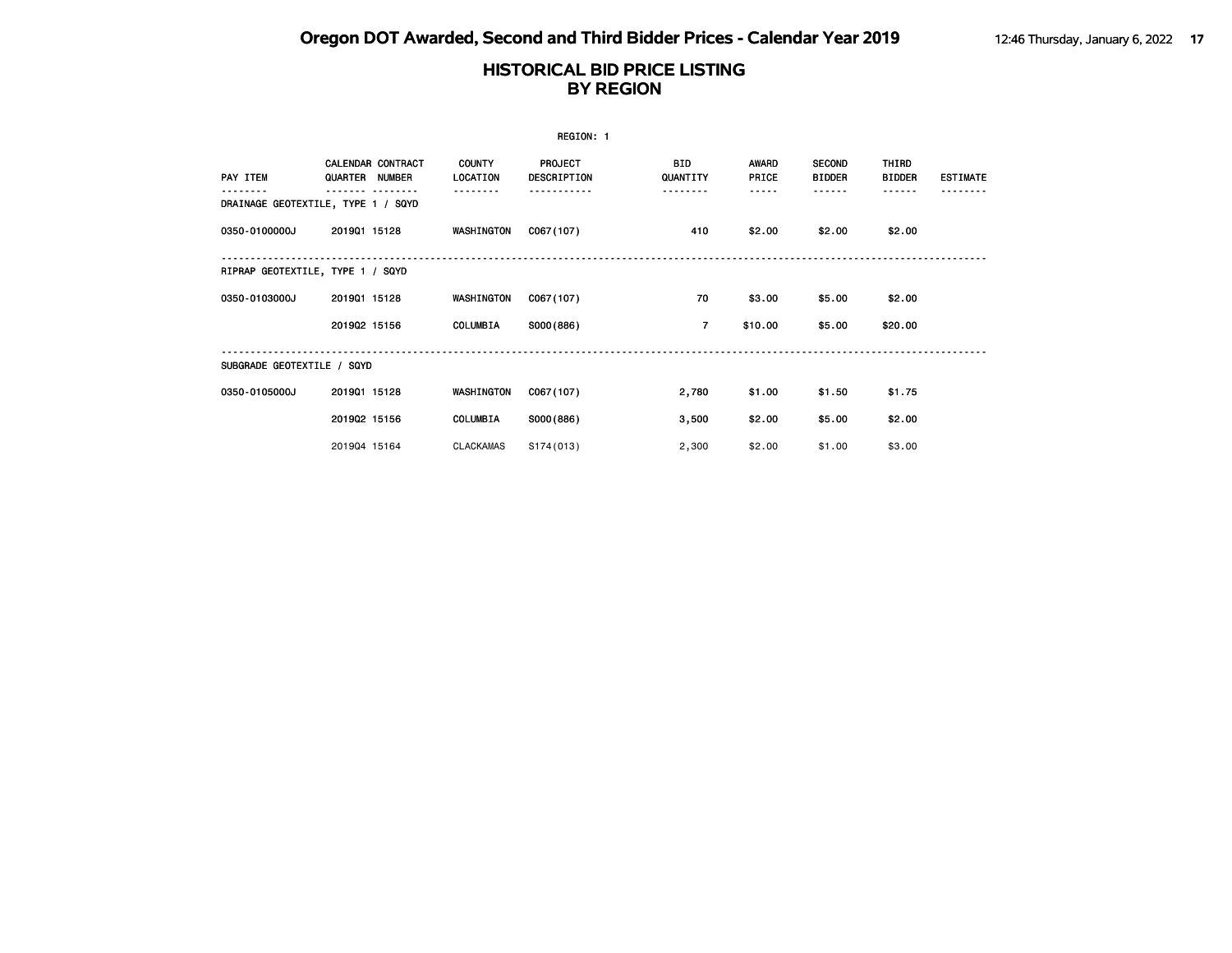|                                   |                                     |                           | REGION: 1              |                        |                                                                                                                                                                                 |                                |                                                                                                                           |                 |
|-----------------------------------|-------------------------------------|---------------------------|------------------------|------------------------|---------------------------------------------------------------------------------------------------------------------------------------------------------------------------------|--------------------------------|---------------------------------------------------------------------------------------------------------------------------|-----------------|
| PAY ITEM                          | CALENDAR CONTRACT<br>QUARTER NUMBER | COUNTY<br>LOCATION        | PROJECT<br>DESCRIPTION | <b>BID</b><br>QUANTITY | AWARD<br>PRICE                                                                                                                                                                  | SECOND<br><b>BIDDER</b>        | THIRD<br><b>BIDDER</b>                                                                                                    | <b>ESTIMATE</b> |
| --------<br>RIPRAP BACKING / SQYD |                                     | <u>.</u>                  | .                      | <u>.</u>               | $\sim$ $\sim$ $\sim$ $\sim$ $\sim$                                                                                                                                              |                                | $\cdots \cdots \cdots$                                                                                                    |                 |
| 0390-0104000J                     | 201904 15164                        | <b>CLACKAMAS</b>          | S174(013)              | 280                    | \$4.00                                                                                                                                                                          | \$4.00                         | \$35.00                                                                                                                   |                 |
|                                   | LOOSE RIPRAP, CLASS 50 / CUYD       |                           |                        |                        |                                                                                                                                                                                 |                                |                                                                                                                           |                 |
| 0390-0105000K                     | 201904 15164<br>15173               | CLACKAMAS<br>HOOD RIVER   | S174(013)<br>S002(223) | $\overline{4}$<br>15   | \$175.00<br>\$140.00                                                                                                                                                            | \$6.50<br>\$85.00              | \$200.00<br>\$87.25                                                                                                       |                 |
|                                   | LOOSE RIPRAP, CLASS 50 / TON        |                           |                        |                        |                                                                                                                                                                                 |                                |                                                                                                                           |                 |
| 0390-0105000M                     | 201901 15128                        | WASHINGTON                | CO67(107)              | 23                     | \$85.00                                                                                                                                                                         | \$80.00                        | \$80.00                                                                                                                   |                 |
|                                   | LOOSE RIPRAP, CLASS 100 / CUYD      |                           |                        |                        |                                                                                                                                                                                 |                                |                                                                                                                           |                 |
| 0390-0108000K                     | 201904 15164                        | CLACKAMAS                 | S174(013)              | 135                    | \$100.00                                                                                                                                                                        | \$95.00                        | \$100.00                                                                                                                  |                 |
|                                   | KEYED RIPRAP, CLASS 100 / CUYD      | .                         |                        |                        |                                                                                                                                                                                 |                                |                                                                                                                           |                 |
| 0390-0131000K                     | 201901 15128                        | WASHINGTON                | C067(107)              | 60                     | \$100.00                                                                                                                                                                        | \$95.00                        | \$150.00                                                                                                                  |                 |
| RIPRAP BASINS / EACH              |                                     |                           |                        |                        |                                                                                                                                                                                 |                                |                                                                                                                           |                 |
| 0390-0139000E                     | 201902 15156                        | COLUMBIA                  | SO00(886)              | $\overline{1}$         | \$2,000                                                                                                                                                                         | \$1,000                        | \$1,250                                                                                                                   |                 |
|                                   |                                     |                           | REGION: 1              |                        |                                                                                                                                                                                 |                                |                                                                                                                           |                 |
| PAY ITEM                          | CALENDAR CONTRACT<br>QUARTER NUMBER | <b>COUNTY</b><br>LOCATION | PROJECT<br>DESCRIPTION | <b>BID</b><br>QUANTITY | AWARD<br>PRICE                                                                                                                                                                  | <b>SECOND</b><br><b>BIDDER</b> | THIRD<br><b>BIDDER</b>                                                                                                    | <b>ESTIMATE</b> |
| .<br>ROCK EXCAVATION / CUYD       |                                     | --------                  | .                      | <u>.</u>               | $\frac{1}{2} \left( \frac{1}{2} \right) \left( \frac{1}{2} \right) \left( \frac{1}{2} \right) \left( \frac{1}{2} \right) \left( \frac{1}{2} \right) \left( \frac{1}{2} \right)$ | $\cdots \cdots \cdots$         | $\begin{array}{cccccccccccccc} \bullet & \bullet & \bullet & \bullet & \bullet & \bullet & \bullet & \bullet \end{array}$ | .               |
| 0405-0100000K                     | 201901 15128                        | WASHINGTON                | CO67(107)              | 280                    | \$30.00                                                                                                                                                                         | \$106.00                       | \$80.00                                                                                                                   |                 |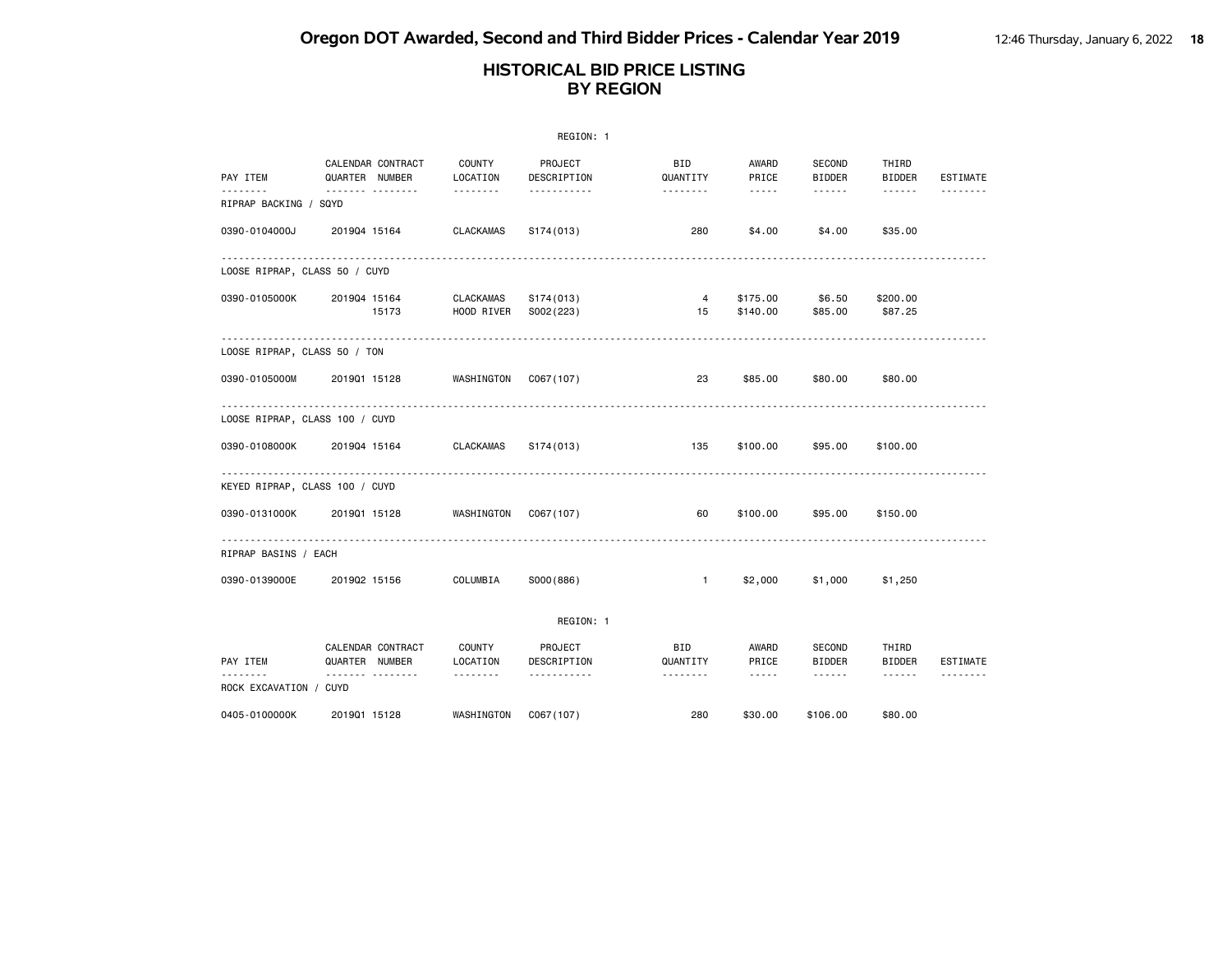|                                              |                |                                           |                                  | REGION: 1                     |                        |                       |                                            |                               |                 |
|----------------------------------------------|----------------|-------------------------------------------|----------------------------------|-------------------------------|------------------------|-----------------------|--------------------------------------------|-------------------------------|-----------------|
| PAY ITEM<br>MAINLINE VIDEO INSPECTION / FOOT | QUARTER        | <b>CALENDAR CONTRACT</b><br><b>NUMBER</b> | <b>COUNTY</b><br><b>LOCATION</b> | PROJECT<br><b>DESCRIPTION</b> | <b>BID</b><br>QUANTITY | <b>AWARD</b><br>PRICE | <b>SECOND</b><br><b>BIDDER</b><br><b>.</b> | <b>THIRD</b><br><b>BIDDER</b> | <b>ESTIMATE</b> |
| 0415-0100000F                                | 201901 15128   |                                           | WASHINGTON                       | C067(107)                     | 667                    | \$4.00                | \$3.00                                     | \$3.00                        |                 |
|                                              | 201902 15156   |                                           | COLUMBIA                         | S000(886)                     | 5,800                  | \$2.00                | \$5.50                                     | \$5.00                        |                 |
|                                              | 201904 15164   | 15173                                     | <b>CLACKAMAS</b><br>HOOD RIVER   | S174(013)<br>S002(223)        | 6<br>270               | \$50.00<br>\$7.00     | \$250.00<br>\$5.00                         | \$50.00<br>\$6.60             |                 |
| SERVICE LINE VIDEO INSP, PUSH CAMERA / EACH  |                |                                           |                                  |                               |                        |                       |                                            |                               |                 |
| 0415-0300000E                                | 201902 15156   |                                           | COLUMBIA                         | SO00(886)                     | 17                     | \$300.00              | \$165,00                                   | \$300.00                      |                 |
|                                              |                |                                           |                                  | REGION: 1                     |                        |                       |                                            |                               |                 |
| PAY ITEM                                     | QUARTER NUMBER | CALENDAR CONTRACT                         | COUNTY<br>LOCATION               | PROJECT<br>DESCRIPTION        | <b>BID</b><br>QUANTITY | AWARD<br>PRICE        | SECOND<br><b>BIDDER</b>                    | THIRD<br><b>BIDDER</b>        | <b>ESTIMATE</b> |
| 6 INCH DRAIN PIPE / FOOT                     |                |                                           |                                  |                               |                        |                       |                                            |                               |                 |
| 0430-0100060F                                | 201901 15128   |                                           | WASHINGTON                       | C067(107)                     | 410                    | \$8,00                | \$21.00                                    | \$30.00                       |                 |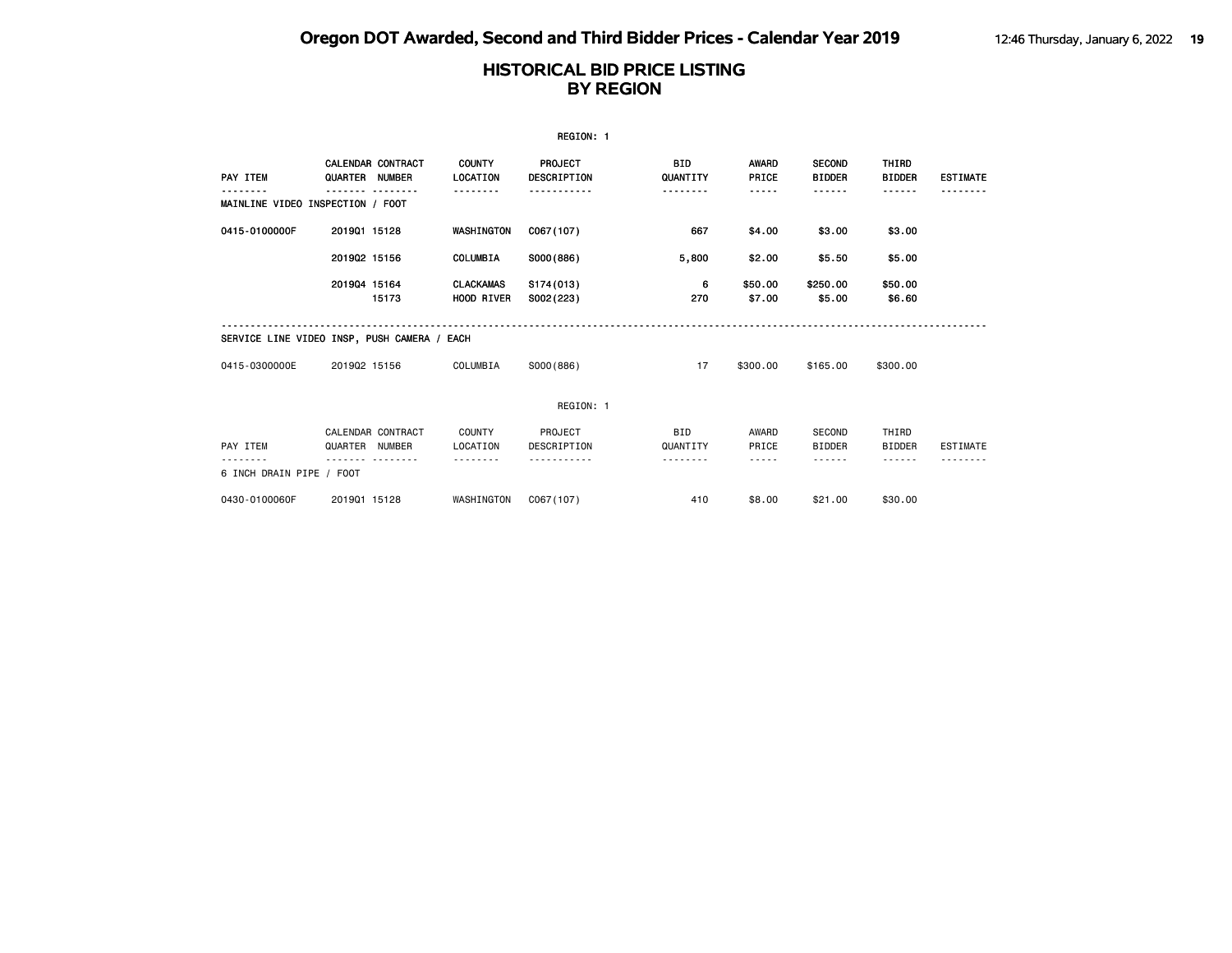| REGION: 1                                      |                                            |                       |                               |                       |                        |                                |                 |                 |  |
|------------------------------------------------|--------------------------------------------|-----------------------|-------------------------------|-----------------------|------------------------|--------------------------------|-----------------|-----------------|--|
| PAY ITEM                                       | <b>CALENDAR CONTRACT</b><br>QUARTER NUMBER | COUNTY<br>LOCATION    | <b>PROJECT</b><br>DESCRIPTION | BID<br>QUANTITY       | <b>AWARD</b><br>PRICE  | <b>SECOND</b><br><b>BIDDER</b> | THIRD<br>BIDDER | <b>ESTIMATE</b> |  |
| <u>.</u><br>15 INCH CULV PIPE, 20 FT DP / FOOT | ------- --------                           | <u> - - - - - - -</u> | -----------                   | <u> - - - - - - -</u> | $\cdots \cdots \cdots$ | ------                         | $- - - - - -$   | <u>.</u>        |  |
| 0445-010015CF                                  | 201902 15156                               | COLUMBIA              | S000(886)                     | 13                    | \$340.00               | \$125.00                       | \$300.00        |                 |  |
|                                                | 6 INCH SAN SEW PIPE, 10 FT DP / FOOT       |                       |                               |                       |                        |                                |                 |                 |  |
| 0445-030006BF                                  | 201902 15156                               | COLUMBIA              | S000(886)                     | 268                   | \$104.00               | \$230.00                       | \$250.00        |                 |  |
|                                                | .<br>8 INCH SAN SEW PIPE, 10 FT DP / FOOT  |                       |                               |                       |                        |                                |                 |                 |  |
| 0445-030008BF                                  | 201902 15156                               | COLUMBIA              | S000(886)                     | 311                   | \$105.00               | \$110.00                       | \$200.00        |                 |  |
|                                                | 8 INCH SAN SEW PIPE, 20 FT DP / FOOT       |                       |                               |                       |                        |                                |                 |                 |  |
| 0445-030008CF                                  | 201902 15156                               | COLUMBIA              | S000(886)                     | 201                   | \$167.00               | \$175.00                       | \$225.00        |                 |  |
| 10 INCH SAN SEW PIPE, 10 FT / FOOT             |                                            |                       |                               |                       |                        |                                |                 |                 |  |
|                                                | 0445-030010BF 201902 15156                 | COLUMBIA              | S000(886)                     | 635                   | \$110.00               | \$110.00                       | \$175.00        |                 |  |
| 12 INCH SAN SEW PIPE, 10 FT / FOOT             |                                            |                       |                               |                       |                        |                                |                 |                 |  |
| 0445-030012BF                                  | 201902 15156                               | COLUMBIA              | S000(886)                     | 1,157                 | \$115.00               | \$125.00                       | \$190.00        |                 |  |
| 8 INCH STORM SEW PIPE, 5 FT / FOOT             |                                            |                       |                               |                       |                        |                                |                 |                 |  |
| 0445-035008AF                                  | 201902 15156                               | COLUMBIA              | S000(886)                     | 130                   | \$80.00                | \$70.00                        | \$150.00        |                 |  |
|                                                | 12 INCH STORM SEW PIPE, 5 FT / FOOT        |                       |                               |                       |                        |                                |                 |                 |  |
| 0445-035012AF                                  | 201901 15128                               | <b>WASHINGTON</b>     | C067(107)                     | 153                   | \$75.00                | \$82.00                        | \$75.00         |                 |  |
|                                                | 201902 15156                               | COLUMBIA              | S000(886)                     | 1,603                 | \$85.00                | \$82.00                        | \$130.00        |                 |  |
|                                                | 201904 15173                               | HOOD RIVER            | S002(223)                     | 270                   | \$92,00                | \$85,00                        | \$81.50         |                 |  |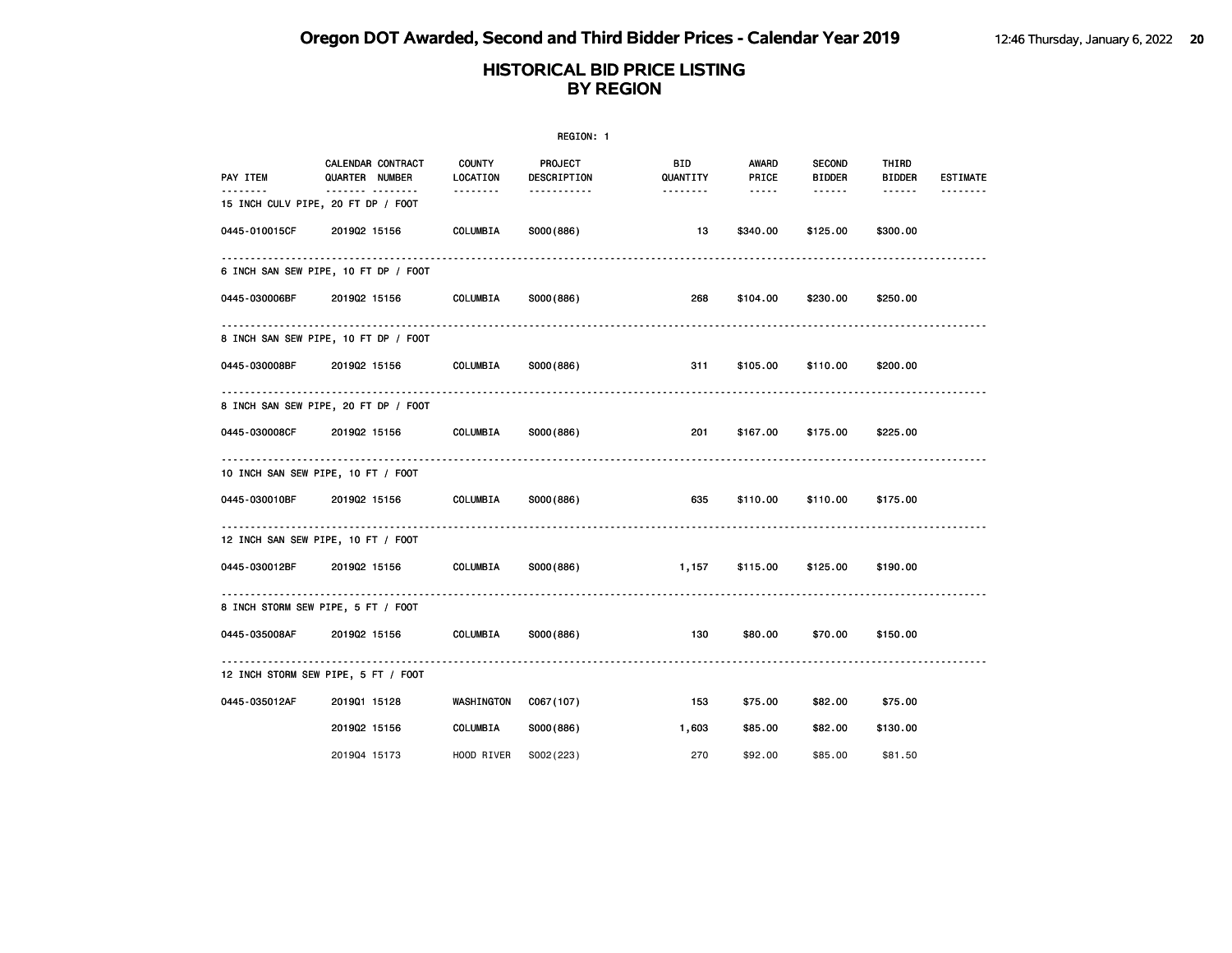| REGION: 1     |                                           |                           |                               |                 |                |                                |                        |                 |  |
|---------------|-------------------------------------------|---------------------------|-------------------------------|-----------------|----------------|--------------------------------|------------------------|-----------------|--|
| PAY ITEM      | CALENDAR CONTRACT<br>QUARTER NUMBER       | <b>COUNTY</b><br>LOCATION | <b>PROJECT</b><br>DESCRIPTION | BID<br>QUANTITY | AWARD<br>PRICE | <b>SECOND</b><br><b>BIDDER</b> | THIRD<br><b>BIDDER</b> | <b>ESTIMATE</b> |  |
|               | .<br>12 INCH STORM SEW PIPE, 10 FT / FOOT |                           | <u>.</u>                      |                 | $- - - - -$    | ------                         | $- - - - - -$          |                 |  |
| 0445-035012BF | 201901 15128                              | WASHINGTON                | C067(107)                     | 296             | \$110.00       | \$133.00                       | \$127.00               |                 |  |
|               | 201902 15156                              | COLUMBIA                  | S000(886)                     | 1,372           | \$100.00       | \$146.00                       | \$155.00               |                 |  |
|               | 12 INCH STORM SEW PIPE, 20 FT / FOOT      |                           |                               |                 |                |                                |                        |                 |  |
| 0445-035012CF | 201901 15128                              | WASHINGTON                | C067(107)                     | 18              | \$160.00       | \$225.00                       | \$200.00               |                 |  |
|               | 15 INCH STORM SEW PIPE, 5 FT / FOOT       |                           |                               |                 |                |                                |                        |                 |  |
| 0445-035015AF | 201902 15156                              | COLUMBIA                  | S000(886)                     | 212             | \$86.00        | \$63.00                        | \$200.00               |                 |  |
|               | 15 INCH STORM SEW PIPE, 10 FT / FOOT      |                           |                               |                 |                |                                |                        |                 |  |
| 0445-035015BF | 201902 15156                              | COLUMBIA                  | S000(886)                     | 136             | \$104.00       | \$124.00                       | \$250.00               |                 |  |
|               | 18 INCH STORM SEW PIPE, 10 FT / FOOT      |                           |                               |                 |                |                                |                        |                 |  |
| 0445-035018BF | 201901 15128                              | WASHINGTON                | C067(107)                     | 162             | \$140.00       | \$192.00                       | \$135.00               |                 |  |
|               | 201902 15156                              | COLUMBIA                  | S000(886)                     | 437             | \$90.00        | \$145.00                       | \$250.00               |                 |  |
|               | 18 INCH STORM SEW PIPE, 20 FT / FOOT      |                           |                               |                 |                |                                |                        |                 |  |
| 0445-035018CF | 201901 15128                              | WASHINGTON                | C067(107)                     | 38              | \$225.00       | \$342.00                       | \$225.00               |                 |  |
|               | 201902 15156                              | COLUMBIA                  | S000(886)                     | 35              | \$250.00       | \$256.00                       | \$400.00               |                 |  |
|               | 21 INCH STORM SEW PIPE, 10 FT / FOOT      |                           |                               |                 |                |                                |                        |                 |  |
| 0445-035020BF | 201902 15156                              | COLUMBIA                  | S000(886)                     | 40              | \$180.00       | \$330.00                       | \$460.00               |                 |  |
|               | 12 INCH DUCT IRON PIPE, 5 FT / FOOT       |                           |                               |                 |                |                                |                        |                 |  |
| 0445-060012AF | 201902 15156                              | COLUMBIA                  | S000(886)                     | 87              | \$100.00       | \$103.00                       | \$210.00               |                 |  |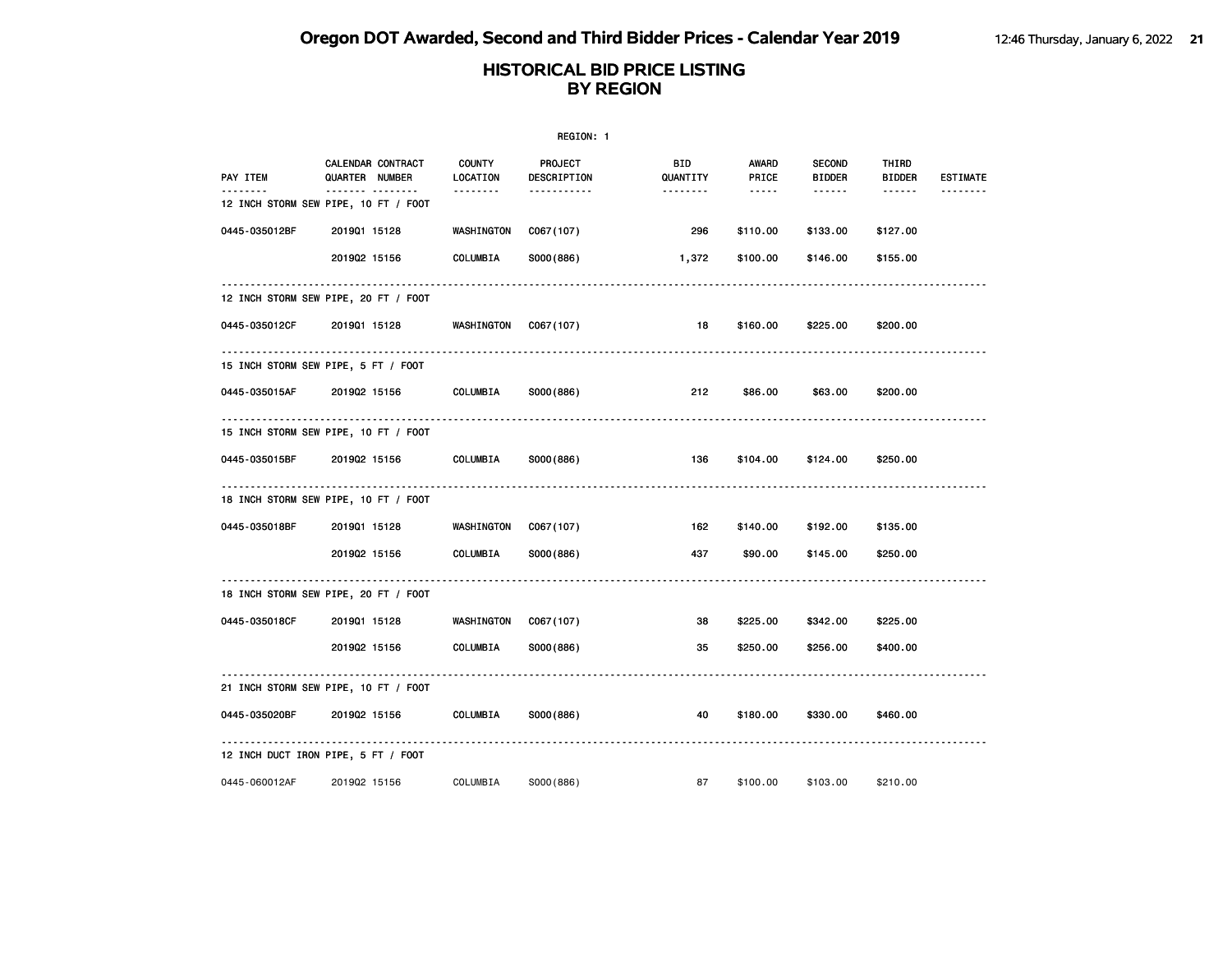|                                 | REGION: 1                                |                                                |                                     |                                            |                                                                                                                                                                                                                                                                                                                                                                                                                                                                            |                                      |                                  |                 |  |  |
|---------------------------------|------------------------------------------|------------------------------------------------|-------------------------------------|--------------------------------------------|----------------------------------------------------------------------------------------------------------------------------------------------------------------------------------------------------------------------------------------------------------------------------------------------------------------------------------------------------------------------------------------------------------------------------------------------------------------------------|--------------------------------------|----------------------------------|-----------------|--|--|
| PAY ITEM                        | CALENDAR CONTRACT<br>QUARTER NUMBER      | <b>COUNTY</b><br>LOCATION                      | PROJECT<br>DESCRIPTION              | <b>BID</b><br>QUANTITY                     | AWARD<br>PRICE                                                                                                                                                                                                                                                                                                                                                                                                                                                             | <b>SECOND</b><br><b>BIDDER</b>       | THIRD<br><b>BIDDER</b>           | <b>ESTIMATE</b> |  |  |
| .                               | .<br>12 INCH DUCT IRON PIPE, 5 FT / FOOT | <b></b>                                        | -----------                         |                                            | $\frac{1}{2} \left( \frac{1}{2} \right) \left( \frac{1}{2} \right) \left( \frac{1}{2} \right) \left( \frac{1}{2} \right) \left( \frac{1}{2} \right) \left( \frac{1}{2} \right) \left( \frac{1}{2} \right) \left( \frac{1}{2} \right) \left( \frac{1}{2} \right) \left( \frac{1}{2} \right) \left( \frac{1}{2} \right) \left( \frac{1}{2} \right) \left( \frac{1}{2} \right) \left( \frac{1}{2} \right) \left( \frac{1}{2} \right) \left( \frac{1}{2} \right) \left( \frac$ | $- - - - - -$                        | $- - - - - -$                    |                 |  |  |
| 0445-060012AF                   | 201904 15164                             | CLACKAMAS                                      | S174(013)                           | 6.                                         | \$200.00                                                                                                                                                                                                                                                                                                                                                                                                                                                                   | \$550.00                             | \$650.00                         |                 |  |  |
| PIPE TEES, INCH / EACH          |                                          |                                                |                                     |                                            |                                                                                                                                                                                                                                                                                                                                                                                                                                                                            |                                      |                                  |                 |  |  |
| 0445-0650000E                   | 201902 15156<br>15156<br>15156           | COLUMBIA<br><b>COLUMBIA</b><br><b>COLUMBIA</b> | S000(886)<br>S000(886)<br>S000(886) | $1 -$<br>$\overline{2}$                    | $1 - 1$<br>\$250.00<br>\$400                                                                                                                                                                                                                                                                                                                                                                                                                                               | \$350 \$1,300<br>\$620.00<br>\$1,350 | \$325<br>\$450.00<br>\$400       |                 |  |  |
| PIPE WYES, INCH / EACH          |                                          |                                                |                                     |                                            |                                                                                                                                                                                                                                                                                                                                                                                                                                                                            |                                      |                                  |                 |  |  |
| 0445-0660000E                   | 201902 15156<br>15156<br>15156           | COLUMBIA<br>COLUMBIA<br>COLUMBIA               | S000(886)<br>S000(886)<br>S000(886) | $\mathbf{1}$<br>$2^{\circ}$<br>$9^{\circ}$ | \$300.00<br>\$250.00<br>\$400.00                                                                                                                                                                                                                                                                                                                                                                                                                                           | \$620.00<br>\$500.00<br>\$650.00     | \$550.00<br>\$425.00<br>\$650.00 |                 |  |  |
|                                 | SLOPED END SECTIONS, 12 INCH / EACH      | .                                              |                                     |                                            |                                                                                                                                                                                                                                                                                                                                                                                                                                                                            |                                      |                                  |                 |  |  |
| 0445-0700120E                   | 201904 15173                             | <b>HOOD RIVER</b>                              | S002(223)                           | 3                                          | \$250.00                                                                                                                                                                                                                                                                                                                                                                                                                                                                   | \$85.00                              | \$636.50                         |                 |  |  |
| CONCRETE CLOSURE COLLARS / EACH |                                          |                                                |                                     |                                            |                                                                                                                                                                                                                                                                                                                                                                                                                                                                            |                                      |                                  |                 |  |  |
| 0445-0735020E 2019Q4 15164      |                                          | CLACKAMAS                                      | S174(013)                           | $\mathbf{1}$                               | \$1,500                                                                                                                                                                                                                                                                                                                                                                                                                                                                    | \$1,750                              | \$1,000                          |                 |  |  |
|                                 | INSTALLING INCH PIPE UNDER R/R / FOOT    |                                                |                                     |                                            |                                                                                                                                                                                                                                                                                                                                                                                                                                                                            |                                      |                                  |                 |  |  |
| 0445-0750000A                   | 201902 15156<br>15156                    | <b>COLUMBIA</b><br>COLUMBIA                    | S000(886)<br>S000(886)              | 35<br>40                                   | \$714.29<br>\$650.00                                                                                                                                                                                                                                                                                                                                                                                                                                                       | \$150.00                             | \$171.43 \$142.86<br>\$125.00    |                 |  |  |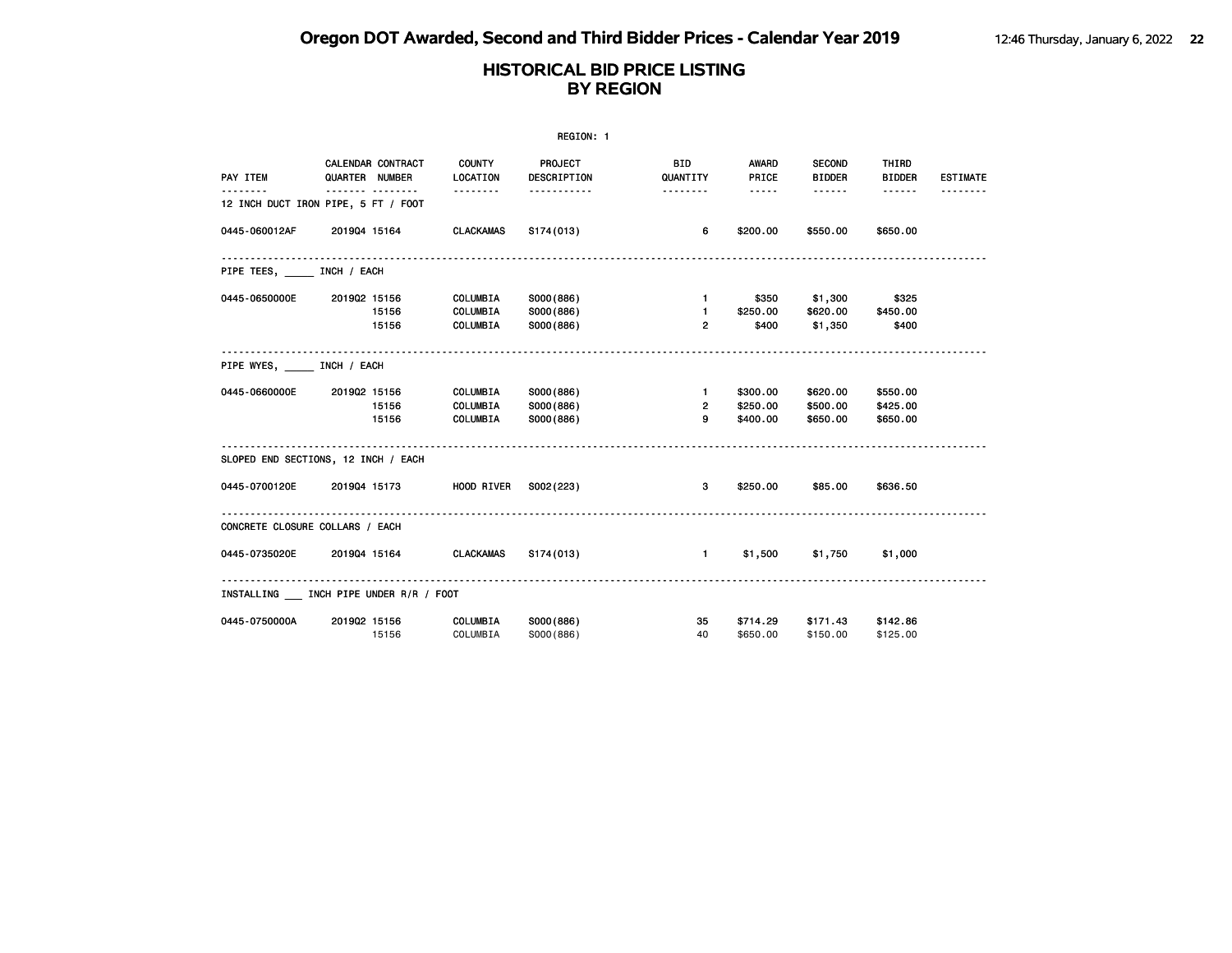| REGION: 1                      |                                                |                           |                        |                       |                |                                |                        |                 |
|--------------------------------|------------------------------------------------|---------------------------|------------------------|-----------------------|----------------|--------------------------------|------------------------|-----------------|
| PAY ITEM                       | CALENDAR CONTRACT<br>QUARTER NUMBER            | <b>COUNTY</b><br>LOCATION | PROJECT<br>DESCRIPTION | BID<br>QUANTITY       | AWARD<br>PRICE | <b>SECOND</b><br><b>BIDDER</b> | THIRD<br><b>BIDDER</b> | <b>ESTIMATE</b> |
|                                | <u></u><br>CONC SANITARY SEWER MANHOLES / EACH | <u>.</u>                  | <u>.</u>               | <u> - - - - - - -</u> | $- - - - -$    | ------                         | $\frac{1}{2}$          | --------        |
| 0470-0100000E                  | 201902 15156                                   | COLUMBIA                  | S000(886)              | 16                    | \$5,000        | \$12,100                       | \$12,500               |                 |
|                                | CONCRETE STORM SEWER MANHOLES / EACH           |                           |                        |                       |                |                                |                        |                 |
| 0470-0101000E                  | 201901 15128                                   | WASHINGTON                | C067(107)              | 5                     | \$5,000        | \$5,100                        | \$3,000                |                 |
|                                | 201902 15156                                   | COLUMBIA                  | S000(886)              | 12                    | \$4,300        | \$9,500                        | \$11,500               |                 |
|                                | 201904 15173                                   | HOOD RIVER                | S002(223)              | $\overline{2}$        | \$6,000        | \$3,800                        | \$5,788                |                 |
|                                | CONCRETE MANHOLES, WITH INLET / EACH           |                           |                        |                       |                |                                |                        |                 |
| 0470-0103000E                  | 201902 15156                                   | COLUMBIA                  | S000(886)              | 3                     | \$4,200        | \$7,550                        | \$11,500               |                 |
|                                | CONCRETE MANHOLES, SHALLOW / EACH              |                           |                        |                       |                |                                |                        |                 |
| 0470-0105000E                  | 201902 15156                                   | COLUMBIA                  | S000(886)              | $\blacksquare$        | \$3,000        | \$5,115                        | \$7,500                |                 |
|                                | CONC MANHOLES, LARGE PCAST / EACH              |                           |                        |                       |                |                                |                        |                 |
| 0470-0106000E                  | 201902 15156                                   | COLUMBIA                  | S000(886)              | 4                     | \$6,600        | \$16,050                       | \$15,000               |                 |
|                                | CONCRETE INLETS, TYPE CG-2 / EACH              |                           |                        |                       |                |                                |                        |                 |
| 0470-0307000E                  | 201901 15128                                   | WASHINGTON                | C067(107)              | 5                     | \$2,600        | \$2,300                        | \$1,800                |                 |
|                                | 201902 15156                                   | COLUMBIA                  | S000(886)              | 36                    | \$1,800        | \$3,000                        | \$5,500                |                 |
|                                | CONCRETE INLETS, TYPE CG-3 / EACH              |                           |                        |                       |                |                                |                        |                 |
| 0470-0309000E                  | 201902 15156                                   | COLUMBIA                  | S000(886)              | $\blacksquare$        | \$1,900        | \$2,500                        | \$6,000                |                 |
| CONCRETE INLETS, TYPE D / EACH |                                                |                           |                        |                       |                |                                |                        |                 |
| 0470-0311000E                  | 201904 15173                                   | HOOD RIVER                | S002(223)              | $\mathbf{1}$          | \$3,000        | \$2,250                        | \$2,421                |                 |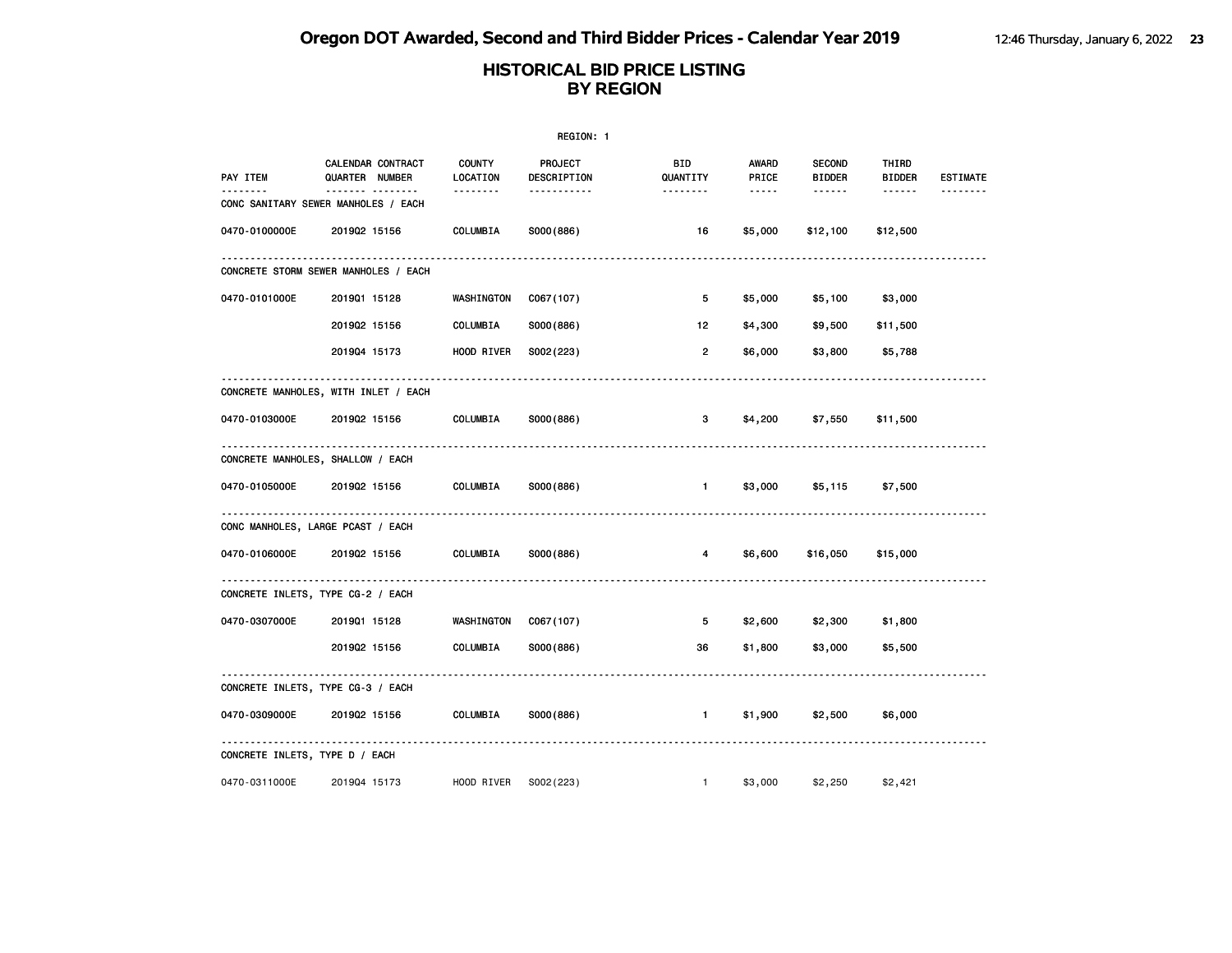|                                  |                                     |               |                           | REGION: 1                     |                        |                       |                                |                        |                 |
|----------------------------------|-------------------------------------|---------------|---------------------------|-------------------------------|------------------------|-----------------------|--------------------------------|------------------------|-----------------|
| PAY ITEM                         | <b>CALENDAR CONTRACT</b><br>QUARTER | <b>NUMBER</b> | <b>COUNTY</b><br>LOCATION | PROJECT<br><b>DESCRIPTION</b> | <b>BID</b><br>QUANTITY | <b>AWARD</b><br>PRICE | <b>SECOND</b><br><b>BIDDER</b> | THIRD<br><b>BIDDER</b> | <b>ESTIMATE</b> |
| CONCRETE INLETS, TYPE G-2 / EACH |                                     |               |                           |                               | - - - - -              |                       | - - - -                        |                        |                 |
| 0470-0315000E                    | 201902 15156                        |               | COLUMBIA                  | S000(886)                     | 9                      | \$1,800               | \$2,525                        | \$5,000                |                 |
|                                  | 201904 15164                        |               | <b>CLACKAMAS</b>          | S174(013)                     |                        | \$2,000               | \$43                           | \$5,000                |                 |
|                                  |                                     |               |                           | REGION: 1                     |                        |                       |                                |                        |                 |
| PAY ITEM                         | CALENDAR CONTRACT<br>QUARTER        | NUMBER        | <b>COUNTY</b><br>LOCATION | PROJECT<br>DESCRIPTION        | <b>BID</b><br>QUANTITY | AWARD<br>PRICE        | <b>SECOND</b><br><b>BIDDER</b> | THIRD<br><b>BIDDER</b> | <b>ESTIMATE</b> |
| DRAINAGE CURBS / FOOT            |                                     |               |                           |                               |                        |                       |                                |                        |                 |
| 0480-0100000F                    | 201904 15164                        |               | <b>CLACKAMAS</b>          | S174(013)                     | 17                     | \$20,00               | \$75,00                        | \$100.00               |                 |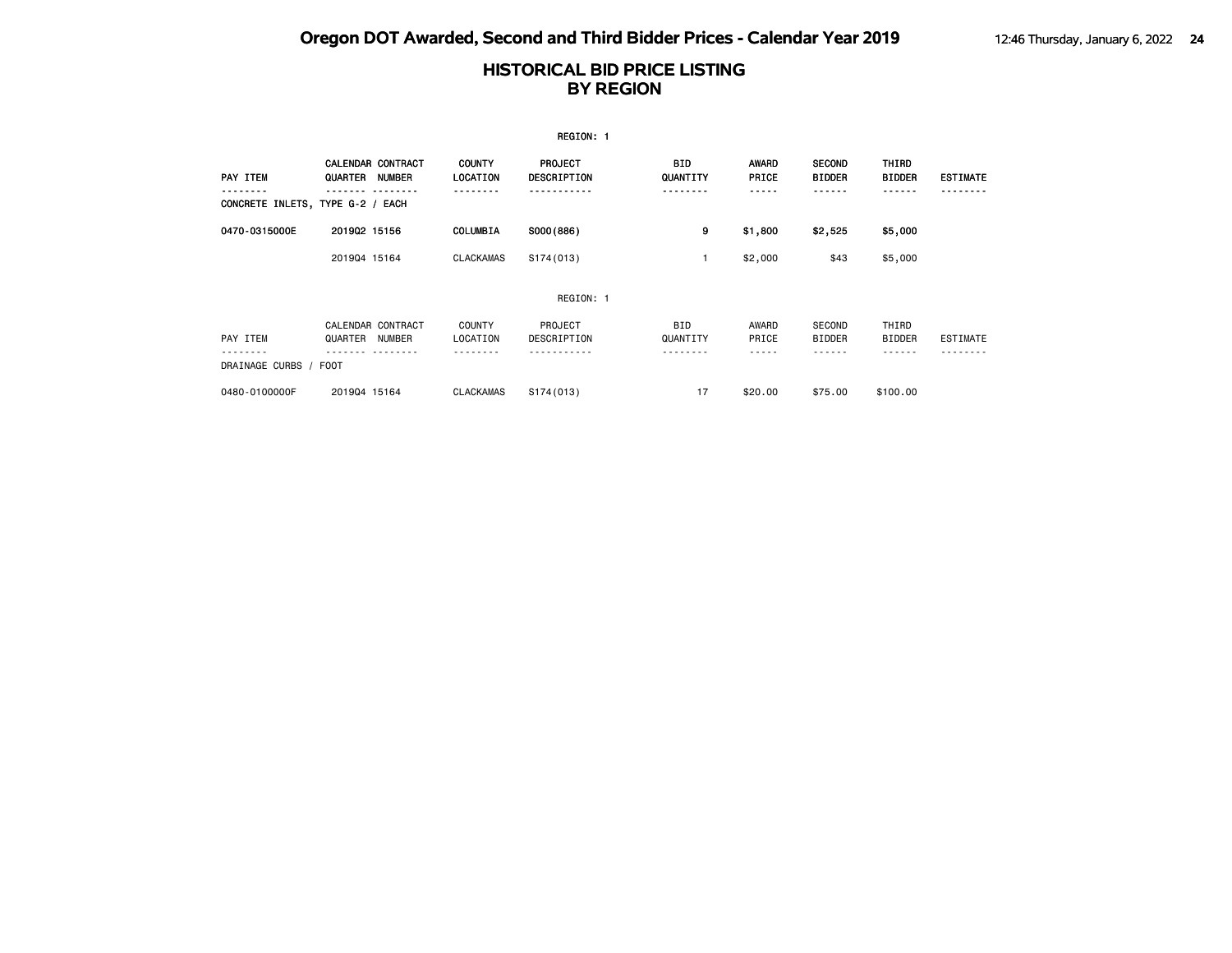|                             |                                      |                                      | REGION: 1                    |                      |                       |                                |                        |                 |
|-----------------------------|--------------------------------------|--------------------------------------|------------------------------|----------------------|-----------------------|--------------------------------|------------------------|-----------------|
| PAY ITEM                    | CALENDAR CONTRACT<br>QUARTER NUMBER  | <b>COUNTY</b><br>LOCATION            | PROJECT<br>DESCRIPTION       | BID<br>QUANTITY      | <b>AWARD</b><br>PRICE | <b>SECOND</b><br><b>BIDDER</b> | THIRD<br><b>BIDDER</b> | <b>ESTIMATE</b> |
| .<br>ADJUSTING BOXES / EACH | .                                    | .                                    | -----------                  | <u>.</u>             | -----                 | ------                         | ------                 |                 |
| 0490-0100000E               | 201902 15150<br>15156                | <b>MULTNOMAH</b><br>COLUMBIA         | S001 (509)<br>S000(886)      | $\mathbf{1}$<br>21   | \$1,000<br>\$200      | \$700<br>\$51                  | \$1,650<br>\$1,000     |                 |
|                             | 201903 15160                         | <b>MULTNOMAH</b>                     | S100(065)                    | $\mathbf{1}$         | \$60                  | \$600                          | \$1,250                |                 |
|                             | 201904 15164                         | <b>CLACKAMAS</b>                     | S174(013)                    | 180                  | \$300.00              | \$600.00                       | \$600.00               |                 |
|                             | CONNECTION TO EXTG STRUCTURES / EACH |                                      |                              |                      |                       |                                |                        |                 |
| 0490-0104000E               | 201901 15128                         | WASHINGTON                           | C067(107)                    | 4                    | \$400                 | \$1,000                        | \$2,000                |                 |
|                             | 201904 15164                         | <b>CLACKAMAS</b>                     | S174(013)                    | $\mathbf{1}$         | \$1,500               | \$1,000                        | \$2,000                |                 |
| ADJUSTING INLETS / EACH     |                                      |                                      |                              |                      |                       |                                |                        |                 |
| 0490-0105000E               | 201902 15150<br>15143                | <b>MULTNOMAH</b><br>WASHINGTON       | S001 (509)<br>HSIP-S029(029) | 4<br>10              | \$1,000<br>\$1,500    | \$2,000<br>\$1,200             | \$1,700<br>\$1,500     |                 |
|                             | 201904 15164<br>15164                | <b>CLACKAMAS</b><br><b>CLACKAMAS</b> | S174(013)<br>S174(013)       | $\mathbf{1}$<br>96   | \$1,300<br>\$500.00   | \$2,500<br>\$0.01              | \$800<br>\$600.00      |                 |
|                             | FILLING ABANDONED STRUCTURES / EACH  |                                      |                              |                      |                       |                                |                        |                 |
| 0490-0117000E               | 201902 15156<br>15156                | COLUMBIA<br>COLUMBIA                 | S000(886)<br>S000(886)       | $\overline{2}$<br>58 | \$800<br>\$800        | \$2,250<br>\$1,700             | \$1,350<br>\$1,200     |                 |
|                             | MINOR ADJUSTMENT OF MANHOLES / EACH  |                                      |                              |                      |                       |                                |                        |                 |
| 0490-0120000E               | 201901 15128                         | WASHINGTON                           | C067(107)                    | $\mathbf{1}$         | \$1,200               | \$600                          | \$500                  |                 |
|                             | 201902 15156                         | COLUMBIA                             | S000(886)                    | 9                    | \$400                 | \$1,100                        | \$1,800                |                 |
|                             | 201904 15164                         | <b>CLACKAMAS</b>                     | S174(013)                    | 91                   | \$600                 | \$2,150                        | \$1,300                |                 |
|                             | MAJOR ADJUSTMENT OF MANHOLES / EACH  |                                      |                              |                      |                       |                                |                        |                 |
| 0490-0121000E               | 201901 15128                         | WASHINGTON                           | C067(107)                    | $\mathbf{1}$         | \$2,800               | \$1,600                        | \$1,200                |                 |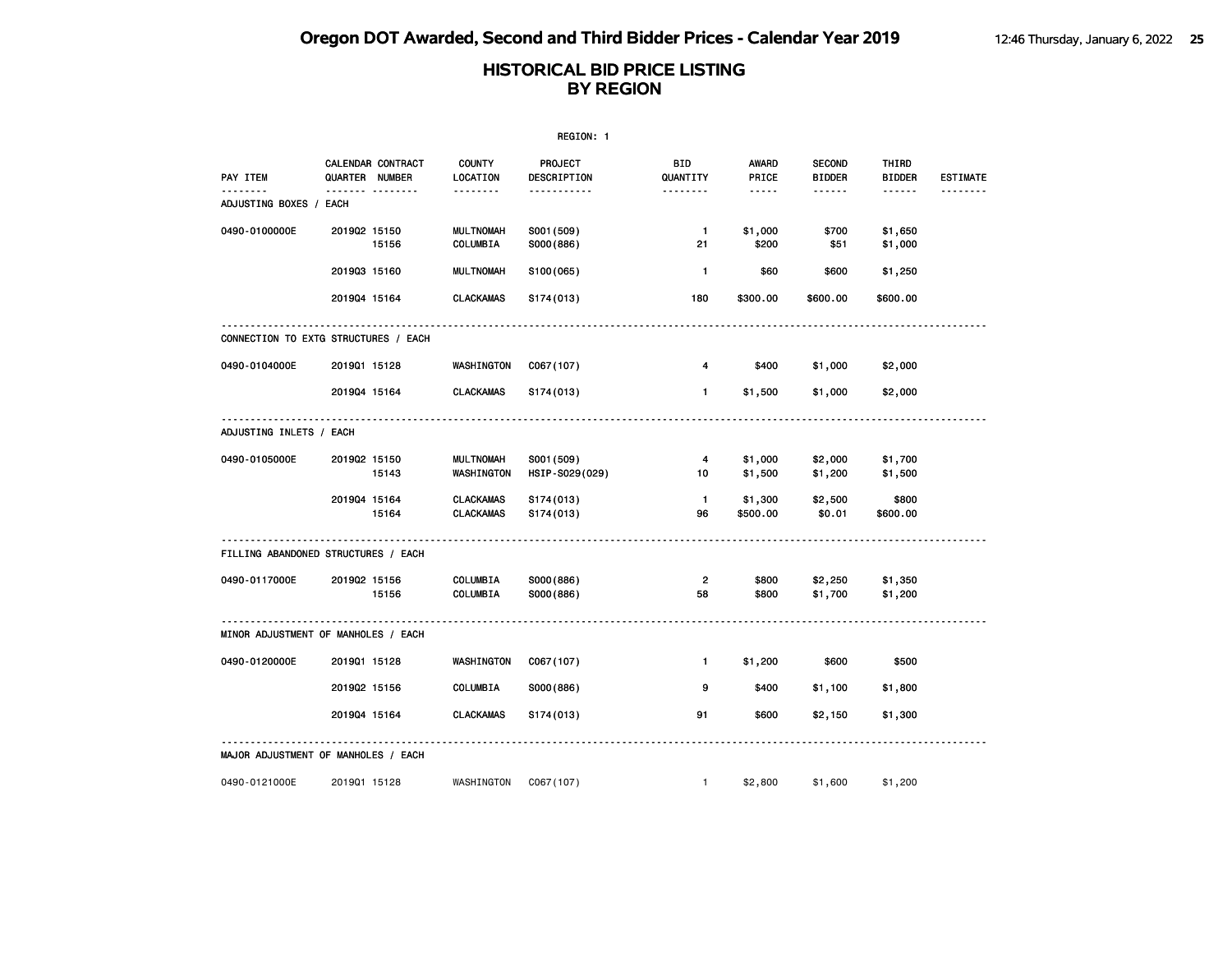|                                                         |                                                         |                                       | REGION: 1                                    |                             |                                                                                                                                                                                                                                                                                                                                                                                                                                                                            |                                          |                                  |                                    |
|---------------------------------------------------------|---------------------------------------------------------|---------------------------------------|----------------------------------------------|-----------------------------|----------------------------------------------------------------------------------------------------------------------------------------------------------------------------------------------------------------------------------------------------------------------------------------------------------------------------------------------------------------------------------------------------------------------------------------------------------------------------|------------------------------------------|----------------------------------|------------------------------------|
| PAY ITEM                                                | CALENDAR CONTRACT<br>QUARTER NUMBER                     | <b>COUNTY</b><br>LOCATION             | PROJECT<br>DESCRIPTION                       | BID<br>QUANTITY             | <b>AWARD</b><br>PRICE                                                                                                                                                                                                                                                                                                                                                                                                                                                      | <b>SECOND</b><br><b>BIDDER</b>           | THIRD<br><b>BIDDER</b>           | <b>ESTIMATE</b>                    |
|                                                         | <u>.</u><br>CAPPING EXISTING CONCRETE STRUCTURES / EACH | <u>.</u>                              | <u>.</u>                                     | .                           | $- - - - -$                                                                                                                                                                                                                                                                                                                                                                                                                                                                |                                          | ------                           | <u>.</u>                           |
| 0490-0125000E                                           | 201902 15156                                            | COLUMBIA                              | S000(886)                                    | з                           | \$2,000                                                                                                                                                                                                                                                                                                                                                                                                                                                                    | \$8,000                                  | \$3,250                          |                                    |
|                                                         |                                                         |                                       | REGION: 1                                    |                             |                                                                                                                                                                                                                                                                                                                                                                                                                                                                            |                                          |                                  |                                    |
| <b>PAY ITEM</b><br>-------<br>TRENCH RESURFACING / SQYD | CALENDAR CONTRACT<br>QUARTER NUMBER<br><u> </u>         | <b>COUNTY</b><br>LOCATION<br>-------- | PROJECT<br><b>DESCRIPTION</b><br>----------- | BID<br>QUANTITY<br>-------- | AWARD<br>PRICE<br>$- - - - -$                                                                                                                                                                                                                                                                                                                                                                                                                                              | <b>SECOND</b><br><b>BIDDER</b><br>------ | THIRD<br><b>BIDDER</b><br>------ | <b>ESTIMATE</b><br>- - - - - - - - |
| 0495-0100000J                                           | 201901 15128                                            | WASHINGTON                            | C067(107)                                    | 16                          | \$200.00                                                                                                                                                                                                                                                                                                                                                                                                                                                                   | \$300.00                                 | \$200.00                         |                                    |
|                                                         | 201902 15156                                            | COLUMBIA                              | S000(886)                                    | 107                         | \$150.00                                                                                                                                                                                                                                                                                                                                                                                                                                                                   | \$105.00                                 | \$200.00                         |                                    |
|                                                         |                                                         |                                       | REGION: 1                                    |                             |                                                                                                                                                                                                                                                                                                                                                                                                                                                                            |                                          |                                  |                                    |
| PAY ITEM                                                | CALENDAR CONTRACT<br>QUARTER NUMBER                     | <b>COUNTY</b><br>LOCATION             | PROJECT<br>DESCRIPTION                       | <b>BID</b><br>QUANTITY      | AWARD<br>PRICE                                                                                                                                                                                                                                                                                                                                                                                                                                                             | <b>SECOND</b><br><b>BIDDER</b>           | THIRD<br><b>BIDDER</b>           | <b>ESTIMATE</b>                    |
| BRIDGE REMOVAL WORK / SQFT                              | .                                                       | .                                     | <u>.</u>                                     |                             | $\frac{1}{2}$                                                                                                                                                                                                                                                                                                                                                                                                                                                              | ------                                   | ------                           | <u>.</u>                           |
| 0501-0100000A                                           | 201903 15160                                            | <b>MULTNOMAH</b>                      | S100(065)                                    | 1,600                       | \$31.25                                                                                                                                                                                                                                                                                                                                                                                                                                                                    | \$84.38                                  | \$25.00                          |                                    |
|                                                         | 201904 15173                                            | HOOD RIVER                            | S002(223)                                    | 13,367                      | \$10.10                                                                                                                                                                                                                                                                                                                                                                                                                                                                    | \$16.08                                  | \$8.75                           |                                    |
|                                                         |                                                         |                                       | REGION: 1                                    |                             |                                                                                                                                                                                                                                                                                                                                                                                                                                                                            |                                          |                                  |                                    |
| PAY ITEM                                                | CALENDAR CONTRACT<br>QUARTER NUMBER                     | <b>COUNTY</b><br>LOCATION             | PROJECT<br>DESCRIPTION                       | BID<br>QUANTITY             | AWARD<br>PRICE                                                                                                                                                                                                                                                                                                                                                                                                                                                             | SECOND<br><b>BIDDER</b>                  | THIRD<br><b>BIDDER</b>           | <b>ESTIMATE</b>                    |
| --------                                                | .<br>BRIDGE END PANEL CLD PLN PVMT REM,                 | --------<br>SQYD                      | <u>.</u>                                     | --------                    | $\frac{1}{2} \left( \frac{1}{2} \right) \left( \frac{1}{2} \right) \left( \frac{1}{2} \right) \left( \frac{1}{2} \right) \left( \frac{1}{2} \right) \left( \frac{1}{2} \right) \left( \frac{1}{2} \right) \left( \frac{1}{2} \right) \left( \frac{1}{2} \right) \left( \frac{1}{2} \right) \left( \frac{1}{2} \right) \left( \frac{1}{2} \right) \left( \frac{1}{2} \right) \left( \frac{1}{2} \right) \left( \frac{1}{2} \right) \left( \frac{1}{2} \right) \left( \frac$ | ------                                   | ------                           |                                    |
| 0503-0103000J                                           | 201904 15173<br>15173                                   | HOOD RIVER<br>HOOD RIVER              | S002(223)<br>S002(223)                       | 175<br>423                  | \$26.00<br>\$21.00                                                                                                                                                                                                                                                                                                                                                                                                                                                         | \$30.00<br>\$23.00                       | \$10.25<br>\$10.25               |                                    |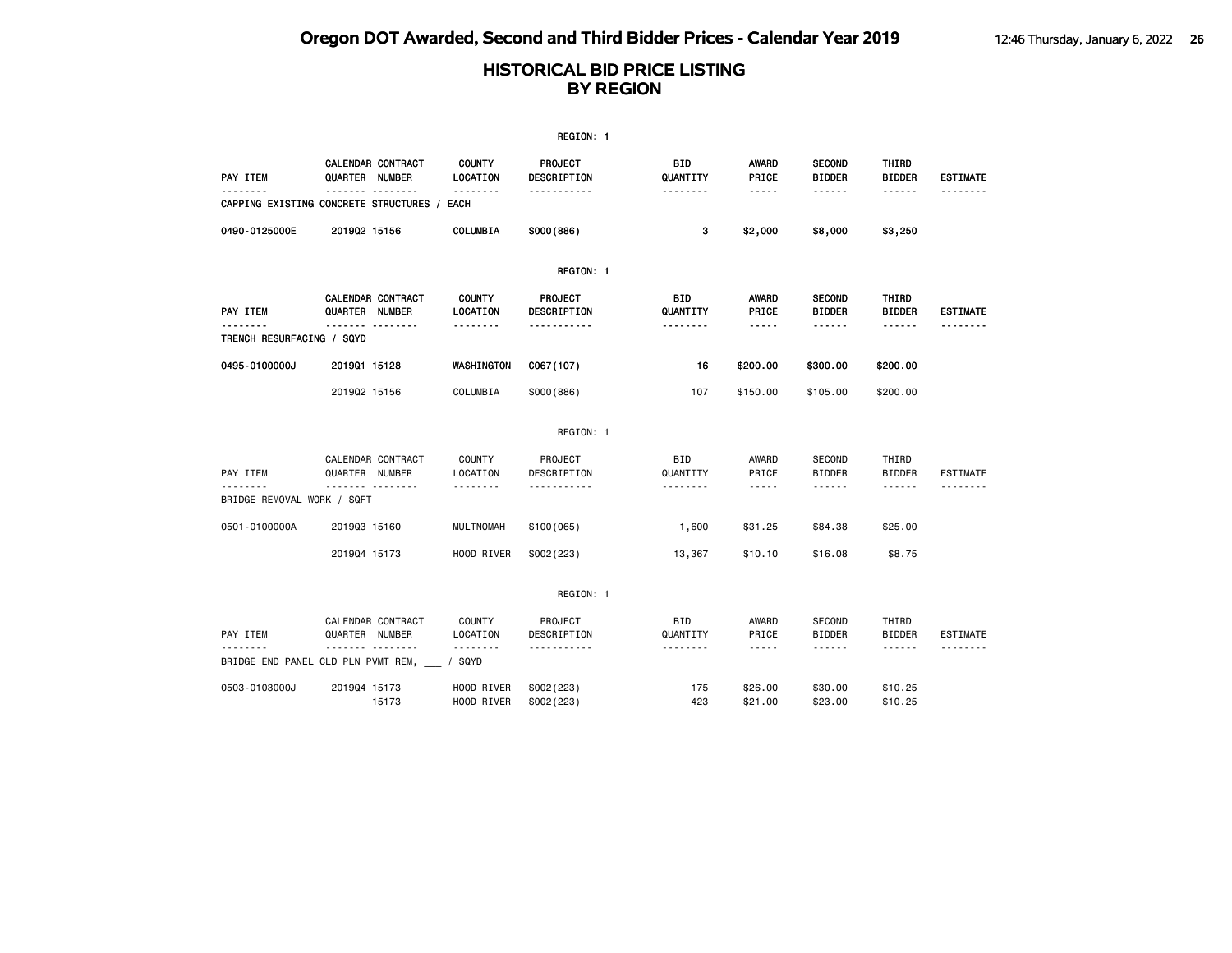|                             |                                                 |                                       | REGION: 1                   |                             |                                      |                                          |                                  |                 |
|-----------------------------|-------------------------------------------------|---------------------------------------|-----------------------------|-----------------------------|--------------------------------------|------------------------------------------|----------------------------------|-----------------|
| PAY ITEM                    | CALENDAR CONTRACT<br>QUARTER NUMBER<br><u> </u> | <b>COUNTY</b><br>LOCATION<br><u>.</u> | PROJECT<br>DESCRIPTION<br>. | BID<br>QUANTITY<br><u>.</u> | <b>AWARD</b><br>PRICE<br>$- - - - -$ | <b>SECOND</b><br><b>BIDDER</b><br>------ | THIRD<br><b>BIDDER</b><br>------ | <b>ESTIMATE</b> |
| STRUCTURE EXCAVATION / CUYD |                                                 |                                       |                             |                             |                                      |                                          |                                  |                 |
| 0510-0101000A               | 201903 15160                                    | <b>MULTNOMAH</b>                      | S100(065)                   | 9                           | \$111.11                             | \$333.33                                 | \$277.78                         |                 |
|                             | 201904 15164                                    | <b>CLACKAMAS</b>                      | S174(013)                   | 150                         | \$66.67                              | \$166.67                                 | \$100.00                         |                 |
| STRUCTURE EXCAVATION / CUYD |                                                 |                                       |                             |                             |                                      |                                          |                                  |                 |
| 0510-0101000K               | 201901 15128                                    | WASHINGTON                            | C067(107)                   | 810                         | \$35.00                              | \$35.00                                  | \$40.00                          |                 |
|                             | GRANULAR STRUCTURE BACKFILL / CUYD              |                                       |                             |                             |                                      |                                          |                                  |                 |
| 0510-0108000A               | 201903 15160                                    | <b>MULTNOMAH</b>                      | S100(065)                   | 9                           | \$155.56                             | \$444.44                                 | \$277.78                         |                 |
|                             | 201904 15164                                    | <b>CLACKAMAS</b>                      | S174(013)                   | 22                          | \$181.82                             | \$318.18                                 | \$454.55                         |                 |
|                             | GRANULAR STRUCTURE BACKFILL / CUYD              |                                       |                             |                             |                                      |                                          |                                  |                 |
| 0510-0108000K               | 201901 15128                                    | WASHINGTON                            | C067(107)                   | 305                         | \$65.00                              | \$45.00                                  | \$65.00                          |                 |
|                             |                                                 |                                       | REGION: 1                   |                             |                                      |                                          |                                  |                 |
| PAY ITEM                    | CALENDAR CONTRACT<br>QUARTER NUMBER             | COUNTY<br>LOCATION                    | PROJECT<br>DESCRIPTION      | BID<br>QUANTITY             | AWARD<br>PRICE                       | <b>SECOND</b><br><b>BIDDER</b>           | THIRD<br><b>BIDDER</b>           | ESTIMATE        |
| . <u>.</u>                  | <u>.</u><br>FURN HP 14 X 73 STEEL PILES / FOOT  | .                                     | <u>.</u>                    |                             | $- - - -$                            | $- - - - - -$                            | ------                           |                 |
| 0520-0111000F               | 201904 15164                                    | <b>CLACKAMAS</b>                      | S174(013)                   | 420                         | \$60.00                              | \$0.01                                   | \$75.00                          |                 |
|                             | DRIVE HP 14 X 73 STEEL PILES / EACH             |                                       |                             |                             |                                      |                                          |                                  |                 |
| 0520-0210000E               | 201904 15164                                    | <b>CLACKAMAS</b>                      | S174(013)                   | 12                          | \$2,500                              | \$2,500                                  | \$4,000                          |                 |
| REINFORCED PILE TIPS / EACH |                                                 |                                       |                             |                             |                                      |                                          |                                  |                 |
| 0520-0330000E               | 201904 15164                                    | <b>CLACKAMAS</b>                      | S174(013)                   | 12                          | \$240.00                             | \$275.00                                 | \$600.00                         |                 |
|                             | HP 14 X 73 STEEL PILE SPLICES / EACH            |                                       |                             |                             |                                      |                                          |                                  |                 |
| 0520-0407000E               | 201904 15164                                    | <b>CLACKAMAS</b>                      | S174(013)                   | $\overline{2}$              | \$400.00                             | \$0.01                                   | \$0.01                           |                 |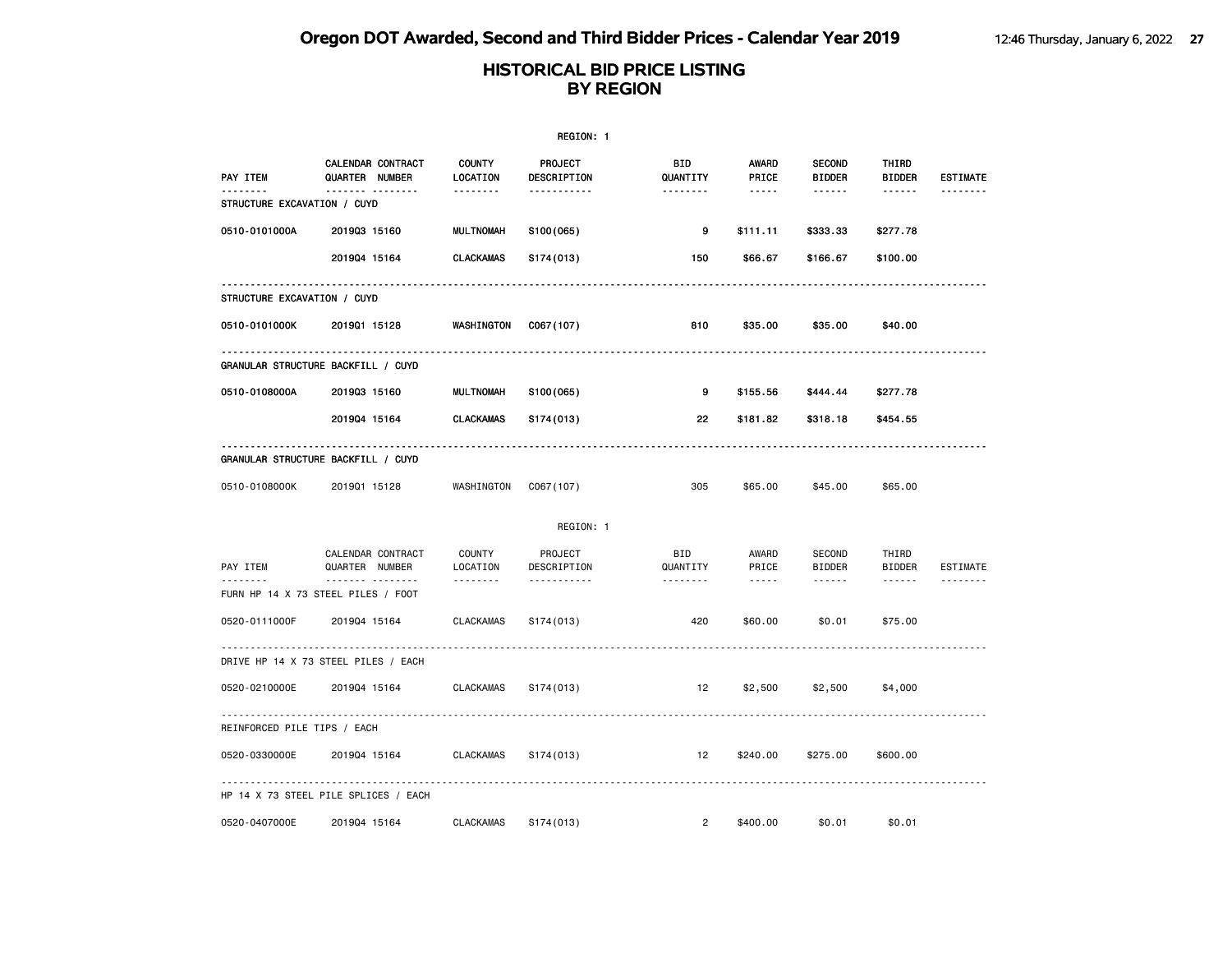|                                  |                |                          |                           | REGION: 1                     |                 |                       |                                |                        |                 |
|----------------------------------|----------------|--------------------------|---------------------------|-------------------------------|-----------------|-----------------------|--------------------------------|------------------------|-----------------|
| PAY ITEM                         | QUARTER NUMBER | <b>CALENDAR CONTRACT</b> | <b>COUNTY</b><br>LOCATION | <b>PROJECT</b><br>DESCRIPTION | BID<br>QUANTITY | <b>AWARD</b><br>PRICE | <b>SECOND</b><br><b>BIDDER</b> | THIRD<br><b>BIDDER</b> | <b>ESTIMATE</b> |
| REINFORCEMENT / LB               |                |                          |                           |                               | .               |                       |                                | <b>.</b>               |                 |
| 0530-01000000                    | 201901 15128   |                          | WASHINGTON                | C067(107)                     | 200             | \$2.50                | \$4.00                         | \$3.00                 |                 |
| REINFORCEMENT, GRADE / LB        |                |                          |                           |                               |                 |                       |                                |                        |                 |
| 0530-01040000                    | 201903 15160   |                          | MULTNOMAH                 | S100(065)                     | 100             | \$5.00                | \$10.00                        | \$35.00                |                 |
|                                  | 201904 15164   |                          | <b>CLACKAMAS</b>          | S174(013)                     | 4,400           | \$1.30                | \$2.50                         | \$2.00                 |                 |
| COATED REINFORCEMENT, GRADE / LB |                |                          |                           |                               |                 |                       |                                |                        |                 |
| 0530-0104100A                    | 201904 15173   |                          | HOOD RIVER                | S002(223)                     | 88,518          | \$1.69                | \$2.54                         | \$1.41                 |                 |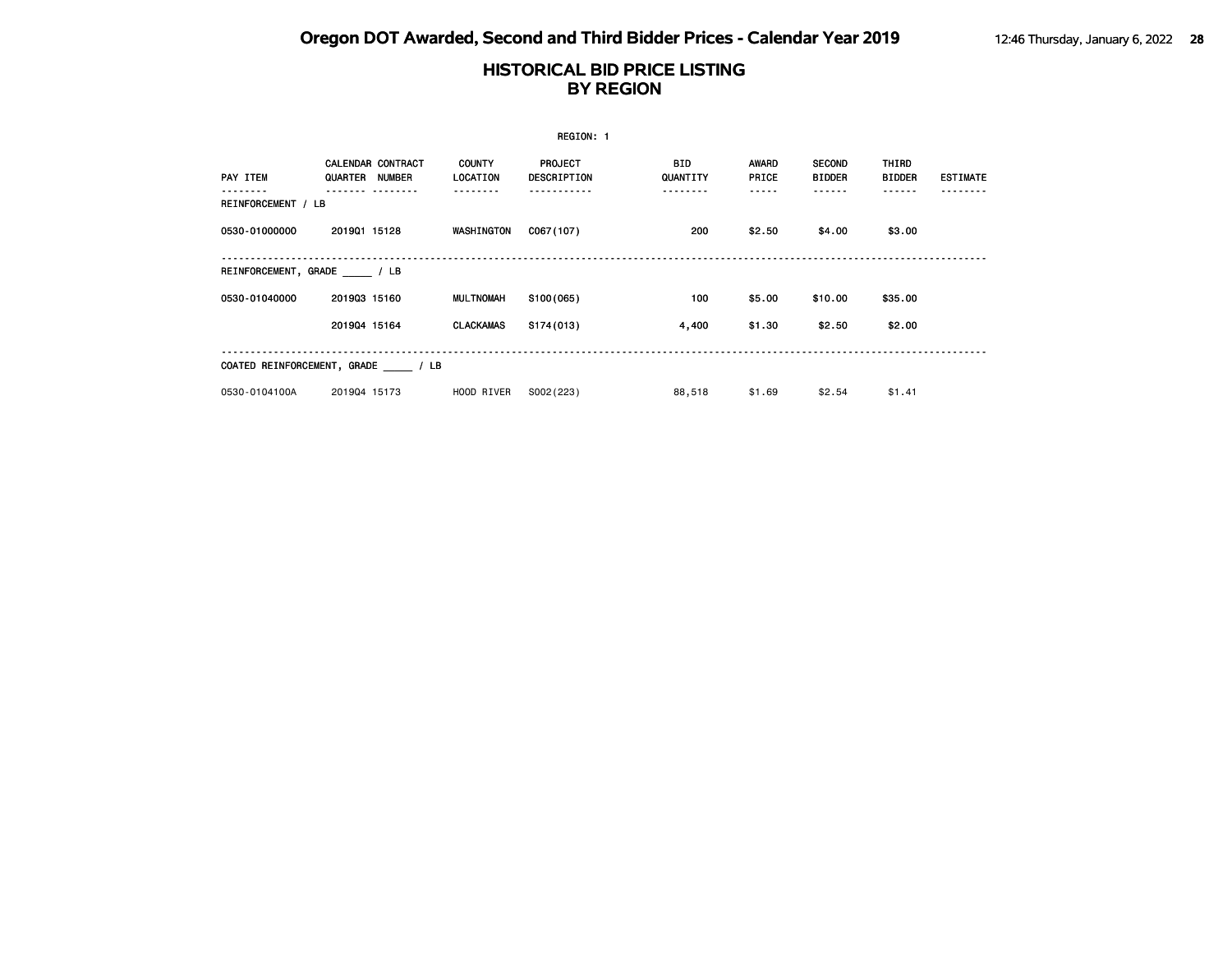|                          |                                                            |                           | REGION: 1              |                        |                       |                                                                                                                                                                                                                                                                                                                                                                                                                                                                                        |                        |                 |
|--------------------------|------------------------------------------------------------|---------------------------|------------------------|------------------------|-----------------------|----------------------------------------------------------------------------------------------------------------------------------------------------------------------------------------------------------------------------------------------------------------------------------------------------------------------------------------------------------------------------------------------------------------------------------------------------------------------------------------|------------------------|-----------------|
| PAY ITEM                 | CALENDAR CONTRACT<br>QUARTER NUMBER                        | <b>COUNTY</b><br>LOCATION | PROJECT<br>DESCRIPTION | <b>BID</b><br>QUANTITY | <b>AWARD</b><br>PRICE | <b>SECOND</b><br><b>BIDDER</b>                                                                                                                                                                                                                                                                                                                                                                                                                                                         | THIRD<br><b>BIDDER</b> | <b>ESTIMATE</b> |
| <u>.</u>                 | ------- --------<br>FOUNDATION CONCRETE, CLASS 3300 / CUYD | <u> - - - - - - -</u>     | -----------            | <u> - - - - - - -</u>  | $\cdots \cdots$       | $\begin{array}{cccccccccccccc} \multicolumn{2}{c}{} & \multicolumn{2}{c}{} & \multicolumn{2}{c}{} & \multicolumn{2}{c}{} & \multicolumn{2}{c}{} & \multicolumn{2}{c}{} & \multicolumn{2}{c}{} & \multicolumn{2}{c}{} & \multicolumn{2}{c}{} & \multicolumn{2}{c}{} & \multicolumn{2}{c}{} & \multicolumn{2}{c}{} & \multicolumn{2}{c}{} & \multicolumn{2}{c}{} & \multicolumn{2}{c}{} & \multicolumn{2}{c}{} & \multicolumn{2}{c}{} & \multicolumn{2}{c}{} & \multicolumn{2}{c}{} & \$ | ------                 | <u>.</u>        |
| 0540-0111000K            | 201903 15160                                               | <b>MULTNOMAH</b>          | S100(065)              | 3                      | \$1,600               | \$2,500                                                                                                                                                                                                                                                                                                                                                                                                                                                                                | \$2,800                |                 |
|                          | DECK CONCRETE, CLASS HPC4000 / CUYD                        |                           |                        |                        |                       |                                                                                                                                                                                                                                                                                                                                                                                                                                                                                        |                        |                 |
| 0540-0203000A            | 201904 15173                                               | HOOD RIVER                | S002(223)              | 320                    | \$1,031               | \$1,719                                                                                                                                                                                                                                                                                                                                                                                                                                                                                | \$1,563                |                 |
|                          | DECK CONCRETE, CLASS HPC5000 / CUYD                        |                           |                        |                        |                       |                                                                                                                                                                                                                                                                                                                                                                                                                                                                                        |                        |                 |
| 0540-0204000A            | 201904 15164                                               | <b>CLACKAMAS</b>          | S174(013)              | 35                     | \$2,429               | \$1,429                                                                                                                                                                                                                                                                                                                                                                                                                                                                                | \$3,429                |                 |
|                          | GENERAL STRC CONCRETE, CLASS 3300 / CUYD                   |                           |                        |                        |                       |                                                                                                                                                                                                                                                                                                                                                                                                                                                                                        |                        |                 |
| 0540-0301000A            | 201901 15128                                               | WASHINGTON                | C067(107)              | 10                     | \$356                 | \$1,100                                                                                                                                                                                                                                                                                                                                                                                                                                                                                | \$1,000                |                 |
|                          | 201904 15173                                               | HOOD RIVER                | S002(223)              | $\blacksquare$         | \$2,000               | \$2,000                                                                                                                                                                                                                                                                                                                                                                                                                                                                                | \$1,482                |                 |
|                          | GENERAL STRC CONCRETE, CLASS HPC5000 / CUYD                |                           |                        |                        |                       |                                                                                                                                                                                                                                                                                                                                                                                                                                                                                        |                        |                 |
| 0540-0308000A            | 201904 15164                                               | <b>CLACKAMAS</b>          | S174(013)              | 5                      | \$260                 | \$1,600                                                                                                                                                                                                                                                                                                                                                                                                                                                                                | \$4,000                |                 |
|                          | GENERAL STRC CONCRETE, CLASS 3300 / CUYD                   |                           |                        |                        |                       |                                                                                                                                                                                                                                                                                                                                                                                                                                                                                        |                        |                 |
| 0540-0311000K            | 201903 15160                                               | <b>MULTNOMAH</b>          | S100(065)              | 3                      | \$2,500               | \$1,500                                                                                                                                                                                                                                                                                                                                                                                                                                                                                | \$3,500                |                 |
| SAW CUT TEXTURING / SQYD |                                                            |                           |                        |                        |                       |                                                                                                                                                                                                                                                                                                                                                                                                                                                                                        |                        |                 |
| 0540-0401000J            | 201904 15164<br>15173                                      | CLACKAMAS<br>HOOD RIVER   | S174(013)<br>S002(223) | 162<br>1,437           | \$5.50<br>\$6.10      | \$20.00<br>\$4.50                                                                                                                                                                                                                                                                                                                                                                                                                                                                      | \$30.00<br>\$3.80      |                 |
|                          |                                                            |                           | REGION: 1              |                        |                       |                                                                                                                                                                                                                                                                                                                                                                                                                                                                                        |                        |                 |
| PAY ITEM                 | CALENDAR CONTRACT<br>QUARTER NUMBER                        | <b>COUNTY</b><br>LOCATION | PROJECT<br>DESCRIPTION | <b>BID</b><br>QUANTITY | AWARD<br>PRICE        | SECOND<br><b>BIDDER</b>                                                                                                                                                                                                                                                                                                                                                                                                                                                                | THIRD<br><b>BIDDER</b> | ESTIMATE        |
|                          | .<br>REINF CONC BRIDGE END PANELS / SQYD                   | <u>.</u>                  | <u>.</u>               | .                      | $- - - - -$           | $- - - - - - -$                                                                                                                                                                                                                                                                                                                                                                                                                                                                        |                        | --------        |
| 0545-0100000J            | 201904 15173                                               | HOOD RIVER                | S002(223)              | 48.60                  | \$405.00              | \$525.00                                                                                                                                                                                                                                                                                                                                                                                                                                                                               | \$568.00               |                 |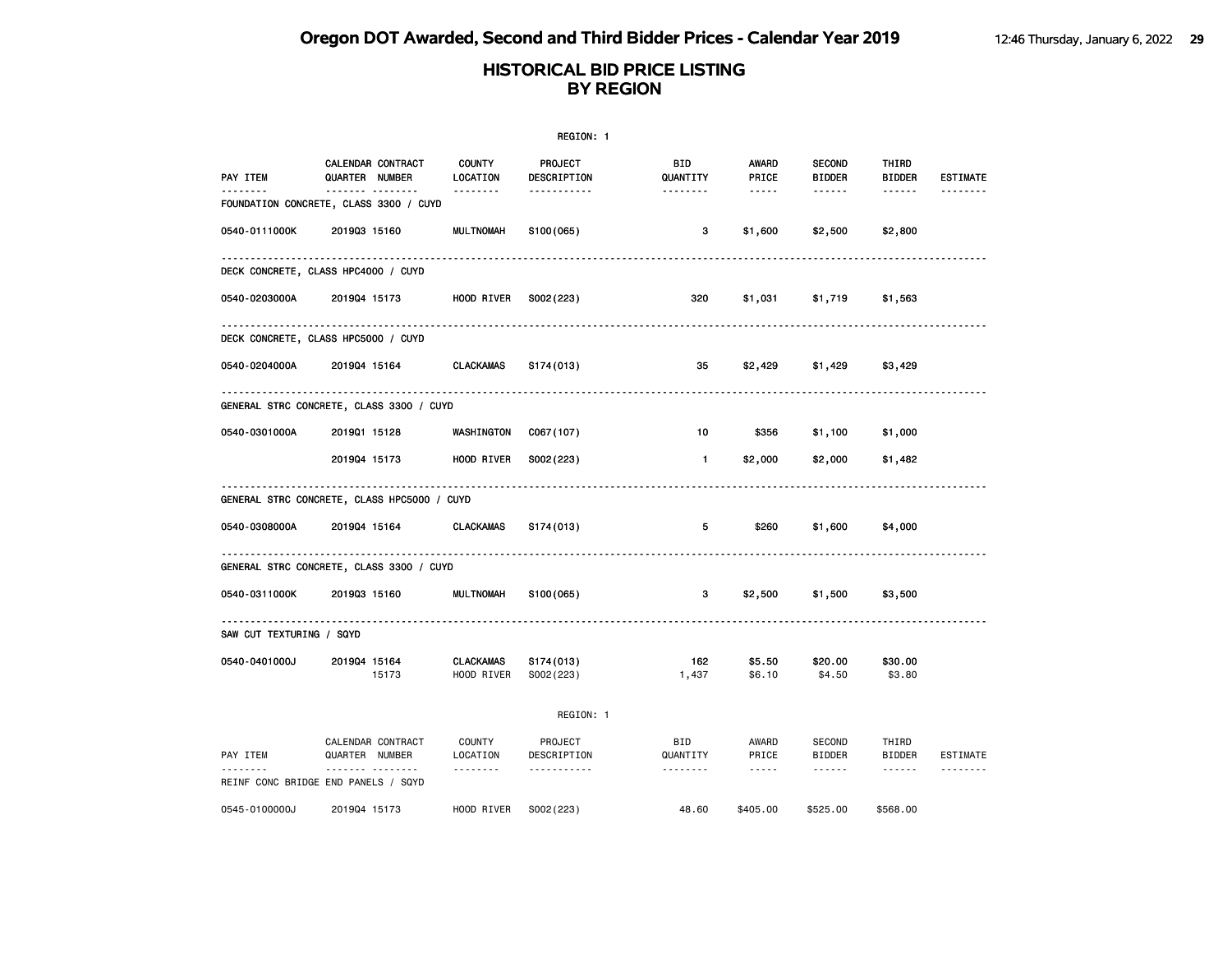|                            | REGION: 1                                               |                                |                                    |                             |                               |                                                 |                                                                                                                                                                                                                                                                                                                                                                                                                                                                            |                      |  |  |  |
|----------------------------|---------------------------------------------------------|--------------------------------|------------------------------------|-----------------------------|-------------------------------|-------------------------------------------------|----------------------------------------------------------------------------------------------------------------------------------------------------------------------------------------------------------------------------------------------------------------------------------------------------------------------------------------------------------------------------------------------------------------------------------------------------------------------------|----------------------|--|--|--|
| PAY ITEM                   | <b>CALENDAR CONTRACT</b><br>QUARTER NUMBER              | <b>COUNTY</b><br>LOCATION      | <b>PROJECT</b><br>DESCRIPTION      | BID<br>QUANTITY             | <b>AWARD</b><br>PRICE         | <b>SECOND</b><br><b>BIDDER</b>                  | THIRD<br><b>BIDDER</b>                                                                                                                                                                                                                                                                                                                                                                                                                                                     | <b>ESTIMATE</b>      |  |  |  |
| <u>.</u>                   | ------- --------<br>15 INCH PRECAST PRESTR SLABS / FOOT | .                              | <u>.</u>                           | <u>.</u>                    | -----                         | ------                                          | $- - - - - -$                                                                                                                                                                                                                                                                                                                                                                                                                                                              | --------             |  |  |  |
| 0550-0135000F              | 201904 15164                                            | <b>CLACKAMAS</b>               | S174(013)                          | 429                         | \$270.00                      | \$315.00                                        | \$500.00                                                                                                                                                                                                                                                                                                                                                                                                                                                                   |                      |  |  |  |
|                            |                                                         |                                | REGION: 1                          |                             |                               |                                                 |                                                                                                                                                                                                                                                                                                                                                                                                                                                                            |                      |  |  |  |
| PAY ITEM<br>.              | CALENDAR CONTRACT<br>QUARTER NUMBER<br><b>.</b>         | <b>COUNTY</b><br>LOCATION<br>. | PROJECT<br>DESCRIPTION<br><u>.</u> | BID<br>QUANTITY<br>.        | AWARD<br>PRICE<br>$- - - - -$ | <b>SECOND</b><br><b>BIDDER</b><br>$- - - - - -$ | THIRD<br><b>BIDDER</b><br>------                                                                                                                                                                                                                                                                                                                                                                                                                                           | <b>ESTIMATE</b><br>. |  |  |  |
| CLASS 2 PREPARATION / SQYD |                                                         |                                |                                    |                             |                               |                                                 |                                                                                                                                                                                                                                                                                                                                                                                                                                                                            |                      |  |  |  |
| 0559-0102000J              | 201904 15173                                            | HOOD RIVER                     | S002(223)                          | 340                         | \$475.00                      | \$170.00                                        | \$507.00                                                                                                                                                                                                                                                                                                                                                                                                                                                                   |                      |  |  |  |
|                            | FURNISH SILICA FUME CONCRETE / CUYD                     |                                |                                    |                             |                               |                                                 |                                                                                                                                                                                                                                                                                                                                                                                                                                                                            |                      |  |  |  |
| 0559-0105000K              | 201904 15173                                            | HOOD RIVER                     | S002(223)                          | 102                         | \$192.00                      | \$215.00                                        | \$325.00                                                                                                                                                                                                                                                                                                                                                                                                                                                                   |                      |  |  |  |
|                            | CONSTRUCT SFC RESURFACING / SQYD                        | .                              |                                    |                             |                               |                                                 |                                                                                                                                                                                                                                                                                                                                                                                                                                                                            |                      |  |  |  |
| 0559-0201000J              | 201904 15173                                            | HOOD RIVER                     | S002(223)                          | 1,692                       | \$50.00                       | \$65.00                                         | \$85.00                                                                                                                                                                                                                                                                                                                                                                                                                                                                    |                      |  |  |  |
| SAW CUT TEXTURING / SQYD   |                                                         |                                |                                    |                             |                               |                                                 |                                                                                                                                                                                                                                                                                                                                                                                                                                                                            |                      |  |  |  |
| 0559-0401000J              | 201904 15173                                            | HOOD RIVER                     | S002(223)                          | 1,692                       | \$6.10                        | \$4.50                                          | \$3.80                                                                                                                                                                                                                                                                                                                                                                                                                                                                     |                      |  |  |  |
|                            |                                                         |                                | REGION: 1                          |                             |                               |                                                 |                                                                                                                                                                                                                                                                                                                                                                                                                                                                            |                      |  |  |  |
| PAY ITEM                   | CALENDAR CONTRACT<br>QUARTER NUMBER<br>. <sub>.</sub>   | <b>COUNTY</b><br>LOCATION<br>. | PROJECT<br>DESCRIPTION<br>.        | <b>BID</b><br>QUANTITY<br>. | AWARD<br>PRICE<br>$- - - - -$ | <b>SECOND</b><br><b>BIDDER</b><br>------        | THIRD<br><b>BIDDER</b><br>------                                                                                                                                                                                                                                                                                                                                                                                                                                           | <b>ESTIMATE</b><br>. |  |  |  |
|                            | 2 INCH ELECTRICAL CONDUIT / FOOT                        |                                |                                    |                             |                               |                                                 |                                                                                                                                                                                                                                                                                                                                                                                                                                                                            |                      |  |  |  |
| 0583-0105000F              | 201904 15173                                            | HOOD RIVER                     | S002(223)                          | 450                         | \$25.00                       | \$27.00                                         | \$26.25                                                                                                                                                                                                                                                                                                                                                                                                                                                                    |                      |  |  |  |
|                            |                                                         |                                | REGION: 1                          |                             |                               |                                                 |                                                                                                                                                                                                                                                                                                                                                                                                                                                                            |                      |  |  |  |
| PAY ITEM                   | CALENDAR CONTRACT<br>QUARTER NUMBER                     | <b>COUNTY</b><br>LOCATION      | PROJECT<br>DESCRIPTION             | BID<br>QUANTITY             | AWARD<br>PRICE                | <b>SECOND</b><br><b>BIDDER</b>                  | THIRD<br><b>BIDDER</b>                                                                                                                                                                                                                                                                                                                                                                                                                                                     | <b>ESTIMATE</b>      |  |  |  |
| <u>.</u>                   | .<br>ELASTOMERIC CONCRETE NOSING / FOOT                 | <u>.</u>                       | <u>.</u>                           | <u>.</u>                    | $- - - - -$                   | $- - - - - -$                                   | $\frac{1}{2} \left( \frac{1}{2} \right) \left( \frac{1}{2} \right) \left( \frac{1}{2} \right) \left( \frac{1}{2} \right) \left( \frac{1}{2} \right) \left( \frac{1}{2} \right) \left( \frac{1}{2} \right) \left( \frac{1}{2} \right) \left( \frac{1}{2} \right) \left( \frac{1}{2} \right) \left( \frac{1}{2} \right) \left( \frac{1}{2} \right) \left( \frac{1}{2} \right) \left( \frac{1}{2} \right) \left( \frac{1}{2} \right) \left( \frac{1}{2} \right) \left( \frac$ | <u>.</u>             |  |  |  |
| 0584-0100000F              | 201904 15173<br>15173                                   | HOOD RIVER<br>HOOD RIVER       | S002(223)<br>S002(223)             | 70<br>133.75                | \$182.00<br>\$175.00          | \$165,00<br>\$165.00                            | \$200.50<br>\$200.50                                                                                                                                                                                                                                                                                                                                                                                                                                                       |                      |  |  |  |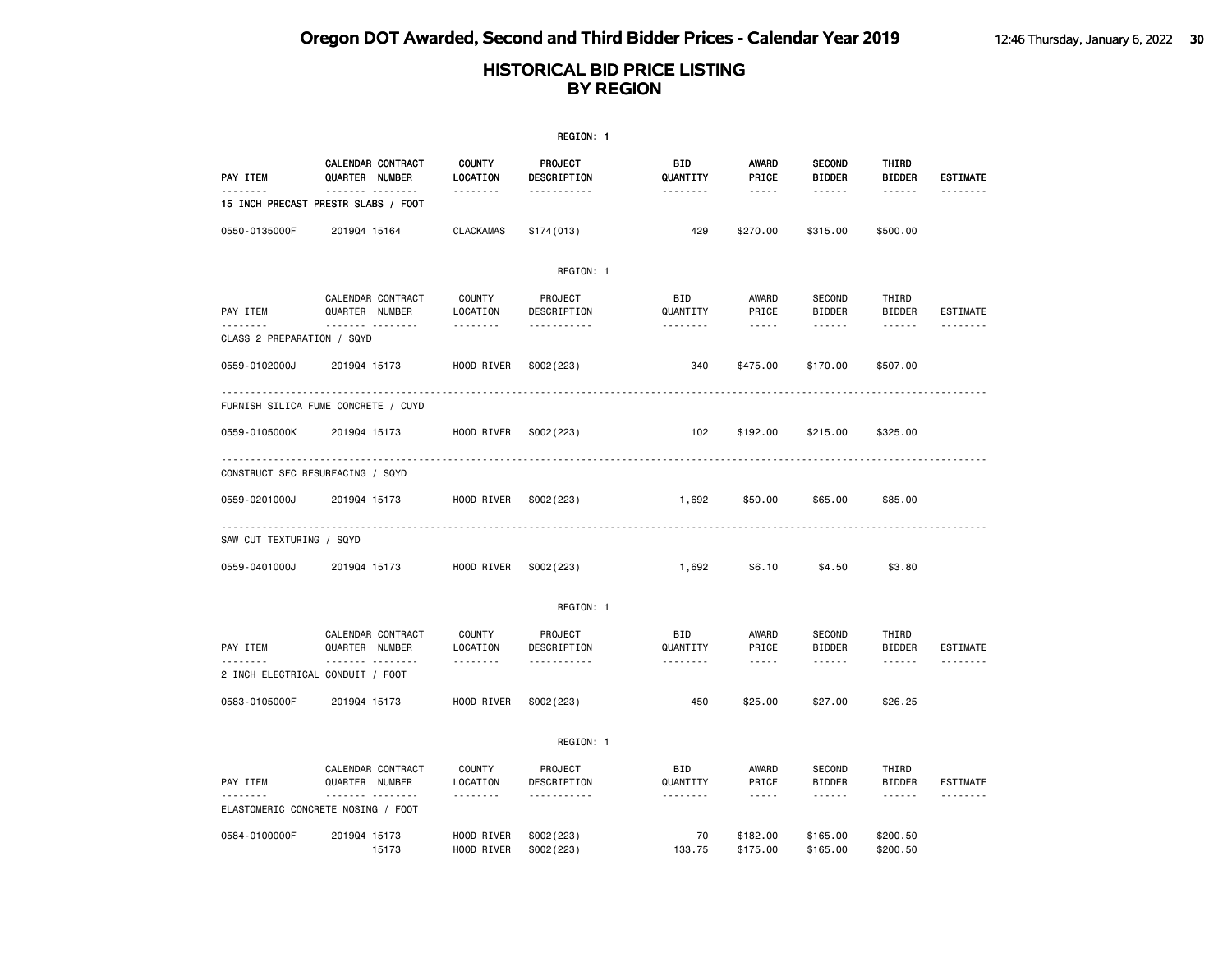|                                                 |                |                       |                           | REGION: 1                   |                        |                               |                                          |                                         |                      |
|-------------------------------------------------|----------------|-----------------------|---------------------------|-----------------------------|------------------------|-------------------------------|------------------------------------------|-----------------------------------------|----------------------|
| PAY ITEM                                        | QUARTER NUMBER | CALENDAR CONTRACT     | <b>COUNTY</b><br>LOCATION | PROJECT<br>DESCRIPTION      | BID<br>QUANTITY        | AWARD<br>PRICE                | <b>SECOND</b><br><b>BIDDER</b>           | THIRD<br><b>BIDDER</b>                  | <b>ESTIMATE</b>      |
| .<br>POURED SEALS / FOOT                        |                | <b>.</b>              | <u>.</u>                  | <u></u>                     | --------               | -----                         | ------                                   | ------                                  | <u>.</u>             |
| 0585-0206000A                                   | 201903 15160   |                       | <b>MULTNOMAH</b>          | S100(065)                   | 35                     | \$17.14                       | \$200.00                                 | \$42.86                                 |                      |
| PRECOMPRESSED FOAM SILICONE JOINT SEAL / FOOT   |                |                       |                           |                             |                        |                               |                                          |                                         |                      |
| 0585-0215000A                                   | 201904 15173   | 15173                 | HOOD RIVER<br>HOOD RIVER  | S002(223)<br>S002(223)      | 70<br>133.75           | \$71.43<br>\$74.77            | \$57.14<br>\$59.81                       | \$93.84<br>\$85.16                      |                      |
|                                                 |                |                       |                           | REGION: 1                   |                        |                               |                                          |                                         |                      |
| PAY ITEM<br><u>.</u>                            | QUARTER NUMBER | CALENDAR CONTRACT<br> | COUNTY<br>LOCATION<br>.   | PROJECT<br>DESCRIPTION<br>. | BID<br>QUANTITY<br>.   | AWARD<br>PRICE<br>$- - - - -$ | <b>SECOND</b><br><b>BIDDER</b><br>------ | THIRD<br><b>BIDDER</b><br>$- - - - - -$ | ESTIMATE<br><u>.</u> |
| 3 TUBE CURB MOUNT RAIL / FOOT                   |                |                       |                           |                             |                        |                               |                                          |                                         |                      |
| 0587-0105000A                                   | 201904 15164   |                       | <b>CLACKAMAS</b>          | S174(013)                   | 139                    | \$100.72                      | \$428.06                                 | \$359.71                                |                      |
| TYPE "F" CONCRETE RAIL / FOOT                   |                |                       |                           |                             |                        |                               |                                          |                                         |                      |
| 0587-0120000A                                   | 201904 15173   |                       | HOOD RIVER                | S002(223)                   | 430.50                 | \$180.67                      | \$267.13                                 | \$290.36                                |                      |
|                                                 |                |                       |                           | REGION: 1                   |                        |                               |                                          |                                         |                      |
| PAY ITEM                                        | QUARTER NUMBER | CALENDAR CONTRACT     | <b>COUNTY</b><br>LOCATION | PROJECT<br>DESCRIPTION      | <b>BID</b><br>QUANTITY | AWARD<br>PRICE                | <b>SECOND</b><br><b>BIDDER</b>           | THIRD<br><b>BIDDER</b>                  | <b>ESTIMATE</b>      |
| PRECAST REINFORCED CONCRETE BOX CULVERTS / FOOT |                | .                     | .                         | <u>.</u>                    | .                      | $- - - - -$                   | ------                                   | $- - - - - -$                           |                      |
| 0595-0100200F                                   | 201901 15128   |                       | WASHINGTON                | C067(107)                   | 121                    | \$1,300                       | \$1,135                                  | \$930                                   |                      |
|                                                 |                |                       |                           | REGION: 1                   |                        |                               |                                          |                                         |                      |
| PAY ITEM                                        | QUARTER NUMBER | CALENDAR CONTRACT<br> | COUNTY<br>LOCATION<br>.   | PROJECT<br>DESCRIPTION<br>. | BID<br>QUANTITY<br>.   | AWARD<br>PRICE<br>.           | <b>SECOND</b><br><b>BIDDER</b><br>------ | THIRD<br><b>BIDDER</b><br>------        | ESTIMATE             |
| RETAINING WALL, MSE / SQFT                      |                |                       |                           |                             |                        |                               |                                          |                                         |                      |
| 0596-A002000A                                   | 201901 15128   | 15128                 | WASHINGTON<br>WASHINGTON  | C067(107)<br>C067(107)      | 1,044<br>3,079         | \$115.66<br>\$89.38           | \$74.71<br>\$73.08                       | \$162.84<br>\$69.50                     |                      |
| RETAINING WALL, PREFAB MODULAR GRAVITY / SQFT   |                |                       |                           |                             |                        |                               |                                          |                                         |                      |
| 0596-B002000A                                   | 201901 15128   |                       | WASHINGTON                | C067(107)                   | 982                    | \$129.68                      | \$102.85                                 | \$71.28                                 |                      |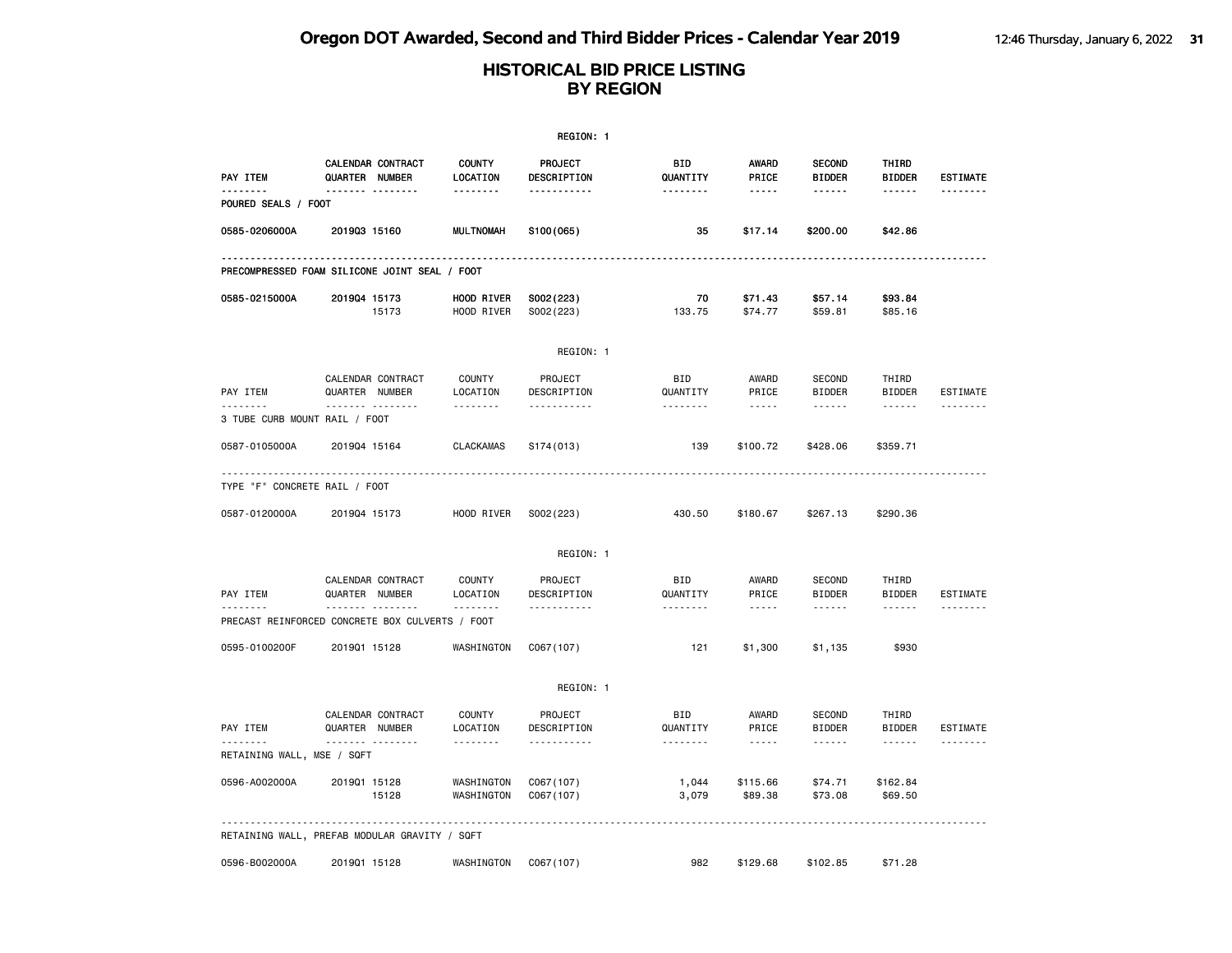|                      |                                                 |                                | REGION: 1                          |                             |                                |                                     |                                                                                                                                                                                                                                                                                                                                                                                                                                                                            |                             |
|----------------------|-------------------------------------------------|--------------------------------|------------------------------------|-----------------------------|--------------------------------|-------------------------------------|----------------------------------------------------------------------------------------------------------------------------------------------------------------------------------------------------------------------------------------------------------------------------------------------------------------------------------------------------------------------------------------------------------------------------------------------------------------------------|-----------------------------|
| PAY ITEM<br><u>.</u> | CALENDAR CONTRACT<br>QUARTER NUMBER<br><b>.</b> | <b>COUNTY</b><br>LOCATION<br>. | PROJECT<br>DESCRIPTION<br><u>.</u> | BID<br>QUANTITY<br><u>.</u> | <b>AWARD</b><br>PRICE<br>----- | <b>SECOND</b><br><b>BIDDER</b><br>. | THIRD<br><b>BIDDER</b><br>------                                                                                                                                                                                                                                                                                                                                                                                                                                           | <b>ESTIMATE</b><br><u>.</u> |
|                      | COLD PLN PVMT REMV 0 - 2 INCH / SQYD            |                                |                                    |                             |                                |                                     |                                                                                                                                                                                                                                                                                                                                                                                                                                                                            |                             |
| 0620-0104000J        | 201901 15128                                    | WASHINGTON                     | C067(107)                          | 540                         | \$12.00                        | \$16.00                             | \$10.00                                                                                                                                                                                                                                                                                                                                                                                                                                                                    |                             |
|                      | COLD PLN PVMT REMV 0 - 3 INCH / SQYD            |                                |                                    |                             |                                |                                     |                                                                                                                                                                                                                                                                                                                                                                                                                                                                            |                             |
| 0620-0106000J        | 201904 15164                                    | <b>CLACKAMAS</b>               | S174(013)                          | 3,650                       | \$4.80                         | \$2.00                              | \$4.00                                                                                                                                                                                                                                                                                                                                                                                                                                                                     |                             |
|                      | COLD PLN PVMT REMV 0 - 4 INCH / SQYD            |                                |                                    |                             |                                |                                     |                                                                                                                                                                                                                                                                                                                                                                                                                                                                            |                             |
| 0620-0107000J        | 201904 15164                                    | <b>CLACKAMAS</b>               | S174(013)                          | 270                         | \$31.00                        | \$2.00                              | \$4.50                                                                                                                                                                                                                                                                                                                                                                                                                                                                     |                             |
|                      | COLD PLN PVMT REMV 2 INCH / SQYD                |                                |                                    |                             |                                |                                     |                                                                                                                                                                                                                                                                                                                                                                                                                                                                            |                             |
| 0620-0120000J        | 201902 15156                                    | COLUMBIA                       | S000(886)                          | 190                         | \$30.00                        | \$111.00                            | \$30.00                                                                                                                                                                                                                                                                                                                                                                                                                                                                    |                             |
|                      | 15150                                           | <b>MULTNOMAH</b>               | S001 (509)                         | 345                         | \$65.00                        | \$30.00                             | \$30.00                                                                                                                                                                                                                                                                                                                                                                                                                                                                    |                             |
|                      | 15143                                           | WASHINGTON                     | HSIP-S029(029)                     | 1,604                       | \$20.00                        | \$6.00                              | \$6.00                                                                                                                                                                                                                                                                                                                                                                                                                                                                     |                             |
|                      | 201904 15173                                    | HOOD RIVER                     | S002(223)                          | 22,800                      | \$2.85                         | \$3.50                              | \$8.40                                                                                                                                                                                                                                                                                                                                                                                                                                                                     |                             |
|                      | 15164                                           | <b>CLACKAMAS</b>               | S174(013)                          | 51,510                      | \$1.75                         | \$3.50                              | \$3.25                                                                                                                                                                                                                                                                                                                                                                                                                                                                     |                             |
|                      | COLD PLN PVMT REMV 3 INCH / SQYD                |                                |                                    |                             |                                |                                     |                                                                                                                                                                                                                                                                                                                                                                                                                                                                            |                             |
| 0620-0122000J        | 201904 15164                                    | <b>CLACKAMAS</b>               | S174(013)                          | 239,890                     | \$2.10                         | \$3.50                              | \$3.35                                                                                                                                                                                                                                                                                                                                                                                                                                                                     |                             |
|                      | COLD PLN PVMT REMV 4 INCH / SQYD                |                                |                                    |                             |                                |                                     |                                                                                                                                                                                                                                                                                                                                                                                                                                                                            |                             |
|                      |                                                 |                                |                                    |                             |                                |                                     |                                                                                                                                                                                                                                                                                                                                                                                                                                                                            |                             |
| 0620-0123000J        | 201904 15164                                    | <b>CLACKAMAS</b>               | S174(013)                          | 7,120                       | \$3.50                         | \$3.50                              | \$5.50                                                                                                                                                                                                                                                                                                                                                                                                                                                                     |                             |
|                      | COLD PLN PVMT REMV 5 INCH / SQYD                |                                |                                    |                             |                                |                                     |                                                                                                                                                                                                                                                                                                                                                                                                                                                                            |                             |
| 0620-0124000J        | 201904 15164                                    | <b>CLACKAMAS</b>               | S174(013)                          | 6,760                       | \$6.00                         | \$3.50                              | \$5.75                                                                                                                                                                                                                                                                                                                                                                                                                                                                     |                             |
|                      |                                                 |                                | REGION: 1                          |                             |                                |                                     |                                                                                                                                                                                                                                                                                                                                                                                                                                                                            |                             |
| PAY ITEM             | CALENDAR CONTRACT<br>QUARTER NUMBER             | <b>COUNTY</b><br>LOCATION      | PROJECT<br>DESCRIPTION             | BID<br>QUANTITY             | AWARD<br>PRICE                 | <b>SECOND</b><br><b>BIDDER</b>      | THIRD<br><b>BIDDER</b>                                                                                                                                                                                                                                                                                                                                                                                                                                                     | ESTIMATE                    |
| AGGREGATE BASE / TON | .                                               | .                              | <u>.</u>                           | <u>.</u>                    | $\frac{1}{2}$                  | .                                   | $\frac{1}{2} \left( \frac{1}{2} \right) \left( \frac{1}{2} \right) \left( \frac{1}{2} \right) \left( \frac{1}{2} \right) \left( \frac{1}{2} \right) \left( \frac{1}{2} \right) \left( \frac{1}{2} \right) \left( \frac{1}{2} \right) \left( \frac{1}{2} \right) \left( \frac{1}{2} \right) \left( \frac{1}{2} \right) \left( \frac{1}{2} \right) \left( \frac{1}{2} \right) \left( \frac{1}{2} \right) \left( \frac{1}{2} \right) \left( \frac{1}{2} \right) \left( \frac$ | --------                    |
| 0640-0100000M        | 201903 15160                                    | <b>MULTNOMAH</b>               | S100(065)                          | $\overline{7}$              | \$156.00                       | \$300.00                            | \$120.00                                                                                                                                                                                                                                                                                                                                                                                                                                                                   |                             |
|                      | 201904 15164                                    | <b>CLACKAMAS</b>               | S174(013)                          | 3,000                       | \$50,00                        | \$50,00                             | \$43,00                                                                                                                                                                                                                                                                                                                                                                                                                                                                    |                             |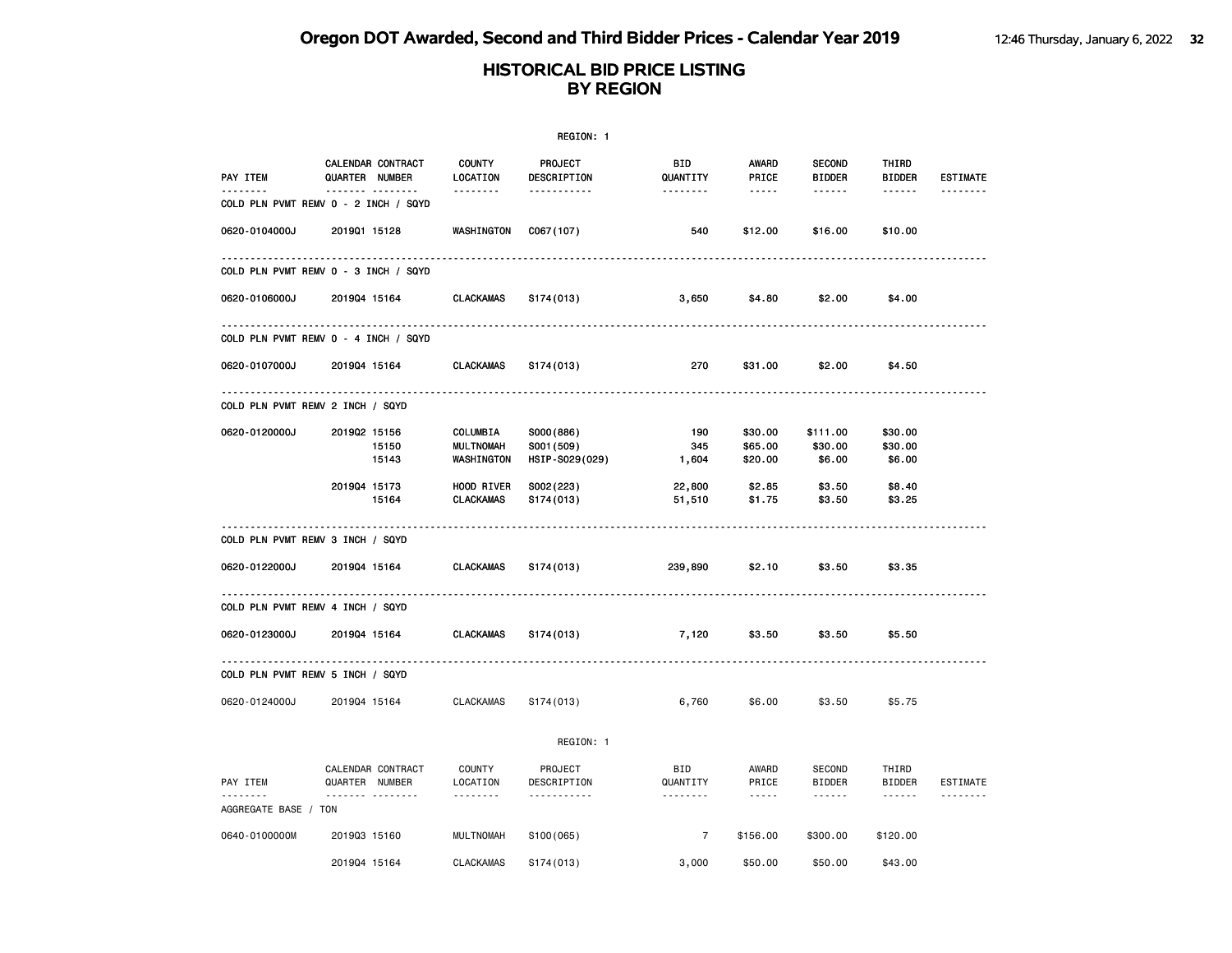|                                                         |                           |                          |                                            | REGION: 1                                 |                                           |                                                                                                                                                                                                   |                                               |                                  |                 |
|---------------------------------------------------------|---------------------------|--------------------------|--------------------------------------------|-------------------------------------------|-------------------------------------------|---------------------------------------------------------------------------------------------------------------------------------------------------------------------------------------------------|-----------------------------------------------|----------------------------------|-----------------|
| PAY ITEM                                                | QUARTER NUMBER            | <b>CALENDAR CONTRACT</b> | <b>COUNTY</b><br>LOCATION                  | <b>PROJECT</b><br>DESCRIPTION             | <b>BID</b><br>QUANTITY                    | AWARD<br>PRICE                                                                                                                                                                                    | <b>SECOND</b><br><b>BIDDER</b>                | THIRD<br><b>BIDDER</b>           | <b>ESTIMATE</b> |
| .<br>AGGREGATE BASE / TON                               |                           | .                        | <u> - - - - - - -</u>                      | <u>.</u>                                  | .                                         | $- - - - -$                                                                                                                                                                                       | .                                             |                                  | .               |
| 0641-0102000M                                           | 201901 15128              |                          | WASHINGTON                                 | C067(107)                                 | 1,300                                     | \$30.00                                                                                                                                                                                           | \$35.00                                       | \$34.00                          |                 |
|                                                         | 201902 15143              | 15150<br>15156           | WASHINGTON<br><b>MULTNOMAH</b><br>COLUMBIA | HSIP-S029(029)<br>S001 (509)<br>S000(886) | 150<br>500<br>4,200                       | \$65.00<br>\$75.00<br>\$40,00                                                                                                                                                                     | \$75.00<br>\$60.00<br>\$39,00                 | \$105.00<br>\$70.00<br>\$45,00   |                 |
|                                                         |                           |                          |                                            | REGION: 1                                 |                                           |                                                                                                                                                                                                   |                                               |                                  |                 |
| PAY ITEM<br>.<br>EMULSIFIED ASPHALT FOR TACK COAT / TON | QUARTER NUMBER            | CALENDAR CONTRACT        | COUNTY<br>LOCATION<br>.                    | PROJECT<br>DESCRIPTION<br>-----------     | <b>BID</b><br>QUANTITY<br>- - - - - - - - | AWARD<br>PRICE<br>-----                                                                                                                                                                           | <b>SECOND</b><br><b>BIDDER</b>                | THIRD<br><b>BIDDER</b><br>------ | <b>ESTIMATE</b> |
| 0730-0100000M                                           | 201904 15164              |                          | <b>CLACKAMAS</b>                           | S174(013)                                 | 100                                       | \$1.00                                                                                                                                                                                            | \$0.01                                        | \$0.01                           |                 |
|                                                         |                           |                          |                                            | REGION: 1                                 |                                           |                                                                                                                                                                                                   |                                               |                                  |                 |
| PAY ITEM<br>LEVEL 3, 1/2 INCH ACP MIXTURE / TON         | QUARTER NUMBER<br>------- | CALENDAR CONTRACT        | COUNTY<br>LOCATION                         | PROJECT<br>DESCRIPTION                    | <b>BID</b><br>QUANTITY<br>.               | AWARD<br>PRICE<br>$\frac{1}{2} \left( \frac{1}{2} \right) \left( \frac{1}{2} \right) \left( \frac{1}{2} \right) \left( \frac{1}{2} \right) \left( \frac{1}{2} \right) \left( \frac{1}{2} \right)$ | <b>SECOND</b><br><b>BIDDER</b><br>- - - - - - | THIRD<br><b>BIDDER</b><br>------ | <b>ESTIMATE</b> |
| 0744-0302000M                                           | 201901 15128              |                          | WASHINGTON                                 | C067(107)                                 | 800                                       | \$90.00                                                                                                                                                                                           | \$99,00                                       | \$100.00                         |                 |

2019Q2 15150 MULTNOMAH S001(509) 50 \$400.00 \$200.00 \$250.00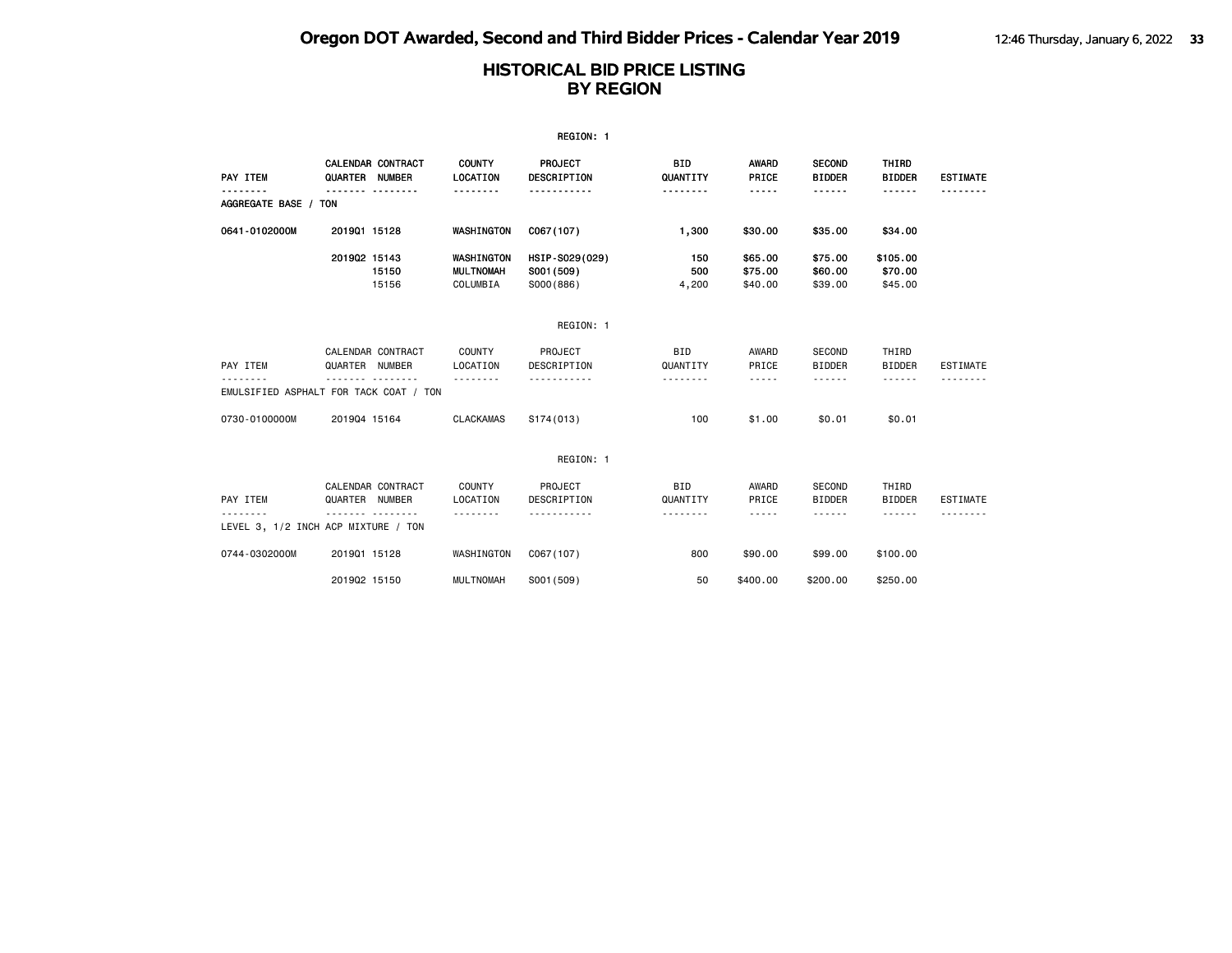|                                         |                                            |                               | REGION: 1                   |                 |                                                                                                             |                                |                        |                 |
|-----------------------------------------|--------------------------------------------|-------------------------------|-----------------------------|-----------------|-------------------------------------------------------------------------------------------------------------|--------------------------------|------------------------|-----------------|
| PAY ITEM                                | <b>CALENDAR CONTRACT</b><br>QUARTER NUMBER | <b>COUNTY</b><br>LOCATION     | PROJECT<br>DESCRIPTION      | BID<br>QUANTITY | <b>AWARD</b><br>PRICE                                                                                       | <b>SECOND</b><br><b>BIDDER</b> | THIRD<br><b>BIDDER</b> | <b>ESTIMATE</b> |
| <u>.</u><br>LEVEL 2, 1/2 INCH ACP / TON | <u></u>                                    | <u> - - - - - - -</u>         | -----------                 |                 | $\begin{array}{cccccccccc} \bullet & \bullet & \bullet & \bullet & \bullet & \bullet & \bullet \end{array}$ | $- - - - - -$                  |                        | --------        |
| 0745-0202000M                           | 201902 15156                               | COLUMBIA                      | S000(886)                   | 3,810           | \$106.00                                                                                                    | \$113.00                       | \$110.00               |                 |
|                                         | 201904 15173                               | HOOD RIVER                    | S002(223)                   | 80              | \$260.00                                                                                                    | \$250.00                       | \$291.00               |                 |
| LEVEL 3, $1/2$ INCH ACP $/$ TON         |                                            |                               |                             |                 |                                                                                                             |                                |                        |                 |
| 0745-0302000M                           | 201902 15143                               | WASHINGTON                    | HSIP-S029(029)              | 51              | \$192.00                                                                                                    | \$200.00                       | \$220.00               |                 |
|                                         | 201904 15164                               | <b>CLACKAMAS</b>              | S174(013)                   | 28,890          | \$78.00                                                                                                     | \$71.50                        | \$72.00                |                 |
| LEVEL 4, 1/2 INCH ACP / TON             |                                            |                               |                             |                 |                                                                                                             |                                |                        |                 |
| 0745-0402000M                           | 201902 15143                               | WASHINGTON                    | HSIP-S029(029)              | 210             | \$155.00                                                                                                    | \$165.00                       | \$175.00               |                 |
|                                         | 201904 15164                               | <b>CLACKAMAS</b>              | S174(013)                   | 29,940          | \$82.50                                                                                                     | \$70.00                        | \$72.00                |                 |
|                                         | LEVEL 4, 1/2 INCH LIME TREATED ACP / TON   |                               |                             |                 |                                                                                                             |                                |                        |                 |
| 0745-0422000M                           | 201904 15173                               | <b>HOOD RIVER</b>             | S002(223)                   | 2,600           | \$122.00                                                                                                    | \$110.00                       | \$117.50               |                 |
|                                         | PG 64-22 ASPHALT IN _____ ACP / TON        |                               |                             |                 |                                                                                                             |                                |                        |                 |
| 0745-0620000M                           | 201902 15143<br>15156                      | <b>WASHINGTON</b><br>COLUMBIA | HSIP-S029(029)<br>S000(886) | 3.10<br>221     | \$5.00<br>\$10.00                                                                                           | \$0.01<br>\$5.00               | \$1.00<br>\$1.00       |                 |
|                                         | 201904 15164                               | <b>CLACKAMAS</b>              | S174(013)                   | 1,770           | \$1.00                                                                                                      | \$0.01                         | \$0.01                 |                 |
|                                         | PG 70-22 ASPHALT IN ACP / TON              |                               |                             |                 |                                                                                                             |                                |                        |                 |
| 0745-0640000M                           | 201902 15143                               | <b>WASHINGTON</b>             | HSIP-S029(029) 12.60        |                 | \$5.00                                                                                                      | \$0.01                         | \$1.00                 |                 |
|                                         | PG 70-22ER ASPHALT IN ACP / TON            |                               |                             |                 |                                                                                                             |                                |                        |                 |
| 0745-0640100M                           | 201904 15173                               | HOOD RIVER S002(223)          |                             | 5               | \$1.00                                                                                                      | \$1.00                         | \$1.10                 |                 |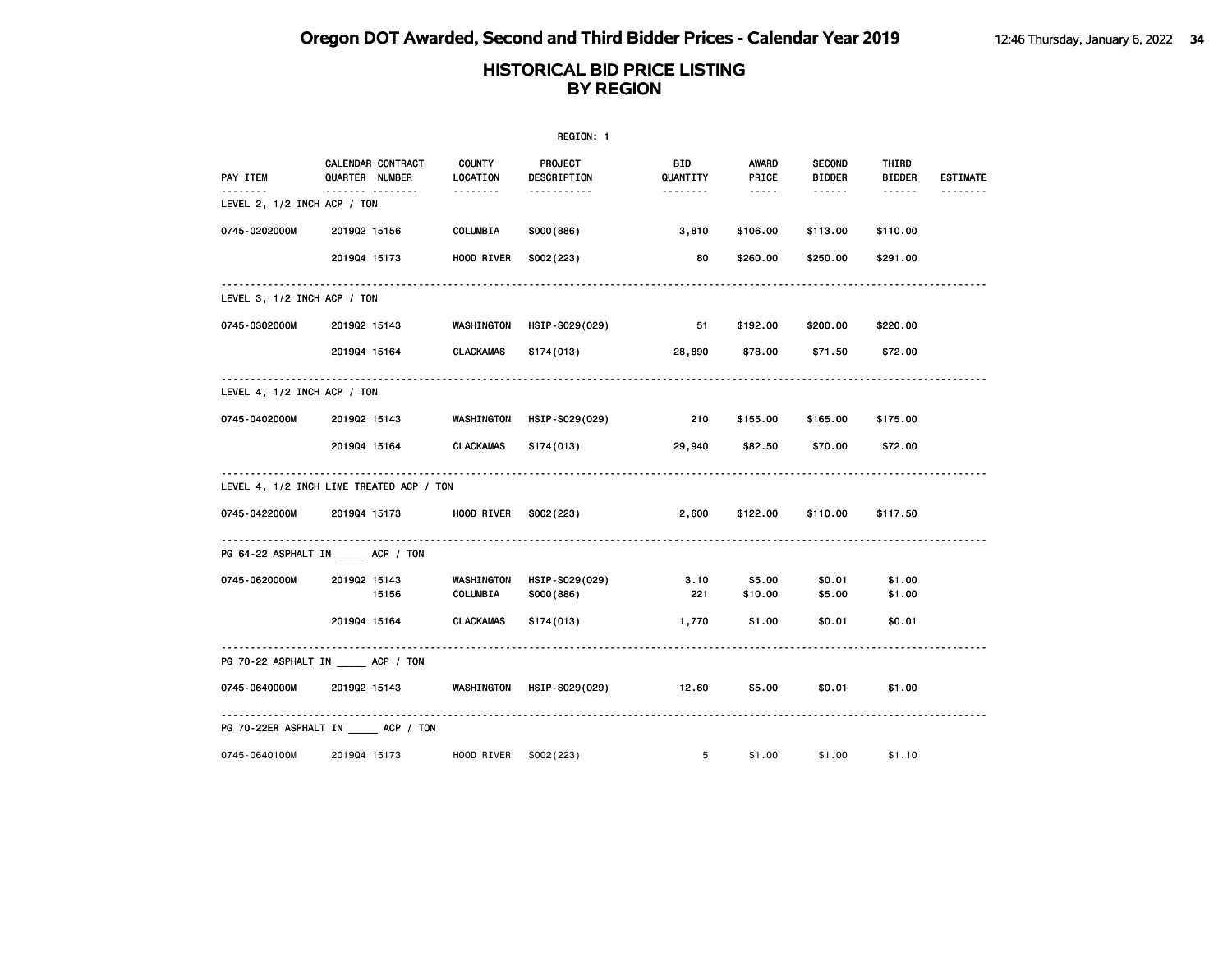|                                                |              |                                            |                                | REGION: 1              |                        |                                                                                                                                                      |                                |                        |                 |
|------------------------------------------------|--------------|--------------------------------------------|--------------------------------|------------------------|------------------------|------------------------------------------------------------------------------------------------------------------------------------------------------|--------------------------------|------------------------|-----------------|
| PAY ITEM                                       |              | CALENDAR CONTRACT<br>QUARTER NUMBER        | <b>COUNTY</b><br>LOCATION      | PROJECT<br>DESCRIPTION | <b>BID</b><br>QUANTITY | <b>AWARD</b><br>PRICE                                                                                                                                | <b>SECOND</b><br><b>BIDDER</b> | THIRD<br><b>BIDDER</b> | <b>ESTIMATE</b> |
| PG 70-22ER ASPHALT IN ACP / TON                |              |                                            |                                | -----------            | <u> - - - - - - -</u>  | $\cdots \cdots$                                                                                                                                      | ------                         | $- - - - - -$          | .               |
| 0745-0640100M                                  |              | (cont) 15173<br>15164                      | <b>HOOD RIVER</b><br>CLACKAMAS | S002(223)<br>S174(013) | 156<br>1,880           | \$1.00<br>\$1.00                                                                                                                                     | \$1.00<br>\$0.01               | \$1.10<br>\$0.01       |                 |
| CORE CORRELAT OF NUCLEAR GAUGE READINGS / EACH |              |                                            |                                |                        |                        |                                                                                                                                                      |                                |                        |                 |
| 0745-0900000E                                  | 201904 15164 |                                            | CLACKAMAS                      | S174(013)              | 24                     | \$500                                                                                                                                                | \$0                            | \$2,000                |                 |
|                                                |              |                                            |                                | REGION: 1              |                        |                                                                                                                                                      |                                |                        |                 |
| PAY ITEM                                       |              | CALENDAR CONTRACT COUNTY<br>QUARTER NUMBER | LOCATION                       | PROJECT<br>DESCRIPTION | BID<br>QUANTITY        | AWARD<br>PRICE                                                                                                                                       | SECOND<br><b>BIDDER</b>        | THIRD<br><b>BIDDER</b> | <b>ESTIMATE</b> |
| 6 INCH ASPH CONC PAVEMENT REPAIR / SQYD        |              |                                            |                                | .                      | <u>.</u>               | $\frac{1}{2} \left( \frac{1}{2} \right) \left( \frac{1}{2} \right) \left( \frac{1}{2} \right) \left( \frac{1}{2} \right) \left( \frac{1}{2} \right)$ | <b>.</b> .                     | $- - - - - -$          |                 |
| 0748-0103000J                                  |              | 2019Q4 15164 CLACKAMAS                     |                                | S174(013)              | 3,700                  | \$35.00                                                                                                                                              | \$30.00                        | \$45,00                |                 |
| 9 INCH ASPH CONC PAVEMENT REPAIR / SQYD        |              |                                            |                                |                        |                        |                                                                                                                                                      |                                |                        |                 |
| 0748-0104000J                                  |              |                                            | 2019Q2 15143 WASHINGTON        | HSIP-S029(029)         | $\sim$ 151             | \$52.00                                                                                                                                              | \$100.00                       | \$110.00               |                 |
| 34 INCH ASPH CONC PAVEMENT REPAIR / SQYD       |              |                                            |                                |                        |                        |                                                                                                                                                      |                                |                        |                 |
| 0748-0118000J                                  |              | 201904 15164                               | <b>CLACKAMAS</b>               | S174(013)              | 500                    | \$135.00                                                                                                                                             | \$300.00                       | \$150.00               |                 |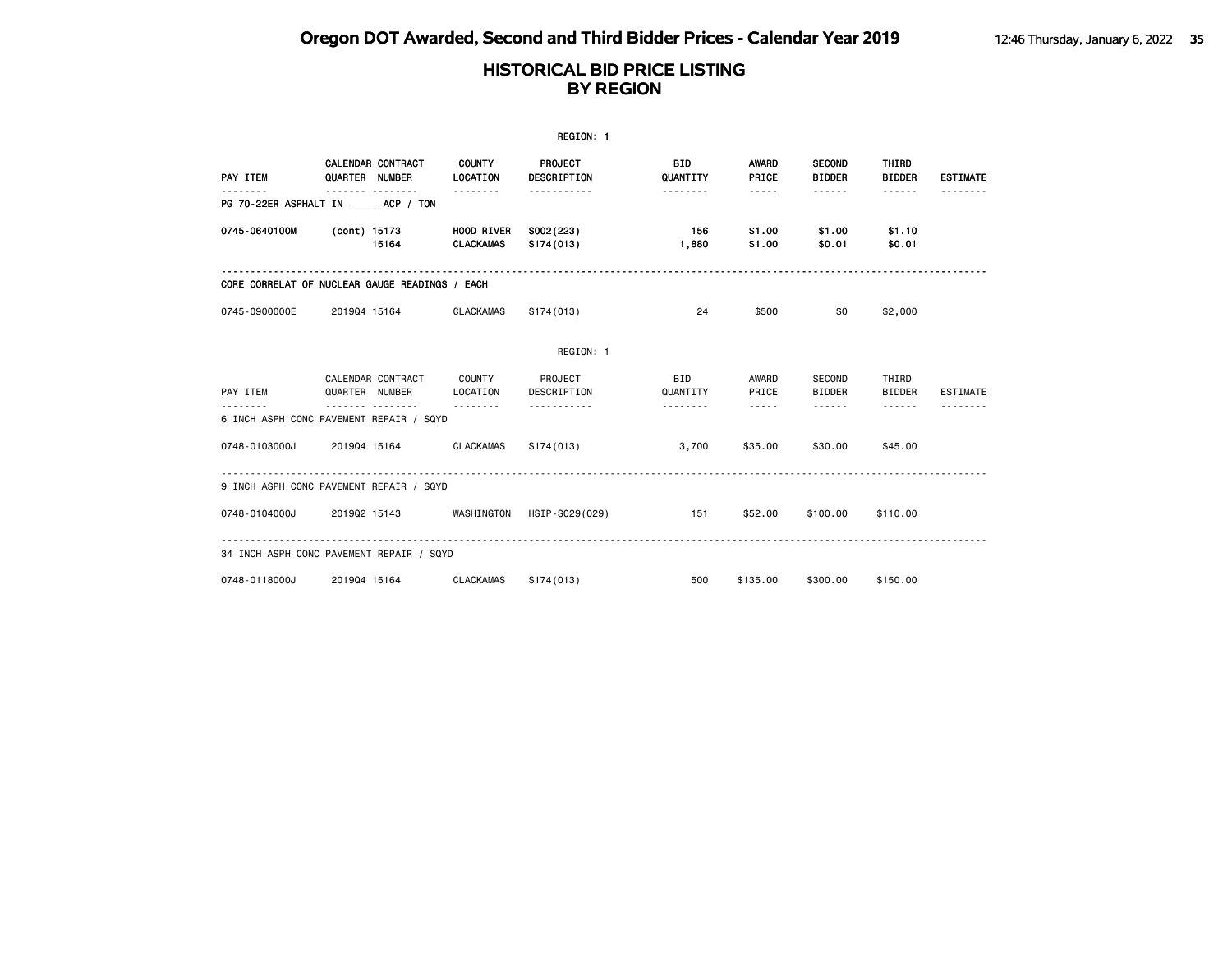# **HISTORICAL BID PRICE LISTING BY REGION**

|               |                                               |                           | REGION: 1              |                                    |                         |                                 |                        |                 |
|---------------|-----------------------------------------------|---------------------------|------------------------|------------------------------------|-------------------------|---------------------------------|------------------------|-----------------|
| PAY ITEM      | CALENDAR CONTRACT<br><b>NUMBER</b><br>QUARTER | <b>COUNTY</b><br>LOCATION | PROJECT<br>DESCRIPTION | <b>BID</b><br>QUANTITY<br>$\cdots$ | AWARD<br>PRICE<br>----- | SECOND<br><b>BIDDER</b><br>---- | THIRD<br><b>BIDDER</b> | <b>ESTIMATE</b> |
|               | EXTRA FOR ASPHALT APPROACHES / EACH           |                           |                        |                                    |                         |                                 |                        |                 |
| 0749-0100000E | 201902 15156                                  | COLUMBIA                  | SO00(886)              | 17                                 | \$625                   | \$1,000                         | \$850                  |                 |
|               | 201904 15164                                  | <b>CLACKAMAS</b>          | S174(013)              | 92                                 | \$700                   | \$4,600                         | \$1,000                |                 |
|               |                                               |                           |                        |                                    |                         |                                 |                        |                 |
|               | EXTRA FOR PEDESTRIAN LANDINGS / EACH          |                           |                        |                                    |                         |                                 |                        |                 |
| 0749-0102000E | 201904 15164                                  | <b>CLACKAMAS</b>          | S174(013)              | 15                                 | \$650                   | \$1,500                         | \$1,000                |                 |
|               |                                               |                           |                        |                                    |                         |                                 |                        |                 |

ASPHALT SLOPE PAVING / SQFT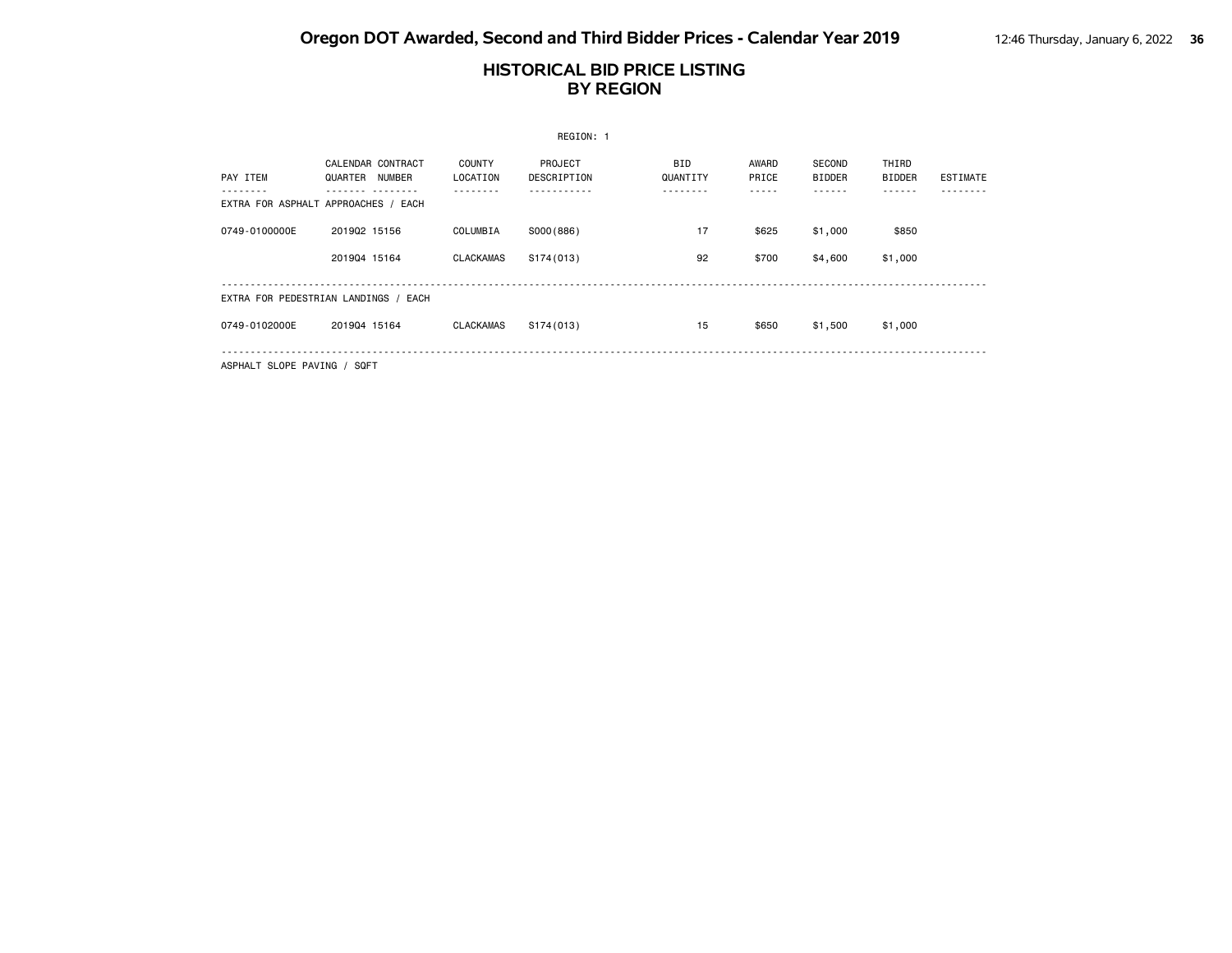| 0749-0116000J             | 201904 15164                                   | <b>CLACKAMAS</b>                   | S174(013)                                | 384                   | \$13.00                       | \$27.00                        | \$20.00                       |                 |
|---------------------------|------------------------------------------------|------------------------------------|------------------------------------------|-----------------------|-------------------------------|--------------------------------|-------------------------------|-----------------|
|                           |                                                |                                    | REGION: 1                                |                       |                               |                                |                               |                 |
| PAY ITEM                  | CALENDAR CONTRACT<br>QUARTER NUMBER            | <b>COUNTY</b><br>LOCATION          | <b>PROJECT</b><br>DESCRIPTION            | BID<br>QUANTITY       | <b>AWARD</b><br>PRICE         | <b>SECOND</b><br><b>BIDDER</b> | THIRD<br><b>BIDDER</b>        | <b>ESTIMATE</b> |
| <u>.</u>                  | <b>.</b><br>CONC CURBS, CURB AND GUTTER / FOOT | .                                  | <u>.</u>                                 | <u> - - - - - - -</u> | -----                         | ------                         | ------                        |                 |
| 0759-0103000F             | 201901 15128                                   | WASHINGTON                         | C067(107)                                | 455                   | \$35.00                       | \$32.00                        | \$35.00                       |                 |
|                           | 201902 15143<br>15156<br>15156                 | WASHINGTON<br>COLUMBIA<br>COLUMBIA | HSIP-S029(029)<br>S000(886)<br>S000(886) | 360<br>2,650<br>3,920 | \$70.00<br>\$57.00<br>\$36.00 | \$70.00<br>\$55.00<br>\$40.00  | \$76.00<br>\$65.00<br>\$50.00 |                 |
|                           | 201904 15164                                   | <b>CLACKAMAS</b>                   | S174(013)                                | 3,611                 | \$47.00                       | \$31.00                        | \$36.00                       |                 |
|                           | CONC CURB, LOW PRFIL MNTBL CURB / FOOT         |                                    |                                          |                       |                               |                                |                               |                 |
| 0759-0106000F             | 201902 15150                                   | <b>MULTNOMAH</b>                   | S001 (509)                               | 72                    | \$200.00                      | \$38.00                        | \$75.00                       |                 |
|                           | CONCRETE CURBS, STANDARD CURB / FOOT           |                                    |                                          |                       |                               |                                |                               |                 |
| 0759-0110000F             | 201901 15128                                   | WASHINGTON                         | C067(107)                                | 52                    | \$35.00                       | \$32.00                        | \$35.00                       |                 |
|                           | 201902 15143<br>15156                          | WASHINGTON<br>COLUMBIA             | HSIP-S029(029)<br>S000(886)              | 200<br>580            | \$70.00<br>\$32.00            | \$60.00<br>\$50.00             | \$60.00<br>\$60.00            |                 |
|                           | 201904 15164                                   | CLACKAMAS                          | S174(013)                                | 1,292                 | \$32.00                       | \$23.00                        | \$27.00                       |                 |
| CONCRETE ISLANDS / SQFT   |                                                |                                    |                                          |                       |                               |                                |                               |                 |
| 0759-0122000J             | 201904 15164                                   | <b>CLACKAMAS</b>                   | S174(013)                                | 5,971                 | \$12.00                       | \$12.25                        | \$15.00                       |                 |
| CONCRETE DRIVEWAYS / SQFT |                                                |                                    |                                          |                       |                               |                                |                               |                 |
| 0759-0126000J             | 201901 15128                                   | WASHINGTON                         | C067(107)                                | 304                   | \$11.00                       | \$17.00                        | \$12.00                       |                 |
|                           | 201902 15143<br>15156                          | WASHINGTON<br>COLUMBIA             | HSIP-S029(029)<br>S000(886)              | 150<br>4,910          | \$11.00<br>\$12.00            | \$45.00<br>\$14.00             | \$45.00<br>\$15.00            |                 |
|                           | 201904 15164                                   | <b>CLACKAMAS</b>                   | S174(013)                                | 68                    | \$13.00                       | \$11.50                        | \$30.00                       |                 |
| CONCRETE WALKS / SQFT     |                                                |                                    |                                          |                       |                               |                                |                               |                 |
| 0759-0128000J             | 201901 15128                                   | WASHINGTON                         | C067(107)                                | 2,090                 | \$8.25                        | \$10.00                        | \$9.00                        |                 |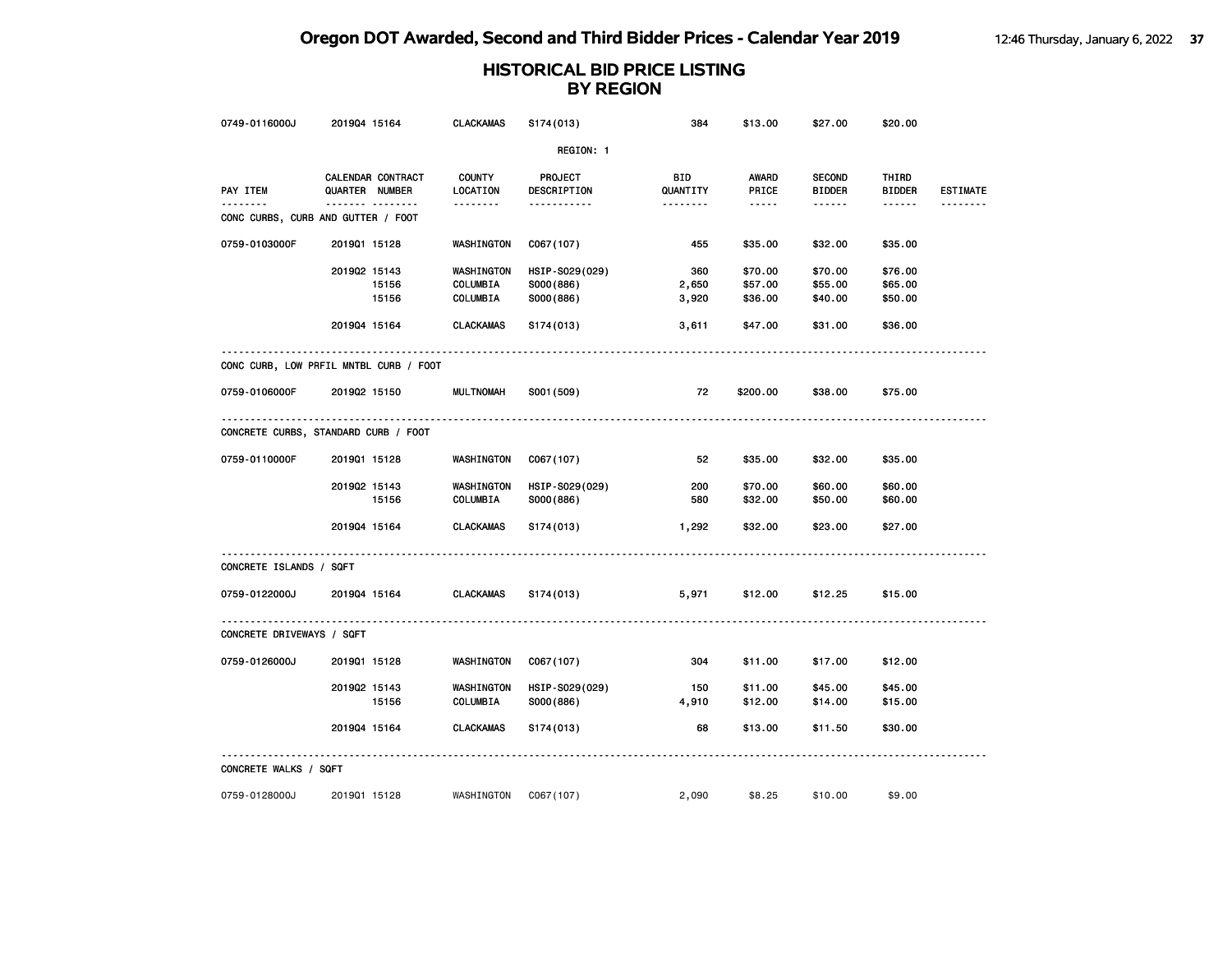|                                        |                                     |                           |                                           | REGION: 1                            |                    |                                |                        |                 |
|----------------------------------------|-------------------------------------|---------------------------|-------------------------------------------|--------------------------------------|--------------------|--------------------------------|------------------------|-----------------|
| PAY ITEM                               | CALENDAR CONTRACT<br>QUARTER NUMBER | <b>COUNTY</b><br>LOCATION | PROJECT<br>DESCRIPTION                    | BID<br>QUANTITY                      | AWARD<br>PRICE     | <b>SECOND</b><br><b>BIDDER</b> | THIRD<br><b>BIDDER</b> | <b>ESTIMATE</b> |
| .<br>CONCRETE WALKS / SQFT             | <b>.</b>                            | <u> - - - - - - -</u>     | .                                         | <u> - - - - - - -</u>                | $\cdots \cdots$    | $- - - - - -$                  | ------                 | .               |
| 0759-0128000J                          | 201902 15143<br>15156               | COLUMBIA                  | HSIP-S029(029)<br>WASHINGTON<br>S000(886) | 2,960<br>19,000                      | \$8.20<br>\$9.00   | \$32.00<br>\$9.25              | \$35.00<br>\$12.00     |                 |
|                                        | 201903 15160                        | <b>MULTNOMAH</b>          | S100(065)                                 | 130                                  | \$16.00            | \$30.00                        | \$40.00                |                 |
|                                        | 201904 15164                        | <b>CLACKAMAS</b>          | S174(013)                                 | 27,121                               | \$15.00            | \$10.00                        | \$13.00                |                 |
| 6 INCH CONCRETE SURFACING / SQFT       |                                     |                           |                                           |                                      |                    |                                |                        |                 |
| 0759-0140000J                          | 201902 15150                        | MULTNOMAH                 | S001 (509)                                | 2,625                                | \$40.00            | \$18.00                        | \$16.50                |                 |
| 8 INCH CONCRETE SURFACING / SQFT       |                                     |                           |                                           |                                      |                    |                                |                        |                 |
| 0759-0142000J                          | 201903 15160                        | MULTNOMAH                 | S100(065)                                 | 140                                  | \$21.00            | \$35.00                        | \$8.00                 |                 |
| EXTRA FOR NEW CURB RAMPS / EACH        |                                     | .                         |                                           | ------------------------------------ |                    |                                |                        |                 |
| 0759-0154100E                          | 201901 15128                        |                           | WASHINGTON<br>C067(107)                   | $\overline{2}$                       | \$2,000            | \$800                          | \$2,000                |                 |
|                                        | 201902 15143<br>15156               | COLUMBIA                  | WASHINGTON<br>HSIP-S029(029)<br>S000(886) | 17<br>29                             | \$1,100<br>\$1,500 | \$1,000<br>\$2,100             | \$3,000<br>\$2,500     |                 |
|                                        | 201904 15164                        | CLACKAMAS                 | S174 (013)                                | 141                                  | \$500.00           | \$500.00                       | \$800.00               |                 |
| METAL HANDRAIL, 2 RAILS / FOOT         |                                     |                           |                                           |                                      |                    |                                |                        |                 |
| 0759-0161000F                          | 201902 15143                        |                           | WASHINGTON<br>HSIP-S029(029)              | 20                                   | \$200.00           | \$300.00                       | \$200.00               |                 |
|                                        | 201904 15164                        | <b>CLACKAMAS</b>          | S174(013)                                 | 45                                   | \$74.00            | \$120.00                       | \$200.00               |                 |
| TRUNCATED DOMES ON NEW SURFACES / EACH |                                     |                           |                                           |                                      |                    |                                |                        |                 |
| 0759-0510000E                          | 201901 15128                        |                           | WASHINGTON<br>C067(107)                   | $\overline{2}$                       | \$250.00           | \$475.00                       | \$500.00               |                 |
|                                        | 201902 15143                        |                           | WASHINGTON<br>HSIP-S029(029)              | 17                                   | \$350              | \$1,000                        | \$1,300                |                 |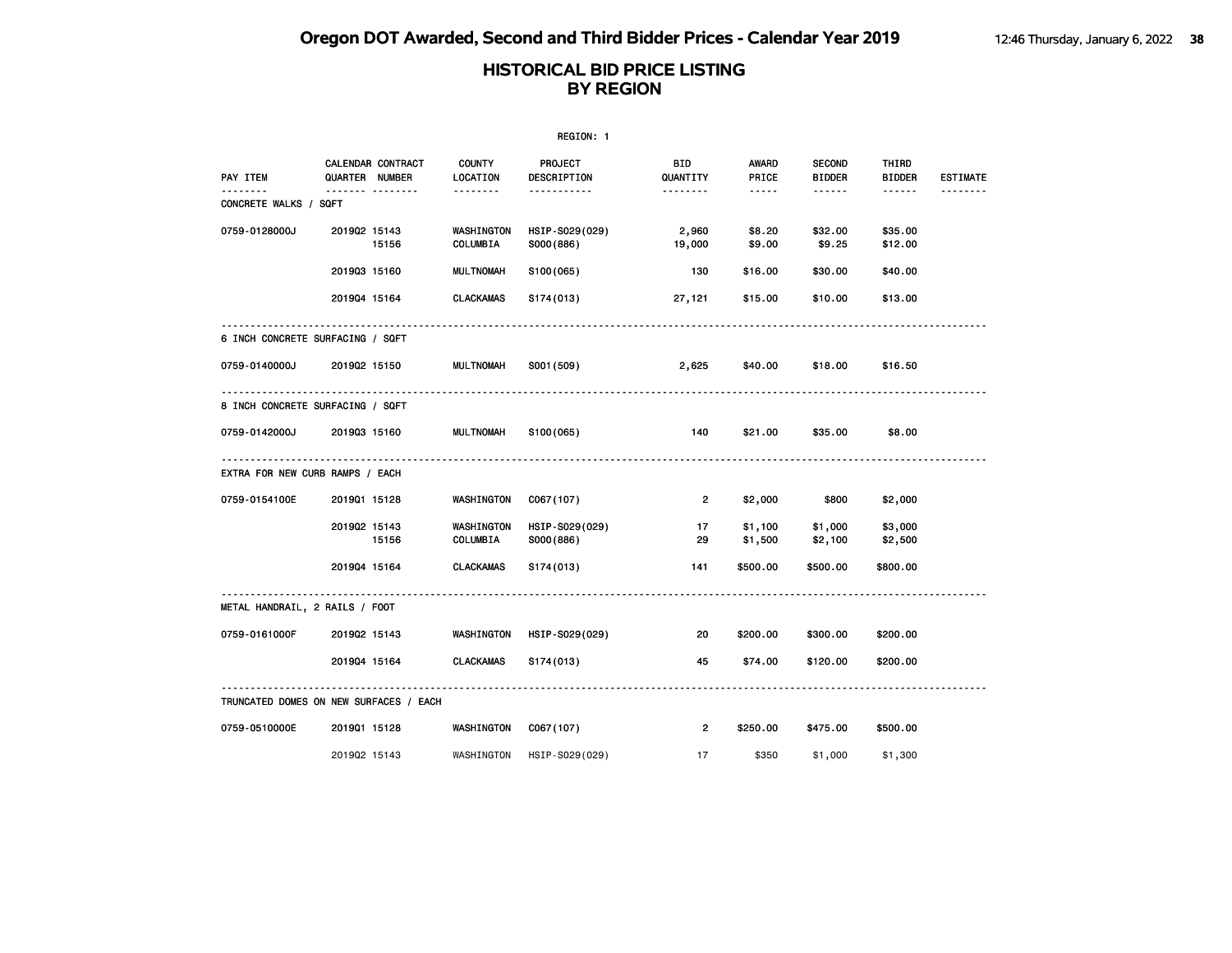|               |                                                                                                |                                  | REGION: 1                     |                 |                       |                                |                        |                 |  |  |  |
|---------------|------------------------------------------------------------------------------------------------|----------------------------------|-------------------------------|-----------------|-----------------------|--------------------------------|------------------------|-----------------|--|--|--|
| PAY ITEM      | <b>CALENDAR CONTRACT</b><br>QUARTER<br><b>NUMBER</b><br>TRUNCATED DOMES ON NEW SURFACES / SQFT | <b>COUNTY</b><br><b>LOCATION</b> | <b>PROJECT</b><br>DESCRIPTION | BID<br>QUANTITY | <b>AWARD</b><br>PRICE | <b>SECOND</b><br><b>BIDDER</b> | THIRD<br><b>BIDDER</b> | <b>ESTIMATE</b> |  |  |  |
| 0759-0510000J | 201902 15156                                                                                   | <b>COLUMBIA</b>                  | SO00(886)                     | 313             | \$30.00               | \$25,00                        | \$30.00                |                 |  |  |  |
|               | 201904 15164                                                                                   | <b>CLACKAMAS</b>                 | S174(013)                     | 1,700           | \$25.00               | \$25.00                        | \$30.00                |                 |  |  |  |
|               | TRUNCATED DOMES ON EXISTING SURFACES / EACH                                                    |                                  |                               |                 |                       |                                |                        |                 |  |  |  |
| 0759-0520000E | 201902 15143                                                                                   | WASHINGTON                       | HSIP-S029(029)                |                 | \$500                 | \$1,200                        | \$1,300                |                 |  |  |  |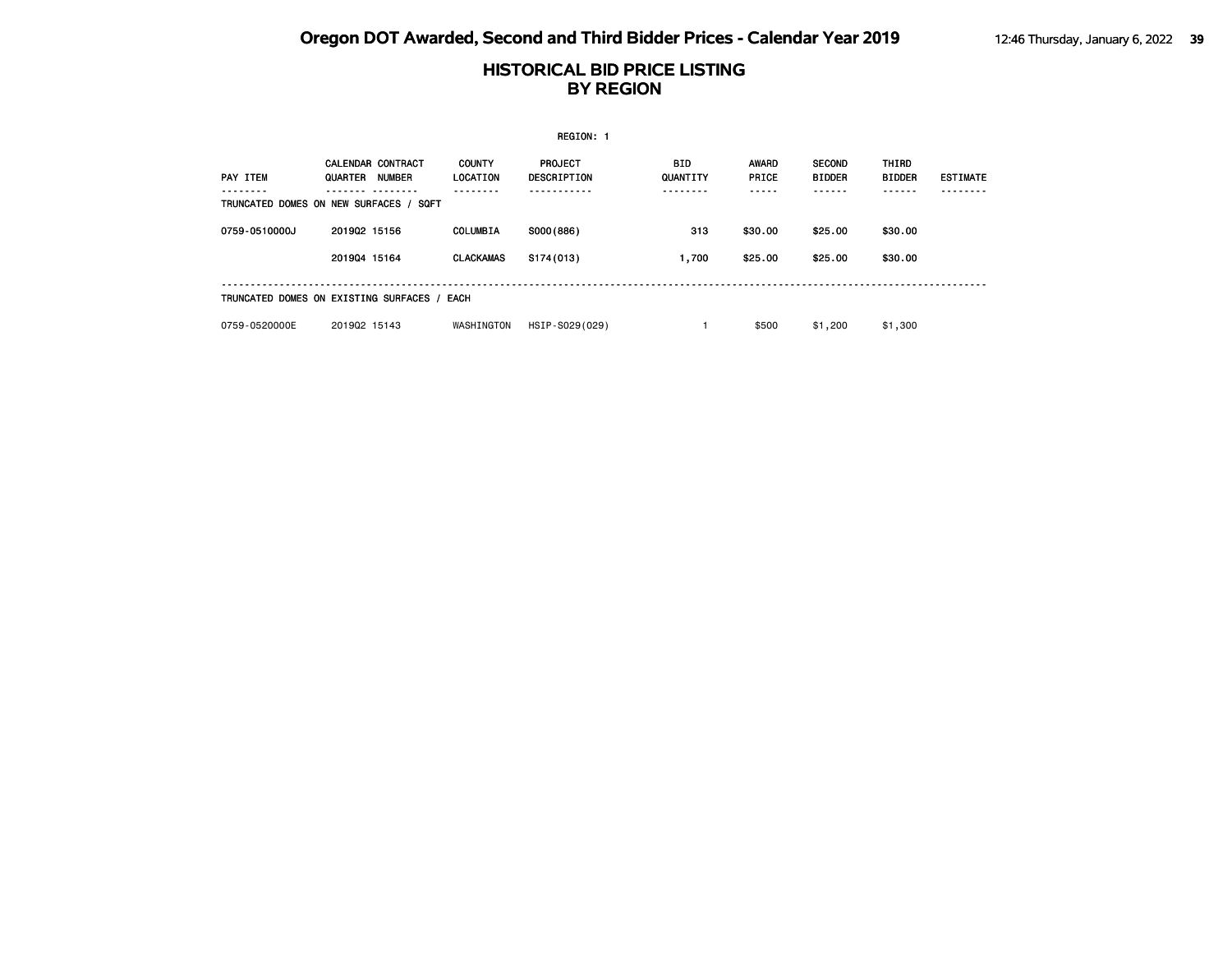|                              |                                                          |                                | REGION: 1               |                        |                       |                                |                        |                 |
|------------------------------|----------------------------------------------------------|--------------------------------|-------------------------|------------------------|-----------------------|--------------------------------|------------------------|-----------------|
| PAY ITEM                     | CALENDAR CONTRACT<br>QUARTER NUMBER                      | COUNTY<br>LOCATION             | PROJECT<br>DESCRIPTION  | <b>BID</b><br>QUANTITY | <b>AWARD</b><br>PRICE | <b>SECOND</b><br><b>BIDDER</b> | THIRD<br><b>BIDDER</b> | <b>ESTIMATE</b> |
| $- - - - - - -$              | ------- --------<br>GUARDRAIL, TYPE 4 WEATHERIZED / FOOT | --------                       | .                       | --------               | $\cdots \cdots$       | ------                         | $- - - - - -$          |                 |
| 0810-0111000F                | 201903 15160                                             | <b>MULTNOMAH</b>               | S100(065)               | 25                     | \$250.00              | \$150.00                       | \$250.00               |                 |
|                              | GUARDRAIL ANCHORS, TYPE 1 MOD / EACH                     |                                |                         |                        |                       |                                |                        |                 |
| 0810-0120000E                | 201904 15164 CLACKAMAS                                   |                                | S174(013)               | $\blacksquare$         | \$720                 | \$725                          | \$2,000                |                 |
|                              | GUARDRAIL END PIECES, TYPE B / EACH                      |                                |                         |                        |                       |                                |                        |                 |
| 0810-0122000E                | 201904 15164 CLACKAMAS                                   |                                | S174(013)               | $\blacksquare$         | \$136.00              | \$150.00                       | \$200.00               |                 |
| GUARDRAIL TRANSITION / EACH  |                                                          |                                |                         |                        |                       |                                |                        |                 |
| 0810-0126000E                | 201901 15128                                             | WASHINGTON                     | C067(107)               | $\mathbf{1}$           | \$2,000               | \$2,100                        | \$2,600                |                 |
|                              | 201904 15173<br>15164                                    | HOOD RIVER<br><b>CLACKAMAS</b> | S002(223)<br>S174 (013) | $\overline{2}$<br>4    | \$4,500<br>\$2,026    | \$4,500<br>\$2,000             | \$2,690<br>\$4,000     |                 |
| GUARDRAIL CONNECTIONS / EACH |                                                          |                                |                         |                        |                       |                                |                        |                 |
| 0810-0128000E                | 201903 15160                                             | <b>MULTNOMAH</b>               | S100(065)               | $\overline{2}$         | \$1,100               | \$800                          | \$1,100                |                 |
|                              | GUARDRAIL TERMINALS, NON-FLAR / EACH                     |                                |                         |                        |                       |                                |                        |                 |
| 0810-0129000E                | 201901 15128                                             | WASHINGTON                     | C067(107)               | 3                      | \$3,000               | \$3,150                        | \$3,500                |                 |
|                              | 201904 15164                                             | <b>CLACKAMAS</b>               | S174(013)               | 3                      | \$2,536               | \$2,600                        | \$4,000                |                 |
|                              | 31 INCH GUARDRAIL, TYPE _____ / FOOT                     |                                |                         |                        |                       |                                |                        |                 |
| 0810-0146000F                | 201901 15128<br>15128                                    | WASHINGTON<br>WASHINGTON       | C067(107)<br>C067(107)  | 12.50<br>337.50        | \$63.00<br>\$28.50    | \$66.00<br>\$30.00             | \$66.00<br>\$32.00     |                 |
|                              | 201904 15164                                             | <b>CLACKAMAS</b>               | S174(013)               | 12.50                  | \$51,00               | \$120,00                       | \$150.00               |                 |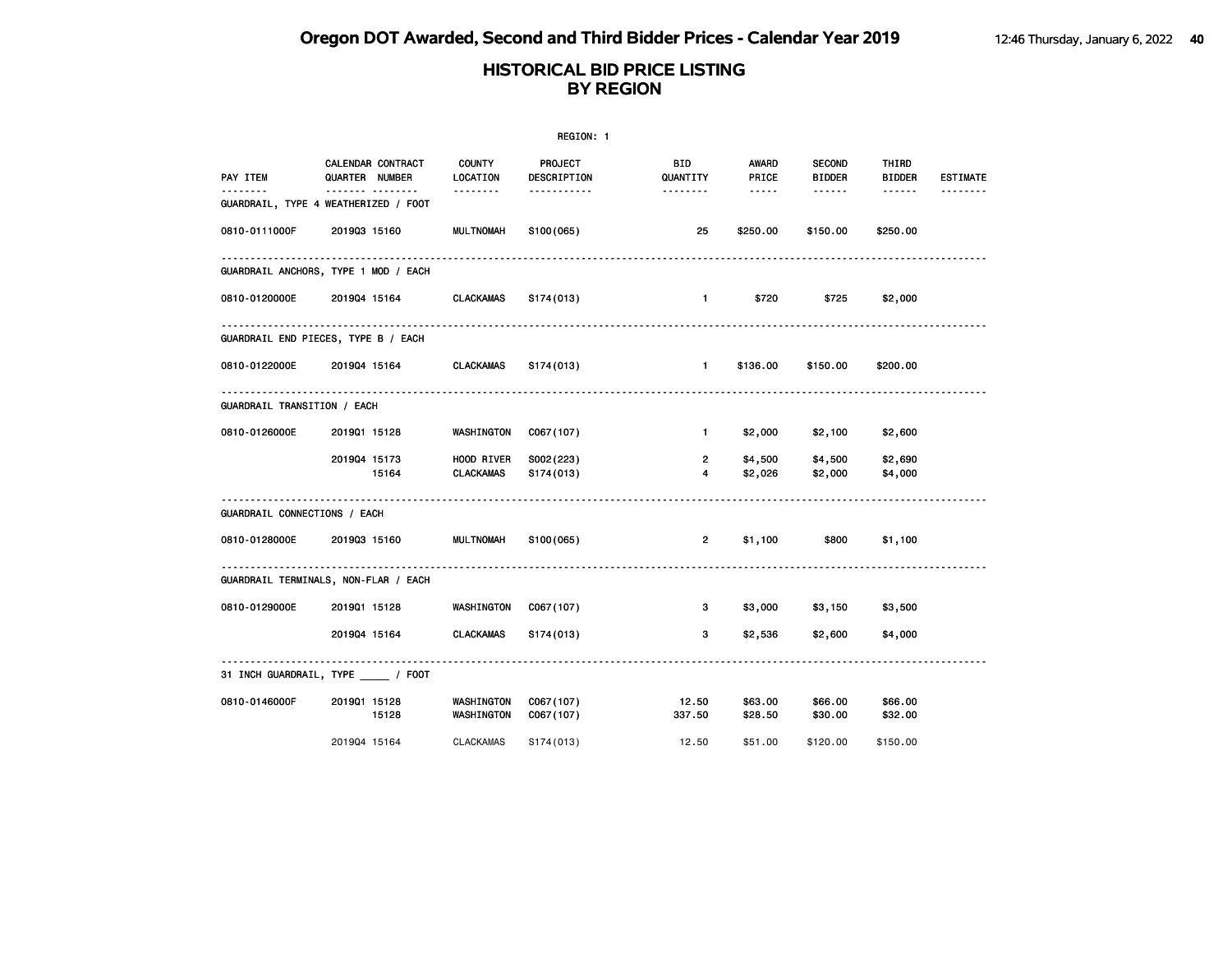|                               |                                                 |                                                                  | REGION: 1                                        |                                    |                                          |                                          |                                          |                 |
|-------------------------------|-------------------------------------------------|------------------------------------------------------------------|--------------------------------------------------|------------------------------------|------------------------------------------|------------------------------------------|------------------------------------------|-----------------|
| PAY ITEM                      | CALENDAR CONTRACT<br>QUARTER NUMBER<br><u> </u> | <b>COUNTY</b><br>LOCATION<br><u>.</u>                            | PROJECT<br>DESCRIPTION<br><u>.</u>               | <b>BID</b><br>QUANTITY<br><u>.</u> | <b>AWARD</b><br>PRICE<br>$- - - - -$     | <b>SECOND</b><br><b>BIDDER</b><br>------ | THIRD<br><b>BIDDER</b><br>------         | <b>ESTIMATE</b> |
|                               | 31 INCH GUARDRAIL, TYPE / FOOT                  |                                                                  |                                                  |                                    |                                          |                                          |                                          |                 |
| 0810-0146000F                 | (cont) 15173<br>15164<br>15173<br>15164         | HOOD RIVER<br><b>CLACKAMAS</b><br>HOOD RIVER<br><b>CLACKAMAS</b> | S002(223)<br>S174(013)<br>S002(223)<br>S174(013) | 25<br>37.50<br>137.50<br>462.50    | \$60.00<br>\$59.00<br>\$36.00<br>\$26.00 | \$60.00<br>\$40.00<br>\$37.00<br>\$26.00 | \$73.50<br>\$50.00<br>\$36.25<br>\$30.00 |                 |
|                               | GUARDRAIL HEIGHT CONVERSION, TYPE / EACH        |                                                                  |                                                  |                                    |                                          |                                          |                                          |                 |
| 0810-0147000E                 | 201904 15173<br>15164                           | HOOD RIVER<br><b>CLACKAMAS</b>                                   | S002(223)<br>S174(013)                           | 2<br>$\overline{4}$                | \$1,500<br>\$610                         | \$1,550<br>\$615                         | \$769<br>\$1,000                         |                 |
|                               |                                                 |                                                                  | REGION: 1                                        |                                    |                                          |                                          |                                          |                 |
| PAY ITEM<br>.                 | CALENDAR CONTRACT<br>QUARTER NUMBER<br>.        | <b>COUNTY</b><br>LOCATION<br>.                                   | PROJECT<br>DESCRIPTION<br>.                      | <b>BID</b><br>QUANTITY<br>.        | AWARD<br>PRICE<br>-----                  | <b>SECOND</b><br><b>BIDDER</b><br>------ | THIRD<br><b>BIDDER</b><br>------         | <b>ESTIMATE</b> |
| ADJUSTING GUARDRAIL / FOOT    |                                                 |                                                                  |                                                  |                                    |                                          |                                          |                                          |                 |
| 0812-0101000F                 | 201904 15164                                    | <b>CLACKAMAS</b>                                                 | S174(013)                                        | 1,006                              | \$7.00                                   | \$8.00                                   | \$12.00                                  |                 |
|                               |                                                 |                                                                  | REGION: 1                                        |                                    |                                          |                                          |                                          |                 |
| PAY ITEM                      | CALENDAR CONTRACT<br>QUARTER NUMBER             | COUNTY<br>LOCATION                                               | PROJECT<br>DESCRIPTION                           | BID<br>QUANTITY                    | AWARD<br>PRICE                           | <b>SECOND</b><br><b>BIDDER</b>           | THIRD<br><b>BIDDER</b>                   | <b>ESTIMATE</b> |
| CONCRETE BARRIER / FOOT       | <u>.</u>                                        | .                                                                | .                                                | .                                  | .                                        | ------                                   | ------                                   |                 |
| 0820-0100000F                 | 201902 15150                                    | <b>MULTNOMAH</b>                                                 | S001 (509)                                       | 800                                | \$45.00                                  | \$60.00                                  | \$53.00                                  |                 |
| CONCRETE BARRIER, TALL / FOOT |                                                 |                                                                  |                                                  |                                    |                                          |                                          |                                          |                 |
| 0820-0127000F                 | 201903 15160                                    | <b>MULTNOMAH</b>                                                 | \$100(065)                                       | 12.50                              | \$75.00                                  | \$125.00                                 | \$135.00                                 |                 |
|                               | 201904 15173                                    | HOOD RIVER                                                       | S002(223)                                        | 1,870                              | \$40.00                                  | \$30.00                                  | \$43.50                                  |                 |
|                               | SECURING CONCRETE BARRIER / FOOT                |                                                                  |                                                  |                                    |                                          |                                          |                                          |                 |
| 0820-0400000F                 | 201902 15150                                    | <b>MULTNOMAH</b>                                                 | S001 (509)                                       | 575                                | \$6.00                                   | \$6.00                                   | \$5.00                                   |                 |
|                               | 201903 15160                                    | <b>MULTNOMAH</b>                                                 | \$100(065)                                       | 12.50                              | \$20.00                                  | \$15.00                                  | \$6.00                                   |                 |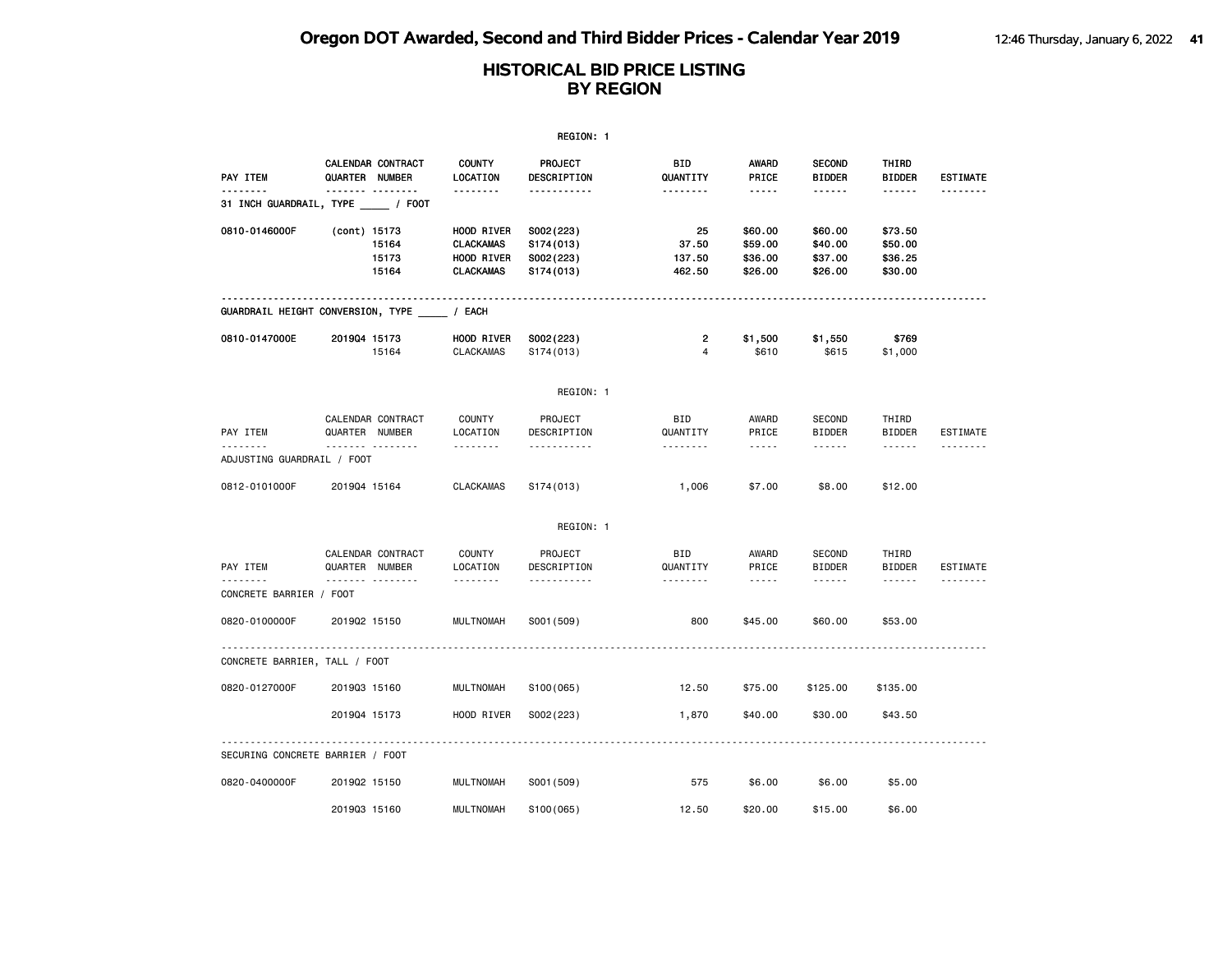|                                                   |                                     |                                | REGION: 1              |                                |                               |                                |                        |                 |
|---------------------------------------------------|-------------------------------------|--------------------------------|------------------------|--------------------------------|-------------------------------|--------------------------------|------------------------|-----------------|
| PAY ITEM<br>--------                              | CALENDAR CONTRACT<br>QUARTER NUMBER | <b>COUNTY</b><br>LOCATION      | PROJECT<br>DESCRIPTION | BID<br>QUANTITY<br><u>.</u>    | AWARD<br>PRICE<br>$- - - - -$ | <b>SECOND</b><br><b>BIDDER</b> | THIRD<br><b>BIDDER</b> | <b>ESTIMATE</b> |
| DELINEATORS, TYPE 1 / EACH                        | .                                   | <u>.</u>                       | <u>.</u>               |                                |                               | ------                         | ------                 |                 |
| 0840-0100000E                                     | 201904 15164                        | <b>CLACKAMAS</b>               | S174(013)              | 191                            | \$105.00                      | \$48.00                        | \$50.00                |                 |
| DELINEATORS, TYPE 4 ALTERNATE 1 / EACH            | .                                   |                                |                        |                                |                               |                                |                        |                 |
| 0840-0104100E                                     | 201904 15173<br>15164               | HOOD RIVER<br><b>CLACKAMAS</b> | S002(223)<br>S174(013) | 4<br>32                        | \$50.00<br>\$80.00            | \$50.00<br>\$23.00             | \$27.50<br>\$30.00     |                 |
| DELINEATORS, TYPE 5 / EACH                        |                                     |                                |                        |                                |                               |                                |                        |                 |
| 0840-0105000E                                     | 201904 15164<br>15173               | CLACKAMAS<br>HOOD RIVER        | S174(013)<br>S002(223) | $\overline{7}$<br>40           | \$42.00<br>\$30.00            | \$25.00<br>\$15.00             | \$125.00<br>\$12.00    |                 |
| MILEPOST MARKER POSTS / EACH                      |                                     |                                |                        |                                |                               |                                |                        |                 |
| 0840-0106000E                                     | 201904 15164                        | <b>CLACKAMAS</b>               | S174(013)              | 18                             | \$205.00                      | \$100.00                       | \$50.00                |                 |
|                                                   |                                     |                                | REGION: 1              |                                |                               |                                |                        |                 |
| PAY ITEM                                          | CALENDAR CONTRACT<br>QUARTER NUMBER | <b>COUNTY</b><br>LOCATION      | PROJECT<br>DESCRIPTION | <b>BID</b><br>QUANTITY         | AWARD<br>PRICE                | SECOND<br><b>BIDDER</b>        | THIRD<br><b>BIDDER</b> | ESTIMATE        |
| .<br>FIELD FACILITY MARKERS, TYPE S1 GREEN / EACH | <u>.</u>                            | <u>.</u>                       | <u>.</u>               | <u>.</u>                       | $- - - - -$                   |                                | $- - - - - -$          | --------        |
| 0842-0101000E                                     | 201904 15164                        | <b>CLACKAMAS</b>               | S174(013)              | $\mathbf{1}$                   | \$105.00                      | \$91.00                        | \$50.00                |                 |
| FIELD FACILITY MARKERS, TYPE S1 RED / EACH        |                                     |                                |                        |                                |                               |                                |                        |                 |
| 0842-0102000E                                     | 201904 15164                        | <b>CLACKAMAS</b>               | S174(013)              | $\mathbf{1}$                   | \$105.00                      | \$91.00                        | \$50.00                |                 |
| FIELD FACILITY MARKERS, TYPE S2 / EACH            |                                     |                                |                        |                                |                               |                                |                        |                 |
| 0842-0103000E                                     | 201904 15173<br>15164               | HOOD RIVER<br><b>CLACKAMAS</b> | S002(223)<br>S174(013) | $\mathbf{1}$<br>$\overline{2}$ | \$130.00<br>\$155.00          | \$95.00<br>\$135.00            | \$82.25<br>\$125.00    |                 |
| BRIDGE IDENTIFICATION MARKERS / EACH              |                                     |                                |                        |                                |                               |                                |                        |                 |
| 0842-0401000E                                     | 201904 15173                        | HOOD RIVER                     | S002(223)              | $\overline{2}$                 | \$150.00                      | \$110.00                       | \$192.00               |                 |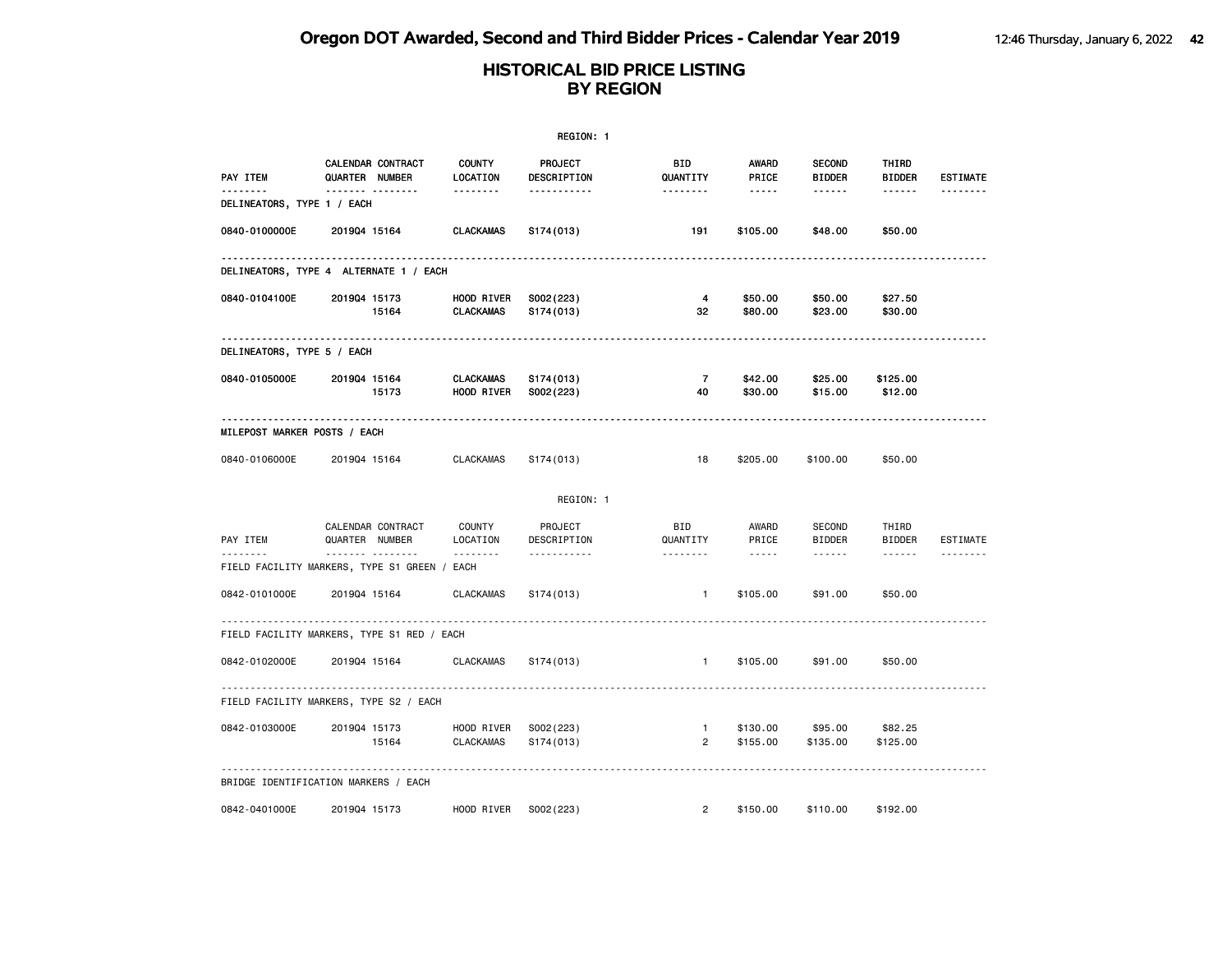|                                              |                                            |                                | REGION: 1                     |                        |                                                                                                                                                      |                                |                        |                 |
|----------------------------------------------|--------------------------------------------|--------------------------------|-------------------------------|------------------------|------------------------------------------------------------------------------------------------------------------------------------------------------|--------------------------------|------------------------|-----------------|
| PAY ITEM                                     | <b>CALENDAR CONTRACT</b><br>QUARTER NUMBER | <b>COUNTY</b><br>LOCATION      | <b>PROJECT</b><br>DESCRIPTION | <b>BID</b><br>QUANTITY | <b>AWARD</b><br>PRICE                                                                                                                                | <b>SECOND</b><br><b>BIDDER</b> | THIRD<br><b>BIDDER</b> | <b>ESTIMATE</b> |
| MONO-DIR WHITE TYPE 1AR MARKERS / EACH       | -------- --------                          | <u>.</u>                       | <u>.</u>                      | <u>.</u>               | $- - - - -$                                                                                                                                          | ------                         | ------                 |                 |
| 0855-0101000E                                | 201902 15143                               | WASHINGTON                     | HSIP-S029(029)                | 28                     | \$11.00                                                                                                                                              | \$10.00                        | \$10.00                |                 |
|                                              | 201904 15164                               | <b>CLACKAMAS</b>               | S174(013)                     | 72                     | \$5.00                                                                                                                                               | \$5.00                         | \$5.00                 |                 |
| BI-DIR YELLOW TYPE 1 MARKERS / EACH          |                                            |                                |                               |                        |                                                                                                                                                      |                                |                        |                 |
| 0855-0102000E                                | 201901 15128                               | WASHINGTON                     | C067(107)                     | 20                     | \$6.50                                                                                                                                               | \$7.00                         | \$10.00                |                 |
| BI-DIR YELLOW TYPE 1AR MARKERS / EACH        |                                            |                                |                               |                        |                                                                                                                                                      |                                |                        |                 |
| 0855-0103000E                                | 201902 15143                               | <b>WASHINGTON</b>              | HSIP-S029(029)                | 52                     | \$11.00                                                                                                                                              | \$10.00                        | \$10.00                |                 |
|                                              | 201904 15164                               | <b>CLACKAMAS</b>               | S174(013)                     | 21                     | \$5.00                                                                                                                                               | \$5.00                         | \$5.00                 |                 |
| MONO-DIR WHITE TYPE 1AR, RECESSED / EACH     |                                            |                                |                               |                        |                                                                                                                                                      |                                |                        |                 |
| 0855-0106000E                                | 201904 15173<br>15164                      | HOOD RIVER<br><b>CLACKAMAS</b> | S002(223)<br>S174(013)        | 250<br>1,300           | \$12.00<br>\$9.00                                                                                                                                    | \$12.00<br>\$9.00              | \$13.25<br>\$9.00      |                 |
| BI-DIR YELLOW TYPE 1AR, RECESSED / EACH      |                                            |                                |                               |                        |                                                                                                                                                      |                                |                        |                 |
| 0855-0107000E                                | 201904 15164                               | <b>CLACKAMAS</b>               | S <sub>174</sub> (013)        | 2,700                  | \$9.00                                                                                                                                               | \$9.00                         | \$9.00                 |                 |
|                                              |                                            |                                | REGION: 1                     |                        |                                                                                                                                                      |                                |                        |                 |
| PAY ITEM                                     | CALENDAR CONTRACT<br>QUARTER NUMBER        | COUNTY<br>LOCATION             | PROJECT<br>DESCRIPTION        | BID<br>QUANTITY        | AWARD<br>PRICE                                                                                                                                       | SECOND<br><b>BIDDER</b>        | THIRD<br><b>BIDDER</b> | ESTIMATE        |
| PERM. SURFACE MOUNTED TUBULAR MARKERS / EACH | .                                          |                                | <u>.</u>                      | .                      | $\frac{1}{2} \left( \frac{1}{2} \right) \left( \frac{1}{2} \right) \left( \frac{1}{2} \right) \left( \frac{1}{2} \right) \left( \frac{1}{2} \right)$ | $- - - - - - -$                | $- - - - - -$          |                 |
| 0856-0101000E                                | 201904 15164                               | <b>CLACKAMAS</b>               | S174(013)                     | 41                     | \$145.00                                                                                                                                             | \$145.00                       | \$150.00               |                 |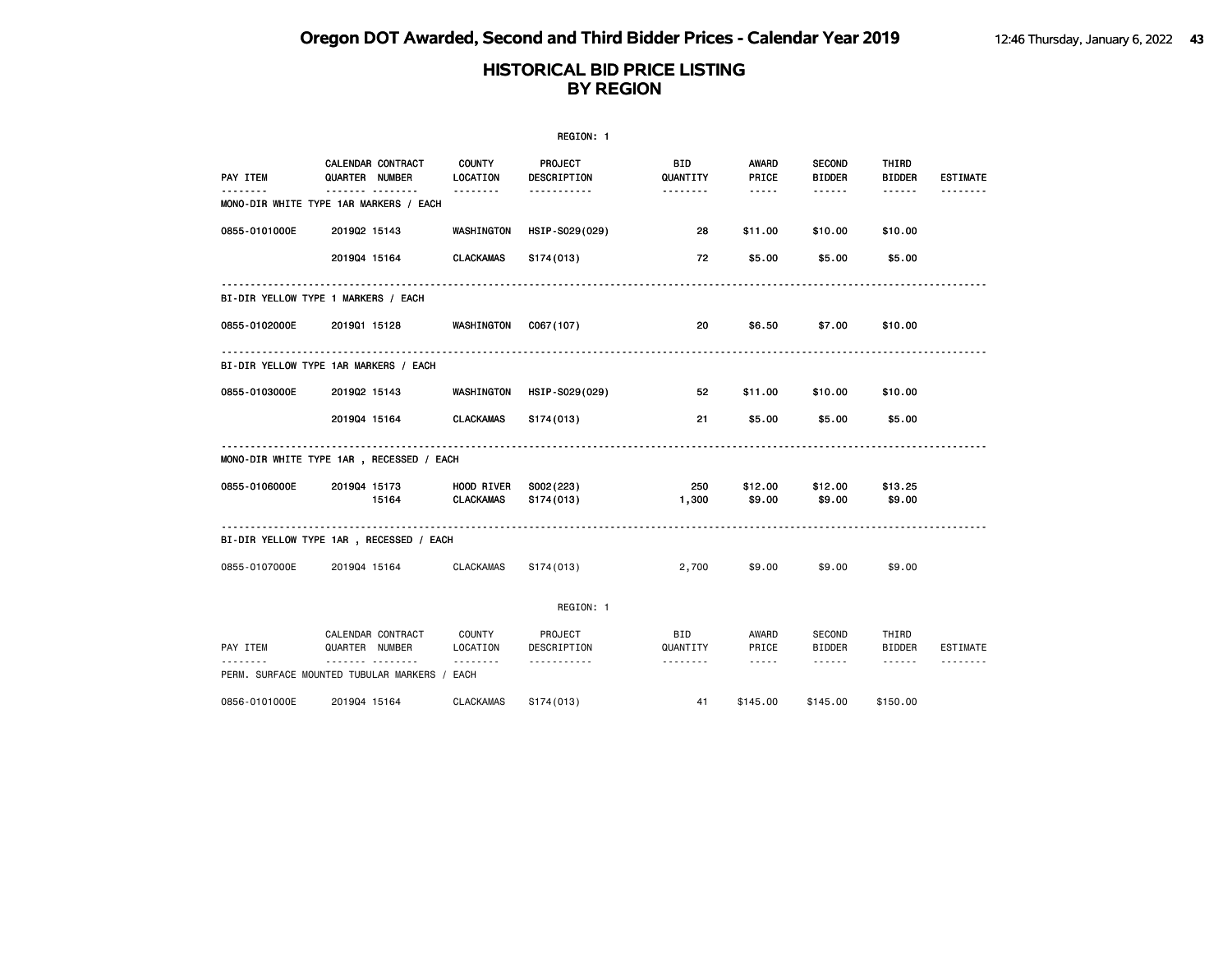|                                                 |                                          |                           | REGION: 1                          |                        |                                                                                                               |                                   |                                         |                 |
|-------------------------------------------------|------------------------------------------|---------------------------|------------------------------------|------------------------|---------------------------------------------------------------------------------------------------------------|-----------------------------------|-----------------------------------------|-----------------|
| PAY ITEM                                        | CALENDAR CONTRACT<br>QUARTER NUMBER      | <b>COUNTY</b><br>LOCATION | PROJECT<br>DESCRIPTION             | <b>BID</b><br>QUANTITY | <b>AWARD</b><br>PRICE                                                                                         | <b>SECOND</b><br><b>BIDDER</b>    | THIRD<br><b>BIDDER</b>                  | <b>ESTIMATE</b> |
| .<br>CONTINUOUS RUMBLE STRIPS / MILE            | <u></u>                                  | .                         | .                                  | --------               | $\frac{1}{2} \frac{1}{2} \frac{1}{2} \frac{1}{2} \frac{1}{2} \frac{1}{2} \frac{1}{2} \frac{1}{2} \frac{1}{2}$ | ------                            | ------                                  |                 |
| 0857-0101000L                                   | 201904 15173                             | HOOD RIVER                | S002(223)                          | 0.23                   | \$7,500                                                                                                       | \$7,500                           | \$8,235                                 |                 |
| GAP PATTERN RUMBLE STRIPS / MILE                |                                          |                           |                                    |                        |                                                                                                               |                                   |                                         |                 |
| 0857-0101500L                                   | 201904 15173                             | HOOD RIVER                | S002(223)                          | 0.35                   | \$7,500                                                                                                       | \$7,500                           | \$8,235                                 |                 |
|                                                 |                                          |                           | REGION: 1                          |                        |                                                                                                               |                                   |                                         |                 |
| PAY ITEM                                        | CALENDAR CONTRACT<br>QUARTER NUMBER      | <b>COUNTY</b><br>LOCATION | PROJECT<br>DESCRIPTION             | BID<br>QUANTITY        | AWARD<br>PRICE                                                                                                | <b>SECOND</b><br><b>BIDDER</b>    | THIRD<br><b>BIDDER</b>                  | <b>ESTIMATE</b> |
| LONGITUDINAL PAVEMENT MARKINGS - PAINT / FOOT   | <u></u>                                  | <b>.</b>                  | <u>.</u>                           | --------               | $\cdots \cdots \cdots$                                                                                        | ------                            | ------                                  |                 |
| 0860-0200000F                                   | 201901 15128                             | WASHINGTON                | C067(107)                          | 1,482                  | \$0.60                                                                                                        | \$1.00                            | \$1.25                                  |                 |
|                                                 | 201902 15156                             | COLUMBIA                  | S000(886)                          | 2,250                  | \$2.00                                                                                                        | \$0.60                            | \$1.00                                  |                 |
|                                                 | 201903 15160                             | <b>MULTNOMAH</b>          | S100(065)                          | 2,800                  | \$0.26                                                                                                        | \$0.26                            | \$0.28                                  |                 |
|                                                 |                                          |                           | REGION: 1                          |                        |                                                                                                               |                                   |                                         |                 |
| PAY ITEM                                        | CALENDAR CONTRACT<br>QUARTER NUMBER<br>. | COUNTY<br>LOCATION<br>.   | PROJECT<br>DESCRIPTION<br><u>.</u> | BID<br>QUANTITY        | AWARD<br>PRICE<br>$\frac{1}{2}$                                                                               | SECOND<br><b>BIDDER</b><br>------ | THIRD<br><b>BIDDER</b><br>$- - - - - -$ | ESTIMATE        |
| THERMOPLASTIC, EXTRUDED, SURFACE, PROF / FOOT   |                                          |                           |                                    |                        |                                                                                                               |                                   |                                         |                 |
| 0865-0116600F                                   | 201902 15143                             | WASHINGTON                | HSIP-S029(029)                     | 3,746                  | \$1.50                                                                                                        | \$1.75                            | \$2.00                                  |                 |
| METHYL METHACRYLATE, WET, GRVD, NON-PROF / FOOT |                                          |                           |                                    |                        |                                                                                                               |                                   |                                         |                 |
| 0865-0203000F                                   | 201904 15173                             | HOOD RIVER                | S002(223)                          | 24,000                 | \$2.85                                                                                                        | \$2.85                            | \$3.10                                  |                 |
| THERMOPLASTIC, WET, GRVD, NON-PROF / FOOT       |                                          |                           |                                    |                        |                                                                                                               |                                   |                                         |                 |
| 0865-0207000F                                   | 201904 15164                             | <b>CLACKAMAS</b>          | S174(013)                          | 310,500                | \$1.30                                                                                                        | \$1.28                            | \$1.28                                  |                 |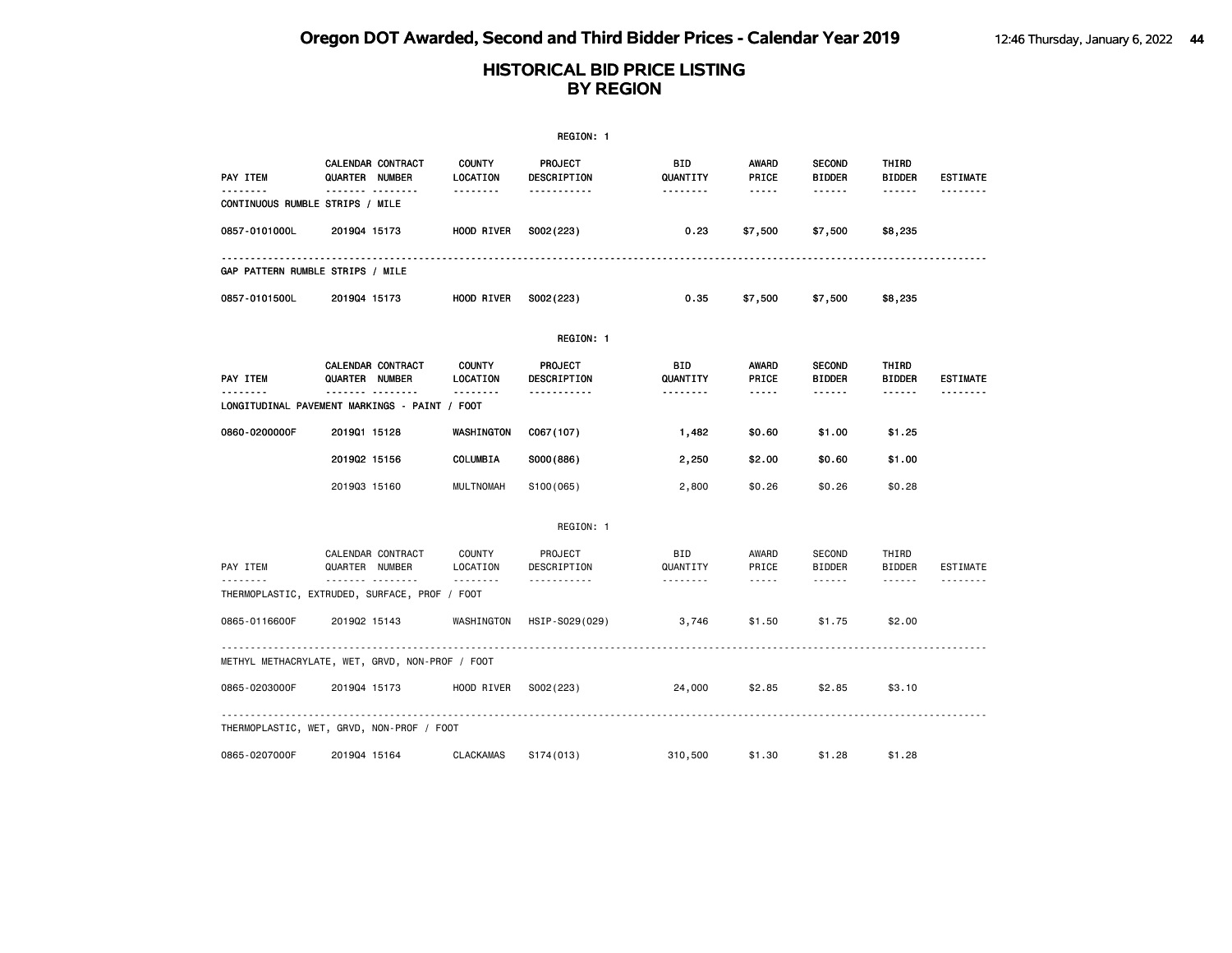|                                |                                                           |                           | REGION: 1                     |                            |                                                                                                   |                                |                        |                 |
|--------------------------------|-----------------------------------------------------------|---------------------------|-------------------------------|----------------------------|---------------------------------------------------------------------------------------------------|--------------------------------|------------------------|-----------------|
| PAY ITEM                       | CALENDAR CONTRACT<br>QUARTER NUMBER                       | <b>COUNTY</b><br>LOCATION | PROJECT<br><b>DESCRIPTION</b> | <b>BID</b><br>QUANTITY     | AWARD<br>PRICE                                                                                    | <b>SECOND</b><br><b>BIDDER</b> | THIRD<br><b>BIDDER</b> | <b>ESTIMATE</b> |
| <u>.</u>                       | ------- --------<br>PVMT LEGEND, TYPE B-HS: ARROWS / EACH | 1.1.1.1.1.1.1             | -----------                   | <u>.</u>                   | $\begin{array}{cccccccccc} \bullet & \bullet & \bullet & \bullet & \bullet & \bullet \end{array}$ | ------                         | $- - - - - -$          |                 |
| 0867-0103100E                  | 201902 15143                                              | WASHINGTON                | HSIP-S029(029)                | $\overline{\phantom{a}}$ 2 | \$320.00                                                                                          | \$375.00                       | \$400.00               |                 |
|                                | 201904 15164                                              | CLACKAMAS                 | S174(013)                     | 127                        | \$275.00                                                                                          | \$275.00                       | \$275.00               |                 |
|                                | PVMT LEGEND, TYPE AB: ARROWS / EACH                       |                           |                               |                            |                                                                                                   |                                |                        |                 |
| 0867-0103500E                  | 2019Q2 15156 COLUMBIA                                     |                           | S000(886)                     | 4                          | \$400.00                                                                                          | \$400.00                       | \$400.00               |                 |
|                                | PVMT LEGEND, TYPE B-HS: "ONLY" / EACH                     |                           |                               |                            |                                                                                                   |                                |                        |                 |
| 0867-0107100E                  | 2019Q4 15164 CLACKAMAS                                    |                           | S174(013)                     | $\blacksquare$             | \$375.00                                                                                          | \$375.00                       | \$375.00               |                 |
|                                | PVMT LEGEND, TYPE AB: R/R XING / EACH                     |                           |                               |                            |                                                                                                   |                                |                        |                 |
| 0867-0119400E                  | 201902 15156                                              | COLUMBIA                  | S000(886)                     | 3                          | \$1,400                                                                                           | \$1,100                        | \$1,250                |                 |
|                                | PVMT LEGEND, TYPE B-HS: BIKE LANE / EACH                  |                           |                               |                            |                                                                                                   |                                |                        |                 |
| 0867-0131000E                  | 201904 15164 CLACKAMAS                                    |                           | S174(013)                     | 71                         | \$265.00                                                                                          | \$265.00                       | \$265.00               |                 |
| PAVEMENT BAR, TYPE B-HS / SQFT |                                                           |                           |                               |                            |                                                                                                   |                                |                        |                 |
| 0867-0145100J                  | 201902 15143                                              | WASHINGTON                | HSIP-S029(029)                | 809                        | \$13.00                                                                                           | \$9.00                         | \$19.00                |                 |
|                                | 201903 15160                                              | <b>MULTNOMAH</b>          | S100(065)                     | 100                        | \$13.75                                                                                           | \$13.75                        | \$14.00                |                 |
|                                | 201904 15164                                              | <b>CLACKAMAS</b>          | S174(013)                     | 6,700                      | \$7.15                                                                                            | \$7.15                         | \$7.15                 |                 |
| PAVEMENT BAR: TYPE AB / SQFT   |                                                           |                           |                               |                            |                                                                                                   |                                |                        |                 |
| 0867-0145500J                  | 201901 15128                                              | <b>WASHINGTON</b>         | C067(107)                     | 21                         | \$28.50                                                                                           | \$29.00                        | \$30.00                |                 |
|                                | 201902 15156                                              | COLUMBIA                  | S000(886)                     | 1,367                      | \$10.00                                                                                           | \$8.55                         | \$12.00                |                 |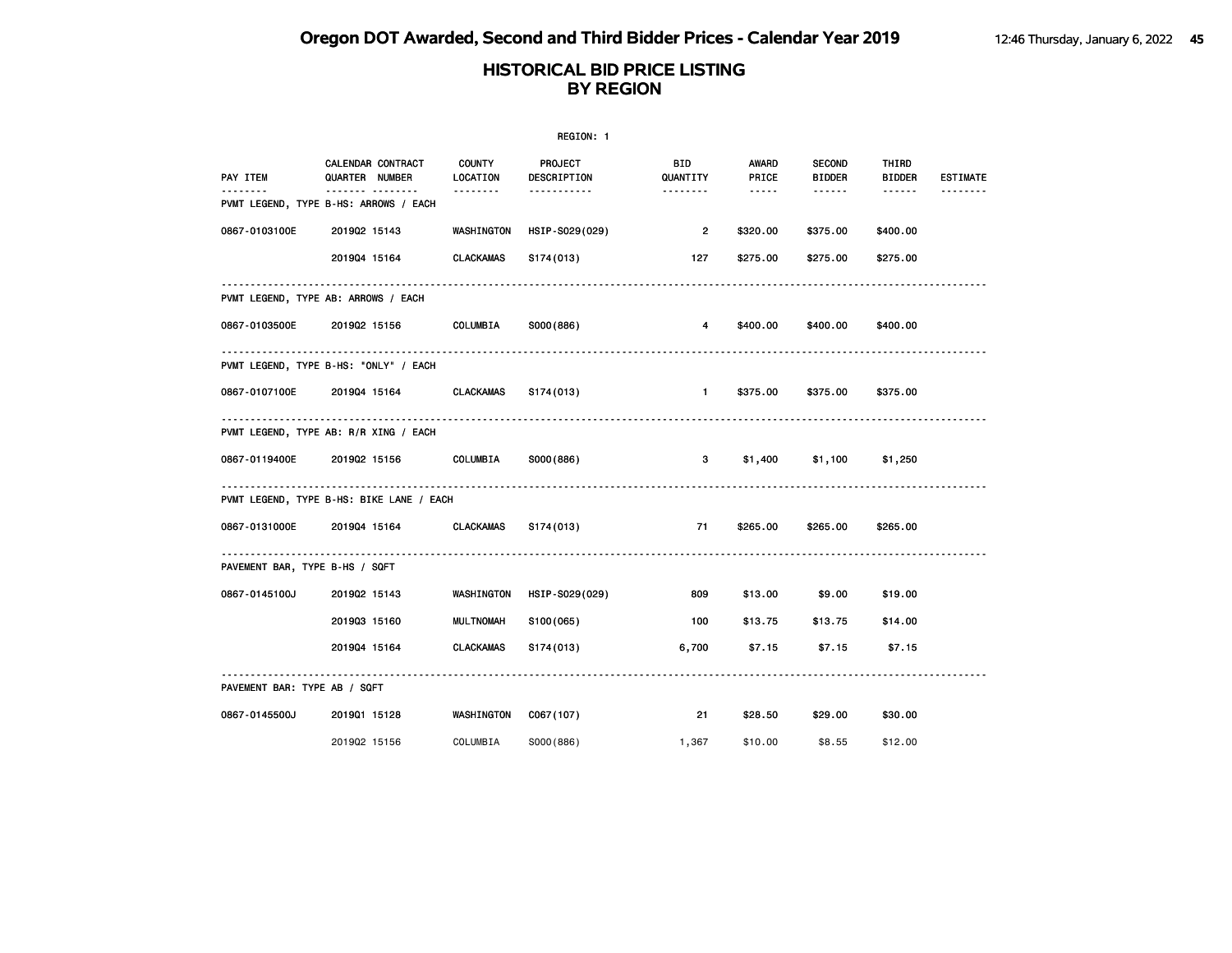|               |                                                      |                           | REGION: 1              |                 |                |                                |                        |                 |
|---------------|------------------------------------------------------|---------------------------|------------------------|-----------------|----------------|--------------------------------|------------------------|-----------------|
| PAY ITEM      | CALENDAR CONTRACT<br>QUARTER NUMBER                  | <b>COUNTY</b><br>LOCATION | PROJECT<br>DESCRIPTION | BID<br>QUANTITY | AWARD<br>PRICE | <b>SECOND</b><br><b>BIDDER</b> | THIRD<br><b>BIDDER</b> | <b>ESTIMATE</b> |
| .             | <br>PVMT LEGEND, TYPE AB: ON-STREET PARKING / EACH   | --------                  | -----------            | <u>.</u>        | $- - - - -$    | ------                         | ------                 |                 |
| 0867-0165500E | 201902 15156                                         | COLUMBIA                  | S000(886)              | 78              | \$35.00        | \$33.00                        | \$50.00                |                 |
|               | PVMNT LEGEND, TYPE B-HS: YIELD LINE TRI / EACH       |                           |                        |                 |                |                                |                        |                 |
| 0867-0169100E | 201903 15160                                         | <b>MULTNOMAH</b>          | S100(065)              | 4               | \$55.00        | \$55.00                        | \$55.00                |                 |
|               | 201904 15164                                         | <b>CLACKAMAS</b>          | S174(013)              | 24              | \$50.00        | \$50.00                        | \$50.00                |                 |
|               | PAVEMENT LEGEND, TYPE ______ : ______ / EACH         |                           |                        |                 |                |                                |                        |                 |
| 0867-0174000E | 201902 15156                                         | COLUMBIA                  | S000(886)              | 12              | \$350.00       | \$320.00                       | \$450.00               |                 |
|               |                                                      |                           | REGION: 1              |                 |                |                                |                        |                 |
| PAY ITEM      | CALENDAR CONTRACT<br>QUARTER NUMBER                  | COUNTY<br>LOCATION        | PROJECT<br>DESCRIPTION | BID<br>QUANTITY | AWARD<br>PRICE | <b>SECOND</b><br><b>BIDDER</b> | THIRD<br><b>BIDDER</b> | ESTIMATE        |
| .             | .<br>GREEN BICYCLE LANE, PREFRMD THERMOP FILM / SQFT | .                         | <u>.</u>               | .               | $\frac{1}{2}$  | ------                         | $- - - - - - -$        | .               |
| 0868-0100000J | 201904 15164                                         | <b>CLACKAMAS</b>          | S <sub>174</sub> (013) | 2,500           | \$11.75        | \$11.75                        | \$11.75                |                 |
|               |                                                      |                           | REGION: 1              |                 |                |                                |                        |                 |
| PAY ITEM      | CALENDAR CONTRACT<br>QUARTER NUMBER                  | COUNTY<br>LOCATION        | PROJECT<br>DESCRIPTION | BID<br>QUANTITY | AWARD<br>PRICE | <b>SECOND</b><br><b>BIDDER</b> | THIRD<br><b>BIDDER</b> | <b>ESTIMATE</b> |
|               | <u>.</u><br>CROSSWALK CLOSURE BARRICADES / EACH      | .                         | .                      | .               | $\frac{1}{2}$  | .                              | $- - - - - -$          | <u>.</u>        |
| 0902-0100000E | 201901 15128                                         | WASHINGTON                | C067(107)              | 2               | \$475          | \$1,000                        | \$600                  |                 |
|               | CROSSWALK CLOSURE SUPPORTS / EACH                    |                           |                        |                 |                |                                |                        |                 |
| 0902-0101000E | 201902 15156                                         | COLUMBIA                  | S000(886)              | 10              | \$800          | \$725                          | \$1,000                |                 |
|               | 201904 15164                                         | <b>CLACKAMAS</b>          | S174(013)              | 20              | \$575.00       | \$275.00                       | \$600.00               |                 |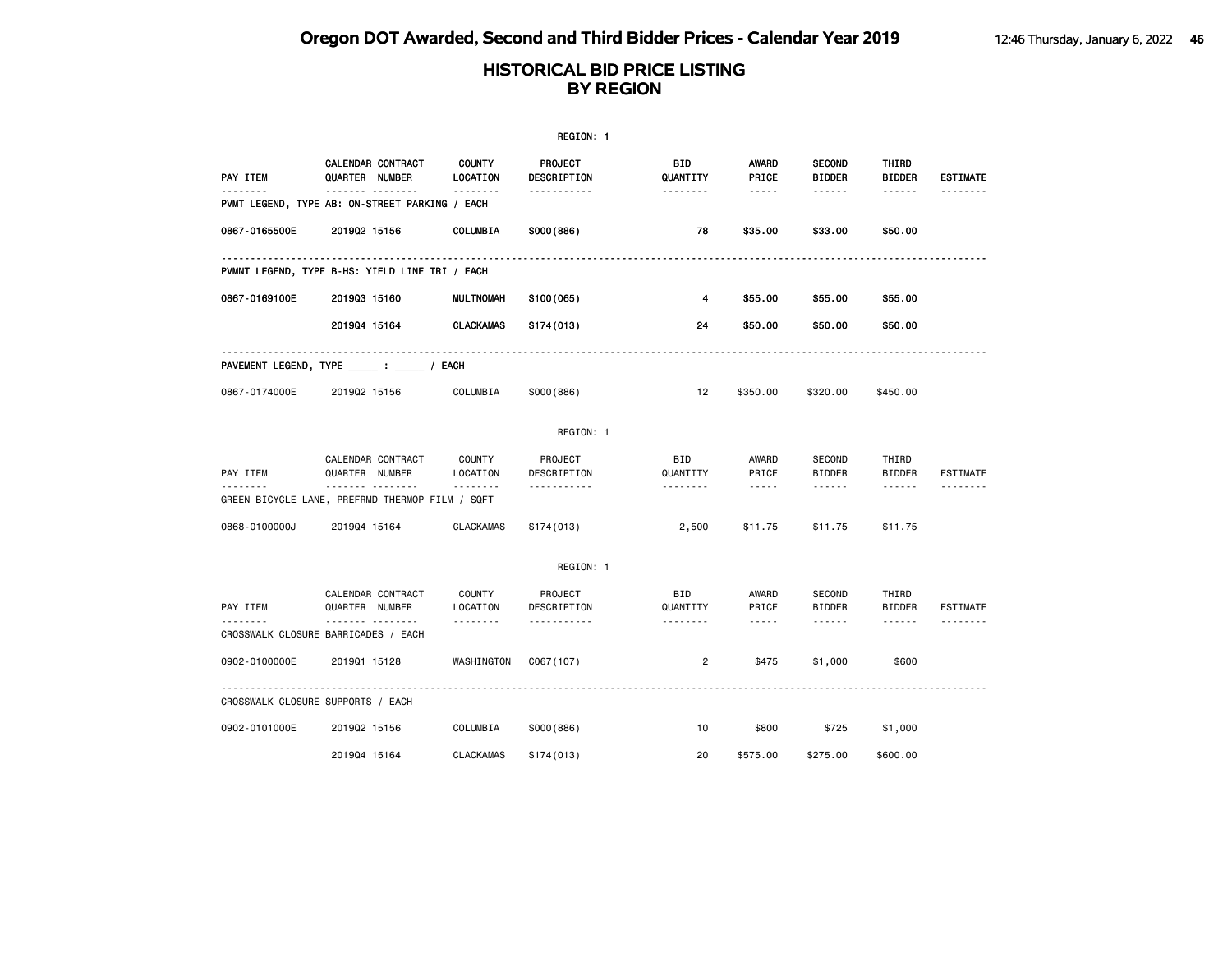|                                                 |                |                                     |                                                                                    | REGION: 1                                                             |                                          |                                                   |                                                      |                                                      |                      |
|-------------------------------------------------|----------------|-------------------------------------|------------------------------------------------------------------------------------|-----------------------------------------------------------------------|------------------------------------------|---------------------------------------------------|------------------------------------------------------|------------------------------------------------------|----------------------|
| PAY ITEM                                        | QUARTER NUMBER | CALENDAR CONTRACT<br>. <sub>.</sub> | <b>COUNTY</b><br>LOCATION<br>.                                                     | <b>PROJECT</b><br>DESCRIPTION<br>.                                    | <b>BID</b><br>QUANTITY<br><u>.</u>       | <b>AWARD</b><br>PRICE<br>-----                    | <b>SECOND</b><br><b>BIDDER</b><br>------             | THIRD<br><b>BIDDER</b><br>------                     | <b>ESTIMATE</b><br>. |
| WOOD SIGN POSTS / FBM                           |                |                                     |                                                                                    |                                                                       |                                          |                                                   |                                                      |                                                      |                      |
| 0910-0100000K                                   | 201903 15160   |                                     | <b>MULTNOMAH</b>                                                                   | \$100(065)                                                            | 526                                      | \$8.00                                            | \$8.00                                               | \$9.00                                               |                      |
|                                                 | 201904 15164   |                                     | <b>CLACKAMAS</b>                                                                   | S174(013)                                                             | 3,822                                    | \$7.75                                            | \$8.00                                               | \$7.75                                               |                      |
|                                                 |                |                                     |                                                                                    | REGION: 1                                                             |                                          |                                                   |                                                      |                                                      |                      |
| PAY ITEM                                        | QUARTER NUMBER | CALENDAR CONTRACT                   | <b>COUNTY</b><br>LOCATION                                                          | PROJECT<br>DESCRIPTION                                                | <b>BID</b><br>QUANTITY                   | <b>AWARD</b><br>PRICE                             | <b>SECOND</b><br><b>BIDDER</b>                       | THIRD<br><b>BIDDER</b>                               | <b>ESTIMATE</b>      |
| SIGN SUPPORT FOOTINGS / CUYD                    |                | . <sub>.</sub>                      | .                                                                                  | .                                                                     | <u>.</u>                                 | -----                                             | <u>.</u>                                             | ------                                               |                      |
| 0920-0100000A                                   | 201902 15150   | 15156<br>15143<br>15150<br>15150    | <b>MULTNOMAH</b><br>COLUMBIA<br>WASHINGTON<br><b>MULTNOMAH</b><br><b>MULTNOMAH</b> | S001 (509)<br>S000(886)<br>HSIP-S029(029)<br>S001 (509)<br>S001 (509) | 0.20<br>$\mathbf{1}$<br>1.47<br>26<br>26 | \$32,500<br>\$14,000<br>\$3,129<br>\$962<br>\$962 | \$5,000<br>\$14,000<br>\$3,401<br>\$2,308<br>\$2,308 | \$2,500<br>\$12,000<br>\$3,401<br>\$1,923<br>\$1,923 |                      |
|                                                 | 201903 15160   |                                     | <b>MULTNOMAH</b>                                                                   | S100(065)                                                             | 0.30                                     | \$2,333                                           | \$3,333                                              | \$3,000                                              |                      |
|                                                 | 201904 15164   |                                     | <b>CLACKAMAS</b>                                                                   | S174(013)                                                             | 13                                       | \$1,462                                           | \$1,385                                              | \$1,615                                              |                      |
|                                                 |                |                                     |                                                                                    | REGION: 1                                                             |                                          |                                                   |                                                      |                                                      |                      |
| PAY ITEM                                        | QUARTER NUMBER | CALENDAR CONTRACT<br>.              | <b>COUNTY</b><br>LOCATION<br>--------                                              | PROJECT<br>DESCRIPTION<br>-----------                                 | <b>BID</b><br>QUANTITY<br>.              | AWARD<br>PRICE<br>$\cdots$                        | <b>SECOND</b><br><b>BIDDER</b><br>------             | THIRD<br><b>BIDDER</b><br>------                     | <b>ESTIMATE</b>      |
| 60 IN DIA SIGN SUPP DRILL SHAFT FOUNDATN / FOOT |                |                                     |                                                                                    |                                                                       |                                          |                                                   |                                                      |                                                      |                      |
| 0921-0501000F                                   | 201902 15150   | 15150                               | <b>MULTNOMAH</b><br><b>MULTNOMAH</b>                                               | S001 (509)<br>S001 (509)                                              | 77<br>89                                 | \$1,500<br>\$1,500                                | \$2,000<br>\$2,000                                   | \$1,450<br>\$1,350                                   |                      |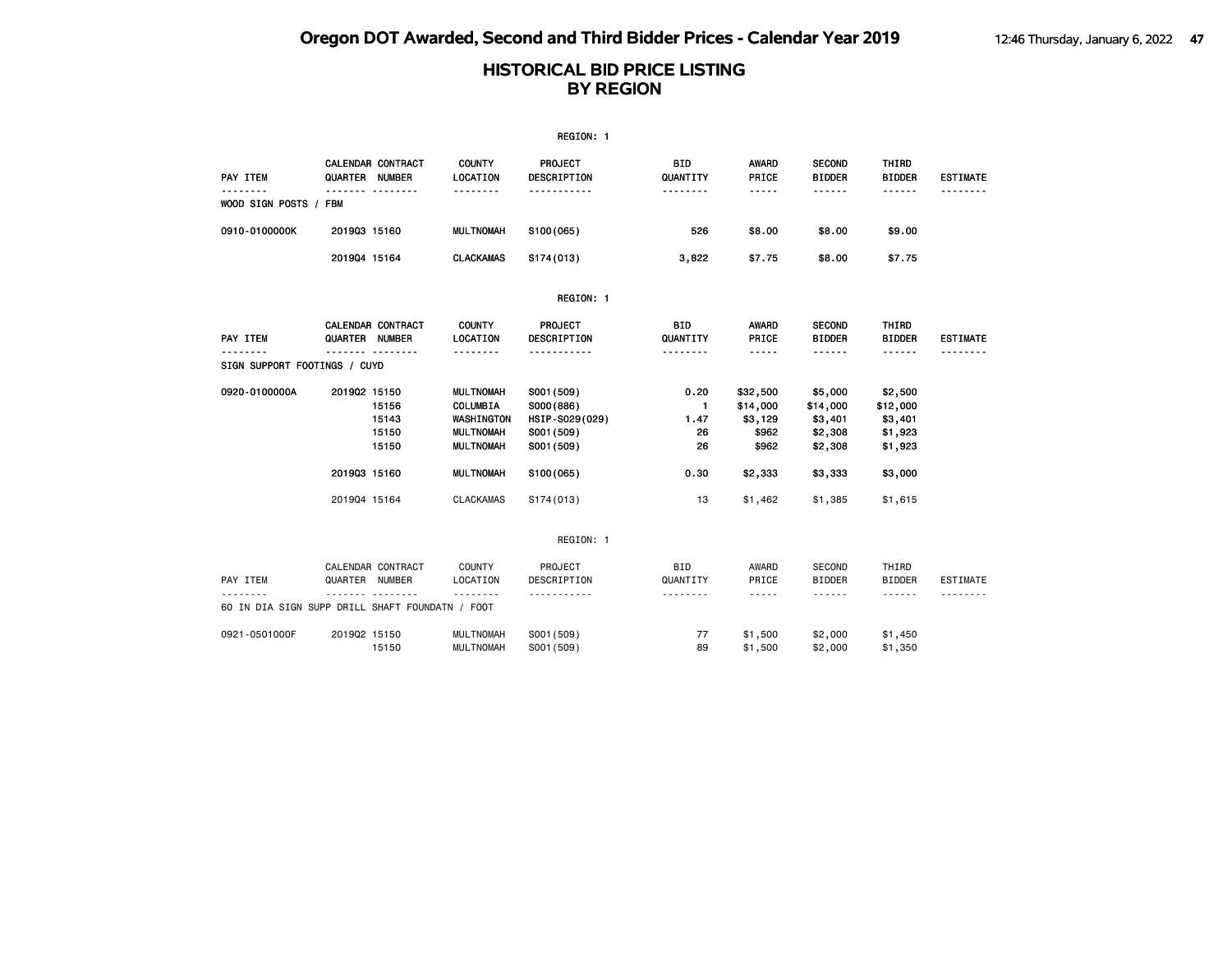|                                          |                |                   |                                                          | REGION: 1                              |                             |                            |                                     |                                  |                      |
|------------------------------------------|----------------|-------------------|----------------------------------------------------------|----------------------------------------|-----------------------------|----------------------------|-------------------------------------|----------------------------------|----------------------|
| PAY ITEM<br>.                            | QUARTER NUMBER | CALENDAR CONTRACT | <b>COUNTY</b><br>LOCATION                                | <b>PROJECT</b><br>DESCRIPTION          | BID<br>QUANTITY<br><u>.</u> | AWARD<br>PRICE<br>.        | <b>SECOND</b><br><b>BIDDER</b><br>. | THIRD<br><b>BIDDER</b><br>------ | <b>ESTIMATE</b><br>. |
| TRUSS SIGN BRIDGE / LB                   |                | <b>.</b>          | <u>.</u>                                                 | -----------                            |                             |                            |                                     |                                  |                      |
| 0930-0101000A                            | 201902 15150   | 15150             | <b>MULTNOMAH</b><br><b>MULTNOMAH</b>                     | S001 (509)<br>S001 (509)               | 40,600<br>51,200            | \$5.01<br>\$4.53           | \$6.16<br>\$5.37                    | \$6.16<br>\$4.88                 |                      |
| BRIDGE STRUCTURE MOUNTS / LB             |                |                   |                                                          |                                        |                             |                            |                                     |                                  |                      |
| 0930-0105000A                            | 201902 15150   | 15150<br>15150    | <b>MULTNOMAH</b><br><b>MULTNOMAH</b><br><b>MULTNOMAH</b> | S001 (509)<br>S001 (509)<br>S001 (509) | 6,000<br>10,300<br>12,700   | \$7.77<br>\$7.06<br>\$5.72 | \$10.00<br>\$10.68<br>\$10.24       | \$10.00<br>\$8.74<br>\$9.06      |                      |
| EXIT NUMBER SIGN MOUNTS / LB             |                |                   |                                                          |                                        |                             |                            |                                     |                                  |                      |
| 0930-0106000A                            | 201902 15150   |                   | <b>MULTNOMAH</b>                                         | S001 (509)                             | 80                          | \$68.75                    | \$12.50                             | \$7.50                           |                      |
| SIGNAL POLE MOUNTS / LB                  |                |                   |                                                          |                                        |                             |                            |                                     |                                  |                      |
| 0930-0107000A                            | 201904 15164   |                   | <b>CLACKAMAS</b>                                         | S174(013)                              | 1,200                       | \$12.08                    | \$17.50                             | \$13.33                          |                      |
| ADJUSTABLE SIGN MOUNTS / LB              |                |                   |                                                          |                                        |                             |                            |                                     |                                  |                      |
| 0930-0108000A                            | 201902 15143   |                   | WASHINGTON                                               | HSIP-S029(029)                         | 30                          | \$56.67                    | \$66.67                             | \$60.00                          |                      |
| VERTICAL SIGN MOUNTS, EXISTING STRC / LB |                |                   |                                                          |                                        |                             |                            |                                     |                                  |                      |
| 0930-0109000A                            | 201902 15150   | 15150             | <b>MULTNOMAH</b><br><b>MULTNOMAH</b>                     | S001 (509)<br>S001 (509)               | 3,300<br>4,300              | \$11.03<br>\$9.67          | \$15.15<br>\$12.79                  | \$15.15<br>\$13.95               |                      |
| SECONDARY SIGN MOUNTS / LB               |                |                   |                                                          |                                        |                             |                            |                                     |                                  |                      |
| 0930-0110000A                            | 201902 15150   |                   | <b>MULTNOMAH</b>                                         | S001 (509)                             | 145                         | \$10.34                    | \$10.34                             | \$17.24                          |                      |
|                                          | 201904 15164   |                   | <b>CLACKAMAS</b>                                         | S174(013)                              | 400                         | \$26.88                    | \$23.75                             | \$30.00                          |                      |
| TRIANG BASE BRKWY SIGN SUPP / LB         |                |                   |                                                          |                                        |                             |                            |                                     |                                  |                      |
| 0930-0112000A                            | 201902 15143   |                   | WASHINGTON                                               | HSIP-S029(029)                         | 288                         | \$10.76                    | \$10.42                             | \$10.42                          |                      |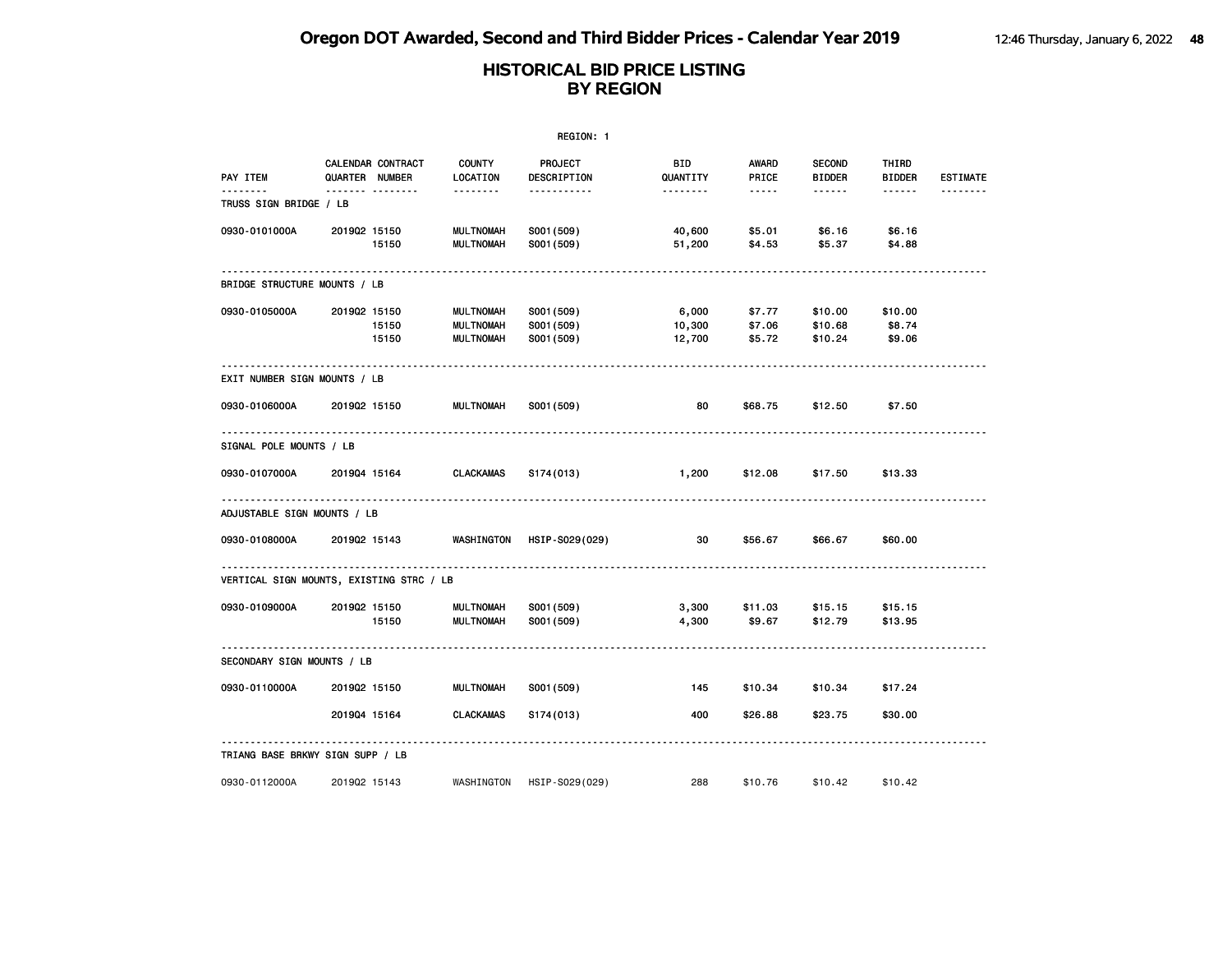|                                               |                |                   |                                            | REGION: 1                                 |                        |                               |                                |                            |                 |
|-----------------------------------------------|----------------|-------------------|--------------------------------------------|-------------------------------------------|------------------------|-------------------------------|--------------------------------|----------------------------|-----------------|
| PAY ITEM                                      | QUARTER NUMBER | CALENDAR CONTRACT | <b>COUNTY</b><br>LOCATION                  | PROJECT<br>DESCRIPTION                    | <b>BID</b><br>QUANTITY | <b>AWARD</b><br>PRICE         | <b>SECOND</b><br><b>BIDDER</b> | THIRD<br><b>BIDDER</b>     | <b>ESTIMATE</b> |
| TRIANG BASE BRKWY SIGN SUPP / LB              |                |                   |                                            |                                           | .                      | -----                         | ------                         |                            |                 |
| 0930-0112000A                                 | 201904 15164   |                   | <b>CLACKAMAS</b>                           | S174(013)                                 | 1,400                  | \$5.00                        | \$5.36                         | \$5.71                     |                 |
| PERF STEEL SQR TUBE SLIP BASE SIGN SUPP / LB  |                |                   |                                            |                                           |                        |                               |                                |                            |                 |
| 0930-0114000A                                 | 201902 15143   | 15156             | <b>WASHINGTON</b><br>COLUMBIA              | HSIP-S029(029)<br>S000(886)               | 98<br>307              | \$11.22<br>\$9.77             | \$10.20<br>\$8.96              | \$10.20<br>\$6.51          |                 |
|                                               | 201903 15160   |                   | <b>MULTNOMAH</b>                           | S100(065)                                 | 180                    | \$3.61                        | \$5.56                         | \$4.44                     |                 |
|                                               | 201904 15164   |                   | <b>CLACKAMAS</b>                           | S174(013)                                 | 4,400                  | \$2.84                        | \$4.77                         | \$3.18                     |                 |
| PERF STEEL SQR TUBE ANCHOR SIGN SUPPORTS / LB |                |                   |                                            |                                           |                        |                               |                                |                            |                 |
| 0930-0117000A                                 | 201901 15128   |                   | WASHINGTON                                 | C067(107)                                 | 100                    | \$5.00                        | \$10.50                        | \$8.50                     |                 |
|                                               | 201902 15150   | 15143<br>15156    | MULTNOMAH<br>WASHINGTON<br><b>COLUMBIA</b> | S001 (509)<br>HSIP-S029(029)<br>S000(886) | 102<br>173.10<br>1,428 | \$147.06<br>\$5.78<br>\$10.50 | \$4.90<br>\$5.78<br>\$8.96     | \$4.90<br>\$4.04<br>\$5.25 |                 |
|                                               | 201903 15160   |                   | <b>MULTNOMAH</b>                           | S100(065)                                 | 60                     | \$5.00                        | \$8.33                         | \$10.00                    |                 |
|                                               | 201904 15164   |                   | <b>CLACKAMAS</b>                           | S174(013)                                 | 4,000                  | \$2.13                        | \$3.75                         | \$2.50                     |                 |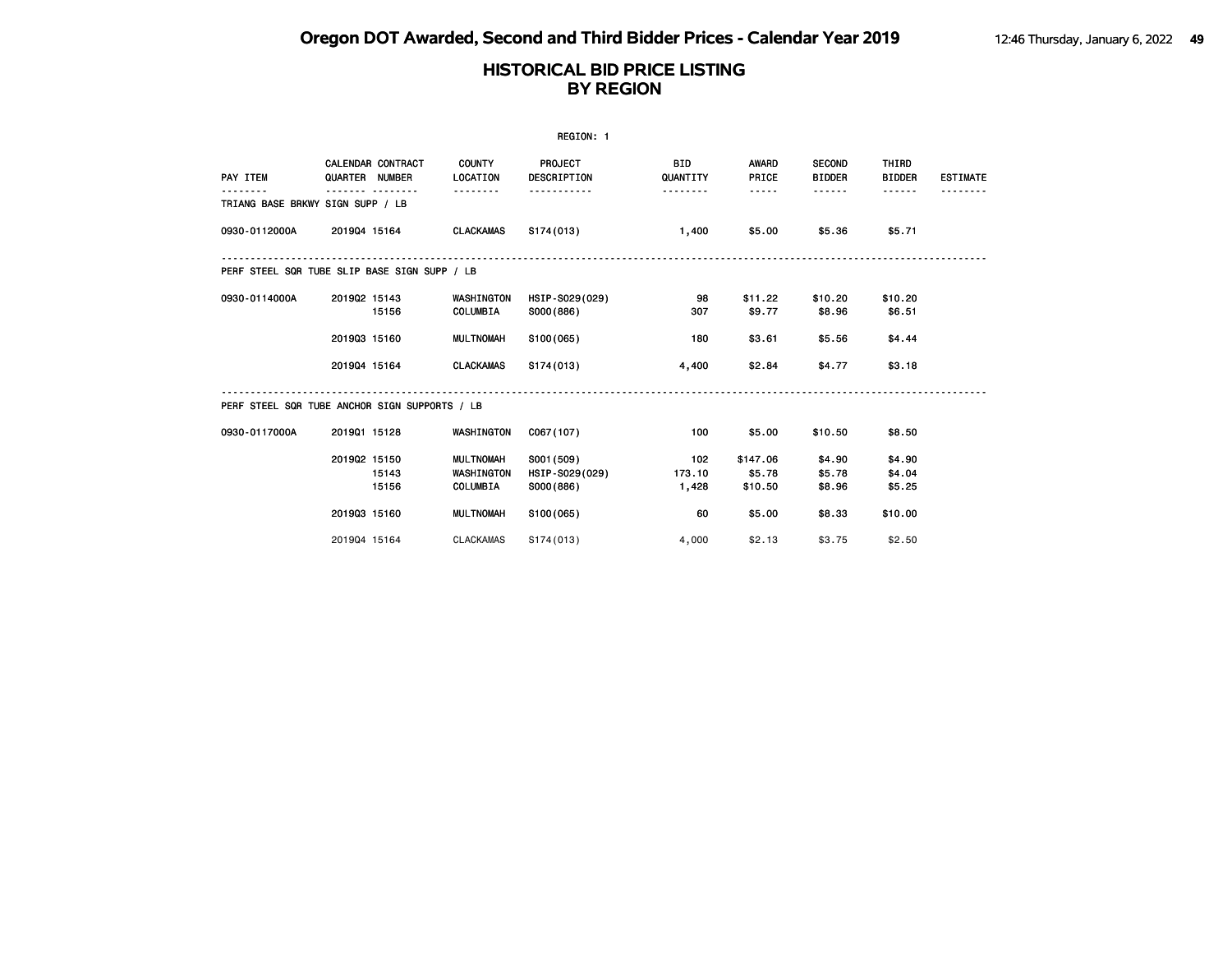|               |                                                         |                                | REGION: 1                     |                        |                                                                                                                                                      |                                |                        |                 |
|---------------|---------------------------------------------------------|--------------------------------|-------------------------------|------------------------|------------------------------------------------------------------------------------------------------------------------------------------------------|--------------------------------|------------------------|-----------------|
| PAY ITEM      | CALENDAR CONTRACT<br>QUARTER NUMBER                     | <b>COUNTY</b><br>LOCATION      | <b>PROJECT</b><br>DESCRIPTION | BID<br>QUANTITY        | <b>AWARD</b><br>PRICE                                                                                                                                | <b>SECOND</b><br><b>BIDDER</b> | THIRD<br><b>BIDDER</b> | <b>ESTIMATE</b> |
| .             | <u></u><br>SIGNS, STANDARD SHEETING, EXTRUDED AL / SQFT | <u>.</u>                       | <u>.</u>                      | <u>.</u>               | $- - - - -$                                                                                                                                          | ------                         | ------                 | --------        |
| 0940-0201000J | 201902 15143                                            | WASHINGTON                     | HSIP-S029(029)                | 27                     | \$35.00                                                                                                                                              | \$30.00                        | \$30.00                |                 |
|               | 201904 15164                                            | <b>CLACKAMAS</b>               | S174(013)                     | 1,170                  | \$26.00                                                                                                                                              | \$25.00                        | \$26.00                |                 |
|               | SIGNS, STANDARD SHEETING, SHEET ALUMINUM / SQFT         |                                |                               |                        |                                                                                                                                                      |                                |                        |                 |
| 0940-0202000J | 201901 15128                                            | WASHINGTON                     | C067(107)                     | 16                     | \$17.00                                                                                                                                              | \$23.00                        | \$25.00                |                 |
|               | 201902 15143<br>15156                                   | WASHINGTON<br>COLUMBIA         | HSIP-S029(029)<br>S000(886)   | 203<br>322             | \$22.00<br>\$20.00                                                                                                                                   | \$20.00<br>\$20.00             | \$20.00<br>\$30.00     |                 |
|               | 201903 15160                                            | <b>MULTNOMAH</b>               | S <sub>100</sub> (065)        | 216.75                 | \$23.00                                                                                                                                              | \$25.00                        | \$28.00                |                 |
|               | 201904 15164                                            | <b>CLACKAMAS</b>               | S174(013)                     | 1,500                  | \$14.50                                                                                                                                              | \$22.00                        | \$14.50                |                 |
|               | SIGNS, STANDARD SHEETING, PLYWOOD / SQFT                |                                |                               |                        |                                                                                                                                                      |                                |                        |                 |
| 0940-0203000J | 201902 15143                                            | WASHINGTON                     | HSIP-S029(029)                | 20                     | \$32.00                                                                                                                                              | \$25.00                        | \$21.00                |                 |
|               | .<br>SIGNS, TYPE IX SHEETING, EXTRUDED AL / SQFT        |                                |                               |                        |                                                                                                                                                      |                                |                        |                 |
| 0940-0204000J | 201902 15150                                            | <b>MULTNOMAH</b>               | S001 (509)                    | 161                    | \$25.00                                                                                                                                              | \$40.00                        | \$36.00                |                 |
|               | SIGNS, TYPE IX SHEETING, SHEET ALUMINUM / SQFT          |                                |                               |                        |                                                                                                                                                      |                                |                        |                 |
| 0940-0205000J | 201902 15143<br>15150                                   | WASHINGTON<br><b>MULTNOMAH</b> | HSIP-S029(029)<br>S001 (509)  | 23<br>25               | \$45.00<br>\$25.00                                                                                                                                   | \$35.00<br>\$40.00             | \$40.00<br>\$30.00     |                 |
|               |                                                         |                                | REGION: 1                     |                        |                                                                                                                                                      |                                |                        |                 |
| PAY ITEM      | CALENDAR CONTRACT<br>QUARTER NUMBER                     | COUNTY<br>LOCATION             | PROJECT<br>DESCRIPTION        | <b>BID</b><br>QUANTITY | AWARD<br>PRICE                                                                                                                                       | <b>SECOND</b><br><b>BIDDER</b> | THIRD<br>BIDDER        | ESTIMATE        |
|               | <b>.</b><br>36 IN DIA SIGNAL SUPP DRILLED SHAFT / FOOT  | .                              | .                             | .                      | $\frac{1}{2} \left( \frac{1}{2} \right) \left( \frac{1}{2} \right) \left( \frac{1}{2} \right) \left( \frac{1}{2} \right) \left( \frac{1}{2} \right)$ | ------                         | $- - - - - -$          | <u>.</u>        |
| 0963-0101000F | 201902 15143                                            | WASHINGTON                     | HSIP-S029(029)                | 14                     | \$1,000                                                                                                                                              | \$900                          | \$900                  |                 |
|               | 42 IN DIA SIGNAL SUPP DRILLED SHAFT / FOOT              |                                |                               |                        |                                                                                                                                                      |                                |                        |                 |
| 0963-0102000F | 201902 15143                                            | WASHINGTON                     | HSIP-S029(029)                | 65                     | \$1,100                                                                                                                                              | \$1,100                        | \$900                  |                 |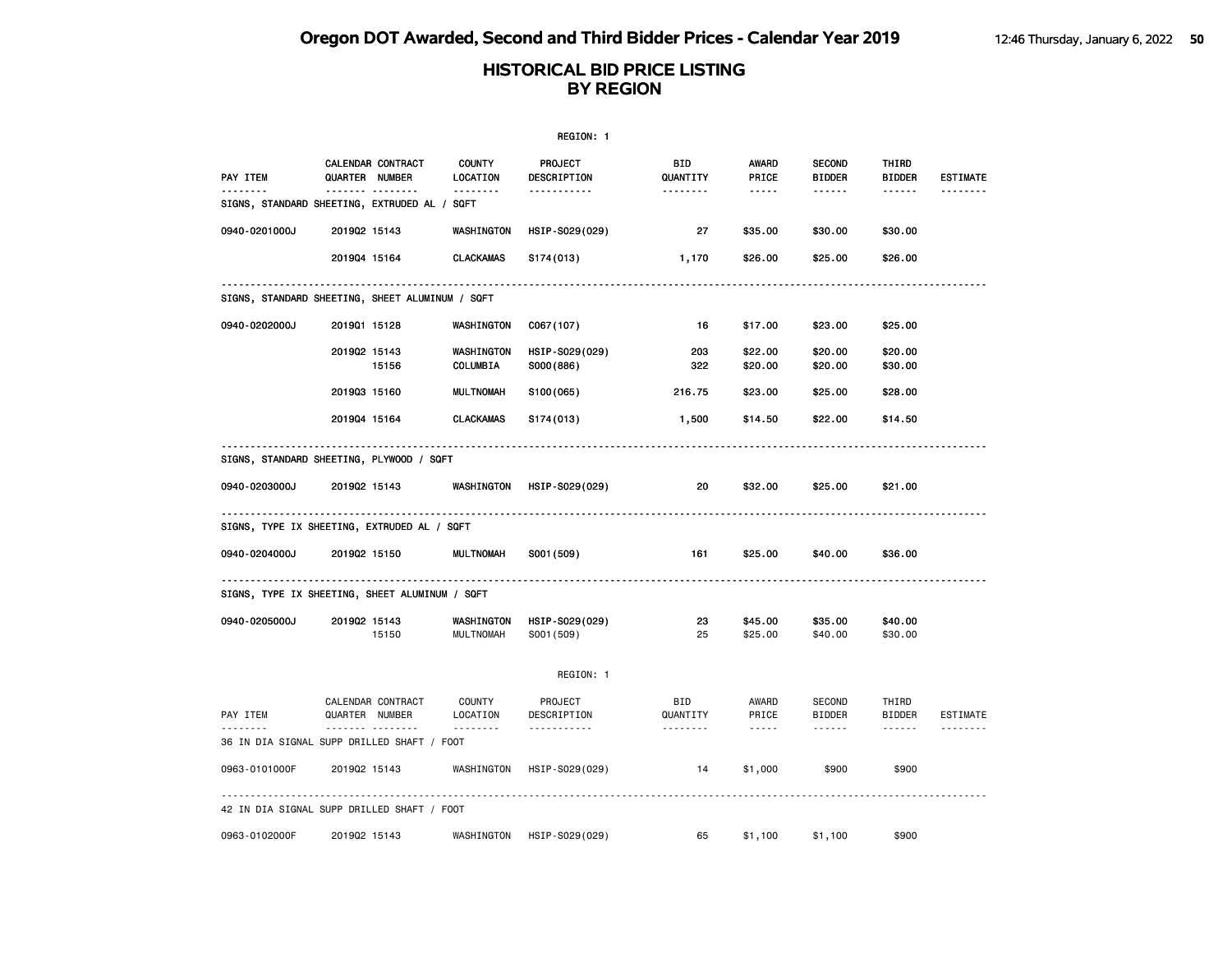|                                       |              |                                     |                                                  | REGION: 1                             |                         |                                |                                |                                 |                 |
|---------------------------------------|--------------|-------------------------------------|--------------------------------------------------|---------------------------------------|-------------------------|--------------------------------|--------------------------------|---------------------------------|-----------------|
| PAY ITEM                              |              | CALENDAR CONTRACT<br>QUARTER NUMBER | <b>COUNTY</b><br>LOCATION                        | <b>PROJECT</b><br>DESCRIPTION         | BID.<br>QUANTITY        | <b>AWARD</b><br>PRICE          | <b>SECOND</b><br><b>BIDDER</b> | THIRD<br><b>BIDDER</b>          | <b>ESTIMATE</b> |
| POLE FOUNDATIONS /                    | EACH         |                                     |                                                  |                                       |                         | -----                          | .                              |                                 |                 |
| 0970-0100000A                         | 201902 15150 | 15156                               | <b>MULTNOMAH</b><br>COLUMBIA                     | S001 (509)<br>S000(886)               |                         | \$2,000<br>\$47,000            | \$3,500<br>\$37,500            | \$5,000<br>\$55,000             |                 |
|                                       | 201904 15173 |                                     | HOOD RIVER                                       | S002(223)                             |                         | \$3,000                        | \$3,000                        | \$1,976                         |                 |
| SWITCHING, CONDUIT, AND WIRING / FOOT |              |                                     |                                                  |                                       |                         |                                |                                |                                 |                 |
| 0970-0105000A                         | 201902 15150 | 15156<br>15146                      | <b>MULTNOMAH</b><br>COLUMBIA<br><b>MULTNOMAH</b> | S001 (509)<br>S000(886)<br>S001 (499) | 240<br>15,000<br>16,000 | \$97.06<br>\$6.87<br>\$62.50   | \$116.67<br>\$3.67<br>\$115.63 | \$416.67<br>\$10.67<br>\$134.38 |                 |
|                                       | 201903 15160 |                                     | <b>MULTNOMAH</b>                                 | S100(065)                             | 1,000                   | \$33.00                        | \$40.00                        | \$35.00                         |                 |
|                                       | 201904 15173 | 15173<br>15164                      | HOOD RIVER<br>HOOD RIVER<br>CLACKAMAS            | S002(223)<br>S002(223)<br>S174(013)   | 2<br>60<br>345          | \$3,000<br>\$316.67<br>\$10.14 | \$6,250<br>\$91.67<br>\$10.14  | \$2,975<br>\$333.00<br>\$14.49  |                 |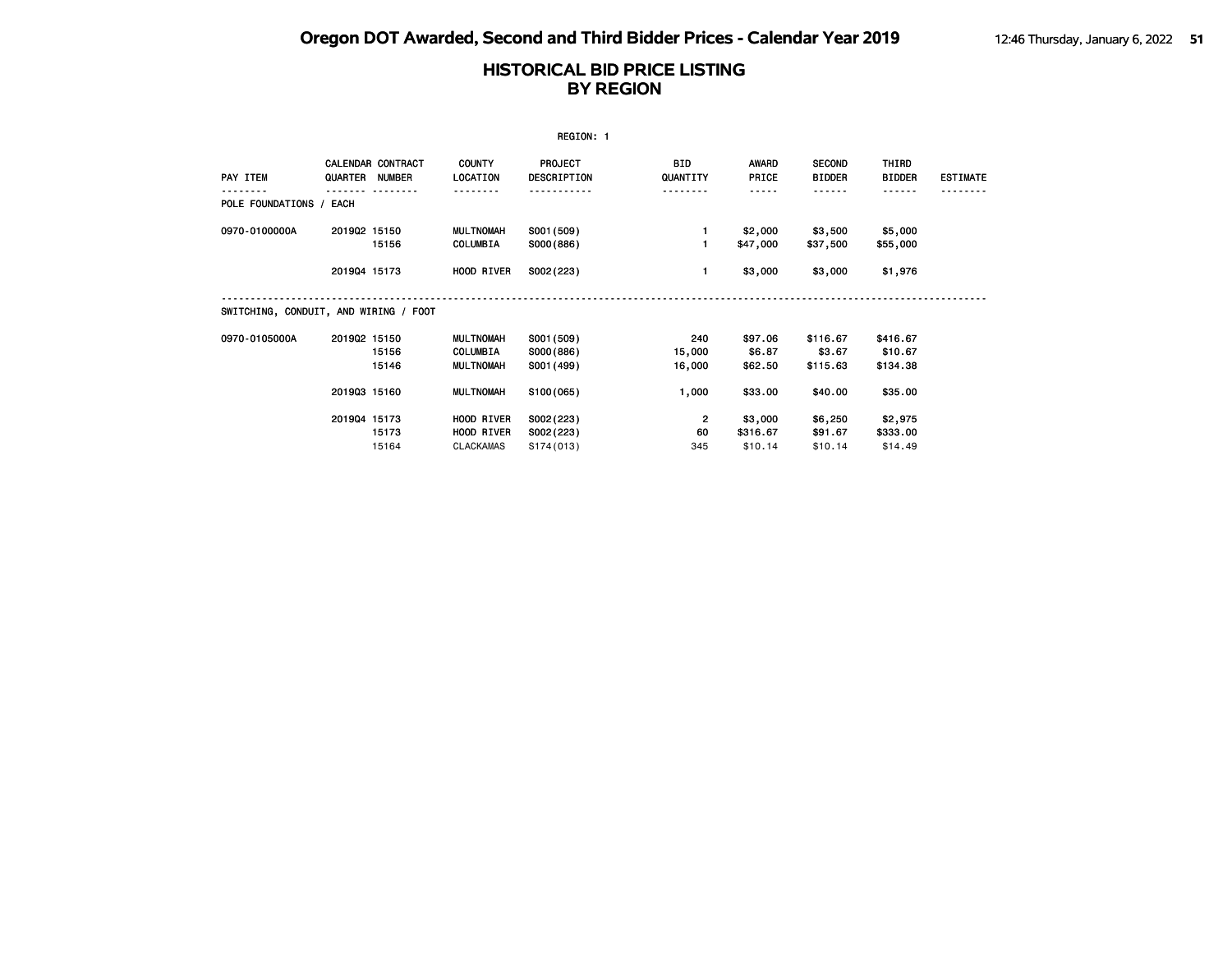|               |                                           |                           | REGION: 1              |                                                                                                                                                                                                                                      |                 |                                |                        |                 |
|---------------|-------------------------------------------|---------------------------|------------------------|--------------------------------------------------------------------------------------------------------------------------------------------------------------------------------------------------------------------------------------|-----------------|--------------------------------|------------------------|-----------------|
| PAY ITEM      | CALENDAR CONTRACT<br>QUARTER NUMBER       | <b>COUNTY</b><br>LOCATION | PROJECT<br>DESCRIPTION | <b>BID</b><br>QUANTITY                                                                                                                                                                                                               | AWARD<br>PRICE  | <b>SECOND</b><br><b>BIDDER</b> | THIRD<br><b>BIDDER</b> | <b>ESTIMATE</b> |
|               | TRAFFIC SIGNAL INSTALLATION, / EACH       | <u> - - - - - - -</u>     | <u>.</u>               | <u> - - - - - - -</u>                                                                                                                                                                                                                | $\cdots \cdots$ | ------                         | $- - - - - -$          |                 |
|               |                                           |                           |                        |                                                                                                                                                                                                                                      |                 |                                |                        |                 |
| 0990-0101000A | 201902 15143                              | <b>WASHINGTON</b>         | HSIP-S029(029)         | $1 -$                                                                                                                                                                                                                                | \$220,000       |                                | \$250,000 \$200,000    |                 |
|               | 15143                                     | WASHINGTON                | HSIP-S029(029)         | 1                                                                                                                                                                                                                                    | \$235,000       | \$260,000                      | \$200,000              |                 |
|               |                                           |                           |                        |                                                                                                                                                                                                                                      |                 |                                |                        |                 |
|               | TRAFFIC SIGNAL MODIFICATION, _____ / EACH |                           |                        |                                                                                                                                                                                                                                      |                 |                                |                        |                 |
| 0990-0102000A | 201904 15164                              | <b>CLACKAMAS</b>          | S174(013)              | $\mathbf{1}$                                                                                                                                                                                                                         | \$40,000        | \$38,000                       | \$40,000               |                 |
|               | 15164                                     | <b>CLACKAMAS</b>          | S174(013)              | $\blacksquare$                                                                                                                                                                                                                       | \$45,000        | \$45,000                       | \$45,000               |                 |
|               | 15164                                     | <b>CLACKAMAS</b>          | S174(013)              | 1.                                                                                                                                                                                                                                   | \$60,000        | \$57,000                       | \$70,000               |                 |
|               | 15164                                     | <b>CLACKAMAS</b>          | S174(013)              | $\mathbf{1}$                                                                                                                                                                                                                         | \$28,208        | \$28,000                       | \$30,000               |                 |
|               | 15164                                     | <b>CLACKAMAS</b>          | S174(013)              | 1.                                                                                                                                                                                                                                   | \$45,000        | \$45,000                       | \$50,000               |                 |
|               | 15164                                     | <b>CLACKAMAS</b>          | S174(013)              | 1.                                                                                                                                                                                                                                   | \$48,000        | \$50,000                       | \$50,000               |                 |
|               | 15164                                     | <b>CLACKAMAS</b>          | S174(013)              | $\mathbf{1}$                                                                                                                                                                                                                         | \$43,000        | \$42,000                       | \$30,000               |                 |
|               | 15164                                     | <b>CLACKAMAS</b>          | S174(013)              | 1.                                                                                                                                                                                                                                   | \$57,000        | \$56,000                       | \$50,000               |                 |
|               | 15164                                     | <b>CLACKAMAS</b>          | S174(013)              | $\mathbf{1}$                                                                                                                                                                                                                         | \$24,000        | \$24,000                       | \$20,000               |                 |
|               | 15164                                     | <b>CLACKAMAS</b>          | S174(013)              | $\blacksquare$                                                                                                                                                                                                                       | \$20,000        | \$20,000                       | \$30,000               |                 |
|               | 15164                                     | <b>CLACKAMAS</b>          | S174(013)              | 1.                                                                                                                                                                                                                                   | \$35,000        | \$35,000                       | \$50,000               |                 |
|               | 15164                                     | CLACKAMAS                 | S174(013)              | $\mathbf{1}$                                                                                                                                                                                                                         | \$38,000        | \$37,000                       | \$60,000               |                 |
|               | 15164                                     | CLACKAMAS                 | S174(013)              | $\mathbf{1}$                                                                                                                                                                                                                         | \$40,800        | \$40,000                       | \$30,000               |                 |
|               | FLASHING BEACON INSTALLATION, / EACH      |                           |                        |                                                                                                                                                                                                                                      |                 |                                |                        |                 |
| 0990-0106000A | 201902 15143                              | WASHINGTON                | HSIP-S029(029)         | <b>The Contract of the Contract of the Contract of the Contract of the Contract of the Contract of the Contract of the Contract of the Contract of the Contract of the Contract of the Contract of the Contract of the Contract </b> |                 | \$90,000 \$95,000              | \$100,000              |                 |
|               | AUTOMATIC TRAFFIC RECORDER INST, / EACH   |                           |                        |                                                                                                                                                                                                                                      |                 |                                |                        |                 |
| 0990-0107000A | 201904 15164                              | <b>CLACKAMAS</b>          | S174(013)              | $\sim$ 1                                                                                                                                                                                                                             |                 | \$13,500 \$13,000              | \$20,000               |                 |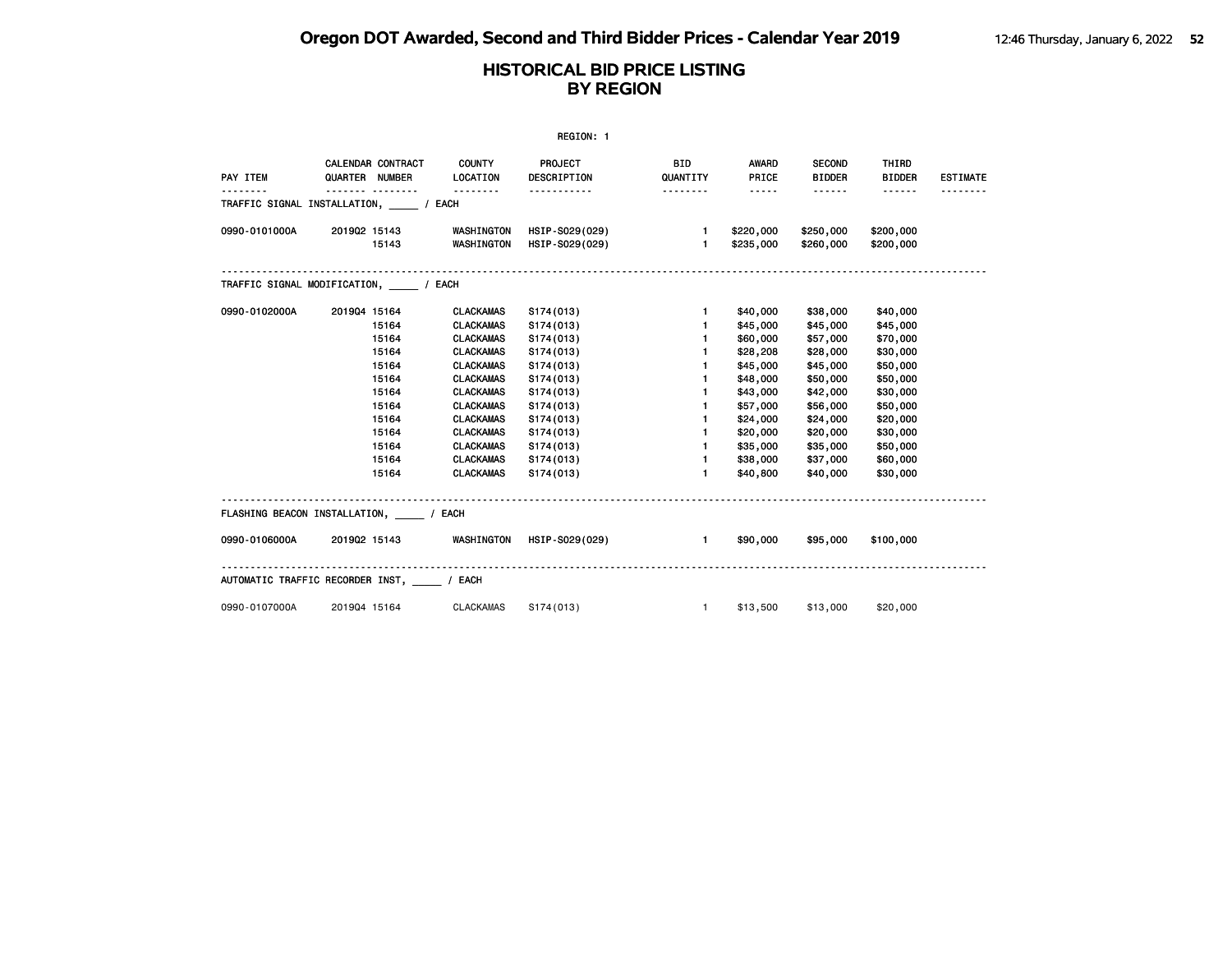|                                 |                                     |                                            | REGION: 1                            |                                |                                                                                                                                                      |                                 |                               |                 |
|---------------------------------|-------------------------------------|--------------------------------------------|--------------------------------------|--------------------------------|------------------------------------------------------------------------------------------------------------------------------------------------------|---------------------------------|-------------------------------|-----------------|
| PAY ITEM                        | CALENDAR CONTRACT<br>QUARTER NUMBER | <b>COUNTY</b><br>LOCATION                  | PROJECT<br>DESCRIPTION               | BID<br>QUANTITY                | AWARD<br>PRICE                                                                                                                                       | <b>SECOND</b><br><b>BIDDER</b>  | THIRD<br><b>BIDDER</b>        | <b>ESTIMATE</b> |
| <u>.</u><br>WEED CONTROL / ACRE | ------- --------                    |                                            | <u>.</u>                             | <u> - - - - - - -</u>          | $\frac{1}{2} \left( \frac{1}{2} \right) \left( \frac{1}{2} \right) \left( \frac{1}{2} \right) \left( \frac{1}{2} \right) \left( \frac{1}{2} \right)$ | .                               | $- - - - - -$                 | <u>.</u>        |
| 1030-0101000R                   | 201902 15156<br>15150<br>15144      | COLUMBIA<br><b>MULTNOMAH</b><br>HOOD RIVER | S000(886)<br>S001 (509)<br>S026(127) | 0.05<br>0.50<br>$\blacksquare$ | \$20,000<br>\$5,000<br>\$10,500                                                                                                                      | \$16,400<br>\$6,500<br>\$10,000 | \$15,000<br>\$12,000<br>\$500 |                 |
| SEEDING MOBILIZATION / EACH     |                                     |                                            |                                      |                                |                                                                                                                                                      |                                 |                               |                 |
| 1030-0102000E                   | 201902 15144                        | HOOD RIVER                                 | S026(127)                            | $\overline{2}$                 | \$1,400                                                                                                                                              | \$625                           | \$1,200                       |                 |
| TEMPORARY SEEDING / ACRE        |                                     |                                            |                                      |                                |                                                                                                                                                      |                                 |                               |                 |
| 1030-0103000R                   | 201901 15128                        | WASHINGTON                                 | C067(107)                            | 0.50                           | \$2,400                                                                                                                                              | \$2,500                         | \$2,500                       |                 |
| PERMANENT SEEDING / ACRE        |                                     |                                            |                                      |                                |                                                                                                                                                      |                                 |                               |                 |
| 1030-0108000R                   | 201901 15128                        | WASHINGTON                                 | C067(107)                            | 0.50                           | \$2,400                                                                                                                                              | \$2,500                         | \$2,500                       |                 |
|                                 | 201902 15144                        | HOOD RIVER                                 | S026(127)                            | $\overline{1}$                 | \$5,500                                                                                                                                              | \$3,500                         | \$3,000                       |                 |
|                                 | 201904 15173                        | HOOD RIVER                                 | S002(223)                            | 0.10                           | \$8,500                                                                                                                                              | \$8,500                         | \$9,333                       |                 |
| PERM SEEDING, MIX NO 1 / ACRE   |                                     |                                            |                                      |                                |                                                                                                                                                      |                                 |                               |                 |
| 1030-0109000R                   | 201902 15156<br>15150               | COLUMBIA<br><b>MULTNOMAH</b>               | S000(886)<br>S001 (509)              | 0.20<br>0.40                   | \$11,000<br>\$10,000                                                                                                                                 | \$10,400<br>\$8,000             | \$10,000<br>\$15,000          |                 |
| WATER QUALITY SEEDING / ACRE    |                                     |                                            |                                      |                                |                                                                                                                                                      |                                 |                               |                 |
| 1030-0118000R                   | 201901 15128                        | WASHINGTON                                 | C067(107)                            | 0.20                           | \$3,600                                                                                                                                              | \$3,800                         | \$4,000                       |                 |
|                                 | 201904 15164                        | <b>CLACKAMAS</b>                           | S174(013)                            | 0.02                           | \$31,000                                                                                                                                             | \$30,000                        | \$30,000                      |                 |
| LAWN SEEDING / SQYD             |                                     |                                            |                                      |                                |                                                                                                                                                      |                                 |                               |                 |
| 1030-0138000J                   | 201902 15143                        | WASHINGTON                                 | HSIP-S029(029)                       | 87                             | \$21.00                                                                                                                                              | \$10.00                         | \$18.00                       |                 |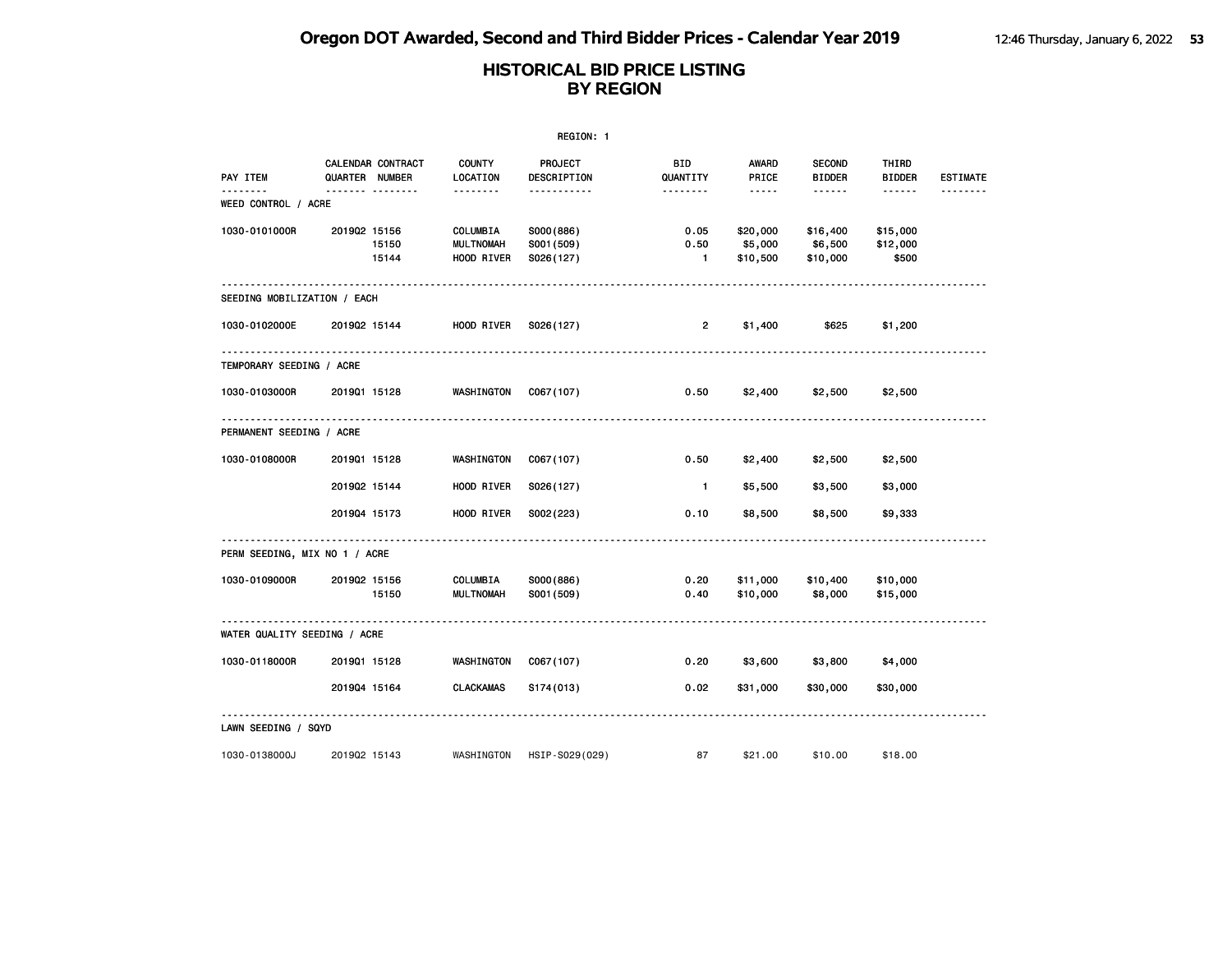|                           |                                                      |                           | <b>REGION: 1</b>              |                        |                       |                                |                        |                 |
|---------------------------|------------------------------------------------------|---------------------------|-------------------------------|------------------------|-----------------------|--------------------------------|------------------------|-----------------|
| <b>PAY ITEM</b>           | CALENDAR CONTRACT<br><b>QUARTER</b><br><b>NUMBER</b> | <b>COUNTY</b><br>LOCATION | <b>PROJECT</b><br>DESCRIPTION | <b>BID</b><br>QUANTITY | <b>AWARD</b><br>PRICE | <b>SECOND</b><br><b>BIDDER</b> | THIRD<br><b>BIDDER</b> | <b>ESTIMATE</b> |
| LAWN SEEDING /            | SQYD                                                 |                           |                               |                        | - - - - -             |                                |                        |                 |
| 1030-0138000J             | 201904 15164                                         | <b>CLACKAMAS</b>          | S174(013)                     | 125                    | \$3.00                | \$3.00                         | \$5.00                 |                 |
| <b>ACRE</b><br>MULCHING / |                                                      |                           |                               |                        |                       |                                |                        |                 |
| 1030-0140000R             | 201901 15128                                         | WASHINGTON                | C067(107)                     | 0.50                   | \$4,150               | \$4,400                        | \$4,300                |                 |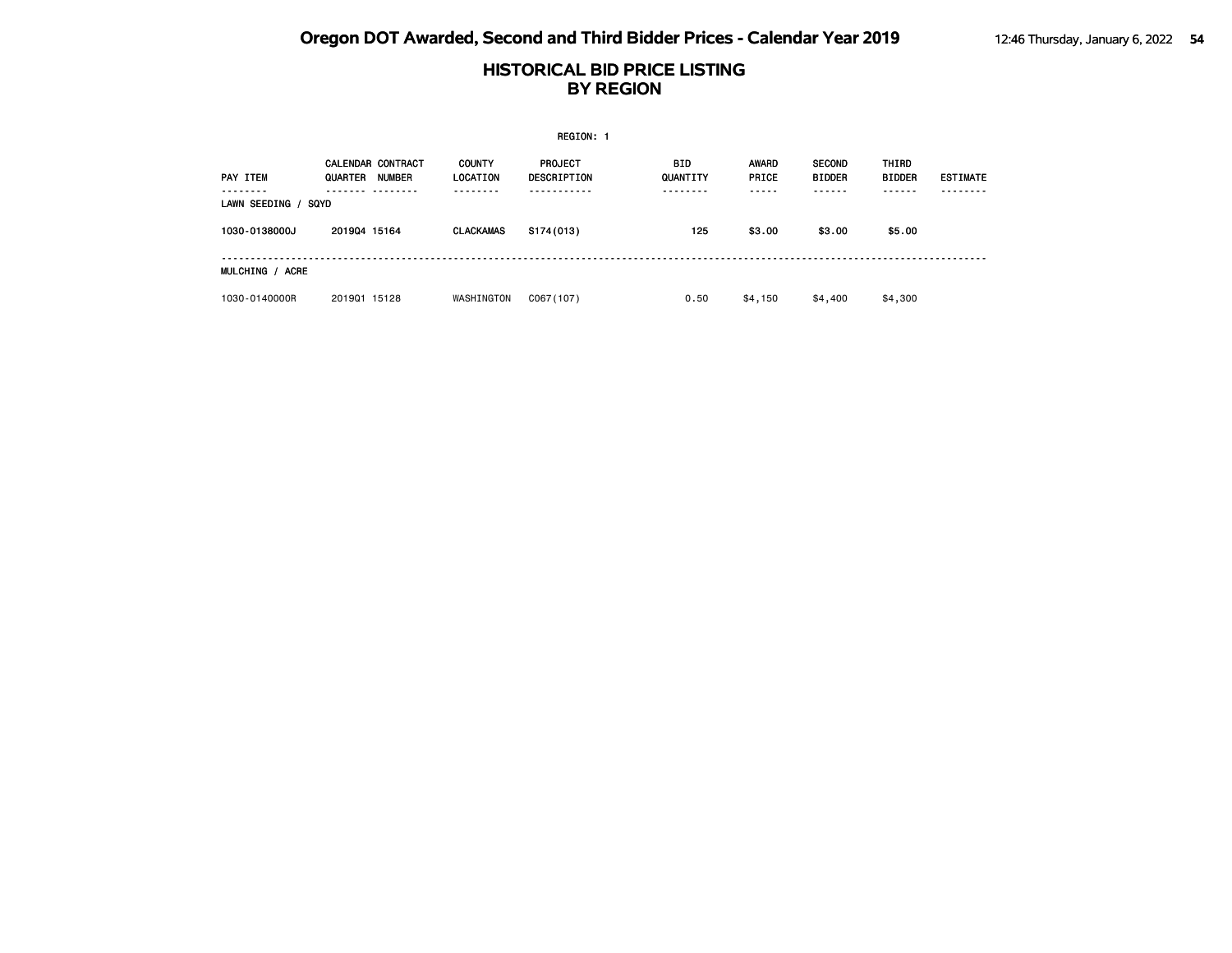|                               |                                         |                      | REGION: 1              |                        |                                    |                         |                                    |          |
|-------------------------------|-----------------------------------------|----------------------|------------------------|------------------------|------------------------------------|-------------------------|------------------------------------|----------|
| PAY ITEM                      | CALENDAR CONTRACT<br>QUARTER NUMBER     | COUNTY<br>LOCATION   | PROJECT<br>DESCRIPTION | <b>BID</b><br>QUANTITY | AWARD<br>PRICE                     | SECOND<br><b>BIDDER</b> | THIRD<br><b>BIDDER</b>             | ESTIMATE |
| .<br>TOPSOIL / CUYD           | .                                       | <u> 2222222</u>      | .                      | .                      | $\sim$ $\sim$ $\sim$ $\sim$ $\sim$ | <b>.</b> .              | $\sim$ $\sim$ $\sim$ $\sim$ $\sim$ | .        |
| 1040-0101000K                 | 201902 15143                            | WASHINGTON           | HSIP-S029(029)         | 9                      | \$350.00                           | \$200.00                | \$275.00                           |          |
|                               | 201904 15164                            | <b>CLACKAMAS</b>     | S174(013)              | 18                     | \$78.00                            | \$75.00                 | \$100.00                           |          |
| SHRUBS, #SP5 CONTAINER / EACH |                                         |                      |                        |                        |                                    |                         |                                    |          |
| 1040-0152020E 2019Q1 15128    |                                         | WASHINGTON CO67(107) |                        | 95                     |                                    | \$42.00 \$44.00         | \$45.00                            |          |
|                               | GROUNDCOVERS, #SP4 CONTAINER / EACH     |                      |                        |                        |                                    |                         |                                    |          |
| 1040-0174000E                 | 2019Q1 15128 WASHINGTON                 |                      | C067(107)              | 420                    | \$6.50                             | \$7.00                  | \$7.25                             |          |
|                               | PLANT CUTTINGS, LESS THAN 1 INCH / EACH |                      |                        |                        |                                    |                         |                                    |          |
| 1040-0179000E                 | 201904 15164                            | <b>CLACKAMAS</b>     | S174(013)              | 12                     |                                    | \$42.00 \$40.00         | \$50.00                            |          |
| WETLAND PLANTS, PLUGS / EACH  |                                         |                      |                        |                        |                                    |                         |                                    |          |
| 1040-0183000E                 | 201901 15128                            | WASHINGTON CO67(107) |                        | 405                    | \$3.25                             | \$3.00                  | \$4.00                             |          |
| BARK MULCH / CUYD             |                                         |                      |                        |                        |                                    |                         |                                    |          |
| 1040-0190000K                 | 201902 15156                            | COLUMBIA             | S000(886)              | 0.20                   |                                    | \$8,500 \$8,200 \$1,500 |                                    |          |
|                               | 201904 15164                            | <b>CLACKAMAS</b>     | S174(013)              | 3                      | \$77.00                            | \$75.00                 | \$200.00                           |          |
| ROCK MULCH / TON              |                                         |                      |                        |                        |                                    |                         |                                    |          |
| 1040-0196000M                 | 201902 15156                            | COLUMBIA             | S000(886)              | 0.20                   | \$8,500                            | \$8,200                 | \$1,500                            |          |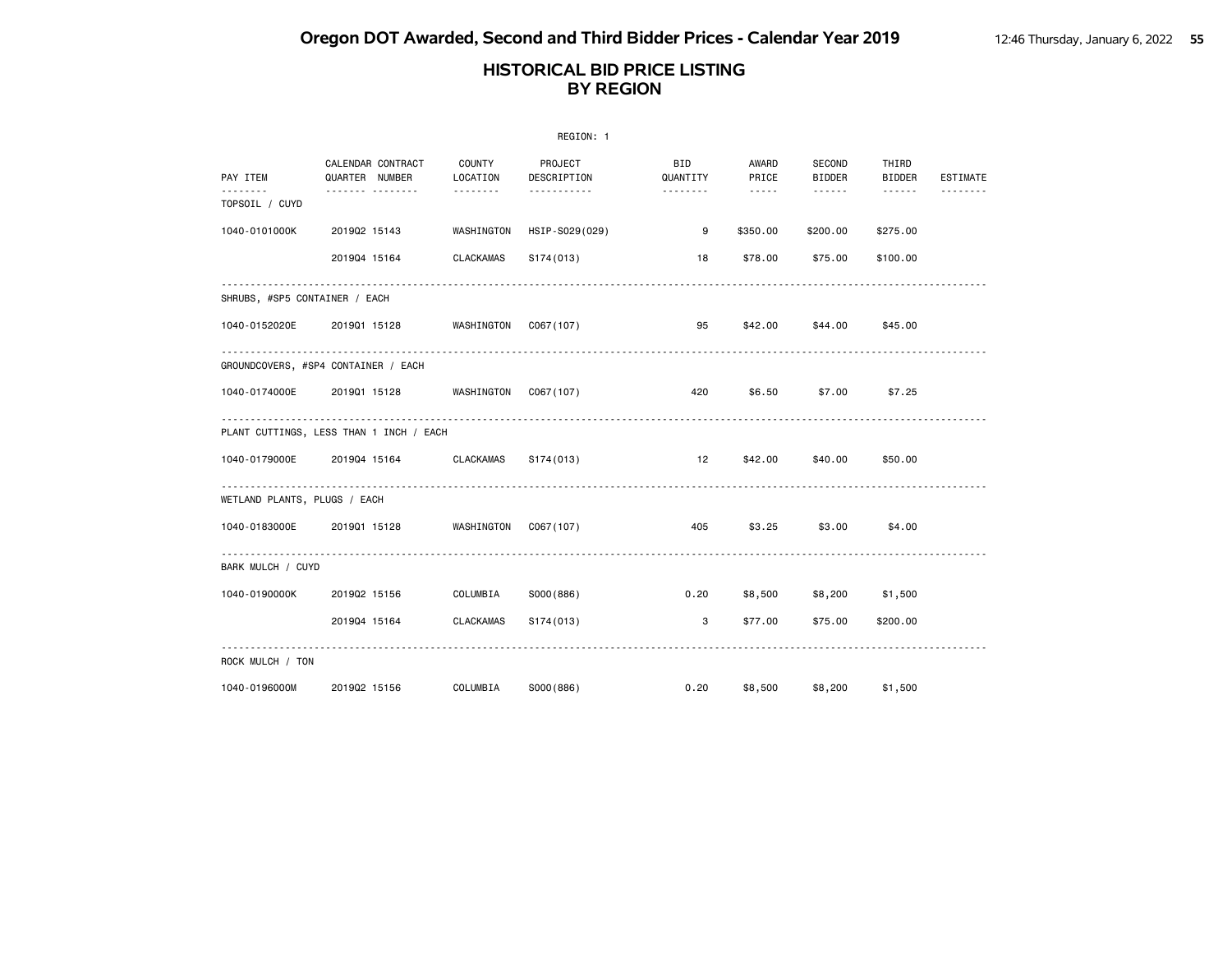|                                | 15150                                | <b>MULTNOMAH</b>                     | S001 (509)               | 20                             | \$100.00                                                                                                                                                                        | \$180.00                       | \$200.00               |                 |
|--------------------------------|--------------------------------------|--------------------------------------|--------------------------|--------------------------------|---------------------------------------------------------------------------------------------------------------------------------------------------------------------------------|--------------------------------|------------------------|-----------------|
|                                |                                      |                                      | REGION: 1                |                                |                                                                                                                                                                                 |                                |                        |                 |
| PAY ITEM<br>------             | CALENDAR CONTRACT<br>QUARTER NUMBER  | <b>COUNTY</b><br>LOCATION            | PROJECT<br>DESCRIPTION   | <b>BID</b><br>QUANTITY         | AWARD<br>PRICE                                                                                                                                                                  | <b>SECOND</b><br><b>BIDDER</b> | THIRD<br><b>BIDDER</b> | <b>ESTIMATE</b> |
|                                | <u> </u><br>CHAIN LINK FENCE / FOOT  |                                      | <u>.</u>                 |                                | $\frac{1}{2} \left( \frac{1}{2} \right) \left( \frac{1}{2} \right) \left( \frac{1}{2} \right) \left( \frac{1}{2} \right) \left( \frac{1}{2} \right)$                            | $- - - - - -$                  | $- - - - - -$          | <u>.</u>        |
| 1050-0135000F                  | 201901 15128                         | WASHINGTON                           | C067(107)                | 299                            | \$24.00                                                                                                                                                                         | \$25.00                        | \$25.00                |                 |
|                                | 3 FT X 48 INCH CL SING GATES / EACH  |                                      |                          |                                |                                                                                                                                                                                 |                                |                        |                 |
| 1050-0188000E                  | 201902 15150                         | <b>MULTNOMAH</b>                     | S001 (509)               | $\overline{2}$                 | \$3,500                                                                                                                                                                         | \$3,000                        | \$6,000                |                 |
|                                | 3 FT X 72 INCH CL SING GATES / EACH  |                                      |                          |                                |                                                                                                                                                                                 |                                |                        |                 |
| 1050-0191000E                  | 201902 15150<br>15150                | <b>MULTNOMAH</b><br><b>MULTNOMAH</b> | S001 (509)<br>S001 (509) | $\mathbf{1}$<br>$\overline{2}$ | \$3,500<br>\$3,500                                                                                                                                                              | \$5,000<br>\$5,000             | \$6,000<br>\$6,000     |                 |
|                                | FT TYPE __ PROTECTIVE FENCE / FOOT   |                                      |                          |                                |                                                                                                                                                                                 |                                |                        |                 |
| 1050-0224000F                  | 201902 15150                         | <b>MULTNOMAH</b>                     | S001 (509)               | 20                             | \$100.00                                                                                                                                                                        | \$100.00                       | \$350.00               |                 |
|                                | REMOVING AND REBUILDING FENCE / FOOT |                                      |                          |                                |                                                                                                                                                                                 |                                |                        |                 |
| 1050-0240000F                  | 201902 15150                         | <b>MULTNOMAH</b>                     | S001 (509)               | 250                            | \$25.00                                                                                                                                                                         | \$20.00                        | \$40.00                |                 |
|                                |                                      |                                      | REGION: 1                |                                |                                                                                                                                                                                 |                                |                        |                 |
| PAY ITEM                       | CALENDAR CONTRACT<br>QUARTER NUMBER  | COUNTY<br>LOCATION                   | PROJECT<br>DESCRIPTION   | <b>BID</b><br>QUANTITY         | AWARD<br>PRICE                                                                                                                                                                  | SECOND<br><b>BIDDER</b>        | THIRD<br><b>BIDDER</b> | ESTIMATE        |
| SINGLE MAILBOX SUPPORTS / EACH | .                                    | .                                    | .                        | --------                       | $\frac{1}{2} \left( \frac{1}{2} \right) \left( \frac{1}{2} \right) \left( \frac{1}{2} \right) \left( \frac{1}{2} \right) \left( \frac{1}{2} \right) \left( \frac{1}{2} \right)$ | <b>.</b>                       | ------                 |                 |
| 1070-0100000E                  | 201904 15164                         | <b>CLACKAMAS</b>                     | S174(013)                | 4                              | \$500.00                                                                                                                                                                        | \$550.00                       | \$300.00               |                 |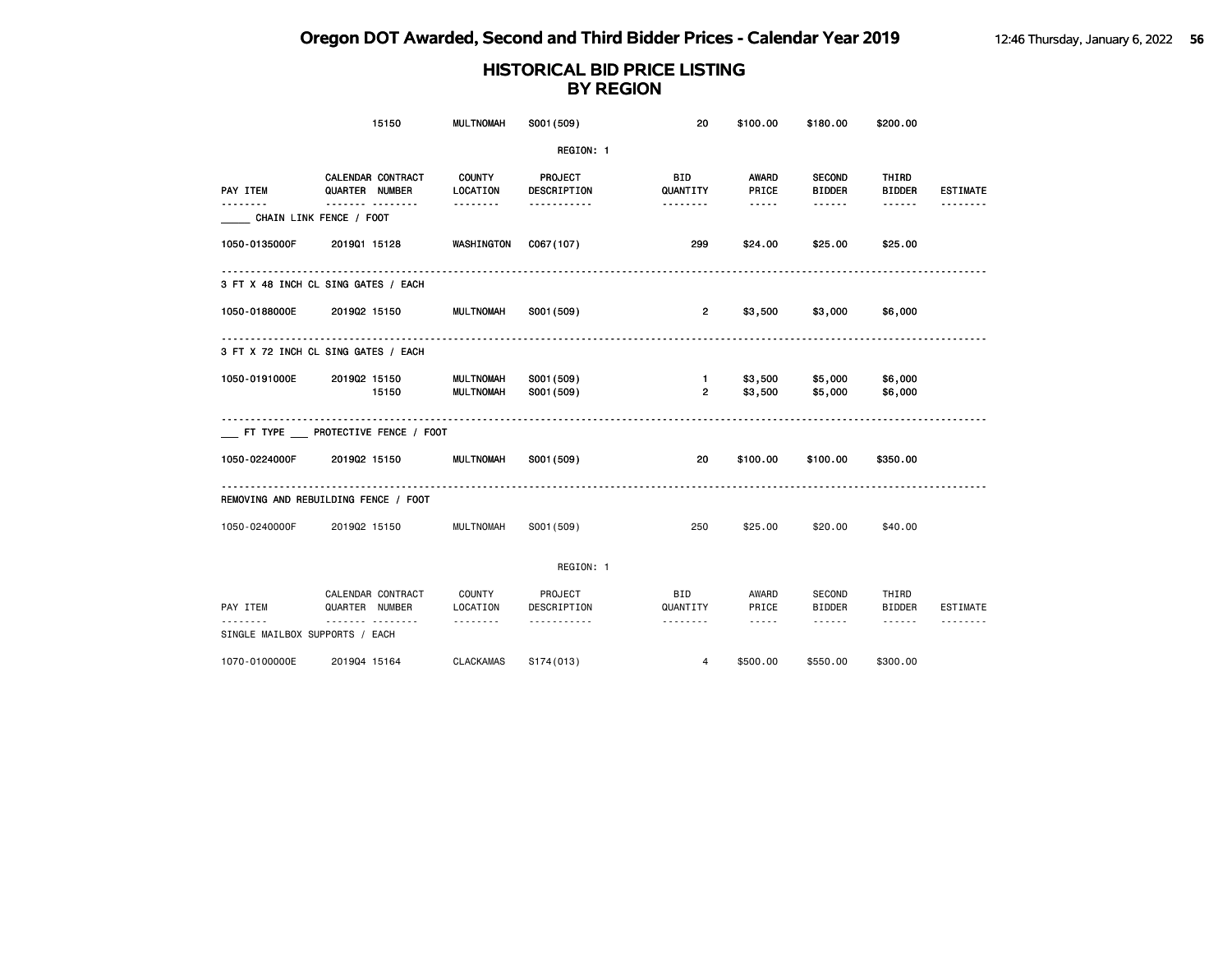|               |                                                                   |                           | REGION: 1              |                        |                                                                                                                                                      |                                |                        |                 |
|---------------|-------------------------------------------------------------------|---------------------------|------------------------|------------------------|------------------------------------------------------------------------------------------------------------------------------------------------------|--------------------------------|------------------------|-----------------|
| PAY ITEM      | CALENDAR CONTRACT<br>QUARTER NUMBER                               | <b>COUNTY</b><br>LOCATION | PROJECT<br>DESCRIPTION | <b>BID</b><br>QUANTITY | AWARD<br>PRICE                                                                                                                                       | <b>SECOND</b><br><b>BIDDER</b> | THIRD<br><b>BIDDER</b> | <b>ESTIMATE</b> |
|               | ------- --------<br>_ IN POT WTR PIPE, FTNG & CLS ___ BKFL / FOOT | .                         | -----------            | <u> - - - - - - -</u>  | $\frac{1}{2} \left( \frac{1}{2} \right) \left( \frac{1}{2} \right) \left( \frac{1}{2} \right) \left( \frac{1}{2} \right) \left( \frac{1}{2} \right)$ |                                |                        | <u>.</u>        |
| 1140-0100000F | 201902 15156<br>15156                                             | COLUMBIA                  | S000(886)              | 35                     | \$72.00                                                                                                                                              | \$231.00<br>\$76.00            | \$150.00               |                 |
|               | 15156                                                             | COLUMBIA<br>COLUMBIA      | S000(886)<br>S000(886) | 266<br>382             | \$66.00<br>\$67.00                                                                                                                                   | \$75.00                        | \$100.00<br>\$100.00   |                 |
|               | _ IN POT WTR PIPE, RES JN CLS __ BKFL / FOOT                      |                           |                        |                        |                                                                                                                                                      |                                |                        |                 |
| 1140-0145000F | 201902 15156                                                      | COLUMBIA                  | S000(886)              | 48                     | \$72.00                                                                                                                                              | \$153.00                       | \$200.00               |                 |
|               | _ INCH CONNECT TO __ INCH MAIN / EACH                             |                           |                        |                        |                                                                                                                                                      |                                |                        |                 |
| 1140-0300000E | 201901 15128                                                      | WASHINGTON                | C067(107)              | $\overline{2}$         | \$2,400                                                                                                                                              | \$800                          | \$1,500                |                 |
|               | 201902 15156                                                      | COLUMBIA                  | S000(886)              | $\mathbf{1}$           | \$1,700                                                                                                                                              | \$765                          | \$6,000                |                 |
|               | 15156                                                             | COLUMBIA                  | S000(886)              | $\overline{2}$         | \$1,000                                                                                                                                              | \$1,100                        | \$4,000                |                 |
|               | 15156                                                             | COLUMBIA                  | S000(886)              | 3                      | \$1,800                                                                                                                                              | \$1,600                        | \$6,000                |                 |
|               | 15156                                                             | COLUMBIA                  | S000(886)              | 4                      | \$2,000                                                                                                                                              | \$985                          | \$6,000                |                 |
|               | 15156                                                             | COLUMBIA                  | S000(886)              | 5                      | \$1,800                                                                                                                                              | \$1,600                        | \$6,000                |                 |
|               | _ IN DUCTILE IRON PIPE W CLS ___ BKFL / FOOT                      |                           |                        |                        |                                                                                                                                                      |                                |                        |                 |
| 1140-0400000F | 201902 15156                                                      | COLUMBIA                  | S000(886)              | 60                     | \$100.00                                                                                                                                             | \$220.00                       | \$200.00               |                 |
|               | IN DUC PIPE W RES JN & CLS ___ BKFL / FOOT                        |                           |                        |                        |                                                                                                                                                      |                                |                        |                 |
| 1140-0500000F | 201901 15128                                                      | WASHINGTON                | C067(107)              | 25                     | \$100.00                                                                                                                                             | \$98.00                        | \$100.00               |                 |
|               | 15128                                                             | WASHINGTON                | C067(107)              | 85                     | \$200.00                                                                                                                                             | \$150.00                       | \$125.00               |                 |
|               | DUCTILE IRON PIPE TEES, _____ INCH / EACH                         |                           |                        |                        |                                                                                                                                                      |                                |                        |                 |
| 1140-0610000E | 201901 15128                                                      | WASHINGTON                | C067(107)              | $\mathbf{1}$           | \$1,765                                                                                                                                              | \$1,800                        | \$1,500                |                 |
|               | 201902 15156                                                      | COLUMBIA                  | S000(886)              | 2                      | \$950                                                                                                                                                | \$2,100                        | \$1,250                |                 |
|               | DUCTILE IRON PIPE BEND, _____ INCH / EACH                         |                           |                        |                        |                                                                                                                                                      |                                |                        |                 |
| 1140-0650000E | 201902 15156                                                      | COLUMBIA                  | S000(886)              | $\overline{4}$         | \$850                                                                                                                                                | \$1,700                        | \$1,000                |                 |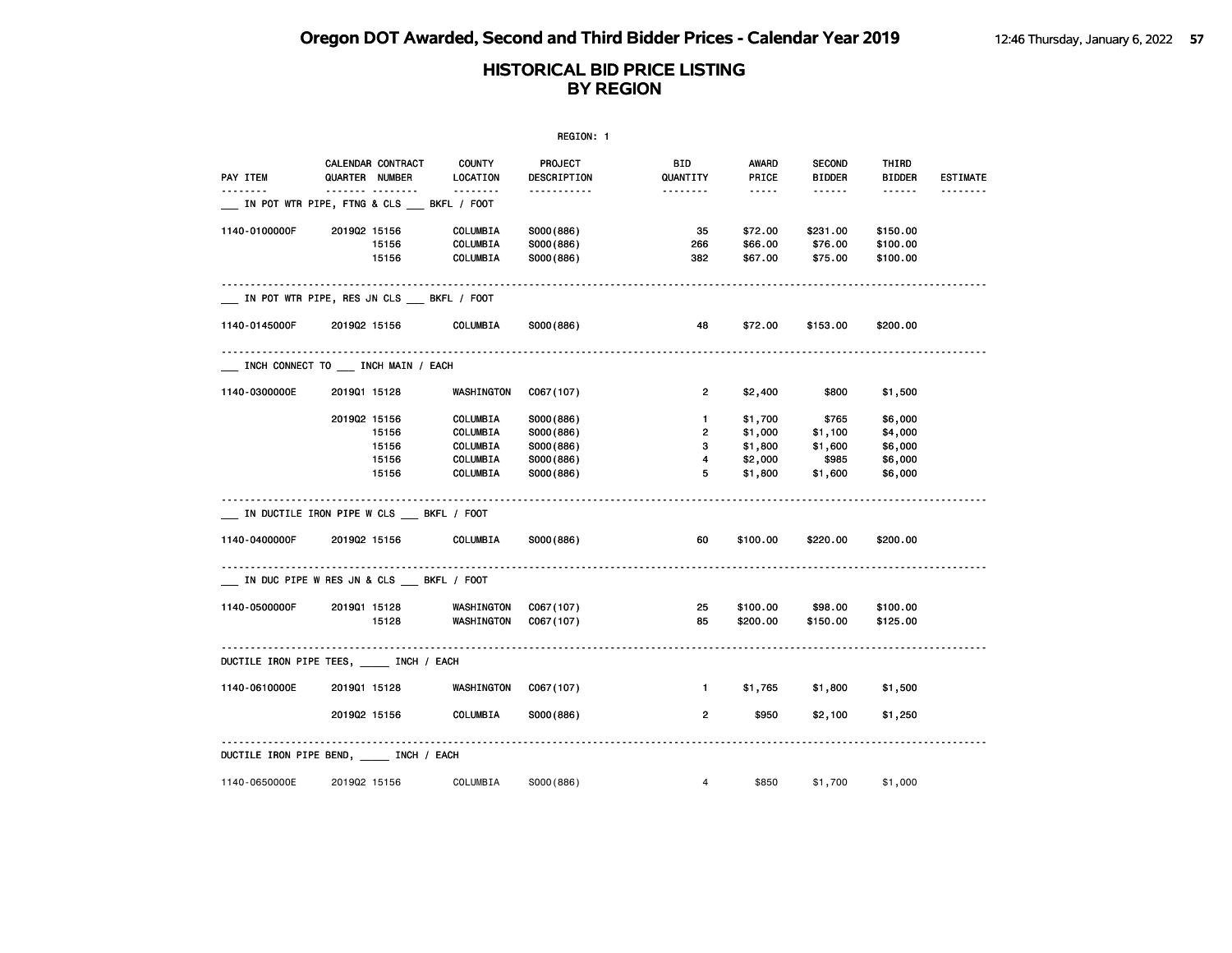|                           |                                                 |                                       | REGION: 1                           |                                     |                                |                                                                                                                                                                                                                                                                                                                                                                                                                                                                            |                               |                             |
|---------------------------|-------------------------------------------------|---------------------------------------|-------------------------------------|-------------------------------------|--------------------------------|----------------------------------------------------------------------------------------------------------------------------------------------------------------------------------------------------------------------------------------------------------------------------------------------------------------------------------------------------------------------------------------------------------------------------------------------------------------------------|-------------------------------|-----------------------------|
| PAY ITEM<br>.             | CALENDAR CONTRACT<br>QUARTER NUMBER<br><b>.</b> | <b>COUNTY</b><br>LOCATION<br>.        | PROJECT<br>DESCRIPTION              | <b>BID</b><br>QUANTITY              | <b>AWARD</b><br>PRICE<br>----- | <b>SECOND</b><br><b>BIDDER</b><br>------                                                                                                                                                                                                                                                                                                                                                                                                                                   | THIRD<br><b>BIDDER</b>        | <b>ESTIMATE</b><br><u>.</u> |
|                           | DUCTILE IRON PIPE BEND, _____ INCH / EACH       |                                       | .                                   | .                                   |                                |                                                                                                                                                                                                                                                                                                                                                                                                                                                                            | ------                        |                             |
| 1140-0650000E             | (cont) 15156                                    | COLUMBIA                              | S000(886)                           | 4                                   | \$700                          | \$1,500                                                                                                                                                                                                                                                                                                                                                                                                                                                                    | \$900                         |                             |
|                           | DUCTILE IRON PIPE COUPLING, _____ INCH / EACH   |                                       |                                     |                                     |                                |                                                                                                                                                                                                                                                                                                                                                                                                                                                                            |                               |                             |
| 1140-0660000E             | 201901 15128                                    | WASHINGTON                            | C067(107)                           | 4                                   | \$1,290                        | \$1,350                                                                                                                                                                                                                                                                                                                                                                                                                                                                    | \$1,000                       |                             |
|                           |                                                 |                                       | REGION: 1                           |                                     |                                |                                                                                                                                                                                                                                                                                                                                                                                                                                                                            |                               |                             |
| PAY ITEM<br>.             | CALENDAR CONTRACT<br>QUARTER NUMBER             | <b>COUNTY</b><br>LOCATION             | PROJECT<br>DESCRIPTION              | <b>BID</b><br>QUANTITY              | AWARD<br>PRICE                 | SECOND<br><b>BIDDER</b>                                                                                                                                                                                                                                                                                                                                                                                                                                                    | THIRD<br><b>BIDDER</b>        | <b>ESTIMATE</b>             |
|                           | .<br>INCH VALVE / EACH                          | <u>.</u>                              | .                                   | <u>.</u>                            | $- - - - -$                    | $\frac{1}{2} \left( \frac{1}{2} \right) \left( \frac{1}{2} \right) \left( \frac{1}{2} \right) \left( \frac{1}{2} \right) \left( \frac{1}{2} \right) \left( \frac{1}{2} \right) \left( \frac{1}{2} \right) \left( \frac{1}{2} \right) \left( \frac{1}{2} \right) \left( \frac{1}{2} \right) \left( \frac{1}{2} \right) \left( \frac{1}{2} \right) \left( \frac{1}{2} \right) \left( \frac{1}{2} \right) \left( \frac{1}{2} \right) \left( \frac{1}{2} \right) \left( \frac$ | ------                        |                             |
| 1150-0100000E             | 201901 15128                                    | WASHINGTON                            | C067(107)                           | $\mathbf{1}$                        | \$1,180                        | \$1,150                                                                                                                                                                                                                                                                                                                                                                                                                                                                    | \$1,500                       |                             |
|                           | 201902 15156<br>15156                           | COLUMBIA<br>COLUMBIA                  | S000(886)<br>S000(886)              | 3<br>3                              | \$1,700<br>\$2,500             | \$3,000<br>\$3,300                                                                                                                                                                                                                                                                                                                                                                                                                                                         | \$1,750<br>\$3,000            |                             |
|                           | 201903 15160                                    | <b>MULTNOMAH</b>                      | S100(065)                           | 1                                   | \$1,000                        | \$1,000                                                                                                                                                                                                                                                                                                                                                                                                                                                                    | \$4,000                       |                             |
|                           | IN COMB AIR REL/AIR VAC VALV ASMBL / EACH       |                                       |                                     |                                     |                                |                                                                                                                                                                                                                                                                                                                                                                                                                                                                            |                               |                             |
| 1150-0600000E             | 201903 15160                                    | <b>MULTNOMAH</b>                      | S100(065)                           | $\mathbf{1}$                        | \$1,500                        | \$4,000                                                                                                                                                                                                                                                                                                                                                                                                                                                                    | \$4,250                       |                             |
|                           | IN TAP SLEEVE & IN VALV ASSEMB / EACH           |                                       |                                     |                                     |                                |                                                                                                                                                                                                                                                                                                                                                                                                                                                                            |                               |                             |
| 1150-0700000E             | 201902 15156<br>15156<br>15156                  | COLUMBIA<br>COLUMBIA<br>COLUMBIA      | S000(886)<br>S000(886)<br>S000(886) | $\mathbf{1}$<br>3<br>$\overline{4}$ | \$5,000<br>\$4,600<br>\$4,800  | \$8,200<br>\$5,500<br>\$6,600                                                                                                                                                                                                                                                                                                                                                                                                                                              | \$6,500<br>\$4,000<br>\$5,000 |                             |
|                           |                                                 |                                       | REGION: 1                           |                                     |                                |                                                                                                                                                                                                                                                                                                                                                                                                                                                                            |                               |                             |
| PAY ITEM                  | CALENDAR CONTRACT<br>QUARTER NUMBER             | <b>COUNTY</b><br>LOCATION<br><u>.</u> | PROJECT<br>DESCRIPTION<br>.         | <b>BID</b><br>QUANTITY<br><u>.</u>  | AWARD<br>PRICE                 | <b>SECOND</b><br><b>BIDDER</b><br><u>.</u>                                                                                                                                                                                                                                                                                                                                                                                                                                 | THIRD<br><b>BIDDER</b>        | <b>ESTIMATE</b>             |
| HYDRANT ASSEMBLIES / EACH |                                                 |                                       |                                     |                                     | $- - - - -$                    |                                                                                                                                                                                                                                                                                                                                                                                                                                                                            |                               |                             |
| 1160-0100000E             | 201902 15156                                    | COLUMBIA                              | SO00(886)                           | 6                                   | \$4,000                        | \$11,100                                                                                                                                                                                                                                                                                                                                                                                                                                                                   | \$5,000                       |                             |
|                           | MOVING EXISTING HYDRANTS / EACH                 |                                       |                                     |                                     |                                |                                                                                                                                                                                                                                                                                                                                                                                                                                                                            |                               |                             |
| 1160-0102000E             | 201901 15128                                    | WASHINGTON                            | C067(107)                           | $\mathbf{1}$                        | \$880                          | \$1,050                                                                                                                                                                                                                                                                                                                                                                                                                                                                    | \$2,000                       |                             |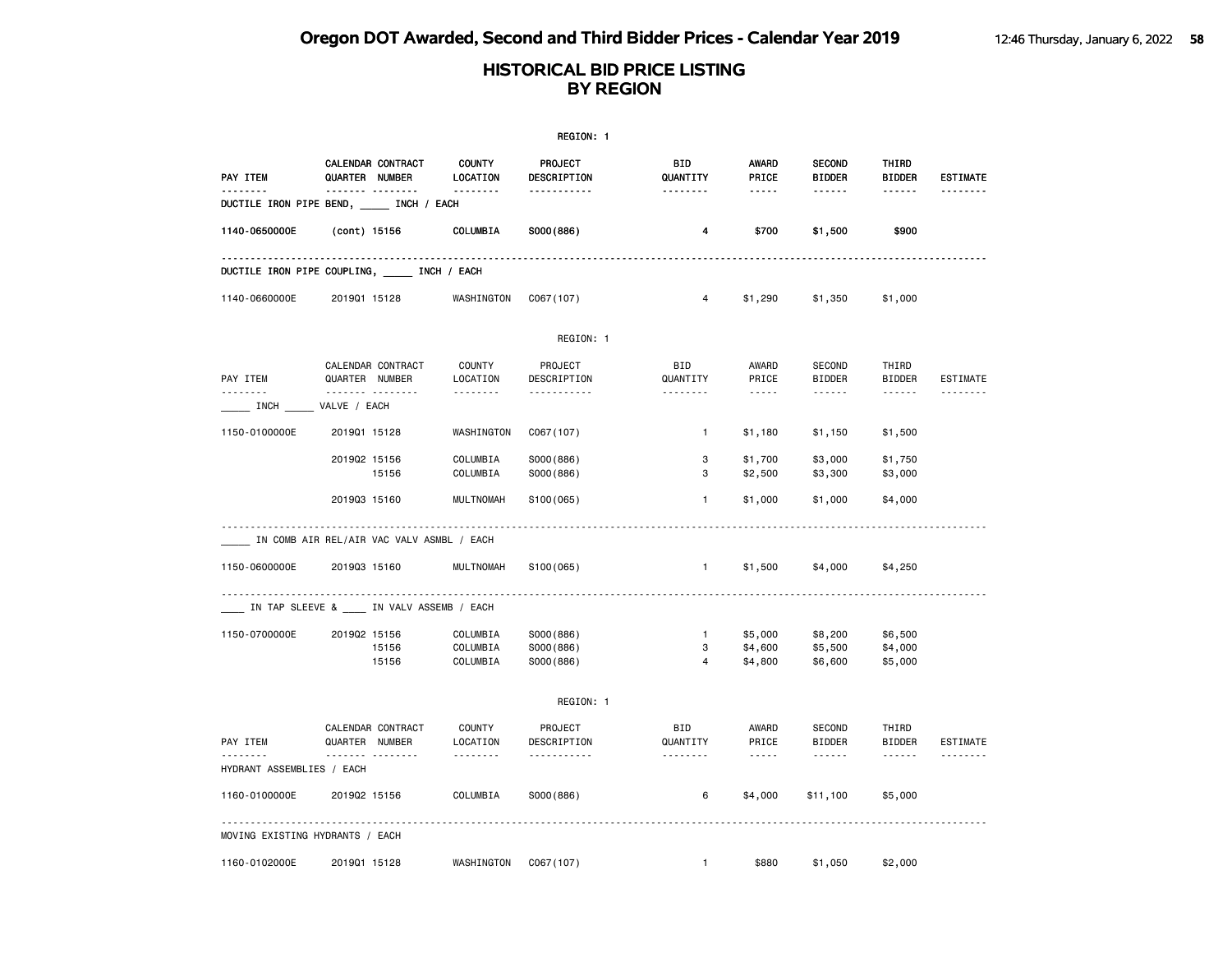|                 |                                              |                           | REGION: 1                     |                        |                                                                                                                                                      |                                |                                                                                                                                                                                                                                                                                                                                                                                                                                                                            |                 |
|-----------------|----------------------------------------------|---------------------------|-------------------------------|------------------------|------------------------------------------------------------------------------------------------------------------------------------------------------|--------------------------------|----------------------------------------------------------------------------------------------------------------------------------------------------------------------------------------------------------------------------------------------------------------------------------------------------------------------------------------------------------------------------------------------------------------------------------------------------------------------------|-----------------|
| PAY ITEM        | CALENDAR CONTRACT<br>QUARTER NUMBER          | <b>COUNTY</b><br>LOCATION | <b>PROJECT</b><br>DESCRIPTION | <b>BID</b><br>QUANTITY | <b>AWARD</b><br>PRICE                                                                                                                                | <b>SECOND</b><br><b>BIDDER</b> | <b>THIRD</b><br><b>BIDDER</b>                                                                                                                                                                                                                                                                                                                                                                                                                                              | <b>ESTIMATE</b> |
| .               | .<br>RECONN EXTG WATER SER 2 INCH / EACH     | --------                  | -----------                   | --------               | -----                                                                                                                                                | ------                         | ------                                                                                                                                                                                                                                                                                                                                                                                                                                                                     |                 |
| 1170-0107000E   | 201902 15156                                 | COLUMBIA                  | S000(886)                     | 12                     | \$1,000                                                                                                                                              | \$1,300                        | \$2,500                                                                                                                                                                                                                                                                                                                                                                                                                                                                    |                 |
|                 | RELOCATE INCH WATER METER ASSEMBLY / EACH    |                           |                               |                        |                                                                                                                                                      |                                |                                                                                                                                                                                                                                                                                                                                                                                                                                                                            |                 |
| 1170-0111000E   | 201901 15128                                 | WASHINGTON                | C067(107)                     | $\mathbf{1}$           | \$2,895                                                                                                                                              | \$1,100                        | \$1,500                                                                                                                                                                                                                                                                                                                                                                                                                                                                    |                 |
|                 | 201902 15156                                 | COLUMBIA                  | S000(886)                     | 9                      | \$2,000                                                                                                                                              | \$1,100                        | \$1,750                                                                                                                                                                                                                                                                                                                                                                                                                                                                    |                 |
|                 |                                              |                           | REGION: 2                     |                        |                                                                                                                                                      |                                |                                                                                                                                                                                                                                                                                                                                                                                                                                                                            |                 |
| PAY ITEM        | CALENDAR CONTRACT<br>QUARTER NUMBER          | <b>COUNTY</b><br>LOCATION | PROJECT<br>DESCRIPTION        | BID<br>QUANTITY        | AWARD<br>PRICE                                                                                                                                       | <b>SECOND</b><br><b>BIDDER</b> | THIRD<br><b>BIDDER</b>                                                                                                                                                                                                                                                                                                                                                                                                                                                     | <b>ESTIMATE</b> |
| TRAINING / HOUR | <u>.</u>                                     |                           |                               | .                      | -----                                                                                                                                                | ------                         | ------                                                                                                                                                                                                                                                                                                                                                                                                                                                                     |                 |
| 0100-0101000T   | 201901 15137                                 | MARION                    | S001 (508)                    | 2,067                  | \$20.00                                                                                                                                              | \$20.00                        |                                                                                                                                                                                                                                                                                                                                                                                                                                                                            |                 |
|                 | 201903 15152<br>15159                        | <b>TILLAMOOK</b><br>LANE  | S009(415)<br>S069(019)        | 500<br>2,130           | \$20.00<br>\$20.00                                                                                                                                   | \$20.00<br>\$20.00             | \$20.00<br>\$20.00                                                                                                                                                                                                                                                                                                                                                                                                                                                         |                 |
|                 | 201904 15175<br>15168                        | LINN<br>LINCOLN           | S001 (495)<br>S009(494)       | 1,190<br>2,670         | \$20.00<br>\$20.00                                                                                                                                   | \$20.00<br>\$20.00             | \$20.00                                                                                                                                                                                                                                                                                                                                                                                                                                                                    |                 |
|                 |                                              |                           | REGION: 2                     |                        |                                                                                                                                                      |                                |                                                                                                                                                                                                                                                                                                                                                                                                                                                                            |                 |
| PAY ITEM        | CALENDAR CONTRACT<br>QUARTER NUMBER          | <b>COUNTY</b><br>LOCATION | PROJECT<br>DESCRIPTION        | BID<br>QUANTITY        | AWARD<br>PRICE                                                                                                                                       | <b>SECOND</b><br><b>BIDDER</b> | THIRD<br><b>BIDDER</b>                                                                                                                                                                                                                                                                                                                                                                                                                                                     | <b>ESTIMATE</b> |
|                 | CONTRACTOR FURNISHED FIELD LABORATORY / EACH | <u>.</u>                  | <u>.</u>                      | .                      | $\frac{1}{2} \left( \frac{1}{2} \right) \left( \frac{1}{2} \right) \left( \frac{1}{2} \right) \left( \frac{1}{2} \right) \left( \frac{1}{2} \right)$ | ------                         | $\frac{1}{2} \left( \frac{1}{2} \right) \left( \frac{1}{2} \right) \left( \frac{1}{2} \right) \left( \frac{1}{2} \right) \left( \frac{1}{2} \right) \left( \frac{1}{2} \right) \left( \frac{1}{2} \right) \left( \frac{1}{2} \right) \left( \frac{1}{2} \right) \left( \frac{1}{2} \right) \left( \frac{1}{2} \right) \left( \frac{1}{2} \right) \left( \frac{1}{2} \right) \left( \frac{1}{2} \right) \left( \frac{1}{2} \right) \left( \frac{1}{2} \right) \left( \frac$ |                 |
| 0205-0100000E   | 201904 15168                                 | LINCOLN                   | S009(494)                     | $\mathbf{1}$           | \$100,000                                                                                                                                            | \$70,000                       |                                                                                                                                                                                                                                                                                                                                                                                                                                                                            |                 |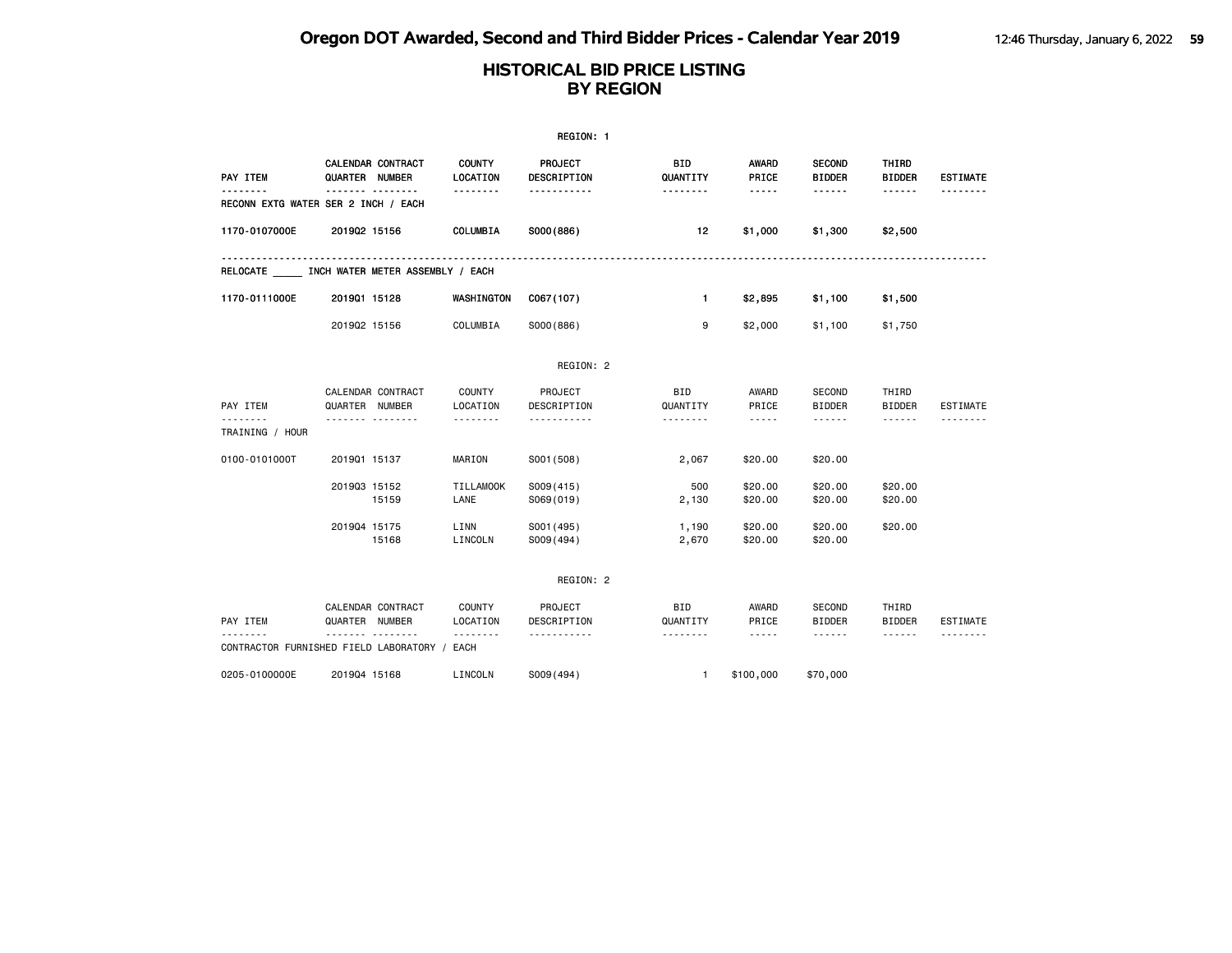|                                      |                |                   |                           | REGION: 2              |                        |                       |                                |                        |                 |
|--------------------------------------|----------------|-------------------|---------------------------|------------------------|------------------------|-----------------------|--------------------------------|------------------------|-----------------|
| <b>PAY ITEM</b>                      | QUARTER NUMBER | CALENDAR CONTRACT | <b>COUNTY</b><br>LOCATION | PROJECT<br>DESCRIPTION | <b>BID</b><br>QUANTITY | <b>AWARD</b><br>PRICE | <b>SECOND</b><br><b>BIDDER</b> | THIRD<br><b>BIDDER</b> | <b>ESTIMATE</b> |
| TEMPORARY SIGNS /                    | SQFT           | .                 | .                         | .                      | <u>.</u>               | .                     | ------                         | ------                 |                 |
| 0225-0102000J                        | 201901 15129   |                   | YAMHILL                   | S153(007)              | 610                    | \$13.00               | \$18.00                        | \$14.00                |                 |
|                                      |                | 15132             | YAMHILL                   | S032(012)              | 1,170                  | \$17.00               | \$17.00                        | \$13.25                |                 |
|                                      |                | 15137             | <b>MARION</b>             | S001 (508)             | 1,990                  | \$12.50               | \$16.00                        |                        |                 |
|                                      | 201902 15145   |                   | LANE                      | S069(020)              | 960                    | \$20.00               | \$20.00                        | \$17.00                |                 |
|                                      | 201903 15152   |                   | <b>TILLAMOOK</b>          | S009(415)              | 910                    | \$13.50               | \$13.50                        | \$14.00                |                 |
|                                      |                | 15159             | LANE                      | S069(019)              | 2,632                  | \$17.00               | \$20.00                        | \$19.50                |                 |
|                                      | 201904 15183   |                   | <b>MARION</b>             | S140(049)              | 175                    | \$19.50               | \$24.00                        | \$20.00                |                 |
|                                      |                | 15168             | LINCOLN                   | S009(494)              | 360                    | \$50.00               | \$22.00                        |                        |                 |
|                                      |                | 15169             | YAMHILL                   | SA00(035)              | 730                    | \$14.00               | \$19.00                        | \$12.75                |                 |
|                                      |                | 15172             | LANE                      | S091 (095)             | 835                    | \$15.00               | \$0.01                         | \$10.00                |                 |
|                                      |                | 15179             | <b>MARION</b>             | S162(059)              | 1,375                  | \$19.00               | \$13.25                        | \$18.00                |                 |
|                                      |                | 15175             | LINN                      | S001 (495)             | 2,100                  | \$14.00               | \$35.05                        | \$20.00                |                 |
| TEMPORARY BARRICADES, TYPE II / EACH |                |                   |                           |                        |                        |                       |                                |                        |                 |
| 0225-0104000E                        | 201901 15132   |                   | YAMHILL                   | S032(012)              | 4                      | \$25.00               | \$25.00                        | \$35.00                |                 |
|                                      |                | 15137             | <b>MARION</b>             | S001 (508)             | $\overline{7}$         | \$25.00               | \$47.00                        |                        |                 |
|                                      | 201902 15145   |                   | LANE                      | S069(020)              | 4                      | \$45.00               | \$45.00                        | \$75.00                |                 |
|                                      | 201903 15152   |                   | <b>TILLAMOOK</b>          | S009(415)              | 4                      | \$40.00               | \$40.00                        | \$40.00                |                 |
|                                      |                | 15159             | LANE                      | S069(019)              | 55                     | \$50.00               | \$50.00                        | \$60.00                |                 |
|                                      | 201904 15179   |                   | <b>MARION</b>             | S162(059)              | $\overline{2}$         | \$47.00               | \$50.00                        | \$45.00                |                 |
|                                      |                | 15183             | <b>MARION</b>             | S140(049)              | 6                      | \$25.00               | \$48.00                        | \$26.00                |                 |
|                                      |                | 15168             | LINCOLN                   | S009(494)              | 13                     | \$70.00               | \$60.00                        |                        |                 |
|                                      |                | 15169             | YAMHILL                   | SA00(035)              | 15                     | \$40.00               | \$37.00                        | \$62.50                |                 |
| TEMP BARRICADES, TYPE III / EACH     |                |                   |                           |                        |                        |                       |                                |                        |                 |
| 0225-0105000E                        | 201901 15129   |                   | YAMHILL                   | S153(007)              | 8                      | \$70.00               | \$90.00                        | \$76.00                |                 |
|                                      |                | 15132             | YAMHILL                   | S032(012)              | 9                      | \$85.00               | \$80.00                        | \$85.00                |                 |
|                                      |                | 15137             | <b>MARION</b>             | S001 (508)             | 22                     | \$80.00               | \$84.00                        |                        |                 |
|                                      | 201902 15145   |                   | LANE                      | S069(020)              | 8                      | \$125.00              | \$125.00                       | \$150.00               |                 |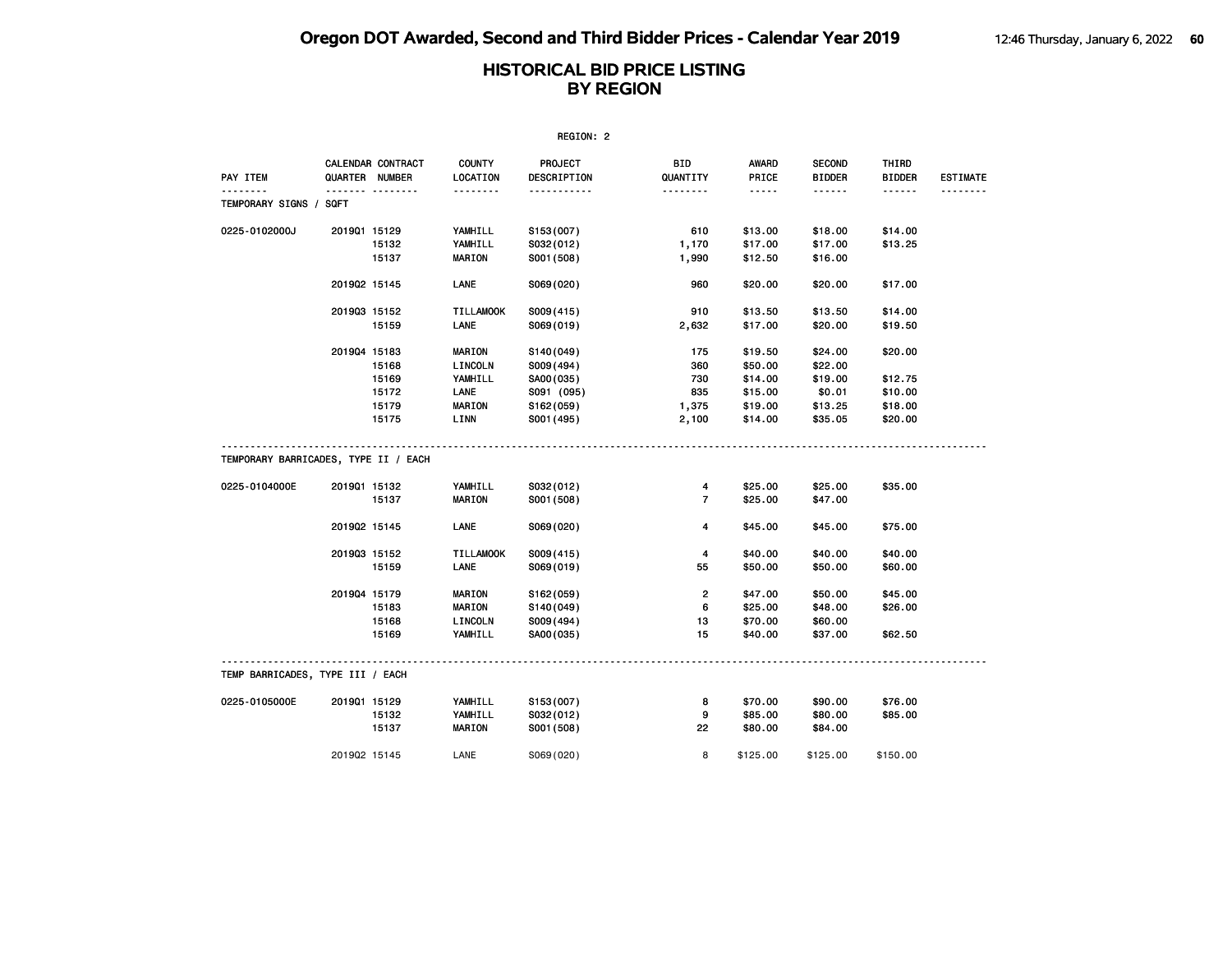|                                      | REGION: 2    |                                     |                       |                        |                       |                |                                |                        |                 |  |  |
|--------------------------------------|--------------|-------------------------------------|-----------------------|------------------------|-----------------------|----------------|--------------------------------|------------------------|-----------------|--|--|
| PAY ITEM                             |              | CALENDAR CONTRACT<br>QUARTER NUMBER | COUNTY<br>LOCATION    | PROJECT<br>DESCRIPTION | BID<br>QUANTITY       | AWARD<br>PRICE | <b>SECOND</b><br><b>BIDDER</b> | THIRD<br><b>BIDDER</b> | <b>ESTIMATE</b> |  |  |
| TEMP BARRICADES, TYPE III / EACH     |              | .                                   | <u> - - - - - - -</u> | .                      | <u> - - - - - - -</u> | -----          | ------                         | ------                 |                 |  |  |
| 0225-0105000E                        | 201903 15152 |                                     | <b>TILLAMOOK</b>      | S009(415)              | $\overline{7}$        | \$90.00        | \$90.00                        | \$90.00                |                 |  |  |
|                                      |              | 15159                               | LANE                  | S069(019)              | 45                    | \$130.00       | \$130.00                       | \$150.00               |                 |  |  |
|                                      | 201904 15168 |                                     | LINCOLN               | S009(494)              | $\overline{2}$        | \$200.00       | \$150.00                       |                        |                 |  |  |
|                                      |              | 15183                               | <b>MARION</b>         | S140(049)              | $\overline{2}$        | \$80.00        | \$135.00                       | \$81.00                |                 |  |  |
|                                      |              | 15172                               | <b>LANE</b>           | S091 (095)             | 12                    | \$25.00        | \$185.00                       | \$50.00                |                 |  |  |
|                                      |              | 15169                               | YAMHILL               | SA00(035)              | 15                    | \$90.00        | \$93.00                        | \$199.00               |                 |  |  |
|                                      |              | 15175                               | LINN                  | S001 (495)             | 24                    | \$80.00        | \$500.00                       | \$125.00               |                 |  |  |
|                                      |              | 15179                               | <b>MARION</b>         | S162(059)              | 27                    | \$135.00       | \$100.00                       | \$130.00               |                 |  |  |
| TEMPORARY BRIDGE CONNECTIONS / EACH  |              |                                     |                       |                        |                       |                |                                |                        |                 |  |  |
| 0225-0119000E                        | 201901 15132 |                                     | YAMHILL               | S032(012)              | $\overline{2}$        | \$750.00       | \$700.00                       | \$775.00               |                 |  |  |
|                                      | 201903 15152 |                                     | <b>TILLAMOOK</b>      | S009(415)              | $\overline{4}$        | \$1,000        | \$500                          | \$1,000                |                 |  |  |
| TEMP CONC BARR REFLECTORIZED / FOOT  |              |                                     |                       |                        |                       |                |                                |                        |                 |  |  |
| 0225-0126000F                        | 201901 15137 |                                     | <b>MARION</b>         | S001 (508)             | 500                   | \$8.00         | \$8.50                         |                        |                 |  |  |
|                                      |              | 15132                               | YAMHILL               | S032(012)              | 1,221                 | \$18.75        | \$19.00                        | \$18.50                |                 |  |  |
|                                      | 201902 15145 |                                     | LANE                  | S069(020)              | 1,485                 | \$25.00        | \$21.00                        | \$20.00                |                 |  |  |
|                                      | 201903 15159 |                                     | LANE                  | S069(019)              | 2,830                 | \$7.00         | \$16.75                        | \$25.00                |                 |  |  |
|                                      | 201904 15168 |                                     | LINCOLN               | S009(494)              | 176                   | \$80.00        | \$68.00                        |                        |                 |  |  |
|                                      |              | 15179                               | <b>MARION</b>         | S162(059)              | 1,049                 | \$14.50        | \$13.75                        | \$13.75                |                 |  |  |
| TEMP CONC BARR TALL, REFL / FOOT     |              |                                     |                       |                        |                       |                |                                |                        |                 |  |  |
| 0225-0131000F                        | 201903 15152 |                                     | <b>TILLAMOOK</b>      | S009(415)              | 453                   | \$23.00        | \$26.00                        | \$22.75                |                 |  |  |
| MOVING TEMPORARY CONC BARRIER / FOOT |              |                                     |                       |                        |                       |                |                                |                        |                 |  |  |
| 0225-0132000F                        | 201901 15132 |                                     | YAMHILL               | S032(012)              | 214                   | \$5.50         | \$6.00                         | \$6.50                 |                 |  |  |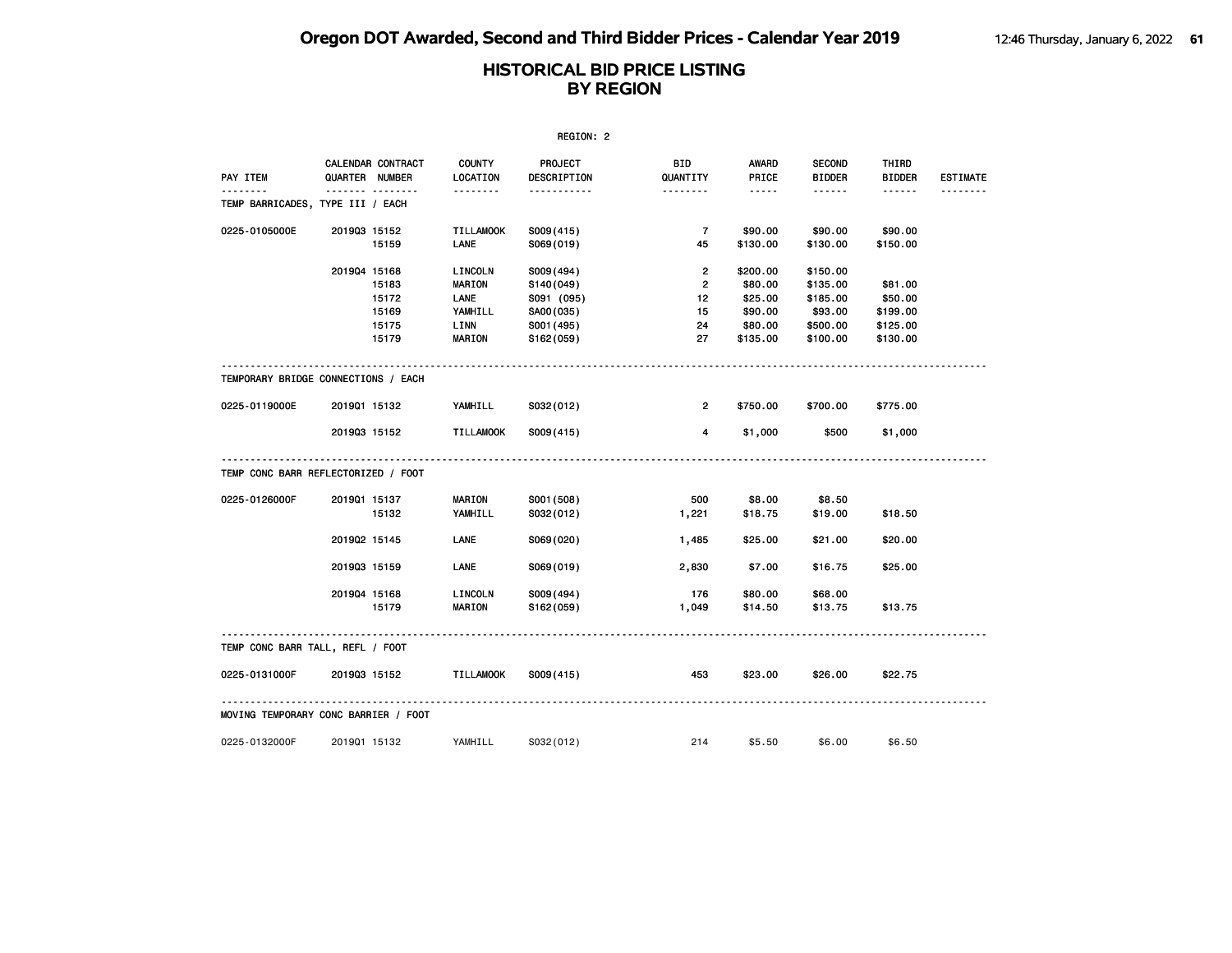|                                                 | REGION: 2    |                                     |                           |                        |                 |                     |                                |                        |                 |  |  |
|-------------------------------------------------|--------------|-------------------------------------|---------------------------|------------------------|-----------------|---------------------|--------------------------------|------------------------|-----------------|--|--|
| PAY ITEM                                        |              | CALENDAR CONTRACT<br>QUARTER NUMBER | <b>COUNTY</b><br>LOCATION | PROJECT<br>DESCRIPTION | BID<br>QUANTITY | AWARD<br>PRICE      | <b>SECOND</b><br><b>BIDDER</b> | THIRD<br><b>BIDDER</b> | <b>ESTIMATE</b> |  |  |
| MOVING TEMPORARY CONC BARRIER / FOOT            |              |                                     | .                         | -----------            | .               | $- - - - -$         | ------                         | ------                 | <u>.</u>        |  |  |
| 0225-0132000F                                   | 201902 15145 |                                     | LANE                      | S069(020)              | 1,485           | \$2.00              | \$5.00                         | \$3.00                 |                 |  |  |
|                                                 | 201903 15152 | 15159                               | <b>TILLAMOOK</b><br>LANE  | S009(415)<br>S069(019) | 252<br>6,479    | \$5.00<br>\$10.00   | \$4.00<br>\$5.00               | \$5.50<br>\$5.00       |                 |  |  |
|                                                 | 201904 15179 |                                     | <b>MARION</b>             | S162(059)              | 1,989           | \$4.25              | \$4.00                         | \$4.00                 |                 |  |  |
| TEMP IMPACT ATTENUATOR, SAND BARREL SYS / EACH  |              |                                     |                           |                        |                 |                     |                                |                        |                 |  |  |
| 0225-0133000E                                   | 201902 15145 |                                     | LANE                      | S069(020)              | $\mathbf{1}$    | \$4,000             | \$1,500                        | \$2,000                |                 |  |  |
|                                                 | 201903 15159 |                                     | LANE                      | S069(019)              | 3               | \$2,000             | \$2,000                        | \$2,500                |                 |  |  |
|                                                 | 201904 15172 |                                     | LANE                      | S091 (095)             | 4               | \$3,500             | \$4,600                        | \$2,000                |                 |  |  |
| TEMP IMP ATTEN NARW SITE SYS / EACH             |              |                                     |                           |                        |                 |                     |                                |                        |                 |  |  |
| 0225-0134000E                                   | 201901 15132 |                                     | YAMHILL                   | S032(012)              | 4               | \$1,800             | \$1,800                        | \$1,750                |                 |  |  |
|                                                 | 201903 15152 | 15159                               | <b>TILLAMOOK</b><br>LANE  | S009(415)<br>S069(019) | 2<br>4          | \$3,250<br>\$5,000  | \$1,750<br>\$2,750             | \$3,250<br>\$3,000     |                 |  |  |
|                                                 | 201904 15168 | 15179                               | LINCOLN<br><b>MARION</b>  | S009(494)<br>S162(059) | 2<br>4          | \$15,000<br>\$2,050 | \$6,500<br>\$1,950             | \$1,950                |                 |  |  |
| MOVING TEMP IMPACT ATEN, SAND BARREL SYS / EACH |              |                                     |                           |                        |                 |                     |                                |                        |                 |  |  |
| 0225-0136000E                                   | 201902 15145 |                                     | <b>LANE</b>               | S069(020)              | $\mathbf{1}$    | \$300.00            | \$350.00                       | \$500.00               |                 |  |  |
|                                                 | 201903 15159 |                                     | LANE                      | S069(019)              | $\overline{7}$  | \$750.00            | \$525.00                       | \$600.00               |                 |  |  |
|                                                 | 201904 15172 |                                     | LANE                      | S091 (095)             | $\overline{2}$  | \$600               | \$0                            | \$1,500                |                 |  |  |
| MOV TEMP IMP ATTEN NARW SITE / EACH             |              |                                     |                           |                        |                 |                     |                                |                        |                 |  |  |
| 0225-0137000E                                   | 201901 15132 |                                     | YAMHILL                   | S032(012)              | $\overline{2}$  | \$400.00            | \$350.00                       | \$350.00               |                 |  |  |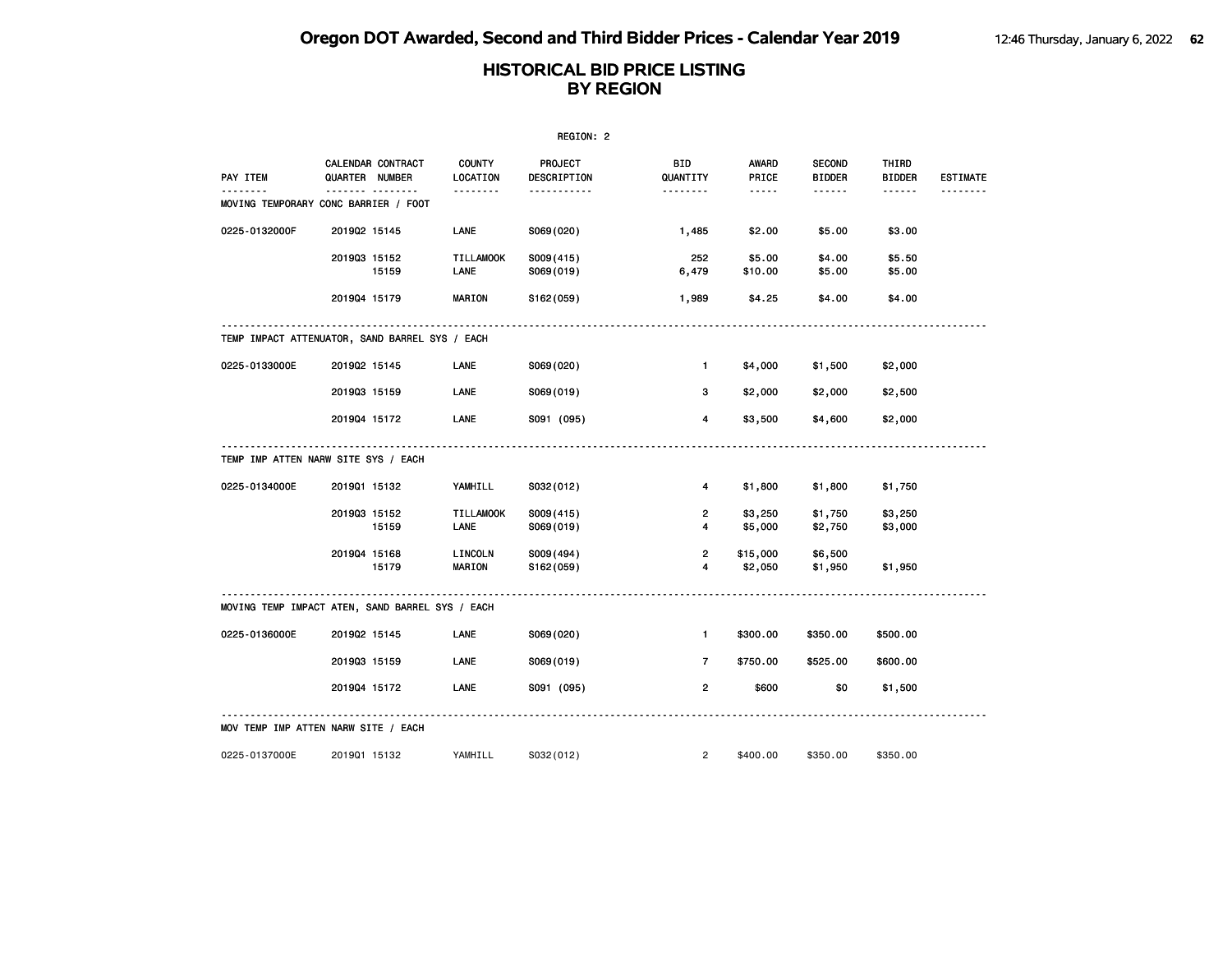| REGION: 2                                   |              |                                     |                           |                        |                        |                                                                                                                           |                                |                        |                 |  |
|---------------------------------------------|--------------|-------------------------------------|---------------------------|------------------------|------------------------|---------------------------------------------------------------------------------------------------------------------------|--------------------------------|------------------------|-----------------|--|
| PAY ITEM                                    |              | CALENDAR CONTRACT<br>QUARTER NUMBER | <b>COUNTY</b><br>LOCATION | PROJECT<br>DESCRIPTION | <b>BID</b><br>QUANTITY | AWARD<br>PRICE                                                                                                            | <b>SECOND</b><br><b>BIDDER</b> | THIRD<br><b>BIDDER</b> | <b>ESTIMATE</b> |  |
| MOV TEMP IMP ATTEN NARW SITE / EACH         |              |                                     | .                         | .                      | .                      | $\frac{1}{2} \left( \frac{1}{2} \right) \left( \frac{1}{2} \right) \left( \frac{1}{2} \right) \left( \frac{1}{2} \right)$ | $- - - - - -$                  |                        | --------        |  |
| 0225-0137000E                               | 201903 15152 |                                     | <b>TILLAMOOK</b>          | S009(415)              | 6                      | \$575.00                                                                                                                  | \$300.00                       | \$575.00               |                 |  |
|                                             |              | 15159                               | LANE                      | S069(019)              | 8                      | \$100.00                                                                                                                  | \$525.00                       | \$600.00               |                 |  |
|                                             | 201904 15179 |                                     | <b>MARION</b>             | S162(059)              | 3                      | \$600.00                                                                                                                  | \$575.00                       | \$575.00               |                 |  |
| TEMP IMP ATTEN, TRUCK MOUNTED / EACH        |              |                                     |                           |                        |                        |                                                                                                                           |                                |                        |                 |  |
| 0225-0138000E                               | 201901 15137 |                                     | <b>MARION</b>             | S001 (508)             | 3                      | \$8,500                                                                                                                   | \$15,750                       |                        |                 |  |
|                                             | 201903 15159 |                                     | <b>LANE</b>               | S069(019)              | $\overline{2}$         | \$20,000                                                                                                                  | \$45,800                       | \$25,000               |                 |  |
|                                             | 201904 15179 |                                     | MARION                    | S162(059)              | $\mathbf{1}$           | \$10,000                                                                                                                  | \$12,815                       | \$20,000               |                 |  |
|                                             |              | 15172                               | LANE                      | S091 (095)             | $\overline{2}$         | \$2,500                                                                                                                   | \$3,500                        | \$3,000                |                 |  |
|                                             |              | 15175                               | LINN                      | S001 (495)             | 3                      | \$35,000                                                                                                                  | \$72,000                       | \$30,000               |                 |  |
| REFLECTIVE BARRIER PANELS / EACH            |              |                                     |                           |                        |                        |                                                                                                                           |                                |                        |                 |  |
| 0225-0141100E                               | 201901 15137 |                                     | MARION                    | S001 (508)             | 84                     | \$18.00                                                                                                                   | \$19.00                        |                        |                 |  |
|                                             | 201903 15159 |                                     | LANE                      | S069(019)              | 44                     | \$30.00                                                                                                                   | \$19.00                        | \$20.00                |                 |  |
|                                             |              | 15152                               | <b>TILLAMOOK</b>          | S009(415)              | 78                     | \$19.00                                                                                                                   | \$20.00                        | \$20.00                |                 |  |
| REPAIR TEMP IMP ATTEN, NARROW SITE / EACH   |              |                                     |                           |                        |                        |                                                                                                                           |                                |                        |                 |  |
| 0225-0141300E                               | 201901 15132 |                                     | YAMHILL                   | S032(012)              | $\overline{2}$         | \$1.00                                                                                                                    | \$2.00                         | \$1.00                 |                 |  |
|                                             | 201903 15152 |                                     | <b>TILLAMOOK</b>          | S009(415)              | 4                      | \$1,000                                                                                                                   | \$1                            | \$1,000                |                 |  |
|                                             |              | 15159                               | LANE                      | S069(019)              | 5                      | \$1                                                                                                                       | \$1,000                        | \$1,000                |                 |  |
|                                             | 201904 15168 |                                     | LINCOLN                   | S009(494)              | $\blacksquare$         | \$0                                                                                                                       | \$1,500                        |                        |                 |  |
|                                             |              | 15179                               | <b>MARION</b>             | S162(059)              | 4                      | \$2.00                                                                                                                    | \$2.00                         | \$2.00                 |                 |  |
| REPAIR TEMP IMP ATTEN, TRUCK MOUNTED / EACH |              |                                     |                           |                        |                        |                                                                                                                           |                                |                        |                 |  |
| 0225-0141400E                               | 201901 15137 |                                     | MARION                    | S001 (508)             | $\overline{2}$         | \$1,000                                                                                                                   | \$525                          |                        |                 |  |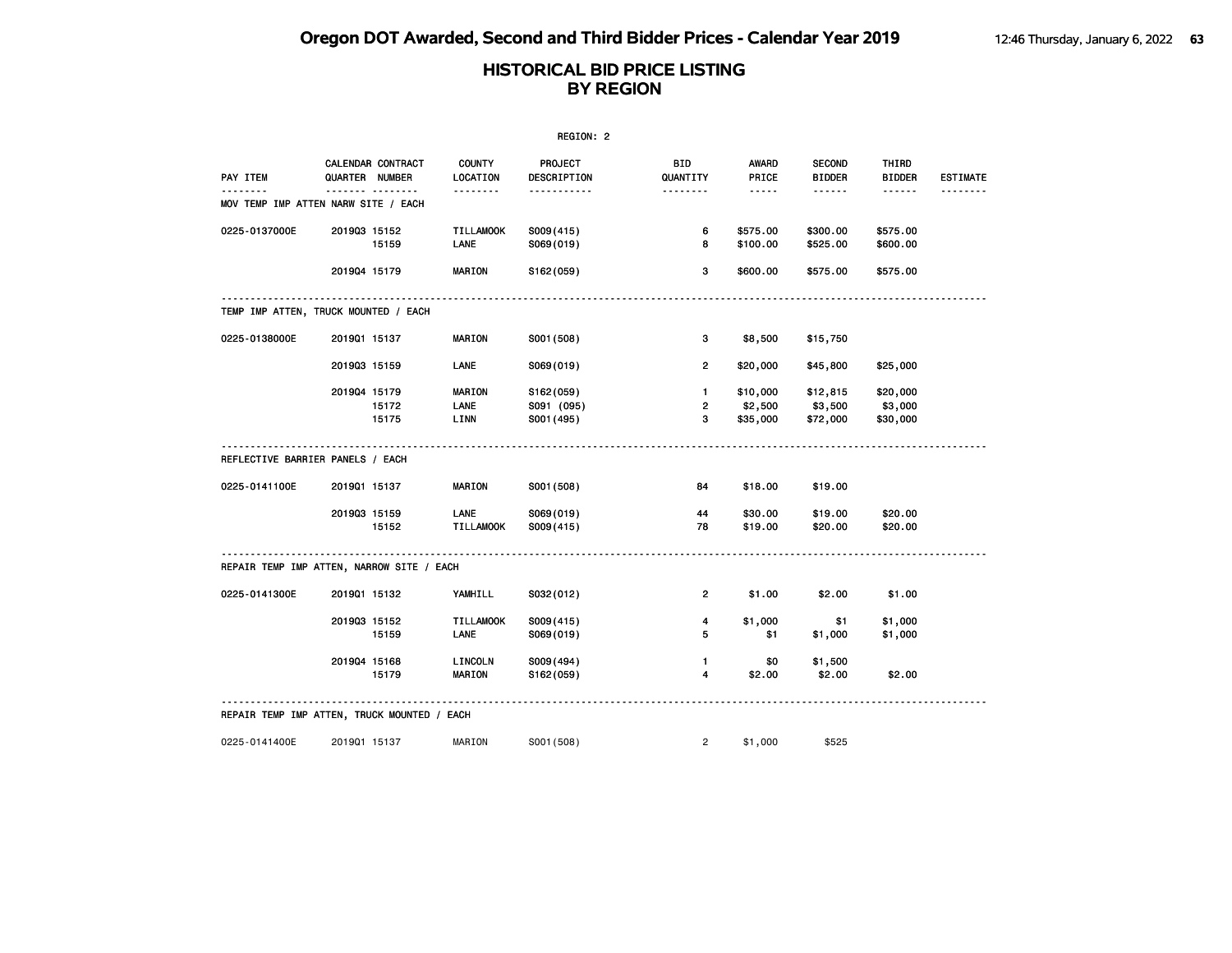| REGION: 2                                                            |              |                                     |                                  |                                       |                         |                               |                                |                              |                 |  |
|----------------------------------------------------------------------|--------------|-------------------------------------|----------------------------------|---------------------------------------|-------------------------|-------------------------------|--------------------------------|------------------------------|-----------------|--|
| PAY ITEM                                                             |              | CALENDAR CONTRACT<br>QUARTER NUMBER | <b>COUNTY</b><br><b>LOCATION</b> | PROJECT<br>DESCRIPTION                | BID.<br>QUANTITY        | AWARD<br>PRICE                | <b>SECOND</b><br><b>BIDDER</b> | THIRD<br><b>BIDDER</b>       | <b>ESTIMATE</b> |  |
| <u> - - - - - - -</u><br>REPAIR TEMP IMP ATTEN, TRUCK MOUNTED / EACH |              |                                     | <u>.</u>                         | .                                     | <u>.</u>                | $- - - - -$                   | ------                         | ------                       |                 |  |
| 0225-0141400E                                                        | 201903 15159 |                                     | LANE                             | S069(019)                             | 4                       | \$1                           | \$1,000                        | \$0                          |                 |  |
|                                                                      | 201904 15179 | 15172<br>15175                      | <b>MARION</b><br>LANE<br>LINN    | S162(059)<br>S091 (095)<br>S001 (495) | $\mathbf{1}$<br>4<br>12 | \$525<br>\$1,000<br>\$250.00  | \$2,000<br>\$0<br>\$125.00     | \$1,500<br>\$1,000<br>\$0.01 |                 |  |
| REPAIR TEMP IMP ATTEN, SAND MODULE / EACH                            |              |                                     |                                  |                                       |                         |                               |                                |                              |                 |  |
| 0225-0141500E                                                        | 201902 15145 |                                     | <b>LANE</b>                      | S069(020)                             | $\mathbf{1}$            | \$250.00                      | \$1.00                         | \$500.00                     |                 |  |
|                                                                      | 201903 15159 |                                     | LANE                             | S069(019)                             | 5                       | \$250.00                      | \$500.00                       | \$500.00                     |                 |  |
|                                                                      | 201904 15172 |                                     | <b>LANE</b>                      | S091 (095)                            | 48                      | \$50.00                       | \$0.01                         | \$5.00                       |                 |  |
| PEDESTRIAN CHANNELIZING DEVICES / FOOT                               |              |                                     |                                  |                                       |                         |                               |                                |                              |                 |  |
| 0225-0141600F                                                        | 201904 15175 | 15169<br>15168                      | LINN<br>YAMHILL<br>LINCOLN       | S001 (495)<br>SA00(035)<br>S009(494)  | 68<br>143<br>360        | \$55.00<br>\$28.00<br>\$40.00 | \$466.00<br>\$26.00<br>\$25.00 | \$30.00<br>\$20.50           |                 |  |
| SECURING TEMPORARY CONCRETE BARRIER / FOOT                           |              |                                     |                                  |                                       |                         |                               |                                |                              |                 |  |
| 0225-0141650F                                                        | 201901 15132 |                                     | YAMHILL                          | S032(012)                             | 1,099                   | \$3.50                        | \$3.00                         | \$3.00                       |                 |  |
|                                                                      | 201903 15152 | 15159                               | <b>TILLAMOOK</b><br><b>LANE</b>  | S009(415)<br>S069(019)                | 705<br>3,901            | \$4.00<br>\$10.00             | \$1.50<br>\$4.00               | \$4.50<br>\$4.00             |                 |  |
|                                                                      | 201904 15179 |                                     | <b>MARION</b>                    | S <sub>162</sub> (059)                | 825                     | \$2.90                        | \$2.75                         | \$2.75                       |                 |  |
| MOBILE BARRIER / DAY                                                 |              |                                     |                                  |                                       |                         |                               |                                |                              |                 |  |
| 0225-0141700U                                                        | 201904 15175 |                                     | LINN                             | S001 (495)                            | 130                     | \$2,000                       | \$2,500                        | \$1,700                      |                 |  |
| TEMPORARY PLASTIC DRUMS / EACH                                       |              |                                     |                                  |                                       |                         |                               |                                |                              |                 |  |
| 0225-0145000E                                                        | 201901 15129 |                                     | YAMHILL                          | S153(007)                             | 24                      | \$30.00                       | \$50.00                        | \$31.00                      |                 |  |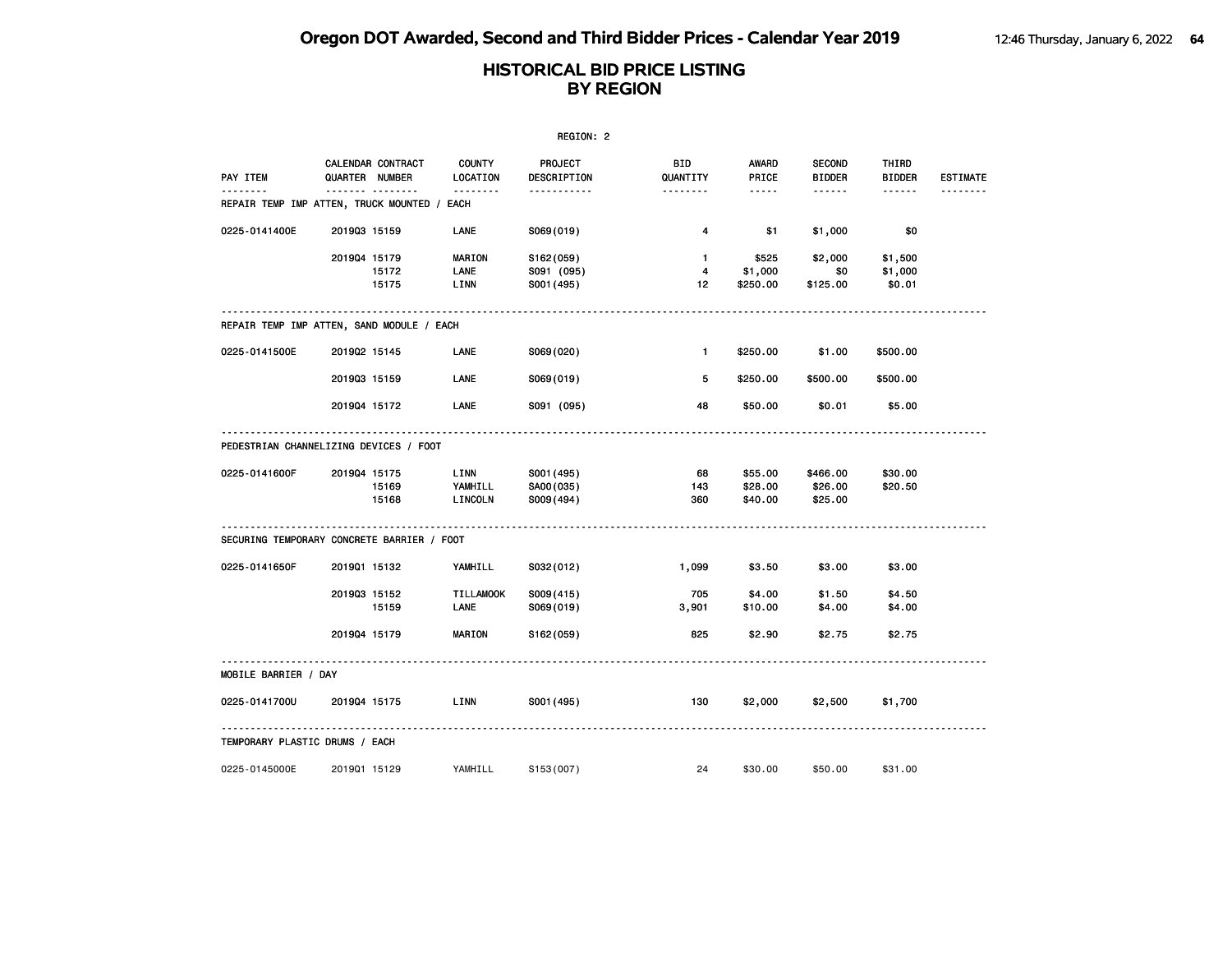| REGION: 2                                            |              |                                     |                           |                         |                 |                       |                                |                        |                 |  |
|------------------------------------------------------|--------------|-------------------------------------|---------------------------|-------------------------|-----------------|-----------------------|--------------------------------|------------------------|-----------------|--|
| PAY ITEM                                             |              | CALENDAR CONTRACT<br>QUARTER NUMBER | <b>COUNTY</b><br>LOCATION | PROJECT<br>DESCRIPTION  | BID<br>QUANTITY | <b>AWARD</b><br>PRICE | <b>SECOND</b><br><b>BIDDER</b> | THIRD<br><b>BIDDER</b> | <b>ESTIMATE</b> |  |
| TEMPORARY PLASTIC DRUMS / EACH                       |              |                                     | .                         | -----------             | <u>.</u>        | $- - - - -$           | ------                         |                        |                 |  |
| 0225-0145000E                                        | (cont) 15132 |                                     | YAMHILL                   |                         | 78              | \$28.00               | \$30.00                        | \$29.00                |                 |  |
|                                                      |              | 15137                               | <b>MARION</b>             | S032(012)<br>S001 (508) | 1,671           | \$50.00               | \$32.00                        |                        |                 |  |
|                                                      | 201902 15145 |                                     | LANE                      | S069(020)               | 262             | \$30.00               | \$30.00                        | \$50.00                |                 |  |
|                                                      | 201903 15152 |                                     | <b>TILLAMOOK</b>          | S009(415)               | 26              | \$32.00               | \$32.00                        | \$34.00                |                 |  |
|                                                      |              | 15159                               | LANE                      | S069(019)               | 420             | \$35.00               | \$35.00                        | \$40.00                |                 |  |
|                                                      | 201904 15168 |                                     | LINCOLN                   | S009(494)               | 12              | \$100.00              | \$60.00                        |                        |                 |  |
|                                                      |              | 15169                               | YAMHILL                   | SA00(035)               | 24              | \$28.00               | \$50.00                        | \$66.00                |                 |  |
|                                                      |              | 15183                               | <b>MARION</b>             | S140(049)               | 40              | \$35.00               | \$60.00                        | \$36.00                |                 |  |
|                                                      |              | 15179                               | <b>MARION</b>             | S162(059)               | 310             | \$37.00               | \$32.00                        | \$35.00                |                 |  |
|                                                      |              | 15172                               | LANE                      | S091 (095)              | 326             | \$10.00               | \$50.00                        | \$25.00                |                 |  |
|                                                      |              | 15175                               | LINN                      | S001 (495)              | 900             | \$55.00               | \$44.00                        | \$80.00                |                 |  |
| TEMP REFLECTIVE PVMT MARKERS / EACH<br>0225-0148000E | 201901 15137 |                                     | MARION                    | S001 (508)              | 6,560           | \$5.00                | \$5.00                         |                        |                 |  |
|                                                      | 201903 15152 |                                     | <b>TILLAMOOK</b>          | S009(415)               | 718             | \$7.00                | \$4.50                         | \$4.50                 |                 |  |
| TEMP FLEXIBLE PVMT MARKERS / EACH                    |              |                                     |                           |                         |                 |                       |                                |                        |                 |  |
| 0225-0149000E                                        | 201901 15129 |                                     | YAMHILL                   | S153(007)               | 300             | \$1.80                | \$1.75                         | \$1.65                 |                 |  |
|                                                      |              | 15132                               | YAMHILL                   | S032(012)               | 316             | \$1.40                | \$2.00                         | \$3.50                 |                 |  |
|                                                      |              | 15137                               | <b>MARION</b>             | S001 (508)              | 35,228          | \$1.65                | \$1.60                         |                        |                 |  |
|                                                      | 201902 15145 |                                     | <b>LANE</b>               | S069(020)               | 1,052           | \$3.50                | \$2.00                         | \$0.50                 |                 |  |
|                                                      | 201903 15152 |                                     | <b>TILLAMOOK</b>          | S009(415)               | 718             | \$2.00                | \$1.25                         | \$1.50                 |                 |  |
|                                                      | 201904 15168 |                                     | LINCOLN                   | S009(494)               | 500             | \$2.00                | \$2.50                         |                        |                 |  |
|                                                      |              | 15169                               | YAMHILL                   | SA00(035)               | 1,700           | \$2.00                | \$1.50                         | \$0.55                 |                 |  |
|                                                      |              | 15179                               | <b>MARION</b>             | S162(059)               | 1,840           | \$1.30                | \$1.00                         | \$2.00                 |                 |  |
| TEMPORARY REMOVABLE TAPE / FOOT                      |              |                                     |                           |                         |                 |                       |                                |                        |                 |  |
| 0225-0150000F                                        | 201903 15159 |                                     | LANE                      | S069(019)               | 1,200           | \$3.00                | \$2.38                         | \$3.00                 |                 |  |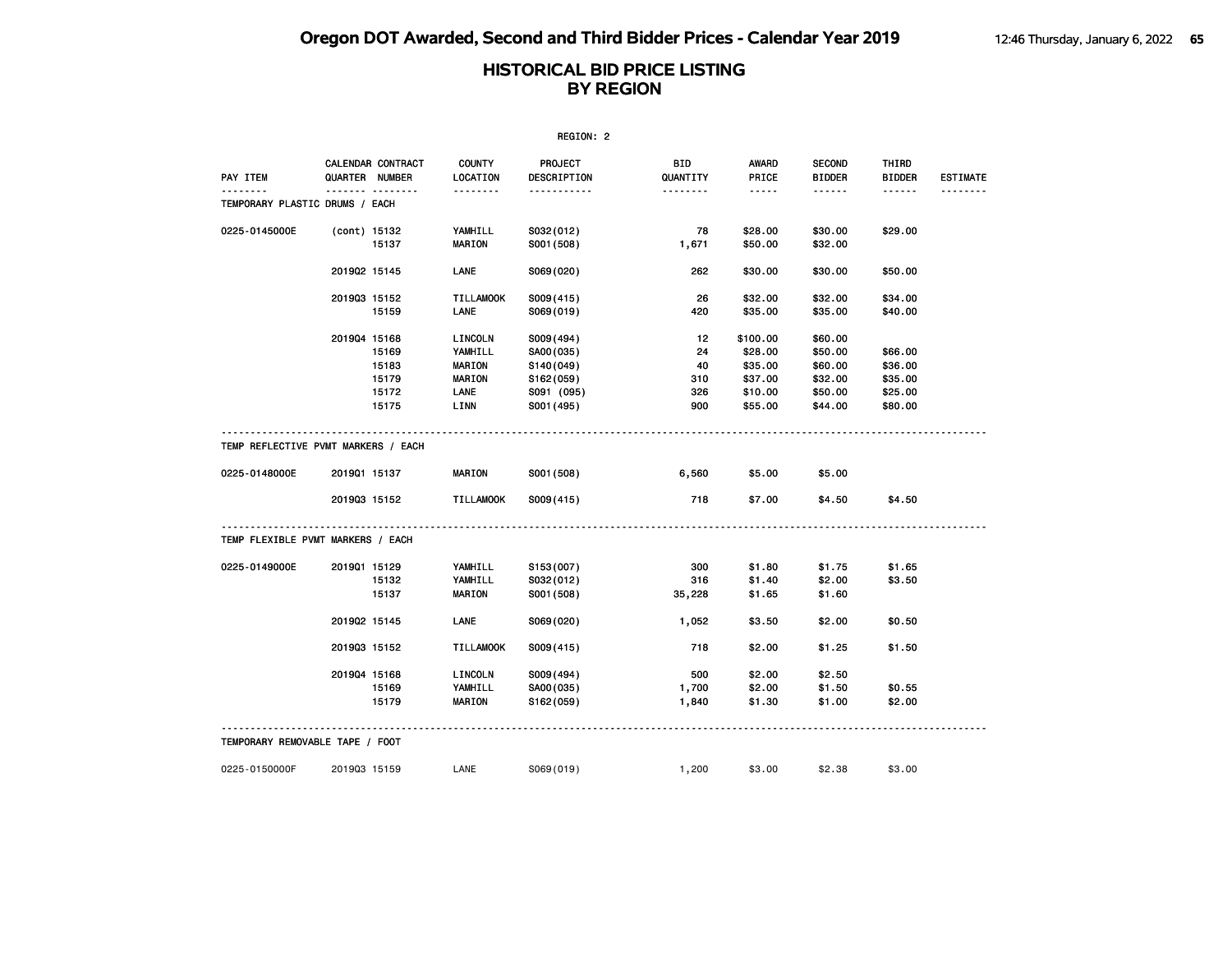|                                           | REGION: 2      |                   |                          |                        |                  |                  |                                |                        |                 |  |  |
|-------------------------------------------|----------------|-------------------|--------------------------|------------------------|------------------|------------------|--------------------------------|------------------------|-----------------|--|--|
| PAY ITEM                                  | QUARTER NUMBER | CALENDAR CONTRACT | COUNTY<br>LOCATION       | PROJECT<br>DESCRIPTION | BID<br>QUANTITY  | AWARD<br>PRICE   | <b>SECOND</b><br><b>BIDDER</b> | THIRD<br><b>BIDDER</b> | <b>ESTIMATE</b> |  |  |
| TEMPORARY STRIPING / FOOT                 |                | <b></b>           | <u>.</u>                 | <u></u>                |                  | $- - - - -$      | ------                         | ------                 |                 |  |  |
| 0225-0153000F                             | 201901 15137   |                   | <b>MARION</b>            | S001 (508)             | 347,910          | \$0.10           | \$0.12                         |                        |                 |  |  |
|                                           | 201902 15145   |                   | LANE                     | S069(020)              | 7,392            | \$0.25           | \$0.25                         | \$0.30                 |                 |  |  |
|                                           | 201903 15152   | 15159             | <b>TILLAMOOK</b><br>LANE | S009(415)<br>S069(019) | 13,448<br>32,000 | \$0.15<br>\$0.25 | \$0.17<br>\$0.25               | \$0.18<br>\$0.30       |                 |  |  |
|                                           |                |                   |                          |                        |                  |                  |                                |                        |                 |  |  |
|                                           | 201904 15168   |                   | LINCOLN                  | S009 (494)             | 1,500            | \$0.50           | \$0.34                         |                        |                 |  |  |
|                                           |                | 15183             | MARION                   | S140(049)              | 3,400            | \$0.35           | \$0.35                         | \$0.40                 |                 |  |  |
|                                           |                | 15169             | YAMHILL                  | SA00(035)              | 20,000           | \$0.15           | \$0.15                         | \$0.20                 |                 |  |  |
|                                           |                | 15179             | <b>MARION</b>            | S162(059)              | 229,690          | \$0.09           | \$0.08                         | \$0.15                 |                 |  |  |
|                                           |                | 15175             | LINN                     | S001 (495)             | 454,000          | \$0.05           | \$0.11                         | \$0.06                 |                 |  |  |
| TEMPORARY PAVEMENT LEGENDS / EACH         |                |                   |                          |                        |                  |                  |                                |                        |                 |  |  |
| 0225-0153100E                             | 201902 15145   |                   | <b>LANE</b>              | S069(020)              | $\overline{7}$   | \$58.00          | \$58.00                        | \$60.00                |                 |  |  |
|                                           | 201903 15159   |                   | <b>LANE</b>              | S069(019)              | 13               | \$75.00          | \$75.00                        | \$100.00               |                 |  |  |
|                                           | 201904 15179   |                   | <b>MARION</b>            | S162(059)              | 13               | \$80.00          | \$75.00                        | \$75.00                |                 |  |  |
| TEMPORARY PAVEMENT BARS / SQFT            |                |                   |                          |                        |                  |                  |                                |                        |                 |  |  |
| 0225-0153200J                             | 201903 15152   |                   | <b>TILLAMOOK</b>         | S009(415)              | 25               | \$2.00           | \$2.95                         | \$3.00                 |                 |  |  |
|                                           | 201904 15183   |                   | <b>MARION</b>            | S140(049)              | 24               | \$3.25           | \$3.25                         | \$3.00                 |                 |  |  |
|                                           |                | 15169             | YAMHILL                  | SA00(035)              | 50               | \$4.00           | \$4.00                         | \$4.00                 |                 |  |  |
|                                           |                | 15168             | LINCOLN                  | S009(494)              | 108              | \$10.00          | \$10.00                        |                        |                 |  |  |
|                                           |                | 15179             | <b>MARION</b>            | S162(059)              | 536              | \$2.65           | \$2.50                         | \$2.50                 |                 |  |  |
| TEMPORARY TRANSVERSE RUMBLE STRIPS / FOOT |                |                   |                          |                        |                  |                  |                                |                        |                 |  |  |
| 0225-0153800F                             | 201901 15137   |                   | <b>MARION</b>            | S001 (508)             | 198              | \$175.00         | \$205.00                       |                        |                 |  |  |
|                                           |                | 15132             | YAMHILL                  | S032(012)              | 440              | \$18.00          | \$10.00                        | \$16.00                |                 |  |  |
| STRIPE REMOVAL / FOOT                     |                |                   |                          |                        |                  |                  |                                |                        |                 |  |  |
|                                           |                |                   |                          |                        |                  |                  |                                |                        |                 |  |  |
| 0225-0154000F                             | 201901 15137   |                   | MARION                   | S001 (508)             | 8,000            | \$0.45           | \$0.50                         |                        |                 |  |  |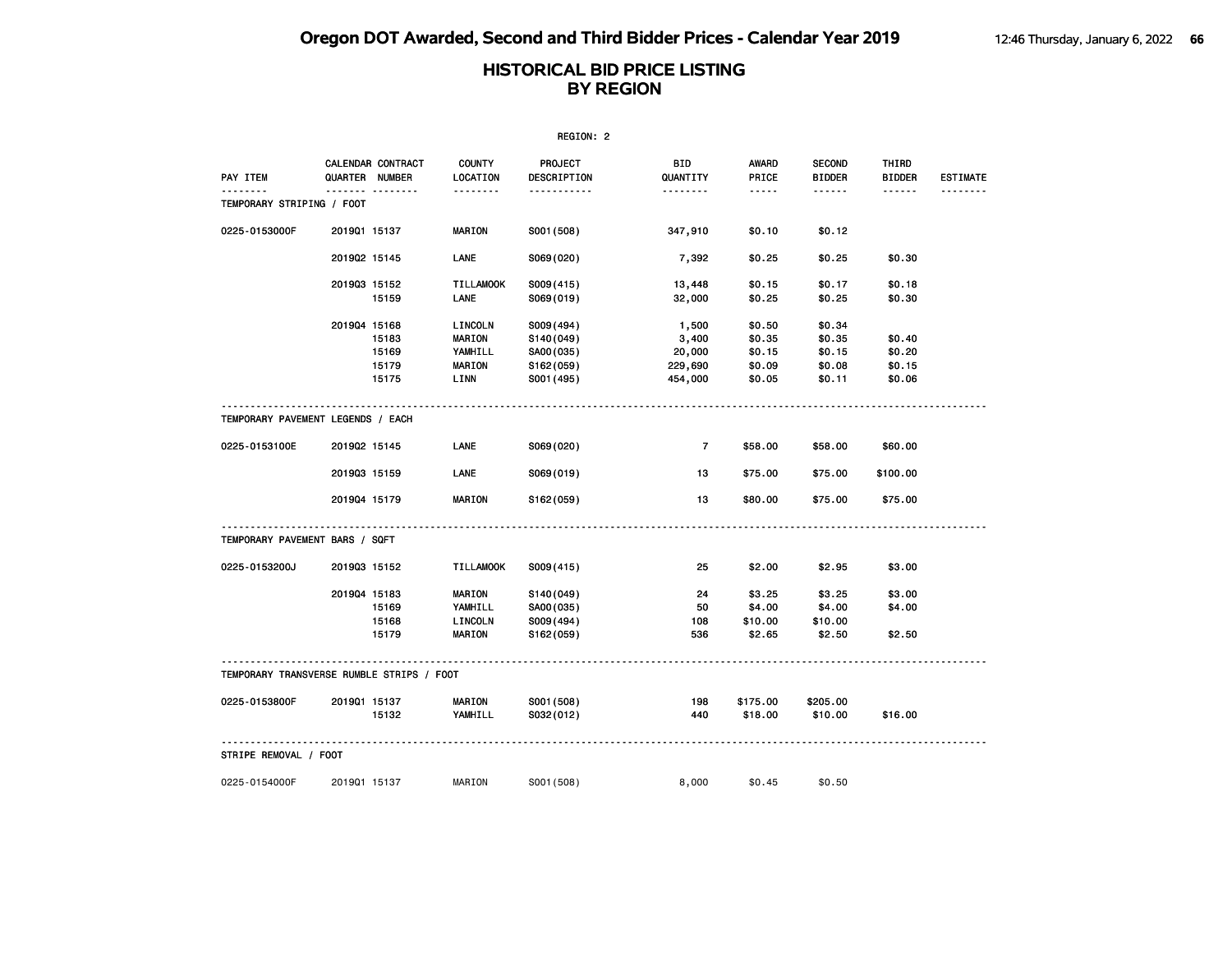| REGION: 2                            |                |                         |                                     |                                                   |                                   |                                      |                                      |                                |                 |  |
|--------------------------------------|----------------|-------------------------|-------------------------------------|---------------------------------------------------|-----------------------------------|--------------------------------------|--------------------------------------|--------------------------------|-----------------|--|
| PAY ITEM                             | QUARTER NUMBER | CALENDAR CONTRACT       | <b>COUNTY</b><br>LOCATION           | PROJECT<br>DESCRIPTION                            | <b>BID</b><br>QUANTITY            | AWARD<br>PRICE                       | <b>SECOND</b><br><b>BIDDER</b>       | THIRD<br><b>BIDDER</b>         | <b>ESTIMATE</b> |  |
| <u>.</u><br>STRIPE REMOVAL / FOOT    |                |                         | <u>.</u>                            | <u>.</u>                                          | <u>.</u>                          | $- - - - -$                          |                                      | $- - - - - -$                  | <u>.</u>        |  |
| 0225-0154000F                        | 201902 15145   |                         | LANE                                | S069(020)                                         | 14,591                            | \$0.40                               | \$0.40                               | \$0.50                         |                 |  |
|                                      | 201903 15152   | 15159                   | <b>TILLAMOOK</b><br><b>LANE</b>     | S009(415)<br>S069(019)                            | 1,074<br>32,000                   | \$2.25<br>\$0.40                     | \$0.64<br>\$0.40                     | \$0.65<br>\$0.45               |                 |  |
|                                      | 201904 15179   | 15183<br>15168<br>15175 | MARION<br>MARION<br>LINCOLN<br>LINN | S162(059)<br>S140(049)<br>S009(494)<br>S001 (495) | 1,518<br>2,193<br>2,200<br>20,600 | \$0.80<br>\$0.80<br>\$1.00<br>\$0.40 | \$0.75<br>\$0.85<br>\$0.62<br>\$0.42 | \$2.50<br>\$1.00<br>\$0.45     |                 |  |
|                                      |                |                         |                                     |                                                   |                                   |                                      |                                      |                                |                 |  |
| LEGEND REMOVAL / SQFT                |                |                         |                                     |                                                   |                                   |                                      |                                      |                                |                 |  |
| 0225-0155100J                        | 201901 15129   |                         | YAMHILL                             | S153(007)                                         | 208                               | \$4.70                               | \$4.90                               | \$3.25                         |                 |  |
|                                      | 201902 15145   |                         | LANE                                | S069(020)                                         | 144                               | \$3.50                               | \$3.50                               | \$5.00                         |                 |  |
|                                      | 201903 15159   |                         | <b>LANE</b>                         | S069(019)                                         | 150                               | \$5.00                               | \$5.00                               | \$6.00                         |                 |  |
|                                      | 201904 15169   |                         | YAMHILL                             | SA00(035)                                         | 48                                | \$9.00                               | \$8.00                               | \$8.50                         |                 |  |
| BAR REMOVAL / SQFT                   |                |                         |                                     |                                                   |                                   |                                      |                                      |                                |                 |  |
| 0225-0156000J                        | 201904 15183   |                         | <b>MARION</b>                       | S140(049)                                         | 24                                | \$5.75                               | \$6.00                               | \$6.00                         |                 |  |
| SEQUENTIAL ARROW SIGNS / EACH        |                |                         |                                     |                                                   |                                   |                                      |                                      |                                |                 |  |
| 0225-0162000E                        | 201901 15137   |                         | <b>MARION</b>                       | S001 (508)                                        | $\overline{2}$                    | \$5,500                              | \$5,250                              |                                |                 |  |
|                                      | 201902 15145   |                         | LANE                                | S069(020)                                         | $\blacksquare$                    | \$1,000                              | \$10,000                             | \$2,000                        |                 |  |
|                                      | 201903 15159   |                         | LANE                                | S069(019)                                         | 4                                 | \$1,750                              | \$4,000                              | \$3,500                        |                 |  |
|                                      | 201904 15172   | 15175<br>15179          | LANE<br>LINN<br>MARION              | S091 (095)<br>S001 (495)<br>S162(059)             | $\overline{2}$<br>з<br>3          | \$240.00<br>\$4,500<br>\$2,500       | \$750.00<br>\$13,200<br>\$2,125      | \$500.00<br>\$5,000<br>\$2,500 |                 |  |
| PORTABLE CHGBLE MESSAGE SIGNS / EACH |                |                         |                                     |                                                   |                                   |                                      |                                      |                                |                 |  |
| 0225-0164000E                        | 201901 15129   |                         | YAMHILL                             | S153(007)                                         | $\overline{4}$                    | \$3,000                              | \$1,000                              | \$4,300                        |                 |  |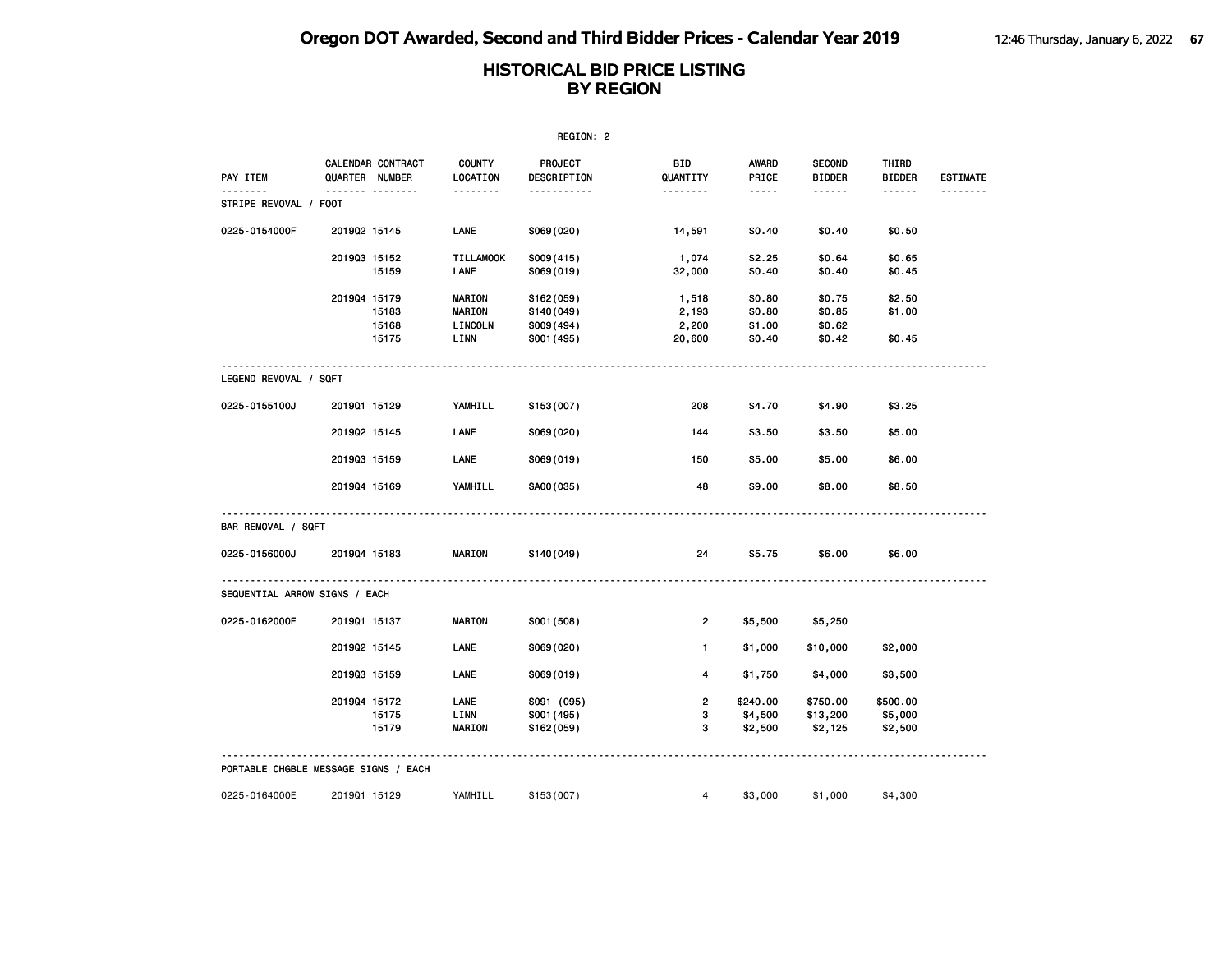| REGION: 2                                       |                |                                  |                                                     |                                                                 |                                                              |                                                                                                                        |                                                                                                                                                                                                                                                                                                                                                                                                                                                                                                    |                                            |                 |  |
|-------------------------------------------------|----------------|----------------------------------|-----------------------------------------------------|-----------------------------------------------------------------|--------------------------------------------------------------|------------------------------------------------------------------------------------------------------------------------|----------------------------------------------------------------------------------------------------------------------------------------------------------------------------------------------------------------------------------------------------------------------------------------------------------------------------------------------------------------------------------------------------------------------------------------------------------------------------------------------------|--------------------------------------------|-----------------|--|
| PAY ITEM                                        | QUARTER NUMBER | CALENDAR CONTRACT                | <b>COUNTY</b><br>LOCATION                           | <b>PROJECT</b><br>DESCRIPTION                                   | BID<br>QUANTITY                                              | AWARD<br>PRICE                                                                                                         | <b>SECOND</b><br><b>BIDDER</b>                                                                                                                                                                                                                                                                                                                                                                                                                                                                     | THIRD<br><b>BIDDER</b>                     | <b>ESTIMATE</b> |  |
| .                                               |                | ------- --------<br>15137        | <b>MARION</b>                                       | -----------<br>S001 (508)                                       | .<br>5                                                       | $\begin{array}{cccccccccc} \bullet & \bullet & \bullet & \bullet & \bullet & \bullet & \bullet \end{array}$<br>\$5,000 | $\begin{array}{cccccccccccccc} \multicolumn{2}{c}{} & \multicolumn{2}{c}{} & \multicolumn{2}{c}{} & \multicolumn{2}{c}{} & \multicolumn{2}{c}{} & \multicolumn{2}{c}{} & \multicolumn{2}{c}{} & \multicolumn{2}{c}{} & \multicolumn{2}{c}{} & \multicolumn{2}{c}{} & \multicolumn{2}{c}{} & \multicolumn{2}{c}{} & \multicolumn{2}{c}{} & \multicolumn{2}{c}{} & \multicolumn{2}{c}{} & \multicolumn{2}{c}{} & \multicolumn{2}{c}{} & \multicolumn{2}{c}{} & \multicolumn{2}{c}{} & \$<br>\$10,000 | ------                                     | <u>.</u>        |  |
| PORTABLE CHGBLE MESSAGE SIGNS / EACH            |                |                                  |                                                     |                                                                 |                                                              |                                                                                                                        |                                                                                                                                                                                                                                                                                                                                                                                                                                                                                                    |                                            |                 |  |
| 0225-0164000E                                   | (cont) 15132   |                                  | YAMHILL                                             | S032(012)                                                       | 9                                                            | \$2,350                                                                                                                | \$9,500                                                                                                                                                                                                                                                                                                                                                                                                                                                                                            | \$4,000                                    |                 |  |
|                                                 | 201902 15145   |                                  | LANE                                                | S069(020)                                                       | 3                                                            | \$2,000                                                                                                                | \$5,000                                                                                                                                                                                                                                                                                                                                                                                                                                                                                            | \$4,000                                    |                 |  |
|                                                 | 201903 15152   | 15159                            | <b>TILLAMOOK</b><br>LANE                            | S009(415)<br>S069(019)                                          | $\overline{2}$<br>4                                          | \$9,000<br>\$6,000                                                                                                     | \$10,000<br>\$14,000                                                                                                                                                                                                                                                                                                                                                                                                                                                                               | \$5,500<br>\$20,000                        |                 |  |
|                                                 | 201904 15168   | 15172<br>15169<br>15179<br>15175 | LINCOLN<br>LANE<br>YAMHILL<br><b>MARION</b><br>LINN | S009(494)<br>S091 (095)<br>SA00(035)<br>S162(059)<br>S001 (495) | $\overline{2}$<br>$\overline{2}$<br>$\overline{4}$<br>4<br>9 | \$35,000<br>\$800<br>\$5,000<br>\$5,250<br>\$0                                                                         | \$16,500<br>\$2,500<br>\$1,250<br>\$3,900<br>\$18,100                                                                                                                                                                                                                                                                                                                                                                                                                                              | \$1,000<br>\$3,000<br>\$12,000<br>\$15,000 |                 |  |
| SMART WORK ZONE SYSTEM MOBILIZATION / EACH      |                |                                  |                                                     |                                                                 |                                                              |                                                                                                                        |                                                                                                                                                                                                                                                                                                                                                                                                                                                                                                    |                                            |                 |  |
| 0225-0167100E                                   | 201901 15137   |                                  | <b>MARION</b>                                       | S001 (508)                                                      | $2^{\circ}$                                                  | \$2,000                                                                                                                | \$2,750                                                                                                                                                                                                                                                                                                                                                                                                                                                                                            |                                            |                 |  |
| SMART WORK ZONE SYSTEM / DAY                    |                |                                  |                                                     |                                                                 |                                                              |                                                                                                                        |                                                                                                                                                                                                                                                                                                                                                                                                                                                                                                    |                                            |                 |  |
| 0225-0167200U                                   | 201901 15137   |                                  | <b>MARION</b>                                       | S001 (508)                                                      | 80                                                           | \$600.00                                                                                                               | \$640.00                                                                                                                                                                                                                                                                                                                                                                                                                                                                                           |                                            |                 |  |
| PORTABLE CHGBLE MESSAGE SIGNS, ROLL MNTD / EACH |                |                                  |                                                     |                                                                 |                                                              |                                                                                                                        |                                                                                                                                                                                                                                                                                                                                                                                                                                                                                                    |                                            |                 |  |
| 0225-0167300E                                   | 201901 15137   |                                  | <b>MARION</b>                                       | S001 (508)                                                      | $\overline{2}$                                               | \$4,000                                                                                                                | \$10,500                                                                                                                                                                                                                                                                                                                                                                                                                                                                                           |                                            |                 |  |
|                                                 | 201904 15175   | 15179                            | LINN<br><b>MARION</b>                               | S001 (495)<br>S162(059)                                         | $3^{\circ}$<br>5                                             | \$0<br>\$5,250                                                                                                         | \$13,200<br>\$2,200                                                                                                                                                                                                                                                                                                                                                                                                                                                                                | \$0<br>\$4,500                             |                 |  |
| RADAR SPEED TRAILER / EACH                      |                |                                  |                                                     |                                                                 |                                                              |                                                                                                                        |                                                                                                                                                                                                                                                                                                                                                                                                                                                                                                    |                                            |                 |  |
| 0225-0167500E                                   | 201901 15137   |                                  | <b>MARION</b>                                       | S001 (508)                                                      | $\overline{2}$                                               | \$2,800                                                                                                                | \$10,500                                                                                                                                                                                                                                                                                                                                                                                                                                                                                           |                                            |                 |  |
|                                                 | 201902 15145   |                                  | LANE                                                | S069(020)                                                       | $\mathbf{1}$                                                 | \$2,000                                                                                                                | \$2,000                                                                                                                                                                                                                                                                                                                                                                                                                                                                                            | \$3,000                                    |                 |  |
|                                                 | 201904 15179   |                                  | MARION                                              | S162(059)                                                       | $\mathbf{1}$                                                 | \$5,250                                                                                                                | \$8,560                                                                                                                                                                                                                                                                                                                                                                                                                                                                                            | \$5,000                                    |                 |  |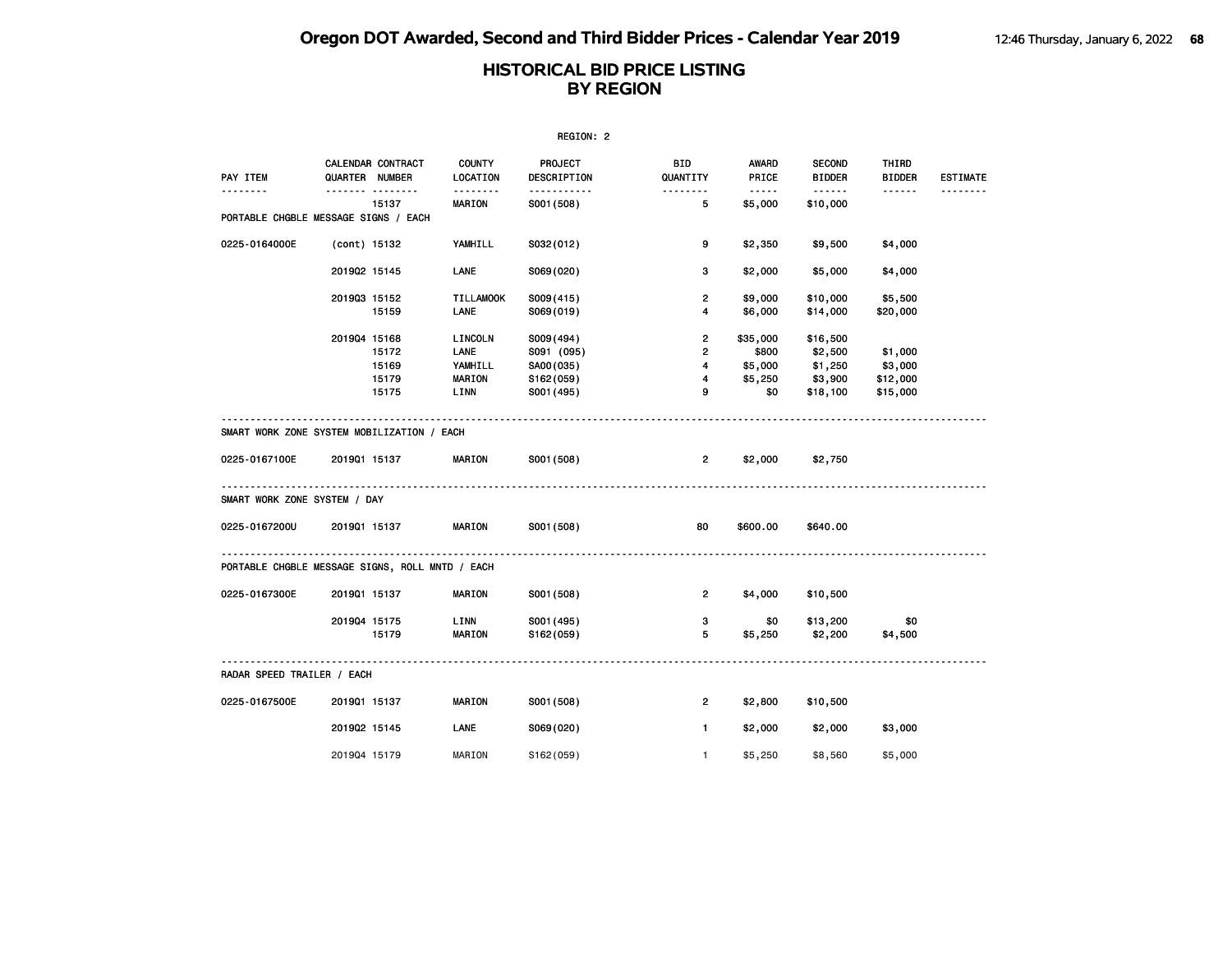| REGION: 2                                 |              |                                     |                                 |                               |                        |                    |                                |                        |                 |
|-------------------------------------------|--------------|-------------------------------------|---------------------------------|-------------------------------|------------------------|--------------------|--------------------------------|------------------------|-----------------|
| PAY ITEM                                  |              | CALENDAR CONTRACT<br>QUARTER NUMBER | <b>COUNTY</b><br>LOCATION       | <b>PROJECT</b><br>DESCRIPTION | <b>BID</b><br>QUANTITY | AWARD<br>PRICE     | <b>SECOND</b><br><b>BIDDER</b> | THIRD<br><b>BIDDER</b> | <b>ESTIMATE</b> |
| RADAR SPEED TRAILER / EACH                |              | ------- --------                    | --------                        | -----------                   | --------               | $\cdots \cdots$    | ------                         | ------                 |                 |
| 0225-0167500E                             |              | (cont) 15175                        | LINN                            | S001 (495)                    | $\overline{2}$         | \$5,000            | \$7,200                        | \$15,000               |                 |
| TEMPORARY CURB RAMP, PARALLEL / EACH      |              |                                     |                                 |                               |                        |                    |                                |                        |                 |
| 0225-0167640E 2019Q4 15168 LINCOLN        |              |                                     |                                 | S009(494)                     | 3                      | \$4,000            | \$1,000                        |                        |                 |
| TEMPORARY CURB RAMP, PERPENDICULAR / EACH |              |                                     |                                 |                               |                        |                    |                                |                        |                 |
| 0225-0167650E 2019Q4 15168 LINCOLN        |              |                                     |                                 | S009(494)                     | $\overline{2}$         | \$3,000            | \$1,000                        |                        |                 |
| TEMPORARY CURB RAMP, _____ / EACH         |              |                                     |                                 |                               |                        |                    |                                |                        |                 |
| 0225-0167670E 2019Q4 15169 YAMHILL        |              |                                     |                                 | SA00(035)                     | $\overline{2}$         | \$1,500            | \$450                          | \$33                   |                 |
| TEMPORARY WALKS / SQFT                    |              |                                     |                                 |                               |                        |                    |                                |                        |                 |
| 0225-0167680J                             | 201904 15169 |                                     | YAMHILL                         | SA00(035)                     | 45                     | \$10.00            | \$20.00                        | \$7.00                 |                 |
| <b>FLAGGERS / HOUR</b>                    |              |                                     |                                 |                               |                        |                    |                                |                        |                 |
| 0225-0168000T                             | 201901 15129 | 15137                               | YAMHILL<br><b>MARION</b>        | S153(007)<br>S001 (508)       | 120<br>3,840           | \$54.00<br>\$0.01  | \$52.00<br>\$53.50             | \$52.00                |                 |
|                                           |              | 15132                               | YAMHILL                         | S032(012)                     | 7,500                  | \$48.00            | \$45.00                        | \$55.00                |                 |
|                                           | 201902 15145 |                                     | LANE                            | S069(020)                     | 250                    | \$49.50            | \$52.00                        | \$60.00                |                 |
|                                           | 201903 15159 | 15152                               | <b>LANE</b><br><b>TILLAMOOK</b> | S069(019)<br>S009(415)        | 300<br>1,800           | \$52.50<br>\$56.00 | \$50.00<br>\$55.00             | \$57.00<br>\$60.00     |                 |
|                                           | 201904 15172 |                                     | LANE                            | S091 (095)                    | 200                    | \$60.00            | \$0.01                         | \$55.00                |                 |
|                                           |              | 15183                               | MARION                          | S140(049)                     | 200                    | \$55.00            | \$58.00                        | \$55.00                |                 |
|                                           |              | 15179                               | <b>MARION</b>                   | S162(059)                     | 250                    | \$55.25            | \$46.00                        | \$65.00                |                 |
|                                           |              | 15169                               | YAMHILL                         | SA00(035)                     | 1,000                  | \$60.00            | \$55.00                        | \$66.00                |                 |
|                                           |              | 15175                               | LINN                            | S001 (495)                    | 1,200                  | \$75.00            | \$90.30                        | \$0.01                 |                 |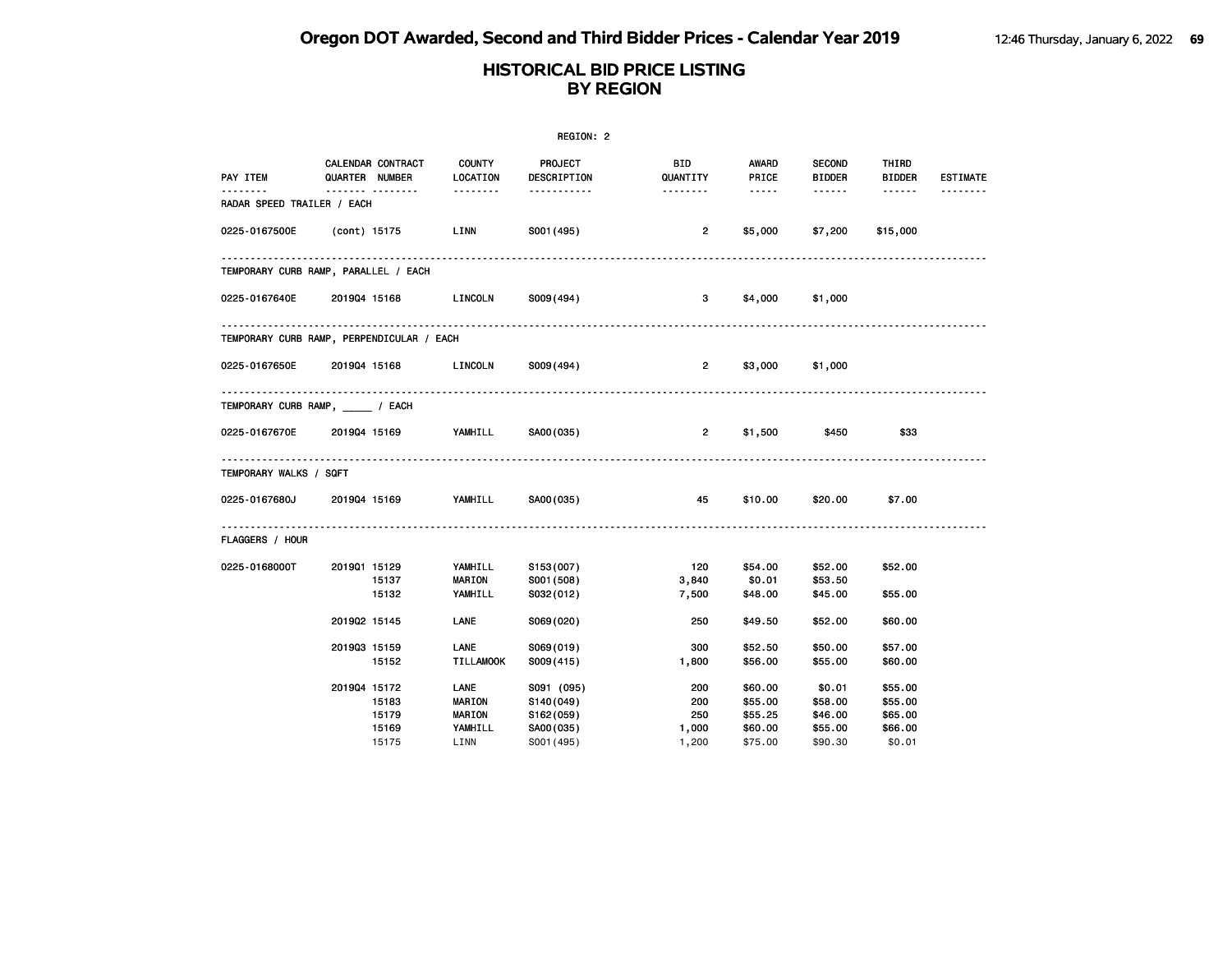| REGION: 2                         |              |                                     |                                                     |                                                                 |                                                                       |                                                                                                                                                      |                                                  |                                         |                 |  |
|-----------------------------------|--------------|-------------------------------------|-----------------------------------------------------|-----------------------------------------------------------------|-----------------------------------------------------------------------|------------------------------------------------------------------------------------------------------------------------------------------------------|--------------------------------------------------|-----------------------------------------|-----------------|--|
| PAY ITEM                          |              | CALENDAR CONTRACT<br>QUARTER NUMBER | COUNTY<br>LOCATION                                  | PROJECT<br>DESCRIPTION                                          | <b>BID</b><br>QUANTITY                                                | AWARD<br>PRICE                                                                                                                                       | <b>SECOND</b><br><b>BIDDER</b>                   | THIRD<br><b>BIDDER</b>                  | <b>ESTIMATE</b> |  |
| ------<br>FLAGGERS / HOUR         |              | <u> </u>                            | .                                                   | -----------                                                     | --------                                                              | $\frac{1}{2} \left( \frac{1}{2} \right) \left( \frac{1}{2} \right) \left( \frac{1}{2} \right) \left( \frac{1}{2} \right) \left( \frac{1}{2} \right)$ | ------                                           | $- - - - - -$                           | <u>.</u>        |  |
| 0225-0168000T                     | (cont) 15168 |                                     | LINCOLN                                             | S009(494)                                                       | 4,000                                                                 | \$75.00                                                                                                                                              | \$58.85                                          |                                         |                 |  |
| FLAGGER STATION LIGHTING / EACH   |              |                                     |                                                     |                                                                 |                                                                       |                                                                                                                                                      |                                                  |                                         |                 |  |
| 0225-0168100E                     | 201901 15132 | 15137                               | YAMHILL<br>MARION                                   | S032(012)<br>S001 (508)                                         | 4<br>6                                                                | \$3,550<br>\$1,400                                                                                                                                   | \$1,100<br>\$3,150                               | \$1,250                                 |                 |  |
|                                   | 201902 15145 |                                     | <b>LANE</b>                                         | S069(020)                                                       | 4                                                                     | \$750                                                                                                                                                | \$2,000                                          | \$0                                     |                 |  |
|                                   | 201903 15152 | 15159                               | <b>TILLAMOOK</b><br>LANE                            | S009(415)<br>S069(019)                                          | 4<br>4                                                                | \$2,000<br>\$1,250                                                                                                                                   | \$2,000<br>\$4,000                               | \$2,680<br>\$3,500                      |                 |  |
|                                   | 201904 15168 | 15175<br>15179<br>15169<br>15172    | LINCOLN<br>LINN<br><b>MARION</b><br>YAMHILL<br>LANE | S009(494)<br>S001 (495)<br>S162(059)<br>SA00(035)<br>S091 (095) | $\overline{2}$<br>$\overline{\mathbf{c}}$<br>$\overline{2}$<br>4<br>4 | \$6,000<br>\$1,500<br>\$3,150<br>\$2,000<br>\$250.00                                                                                                 | \$3,500<br>\$3,500<br>\$2,300<br>\$750<br>\$0.01 | \$3,000<br>\$1,000<br>\$685<br>\$500.00 |                 |  |
| TRAFFIC CONTROL SUPERVISOR / EACH |              |                                     |                                                     |                                                                 |                                                                       |                                                                                                                                                      |                                                  |                                         |                 |  |
| 0225-0169000E                     | 2019Q1 15137 |                                     | <b>MARION</b>                                       | S001 (508)                                                      | 80                                                                    | \$2,500                                                                                                                                              | \$920                                            |                                         |                 |  |
|                                   | 201902 15145 |                                     | LANE                                                | S069(020)                                                       | 60                                                                    | \$350.00                                                                                                                                             | \$0.05                                           | \$0.01                                  |                 |  |
|                                   | 201903 15159 |                                     | LANE                                                | S069(019)                                                       | 300                                                                   | \$650.00                                                                                                                                             | \$650.00                                         | \$800.00                                |                 |  |
|                                   | 201904 15179 | 15175                               | <b>MARION</b><br>LINN                               | S162(059)<br>S001 (495)                                         | 86<br>270                                                             | \$1,060<br>\$1,200                                                                                                                                   | \$400<br>\$123                                   | \$600<br>\$700                          |                 |  |
| RAILROAD FLAGGER SERVICES / EACH  |              |                                     |                                                     |                                                                 |                                                                       |                                                                                                                                                      |                                                  |                                         |                 |  |
| 0225-0170000E                     | 201902 15145 |                                     | LANE                                                | S069(020)                                                       | 17                                                                    | \$1,380                                                                                                                                              | \$1,100                                          | \$1,000                                 |                 |  |
| PILOT CARS / HOUR                 |              |                                     |                                                     |                                                                 |                                                                       |                                                                                                                                                      |                                                  |                                         |                 |  |
| 0225-0172000T                     | 201901 15137 |                                     | MARION                                              | S001 (508)                                                      | 2,560                                                                 | \$105.00                                                                                                                                             | \$78.00                                          |                                         |                 |  |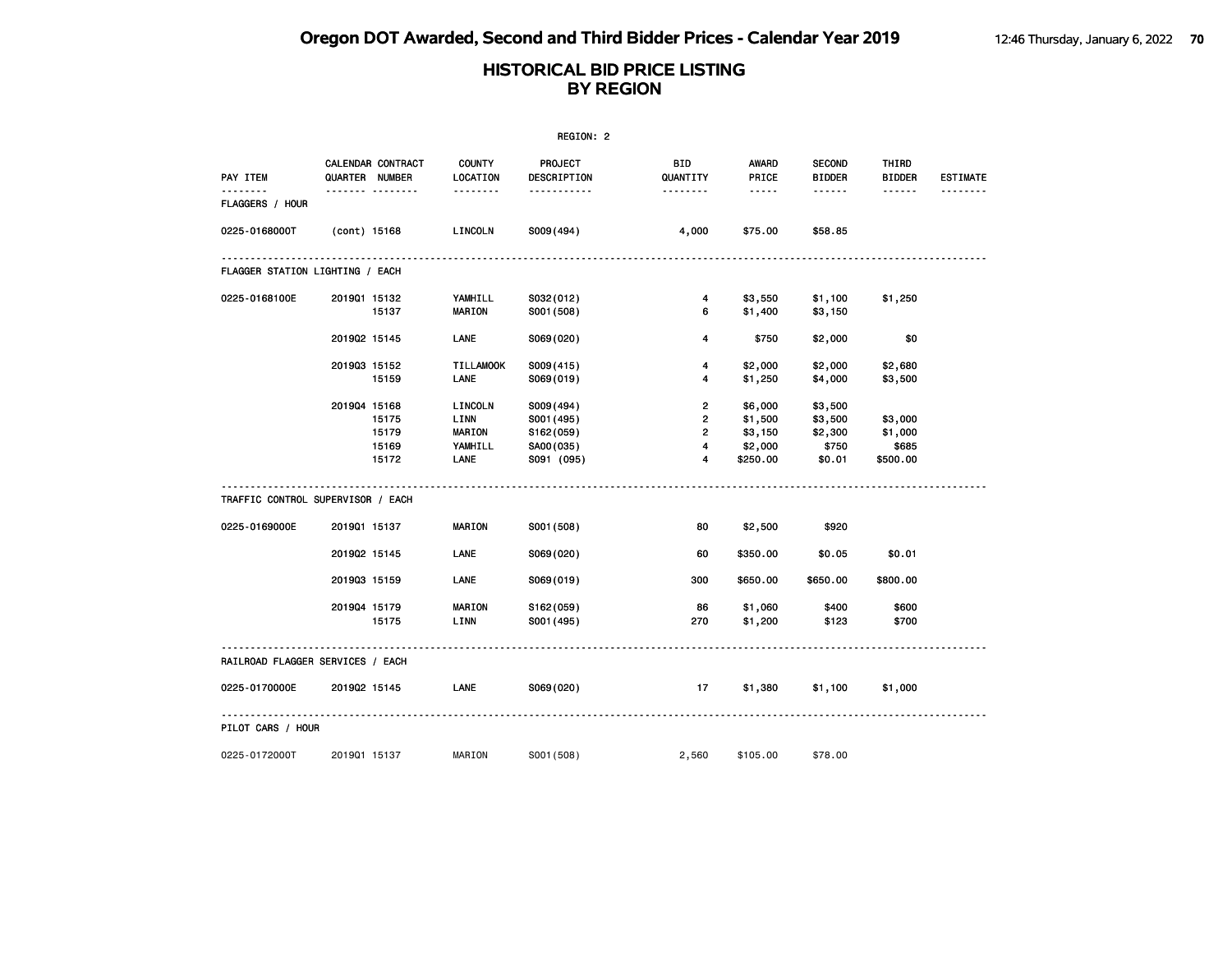| REGION: 2         |                                                      |                           |                               |                 |                       |                                |                               |                 |  |  |  |
|-------------------|------------------------------------------------------|---------------------------|-------------------------------|-----------------|-----------------------|--------------------------------|-------------------------------|-----------------|--|--|--|
| PAY ITEM          | <b>CALENDAR CONTRACT</b><br>QUARTER<br><b>NUMBER</b> | <b>COUNTY</b><br>LOCATION | <b>PROJECT</b><br>DESCRIPTION | BID<br>QUANTITY | <b>AWARD</b><br>PRICE | <b>SECOND</b><br><b>BIDDER</b> | <b>THIRD</b><br><b>BIDDER</b> | <b>ESTIMATE</b> |  |  |  |
| PILOT CARS / HOUR |                                                      |                           |                               |                 |                       |                                |                               |                 |  |  |  |
| 0225-0172000T     | 201903 15152                                         | <b>TILLAMOOK</b>          | S009(415)                     | 500             | \$66,00               | \$65,00                        | \$75.00                       |                 |  |  |  |
|                   | 201904 15169                                         | YAMHILL                   | SA00(035)                     | 100             | \$75.00               | \$75.00                        | \$74.00                       |                 |  |  |  |
|                   | PEDESTRIAN TRANSPORT VEHICLE / HOUR                  |                           |                               |                 |                       |                                |                               |                 |  |  |  |
| 0225-0174000T     | 201904 15179<br>15175                                | <b>MARION</b><br>LINN     | S162(059)<br>S001 (495)       | 40<br>1,200     | \$26.25<br>\$0.01     | \$1.00<br>\$68,50              | \$100.00<br>\$0.01            |                 |  |  |  |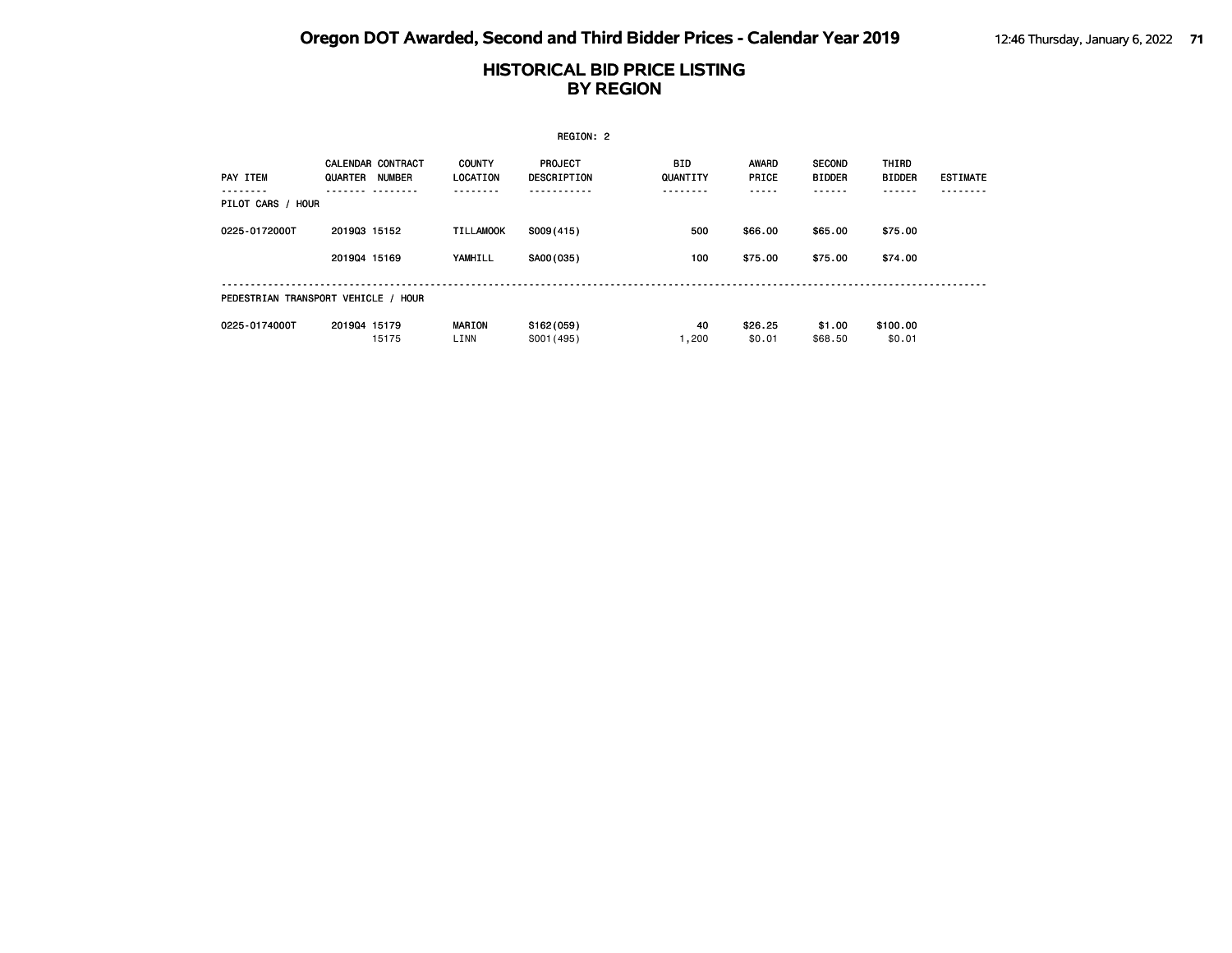| REGION: 2                          |              |                                     |                           |                               |                 |                                                                                                                                                      |                                |                   |                 |  |
|------------------------------------|--------------|-------------------------------------|---------------------------|-------------------------------|-----------------|------------------------------------------------------------------------------------------------------------------------------------------------------|--------------------------------|-------------------|-----------------|--|
| PAY ITEM                           |              | CALENDAR CONTRACT<br>QUARTER NUMBER | <b>COUNTY</b><br>LOCATION | <b>PROJECT</b><br>DESCRIPTION | BID<br>QUANTITY | AWARD<br>PRICE                                                                                                                                       | <b>SECOND</b><br><b>BIDDER</b> | THIRD<br>BIDDER   | <b>ESTIMATE</b> |  |
| .<br>PLASTIC SHEETING / SQYD       |              | ------- --------                    | 1.1.1.1.1.1.1             | -----------                   | .               | $\frac{1}{2} \left( \frac{1}{2} \right) \left( \frac{1}{2} \right) \left( \frac{1}{2} \right) \left( \frac{1}{2} \right) \left( \frac{1}{2} \right)$ | $- - - - - -$                  | ------            | <u>.</u>        |  |
| 0280-0101000J                      | 201901 15129 | 15132                               | YAMHILL<br>YAMHILL        | S153(007)<br>S032(012)        | 100<br>250      | \$1.50<br>\$7.75                                                                                                                                     | \$2.25<br>\$1.50               | \$2.20<br>\$4.00  |                 |  |
|                                    | 201903 15159 | 15152                               | LANE<br><b>TILLAMOOK</b>  | S069(019)<br>S009(415)        | 100<br>250      | \$10.00<br>\$2.00                                                                                                                                    | \$2.88<br>\$4.00               | \$22.50<br>\$5.10 |                 |  |
|                                    | 201904 15179 | 15183                               | <b>MARION</b><br>MARION   | S162(059)<br>S140(049)        | 100<br>100      | \$10.50<br>\$8.00                                                                                                                                    | \$5.50<br>\$4.00               | \$5.00<br>\$3.00  |                 |  |
| TEMPORARY MULCHING, STRAW / ACRE   |              |                                     |                           |                               |                 |                                                                                                                                                      |                                |                   |                 |  |
| 0280-0104020R                      | 201901 15129 |                                     | YAMHILL                   | S153 (007)                    | 0.35            | \$4,500                                                                                                                                              | \$4,500                        | \$4,500           |                 |  |
| TEMPORARY MULCHING, COMPOST / ACRE |              |                                     |                           |                               |                 |                                                                                                                                                      |                                |                   |                 |  |
| 0280-0104030R                      |              | 2019Q4 15169 YAMHILL                |                           | SA00(035)                     | 2.50            | \$15,600                                                                                                                                             | \$13,500                       | \$14,500          |                 |  |
| MATTING, TYPE C / SQYD             |              |                                     |                           |                               |                 |                                                                                                                                                      |                                |                   |                 |  |
| 0280-0105030J                      |              | 2019Q1 15132 YAMHILL                |                           | S032(012)                     | 987             | \$4.00                                                                                                                                               | \$5.50                         | \$5.50            |                 |  |
| MATTING, TYPE D / SQYD             |              |                                     |                           |                               |                 |                                                                                                                                                      |                                |                   |                 |  |
| 0280-0105040J                      |              | 201903 15152<br>15159               | TILLAMOOK<br>LANE         | S009(415)<br>S069(019)        | 11,472          | 6,339 \$1.30<br>\$3.50                                                                                                                               | \$1.30<br>\$3.50               | \$1.30<br>\$3.50  |                 |  |
| MATTING, TYPE E / SQYD             |              |                                     |                           |                               |                 |                                                                                                                                                      |                                |                   |                 |  |
| 0280-0105050J                      | 201901 15129 |                                     | YAMHILL S153(007)         |                               | 224             | \$8.00                                                                                                                                               | \$8.00                         | \$8.25            |                 |  |
| MATTING, TYPE F / SQYD             |              |                                     |                           |                               |                 |                                                                                                                                                      |                                |                   |                 |  |
| 0280-0105060J                      | 201903 15152 |                                     | TILLAMOOK                 | S009(415)                     | 517 — 17        | \$6.00                                                                                                                                               | \$6.00                         | \$8.90            |                 |  |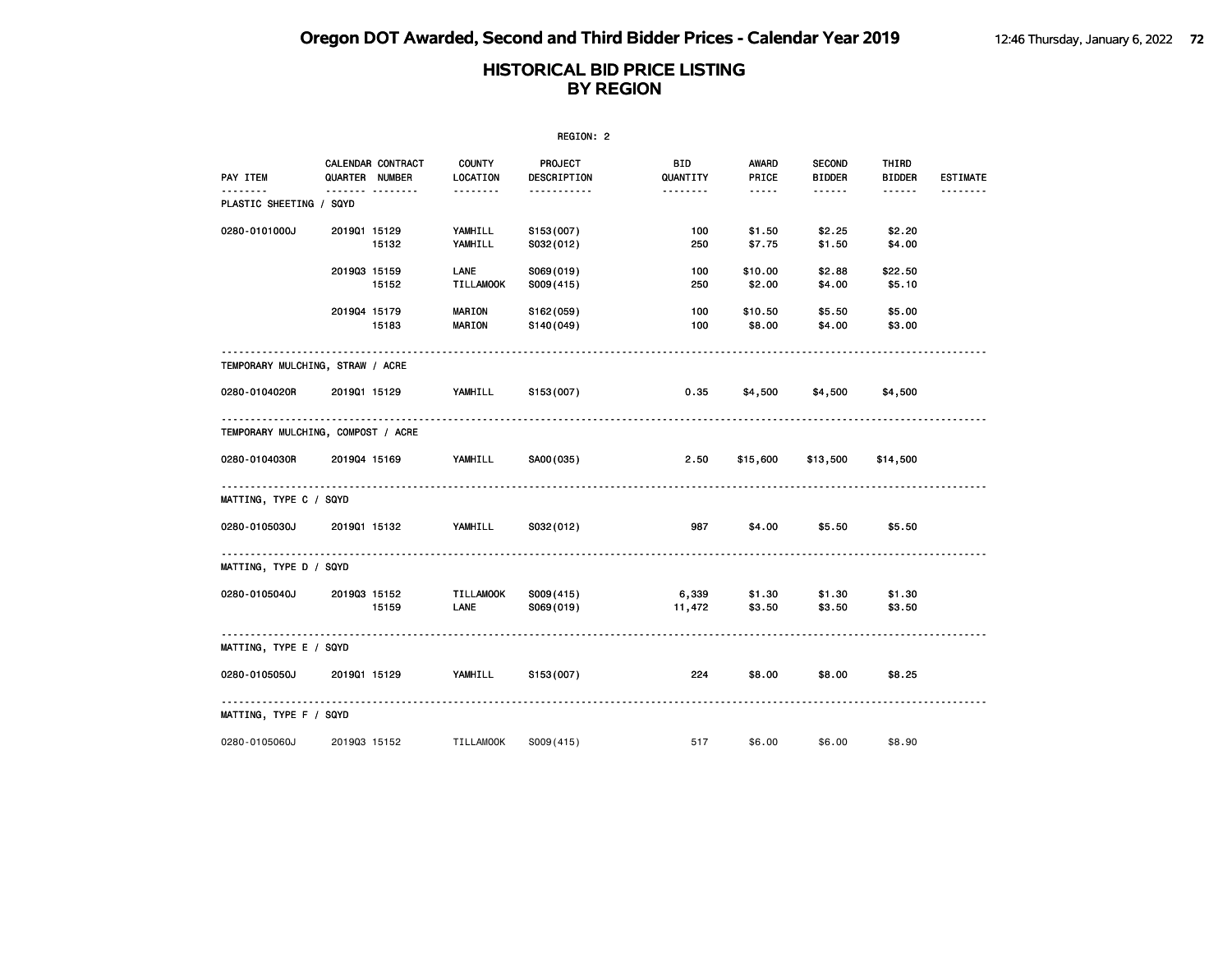|                                |                |                       |                                       | REGION: 2                                    |                             |                               |                                          |                                  |                 |
|--------------------------------|----------------|-----------------------|---------------------------------------|----------------------------------------------|-----------------------------|-------------------------------|------------------------------------------|----------------------------------|-----------------|
| PAY ITEM                       | QUARTER NUMBER | CALENDAR CONTRACT<br> | <b>COUNTY</b><br>LOCATION<br>-------- | <b>PROJECT</b><br>DESCRIPTION<br>----------- | BID<br>QUANTITY<br>-------- | AWARD<br>PRICE<br>$- - - - -$ | <b>SECOND</b><br><b>BIDDER</b><br>------ | THIRD<br><b>BIDDER</b><br>------ | <b>ESTIMATE</b> |
| MATTING, TYPE F / SQYD         |                |                       |                                       |                                              |                             |                               |                                          |                                  |                 |
| 0280-0105060J                  | 201904 15183   |                       | <b>MARION</b>                         | S140(049)                                    | 1,950                       | \$4.00                        | \$4.25                                   | \$4.00                           |                 |
| MATTING, TYPE G / SQYD         |                |                       |                                       |                                              |                             |                               |                                          |                                  |                 |
| 0280-0105070J                  | 201904 15169   |                       | YAMHILL                               | SA00(035)                                    | 700                         | \$9.00                        | \$9.00                                   | \$9.00                           |                 |
| COMPOST EROSION BLANKET / SQYD |                |                       |                                       |                                              |                             |                               |                                          |                                  |                 |
| 0280-0105100J                  | 201902 15145   |                       | LANE                                  | S069(020)                                    | 350                         | \$4.70                        | \$4.70                                   | \$3.00                           |                 |
|                                | 201903 15159   |                       | LANE                                  | S069(019)                                    | 43,362                      | \$3.00                        | \$2.95                                   | \$3.00                           |                 |
| CHECK DAM, TYPE 1 / EACH       |                |                       |                                       |                                              |                             |                               |                                          |                                  |                 |
| 0280-0106010E                  | 201901 15132   |                       | YAMHILL                               | S032(012)                                    | $\mathbf{1}$                | \$260                         | \$250                                    | \$1,000                          |                 |
|                                | 201903 15152   |                       | <b>TILLAMOOK</b>                      | S009(415)                                    | $\blacksquare$              | \$1,000                       | \$1,000                                  | \$1,000                          |                 |
|                                | 201904 15183   |                       | <b>MARION</b>                         | S140(049)                                    | 29                          | \$225.00                      | \$300.00                                 | \$200.00                         |                 |
| CHECK DAM, TYPE 2 / EACH       |                |                       |                                       |                                              |                             |                               |                                          |                                  |                 |
| 0280-0106020E                  | 201904 15169   |                       | YAMHILL                               | SA00(035)                                    | 91                          | \$66.00                       | \$85.00                                  | \$193.00                         |                 |
| CHECK DAM, TYPE 3 / EACH       |                |                       |                                       |                                              |                             |                               |                                          |                                  |                 |
| 0280-0106030E                  | 201901 15129   |                       | YAMHILL                               | S153(007)                                    | $\blacksquare$              | \$50.00                       | \$75.00                                  | \$54.00                          |                 |
|                                | 201904 15168   |                       | LINCOLN                               | S009(494)                                    | $\mathbf{1}$                | \$300.00                      | \$250.00                                 |                                  |                 |
| CHECK DAM, TYPE 6 / EACH       |                |                       |                                       |                                              |                             |                               |                                          |                                  |                 |
| 0280-0106060E                  | 201901 15132   |                       | YAMHILL                               | S032(012)                                    | 5                           | \$205.00                      | \$200.00                                 | \$125.00                         |                 |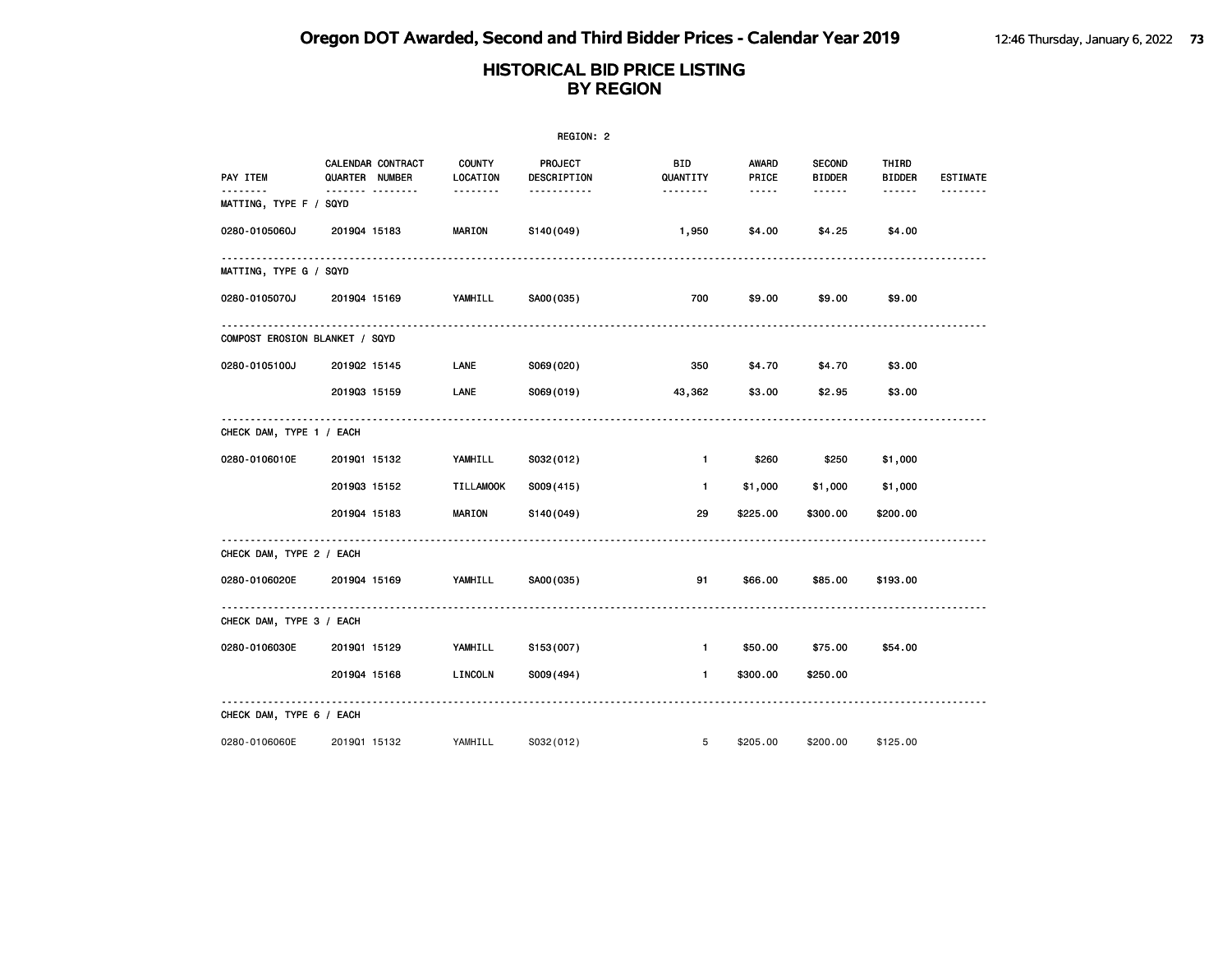|                                      |              |                                     |                                     | REGION: 2                           |                                       |                                                                                                               |                                |                        |                 |
|--------------------------------------|--------------|-------------------------------------|-------------------------------------|-------------------------------------|---------------------------------------|---------------------------------------------------------------------------------------------------------------|--------------------------------|------------------------|-----------------|
| PAY ITEM                             |              | CALENDAR CONTRACT<br>QUARTER NUMBER | <b>COUNTY</b><br>LOCATION           | PROJECT<br>DESCRIPTION              | BID<br>QUANTITY                       | AWARD<br>PRICE                                                                                                | <b>SECOND</b><br><b>BIDDER</b> | THIRD<br><b>BIDDER</b> | <b>ESTIMATE</b> |
| <u>.</u><br>CHECK DAM, TYPE 6 / EACH |              | ------- --------                    | <u>.</u>                            | -----------                         | <u> - - - - - - -</u>                 | $\frac{1}{2} \frac{1}{2} \frac{1}{2} \frac{1}{2} \frac{1}{2} \frac{1}{2} \frac{1}{2} \frac{1}{2} \frac{1}{2}$ |                                | ------                 | .               |
| 0280-0106060E                        | (cont) 15129 |                                     | YAMHILL                             | S153(007)                           | 15                                    | \$135.00                                                                                                      | \$135.00                       | \$135.00               |                 |
|                                      | 201903 15152 | 15159                               | <b>TILLAMOOK</b><br>LANE            | S009(415)<br>S069(019)              | 27<br>27                              | \$120.00<br>\$125.00                                                                                          | \$600.00<br>\$125.00           | \$135.00<br>\$150.00   |                 |
| COMPOST FILTER BERM / FOOT           |              |                                     |                                     |                                     |                                       |                                                                                                               |                                |                        |                 |
| 0280-0109200F                        | 201903 15159 |                                     | LANE                                | S069(019)                           | 7,134                                 | \$3.05                                                                                                        | \$3.05                         | \$3.25                 |                 |
| CONSTRUCTION ENTRANCE, TYPE 1 / EACH |              |                                     |                                     |                                     |                                       |                                                                                                               |                                |                        |                 |
| 0280-0110010E                        | 201901 15129 |                                     | YAMHILL                             | S153(007)                           | $\blacksquare$                        | \$1,800                                                                                                       | \$700                          | \$1,190                |                 |
|                                      | 201903 15152 | 15159                               | <b>TILLAMOOK</b><br>LANE            | S009(415)<br>S069(019)              | $\mathbf{1}$<br>5                     | \$1,500<br>\$1,750                                                                                            | \$2,000<br>\$2,100             | \$2,135<br>\$2,200     |                 |
|                                      | 201904 15168 | 15183<br>15169                      | LINCOLN<br><b>MARION</b><br>YAMHILL | S009(494)<br>S140(049)<br>SA00(035) | $\overline{2}$<br>$\overline{2}$<br>6 | \$0<br>\$500<br>\$3,000                                                                                       | \$4,500<br>\$1,000<br>\$2,100  | \$3,000<br>\$4,800     |                 |
|                                      |              |                                     |                                     |                                     |                                       |                                                                                                               |                                |                        |                 |
| TIRE WASH FACILITY, TYPE 1 / EACH    |              |                                     |                                     |                                     |                                       |                                                                                                               |                                |                        |                 |
| 0280-0111010E                        | 201903 15159 |                                     | LANE                                | S069(019)                           | 5                                     | \$5,750                                                                                                       | \$7,000                        | \$3,500                |                 |
| CONCRETE WASHOUT FACILITY / EACH     |              |                                     |                                     |                                     |                                       |                                                                                                               |                                |                        |                 |
| 0280-0112500E                        | 201902 15145 |                                     | LANE                                | S069(020)                           | $\blacksquare$                        | \$1,250                                                                                                       | \$2,000                        | \$0                    |                 |
|                                      | 201903 15159 |                                     | LANE                                | S069(019)                           | $\mathbf{1}$                          | \$3,250                                                                                                       | \$500                          | \$5,000                |                 |
| SEDIMENT FENCE / FOOT                |              |                                     |                                     |                                     |                                       |                                                                                                               |                                |                        |                 |
| 0280-0113000F                        | 201901 15132 |                                     | YAMHILL                             | S032(012)                           | 435                                   | \$3.50                                                                                                        | \$7.00                         | \$7.00                 |                 |
|                                      | 201902 15145 |                                     | LANE                                | S069(020)                           | 745                                   | \$3.00                                                                                                        | \$3.00                         | \$2.00                 |                 |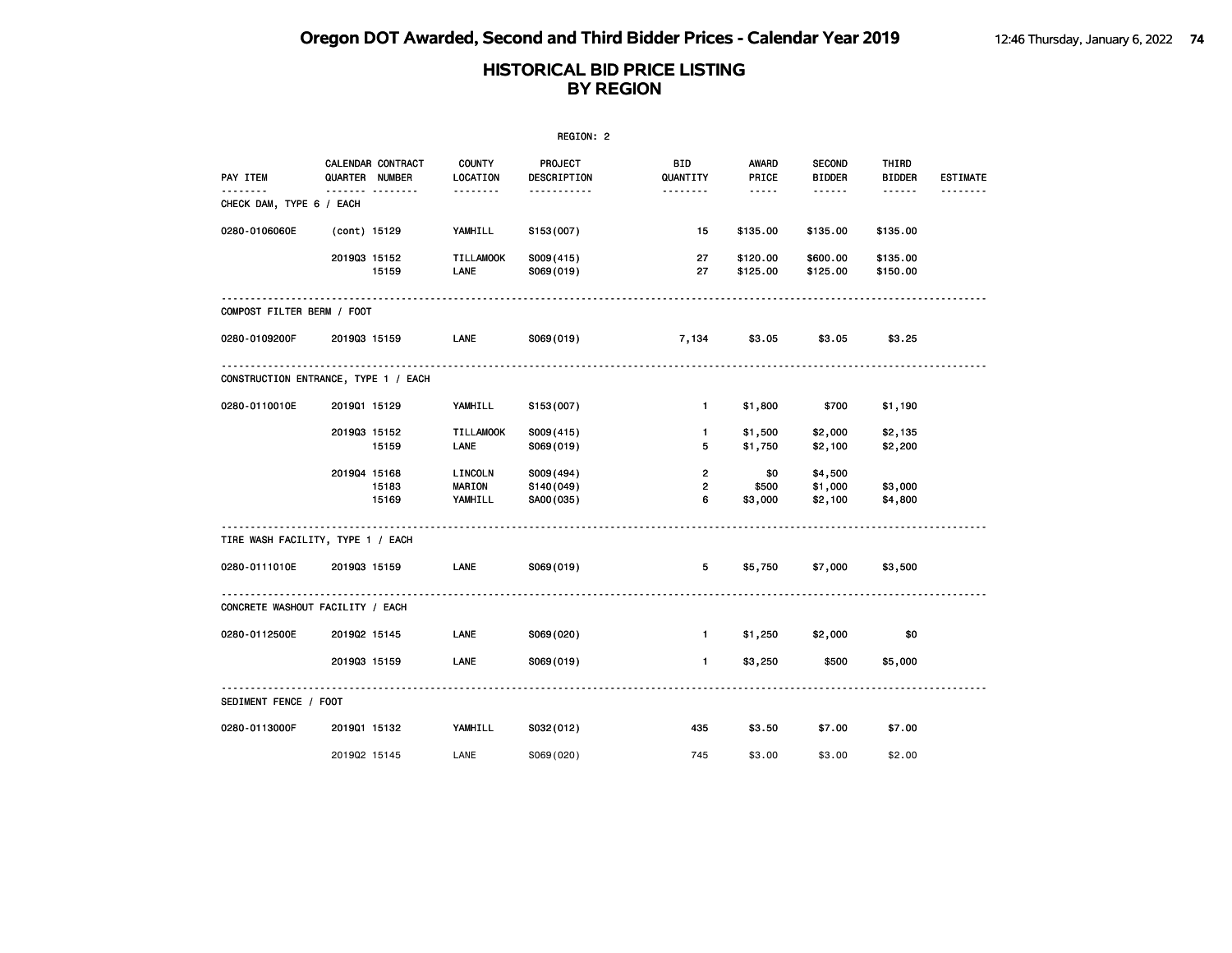|                                 |              |                                                 |                           | REGION: 2                                |                                           |                               |                                                 |                                  |                             |
|---------------------------------|--------------|-------------------------------------------------|---------------------------|------------------------------------------|-------------------------------------------|-------------------------------|-------------------------------------------------|----------------------------------|-----------------------------|
| PAY ITEM<br>.                   |              | CALENDAR CONTRACT<br><b>QUARTER NUMBER</b><br>. | <b>COUNTY</b><br>LOCATION | <b>PROJECT</b><br>DESCRIPTION<br><u></u> | BID.<br>QUANTITY<br><u> - - - - - - -</u> | AWARD<br>PRICE<br>$- - - - -$ | <b>SECOND</b><br><b>BIDDER</b><br>$- - - - - -$ | THIRD<br><b>BIDDER</b><br>------ | <b>ESTIMATE</b><br><u>.</u> |
| SEDIMENT FENCE / FOOT           |              |                                                 |                           |                                          |                                           |                               |                                                 |                                  |                             |
| 0280-0113000F                   | 201903 15159 |                                                 | <b>LANE</b>               | S069(019)                                | 500                                       | \$2.50                        | \$5.00                                          | \$6.00                           |                             |
|                                 | 201904 15168 |                                                 | LINCOLN                   | S009(494)                                | 550                                       | \$7.00                        | \$5.00                                          |                                  |                             |
| INLET PROTECTION, TYPE 3 / EACH |              |                                                 |                           |                                          |                                           |                               |                                                 |                                  |                             |
| 0280-0114030E                   | 201901 15129 |                                                 | YAMHILL                   | S153(007)                                | $\mathbf{1}$                              | \$150.00                      | \$99.00                                         | \$110.00                         |                             |
|                                 |              | 15132                                           | YAMHILL                   | S032(012)                                | $\overline{2}$                            | \$85.00                       | \$130.00                                        | \$90.00                          |                             |
|                                 |              | 15137                                           | <b>MARION</b>             | S001 (508)                               | $\overline{7}$                            | \$165.00                      | \$365.00                                        |                                  |                             |
|                                 | 201902 15145 |                                                 | <b>LANE</b>               | S069(020)                                | 3                                         | \$200.00                      | \$166.00                                        | \$200.00                         |                             |
|                                 | 201903 15152 |                                                 | <b>TILLAMOOK</b>          | S009(415)                                | 8                                         | \$150.00                      | \$600.00                                        | \$84.00                          |                             |
|                                 |              | 15159                                           | LANE                      | S069(019)                                | 34                                        | \$100.00                      | \$75.00                                         | \$150.00                         |                             |
|                                 | 201904 15168 |                                                 | LINCOLN                   | S009(494)                                | $\mathbf{1}$                              | \$300.00                      | \$125.00                                        |                                  |                             |
|                                 |              | 15179                                           | <b>MARION</b>             | S162 (059)                               | 9                                         | \$265.00                      | \$100.00                                        | \$155.00                         |                             |
|                                 |              | 15175                                           | LINN                      | S001 (495)                               | 11                                        | \$100.00                      | \$356.50                                        | \$200.00                         |                             |
| INLET PROTECTION, TYPE 4 / EACH |              |                                                 |                           |                                          |                                           |                               |                                                 |                                  |                             |
| 0280-0114040E                   | 201904 15183 |                                                 | <b>MARION</b>             | S140(049)                                | $\overline{2}$                            | \$100.00                      | \$90.00                                         | \$200.00                         |                             |
|                                 |              | 15169                                           | YAMHILL                   | SA00(035)                                | $\overline{7}$                            | \$50.00                       | \$85.00                                         | \$41.00                          |                             |
| SEDIMENT BARRIER, TYPE 2 / EACH |              |                                                 |                           |                                          |                                           |                               |                                                 |                                  |                             |
| 0280-0115020E                   | 201904 15179 |                                                 | MARION                    | S162(059)                                | 20                                        | \$265.00                      | \$25.00                                         | \$8.00                           |                             |
| SEDIMENT BARRIER, TYPE 3 / FOOT |              |                                                 |                           |                                          |                                           |                               |                                                 |                                  |                             |
| 0280-0115030F                   | 201901 15132 |                                                 | YAMHILL                   | S032(012)                                | 1,061                                     | \$3.35                        | \$6.50                                          | \$6.25                           |                             |
|                                 | 201902 15145 |                                                 | LANE                      | S069(020)                                | 1,174                                     | \$3.50                        | \$3.45                                          | \$1.50                           |                             |
|                                 | 201903 15159 |                                                 | LANE                      | S069(019)                                | 1,000                                     | \$5.00                        | \$4.61                                          | \$7.00                           |                             |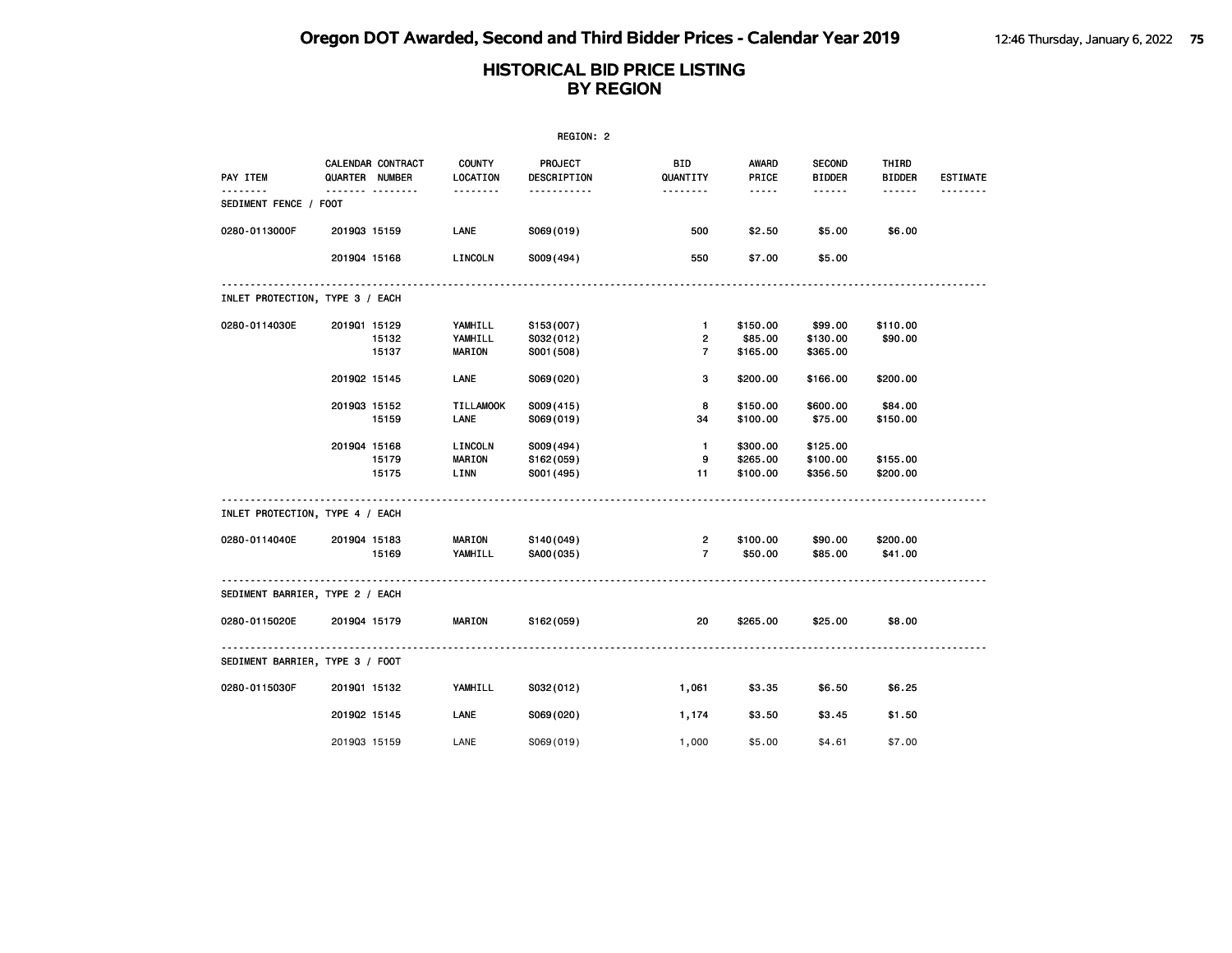| REGION: 2                       |              |                                            |                                     |                                     |                        |                             |                                |                        |                 |  |  |
|---------------------------------|--------------|--------------------------------------------|-------------------------------------|-------------------------------------|------------------------|-----------------------------|--------------------------------|------------------------|-----------------|--|--|
| PAY ITEM                        |              | <b>CALENDAR CONTRACT</b><br>QUARTER NUMBER | <b>COUNTY</b><br>LOCATION           | PROJECT<br>DESCRIPTION              | <b>BID</b><br>QUANTITY | <b>AWARD</b><br>PRICE       | <b>SECOND</b><br><b>BIDDER</b> | THIRD<br><b>BIDDER</b> | <b>ESTIMATE</b> |  |  |
| SEDIMENT BARRIER, TYPE 3 / FOOT |              | --------                                   |                                     | <u>.</u>                            | .                      | $- - - - -$                 |                                |                        |                 |  |  |
| 0280-0115030F                   | 201904 15168 | 15183<br>15169                             | LINCOLN<br><b>MARION</b><br>YAMHILL | S009(494)<br>S140(049)<br>SA00(035) | 115<br>200<br>500      | \$10.00<br>\$3.00<br>\$5.00 | \$6.00<br>\$3.75<br>\$7.00     | \$10.00<br>\$3.65      |                 |  |  |
| SEDIMENT BARRIER, TYPE 6 / FOOT |              |                                            |                                     |                                     |                        |                             |                                |                        |                 |  |  |
| 0280-0115060F                   | 201903 15152 |                                            | TILLAMOOK                           | S009(415)                           | 200                    | \$65.00                     | \$20.00                        | \$19.85                |                 |  |  |
| SEDIMENT BARRIER, TYPE 8 / FOOT |              |                                            |                                     |                                     |                        |                             |                                |                        |                 |  |  |
| 0280-0115080F                   | 201901 15129 |                                            | YAMHILL                             | S153(007)                           | 73                     | \$9.50                      | \$9.50                         | \$9.40                 |                 |  |  |
|                                 | 201903 15152 | 15159                                      | <b>TILLAMOOK</b><br><b>LANE</b>     | S009(415)<br>S069(019)              | 1,155<br>7,222         | \$6.50<br>\$6.00            | \$6.50<br>\$6.05               | \$9.55<br>\$7.00       |                 |  |  |
| STRAW BALE / EACH               |              |                                            |                                     |                                     |                        |                             |                                |                        |                 |  |  |
| 0280-0119000E                   | 201901 15129 | 15132                                      | YAMHILL<br>YAMHILL                  | S153(007)<br>S032(012)              | 5<br>20                | \$30.00<br>\$20,00          | \$50.00<br>\$48.00             | \$81.00<br>\$35.00     |                 |  |  |
|                                 | 201903 15152 | 15159                                      | <b>TILLAMOOK</b><br>LANE            | S009(415)<br>S069(019)              | 20<br>40               | \$20.00<br>\$65.00          | \$25.00<br>\$24.31             | \$20.00<br>\$100.00    |                 |  |  |
|                                 | 201904 15179 |                                            | MARION                              | S162(059)                           | 5                      | \$32.00                     | \$100.00                       | \$25.00                |                 |  |  |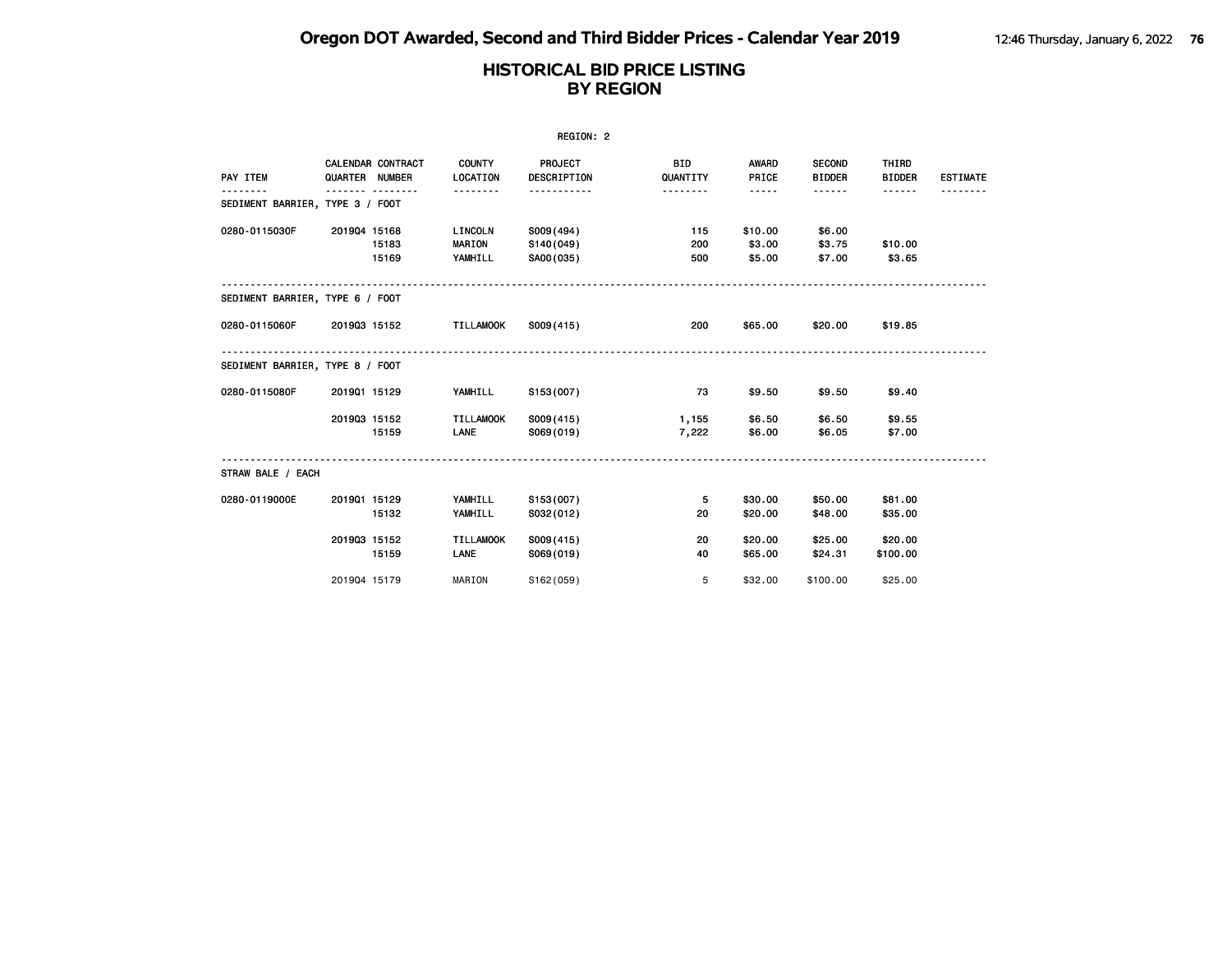|                                           |                                     |                           | REGION: 2                     |                    |                       |                                |                        |                 |
|-------------------------------------------|-------------------------------------|---------------------------|-------------------------------|--------------------|-----------------------|--------------------------------|------------------------|-----------------|
| PAY ITEM                                  | CALENDAR CONTRACT<br>QUARTER NUMBER | <b>COUNTY</b><br>LOCATION | <b>PROJECT</b><br>DESCRIPTION | BID<br>QUANTITY    | <b>AWARD</b><br>PRICE | <b>SECOND</b><br><b>BIDDER</b> | THIRD<br><b>BIDDER</b> | <b>ESTIMATE</b> |
| REMOVAL OF SURFACINGS / SQYD              | <u>.</u>                            | .                         | .                             | <u>.</u>           | -----                 | ------                         | ------                 |                 |
| 0310-0103000J                             | 201903 15159                        | <b>LANE</b>               | S069(019)                     | 4,110              | \$25.00               | \$25.00                        | \$25.50                |                 |
| REMOVAL OF BARRIERS / FOOT                |                                     |                           |                               |                    |                       |                                |                        |                 |
| 0310-0108000A                             | 201903 15159                        | LANE                      | S069(019)                     | 1,303              | \$1.53                | \$23.02                        | \$19.19                |                 |
|                                           | 201904 15179                        | <b>MARION</b>             | S162(059)                     | 1,700              | \$5.00                | \$4.71                         | \$8.82                 |                 |
| REMOVAL OF GUARDRAIL / FOOT               |                                     |                           |                               |                    |                       |                                |                        |                 |
| 0310-0113000A                             | 201902 15145                        | LANE                      | S069(020)                     | 1,500              | \$6.67                | \$3.10                         | \$5.33                 |                 |
|                                           | 201903 15159                        | LANE                      | S069(019)                     | 6,576              | \$2.59                | \$4.56                         | \$3.80                 |                 |
|                                           |                                     |                           | REGION: 2                     |                    |                       |                                |                        |                 |
| PAY ITEM                                  | CALENDAR CONTRACT<br>QUARTER NUMBER | <b>COUNTY</b><br>LOCATION | PROJECT<br>DESCRIPTION        | BID<br>QUANTITY    | AWARD<br>PRICE        | <b>SECOND</b><br><b>BIDDER</b> | THIRD<br><b>BIDDER</b> | <b>ESTIMATE</b> |
| $- - - -$<br>CLEARING AND GRUBBING / ACRE | $- - - -$<br><u>.</u>               | .                         | .                             | <u>.</u>           | -----                 | ------                         | ------                 |                 |
| 0320-0100000A                             | 201901 15132                        | YAMHILL                   | S032(012)                     | 1.                 | \$22,355              | \$70,000                       | \$10,150               |                 |
|                                           | 201902 15145                        | LANE                      | S069(020)                     | 0.04               | \$50,000              | \$125,000                      | \$0                    |                 |
|                                           | 201903 15152<br>15159               | <b>TILLAMOOK</b><br>LANE  | S009(415)<br>S069(019)        | $\mathbf{1}$<br>10 | \$15,000<br>\$10,728  | \$20,000<br>\$14,000           | \$23,000<br>\$17,500   |                 |
| CLEARING AND GRUBBING / ACRE              |                                     |                           |                               |                    |                       |                                |                        |                 |
| 0320-0100000R                             | 201901 15129                        | YAMHILL                   | S153(007)                     | 0.70               | \$17,500              | \$11,700                       | \$13,800               |                 |
|                                           | 201904 15183<br>15169               | <b>MARION</b><br>YAMHILL  | S140(049)<br>SA00(035)        | 1.20<br>4.60       | \$1,335<br>\$5,000    | \$5,000<br>\$6,000             | \$10,000<br>\$15,500   |                 |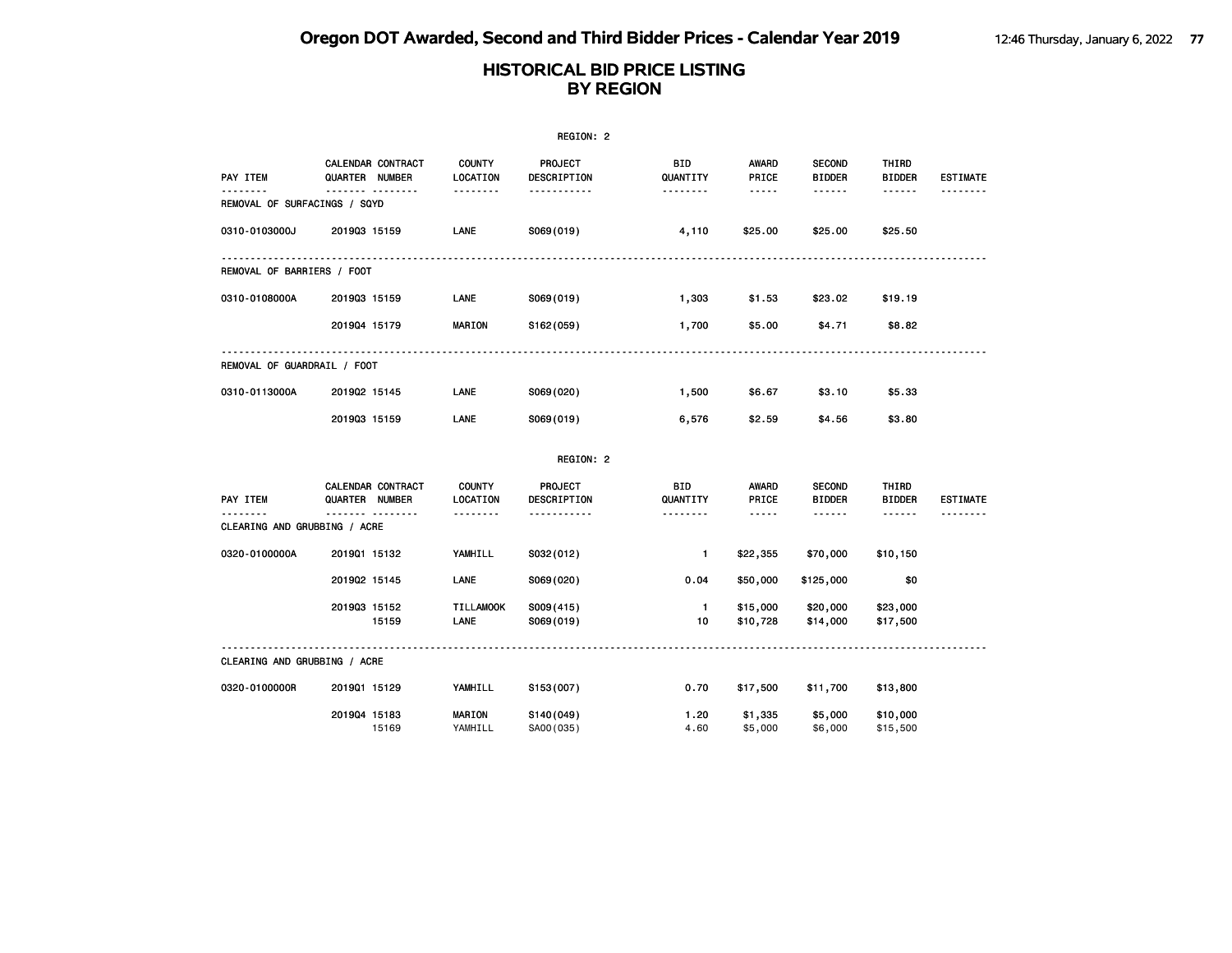| REGION: 2                  |                |                   |                                    |                                     |                         |                              |                                |                               |                 |  |  |
|----------------------------|----------------|-------------------|------------------------------------|-------------------------------------|-------------------------|------------------------------|--------------------------------|-------------------------------|-----------------|--|--|
| PAY ITEM                   | QUARTER NUMBER | CALENDAR CONTRACT | <b>COUNTY</b><br>LOCATION          | PROJECT<br>DESCRIPTION              | <b>BID</b><br>QUANTITY  | AWARD<br>PRICE               | <b>SECOND</b><br><b>BIDDER</b> | THIRD<br><b>BIDDER</b>        | <b>ESTIMATE</b> |  |  |
| DITCH EXCAVATION / CUYD    |                |                   | .                                  | .                                   | .                       | -----                        | .                              | ------                        |                 |  |  |
| 0330-0101000K              | 201904 15169   |                   | YAMHILL                            | SA00(035)                           | 81                      | \$13.00                      | \$21.00                        | \$81.50                       |                 |  |  |
| GENERAL EXCAVATION / CUYD  |                |                   |                                    |                                     |                         |                              |                                |                               |                 |  |  |
| 0330-0105000K              | 201901 15129   | 15132             | YAMHILL<br>YAMHILL                 | S153(007)<br>S032(012)              | 1,088<br>12,872         | \$22.00<br>\$17.50           | \$28.00<br>\$19.00             | \$30.25<br>\$10.00            |                 |  |  |
|                            | 201902 15145   |                   | LANE                               | S069(020)                           | 58                      | \$35.00                      | \$34.00                        | \$200.00                      |                 |  |  |
|                            | 201903 15152   |                   | <b>TILLAMOOK</b>                   | S009(415)                           | 7,520                   | \$10.25                      | \$10.00                        | \$11.00                       |                 |  |  |
|                            | 201904 15183   | 15179<br>15169    | MARION<br><b>MARION</b><br>YAMHILL | S140(049)<br>S162(059)<br>SA00(035) | 1,619<br>4,653<br>7,301 | \$18.00<br>\$20.50<br>\$8.00 | \$21.00<br>\$18.00<br>\$16.00  | \$21.00<br>\$21.00<br>\$12.50 |                 |  |  |
| EMBANKMENT IN PLACE / CUYD |                |                   |                                    |                                     |                         |                              |                                |                               |                 |  |  |
| 0330-0123000K              | 201903 15159   |                   | LANE                               | S069(019)                           | 71,140                  | \$14.25                      | \$16.25                        | \$14.37                       |                 |  |  |
| STONE EMBANKMENT / CUYD    |                |                   |                                    |                                     |                         |                              |                                |                               |                 |  |  |
| 0330-0126000K              | 201901 15132   |                   | YAMHILL                            | S032(012)                           | 830                     | \$46.00                      | \$38.00                        | \$37.00                       |                 |  |  |
|                            | 201903 15152   |                   | <b>TILLAMOOK</b>                   | S009(415)                           | 2,282                   | \$38.00                      | \$37.00                        | \$38.00                       |                 |  |  |
|                            | 201904 15169   |                   | YAMHILL                            | SA00(035)                           | 150                     | \$55.00                      | \$45.00                        | \$32.00                       |                 |  |  |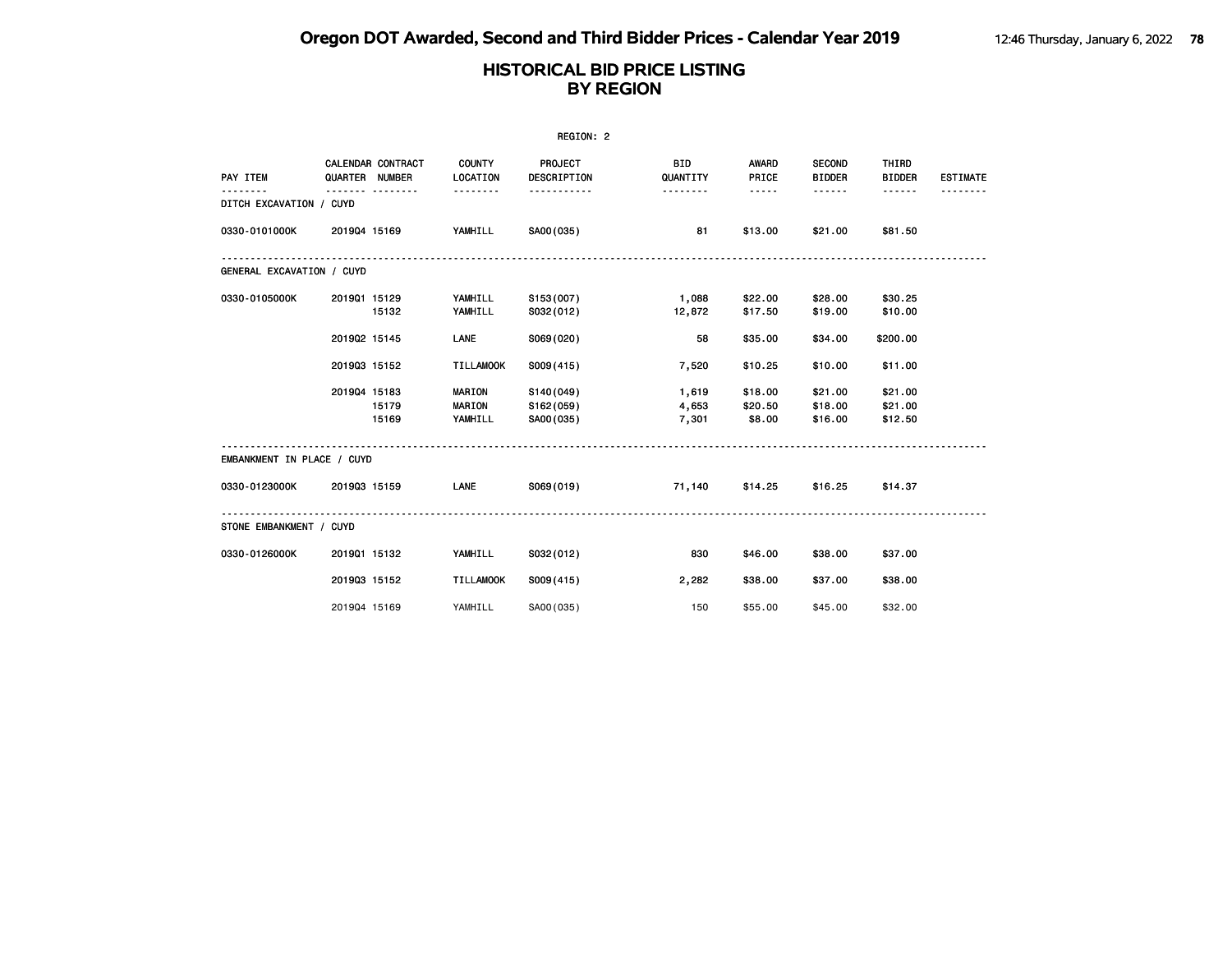|                                                   |              |                                          |                                | REGION: 2                   |                             |                                                                                                                                                                        |                                          |                                  |          |
|---------------------------------------------------|--------------|------------------------------------------|--------------------------------|-----------------------------|-----------------------------|------------------------------------------------------------------------------------------------------------------------------------------------------------------------|------------------------------------------|----------------------------------|----------|
| PAY ITEM                                          |              | CALENDAR CONTRACT<br>QUARTER NUMBER      | <b>COUNTY</b><br>LOCATION      | PROJECT<br>DESCRIPTION      | <b>BID</b><br>QUANTITY      | AWARD<br>PRICE                                                                                                                                                         | <b>SECOND</b><br><b>BIDDER</b>           | THIRD<br><b>BIDDER</b>           | ESTIMATE |
| <u>.</u><br>18 INCH SUBGRADE STABILIZATION / SQYD |              | . <sub>.</sub>                           | .                              | <u>.</u>                    | <u>.</u>                    | $\frac{1}{2} \left( \frac{1}{2} \right) \left( \frac{1}{2} \right) \left( \frac{1}{2} \right) \left( \frac{1}{2} \right) \left( \frac{1}{2} \right)$                   | ------                                   | $- - - - - -$                    |          |
| 0331-0109000J                                     | 201901 15129 | 15132                                    | YAMHILL<br>YAMHILL             | S153(007)<br>S032(012)      | 903<br>1,425                | \$26.50<br>\$32.00                                                                                                                                                     | \$37.00<br>\$26.00                       | \$32.50<br>\$20.00               |          |
|                                                   | 201904 15179 |                                          | MARION                         | S <sub>162</sub> (059)      | 7,300                       | \$38.50                                                                                                                                                                | \$33.00                                  | \$23.30                          |          |
| 24 INCH SUBGRADE STABILIZATION / SQYD             |              |                                          |                                |                             |                             |                                                                                                                                                                        |                                          |                                  |          |
| 0331-0112000J                                     | 201904 15183 | 15169                                    | MARION<br>YAMHILL              | S140(049)<br>SA00(035)      | 575<br>8,764                | \$35.40<br>\$30.00                                                                                                                                                     | \$37.00<br>\$32.00                       | \$38.00<br>\$38.50               |          |
| 36 INCH SUBGRADE STABILIZATION / SQYD             |              |                                          |                                |                             |                             |                                                                                                                                                                        |                                          |                                  |          |
| 0331-0115000J                                     | 201903 15152 |                                          | <b>TILLAMOOK</b>               | S009(415)                   | 1,965                       | \$41.00                                                                                                                                                                | \$40.00                                  | \$45.00                          |          |
|                                                   |              |                                          |                                | REGION: 2                   |                             |                                                                                                                                                                        |                                          |                                  |          |
| PAY ITEM                                          |              | CALENDAR CONTRACT<br>QUARTER NUMBER<br>. | <b>COUNTY</b><br>LOCATION<br>. | PROJECT<br>DESCRIPTION<br>. | <b>BID</b><br>QUANTITY<br>. | AWARD<br>PRICE<br>$\frac{1}{2} \left( \frac{1}{2} \right) \left( \frac{1}{2} \right) \left( \frac{1}{2} \right) \left( \frac{1}{2} \right) \left( \frac{1}{2} \right)$ | <b>SECOND</b><br><b>BIDDER</b><br>------ | THIRD<br><b>BIDDER</b><br>------ | ESTIMATE |
| RIPRAP GEOTEXTILE, TYPE 1 / SQYD                  |              |                                          |                                |                             |                             |                                                                                                                                                                        |                                          |                                  |          |
| 0350-0103000J                                     | 201902 15145 |                                          | LANE                           | S069(020)                   | 4                           | \$45.00                                                                                                                                                                | \$125.00                                 | \$50.00                          |          |
|                                                   | 201903 15159 |                                          | LANE                           | S069(019)                   | 6                           | \$15.00                                                                                                                                                                | \$15.00                                  | \$15.50                          |          |
|                                                   | 201904 15169 |                                          | YAMHILL                        | SA00(035)                   | 40                          | \$3.00                                                                                                                                                                 | \$6.50                                   | \$4.75                           |          |
| RIPRAP GEOTEXTILE, TYPE 2 / SQYD                  |              |                                          |                                |                             |                             |                                                                                                                                                                        |                                          |                                  |          |
| 0350-0104000J                                     | 201901 15132 |                                          | YAMHILL                        | S032(012)                   | 50                          | \$10.50                                                                                                                                                                | \$3.40                                   | \$10.00                          |          |
| SUBGRADE GEOTEXTILE / SQYD                        |              |                                          |                                |                             |                             |                                                                                                                                                                        |                                          |                                  |          |
| 0350-0105000J                                     | 201901 15129 | 15132                                    | YAMHILL<br>YAMHILL             | S153(007)<br>S032(012)      | 1,807<br>2,850              | \$0.75<br>\$1.35                                                                                                                                                       | \$1.05<br>\$1.50                         | \$1.15<br>\$1.50                 |          |
|                                                   | 201903 15152 | 15159                                    | <b>TILLAMOOK</b><br>LANE       | S009(415)<br>S069(019)      | 6,349<br>31,044             | \$1.50<br>\$1.00                                                                                                                                                       | \$1.50<br>\$1.00                         | \$1.50<br>\$1.05                 |          |
|                                                   | 201904 15183 | 15169                                    | MARION<br>YAMHILL              | S140(049)<br>SA00(035)      | 3,205<br>9,480              | \$1.00<br>\$1.50                                                                                                                                                       | \$0.75<br>\$1.00                         | \$1.40<br>\$1.40                 |          |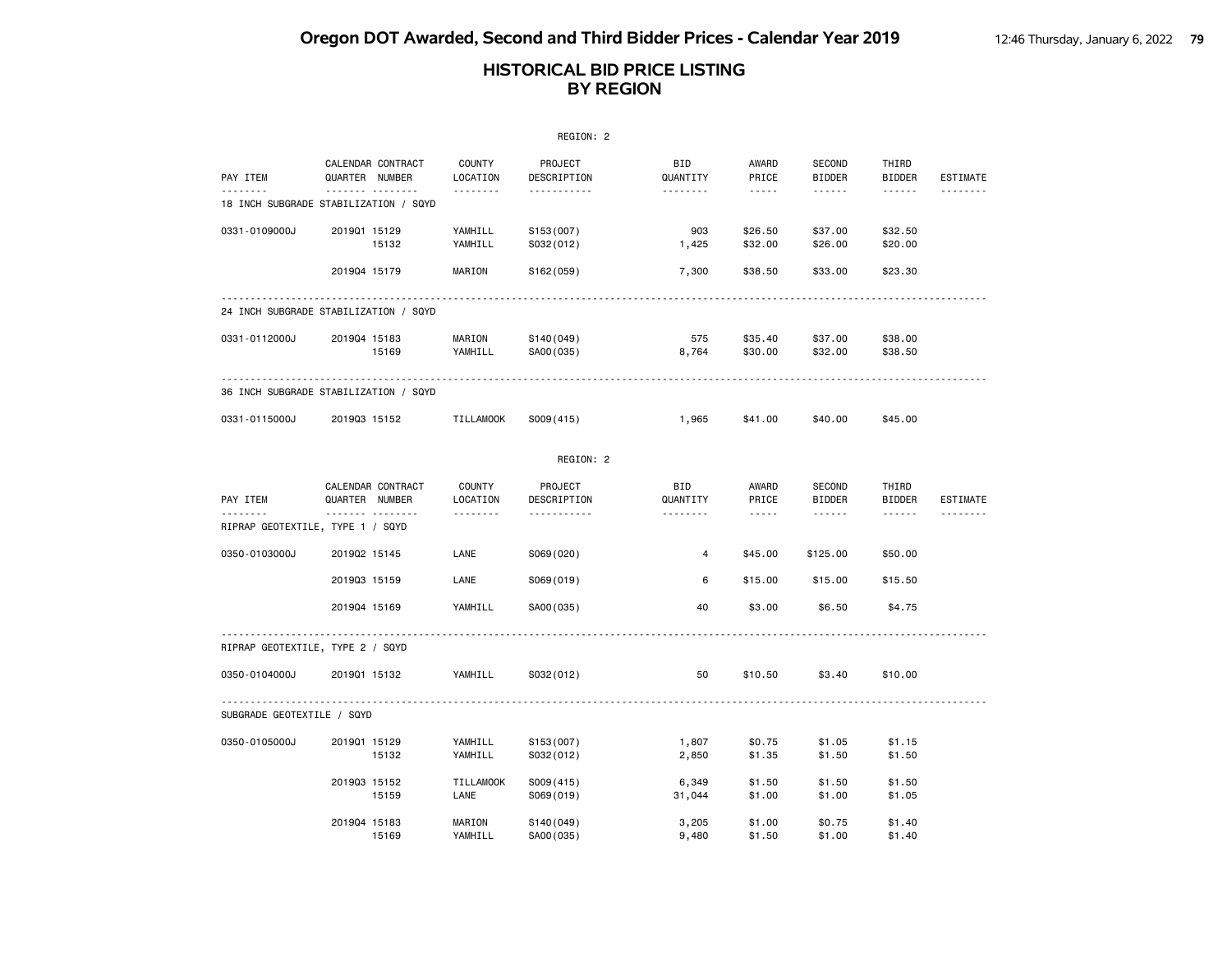|                                            |                                              |                                | REGION: 2                                               |                             |                                 |                                          |                                         |                 |
|--------------------------------------------|----------------------------------------------|--------------------------------|---------------------------------------------------------|-----------------------------|---------------------------------|------------------------------------------|-----------------------------------------|-----------------|
| PAY ITEM                                   | CALENDAR CONTRACT<br>QUARTER NUMBER          | <b>COUNTY</b><br>LOCATION      | PROJECT<br>DESCRIPTION                                  | BID<br>QUANTITY             | <b>AWARD</b><br>PRICE           | <b>SECOND</b><br><b>BIDDER</b>           | THIRD<br><b>BIDDER</b>                  | <b>ESTIMATE</b> |
| .<br><b>OBLITERATING SURFACINGS / SQFT</b> |                                              | .                              | .                                                       | <u>.</u>                    | $- - - - -$                     | ------                                   | ------                                  |                 |
| 0370-0101000A                              | 201904 15169                                 | YAMHILL                        | SA00(035)                                               | 3,300                       | \$3.03                          | \$4.55                                   | \$10.68                                 |                 |
|                                            |                                              |                                | REGION: 2                                               |                             |                                 |                                          |                                         |                 |
| PAY ITEM<br><u>.</u>                       | CALENDAR CONTRACT<br>QUARTER NUMBER<br>.     | <b>COUNTY</b><br>LOCATION<br>. | PROJECT<br>DESCRIPTION<br><u> - - - - - - - - - - -</u> | BID<br>QUANTITY<br><u>.</u> | AWARD<br>PRICE<br>$\frac{1}{2}$ | <b>SECOND</b><br><b>BIDDER</b><br>------ | THIRD<br><b>BIDDER</b><br>$- - - - - -$ | <b>ESTIMATE</b> |
| LOOSE RIPRAP, CLASS 50 / CUYD              |                                              |                                |                                                         |                             |                                 |                                          |                                         |                 |
| 0390-0105000K                              | 201901 15129<br>15132                        | YAMHILL<br>YAMHILL             | S153(007)<br>S032(012)                                  | 10.50<br>17                 | \$135.00<br>\$77.50             | \$165.00<br>\$75.00                      | \$110.00<br>\$61.00                     |                 |
|                                            | 201902 15145                                 | LANE                           | S069(020)                                               | $\overline{2}$              | \$200.00                        | \$250.00                                 | \$200.00                                |                 |
|                                            | 201903 15159<br>15152                        | LANE<br><b>TILLAMOOK</b>       | S069(019)<br>S009(415)                                  | 3<br>35                     | \$100.00<br>\$61.00             | \$100.00<br>\$61.00                      | \$105.00<br>\$62.00                     |                 |
| LOOSE RIPRAP, CLASS 100 / CUYD             |                                              | .                              |                                                         |                             |                                 |                                          |                                         |                 |
| 0390-0108000K                              | 201904 15169                                 | YAMHILL                        | SA00(035)                                               | 25                          | \$100.00                        | \$150.00                                 | \$128.00                                |                 |
| LOOSE RIPRAP, CLASS 200 / CUYD             |                                              |                                |                                                         |                             |                                 |                                          |                                         |                 |
| 0390-0111000K                              | 201901 15132                                 | YAMHILL                        | S032(012)                                               | 745                         | \$65.00                         | \$65.00                                  | \$55.00                                 |                 |
|                                            | 201903 15152                                 | <b>TILLAMOOK</b>               | S009(415)                                               | 1,190                       | \$55.00                         | \$55.00                                  | \$58.00                                 |                 |
|                                            |                                              |                                | REGION: 2                                               |                             |                                 |                                          |                                         |                 |
| PAY ITEM                                   | CALENDAR CONTRACT<br>QUARTER NUMBER          | COUNTY<br>LOCATION             | PROJECT<br>DESCRIPTION                                  | BID<br>QUANTITY             | AWARD<br>PRICE                  | <b>SECOND</b><br><b>BIDDER</b>           | THIRD<br><b>BIDDER</b>                  | <b>ESTIMATE</b> |
| . <b>.</b>                                 | <u>.</u><br>MAINLINE VIDEO INSPECTION / FOOT | .                              | <u>.</u>                                                | .                           | $\frac{1}{2}$                   |                                          | $- - - - - -$                           |                 |
| 0415-0100000F                              | 201901 15129<br>15132                        | YAMHILL<br>YAMHILL             | S153(007)<br>S032(012)                                  | 132<br>145                  | \$8.00<br>\$6.50                | \$4.00<br>\$14.00                        | \$10.00<br>\$10.00                      |                 |
|                                            | 201903 15152<br>15159                        | <b>TILLAMOOK</b><br>LANE       | S009(415)<br>S069(019)                                  | 591<br>4,847                | \$10.00<br>\$5.00               | \$10.00<br>\$5.00                        | \$10.00<br>\$5.00                       |                 |
|                                            | 201904 15183<br>15169                        | MARION<br>YAMHILL              | S140(049)<br>SA00(035)                                  | 63<br>215                   | \$20.00<br>\$4.00               | \$3.00<br>\$5.00                         | \$7.00<br>\$8.00                        |                 |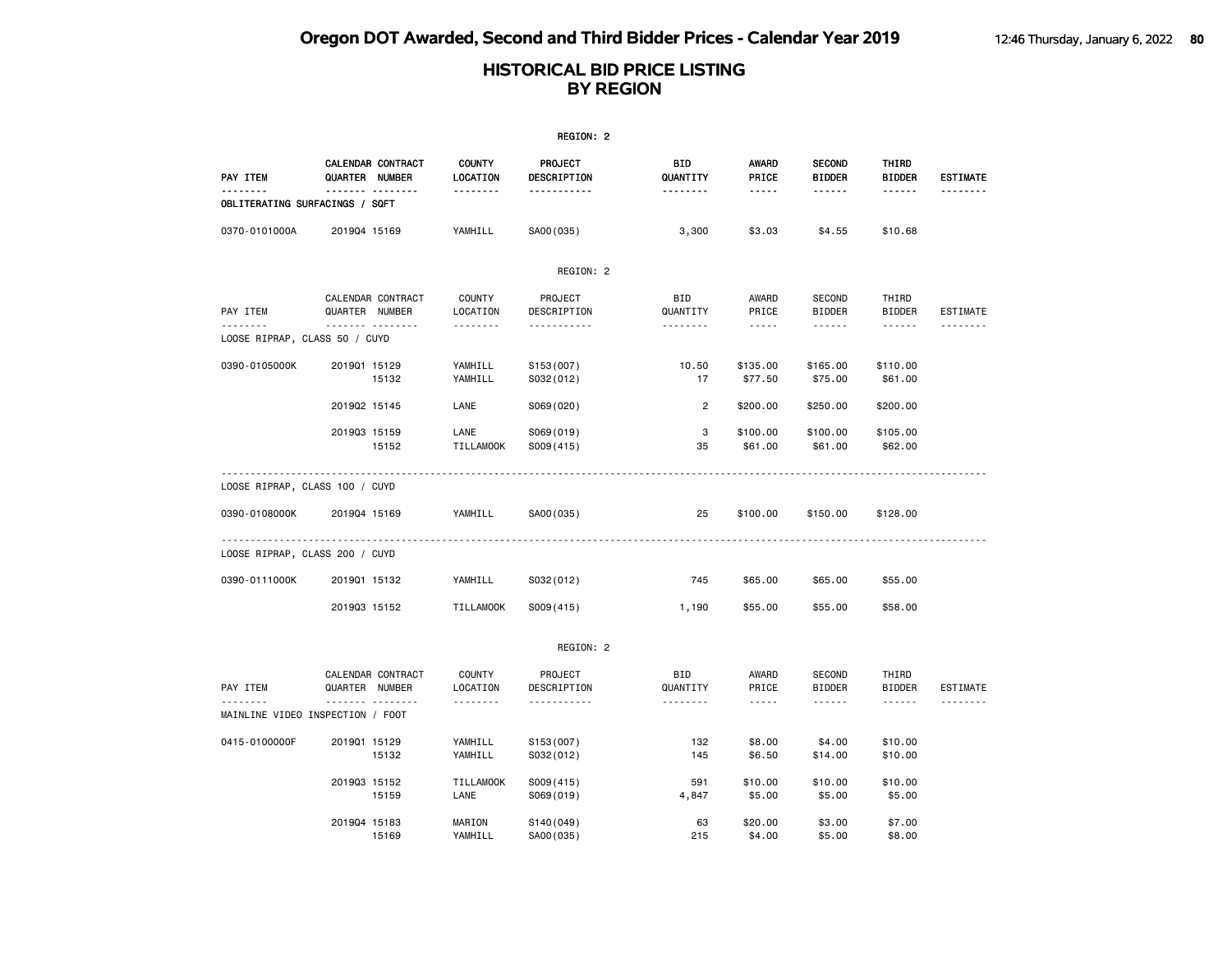|               |                                           |                           | REGION: 2              |                       |                                                                                                               |                                |                        |                 |
|---------------|-------------------------------------------|---------------------------|------------------------|-----------------------|---------------------------------------------------------------------------------------------------------------|--------------------------------|------------------------|-----------------|
| PAY ITEM      | CALENDAR CONTRACT<br>QUARTER NUMBER       | <b>COUNTY</b><br>LOCATION | PROJECT<br>DESCRIPTION | BID<br>QUANTITY       | AWARD<br>PRICE                                                                                                | <b>SECOND</b><br><b>BIDDER</b> | THIRD<br><b>BIDDER</b> | <b>ESTIMATE</b> |
|               | .<br>12 INCH CULV PIPE, 5 FT DEPTH / FOOT |                           | .                      | <u> - - - - - - -</u> | $\frac{1}{2} \frac{1}{2} \frac{1}{2} \frac{1}{2} \frac{1}{2} \frac{1}{2} \frac{1}{2} \frac{1}{2} \frac{1}{2}$ | ------                         | $- - - - - -$          |                 |
| 0445-010012AF | 201901 15129                              | YAMHILL                   | S153(007)              | 60                    | \$85.00                                                                                                       | \$96.00                        | \$81.00                |                 |
|               | 201904 15183<br>15169                     | <b>MARION</b><br>YAMHILL  | S140(049)<br>SA00(035) | 63<br>451             | \$100.00<br>\$52.00                                                                                           | \$95.00<br>\$53.00             | \$100.00<br>\$56.50    |                 |
|               | 18 INCH CULV PIPE, 5 FT DEPTH / FOOT      |                           |                        |                       |                                                                                                               |                                |                        |                 |
| 0445-010018AF | 201901 15132                              | YAMHILL                   | S032(012)              | 145                   | \$112.00                                                                                                      | \$140.00                       | \$64.00                |                 |
|               | 201903 15159<br>15152                     | LANE<br><b>TILLAMOOK</b>  | S069(019)<br>S009(415) | 64<br>153             | \$60.00<br>\$65.00                                                                                            | \$60.00<br>\$64.00             | \$61.00<br>\$65.00     |                 |
|               | 201904 15169                              | YAMHILL                   | SA00(035)              | 51                    | \$64.00                                                                                                       | \$76.00                        | \$70.75                |                 |
|               | 18 INCH CULV PIPE, 10 FT DP / FOOT        |                           |                        |                       |                                                                                                               |                                |                        |                 |
| 0445-010018BF | 201901 15129                              | YAMHILL                   | S153(007)              | 65                    | \$100.00                                                                                                      | \$180.00                       | \$121.00               |                 |
|               | 12 INCH STORM SEW PIPE, 5 FT / FOOT       |                           |                        |                       |                                                                                                               |                                |                        |                 |
| 0445-035012AF | 201903 15152<br>15159                     | TILLAMOOK<br>LANE         | S009(415)<br>S069(019) | 212<br>451            | \$70.00<br>\$50.10                                                                                            | \$70.00<br>\$50.10             | \$71.00<br>\$51.00     |                 |
|               | 201904 15169                              | YAMHILL                   | SA00(035)              | 276                   | \$52.00                                                                                                       | \$53.00                        | \$63.50                |                 |
|               | 12 INCH STORM SEW PIPE, 10 FT / FOOT      |                           |                        |                       |                                                                                                               |                                |                        |                 |
| 0445-035012BF | 201903 15159                              | LANE                      | S069(019)              | 330                   | \$86.00                                                                                                       | \$86.00                        | \$88.00                |                 |
|               | 18 INCH STORM SEW PIPE, 5 FT / FOOT       |                           |                        |                       |                                                                                                               |                                |                        |                 |
| 0445-035018AF | 201903 15159                              | LANE                      | S069(019)              | 1,137                 | \$60.00                                                                                                       | \$60.00                        | \$61.00                |                 |
|               | 201904 15169                              | YAMHILL                   | SA00 (035)             | 166                   | \$67.00                                                                                                       | \$76.00                        | \$72.75                |                 |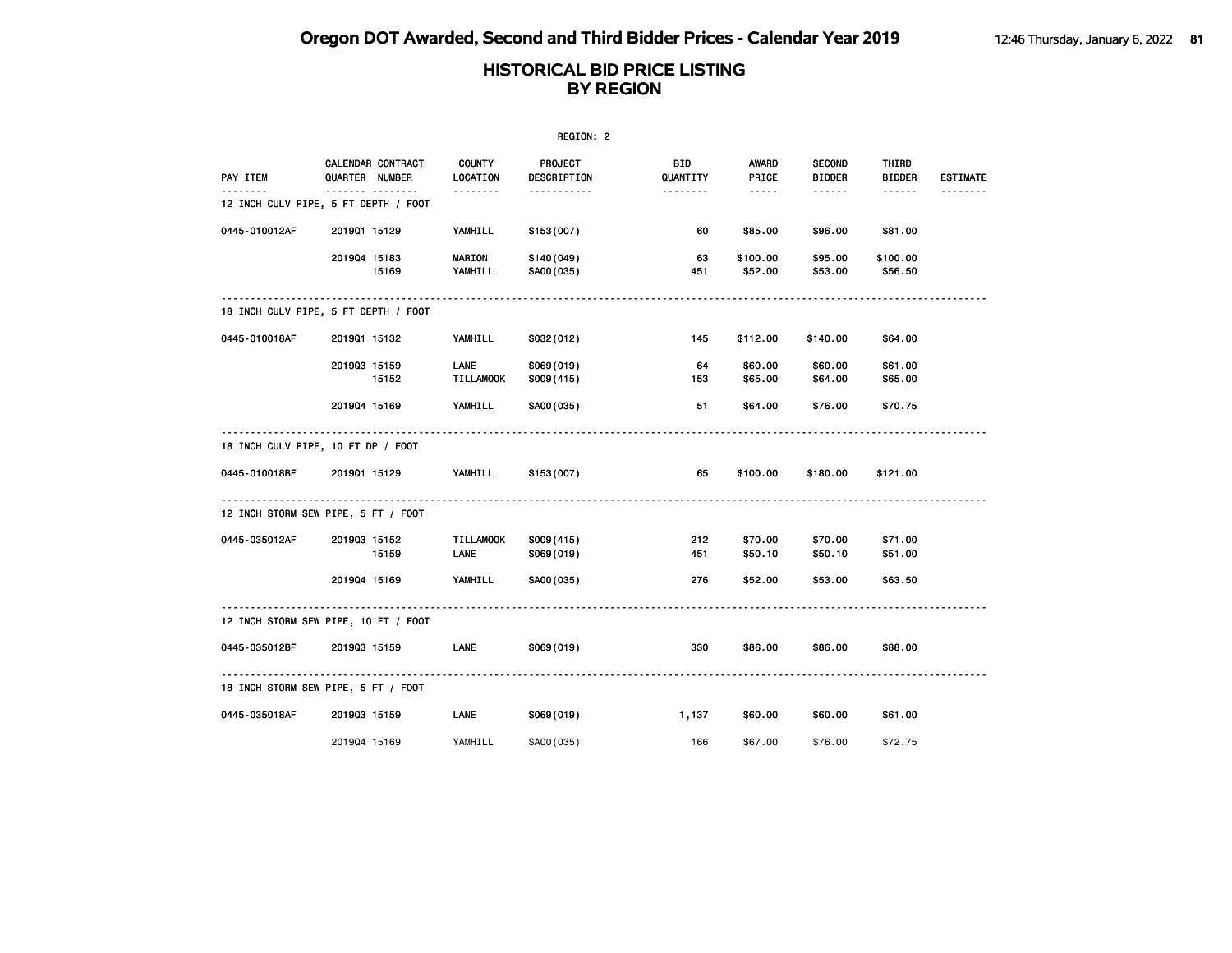|                                      |              |                                            |                           | REGION: 2              |                        |                                                                                                                                                      |                                |                        |                 |
|--------------------------------------|--------------|--------------------------------------------|---------------------------|------------------------|------------------------|------------------------------------------------------------------------------------------------------------------------------------------------------|--------------------------------|------------------------|-----------------|
| PAY ITEM<br><u>.</u>                 |              | <b>CALENDAR CONTRACT</b><br>QUARTER NUMBER | <b>COUNTY</b><br>LOCATION | PROJECT<br>DESCRIPTION | <b>BID</b><br>QUANTITY | AWARD<br>PRICE                                                                                                                                       | <b>SECOND</b><br><b>BIDDER</b> | THIRD<br><b>BIDDER</b> | <b>ESTIMATE</b> |
| 18 INCH STORM SEW PIPE, 10 FT / FOOT |              | .                                          | <u> - - - - - - -</u>     | .                      | <u> - - - - - - -</u>  | $\frac{1}{2} \left( \frac{1}{2} \right) \left( \frac{1}{2} \right) \left( \frac{1}{2} \right) \left( \frac{1}{2} \right) \left( \frac{1}{2} \right)$ | <b></b>                        |                        | <u>.</u>        |
| 0445-035018BF                        | 201903 15159 |                                            | LANE                      | S069(019)              | 1,593                  | \$99.50                                                                                                                                              | \$99.30                        | \$101.00               |                 |
| 18 INCH STORM SEW PIPE, 20 FT / FOOT |              |                                            |                           |                        |                        |                                                                                                                                                      |                                |                        |                 |
| 0445-035018CF                        | 201903 15159 |                                            | <b>LANE</b>               | S069(019)              | 380                    | \$190.00                                                                                                                                             | \$187.17                       | \$190.50               |                 |
|                                      | 201904 15169 |                                            | YAMHILL                   | SA00(035)              | 49                     | \$300.00                                                                                                                                             | \$178.00                       | \$227.00               |                 |
| 24 INCH STORM SEW PIPE, 5 FT / FOOT  |              |                                            |                           |                        |                        |                                                                                                                                                      |                                |                        |                 |
| 0445-035024AF                        |              | 2019Q4 15169 YAMHILL SA00(035)             |                           |                        | 35                     | \$140.00                                                                                                                                             | \$112.00                       | \$106.00               |                 |
| 12 INCH DUCT IRON PIPE, 5 FT / FOOT  |              |                                            |                           |                        |                        |                                                                                                                                                      |                                |                        |                 |
| 0445-060012AF                        | 201901 15129 |                                            | YAMHILL                   | S153(007)              | 39                     | \$90.00                                                                                                                                              | \$120.00                       | \$77.00                |                 |
|                                      | 201903 15152 | 15159                                      | <b>TILLAMOOK</b><br>LANE  | S009(415)<br>S069(019) | 76<br>956              | \$71.00<br>\$75.00                                                                                                                                   | \$70.00<br>\$75.00             | \$72.00<br>\$76.50     |                 |
| 18 INCH DUCT IRON PIPE, 5 FT / FOOT  |              |                                            |                           |                        |                        |                                                                                                                                                      |                                |                        |                 |
| 0445-060018AF                        |              | 201903 15152                               | TILLAMOOK                 | S009(415)              | 47                     | \$80.00                                                                                                                                              | \$80.00                        | \$81.00                |                 |
| 24 INCH DUCT IRON PIPE, 10 FT / FOOT |              |                                            |                           |                        |                        |                                                                                                                                                      |                                |                        |                 |
| 0445-060024BF                        |              | 201903 15152                               | TILLAMOOK                 | S009(415)              | 103                    | \$112.00                                                                                                                                             | \$110.00                       | \$112.00               |                 |
| SLOPED END SECTIONS, 12 INCH / EACH  | .            |                                            |                           |                        |                        |                                                                                                                                                      |                                |                        |                 |
| 0445-0700120E                        | 201901 15129 |                                            | YAMHILL                   | S153(007)              | 4                      | \$285.00                                                                                                                                             | \$400.00                       | \$405.00               |                 |
|                                      | 201903 15159 | 15152                                      | LANE<br>TILLAMOOK         | S069(019)<br>S009(415) | $\overline{2}$<br>6    | \$150.00<br>\$650.00                                                                                                                                 | \$150.00<br>\$650.00           | \$153.00<br>\$655.00   |                 |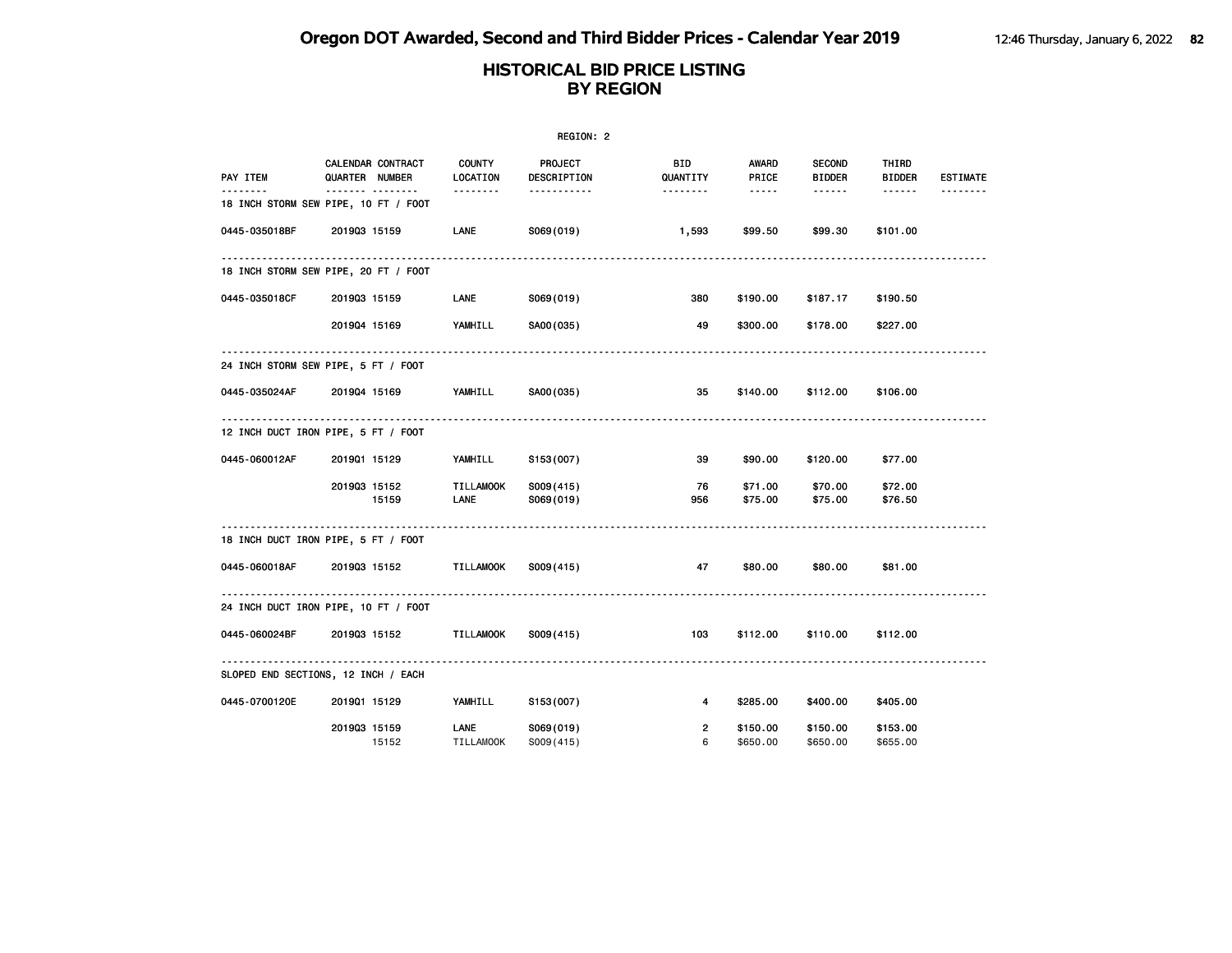|                                             |                |                   |                           | REGION: 2              |                 |                      |                                |                        |                 |
|---------------------------------------------|----------------|-------------------|---------------------------|------------------------|-----------------|----------------------|--------------------------------|------------------------|-----------------|
| PAY ITEM                                    | QUARTER NUMBER | CALENDAR CONTRACT | <b>COUNTY</b><br>LOCATION | PROJECT<br>DESCRIPTION | BID<br>QUANTITY | AWARD<br>PRICE       | <b>SECOND</b><br><b>BIDDER</b> | THIRD<br><b>BIDDER</b> | ESTIMATE        |
| SLOPED END SECTIONS, 18 INCH / EACH         |                |                   |                           |                        | .               | - - - - -            | ------                         | - - - - - -            |                 |
| 0445-0700180E                               | 201901 15132   | 15129             | YAMHILL<br>YAMHILL        | S032(012)<br>S153(007) | $\overline{c}$  | \$510.00<br>\$285,00 | \$230,00<br>\$220,00           | \$250,00<br>\$405,00   |                 |
|                                             | 201903 15152   | 15159             | <b>TILLAMOOK</b><br>LANE  | S009(415)<br>S069(019) | 9<br>9          | \$700.00<br>\$150.00 | \$700.00<br>\$150,00           | \$715.00<br>\$153.00   |                 |
|                                             |                |                   |                           | REGION: 2              |                 |                      |                                |                        |                 |
| PAY ITEM<br>PAVED CULVERT END SLOPES / SQFT | QUARTER NUMBER | CALENDAR CONTRACT | <b>COUNTY</b><br>LOCATION | PROJECT<br>DESCRIPTION | BID<br>QUANTITY | AWARD<br>PRICE       | SECOND<br><b>BIDDER</b>        | THIRD<br><b>BIDDER</b> | <b>ESTIMATE</b> |
| 0460-0100000J                               | 201901 15129   |                   | YAMHILL                   | S153(007)              | 186             | \$35,00              | \$21.00                        | \$35.00                |                 |
|                                             | 201903 15152   |                   | <b>TILLAMOOK</b>          | S009(415)              | 495             | \$5.00               | \$5.00                         | \$5.50                 |                 |
|                                             | 201904 15169   |                   | YAMHILL                   | SA00(035)              | 511             | \$10.00              | \$33.00                        | \$34.00                |                 |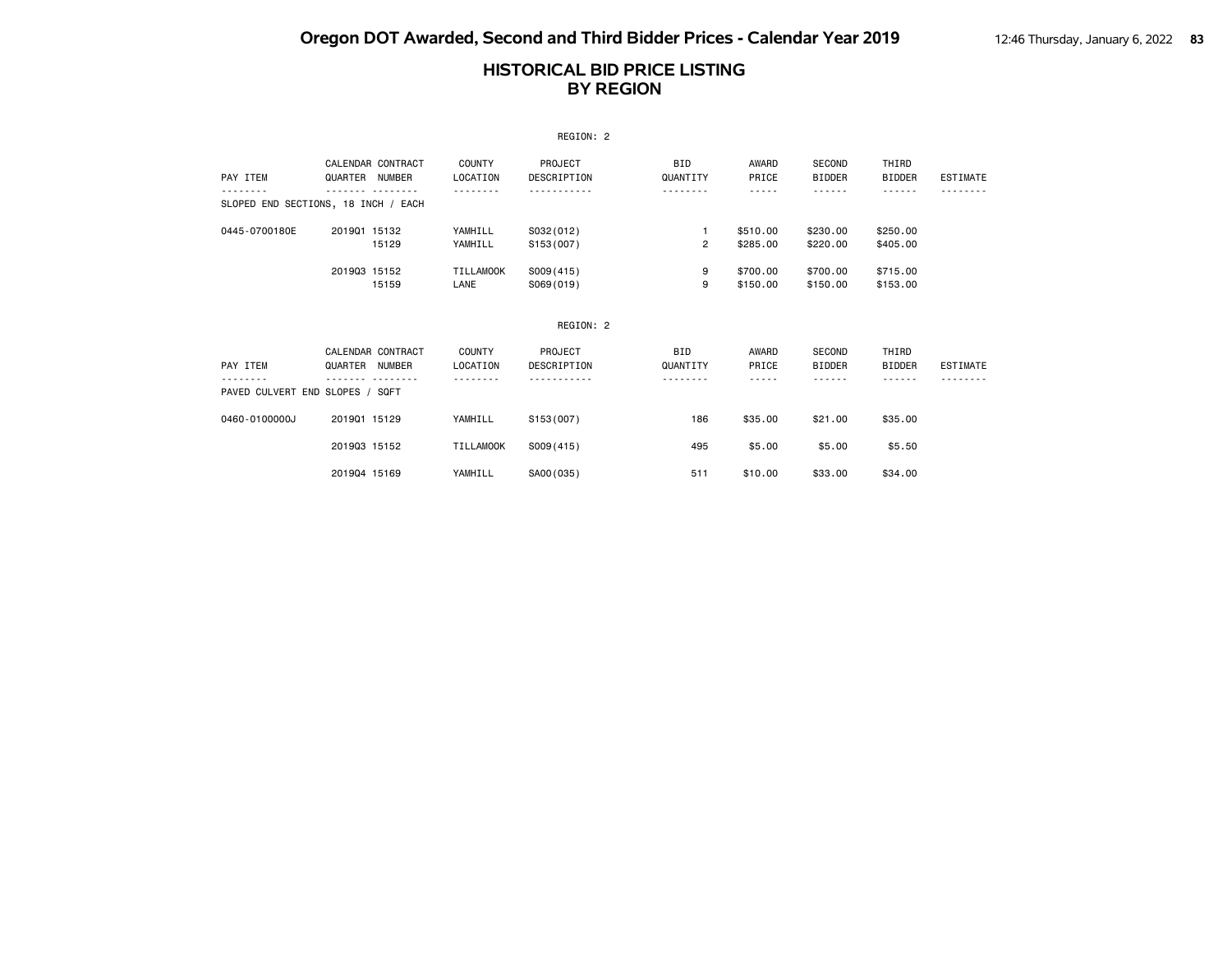| REGION: 2                      |                                            |                    |                        |                        |                |                                |                        |                 |  |
|--------------------------------|--------------------------------------------|--------------------|------------------------|------------------------|----------------|--------------------------------|------------------------|-----------------|--|
| PAY ITEM                       | CALENDAR CONTRACT<br><b>QUARTER NUMBER</b> | COUNTY<br>LOCATION | PROJECT<br>DESCRIPTION | <b>BID</b><br>QUANTITY | AWARD<br>PRICE | <b>SECOND</b><br><b>BIDDER</b> | THIRD<br><b>BIDDER</b> | <b>ESTIMATE</b> |  |
|                                | .<br>CONCRETE STORM SEWER MANHOLES / EACH  | .                  | .                      | --------               | -----          | ------                         | ------                 |                 |  |
| 0470-0101000E                  | 201903 15159                               | LANE               | S069(019)              | $\mathbf{1}$           | \$5,500        | \$5,500                        | \$5,600                |                 |  |
|                                | 201904 15169                               | YAMHILL            | SA00(035)              | $\overline{2}$         | \$3,700        | \$4,800                        | \$5,500                |                 |  |
|                                | CONCRETE MANHOLES, WITH INLET / EACH       | .                  |                        |                        |                |                                |                        |                 |  |
| 0470-0103000E                  | 201903 15152                               | <b>TILLAMOOK</b>   | S009(415)              | $\blacksquare$         | \$2,500        | \$2,500                        | \$2,500                |                 |  |
|                                | 15159                                      | LANE               | S069(019)              | 12                     | \$7,500        | \$7,500                        | \$7,700                |                 |  |
| CONCRETE INLETS, TYPE B / EACH |                                            |                    |                        |                        |                |                                |                        |                 |  |
| 0470-0301000E                  | 201901 15132                               | YAMHILL            | S032(012)              | $\mathbf{1}$           | \$2,450        | \$2,500                        | \$1,800                |                 |  |
|                                | CONCRETE INLETS, TYPE CG-2 / EACH          | ----------         |                        |                        |                |                                |                        |                 |  |
| 0470-0307000E                  | 201904 15183                               | <b>MARION</b>      | S140(049)              | $\mathbf{1}$           | \$2,200        | \$2,900                        | \$4,000                |                 |  |
| CONCRETE INLETS, TYPE D / EACH |                                            |                    |                        |                        |                |                                |                        |                 |  |
| 0470-0311000E                  | 201901 15132                               | YAMHILL            | S032(012)              | $\mathbf{1}$           | \$2,235        | \$2,500                        | \$1,800                |                 |  |
|                                | 201903 15159                               | LANE               | S069(019)              | $\blacksquare$         | \$2,350        | \$2,350                        | \$2,400                |                 |  |
|                                | 201904 15169                               | YAMHILL            | SA00(035)              | $\overline{2}$         | \$1,700        | \$2,350                        | \$2,600                |                 |  |
|                                | CONCRETE INLETS, TYPE G-2 / EACH           |                    |                        |                        |                |                                |                        |                 |  |
| 0470-0315000E                  | 201903 15152                               | <b>TILLAMOOK</b>   | S009(415)              | 6                      | \$1,000        | \$1,000                        | \$1,250                |                 |  |
|                                | 15159                                      | LANE               | S069(019)              | 22                     | \$2,100        | \$2,100                        | \$2,200                |                 |  |
|                                | CONCRETE INLETS, TYPE G-2M / EACH          |                    |                        |                        |                |                                |                        |                 |  |
| 0470-0317000E                  | 201904 15169                               | YAMHILL            | SA00 (035)             | $\mathbf{1}$           | \$2,400        | \$2,275                        | \$2,600                |                 |  |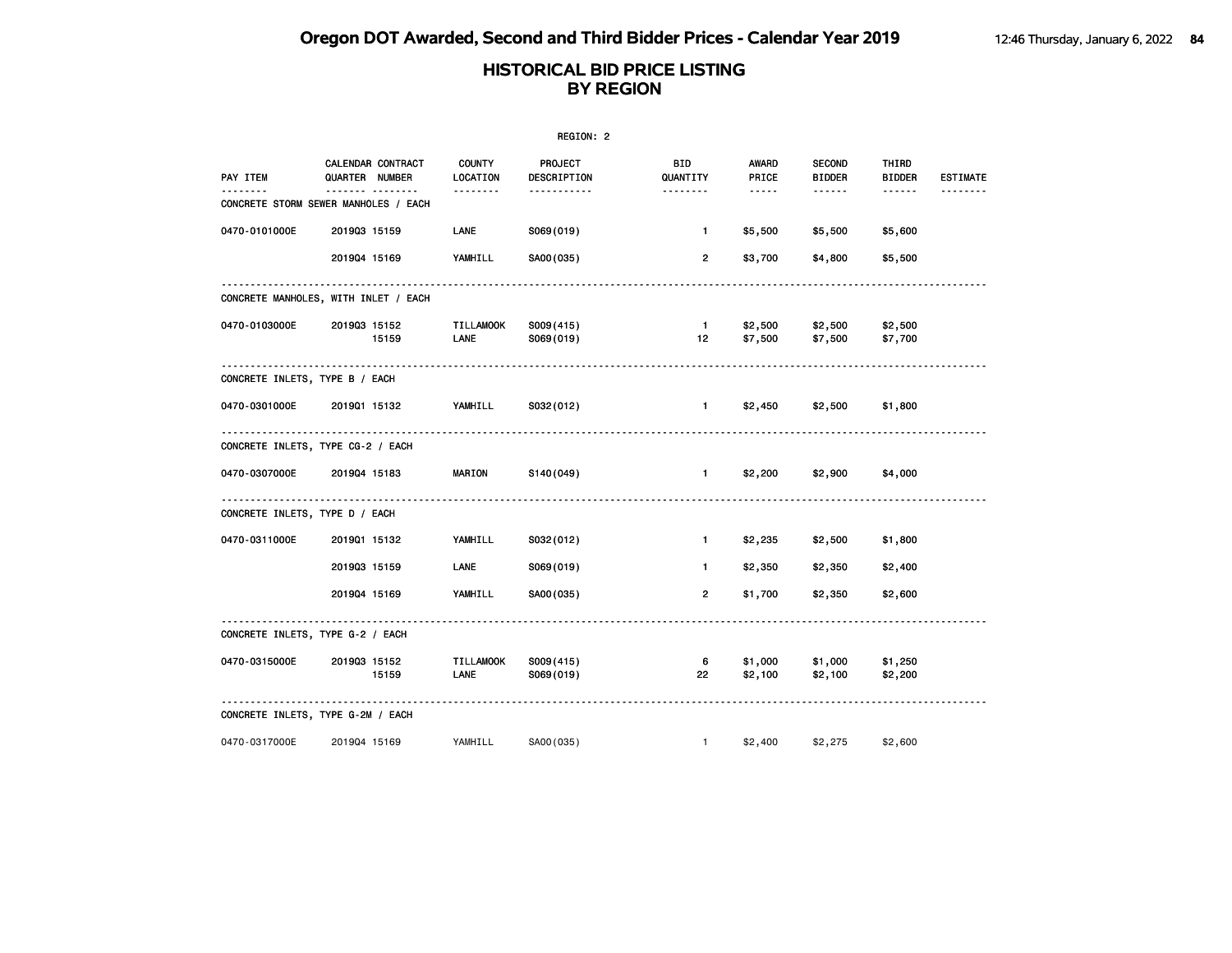|                                    |                |                          |                           | REGION: 2                     |                 |                       |                                |                        |                 |
|------------------------------------|----------------|--------------------------|---------------------------|-------------------------------|-----------------|-----------------------|--------------------------------|------------------------|-----------------|
| PAY ITEM                           | QUARTER NUMBER | <b>CALENDAR CONTRACT</b> | <b>COUNTY</b><br>LOCATION | <b>PROJECT</b><br>DESCRIPTION | BID<br>QUANTITY | <b>AWARD</b><br>PRICE | <b>SECOND</b><br><b>BIDDER</b> | THIRD<br><b>BIDDER</b> | <b>ESTIMATE</b> |
| CONCRETE INLETS, TYPE G-2MA / EACH |                |                          |                           |                               |                 | -----                 | ------                         | ------                 |                 |
| 0470-0319000E                      | 201901 15129   |                          | YAMHILL                   | S153(007)                     | $\mathbf{1}$    | \$2,600               | \$3,400                        | \$2,400                |                 |
| CONCRETE MONUMENT BOXES / EACH     |                |                          |                           |                               |                 |                       |                                |                        |                 |
| 0470-0329000E                      | 201901 15129   |                          | YAMHILL                   | S153(007)                     | $\mathbf{1}$    | \$470.00              | \$320.00                       | \$850.00               |                 |
|                                    |                |                          |                           | REGION: 2                     |                 |                       |                                |                        |                 |
| PAY ITEM                           | QUARTER NUMBER | CALENDAR CONTRACT        | COUNTY<br>LOCATION        | PROJECT<br>DESCRIPTION        | BID<br>QUANTITY | AWARD<br>PRICE        | <b>SECOND</b><br><b>BIDDER</b> | THIRD<br><b>BIDDER</b> | <b>ESTIMATE</b> |
| .<br>DRAINAGE CURBS / FOOT         |                |                          |                           |                               |                 | -----                 | - - - - - -                    |                        |                 |
| 0480-0100000F                      | 201901 15132   |                          | YAMHILL                   | S032(012)                     | 303             | \$25.50               | \$17,00                        | \$21.00                |                 |
|                                    | 201902 15145   |                          | LANE                      | S069(020)                     | 35              | \$50.00               | \$28.50                        | \$40.00                |                 |
|                                    | 201903 15152   | 15159                    | TILLAMOOK<br>LANE         | S009(415)<br>S069(019)        | 327<br>730      | \$16.00<br>\$12.00    | \$25.00<br>\$13.04             | \$22.00<br>\$10.00     |                 |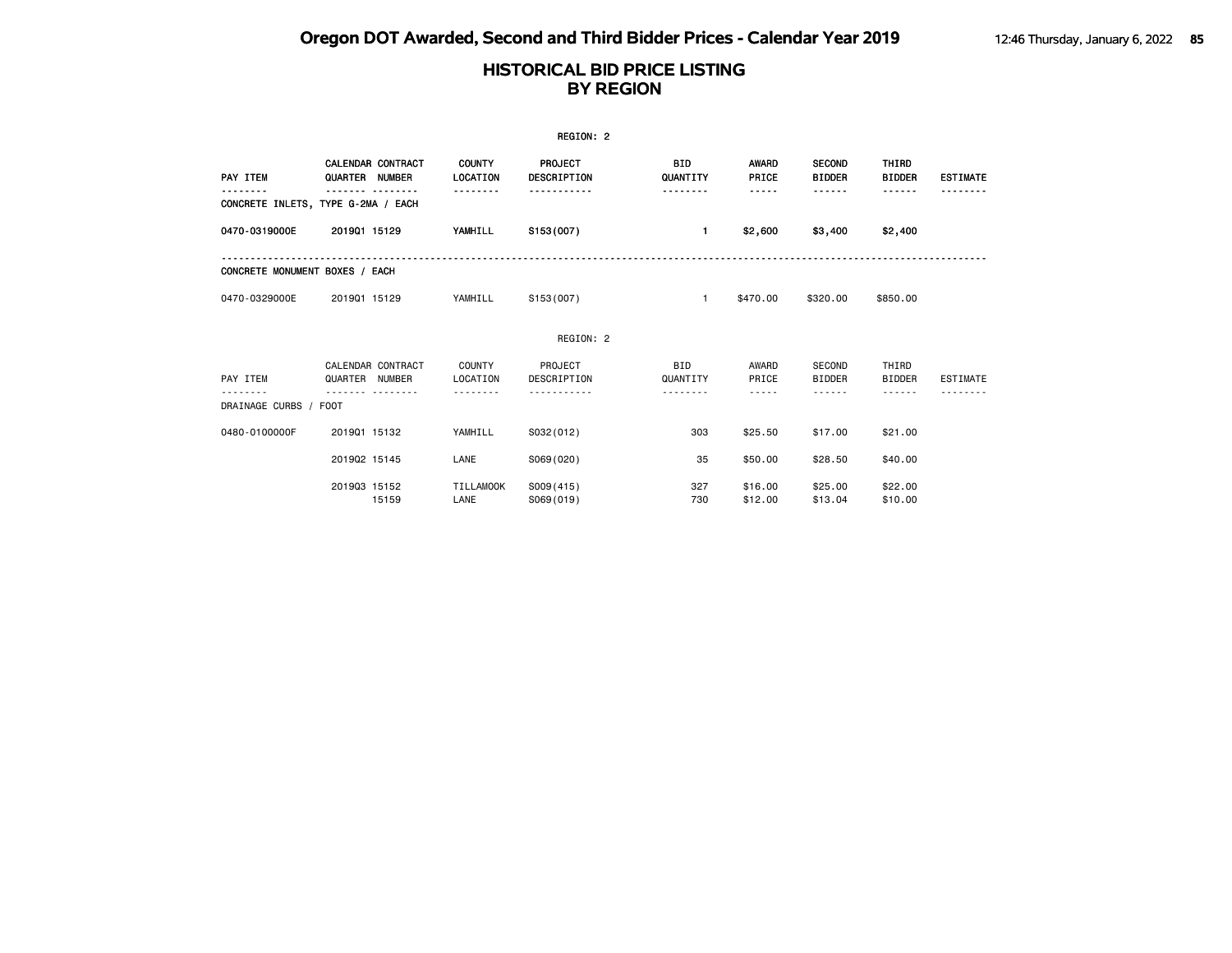|                                                |                                     |                           | REGION: 2              |                        |                      |                                |                                                                                                             |                 |
|------------------------------------------------|-------------------------------------|---------------------------|------------------------|------------------------|----------------------|--------------------------------|-------------------------------------------------------------------------------------------------------------|-----------------|
| PAY ITEM                                       | CALENDAR CONTRACT<br>QUARTER NUMBER | <b>COUNTY</b><br>LOCATION | PROJECT<br>DESCRIPTION | <b>BID</b><br>QUANTITY | AWARD<br>PRICE       | <b>SECOND</b><br><b>BIDDER</b> | THIRD<br><b>BIDDER</b>                                                                                      | <b>ESTIMATE</b> |
| <u>.</u><br>ADJUSTING BOXES / EACH             | <b>.</b>                            | .                         | <u>.</u>               | <u>.</u>               | $- - - - -$          |                                | ------                                                                                                      |                 |
| 0490-0100000E                                  | 201904 15169                        | YAMHILL                   | SA00(035)              | $\overline{7}$         | \$333.00             | \$150.00                       | \$220.00                                                                                                    |                 |
| CONNECTION TO EXTG STRUCTURES / EACH           |                                     |                           |                        |                        |                      |                                |                                                                                                             |                 |
| 0490-0104000E                                  | 201901 15129                        | YAMHILL                   | S153(007)              | $\mathbf{1}$           | \$1,000              | \$485                          | \$850                                                                                                       |                 |
|                                                | 201904 15169                        | YAMHILL                   | SA00(035)              | $\mathbf{1}$           | \$1,250              | \$2,000                        | \$2,100                                                                                                     |                 |
| ADJUSTING INLETS / EACH                        |                                     |                           |                        |                        |                      |                                |                                                                                                             |                 |
| 0490-0105000E                                  | 201901 15137                        | <b>MARION</b>             | S001 (508)             | з                      | \$1,650              | \$525                          |                                                                                                             |                 |
|                                                | 201902 15145                        | LANE                      | S069(020)              | 1                      | \$1,750              | \$500                          | \$1,000                                                                                                     |                 |
| FILLING ABANDONED STRUCTURES / EACH            |                                     |                           |                        |                        |                      |                                |                                                                                                             |                 |
| 0490-0117000E                                  | 201902 15145                        | LANE                      | S069(020)              | $\mathbf{1}$           | \$500                | \$1,000                        | \$1,200                                                                                                     |                 |
| MINOR ADJUSTMENT OF MANHOLES / EACH            |                                     |                           |                        |                        |                      |                                |                                                                                                             |                 |
| 0490-0120000E                                  | 201904 15169<br>15183               | YAMHILL<br>MARION         | SA00(035)<br>S140(049) | 2<br>2                 | \$650<br>\$150       | \$1,250<br>\$1,200             | \$1,195<br>\$750                                                                                            |                 |
| MAJOR ADJUSTMENT OF MANHOLES / EACH            |                                     |                           |                        |                        |                      |                                |                                                                                                             |                 |
| 0490-0121000E                                  | 201904 15183                        | MARION                    | S140(049)              | 4                      | \$1,300              | \$1,700                        | \$1,250                                                                                                     |                 |
| EXTRA FOR MANHOLES OVER EXISTING SEWERS / EACH |                                     |                           |                        |                        |                      |                                |                                                                                                             |                 |
| 0490-0123000E                                  | 201904 15169                        | YAMHILL                   | SA00(035)              | 2                      | \$2,000              | \$1,450                        | \$500                                                                                                       |                 |
|                                                |                                     |                           | REGION: 2              |                        |                      |                                |                                                                                                             |                 |
| PAY ITEM                                       | CALENDAR CONTRACT<br>QUARTER NUMBER | COUNTY<br>LOCATION        | PROJECT<br>DESCRIPTION | <b>BID</b><br>QUANTITY | AWARD<br>PRICE       | <b>SECOND</b><br><b>BIDDER</b> | THIRD<br><b>BIDDER</b>                                                                                      | <b>ESTIMATE</b> |
| <u>.</u><br>TRENCH RESURFACING / SQYD          | .                                   | .                         | .                      | .                      | $- - - -$            | .                              | $\begin{array}{cccccccccc} \bullet & \bullet & \bullet & \bullet & \bullet & \bullet & \bullet \end{array}$ | .               |
| 0495-0100000J                                  | 201904 15169<br>15183               | YAMHILL<br>MARION         | SA00(035)<br>S140(049) | 12<br>12               | \$140.00<br>\$140.00 | \$200.00<br>\$245.00           | \$125.00<br>\$167.00                                                                                        |                 |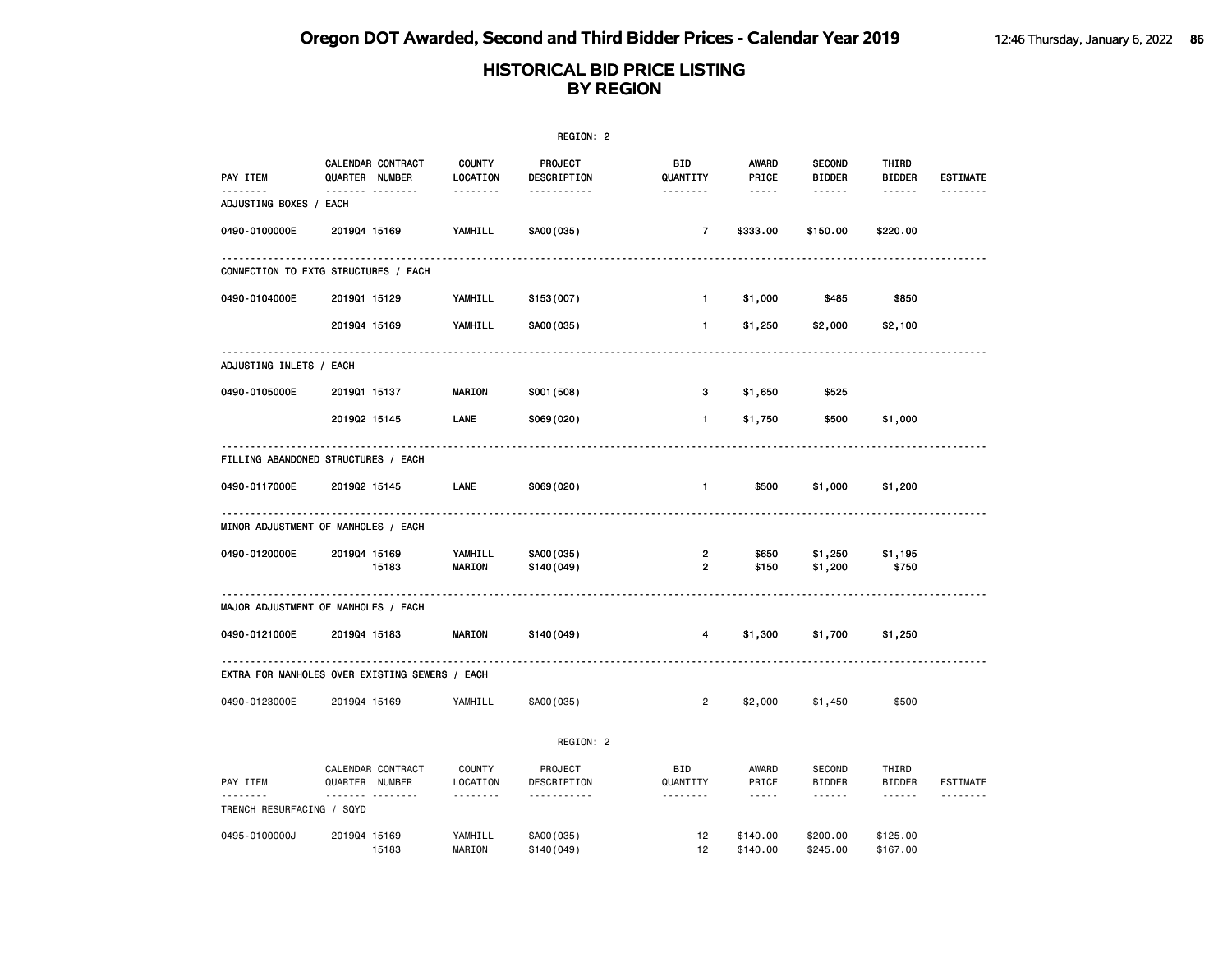|                                                |                |                               |                                              | REGION: 2                          |                                    |                                                                                                                                                      |                                          |                                  |                 |
|------------------------------------------------|----------------|-------------------------------|----------------------------------------------|------------------------------------|------------------------------------|------------------------------------------------------------------------------------------------------------------------------------------------------|------------------------------------------|----------------------------------|-----------------|
| PAY ITEM                                       | QUARTER NUMBER | CALENDAR CONTRACT<br><u>.</u> | <b>COUNTY</b><br><b>LOCATION</b><br><u>.</u> | <b>PROJECT</b><br>DESCRIPTION<br>. | <b>BID</b><br>QUANTITY<br><u>.</u> | AWARD<br>PRICE<br>$- - - - -$                                                                                                                        | <b>SECOND</b><br><b>BIDDER</b><br>------ | THIRD<br><b>BIDDER</b><br>------ | <b>ESTIMATE</b> |
| BRIDGE REMOVAL WORK / SQFT                     |                |                               |                                              |                                    |                                    |                                                                                                                                                      |                                          |                                  |                 |
| 0501-0100000A                                  | 201902 15145   |                               | LANE                                         | S069(020)                          | 2,052                              | \$29.01                                                                                                                                              | \$60.92                                  | \$63.35                          |                 |
|                                                | 201903 15152   |                               | <b>TILLAMOOK</b>                             | S009(415)                          | 1,008                              | \$19.84                                                                                                                                              | \$19.84                                  | \$42.89                          |                 |
|                                                | 201904 15168   |                               | LINCOLN                                      | S009(494)                          | 1,185                              | \$168.78                                                                                                                                             | \$63,29                                  |                                  |                 |
|                                                |                |                               |                                              | REGION: 2                          |                                    |                                                                                                                                                      |                                          |                                  |                 |
|                                                |                | CALENDAR CONTRACT             | COUNTY                                       | PROJECT                            | BID                                | AWARD                                                                                                                                                | SECOND                                   | THIRD                            |                 |
| PAY ITEM                                       | QUARTER NUMBER |                               | LOCATION                                     | DESCRIPTION                        | QUANTITY                           | PRICE                                                                                                                                                | <b>BIDDER</b>                            | <b>BIDDER</b>                    | ESTIMATE        |
| BRIDGE DECK COLD PLN PVMT REM, 2-4 INCH / SQYD |                | .                             | .                                            | .                                  | .                                  | $\frac{1}{2} \left( \frac{1}{2} \right) \left( \frac{1}{2} \right) \left( \frac{1}{2} \right) \left( \frac{1}{2} \right) \left( \frac{1}{2} \right)$ | ------                                   | .                                |                 |
| 0503-0102000J                                  | 201901 15137   |                               | MARION                                       | S001 (508)                         | 2,353                              | \$3.25                                                                                                                                               | \$13.00                                  |                                  |                 |
|                                                |                | 15137                         | MARION                                       | S001 (508)                         | 2,407                              | \$3.25                                                                                                                                               | \$10.40                                  |                                  |                 |
|                                                |                | 15137                         | MARION                                       | S001 (508)                         | 2,514                              | \$3.25                                                                                                                                               | \$12.50                                  |                                  |                 |
|                                                |                | 15137                         | MARION                                       | S001 (508)                         | 2,780                              | \$3.25                                                                                                                                               | \$10.40                                  |                                  |                 |
|                                                | 201904 15179   |                               | MARION                                       | S162(059)                          | 481                                | \$16,00                                                                                                                                              | \$21.00                                  | \$15.00                          |                 |
|                                                |                | 15179                         | MARION                                       | S162(059)                          | 825                                | \$16.00                                                                                                                                              | \$18.85                                  | \$15.00                          |                 |
|                                                |                | 15179                         | MARION                                       | S162(059)                          | 1,073                              | \$16.00                                                                                                                                              | \$18.85                                  | \$15.00                          |                 |
| BRIDGE END PANEL CLD PLN PVMT REM, / SQYD      |                |                               |                                              |                                    |                                    |                                                                                                                                                      |                                          |                                  |                 |
| 0503-0103000J                                  | 201901 15137   |                               | MARION                                       | S001 (508)                         | 391                                | \$3.25                                                                                                                                               | \$13.00                                  |                                  |                 |
|                                                |                | 15137                         | MARION                                       | S001 (508)                         | 391                                | \$3.25                                                                                                                                               | \$12.50                                  |                                  |                 |
|                                                |                | 15137                         | MARION                                       | S001 (508)                         | 405                                | \$3.25                                                                                                                                               | \$12.50                                  |                                  |                 |
|                                                |                | 15137                         | MARION                                       | S001 (508)                         | 405                                | \$3.25                                                                                                                                               | \$12.50                                  |                                  |                 |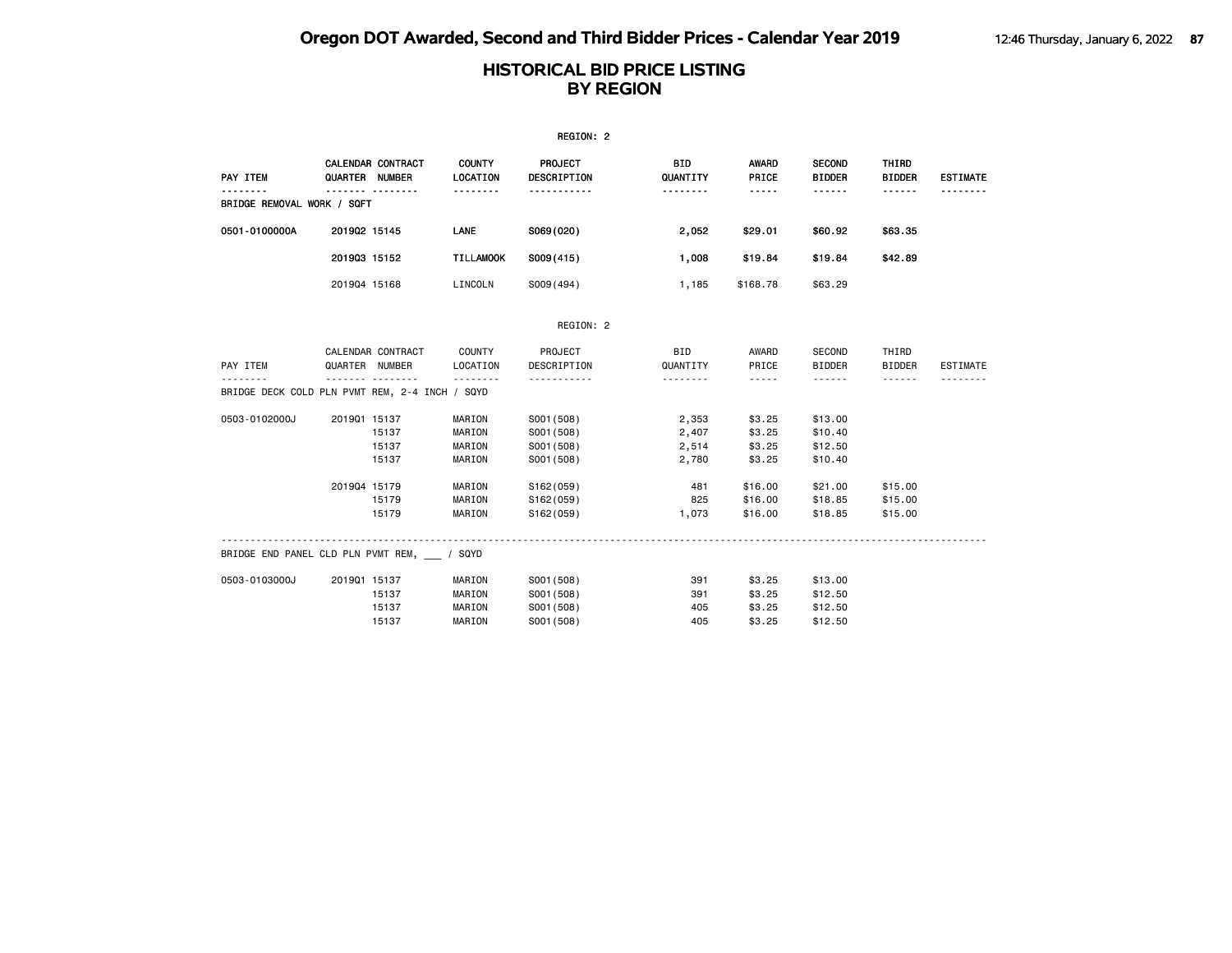|                                          |                |                   |                                  | REGION: 2                            |                        |                                |                                |                        |                 |
|------------------------------------------|----------------|-------------------|----------------------------------|--------------------------------------|------------------------|--------------------------------|--------------------------------|------------------------|-----------------|
| PAY ITEM                                 | QUARTER NUMBER | CALENDAR CONTRACT | <b>COUNTY</b><br>LOCATION        | <b>PROJECT</b><br><b>DESCRIPTION</b> | <b>BID</b><br>QUANTITY | <b>AWARD</b><br>PRICE          | <b>SECOND</b><br><b>BIDDER</b> | THIRD<br><b>BIDDER</b> | <b>ESTIMATE</b> |
| SHORING, CRIBBING, AND COFFERDAMS / SQYD |                |                   |                                  |                                      |                        | -----                          | .                              |                        |                 |
| 0510-0100000A                            | 201901 15132   |                   | YAMHILL                          | S032(012)                            | 300                    | \$244.22                       | \$166.67                       | \$166.67               |                 |
|                                          | 201903 15159   | 15159<br>15152    | LANE<br>LANE<br><b>TILLAMOOK</b> | S069(019)<br>S069(019)<br>S009(415)  | $\mathbf{1}$<br>106.30 | \$3,000<br>\$3,000<br>\$197.55 | \$1,200<br>\$1,200<br>\$404.52 | \$1<br>\$1<br>\$460.54 |                 |
| STRUCTURE EXCAVATION / CUYD              |                |                   |                                  |                                      |                        |                                |                                |                        |                 |
| 0510-0101000A                            | 201901 15132   |                   | YAMHILL                          | S032(012)                            | 430                    | \$30.78                        | \$34.88                        | \$46.51                |                 |
|                                          | 201903 15152   |                   | <b>TILLAMOOK</b>                 | S009(415)                            | 150                    | \$66.67                        | \$66.67                        | \$80.00                |                 |
| GRANULAR STRUCTURE BACKFILL / CUYD       |                |                   |                                  |                                      |                        |                                |                                |                        |                 |
| 0510-0108000A                            | 201901 15132   |                   | YAMHILL                          | S032(012)                            | 130                    | \$130.35                       | \$69.23                        | \$169.23               |                 |
|                                          | 201903 15152   |                   | <b>TILLAMOOK</b>                 | S009(415)                            | 39                     | \$307.69                       | \$307.69                       | \$410.26               |                 |
|                                          | 201904 15168   |                   | LINCOLN                          | S009(494)                            | 1.20                   | \$2,500                        | \$1,250                        |                        |                 |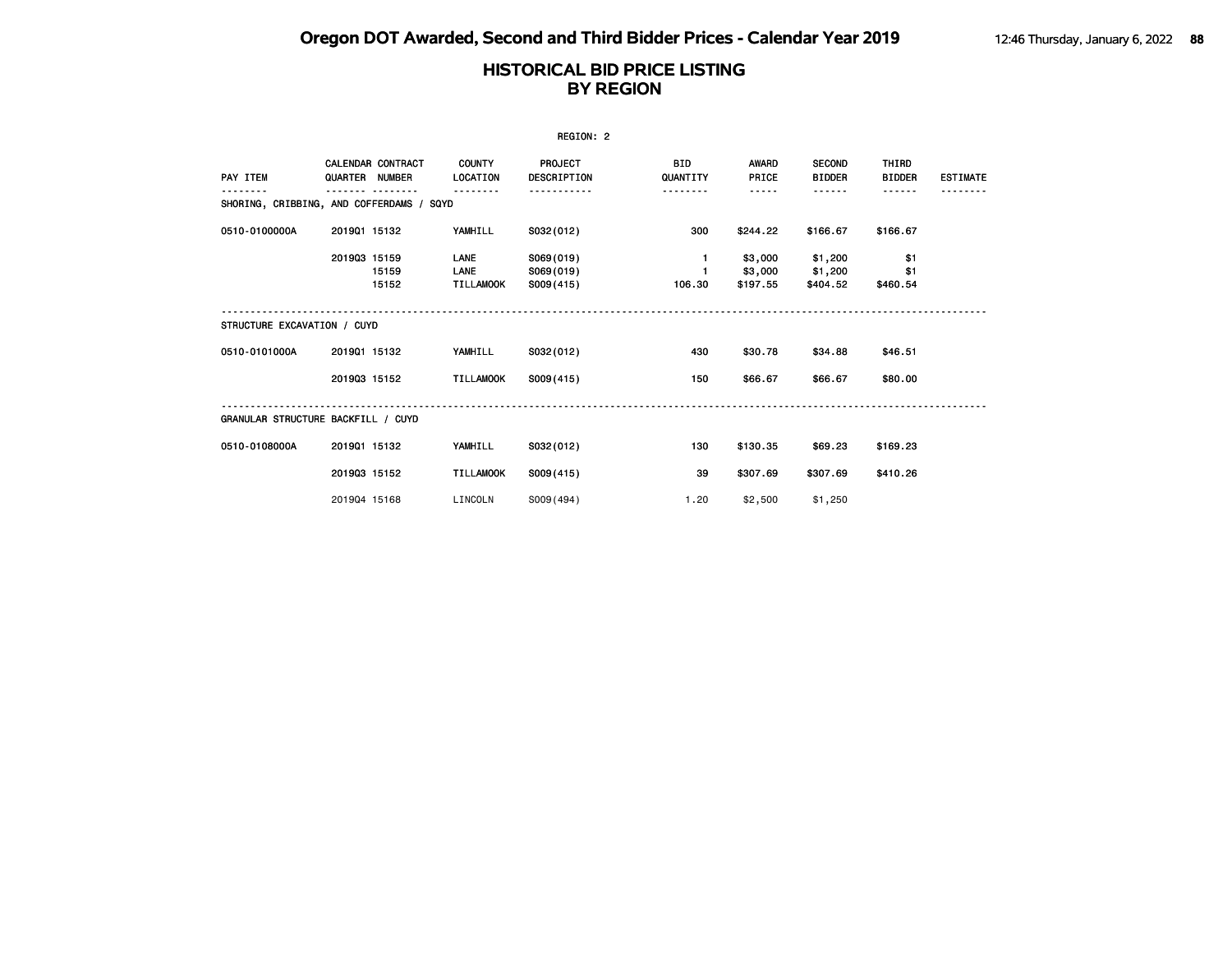|                                  |                                                         |                         | REGION: 2              |                         |                                   |                                     |                             |                 |
|----------------------------------|---------------------------------------------------------|-------------------------|------------------------|-------------------------|-----------------------------------|-------------------------------------|-----------------------------|-----------------|
| PAY ITEM                         | <b>CALENDAR CONTRACT</b><br>QUARTER NUMBER<br>--------- | COUNTY<br>LOCATION<br>. | PROJECT<br>DESCRIPTION | <b>BID</b><br>QUANTITY  | <b>AWARD</b><br>PRICE<br>$\cdots$ | <b>SECOND</b><br><b>BIDDER</b><br>. | THIRD<br><b>BIDDER</b><br>. | <b>ESTIMATE</b> |
| DRILLED SHAFT CONCRETE / CUYD    |                                                         |                         |                        |                         |                                   |                                     |                             |                 |
| 0512-0101000A                    | 201901 15132                                            | YAMHILL                 | S032(012)              | 150                     | \$595.57                          | \$140.00                            | \$483.33                    |                 |
|                                  | 201903 15159                                            | LANE                    | S069(019)              | 105                     | \$366.67                          | \$476.19                            | \$380.95                    |                 |
| DRILLED SHAFT REINFORCEMENT / LB |                                                         |                         |                        |                         |                                   |                                     |                             |                 |
| 0512-0103000A 201903 15159       |                                                         | <b>Example 12</b>       |                        | S069(019) 14,175 \$1.62 |                                   | \$2.82                              | \$2.47                      |                 |
| CSL TEST ACCESS TUBES / FOOT     |                                                         |                         |                        |                         |                                   |                                     |                             |                 |
| 0512-0105000F 2019Q3 15159       |                                                         | <b>LANE</b>             | S069(019)              | 600                     |                                   | \$12.00 \$11.00                     | \$15.00                     |                 |
| CSL TESTS / EACH                 |                                                         |                         |                        |                         |                                   |                                     |                             |                 |
| 0512-0106000E                    | 201903 15159                                            | LANE                    | S069(019)              | $\overline{2}$          |                                   | $$2,300$ $$2,500$ $$2,000$          |                             |                 |
|                                  | DRILLED SHAFT EXC, 72 INCH DIA / FOOT                   |                         |                        |                         |                                   |                                     |                             |                 |
| 0512-0112000F 201903 15159       |                                                         | <b>LANE</b>             | S069(019)              | 100                     | \$800                             | \$1,300                             | \$1,200                     |                 |
|                                  | PERMANENT SHAFT CASINGS, 72 IN DIAMETER / FOOT          |                         |                        |                         |                                   |                                     |                             |                 |
| 0512-0115300F                    | 201903 15159                                            | LANE                    | S069(019)              | 20                      | \$360,00                          | \$400,00                            | \$400.00                    |                 |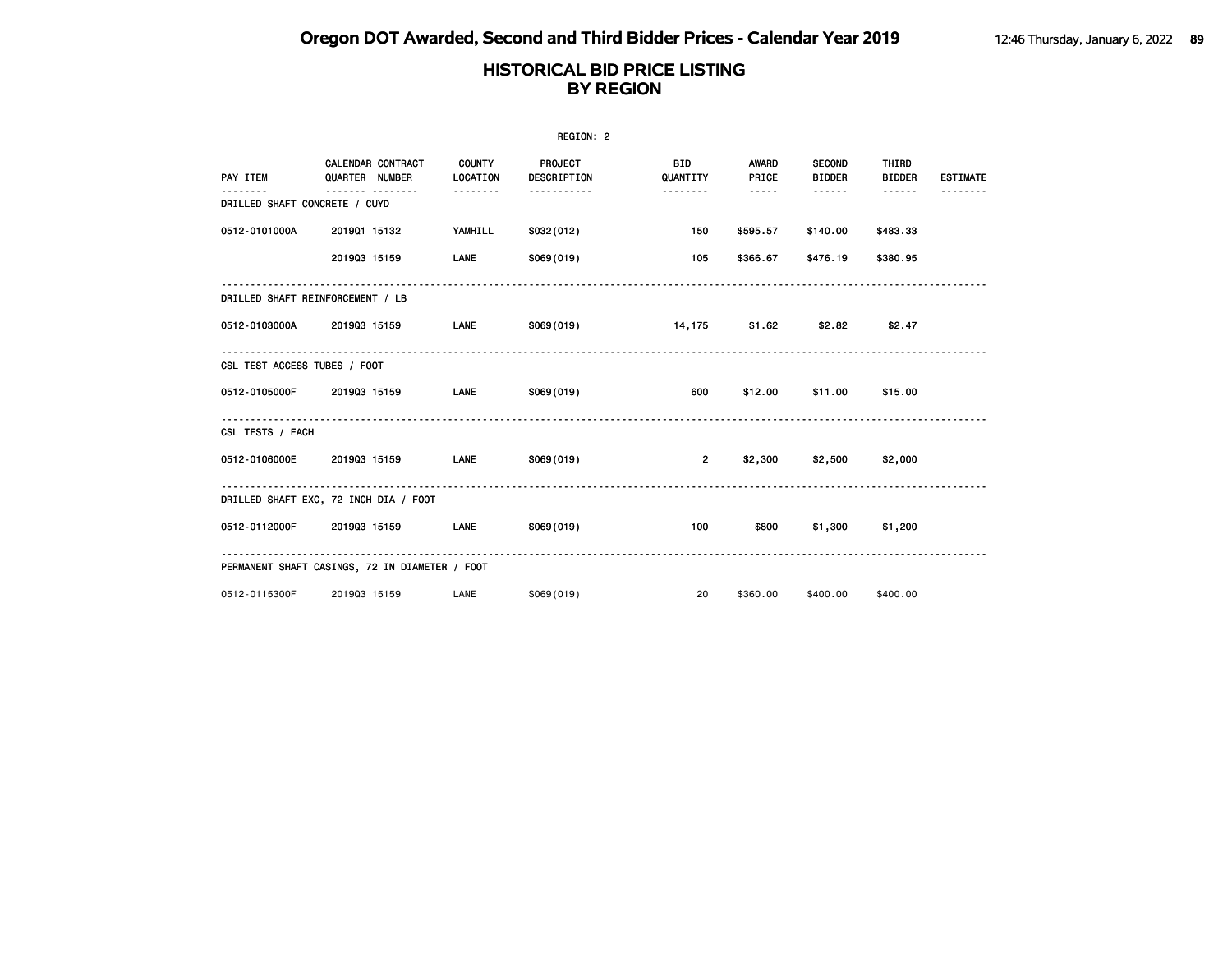|                             |                                               |                           | REGION: 2                     |                        |                                                                                                               |                                |                        |                 |
|-----------------------------|-----------------------------------------------|---------------------------|-------------------------------|------------------------|---------------------------------------------------------------------------------------------------------------|--------------------------------|------------------------|-----------------|
| PAY ITEM                    | CALENDAR CONTRACT<br>QUARTER NUMBER           | <b>COUNTY</b><br>LOCATION | <b>PROJECT</b><br>DESCRIPTION | BID<br>QUANTITY        | AWARD<br>PRICE                                                                                                | <b>SECOND</b><br><b>BIDDER</b> | THIRD<br><b>BIDDER</b> | <b>ESTIMATE</b> |
| --------                    | <u></u><br>FURN HP 14 X 89 STEEL PILES / FOOT | --------                  | -----------                   | --------               | $\cdots \cdots \cdots$                                                                                        | ------                         | ------                 |                 |
| 0520-0112000F               | 201903 15152                                  | <b>TILLAMOOK</b>          | S009(415)                     | 540                    | \$60.00                                                                                                       | \$47.00                        | \$45.00                |                 |
|                             | FURN HP 14 X 117 STEEL PILES / FOOT           |                           |                               |                        |                                                                                                               |                                |                        |                 |
| 0520-0113000F               | 201901 15132                                  | YAMHILL                   | S032(012)                     | 704                    | \$69.50                                                                                                       | \$74.00                        | \$70.00                |                 |
|                             | DRIVE HP 14 X 89 STEEL PILES / EACH           |                           |                               |                        |                                                                                                               |                                |                        |                 |
| 0520-0211000E               | 201903 15152                                  | <b>TILLAMOOK</b>          | S009(415)                     | 18                     | \$750                                                                                                         | \$1,000                        | \$1,200                |                 |
| PREBORING PILES / FOOT      |                                               |                           |                               |                        |                                                                                                               |                                |                        |                 |
| 0520-0326000F               | 201901 15132                                  | YAMHILL                   | S032(012)                     | 660                    | \$102.35                                                                                                      | \$95.00                        | \$115.00               |                 |
| REINFORCED PILE TIPS / EACH |                                               |                           |                               |                        |                                                                                                               |                                |                        |                 |
| 0520-0330000E               | 201903 15152                                  | TILLAMOOK                 | S009(415)                     | 18                     | \$150.00                                                                                                      | \$200.00                       | \$165.00               |                 |
|                             | HP 14 X 89 STEEL PILE SPLICES / EACH          |                           |                               |                        |                                                                                                               |                                |                        |                 |
| 0520-0408000E               | 201903 15152                                  | <b>TILLAMOOK</b>          | S009(415)                     | $\overline{2}$         | \$1.00                                                                                                        | \$250,00                       | \$350.00               |                 |
|                             |                                               |                           | REGION: 2                     |                        |                                                                                                               |                                |                        |                 |
| PAY ITEM                    | CALENDAR CONTRACT<br>QUARTER NUMBER           | <b>COUNTY</b><br>LOCATION | PROJECT<br>DESCRIPTION        | <b>BID</b><br>QUANTITY | AWARD<br>PRICE                                                                                                | SECOND<br><b>BIDDER</b>        | THIRD<br><b>BIDDER</b> | ESTIMATE        |
| REINFORCEMENT / LB          |                                               | .                         | .                             | .                      | $\frac{1}{2} \frac{1}{2} \frac{1}{2} \frac{1}{2} \frac{1}{2} \frac{1}{2} \frac{1}{2} \frac{1}{2} \frac{1}{2}$ | ------                         | ------                 |                 |
| 0530-0100000A               | 201901 15132                                  | YAMHILL                   | S032(012)                     | 35,000                 | \$1.40                                                                                                        | \$1.43                         | \$1.71                 |                 |
|                             | 201902 15145                                  | LANE                      | S069(020)                     | 1,000                  | \$12.50                                                                                                       | \$10.00                        | \$4.00                 |                 |
|                             | 201903 15152<br>15159                         | <b>TILLAMOOK</b><br>LANE  | S009(415)<br>S069(019)        | 23,600<br>97,630       | \$1.12<br>\$1.13                                                                                              | \$1.95<br>\$1.54               | \$1.63<br>\$1.54       |                 |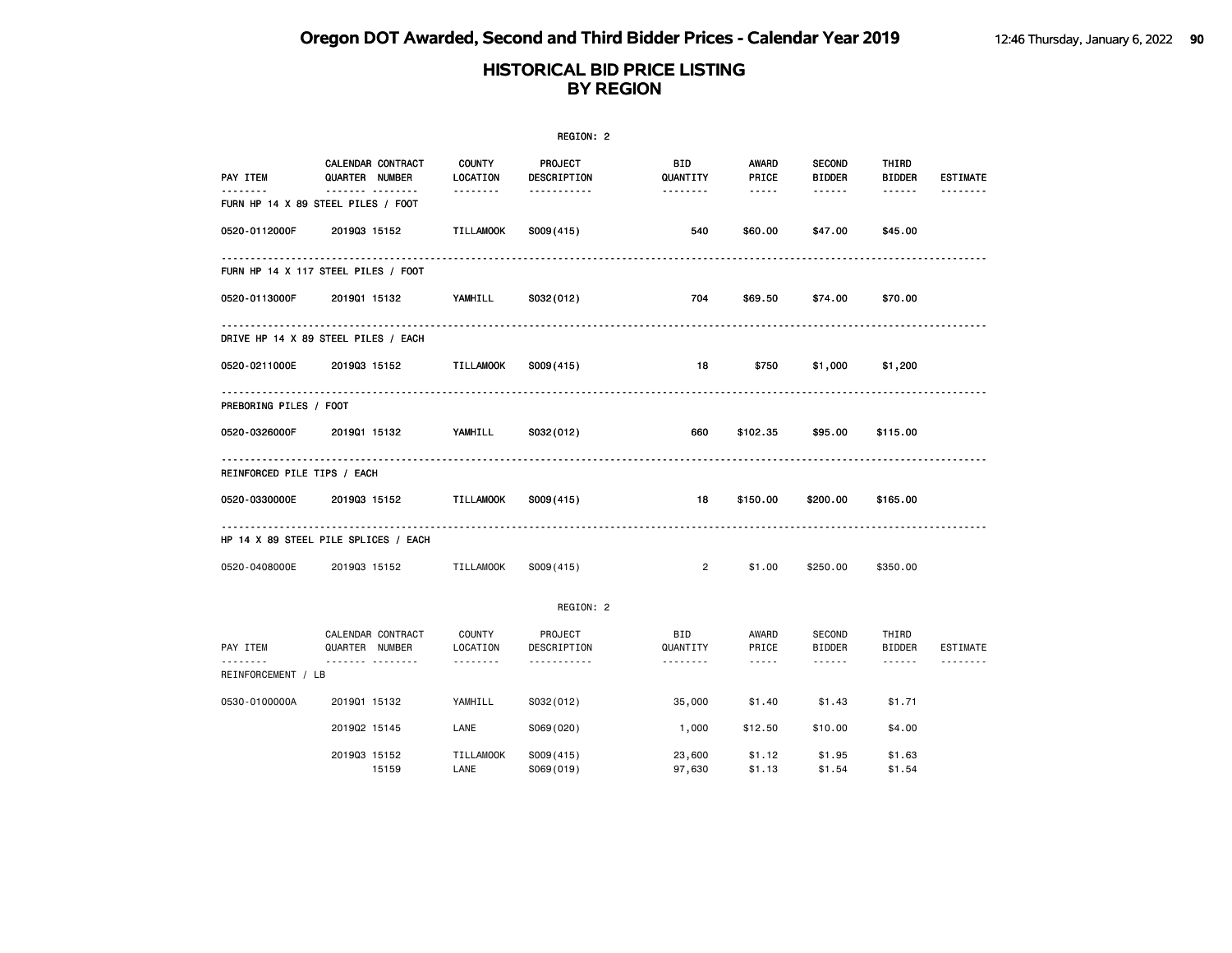|                               |                                                 |                           | REGION: 2                             |                 |                  |                                |                        |                 |
|-------------------------------|-------------------------------------------------|---------------------------|---------------------------------------|-----------------|------------------|--------------------------------|------------------------|-----------------|
| PAY ITEM                      | CALENDAR CONTRACT<br>QUARTER NUMBER             | <b>COUNTY</b><br>LOCATION | PROJECT<br>DESCRIPTION                | BID<br>QUANTITY | AWARD<br>PRICE   | <b>SECOND</b><br><b>BIDDER</b> | THIRD<br><b>BIDDER</b> | <b>ESTIMATE</b> |
| INJECT AND SEAL CRACKS / FOOT |                                                 | <u>.</u>                  | -----------                           |                 | -----            | ------                         | ------                 |                 |
| 0538-0100000F                 | 201904 15168                                    | LINCOLN                   | S009(494)                             | 5,530           | \$33.00          | \$37.00                        |                        |                 |
|                               |                                                 |                           | REGION: 2                             |                 |                  |                                |                        |                 |
| PAY ITEM                      | CALENDAR CONTRACT<br>QUARTER NUMBER             | <b>COUNTY</b><br>LOCATION | PROJECT<br>DESCRIPTION                | BID<br>QUANTITY | AWARD<br>PRICE   | <b>SECOND</b><br><b>BIDDER</b> | THIRD<br><b>BIDDER</b> | <b>ESTIMATE</b> |
| . <b>.</b>                    | <br>FOUNDATION CONCRETE, CLASS 3300 / CUYD      | --------                  | -----------                           | --------        | -----            | ------                         | ------                 |                 |
| 0540-0101000A                 | 201903 15159                                    | LANE                      | S069(019)                             | 38              | \$526            | \$1,842                        | \$658                  |                 |
|                               | DECK CONCRETE, CLASS HPC4000 / CUYD             |                           |                                       |                 |                  |                                |                        |                 |
| 0540-0203000A                 | 201903 15159                                    | LANE                      | S069(019)                             | 233             | \$923            | \$1,159                        | \$858                  |                 |
|                               | <u>.</u><br>DECK CONCRETE, CLASS HPC5000 / CUYD |                           |                                       |                 |                  |                                |                        |                 |
| 0540-0204000A                 | 201903 15152                                    | TILLAMOOK                 | S009(415)                             | 65              | \$1,645          | \$1,054                        | \$1,484                |                 |
|                               | GENERAL STRC CONCRETE, CLASS 3300 / CUYD        |                           |                                       |                 |                  |                                |                        |                 |
| 0540-0301000A                 | 201903 15152<br>15159                           | <b>TILLAMOOK</b><br>LANE  | S009(415)<br>S069(019)                | 87<br>152       | \$1,025<br>\$954 | \$954<br>\$855                 | \$957<br>\$1,316       |                 |
|                               | GENERAL STRC CONCRETE, CLASS 4000 / CUYD        |                           | ------------------------------------- |                 |                  |                                |                        |                 |
| 0540-0302000A                 | 201901 15132                                    | YAMHILL                   | S032(012)                             | 196             | \$802            | \$663                          | \$1,148                |                 |
|                               | 201902 15145                                    | LANE                      | S069(020)                             | 8               | \$6,250          | \$1,500                        | \$6,250                |                 |
|                               | 201903 15159                                    | LANE                      | S069(019)                             | 9               | \$2,222          | \$3,333                        | \$5,556                |                 |
| SAW CUT TEXTURING / SQYD      |                                                 |                           |                                       |                 |                  |                                |                        |                 |
| 0540-0401000J                 | 201903 15152<br>15159                           | <b>TILLAMOOK</b><br>LANE  | S009(415)<br>S069(019)                | 588<br>820      | \$8.00<br>\$3.50 | \$8.20<br>\$6.00               | \$8.25<br>\$4.50       |                 |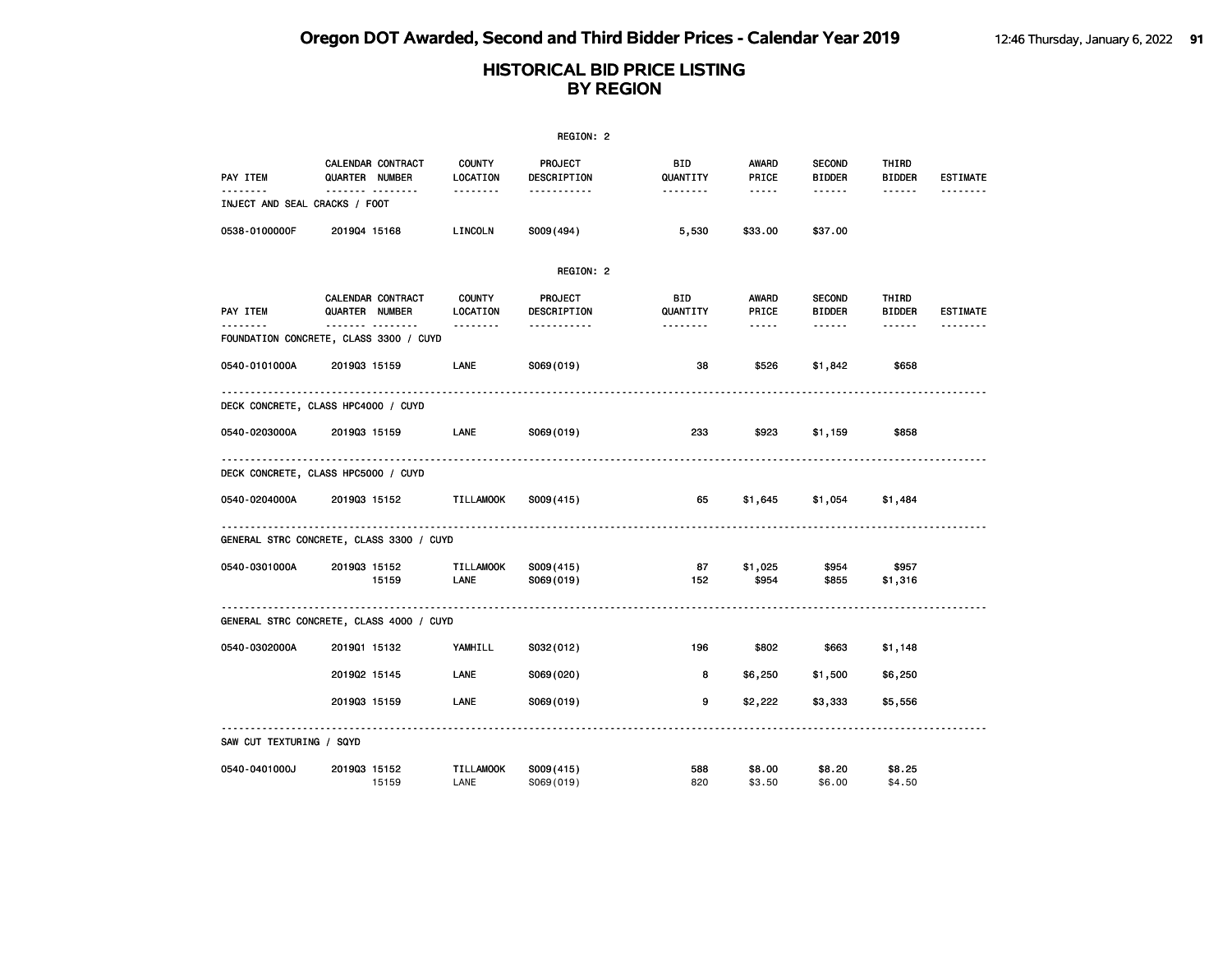|                                        |                                                            |                           | REGION: 2                     |                        |                                                                                                                                                      |                                |                        |                 |
|----------------------------------------|------------------------------------------------------------|---------------------------|-------------------------------|------------------------|------------------------------------------------------------------------------------------------------------------------------------------------------|--------------------------------|------------------------|-----------------|
| PAY ITEM                               | CALENDAR CONTRACT<br>QUARTER NUMBER                        | <b>COUNTY</b><br>LOCATION | <b>PROJECT</b><br>DESCRIPTION | BID<br>QUANTITY        | AWARD<br>PRICE                                                                                                                                       | <b>SECOND</b><br><b>BIDDER</b> | THIRD<br><b>BIDDER</b> | <b>ESTIMATE</b> |
| .                                      | <br>REINF CONC BRIDGE END PANELS / SQYD                    | .                         | .                             | <u>.</u>               | $- - - - -$                                                                                                                                          | $- - - - - -$                  |                        | .               |
| 0545-0100000J                          | 201901 15132                                               | YAMHILL                   | S032(012)                     | 175                    | \$535.00                                                                                                                                             | \$700.00                       | \$650.00               |                 |
|                                        | 201903 15152<br>15159                                      | <b>TILLAMOOK</b><br>LANE  | S009(415)<br>S069(019)        | 223.70<br>277          | \$276.00<br>\$275.00                                                                                                                                 | \$225.00<br>\$300.00           | \$345.00<br>\$270.00   |                 |
|                                        |                                                            |                           | REGION: 2                     |                        |                                                                                                                                                      |                                |                        |                 |
| PAY ITEM                               | CALENDAR CONTRACT<br>QUARTER NUMBER                        | COUNTY<br>LOCATION        | PROJECT<br>DESCRIPTION        | <b>BID</b><br>QUANTITY | AWARD<br>PRICE                                                                                                                                       | SECOND<br><b>BIDDER</b>        | THIRD<br><b>BIDDER</b> | ESTIMATE        |
|                                        | . <sub>.</sub><br>BT 60 PRECAST PRESTRESSED GIRDERS / FOOT | <u>.</u>                  | .                             | .                      | $\frac{1}{2} \left( \frac{1}{2} \right) \left( \frac{1}{2} \right) \left( \frac{1}{2} \right) \left( \frac{1}{2} \right) \left( \frac{1}{2} \right)$ | .                              | $\cdots \cdots \cdots$ | .               |
| 0550-0108200F                          | 201903 15159                                               | LANE                      | S069(019)                     | 1,452                  | \$250.00                                                                                                                                             | \$192.00                       | \$275.00               |                 |
|                                        | DECK BT 60 PRECAST PRESTRESSED GIRDERS / FOOT              |                           |                               |                        |                                                                                                                                                      |                                |                        |                 |
| 0550-0124000F                          | 201901 15132                                               | YAMHILL                   | S032(012)                     | 758                    | \$495.00                                                                                                                                             | \$445.00                       | \$625.00               |                 |
|                                        | 30 INCH PRECAST PRESTR SLABS / FOOT                        |                           |                               |                        |                                                                                                                                                      |                                |                        |                 |
| 0550-0139000F                          | 201903 15152                                               | <b>TILLAMOOK</b>          | S009(415)                     | 976                    | \$263.00                                                                                                                                             | \$255,00                       | \$249.00               |                 |
|                                        |                                                            |                           | REGION: 2                     |                        |                                                                                                                                                      |                                |                        |                 |
| PAY ITEM                               | CALENDAR CONTRACT<br>QUARTER NUMBER                        | COUNTY<br>LOCATION        | PROJECT<br>DESCRIPTION        | BID<br>QUANTITY        | AWARD<br>PRICE                                                                                                                                       | SECOND<br><b>BIDDER</b>        | THIRD<br><b>BIDDER</b> | ESTIMATE        |
| <u>.</u><br>CLASS 2 PREPARATION / SQYD | .                                                          | <u>.</u>                  | .                             | <u>.</u>               | $\frac{1}{2} \left( \frac{1}{2} \right) \left( \frac{1}{2} \right) \left( \frac{1}{2} \right) \left( \frac{1}{2} \right) \left( \frac{1}{2} \right)$ | ------                         | ------                 | <u>.</u>        |
| 0556-0100000J                          | 201901 15137                                               | MARION                    | S001 (508)                    | 65                     | \$215.00                                                                                                                                             | \$224.00                       |                        |                 |
| FURNISH MPCO MATERIAL / SQYD           |                                                            |                           |                               |                        |                                                                                                                                                      |                                |                        |                 |
| 0556-0300000J                          | 201901 15137                                               | MARION                    | S001 (508)                    | 1,306                  | \$20.50                                                                                                                                              | \$21.35                        |                        |                 |
| CONSTRUCT MPCO / SQYD                  |                                                            |                           |                               |                        |                                                                                                                                                      |                                |                        |                 |
| 0556-0500000J                          | 201901 15137                                               | MARION                    | S001 (508)                    | 1,306                  | \$25.20                                                                                                                                              | \$26.45                        |                        |                 |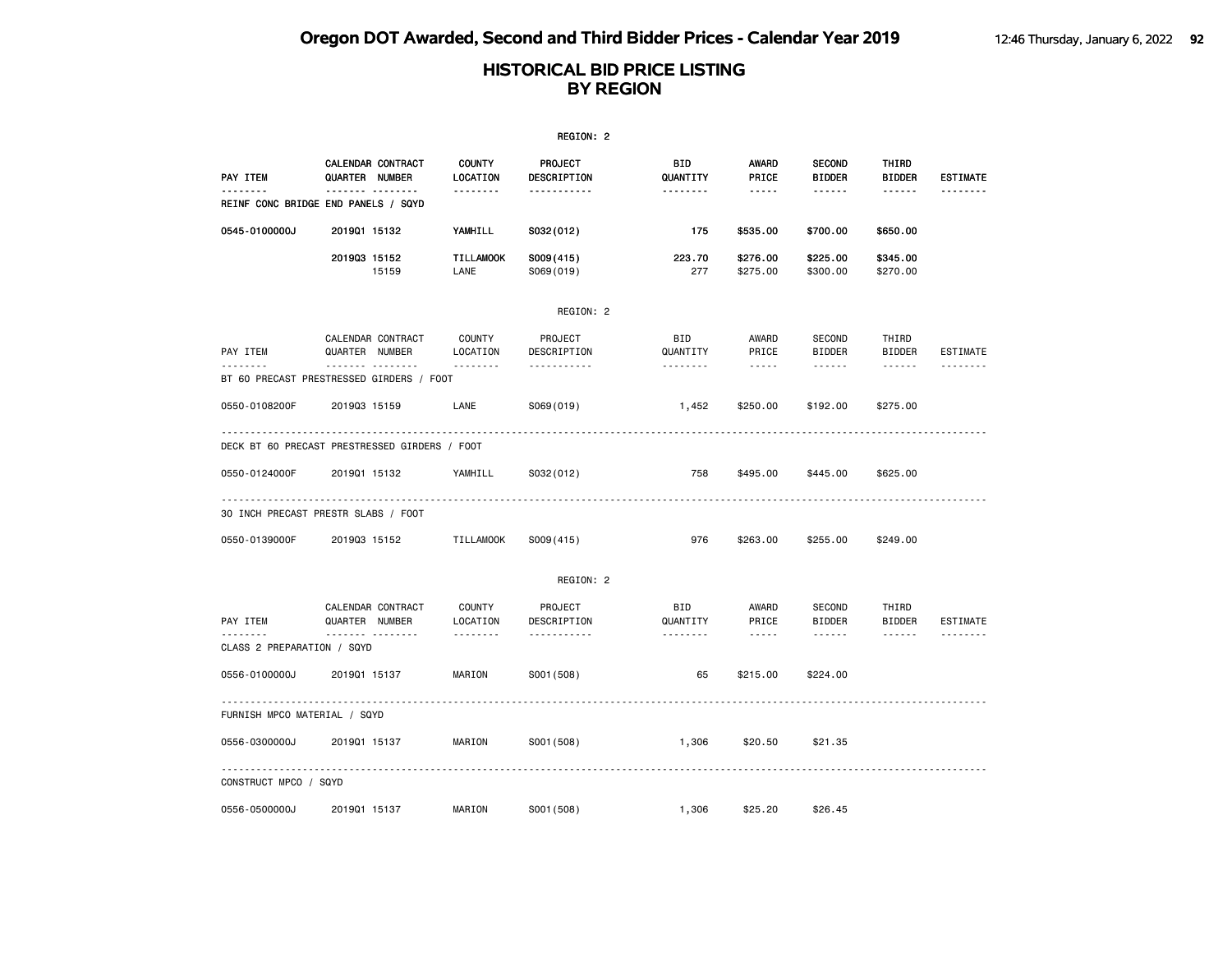|                                                |              |                                     |                           | REGION: 2                     |                        |                                                                                                                           |                                |                        |                 |
|------------------------------------------------|--------------|-------------------------------------|---------------------------|-------------------------------|------------------------|---------------------------------------------------------------------------------------------------------------------------|--------------------------------|------------------------|-----------------|
| PAY ITEM                                       |              | CALENDAR CONTRACT<br>QUARTER NUMBER | <b>COUNTY</b><br>LOCATION | <b>PROJECT</b><br>DESCRIPTION | BID<br>QUANTITY        | <b>AWARD</b><br>PRICE                                                                                                     | <b>SECOND</b><br><b>BIDDER</b> | THIRD<br><b>BIDDER</b> | <b>ESTIMATE</b> |
| CLASS 2 PREPARATION / SQYD                     |              | .                                   | .                         | -----------                   | --------               | -----                                                                                                                     | ------                         | ------                 | .               |
| 0557-0100000J                                  | 201901 15137 |                                     | <b>MARION</b>             | S001 (508)                    | 80                     | \$200.00                                                                                                                  | \$207.00                       |                        |                 |
|                                                | 201902 15145 |                                     | LANE                      | S069(020)                     | 6                      | \$1,000                                                                                                                   | \$500                          | \$500                  |                 |
| FURNISH PREMIXED POLYMER CONCRETE / CUYD       |              |                                     |                           |                               |                        |                                                                                                                           |                                |                        |                 |
| 0557-0102000K                                  | 201901 15137 |                                     | MARION                    | S001 (508)                    | 36                     | \$2,750                                                                                                                   | \$2,860                        |                        |                 |
|                                                |              | 15132<br>15137                      | YAMHILL<br>MARION         | S032(012)<br>S001 (508)       | 42<br>112              | \$3,000<br>\$2,750                                                                                                        | \$1,450<br>\$2,850             | \$3,000                |                 |
|                                                | 201902 15145 |                                     | LANE                      | S069(020)                     | 24                     | \$3,600                                                                                                                   | \$3,586                        | \$3,600                |                 |
| CONSTRUCT PPC OVERLAY / SQYD                   |              |                                     |                           |                               |                        |                                                                                                                           |                                |                        |                 |
| 0557-0104000J                                  | 201901 15132 | 15137                               | YAMHILL<br><b>MARION</b>  | S032(012)<br>S001 (508)       | 500<br>1,155           | \$82.00<br>\$44.10                                                                                                        | \$225.00<br>\$46.25            | \$100.00               |                 |
|                                                |              | 15137                               | MARION                    | S001 (508)                    | 3,568                  | \$32.00                                                                                                                   | \$33.00                        |                        |                 |
|                                                | 201902 15145 |                                     | LANE                      | S069(020)                     | 1,150                  | \$60.00                                                                                                                   | \$40.95                        | \$55.00                |                 |
|                                                |              |                                     |                           | REGION: 2                     |                        |                                                                                                                           |                                |                        |                 |
| PAY ITEM                                       |              | CALENDAR CONTRACT<br>QUARTER NUMBER | <b>COUNTY</b><br>LOCATION | PROJECT<br>DESCRIPTION        | <b>BID</b><br>QUANTITY | AWARD<br>PRICE                                                                                                            | <b>SECOND</b><br><b>BIDDER</b> | THIRD<br><b>BIDDER</b> | ESTIMATE        |
| CFRP STRENGTHENING - NEAR SURFACE MNTED / FOOT |              | . <sub>.</sub>                      | .                         | .                             | --------               | $\frac{1}{2} \frac{1}{2} \frac{1}{2} \frac{1}{2} \frac{1}{2} \frac{1}{2} \frac{1}{2} \frac{1}{2} \frac{1}{2} \frac{1}{2}$ | ------                         | ------                 |                 |
| 0566-0100000A                                  | 201902 15145 |                                     | LANE                      | S069(020)                     | $\mathbf{1}$           | \$71,995                                                                                                                  | \$98,720                       | \$85,000               |                 |
|                                                |              |                                     |                           | REGION: 2                     |                        |                                                                                                                           |                                |                        |                 |
| PAY ITEM                                       |              | CALENDAR CONTRACT<br>QUARTER NUMBER | <b>COUNTY</b><br>LOCATION | PROJECT<br>DESCRIPTION        | BID<br>QUANTITY        | AWARD<br>PRICE                                                                                                            | <b>SECOND</b><br><b>BIDDER</b> | THIRD<br><b>BIDDER</b> | ESTIMATE        |
| BEARING DEVICES, BENT / EACH                   | <u>.</u>     |                                     | .                         | .                             |                        | $\frac{1}{2}$                                                                                                             | ------                         | $- - - - - -$          |                 |
| 0582-0100000E                                  | 201904 15168 |                                     | LINCOLN                   | S009(494)                     | 120                    | \$10,000                                                                                                                  | \$1,980                        |                        |                 |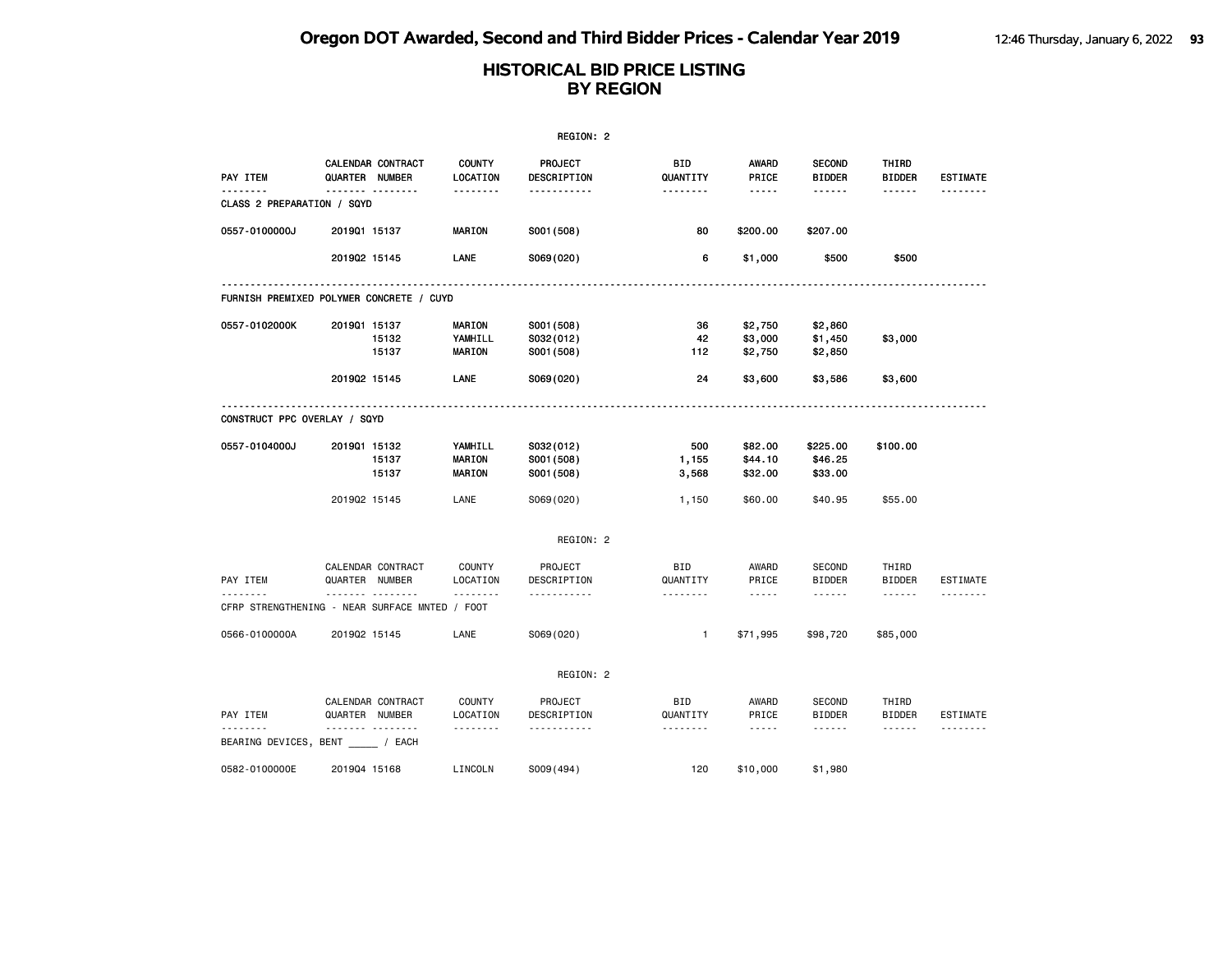|                                  |                                                      |                           | REGION: 2                     |                        |                       |                                |                               |                 |
|----------------------------------|------------------------------------------------------|---------------------------|-------------------------------|------------------------|-----------------------|--------------------------------|-------------------------------|-----------------|
| PAY ITEM                         | <b>CALENDAR CONTRACT</b><br><b>NUMBER</b><br>QUARTER | <b>COUNTY</b><br>LOCATION | <b>PROJECT</b><br>DESCRIPTION | <b>BID</b><br>QUANTITY | <b>AWARD</b><br>PRICE | <b>SECOND</b><br><b>BIDDER</b> | <b>THIRD</b><br><b>BIDDER</b> | <b>ESTIMATE</b> |
| 2 INCH ELECTRICAL CONDUIT / FOOT |                                                      | ----                      |                               | -----                  |                       | .                              | ------                        |                 |
| 0583-0105000F                    | 201903 15159                                         | LANE                      | S069(019)                     | 271                    | \$18.00               | \$18.00                        | \$18.00                       |                 |
|                                  |                                                      |                           | REGION: 2                     |                        |                       |                                |                               |                 |
| PAY ITEM                         | <b>CALENDAR CONTRACT</b><br>QUARTER<br>NUMBER        | <b>COUNTY</b><br>LOCATION | <b>PROJECT</b><br>DESCRIPTION | BID<br>QUANTITY        | <b>AWARD</b><br>PRICE | <b>SECOND</b><br><b>BIDDER</b> | THIRD<br><b>BIDDER</b>        | <b>ESTIMATE</b> |
|                                  | ELASTOMERIC CONCRETE NOSING / FOOT                   |                           |                               |                        |                       |                                |                               |                 |
| 0584-0100000F                    | 201902 15145                                         | LANE                      | S069(020)                     | 74                     | \$100.00              | \$91.63                        | \$200.00                      |                 |
|                                  | 201904 15168                                         | LINCOLN                   | S009(494)                     | 108                    | \$200,00              | \$300,00                       |                               |                 |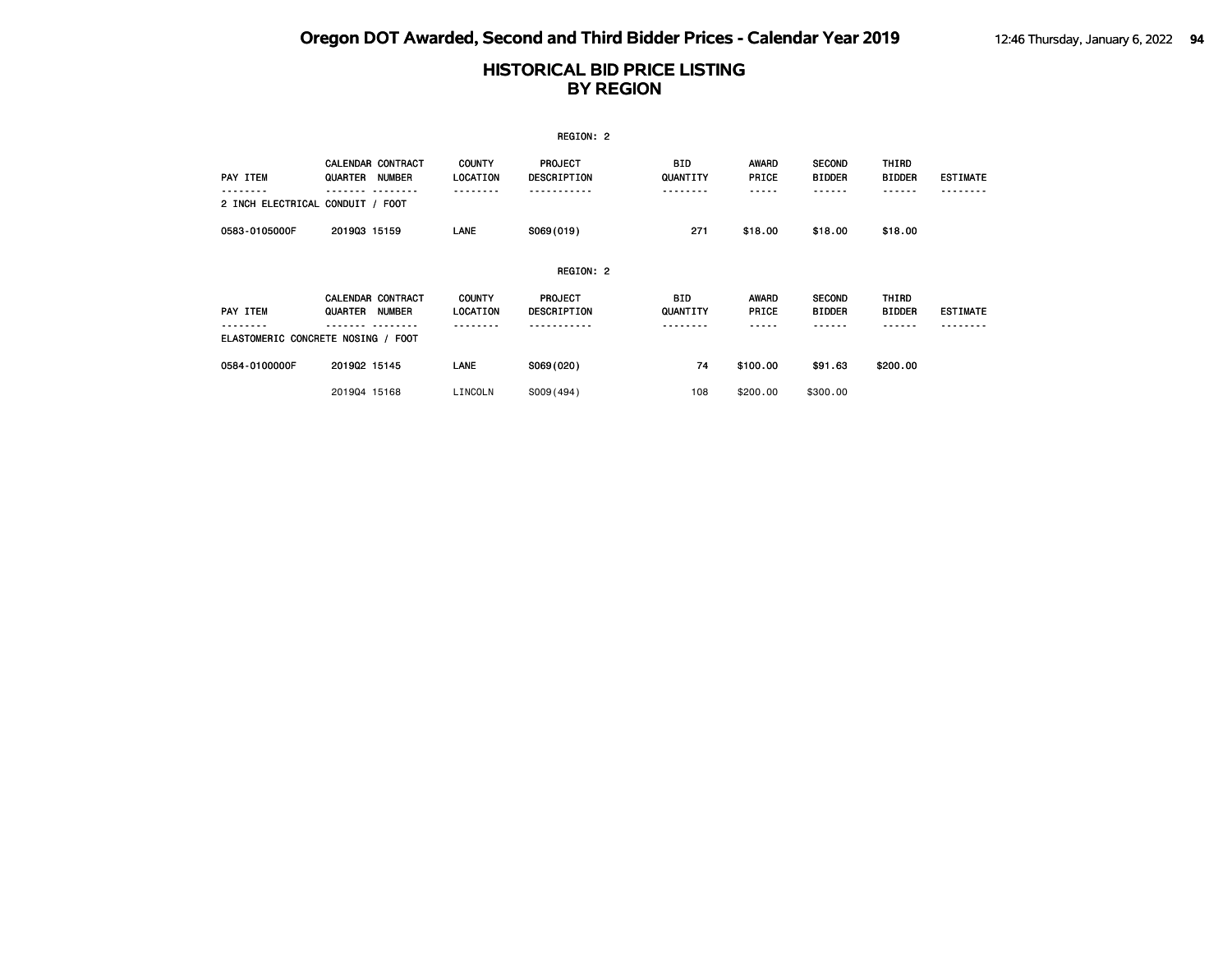|                                     |              |                                     |                           | REGION: 2                     |                 |                                                                                                               |                                |                        |                 |
|-------------------------------------|--------------|-------------------------------------|---------------------------|-------------------------------|-----------------|---------------------------------------------------------------------------------------------------------------|--------------------------------|------------------------|-----------------|
| PAY ITEM                            |              | CALENDAR CONTRACT<br>QUARTER NUMBER | <b>COUNTY</b><br>LOCATION | PROJECT<br><b>DESCRIPTION</b> | BID<br>QUANTITY | AWARD<br>PRICE                                                                                                | <b>SECOND</b><br><b>BIDDER</b> | THIRD<br><b>BIDDER</b> | <b>ESTIMATE</b> |
| ASPHALTIC PLUG SEALS / FOOT         |              | .                                   | <u>.</u>                  | <u></u>                       | .               | $\frac{1}{2} \frac{1}{2} \frac{1}{2} \frac{1}{2} \frac{1}{2} \frac{1}{2} \frac{1}{2} \frac{1}{2} \frac{1}{2}$ | ------                         | ------                 |                 |
| 0585-0200000A                       | 201901 15137 |                                     | MARION                    | S001 (508)                    | 116             | \$150.86                                                                                                      | \$158.62                       |                        |                 |
|                                     |              | 15137                               | MARION                    | S001 (508)                    | 116             | \$150.86                                                                                                      | \$158.62                       |                        |                 |
|                                     |              | 15137                               | <b>MARION</b>             | S001 (508)                    | 128             | \$144.53                                                                                                      | \$151.76                       |                        |                 |
|                                     |              | 15137                               | <b>MARION</b>             | S001 (508)                    | 128             | \$144.53                                                                                                      | \$151.56                       |                        |                 |
| ASPHALTIC PLUG SEAL MATERIAL / CUYD |              |                                     |                           |                               |                 |                                                                                                               |                                |                        |                 |
| 0585-0201000K                       | 201901 15137 |                                     | <b>MARION</b>             | S001 (508)                    | 0.27            | \$6,750                                                                                                       | \$7,045                        |                        |                 |
|                                     |              | 15137                               | <b>MARION</b>             | S001 (508)                    | 0.27            | \$6,750                                                                                                       | \$7,045                        |                        |                 |
|                                     |              | 15137                               | <b>MARION</b>             | S001 (508)                    | 0.30            | \$6,750                                                                                                       | \$7,045                        |                        |                 |
|                                     |              | 15137                               | <b>MARION</b>             | S001 (508)                    | 0.30            | \$6,750                                                                                                       | \$7,045                        |                        |                 |
| POURED SEALS / FOOT                 |              |                                     |                           |                               |                 |                                                                                                               |                                |                        |                 |
| 0585-0206000A                       | 201901 15137 |                                     | <b>MARION</b>             | S001 (508)                    | 72              | \$27.78                                                                                                       | \$28.19                        |                        |                 |
|                                     |              | 15137                               | MARION                    | S001 (508)                    | 72              | \$29.86                                                                                                       | \$0.44                         |                        |                 |
|                                     |              | 15137                               | <b>MARION</b>             | S001 (508)                    | 72              | \$12.50                                                                                                       | \$13.19                        |                        |                 |
|                                     |              | 15137                               | MARION                    | S001 (508)                    | 72              | \$12.50                                                                                                       | \$13.19                        |                        |                 |
|                                     |              | 15137                               | <b>MARION</b>             | S001 (508)                    | 867             | \$28.84                                                                                                       | \$0.03                         |                        |                 |
|                                     | 201902 15145 |                                     | LANE                      | S069(020)                     | 74              | \$20.27                                                                                                       | \$27.03                        | \$40.54                |                 |
|                                     | 201904 15168 |                                     | LINCOLN                   | S009(494)                     | 54              | \$55.56                                                                                                       | \$74.07                        |                        |                 |
| TYPE "B" COMPRESSION SEALS / FOOT   |              |                                     |                           |                               |                 |                                                                                                               |                                |                        |                 |
| 0585-0209000A                       | 201903 15159 |                                     | LANE                      | S069(019)                     | 80              | \$375.00                                                                                                      | \$375.00                       | \$375.00               |                 |
|                                     | 201904 15168 |                                     | LINCOLN                   | S009(494)                     | 932             | \$64.38                                                                                                       | \$69.74                        |                        |                 |
|                                     |              |                                     |                           |                               |                 |                                                                                                               |                                |                        |                 |
| TYPE "C" COMPRESSION SEALS / FOOT   |              |                                     |                           |                               |                 |                                                                                                               |                                |                        |                 |
| 0585-0210000A                       | 201901 15132 |                                     | YAMHILL                   | S032(012)                     | 90              | \$33.06                                                                                                       | \$72.00                        | \$38.06                |                 |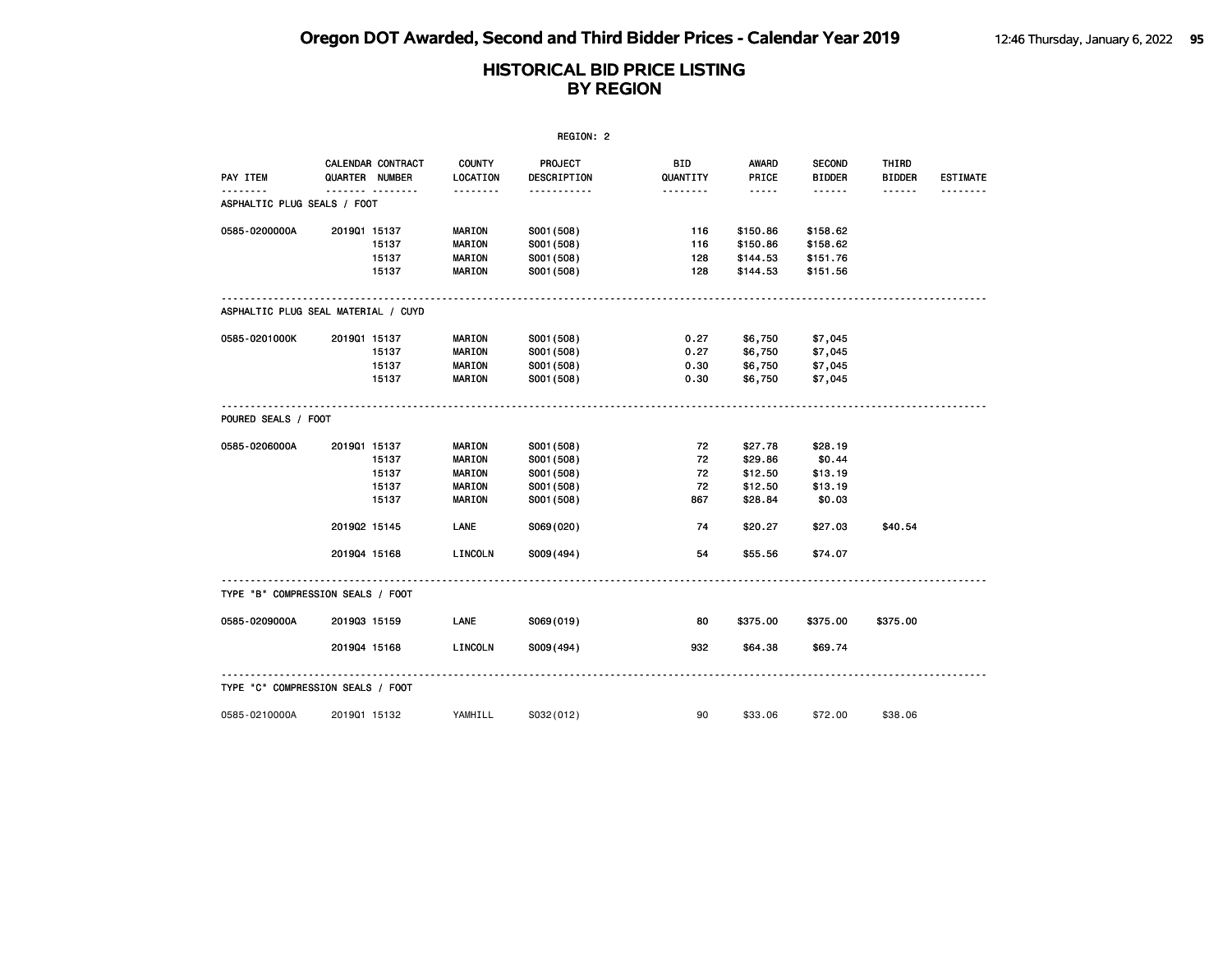|                                        |                                     |                         |                                      | REGION: 2                                            |                                      |                                                                                                                                                      |                                      |                                  |                 |
|----------------------------------------|-------------------------------------|-------------------------|--------------------------------------|------------------------------------------------------|--------------------------------------|------------------------------------------------------------------------------------------------------------------------------------------------------|--------------------------------------|----------------------------------|-----------------|
| PAY ITEM                               | CALENDAR CONTRACT<br>QUARTER NUMBER |                         | <b>COUNTY</b><br>LOCATION            | <b>PROJECT</b><br><b>DESCRIPTION</b>                 | <b>BID</b><br>QUANTITY               | AWARD<br>PRICE                                                                                                                                       | <b>SECOND</b><br><b>BIDDER</b>       | THIRD<br><b>BIDDER</b>           | <b>ESTIMATE</b> |
| 2 TUBE CURB MOUNT RAIL / FOOT          |                                     |                         | .                                    | .                                                    | <u>.</u>                             | $- - - - -$                                                                                                                                          | ------                               | ------                           |                 |
| 0587-0101000A                          | 201901 15132                        |                         | YAMHILL                              | S032(012)                                            | 340                                  | \$156.43                                                                                                                                             | \$147.06                             | \$183.82                         |                 |
| 3 TUBE CURB MOUNT RAIL / FOOT          |                                     |                         |                                      |                                                      |                                      |                                                                                                                                                      |                                      |                                  |                 |
| 0587-0105000A                          | 201903 15152                        |                         | <b>TILLAMOOK</b>                     | S009(415)                                            | 234.40                               | \$170.65                                                                                                                                             | \$228.24                             | \$289.61                         |                 |
| TYPE "F" CONCRETE RAIL, 42 INCH / FOOT |                                     |                         |                                      |                                                      |                                      |                                                                                                                                                      |                                      |                                  |                 |
| 0587-0126100A                          | 201902 15145                        |                         | LANE                                 | S069(020)                                            | 591                                  | \$338.41                                                                                                                                             | \$203.05                             | \$287.65                         |                 |
|                                        | 201903 15159                        |                         | LANE                                 | S069(019)                                            | 542                                  | \$156.83                                                                                                                                             | \$184.50                             | \$156.83                         |                 |
|                                        |                                     |                         |                                      | REGION: 2                                            |                                      |                                                                                                                                                      |                                      |                                  |                 |
| PAY ITEM                               | CALENDAR CONTRACT<br>QUARTER NUMBER |                         | <b>COUNTY</b><br>LOCATION            | PROJECT<br>DESCRIPTION                               | BID<br>QUANTITY                      | AWARD<br>PRICE                                                                                                                                       | <b>SECOND</b><br><b>BIDDER</b>       | THIRD<br><b>BIDDER</b>           | ESTIMATE        |
| POLYMER MEMBRANE / SQFT                | .                                   |                         |                                      | .                                                    | .                                    | $\frac{1}{2} \left( \frac{1}{2} \right) \left( \frac{1}{2} \right) \left( \frac{1}{2} \right) \left( \frac{1}{2} \right) \left( \frac{1}{2} \right)$ | ------                               | ------                           |                 |
| 0590-0100000J                          | 201901 15137                        | 15137<br>15137<br>15137 | MARION<br>MARION<br>MARION<br>MARION | S001 (508)<br>S001 (508)<br>S001 (508)<br>S001 (508) | 21,170<br>21,660<br>22,620<br>25,020 | \$4.95<br>\$4.80<br>\$4.80<br>\$4.80                                                                                                                 | \$5.15<br>\$5.05<br>\$5.00<br>\$5.05 |                                  |                 |
|                                        | 201904 15179                        | 15179<br>15179          | MARION<br>MARION<br>MARION           | S162(059)<br>S162(059)<br>S162(059)                  | 4,329<br>7,425<br>9,657              | \$5.00<br>\$5.00<br>\$5.00                                                                                                                           | \$4.77<br>\$4.77<br>\$4.77           | \$6.00<br>\$5.50<br>\$5.25       |                 |
| CLASS 2 PREPARATION / SQYD             |                                     |                         |                                      |                                                      |                                      |                                                                                                                                                      |                                      |                                  |                 |
| 0590-0200000J                          | 201904 15179                        | 15179<br>15179          | MARION<br>MARION<br>MARION           | S162(059)<br>S162(059)<br>S162(059)                  | 48<br>83<br>107                      | \$293.00<br>\$293.00<br>\$293.00                                                                                                                     | \$1.00<br>\$1.00<br>\$1.00           | \$225.00<br>\$225.00<br>\$225.00 |                 |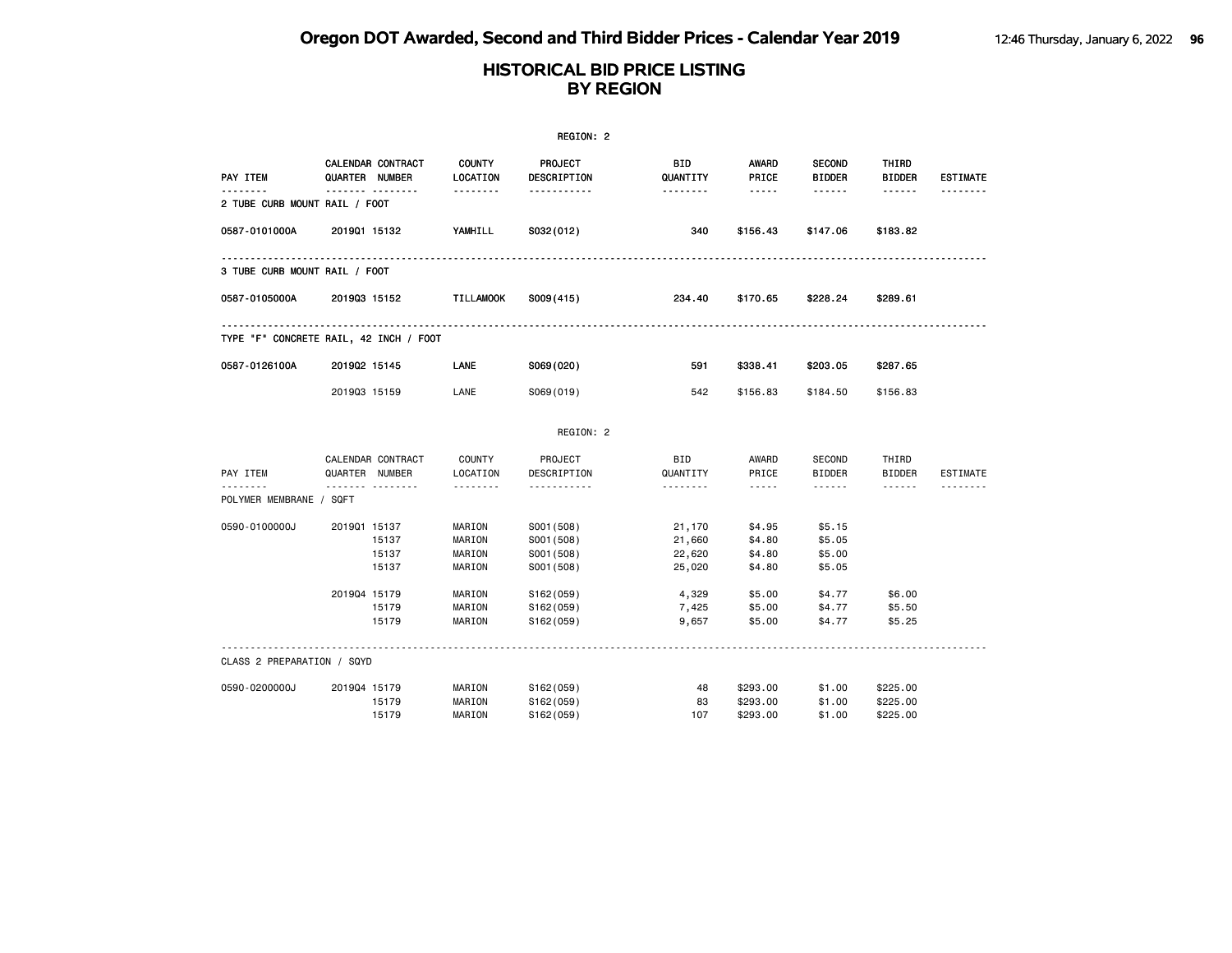|                                               |                |                   |                           | REGION: 2              |                        |                |                                |                        |                 |
|-----------------------------------------------|----------------|-------------------|---------------------------|------------------------|------------------------|----------------|--------------------------------|------------------------|-----------------|
| PAY ITEM                                      | QUARTER NUMBER | CALENDAR CONTRACT | <b>COUNTY</b><br>LOCATION | PROJECT<br>DESCRIPTION | <b>BID</b><br>QUANTITY | AWARD<br>PRICE | <b>SECOND</b><br><b>BIDDER</b> | THIRD<br><b>BIDDER</b> | ESTIMATE        |
| RETAINING WALL, MSE / SQFT                    |                |                   |                           |                        |                        | $- - - - -$    |                                | - - - - - -            |                 |
|                                               |                |                   |                           |                        |                        |                |                                |                        |                 |
| 0596-A002000A                                 | 201903 15159   |                   | LANE                      | S069(019)              | 2,120                  | \$77.83        | \$94.34                        | \$94.34                |                 |
|                                               |                | 15159             | LANE                      | S069(019)              | 2,780                  | \$71.94        | \$89.93                        | \$98.92                |                 |
|                                               |                |                   |                           |                        |                        |                |                                |                        |                 |
| RETAINING WALL, PREFAB MODULAR GRAVITY / SQFT |                |                   |                           |                        |                        |                |                                |                        |                 |
| 0596-B002000A                                 | 201901 15132   |                   | YAMHILL                   | S032(012)              | 2,275                  | \$87.14        | \$76.92                        | \$68.13                |                 |
|                                               |                |                   |                           |                        |                        |                |                                |                        |                 |
|                                               |                |                   |                           | REGION: 2              |                        |                |                                |                        |                 |
|                                               |                | CALENDAR CONTRACT | COUNTY                    | PROJECT                | <b>BID</b>             | AWARD          | <b>SECOND</b>                  | THIRD                  |                 |
| PAY ITEM                                      | QUARTER NUMBER |                   | LOCATION                  | DESCRIPTION            | QUANTITY               | PRICE          | <b>BIDDER</b>                  | <b>BIDDER</b>          | <b>ESTIMATE</b> |
|                                               |                |                   |                           |                        |                        | -----          |                                |                        |                 |
| SOUND WALLS / SQFT                            |                |                   |                           |                        |                        |                |                                |                        |                 |
| 0597-0100000J                                 | 201903 15159   |                   | LANE                      | S069(019)              | 1,185                  | \$55.00        | \$65.00                        | \$83.00                |                 |
|                                               |                | 15159             | LANE                      | S069(019)              | 9,970                  | \$36.50        | \$35.00                        | \$43.50                |                 |
|                                               |                | 15159             | LANE                      | S069(019)              | 26,000                 | \$25.25        | \$25.00                        | \$32.00                |                 |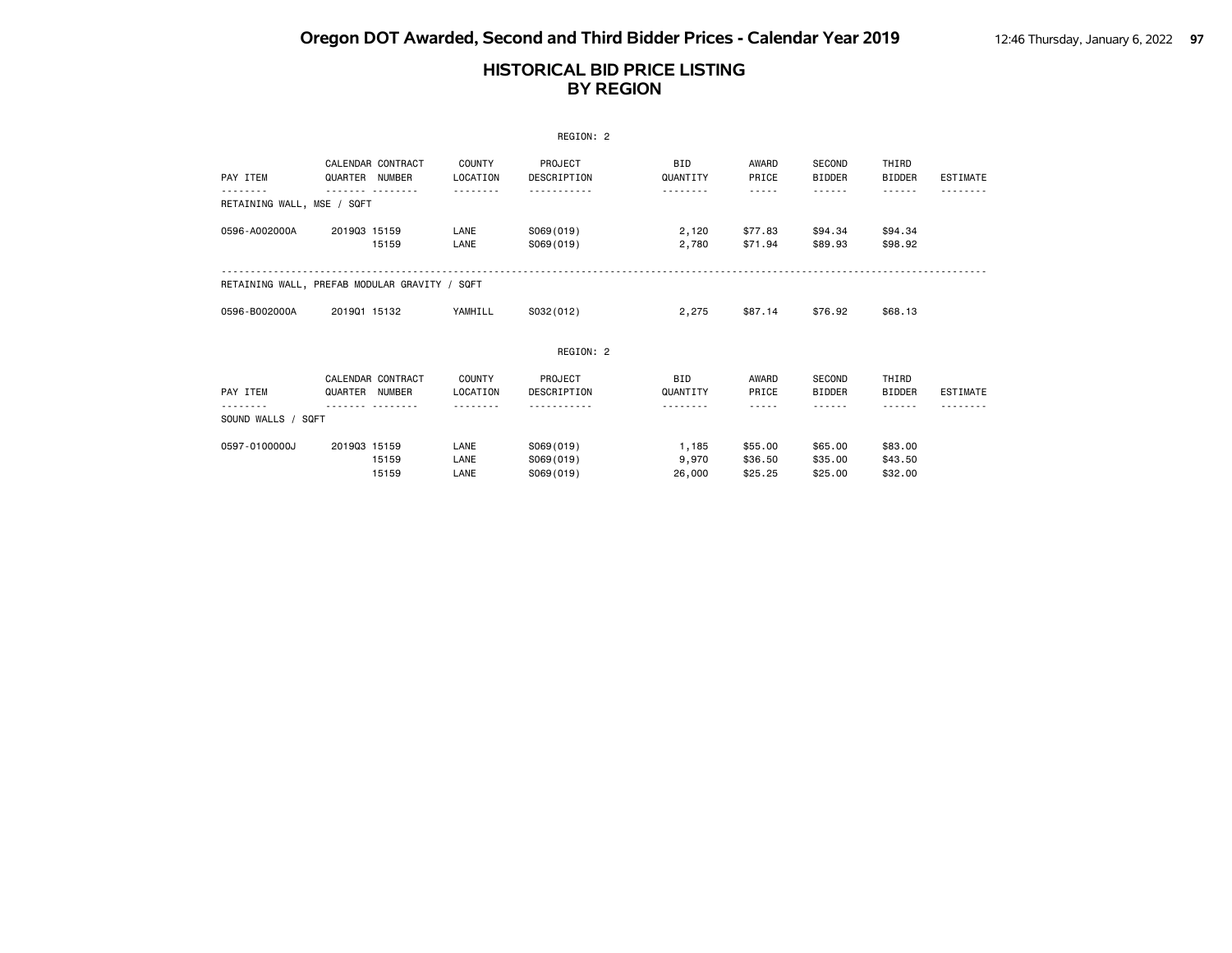|                      |                                            |                                     | REGION: 2                            |                       |                                                                                                               |                                |                        |                      |
|----------------------|--------------------------------------------|-------------------------------------|--------------------------------------|-----------------------|---------------------------------------------------------------------------------------------------------------|--------------------------------|------------------------|----------------------|
| PAY ITEM<br><u>.</u> | <b>CALENDAR CONTRACT</b><br>QUARTER NUMBER | <b>COUNTY</b><br>LOCATION           | PROJECT<br>DESCRIPTION               | BID<br>QUANTITY       | AWARD<br>PRICE                                                                                                | <b>SECOND</b><br><b>BIDDER</b> | THIRD<br><b>BIDDER</b> | <b>ESTIMATE</b><br>. |
|                      | <br>COLD PLN PVMT REMV 0 - 1 INCH / SQYD   | <u>.</u>                            | -----------                          | <u> - - - - - - -</u> | $\frac{1}{2} \frac{1}{2} \frac{1}{2} \frac{1}{2} \frac{1}{2} \frac{1}{2} \frac{1}{2} \frac{1}{2} \frac{1}{2}$ | ------                         | $- - - - - -$          |                      |
| 0620-0103000J        | 201901 15137                               | <b>MARION</b>                       | S001 (508)                           | 800                   | \$10.90                                                                                                       | \$8.30                         |                        |                      |
|                      | COLD PLN PVMT REMV 0 - 2 INCH / SQYD       |                                     |                                      |                       |                                                                                                               |                                |                        |                      |
| 0620-0104000J        | 201904 15169                               | YAMHILL                             | SA00(035)                            | 158                   | \$32.00                                                                                                       | \$30.00                        | \$41.00                |                      |
|                      | COLD PLN PVMT REMV 0 - 3 INCH / SQYD       |                                     |                                      |                       |                                                                                                               |                                |                        |                      |
| 0620-0106000J        | 201903 15152                               | <b>TILLAMOOK</b>                    | S009(415)                            | 2,044                 | \$6.50                                                                                                        | \$6.00                         | \$7.30                 |                      |
|                      | COLD PLN PVMT REMV 0 - 6 INCH / SQYD       |                                     |                                      |                       |                                                                                                               |                                |                        |                      |
| 0620-0109000J        | 201903 15152<br>15152                      | TILLAMOOK<br><b>TILLAMOOK</b>       | S009(415)<br>S009(415)               | 308<br>1,049          | \$11.25<br>\$7.25                                                                                             | \$6.00<br>\$6.00               | \$13.00<br>\$9.80      |                      |
|                      | COLD PLN PVMT REMV 1 - 2 INCH / SQYD       |                                     |                                      |                       |                                                                                                               |                                |                        |                      |
| 0620-0111000J        | 201901 15137                               | <b>MARION</b>                       | S001 (508)                           | 960                   | \$10.90                                                                                                       | \$8.30                         |                        |                      |
|                      | 201902 15145                               | LANE                                | S069(020)                            | 1,185                 | \$5.00                                                                                                        | \$9.00                         | \$10.00                |                      |
|                      | 201904 15175                               | LINN                                | S001 (495)                           | 140,000               | \$1.07                                                                                                        | \$2.75                         | \$3.25                 |                      |
|                      | COLD PLN PVMT REMV 2 INCH / SQYD           |                                     |                                      |                       |                                                                                                               |                                |                        |                      |
| 0620-0120000J        | 201901 15132<br>15129<br>15137             | YAMHILL<br>YAMHILL<br><b>MARION</b> | S032(012)<br>S153(007)<br>S001 (508) | 200<br>261<br>14,366  | \$9.85<br>\$28.00<br>\$1.40                                                                                   | \$39.00<br>\$14.00<br>\$4.10   | \$34.00<br>\$19.00     |                      |
|                      | 201903 15159                               | LANE                                | S069(019)                            | 2,974                 | \$7.25                                                                                                        | \$9.00                         | \$12.00                |                      |
|                      | 201904 15169                               | YAMHILL                             | SA00(035)                            | 8,044                 | \$2.00                                                                                                        | \$5.00                         | \$2.85                 |                      |
|                      | COLD PLN PVMT REMV 2 1/2 INCH / SQYD       |                                     |                                      |                       |                                                                                                               |                                |                        |                      |
| 0620-0121000J        | 201904 15179                               | MARION                              | S162(059)                            | 202,500               | \$1.38                                                                                                        | \$1.35                         | \$1.45                 |                      |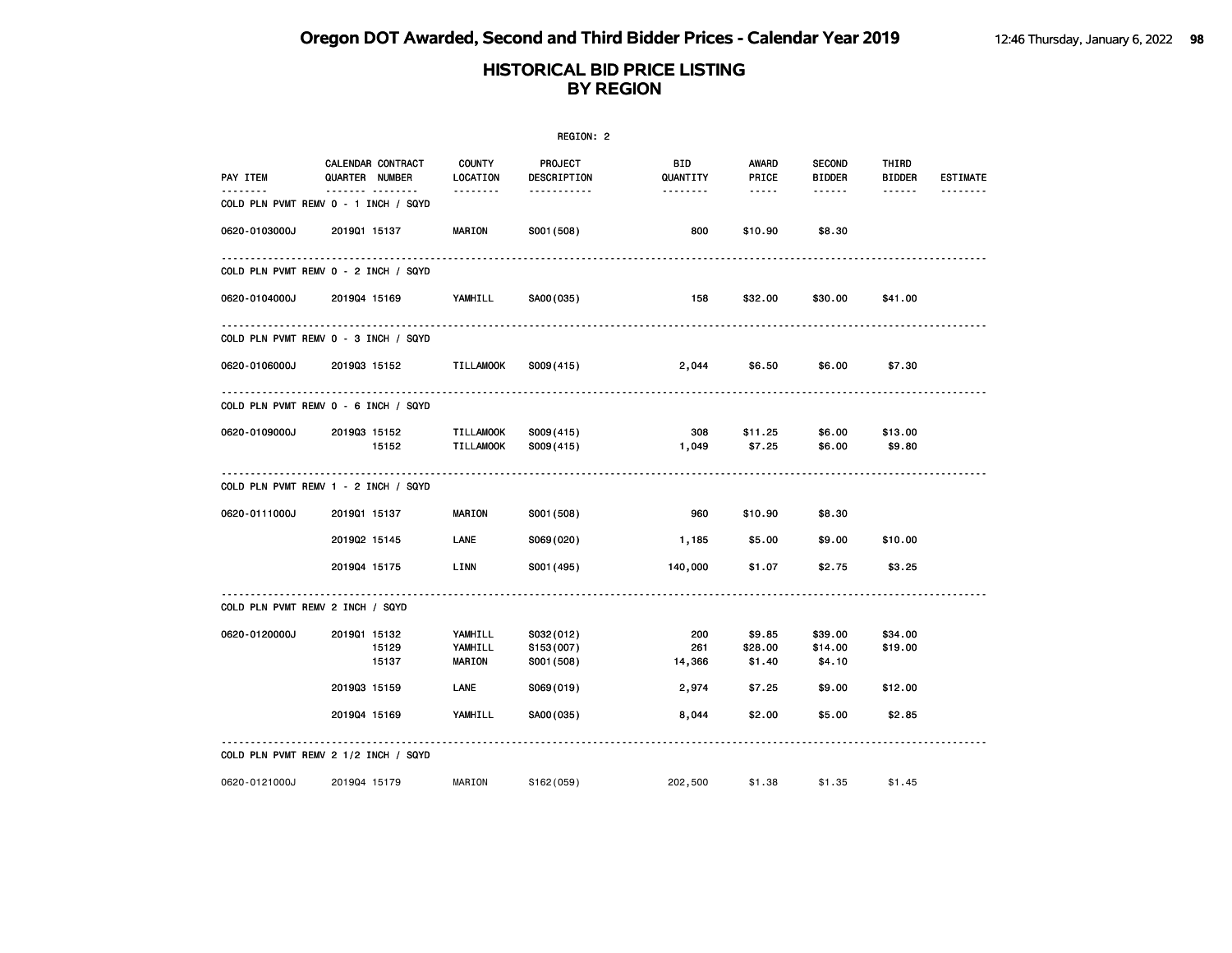|                                   |                |                                     |                                       | REGION: 2                           |                                    |                                                                                                                                                      |                                          |                                         |                 |
|-----------------------------------|----------------|-------------------------------------|---------------------------------------|-------------------------------------|------------------------------------|------------------------------------------------------------------------------------------------------------------------------------------------------|------------------------------------------|-----------------------------------------|-----------------|
| PAY ITEM<br><u>.</u>              | QUARTER NUMBER | CALENDAR CONTRACT<br><u> </u>       | <b>COUNTY</b><br>LOCATION<br><u>.</u> | <b>PROJECT</b><br>DESCRIPTION       | <b>BID</b><br>QUANTITY<br><u>.</u> | <b>AWARD</b><br>PRICE<br>$- - - - -$                                                                                                                 | <b>SECOND</b><br><b>BIDDER</b><br>------ | THIRD<br><b>BIDDER</b>                  | <b>ESTIMATE</b> |
| COLD PLN PVMT REMV 3 INCH / SQYD  |                |                                     |                                       | -----------                         |                                    |                                                                                                                                                      |                                          | ------                                  |                 |
| 0620-0122000J                     | 201904 15183   |                                     | <b>MARION</b>                         | S140(049)                           | 558                                | \$16.85                                                                                                                                              | \$18.00                                  | \$16.00                                 |                 |
| COLD PLN PVMT REMV 4 INCH / SQYD  |                |                                     |                                       |                                     |                                    |                                                                                                                                                      |                                          |                                         |                 |
| 0620-0123000J                     | 201903 15159   |                                     | LANE                                  | S069(019)                           | 612                                | \$8.00                                                                                                                                               | \$12.00                                  | \$16.00                                 |                 |
|                                   |                |                                     |                                       | REGION: 2                           |                                    |                                                                                                                                                      |                                          |                                         |                 |
| PAY ITEM<br><u>.</u>              | QUARTER NUMBER | CALENDAR CONTRACT<br>. <sub>.</sub> | <b>COUNTY</b><br>LOCATION<br>.        | PROJECT<br>DESCRIPTION<br>.         | <b>BID</b><br>QUANTITY<br><u>.</u> | AWARD<br>PRICE<br>$\sim$ $\sim$ $\sim$ $\sim$ $\sim$                                                                                                 | SECOND<br><b>BIDDER</b><br>------        | THIRD<br><b>BIDDER</b><br>$- - - - - -$ | <b>ESTIMATE</b> |
| GRIND CONCRETE PAVEMENT / SQYD    |                |                                     |                                       |                                     |                                    |                                                                                                                                                      |                                          |                                         |                 |
| 0622-0100000J                     | 201904 15175   |                                     | LINN                                  | S001 (495)                          | 630,000                            | \$6.65                                                                                                                                               | \$6.45                                   | \$8.11                                  |                 |
|                                   |                |                                     |                                       | REGION: 2                           |                                    |                                                                                                                                                      |                                          |                                         |                 |
| PAY ITEM                          | QUARTER NUMBER | CALENDAR CONTRACT                   | COUNTY<br>LOCATION                    | PROJECT<br>DESCRIPTION              | BID<br>QUANTITY                    | AWARD<br>PRICE                                                                                                                                       | SECOND<br><b>BIDDER</b>                  | THIRD<br><b>BIDDER</b>                  | <b>ESTIMATE</b> |
| --------<br>AGGREGATE BASE / TON  |                | <u> </u>                            | <u>.</u>                              | .                                   | <u>.</u>                           | $\frac{1}{2} \left( \frac{1}{2} \right) \left( \frac{1}{2} \right) \left( \frac{1}{2} \right) \left( \frac{1}{2} \right) \left( \frac{1}{2} \right)$ | ------                                   | $- - - - - -$                           | --------        |
| 0641-0102000M                     | 201901 15132   |                                     | YAMHILL                               | S032(012)                           | 2,530                              | \$28.95                                                                                                                                              | \$27.00                                  | \$30.00                                 |                 |
|                                   | 201902 15145   |                                     | LANE                                  | S069(020)                           | 69                                 | \$40.00                                                                                                                                              | \$36.00                                  | \$75.00                                 |                 |
|                                   | 201903 15152   |                                     | <b>TILLAMOOK</b>                      | S009(415)                           | 5,967                              | \$31.00                                                                                                                                              | \$30.00                                  | \$33.00                                 |                 |
|                                   | 201904 15183   | 15179<br>15169                      | MARION<br>MARION<br>YAMHILL           | S140(049)<br>S162(059)<br>SA00(035) | 3,004<br>4,660<br>7,834            | \$24.00<br>\$24.35<br>\$25.00                                                                                                                        | \$28.00<br>\$27.50<br>\$25.00            | \$27.00<br>\$22.00<br>\$26.00           |                 |
| 3/4 INCH - 0 AGGREGATE BASE / TON |                |                                     |                                       |                                     |                                    |                                                                                                                                                      |                                          |                                         |                 |
| 0641-0112000M                     | 201903 15159   |                                     | LANE                                  | S069(019)                           | 18,600                             | \$15.15                                                                                                                                              | \$18.00                                  | \$16.00                                 |                 |
| PLANT MIX AGGREGATE BASE / TON    |                |                                     |                                       |                                     |                                    |                                                                                                                                                      |                                          |                                         |                 |
| 0641-0128000M                     | 201901 15129   |                                     | YAMHILL                               | S153(007)                           | 2,045                              | \$20.40                                                                                                                                              | \$24.00                                  | \$21.60                                 |                 |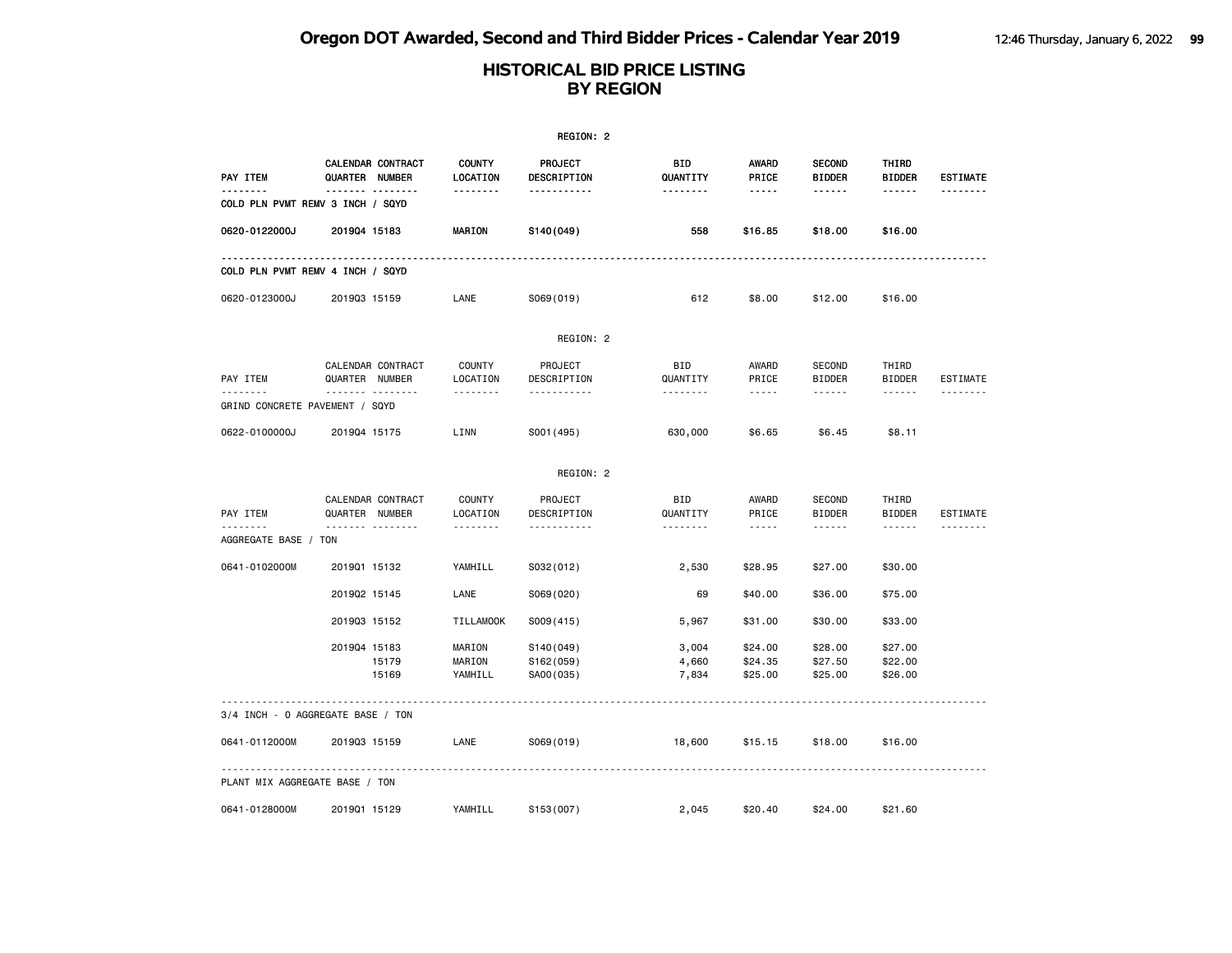|                                        |                |                        |                                       | REGION: 2                                             |                                    |                                                                                                                                                                        |                                          |                                  |                             |
|----------------------------------------|----------------|------------------------|---------------------------------------|-------------------------------------------------------|------------------------------------|------------------------------------------------------------------------------------------------------------------------------------------------------------------------|------------------------------------------|----------------------------------|-----------------------------|
| <b>PAY ITEM</b>                        | QUARTER NUMBER | CALENDAR CONTRACT      | <b>COUNTY</b><br>LOCATION             | PROJECT<br>DESCRIPTION                                | BID<br>QUANTITY                    | <b>AWARD</b><br>PRICE                                                                                                                                                  | <b>SECOND</b><br><b>BIDDER</b>           | THIRD<br><b>BIDDER</b>           | <b>ESTIMATE</b>             |
| EMULS ASPHALT IN FOG COAT / TON        | -------        | .                      | <u>.</u>                              | -----------                                           | --------                           | $\cdots \cdots \cdots$                                                                                                                                                 | ------                                   | ------                           | <u>.</u>                    |
| 0705-0101000M                          | 201901 15137   |                        | MARION                                | S001 (508)                                            | 133                                | \$595.00                                                                                                                                                               | \$588.00                                 |                                  |                             |
|                                        | 201904 15179   | 15175                  | MARION<br>LINN                        | S162(059)<br>S001 (495)                               | 25<br>160                          | \$905.00<br>\$0.01                                                                                                                                                     | \$560.00<br>\$720.00                     | \$450.00<br>\$800.00             |                             |
|                                        |                |                        |                                       | REGION: 2                                             |                                    |                                                                                                                                                                        |                                          |                                  |                             |
| PAY ITEM<br>.                          | QUARTER NUMBER | CALENDAR CONTRACT<br>. | <b>COUNTY</b><br>LOCATION<br><u>.</u> | PROJECT<br>DESCRIPTION<br>.                           | <b>BID</b><br>QUANTITY<br><u>.</u> | AWARD<br>PRICE<br>$\frac{1}{2} \left( \frac{1}{2} \right) \left( \frac{1}{2} \right) \left( \frac{1}{2} \right) \left( \frac{1}{2} \right) \left( \frac{1}{2} \right)$ | <b>SECOND</b><br><b>BIDDER</b><br>------ | THIRD<br>BIDDER<br>------        | <b>ESTIMATE</b><br>.        |
| EMULSIFIED ASPHALT FOR TACK COAT / TON |                |                        |                                       |                                                       |                                    |                                                                                                                                                                        |                                          |                                  |                             |
| 0730-0100000M                          | 201901 15137   |                        | MARION                                | S001 (508)                                            | 334                                | \$512.00                                                                                                                                                               | \$588.00                                 |                                  |                             |
|                                        | 201903 15159   |                        | LANE                                  | S069(019)                                             | 14                                 | \$1.00                                                                                                                                                                 | \$1.00                                   | \$1.00                           |                             |
|                                        | 201904 15175   | 15179                  | LINN<br>MARION                        | S001 (495)<br>S162(059)                               | 50<br>74                           | \$0<br>\$545.00                                                                                                                                                        | \$710<br>\$1.00                          | \$1,500<br>\$500.00              |                             |
|                                        |                |                        |                                       | REGION: 2                                             |                                    |                                                                                                                                                                        |                                          |                                  |                             |
| PAY ITEM<br>.                          | QUARTER NUMBER | CALENDAR CONTRACT<br>. | <b>COUNTY</b><br>LOCATION<br><u>.</u> | PROJECT<br>DESCRIPTION<br><u> - - - - - - - - - -</u> | <b>BID</b><br>QUANTITY<br><u>.</u> | AWARD<br>PRICE<br>$- - - - -$                                                                                                                                          | <b>SECOND</b><br><b>BIDDER</b><br>------ | THIRD<br><b>BIDDER</b><br>------ | <b>ESTIMATE</b><br><u>.</u> |
| LEVEL 2, 1/2 INCH ACP MIXTURE / TON    |                |                        |                                       |                                                       |                                    |                                                                                                                                                                        |                                          |                                  |                             |
| 0744-0202000M                          | 201901 15129   |                        | YAMHILL                               | S153(007)                                             | 760                                | \$80.00                                                                                                                                                                | \$85.00                                  | \$90.40                          |                             |
| LEVEL 3, 1/2 INCH ACP MIXTURE / TON    | <u>.</u>       |                        |                                       |                                                       |                                    |                                                                                                                                                                        |                                          |                                  |                             |
| 0744-0302000M                          | 201901 15132   |                        | YAMHILL                               | S032(012)                                             | 1,350                              | \$83.50                                                                                                                                                                | \$83.00                                  | \$85.00                          |                             |
|                                        | 201902 15145   |                        | LANE                                  | S069(020)                                             | 143                                | \$154.00                                                                                                                                                               | \$154.00                                 | \$220.00                         |                             |
|                                        | 201904 15183   |                        | MARION                                | S140(049)                                             | 1,713                              | \$76.00                                                                                                                                                                | \$80.00                                  | \$77.25                          |                             |
| LEVEL 3, 3/8 INCH ACP MIXTURE / TON    |                |                        |                                       |                                                       |                                    |                                                                                                                                                                        |                                          |                                  |                             |
| 0744-0303000M                          | 201904 15175   |                        | LINN                                  | S001 (495)                                            | 9,100                              | \$110.00                                                                                                                                                               | \$93.00                                  | \$115.00                         |                             |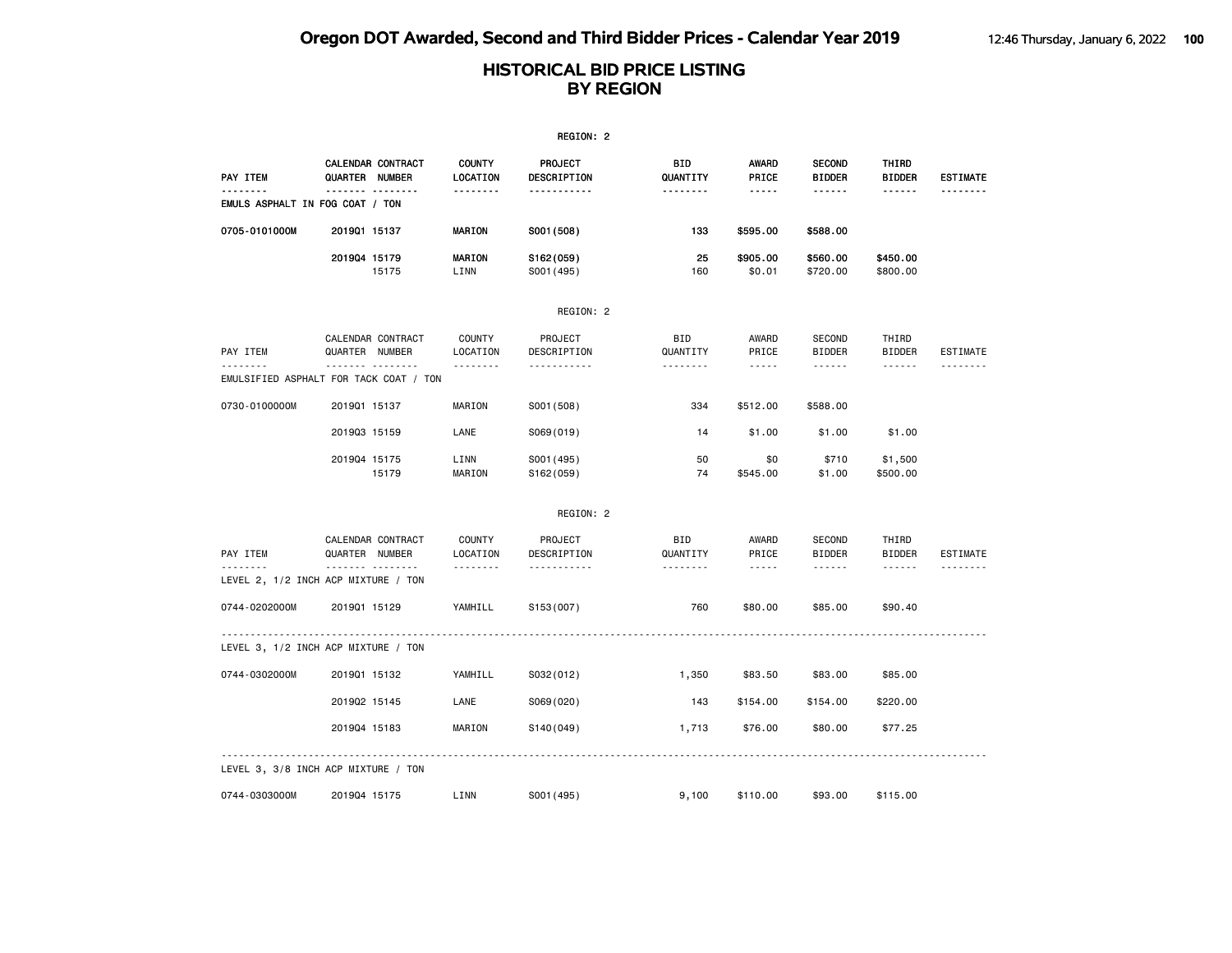|                                         |                                          |                           | REGION: 2              |                 |                      |                                |                        |                 |
|-----------------------------------------|------------------------------------------|---------------------------|------------------------|-----------------|----------------------|--------------------------------|------------------------|-----------------|
| PAY ITEM                                | CALENDAR CONTRACT<br>QUARTER NUMBER      | <b>COUNTY</b><br>LOCATION | PROJECT<br>DESCRIPTION | BID<br>QUANTITY | AWARD<br>PRICE       | <b>SECOND</b><br><b>BIDDER</b> | THIRD<br><b>BIDDER</b> | <b>ESTIMATE</b> |
| <u>.</u><br>LEVEL 3, 1/2 INCH ACP / TON | <u></u>                                  |                           | <u>.</u>               |                 | $- - - - -$          | ------                         | $- - - - - -$          | --------        |
| 0745-0302000M                           | 201903 15152<br>15159                    | <b>TILLAMOOK</b><br>LANE  | S009(415)<br>S069(019) | 3,228<br>8,776  | \$105.00<br>\$69.00  | \$63.49<br>\$72.00             | \$105.00<br>\$69.00    |                 |
|                                         | 201904 15169<br>15179                    | YAMHILL<br>MARION         | SA00(035)<br>S162(059) | 4,644<br>33,800 | \$86.00<br>\$53.50   | \$80.00<br>\$61.00             | \$104.00<br>\$28.75    |                 |
|                                         | LEVEL 3, 1/2 INCH ACP IN LEVELING / TON  |                           |                        |                 |                      |                                |                        |                 |
| 0745-0331000M                           | 201903 15152                             | <b>TILLAMOOK</b>          | S009(415)              | 393             | \$125.00             | \$126.98                       | \$128.00               |                 |
|                                         | LEVEL 3, 1/2 INCH ACP IN TEMPORARY / TON |                           |                        |                 |                      |                                |                        |                 |
| 0745-0341000M                           | 201903 15159<br>15152                    | LANE<br><b>TILLAMOOK</b>  | S069(019)<br>S009(415) | 200<br>524      | \$116.00<br>\$113.00 | \$116.00<br>\$63.49            | \$116.00<br>\$115.00   |                 |
| LEVEL 4, 1/2 INCH ACP / TON             |                                          |                           |                        |                 |                      |                                |                        |                 |
| 0745-0402000M                           | 201901 15137                             | MARION                    | S001 (508)             | 80,981          | \$37.00              | \$68.10                        |                        |                 |
|                                         | 201903 15159                             | <b>LANE</b>               | S069(019)              | 7,130           | \$76.00              | \$77.00                        | \$76.00                |                 |
|                                         | LEVEL 4, 3/8 INCH ACP IN LEVELING / TON  |                           |                        |                 |                      |                                |                        |                 |
| 0745-0432000M                           | 201901 15137                             | <b>MARION</b>             | S001 (508)             | 1,000           | \$99.00              | \$72.18                        |                        |                 |
|                                         | PG 64-22 ASPHALT IN ACP / TON            |                           |                        |                 |                      |                                |                        |                 |
| 0745-0620000M                           | 201903 15152<br>15159                    | <b>TILLAMOOK</b><br>LANE  | S009(415)<br>S069(019) | 249<br>539      | \$1.00<br>\$1.00     | \$661.35<br>\$1.00             | \$2.50<br>\$1.00       |                 |
|                                         | 201904 15169<br>15179                    | YAMHILL<br><b>MARION</b>  | SA00(035)<br>S162(059) | 279<br>2,025    | \$1.00<br>\$0.10     | \$1.00<br>\$0.10               | \$1.15<br>\$490.00     |                 |
|                                         | PG 70-22ER ASPHALT IN _____ ACP / TON    |                           |                        |                 |                      |                                |                        |                 |
| 0745-0640100M                           | 201901 15137                             | MARION                    | S001 (508)             | 57              | \$0.01               | \$0.10                         |                        |                 |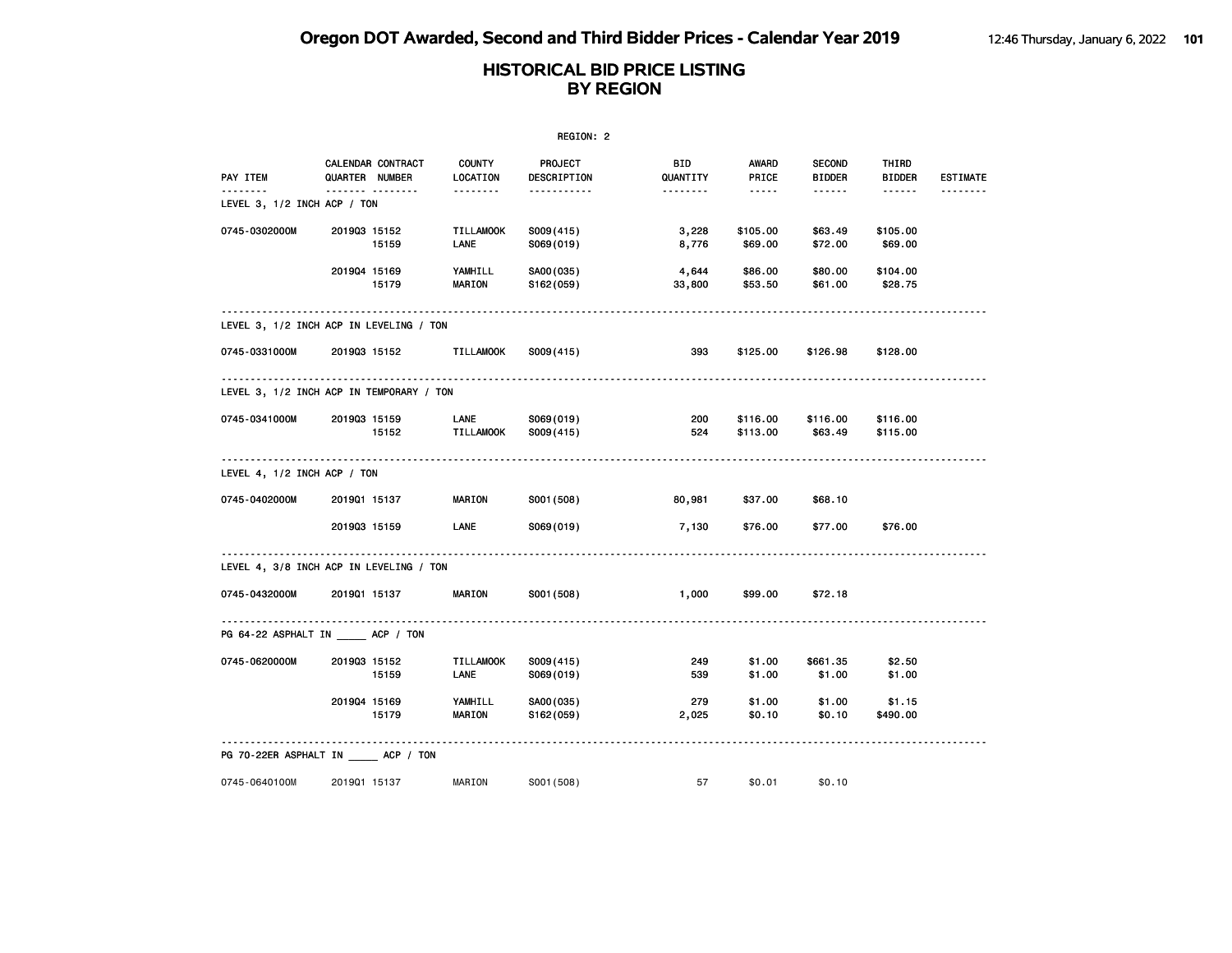|               |                                                |                                | REGION: 2              |                                  |                                                                                                                           |                                                 |                                                                                                                                                                                                                                                                                                                                                                                                                                                                            |                      |
|---------------|------------------------------------------------|--------------------------------|------------------------|----------------------------------|---------------------------------------------------------------------------------------------------------------------------|-------------------------------------------------|----------------------------------------------------------------------------------------------------------------------------------------------------------------------------------------------------------------------------------------------------------------------------------------------------------------------------------------------------------------------------------------------------------------------------------------------------------------------------|----------------------|
| PAY ITEM      | CALENDAR CONTRACT<br>QUARTER NUMBER            | <b>COUNTY</b><br>LOCATION      | PROJECT<br>DESCRIPTION | BID<br>QUANTITY                  | <b>AWARD</b><br>PRICE                                                                                                     | <b>SECOND</b><br><b>BIDDER</b>                  | THIRD<br><b>BIDDER</b>                                                                                                                                                                                                                                                                                                                                                                                                                                                     | <b>ESTIMATE</b>      |
| <u>.</u>      | .<br>PG 70-22ER ASPHALT IN ACP / TON           | <u>.</u>                       | -----------            | <u>.</u>                         | $\frac{1}{2} \frac{1}{2} \frac{1}{2} \frac{1}{2} \frac{1}{2} \frac{1}{2} \frac{1}{2} \frac{1}{2} \frac{1}{2}$             | ------                                          | $- - - - - -$                                                                                                                                                                                                                                                                                                                                                                                                                                                              | .                    |
| 0745-0640100M | (cont) 15137                                   | <b>MARION</b>                  | S001 (508)             | 4,859                            | \$460.00                                                                                                                  | \$0.10                                          |                                                                                                                                                                                                                                                                                                                                                                                                                                                                            |                      |
|               | 201903 15159                                   | LANE                           | S069(019)              | 428                              | \$1.00                                                                                                                    | \$1.00                                          | \$1.00                                                                                                                                                                                                                                                                                                                                                                                                                                                                     |                      |
|               | CORE CORRELAT OF NUCLEAR GAUGE READINGS / EACH |                                |                        |                                  |                                                                                                                           |                                                 |                                                                                                                                                                                                                                                                                                                                                                                                                                                                            |                      |
| 0745-0900000E | 201901 15137                                   | <b>MARION</b>                  | S001 (508)             | $\overline{2}$                   | \$950                                                                                                                     | \$2,350                                         |                                                                                                                                                                                                                                                                                                                                                                                                                                                                            |                      |
|               | 201904 15179                                   | MARION                         | S162(059)              | $\mathbf{1}$                     | \$2,990                                                                                                                   | \$4,000                                         | \$2,000                                                                                                                                                                                                                                                                                                                                                                                                                                                                    |                      |
|               |                                                |                                | REGION: 2              |                                  |                                                                                                                           |                                                 |                                                                                                                                                                                                                                                                                                                                                                                                                                                                            |                      |
| PAY ITEM      | CALENDAR CONTRACT<br>QUARTER NUMBER            | <b>COUNTY</b><br>LOCATION      | PROJECT<br>DESCRIPTION | <b>BID</b><br>QUANTITY           | AWARD<br>PRICE                                                                                                            | SECOND<br><b>BIDDER</b>                         | THIRD<br><b>BIDDER</b>                                                                                                                                                                                                                                                                                                                                                                                                                                                     | ESTIMATE             |
|               | 6 INCH ASPH CONC PAVEMENT REPAIR / SQYD        | <u>.</u>                       | .                      | .                                | $\frac{1}{2} \frac{1}{2} \frac{1}{2} \frac{1}{2} \frac{1}{2} \frac{1}{2} \frac{1}{2} \frac{1}{2} \frac{1}{2} \frac{1}{2}$ | ------                                          | $\frac{1}{2} \left( \frac{1}{2} \right) \left( \frac{1}{2} \right) \left( \frac{1}{2} \right) \left( \frac{1}{2} \right) \left( \frac{1}{2} \right) \left( \frac{1}{2} \right) \left( \frac{1}{2} \right) \left( \frac{1}{2} \right) \left( \frac{1}{2} \right) \left( \frac{1}{2} \right) \left( \frac{1}{2} \right) \left( \frac{1}{2} \right) \left( \frac{1}{2} \right) \left( \frac{1}{2} \right) \left( \frac{1}{2} \right) \left( \frac{1}{2} \right) \left( \frac$ |                      |
| 0748-0103000J | 201904 15179                                   | MARION                         | S162(059)              | 2,034                            | \$22.50                                                                                                                   | \$15.25                                         | \$12.00                                                                                                                                                                                                                                                                                                                                                                                                                                                                    |                      |
|               |                                                |                                | REGION: 2              |                                  |                                                                                                                           |                                                 |                                                                                                                                                                                                                                                                                                                                                                                                                                                                            |                      |
| PAY ITEM<br>. | CALENDAR CONTRACT<br>QUARTER NUMBER<br>.       | <b>COUNTY</b><br>LOCATION<br>. | PROJECT<br>DESCRIPTION | BID<br>QUANTITY<br><u>.</u>      | AWARD<br>PRICE<br>$- - - - -$                                                                                             | <b>SECOND</b><br><b>BIDDER</b><br>$- - - - - -$ | THIRD<br><b>BIDDER</b><br>$- - - - - -$                                                                                                                                                                                                                                                                                                                                                                                                                                    | ESTIMATE<br><u>.</u> |
|               | EXTRA FOR ASPHALT APPROACHES / EACH            |                                | <u>.</u>               |                                  |                                                                                                                           |                                                 |                                                                                                                                                                                                                                                                                                                                                                                                                                                                            |                      |
| 0749-0100000E | 201901 15129                                   | YAMHILL                        | S153 (007)             | 8                                | \$250                                                                                                                     | \$550                                           | \$1,080                                                                                                                                                                                                                                                                                                                                                                                                                                                                    |                      |
|               | 201903 15152                                   | <b>TILLAMOOK</b>               | S009(415)              | 10                               | \$1,375                                                                                                                   | \$1,406                                         | \$1,400                                                                                                                                                                                                                                                                                                                                                                                                                                                                    |                      |
|               | 201904 15183<br>15169                          | MARION<br>YAMHILL              | S140(049)<br>SA00(035) | $\overline{c}$<br>$\overline{7}$ | \$785<br>\$500                                                                                                            | \$1,200<br>\$1,260                              | \$751<br>\$535                                                                                                                                                                                                                                                                                                                                                                                                                                                             |                      |
|               | EXTRA FOR PEDESTRIAN LANDINGS / EACH           |                                |                        |                                  |                                                                                                                           |                                                 |                                                                                                                                                                                                                                                                                                                                                                                                                                                                            |                      |
| 0749-0102000E | 201903 15159                                   | LANE                           | S069(019)              | $\overline{2}$                   | \$500                                                                                                                     | \$1,000                                         | \$575                                                                                                                                                                                                                                                                                                                                                                                                                                                                      |                      |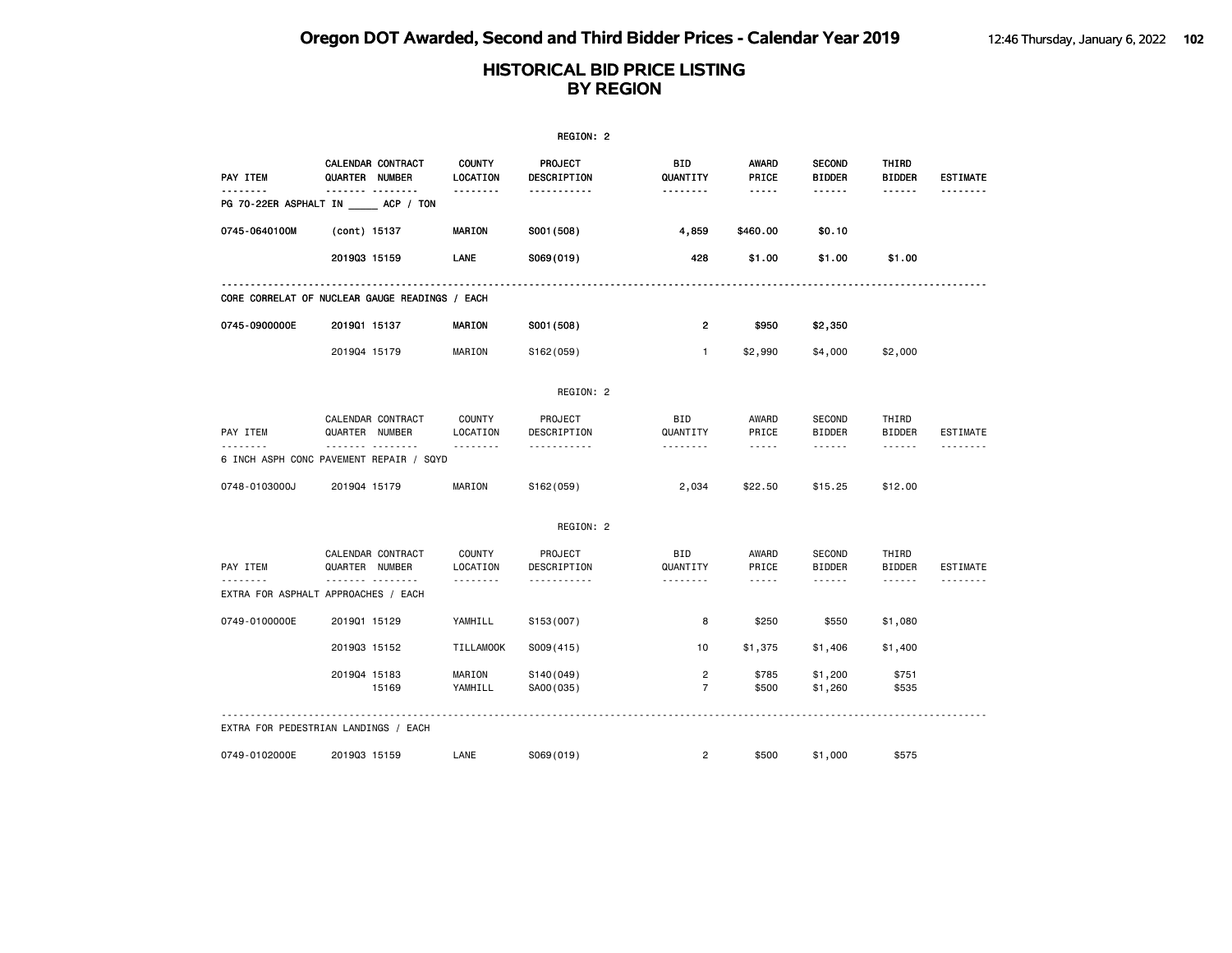|                               |                                             |                             | REGION: 2                              |                        |                             |                                |                           |                 |
|-------------------------------|---------------------------------------------|-----------------------------|----------------------------------------|------------------------|-----------------------------|--------------------------------|---------------------------|-----------------|
| PAY ITEM                      | <b>CALENDAR CONTRACT</b><br>QUARTER NUMBER  | <b>COUNTY</b><br>LOCATION   | <b>PROJECT</b><br>DESCRIPTION          | <b>BID</b><br>QUANTITY | <b>AWARD</b><br>PRICE       | <b>SECOND</b><br><b>BIDDER</b> | THIRD<br><b>BIDDER</b>    | <b>ESTIMATE</b> |
|                               | CONT REINF CONC PVMT REPAIR / SQYD          |                             |                                        | .                      | -----                       | ------                         | ------                    |                 |
| 0758-0100000J                 | 201904 15175<br>15175<br>15175              | <b>LINN</b><br>LINN<br>LINN | S001 (495)<br>S001 (495)<br>S001 (495) | 232<br>416<br>417      | \$1,000<br>\$625<br>\$1,150 | \$1,625<br>\$790<br>\$1,740    | \$750<br>\$1,200<br>\$775 |                 |
| REINF CONC PVMT REPAIR / SQYD |                                             |                             |                                        |                        |                             |                                |                           |                 |
| 0758-0202000J                 | 2019Q1 15137                                | MARION                      | S001 (508)                             | 39.10                  | \$1,100                     | \$3,455                        |                           |                 |
| CONC PVMT SPALL REPAIR / SQYD |                                             |                             |                                        |                        |                             |                                |                           |                 |
| 0758-0203000J                 | 201904 15175                                | LINN                        | S001 (495)                             | 200                    | \$2,000                     | \$1,163                        | \$765                     |                 |
|                               | EX FOR TERMINAL EXP JOINT STEEL BEAM / FOOT |                             |                                        |                        |                             |                                |                           |                 |
| 0758-0206000F                 | 201901 15137                                | <b>MARION</b>               | S001 (508)                             | 88                     | \$36                        | \$1,035                        |                           |                 |
|                               | 201904 15175                                | LINN                        | S001 (495)                             | 1,456                  | \$300,00                    | \$120.00                       | \$675.00                  |                 |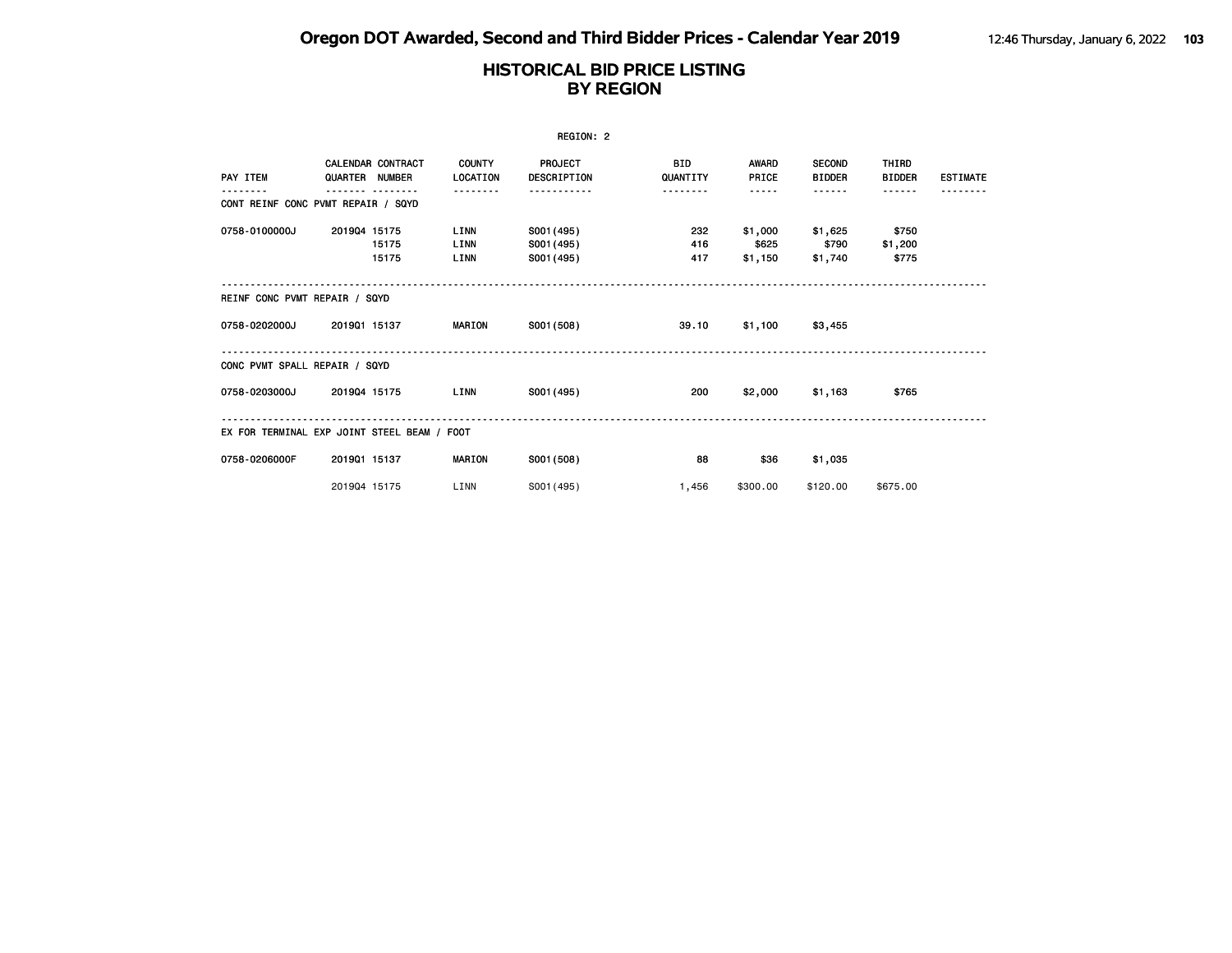|                                 |                                      |                           | REGION: 2              |                 |                       |                                |                        |                 |
|---------------------------------|--------------------------------------|---------------------------|------------------------|-----------------|-----------------------|--------------------------------|------------------------|-----------------|
| PAY ITEM                        | CALENDAR CONTRACT<br>QUARTER NUMBER  | <b>COUNTY</b><br>LOCATION | PROJECT<br>DESCRIPTION | BID<br>QUANTITY | <b>AWARD</b><br>PRICE | <b>SECOND</b><br><b>BIDDER</b> | THIRD<br><b>BIDDER</b> | <b>ESTIMATE</b> |
| .<br>CONCRETE CURBS / FOOT      | ------- --------                     | --------                  | <u>.</u>               | --------        | -----                 | ------                         | $\cdots\cdots\cdots$   | .               |
| 0759-0100000F                   | 201903 15159                         | LANE                      | S069(019)              | 79              | \$40.00               | \$90.00                        | \$48.00                |                 |
|                                 | CONC CURBS, CURB AND GUTTER / FOOT   |                           |                        |                 |                       |                                |                        |                 |
| 0759-0103000F                   | 201903 15159                         | LANE                      | S069(019)              | 178             | \$48.00               | \$87.00                        | \$55.00                |                 |
|                                 | 201904 15183<br>15169                | <b>MARION</b><br>YAMHILL  | S140(049)<br>SA00(035) | 152<br>508      | \$45.00<br>\$35.00    | \$47.00<br>\$46.00             | \$46.00<br>\$42.00     |                 |
|                                 | CONCRETE CURBS, STANDARD CURB / FOOT |                           |                        |                 |                       |                                |                        |                 |
| 0759-0110000F                   | 201903 15152                         | <b>TILLAMOOK</b>          | S009(415)              | 206             | \$35.00               | \$40.00                        | \$35.50                |                 |
|                                 | 201904 15183                         | <b>MARION</b>             | S140(049)              | 12              | \$35.00               | \$44.00                        | \$45.00                |                 |
| CONCRETE ISLANDS / SQFT         |                                      |                           |                        |                 |                       |                                |                        |                 |
| 0759-0122000J                   | 201903 15159                         | LANE                      | S069(019)              | 1,463           | \$20.50               | \$16.00                        | \$18.50                |                 |
|                                 | 201904 15183                         | <b>MARION</b>             | S140(049)              | 290             | \$18.00               | \$22.00                        | \$18.00                |                 |
| CONCRETE DRIVEWAYS / SQFT       |                                      |                           |                        |                 |                       |                                |                        |                 |
| 0759-0126000J                   | 201904 15169                         | YAMHILL                   | SA00(035)              | 1,026           | \$8.00                | \$19.00                        | \$11.00                |                 |
| CONCRETE WALKS / SQFT           |                                      |                           |                        |                 |                       |                                |                        |                 |
| 0759-0128000J                   | 201903 15159                         | LANE                      | S069(019)              | 230             | \$16.00               | \$23.00                        | \$32.50                |                 |
|                                 | 201904 15183<br>15169                | <b>MARION</b><br>YAMHILL  | S140(049)<br>SA00(035) | 677<br>1,521    | \$18.80<br>\$7.00     | \$16.00<br>\$11.00             | \$13.00<br>\$7.75      |                 |
| EXTRA FOR NEW CURB RAMPS / EACH |                                      |                           |                        |                 |                       |                                |                        |                 |
| 0759-0154100E                   | 201903 15159                         | LANE                      | S069(019)              | $\overline{2}$  | \$1,250               | \$2,000                        | \$2,500                |                 |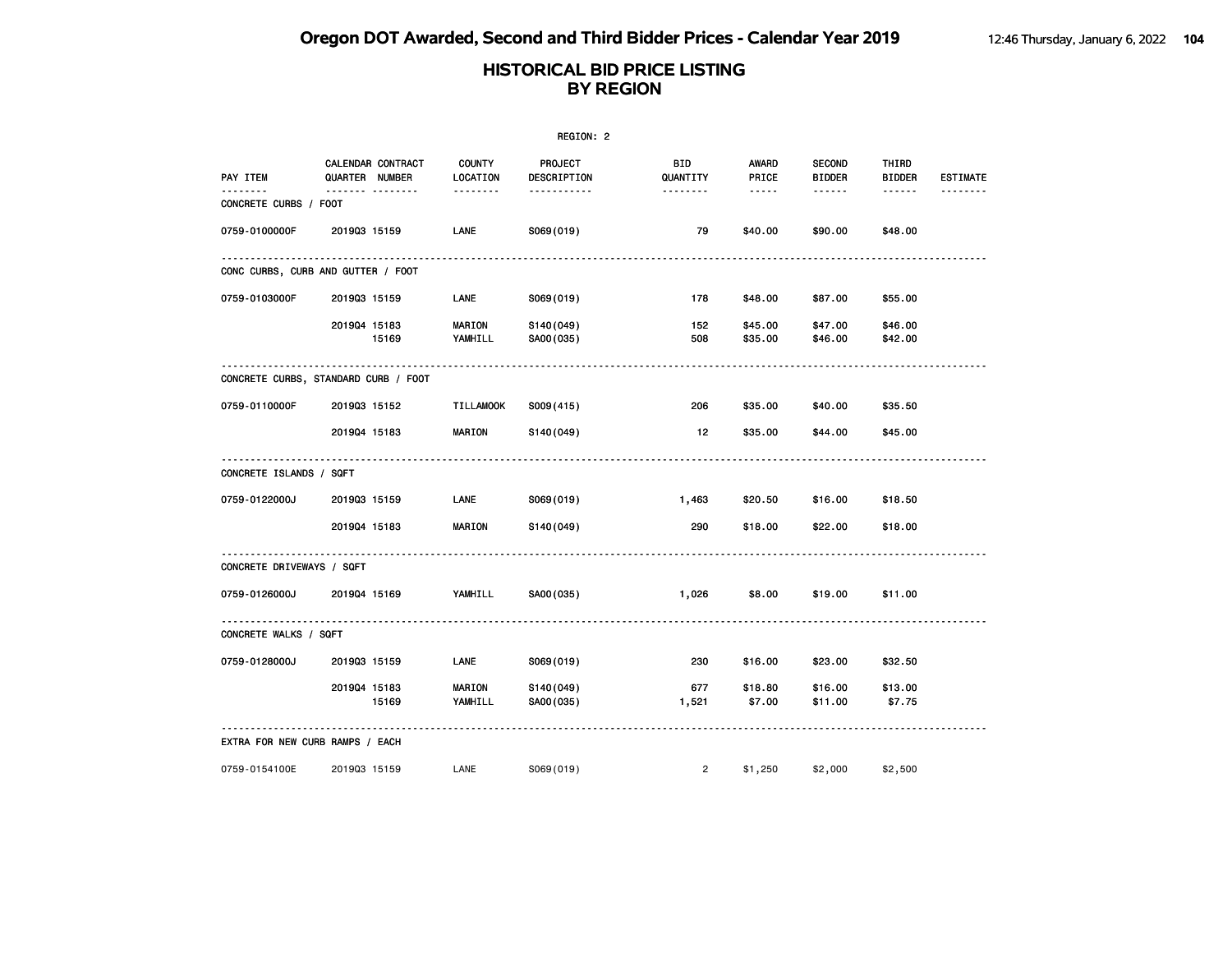|                                        | REGION: 2    |                                           |                           |                               |                   |                       |                                |                        |                 |  |  |
|----------------------------------------|--------------|-------------------------------------------|---------------------------|-------------------------------|-------------------|-----------------------|--------------------------------|------------------------|-----------------|--|--|
| PAY ITEM                               | QUARTER      | <b>CALENDAR CONTRACT</b><br><b>NUMBER</b> | <b>COUNTY</b><br>LOCATION | <b>PROJECT</b><br>DESCRIPTION | BID<br>QUANTITY   | <b>AWARD</b><br>PRICE | <b>SECOND</b><br><b>BIDDER</b> | THIRD<br><b>BIDDER</b> | <b>ESTIMATE</b> |  |  |
| EXTRA FOR NEW CURB RAMPS / EACH        |              |                                           |                           |                               |                   |                       |                                |                        |                 |  |  |
| 0759-0154100E                          | 201904 15169 | 15183                                     | YAMHILL<br><b>MARION</b>  | SA00(035)<br>S140(049)        | $\mathbf{2}$<br>6 | \$650<br>\$525.00     | \$1,750<br>\$550.00            | \$800<br>\$525,00      |                 |  |  |
| TRUNCATED DOMES ON NEW SURFACES / SQFT |              |                                           |                           |                               |                   |                       |                                |                        |                 |  |  |
| 0759-0510000J                          | 201904 15169 | 15183                                     | YAMHILL<br>MARION         | SA00(035)<br>S140(049)        | 18<br>70          | \$25.00<br>\$29.15    | \$50.00<br>\$30,00             | \$28.25<br>\$30,00     |                 |  |  |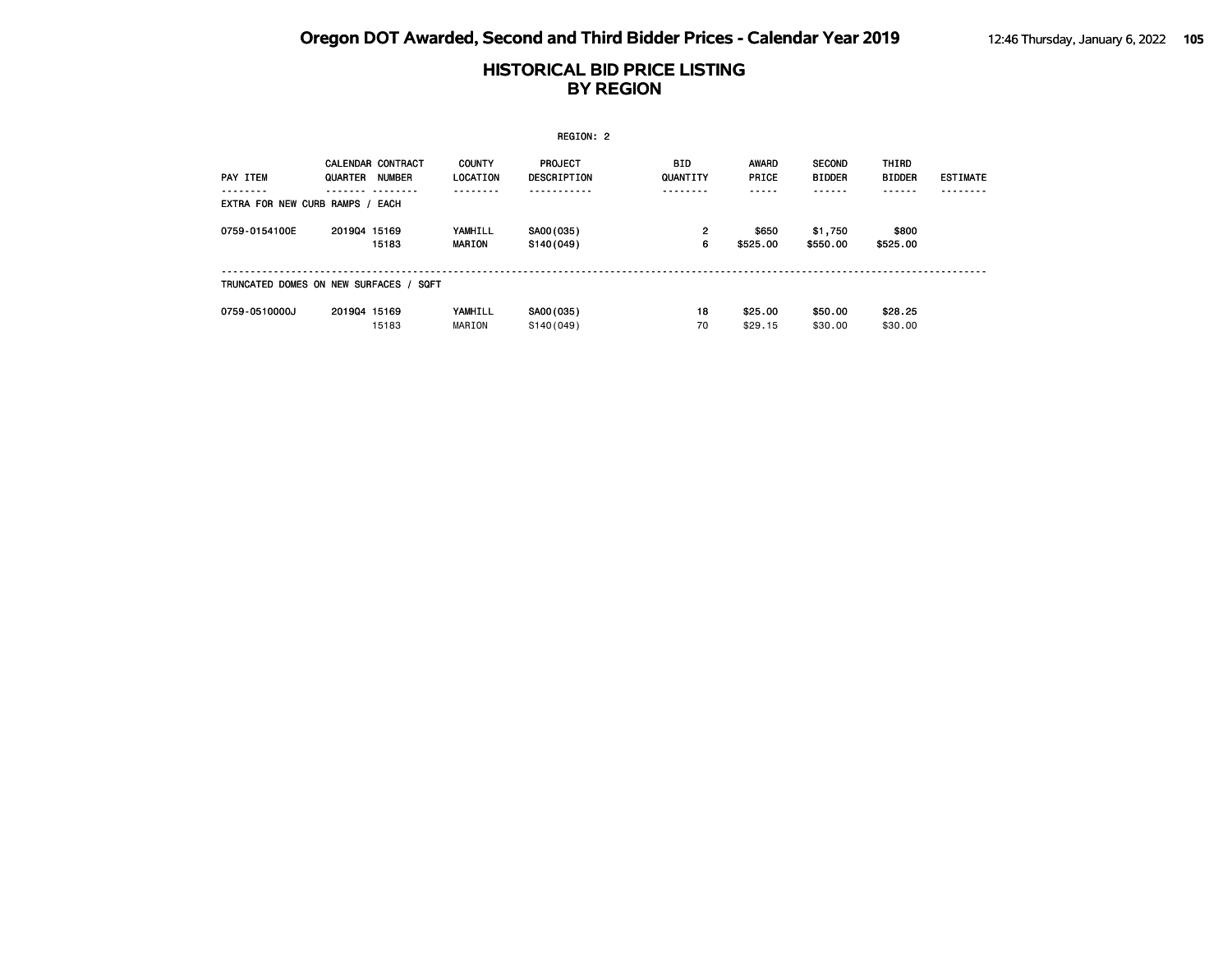|                                        |                |                   |                           | REGION: 2              |                                  |                       |                                |                        |                 |
|----------------------------------------|----------------|-------------------|---------------------------|------------------------|----------------------------------|-----------------------|--------------------------------|------------------------|-----------------|
| PAY ITEM                               | QUARTER NUMBER | CALENDAR CONTRACT | <b>COUNTY</b><br>LOCATION | PROJECT<br>DESCRIPTION | BID<br>QUANTITY                  | <b>AWARD</b><br>PRICE | <b>SECOND</b><br><b>BIDDER</b> | THIRD<br><b>BIDDER</b> | <b>ESTIMATE</b> |
| $- - - -$<br>GUARDRAIL, TYPE 2A / FOOT |                | <b>.</b>          | --------                  | .                      | --------                         | -----                 | ------                         | ------                 |                 |
| 0810-0104000F                          | 201903 15159   |                   | LANE                      | S069(019)              | 38                               | \$26.00               | \$26.00                        | \$25.00                |                 |
| GUARDRAIL, TYPE 3 / FOOT               |                |                   |                           |                        |                                  |                       |                                |                        |                 |
| 0810-0107000F                          | 201903 15159   |                   | LANE                      | S069(019)              | 25                               | \$50.00               | \$50.00                        | \$40.00                |                 |
| GUARDRAIL ANCHORS, TYPE 1 / EACH       |                |                   |                           |                        |                                  |                       |                                |                        |                 |
| 0810-0119000E                          | 201903 15159   |                   | LANE                      | S069(019)              | $\overline{2}$                   | \$1,250               | \$1,250                        | \$900                  |                 |
| GUARDRAIL ANCHORS, TYPE 1 MOD / EACH   |                |                   |                           |                        |                                  |                       |                                |                        |                 |
| 0810-0120000E                          | 201901 15129   |                   | YAMHILL                   | S153(007)              | $\overline{2}$                   | \$600.00              | \$850.00                       | \$631.00               |                 |
|                                        | 201903 15152   | 15159             | <b>TILLAMOOK</b><br>LANE  | S009(415)<br>S069(019) | $\overline{2}$<br>$\overline{2}$ | \$775.00<br>\$750.00  | \$775.00<br>\$750.00           | \$730.00<br>\$625.00   |                 |
| GUARDRAIL END PIECES, TYPE B / EACH    |                |                   |                           |                        |                                  |                       |                                |                        |                 |
| 0810-0122000E                          | 201901 15129   |                   | YAMHILL                   | S153(007)              | $\overline{2}$                   | \$90.00               | \$105.00                       | \$92.00                |                 |
|                                        | 201903 15152   | 15159             | <b>TILLAMOOK</b><br>LANE  | S009(415)<br>S069(019) | $\mathbf{1}$<br>$\mathbf{1}$     | \$135.00<br>\$100.00  | \$135.00<br>\$100.00           | \$110.00<br>\$100.00   |                 |
| GUARDRAIL END PIECES, TYPE C / EACH    |                |                   |                           |                        |                                  |                       |                                |                        |                 |
| 0810-0123000E                          | 201903 15159   |                   | LANE                      | S069(019)              | $\overline{2}$                   | \$150.00              | \$150.00                       | \$150.00               |                 |
| GUARDRAIL TRANSITION / EACH            |                |                   |                           |                        |                                  |                       |                                |                        |                 |
| 0810-0126000E                          | 201901 15132   |                   | YAMHILL                   | S032(012)              | з                                | \$2,150               | \$2,150                        | \$2,150                |                 |
|                                        | 201902 15145   |                   | LANE                      | S069(020)              | $\overline{2}$                   | \$3,200               | \$3,200                        | \$4,000                |                 |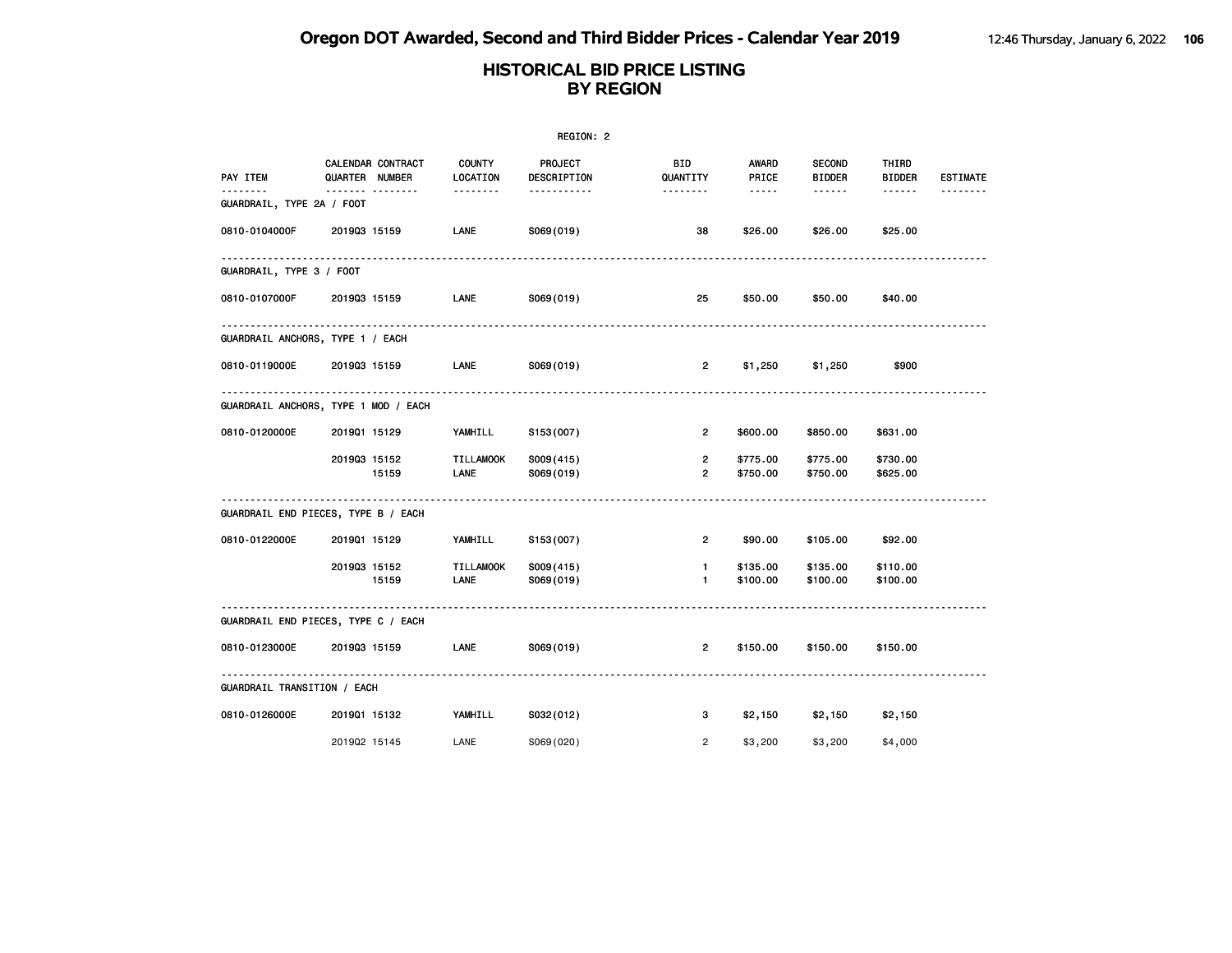| REGION: 2                                      |              |                                     |                                          |                                                  |                                  |                                                                                                                                                      |                                          |                                          |                 |
|------------------------------------------------|--------------|-------------------------------------|------------------------------------------|--------------------------------------------------|----------------------------------|------------------------------------------------------------------------------------------------------------------------------------------------------|------------------------------------------|------------------------------------------|-----------------|
| PAY ITEM                                       |              | CALENDAR CONTRACT<br>QUARTER NUMBER | <b>COUNTY</b><br>LOCATION                | PROJECT<br>DESCRIPTION                           | <b>BID</b><br>QUANTITY           | AWARD<br>PRICE                                                                                                                                       | <b>SECOND</b><br><b>BIDDER</b>           | THIRD<br><b>BIDDER</b>                   | <b>ESTIMATE</b> |
| .<br>GUARDRAIL TRANSITION / EACH               |              | <u></u>                             | <u>.</u>                                 | <u>.</u>                                         | <u>.</u>                         | $\frac{1}{2} \left( \frac{1}{2} \right) \left( \frac{1}{2} \right) \left( \frac{1}{2} \right) \left( \frac{1}{2} \right) \left( \frac{1}{2} \right)$ | $- - - - - -$                            |                                          | .               |
| 0810-0126000E                                  | 201903 15152 | 15159                               | <b>TILLAMOOK</b><br>LANE                 | S009(415)<br>S069(019)                           | $\overline{4}$<br>6              | \$2,400<br>\$4,000                                                                                                                                   | \$2,400<br>\$4,000                       | \$3,450<br>\$3,500                       |                 |
| GUARDRAIL CONNECTIONS / EACH                   |              |                                     |                                          |                                                  |                                  |                                                                                                                                                      |                                          |                                          |                 |
| 0810-0128000E                                  | 201903 15159 |                                     | LANE                                     | S069(019)                                        | $\overline{2}$                   | \$1,500                                                                                                                                              | \$1,500                                  | \$500                                    |                 |
| GUARDRAIL TERMINALS, NON-FLAR / EACH           |              |                                     |                                          |                                                  |                                  |                                                                                                                                                      |                                          |                                          |                 |
| 0810-0129000E                                  | 201901 15129 | 15132                               | YAMHILL<br>YAMHILL                       | S153(007)<br>S032(012)                           | $\overline{2}$<br>$\overline{2}$ | \$3,100<br>\$3,000                                                                                                                                   | \$3,600<br>\$2,975                       | \$3,132<br>\$2,975                       |                 |
|                                                | 201902 15145 |                                     | LANE                                     | S069(020)                                        | $\overline{2}$                   | \$3,125                                                                                                                                              | \$3,125                                  | \$4,000                                  |                 |
|                                                | 201903 15159 | 15152                               | LANE<br>TILLAMOOK                        | S069(019)<br>S009(415)                           | 3<br>5                           | \$4,000<br>\$3,000                                                                                                                                   | \$4,000<br>\$3,000                       | \$3,500<br>\$3,750                       |                 |
| EXTRA FOR 8 FOOT POSTS / EACH                  |              |                                     |                                          |                                                  |                                  |                                                                                                                                                      |                                          |                                          |                 |
| 0810-0133000E                                  | 201901 15132 |                                     | YAMHILL                                  | S032(012)                                        | 20                               | \$91.00                                                                                                                                              | \$90.00                                  | \$90.00                                  |                 |
| EXTRA FOR HAND DUG GUARDRAIL POST HOLES / EACH |              |                                     |                                          |                                                  |                                  |                                                                                                                                                      |                                          |                                          |                 |
| 0810-0145000E                                  | 201901 15132 | 15129                               | YAMHILL<br>YAMHILL                       | S032(012)<br>S153(007)                           | 3<br>12 <sub>1</sub>             | \$125.00<br>\$140.00                                                                                                                                 | \$120.00<br>\$52.00                      | \$120.00<br>\$140.00                     |                 |
| 31 INCH GUARDRAIL, TYPE ___ / FOOT             |              |                                     |                                          |                                                  |                                  |                                                                                                                                                      |                                          |                                          |                 |
| 0810-0146000F                                  | 201901 15129 | 15132<br>15129<br>15132             | YAMHILL<br>YAMHILL<br>YAMHILL<br>YAMHILL | S153(007)<br>S032(012)<br>S153(007)<br>S032(012) | 25<br>37.50<br>200<br>212.50     | \$65.50<br>\$63.90<br>\$33.75<br>\$34.50                                                                                                             | \$85.00<br>\$64.00<br>\$31.00<br>\$35.00 | \$70.00<br>\$65.00<br>\$35.00<br>\$35.00 |                 |
|                                                | 201902 15145 |                                     | LANE                                     | S069(020)                                        | 175                              | \$46,00                                                                                                                                              | \$46,00                                  | \$50,00                                  |                 |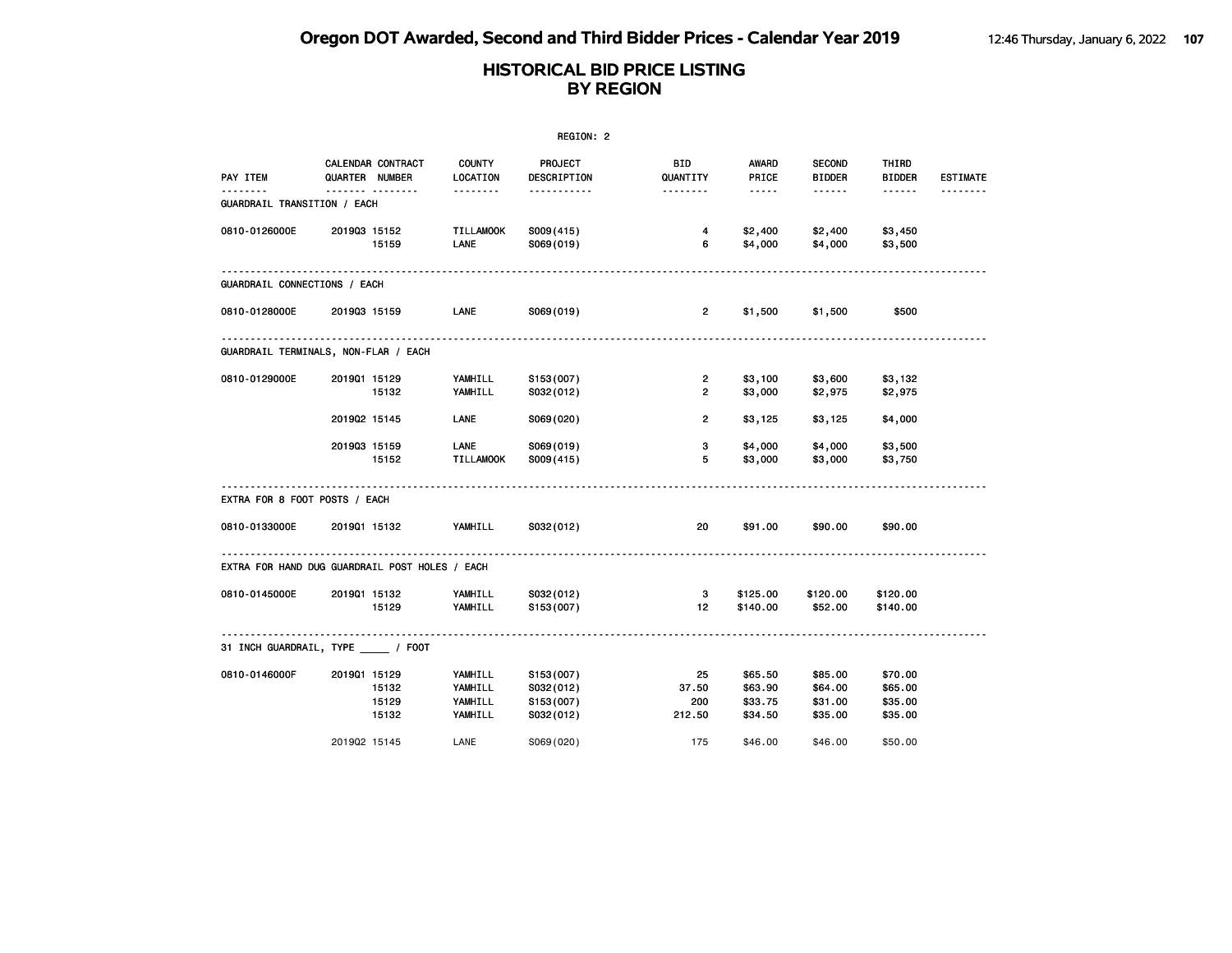|                                  |                                                  |                                                                          | REGION: 2                                                     |                                 |                                                     |                                                     |                                                     |                 |
|----------------------------------|--------------------------------------------------|--------------------------------------------------------------------------|---------------------------------------------------------------|---------------------------------|-----------------------------------------------------|-----------------------------------------------------|-----------------------------------------------------|-----------------|
| PAY ITEM                         | CALENDAR CONTRACT<br>QUARTER NUMBER              | <b>COUNTY</b><br>LOCATION                                                | PROJECT<br>DESCRIPTION                                        | BID<br>QUANTITY                 | AWARD<br>PRICE                                      | <b>SECOND</b><br><b>BIDDER</b>                      | THIRD<br><b>BIDDER</b>                              | <b>ESTIMATE</b> |
|                                  | <b>.</b><br>31 INCH GUARDRAIL, TYPE _____ / FOOT | - - - - - - - -                                                          | .                                                             | --------                        | .                                                   | ------                                              | ------                                              |                 |
| 0810-0146000F                    | (cont) 15145                                     | LANE                                                                     | S069(020)                                                     | 1,100                           | \$26.00                                             | \$26.00                                             | \$28.00                                             |                 |
|                                  | 201903 15152<br>15159<br>15152<br>15152<br>15159 | <b>TILLAMOOK</b><br>LANE<br><b>TILLAMOOK</b><br><b>TILLAMOOK</b><br>LANE | S009(415)<br>S069(019)<br>S009(415)<br>S009(415)<br>S069(019) | 38<br>38<br>106<br>150<br>1,211 | \$65.00<br>\$50.00<br>\$50.00<br>\$34.00<br>\$26.00 | \$65.00<br>\$50.00<br>\$50.00<br>\$34.00<br>\$26.00 | \$51.00<br>\$41.50<br>\$60.00<br>\$28.00<br>\$22.00 |                 |
|                                  |                                                  |                                                                          | REGION: 2                                                     |                                 |                                                     |                                                     |                                                     |                 |
| PAY ITEM                         | CALENDAR CONTRACT<br>QUARTER NUMBER              | COUNTY<br>LOCATION                                                       | PROJECT<br>DESCRIPTION                                        | <b>BID</b><br>QUANTITY          | AWARD<br>PRICE                                      | <b>SECOND</b><br><b>BIDDER</b>                      | THIRD<br><b>BIDDER</b>                              | <b>ESTIMATE</b> |
| CONCRETE BARRIER / FOOT          | <b>.</b>                                         | .                                                                        | .                                                             | <u>.</u>                        | $\sim$ $\sim$ $\sim$ $\sim$ $\sim$                  | ------                                              | ------                                              |                 |
| 0820-0100000F                    | 201901 15137                                     | MARION                                                                   | S001 (508)                                                    | 400                             | \$38.50                                             | \$40.50                                             |                                                     |                 |
|                                  | 201902 15145                                     | LANE                                                                     | S069(020)                                                     | 178                             | \$125.00                                            | \$70.00                                             | \$65.00                                             |                 |
|                                  | 201903 15159                                     | LANE                                                                     | S069(019)                                                     | 6,853                           | \$85.00                                             | \$72.00                                             | \$75.00                                             |                 |
|                                  | 201904 15179                                     | MARION                                                                   | S162(059)                                                     | 1,700                           | \$44.50                                             | \$42.29                                             | \$42.30                                             |                 |
| CONCRETE BARRIER, TALL / FOOT    |                                                  |                                                                          |                                                               |                                 |                                                     |                                                     |                                                     |                 |
| 0820-0127000F                    | 201901 15132                                     | YAMHILL                                                                  | S032(012)                                                     | 352                             | \$88.50                                             | \$85.00                                             | \$80.00                                             |                 |
|                                  | 201903 15159                                     | LANE                                                                     | S069(019)                                                     | 3,298                           | \$100.00                                            | \$95.00                                             | \$91.50                                             |                 |
|                                  | 201904 15172                                     | LANE                                                                     | S091 (095)                                                    | 7,802                           | \$79.00                                             | \$80.00                                             | \$80.00                                             |                 |
| MEDIAN OBSTACLE BARRIER / EACH   |                                                  |                                                                          |                                                               |                                 |                                                     |                                                     |                                                     |                 |
| 0820-0300000E                    | 201903 15159                                     | LANE                                                                     | S069(019)                                                     | $\mathbf{1}$                    | \$65,000                                            | \$76,500                                            | \$80,000                                            |                 |
| SECURING CONCRETE BARRIER / FOOT |                                                  |                                                                          |                                                               |                                 |                                                     |                                                     |                                                     |                 |
| 0820-0400000F                    | 201903 15159                                     | LANE                                                                     | S069(019)                                                     | 5,288                           | \$7.50                                              | \$9.25                                              | \$12.00                                             |                 |
|                                  | 201904 15179                                     | MARION                                                                   | S162(059)                                                     | 1,200                           | \$4.15                                              | \$3.95                                              | \$4.00                                              |                 |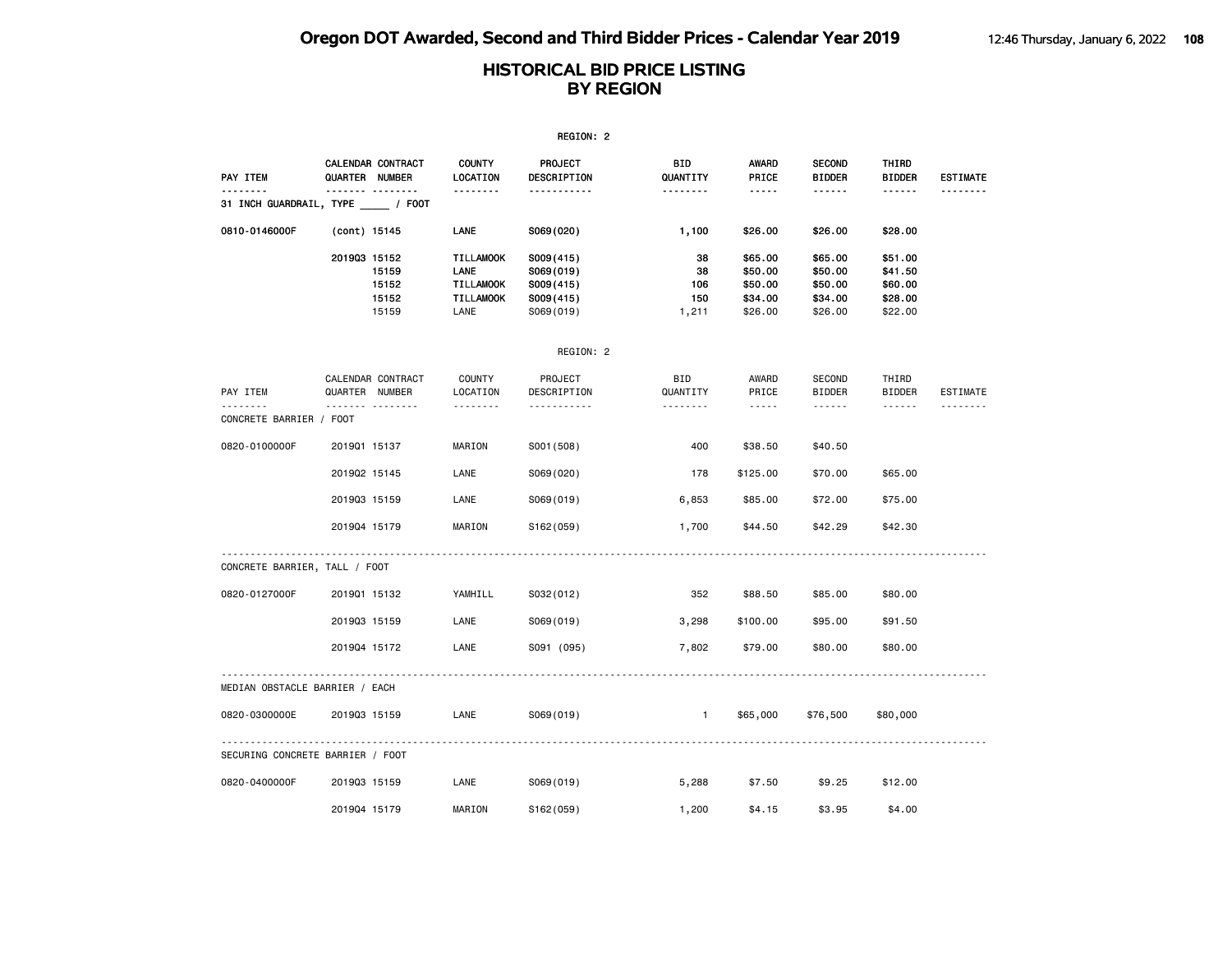|                                  |                                            |                           | REGION: 2                            |                        |                       |                                |                               |                 |
|----------------------------------|--------------------------------------------|---------------------------|--------------------------------------|------------------------|-----------------------|--------------------------------|-------------------------------|-----------------|
| PAY ITEM                         | <b>CALENDAR CONTRACT</b><br>QUARTER NUMBER | <b>COUNTY</b><br>LOCATION | <b>PROJECT</b><br><b>DESCRIPTION</b> | <b>BID</b><br>QUANTITY | <b>AWARD</b><br>PRICE | <b>SECOND</b><br><b>BIDDER</b> | <b>THIRD</b><br><b>BIDDER</b> | <b>ESTIMATE</b> |
| IMPACT ATTENUATOR, TYPE E / EACH |                                            |                           |                                      |                        |                       |                                |                               |                 |
| 0830-0118000E                    | 201903 15159                               | <b>LANE</b>               | S069(019)                            | $\overline{2}$         | \$32,000              | \$36,000                       | \$30,000                      |                 |
| IMPACT ATTENUATOR, TYPE J / EACH |                                            |                           |                                      |                        |                       |                                |                               |                 |
| 0830-0123000E                    | 201904 15172                               | LANE                      | S091 (095)                           | 8                      | \$31,500              | \$35,000                       | \$42,000                      |                 |
| IMPACT ATTENUATOR, TYPE K / EACH |                                            |                           |                                      |                        |                       |                                |                               |                 |
| 0830-0124000E                    | 201903 15159                               | LANE                      | S069(019)                            |                        | \$34,876              | \$40,000                       | \$35,000                      |                 |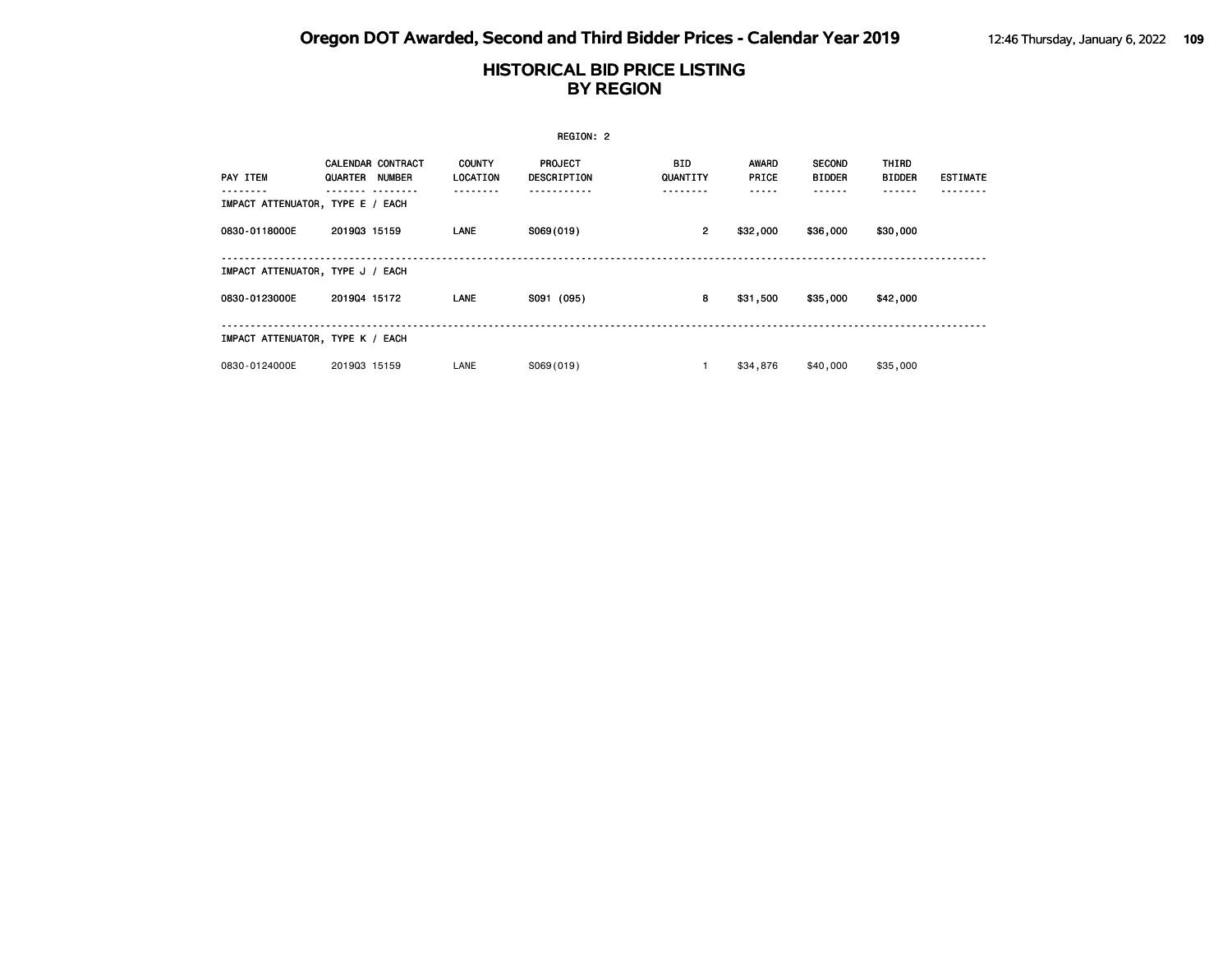| REGION: 2                              |              |                                            |                                     |                                      |                      |                               |                                |                        |                 |  |
|----------------------------------------|--------------|--------------------------------------------|-------------------------------------|--------------------------------------|----------------------|-------------------------------|--------------------------------|------------------------|-----------------|--|
| PAY ITEM                               |              | CALENDAR CONTRACT<br><b>QUARTER NUMBER</b> | <b>COUNTY</b><br>LOCATION           | PROJECT<br>DESCRIPTION               | BID<br>QUANTITY      | AWARD<br>PRICE                | <b>SECOND</b><br><b>BIDDER</b> | THIRD<br><b>BIDDER</b> | <b>ESTIMATE</b> |  |
| DELINEATORS, TYPE 1 / EACH             |              |                                            | <u>.</u>                            | <u>.</u>                             | <u>.</u>             | $- - - - -$                   | ------                         | $- - - - - -$          |                 |  |
| 0840-0100000E                          | 201901 15132 | 15129<br>15137                             | YAMHILL<br>YAMHILL<br><b>MARION</b> | S032(012)<br>S153(007)<br>S001 (508) | 4<br>8<br>780        | \$45.00<br>\$50.00<br>\$45.00 | \$45.00<br>\$65.00<br>\$40.00  | \$45.00<br>\$38.00     |                 |  |
|                                        | 201903 15152 |                                            | <b>TILLAMOOK</b>                    | S009(415)                            | 25                   | \$49.00                       | \$60.00                        | \$65.00                |                 |  |
|                                        | 201904 15183 | 15169                                      | <b>MARION</b><br>YAMHILL            | S140(049)<br>SA00(035)               | $\overline{2}$<br>16 | \$140.00<br>\$150.00          | \$65.00<br>\$75.00             | \$150.00<br>\$39.00    |                 |  |
| DELINEATORS, TYPE 4 ALTERNATE 1 / EACH |              |                                            |                                     |                                      |                      |                               |                                |                        |                 |  |
| 0840-0104100E                          | 201901 15129 |                                            | YAMHILL                             | S153(007)                            | $\overline{4}$       | \$30.00                       | \$24.00                        | \$28.00                |                 |  |
| DELINEATORS, TYPE 4 ALTERNATE 2 / EACH |              |                                            |                                     |                                      |                      |                               |                                |                        |                 |  |
| 0840-0104200E                          | 201901 15132 | 15137                                      | YAMHILL<br><b>MARION</b>            | S032(012)<br>S001 (508)              | 8<br>40              | \$41.00<br>\$41.00            | \$40.00<br>\$31.50             | \$45.00                |                 |  |
|                                        | 201902 15145 |                                            | LANE                                | S069(020)                            | 14                   | \$40.00                       | \$40.00                        | \$40.00                |                 |  |
|                                        | 201903 15152 |                                            | <b>TILLAMOOK</b>                    | S009(415)                            | 10                   | \$70.00                       | \$50.00                        | \$33.00                |                 |  |
| DELINEATORS, TYPE 5 / EACH             |              |                                            |                                     |                                      |                      |                               |                                |                        |                 |  |
| 0840-0105000E                          | 201901 15132 |                                            | YAMHILL                             | S032(012)                            | 6                    | \$32.00                       | \$30.00                        | \$15.00                |                 |  |
|                                        | 201902 15145 |                                            | LANE                                | S069(020)                            | 3                    | \$10.00                       | \$166.00                       | \$30.00                |                 |  |
|                                        | 201904 15172 |                                            | LANE                                | S091 (095)                           | 25                   | \$15.00                       | \$50.00                        | \$15.00                |                 |  |
| DELINEATORS, TYPE 6 / EACH             |              |                                            |                                     |                                      |                      |                               |                                |                        |                 |  |
| 0840-0105500E                          | 201902 15145 |                                            | LANE                                | S069(020)                            | 14                   | \$16.00                       | \$16.00                        | \$20.00                |                 |  |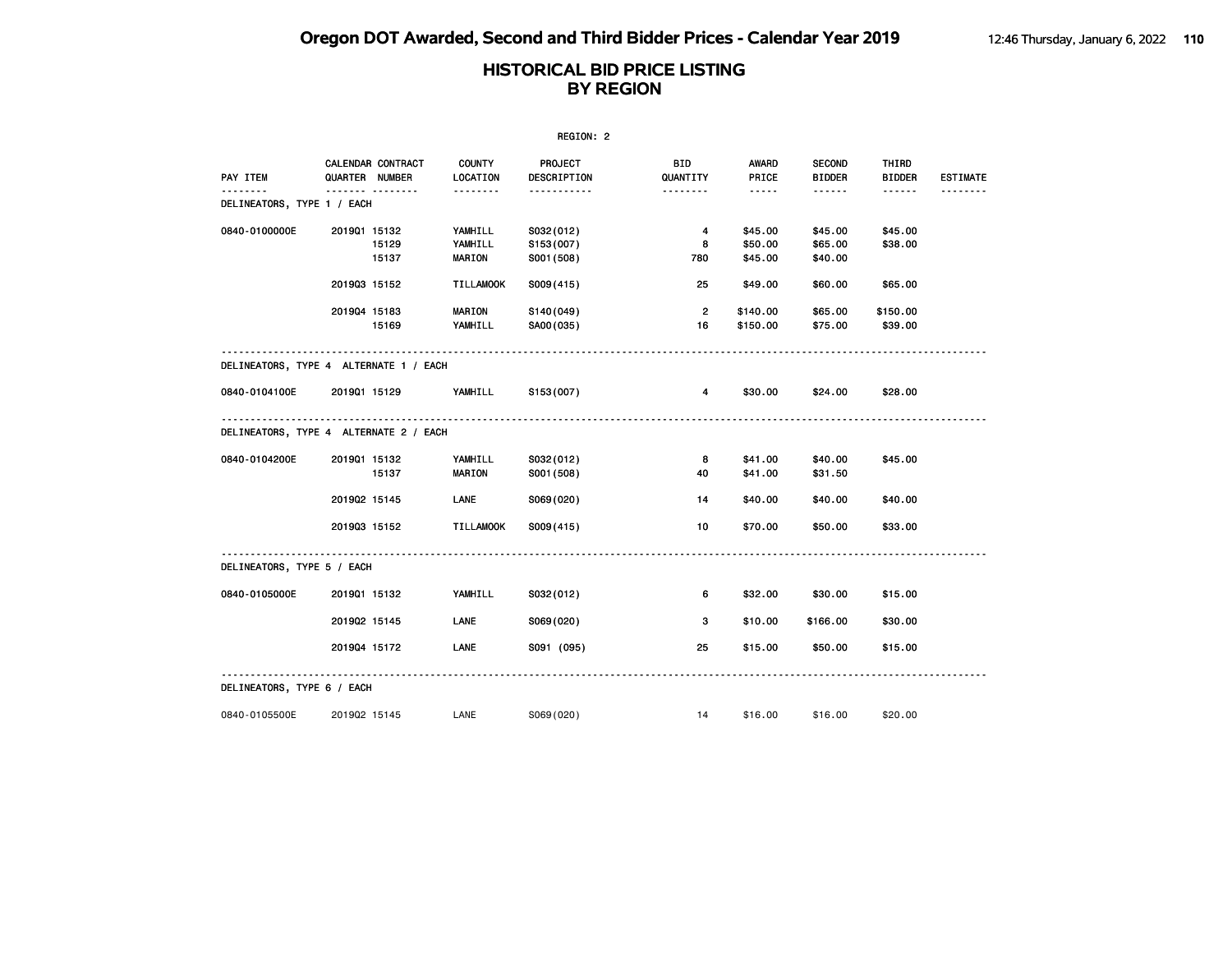| REGION: 2                                    |                     |                          |                                 |                        |                                  |                                                                                                                                                      |                                |                        |                 |  |  |
|----------------------------------------------|---------------------|--------------------------|---------------------------------|------------------------|----------------------------------|------------------------------------------------------------------------------------------------------------------------------------------------------|--------------------------------|------------------------|-----------------|--|--|
| PAY ITEM                                     | QUARTER NUMBER<br>. | <b>CALENDAR CONTRACT</b> | <b>COUNTY</b><br>LOCATION       | PROJECT<br>DESCRIPTION | <b>BID</b><br>QUANTITY           | <b>AWARD</b><br>PRICE                                                                                                                                | <b>SECOND</b><br><b>BIDDER</b> | THIRD<br><b>BIDDER</b> | <b>ESTIMATE</b> |  |  |
| FIELD FACILITY MARKERS, TYPE S1 GREEN / EACH |                     |                          |                                 | .                      |                                  | $\frac{1}{2} \left( \frac{1}{2} \right) \left( \frac{1}{2} \right) \left( \frac{1}{2} \right) \left( \frac{1}{2} \right) \left( \frac{1}{2} \right)$ | $- - - - - -$                  | $- - - - - -$          |                 |  |  |
| 0842-0101000E                                | 201903 15152        | 15159                    | TILLAMOOK<br>LANE               | S009(415)<br>S069(019) | 3<br>6                           | \$60.00<br>\$60.00                                                                                                                                   | \$60.00<br>\$60.00             | \$65.00<br>\$70.00     |                 |  |  |
| FIELD FACILITY MARKERS, TYPE S1 RED / EACH   |                     |                          |                                 |                        |                                  |                                                                                                                                                      |                                |                        |                 |  |  |
| 0842-0102000E                                | 201903 15152        | 15159                    | <b>TILLAMOOK</b><br><b>LANE</b> | S009(415)<br>S069(019) | 3<br>6                           | \$61.00<br>\$60.00                                                                                                                                   | \$60.00<br>\$60.00             | \$65.00<br>\$70.00     |                 |  |  |
| FIELD FACILITY MARKERS, TYPE S2 / EACH       |                     |                          |                                 |                        |                                  |                                                                                                                                                      |                                |                        |                 |  |  |
| 0842-0103000E                                | 201901 15129        |                          | YAMHILL                         | S153(007)              | 4                                | \$80.00                                                                                                                                              | \$134.00                       | \$81.00                |                 |  |  |
|                                              | 201903 15152        | 15159                    | <b>TILLAMOOK</b><br>LANE        | S009(415)<br>S069(019) | 3<br>12 <sup>2</sup>             | \$90.00<br>\$100.00                                                                                                                                  | \$90.00<br>\$100.00            | \$93.00<br>\$115.00    |                 |  |  |
| CULVERT DRAINAGE MARKERS, TYPE 1 / EACH      |                     |                          |                                 |                        |                                  |                                                                                                                                                      |                                |                        |                 |  |  |
| 0842-0201000E                                |                     | 201901 15129             | YAMHILL                         | S153(007)              | $\overline{4}$                   | \$100.00                                                                                                                                             | \$27.00                        | \$43.00                |                 |  |  |
| BRIDGE IDENTIFICATION MARKERS / EACH         |                     |                          |                                 |                        |                                  |                                                                                                                                                      |                                |                        |                 |  |  |
| 0842-0401000E                                | 201901 15132        |                          | YAMHILL                         | S032(012)              | $\overline{2}$                   | \$105.00                                                                                                                                             | \$100.00                       | \$150.00               |                 |  |  |
|                                              | 201902 15145        |                          | LANE                            | S069(020)              | $\overline{2}$                   | \$150.00                                                                                                                                             | \$150.00                       | \$150.00               |                 |  |  |
|                                              | 201903 15152        | 15159                    | <b>TILLAMOOK</b><br>LANE        | S009(415)<br>S069(019) | $\overline{2}$<br>$\overline{4}$ | \$150.00<br>\$150.00                                                                                                                                 | \$150.00<br>\$150.00           | \$160.00<br>\$200.00   |                 |  |  |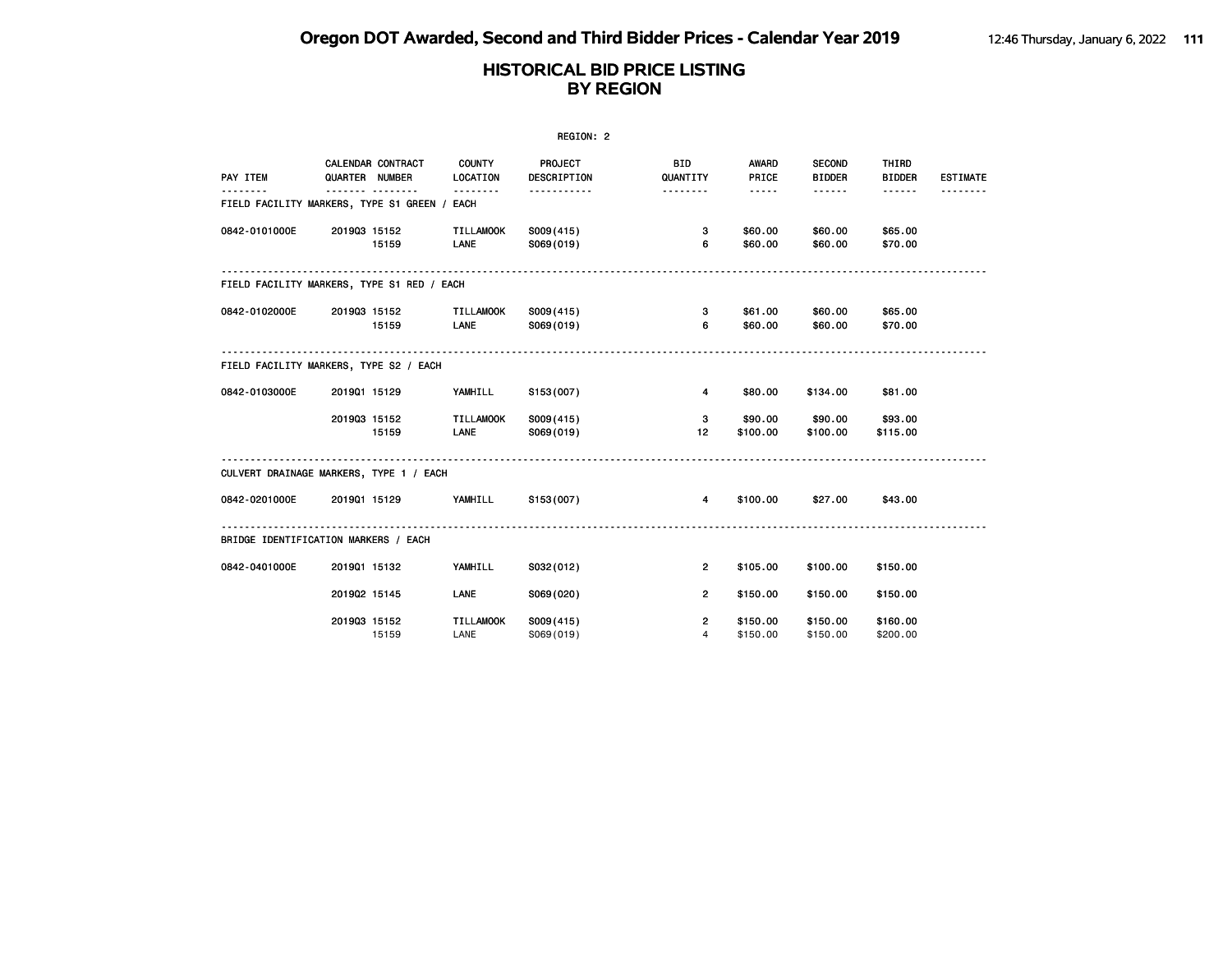|                                  |                                           |                           | REGION: 2               |                        |                     |                                |                        |                 |
|----------------------------------|-------------------------------------------|---------------------------|-------------------------|------------------------|---------------------|--------------------------------|------------------------|-----------------|
| PAY ITEM                         | CALENDAR CONTRACT<br>QUARTER NUMBER       | <b>COUNTY</b><br>LOCATION | PROJECT<br>DESCRIPTION  | <b>BID</b><br>QUANTITY | AWARD<br>PRICE      | <b>SECOND</b><br><b>BIDDER</b> | THIRD<br><b>BIDDER</b> | <b>ESTIMATE</b> |
| <u>.</u>                         | .<br>MONO-DIR WHITE TYPE 1 MARKERS / EACH | <u>.</u>                  | <u>.</u>                | <u>.</u>               | $- - - - -$         | ------                         | ------                 |                 |
| 0855-0100000E                    | 201902 15145                              | LANE                      | S069(020)               | 21                     | \$5.00              | \$5.00                         | \$5.00                 |                 |
|                                  | BI-DIR YELLOW TYPE 1 MARKERS / EACH       |                           |                         |                        |                     |                                |                        |                 |
| 0855-0102000E                    | 201902 15145                              | LANE                      | S069(020)               | 183                    | \$5.00              | \$5.00                         | \$5.00                 |                 |
|                                  | 201904 15183                              | MARION                    | S140(049)               | 10                     | \$12.00             | \$15.00                        | \$13.00                |                 |
|                                  | BI-DIR YELLOW TYPE 1AR MARKERS / EACH     |                           |                         |                        |                     |                                |                        |                 |
| 0855-0103000E                    | 201903 15152                              | <b>TILLAMOOK</b>          | S009(415)               | 45                     | \$7.00              | \$15.00                        | \$15.00                |                 |
|                                  | 201904 15169                              | YAMHILL                   | SA00(035)               | 8                      | \$10.00             | \$8.50                         | \$10.00                |                 |
|                                  | MONO-DIR WHITE TYPE 1AR , RECESSED / EACH |                           |                         |                        |                     |                                |                        |                 |
| 0855-0106000E                    | 201901 15137                              | <b>MARION</b>             | S001 (508)              | 6,552                  | \$9.12              | \$9.50                         |                        |                 |
|                                  | 201904 15175                              | LINN                      | S001 (495)              | 5,000                  | \$15.00             | \$15.65                        | \$14.00                |                 |
|                                  |                                           |                           | REGION: 2               |                        |                     |                                |                        |                 |
| PAY ITEM                         | CALENDAR CONTRACT<br>QUARTER NUMBER       | <b>COUNTY</b><br>LOCATION | PROJECT<br>DESCRIPTION  | <b>BID</b><br>QUANTITY | AWARD<br>PRICE      | SECOND<br><b>BIDDER</b>        | THIRD<br><b>BIDDER</b> | ESTIMATE        |
| CONTINUOUS RUMBLE STRIPS / MILE  | .                                         | .                         | <u>.</u>                | .                      | $- - - - -$         | ------                         | ------                 |                 |
| 0857-0101000L                    | 201901 15137                              | MARION                    | S001 (508)              | 24.80                  | \$1,120             | \$1,150                        |                        |                 |
|                                  | 201904 15169<br>15175                     | YAMHILL<br>LINN           | SA00(035)<br>S001 (495) | 0.20<br>36             | \$6,500<br>\$550.00 | \$6,000<br>\$575.25            | \$6,500<br>\$525.00    |                 |
| GAP PATTERN RUMBLE STRIPS / MILE |                                           |                           |                         |                        |                     |                                |                        |                 |
| 0857-0101500L                    | 201901 15137                              | MARION                    | S001 (508)              | 24.80                  | \$1,120             | \$1,150                        |                        |                 |
|                                  | 201904 15175                              | LINN                      | S001 (495)              | 33                     | \$550.00            | \$575.25                       | \$525.00               |                 |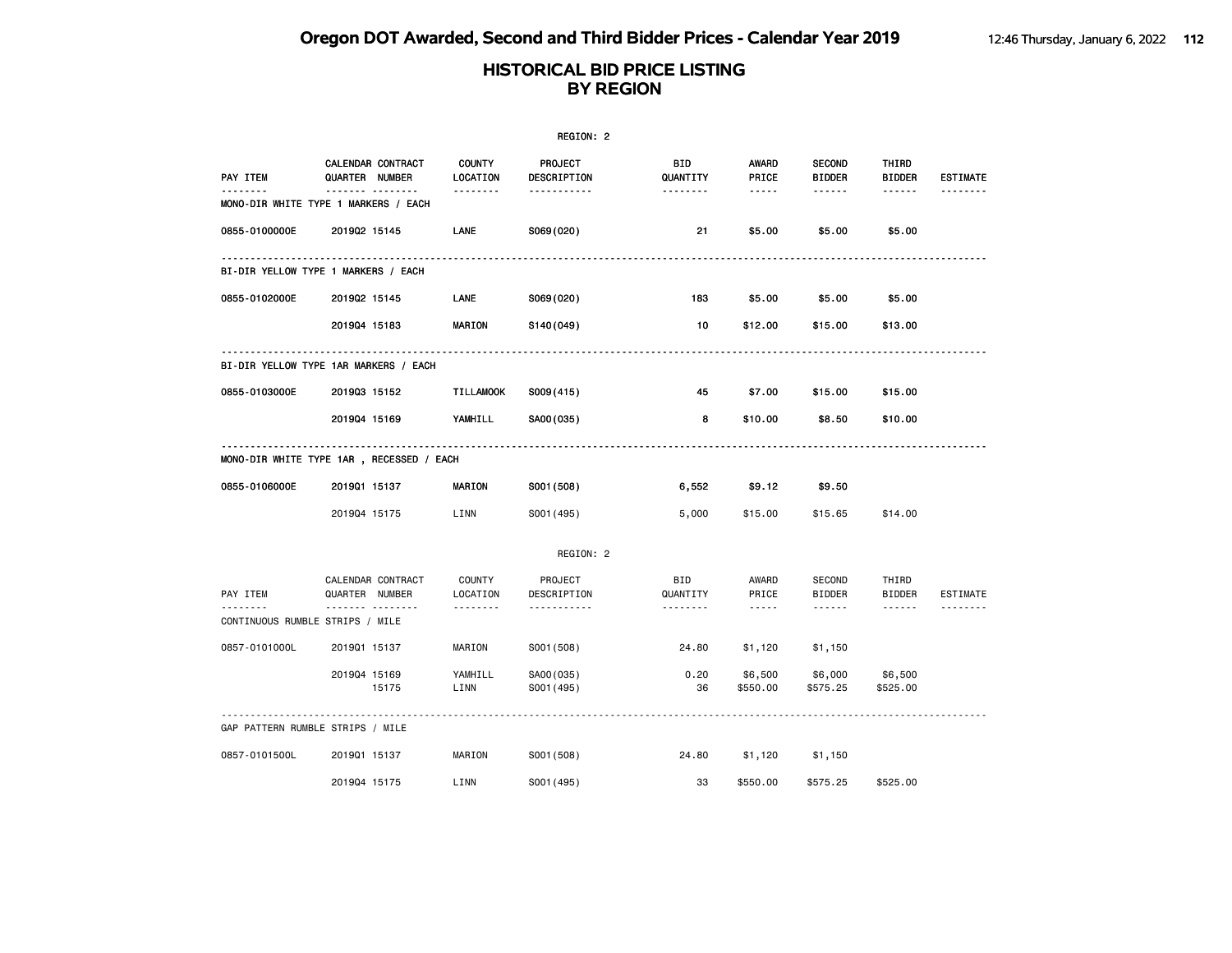|                                                 |                                         |                                      | REGION: 2                                          |                                      |                                      |                                                                                                                                                                                                            |                            |                 |
|-------------------------------------------------|-----------------------------------------|--------------------------------------|----------------------------------------------------|--------------------------------------|--------------------------------------|------------------------------------------------------------------------------------------------------------------------------------------------------------------------------------------------------------|----------------------------|-----------------|
| PAY ITEM                                        | CALENDAR CONTRACT<br>QUARTER NUMBER     | <b>COUNTY</b><br>LOCATION            | PROJECT<br>DESCRIPTION                             | <b>BID</b><br>QUANTITY               | AWARD<br>PRICE                       | <b>SECOND</b><br><b>BIDDER</b>                                                                                                                                                                             | THIRD<br><b>BIDDER</b>     | <b>ESTIMATE</b> |
| LONGITUDINAL PAVEMENT MARKINGS - PAINT / FOOT   | . <sub>.</sub>                          | .                                    | <u>.</u>                                           | <u>.</u>                             | -----                                | ------                                                                                                                                                                                                     | ------                     |                 |
| 0860-0200000F                                   | 201901 15129<br>15132                   | YAMHILL<br>YAMHILL                   | S153(007)<br>S032(012)                             | 2,600<br>3,880                       | \$0.30<br>\$0.67                     | \$0.30<br>\$0.65                                                                                                                                                                                           | \$0.75<br>\$0.65           |                 |
|                                                 | 201903 15152                            | <b>TILLAMOOK</b>                     | S009(415)                                          | 450                                  | \$1.00                               | \$3.75                                                                                                                                                                                                     | \$4.00                     |                 |
|                                                 | 201904 15183                            | MARION                               | S140(049)                                          | 8,890                                | \$0.18                               | \$0.20                                                                                                                                                                                                     | \$0.20                     |                 |
|                                                 |                                         |                                      | REGION: 2                                          |                                      |                                      |                                                                                                                                                                                                            |                            |                 |
| PAY ITEM<br><u>.</u>                            | CALENDAR CONTRACT<br>QUARTER NUMBER     | COUNTY<br>LOCATION                   | PROJECT<br>DESCRIPTION                             | <b>BID</b><br>QUANTITY               | AWARD<br>PRICE                       | SECOND<br><b>BIDDER</b>                                                                                                                                                                                    | THIRD<br><b>BIDDER</b>     | ESTIMATE        |
| THERMOPLASTIC, EXTRUDED, SURFACE, PROF / FOOT   | <b>.</b>                                | .                                    | <u>.</u>                                           | <u>.</u>                             | $\sim$ $\sim$ $\sim$ $\sim$ $\sim$   | $\frac{1}{2} \left( \frac{1}{2} \right) \left( \frac{1}{2} \right) \left( \frac{1}{2} \right) \left( \frac{1}{2} \right) \left( \frac{1}{2} \right) \left( \frac{1}{2} \right) \left( \frac{1}{2} \right)$ | ------                     | <u>.</u>        |
| 0865-0116600F                                   | 201903 15159                            | LANE                                 | S069(019)                                          | 24,749                               | \$1.15                               | \$1.15                                                                                                                                                                                                     | \$1.16                     |                 |
| THERMOPLASTIC, EXTRUDED, SURFACE, N-PROF / FOOT |                                         |                                      |                                                    |                                      |                                      |                                                                                                                                                                                                            |                            |                 |
| 0865-0116610F                                   | 201904 15168<br>15175<br>15169<br>15179 | LINCOLN<br>LINN<br>YAMHILL<br>MARION | S009(494)<br>S001 (495)<br>SA00 (035)<br>S162(059) | 1,100<br>13,000<br>19,260<br>230,854 | \$3.75<br>\$1.00<br>\$1.00<br>\$0.71 | \$3.75<br>\$1.00<br>\$1.00<br>\$0.68                                                                                                                                                                       | \$0.88<br>\$1.00<br>\$0.75 |                 |
| THERMOPLASTIC, EXTRUDED, GROOVED, N-PROF / FOOT |                                         |                                      |                                                    |                                      |                                      |                                                                                                                                                                                                            |                            |                 |
| 0865-0116630F                                   | 201904 15175                            | LINN                                 | S001 (495)                                         | 460,000                              | \$1.15                               | \$1.21                                                                                                                                                                                                     | \$1.10                     |                 |
| THERMOPL, EXTR OR SPRAY, SURF, N-PROF / FOOT    |                                         |                                      |                                                    |                                      |                                      |                                                                                                                                                                                                            |                            |                 |
| 0865-0160000F                                   | 201902 15145                            | LANE                                 | S069(020)                                          | 12,005                               | \$0.92                               | \$0.92                                                                                                                                                                                                     | \$0.92                     |                 |
| THERMOPLASTIC, WET, SURF, NON-PROF / FOOT       |                                         |                                      |                                                    |                                      |                                      |                                                                                                                                                                                                            |                            |                 |
| 0865-0205000F                                   | 201903 15152                            | <b>TILLAMOOK</b>                     | S009(415)                                          | 7,600                                | \$2.50                               | \$2.25                                                                                                                                                                                                     | \$2.30                     |                 |
| THERMOPLASTIC, WET, GRVD, NON-PROF / FOOT       |                                         | .                                    |                                                    |                                      |                                      |                                                                                                                                                                                                            |                            |                 |
| 0865-0207000F                                   | 201901 15137                            | MARION                               | S001 (508)                                         | 342,701                              | \$1.23                               | \$1.28                                                                                                                                                                                                     |                            |                 |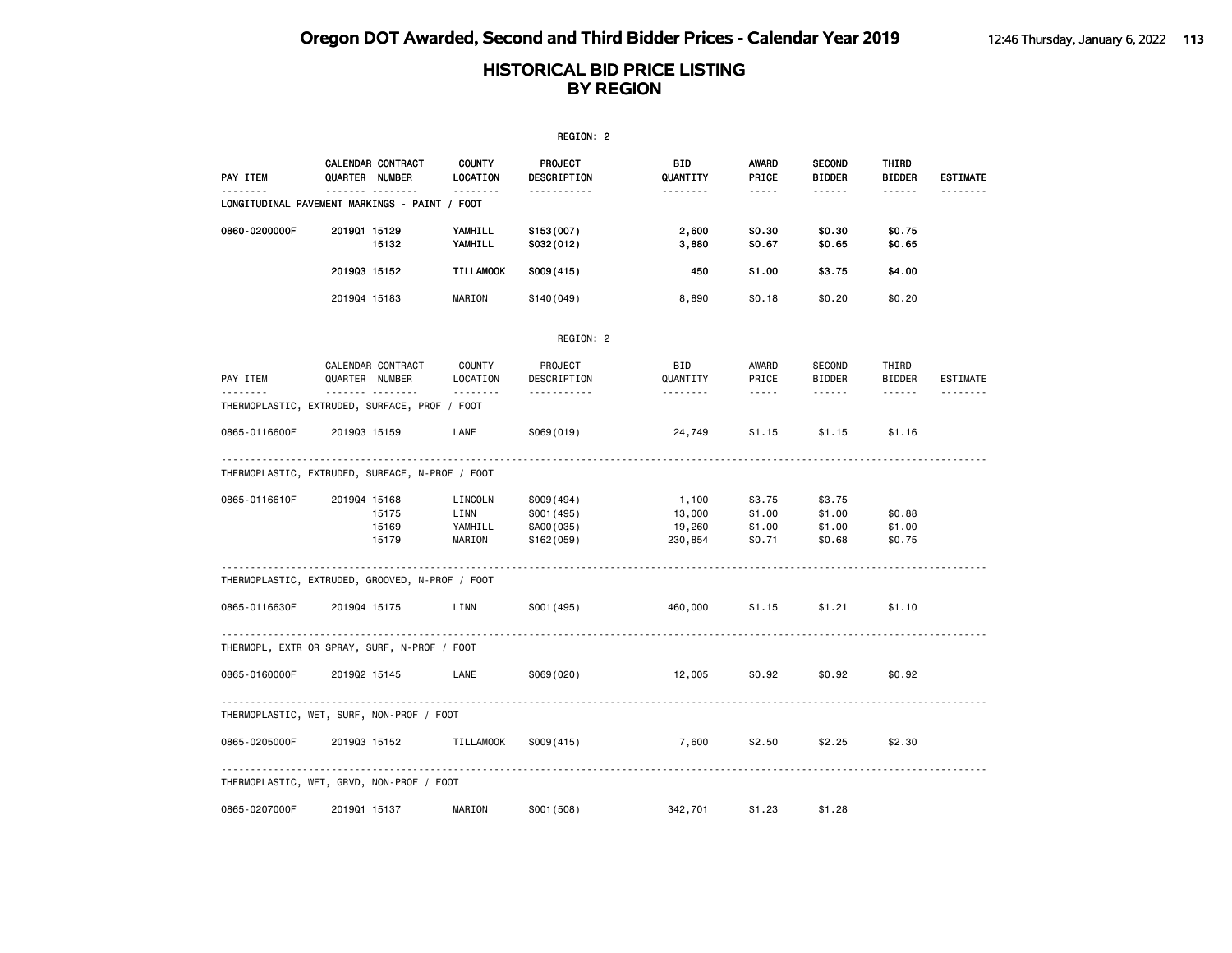|                                    |                                                                |                           | REGION: 2                                                      |                             |                                   |                                          |                                  |                             |
|------------------------------------|----------------------------------------------------------------|---------------------------|----------------------------------------------------------------|-----------------------------|-----------------------------------|------------------------------------------|----------------------------------|-----------------------------|
| PAY ITEM<br>.                      | <b>CALENDAR CONTRACT</b><br>QUARTER NUMBER<br>------- -------- | <b>COUNTY</b><br>LOCATION | <b>PROJECT</b><br>DESCRIPTION<br><u> - - - - - - - - - - -</u> | BID<br>QUANTITY<br><u>.</u> | AWARD<br>PRICE<br>$\cdots \cdots$ | <b>SECOND</b><br><b>BIDDER</b><br>------ | THIRD<br><b>BIDDER</b><br>------ | <b>ESTIMATE</b><br><u>.</u> |
| PVMT LEGEND, TYPE A: ARROWS / EACH |                                                                |                           |                                                                |                             |                                   |                                          |                                  |                             |
| 0867-0102000E                      | 201902 15145                                                   | LANE                      | S069(020)                                                      | 3                           | \$295.00                          | \$295,00                                 | \$300.00                         |                             |
|                                    | PVMT LEGEND, TYPE B-HS: ARROWS / EACH                          |                           |                                                                |                             |                                   |                                          |                                  |                             |
| 0867-0103100E                      | 201904 15169                                                   | YAMHILL                   | SA00(035)                                                      | 8                           | \$300.00                          | \$270.00                                 | \$290.00                         |                             |
|                                    | PVMT LEGEND, TYPE AB: ARROWS / EACH                            |                           |                                                                |                             |                                   |                                          |                                  |                             |
| 0867-0103500E                      | 201903 15152<br>15159                                          | TILLAMOOK<br>LANE         | S009(415)<br>S069(019)                                         | $\blacksquare$<br>16        | \$200.00<br>\$325.00              | \$750.00<br>\$325.00                     | \$750.00<br>\$350.00             |                             |
|                                    | 201904 15179                                                   | <b>MARION</b>             | S162(059)                                                      | 8                           | \$265.00                          | \$250.00                                 | \$250.00                         |                             |
| PVMT LEGEND, TYPE A: "ONLY" / EACH |                                                                |                           |                                                                |                             |                                   |                                          |                                  |                             |
| 0867-0106000E                      | 201902 15145                                                   | LANE                      | S069(020)                                                      | $\blacksquare$              | \$450.00                          | \$450.00                                 | \$450.00                         |                             |
|                                    | PVMT LEGEND, TYPE B: R/R XING / EACH                           |                           |                                                                |                             |                                   |                                          |                                  |                             |
| 0867-0119000E                      | 2019Q1 15129 YAMHILL S153(007)                                 |                           |                                                                | $\sim$ 1.                   | \$2,600                           | \$2,700                                  | \$1,300                          |                             |
|                                    | PVMT LEGEND, TYPE AB: R/R XING / EACH                          |                           |                                                                |                             |                                   |                                          |                                  |                             |
| 0867-0119400E                      | 201904 15179                                                   |                           | MARION S162(059)                                               | 5                           | \$890.00                          | \$850.00                                 | \$850.00                         |                             |
| PAVEMENT BAR, TYPE B-HS / SQFT     |                                                                |                           |                                                                |                             |                                   |                                          |                                  |                             |
| 0867-0145100J                      | 201901 15129                                                   | YAMHILL                   | S153(007)                                                      | 55                          | \$11.00                           | \$11.00                                  | \$10.80                          |                             |
|                                    | 201903 15152                                                   | <b>TILLAMOOK</b>          | S009(415)                                                      | 60                          | \$10.00                           | \$18.75                                  | \$19.00                          |                             |
|                                    | 201904 15169<br>15183                                          | YAMHILL<br>MARION         | SA00(035)<br>S140(049)                                         | 40<br>190                   | \$15.00<br>\$12.75                | \$14.00<br>\$13.00                       | \$15.00<br>\$13.00               |                             |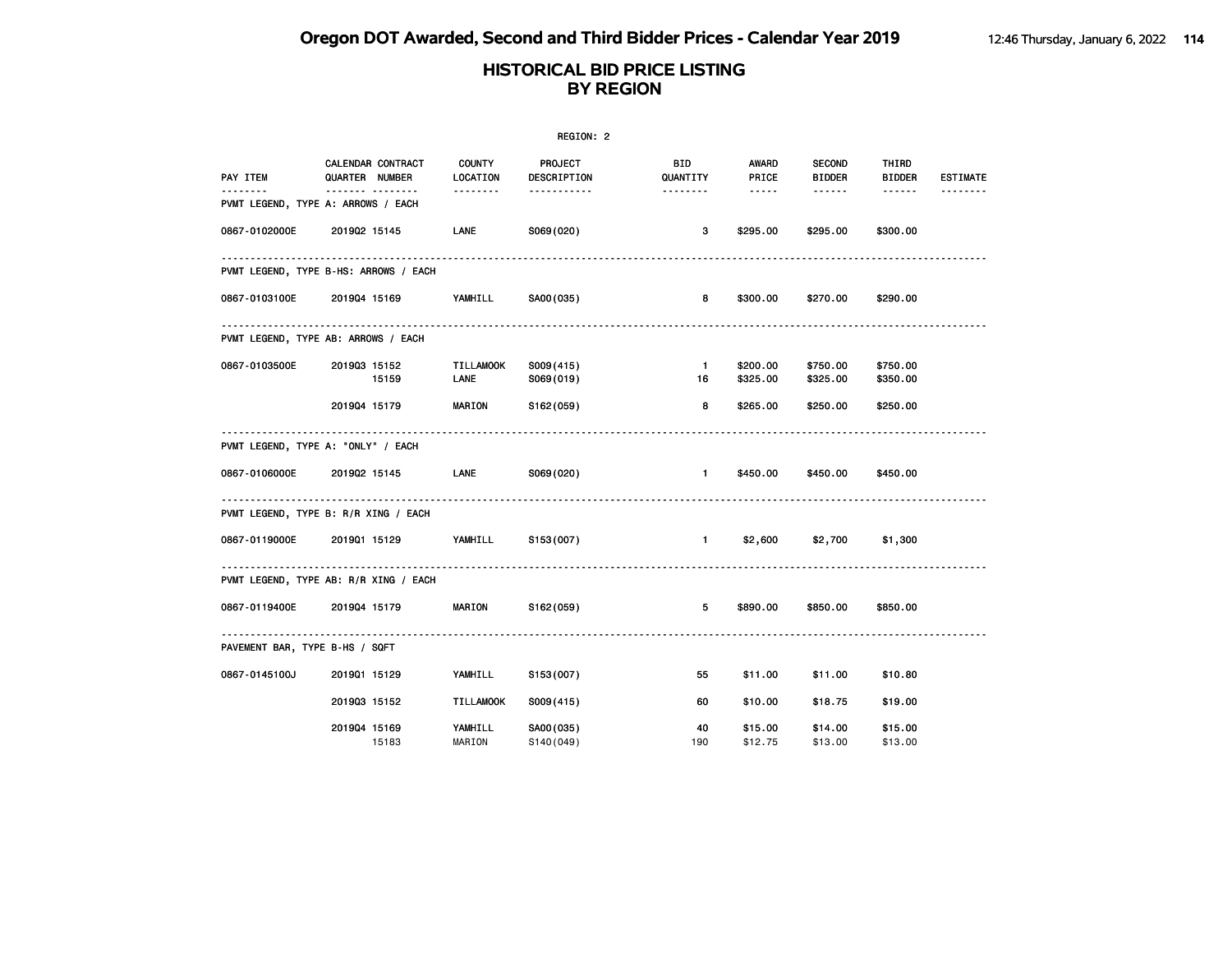|                                          |                                                     |                                          | REGION: 2                                        |                                    |                                                                                                                                 |                                            |                                            |                      |
|------------------------------------------|-----------------------------------------------------|------------------------------------------|--------------------------------------------------|------------------------------------|---------------------------------------------------------------------------------------------------------------------------------|--------------------------------------------|--------------------------------------------|----------------------|
| PAY ITEM                                 | CALENDAR CONTRACT<br>QUARTER NUMBER                 | <b>COUNTY</b><br>LOCATION                | PROJECT<br>DESCRIPTION                           | BID<br>QUANTITY                    | <b>AWARD</b><br>PRICE                                                                                                           | <b>SECOND</b><br><b>BIDDER</b>             | THIRD<br><b>BIDDER</b>                     | <b>ESTIMATE</b>      |
| <u>.</u><br>PAVEMENT BAR: TYPE AB / SQFT | <u></u>                                             | --------                                 | <u>.</u>                                         | --------                           | $- - - - -$                                                                                                                     | ------                                     | ------                                     |                      |
| 0867-0145500J                            | 201903 15159                                        | LANE                                     | S069(019)                                        | 279                                | \$9.00                                                                                                                          | \$9.00                                     | \$10.00                                    |                      |
|                                          |                                                     |                                          | REGION: 2                                        |                                    |                                                                                                                                 |                                            |                                            |                      |
| PAY ITEM                                 | CALENDAR CONTRACT<br>QUARTER NUMBER                 | <b>COUNTY</b><br>LOCATION                | <b>PROJECT</b><br>DESCRIPTION                    | BID<br>QUANTITY                    | <b>AWARD</b><br>PRICE                                                                                                           | <b>SECOND</b><br><b>BIDDER</b>             | THIRD<br><b>BIDDER</b>                     | <b>ESTIMATE</b>      |
| <u>.</u>                                 | . <sub>.</sub><br>CROSSWALK CLOSURE SUPPORTS / EACH | --------                                 | <u>.</u>                                         | --------                           | -----                                                                                                                           | ------                                     | ------                                     | .                    |
| 0902-0101000E                            | 201903 15159                                        | LANE                                     | S069(019)                                        | 1                                  | \$550.00                                                                                                                        | \$550.00                                   | \$600.00                                   |                      |
|                                          |                                                     |                                          | REGION: 2                                        |                                    |                                                                                                                                 |                                            |                                            |                      |
| PAY ITEM                                 | CALENDAR CONTRACT<br>QUARTER NUMBER                 | <b>COUNTY</b><br>LOCATION                | PROJECT<br>DESCRIPTION                           | BID<br>QUANTITY                    | AWARD<br>PRICE                                                                                                                  | <b>SECOND</b><br><b>BIDDER</b>             | THIRD<br><b>BIDDER</b>                     | <b>ESTIMATE</b>      |
| .<br>WOOD SIGN POSTS / FBM               | <b>.</b>                                            | .                                        | .                                                | .                                  | $\frac{1}{2} \frac{1}{2} \frac{1}{2} \frac{1}{2} \frac{1}{2} \frac{1}{2} \frac{1}{2} \frac{1}{2} \frac{1}{2}$                   | ------                                     | ------                                     | .                    |
| 0910-0100000K                            | 201902 15145                                        | LANE                                     | S069(020)                                        | 54                                 | \$9.00                                                                                                                          | \$9.00                                     | \$15.00                                    |                      |
|                                          |                                                     |                                          | REGION: 2                                        |                                    |                                                                                                                                 |                                            |                                            |                      |
| PAY ITEM<br>.                            | CALENDAR CONTRACT<br>QUARTER NUMBER<br><b>.</b>     | <b>COUNTY</b><br>LOCATION<br>.           | PROJECT<br>DESCRIPTION<br>.                      | BID<br>QUANTITY<br>.               | AWARD<br>PRICE<br>$\frac{1}{2} \frac{1}{2} \frac{1}{2} \frac{1}{2} \frac{1}{2} \frac{1}{2} \frac{1}{2} \frac{1}{2} \frac{1}{2}$ | <b>SECOND</b><br><b>BIDDER</b><br>------   | THIRD<br><b>BIDDER</b><br>------           | <b>ESTIMATE</b><br>. |
| SIGN SUPPORT FOOTINGS / CUYD             |                                                     |                                          |                                                  |                                    |                                                                                                                                 |                                            |                                            |                      |
| 0920-0100000A                            | 201901 15129                                        | YAMHILL                                  | S153 (007)                                       | 0.18                               | \$2,778                                                                                                                         | \$2,361                                    | \$2,250                                    |                      |
|                                          | 201903 15159<br>15159<br>15152<br>15159             | LANE<br>LANE<br><b>TILLAMOOK</b><br>LANE | S069(019)<br>S069(019)<br>S009(415)<br>S069(019) | $\mathbf{1}$<br>1<br>1.10<br>13.64 | \$35,000<br>\$35,000<br>\$1,455<br>\$1,833                                                                                      | \$30,000<br>\$30,000<br>\$1,455<br>\$1,833 | \$50,000<br>\$50,000<br>\$1,636<br>\$2,089 |                      |
|                                          | 201904 15169<br>15172<br>15183                      | YAMHILL<br>LANE<br>MARION                | SA00 (035)<br>S091 (095)<br>S140(049)            | 0.63<br>1.44<br>$\overline{2}$     | \$2,381<br>\$1,389<br>\$1,800                                                                                                   | \$3,302<br>\$451<br>\$1,850                | \$146<br>\$1,389<br>\$1,850                |                      |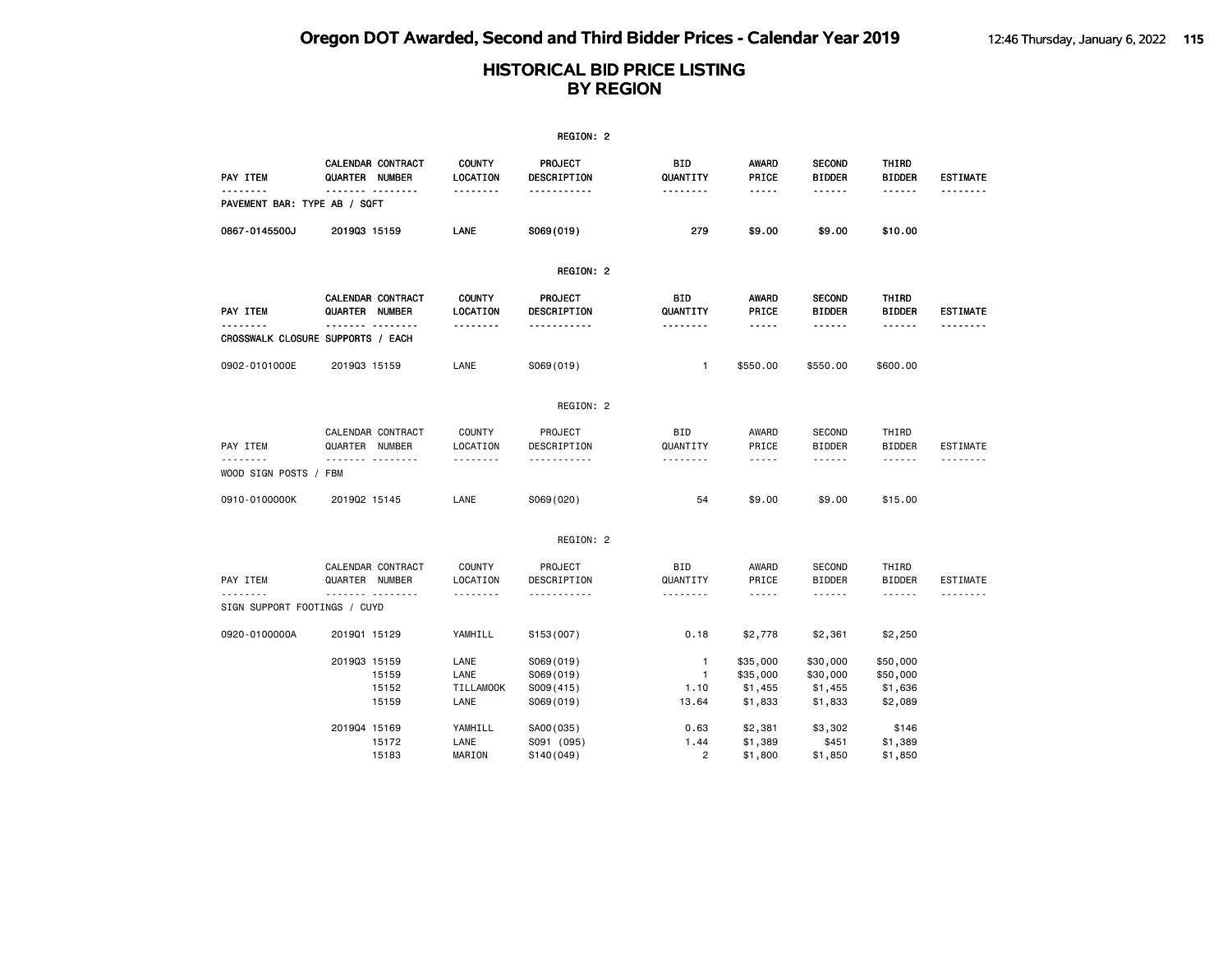|                                                 |              |                                           |                                  | REGION: 2              |                 |                       |                                |                               |                 |
|-------------------------------------------------|--------------|-------------------------------------------|----------------------------------|------------------------|-----------------|-----------------------|--------------------------------|-------------------------------|-----------------|
| PAY ITEM                                        | QUARTER      | <b>CALENDAR CONTRACT</b><br><b>NUMBER</b> | <b>COUNTY</b><br><b>LOCATION</b> | PROJECT<br>DESCRIPTION | BID<br>QUANTITY | <b>AWARD</b><br>PRICE | <b>SECOND</b><br><b>BIDDER</b> | <b>THIRD</b><br><b>BIDDER</b> | <b>ESTIMATE</b> |
|                                                 |              |                                           |                                  |                        |                 |                       |                                |                               |                 |
| 36 IN DIA SIGN SUPP DRILL SHAFT FOUNDATN / FOOT |              |                                           |                                  |                        |                 |                       |                                |                               |                 |
| 0921-0101000F                                   | 201903 15159 |                                           | LANE                             | S069(019)              | 80              | \$615                 | \$1,300                        | \$1,000                       |                 |
|                                                 |              | 15159                                     | <b>LANE</b>                      | S069(019)              | 80              | \$615                 | \$1,300                        | \$1,100                       |                 |
|                                                 |              |                                           |                                  |                        |                 |                       |                                |                               |                 |
| 60 IN DIA SIGN SUPP DRILL SHAFT FOUNDATN / FOOT |              |                                           |                                  |                        |                 |                       |                                |                               |                 |
| 0921-0501000F                                   | 201903 15159 |                                           | <b>LANE</b>                      | S069(019)              | 25              | \$1,150               | \$1,700                        | \$2,000                       |                 |
|                                                 |              | 15159                                     | LANE                             | S069(019)              | 55              | \$1,050               | \$1,500                        | \$1,150                       |                 |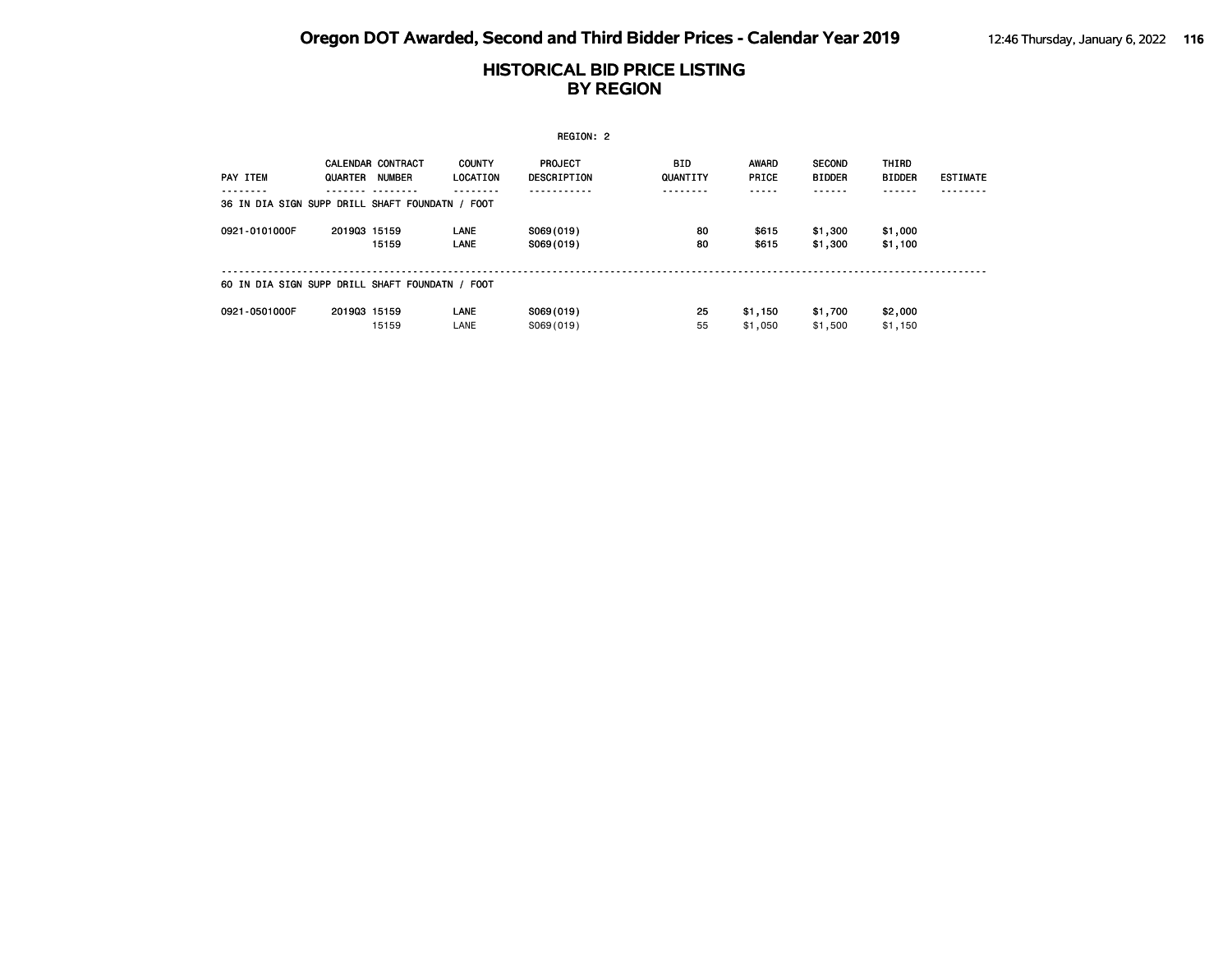|                                              | REGION: 2    |                                     |                                  |                                      |                     |                                                                                                                                                      |                                |                            |                 |  |  |
|----------------------------------------------|--------------|-------------------------------------|----------------------------------|--------------------------------------|---------------------|------------------------------------------------------------------------------------------------------------------------------------------------------|--------------------------------|----------------------------|-----------------|--|--|
| PAY ITEM                                     |              | CALENDAR CONTRACT<br>QUARTER NUMBER | <b>COUNTY</b><br>LOCATION        | PROJECT<br>DESCRIPTION               | BID<br>QUANTITY     | AWARD<br>PRICE                                                                                                                                       | <b>SECOND</b><br><b>BIDDER</b> | THIRD<br><b>BIDDER</b>     | <b>ESTIMATE</b> |  |  |
| .<br>TRUSS SIGN BRIDGE / LB                  |              | . <sub>.</sub>                      | <u> - - - - - - -</u>            | -----------                          | .                   | $\frac{1}{2} \left( \frac{1}{2} \right) \left( \frac{1}{2} \right) \left( \frac{1}{2} \right) \left( \frac{1}{2} \right) \left( \frac{1}{2} \right)$ | .                              |                            |                 |  |  |
| 0930-0101000A                                |              | 201903 15159<br>15159               | LANE<br>LANE                     | S069(019)<br>S069(019)               | 45,800<br>46,600    | \$5.46<br>\$5.36                                                                                                                                     | \$5.46<br>\$5.36               | \$5.13<br>\$5.04           |                 |  |  |
| MONOTUBE SIGN BRIDGE / LB                    |              |                                     |                                  |                                      |                     |                                                                                                                                                      |                                |                            |                 |  |  |
| 0930-0102000A                                | 201903 15159 |                                     | <b>LANE</b>                      | S069(019)                            | 24,800              | \$5.24                                                                                                                                               |                                | $$4.64$ $$5.24$            |                 |  |  |
| MONOTUBE CANTILEVER SIGN STRUCTURES / LB     |              |                                     |                                  |                                      |                     |                                                                                                                                                      |                                |                            |                 |  |  |
| 0930-0104000A                                | 201903 15159 |                                     | <b>LANE</b>                      | S069(019)                            | 23,308              | \$3.22                                                                                                                                               | \$3.00                         | \$3.43                     |                 |  |  |
| BRIDGE STRUCTURE MOUNTS / LB                 |              |                                     |                                  |                                      |                     |                                                                                                                                                      |                                |                            |                 |  |  |
| 0930-0105000A                                |              | 201903 15159                        | LANE                             | S069(019)                            | 1,500               | \$9.28                                                                                                                                               | \$9.33                         | \$10.00                    |                 |  |  |
| MULTIPST BRKWY SIGN SUPPORTS / LB            |              |                                     |                                  |                                      |                     |                                                                                                                                                      |                                |                            |                 |  |  |
| 0930-0111000A 2019Q3 15159 LANE              |              |                                     |                                  | S069(019)                            | 1,193               | \$4.07                                                                                                                                               | \$4.07                         | \$4.19                     |                 |  |  |
| TRIANG BASE BRKWY SIGN SUPP / LB             |              |                                     |                                  |                                      |                     |                                                                                                                                                      |                                |                            |                 |  |  |
| 0930-0112000A                                |              | 201903 15159 LANE                   |                                  | S069(019)                            | 1,446               | \$8.16                                                                                                                                               | \$8.16                         | \$9.34                     |                 |  |  |
| PERF STEEL SQR TUBE SLIP BASE SIGN SUPP / LB |              |                                     |                                  |                                      |                     |                                                                                                                                                      |                                |                            |                 |  |  |
| 0930-0114000A                                | 201901 15129 |                                     | YAMHILL                          | S153(007)                            | 244.60              | \$3.27                                                                                                                                               | \$3.27                         | \$3.31                     |                 |  |  |
|                                              | 201903 15159 | 15152                               | LANE<br><b>TILLAMOOK</b>         | S069(019)<br>S009(415)               | 93<br>436           | \$75.27<br>\$2.41                                                                                                                                    | \$75.27<br>\$2.41              | \$86.02<br>\$2.52          |                 |  |  |
|                                              | 201904 15169 | 15183<br>15172                      | YAMHILL<br><b>MARION</b><br>LANE | SA00(035)<br>S140(049)<br>S091 (095) | 300<br>850<br>1,371 | \$3.25<br>\$7.49<br>\$3.94                                                                                                                           | \$8.67<br>\$8.71<br>\$2.92     | \$4.25<br>\$7.53<br>\$3.94 |                 |  |  |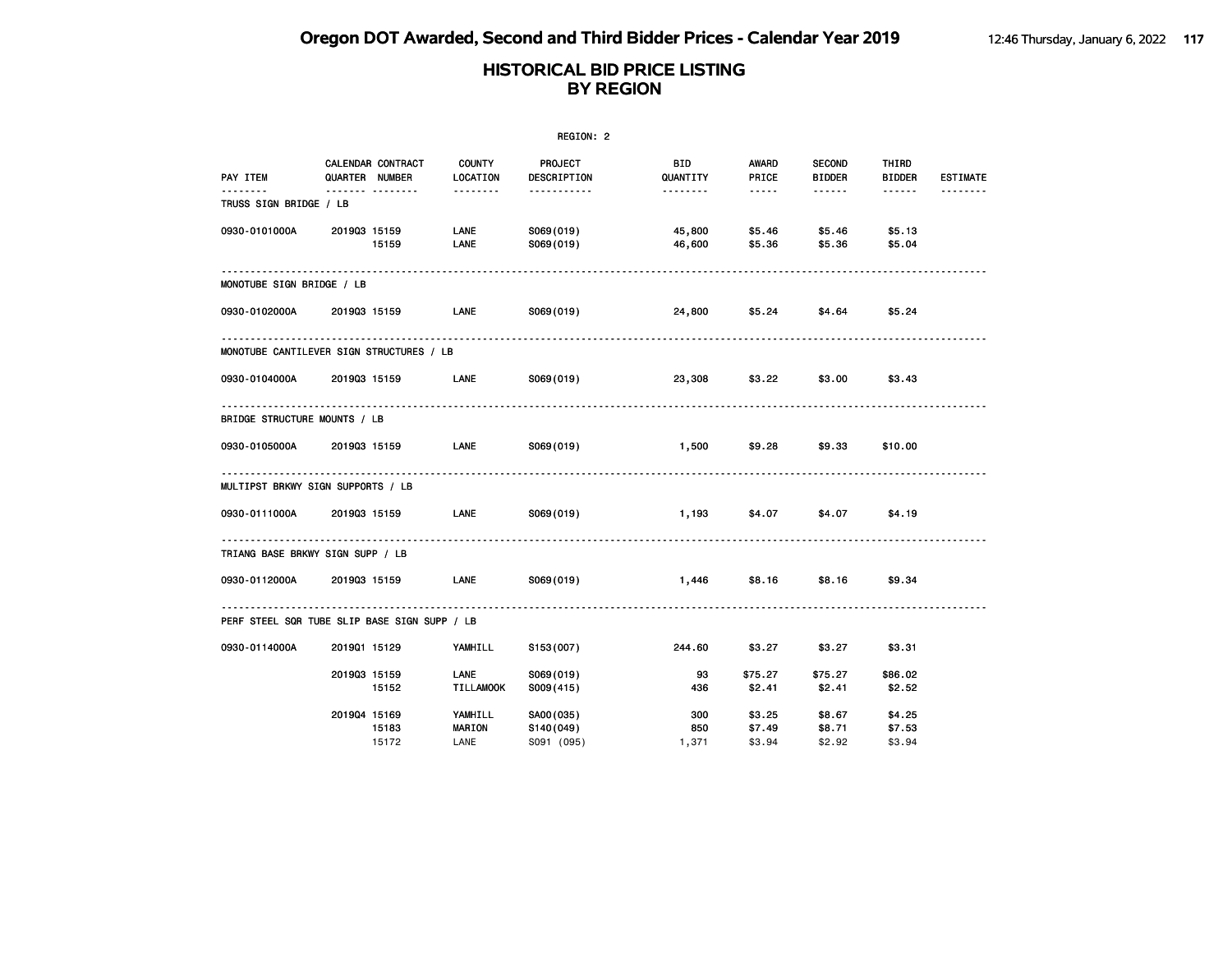|                                                 |                                     |                          |                           | REGION: 2               |                 |                                                                                                                                                      |                                |                        |                 |
|-------------------------------------------------|-------------------------------------|--------------------------|---------------------------|-------------------------|-----------------|------------------------------------------------------------------------------------------------------------------------------------------------------|--------------------------------|------------------------|-----------------|
| <b>PAY ITEM</b>                                 | QUARTER NUMBER                      | CALENDAR CONTRACT        | <b>COUNTY</b><br>LOCATION | PROJECT<br>DESCRIPTION  | BID<br>QUANTITY | AWARD<br>PRICE                                                                                                                                       | <b>SECOND</b><br><b>BIDDER</b> | THIRD<br><b>BIDDER</b> | <b>ESTIMATE</b> |
| PERF STEEL SQR TUBE ANCHOR SIGN SUPPORTS / LB   | <b>.</b>                            |                          | .                         | -----------             | --------        | $\cdots \cdots \cdots$                                                                                                                               | ------                         | ------                 |                 |
| 0930-0117000A                                   | 201903 15159                        | 15152                    | LANE<br><b>TILLAMOOK</b>  | S069(019)<br>S009(415)  | 198<br>344      | \$13.13<br>\$4.22                                                                                                                                    | \$13.13<br>\$4.22              | \$15.15<br>\$4.36      |                 |
|                                                 | 201904 15169                        |                          | YAMHILL                   | SA00(035)               | 285             | \$2.28                                                                                                                                               | \$7.30                         | \$2.63                 |                 |
|                                                 |                                     |                          |                           | REGION: 2               |                 |                                                                                                                                                      |                                |                        |                 |
| <b>PAY ITEM</b><br><u>.</u>                     | QUARTER NUMBER<br>                  | <b>CALENDAR CONTRACT</b> | <b>COUNTY</b><br>LOCATION | PROJECT<br>DESCRIPTION  | BID<br>QUANTITY | AWARD<br>PRICE                                                                                                                                       | <b>SECOND</b><br><b>BIDDER</b> | THIRD<br><b>BIDDER</b> | <b>ESTIMATE</b> |
| SIGNS, STANDARD SHEETING, EXTRUDED AL / SQFT    |                                     |                          | <u> - - - - - - -</u>     | .                       | <u>.</u>        | -----                                                                                                                                                | .                              | $- - - - - -$          | <u>.</u>        |
| 0940-0201000J                                   | 201904 15169                        |                          | YAMHILL                   | SA00(035)               | 18              | \$27.50                                                                                                                                              | \$37.00                        | \$89.00                |                 |
| SIGNS, STANDARD SHEETING, SHEET ALUMINUM / SQFT |                                     |                          |                           |                         |                 |                                                                                                                                                      |                                |                        |                 |
| 0940-0202000J                                   | 201901 15129                        |                          | YAMHILL                   | S153(007)               | 23              | \$18.50                                                                                                                                              | \$22.00                        | \$19.00                |                 |
|                                                 | 201903 15152                        |                          | <b>TILLAMOOK</b>          | S009(415)               | 61              | \$17.00                                                                                                                                              | \$16.00                        | \$16.00                |                 |
|                                                 | 201904 15169                        |                          | YAMHILL                   | SA00(035)               | 82.75           | \$18.00                                                                                                                                              | \$32.00                        | \$18.25                |                 |
|                                                 |                                     | 15172<br>15183           | LANE<br>MARION            | S091 (095)<br>S140(049) | 96<br>145       | \$17.50<br>\$14.00                                                                                                                                   | \$35.00<br>\$26.00             | \$17.50<br>\$15.00     |                 |
| SIGNS, TYPE IX SHEETING, EXTRUDED AL / SQFT     |                                     |                          |                           |                         |                 |                                                                                                                                                      |                                |                        |                 |
| 0940-0204000J                                   | 201903 15159                        |                          | LANE                      | S069(019)               | 2,098           | \$29.80                                                                                                                                              | \$29.80                        | \$30.00                |                 |
| SIGNS, TYPE IX SHEETING, SHEET ALUMINUM / SQFT  | ----------------------------------- |                          |                           |                         |                 |                                                                                                                                                      |                                |                        |                 |
| 0940-0205000J                                   | 201903 15159                        |                          | LANE                      | S069(019)               | 422             | \$27.00                                                                                                                                              | \$27.00                        | \$28.00                |                 |
|                                                 |                                     |                          |                           | REGION: 2               |                 |                                                                                                                                                      |                                |                        |                 |
| PAY ITEM                                        | QUARTER NUMBER                      | CALENDAR CONTRACT        | <b>COUNTY</b><br>LOCATION | PROJECT<br>DESCRIPTION  | BID<br>QUANTITY | AWARD<br>PRICE                                                                                                                                       | <b>SECOND</b><br><b>BIDDER</b> | THIRD<br><b>BIDDER</b> | <b>ESTIMATE</b> |
| PERMANENT TYPE III BARRICADES / EACH            | .                                   |                          | .                         | .                       | <u>.</u>        | $\frac{1}{2} \left( \frac{1}{2} \right) \left( \frac{1}{2} \right) \left( \frac{1}{2} \right) \left( \frac{1}{2} \right) \left( \frac{1}{2} \right)$ | ------                         | ------                 | .               |
| 0942-0100000E                                   | 201904 15169                        |                          | YAMHILL                   | SA00(035)               | $\mathbf{1}$    | \$1,300                                                                                                                                              | \$2,080                        | \$1,400                |                 |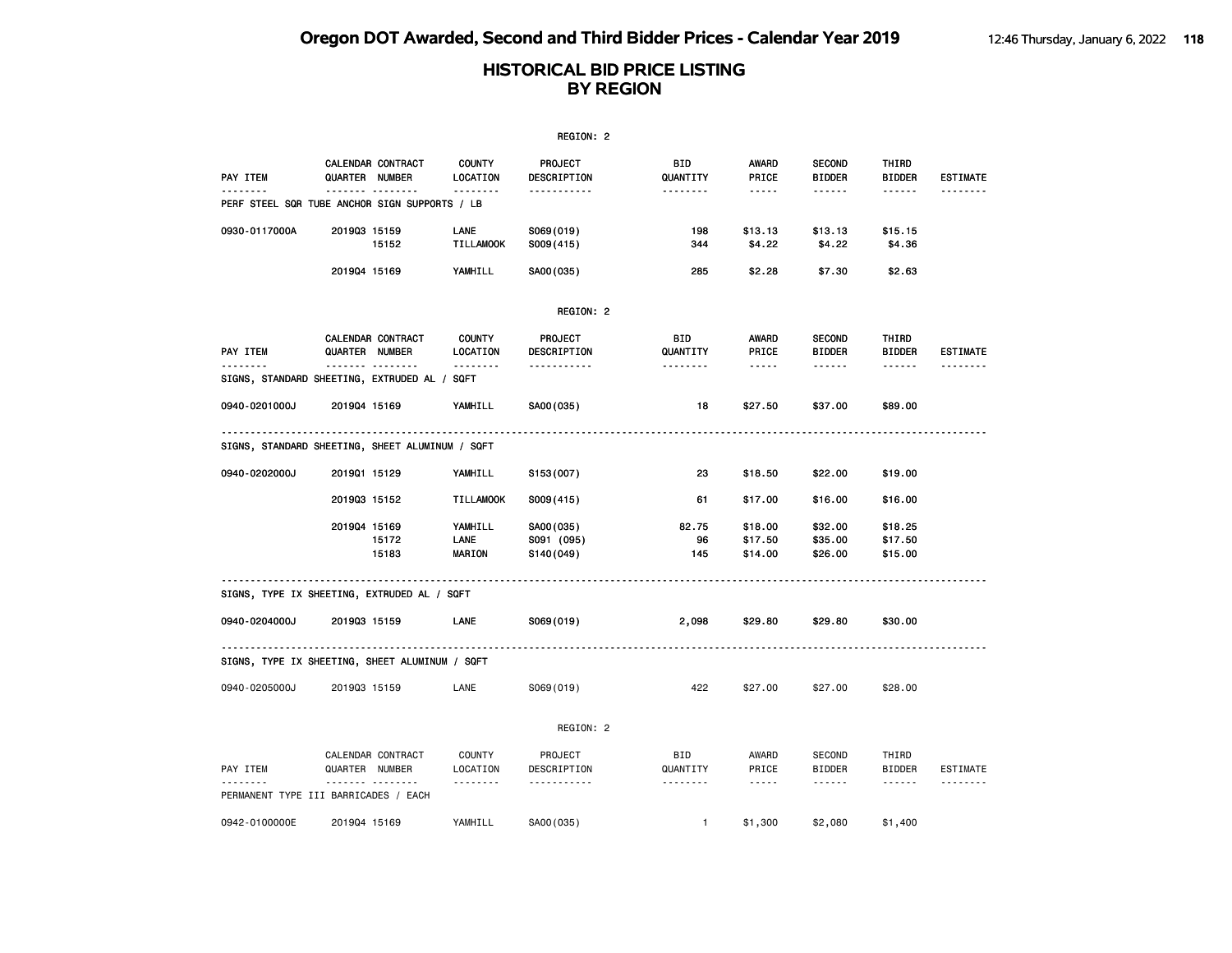|                              |                                                         |                           | REGION: 2              |                        |                                                                                                                                                      |                                |                        |                 |
|------------------------------|---------------------------------------------------------|---------------------------|------------------------|------------------------|------------------------------------------------------------------------------------------------------------------------------------------------------|--------------------------------|------------------------|-----------------|
| PAY ITEM                     | <b>CALENDAR CONTRACT</b><br>QUARTER NUMBER              | <b>COUNTY</b><br>LOCATION | PROJECT<br>DESCRIPTION | <b>BID</b><br>QUANTITY | <b>AWARD</b><br>PRICE                                                                                                                                | <b>SECOND</b><br><b>BIDDER</b> | THIRD<br><b>BIDDER</b> | <b>ESTIMATE</b> |
| --------                     | <br>42 IN DIA SIGNAL SUPP DRILLED SHAFT / FOOT          |                           | <u>.</u>               | .                      | $- - - - -$                                                                                                                                          |                                | ------                 | --------        |
| 0963-0102000F                | 201903 15159                                            | LANE                      | S069(019)              | 54                     | \$525.00                                                                                                                                             | \$525.00                       | \$525.00               |                 |
|                              |                                                         |                           | REGION: 2              |                        |                                                                                                                                                      |                                |                        |                 |
| PAY ITEM                     | CALENDAR CONTRACT<br>QUARTER NUMBER                     | <b>COUNTY</b><br>LOCATION | PROJECT<br>DESCRIPTION | <b>BID</b><br>QUANTITY | AWARD<br>PRICE                                                                                                                                       | <b>SECOND</b><br><b>BIDDER</b> | THIRD<br><b>BIDDER</b> | ESTIMATE        |
| .<br>POLE FOUNDATIONS / EACH | .                                                       | <u>.</u>                  | <u>.</u>               | .                      | $\frac{1}{2} \left( \frac{1}{2} \right) \left( \frac{1}{2} \right) \left( \frac{1}{2} \right) \left( \frac{1}{2} \right) \left( \frac{1}{2} \right)$ | .                              | ------                 |                 |
| 0970-0100000A                | 201903 15159                                            | LANE                      | S069(019)              | 19                     | \$1,579                                                                                                                                              | \$1,579                        | \$1,579                |                 |
|                              | 201904 15183                                            | MARION                    | S140(049)              | $\mathbf{1}$           | \$2,675                                                                                                                                              | \$3,000                        | \$2,600                |                 |
|                              | SWITCHING, CONDUIT, AND WIRING / FOOT                   |                           |                        |                        |                                                                                                                                                      |                                |                        |                 |
| 0970-0105000A                | 201903 15159                                            | LANE                      | S069(019)              | 6,940                  | \$47.55                                                                                                                                              | \$47.55                        | \$47.55                |                 |
|                              | 201904 15183                                            | MARION                    | S140(049)              | 350                    | \$88.57                                                                                                                                              | \$90.00                        | \$88.57                |                 |
|                              |                                                         |                           | REGION: 2              |                        |                                                                                                                                                      |                                |                        |                 |
| PAY ITEM                     | CALENDAR CONTRACT<br>QUARTER NUMBER                     | <b>COUNTY</b><br>LOCATION | PROJECT<br>DESCRIPTION | <b>BID</b><br>QUANTITY | AWARD<br>PRICE                                                                                                                                       | <b>SECOND</b><br><b>BIDDER</b> | THIRD<br><b>BIDDER</b> | <b>ESTIMATE</b> |
| --------                     | <u> </u><br>TRAFFIC SIGNAL INSTALLATION, _______ / EACH | <u>.</u>                  | <u>.</u>               | .                      | $\frac{1}{2}$                                                                                                                                        |                                |                        | --------        |
| 0990-0101000A                | 201903 15159<br>15159                                   | LANE<br>LANE              | S069(019)<br>S069(019) | 1<br>1                 | \$240,000<br>\$80,000                                                                                                                                | \$240,000<br>\$80,000          | \$240,000<br>\$80,000  |                 |
|                              | TRAFFIC SIGNAL MODIFICATION, __________/ EACH           |                           |                        |                        |                                                                                                                                                      |                                |                        |                 |
| 0990-0102000A                | 201902 15145                                            | LANE                      | S069(020)              | $\mathbf{1}$           | \$19,225                                                                                                                                             | \$19,225                       | \$22,000               |                 |
|                              |                                                         |                           |                        |                        |                                                                                                                                                      |                                |                        |                 |
|                              | RAMP METER SIGNAL INSTALLATION, ______ / EACH           |                           |                        |                        |                                                                                                                                                      |                                |                        |                 |
| 0990-0104000A                | 201903 15159                                            | LANE                      | S069(019)              | $\mathbf{1}$           | \$134,000                                                                                                                                            | \$140,000                      | \$135,000              |                 |
|                              | FLASHING BEACON INSTALLATION, _____ / EACH              |                           |                        |                        |                                                                                                                                                      |                                |                        |                 |
| 0990-0106000A                | 201904 15183                                            | MARION                    | S140(049)              | $\mathbf{1}$           | \$35,100                                                                                                                                             | \$36,000                       | \$35,000               |                 |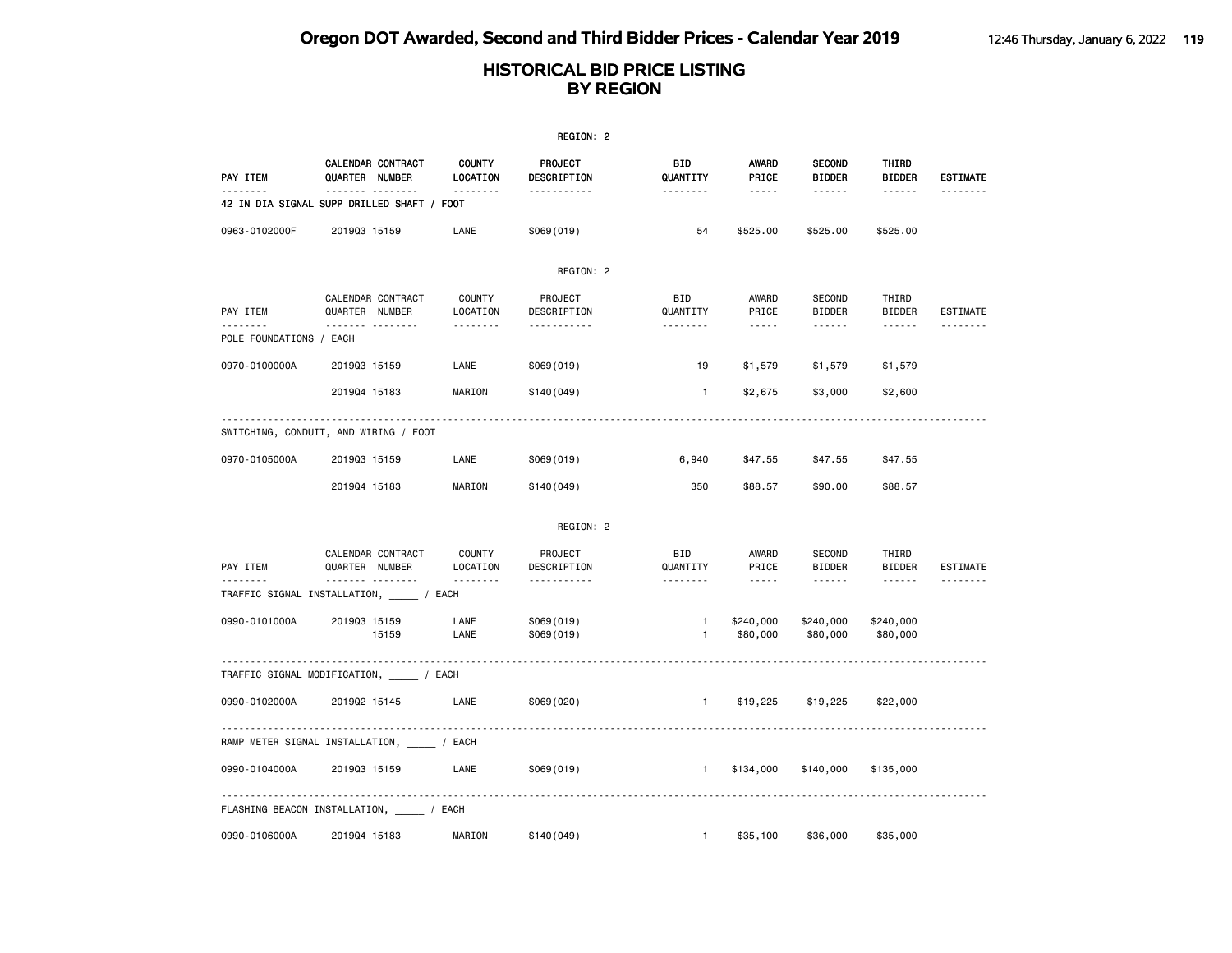|                               |                                     |       |                           | REGION: 2                     |                        |                       |                                |                        |                 |
|-------------------------------|-------------------------------------|-------|---------------------------|-------------------------------|------------------------|-----------------------|--------------------------------|------------------------|-----------------|
| PAY ITEM                      | CALENDAR CONTRACT<br>QUARTER NUMBER |       | <b>COUNTY</b><br>LOCATION | <b>PROJECT</b><br>DESCRIPTION | <b>BID</b><br>QUANTITY | <b>AWARD</b><br>PRICE | <b>SECOND</b><br><b>BIDDER</b> | THIRD<br><b>BIDDER</b> | <b>ESTIMATE</b> |
| WEED CONTROL / ACRE           | <b>.</b>                            |       | <u>.</u>                  | .                             | <u>.</u>               | $- - - - -$           | ------                         | $- - - - - -$          |                 |
| 1030-0101000R                 | 201903 15152                        |       | <b>TILLAMOOK</b><br>LANE  | S009(415)                     | 0.50                   | \$10,500              | \$10,500                       | \$1,955                |                 |
|                               | 201904 15179                        | 15159 | <b>MARION</b>             | S069(019)<br>S162(059)        | 9.50<br>0.30           | \$1,450<br>\$18,900   | \$1,450<br>\$46,000            | \$1,500<br>\$18,000    |                 |
|                               |                                     |       |                           |                               |                        |                       |                                |                        |                 |
| TEMPORARY SEEDING / ACRE      |                                     |       |                           |                               |                        |                       |                                |                        |                 |
| 1030-0103000R                 | 201901 15132                        | 15129 | YAMHILL<br>YAMHILL        | S032(012)<br>S153(007)        | 0.10<br>0.35           | \$10,000<br>\$4,400   | \$9,500<br>\$4,350             | \$9,500<br>\$4,300     |                 |
|                               | 201903 15152                        |       | <b>TILLAMOOK</b>          | S009(415)                     | 0.70                   | \$2,650               | \$2,650                        | \$3,750                |                 |
|                               | 201904 15169                        |       | YAMHILL                   | SA00(035)                     | 2.30                   | \$3,000               | \$2,200                        | \$2,400                |                 |
| PERMANENT SEEDING / ACRE      |                                     |       |                           |                               |                        |                       |                                |                        |                 |
| 1030-0108000R                 | 201902 15145                        |       | <b>LANE</b>               | S069(020)                     | 0.30                   | \$5,325               | \$5,325                        | \$5,325                |                 |
|                               | 201904 15179                        | 15168 | MARION<br>LINCOLN         | S162(059)<br>S009(494)        | 0.30<br>0.80           | \$7,875<br>\$3,750    | \$4,300<br>\$3,750             | \$7,500                |                 |
|                               |                                     | 15169 | YAMHILL                   | SA00(035)                     | 2.30                   | \$3,000               | \$2,300                        | \$2,500                |                 |
| PERM SEEDING, MIX NO 1 / ACRE |                                     |       |                           |                               |                        |                       |                                |                        |                 |
| 1030-0109000R                 | 201901 15129                        | 15132 | YAMHILL<br>YAMHILL        | S153(007)<br>S032(012)        | 0.04<br>0.35           | \$25,000<br>\$24,100  | \$22,700<br>\$2,700            | \$22,800<br>\$2,700    |                 |
|                               | 201903 15152                        |       | <b>TILLAMOOK</b>          | S009(415)                     | 1.30                   | \$1,700               | \$1,700                        | \$4,600                |                 |
|                               | 201904 15183                        |       | <b>MARION</b>             | S140(049)                     | 1.10                   | \$5,050               | \$5,300                        | \$5,200                |                 |
| PERM SEEDING, MIX NO 2 / ACRE |                                     |       |                           |                               |                        |                       |                                |                        |                 |
| 1030-0110000R                 | 201901 15132                        | 15129 | YAMHILL<br>YAMHILL        | S032(012)<br>S153 (007)       | 0.08<br>0.35           | \$25,100<br>\$2,350   | \$12,000<br>\$4,400            | \$11,875<br>\$4,400    |                 |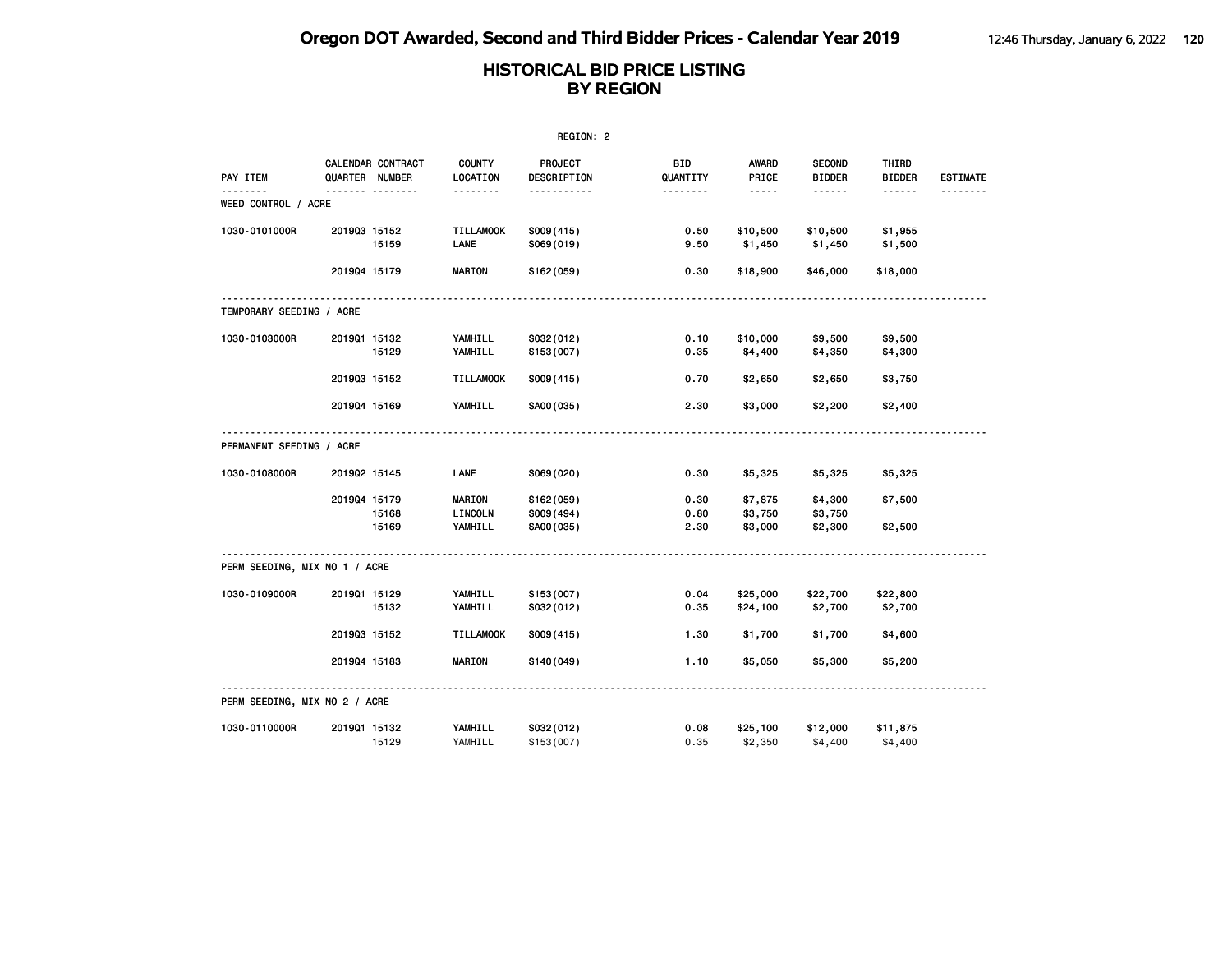|                               |                                     |                           | REGION: 2                     |                        |                     |                                |                        |                 |
|-------------------------------|-------------------------------------|---------------------------|-------------------------------|------------------------|---------------------|--------------------------------|------------------------|-----------------|
| PAY ITEM                      | CALENDAR CONTRACT<br>QUARTER NUMBER | <b>COUNTY</b><br>LOCATION | PROJECT<br><b>DESCRIPTION</b> | <b>BID</b><br>QUANTITY | AWARD<br>PRICE      | <b>SECOND</b><br><b>BIDDER</b> | THIRD<br><b>BIDDER</b> | <b>ESTIMATE</b> |
| PERM SEEDING, MIX NO 2 / ACRE | <u> - - - - - - - -</u><br><u>.</u> | <u>.</u>                  | <u>.</u>                      | .                      | $- - - - -$         |                                |                        |                 |
| 1030-0110000R                 | 201903 15152<br>15159               | <b>TILLAMOOK</b><br>LANE  | S009(415)<br>S069(019)        | 0.13<br>8.50           | \$9,500<br>\$2,100  | \$9,500<br>\$2,100             | \$12,000<br>\$2,500    |                 |
| WATER QUALITY SEEDING / ACRE  |                                     |                           |                               |                        |                     |                                |                        |                 |
| 1030-0118000R                 | 201904 15169                        | YAMHILL                   | SA00(035)                     | 0.15                   |                     | \$7,950 \$6,240                | \$6,850                |                 |
|                               | WATER QLTY SEEDING, MIX NO 1 / ACRE |                           |                               |                        |                     |                                |                        |                 |
| 1030-0119000R                 | 201903 15159                        | LANE                      | S069(019)                     | 1.10                   | \$5,800             | \$5,800                        | \$6,000                |                 |
|                               | 201904 15183                        | <b>MARION</b>             | S140(049)                     | 0.20                   | \$4,500             | \$5,000                        | \$4,600                |                 |
| LAWN SEEDING / ACRE           |                                     |                           |                               |                        |                     |                                |                        |                 |
| 1030-0138000R                 | 201904 15168                        | LINCOLN                   | S009(494)                     | 0.20                   | \$9,000             | \$9,000                        |                        |                 |
| MULCHING / ACRE               |                                     |                           |                               |                        |                     |                                |                        |                 |
| 1030-0140000R                 | 201901 15132<br>15129               | YAMHILL<br>YAMHILL        | S032(012)<br>S153(007)        | 0.35<br>0.40           | \$3,000<br>\$23,200 | \$5,150<br>\$23,000            | \$5,150<br>\$24,000    |                 |
|                               | 201904 15179                        | MARION                    | S162(059)                     | 0.30                   | \$15,750            | \$6,000                        | \$15,000               |                 |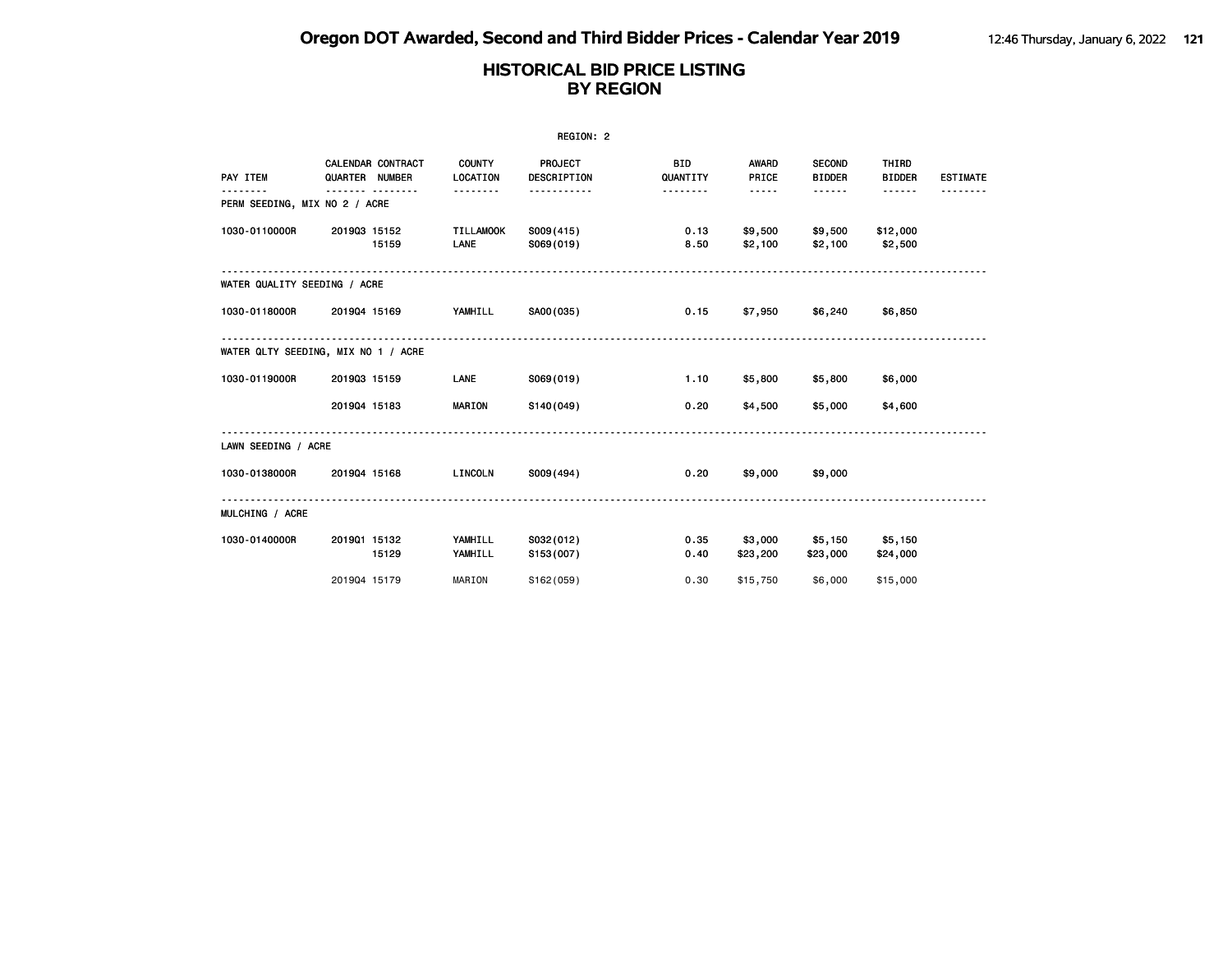|                                 |                                            |                           | REGION: 2                     |                  |                                                                                                   |                                |                        |                 |
|---------------------------------|--------------------------------------------|---------------------------|-------------------------------|------------------|---------------------------------------------------------------------------------------------------|--------------------------------|------------------------|-----------------|
| PAY ITEM                        | CALENDAR CONTRACT<br>QUARTER NUMBER        | <b>COUNTY</b><br>LOCATION | PROJECT<br><b>DESCRIPTION</b> | BID.<br>QUANTITY | AWARD<br>PRICE                                                                                    | <b>SECOND</b><br><b>BIDDER</b> | THIRD<br><b>BIDDER</b> | <b>ESTIMATE</b> |
| TOPSOIL / CUYD                  | .                                          | <u>.</u>                  | -----------                   | <u>.</u>         | $\begin{array}{cccccccccc} \bullet & \bullet & \bullet & \bullet & \bullet & \bullet \end{array}$ | ------                         | ------                 |                 |
| 1040-0101000K                   | 201903 15152                               | TILLAMOOK                 | S009(415)                     | 159              | \$65.00                                                                                           | \$65.00                        | \$75.00                |                 |
| SOIL CONDITIONER / CUYD         |                                            |                           |                               |                  |                                                                                                   |                                |                        |                 |
| 1040-0107000K                   | 201903 15159                               | LANE                      | S069(019)                     | 395              | \$60.00                                                                                           | \$60.00                        | \$65.00                |                 |
| CONIFER TREES, SEEDLINGS / EACH |                                            |                           |                               |                  |                                                                                                   |                                |                        |                 |
| 1040-0109000E 2019Q1 15132      |                                            | YAMHILL                   | S032(012)                     | 72               | \$275.00                                                                                          | \$65.00                        | \$63.00                |                 |
|                                 | CONIFER TREES, 4 FT HEIGHT / EACH          |                           |                               |                  |                                                                                                   |                                |                        |                 |
| 1040-0112000E                   | 201903 15152                               | <b>TILLAMOOK</b>          | S009(415)                     | 10               | \$200.00                                                                                          | \$200.00                       | \$575.00               |                 |
|                                 | DECIDUOUS TREES, 1 INCH CALIPER / EACH     |                           |                               |                  |                                                                                                   |                                |                        |                 |
|                                 | 1040-0126000E 2019Q3 15152 TILLAMOOK       |                           | S009(415)                     | 8                | \$500.00                                                                                          | \$500.00                       | \$650.00               |                 |
|                                 | PLANT CUTTINGS, GREATER THAN 1 INCH / EACH |                           |                               |                  |                                                                                                   |                                |                        |                 |
| 1040-0180000E                   | 201901 15132                               | YAMHILL                   | S032(012)                     | 300              | \$25.00                                                                                           | \$27.00                        | \$27.00                |                 |
|                                 | 201903 15159<br>15152                      | LANE<br>TILLAMOOK         | S069(019)<br>S009(415)        | 60<br>270        | \$70.00<br>\$12.00                                                                                | \$70.00<br>\$12.00             | \$70.00<br>\$40.00     |                 |
| COMPOST MULCH / CUYD            |                                            |                           |                               |                  |                                                                                                   |                                |                        |                 |
| 1040-0194000K                   | 201903 15159                               | LANE                      | S069(019)                     | 225              | \$55,00                                                                                           | \$55.00                        | \$55,00                |                 |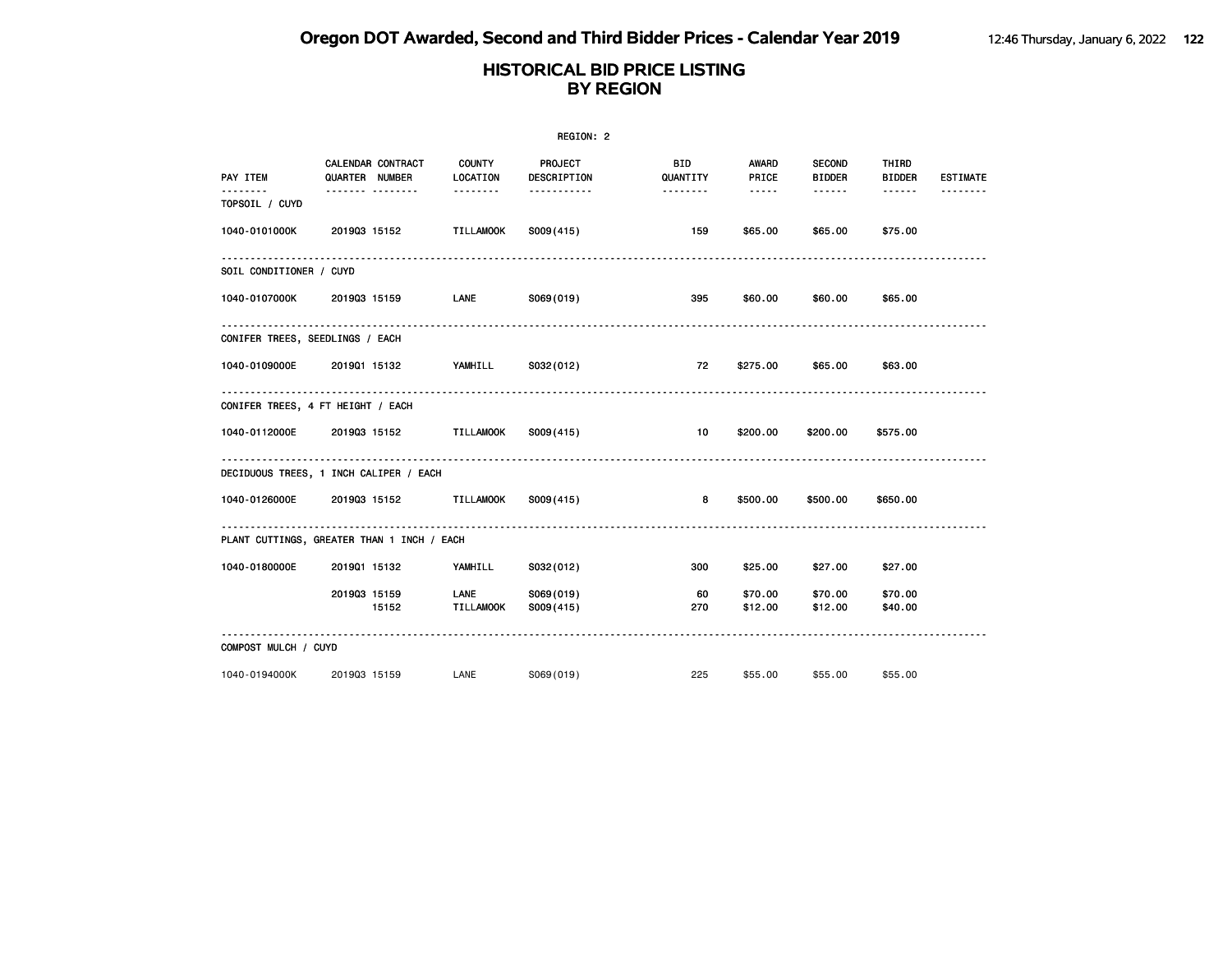|                                 |                                            |                           | REGION: 2              |                              |                                                                                                               |                                |                                                                                                                                                                                                                                                                                                                                                                                                                                                                            |                 |
|---------------------------------|--------------------------------------------|---------------------------|------------------------|------------------------------|---------------------------------------------------------------------------------------------------------------|--------------------------------|----------------------------------------------------------------------------------------------------------------------------------------------------------------------------------------------------------------------------------------------------------------------------------------------------------------------------------------------------------------------------------------------------------------------------------------------------------------------------|-----------------|
| PAY ITEM                        | CALENDAR CONTRACT<br><b>QUARTER NUMBER</b> | <b>COUNTY</b><br>LOCATION | PROJECT<br>DESCRIPTION | BID<br>QUANTITY              | AWARD<br>PRICE                                                                                                | <b>SECOND</b><br><b>BIDDER</b> | THIRD<br><b>BIDDER</b>                                                                                                                                                                                                                                                                                                                                                                                                                                                     | <b>ESTIMATE</b> |
|                                 | <u> </u><br>CHAIN LINK FENCE / FOOT        | <u> - - - - - - -</u>     | -----------            | <u>.</u>                     | $\frac{1}{2} \frac{1}{2} \frac{1}{2} \frac{1}{2} \frac{1}{2} \frac{1}{2} \frac{1}{2} \frac{1}{2} \frac{1}{2}$ | ------                         | ------                                                                                                                                                                                                                                                                                                                                                                                                                                                                     | <u>.</u>        |
| 1050-0135000F                   | 201903 15159<br>15159                      | LANE<br>LANE              | S069(019)<br>S069(019) | 65<br>86                     | \$100.00<br>\$100.00                                                                                          | \$100.00<br>\$100.00           | \$100.00<br>\$100.00                                                                                                                                                                                                                                                                                                                                                                                                                                                       |                 |
|                                 | 3 FT X 48 INCH CL SING GATES / EACH        |                           |                        |                              |                                                                                                               |                                |                                                                                                                                                                                                                                                                                                                                                                                                                                                                            |                 |
| 1050-0188000E                   | 201903 15159<br>15159                      | LANE<br>LANE              | S069(019)<br>S069(019) | $\mathbf{1}$<br>$\mathbf{1}$ | \$800<br>\$800                                                                                                | \$800<br>\$800                 | \$1,000<br>\$1,000                                                                                                                                                                                                                                                                                                                                                                                                                                                         |                 |
|                                 | _ FT TYPE ___ PROTECTIVE FENCE / FOOT      |                           |                        |                              |                                                                                                               |                                |                                                                                                                                                                                                                                                                                                                                                                                                                                                                            |                 |
| 1050-0224000F                   | 201902 15145                               | LANE                      | S069(020)              | 203                          | \$227.00                                                                                                      | \$227.00                       | \$250.00                                                                                                                                                                                                                                                                                                                                                                                                                                                                   |                 |
|                                 | 201903 15159                               | LANE                      | S069(019)              | 420                          | \$110.00                                                                                                      | \$110.00                       | \$110.00                                                                                                                                                                                                                                                                                                                                                                                                                                                                   |                 |
|                                 |                                            |                           | REGION: 2              |                              |                                                                                                               |                                |                                                                                                                                                                                                                                                                                                                                                                                                                                                                            |                 |
| PAY ITEM                        | CALENDAR CONTRACT<br>QUARTER NUMBER        | COUNTY<br>LOCATION        | PROJECT<br>DESCRIPTION | <b>BID</b><br>QUANTITY       | AWARD<br>PRICE                                                                                                | SECOND<br><b>BIDDER</b>        | THIRD<br><b>BIDDER</b>                                                                                                                                                                                                                                                                                                                                                                                                                                                     | <b>ESTIMATE</b> |
| SINGLE MAILBOX SUPPORTS / EACH  |                                            | .                         | -----------            | .                            | $\sim$ $\sim$ $\sim$ $\sim$ $\sim$                                                                            |                                | $\frac{1}{2} \left( \frac{1}{2} \right) \left( \frac{1}{2} \right) \left( \frac{1}{2} \right) \left( \frac{1}{2} \right) \left( \frac{1}{2} \right) \left( \frac{1}{2} \right) \left( \frac{1}{2} \right) \left( \frac{1}{2} \right) \left( \frac{1}{2} \right) \left( \frac{1}{2} \right) \left( \frac{1}{2} \right) \left( \frac{1}{2} \right) \left( \frac{1}{2} \right) \left( \frac{1}{2} \right) \left( \frac{1}{2} \right) \left( \frac{1}{2} \right) \left( \frac$ |                 |
| 1070-0100000E                   | 201904 15169                               | YAMHILL                   | SA00(035)              | $\overline{4}$               | \$400.00                                                                                                      | \$475.00                       | \$117.00                                                                                                                                                                                                                                                                                                                                                                                                                                                                   |                 |
|                                 | MULTIPLE MAILBOX SUPPORTS / EACH           |                           |                        |                              |                                                                                                               |                                |                                                                                                                                                                                                                                                                                                                                                                                                                                                                            |                 |
| 1070-0101000E                   | 201901 15129                               | YAMHILL                   | S153(007)              | $\mathbf{1}$                 | \$500.00                                                                                                      | \$525.00                       | \$460.00                                                                                                                                                                                                                                                                                                                                                                                                                                                                   |                 |
|                                 | 201903 15152                               | <b>TILLAMOOK</b>          | S009(415)              | $\mathbf{1}$                 | \$700                                                                                                         | \$1,000                        | \$1,550                                                                                                                                                                                                                                                                                                                                                                                                                                                                    |                 |
| MAILBOX CONCRETE COLLARS / EACH |                                            |                           |                        |                              |                                                                                                               |                                |                                                                                                                                                                                                                                                                                                                                                                                                                                                                            |                 |
| 1070-0102000E                   | 201901 15129                               | YAMHILL                   | S153(007)              | $\mathbf{1}$                 | \$52.00                                                                                                       | \$88.00                        | \$55.00                                                                                                                                                                                                                                                                                                                                                                                                                                                                    |                 |
|                                 | 201903 15152                               | <b>TILLAMOOK</b>          | S009(415)              | $\overline{2}$               | \$250.00                                                                                                      | \$250.00                       | \$355.00                                                                                                                                                                                                                                                                                                                                                                                                                                                                   |                 |
|                                 | 201904 15169                               | YAMHILL                   | SA00(035)              | $\overline{4}$               | \$200.00                                                                                                      | \$200.00                       | \$350.00                                                                                                                                                                                                                                                                                                                                                                                                                                                                   |                 |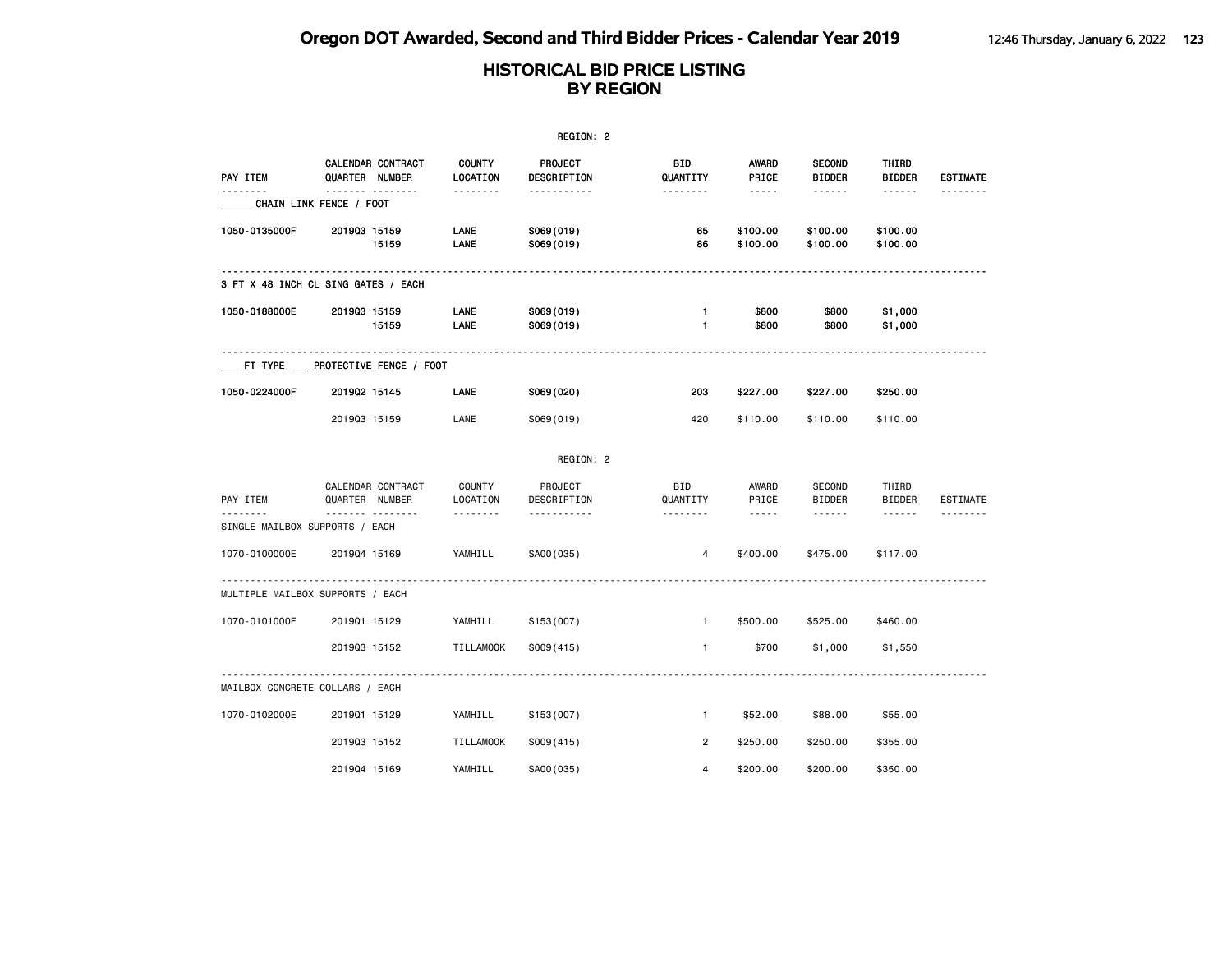|               |                                                                                |                                              | REGION: 2                                              |                                    |                               |                                          |                                  |                 |
|---------------|--------------------------------------------------------------------------------|----------------------------------------------|--------------------------------------------------------|------------------------------------|-------------------------------|------------------------------------------|----------------------------------|-----------------|
| PAY ITEM      | CALENDAR CONTRACT<br>QUARTER NUMBER                                            | <b>COUNTY</b><br>LOCATION<br>.               | PROJECT<br>DESCRIPTION<br>.                            | <b>BID</b><br>QUANTITY<br><b>.</b> | AWARD<br>PRICE<br>$- - - - -$ | <b>SECOND</b><br><b>BIDDER</b><br>------ | THIRD<br><b>BIDDER</b><br>------ | <b>ESTIMATE</b> |
|               | IN COMB AIR REL/AIR VAC VALV ASMBL / EACH                                      |                                              |                                                        |                                    |                               |                                          |                                  |                 |
| 1150-0600000E | 201904 15169                                                                   | YAMHILL                                      | SA00(035)                                              | $\blacksquare$                     | \$1,500                       | \$2,400                                  | \$1,065                          |                 |
|               |                                                                                |                                              | REGION: 2                                              |                                    |                               |                                          |                                  |                 |
| PAY ITEM      | <b>CALENDAR CONTRACT</b><br>QUARTER NUMBER<br>LOCATE NEAR SURFACE METAL / SQFT | <b>COUNTY</b><br>LOCATION<br>- - - - - - - - | PROJECT<br><b>DESCRIPTION</b><br>- - - - - - - - - - - | BID<br>QUANTITY<br>--------        | AWARD<br>PRICE<br>-----       | <b>SECOND</b><br><b>BIDDER</b><br>------ | THIRD<br><b>BIDDER</b><br>------ | <b>ESTIMATE</b> |
| 1215-0100000A | 201904 15168                                                                   | LINCOLN                                      | S009(494)                                              | $\mathbf{1}$                       | \$400,000                     | \$500,000                                |                                  |                 |
|               | REMOVE N-ESS NEAR SURF METAL / EACH                                            |                                              |                                                        |                                    |                               |                                          |                                  |                 |
| 1215-0301000E | 201904 15168                                                                   | LINCOLN                                      | S009(494)                                              | 44,500                             | \$13.00                       | \$20.00                                  |                                  |                 |
|               |                                                                                |                                              | REGION: 2                                              |                                    |                               |                                          |                                  |                 |
| PAY ITEM      | CALENDAR CONTRACT<br>QUARTER NUMBER<br>REPAIR DAMAGED REINFORCING BARS / EACH  | COUNTY<br>LOCATION                           | PROJECT<br>DESCRIPTION                                 | <b>BID</b><br>QUANTITY<br>.        | AWARD<br>PRICE<br>-----       | SECOND<br><b>BIDDER</b><br>- - - - - -   | THIRD<br><b>BIDDER</b><br>------ | <b>ESTIMATE</b> |
| 1220-0100000E | 201904 15168                                                                   | LINCOLN                                      | S009(494)                                              | 150                                | \$350,00                      | \$350,00                                 |                                  |                 |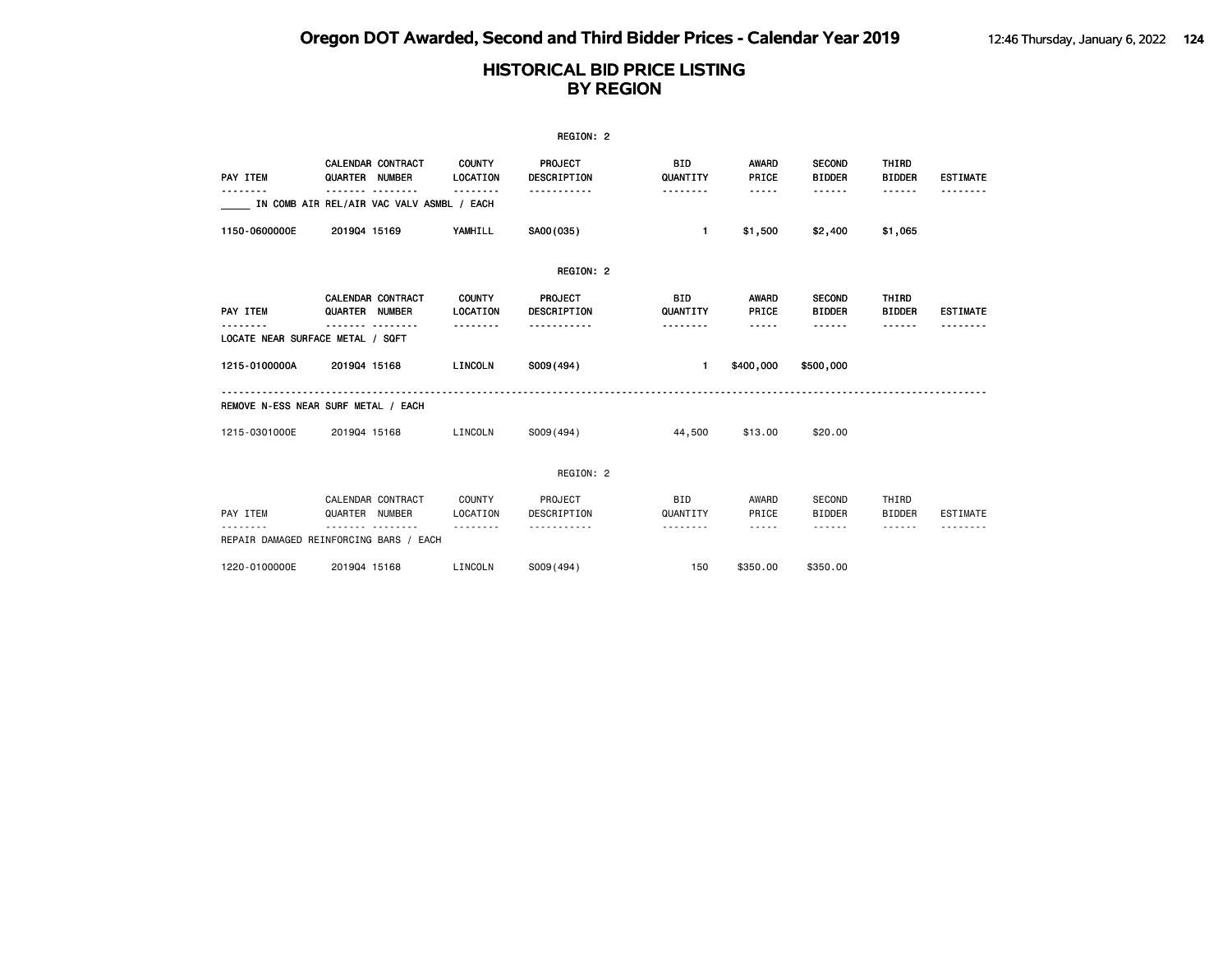|                                           |                |                          |                           | REGION: 2              |                        |                       |                                |                        |                 |
|-------------------------------------------|----------------|--------------------------|---------------------------|------------------------|------------------------|-----------------------|--------------------------------|------------------------|-----------------|
| PAY ITEM                                  | QUARTER NUMBER | <b>CALENDAR CONTRACT</b> | <b>COUNTY</b><br>LOCATION | PROJECT<br>DESCRIPTION | <b>BID</b><br>QUANTITY | <b>AWARD</b><br>PRICE | <b>SECOND</b><br><b>BIDDER</b> | THIRD<br><b>BIDDER</b> | <b>ESTIMATE</b> |
| <b></b><br>LOCATE DAMAGED CONCRETE / SQFT |                | <u></u>                  | --------                  | <u>.</u>               | .                      | $\cdots$              | .                              | ------                 |                 |
| 1235-0200000A                             | 201904 15168   |                          | LINCOLN                   | S009(494)              | $\mathbf{1}$           | \$150,000             | \$100,000                      |                        |                 |
| REPAIR DAMAGED CONCRETE / SQYD            |                |                          |                           |                        |                        |                       |                                |                        |                 |
| 1235-0400000J                             | 201904 15168   |                          | LINCOLN                   | SO09(494)              | 160                    |                       | $$2,000$ $$4,300$              |                        |                 |
| MORTAR BUILDUP ON SHALLOW REBAR / SQYD    |                |                          |                           |                        |                        |                       |                                |                        |                 |
| 1235-0501000J 2019Q4 15168                |                |                          | LINCOLN                   | S009 (494)             | 60                     |                       | $$2,200$ $$1,500$              |                        |                 |
| RESIN BUILDUP ON SHALLOW REBAR / SQYD     |                |                          |                           |                        |                        |                       |                                |                        |                 |
| 1235-0600000J                             |                | 201904 15168             | LINCOLN                   | S009(494)              | 40                     |                       | \$1,500 \$1,000                |                        |                 |
| REPAIR SURFACE DEFECTS / SQYD             |                |                          |                           |                        |                        |                       |                                |                        |                 |
| 1235-0700000J                             | 201904 15168   |                          | LINCOLN                   | S009(494)              | 50                     | \$600                 | \$1,250                        |                        |                 |
|                                           |                |                          |                           | REGION: 2              |                        |                       |                                |                        |                 |
| PAY ITEM                                  | QUARTER NUMBER | CALENDAR CONTRACT        | <b>COUNTY</b><br>LOCATION | PROJECT<br>DESCRIPTION | <b>BID</b><br>QUANTITY | AWARD<br>PRICE        | SECOND<br><b>BIDDER</b>        | THIRD<br><b>BIDDER</b> | <b>ESTIMATE</b> |
| REFERENCE CELLS / EACH                    |                | -------- --------        | --------                  | -----------            | --------               | $\cdots$              | ------                         | ------                 |                 |
| 1240-0101000E                             |                | 201904 15168             | LINCOLN                   | S009(494)              | 100                    | \$4,000               | \$2,500                        |                        |                 |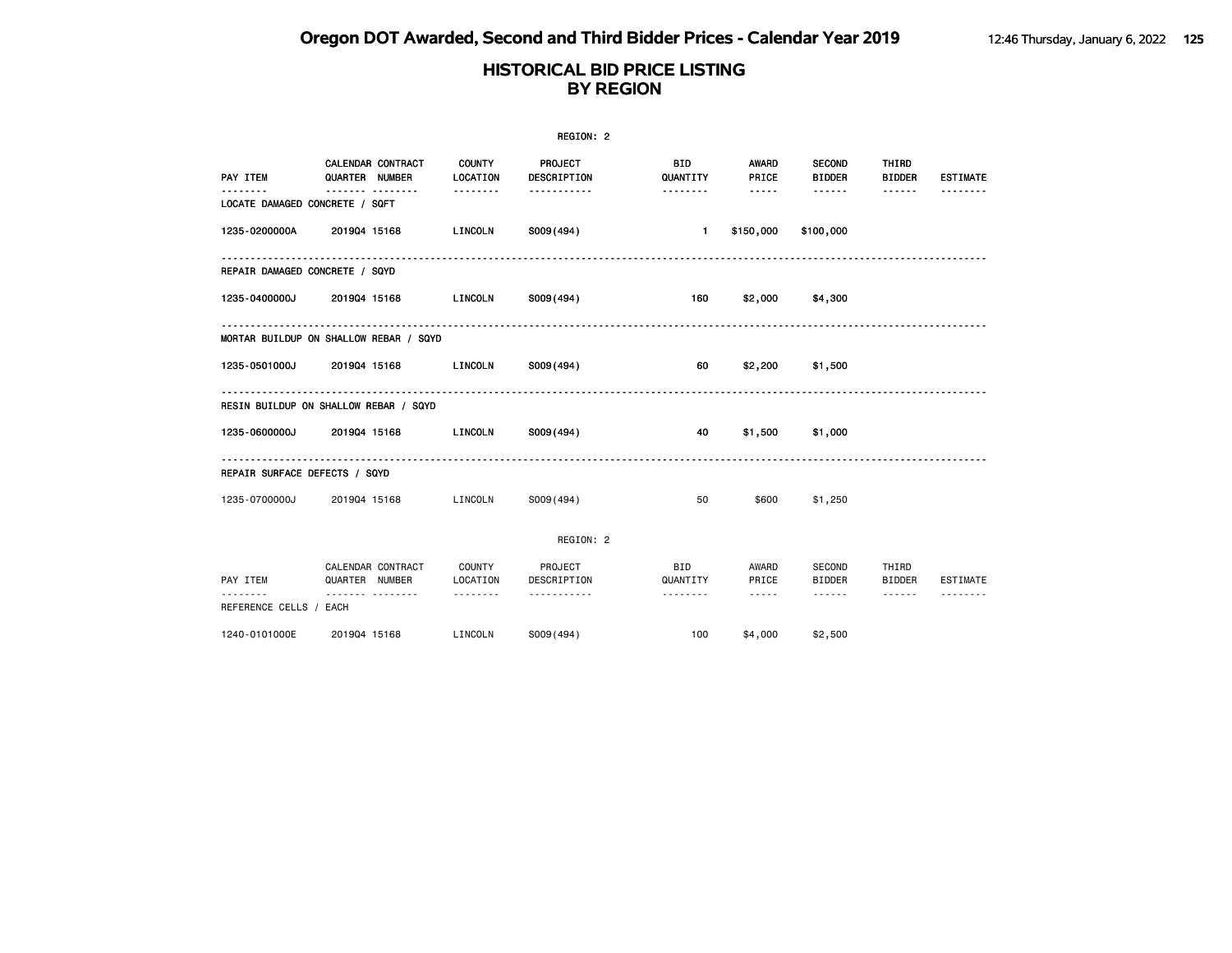|                               |                                                  |                           | REGION: 2              |                 |                                                                                                                                                                                 |                                |                        |                 |
|-------------------------------|--------------------------------------------------|---------------------------|------------------------|-----------------|---------------------------------------------------------------------------------------------------------------------------------------------------------------------------------|--------------------------------|------------------------|-----------------|
| PAY ITEM                      | CALENDAR CONTRACT<br>QUARTER NUMBER              | <b>COUNTY</b><br>LOCATION | PROJECT<br>DESCRIPTION | BID<br>QUANTITY | AWARD<br>PRICE                                                                                                                                                                  | <b>SECOND</b><br><b>BIDDER</b> | THIRD<br><b>BIDDER</b> | <b>ESTIMATE</b> |
| BASIC CONTINUITY CHECK / SQFT | ------- --------                                 | --------                  | -----------            | --------        | $\cdots \cdots \cdots$                                                                                                                                                          | ------                         | ------                 | <u>.</u>        |
| 1245-0100000A                 | 201904 15168                                     | LINCOLN                   | S009(494)              | $\blacksquare$  | \$130,000                                                                                                                                                                       | \$120,000                      |                        |                 |
|                               | ADDITIONAL CONTINUITY CHECK / EACH               |                           |                        |                 |                                                                                                                                                                                 |                                |                        |                 |
| 1245-0200000E                 | 201904 15168                                     | LINCOLN                   | S009(494)              | 500             | \$35.00                                                                                                                                                                         | \$20.00                        |                        |                 |
|                               | EXCAVATE FOR CONTINUITY WELDS / EACH             |                           |                        |                 |                                                                                                                                                                                 |                                |                        |                 |
| 1245-0300000E                 | 201904 15168                                     | LINCOLN                   | S009(494)              | 120             | \$40.00                                                                                                                                                                         | \$100.00                       |                        |                 |
| ESTABLISH CONTINUITY / EACH   | .                                                |                           |                        |                 |                                                                                                                                                                                 |                                |                        |                 |
| 1245-0400000E                 | 201904 15168                                     | LINCOLN                   | S009(494)              | 120             | \$350.00                                                                                                                                                                        | \$200.00                       |                        |                 |
| REBAR TERMINALS / EACH        |                                                  |                           |                        |                 |                                                                                                                                                                                 |                                |                        |                 |
| 1245-0500000E                 | 201904 15168                                     | LINCOLN                   | S009(494)              | 167             | \$340.00                                                                                                                                                                        | \$500.00                       |                        |                 |
|                               |                                                  |                           | REGION: 2              |                 |                                                                                                                                                                                 |                                |                        |                 |
| PAY ITEM                      | CALENDAR CONTRACT<br>QUARTER NUMBER              | COUNTY<br>LOCATION        | PROJECT<br>DESCRIPTION | BID<br>QUANTITY | AWARD<br>PRICE                                                                                                                                                                  | SECOND<br><b>BIDDER</b>        | THIRD<br>BIDDER        | ESTIMATE        |
|                               | <u> </u><br>INSTALL ANODE TERMINAL PLATES / EACH |                           | <u>.</u>               | --------        | $\frac{1}{2} \left( \frac{1}{2} \right) \left( \frac{1}{2} \right) \left( \frac{1}{2} \right) \left( \frac{1}{2} \right) \left( \frac{1}{2} \right) \left( \frac{1}{2} \right)$ | $\cdots \cdots \cdots$         | $\cdots \cdots \cdots$ | --------        |
| 1260-0050000E                 | 201904 15168                                     | LINCOLN                   | S009(494)              | 194             | \$310.00                                                                                                                                                                        | \$200.00                       |                        |                 |
| PREPARE ANODE SURFACES / SQFT | <u>.</u>                                         |                           |                        |                 |                                                                                                                                                                                 |                                |                        |                 |
| 1260-0060000A                 | 201904 15168                                     | LINCOLN                   | S009(494)              |                 | 1 \$3,000,000 \$5,060,000                                                                                                                                                       |                                |                        |                 |
| INSTALL ZINC ANODES / EACH    |                                                  |                           |                        |                 |                                                                                                                                                                                 |                                |                        |                 |
| 1260-0100000A                 | 201904 15168                                     | LINCOLN                   | S009(494)              |                 | 1 \$4,000,000 \$4,400,000                                                                                                                                                       |                                |                        |                 |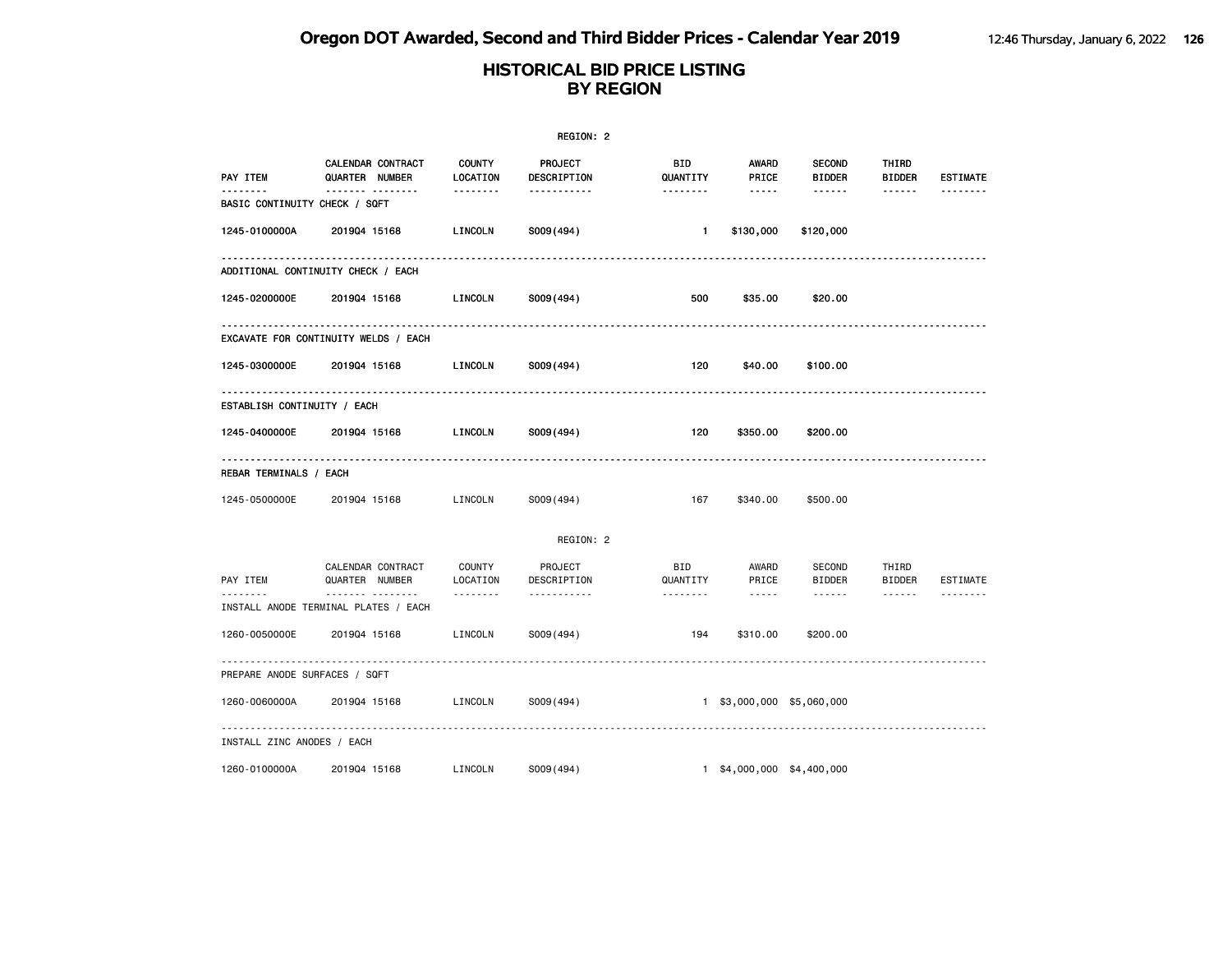|                  |              |                                           |                                  | REGION: 3                            |                 |                       |                                |                        |                 |
|------------------|--------------|-------------------------------------------|----------------------------------|--------------------------------------|-----------------|-----------------------|--------------------------------|------------------------|-----------------|
| PAY ITEM         | QUARTER      | <b>CALENDAR CONTRACT</b><br><b>NUMBER</b> | <b>COUNTY</b><br>LOCATION        | <b>PROJECT</b><br><b>DESCRIPTION</b> | BID<br>QUANTITY | <b>AWARD</b><br>PRICE | <b>SECOND</b><br><b>BIDDER</b> | THIRD<br><b>BIDDER</b> | <b>ESTIMATE</b> |
| TRAINING<br>HOUR |              |                                           | - - - -                          |                                      | -----           | -----                 | - - - - - -                    | - - - - - -            |                 |
| 0100-0101000T    | 201902 15149 | 15134                                     | <b>JACKSON</b><br><b>JACKSON</b> | 2155 (002)<br>S001 (475)             | 500<br>4,500    | \$20.00<br>\$20.00    | \$20.00<br>\$20.00             | \$20.00<br>\$20.00     |                 |
|                  | 201904 15166 | 15177                                     | <b>CURRY</b><br><b>DOUGLAS</b>   | S009(491)<br>S045(054)               | 500<br>7,200    | \$20.00<br>\$20,00    | \$20.00<br>\$20.00             | \$20.00                |                 |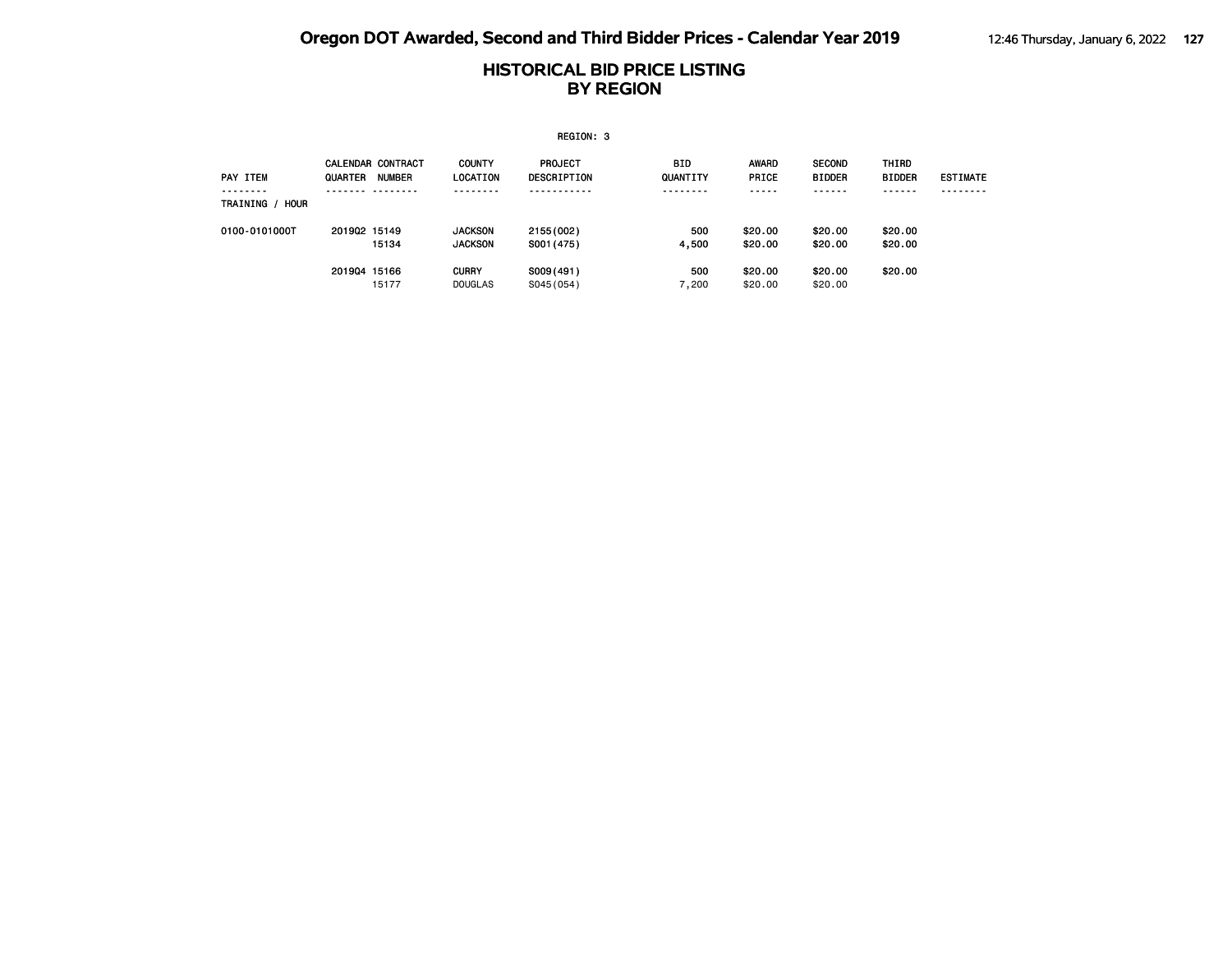|                                                       |              |                                     |                                  | REGION: 3               |                      |                    |                         |                                    |                 |
|-------------------------------------------------------|--------------|-------------------------------------|----------------------------------|-------------------------|----------------------|--------------------|-------------------------|------------------------------------|-----------------|
| PAY ITEM                                              |              | CALENDAR CONTRACT<br>QUARTER NUMBER | <b>COUNTY</b><br>LOCATION        | PROJECT<br>DESCRIPTION  | BID<br>QUANTITY      | AWARD<br>PRICE     | SECOND<br><b>BIDDER</b> | THIRD<br><b>BIDDER</b>             | <b>ESTIMATE</b> |
| .<br>TEMPORARY SIGNS / SQFT                           |              | . <sub>.</sub>                      | .                                | .                       | .                    | .                  | .                       | $\sim$ $\sim$ $\sim$ $\sim$ $\sim$ | .               |
|                                                       |              |                                     |                                  |                         |                      |                    |                         |                                    |                 |
| 0225-0102000J                                         | 201901 15130 |                                     | <b>DOUGLAS</b>                   | S035(069)               | 560                  | \$17.50            | \$17.50                 | \$17.50                            |                 |
|                                                       |              | 15136                               | <b>DOUGLAS</b>                   | S001 (506)              | 1,350                | \$17.00            | \$18.00                 | \$18.00                            |                 |
|                                                       | 201902 15141 |                                     | <b>DOUGLAS</b>                   | S045(064)               | 625                  | \$23.00            | \$22.00                 | \$21.25                            |                 |
|                                                       |              | 15153                               | <b>DOUGLAS</b>                   | C019(174)               | 640                  | \$19.00            |                         |                                    |                 |
|                                                       |              | 15149                               | <b>JACKSON</b>                   | 2155 (002)              | 1,345                | \$16.00            | \$22.00                 | \$8.00                             |                 |
|                                                       |              | 15134                               | <b>JACKSON</b>                   | S001 (475)              | 4,590                | \$21.00            | \$17.00                 | \$18.00                            |                 |
|                                                       | 201904 15182 |                                     | <b>JOSEPHINE</b>                 | S001 (528)              | 275                  | \$22.00            | \$14.00                 | \$22.00                            |                 |
|                                                       |              | 15165                               | COOS                             | S240(008)               | 285                  | \$20.00            | \$22.00                 | \$24.00                            |                 |
|                                                       |              | 15166                               | <b>CURRY</b>                     | S009(491)               | 490                  | \$20.00            | \$25.00                 | \$21.00                            |                 |
|                                                       |              | 15177                               | <b>DOUGLAS</b>                   | S045 (054)              | 600                  | \$23.00            | \$38.30                 |                                    |                 |
|                                                       |              | 15180                               | <b>DOUGLAS</b>                   | S001 (515)              | 775                  | \$23.00            | \$20.00                 | \$18.00                            |                 |
| TEMPORARY BARRICADES, TYPE II / EACH<br>0225-0104000E | 201901 15130 | 15136                               | <b>DOUGLAS</b><br><b>DOUGLAS</b> | S035(069)<br>S001 (506) | $\overline{2}$<br>25 | \$25.00<br>\$15.00 | \$25.00<br>\$55.00      | \$50.00<br>\$38.50                 |                 |
|                                                       | 201902 15149 |                                     | <b>JACKSON</b>                   | 2155 (002)              | 10                   | \$45.00            | \$50.00                 | \$50.00                            |                 |
|                                                       | 201904 15180 |                                     | <b>DOUGLAS</b>                   | S001(515)               | 4                    | \$30.00            | \$100.00                | \$65.00                            |                 |
|                                                       |              | 15166                               | <b>CURRY</b>                     | S009(491)               | 16                   | \$50.00            | \$85.00                 | \$50.00                            |                 |
|                                                       |              |                                     |                                  |                         |                      |                    |                         |                                    |                 |
| TEMP BARRICADES, TYPE III / EACH                      |              |                                     |                                  |                         |                      |                    |                         |                                    |                 |
| 0225-0105000E                                         | 201901 15130 |                                     | <b>DOUGLAS</b>                   | S035(069)               | 10                   | \$80.00            | \$80.00                 | \$100.00                           |                 |
|                                                       |              | 15136                               | <b>DOUGLAS</b>                   | S001 (506)              | 15                   | \$40.00            | \$165.00                | \$82.50                            |                 |
|                                                       | 201902 15153 |                                     | <b>DOUGLAS</b>                   | C <sub>019(174)</sub>   | $\overline{4}$       | \$185.00           |                         |                                    |                 |
|                                                       |              | 15149                               | <b>JACKSON</b>                   | 2155 (002)              | 6                    | \$160.00           | \$80.00                 | \$150.00                           |                 |
|                                                       |              | 15134                               | <b>JACKSON</b>                   | S001 (475)              | 73                   | \$175.00           | \$150.00                | \$100.00                           |                 |
|                                                       | 201904 15166 |                                     | <b>CURRY</b>                     | S009(491)               | 4                    | \$100.00           | \$250.00                | \$135.00                           |                 |
|                                                       |              | 15165                               | <b>COOS</b>                      | S240(008)               | 10                   | \$100.00           | \$220.00                | \$175.00                           |                 |
|                                                       |              | 15177                               | <b>DOUGLAS</b>                   | S045 (054)              | 10                   | \$130.00           | \$114.34                |                                    |                 |
|                                                       |              | 15180                               | <b>DOUGLAS</b>                   | S001 (515)              | 13                   | \$95.00            | \$200.00                | \$150.00                           |                 |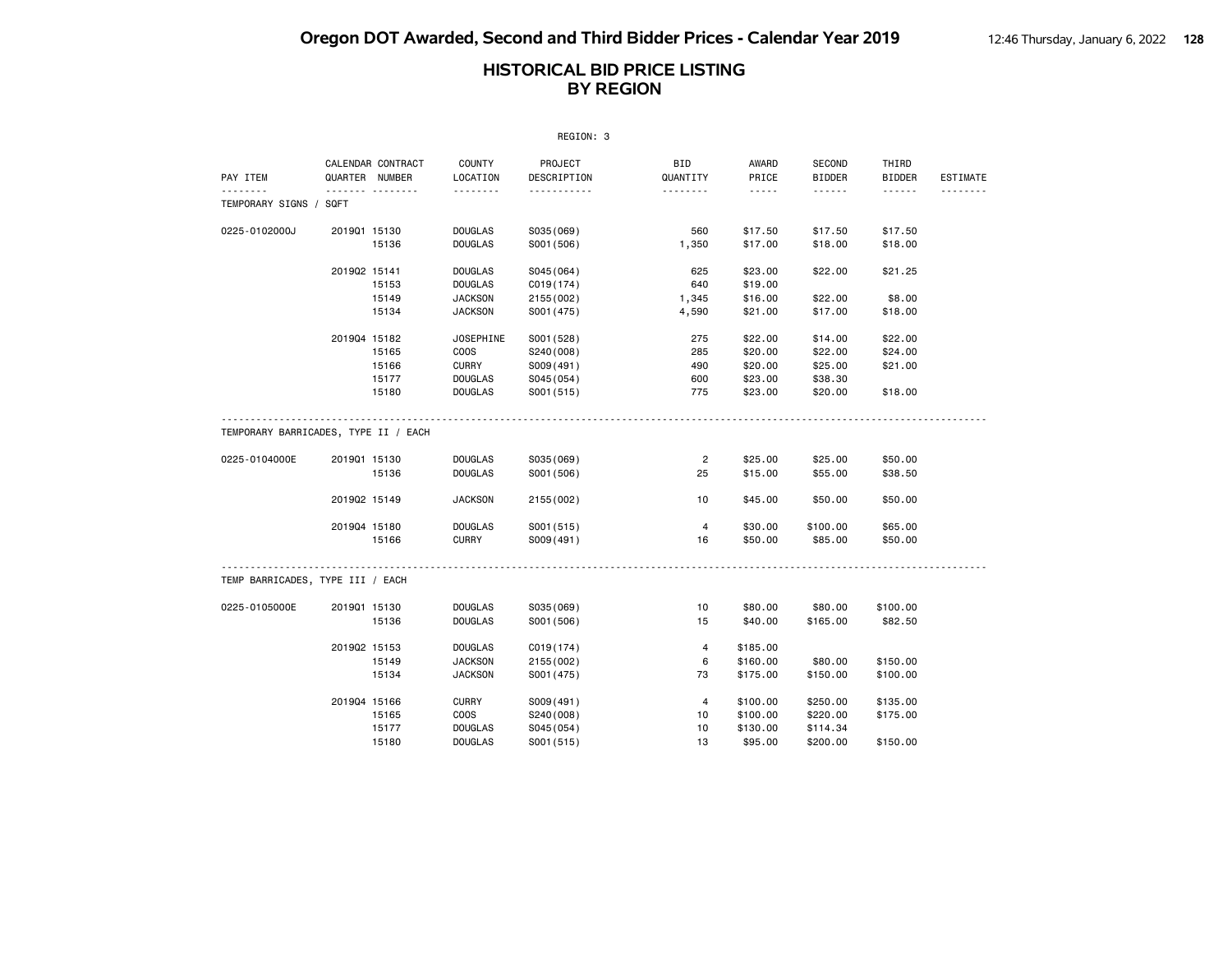|                                      |                       |                   |                                                   | REGION: 3                             |                        |                                                                                                                                                      |                                |                        |                 |
|--------------------------------------|-----------------------|-------------------|---------------------------------------------------|---------------------------------------|------------------------|------------------------------------------------------------------------------------------------------------------------------------------------------|--------------------------------|------------------------|-----------------|
| PAY ITEM                             | <b>QUARTER NUMBER</b> | CALENDAR CONTRACT | <b>COUNTY</b><br>LOCATION                         | PROJECT<br>DESCRIPTION                | <b>BID</b><br>QUANTITY | AWARD<br>PRICE                                                                                                                                       | <b>SECOND</b><br><b>BIDDER</b> | THIRD<br><b>BIDDER</b> | <b>ESTIMATE</b> |
| TEMP GRD TYPE 2A REFL / FOOT         |                       | .                 | .                                                 | .                                     | <u>.</u>               | $\frac{1}{2} \left( \frac{1}{2} \right) \left( \frac{1}{2} \right) \left( \frac{1}{2} \right) \left( \frac{1}{2} \right) \left( \frac{1}{2} \right)$ |                                |                        | <u>.</u>        |
| 0225-0108000F                        | 201902 15134          |                   | <b>JACKSON</b>                                    | S001 (475)                            | 400                    | \$20.00                                                                                                                                              | \$20.00                        | \$25.00                |                 |
|                                      | 201904 15165          |                   | <b>COOS</b>                                       | S240(008)                             | 1,063                  | \$15.00                                                                                                                                              | \$15.00                        | \$25.00                |                 |
| TEMP GRD TYPE 3 REFLECTORIZED / FOOT |                       |                   |                                                   |                                       |                        |                                                                                                                                                      |                                |                        |                 |
| 0225-0110000F                        | 201902 15134          |                   | <b>JACKSON</b>                                    | S001 (475)                            | 12.50                  | \$30.00                                                                                                                                              | \$30.00                        | \$70.00                |                 |
|                                      | 201904 15165          |                   | <b>COOS</b>                                       | S240(008)                             | 50                     | \$25.00                                                                                                                                              | \$30.00                        | \$40.00                |                 |
| TEMP GRD TERMINALS, NON-FLAR / EACH  |                       |                   |                                                   |                                       |                        |                                                                                                                                                      |                                |                        |                 |
| 0225-0115000E                        | 201904 15165          |                   | <b>COOS</b>                                       | S240(008)                             | $\overline{2}$         | \$2,520                                                                                                                                              | \$1,850                        | \$3,500                |                 |
| TEMP GUARDRAIL TRANSITION / EACH     |                       |                   |                                                   |                                       |                        |                                                                                                                                                      |                                |                        |                 |
| 0225-0117000E                        | 201902 15134          |                   | <b>JACKSON</b>                                    | S001 (475)                            | $\mathbf{1}$           | \$2,150                                                                                                                                              | \$2,150                        | \$4,000                |                 |
|                                      | 201904 15165          |                   | <b>COOS</b>                                       | S240(008)                             | 4                      | \$2,500                                                                                                                                              | \$2,400                        | \$3,500                |                 |
| TEMP CONC BARR REFLECTORIZED / FOOT  |                       |                   |                                                   |                                       |                        |                                                                                                                                                      |                                |                        |                 |
| 0225-0126000F                        | 201902 15141          | 15134             | <b>DOUGLAS</b><br><b>JACKSON</b>                  | S045(064)<br>S001 (475)               | 1,563<br>16,700        | \$21.29<br>\$22.00                                                                                                                                   | \$23.00<br>\$37.50             | \$24.25<br>\$50.00     |                 |
|                                      | 201904 15165          | 15182<br>15177    | <b>COOS</b><br><b>JOSEPHINE</b><br><b>DOUGLAS</b> | S240(008)<br>S001 (528)<br>S045 (054) | 38<br>412.50<br>1,563  | \$1.00<br>\$13.50<br>\$15.00                                                                                                                         | \$40.00<br>\$16.00<br>\$26.65  | \$45.00<br>\$14.00     |                 |
| MOVING TEMPORARY CONC BARRIER / FOOT |                       |                   |                                                   |                                       |                        |                                                                                                                                                      |                                |                        |                 |
| 0225-0132000F                        | 201902 15141          | 15134             | <b>DOUGLAS</b><br><b>JACKSON</b>                  | S045(064)<br>S001 (475)               | 1,275<br>45,725        | \$5.00<br>\$9.00                                                                                                                                     | \$4.00<br>\$9.00               | \$5.70<br>\$8.00       |                 |
|                                      | 201904 15177          |                   | <b>DOUGLAS</b>                                    | S045 (054)                            | 237.50                 | \$5,00                                                                                                                                               | \$8.18                         |                        |                 |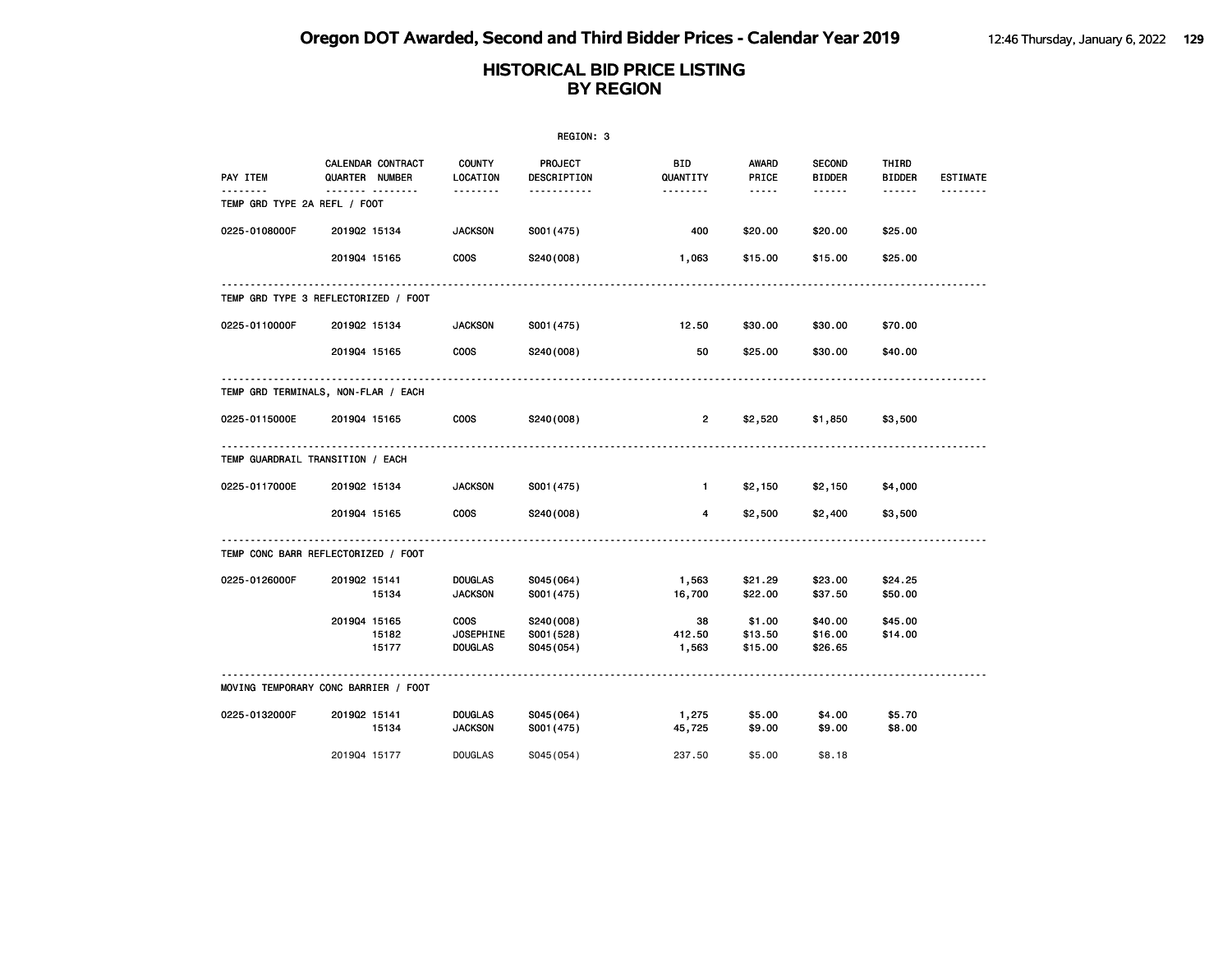|               |                                                 |                                                   | REGION: 3                            |                                       |                                                                                                                                                      |                                |                        |                 |
|---------------|-------------------------------------------------|---------------------------------------------------|--------------------------------------|---------------------------------------|------------------------------------------------------------------------------------------------------------------------------------------------------|--------------------------------|------------------------|-----------------|
| PAY ITEM      | CALENDAR CONTRACT<br><b>QUARTER NUMBER</b>      | COUNTY<br>LOCATION                                | <b>PROJECT</b><br>DESCRIPTION        | BID.<br>QUANTITY                      | AWARD<br>PRICE                                                                                                                                       | <b>SECOND</b><br><b>BIDDER</b> | THIRD<br><b>BIDDER</b> | <b>ESTIMATE</b> |
|               | <br>MOVING TEMPORARY CONC BARRIER / FOOT        | .                                                 | .                                    | <u> - - - - - - -</u>                 | $\frac{1}{2} \left( \frac{1}{2} \right) \left( \frac{1}{2} \right) \left( \frac{1}{2} \right) \left( \frac{1}{2} \right) \left( \frac{1}{2} \right)$ |                                |                        |                 |
| 0225-0132000F | (cont) 15182                                    | <b>JOSEPHINE</b>                                  | S001 (528)                           | 300                                   | \$5.50                                                                                                                                               | \$5.00                         | \$5.00                 |                 |
|               | TEMP IMPACT ATTENUATOR, SAND BARREL SYS / EACH  |                                                   |                                      |                                       |                                                                                                                                                      |                                |                        |                 |
| 0225-0133000E | 201902 15134<br>15141                           | <b>JACKSON</b><br><b>DOUGLAS</b>                  | S001 (475)<br>S045(064)              | $\overline{4}$<br>5                   | \$1,950<br>\$1,850                                                                                                                                   | \$3,500<br>\$1,850             | \$5,000<br>\$2,104     |                 |
|               | 201904 15165<br>15182<br>15177                  | <b>COOS</b><br><b>JOSEPHINE</b><br><b>DOUGLAS</b> | S240(008)<br>S001 (528)<br>S045(054) | $\overline{2}$<br>$\overline{2}$<br>3 | \$4,800<br>\$1,700<br>\$1,850                                                                                                                        | \$2,850<br>\$3,400<br>\$3,027  | \$3,400<br>\$1,778     |                 |
|               | TEMP IMP ATTEN NARW SITE SYS / EACH             |                                                   |                                      |                                       |                                                                                                                                                      |                                |                        |                 |
| 0225-0134000E | 201902 15134<br>15141                           | <b>JACKSON</b><br><b>DOUGLAS</b>                  | S001 (475)<br>S045(064)              | $\blacksquare$<br>3                   | \$2,750                                                                                                                                              | \$3,250 \$7,500<br>\$2,900     | \$8,000<br>\$3,128     |                 |
|               | MOVING TEMP IMPACT ATEN, SAND BARREL SYS / EACH |                                                   |                                      |                                       |                                                                                                                                                      |                                |                        |                 |
| 0225-0136000E | 201902 15134<br>15141                           | <b>JACKSON</b><br><b>DOUGLAS</b>                  | S001 (475)<br>S045(064)              | 4<br>8                                | \$775<br>\$575.00                                                                                                                                    | \$1,000<br>\$700.00            | \$1,000<br>\$654.00    |                 |
|               | 201904 15177                                    | <b>DOUGLAS</b>                                    | S045(054)                            | $\mathbf{1}$                          | \$450.00                                                                                                                                             | \$736.25                       |                        |                 |
|               | MOV TEMP IMP ATTEN NARW SITE / EACH             |                                                   |                                      |                                       |                                                                                                                                                      |                                |                        |                 |
| 0225-0137000E | 201902 15134                                    | <b>JACKSON</b>                                    | S001 (475)                           | 3                                     | \$775                                                                                                                                                | \$1,250                        | \$1,000                |                 |
|               | TEMP IMP ATTEN, TRUCK MOUNTED / EACH            | .                                                 |                                      |                                       |                                                                                                                                                      |                                |                        |                 |
| 0225-0138000E | 201901 15130                                    | <b>DOUGLAS</b>                                    | S035(069)                            | $\overline{2}$                        | \$2,000                                                                                                                                              | \$12,000                       | \$5,000                |                 |
|               | 201902 15134                                    | <b>JACKSON</b>                                    | S001 (475)                           | 3                                     | \$60,000                                                                                                                                             | \$15,000                       | \$25,000               |                 |
|               | 201904 15180                                    | <b>DOUGLAS</b>                                    | S001 (515)                           | $\mathbf{1}$                          | \$18,000                                                                                                                                             | \$5,000                        | \$12,000               |                 |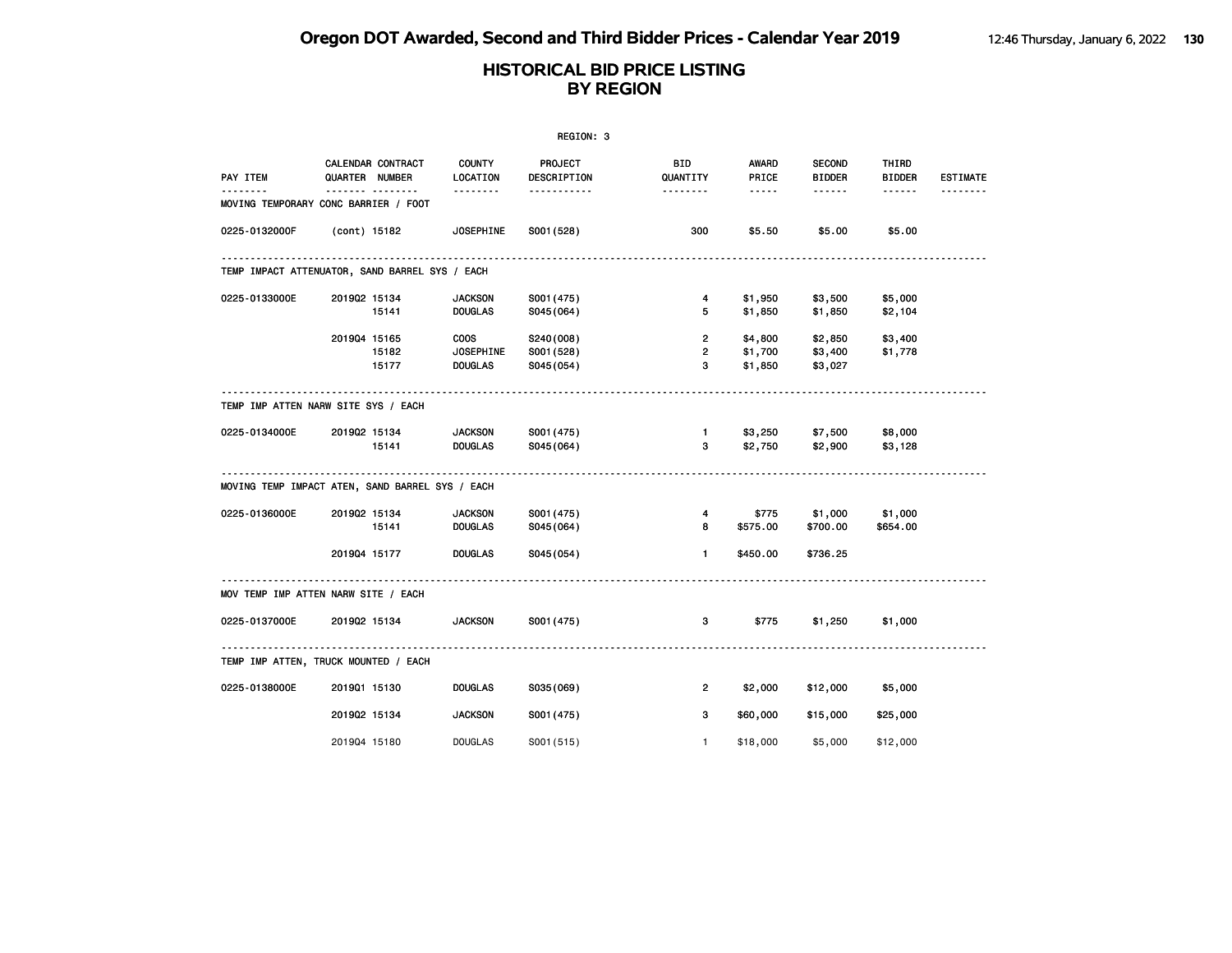|                                             |              |                                            |                                  | REGION: 3                     |                       |                                                                                                               |                                |                        |                 |
|---------------------------------------------|--------------|--------------------------------------------|----------------------------------|-------------------------------|-----------------------|---------------------------------------------------------------------------------------------------------------|--------------------------------|------------------------|-----------------|
| PAY ITEM                                    |              | <b>CALENDAR CONTRACT</b><br>QUARTER NUMBER | <b>COUNTY</b><br>LOCATION        | <b>PROJECT</b><br>DESCRIPTION | BID<br>QUANTITY       | AWARD<br>PRICE                                                                                                | <b>SECOND</b><br><b>BIDDER</b> | THIRD<br><b>BIDDER</b> | <b>ESTIMATE</b> |
| TEMPORARY GLARE SHIELDS / FOOT              |              | <u> </u>                                   | <u> - - - - - - -</u>            | -----------                   | <u> - - - - - - -</u> | $\frac{1}{2} \frac{1}{2} \frac{1}{2} \frac{1}{2} \frac{1}{2} \frac{1}{2} \frac{1}{2} \frac{1}{2} \frac{1}{2}$ | ------                         | ------                 |                 |
| 0225-0140000F                               | 201902 15134 |                                            | <b>JACKSON</b>                   | S001 (475)                    | 10,555                | \$17.00                                                                                                       | \$30.00                        | \$10.00                |                 |
| MOVING TEMP GLARE SHIELDS / FOOT            |              |                                            |                                  |                               |                       |                                                                                                               |                                |                        |                 |
| 0225-0141000F                               | 201902 15134 |                                            | <b>JACKSON</b>                   | S001 (475)                    | 11,250                | \$3.75                                                                                                        | \$7.50                         | \$8.00                 |                 |
| REFLECTIVE BARRIER PANELS / EACH            |              |                                            |                                  |                               |                       |                                                                                                               |                                |                        |                 |
| 0225-0141100E                               | 201902 15141 | 15134                                      | <b>DOUGLAS</b><br><b>JACKSON</b> | S045(064)<br>S001 (475)       | 372<br>3,670          | \$18.00<br>\$20.00                                                                                            | \$22.00<br>\$35.00             | \$20.00<br>\$20.00     |                 |
| REPAIR TEMP IMP ATTEN, NARROW SITE / EACH   |              |                                            |                                  |                               |                       |                                                                                                               |                                |                        |                 |
| 0225-0141300E                               | 201902 15141 | 15134                                      | <b>DOUGLAS</b><br><b>JACKSON</b> | S045(064)<br>S001 (475)       | $\overline{2}$<br>3   | \$50.00<br>\$100.00                                                                                           | \$55.00<br>\$1.00              | \$56.90<br>\$0.01      |                 |
| REPAIR TEMP IMP ATTEN, TRUCK MOUNTED / EACH |              |                                            |                                  |                               |                       |                                                                                                               |                                |                        |                 |
| 0225-0141400E                               | 201901 15130 |                                            | <b>DOUGLAS</b>                   | S035(069)                     | $\mathbf{1}$          | \$1.00                                                                                                        | \$500.00                       | \$1.00                 |                 |
|                                             | 201902 15134 |                                            | <b>JACKSON</b>                   | S001 (475)                    | $\overline{2}$        | \$500.00                                                                                                      | \$1.00                         | \$0.01                 |                 |
|                                             | 2019Q4 15180 |                                            | <b>DOUGLAS</b>                   | S001 (515)                    | $\overline{2}$        | \$1,000                                                                                                       | \$1,500                        | \$0                    |                 |
| REPAIR TEMP IMP ATTEN, SAND MODULE / EACH   |              |                                            |                                  |                               |                       |                                                                                                               |                                |                        |                 |
| 0225-0141500E                               | 201902 15141 |                                            | <b>DOUGLAS</b>                   | S045(064)                     | 3                     | \$50.00                                                                                                       | \$60.00                        | \$56.90                |                 |
|                                             |              | 15134                                      | <b>JACKSON</b>                   | S001 (475)                    | 66                    | \$25.00                                                                                                       | \$200.00                       | \$0.01                 |                 |
|                                             | 201904 15182 |                                            | <b>JOSEPHINE</b>                 | S001 (528)                    | 5                     | \$10.00                                                                                                       | \$45.00                        | \$10.00                |                 |
|                                             |              | 15177<br>15165                             | <b>DOUGLAS</b><br><b>COOS</b>    | S045(054)<br>S240(008)        | 15<br>18              | \$2.00<br>\$100.00                                                                                            | \$3.27<br>\$450.00             | \$300.00               |                 |
| PEDESTRIAN CHANNELIZING DEVICES / FOOT      |              |                                            |                                  |                               |                       |                                                                                                               |                                |                        |                 |
| 0225-0141600F                               | 201901 15130 |                                            | <b>DOUGLAS</b>                   | S035(069)                     | 30                    | \$15.00                                                                                                       | \$30.00                        | \$15.00                |                 |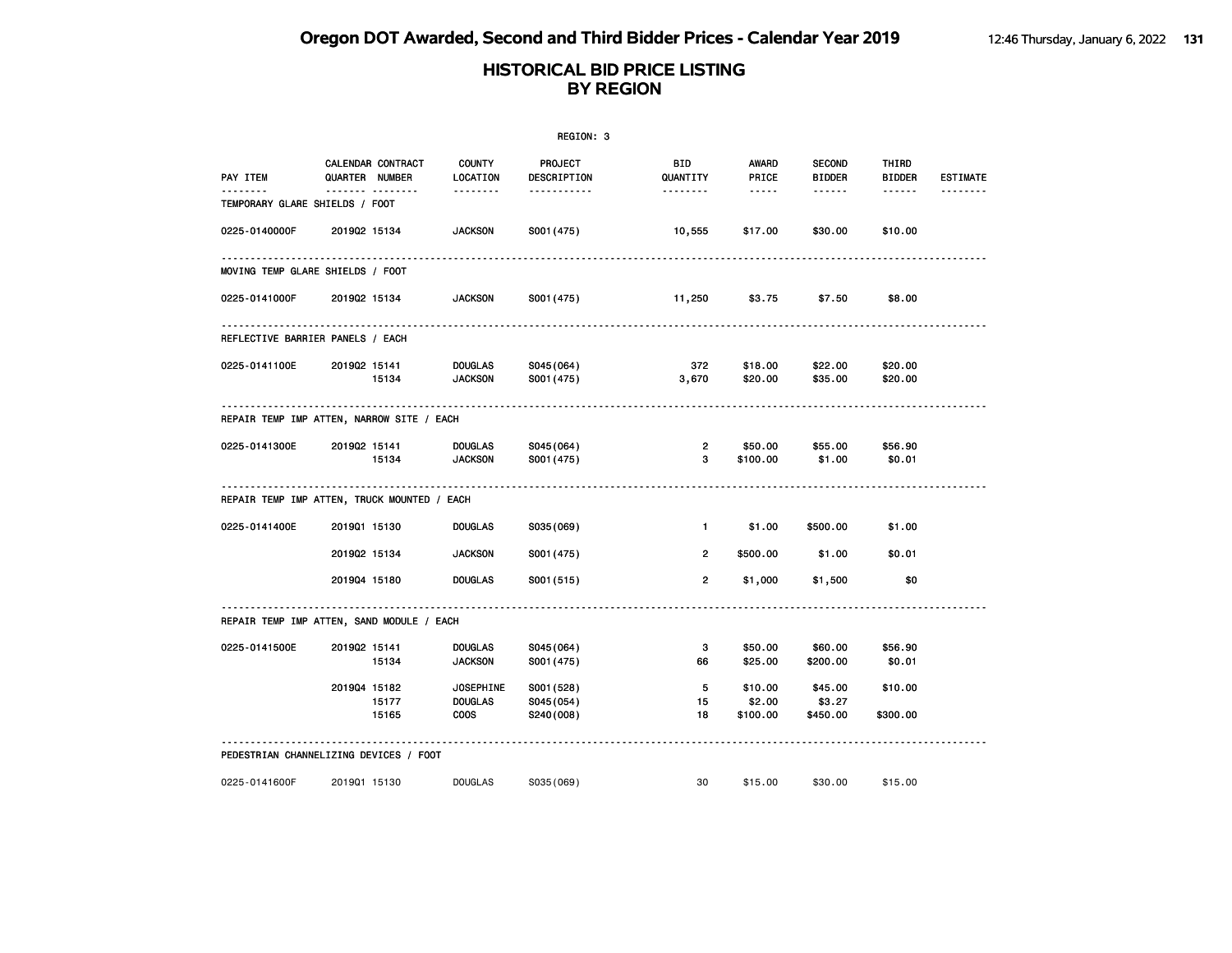|                                            |                |                       |                                       | REGION: 3                          |                                    |                                      |                                          |                                                |                 |
|--------------------------------------------|----------------|-----------------------|---------------------------------------|------------------------------------|------------------------------------|--------------------------------------|------------------------------------------|------------------------------------------------|-----------------|
| PAY ITEM<br><u>.</u>                       | QUARTER NUMBER | CALENDAR CONTRACT<br> | <b>COUNTY</b><br>LOCATION<br><u>.</u> | PROJECT<br>DESCRIPTION<br><u>.</u> | <b>BID</b><br>QUANTITY<br>-------- | <b>AWARD</b><br>PRICE<br>$- - - - -$ | <b>SECOND</b><br><b>BIDDER</b><br>------ | THIRD<br><b>BIDDER</b><br>$\cdots\cdots\cdots$ | <b>ESTIMATE</b> |
| PEDESTRIAN CHANNELIZING DEVICES / FOOT     |                |                       |                                       |                                    |                                    |                                      |                                          |                                                |                 |
| 0225-0141600F                              | (cont) 15136   |                       | <b>DOUGLAS</b>                        | S001 (506)                         | 375                                | \$15.00                              | \$33.00                                  | \$10.00                                        |                 |
|                                            | 201904 15166   |                       | <b>CURRY</b>                          | S009(491)                          | 200                                | \$20.00                              | \$16.00                                  | \$25.00                                        |                 |
| SECURING TEMPORARY CONCRETE BARRIER / FOOT |                |                       |                                       |                                    |                                    |                                      |                                          |                                                |                 |
| 0225-0141650F                              | 201902 15134   |                       | <b>JACKSON</b>                        | S001 (475)                         | 1,100                              | \$4.00                               | \$15.00                                  | \$5.00                                         |                 |
|                                            |                | 15141                 | <b>DOUGLAS</b>                        | S045 (064)                         | 2,200                              | \$3.00                               | \$4.00                                   | \$3.40                                         |                 |
| SURFACE MOUNTED TUBULAR MRK / EACH         |                |                       |                                       |                                    |                                    |                                      |                                          |                                                |                 |
| 0225-0142000E                              | 201902 15141   |                       | <b>DOUGLAS</b>                        | S045(064)                          | 52                                 | \$110.00                             | \$55.00                                  | \$125.00                                       |                 |
|                                            | 201904 15177   |                       | <b>DOUGLAS</b>                        | S045(054)                          | 26                                 | \$75.00                              | \$121.49                                 |                                                |                 |
| REPL SURFACE MNTD TUBULAR MRK / EACH       |                |                       |                                       |                                    |                                    |                                      |                                          |                                                |                 |
| 0225-0143000E                              | 201902 15141   |                       | <b>DOUGLAS</b>                        | S045(064)                          | 58                                 | \$90.00                              | \$55.00                                  | \$102.50                                       |                 |
|                                            | 201904 15177   |                       | <b>DOUGLAS</b>                        | S045(054)                          | 20                                 | \$75.00                              | \$92.90                                  |                                                |                 |
| TEMPORARY PLASTIC DRUMS / EACH             |                |                       |                                       |                                    |                                    |                                      |                                          |                                                |                 |
| 0225-0145000E                              | 201901 15130   |                       | <b>DOUGLAS</b>                        | S035(069)                          | 18                                 | \$28.00                              | \$28.00                                  | \$50.00                                        |                 |
|                                            |                | 15136                 | <b>DOUGLAS</b>                        | S001 (506)                         | 150                                | \$15.00                              | \$43.00                                  | \$21.50                                        |                 |
|                                            | 201902 15153   |                       | <b>DOUGLAS</b>                        | C019(174)                          | 24                                 | \$50.00                              |                                          |                                                |                 |
|                                            |                | 15141                 | <b>DOUGLAS</b>                        | S045(064)                          | 86                                 | \$50.00                              | \$55.00                                  | \$60.00                                        |                 |
|                                            |                | 15134                 | <b>JACKSON</b>                        | S001 (475)                         | 625                                | \$42.00                              | \$45.00                                  | \$100.00                                       |                 |
|                                            | 201904 15166   |                       | <b>CURRY</b>                          | S009(491)                          | 20                                 | \$40.00                              | \$70.00                                  | \$40.00                                        |                 |
|                                            |                | 15177                 | <b>DOUGLAS</b>                        | S045(054)                          | 25                                 | \$38.00                              | \$50.02                                  |                                                |                 |
|                                            |                | 15165                 | <b>COOS</b>                           | S240(008)                          | 80                                 | \$30.00                              | \$35.00                                  | \$55.00                                        |                 |
|                                            |                | 15180                 | <b>DOUGLAS</b>                        | S001 (515)                         | 200                                | \$45.00                              | \$50.00                                  | \$42.00                                        |                 |
| TEMP REFLECTIVE PVMT MARKERS / EACH        |                |                       |                                       |                                    |                                    |                                      |                                          |                                                |                 |
| 0225-0148000E                              | 201902 15134   |                       | <b>JACKSON</b>                        | S001 (475)                         | 145                                | \$6.00                               | \$6.00                                   | \$6.00                                         |                 |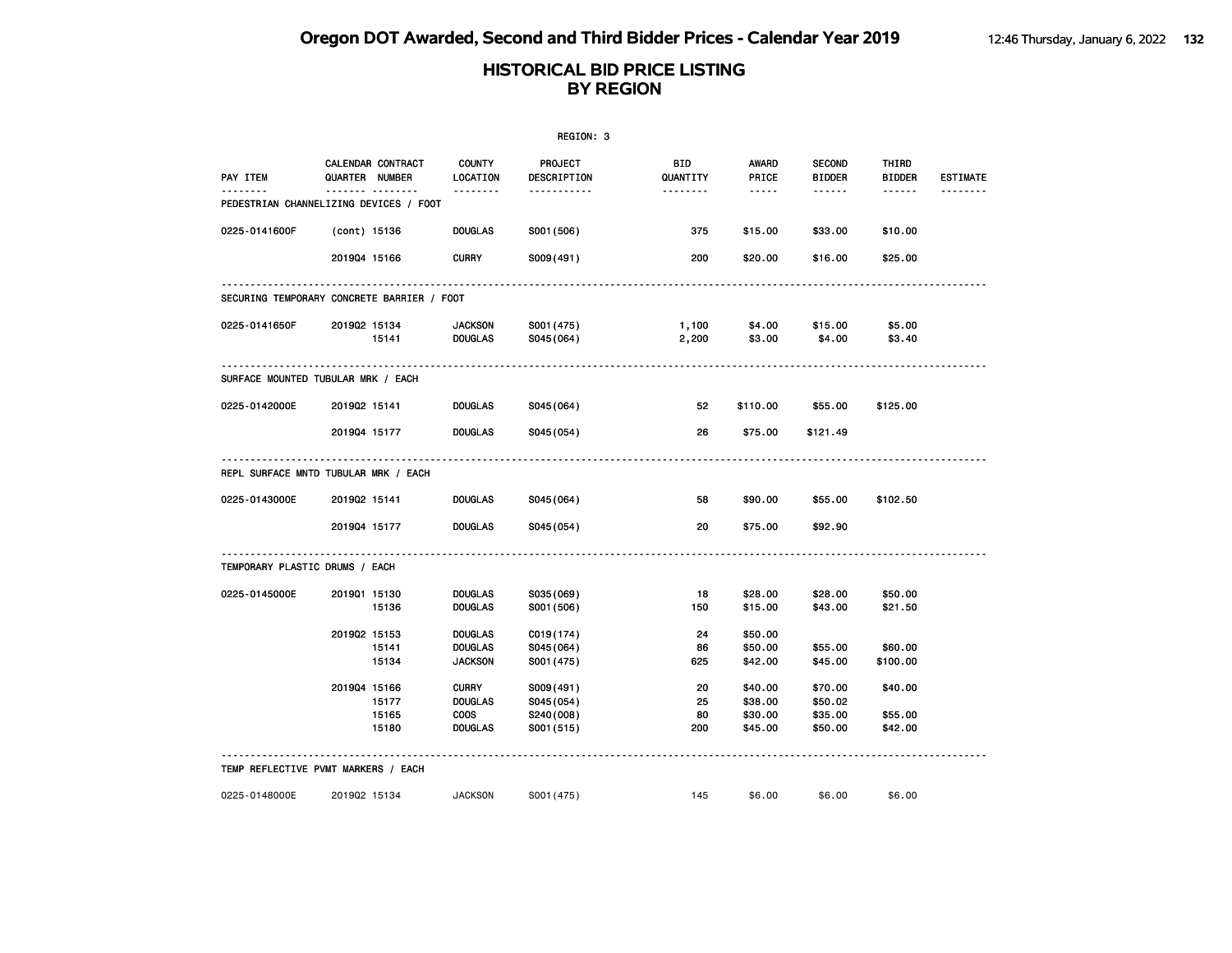|                                              | REGION: 3      |                   |                           |                               |                        |                       |                                |                         |                 |  |
|----------------------------------------------|----------------|-------------------|---------------------------|-------------------------------|------------------------|-----------------------|--------------------------------|-------------------------|-----------------|--|
| PAY ITEM                                     | QUARTER NUMBER | CALENDAR CONTRACT | <b>COUNTY</b><br>LOCATION | <b>PROJECT</b><br>DESCRIPTION | <b>BID</b><br>QUANTITY | AWARD<br>PRICE        | <b>SECOND</b><br><b>BIDDER</b> | THIRD<br><b>BIDDER</b>  | <b>ESTIMATE</b> |  |
| -------<br>TEMP FLEXIBLE PVMT MARKERS / EACH |                | .<br>15141        | <b>DOUGLAS</b>            | <u>.</u><br>S045(064)         | 1,258                  | $- - - - -$<br>\$1.50 | \$2.00                         | $- - - - - -$<br>\$5.15 | <u>.</u>        |  |
| 0225-0149000E                                | 201901 15130   |                   | <b>DOUGLAS</b>            | S035(069)                     | 140                    | \$1.00                | \$3.75                         | \$4.00                  |                 |  |
|                                              |                | 15136             | <b>DOUGLAS</b>            | S001 (506)                    | 1,000                  | \$1.00                | \$1.70                         | \$1.05                  |                 |  |
|                                              | 201902 15153   |                   | <b>DOUGLAS</b>            | C019(174)                     | 4,740                  | \$1.00                |                                |                         |                 |  |
|                                              | 201904 15180   |                   | <b>DOUGLAS</b>            | S001 (515)                    | 197                    | \$1.00                | \$7.00                         | \$4.25                  |                 |  |
|                                              |                | 15166             | <b>CURRY</b>              | S009(491)                     | 500                    | \$5.00                | \$0.75                         | \$3.50                  |                 |  |
| TEMPORARY REMOVABLE TAPE / FOOT              |                |                   |                           |                               |                        |                       |                                |                         |                 |  |
| 0225-0150000F                                | 201901 15130   |                   | <b>DOUGLAS</b>            | S035(069)                     | 185                    | \$0.01                | \$53.00                        | \$2.00                  |                 |  |
|                                              | 201902 15141   |                   | <b>DOUGLAS</b>            | S045(064)                     | 11,900                 | \$1.55                | \$3.00                         | \$1.75                  |                 |  |
| TEMPORARY NON-REMOVABLE TAPE / FOOT          |                |                   |                           |                               |                        |                       |                                |                         |                 |  |
| 0225-0151000F                                | 201902 15153   |                   | <b>DOUGLAS</b>            | C019(174)                     | 660                    | \$1.50                |                                |                         |                 |  |
| TEMPORARY NON-REFLECTIVE TAPE / FOOT         |                |                   |                           |                               |                        |                       |                                |                         |                 |  |
| 0225-0152000F                                | 201904 15182   |                   | <b>JOSEPHINE</b>          | S001 (528)                    | 1,250                  | \$5.00                | \$2.00                         | \$2.05                  |                 |  |
| TEMPORARY STRIPING / FOOT                    |                |                   |                           |                               |                        |                       |                                |                         |                 |  |
| 0225-0153000F                                | 201901 15130   |                   | <b>DOUGLAS</b>            | S035(069)                     | 2,600                  | \$0.01                | \$1.50                         | \$0.30                  |                 |  |
|                                              |                | 15136             | <b>DOUGLAS</b>            | S001 (506)                    | 12,500                 | \$0.20                | \$0.20                         | \$0.20                  |                 |  |
|                                              | 201902 15149   |                   | <b>JACKSON</b>            | 2155 (002)                    | 1,476                  | \$0.90                | \$0.90                         | \$0.90                  |                 |  |
|                                              |                | 15141             | <b>DOUGLAS</b>            | S045(064)                     | 1,759                  | \$0.45                | \$2.00                         | \$0.50                  |                 |  |
|                                              |                | 15134             | <b>JACKSON</b>            | S001 (475)                    | 237,600                | \$0.09                | \$0.10                         | \$0.12                  |                 |  |
|                                              | 201904 15180   |                   | <b>DOUGLAS</b>            | S001 (515)                    | 2,610                  | \$0.50                | \$0.60                         | \$0.01                  |                 |  |
|                                              |                | 15165             | <b>COOS</b>               | S240(008)                     | 9,820                  | \$0.16                | \$0.16                         | \$1.08                  |                 |  |
| TEMPORARY PAVEMENT LEGENDS / EACH            |                |                   |                           |                               |                        |                       |                                |                         |                 |  |
| 0225-0153100E                                | 201901 15136   |                   | <b>DOUGLAS</b>            | S001 (506)                    | 6                      | \$65.00               | \$65.00                        | \$65.00                 |                 |  |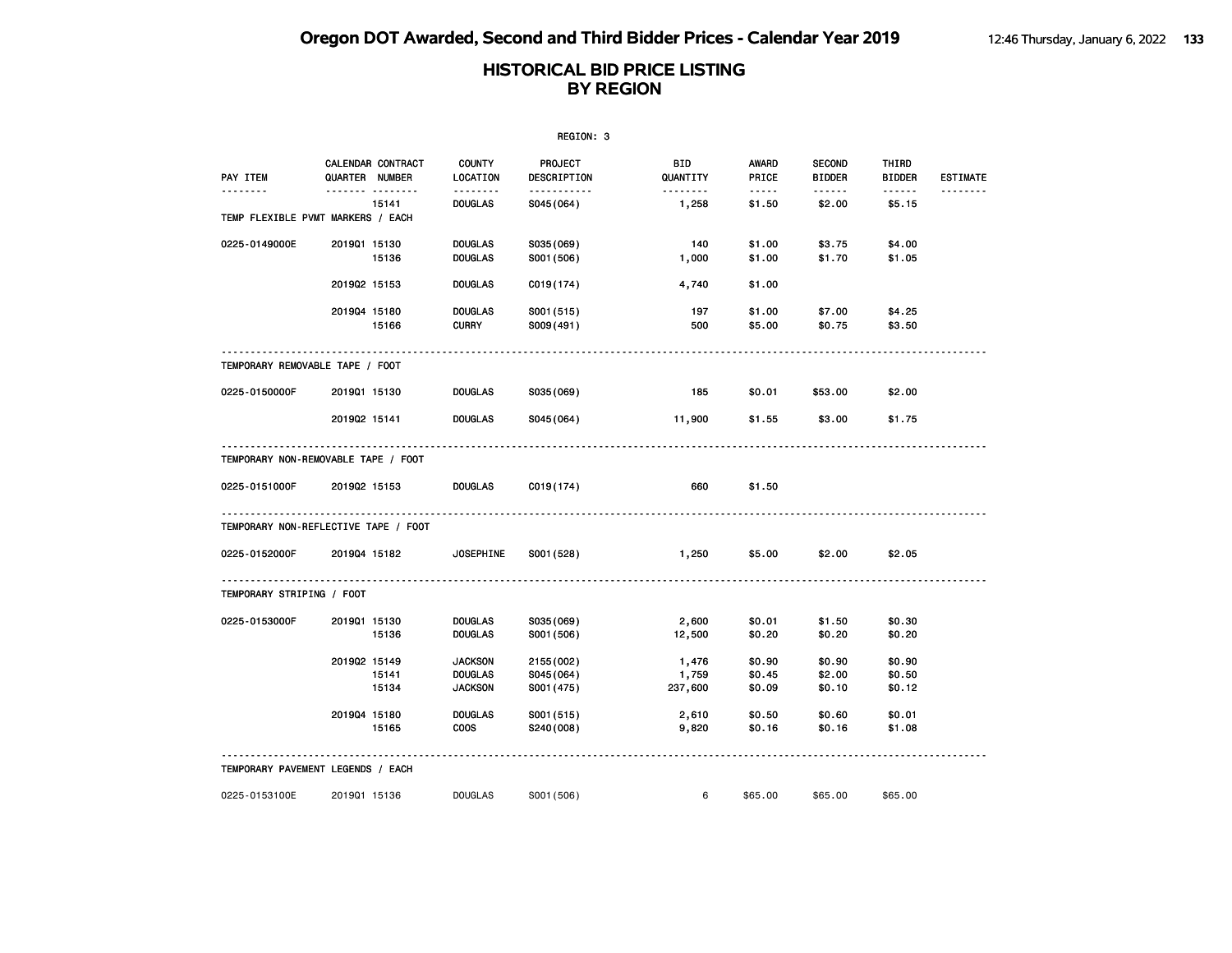|                                           | REGION: 3    |                                                |                                                    |                                       |                                          |                                   |                                          |                                  |                             |  |  |
|-------------------------------------------|--------------|------------------------------------------------|----------------------------------------------------|---------------------------------------|------------------------------------------|-----------------------------------|------------------------------------------|----------------------------------|-----------------------------|--|--|
| PAY ITEM<br>.                             |              | CALENDAR CONTRACT<br><b>QUARTER NUMBER</b><br> | <b>COUNTY</b><br>LOCATION<br><u> - - - - - - -</u> | PROJECT<br>DESCRIPTION<br>----------- | BID<br>QUANTITY<br><u> - - - - - - -</u> | AWARD<br>PRICE<br>$\cdots \cdots$ | <b>SECOND</b><br><b>BIDDER</b><br>------ | THIRD<br><b>BIDDER</b><br>------ | <b>ESTIMATE</b><br><u>.</u> |  |  |
| TEMPORARY PAVEMENT BARS / SQFT            |              |                                                |                                                    |                                       |                                          |                                   |                                          |                                  |                             |  |  |
| 0225-0153200J                             | 201902 15149 |                                                | <b>JACKSON</b>                                     | 2155 (002)                            | 24                                       | \$5.00                            | \$5.00                                   | \$5.00                           |                             |  |  |
|                                           | 201904 15165 | 15182                                          | <b>COOS</b><br><b>JOSEPHINE</b>                    | S240(008)<br>S001 (528)               | 79<br>196                                | \$4.25<br>\$5.00                  | \$4.25<br>\$3.00                         | \$4.50<br>\$5.00                 |                             |  |  |
| TEMPORARY TRANSVERSE RUMBLE STRIPS / FOOT |              |                                                |                                                    |                                       |                                          |                                   |                                          |                                  |                             |  |  |
| 0225-0153800F                             | 201902 15134 |                                                | <b>JACKSON</b>                                     | S001 (475)                            | 120                                      | \$230.00                          | \$200.00                                 | \$225.00                         |                             |  |  |
| STRIPE REMOVAL / FOOT                     |              |                                                |                                                    |                                       |                                          |                                   |                                          |                                  |                             |  |  |
| 0225-0154000F                             | 201901 15136 | 15130                                          | <b>DOUGLAS</b><br><b>DOUGLAS</b>                   | S001 (506)<br>S035(069)               | 1,140<br>4,950                           | \$1.00<br>\$0.01                  | \$0.95<br>\$1.00                         | \$0.95<br>\$0.70                 |                             |  |  |
|                                           | 201902 15141 | 15149<br>15134                                 | <b>DOUGLAS</b><br><b>JACKSON</b><br><b>JACKSON</b> | S045(064)<br>2155 (002)<br>S001 (475) | 2,559<br>3,726<br>165,000                | \$0.65<br>\$0.95<br>\$0.22        | \$1.00<br>\$0.95<br>\$0.25               | \$0.75<br>\$0.95<br>\$0.28       |                             |  |  |
|                                           | 201904 15177 | 15165                                          | <b>DOUGLAS</b><br><b>COOS</b>                      | S045(054)<br>S240(008)                | 2,035<br>6,729                           | \$1.00<br>\$0.48                  | \$0.93<br>\$0.48                         | \$1.20                           |                             |  |  |
| LEGEND REMOVAL / SQFT                     |              |                                                |                                                    |                                       |                                          |                                   |                                          |                                  |                             |  |  |
| 0225-0155100J                             | 201901 15136 |                                                | <b>DOUGLAS</b>                                     | S001 (506)                            | 21                                       | \$5.00                            | \$5.00                                   | \$5.00                           |                             |  |  |
| BAR REMOVAL / SQFT                        |              |                                                |                                                    |                                       |                                          |                                   |                                          |                                  |                             |  |  |
| 0225-0156000J                             | 201902 15149 |                                                | <b>JACKSON</b>                                     | 2155 (002)                            | 25                                       | \$5.00                            | \$5.00                                   | \$5.00                           |                             |  |  |
|                                           | 201904 15180 |                                                | <b>DOUGLAS</b>                                     | S001 (515)                            | 272                                      | \$4.00                            | \$6.00                                   | \$8.00                           |                             |  |  |
| PORTABLE TRAFFIC SIGNAL / EACH            |              |                                                |                                                    |                                       |                                          |                                   |                                          |                                  |                             |  |  |
| 0225-0158000E                             | 201904 15177 |                                                | <b>DOUGLAS</b>                                     | S045 (054)                            | $\mathbf{1}$                             | \$45,000                          | \$71,463                                 |                                  |                             |  |  |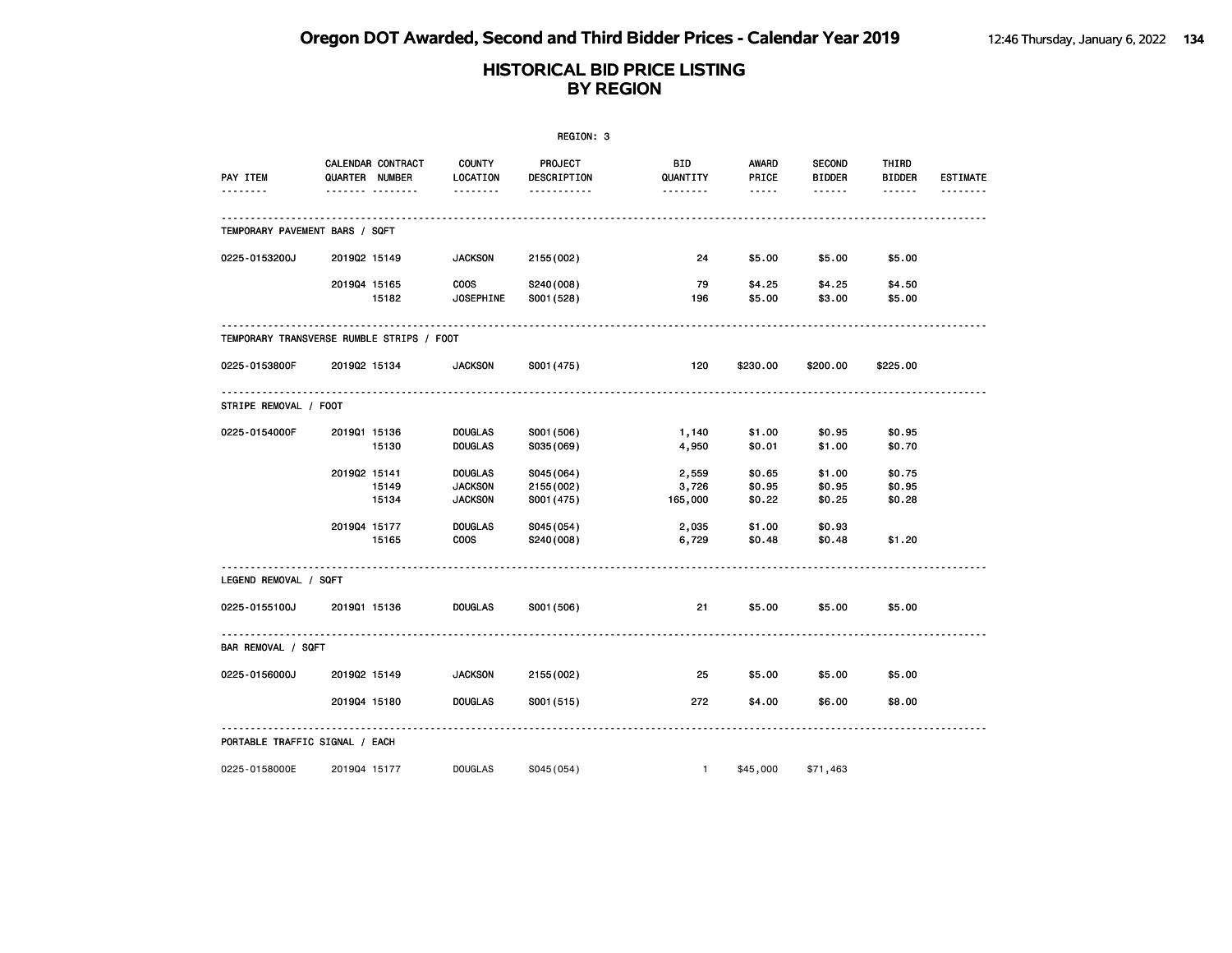|                                           |                |                         |                                                                 | REGION: 3                                         |                                          |                                          |                                                 |                                         |                             |
|-------------------------------------------|----------------|-------------------------|-----------------------------------------------------------------|---------------------------------------------------|------------------------------------------|------------------------------------------|-------------------------------------------------|-----------------------------------------|-----------------------------|
| PAY ITEM<br>.                             | QUARTER NUMBER | CALENDAR CONTRACT<br>.  | <b>COUNTY</b><br>LOCATION<br><u>.</u>                           | PROJECT<br>DESCRIPTION<br><u>.</u>                | <b>BID</b><br>QUANTITY<br><u>.</u>       | <b>AWARD</b><br>PRICE<br>$- - - - -$     | <b>SECOND</b><br><b>BIDDER</b><br>$- - - - - -$ | THIRD<br><b>BIDDER</b><br>$- - - - - -$ | <b>ESTIMATE</b><br><u>.</u> |
| PORTABLE TRAFFIC SIGNAL / EACH            |                |                         |                                                                 |                                                   |                                          |                                          |                                                 |                                         |                             |
| 0225-0158000E                             | (cont) 15182   |                         | <b>JOSEPHINE</b>                                                | S001 (528)                                        | $\blacksquare$                           | \$43,665                                 | \$33,000                                        | \$67,778                                |                             |
| SEQUENTIAL ARROW SIGNS / EACH             |                |                         |                                                                 |                                                   |                                          |                                          |                                                 |                                         |                             |
| 0225-0162000E                             | 201901 15130   | 15136                   | <b>DOUGLAS</b><br><b>DOUGLAS</b>                                | S035(069)<br>S001 (506)                           | $\mathbf{1}$<br>2                        | \$1<br>\$500                             | \$1,400<br>\$2,325                              | \$2,000<br>\$900                        |                             |
|                                           | 201902 15153   | 15134                   | <b>DOUGLAS</b><br><b>JACKSON</b>                                | C019(174)<br>S001 (475)                           | $\overline{2}$<br>6                      | \$450.00<br>\$6,400                      | \$3,500                                         | \$5,000                                 |                             |
|                                           | 201904 15180   |                         | <b>DOUGLAS</b>                                                  | S001 (515)                                        | $\mathbf{1}$                             | \$2,789                                  | \$1,300                                         | \$3,000                                 |                             |
| PORTABLE CHGBLE MESSAGE SIGNS / EACH      |                |                         |                                                                 |                                                   |                                          |                                          |                                                 |                                         |                             |
| 0225-0164000E                             | 201901 15130   | 15136                   | <b>DOUGLAS</b><br><b>DOUGLAS</b>                                | S035(069)<br>S001 (506)                           | 4<br>4                                   | \$10,000<br>\$500                        | \$4,000<br>\$6,515                              | \$3,000<br>\$1,625                      |                             |
|                                           | 201902 15134   |                         | <b>JACKSON</b>                                                  | S001 (475)                                        | 6                                        | \$20,000                                 | \$6,000                                         | \$25,000                                |                             |
|                                           | 201904 15180   | 15165<br>15166<br>15177 | <b>DOUGLAS</b><br><b>COOS</b><br><b>CURRY</b><br><b>DOUGLAS</b> | S001 (515)<br>S240(008)<br>S009(491)<br>S045(054) | $\mathbf{1}$<br>2<br>$\overline{2}$<br>3 | \$7,500<br>\$8,000<br>\$8,000<br>\$4,000 | \$2,000<br>\$10,000<br>\$10,200<br>\$20,581     | \$7,500<br>\$4,500<br>\$7,500           |                             |
| RADAR SPEED TRAILER / EACH                |                |                         |                                                                 |                                                   |                                          |                                          |                                                 |                                         |                             |
| 0225-0167500E                             | 201902 15134   |                         | <b>JACKSON</b>                                                  | S001 (475)                                        | 3                                        | \$14,000                                 | \$7,000                                         | \$13,000                                |                             |
|                                           | 201904 15180   |                         | <b>DOUGLAS</b>                                                  | S001 (515)                                        | $\blacksquare$                           | \$5,000                                  | \$2,000                                         | \$4,000                                 |                             |
| TEMPORARY CURB RAMP, PERPENDICULAR / EACH |                |                         |                                                                 |                                                   |                                          |                                          |                                                 |                                         |                             |
| 0225-0167650E                             | 201901 15136   |                         | <b>DOUGLAS</b>                                                  | S001 (506)                                        | 6                                        | \$1,500                                  | \$1,925                                         | \$1,350                                 |                             |
| TEMPORARY CURB RAMP, CONSTRUCTED / EACH   |                |                         |                                                                 |                                                   |                                          |                                          |                                                 |                                         |                             |
| 0225-0167660E                             | 201902 15149   |                         | <b>JACKSON</b>                                                  | 2155 (002)                                        | $\overline{2}$                           | \$200                                    | \$1,200                                         | \$500                                   |                             |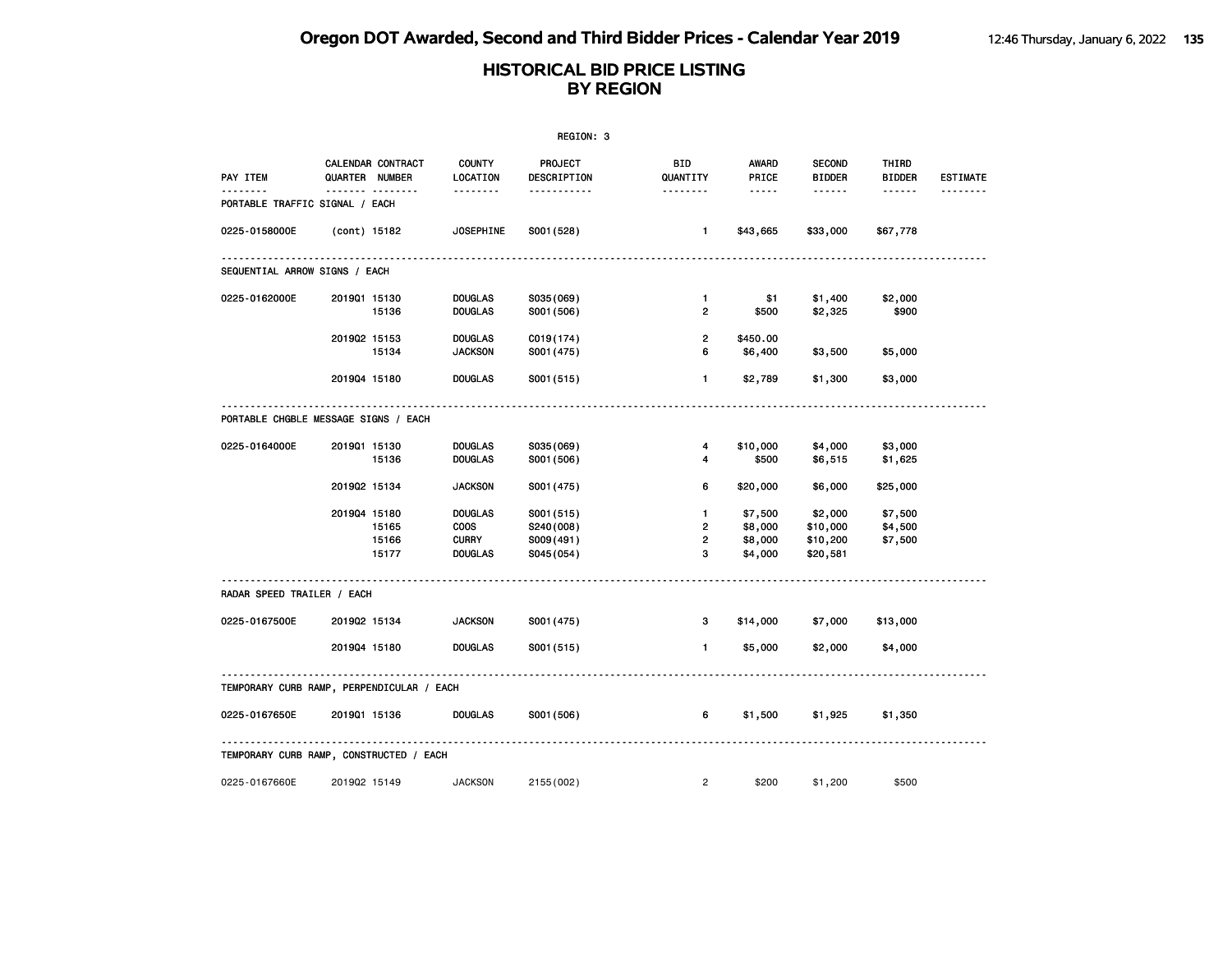|                                   |                                     |       |                           | REGION: 3              |                      |                                                                                                                           |                                |                        |                 |
|-----------------------------------|-------------------------------------|-------|---------------------------|------------------------|----------------------|---------------------------------------------------------------------------------------------------------------------------|--------------------------------|------------------------|-----------------|
| <b>PAY ITEM</b>                   | CALENDAR CONTRACT<br>QUARTER NUMBER |       | <b>COUNTY</b><br>LOCATION | PROJECT<br>DESCRIPTION | BID<br>QUANTITY      | AWARD<br>PRICE                                                                                                            | <b>SECOND</b><br><b>BIDDER</b> | THIRD<br><b>BIDDER</b> | <b>ESTIMATE</b> |
| <u>.</u><br>FLAGGERS / HOUR       |                                     |       | .                         | <u>.</u>               | <u>.</u>             | $\frac{1}{2} \left( \frac{1}{2} \right) \left( \frac{1}{2} \right) \left( \frac{1}{2} \right) \left( \frac{1}{2} \right)$ |                                |                        | <u>.</u>        |
| 0225-0168000T                     | 201901 15136                        |       | <b>DOUGLAS</b>            | S001 (506)             | 600                  | \$55.00                                                                                                                   | \$47.15                        | \$48.00                |                 |
|                                   |                                     | 15130 | <b>DOUGLAS</b>            | S035(069)              | 2,400                | \$1.00                                                                                                                    | \$47.00                        | \$1.00                 |                 |
|                                   | 201902 15134                        |       | <b>JACKSON</b>            | S001 (475)             | 500                  | \$50.00                                                                                                                   | \$56.00                        | \$60.00                |                 |
|                                   |                                     | 15153 | <b>DOUGLAS</b>            | C019(174)              | 800                  | \$63.75                                                                                                                   |                                |                        |                 |
|                                   |                                     | 15149 | <b>JACKSON</b>            | 2155 (002)             | 2,500                | \$50.00                                                                                                                   | \$50.00                        | \$55.00                |                 |
|                                   |                                     | 15141 | <b>DOUGLAS</b>            | S045(064)              | 4,000                | \$56.00                                                                                                                   | \$56.00                        | \$57.20                |                 |
|                                   | 201904 15165                        |       | <b>COOS</b>               | S240(008)              | 600                  | \$53.00                                                                                                                   | \$54.00                        | \$60.00                |                 |
|                                   |                                     | 15166 | <b>CURRY</b>              | S009(491)              | 2,000                | \$60.00                                                                                                                   | \$60.00                        | \$60.00                |                 |
|                                   |                                     | 15177 | <b>DOUGLAS</b>            | S045(054)              | 2,000                | \$65.00                                                                                                                   | \$72.89                        |                        |                 |
| FLAGGER STATION LIGHTING / EACH   |                                     |       |                           |                        |                      |                                                                                                                           |                                |                        |                 |
| 0225-0168100E                     | 201901 15130                        |       | <b>DOUGLAS</b>            | S035(069)              | $\overline{2}$       | \$3,000                                                                                                                   | \$850                          | \$3,000                |                 |
|                                   |                                     | 15136 | <b>DOUGLAS</b>            | S001 (506)             | 6                    | \$160                                                                                                                     | \$1,500                        | \$1,400                |                 |
|                                   | 201902 15134                        |       | <b>JACKSON</b>            | S001 (475)             | 2                    | \$4,500                                                                                                                   | \$2,000                        | \$500                  |                 |
|                                   |                                     | 15141 | <b>DOUGLAS</b>            | S045(064)              | $\blacktriangleleft$ | \$2,000                                                                                                                   | \$3,500                        | \$4,800                |                 |
|                                   |                                     | 15153 | <b>DOUGLAS</b>            | C019(174)              | 5                    | \$600.00                                                                                                                  |                                |                        |                 |
|                                   | 201904 15177                        |       | <b>DOUGLAS</b>            | S045(054)              | 2                    | \$1,500                                                                                                                   | \$5,717                        |                        |                 |
|                                   |                                     | 15166 | <b>CURRY</b>              | S009(491)              | 5                    | \$3,000                                                                                                                   | \$7,500                        | \$5,000                |                 |
| TRAFFIC CONTROL SUPERVISOR / EACH |                                     |       |                           |                        |                      |                                                                                                                           |                                |                        |                 |
| 0225-0169000E                     | 201901 15136                        |       | <b>DOUGLAS</b>            | S001 (506)             | 60                   | \$650.00                                                                                                                  | \$500.00                       | \$270.00               |                 |
|                                   | 201902 15134                        |       | <b>JACKSON</b>            | S001 (475)             | 525                  | \$480.00                                                                                                                  | \$300.00                       | \$0.01                 |                 |
|                                   | 201904 15180                        |       | <b>DOUGLAS</b>            | S001 (515)             | 15                   | \$400                                                                                                                     | \$1,850                        | \$1,066                |                 |
| PILOT CARS / HOUR                 |                                     |       |                           |                        |                      |                                                                                                                           |                                |                        |                 |
| 0225-0172000T                     | 201902 15134                        |       | <b>JACKSON</b>            | S001 (475)             | 50                   | \$60.00                                                                                                                   | \$80.00                        | \$100.00               |                 |
|                                   |                                     | 15153 | <b>DOUGLAS</b>            | C <sub>019(174)</sub>  | 200                  | \$65,00                                                                                                                   |                                |                        |                 |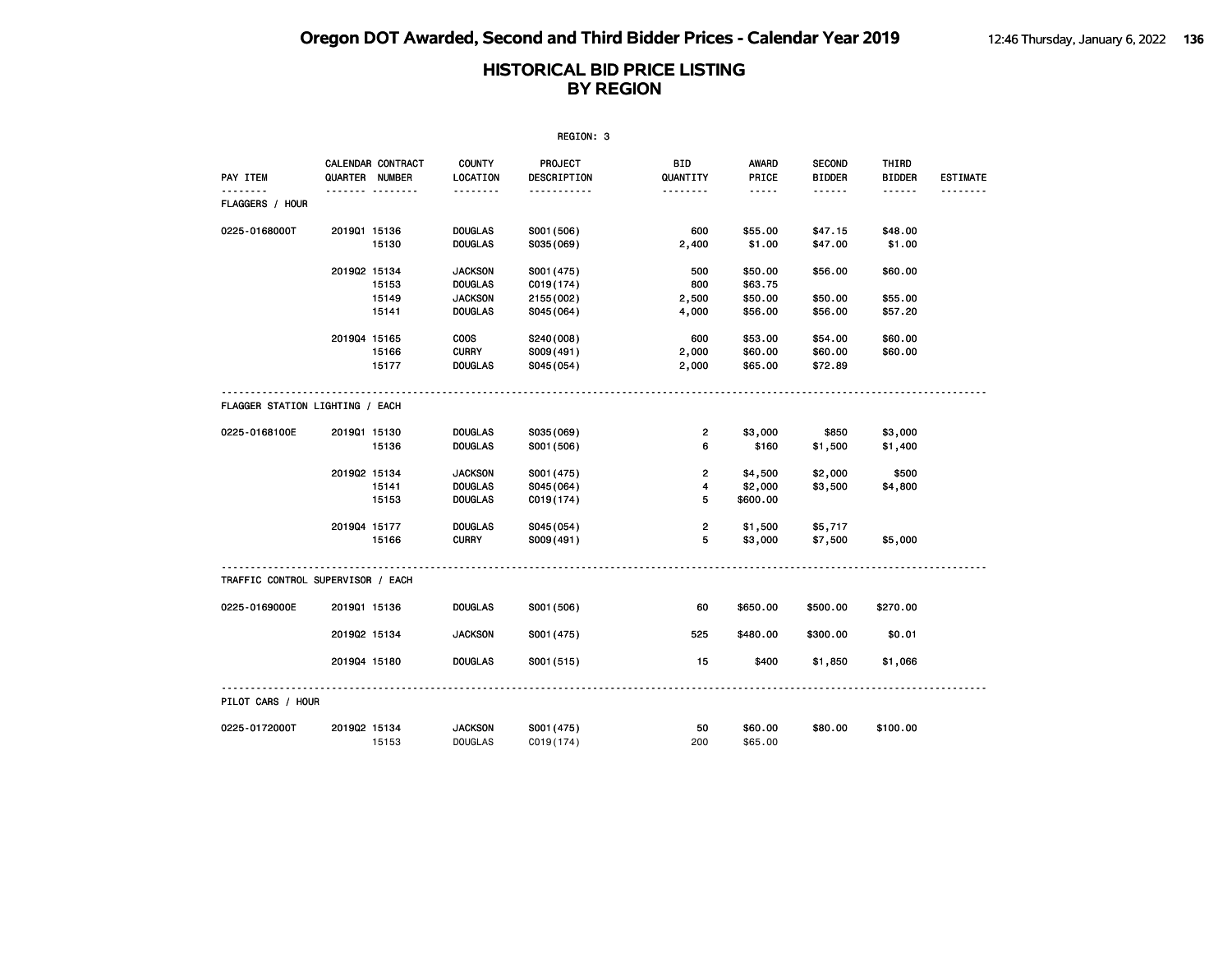|                                 |                |                                           |                                  | REGION: 3                |                        |                                                      |                                |                        |                 |
|---------------------------------|----------------|-------------------------------------------|----------------------------------|--------------------------|------------------------|------------------------------------------------------|--------------------------------|------------------------|-----------------|
| PAY ITEM                        | QUARTER        | <b>CALENDAR CONTRACT</b><br><b>NUMBER</b> | <b>COUNTY</b><br><b>LOCATION</b> | PROJECT<br>DESCRIPTION   | BID<br>QUANTITY        | <b>AWARD</b><br>PRICE                                | <b>SECOND</b><br><b>BIDDER</b> | THIRD<br><b>BIDDER</b> | <b>ESTIMATE</b> |
| PILOT CARS / HOUR               |                |                                           |                                  |                          | -------                | -----                                                | <b>.</b>                       | ------                 |                 |
| 0225-0172000T                   | 201904 15177   |                                           | <b>DOUGLAS</b>                   | S045 (054)               | 120                    | \$75.00                                              | \$100.05                       |                        |                 |
|                                 |                |                                           |                                  | REGION: 3                |                        |                                                      |                                |                        |                 |
| PAY ITEM                        | QUARTER NUMBER | <b>CALENDAR CONTRACT</b>                  | <b>COUNTY</b><br>LOCATION        | PROJECT<br>DESCRIPTION   | <b>BID</b><br>QUANTITY | <b>AWARD</b><br>PRICE                                | <b>SECOND</b><br><b>BIDDER</b> | THIRD<br><b>BIDDER</b> | <b>ESTIMATE</b> |
| TEMPORARY DETOUR BRIDGES / SQFT |                |                                           |                                  |                          |                        | -----                                                | .                              | <b>.</b>               |                 |
| 0250-0102000A                   | 201904 15165   |                                           | COO <sub>S</sub>                 | S240(008)                | 1                      | \$92,000                                             | \$257,224                      | \$206,260              |                 |
|                                 |                |                                           |                                  | REGION: 3                |                        |                                                      |                                |                        |                 |
| PAY ITEM                        | QUARTER NUMBER | CALENDAR CONTRACT                         | <b>COUNTY</b><br>LOCATION        | PROJECT<br>DESCRIPTION   | <b>BID</b><br>QUANTITY | AWARD<br>PRICE                                       | <b>SECOND</b><br><b>BIDDER</b> | THIRD<br><b>BIDDER</b> | <b>ESTIMATE</b> |
| TEMPORARY WORK BRIDGES / SQFT   |                |                                           |                                  |                          | .                      | -----                                                | - - - - - -                    | - - - - - -            |                 |
| 0252-0104000A                   | 201904 15177   | 15177                                     | <b>DOUGLAS</b><br><b>DOUGLAS</b> | S045 (054)<br>S045 (054) | 1.                     | 1 \$1,240,000 \$1,200,000<br>\$3,900,000 \$5,500,000 |                                |                        |                 |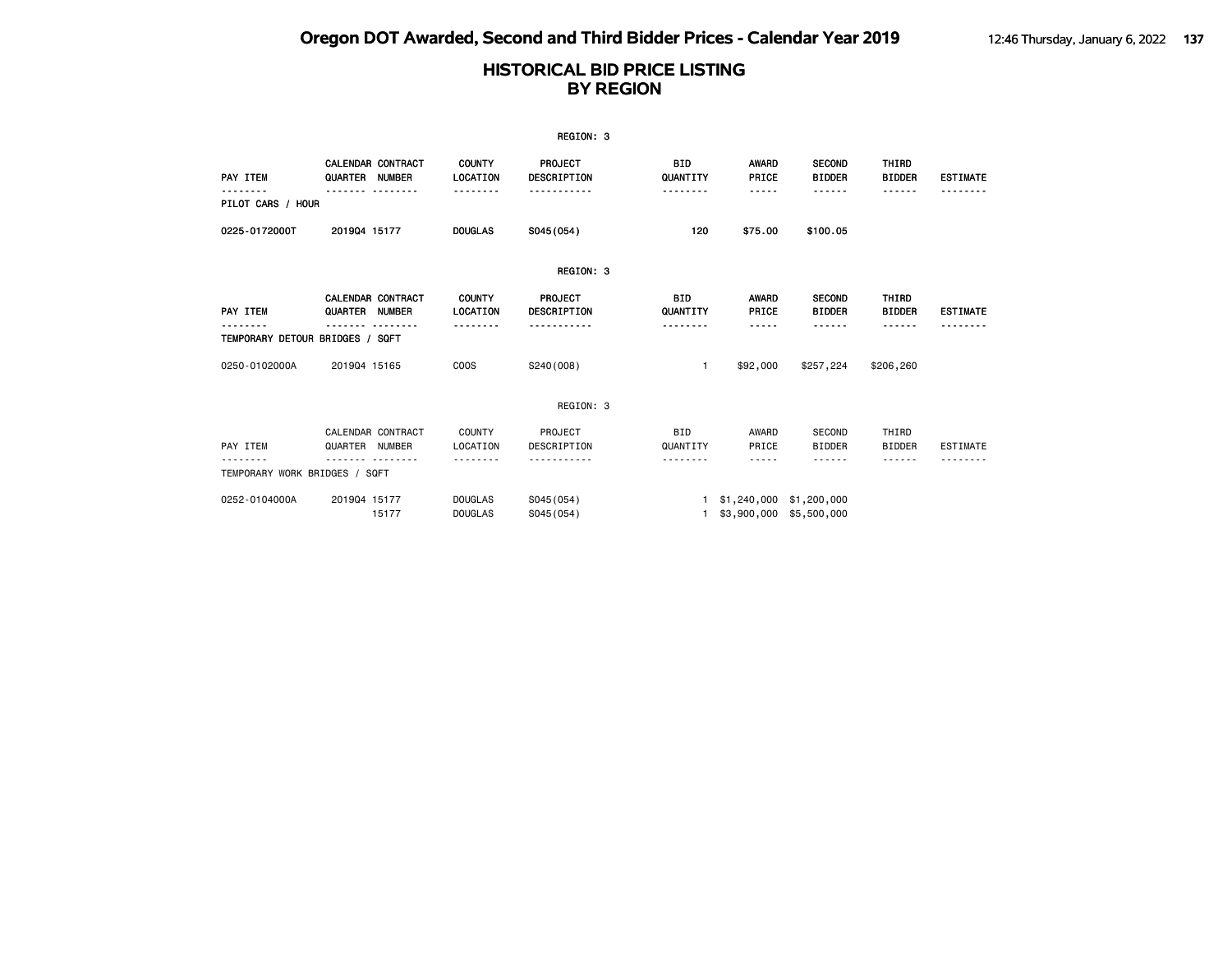|                                |                                       |                               | REGION: 3              |                        |                                                                                                               |                                |                        |                             |
|--------------------------------|---------------------------------------|-------------------------------|------------------------|------------------------|---------------------------------------------------------------------------------------------------------------|--------------------------------|------------------------|-----------------------------|
| PAY ITEM<br><u>.</u>           | CALENDAR CONTRACT<br>QUARTER NUMBER   | <b>COUNTY</b><br>LOCATION     | PROJECT<br>DESCRIPTION | <b>BID</b><br>QUANTITY | <b>AWARD</b><br>PRICE                                                                                         | <b>SECOND</b><br><b>BIDDER</b> | THIRD<br><b>BIDDER</b> | <b>ESTIMATE</b><br><u>.</u> |
| <b>PLASTIC SHEETING / SQYD</b> | ------- --------                      | .                             | -----------            | --------               | $\frac{1}{2} \frac{1}{2} \frac{1}{2} \frac{1}{2} \frac{1}{2} \frac{1}{2} \frac{1}{2} \frac{1}{2} \frac{1}{2}$ | ------                         | ------                 |                             |
| 0280-0101000J                  | 201904 15177                          | <b>DOUGLAS</b>                | S045 (054)             | 1,000                  | \$8.00                                                                                                        | \$3.36                         |                        |                             |
|                                | TEMPORARY MULCHING, HYDROMULCH / ACRE |                               |                        |                        |                                                                                                               |                                |                        |                             |
| 0280-0104010R                  | 201904 15177                          | <b>DOUGLAS</b>                | S045 (054)             | 7                      | \$1,850                                                                                                       | \$4,372                        |                        |                             |
|                                | TEMPORARY MULCHING, COMPOST / ACRE    |                               |                        |                        |                                                                                                               |                                |                        |                             |
| 0280-0104030R                  | 201902 15149                          | <b>JACKSON</b>                | 2155 (002)             | 0.35                   | \$26,000                                                                                                      | \$18,000                       | \$25,325               |                             |
| MATTING, TYPE C / SQYD         |                                       |                               |                        |                        |                                                                                                               |                                |                        |                             |
| 0280-0105030J                  | 201901 15136                          | <b>DOUGLAS</b>                | S001 (506)             | 2,300                  | \$3.50                                                                                                        | \$3.45                         | \$3.45                 |                             |
|                                | 201902 15149                          | <b>JACKSON</b>                | 2155 (002)             | 275                    | \$3.00                                                                                                        | \$4.00                         | \$7.70                 |                             |
|                                | 201904 15177                          | <b>DOUGLAS</b>                | S045(054)              | 500                    | \$7.00                                                                                                        | \$1.06                         |                        |                             |
| MATTING, TYPE D / SQYD         |                                       |                               |                        |                        |                                                                                                               |                                |                        |                             |
| 0280-0105040J                  | 201904 15177<br>15165                 | <b>DOUGLAS</b><br><b>COOS</b> | S045(054)<br>S240(008) | 333<br>2,450           | \$15.00<br>\$5.00                                                                                             | \$6.20<br>\$3.50               | \$3.78                 |                             |
| MATTING, TYPE F / SQYD         |                                       |                               |                        |                        |                                                                                                               |                                |                        |                             |
| 0280-0105060J                  | 201904 15177                          | <b>DOUGLAS</b>                | S045 (054)             | 349                    | \$7.00                                                                                                        | \$0.86                         |                        |                             |
| CHECK DAM, TYPE 1 / EACH       |                                       |                               |                        |                        |                                                                                                               |                                |                        |                             |
| 0280-0106010E                  | 201901 15136                          | <b>DOUGLAS</b>                | S001 (506)             | 12                     | \$115.00                                                                                                      | \$165.00                       | \$100.00               |                             |
|                                | 201904 15177                          | <b>DOUGLAS</b>                | S045 (054)             | 25                     | \$400.00                                                                                                      | \$285.85                       |                        |                             |
| CHECK DAM, TYPE 2 / EACH       |                                       |                               |                        |                        |                                                                                                               |                                |                        |                             |
| 0280-0106020E                  | 201904 15177                          | <b>DOUGLAS</b>                | S045 (054)             | 10                     | \$350.00                                                                                                      | \$5.00                         |                        |                             |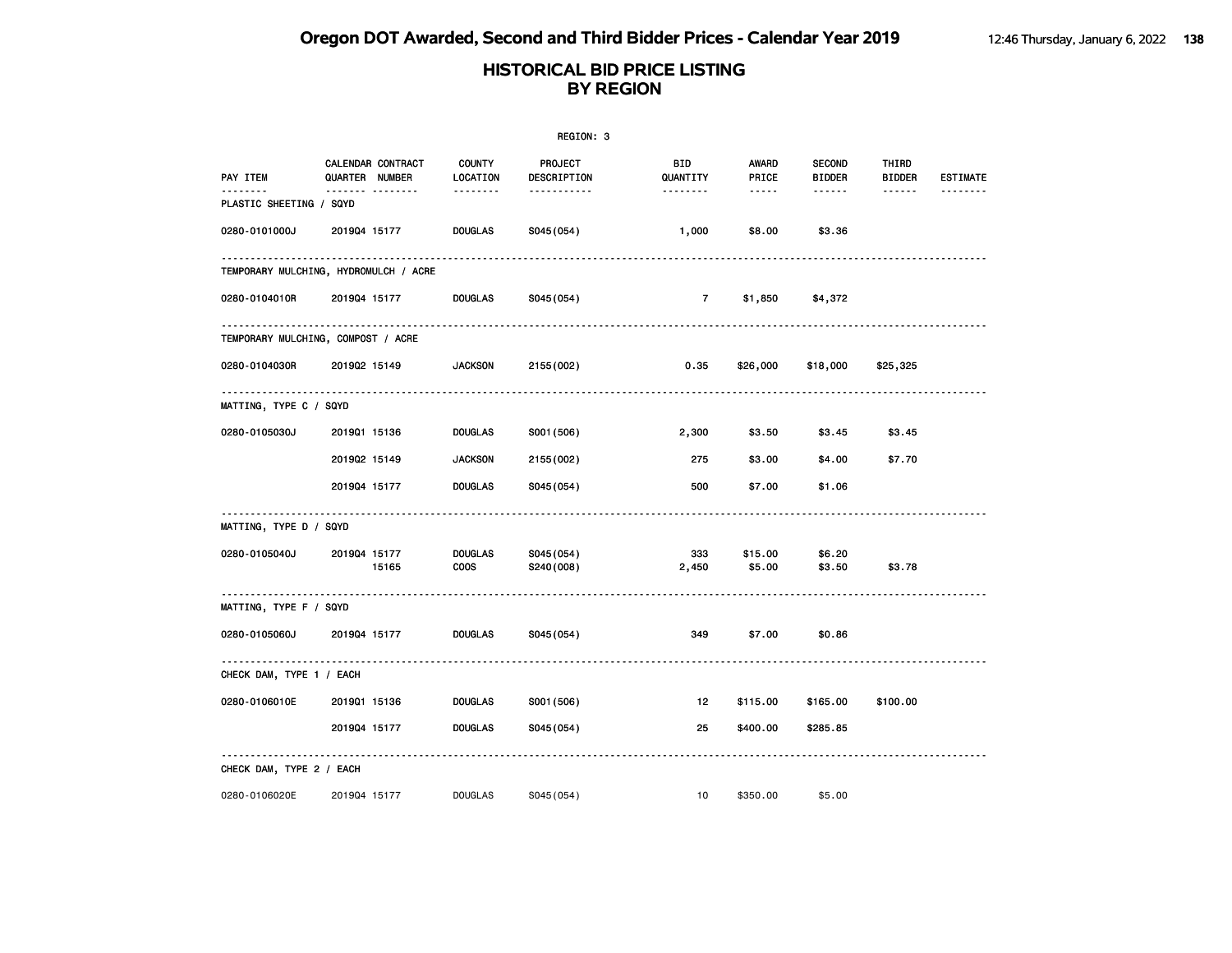|                                  |                                                         |                                            | REGION: 3                             |                              |                                          |                                           |                        |                             |
|----------------------------------|---------------------------------------------------------|--------------------------------------------|---------------------------------------|------------------------------|------------------------------------------|-------------------------------------------|------------------------|-----------------------------|
| PAY ITEM<br>.                    | CALENDAR CONTRACT<br>QUARTER NUMBER<br>------- -------- | <b>COUNTY</b><br>LOCATION<br>1.1.1.1.1.1.1 | PROJECT<br>DESCRIPTION<br>----------- | BID.<br>QUANTITY<br><u>.</u> | AWARD<br>PRICE<br>$\cdots \cdots \cdots$ | <b>SECOND</b><br><b>BIDDER</b><br><b></b> | THIRD<br><b>BIDDER</b> | <b>ESTIMATE</b><br><u>.</u> |
| CHECK DAM, TYPE 3 / EACH         |                                                         |                                            |                                       |                              |                                          |                                           |                        |                             |
| 0280-0106030E                    | 201902 15149                                            | <b>JACKSON</b>                             | 2155 (002)                            | 3                            | \$150.00                                 | \$35.00                                   | \$300.00               |                             |
|                                  | 201904 15177                                            | <b>DOUGLAS</b>                             | S045(054)                             | 10                           | \$125.00                                 | \$35.73                                   |                        |                             |
| CHECK DAM, TYPE 4 / EACH         |                                                         |                                            |                                       |                              |                                          |                                           |                        |                             |
| 0280-0106040E 2019Q4 15165       |                                                         | <b>COOS</b>                                | S240(008)                             | 30                           | \$240.00                                 | \$100.00                                  | \$120.00               |                             |
|                                  | CONSTRUCTION ENTRANCE, TYPE 1 / EACH                    |                                            |                                       |                              |                                          |                                           |                        |                             |
| 0280-0110010E                    | 201902 15149                                            | <b>JACKSON</b>                             | 2155 (002)                            | 3                            | \$1,700                                  | \$1,500                                   | \$1,800                |                             |
| CONCRETE WASHOUT FACILITY / EACH |                                                         |                                            |                                       |                              |                                          |                                           |                        |                             |
| 0280-0112500E                    | 201904 15177                                            | <b>DOUGLAS</b>                             | S045(054)                             | $\overline{2}$               | \$3,000                                  | \$572                                     |                        |                             |
| SEDIMENT FENCE / FOOT            |                                                         |                                            |                                       |                              |                                          |                                           |                        |                             |
| 0280-0113000F                    | 201901 15136                                            | DOUGLAS                                    | S001 (506)                            | 300                          | \$3.00                                   | \$3.25                                    | \$3.50                 |                             |
|                                  | 201902 15149<br>15141                                   | <b>JACKSON</b><br><b>DOUGLAS</b>           | 2155 (002)<br>S045(064)               | 605<br>808                   | \$3.00<br>\$2.88                         | \$3.00<br>\$4.00                          | \$3.25<br>\$3.25       |                             |
|                                  | 201904 15182<br>15165                                   | <b>JOSEPHINE</b><br><b>COOS</b>            | S001 (528)<br>S240(008)               | 300<br>1,160                 | \$4.25<br>\$4.00                         | \$4.00<br>\$4.00                          | \$2.05<br>\$3.60       |                             |
|                                  | 15177                                                   | <b>DOUGLAS</b>                             | S045(054)                             | 3,000                        | \$3.50                                   | \$0.53                                    |                        |                             |
| INLET PROTECTION, TYPE 3 / EACH  |                                                         |                                            |                                       |                              |                                          |                                           |                        |                             |
| 0280-0114030E                    | 201902 15134                                            | <b>JACKSON</b>                             | S001 (475)                            | 168                          | \$80.00                                  | \$100.00                                  | \$25.00                |                             |
|                                  | 201904 15182                                            | <b>JOSEPHINE</b>                           | S001 (528)                            | 3                            | \$115.00                                 | \$130.00                                  | \$100.00               |                             |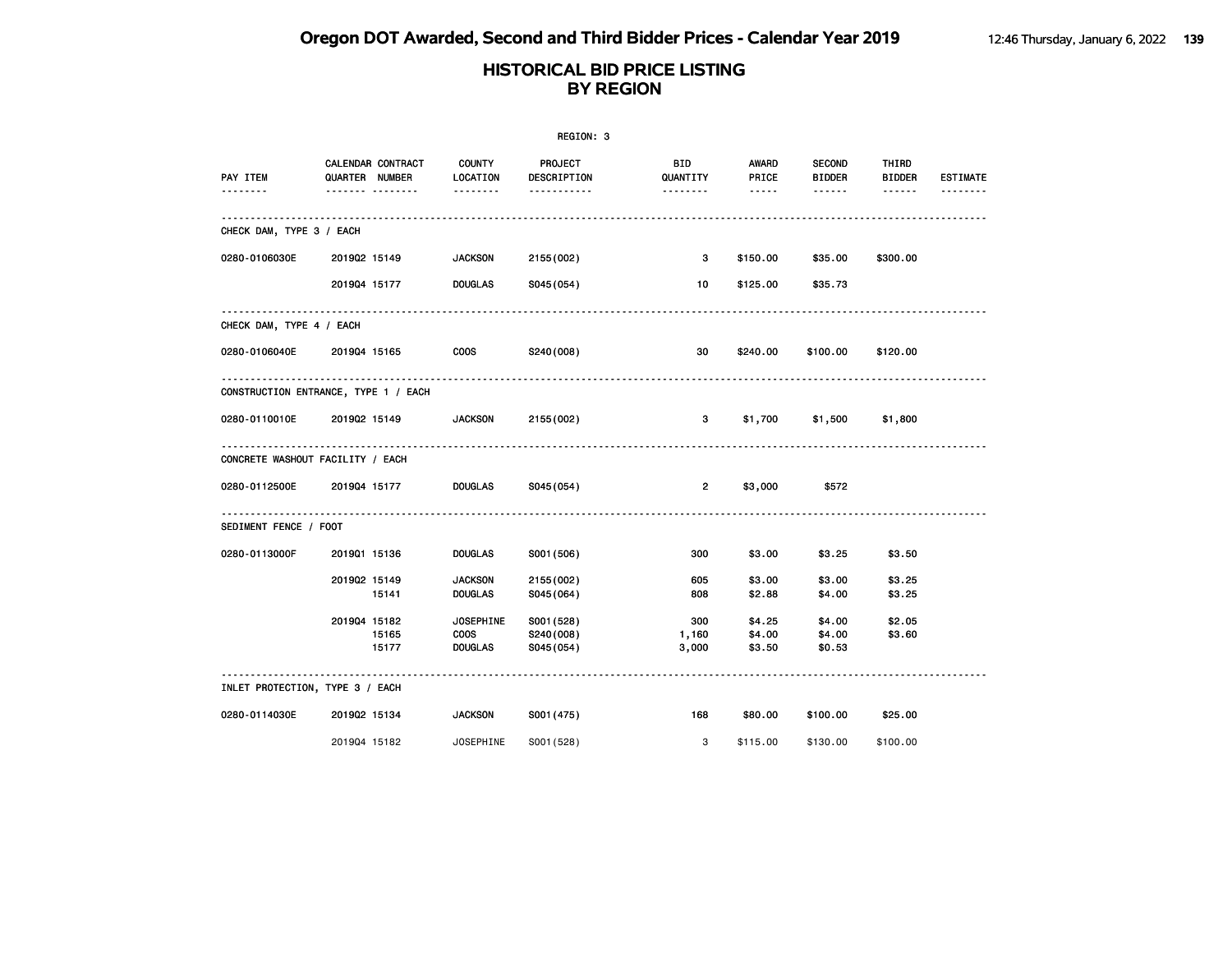|                                                          |                |                   |                           | REGION: 3              |                 |                                                                                                                                                      |                                |                        |                 |
|----------------------------------------------------------|----------------|-------------------|---------------------------|------------------------|-----------------|------------------------------------------------------------------------------------------------------------------------------------------------------|--------------------------------|------------------------|-----------------|
| PAY ITEM                                                 | QUARTER NUMBER | CALENDAR CONTRACT | <b>COUNTY</b><br>LOCATION | PROJECT<br>DESCRIPTION | BID<br>QUANTITY | <b>AWARD</b><br>PRICE                                                                                                                                | <b>SECOND</b><br><b>BIDDER</b> | THIRD<br><b>BIDDER</b> | <b>ESTIMATE</b> |
| <u> - - - - - - -</u><br>INLET PROTECTION, TYPE 3 / EACH |                | <b>.</b>          | <u>.</u>                  | -----------            | <u>.</u>        | $\frac{1}{2} \frac{1}{2} \frac{1}{2} \frac{1}{2} \frac{1}{2} \frac{1}{2} \frac{1}{2} \frac{1}{2} \frac{1}{2}$                                        | ------                         | ------                 | .               |
| 0280-0114030E                                            | (cont) 15177   |                   | <b>DOUGLAS</b>            | S045(054)              | 10              | \$100.00                                                                                                                                             | \$32.16                        |                        |                 |
| INLET PROTECTION, TYPE 4 / EACH                          |                |                   |                           |                        |                 |                                                                                                                                                      |                                |                        |                 |
| 0280-0114040E                                            | 201901 15136   |                   | <b>DOUGLAS</b>            | S001 (506)             | 15              | \$35.00                                                                                                                                              | \$160.00                       | \$60.00                |                 |
|                                                          | 201902 15149   |                   | <b>JACKSON</b>            | 2155 (002)             | 25              | \$50.00                                                                                                                                              | \$60.00                        | \$60.00                |                 |
|                                                          | 201904 15177   |                   | <b>DOUGLAS</b>            | S045(054)              | 15              | \$200.00                                                                                                                                             | \$5.00                         |                        |                 |
| SEDIMENT BARRIER, TYPE 3 / FOOT                          |                |                   |                           |                        |                 |                                                                                                                                                      |                                |                        |                 |
| 0280-0115030F                                            | 201902 15149   |                   | <b>JACKSON</b>            | 2155 (002)             | 2,200           | \$3.50                                                                                                                                               | \$3.50                         | \$3.55                 |                 |
|                                                          | 201904 15177   |                   | <b>DOUGLAS</b>            | S045 (054)             | 3,000           | \$4.00                                                                                                                                               | \$1.47                         |                        |                 |
|                                                          |                |                   |                           | REGION: 3              |                 |                                                                                                                                                      |                                |                        |                 |
| PAY ITEM                                                 | QUARTER NUMBER | CALENDAR CONTRACT | <b>COUNTY</b><br>LOCATION | PROJECT<br>DESCRIPTION | BID<br>QUANTITY | AWARD<br>PRICE                                                                                                                                       | <b>SECOND</b><br><b>BIDDER</b> | THIRD<br>BIDDER        | <b>ESTIMATE</b> |
| <u>.</u><br>REMOVE ASBESTOS MATERIAL, FRIABLE / SQFT     |                | <b>.</b>          | <u>.</u>                  | <u>.</u>               | .               | $\frac{1}{2} \left( \frac{1}{2} \right) \left( \frac{1}{2} \right) \left( \frac{1}{2} \right) \left( \frac{1}{2} \right) \left( \frac{1}{2} \right)$ | ------                         | ------                 | .               |
| 0295-0300000J                                            | 201904 15177   |                   | <b>DOUGLAS</b>            | S045 (054)             | 720             | \$10.00                                                                                                                                              | \$0.01                         |                        |                 |
| REMOVE ASBESTOS MATERIAL, NON-FRIABLE / SQFT             |                |                   |                           |                        |                 |                                                                                                                                                      |                                |                        |                 |
| 0295-0400000J                                            | 201904 15177   |                   | <b>DOUGLAS</b>            | S045 (054)             | 1,542           | \$7.50                                                                                                                                               | \$0.01                         |                        |                 |
|                                                          |                |                   |                           | REGION: 3              |                 |                                                                                                                                                      |                                |                        |                 |
| PAY ITEM                                                 | QUARTER NUMBER | CALENDAR CONTRACT | <b>COUNTY</b><br>LOCATION | PROJECT<br>DESCRIPTION | BID<br>QUANTITY | AWARD<br>PRICE                                                                                                                                       | <b>SECOND</b><br><b>BIDDER</b> | THIRD<br>BIDDER        | ESTIMATE        |
| DECOMMISSION SEPTIC SYSTEMS / EACH                       | .              | .                 | .                         | .                      | <u>.</u>        | $\frac{1}{2} \left( \frac{1}{2} \right) \left( \frac{1}{2} \right) \left( \frac{1}{2} \right) \left( \frac{1}{2} \right) \left( \frac{1}{2} \right)$ | ------                         | ------                 | .               |
| 0299-0200000E                                            | 201904 15177   |                   | <b>DOUGLAS</b>            | S045 (054)             | $\overline{2}$  | \$2,800                                                                                                                                              | \$1                            |                        |                 |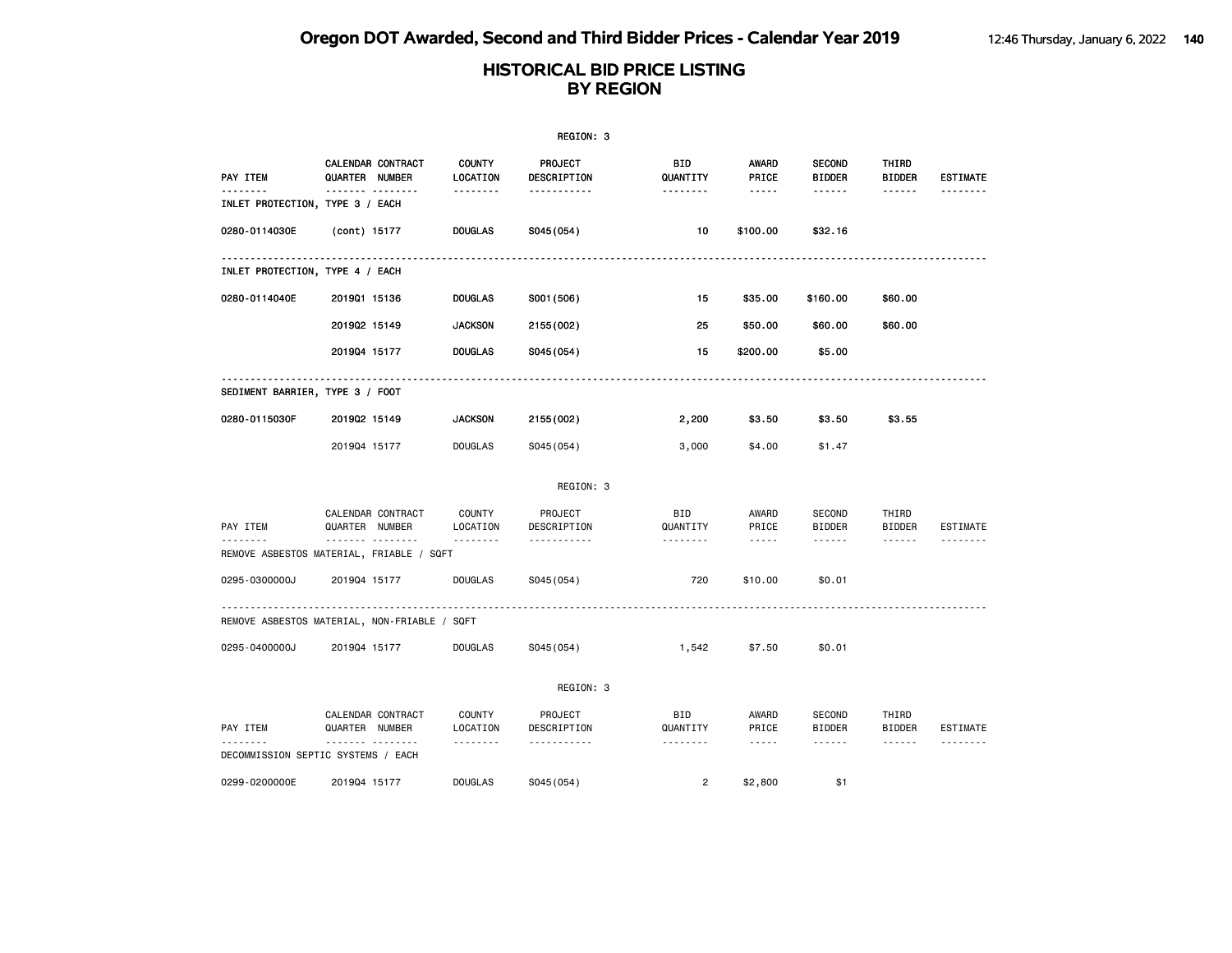|                              |                                     |                           | REGION: 3              |                        |                        |                                |                        |                 |
|------------------------------|-------------------------------------|---------------------------|------------------------|------------------------|------------------------|--------------------------------|------------------------|-----------------|
| PAY ITEM                     | CALENDAR CONTRACT<br>QUARTER NUMBER | <b>COUNTY</b><br>LOCATION | PROJECT<br>DESCRIPTION | <b>BID</b><br>QUANTITY | AWARD<br>PRICE         | <b>SECOND</b><br><b>BIDDER</b> | THIRD<br><b>BIDDER</b> | <b>ESTIMATE</b> |
| REMOVAL OF PIPES / FOOT      | <u> </u>                            | --------                  | .                      | --------               | $\cdots \cdots \cdots$ | ------                         | $- - - - - -$          |                 |
| 0310-0100000F                | 201902 15134                        | <b>JACKSON</b>            | S001 (475)             | 476                    | \$30.00                | \$56.00                        | \$30.00                |                 |
| REMOVAL OF CURBS / FOOT      |                                     |                           |                        |                        |                        |                                |                        |                 |
| 0310-0101000F                | 201901 15136                        | <b>DOUGLAS</b>            | S001 (506)             | 370                    | \$3.00                 | \$13.00                        | \$7.70                 |                 |
|                              | REMV OF WALKS AND DRIVEWAYS / SQYD  |                           |                        |                        |                        |                                |                        |                 |
| 0310-0102000J                | 201901 15136                        | <b>DOUGLAS</b>            | S001 (506)             | 530                    | \$7.00                 | \$13.50                        | \$10.50                |                 |
| REMOVAL OF SURFACINGS / SQYD |                                     |                           |                        |                        |                        |                                |                        |                 |
| 0310-0103000J                | 201901 15136                        | <b>DOUGLAS</b>            | S001 (506)             | 875                    | \$6.00                 | \$14.50                        | \$4.70                 |                 |
|                              | 201902 15134                        | <b>JACKSON</b>            | S001 (475)             | 29,220                 | \$17.00                | \$26.00                        | \$15.00                |                 |
| REMOVAL OF INLETS / EACH     |                                     |                           |                        |                        |                        |                                |                        |                 |
| 0310-0104000E                | 201904 15177                        | <b>DOUGLAS</b>            | S045(054)              | $\blacksquare$         | \$700                  | \$1,020                        |                        |                 |
| REMOVAL OF BARRIERS / FOOT   |                                     |                           |                        |                        |                        |                                |                        |                 |
| 0310-0108000A                | 201902 15134                        | <b>JACKSON</b>            | S001 (475)             | 7,225                  | \$11.07                | \$9.00                         | \$12.46                |                 |
| REMOVAL OF FENCES / FOOT     |                                     |                           |                        |                        |                        |                                |                        |                 |
| 0310-0112000A                | 201904 15177                        | <b>DOUGLAS</b>            | S045(054)              | 250                    | \$7.60                 | \$11.08                        |                        |                 |
| REMOVAL OF GUARDRAIL / FOOT  |                                     |                           |                        |                        |                        |                                |                        |                 |
| 0310-0113000A                | 201902 15134                        | <b>JACKSON</b>            | S001 (475)             | 23,488                 | \$6.39                 | \$2.47                         | \$2.98                 |                 |
|                              | 201904 15177                        | <b>DOUGLAS</b>            | S045 (054)             | 575                    | \$4.35                 | \$4.56                         |                        |                 |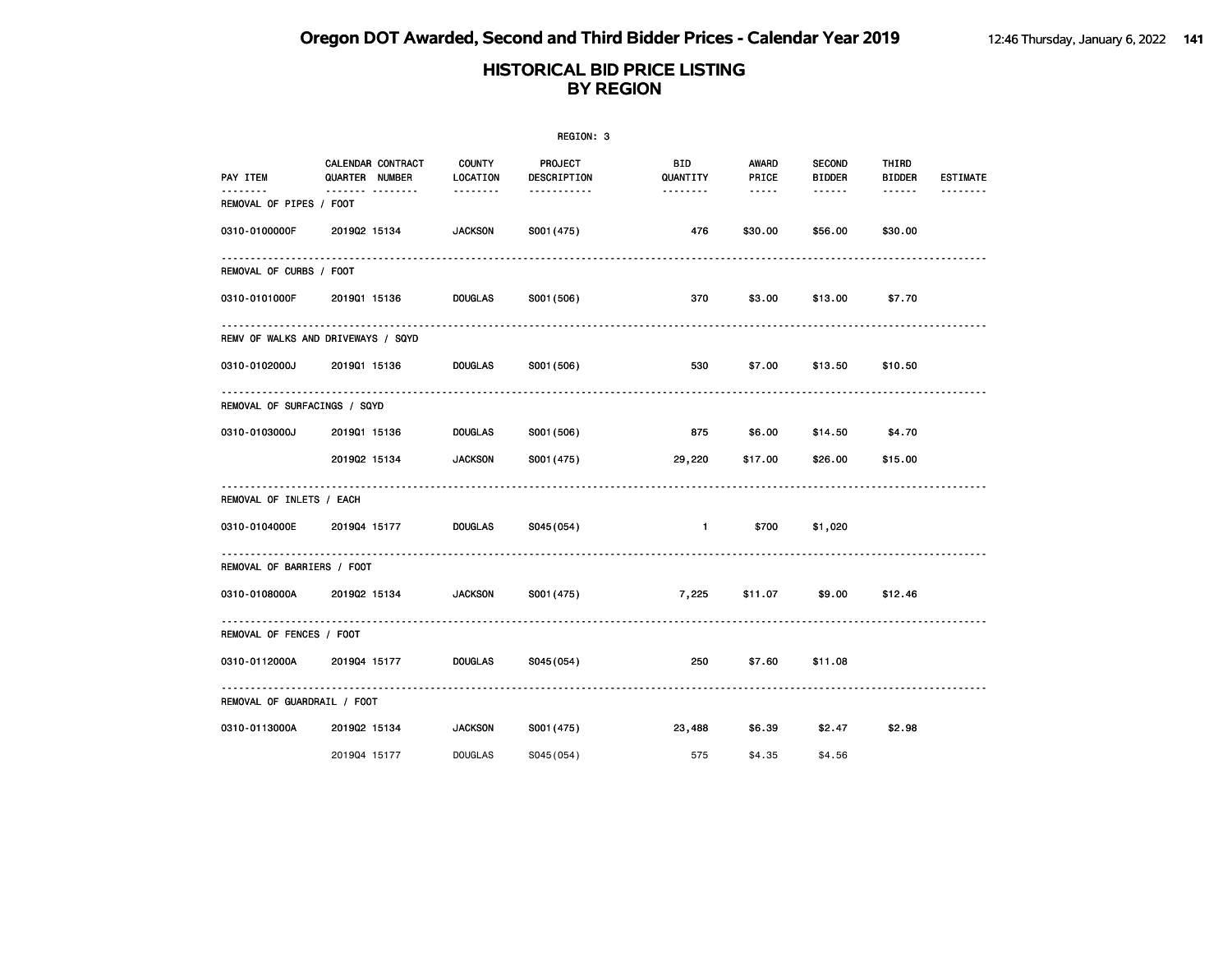|                               |                                     |                |                                                    | REGION: 3                             |                                    |                                                                                                                                                      |                                     |                                  |                 |
|-------------------------------|-------------------------------------|----------------|----------------------------------------------------|---------------------------------------|------------------------------------|------------------------------------------------------------------------------------------------------------------------------------------------------|-------------------------------------|----------------------------------|-----------------|
| PAY ITEM                      | CALENDAR CONTRACT<br>QUARTER NUMBER |                | <b>COUNTY</b><br>LOCATION<br>.                     | <b>PROJECT</b><br>DESCRIPTION<br>.    | <b>BID</b><br>QUANTITY<br><u>.</u> | <b>AWARD</b><br>PRICE<br>-----                                                                                                                       | <b>SECOND</b><br><b>BIDDER</b><br>. | THIRD<br><b>BIDDER</b><br>------ | <b>ESTIMATE</b> |
| REMOVAL OF GUARDRAIL / FOOT   |                                     |                |                                                    |                                       |                                    |                                                                                                                                                      |                                     |                                  |                 |
| 0310-0113000A                 | (cont) 15180                        | 15165          | <b>DOUGLAS</b><br><b>COOS</b>                      | S001 (515)<br>S240(008)               | 649<br>1,363                       | \$6.16<br>\$2.94                                                                                                                                     | \$4.62<br>\$3.41                    | \$7.70<br>\$4.77                 |                 |
| ASPH PVMNT SAW CUTTING / FOOT |                                     |                |                                                    |                                       |                                    |                                                                                                                                                      |                                     |                                  |                 |
| 0310-0119000F                 | 201901 15136                        |                | <b>DOUGLAS</b>                                     | S001 (506)                            | 2,350                              | \$2.00                                                                                                                                               | \$2.00                              | \$1.65                           |                 |
|                               | 201902 15149                        |                | <b>JACKSON</b>                                     | 2155 (002)                            | 2,686                              | \$1.25                                                                                                                                               | \$1.00                              | \$3.00                           |                 |
|                               |                                     |                |                                                    | REGION: 3                             |                                    |                                                                                                                                                      |                                     |                                  |                 |
| PAY ITEM                      | CALENDAR CONTRACT<br>QUARTER NUMBER |                | <b>COUNTY</b><br>LOCATION                          | PROJECT<br>DESCRIPTION                | <b>BID</b><br>QUANTITY             | AWARD<br>PRICE                                                                                                                                       | SECOND<br><b>BIDDER</b>             | THIRD<br><b>BIDDER</b>           | ESTIMATE        |
| CLEARING AND GRUBBING / ACRE  |                                     |                | .                                                  |                                       | .                                  | $\frac{1}{2} \left( \frac{1}{2} \right) \left( \frac{1}{2} \right) \left( \frac{1}{2} \right) \left( \frac{1}{2} \right) \left( \frac{1}{2} \right)$ | .                                   | .                                |                 |
| 0320-0100000A                 | 201901 15136                        |                | <b>DOUGLAS</b>                                     | S001 (506)                            | $\mathbf{1}$                       | \$2,000                                                                                                                                              | \$3,300                             | \$11,200                         |                 |
|                               | 201902 15141                        | 15134<br>15149 | <b>DOUGLAS</b><br><b>JACKSON</b><br><b>JACKSON</b> | S045(064)<br>S001 (475)<br>2155 (002) | 0.25<br>0.50<br>1.60               | \$62,960<br>\$200<br>\$17,500                                                                                                                        | \$120,000<br>\$13,000<br>\$7,500    | \$151,400<br>\$30,000<br>\$7,500 |                 |
|                               | 201904 15165                        | 15177          | <b>COOS</b><br><b>DOUGLAS</b>                      | S240(008)<br>S045(054)                | 0.50<br>$\overline{7}$             | \$50,000<br>\$28,571                                                                                                                                 | \$28,000<br>\$34,562                | \$137,000                        |                 |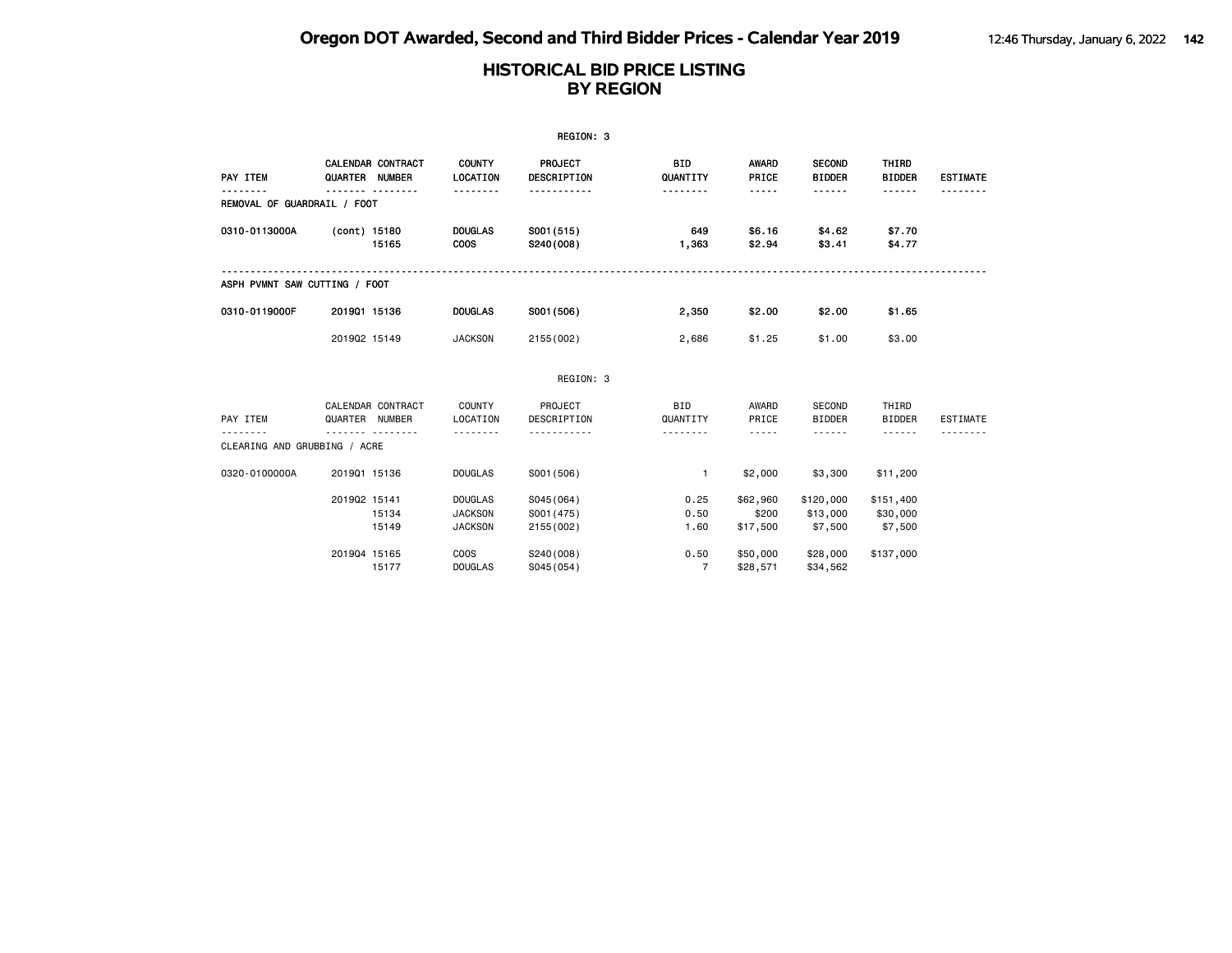|                                       |                                          |                                  | REGION: 3                          |                             |                                                                                                                                                                        |                                                 |                                                                                                                                                                                                    |                      |
|---------------------------------------|------------------------------------------|----------------------------------|------------------------------------|-----------------------------|------------------------------------------------------------------------------------------------------------------------------------------------------------------------|-------------------------------------------------|----------------------------------------------------------------------------------------------------------------------------------------------------------------------------------------------------|----------------------|
| PAY ITEM                              | CALENDAR CONTRACT<br>QUARTER NUMBER      | <b>COUNTY</b><br>LOCATION        | PROJECT<br>DESCRIPTION             | BID<br>QUANTITY             | <b>AWARD</b><br>PRICE                                                                                                                                                  | <b>SECOND</b><br><b>BIDDER</b>                  | THIRD<br><b>BIDDER</b>                                                                                                                                                                             | <b>ESTIMATE</b>      |
| <u>.</u><br>DITCH EXCAVATION / CUYD   | ------- --------                         | --------                         | -----------                        | <u>.</u>                    | $- - - - -$                                                                                                                                                            | ------                                          | ------                                                                                                                                                                                             | <u>.</u>             |
| 0330-0101000K                         | 201904 15177                             | <b>DOUGLAS</b>                   | S045(054)                          | 6                           | \$24.00                                                                                                                                                                | \$34.98                                         |                                                                                                                                                                                                    |                      |
| GENERAL EXCAVATION / CUYD             |                                          |                                  |                                    |                             |                                                                                                                                                                        |                                                 |                                                                                                                                                                                                    |                      |
| 0330-0105000K                         | 201901 15130<br>15136                    | <b>DOUGLAS</b><br><b>DOUGLAS</b> | S035(069)<br>S001 (506)            | 15<br>4,400                 | \$115.00<br>\$20.00                                                                                                                                                    | \$120.00<br>\$22.00                             | \$120.00<br>\$22.00                                                                                                                                                                                |                      |
|                                       | 201902 15141<br>15149                    | <b>DOUGLAS</b><br><b>JACKSON</b> | S045(064)<br>2155 (002)            | 3,100<br>4,103              | \$24.62<br>\$20.00                                                                                                                                                     | \$26.00<br>\$21.00                              | \$8.00<br>\$21.80                                                                                                                                                                                  |                      |
|                                       | 201904 15165                             | <b>COOS</b>                      | S240(008)                          | 17,600                      | \$16.50                                                                                                                                                                | \$0.01                                          | \$23.00                                                                                                                                                                                            |                      |
| EMBANKMENT IN PLACE / CUYD            |                                          |                                  |                                    |                             |                                                                                                                                                                        |                                                 |                                                                                                                                                                                                    |                      |
| 0330-0123000K                         | 201902 15134                             | <b>JACKSON</b>                   | S001 (475)                         | 150                         | \$42.00                                                                                                                                                                | \$70.00                                         | \$100.00                                                                                                                                                                                           |                      |
|                                       | 201904 15177                             | <b>DOUGLAS</b>                   | S045 (054)                         | 107,000                     | \$13.50                                                                                                                                                                | \$20.70                                         |                                                                                                                                                                                                    |                      |
| STONE EMBANKMENT / CUYD               |                                          |                                  |                                    |                             |                                                                                                                                                                        |                                                 |                                                                                                                                                                                                    |                      |
| 0330-0126000K                         | 201902 15141                             | <b>DOUGLAS</b>                   | S045(064)                          | 3,300                       | \$36.63                                                                                                                                                                | \$42.00                                         | \$25.00                                                                                                                                                                                            |                      |
|                                       | 201904 15165                             | <b>COOS</b>                      | S240(008)                          | 340                         | \$35.00                                                                                                                                                                | \$75.15                                         | \$31.00                                                                                                                                                                                            |                      |
|                                       |                                          |                                  | REGION: 3                          |                             |                                                                                                                                                                        |                                                 |                                                                                                                                                                                                    |                      |
| PAY ITEM                              | CALENDAR CONTRACT<br>QUARTER NUMBER<br>. | COUNTY<br>LOCATION<br>.          | PROJECT<br>DESCRIPTION<br><u>.</u> | <b>BID</b><br>QUANTITY<br>. | AWARD<br>PRICE<br>$\frac{1}{2} \left( \frac{1}{2} \right) \left( \frac{1}{2} \right) \left( \frac{1}{2} \right) \left( \frac{1}{2} \right) \left( \frac{1}{2} \right)$ | <b>SECOND</b><br><b>BIDDER</b><br>$- - - - - -$ | THIRD<br>BIDDER<br>$\frac{1}{2} \left( \frac{1}{2} \right) \left( \frac{1}{2} \right) \left( \frac{1}{2} \right) \left( \frac{1}{2} \right) \left( \frac{1}{2} \right) \left( \frac{1}{2} \right)$ | ESTIMATE<br><u>.</u> |
| 12 INCH SUBGRADE STABILIZATION / SQYD |                                          |                                  |                                    |                             |                                                                                                                                                                        |                                                 |                                                                                                                                                                                                    |                      |
| 0331-0106000J                         | 201902 15149                             | <b>JACKSON</b>                   | 2155 (002)                         | 777                         | \$20.00                                                                                                                                                                | \$15.00                                         | \$35.00                                                                                                                                                                                            |                      |
| 18 INCH SUBGRADE STABILIZATION / SQYD |                                          |                                  |                                    |                             |                                                                                                                                                                        |                                                 |                                                                                                                                                                                                    |                      |
| 0331-0109000J                         | 201901 15136                             | <b>DOUGLAS</b>                   | S001 (506)                         | 1,200                       | \$23.00                                                                                                                                                                | \$32.70                                         | \$26.00                                                                                                                                                                                            |                      |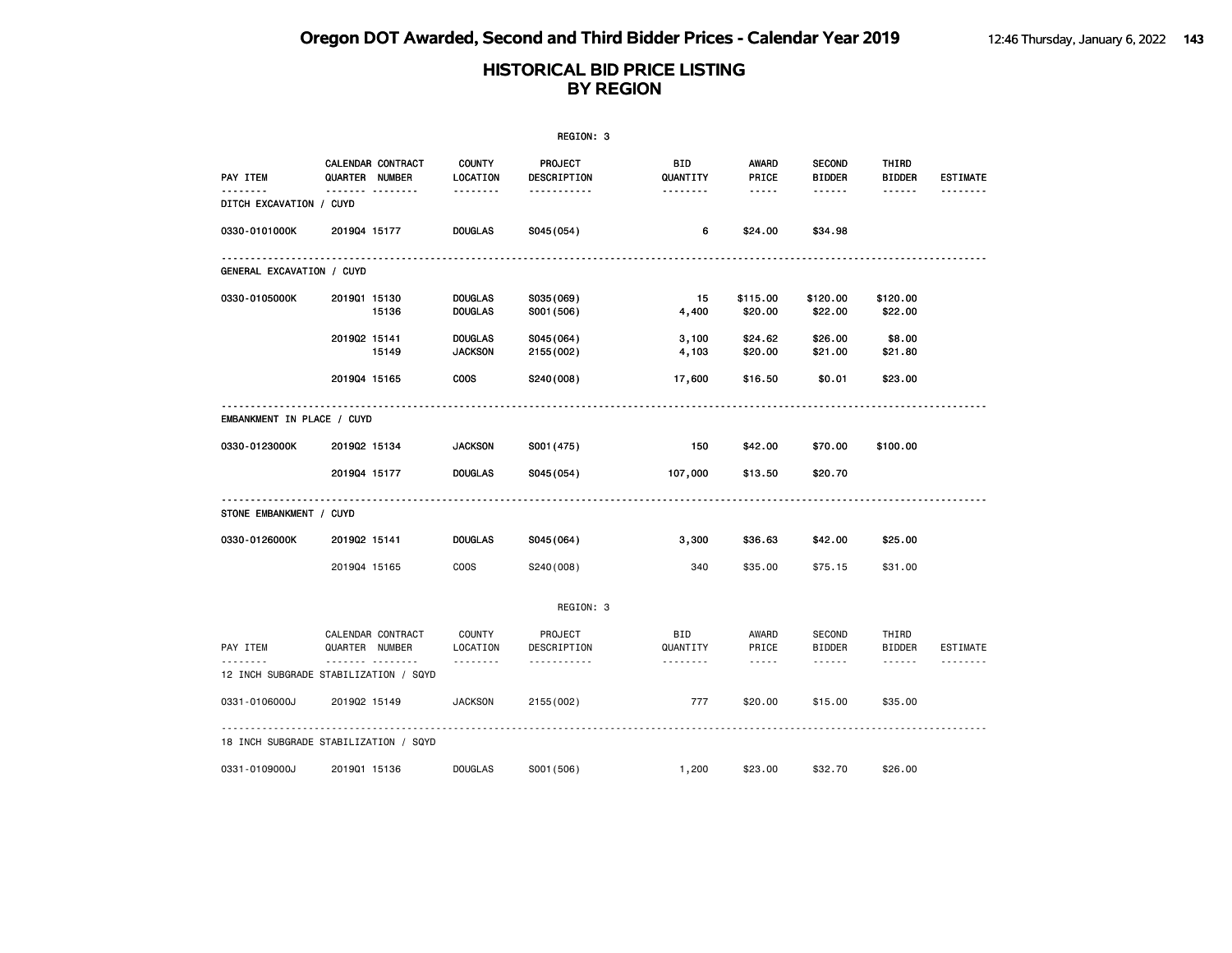|                                         |                                     |                                                    | REGION: 3                             |                        |                                 |                                                 |                                  |                             |
|-----------------------------------------|-------------------------------------|----------------------------------------------------|---------------------------------------|------------------------|---------------------------------|-------------------------------------------------|----------------------------------|-----------------------------|
| PAY ITEM                                | CALENDAR CONTRACT<br>QUARTER NUMBER | <b>COUNTY</b><br>LOCATION                          | <b>PROJECT</b><br>DESCRIPTION         | BID.<br>QUANTITY       | <b>AWARD</b><br>PRICE           | <b>SECOND</b><br><b>BIDDER</b>                  | THIRD<br><b>BIDDER</b>           | <b>ESTIMATE</b><br><u>.</u> |
| <b>WATERING / MGAL</b>                  | <b>.</b>                            | <u>.</u>                                           | <u>.</u>                              | .                      | $- - - -$                       | .                                               | $- - - - - -$                    |                             |
| 0340-0100000Q                           | 201902 15141                        | <b>DOUGLAS</b>                                     | S045(064)                             | 23.60                  | \$4.24                          | \$22.00                                         | \$162.00                         |                             |
|                                         |                                     |                                                    | REGION: 3                             |                        |                                 |                                                 |                                  |                             |
| PAY ITEM                                | CALENDAR CONTRACT<br>QUARTER NUMBER | <b>COUNTY</b><br>LOCATION                          | PROJECT<br>DESCRIPTION                | <b>BID</b><br>QUANTITY | <b>AWARD</b><br>PRICE           | <b>SECOND</b><br><b>BIDDER</b>                  | THIRD<br><b>BIDDER</b>           | <b>ESTIMATE</b>             |
| .<br>DRAINAGE GEOTEXTILE, TYPE 2 / SQYD | .                                   | .                                                  | <u></u>                               | .                      | $- - - - -$                     | .                                               | ------                           | .                           |
| 0350-0101000J                           | 201902 15141                        | <b>DOUGLAS</b>                                     | S045(064)                             | 286                    | \$3.70                          | \$2.00                                          | \$1.60                           |                             |
|                                         | 201904 15177                        | <b>DOUGLAS</b>                                     | S045(054)                             | 15                     | \$8.00                          | \$11.66                                         |                                  |                             |
| RIPRAP GEOTEXTILE, TYPE 1 / SQYD        |                                     |                                                    |                                       |                        |                                 |                                                 |                                  |                             |
| 0350-0103000J                           | 201902 15134                        | <b>JACKSON</b>                                     | S001 (475)                            | 50                     | \$12.00                         | \$12.00                                         | \$10.00                          |                             |
|                                         | 201904 15177                        | <b>DOUGLAS</b>                                     | S045(054)                             | 93                     | \$4.00                          | \$5.83                                          |                                  |                             |
| RIPRAP GEOTEXTILE, TYPE 2 / SQYD        |                                     |                                                    |                                       |                        |                                 |                                                 |                                  |                             |
| 0350-0104000J                           | 201904 15177<br>15165               | <b>DOUGLAS</b><br><b>COOS</b>                      | S045(054)<br>S240(008)                | 300<br>510             | \$1.80<br>\$1.75                | \$2.62<br>\$1.25                                | \$2.00                           |                             |
| SUBGRADE GEOTEXTILE / SQYD              |                                     |                                                    |                                       |                        |                                 |                                                 |                                  | <u>.</u>                    |
| 0350-0105000J                           | 201901 15136                        | <b>DOUGLAS</b>                                     | S001 (506)                            | 5,000                  | \$1.00                          | \$1.30                                          | \$1.00                           |                             |
|                                         | 201902 15141<br>15134<br>15149      | <b>DOUGLAS</b><br><b>JACKSON</b><br><b>JACKSON</b> | S045(064)<br>S001 (475)<br>2155 (002) | 750<br>1,100<br>7,766  | \$1.68<br>\$1.00<br>\$0.50      | \$2.00<br>\$1.00<br>\$0.80                      | \$1.00<br>\$5.00<br>\$1.25       |                             |
|                                         | 201904 15165<br>15177               | COOS<br><b>DOUGLAS</b>                             | S240(008)<br>S045 (054)               | 1,530<br>9,000         | \$1.00<br>\$1.15                | \$1.00<br>\$1.63                                | \$1.20                           |                             |
|                                         |                                     |                                                    | REGION: 3                             |                        |                                 |                                                 |                                  |                             |
| PAY ITEM                                | CALENDAR CONTRACT<br>QUARTER NUMBER | <b>COUNTY</b><br>LOCATION<br>.                     | PROJECT<br>DESCRIPTION<br>----------- | <b>BID</b><br>QUANTITY | AWARD<br>PRICE<br>$\frac{1}{2}$ | <b>SECOND</b><br><b>BIDDER</b><br>$- - - - - -$ | THIRD<br><b>BIDDER</b><br>------ | ESTIMATE                    |
| OBLITERATING SURFACINGS / SQFT          |                                     |                                                    |                                       |                        |                                 |                                                 |                                  |                             |
| 0370-0101000A                           | 201904 15177                        | <b>DOUGLAS</b>                                     | S045 (054)                            | 27,500                 | \$0.73                          | \$1.05                                          |                                  |                             |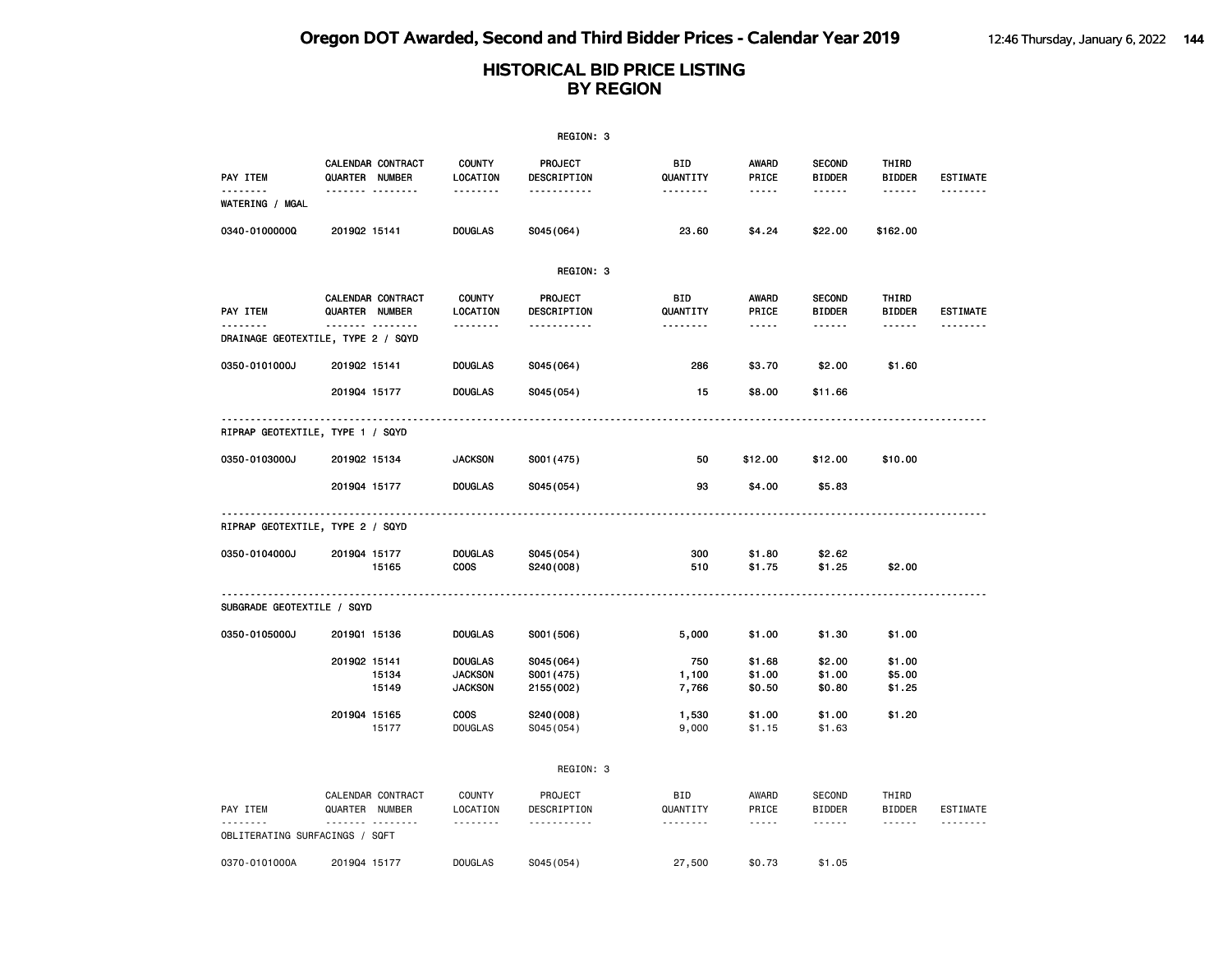|                                |                |                                     |                               | REGION: 3              |                         |                       |                                |                                                                                                                                                                                                                                                                                                                                                                                                                                                                            |                 |
|--------------------------------|----------------|-------------------------------------|-------------------------------|------------------------|-------------------------|-----------------------|--------------------------------|----------------------------------------------------------------------------------------------------------------------------------------------------------------------------------------------------------------------------------------------------------------------------------------------------------------------------------------------------------------------------------------------------------------------------------------------------------------------------|-----------------|
| PAY ITEM                       |                | CALENDAR CONTRACT<br>QUARTER NUMBER | <b>COUNTY</b><br>LOCATION     | PROJECT<br>DESCRIPTION | <b>BID</b><br>QUANTITY  | <b>AWARD</b><br>PRICE | <b>SECOND</b><br><b>BIDDER</b> | THIRD<br><b>BIDDER</b>                                                                                                                                                                                                                                                                                                                                                                                                                                                     | <b>ESTIMATE</b> |
| FILTER BLANKET / SQYD          |                | <u> </u>                            | .                             | -----------            | --------                | $- - - - -$           | ------                         | ------                                                                                                                                                                                                                                                                                                                                                                                                                                                                     |                 |
| 0390-0101000J                  | 201904 15177   | 15165                               | <b>DOUGLAS</b><br><b>COOS</b> | S045(054)<br>S240(008) | 275<br>1,762            | \$22.00<br>\$10.00    | \$32.06<br>\$18.00             | \$12.00                                                                                                                                                                                                                                                                                                                                                                                                                                                                    |                 |
| LOOSE RIPRAP, CLASS 50 / CUYD  |                |                                     |                               |                        |                         |                       |                                |                                                                                                                                                                                                                                                                                                                                                                                                                                                                            |                 |
| 0390-0105000K                  | 201902 15134   |                                     | <b>JACKSON</b>                | S001 (475)             | 40                      | \$90.00               | \$60.00                        | \$125.00                                                                                                                                                                                                                                                                                                                                                                                                                                                                   |                 |
|                                | 201904 15177   |                                     | <b>DOUGLAS</b>                | S045(054)              | 69                      | \$110.00              | \$160.32                       |                                                                                                                                                                                                                                                                                                                                                                                                                                                                            |                 |
| LOOSE RIPRAP, CLASS 100 / CUYD |                |                                     |                               |                        |                         |                       |                                |                                                                                                                                                                                                                                                                                                                                                                                                                                                                            |                 |
| 0390-0108000K                  | 201904 15177   |                                     | <b>DOUGLAS</b>                | S045(054)              | 60                      | \$110.00              | \$160.32                       |                                                                                                                                                                                                                                                                                                                                                                                                                                                                            |                 |
| LOOSE RIPRAP, CLASS 700 / CUYD |                |                                     |                               |                        |                         |                       |                                |                                                                                                                                                                                                                                                                                                                                                                                                                                                                            |                 |
| 0390-0114000K                  | 201904 15177   | 15165                               | <b>DOUGLAS</b><br><b>COOS</b> | S045(054)<br>S240(008) | 830<br>2,206            | \$94.00<br>\$32.00    | \$137.00<br>\$49.00            | \$102.00                                                                                                                                                                                                                                                                                                                                                                                                                                                                   |                 |
| RIPRAP BASINS / EACH           |                |                                     |                               |                        |                         |                       |                                |                                                                                                                                                                                                                                                                                                                                                                                                                                                                            |                 |
| 0390-0139000E                  | 201902 15134   |                                     | <b>JACKSON</b>                | S001 (475)             | $\overline{\mathbf{c}}$ | \$250                 | \$2,500                        | \$2,000                                                                                                                                                                                                                                                                                                                                                                                                                                                                    |                 |
|                                | 201904 15177   |                                     | <b>DOUGLAS</b>                | SO45(054)              | $\overline{2}$          | \$900                 | \$1,312                        |                                                                                                                                                                                                                                                                                                                                                                                                                                                                            |                 |
|                                |                |                                     |                               | REGION: 3              |                         |                       |                                |                                                                                                                                                                                                                                                                                                                                                                                                                                                                            |                 |
| PAY ITEM                       | QUARTER NUMBER | CALENDAR CONTRACT<br>.              | <b>COUNTY</b><br>LOCATION     | PROJECT<br>DESCRIPTION | <b>BID</b><br>QUANTITY  | AWARD<br>PRICE        | <b>SECOND</b><br><b>BIDDER</b> | THIRD<br><b>BIDDER</b>                                                                                                                                                                                                                                                                                                                                                                                                                                                     | ESTIMATE        |
| TRENCH FOUNDATION / CUYD       |                |                                     | <u>.</u>                      | <u>.</u>               | .                       | $\frac{1}{2}$         | .                              | $\frac{1}{2} \left( \frac{1}{2} \right) \left( \frac{1}{2} \right) \left( \frac{1}{2} \right) \left( \frac{1}{2} \right) \left( \frac{1}{2} \right) \left( \frac{1}{2} \right) \left( \frac{1}{2} \right) \left( \frac{1}{2} \right) \left( \frac{1}{2} \right) \left( \frac{1}{2} \right) \left( \frac{1}{2} \right) \left( \frac{1}{2} \right) \left( \frac{1}{2} \right) \left( \frac{1}{2} \right) \left( \frac{1}{2} \right) \left( \frac{1}{2} \right) \left( \frac$ |                 |
| 0405-0106000K                  | 201904 15165   |                                     | <b>COOS</b>                   | S240(008)              | 390                     | \$45.00               | \$0.01                         | \$20.00                                                                                                                                                                                                                                                                                                                                                                                                                                                                    |                 |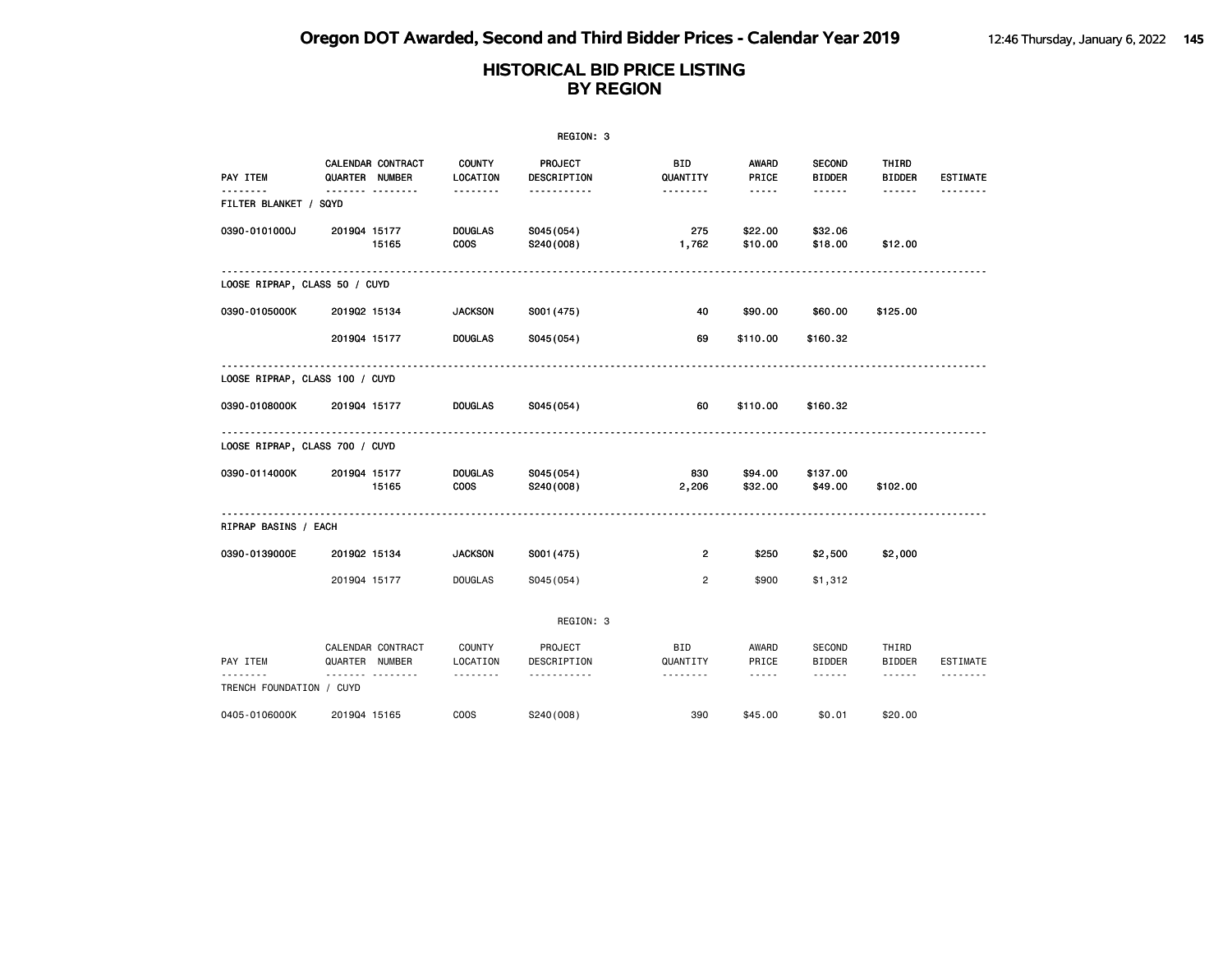|                                  |                                     |                                  | REGION: 3               |                        |                                                                                                                                                                                 |                         |                        |                 |
|----------------------------------|-------------------------------------|----------------------------------|-------------------------|------------------------|---------------------------------------------------------------------------------------------------------------------------------------------------------------------------------|-------------------------|------------------------|-----------------|
| PAY ITEM                         | CALENDAR CONTRACT<br>QUARTER NUMBER | COUNTY<br>LOCATION               | PROJECT<br>DESCRIPTION  | BID<br>QUANTITY        | AWARD<br>PRICE                                                                                                                                                                  | SECOND<br><b>BIDDER</b> | THIRD<br><b>BIDDER</b> | <b>ESTIMATE</b> |
| MAINLINE VIDEO INSPECTION / FOOT |                                     | --------                         | <u>.</u>                | <u>.</u>               | $- - - - -$                                                                                                                                                                     |                         | $- - - - - -$          |                 |
| 0415-0100000F                    | 201901 15136                        | <b>DOUGLAS</b>                   | S001 (506)              | 1,160                  | \$3.75                                                                                                                                                                          | \$2.00                  | \$3.50                 |                 |
|                                  | 201902 15141<br>15149               | <b>DOUGLAS</b><br><b>JACKSON</b> | S045(064)<br>2155 (002) | 140<br>2,382           | \$6.00<br>\$3.00                                                                                                                                                                | \$14.00<br>\$3.50       | \$20.15<br>\$1.00      |                 |
|                                  | 201904 15165<br>15177               | <b>COOS</b><br><b>DOUGLAS</b>    | S240(008)<br>S045(054)  | 580<br>2,630           | \$1.00<br>\$3.50                                                                                                                                                                | \$0.01<br>\$5.10        | \$4,00                 |                 |
|                                  |                                     |                                  | REGION: 3               |                        |                                                                                                                                                                                 |                         |                        |                 |
| PAY ITEM                         | CALENDAR CONTRACT<br>QUARTER NUMBER | COUNTY<br>LOCATION               | PROJECT<br>DESCRIPTION  | <b>BID</b><br>QUANTITY | AWARD<br>PRICE                                                                                                                                                                  | SECOND<br><b>BIDDER</b> | THIRD<br><b>BIDDER</b> | <b>ESTIMATE</b> |
| 6 INCH DRAIN PIPE / FOOT         |                                     | .                                |                         | .                      | $\frac{1}{2} \left( \frac{1}{2} \right) \left( \frac{1}{2} \right) \left( \frac{1}{2} \right) \left( \frac{1}{2} \right) \left( \frac{1}{2} \right) \left( \frac{1}{2} \right)$ | ------                  | ------                 |                 |
| 0430-0100060F                    | 201904 15177                        | <b>DOUGLAS</b>                   | S045(054)               | 300                    | \$39,00                                                                                                                                                                         | \$56.84                 |                        |                 |
| 8 INCH DRAIN PIPE / FOOT         |                                     |                                  |                         |                        |                                                                                                                                                                                 |                         |                        |                 |
| 0430-0100080F                    | 201901 15136                        | <b>DOUGLAS</b>                   | S001 (506)              | 500                    | \$32.00                                                                                                                                                                         | \$65.50                 | \$29.00                |                 |
| SUBSURFACE DRAIN OUTLETS / EACH  |                                     |                                  |                         |                        |                                                                                                                                                                                 |                         |                        |                 |
| 0430-0101000E                    | 201904 15177                        | <b>DOUGLAS</b>                   | S045(054)               | $\overline{4}$         | \$550,00                                                                                                                                                                        | \$801.60                |                        |                 |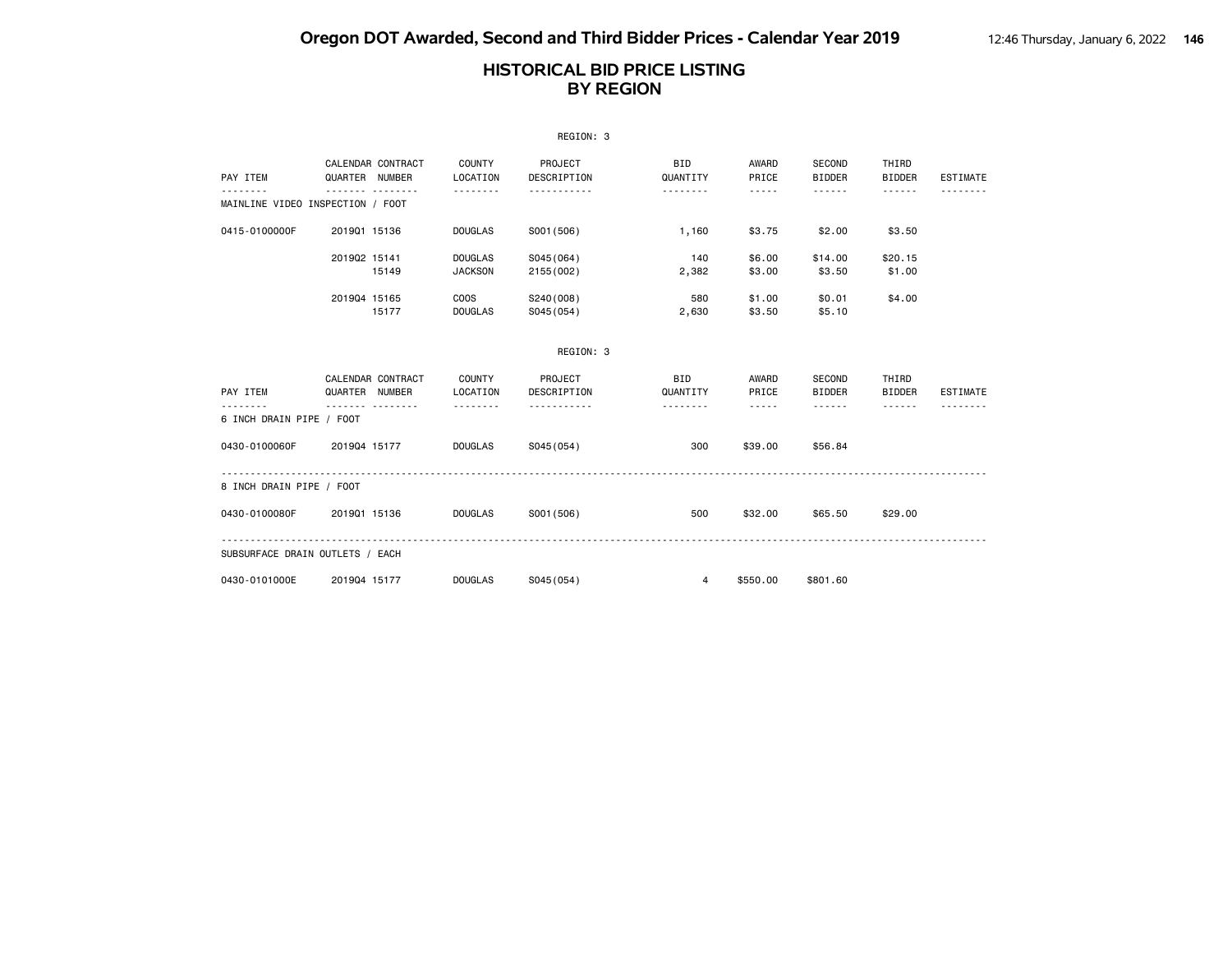|               |                                                         |                                  | REGION: 3              |                 |                    |                                |                        |                 |
|---------------|---------------------------------------------------------|----------------------------------|------------------------|-----------------|--------------------|--------------------------------|------------------------|-----------------|
| PAY ITEM      | CALENDAR CONTRACT<br>QUARTER NUMBER                     | <b>COUNTY</b><br>LOCATION        | PROJECT<br>DESCRIPTION | BID<br>QUANTITY | AWARD<br>PRICE     | <b>SECOND</b><br><b>BIDDER</b> | THIRD<br><b>BIDDER</b> | <b>ESTIMATE</b> |
| .             | ------- --------<br>6 INCH CULV PIPE, 5 FT DEPTH / FOOT | --------                         | -----------            | --------        | -----              | ------                         | ------                 |                 |
| 0445-010006AF | 201902 15141<br>15141                                   | <b>DOUGLAS</b><br><b>DOUGLAS</b> | S045(064)<br>S045(064) | 55<br>120       | \$43.17<br>\$20.62 | \$38.00<br>\$44.00             | \$102.00<br>\$95.75    |                 |
|               | 8 INCH CULV PIPE, 5 FT DEPTH / FOOT                     |                                  |                        |                 |                    |                                |                        |                 |
| 0445-010008AF | 201904 15165                                            | <b>COOS</b>                      | S240(008)              | 38              | \$140.00           | \$95.00                        | \$65.00                |                 |
|               | 8 INCH CULV PIPE, 10 FT DEPTH / FOOT                    |                                  |                        |                 |                    |                                |                        |                 |
| 0445-010008BF | 201904 15177                                            | <b>DOUGLAS</b>                   | S045(054)              | 150             | \$48.00            | \$69.96                        |                        |                 |
|               | 12 INCH CULV PIPE, 5 FT DEPTH / FOOT                    |                                  |                        |                 |                    |                                |                        |                 |
| 0445-010012AF | 201901 15130                                            | <b>DOUGLAS</b>                   | S035(069)              | 5               | \$255.00           | \$250.00                       | \$250.00               |                 |
|               | 201902 15141                                            | <b>DOUGLAS</b>                   | S045(064)              | 20              | \$119.58           | \$65.00                        | \$99.00                |                 |
|               | 201904 15177                                            | <b>DOUGLAS</b>                   | S045(054)              | 55              | \$56.00            | \$81.62                        |                        |                 |
|               | 15 INCH CULV PIPE, 10 FT DP / FOOT                      |                                  |                        |                 |                    |                                |                        |                 |
| 0445-010015BF | 201904 15177                                            | <b>DOUGLAS</b>                   | S045(054)              | 62.50           | \$59.00            | \$85.99                        |                        |                 |
|               | 18 INCH CULV PIPE, 10 FT DP / FOOT                      |                                  |                        |                 |                    |                                |                        |                 |
| 0445-010018BF | 201904 15177                                            | <b>DOUGLAS</b>                   | S045(054)              | 175             | \$77.00            | \$112.22                       |                        |                 |
|               | 24 INCH CULV PIPE, 10 FT DP / FOOT                      |                                  |                        |                 |                    |                                |                        |                 |
| 0445-010024BF | 201904 15177                                            | <b>DOUGLAS</b>                   | S045(054)              | 62              | \$78.00            | \$113.68                       |                        |                 |
|               | 8 INCH STORM SEW PIPE, 5 FT / FOOT                      |                                  |                        |                 |                    |                                |                        |                 |
| 0445-035008AF | 201902 15149                                            | <b>JACKSON</b>                   | 2155 (002)             | 43              | \$65.00            | \$75.00                        | \$50.00                |                 |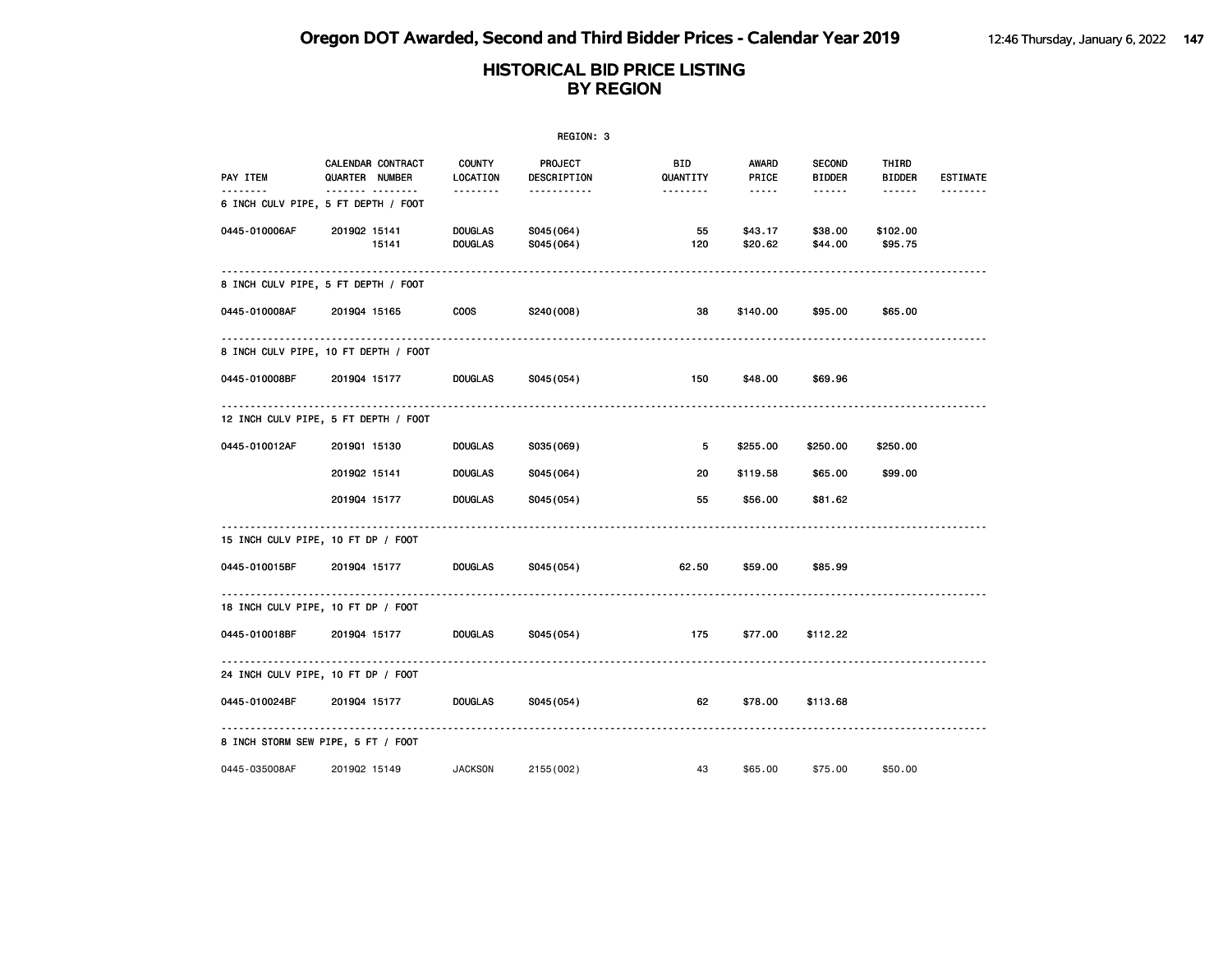|               |                                          |                    | REGION: 3                     |                 |                |                                |                 |                 |
|---------------|------------------------------------------|--------------------|-------------------------------|-----------------|----------------|--------------------------------|-----------------|-----------------|
| PAY ITEM      | CALENDAR CONTRACT<br>QUARTER NUMBER      | COUNTY<br>LOCATION | <b>PROJECT</b><br>DESCRIPTION | BID<br>QUANTITY | AWARD<br>PRICE | <b>SECOND</b><br><b>BIDDER</b> | THIRD<br>BIDDER | <b>ESTIMATE</b> |
|               | .<br>12 INCH STORM SEW PIPE, 5 FT / FOOT | .                  | -----------                   | --------        | -----          | ------                         | ------          |                 |
| 0445-035012AF | 201901 15136                             | <b>DOUGLAS</b>     | S001 (506)                    | 594             | \$32.00        | \$106.50                       | \$84.00         |                 |
|               | 201902 15149                             | <b>JACKSON</b>     | 2155 (002)                    | 1,280           | \$52.00        | \$76.00                        | \$48.00         |                 |
|               | 201904 15177                             | <b>DOUGLAS</b>     | S045(054)                     | 87              | \$56.00        | \$81.62                        |                 |                 |
|               | 12 INCH STORM SEW PIPE, 10 FT / FOOT     |                    |                               |                 |                |                                |                 |                 |
| 0445-035012BF | 201902 15149                             | <b>JACKSON</b>     | 2155 (002)                    | 799             | \$60.00        | \$78.00                        | \$52.00         |                 |
|               | 201904 15177                             | <b>DOUGLAS</b>     | S045(054)                     | 321             | \$61.50        | \$89.27                        |                 |                 |
|               | 12 INCH STORM SEW PIPE, 20 FT / FOOT     |                    |                               |                 |                |                                |                 |                 |
| 0445-035012CF | 201904 15177                             | <b>DOUGLAS</b>     | S045(054)                     | 351             | \$98.00        | \$142.83                       |                 |                 |
|               | 15 INCH STORM SEW PIPE, 5 FT / FOOT      |                    |                               |                 |                |                                |                 |                 |
| 0445-035015AF | 201901 15136                             | <b>DOUGLAS</b>     | S001 (506)                    | 35              | \$82.00        | \$162.00                       | \$103.00        |                 |
|               | 201904 15177                             | <b>DOUGLAS</b>     | S045(054)                     | 90              | \$59.00        | \$85.99                        |                 |                 |
|               | 18 INCH STORM SEW PIPE, 5 FT / FOOT      |                    |                               |                 |                |                                |                 |                 |
| 0445-035018AF | 201902 15149                             | <b>JACKSON</b>     | 2155 (002)                    | 123             | \$58.00        | \$84.00                        | \$58.00         |                 |
|               | 201904 15177                             | <b>DOUGLAS</b>     | S045(054)                     | 399             | \$63.00        | \$91.82                        |                 |                 |
|               | 18 INCH STORM SEW PIPE, 10 FT / FOOT     |                    |                               |                 |                |                                |                 |                 |
| 0445-035018BF | 201902 15149                             | <b>JACKSON</b>     | 2155 (002)                    | 103             | \$114.00       | \$120.00                       | \$65.00         |                 |
|               | 201904 15177                             | <b>DOUGLAS</b>     | S045(054)                     | 596             | \$79.00        | \$115.14                       |                 |                 |
|               | 18 INCH STORM SEW PIPE, 20 FT / FOOT     |                    |                               |                 |                |                                |                 |                 |
| 0445-035018CF | 201904 15177                             | <b>DOUGLAS</b>     | S045 (054)                    | 118             | \$221.00       | \$322.10                       |                 |                 |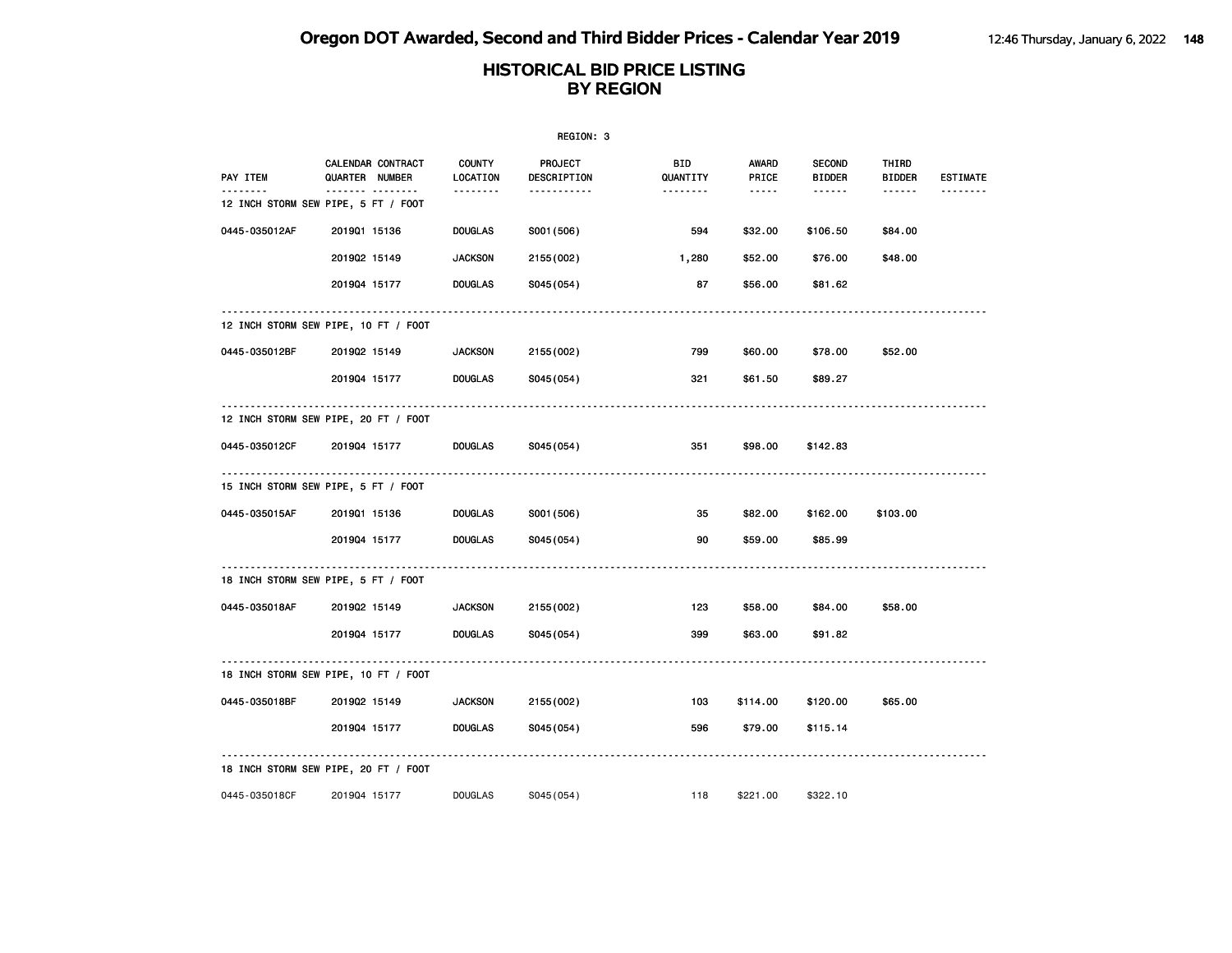|               |                                                                   |                | REGION: 3                             |                                                                                                                                       |                       |                            |                                                |                                              |
|---------------|-------------------------------------------------------------------|----------------|---------------------------------------|---------------------------------------------------------------------------------------------------------------------------------------|-----------------------|----------------------------|------------------------------------------------|----------------------------------------------|
| PAY ITEM<br>. | CALENDAR CONTRACT COUNTY<br>QUARTER NUMBER<br>------- --------    | LOCATION<br>.  | PROJECT<br>DESCRIPTION<br>----------- | BID and the set of the set of the set of the set of the set of the set of the set of the set of the set of the<br>QUANTITY<br><b></b> | AWARD<br><b>PRICE</b> | SECOND<br>BIDDER<br>------ | THIRD<br>BIDDER<br><b><i><u>AAAAAA</u></i></b> | <b>ESTIMATE</b><br><u>       - - - - - -</u> |
|               | 24 INCH STORM SEW PIPE, 5 FT / FOOT                               |                |                                       |                                                                                                                                       |                       |                            |                                                |                                              |
|               | 0445-035024AF 2019Q2 15149 JACKSON                                |                | 2155 (002)                            | 34                                                                                                                                    | \$100.00              | \$105.00                   | \$78.00                                        |                                              |
|               | 24 INCH STORM SEW PIPE, 10 FT / FOOT                              |                |                                       |                                                                                                                                       |                       |                            |                                                |                                              |
|               | 0445-035024BF 2019Q4 15177 DOUGLAS S045 (054)                     |                |                                       | 70 —                                                                                                                                  |                       | \$74.00 \$107.85           |                                                |                                              |
|               | 24 INCH STORM SEW P > 20 FT / FOOT                                |                |                                       |                                                                                                                                       |                       |                            |                                                |                                              |
|               | 0445-035024DF 2019Q4 15177 DOUGLAS S045(054)                      |                |                                       | 93                                                                                                                                    | \$262.00              | \$381.85                   |                                                |                                              |
|               | 12 INCH SLTD DR PIPE, 5 FT DP / FOOT                              |                |                                       |                                                                                                                                       |                       |                            |                                                |                                              |
|               | 0445-040012AF 2019Q2 15134 JACKSON S001 (475)                     |                |                                       | 478                                                                                                                                   |                       | \$300.00 \$200.00          | \$150.00                                       |                                              |
|               | SLOPED END SECTIONS, 8 INCH / EACH                                |                |                                       |                                                                                                                                       |                       |                            |                                                |                                              |
|               | 0445-0700080E 2019Q4 15165 COOS S240(008)                         |                |                                       | $2^{\circ}$                                                                                                                           |                       | \$120.00 \$150.00 \$200.00 |                                                |                                              |
|               | SLOPED END SECTIONS, 12 INCH / EACH                               |                |                                       |                                                                                                                                       |                       |                            |                                                |                                              |
|               | 0445-0700120E  2019Q1 15136  DOUGLAS                              |                | S001 (506)                            | 3                                                                                                                                     |                       | \$85.00 \$82.00 \$210.00   |                                                |                                              |
|               | 201904 15177 DOUGLAS                                              |                | S045(054)                             | $1 \sim$                                                                                                                              | \$150.00 \$218.62     |                            |                                                |                                              |
|               | SLOPED END SECTIONS, 15 INCH / EACH                               |                |                                       |                                                                                                                                       |                       |                            |                                                |                                              |
|               | 0445-0700150E   2019Q4 15177     DOUGLAS   S045(054)            1 |                |                                       |                                                                                                                                       | \$150.00              | \$218.62                   |                                                |                                              |
|               | SLOPED END SECTIONS, 18 INCH / EACH                               |                |                                       |                                                                                                                                       |                       |                            |                                                |                                              |
| 0445-0700180E | 201904 15177                                                      | <b>DOUGLAS</b> | S045(054)                             | $\sim$ 1                                                                                                                              | \$200.00              | \$291.50                   |                                                |                                              |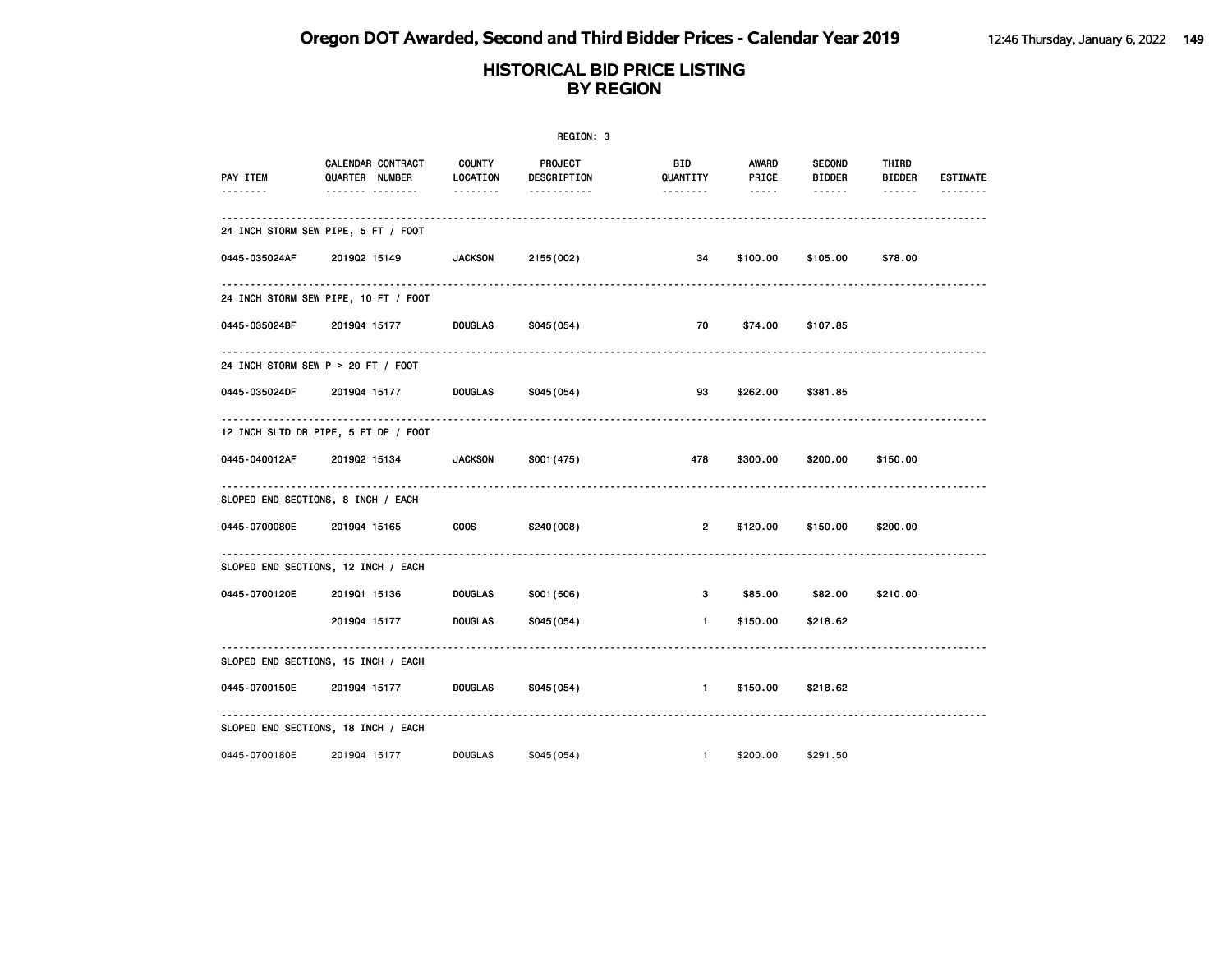|                                 |                |                                    |                               | REGION: 3                     |                        |                       |                                |                        |                 |
|---------------------------------|----------------|------------------------------------|-------------------------------|-------------------------------|------------------------|-----------------------|--------------------------------|------------------------|-----------------|
| PAY ITEM                        | QUARTER        | CALENDAR CONTRACT<br><b>NUMBER</b> | <b>COUNTY</b><br>LOCATION     | PROJECT<br><b>DESCRIPTION</b> | BID<br>QUANTITY        | AWARD<br>PRICE        | <b>SECOND</b><br><b>BIDDER</b> | THIRD<br><b>BIDDER</b> | <b>ESTIMATE</b> |
| CONCRETE IN BLOCKS / CUYD       |                |                                    |                               |                               | -------                | -----                 | <b>.</b>                       | ------                 |                 |
| 0445-0735030K                   | 201902 15149   |                                    | <b>JACKSON</b>                | 2155 (002)                    | 1.                     | \$1,000               | \$700                          | \$400                  |                 |
|                                 |                |                                    |                               | REGION: 3                     |                        |                       |                                |                        |                 |
| PAY ITEM                        | QUARTER NUMBER | <b>CALENDAR CONTRACT</b>           | <b>COUNTY</b><br>LOCATION     | <b>PROJECT</b><br>DESCRIPTION | <b>BID</b><br>QUANTITY | <b>AWARD</b><br>PRICE | <b>SECOND</b><br><b>BIDDER</b> | THIRD<br><b>BIDDER</b> | <b>ESTIMATE</b> |
|                                 |                | INCH STRUCTURAL PLATE PIPE / FOOT  |                               |                               | -------                | -----                 | - - - - - -                    | ------                 |                 |
| 0450-0100000F                   | 201904 15165   |                                    | COO <sub>S</sub>              | S240(008)                     | 222.50                 | \$960                 | \$1,365                        | \$1,430                |                 |
|                                 |                |                                    |                               | REGION: 3                     |                        |                       |                                |                        |                 |
| PAY ITEM                        | QUARTER NUMBER | CALENDAR CONTRACT                  | <b>COUNTY</b><br>LOCATION     | PROJECT<br>DESCRIPTION        | <b>BID</b><br>QUANTITY | AWARD<br>PRICE        | <b>SECOND</b><br><b>BIDDER</b> | THIRD<br><b>BIDDER</b> | <b>ESTIMATE</b> |
| PAVED CULVERT END SLOPES / SQFT |                |                                    |                               |                               |                        | -----                 | .                              | .                      |                 |
| 0460-0100000J                   | 201904 15177   | 15165                              | <b>DOUGLAS</b><br><b>COOS</b> | S045 (054)<br>S240(008)       | 35<br>1,100            | \$28,00<br>\$31.50    | \$40.81<br>\$30.89             | \$31,00                |                 |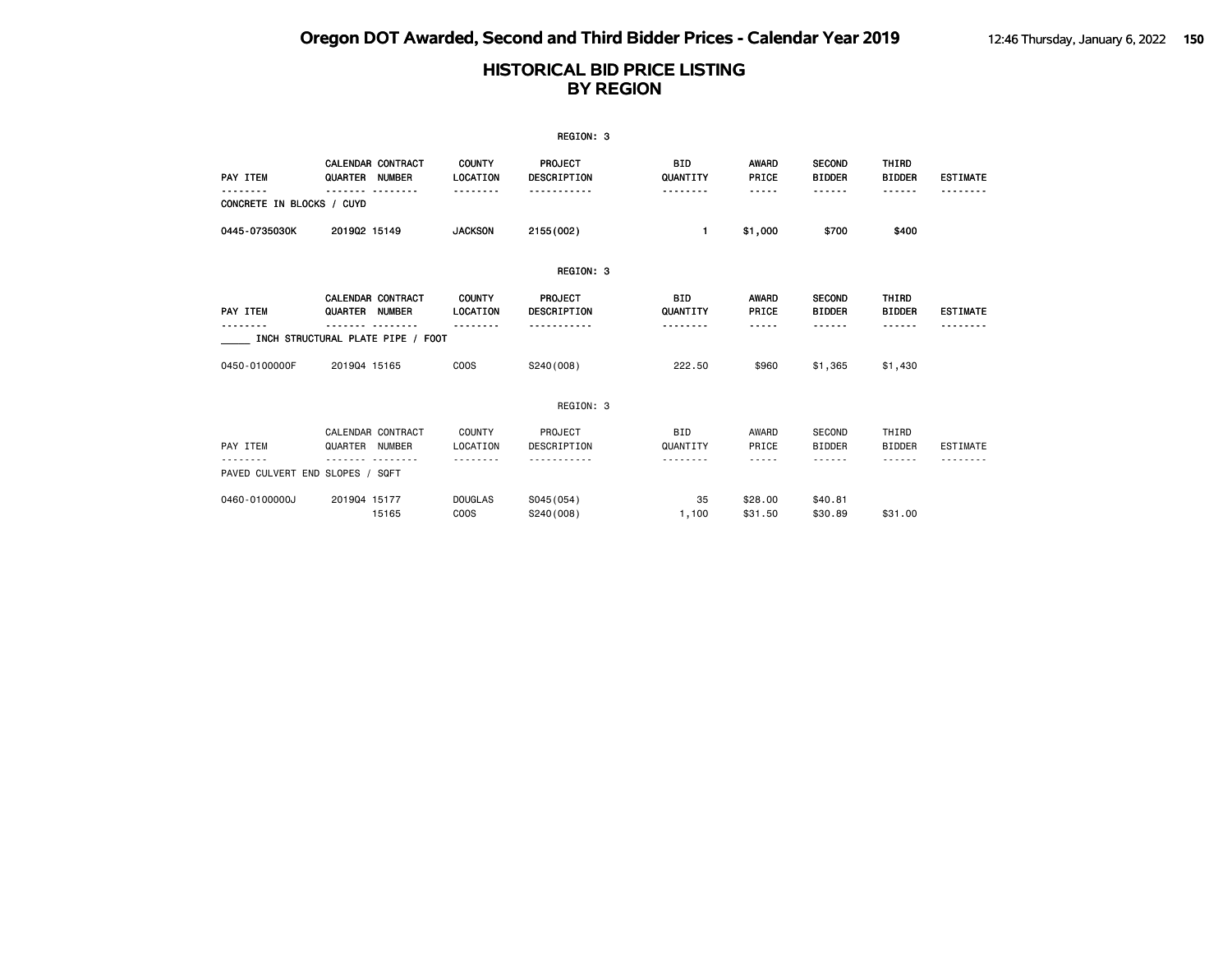|                                |                                                  |                       | REGION: 3              |                        |                 |                                |                        |                 |
|--------------------------------|--------------------------------------------------|-----------------------|------------------------|------------------------|-----------------|--------------------------------|------------------------|-----------------|
| PAY ITEM<br><u>.</u>           | CALENDAR CONTRACT<br>QUARTER NUMBER              | COUNTY<br>LOCATION    | PROJECT<br>DESCRIPTION | <b>BID</b><br>QUANTITY | AWARD<br>PRICE  | <b>SECOND</b><br><b>BIDDER</b> | THIRD<br><b>BIDDER</b> | <b>ESTIMATE</b> |
|                                | <u> </u><br>CONCRETE STORM SEWER MANHOLES / EACH | <u> - - - - - - -</u> | -----------            | <u>.</u>               | $\cdots \cdots$ | .                              | $- - - - - -$          | <u>.</u>        |
| 0470-0101000E                  | 201901 15136                                     | <b>DOUGLAS</b>        | S001 (506)             | 4                      | \$4,000         | \$4,780                        | \$3,900                |                 |
|                                | 201902 15149                                     | <b>JACKSON</b>        | 2155 (002)             | 4                      | \$4,000         | \$2,900                        | \$3,800                |                 |
|                                | 201904 15177                                     | <b>DOUGLAS</b>        | S045(054)              | $7^{\circ}$            | \$6,700         | \$9,724                        |                        |                 |
|                                | CONCRETE MANHOLES, SHALLOW / EACH                |                       |                        |                        |                 |                                |                        |                 |
| 0470-0105000E 2019Q2 15149     |                                                  | <b>JACKSON</b>        | 2155 (002)             | 9                      |                 | \$4,100 \$2,800                | \$3,500                |                 |
|                                | CONC MANHOLES, LARGE PCAST / EACH                |                       |                        |                        |                 |                                |                        |                 |
|                                | 0470-0106000E 2019Q2 15149                       | <b>JACKSON</b>        | 2155 (002)             |                        |                 | 1 \$6,200 \$4,600              | \$4,500                |                 |
|                                | CONCRETE INLETS, TYPE CG-2 / EACH                |                       |                        |                        |                 |                                |                        |                 |
|                                | 0470-0307000E 2019Q2 15149 JACKSON               |                       | 2155 (002)             |                        |                 | $1$ \$2,000 \$1,900            | \$2,200                |                 |
|                                | CONCRETE INLETS, TYPE CG-3 / EACH                |                       |                        |                        |                 |                                |                        |                 |
| 0470-0309000E                  | 201901 15136                                     | <b>DOUGLAS</b>        | S001 (506)             | 10                     |                 | \$3,600 \$3,020                | \$3,300                |                 |
|                                | 201902 15149                                     | <b>JACKSON</b>        | 2155 (002)             | 12 <sub>1</sub>        | \$2,200         | \$2,100                        | \$2,500                |                 |
|                                | CONC INLETS, TYPE CG-3 (MOD / EACH               |                       |                        |                        |                 |                                |                        |                 |
| 0470-0310000E                  | 201902 15149                                     | <b>JACKSON</b>        | 2155 (002)             | 3                      | \$2,600         | \$2,500                        | \$2,600                |                 |
| CONCRETE INLETS, TYPE D / EACH |                                                  |                       |                        |                        |                 |                                |                        |                 |
| 0470-0311000E                  | 201901 15136                                     | <b>DOUGLAS</b>        | S001 (506)             | $2^{\circ}$            | \$2,300         | \$2,935                        | \$1,800                |                 |
|                                | 201902 15149                                     | <b>JACKSON</b>        | 2155 (002)             | $\overline{2}$         | \$2,000         | \$1,800                        | \$1,500                |                 |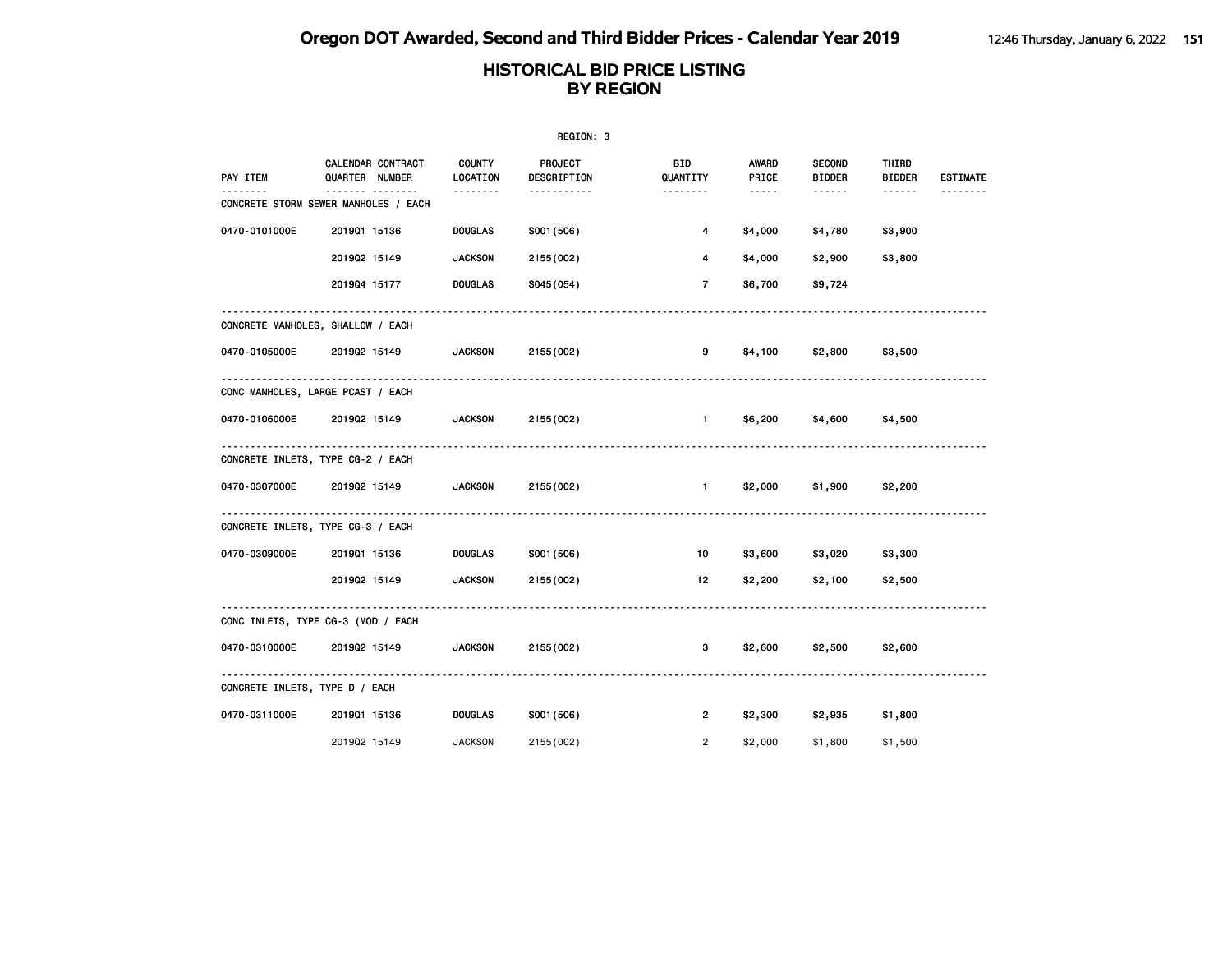|                                     |                                     |                           | REGION: 3              |                        |                                                                                                                                                                                 |                                |                        |                 |
|-------------------------------------|-------------------------------------|---------------------------|------------------------|------------------------|---------------------------------------------------------------------------------------------------------------------------------------------------------------------------------|--------------------------------|------------------------|-----------------|
| PAY ITEM                            | CALENDAR CONTRACT<br>QUARTER NUMBER | <b>COUNTY</b><br>LOCATION | PROJECT<br>DESCRIPTION | <b>BID</b><br>QUANTITY | <b>AWARD</b><br>PRICE                                                                                                                                                           | <b>SECOND</b><br><b>BIDDER</b> | THIRD<br><b>BIDDER</b> | <b>ESTIMATE</b> |
| .<br>CONCRETE INLETS, TYPE D / EACH | .                                   | .                         | -----------            | <u>.</u>               | -----                                                                                                                                                                           | ------                         |                        |                 |
| 0470-0311000E                       | 201904 15177                        | <b>DOUGLAS</b>            | S045(054)              | $\overline{7}$         | \$1,900                                                                                                                                                                         | \$2,769                        |                        |                 |
| CONCRETE INLETS, TYPE G-1 / EACH    |                                     |                           |                        |                        |                                                                                                                                                                                 |                                |                        |                 |
| 0470-0313000E                       | 201901 15130                        | <b>DOUGLAS</b>            | S035(069)              | $\mathbf{1}$           | \$1,500                                                                                                                                                                         | \$3,000                        | \$2,000                |                 |
|                                     | 201904 15177                        | <b>DOUGLAS</b>            | S045(054)              | 3                      | \$1,800                                                                                                                                                                         | \$2,623                        |                        |                 |
| CONCRETE INLETS, TYPE G-2 / EACH    |                                     |                           |                        |                        |                                                                                                                                                                                 |                                |                        |                 |
| 0470-0315000E                       | 201901 15136                        | <b>DOUGLAS</b>            | S001 (506)             | $\overline{2}$         | \$3,600                                                                                                                                                                         | \$2,980                        | \$3,200                |                 |
|                                     | 201904 15177                        | <b>DOUGLAS</b>            | S045(054)              | 5                      | \$2,100                                                                                                                                                                         | \$3,061                        |                        |                 |
|                                     | CONCRETE INLETS, TYPE G-2MA / EACH  |                           |                        |                        |                                                                                                                                                                                 |                                |                        |                 |
| 0470-0319000E                       | 201904 15177                        | <b>DOUGLAS</b>            | S045(054)              | 5                      | \$2,400                                                                                                                                                                         | \$3,498                        |                        |                 |
|                                     |                                     |                           | REGION: 3              |                        |                                                                                                                                                                                 |                                |                        |                 |
| PAY ITEM                            | CALENDAR CONTRACT<br>QUARTER NUMBER | <b>COUNTY</b><br>LOCATION | PROJECT<br>DESCRIPTION | <b>BID</b><br>QUANTITY | AWARD<br>PRICE                                                                                                                                                                  | <b>SECOND</b><br><b>BIDDER</b> | THIRD<br><b>BIDDER</b> | ESTIMATE        |
| DRAINAGE CURBS / FOOT               | .                                   |                           |                        | .                      | $\frac{1}{2} \left( \frac{1}{2} \right) \left( \frac{1}{2} \right) \left( \frac{1}{2} \right) \left( \frac{1}{2} \right) \left( \frac{1}{2} \right) \left( \frac{1}{2} \right)$ | ------                         | ------                 |                 |
| 0480-0100000F                       | 201902 15134                        | <b>JACKSON</b>            | S001 (475)             | 12,118                 | \$6.00                                                                                                                                                                          | \$8.00                         | \$8.00                 |                 |
|                                     | 201904 15177                        | <b>DOUGLAS</b>            | S045 (054)             | 1,010                  | \$10.00                                                                                                                                                                         | \$50.02                        |                        |                 |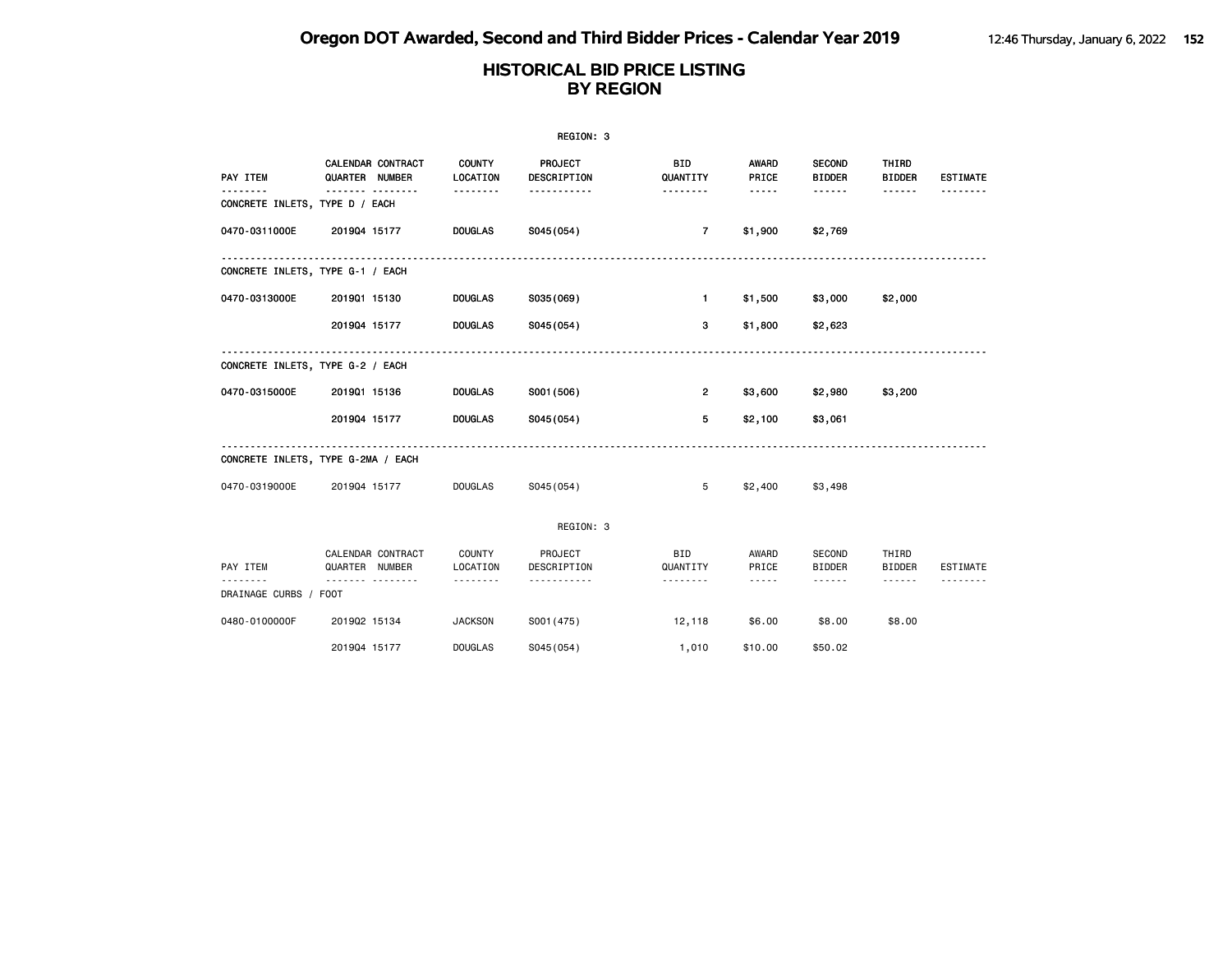|                                      |                |                               |                                       | REGION: 3                          |                             |                                        |                                          |                                  |                      |
|--------------------------------------|----------------|-------------------------------|---------------------------------------|------------------------------------|-----------------------------|----------------------------------------|------------------------------------------|----------------------------------|----------------------|
| PAY ITEM                             | QUARTER NUMBER | CALENDAR CONTRACT<br><b>.</b> | <b>COUNTY</b><br>LOCATION<br><u>.</u> | <b>PROJECT</b><br>DESCRIPTION<br>. | BID<br>QUANTITY<br><u>.</u> | <b>AWARD</b><br>PRICE<br>$\frac{1}{2}$ | <b>SECOND</b><br><b>BIDDER</b><br>------ | THIRD<br><b>BIDDER</b><br>------ | <b>ESTIMATE</b><br>. |
| ADJUSTING BOXES / EACH               |                |                               |                                       |                                    |                             |                                        |                                          |                                  |                      |
| 0490-0100000E                        | 201901 15136   |                               | <b>DOUGLAS</b>                        | S001 (506)                         | 4                           | \$400.00                               | \$130.00                                 | \$400.00                         |                      |
|                                      | 201902 15149   |                               | <b>JACKSON</b>                        | 2155 (002)                         | $\overline{7}$              | \$280.00                               | \$300.00                                 | \$400.00                         |                      |
| CONNECTION TO EXTG STRUCTURES / EACH |                |                               |                                       |                                    |                             |                                        |                                          |                                  |                      |
| 0490-0104000E                        | 201901 15136   |                               | <b>DOUGLAS</b>                        | S001 (506)                         | $\mathbf{1}$                | \$1,000                                | \$2,585                                  | \$1,100                          |                      |
|                                      | 201902 15149   | 15134                         | <b>JACKSON</b><br><b>JACKSON</b>      | 2155 (002)<br>S001 (475)           | $\overline{2}$<br>21        | \$1,000<br>\$785                       | \$1,100<br>\$325                         | \$900<br>\$1,200                 |                      |
| ADJUSTING INLETS / EACH              |                |                               |                                       |                                    |                             |                                        |                                          |                                  |                      |
| 0490-0105000E                        | 201901 15136   |                               | <b>DOUGLAS</b>                        | S001 (506)                         | 2                           | \$2,300                                | \$2,028                                  | \$1,500                          |                      |
|                                      | 201902 15134   |                               | <b>JACKSON</b>                        | S001 (475)                         | 103                         | \$1,100                                | \$1,200                                  | \$1,300                          |                      |
| FILLING ABANDONED STRUCTURES / EACH  |                |                               |                                       |                                    |                             |                                        |                                          |                                  |                      |
| 0490-0117000E                        | 201901 15136   |                               | <b>DOUGLAS</b>                        | S001 (506)                         | 2                           | \$500                                  | \$2,410                                  | \$800                            |                      |
|                                      | 201904 15177   |                               | <b>DOUGLAS</b>                        | S045 (054)                         | $\mathbf{1}$                | \$1,200                                | \$1,749                                  |                                  |                      |
| MINOR ADJUSTMENT OF MANHOLES / EACH  |                |                               |                                       |                                    |                             |                                        |                                          |                                  |                      |
| 0490-0120000E                        | 201901 15130   | 15136                         | <b>DOUGLAS</b><br><b>DOUGLAS</b>      | S035(069)<br>S001 (506)            | 2<br>5                      | \$700<br>\$800                         | \$1,000<br>\$1,365                       | \$1,000<br>\$1,200               |                      |
|                                      | 201902 15134   | 15149                         | <b>JACKSON</b><br><b>JACKSON</b>      | S001 (475)<br>2155 (002)           | $\mathbf{1}$<br>10          | \$1,100<br>\$750                       | \$1,200<br>\$1,000                       | \$1,500<br>\$700                 |                      |
|                                      |                |                               |                                       |                                    |                             |                                        |                                          |                                  |                      |
| MAJOR ADJUSTMENT OF MANHOLES / EACH  |                |                               |                                       |                                    |                             |                                        |                                          |                                  |                      |
| 0490-0121000E                        | 201902 15149   |                               | <b>JACKSON</b>                        | 2155 (002)                         | $\overline{7}$              | \$2,000                                | \$2,100                                  | \$1,500                          |                      |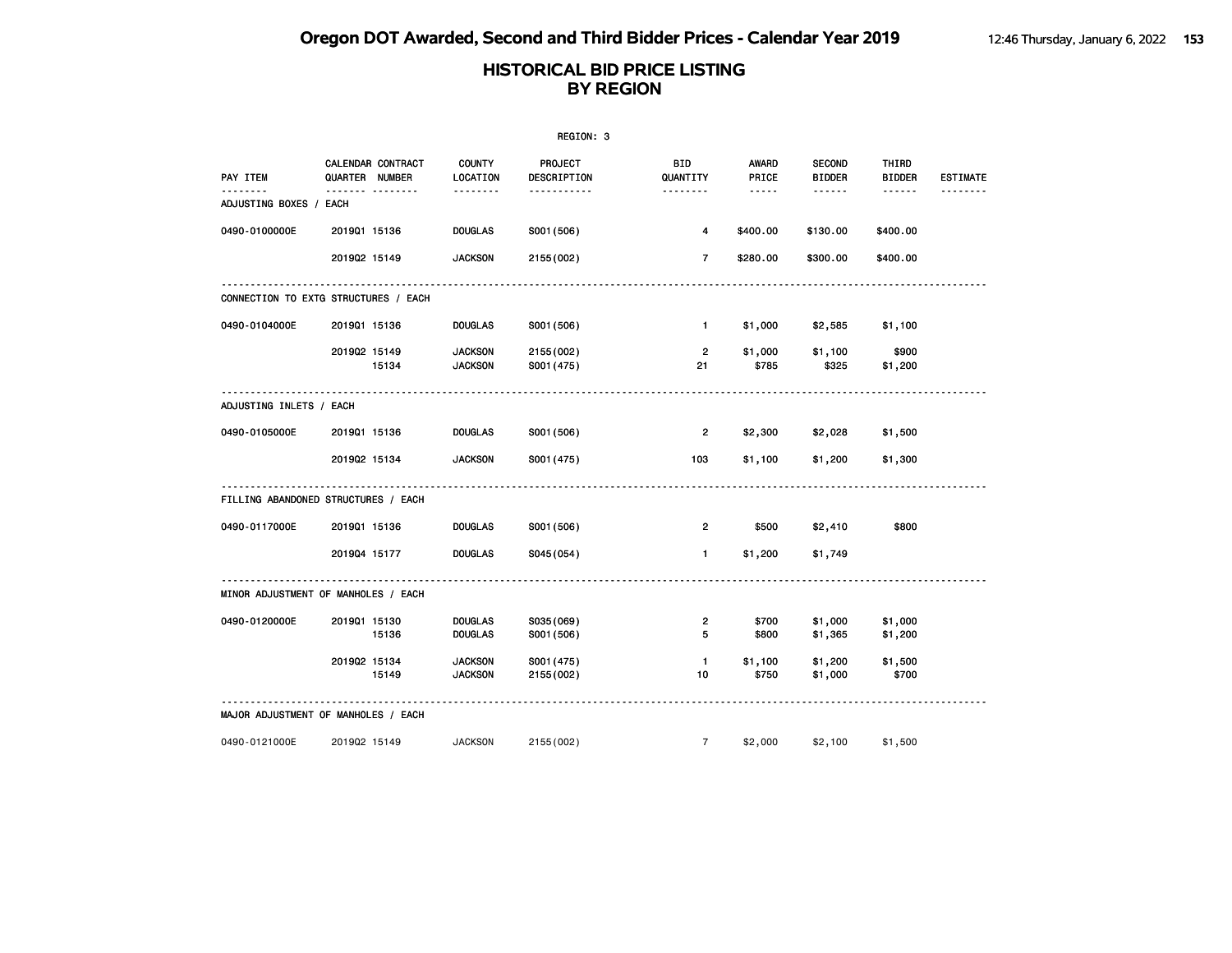|                                                |              |                                                       |                                                                      | REGION: 3                                            |                                |                                                                                                                                                      |                                          |                                          |                 |
|------------------------------------------------|--------------|-------------------------------------------------------|----------------------------------------------------------------------|------------------------------------------------------|--------------------------------|------------------------------------------------------------------------------------------------------------------------------------------------------|------------------------------------------|------------------------------------------|-----------------|
| PAY ITEM                                       |              | CALENDAR CONTRACT<br>QUARTER NUMBER<br>. <sub>.</sub> | <b>COUNTY</b><br>LOCATION<br>.                                       | <b>PROJECT</b><br>DESCRIPTION                        | BID<br>QUANTITY                | <b>AWARD</b><br>PRICE                                                                                                                                | <b>SECOND</b><br><b>BIDDER</b>           | THIRD<br><b>BIDDER</b>                   | <b>ESTIMATE</b> |
| EXTRA FOR MANHOLES OVER EXISTING SEWERS / EACH |              |                                                       |                                                                      | .                                                    | <u>.</u>                       | .                                                                                                                                                    | ------                                   | ------                                   |                 |
| 0490-0123000E                                  | 201901 15136 |                                                       | <b>DOUGLAS</b>                                                       | S001 (506)                                           | $\overline{\mathbf{c}}$        | \$500                                                                                                                                                | \$1,770                                  | \$975                                    |                 |
|                                                | 201902 15149 |                                                       | <b>JACKSON</b>                                                       | 2155 (002)                                           | 1                              | \$1,800                                                                                                                                              | \$1,400                                  | \$1,800                                  |                 |
| CAPPING EXISTING CONCRETE STRUCTURES / EACH    |              |                                                       |                                                                      |                                                      |                                |                                                                                                                                                      |                                          |                                          |                 |
| 0490-0125000E                                  | 201901 15136 |                                                       | <b>DOUGLAS</b>                                                       | S001 (506)                                           | $\overline{2}$                 | \$1,000                                                                                                                                              | \$870                                    | \$1,300                                  |                 |
|                                                |              |                                                       |                                                                      | REGION: 3                                            |                                |                                                                                                                                                      |                                          |                                          |                 |
| PAY ITEM                                       |              | CALENDAR CONTRACT<br>QUARTER NUMBER                   | <b>COUNTY</b><br>LOCATION                                            | PROJECT<br>DESCRIPTION                               | <b>BID</b><br>QUANTITY         | AWARD<br>PRICE                                                                                                                                       | SECOND<br><b>BIDDER</b>                  | THIRD<br><b>BIDDER</b>                   | <b>ESTIMATE</b> |
| TRENCH RESURFACING / SQYD                      |              |                                                       | .                                                                    | .                                                    | .                              | .                                                                                                                                                    | ------                                   | ------                                   |                 |
| 0495-0100000J                                  | 201901 15136 |                                                       | <b>DOUGLAS</b>                                                       | S001 (506)                                           | 12                             | \$100.00                                                                                                                                             | \$185.00                                 | \$130.00                                 |                 |
|                                                | 201902 15149 |                                                       | <b>JACKSON</b>                                                       | 2155 (002)                                           | 396                            | \$55.00                                                                                                                                              | \$46.00                                  | \$60.00                                  |                 |
|                                                |              |                                                       |                                                                      | REGION: 3                                            |                                |                                                                                                                                                      |                                          |                                          |                 |
| PAY ITEM                                       |              | CALENDAR CONTRACT<br>QUARTER NUMBER                   | <b>COUNTY</b><br>LOCATION                                            | PROJECT<br>DESCRIPTION                               | <b>BID</b><br>QUANTITY         | AWARD<br>PRICE                                                                                                                                       | SECOND<br><b>BIDDER</b>                  | THIRD<br><b>BIDDER</b>                   | <b>ESTIMATE</b> |
| BRIDGE REMOVAL WORK / SQFT                     |              | <b>.</b>                                              | <u>.</u>                                                             | .                                                    | <u>.</u>                       | $\frac{1}{2} \left( \frac{1}{2} \right) \left( \frac{1}{2} \right) \left( \frac{1}{2} \right) \left( \frac{1}{2} \right) \left( \frac{1}{2} \right)$ | ------                                   | ------                                   | <u>.</u>        |
| 0501-0100000A                                  | 201901 15130 |                                                       | <b>DOUGLAS</b>                                                       | S035 (069)                                           | 364                            | \$137.36                                                                                                                                             | \$82.42                                  | \$68.68                                  |                 |
|                                                | 201902 15141 | 15141<br>15134<br>15134                               | <b>DOUGLAS</b><br><b>DOUGLAS</b><br><b>JACKSON</b><br><b>JACKSON</b> | S045 (064)<br>S045 (064)<br>S001 (475)<br>S001 (475) | 378<br>432<br>10,814<br>17,222 | \$12.33<br>\$9.37<br>\$18.49<br>\$11.61                                                                                                              | \$39.68<br>\$34.72<br>\$16.18<br>\$14.52 | \$15.57<br>\$13.62<br>\$29.59<br>\$23.23 |                 |
|                                                | 201904 15165 | 15177                                                 | <b>COOS</b><br><b>DOUGLAS</b>                                        | S240(008)<br>S045 (054)                              | $\mathbf{1}$<br>22,134         | \$20,000<br>\$27.11                                                                                                                                  | \$42,605<br>\$30.62                      | \$26,000                                 |                 |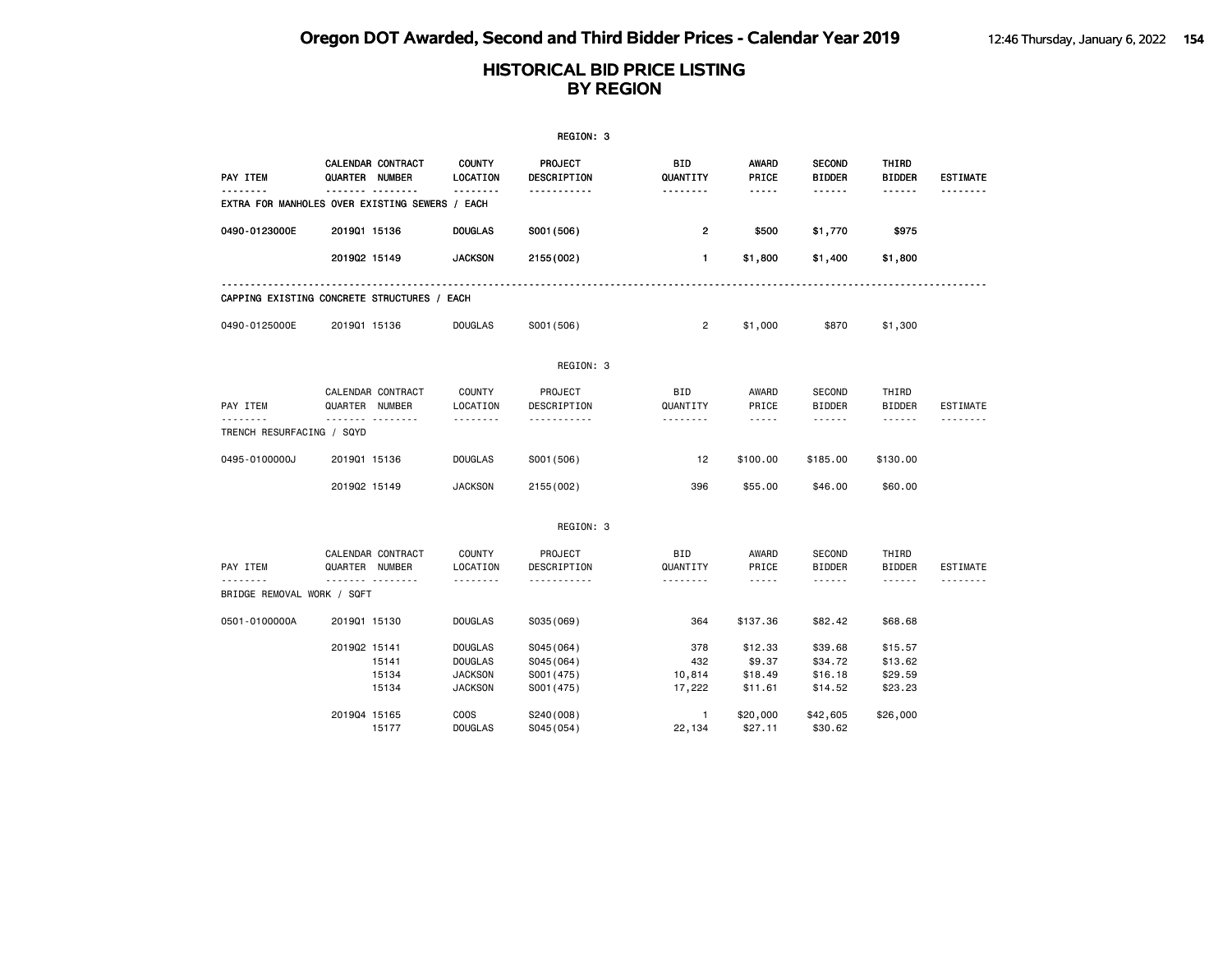|                                                      |                |                                  |                                                                                  | REGION: 3                                                         |                                 |                                                      |                                                       |                                          |                 |
|------------------------------------------------------|----------------|----------------------------------|----------------------------------------------------------------------------------|-------------------------------------------------------------------|---------------------------------|------------------------------------------------------|-------------------------------------------------------|------------------------------------------|-----------------|
| PAY ITEM                                             | QUARTER NUMBER | <b>CALENDAR CONTRACT</b>         | <b>COUNTY</b><br>LOCATION                                                        | PROJECT<br>DESCRIPTION                                            | BID<br>QUANTITY                 | AWARD<br>PRICE                                       | <b>SECOND</b><br><b>BIDDER</b>                        | THIRD<br><b>BIDDER</b>                   | <b>ESTIMATE</b> |
| BRIDGE END PANEL CLD PLN PVMT REM,                   |                |                                  | <u>.</u><br>/ SQYD                                                               | <u>.</u>                                                          | <u>.</u>                        | -----                                                | .                                                     | ------                                   |                 |
| 0503-0103000J                                        | 201904 15180   | 15180<br>15180<br>15180          | <b>DOUGLAS</b><br><b>DOUGLAS</b><br><b>DOUGLAS</b><br><b>DOUGLAS</b>             | S001 (515)<br>S001 (515)<br>S001 (515)<br>S001 (515)              | 212<br>269<br>269<br>317        | \$34.00<br>\$34.00<br>\$34.00<br>\$34.00             | \$35.00<br>\$35.00<br>\$35.00<br>\$35.00              | \$32.00<br>\$35.00<br>\$35.00<br>\$35.00 |                 |
|                                                      |                |                                  |                                                                                  | REGION: 3                                                         |                                 |                                                      |                                                       |                                          |                 |
| PAY ITEM                                             | QUARTER NUMBER | CALENDAR CONTRACT                | <b>COUNTY</b><br>LOCATION                                                        | PROJECT<br>DESCRIPTION                                            | <b>BID</b><br>QUANTITY          | AWARD<br>PRICE                                       | <b>SECOND</b><br><b>BIDDER</b>                        | THIRD<br><b>BIDDER</b>                   | <b>ESTIMATE</b> |
| <u>.</u><br>SHORING, CRIBBING, AND COFFERDAMS / SQYD |                | .                                | .                                                                                | .                                                                 | .                               | $- - - -$                                            | .                                                     | $- - - - - -$                            | <u>.</u>        |
| 0510-0100000A                                        | 201902 15141   | 15141                            | <b>DOUGLAS</b><br><b>DOUGLAS</b>                                                 | S045 (064)<br>S045 (064)                                          | 42<br>48                        | \$1,561<br>\$1,398                                   | \$1,548<br>\$1,146                                    | \$1,333<br>\$1,167                       |                 |
|                                                      | 201904 15182   | 15182<br>15165<br>15177          | JOSEPHINE<br><b>JOSEPHINE</b><br><b>COOS</b><br><b>DOUGLAS</b>                   | S001 (528)<br>S001 (528)<br>S240(008)<br>S045 (054)               | 170<br>176<br>340<br>1,174      | \$83.82<br>\$80.97<br>\$352.94<br>\$767              | \$170.59<br>\$164.77<br>\$770.18<br>\$2,591           | \$70.59<br>\$68.18<br>\$176.47           |                 |
| STRUCTURE EXCAVATION / CUYD                          |                |                                  |                                                                                  |                                                                   |                                 |                                                      |                                                       |                                          |                 |
| 0510-0101000A                                        | 201902 15141   | 15141                            | <b>DOUGLAS</b><br><b>DOUGLAS</b>                                                 | S045 (064)<br>S045 (064)                                          | 481<br>535                      | \$48.16<br>\$39.39                                   | \$20.79<br>\$20.56                                    | \$55.09<br>\$51.40                       |                 |
|                                                      | 201904 15177   | 15182<br>15182<br>15165<br>15177 | <b>DOUGLAS</b><br><b>JOSEPHINE</b><br>JOSEPHINE<br><b>COOS</b><br><b>DOUGLAS</b> | S045 (054)<br>S001 (528)<br>S001 (528)<br>S240(008)<br>S045 (054) | 8<br>142<br>150<br>750<br>3,304 | \$625.00<br>\$66.90<br>\$58.67<br>\$10.67<br>\$21.94 | \$874.47<br>\$43.66<br>\$43.81<br>\$363.60<br>\$21.34 | \$105.63<br>\$100.00<br>\$24.00          |                 |
| GRANULAR WALL BACKFILL / CUYD                        |                |                                  |                                                                                  |                                                                   |                                 |                                                      |                                                       |                                          |                 |
| 0510-0106000A                                        | 201902 15141   | 15141                            | <b>DOUGLAS</b><br><b>DOUGLAS</b>                                                 | S045 (064)<br>S045 (064)                                          | 31<br>32                        | \$133.60<br>\$150.39                                 | \$48.39<br>\$46.88                                    | \$89.19<br>\$89.56                       |                 |
|                                                      | 201904 15177   | 15177                            | <b>DOUGLAS</b><br><b>DOUGLAS</b>                                                 | S045 (054)<br>S045 (054)                                          | 40<br>2,677                     | \$250.00<br>\$56.03                                  | \$167.61<br>\$78.30                                   |                                          |                 |
| GRANULAR STRUCTURE BACKFILL / CUYD                   |                |                                  |                                                                                  |                                                                   |                                 |                                                      |                                                       |                                          |                 |
| 0510-0108000A                                        | 201902 15141   | 15141                            | <b>DOUGLAS</b><br><b>DOUGLAS</b>                                                 | S045 (064)<br>S045(064)                                           | 128<br>156                      | \$286.27<br>\$201.55                                 | \$42.97<br>\$41.67                                    | \$93.75<br>\$88.46                       |                 |
|                                                      | 201904 15177   | 15182<br>15182                   | <b>DOUGLAS</b><br><b>JOSEPHINE</b><br><b>JOSEPHINE</b>                           | S045 (054)<br>S001 (528)<br>S001 (528)                            | $\overline{7}$<br>40<br>40      | \$428.57<br>\$122.50<br>\$123.75                     | \$582.98<br>\$90.00<br>\$95.40                        | \$87.50<br>\$87.50                       |                 |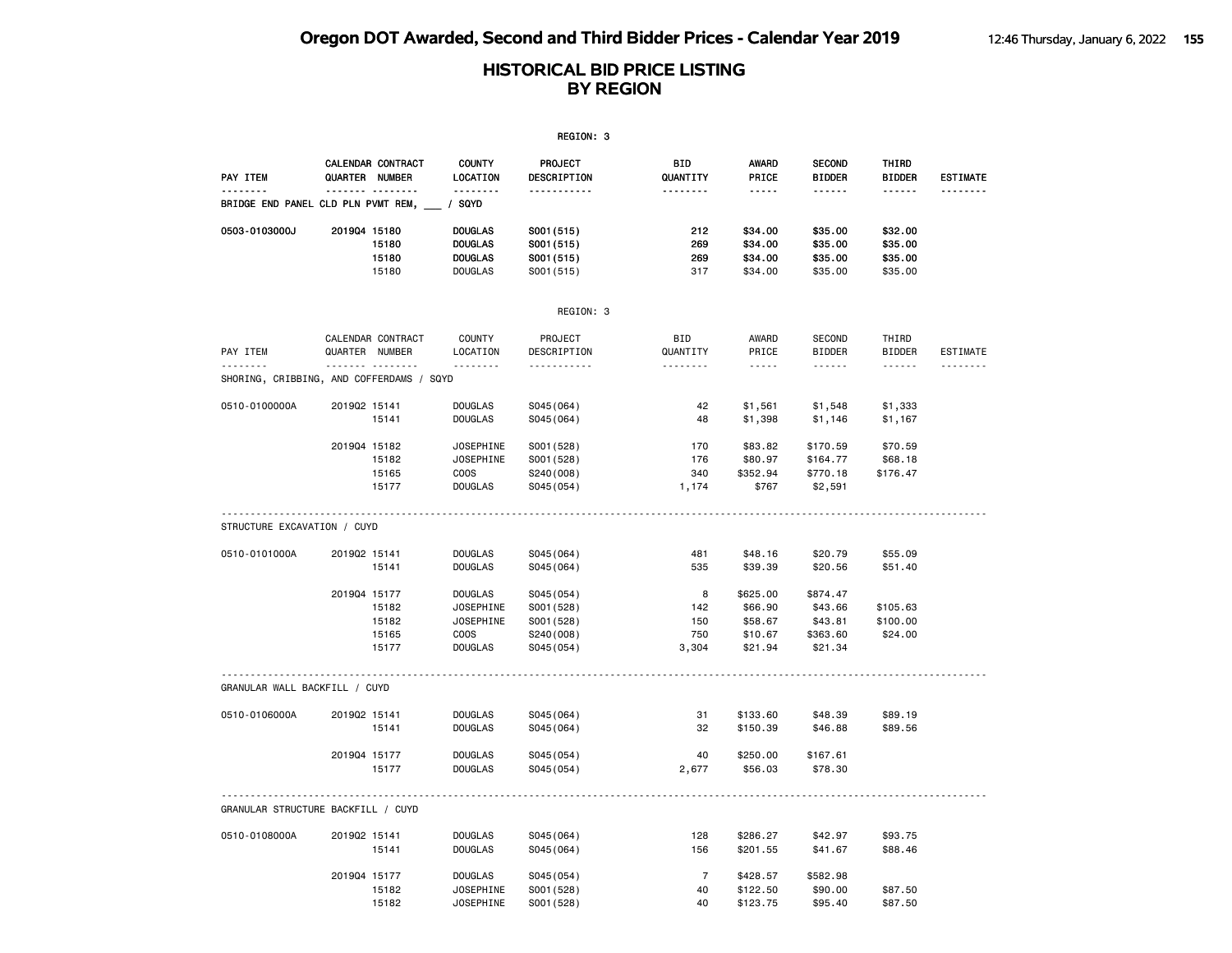|                                          |              | 15180                            | <b>DOUGLAS</b>       | S001 (515)              | 317                  | \$34.00        | \$35.00                 | \$35.00                 |                             |
|------------------------------------------|--------------|----------------------------------|----------------------|-------------------------|----------------------|----------------|-------------------------|-------------------------|-----------------------------|
|                                          |              |                                  |                      | REGION: 3               |                      |                |                         |                         |                             |
|                                          |              | <b>CALENDAR CONTRACT</b>         | <b>COUNTY</b>        | PROJECT                 | BID                  | AWARD          | <b>SECOND</b>           | THIRD                   |                             |
| PAY ITEM<br><u>.</u>                     |              | QUARTER NUMBER<br>. <sub>.</sub> | LOCATION<br><u>.</u> | DESCRIPTION<br>.        | QUANTITY<br><u>.</u> | PRICE<br>----- | <b>BIDDER</b><br>------ | <b>BIDDER</b><br>------ | <b>ESTIMATE</b><br>-------- |
| SHORING, CRIBBING, AND COFFERDAMS / SQYD |              |                                  |                      |                         |                      |                |                         |                         |                             |
| 0510-0100000A                            | 201902 15141 |                                  | <b>DOUGLAS</b>       | S045(064)               | 42                   | \$1,561        | \$1,548                 | \$1,333                 |                             |
|                                          |              | 15141                            | <b>DOUGLAS</b>       | S045 (064)              | 48                   | \$1,398        | \$1,146                 | \$1,167                 |                             |
|                                          | 201904 15182 |                                  | <b>JOSEPHINE</b>     | S001 (528)              | 170                  | \$83.82        | \$170.59                | \$70.59                 |                             |
|                                          |              | 15182                            | <b>JOSEPHINE</b>     | S001 (528)              | 176                  | \$80.97        | \$164.77                | \$68.18                 |                             |
|                                          |              | 15165                            | <b>COOS</b>          | S240(008)               | 340                  | \$352.94       | \$770.18                | \$176.47                |                             |
|                                          |              | 15177                            | <b>DOUGLAS</b>       | S045(054)               | 1,174                | \$767          | \$2,591                 |                         |                             |
| STRUCTURE EXCAVATION / CUYD              |              |                                  |                      |                         |                      |                |                         |                         |                             |
| 0510-0101000A                            | 201902 15141 |                                  | <b>DOUGLAS</b>       | S045(064)               | 481                  | \$48.16        | \$20.79                 | \$55.09                 |                             |
|                                          |              | 15141                            | <b>DOUGLAS</b>       | S045(064)               | 535                  | \$39.39        | \$20.56                 | \$51.40                 |                             |
|                                          | 201904 15177 |                                  | <b>DOUGLAS</b>       | S045(054)               | 8                    | \$625.00       | \$874.47                |                         |                             |
|                                          |              | 15182                            | <b>JOSEPHINE</b>     | S001 (528)              | 142                  | \$66.90        | \$43.66                 | \$105.63                |                             |
|                                          |              | 15182                            | <b>JOSEPHINE</b>     | S001 (528)              | 150                  | \$58.67        | \$43.81                 | \$100.00                |                             |
|                                          |              | 15165                            | <b>COOS</b>          | S240(008)               | 750                  | \$10.67        | \$363.60                | \$24.00                 |                             |
|                                          |              | 15177                            | DOUGLAS              | S045(054)               | 3,304                | \$21.94        | \$21.34                 |                         |                             |
| GRANULAR WALL BACKFILL / CUYD            |              |                                  |                      |                         |                      |                |                         |                         |                             |
| 0510-0106000A                            | 201902 15141 |                                  | <b>DOUGLAS</b>       | S045(064)               | 31                   | \$133.60       | \$48.39                 | \$89.19                 |                             |
|                                          |              | 15141                            | DOUGLAS              | S045(064)               | 32                   | \$150.39       | \$46.88                 | \$89.56                 |                             |
|                                          | 201904 15177 |                                  | <b>DOUGLAS</b>       | S045(054)               | 40                   | \$250.00       | \$167.61                |                         |                             |
|                                          |              | 15177                            | <b>DOUGLAS</b>       | S045(054)               | 2,677                | \$56.03        | \$78.30                 |                         |                             |
| GRANULAR STRUCTURE BACKFILL / CUYD       |              |                                  |                      |                         |                      |                |                         |                         |                             |
| 0510-0108000A                            | 201902 15141 |                                  | <b>DOUGLAS</b>       | S045(064)               | 128                  | \$286.27       | \$42.97                 | \$93.75                 |                             |
|                                          |              | 15141                            | <b>DOUGLAS</b>       | S045(064)               | 156                  | \$201.55       | \$41.67                 | \$88.46                 |                             |
|                                          | 201904 15177 |                                  | <b>DOUGLAS</b>       | S045(054)               | $\overline{7}$       | \$428.57       | \$582.98                |                         |                             |
|                                          |              | 15182                            | <b>JOSEPHINE</b>     | S001 (528)              | 40                   | \$122.50       | \$90.00                 | \$87.50                 |                             |
|                                          |              | 15182                            | <b>JOSEPHINE</b>     | S001 (528)              | 40                   | \$123.75       | \$95.40                 | \$87.50                 |                             |
|                                          |              | 15177                            | <b>DOUGLAS</b>       | S045 (054)              | 54                   | \$74.07        | \$124.15                |                         |                             |
|                                          |              |                                  |                      | REGION: 3               |                      |                |                         |                         |                             |
|                                          |              | CALENDAR CONTRACT                | COUNTY               | PROJECT                 | <b>BID</b>           | AWARD          | <b>SECOND</b>           | THIRD                   |                             |
| PAY ITEM                                 |              | QUARTER NUMBER<br>.              | LOCATION<br>.        | DESCRIPTION<br><u>.</u> | QUANTITY<br>.        | PRICE<br>----- | <b>BIDDER</b><br>.      | <b>BIDDER</b><br>------ | <b>ESTIMATE</b><br>.        |
| GRANULAR STRUCTURE BACKFILL / CUYD       |              |                                  |                      |                         |                      |                |                         |                         |                             |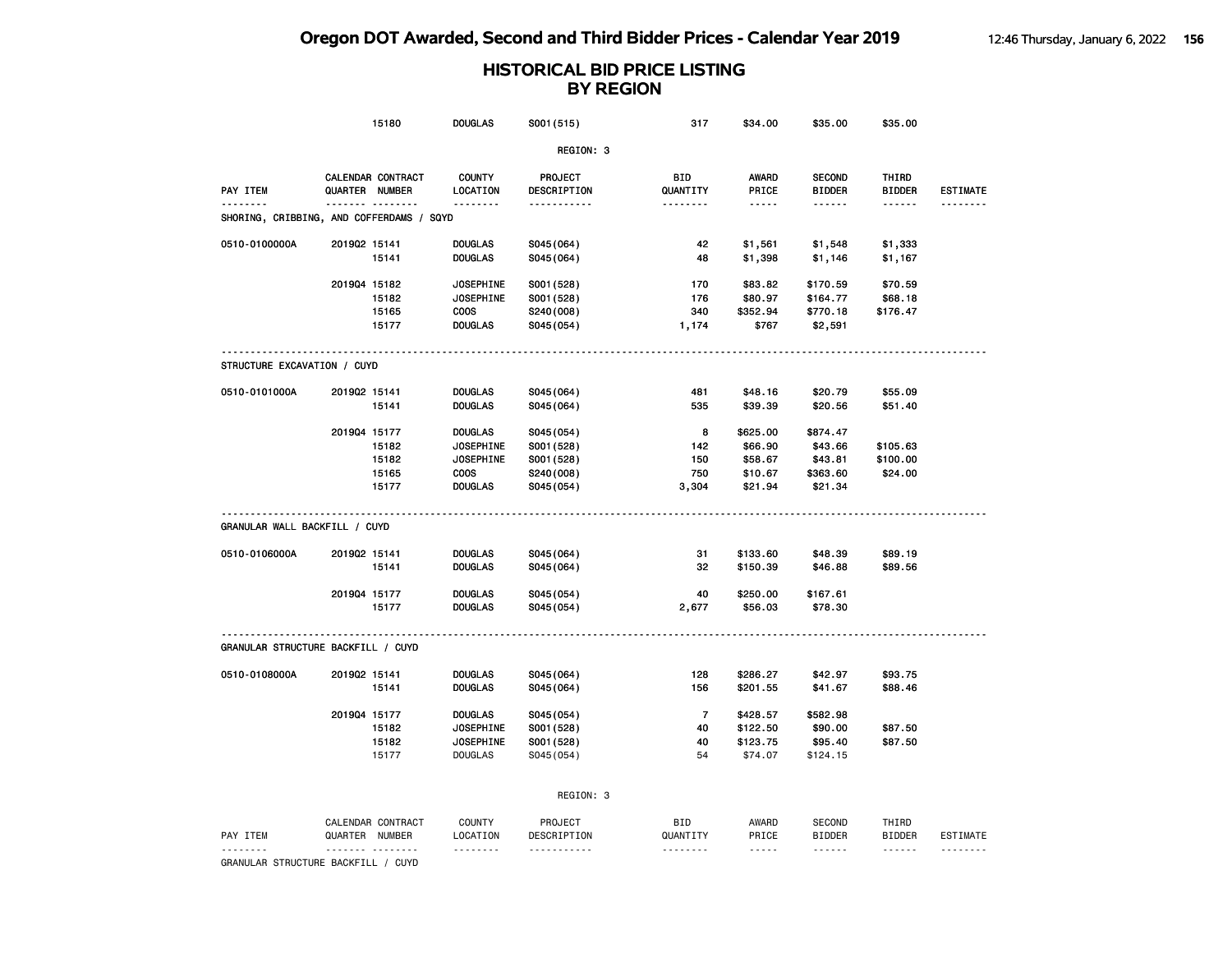|                                          | 15177                                          | <b>DOUGLAS</b>                                     | S045 (054)                          | 54               | \$74.07                    | \$124.15                       |                        |                 |
|------------------------------------------|------------------------------------------------|----------------------------------------------------|-------------------------------------|------------------|----------------------------|--------------------------------|------------------------|-----------------|
|                                          |                                                |                                                    | REGION: 3                           |                  |                            |                                |                        |                 |
| PAY ITEM                                 | <b>CALENDAR CONTRACT</b><br>QUARTER NUMBER     | <b>COUNTY</b><br>LOCATION                          | <b>PROJECT</b><br>DESCRIPTION       | BID<br>QUANTITY  | AWARD<br>PRICE             | <b>SECOND</b><br><b>BIDDER</b> | THIRD<br><b>BIDDER</b> | <b>ESTIMATE</b> |
|                                          | <b>.</b><br>GRANULAR STRUCTURE BACKFILL / CUYD | .                                                  | .                                   | <u>.</u>         | $\cdots \cdots$            | ------                         | $- - - - - -$          | <u>.</u>        |
| 0510-0108000A                            | (cont) 15165                                   | <b>COOS</b>                                        | S240(008)                           | 1,700            | \$117.65                   | \$94.28                        | \$34.00                |                 |
|                                          |                                                |                                                    | REGION: 3                           |                  |                            |                                |                        |                 |
| PAY ITEM                                 | CALENDAR CONTRACT<br>QUARTER NUMBER            | <b>COUNTY</b><br>LOCATION                          | <b>PROJECT</b><br>DESCRIPTION       | BID<br>QUANTITY  | AWARD<br>PRICE             | <b>SECOND</b><br><b>BIDDER</b> | THIRD<br><b>BIDDER</b> | <b>ESTIMATE</b> |
| -------<br>DRILLED SHAFT CONCRETE / CUYD | . <sub>.</sub>                                 | --------                                           | -----------                         | --------         | $\cdots\cdots\cdots$       | ------                         | $\cdots\cdots\cdots$   | <u>.</u>        |
| 0512-0101000A                            | 201904 15177<br>15177<br>15177                 | <b>DOUGLAS</b><br><b>DOUGLAS</b><br><b>DOUGLAS</b> | S045(054)<br>S045(054)<br>S045(054) | 35<br>135<br>575 | \$643<br>\$556<br>\$652.17 | \$1,085<br>\$1,450<br>\$370.36 |                        |                 |
|                                          | DRILLED SHAFT REINFORCEMENT, GRADE _____ / LB  |                                                    |                                     |                  |                            |                                |                        |                 |
| 0512-0104000A                            | 201904 15177                                   | <b>DOUGLAS</b>                                     | S045(054)                           | 210,000          | \$1.19                     | \$1.46                         |                        |                 |
| CSL TEST ACCESS TUBES / FOOT             |                                                |                                                    |                                     |                  |                            |                                |                        |                 |
| 0512-0105000F                            | 201904 15177                                   | <b>DOUGLAS</b>                                     | S045(054)                           | 2,465            | \$15.00                    | \$10.55                        |                        |                 |
| CSL TESTS / EACH                         |                                                |                                                    |                                     |                  |                            |                                |                        |                 |
| 0512-0106000E                            | 201904 15177                                   | <b>DOUGLAS</b>                                     | S045(054)                           | 12               | \$2,200                    | \$2,358                        |                        |                 |
|                                          | DRILLED SHAFT EXC, 30 INCH DIA / FOOT          |                                                    |                                     |                  |                            |                                |                        |                 |
| 0512-0107000F                            | 201904 15177<br>15177                          | <b>DOUGLAS</b><br><b>DOUGLAS</b>                   | S045(054)<br>S045(054)              | 188<br>733       | \$100.00<br>\$125.00       | \$581.17<br>\$447.27           |                        |                 |
|                                          | DRILLED SHAFT EXC, 96 INCH DIA / FOOT          |                                                    |                                     |                  |                            |                                |                        |                 |
| 0512-0114000F                            | 201904 15177                                   | <b>DOUGLAS</b>                                     | S045(054)                           | 310              | \$1,250                    | \$8,749                        |                        |                 |
|                                          | PERMANENT SHAFT CASINGS, 96 IN DIAMETER / FOOT |                                                    |                                     |                  |                            |                                |                        |                 |
| 0512-0115500F                            | 201904 15177                                   | <b>DOUGLAS</b>                                     | S045 (054)                          | 56               | \$886                      | \$1,608                        |                        |                 |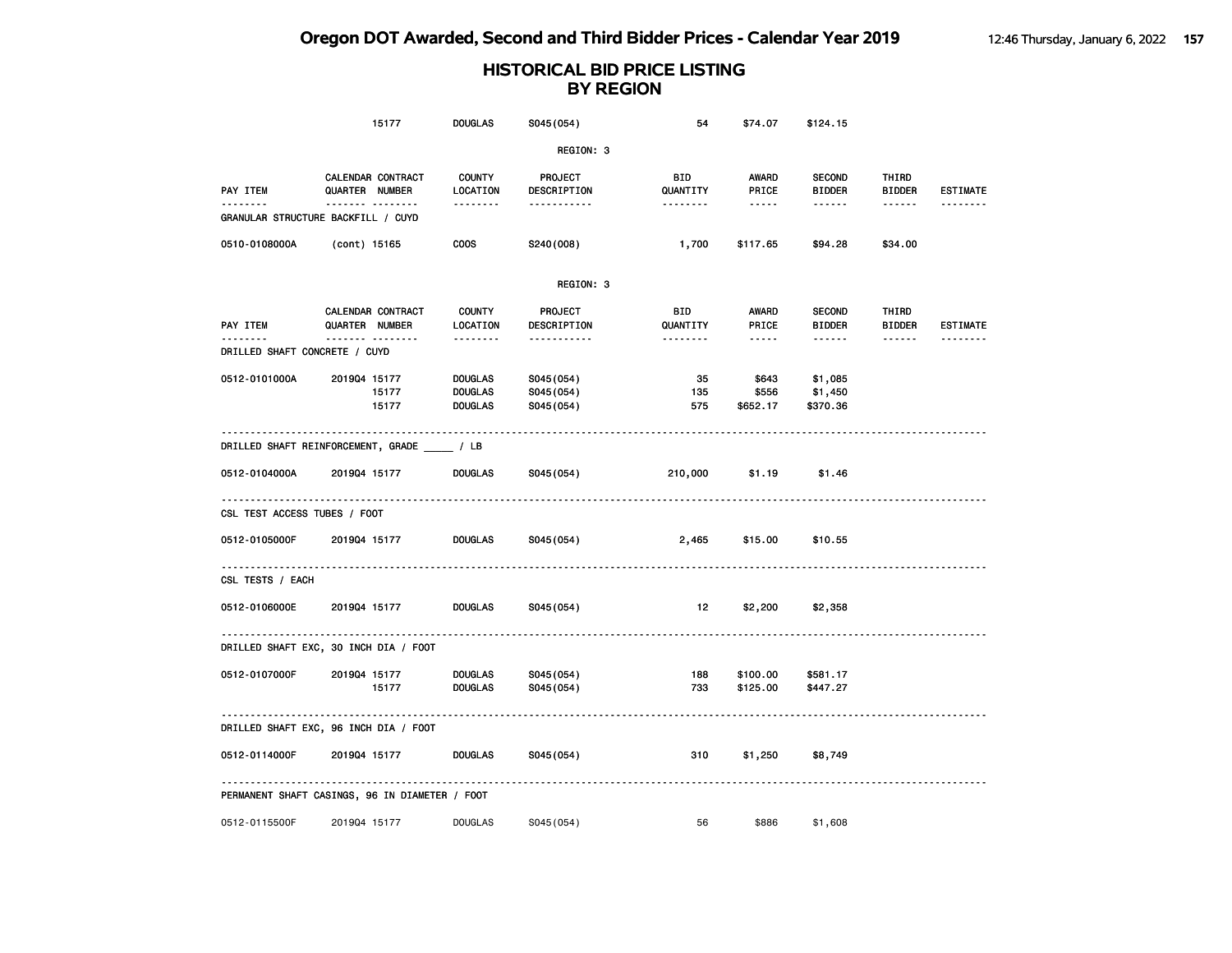| REGION: 3                     |                                                                    |                                                                                                                                |                                                                                               |                                                                  |                                                                    |                                                                    |                                         |                      |  |  |
|-------------------------------|--------------------------------------------------------------------|--------------------------------------------------------------------------------------------------------------------------------|-----------------------------------------------------------------------------------------------|------------------------------------------------------------------|--------------------------------------------------------------------|--------------------------------------------------------------------|-----------------------------------------|----------------------|--|--|
| PAY ITEM                      | CALENDAR CONTRACT<br>QUARTER NUMBER                                | <b>COUNTY</b><br>LOCATION                                                                                                      | PROJECT<br>DESCRIPTION                                                                        | BID<br>QUANTITY                                                  | <b>AWARD</b><br>PRICE                                              | <b>SECOND</b><br><b>BIDDER</b>                                     | THIRD<br><b>BIDDER</b>                  | <b>ESTIMATE</b>      |  |  |
| --------                      | . <sub>.</sub><br>FURN HP 14 X 89 STEEL PILES / FOOT               | .                                                                                                                              | <u>.</u>                                                                                      | .                                                                | -----                                                              | .                                                                  | ------                                  | --------             |  |  |
| 0520-0112000F                 | 201904 15177<br>15177                                              | <b>DOUGLAS</b><br><b>DOUGLAS</b>                                                                                               | S045(054)<br>S045 (054)                                                                       | 243<br>1,452                                                     | \$59.00<br>\$90.00                                                 | \$66.90<br>\$117.45                                                |                                         |                      |  |  |
|                               |                                                                    |                                                                                                                                | REGION: 3                                                                                     |                                                                  |                                                                    |                                                                    |                                         |                      |  |  |
| PAY ITEM<br><u>.</u>          | CALENDAR CONTRACT<br>QUARTER NUMBER<br><u>.</u>                    | <b>COUNTY</b><br>LOCATION<br><u>.</u>                                                                                          | PROJECT<br>DESCRIPTION<br><u>.</u>                                                            | <b>BID</b><br>QUANTITY<br>.                                      | AWARD<br>PRICE<br>$- - - - -$                                      | <b>SECOND</b><br><b>BIDDER</b><br><u>.</u>                         | THIRD<br><b>BIDDER</b><br>$- - - - - -$ | ESTIMATE<br><u>.</u> |  |  |
| REINFORCEMENT / LB            |                                                                    |                                                                                                                                |                                                                                               |                                                                  |                                                                    |                                                                    |                                         |                      |  |  |
| 0530-0100000A                 | 201901 15130                                                       | <b>DOUGLAS</b>                                                                                                                 | S035 (069)                                                                                    | 26,555                                                           | \$2.26                                                             | \$1.85                                                             | \$3.20                                  |                      |  |  |
|                               | STAINLESS STEEL REINFORCEMENT / LB                                 |                                                                                                                                |                                                                                               |                                                                  |                                                                    |                                                                    |                                         |                      |  |  |
| 0530-0100100A                 | 201902 15134<br>15134                                              | <b>JACKSON</b><br><b>JACKSON</b>                                                                                               | S001 (475)<br>S001 (475)                                                                      | 309<br>409                                                       | \$12.94<br>\$12.22                                                 | \$24.27<br>\$23.23                                                 | \$16.18<br>\$24.45                      |                      |  |  |
| COATED REINFORCEMENT / LB     |                                                                    |                                                                                                                                |                                                                                               |                                                                  |                                                                    |                                                                    |                                         |                      |  |  |
| 0530-0103000A                 | 201902 15134<br>15134                                              | <b>JACKSON</b><br><b>JACKSON</b>                                                                                               | S001 (475)<br>S001 (475)                                                                      | 71,681<br>104,735                                                | \$2.79<br>\$2.39                                                   | \$3.14<br>\$3.10                                                   | \$2.16<br>\$2.10                        |                      |  |  |
|                               | REINFORCEMENT, GRADE _____ / LB                                    |                                                                                                                                |                                                                                               |                                                                  |                                                                    |                                                                    |                                         |                      |  |  |
| 0530-0104000A                 | 201904 15177<br>15177<br>15182<br>15182<br>15177<br>15177<br>15177 | <b>DOUGLAS</b><br><b>DOUGLAS</b><br><b>JOSEPHINE</b><br><b>JOSEPHINE</b><br><b>DOUGLAS</b><br><b>DOUGLAS</b><br><b>DOUGLAS</b> | S045 (054)<br>S045(054)<br>S001 (528)<br>S001 (528)<br>S045 (054)<br>S045 (054)<br>S045 (054) | 180<br>3,500<br>10,180<br>10,840<br>53,000<br>519,811<br>960,175 | \$2.78<br>\$1.43<br>\$6.87<br>\$6.45<br>\$0.66<br>\$1.44<br>\$1.25 | \$2.32<br>\$1.73<br>\$2.75<br>\$2.74<br>\$1.64<br>\$1.56<br>\$1.48 | \$2.73<br>\$2.56                        |                      |  |  |
|                               |                                                                    |                                                                                                                                | REGION: 3                                                                                     |                                                                  |                                                                    |                                                                    |                                         |                      |  |  |
| PAY ITEM                      | CALENDAR CONTRACT<br>QUARTER NUMBER<br><u></u>                     | <b>COUNTY</b><br>LOCATION                                                                                                      | PROJECT<br>DESCRIPTION                                                                        | <b>BID</b><br>QUANTITY                                           | AWARD<br>PRICE                                                     | <b>SECOND</b><br><b>BIDDER</b>                                     | THIRD<br><b>BIDDER</b>                  | ESTIMATE             |  |  |
| INJECT AND SEAL CRACKS / FOOT |                                                                    | .                                                                                                                              | .                                                                                             | .                                                                | $- - - - -$                                                        | .                                                                  | ------                                  |                      |  |  |
| 0538-0100000F                 | 201902 15134<br>15134                                              | <b>JACKSON</b><br><b>JACKSON</b>                                                                                               | S001 (475)<br>S001 (475)                                                                      | 110<br>161                                                       | \$63.00<br>\$70.00                                                 | \$47.00<br>\$47.00                                                 | \$100.00<br>\$75.00                     |                      |  |  |
|                               | 201904 15166                                                       | <b>CURRY</b>                                                                                                                   | S009(491)                                                                                     | 935                                                              | \$40.00                                                            | \$55.00                                                            | \$35.00                                 |                      |  |  |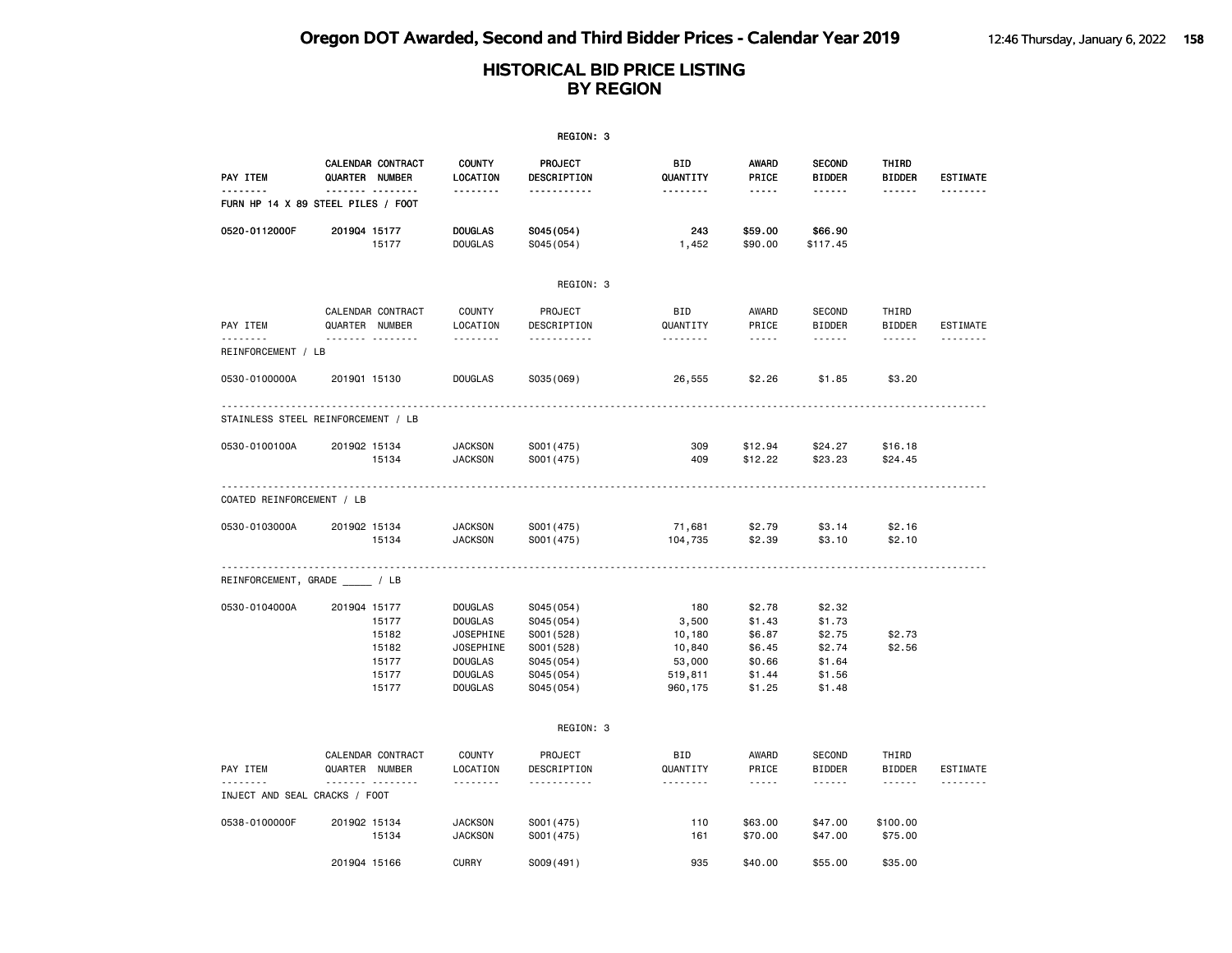|                                          |                |                        |                                                        | REGION: 3                              |                                    |                                                                                                                                                                               |                                          |                                  |                 |
|------------------------------------------|----------------|------------------------|--------------------------------------------------------|----------------------------------------|------------------------------------|-------------------------------------------------------------------------------------------------------------------------------------------------------------------------------|------------------------------------------|----------------------------------|-----------------|
| PAY ITEM                                 | QUARTER NUMBER | CALENDAR CONTRACT      | <b>COUNTY</b><br>LOCATION                              | PROJECT<br>DESCRIPTION                 | BID<br>QUANTITY                    | <b>AWARD</b><br>PRICE                                                                                                                                                         | <b>SECOND</b><br><b>BIDDER</b>           | THIRD<br><b>BIDDER</b>           | <b>ESTIMATE</b> |
| CONCRETE AND CRACK SEALER / SQFT         |                |                        | .                                                      | <u>.</u>                               | <u>.</u>                           | -----                                                                                                                                                                         | .                                        | ------                           |                 |
| 0539-0100000J                            | 201902 15134   |                        | <b>JACKSON</b>                                         | S001 (475)                             | 16,798                             | \$1.00                                                                                                                                                                        | \$1.25                                   | \$2.00                           |                 |
|                                          |                |                        |                                                        | REGION: 3                              |                                    |                                                                                                                                                                               |                                          |                                  |                 |
| PAY ITEM                                 | QUARTER NUMBER | CALENDAR CONTRACT<br>. | COUNTY<br>LOCATION<br>.                                | PROJECT<br>DESCRIPTION<br>.            | <b>BID</b><br>QUANTITY<br><u>.</u> | <b>AWARD</b><br>PRICE<br>$\frac{1}{2} \left( \frac{1}{2} \right) \left( \frac{1}{2} \right) \left( \frac{1}{2} \right) \left( \frac{1}{2} \right) \left( \frac{1}{2} \right)$ | <b>SECOND</b><br><b>BIDDER</b><br>------ | THIRD<br><b>BIDDER</b><br>------ | ESTIMATE        |
| FOUNDATION CONCRETE, CLASS 3300 / CUYD   |                |                        |                                                        |                                        |                                    |                                                                                                                                                                               |                                          |                                  |                 |
| 0540-0101000A                            | 201904 15182   | 15182                  | <b>JOSEPHINE</b><br><b>JOSEPHINE</b>                   | S001 (528)<br>S001 (528)               | 16<br>18                           | \$1,640<br>\$1,458                                                                                                                                                            | \$919<br>\$866                           | \$2,361<br>\$2,099               |                 |
| FOUNDATION CONCRETE, CLASS 4000 / CUYD   |                |                        |                                                        |                                        |                                    |                                                                                                                                                                               |                                          |                                  |                 |
| 0540-0102000A                            | 201904 15177   |                        | <b>DOUGLAS</b>                                         | S045 (054)                             | 817                                | \$612                                                                                                                                                                         | \$1,625                                  |                                  |                 |
| DECK CONCRETE, CLASS HPC4000 / CUYD      |                |                        |                                                        |                                        |                                    |                                                                                                                                                                               |                                          |                                  |                 |
| 0540-0203000A                            | 201902 15134   | 15134                  | <b>JACKSON</b><br><b>JACKSON</b>                       | S001 (475)<br>S001 (475)               | 247<br>401                         | \$1,134<br>\$998                                                                                                                                                              | \$2,024<br>\$1,870                       | \$1,619<br>\$1,521               |                 |
|                                          | 201904 15177   |                        | <b>DOUGLAS</b>                                         | S045(054)                              | 1,861                              | \$1,478                                                                                                                                                                       | \$1,558                                  |                                  |                 |
| GENERAL STRC CONCRETE, CLASS 3300 / CUYD |                |                        |                                                        |                                        |                                    |                                                                                                                                                                               |                                          |                                  |                 |
| 0540-0301000A                            | 201904 15177   | 15182<br>15182         | <b>DOUGLAS</b><br><b>JOSEPHINE</b><br><b>JOSEPHINE</b> | S045 (054)<br>S001 (528)<br>S001 (528) | 3<br>45<br>48                      | \$2,000<br>\$917<br>\$859                                                                                                                                                     | \$4,211<br>\$1,800<br>\$1,764            | \$1,728<br>\$1,620               |                 |
| GENERAL STRC CONCRETE, CLASS 4000 / CUYD |                |                        |                                                        |                                        |                                    |                                                                                                                                                                               |                                          |                                  |                 |
| 0540-0302000A                            | 201904 15177   | 15177<br>15177         | <b>DOUGLAS</b><br><b>DOUGLAS</b><br><b>DOUGLAS</b>     | S045 (054)<br>S045 (054)<br>S045(054)  | 18<br>250<br>2,036                 | \$1,667<br>\$1,600<br>\$982.32                                                                                                                                                | \$19,963<br>\$233<br>\$933.20            |                                  |                 |
| SAW CUT TEXTURING / SQYD                 |                |                        |                                                        |                                        |                                    |                                                                                                                                                                               |                                          |                                  |                 |
| 0540-0401000J                            | 201902 15134   | 15134                  | <b>JACKSON</b><br><b>JACKSON</b>                       | S001 (475)<br>S001 (475)               | 1,074<br>1,765                     | \$5.00<br>\$5.00                                                                                                                                                              | \$3.75<br>\$3.75                         | \$6.00<br>\$6.00                 |                 |
|                                          | 201904 15177   |                        | <b>DOUGLAS</b>                                         | S045 (054)                             | 5,879                              | \$8,00                                                                                                                                                                        | \$7.15                                   |                                  |                 |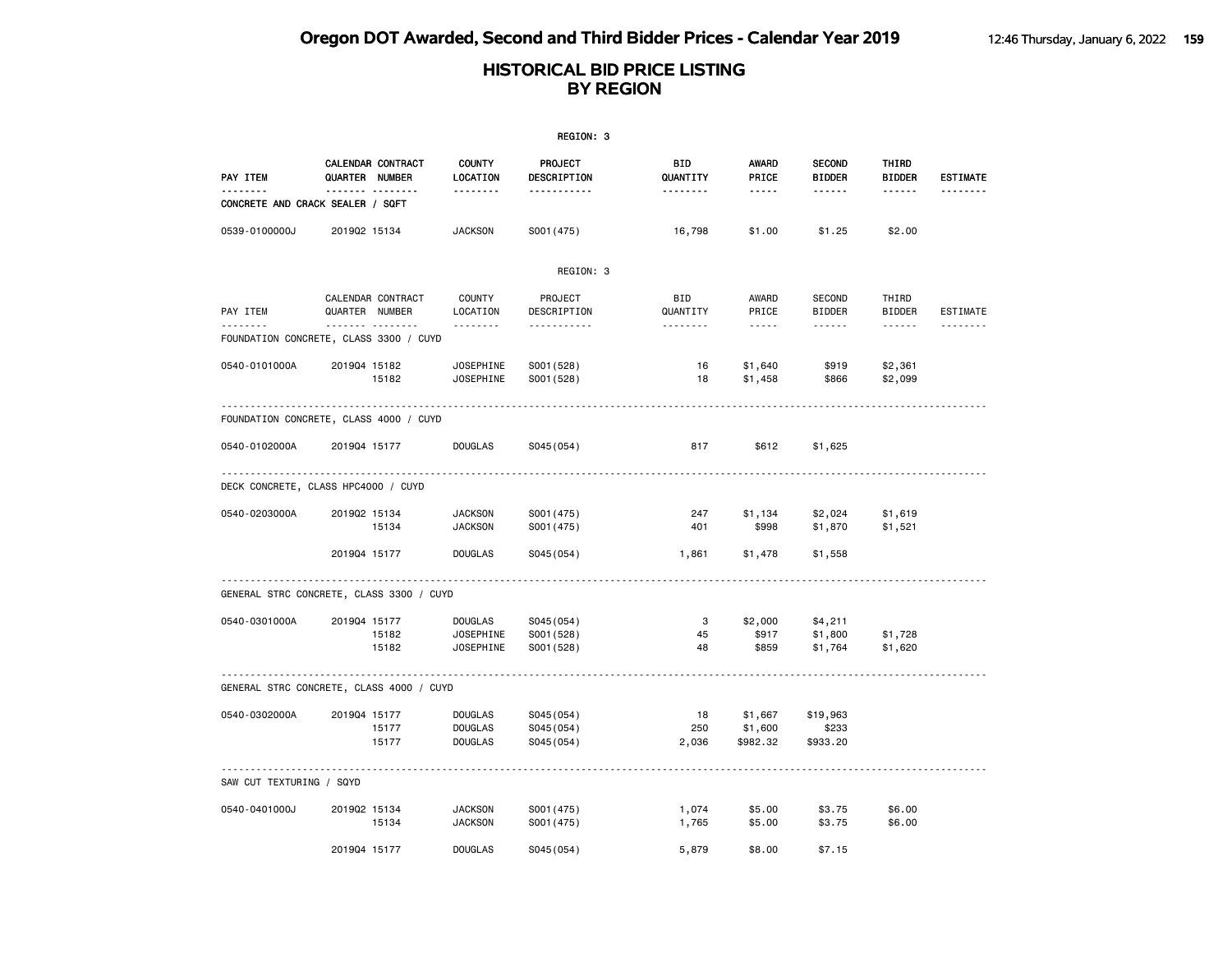|                                     |                |                          |                                  | REGION: 3                     |                        |                                                                                                                                                      |                                |                        |                 |
|-------------------------------------|----------------|--------------------------|----------------------------------|-------------------------------|------------------------|------------------------------------------------------------------------------------------------------------------------------------------------------|--------------------------------|------------------------|-----------------|
| PAY ITEM                            | QUARTER NUMBER | <b>CALENDAR CONTRACT</b> | <b>COUNTY</b><br><b>LOCATION</b> | <b>PROJECT</b><br>DESCRIPTION | <b>BID</b><br>QUANTITY | AWARD<br>PRICE                                                                                                                                       | <b>SECOND</b><br><b>BIDDER</b> | THIRD<br><b>BIDDER</b> | <b>ESTIMATE</b> |
| REINF CONC BRIDGE END PANELS / SQYD |                |                          |                                  | <u>.</u>                      | <u>.</u>               | $- - - - -$                                                                                                                                          | ------                         | $- - - - - -$          |                 |
| 0545-0100000J                       | 201902 15134   | 15134                    | <b>JACKSON</b><br><b>JACKSON</b> | S001 (475)<br>S001 (475)      | 244<br>322             | \$435.00<br>\$430.00                                                                                                                                 | \$575.00<br>\$525.00           | \$450.00<br>\$450.00   |                 |
|                                     | 201904 15177   |                          | <b>DOUGLAS</b>                   | S045 (054)                    | 320                    | \$400.00                                                                                                                                             | \$387.30                       |                        |                 |
|                                     |                |                          |                                  | REGION: 3                     |                        |                                                                                                                                                      |                                |                        |                 |
| PAY ITEM                            | QUARTER NUMBER | CALENDAR CONTRACT        | COUNTY<br>LOCATION               | PROJECT<br>DESCRIPTION        | <b>BID</b><br>QUANTITY | AWARD<br>PRICE                                                                                                                                       | SECOND<br><b>BIDDER</b>        | THIRD<br><b>BIDDER</b> | <b>ESTIMATE</b> |
| CLASS 2 PREPARATION / SQYD          |                | <u>.</u>                 | .                                | <u>.</u>                      | .                      | $\frac{1}{2} \left( \frac{1}{2} \right) \left( \frac{1}{2} \right) \left( \frac{1}{2} \right) \left( \frac{1}{2} \right) \left( \frac{1}{2} \right)$ | <b>.</b>                       | .                      |                 |
| 0556-0100000J                       | 201902 15134   |                          | <b>JACKSON</b>                   | S001 (475)                    | 30                     | \$500.00                                                                                                                                             | \$350.00                       | \$330.00               |                 |
|                                     | 201904 15166   |                          | <b>CURRY</b>                     | S009(491)                     | 304.20                 | \$200.00                                                                                                                                             | \$250.00                       | \$0.01                 |                 |
| FURNISH MPCO MATERIAL / SQYD        |                |                          |                                  |                               |                        |                                                                                                                                                      |                                |                        |                 |
| 0556-0300000J                       | 201902 15134   |                          | <b>JACKSON</b>                   | S001 (475)                    | 1,509                  | \$21.00                                                                                                                                              | \$17.50                        | \$30.00                |                 |
|                                     | 201904 15166   |                          | <b>CURRY</b>                     | S009(491)                     | 6,083                  | \$16.15                                                                                                                                              | \$22.00                        | \$16.25                |                 |
| CONSTRUCT MPCO / SQYD               |                |                          |                                  |                               |                        |                                                                                                                                                      |                                |                        |                 |
| 0556-0500000J                       | 201902 15134   |                          | <b>JACKSON</b>                   | S001 (475)                    | 1,509                  | \$13.00                                                                                                                                              | \$17.50                        | \$30,00                |                 |
|                                     | 201904 15166   |                          | <b>CURRY</b>                     | S009(491)                     | 6,083                  | \$16.50                                                                                                                                              | \$18.00                        | \$16.25                |                 |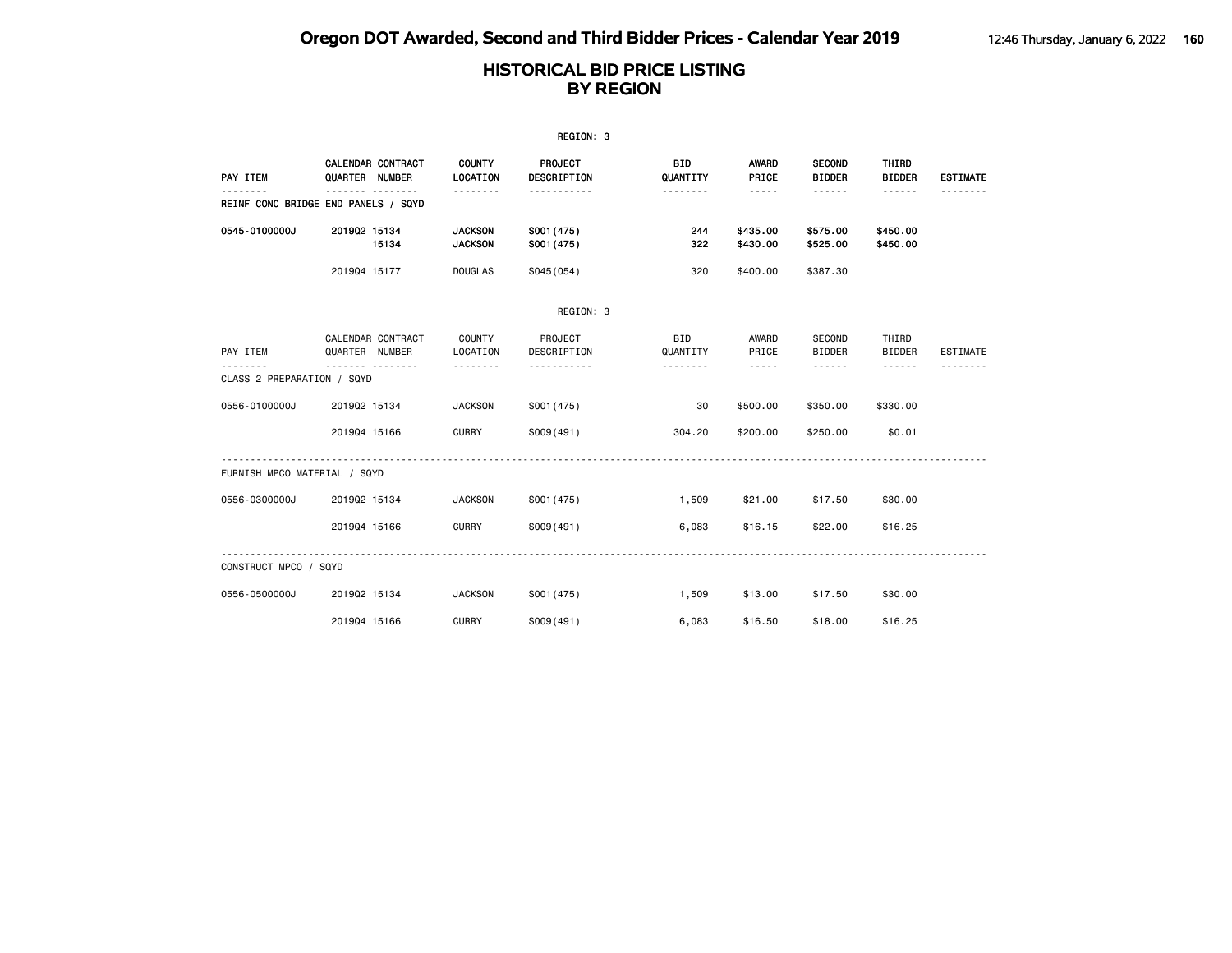| REGION: 3                                |                |                   |                           |                               |                        |                |                                |                        |                 |  |
|------------------------------------------|----------------|-------------------|---------------------------|-------------------------------|------------------------|----------------|--------------------------------|------------------------|-----------------|--|
| PAY ITEM                                 | QUARTER NUMBER | CALENDAR CONTRACT | <b>COUNTY</b><br>LOCATION | PROJECT<br><b>DESCRIPTION</b> | <b>BID</b><br>QUANTITY | AWARD<br>PRICE | <b>SECOND</b><br><b>BIDDER</b> | THIRD<br><b>BIDDER</b> | <b>ESTIMATE</b> |  |
| CLASS 2 PREPARATION / SQYD               |                |                   | .                         | .                             | <u> - - - - - - -</u>  | -----          | .                              | ------                 |                 |  |
| 0557-0100000J                            | 201904 15180   |                   | <b>DOUGLAS</b>            | S001 (515)                    | 8                      | \$800.00       | \$600.00                       | \$0.01                 |                 |  |
|                                          |                | 15180             | <b>DOUGLAS</b>            | S001 (515)                    | 12                     | \$700.00       | \$600.00                       | \$0.01                 |                 |  |
|                                          |                | 15180             | <b>DOUGLAS</b>            | S001 (515)                    | 28                     | \$300.00       | \$600.00                       | \$0.01                 |                 |  |
|                                          |                | 15180             | <b>DOUGLAS</b>            | S001(515)                     | 28                     | \$300.00       | \$600.00                       | \$0.01                 |                 |  |
| FURNISH PREMIXED POLYMER CONCRETE / CUYD |                |                   |                           |                               |                        |                |                                |                        |                 |  |
| 0557-0102000K                            | 201902 15134   |                   | <b>JACKSON</b>            | S001 (475)                    | 24                     | \$3,000        | \$3,000                        | \$2,800                |                 |  |
|                                          |                | 15134             | <b>JACKSON</b>            | S001 (475)                    | 38                     | \$2,700        | \$3,000                        | \$2,800                |                 |  |
|                                          | 201904 15180   |                   | <b>DOUGLAS</b>            | S001 (515)                    | 40                     | \$2,200        | \$2,590                        | \$2,800                |                 |  |
|                                          |                | 15180             | <b>DOUGLAS</b>            | S001 (515)                    | 58                     | \$2,250        | \$2,590                        | \$2,660                |                 |  |
|                                          |                | 15180             | <b>DOUGLAS</b>            | S001 (515)                    | 58                     | \$2,200        | \$2,590                        | \$2,660                |                 |  |
|                                          |                | 15180             | <b>DOUGLAS</b>            | S001(515)                     | 58                     | \$2,200        | \$2,590                        | \$2,700                |                 |  |
| CONSTRUCT PPC OVERLAY / SQYD             |                |                   |                           |                               |                        |                |                                |                        |                 |  |
| 0557-0104000J                            | 201902 15134   |                   | <b>JACKSON</b>            | S001 (475)                    | 1,139                  | \$36.00        | \$40.00                        | \$50.00                |                 |  |
|                                          |                | 15134             | <b>JACKSON</b>            | S001 (475)                    | 1,839                  | \$36.00        | \$40.00                        | \$50.00                |                 |  |
|                                          | 201904 15180   |                   | <b>DOUGLAS</b>            | S001 (515)                    | 814                    | \$81.00        | \$45.00                        | \$79.00                |                 |  |
|                                          |                | 15180             | <b>DOUGLAS</b>            | S001(515)                     | 1,195                  | \$72.00        | \$45.00                        | \$71.70                |                 |  |
|                                          |                | 15180             | <b>DOUGLAS</b>            | S001 (515)                    | 2,788                  | \$45.00        | \$45.00                        | \$31.00                |                 |  |
|                                          |                | 15180             | <b>DOUGLAS</b>            | S001 (515)                    | 2,788                  | \$45.00        | \$45.00                        | \$31.00                |                 |  |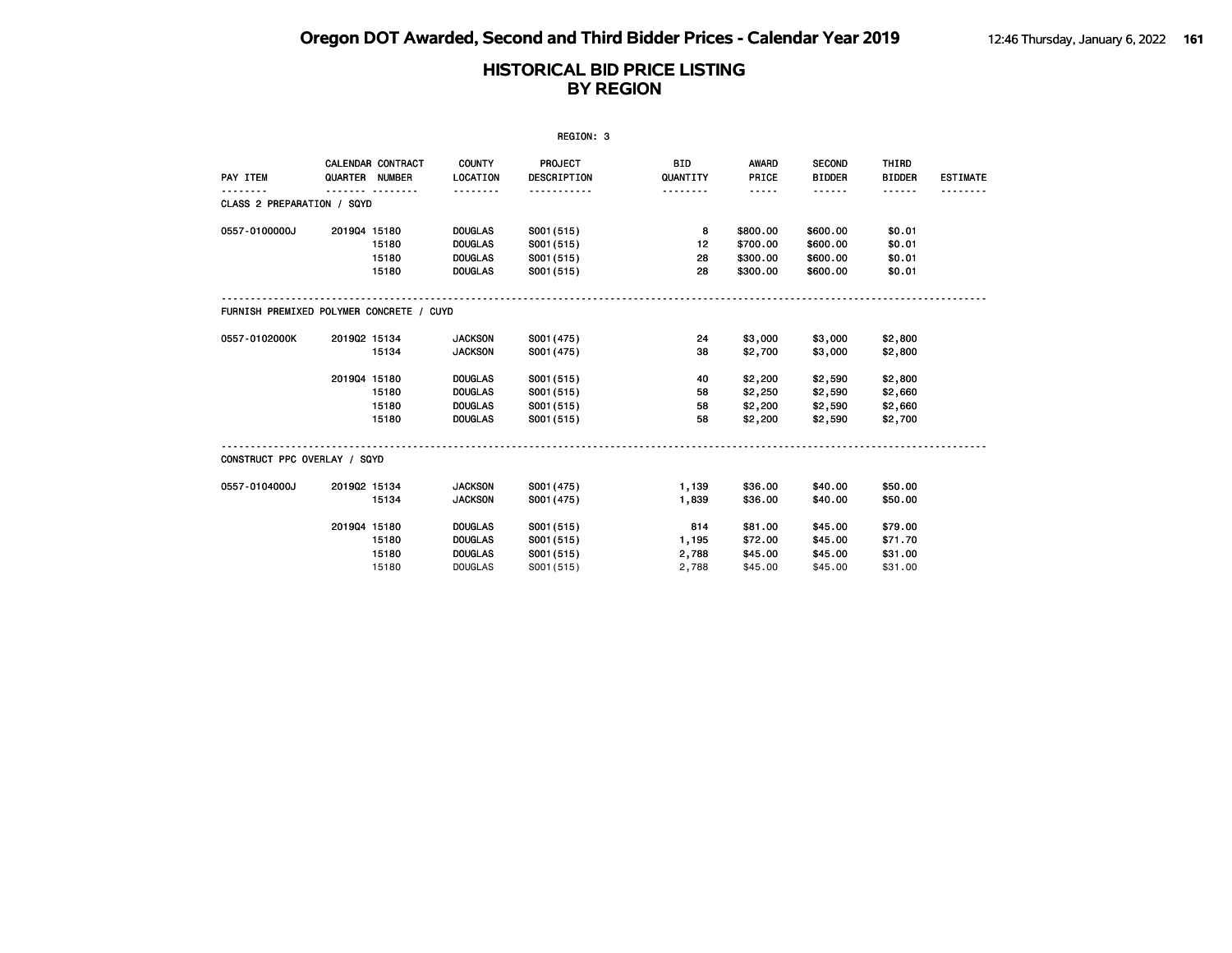|                                     |                                                    |                           | REGION: 3              |                 |                       |                                |                        |                 |
|-------------------------------------|----------------------------------------------------|---------------------------|------------------------|-----------------|-----------------------|--------------------------------|------------------------|-----------------|
| PAY ITEM                            | CALENDAR CONTRACT<br><b>QUARTER NUMBER</b>         | <b>COUNTY</b><br>LOCATION | PROJECT<br>DESCRIPTION | BID<br>QUANTITY | <b>AWARD</b><br>PRICE | <b>SECOND</b><br><b>BIDDER</b> | THIRD<br><b>BIDDER</b> | <b>ESTIMATE</b> |
| CLASS 2 PREPARATION / SQYD          | --------                                           | --------                  | -----------            | --------        | $\cdots \cdots$       | ------                         | ------                 |                 |
| 0559-0102000J                       | 201901 15130                                       | <b>DOUGLAS</b>            | S035(069)              | 69              | \$163.00              | \$485.00                       | \$350.00               |                 |
|                                     | FURNISH SILICA FUME CONCRETE / CUYD                |                           |                        |                 |                       |                                |                        |                 |
| 0559-0105000K                       | 201901 15130                                       | <b>DOUGLAS</b>            | S035(069)              | 66              | \$191.00              | \$180.00                       | \$300.00               |                 |
|                                     | CONSTRUCT SFC RESURFACING / SQYD                   |                           |                        |                 |                       |                                |                        |                 |
| 0559-0201000J                       | 201901 15130                                       | <b>DOUGLAS</b>            | S035(069)              | 542             | \$75.00               | \$65.00                        | \$100.00               |                 |
| SAW CUT TEXTURING / SQYD            |                                                    |                           |                        |                 |                       |                                |                        |                 |
| 0559-0401000J                       | 201901 15130                                       | <b>DOUGLAS</b>            | S035(069)              | 473             | \$5.00                | \$6.80                         | \$4.00                 |                 |
|                                     |                                                    |                           | REGION: 3              |                 |                       |                                |                        |                 |
| PAY ITEM                            | CALENDAR CONTRACT<br><b>QUARTER NUMBER</b>         | <b>COUNTY</b><br>LOCATION | PROJECT<br>DESCRIPTION | BID<br>QUANTITY | <b>AWARD</b><br>PRICE | <b>SECOND</b><br><b>BIDDER</b> | THIRD<br><b>BIDDER</b> | <b>ESTIMATE</b> |
| --------<br>STEEL PLATE GIRDER / LB | ------- --------                                   | <u>.</u>                  | <u>.</u>               | .               |                       | ------                         | ------                 | --------        |
| 0560-0102000A                       | 201904 15177                                       | <b>DOUGLAS</b>            | S045(054)              | 2,251,647       | \$1.33                | \$2.16                         |                        |                 |
|                                     | .<br>HORIZONTAL CURVED STEEL PLATE GIRDER / LB     |                           |                        |                 |                       |                                |                        |                 |
| 0560-0104000A                       | 201904 15177                                       | <b>DOUGLAS</b>            | S045 (054)             | 1,220,377       | \$3.48                | \$2.68                         |                        |                 |
|                                     |                                                    |                           | REGION: 3              |                 |                       |                                |                        |                 |
| PAY ITEM                            | CALENDAR CONTRACT<br>QUARTER NUMBER                | <b>COUNTY</b><br>LOCATION | PROJECT<br>DESCRIPTION | BID<br>QUANTITY | AWARD<br>PRICE        | <b>SECOND</b><br><b>BIDDER</b> | THIRD<br>BIDDER        | <b>ESTIMATE</b> |
| .                                   | <b>.</b><br>TITANIUM SYSTEM, 0.625 INCH DIA / FOOT | .                         | .                      | .               | $\dots$               | ------                         | ------                 |                 |
| 0567-0103000A                       | 201904 15166                                       | <b>CURRY</b>              | S009(491)              | 18,552          | \$75.47               | \$73.58                        | \$57.95                |                 |
|                                     | TITANIUM SYSTEM, 0.750 INCH DIA / FOOT             |                           |                        |                 |                       |                                |                        |                 |
| 0567-0104000A                       | 201904 15166                                       | <b>CURRY</b>              | S009(491)              | $\mathbf{1}$    | \$200,000             | \$238,500                      | \$230,000              |                 |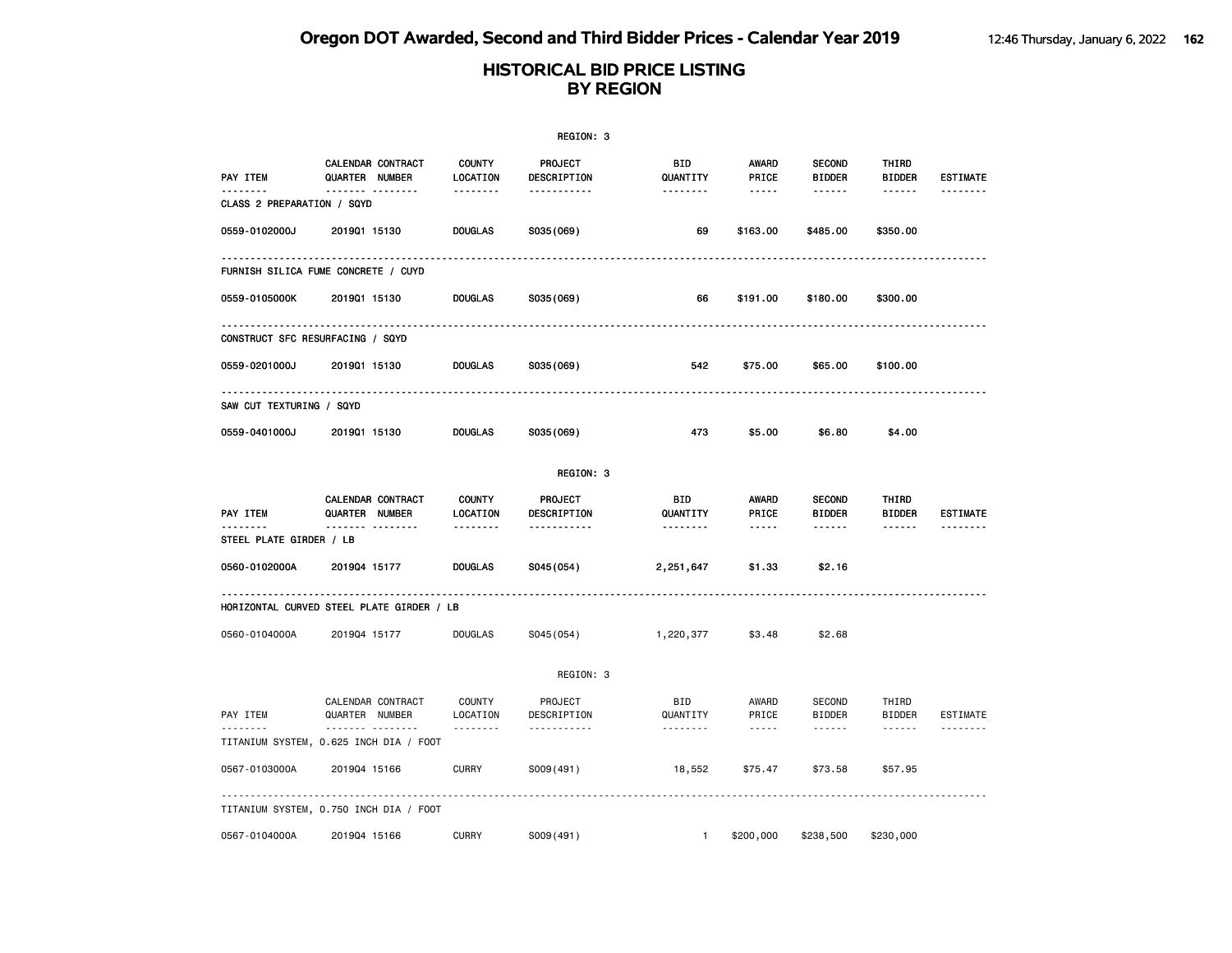|                                          |                                     |                                    |                                  | REGION: 3                |                        |                                                                                                               |                                |                                                                                                                                                                                                                                                                                                                                                                                                                                                                            |                 |
|------------------------------------------|-------------------------------------|------------------------------------|----------------------------------|--------------------------|------------------------|---------------------------------------------------------------------------------------------------------------|--------------------------------|----------------------------------------------------------------------------------------------------------------------------------------------------------------------------------------------------------------------------------------------------------------------------------------------------------------------------------------------------------------------------------------------------------------------------------------------------------------------------|-----------------|
| PAY ITEM                                 | QUARTER                             | CALENDAR CONTRACT<br><b>NUMBER</b> | <b>COUNTY</b><br>LOCATION        | PROJECT<br>DESCRIPTION   | BID<br>QUANTITY        | <b>AWARD</b><br>PRICE                                                                                         | <b>SECOND</b><br><b>BIDDER</b> | THIRD<br><b>BIDDER</b>                                                                                                                                                                                                                                                                                                                                                                                                                                                     | <b>ESTIMATE</b> |
| .<br>TIMBER AND LUMBER / MFBM            |                                     | <u>.</u>                           | .                                | <u>.</u>                 | .                      | $- - - - -$                                                                                                   | $- - - - - -$                  | $- - - - - -$                                                                                                                                                                                                                                                                                                                                                                                                                                                              | <u>.</u>        |
| 0570-0100000K                            | 201901 15130                        |                                    | <b>DOUGLAS</b>                   | S035 (069)               | 0.75                   | \$4,357                                                                                                       | \$10,000                       | \$7,000                                                                                                                                                                                                                                                                                                                                                                                                                                                                    |                 |
|                                          |                                     |                                    |                                  | REGION: 3                |                        |                                                                                                               |                                |                                                                                                                                                                                                                                                                                                                                                                                                                                                                            |                 |
| PAY ITEM                                 | QUARTER NUMBER                      | CALENDAR CONTRACT                  | COUNTY<br>LOCATION               | PROJECT<br>DESCRIPTION   | <b>BID</b><br>QUANTITY | AWARD<br>PRICE                                                                                                | <b>SECOND</b><br><b>BIDDER</b> | THIRD<br><b>BIDDER</b>                                                                                                                                                                                                                                                                                                                                                                                                                                                     | <b>ESTIMATE</b> |
| <u>.</u><br>BRIDGE DRAINS / EACH         | .                                   |                                    | .                                | <u>.</u>                 | .                      | $- - - - -$                                                                                                   | $- - - - - -$                  | $\frac{1}{2} \left( \frac{1}{2} \right) \left( \frac{1}{2} \right) \left( \frac{1}{2} \right) \left( \frac{1}{2} \right) \left( \frac{1}{2} \right) \left( \frac{1}{2} \right) \left( \frac{1}{2} \right) \left( \frac{1}{2} \right) \left( \frac{1}{2} \right) \left( \frac{1}{2} \right) \left( \frac{1}{2} \right) \left( \frac{1}{2} \right) \left( \frac{1}{2} \right) \left( \frac{1}{2} \right) \left( \frac{1}{2} \right) \left( \frac{1}{2} \right) \left( \frac$ | <u>.</u>        |
| 0581-0100000E                            | 201901 15130                        |                                    | <b>DOUGLAS</b>                   | S035 (069)               | 14                     | \$1,000                                                                                                       | \$1,000                        | \$1,000                                                                                                                                                                                                                                                                                                                                                                                                                                                                    |                 |
|                                          | 201904 15177                        |                                    | <b>DOUGLAS</b>                   | S045 (054)               | 8                      | \$40,000                                                                                                      | \$44,490                       |                                                                                                                                                                                                                                                                                                                                                                                                                                                                            |                 |
|                                          |                                     |                                    |                                  | REGION: 3                |                        |                                                                                                               |                                |                                                                                                                                                                                                                                                                                                                                                                                                                                                                            |                 |
| PAY ITEM                                 | CALENDAR CONTRACT<br>QUARTER NUMBER |                                    | <b>COUNTY</b><br>LOCATION        | PROJECT<br>DESCRIPTION   | <b>BID</b><br>QUANTITY | AWARD<br>PRICE                                                                                                | <b>SECOND</b><br><b>BIDDER</b> | THIRD<br><b>BIDDER</b>                                                                                                                                                                                                                                                                                                                                                                                                                                                     | <b>ESTIMATE</b> |
| --------<br>BEARING DEVICES, BENT / EACH | <b>.</b>                            |                                    | .                                | .                        | .                      | $- - - - -$                                                                                                   |                                | ------                                                                                                                                                                                                                                                                                                                                                                                                                                                                     |                 |
| 0582-0100000E                            | 201904 15177                        | 15177                              | <b>DOUGLAS</b><br><b>DOUGLAS</b> | S045 (054)<br>S045 (054) | 18<br>28               | \$7,000<br>\$4,500                                                                                            | \$9,379<br>\$6,340             |                                                                                                                                                                                                                                                                                                                                                                                                                                                                            |                 |
|                                          |                                     |                                    |                                  | REGION: 3                |                        |                                                                                                               |                                |                                                                                                                                                                                                                                                                                                                                                                                                                                                                            |                 |
| PAY ITEM                                 | CALENDAR CONTRACT<br>QUARTER NUMBER |                                    | <b>COUNTY</b><br>LOCATION        | PROJECT<br>DESCRIPTION   | BID<br>QUANTITY        | AWARD<br>PRICE                                                                                                | <b>SECOND</b><br><b>BIDDER</b> | THIRD<br><b>BIDDER</b>                                                                                                                                                                                                                                                                                                                                                                                                                                                     | <b>ESTIMATE</b> |
| 1 INCH ELECTRICAL CONDUIT / FOOT         | .                                   |                                    | .                                | .                        | .                      | $\frac{1}{2} \frac{1}{2} \frac{1}{2} \frac{1}{2} \frac{1}{2} \frac{1}{2} \frac{1}{2} \frac{1}{2} \frac{1}{2}$ |                                | ------                                                                                                                                                                                                                                                                                                                                                                                                                                                                     | <u>.</u>        |
| 0583-0102000F                            | 201904 15177                        |                                    | <b>DOUGLAS</b>                   | S045 (054)               | 240                    | \$12.00                                                                                                       | \$126.72                       |                                                                                                                                                                                                                                                                                                                                                                                                                                                                            |                 |
| 1-1/2 INCH ELECTRICAL CONDUIT / FOOT     |                                     |                                    |                                  |                          |                        |                                                                                                               |                                |                                                                                                                                                                                                                                                                                                                                                                                                                                                                            |                 |
| 0583-0104000F                            | 201904 15177                        |                                    | <b>DOUGLAS</b>                   | S045 (054)               | 2,560                  | \$16.00                                                                                                       | \$55,26                        |                                                                                                                                                                                                                                                                                                                                                                                                                                                                            |                 |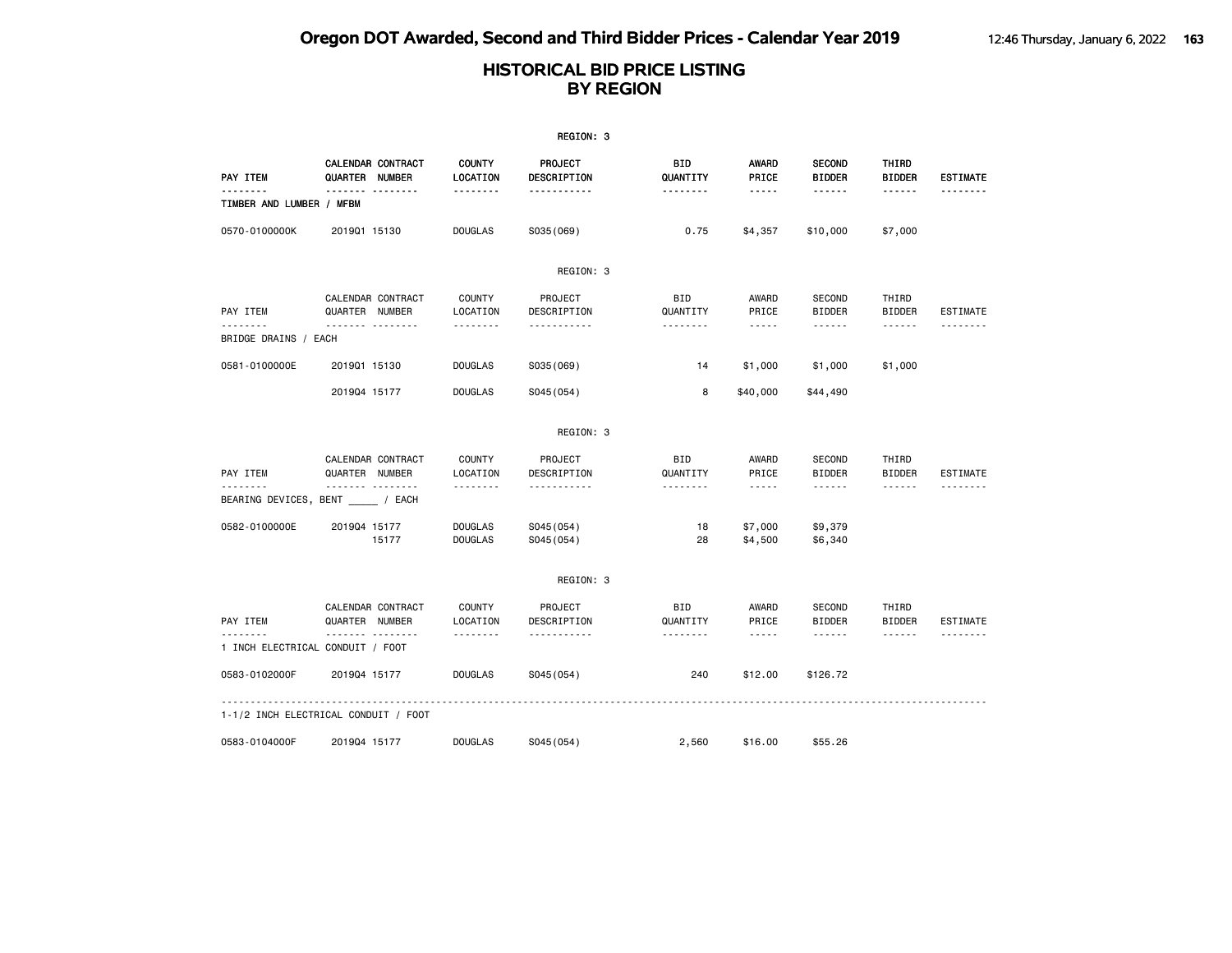|                                                |              |                                     |                                                                                        | REGION: 3                                                          |                               |                                                                                                               |                                                     |                                                                                                                       |                 |
|------------------------------------------------|--------------|-------------------------------------|----------------------------------------------------------------------------------------|--------------------------------------------------------------------|-------------------------------|---------------------------------------------------------------------------------------------------------------|-----------------------------------------------------|-----------------------------------------------------------------------------------------------------------------------|-----------------|
| PAY ITEM                                       |              | CALENDAR CONTRACT<br>QUARTER NUMBER | <b>COUNTY</b><br>LOCATION                                                              | <b>PROJECT</b><br>DESCRIPTION                                      | BID<br>QUANTITY               | AWARD<br>PRICE                                                                                                | <b>SECOND</b><br><b>BIDDER</b>                      | THIRD<br><b>BIDDER</b>                                                                                                | <b>ESTIMATE</b> |
| --------<br>ELASTOMERIC CONCRETE NOSING / FOOT |              | .                                   | .                                                                                      | -----------                                                        | <u>.</u>                      | $\frac{1}{2} \frac{1}{2} \frac{1}{2} \frac{1}{2} \frac{1}{2} \frac{1}{2} \frac{1}{2} \frac{1}{2} \frac{1}{2}$ | .                                                   | $- - - - - -$                                                                                                         | --------        |
| 0584-0100000F                                  | 201902 15134 | 15134                               | <b>JACKSON</b><br><b>JACKSON</b>                                                       | S001 (475)<br>S001 (475)                                           | 110<br>146                    | \$135.00<br>\$135.00                                                                                          | \$125.00<br>\$125.00                                | \$150.00<br>\$150.00                                                                                                  |                 |
|                                                | 201904 15180 | 15180                               | <b>DOUGLAS</b><br><b>DOUGLAS</b>                                                       | S001 (515)<br>S001 (515)                                           | 111<br>169                    | \$120.00<br>\$120.00                                                                                          | \$305.00<br>\$305.00                                | \$115.00<br>\$115.00                                                                                                  |                 |
| REPAIR ELASTOMERIC CONCRETE NOSING / FOOT      |              |                                     |                                                                                        |                                                                    |                               |                                                                                                               |                                                     |                                                                                                                       |                 |
| 0584-0102000F                                  | 201902 15134 |                                     | <b>JACKSON</b>                                                                         | S001 (475)                                                         | 209                           | \$135.00                                                                                                      | \$200.00                                            | \$150.00                                                                                                              |                 |
|                                                |              |                                     |                                                                                        | REGION: 3                                                          |                               |                                                                                                               |                                                     |                                                                                                                       |                 |
| PAY ITEM                                       |              | CALENDAR CONTRACT<br>QUARTER NUMBER | <b>COUNTY</b><br>LOCATION                                                              | PROJECT<br>DESCRIPTION                                             | BID<br>QUANTITY               | AWARD<br>PRICE                                                                                                | SECOND<br><b>BIDDER</b>                             | THIRD<br><b>BIDDER</b>                                                                                                | <b>ESTIMATE</b> |
| ASPHALTIC PLUG SEALS / FOOT                    |              | .                                   | .                                                                                      | <u> - - - - - - - - - -</u>                                        | .                             | $- - - -$                                                                                                     | .                                                   | $\begin{array}{cccccccccc} \bullet & \bullet & \bullet & \bullet & \bullet & \bullet & \bullet & \bullet \end{array}$ | --------        |
| 0585-0200000A                                  | 201904 15166 |                                     | <b>CURRY</b>                                                                           | S009(491)                                                          | 405                           | \$123.46                                                                                                      | \$190.12                                            | \$141.98                                                                                                              |                 |
| POURED SEALS / FOOT                            |              |                                     |                                                                                        |                                                                    |                               |                                                                                                               |                                                     |                                                                                                                       |                 |
| 0585-0206000A                                  | 201902 15134 | 15134<br>15134<br>15134<br>15134    | <b>JACKSON</b><br><b>JACKSON</b><br><b>JACKSON</b><br><b>JACKSON</b><br><b>JACKSON</b> | S001 (475)<br>S001 (475)<br>S001 (475)<br>S001 (475)<br>S001 (475) | 44<br>54<br>110<br>146<br>209 | \$25.00<br>\$27.78<br>\$27.27<br>\$25.34<br>\$25.36                                                           | \$39.20<br>\$41.67<br>\$18.18<br>\$17.12<br>\$26.32 | \$45.45<br>\$37.04<br>\$27.27<br>\$27.40<br>\$28.71                                                                   |                 |
|                                                | 201904 15166 | 15166                               | <b>CURRY</b><br><b>CURRY</b>                                                           | S009(491)<br>S009(491)                                             | $\overline{1}$<br>378         | \$2,000<br>\$26.46                                                                                            | \$3,825<br>\$27.78                                  | \$1,750<br>\$23.81                                                                                                    |                 |
| POURED JOINT SEAL / FOOT                       |              |                                     |                                                                                        |                                                                    |                               |                                                                                                               |                                                     |                                                                                                                       |                 |
| 0585-0206100A                                  | 201904 15180 | 15180                               | <b>DOUGLAS</b><br><b>DOUGLAS</b>                                                       | S001(515)<br>S001(515)                                             | 111.50<br>169                 | \$134.53<br>\$88.76                                                                                           | \$67.26<br>\$44.38                                  | \$31.39<br>\$20.71                                                                                                    |                 |
| TYPE "D" COMPRESSION SEALS / FOOT              |              |                                     |                                                                                        |                                                                    |                               |                                                                                                               |                                                     |                                                                                                                       |                 |
| 0585-0211000A                                  | 201902 15134 |                                     | <b>JACKSON</b>                                                                         | S001 (475)                                                         | 54                            | \$79.63                                                                                                       | \$74.07                                             | \$111.11                                                                                                              |                 |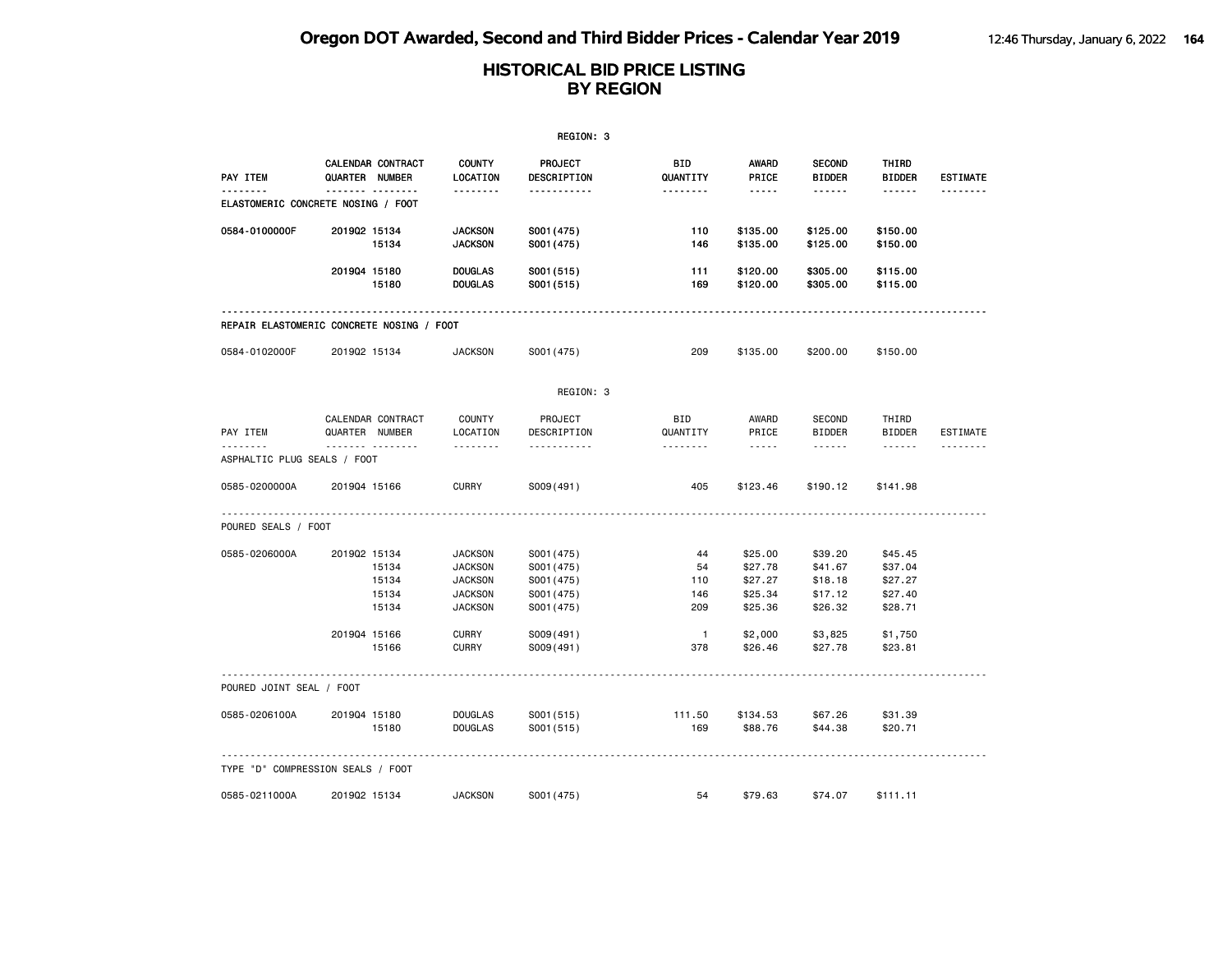|                                    |                                                      |                                  | REGION: 3                          |                        |                                                                                                                                                                        |                                                 |                                                                                                                                                                                                                                                                                                                                                                                                                                                                                                      |                 |
|------------------------------------|------------------------------------------------------|----------------------------------|------------------------------------|------------------------|------------------------------------------------------------------------------------------------------------------------------------------------------------------------|-------------------------------------------------|------------------------------------------------------------------------------------------------------------------------------------------------------------------------------------------------------------------------------------------------------------------------------------------------------------------------------------------------------------------------------------------------------------------------------------------------------------------------------------------------------|-----------------|
| PAY ITEM                           | CALENDAR CONTRACT<br>QUARTER NUMBER                  | <b>COUNTY</b><br>LOCATION        | PROJECT<br>DESCRIPTION             | <b>BID</b><br>QUANTITY | AWARD<br>PRICE                                                                                                                                                         | <b>SECOND</b><br><b>BIDDER</b>                  | THIRD<br><b>BIDDER</b>                                                                                                                                                                                                                                                                                                                                                                                                                                                                               | <b>ESTIMATE</b> |
| .<br>3 TUBE CURB MOUNT RAIL / FOOT |                                                      | .                                | -----------                        | .                      | $\frac{1}{2} \frac{1}{2} \frac{1}{2} \frac{1}{2} \frac{1}{2} \frac{1}{2} \frac{1}{2} \frac{1}{2} \frac{1}{2}$                                                          | ------                                          | ------                                                                                                                                                                                                                                                                                                                                                                                                                                                                                               | <u>.</u>        |
| 0587-0105000A                      | 201904 15177                                         | <b>DOUGLAS</b>                   | S045(054)                          | 2,688                  | \$288.32                                                                                                                                                               | \$224.96                                        |                                                                                                                                                                                                                                                                                                                                                                                                                                                                                                      |                 |
|                                    | TYPE "F" CONC RAIL, MODIFIED / FOOT                  |                                  | -------------------------------    |                        |                                                                                                                                                                        |                                                 |                                                                                                                                                                                                                                                                                                                                                                                                                                                                                                      |                 |
| 0587-0123000A                      | 201901 15130                                         | <b>DOUGLAS</b>                   | S035(069)                          | 378                    | \$330.69                                                                                                                                                               | \$317.46                                        | \$343.92                                                                                                                                                                                                                                                                                                                                                                                                                                                                                             |                 |
|                                    | TYPE "F" CONCRETE RAIL, 42 INCH / FOOT               |                                  |                                    |                        |                                                                                                                                                                        |                                                 |                                                                                                                                                                                                                                                                                                                                                                                                                                                                                                      |                 |
| 0587-0126100A                      | 201902 15134<br>15134                                | <b>JACKSON</b><br><b>JACKSON</b> | S001 (475)<br>S001 (475)           | 504<br>570             | \$198.41<br>\$175.44                                                                                                                                                   | \$198.41<br>\$219.30                            | \$257.94<br>\$228.07                                                                                                                                                                                                                                                                                                                                                                                                                                                                                 |                 |
|                                    | THRIE BEAM RAIL RETROFIT / FOOT                      |                                  |                                    |                        |                                                                                                                                                                        |                                                 |                                                                                                                                                                                                                                                                                                                                                                                                                                                                                                      |                 |
| 0587-0138000A                      | 201902 15141<br>15141                                | <b>DOUGLAS</b><br><b>DOUGLAS</b> | S045(064)<br>SO45(064)             | 13<br>26               | \$115.38<br>\$57.69                                                                                                                                                    | \$507.69<br>\$369.23                            | \$392.31<br>\$393.85                                                                                                                                                                                                                                                                                                                                                                                                                                                                                 |                 |
|                                    |                                                      |                                  | REGION: 3                          |                        |                                                                                                                                                                        |                                                 |                                                                                                                                                                                                                                                                                                                                                                                                                                                                                                      |                 |
| PAY ITEM                           | CALENDAR CONTRACT<br>QUARTER NUMBER                  | COUNTY<br>LOCATION               | PROJECT<br>DESCRIPTION             | <b>BID</b><br>QUANTITY | AWARD<br>PRICE                                                                                                                                                         | <b>SECOND</b><br><b>BIDDER</b>                  | THIRD<br><b>BIDDER</b>                                                                                                                                                                                                                                                                                                                                                                                                                                                                               | <b>ESTIMATE</b> |
|                                    | .<br>PRECAST SPLIT REIN CONCRETE BOX CULVERTS / FOOT | .                                | .                                  | .                      | $\frac{1}{2} \left( \frac{1}{2} \right) \left( \frac{1}{2} \right) \left( \frac{1}{2} \right) \left( \frac{1}{2} \right) \left( \frac{1}{2} \right)$                   | ------                                          | ------                                                                                                                                                                                                                                                                                                                                                                                                                                                                                               | .               |
| 0595-0100300F                      | 201902 15141<br>15141                                | <b>DOUGLAS</b><br><b>DOUGLAS</b> | S045(064)<br>S045(064)             | 50<br>56               | \$2,534<br>\$2,408                                                                                                                                                     | \$2,600<br>\$2,600                              | \$3,030<br>\$3,471                                                                                                                                                                                                                                                                                                                                                                                                                                                                                   |                 |
|                                    |                                                      |                                  | REGION: 3                          |                        |                                                                                                                                                                        |                                                 |                                                                                                                                                                                                                                                                                                                                                                                                                                                                                                      |                 |
| PAY ITEM                           | CALENDAR CONTRACT<br>QUARTER NUMBER<br><u>.</u>      | COUNTY<br>LOCATION<br><u>.</u>   | PROJECT<br>DESCRIPTION<br><u>.</u> | BID<br>QUANTITY<br>.   | AWARD<br>PRICE<br>$\frac{1}{2} \left( \frac{1}{2} \right) \left( \frac{1}{2} \right) \left( \frac{1}{2} \right) \left( \frac{1}{2} \right) \left( \frac{1}{2} \right)$ | <b>SECOND</b><br><b>BIDDER</b><br>$- - - - - -$ | THIRD<br><b>BIDDER</b><br>$\frac{1}{2} \left( \frac{1}{2} \right) \left( \frac{1}{2} \right) \left( \frac{1}{2} \right) \left( \frac{1}{2} \right) \left( \frac{1}{2} \right) \left( \frac{1}{2} \right) \left( \frac{1}{2} \right) \left( \frac{1}{2} \right) \left( \frac{1}{2} \right) \left( \frac{1}{2} \right) \left( \frac{1}{2} \right) \left( \frac{1}{2} \right) \left( \frac{1}{2} \right) \left( \frac{1}{2} \right) \left( \frac{1}{2} \right) \left( \frac{1}{2} \right) \left( \frac$ | <b>ESTIMATE</b> |
|                                    | RETAINING WALL, CIP CONC SEMI-GRAV CANTI / SQFT      |                                  |                                    |                        |                                                                                                                                                                        |                                                 |                                                                                                                                                                                                                                                                                                                                                                                                                                                                                                      |                 |
| 0596-C003000A                      | 201904 15177                                         | <b>DOUGLAS</b>                   | S045 (054)                         | 82                     | \$182.93                                                                                                                                                               | \$128.02                                        |                                                                                                                                                                                                                                                                                                                                                                                                                                                                                                      |                 |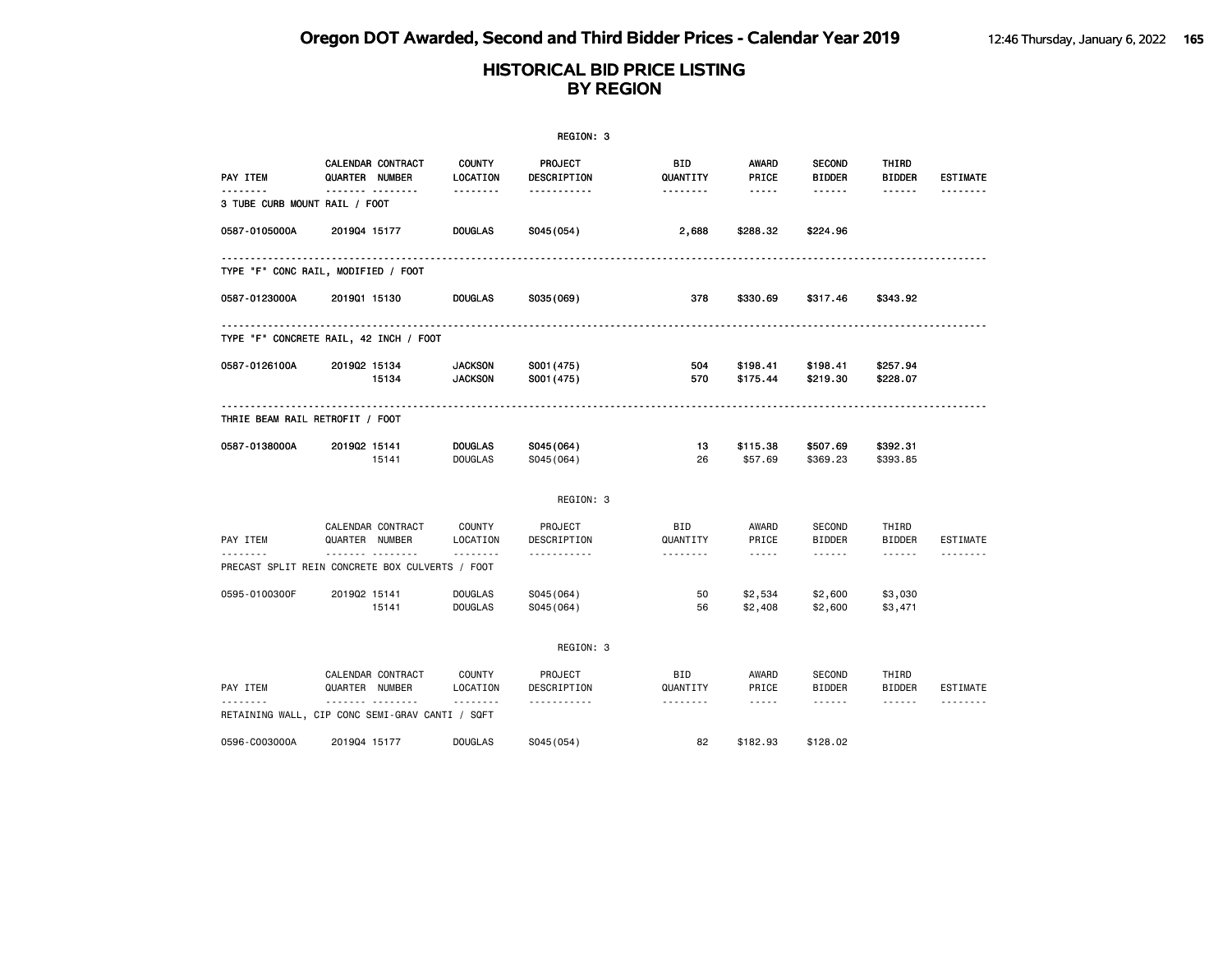|                                |                                                          |                                  | REGION: 3                     |                        |                                                                                                               |                                |                               |                      |
|--------------------------------|----------------------------------------------------------|----------------------------------|-------------------------------|------------------------|---------------------------------------------------------------------------------------------------------------|--------------------------------|-------------------------------|----------------------|
| PAY ITEM<br><u>.</u>           | CALENDAR CONTRACT<br>QUARTER NUMBER                      | <b>COUNTY</b><br>LOCATION        | <b>PROJECT</b><br>DESCRIPTION | <b>BID</b><br>QUANTITY | <b>AWARD</b><br>PRICE                                                                                         | <b>SECOND</b><br><b>BIDDER</b> | <b>THIRD</b><br><b>BIDDER</b> | <b>ESTIMATE</b><br>. |
|                                | ------- --------<br>COLD PLN PVMT REMV 0 - 2 INCH / SQYD | <u>.</u>                         | -----------                   | <u>.</u>               | $\frac{1}{2} \frac{1}{2} \frac{1}{2} \frac{1}{2} \frac{1}{2} \frac{1}{2} \frac{1}{2} \frac{1}{2} \frac{1}{2}$ | ------                         | ------                        |                      |
| 0620-0104000J                  | 201901 15130                                             | <b>DOUGLAS</b>                   | S035(069)                     | 830                    | \$11.00                                                                                                       | \$11.00                        | \$14.00                       |                      |
|                                | COLD PLN PVMT REMV 2 - 4 INCH / SQYD                     |                                  |                               |                        |                                                                                                               |                                |                               |                      |
| 0620-0112000J                  | 201902 15149                                             | <b>JACKSON</b>                   | 2155 (002)                    | 1,928                  | \$4.00                                                                                                        | \$4.20                         | \$3.00                        |                      |
|                                | 201904 15180                                             | <b>DOUGLAS</b>                   | S001 (515)                    | 5,540                  | \$6.00                                                                                                        | \$6.20                         | \$6.00                        |                      |
|                                | COLD PLN PVMT REMV 2 INCH / SQYD                         |                                  |                               |                        |                                                                                                               |                                |                               |                      |
| 0620-0120000J                  | 201901 15136                                             | <b>DOUGLAS</b>                   | S001 (506)                    | 4,930                  | \$3.90                                                                                                        | \$3.25                         | \$5.00                        |                      |
|                                | 201902 15141                                             | <b>DOUGLAS</b>                   | S045(064)                     | 330                    | \$74.00                                                                                                       | \$55.00                        | \$20.50                       |                      |
|                                | 15149                                                    | <b>JACKSON</b>                   | 2155 (002)                    | 561                    | \$4.50                                                                                                        | \$4.70                         | \$2.00                        |                      |
|                                | 15153                                                    | <b>DOUGLAS</b>                   | C019(174)                     | 86,700                 | \$1.75                                                                                                        |                                |                               |                      |
|                                | 15134                                                    | <b>JACKSON</b>                   | S001 (475)                    | 142,000                | \$3.80                                                                                                        | \$3.75                         | \$4.20                        |                      |
|                                | COLD PLN PVMT REMV 3 INCH / SQYD                         |                                  |                               |                        |                                                                                                               |                                |                               |                      |
| 0620-0122000J                  | 201904 15177                                             | <b>DOUGLAS</b>                   | S045(054)                     | 150                    | \$70.00                                                                                                       | \$84.80                        |                               |                      |
|                                | 15165                                                    | <b>COOS</b>                      | S240(008)                     | 2,320                  | \$8.00                                                                                                        | \$6.65                         | \$6.80                        |                      |
|                                | COLD PLN PVMT REMV 4 INCH / SQYD                         | .                                |                               |                        |                                                                                                               |                                |                               |                      |
| 0620-0123000J                  | 201902 15134                                             | <b>JACKSON</b>                   | S001 (475)                    | 8,100                  | \$9.35                                                                                                        | \$9.25                         | \$10.20                       |                      |
|                                |                                                          |                                  | REGION: 3                     |                        |                                                                                                               |                                |                               |                      |
| PAY ITEM                       | CALENDAR CONTRACT<br>QUARTER NUMBER                      | <b>COUNTY</b><br>LOCATION        | PROJECT<br>DESCRIPTION        | <b>BID</b><br>QUANTITY | AWARD<br>PRICE                                                                                                | <b>SECOND</b><br><b>BIDDER</b> | THIRD<br><b>BIDDER</b>        | <b>ESTIMATE</b>      |
| GRIND CONCRETE PAVEMENT / SQYD | .                                                        | .                                | <u>.</u>                      | .                      | $\frac{1}{2}$                                                                                                 | ------                         | $- - - - - -$                 | . <b>.</b>           |
|                                |                                                          |                                  |                               |                        |                                                                                                               |                                |                               |                      |
| 0622-0100000J                  | 201902 15134                                             | <b>JACKSON</b>                   | S001 (475)                    | 50,100                 | \$8.50                                                                                                        | \$7.75                         | \$6.30                        |                      |
|                                | 15134<br>15134                                           | <b>JACKSON</b><br><b>JACKSON</b> | S001 (475)<br>S001 (475)      | 170,900<br>176,207     | \$10.20<br>\$13.60                                                                                            | \$8.00<br>\$10.50              | \$8.10<br>\$11.80             |                      |
|                                |                                                          |                                  |                               |                        |                                                                                                               |                                |                               |                      |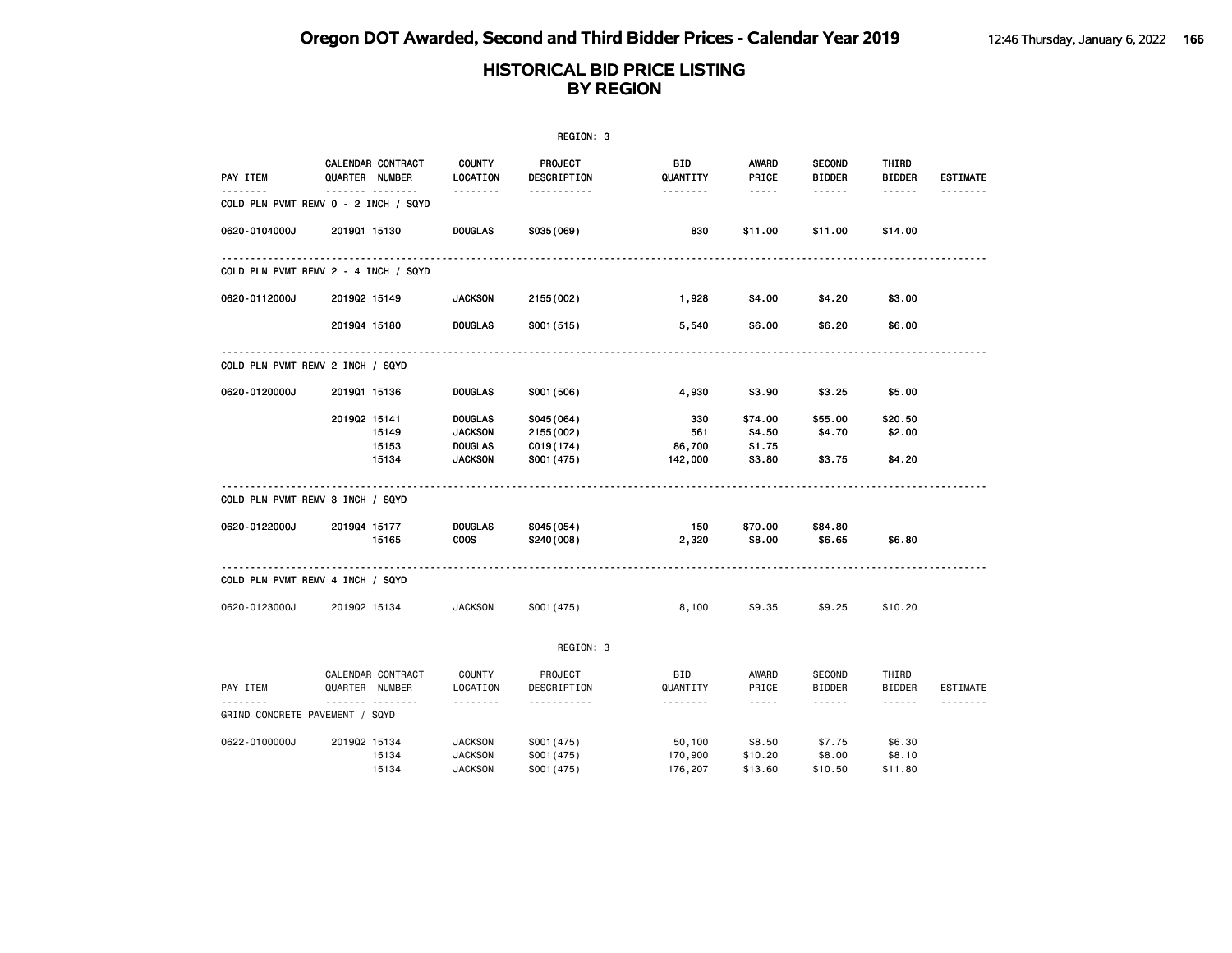|                                        |                |                   |                                                    | REGION: 3                             |                      |                                                                                                                                                                        |                                                 |                                                                                                                                                                                                                                                                                                                                                                                                                                                                                                      |                 |
|----------------------------------------|----------------|-------------------|----------------------------------------------------|---------------------------------------|----------------------|------------------------------------------------------------------------------------------------------------------------------------------------------------------------|-------------------------------------------------|------------------------------------------------------------------------------------------------------------------------------------------------------------------------------------------------------------------------------------------------------------------------------------------------------------------------------------------------------------------------------------------------------------------------------------------------------------------------------------------------------|-----------------|
| PAY ITEM<br>.                          | QUARTER NUMBER | CALENDAR CONTRACT | <b>COUNTY</b><br>LOCATION                          | <b>PROJECT</b><br>DESCRIPTION         | BID<br>QUANTITY      | AWARD<br>PRICE                                                                                                                                                         | <b>SECOND</b><br><b>BIDDER</b>                  | THIRD<br><b>BIDDER</b>                                                                                                                                                                                                                                                                                                                                                                                                                                                                               | <b>ESTIMATE</b> |
| AGGREGATE BASE / TON                   |                | <u> </u>          | .                                                  | .                                     | <u>.</u>             | -----                                                                                                                                                                  | .                                               | ------                                                                                                                                                                                                                                                                                                                                                                                                                                                                                               |                 |
| 0640-0100000M                          | 2019Q1 15130   |                   | <b>DOUGLAS</b>                                     | S035(069)                             | 50                   | \$60.00                                                                                                                                                                | \$40.00                                         | \$45.00                                                                                                                                                                                                                                                                                                                                                                                                                                                                                              |                 |
|                                        | 201904 15165   |                   | <b>COOS</b>                                        | S240(008)                             | 1,504                | \$32.00                                                                                                                                                                | \$32.25                                         | \$28.00                                                                                                                                                                                                                                                                                                                                                                                                                                                                                              |                 |
| AGGREGATE SHOULDERS / TON              |                |                   |                                                    |                                       |                      |                                                                                                                                                                        |                                                 |                                                                                                                                                                                                                                                                                                                                                                                                                                                                                                      |                 |
| 0640-0101000M                          | 201904 15180   |                   | <b>DOUGLAS</b>                                     | S001(515)                             | 85                   | \$85,00                                                                                                                                                                | \$91,00                                         | \$85,00                                                                                                                                                                                                                                                                                                                                                                                                                                                                                              |                 |
|                                        |                |                   |                                                    | REGION: 3                             |                      |                                                                                                                                                                        |                                                 |                                                                                                                                                                                                                                                                                                                                                                                                                                                                                                      |                 |
| PAY ITEM                               | QUARTER NUMBER | CALENDAR CONTRACT | <b>COUNTY</b><br>LOCATION                          | PROJECT<br>DESCRIPTION                | BID<br>QUANTITY      | AWARD<br>PRICE                                                                                                                                                         | <b>SECOND</b><br><b>BIDDER</b>                  | THIRD<br><b>BIDDER</b>                                                                                                                                                                                                                                                                                                                                                                                                                                                                               | <b>ESTIMATE</b> |
| AGGREGATE BASE / TON                   |                | .                 |                                                    | .                                     | .                    | $\cdots$                                                                                                                                                               | ------                                          | ------                                                                                                                                                                                                                                                                                                                                                                                                                                                                                               |                 |
| 0641-0102000M                          | 201901 15136   |                   | <b>DOUGLAS</b>                                     | S001 (506)                            | 5,100                | \$27.00                                                                                                                                                                | \$31.00                                         | \$30.00                                                                                                                                                                                                                                                                                                                                                                                                                                                                                              |                 |
|                                        | 201902 15141   | 15134<br>15149    | <b>DOUGLAS</b><br><b>JACKSON</b><br><b>JACKSON</b> | S045(064)<br>S001 (475)<br>2155 (002) | 600<br>750<br>6,290  | \$33.03<br>\$33.00<br>\$20.00                                                                                                                                          | \$28.00<br>\$37.00<br>\$27.00                   | \$44.00<br>\$40.00<br>\$19.00                                                                                                                                                                                                                                                                                                                                                                                                                                                                        |                 |
|                                        | 201904 15177   |                   | <b>DOUGLAS</b>                                     | S045 (054)                            | 12,000               | \$27.00                                                                                                                                                                | \$39.35                                         |                                                                                                                                                                                                                                                                                                                                                                                                                                                                                                      |                 |
|                                        |                |                   |                                                    | REGION: 3                             |                      |                                                                                                                                                                        |                                                 |                                                                                                                                                                                                                                                                                                                                                                                                                                                                                                      |                 |
| PAY ITEM                               | QUARTER NUMBER | CALENDAR CONTRACT | <b>COUNTY</b><br>LOCATION                          | PROJECT<br>DESCRIPTION<br><u>.</u>    | BID<br>QUANTITY<br>. | AWARD<br>PRICE<br>$\frac{1}{2} \left( \frac{1}{2} \right) \left( \frac{1}{2} \right) \left( \frac{1}{2} \right) \left( \frac{1}{2} \right) \left( \frac{1}{2} \right)$ | <b>SECOND</b><br><b>BIDDER</b><br>$- - - - - -$ | THIRD<br><b>BIDDER</b><br>$\frac{1}{2} \left( \frac{1}{2} \right) \left( \frac{1}{2} \right) \left( \frac{1}{2} \right) \left( \frac{1}{2} \right) \left( \frac{1}{2} \right) \left( \frac{1}{2} \right) \left( \frac{1}{2} \right) \left( \frac{1}{2} \right) \left( \frac{1}{2} \right) \left( \frac{1}{2} \right) \left( \frac{1}{2} \right) \left( \frac{1}{2} \right) \left( \frac{1}{2} \right) \left( \frac{1}{2} \right) \left( \frac{1}{2} \right) \left( \frac{1}{2} \right) \left( \frac$ | <b>ESTIMATE</b> |
| EMULSIFIED ASPHALT FOR TACK COAT / TON |                |                   |                                                    |                                       |                      |                                                                                                                                                                        |                                                 |                                                                                                                                                                                                                                                                                                                                                                                                                                                                                                      |                 |
| 0730-0100000M                          | 201901 15136   |                   | <b>DOUGLAS</b>                                     | S001 (506)                            | 14                   | \$1.00                                                                                                                                                                 | \$1.00                                          | \$1.00                                                                                                                                                                                                                                                                                                                                                                                                                                                                                               |                 |
|                                        | 201902 15153   | 15134             | <b>DOUGLAS</b><br><b>JACKSON</b>                   | C019(174)<br>S001 (475)               | 37<br>57             | \$1.00<br>\$1.00                                                                                                                                                       | \$0.01                                          | \$0.01                                                                                                                                                                                                                                                                                                                                                                                                                                                                                               |                 |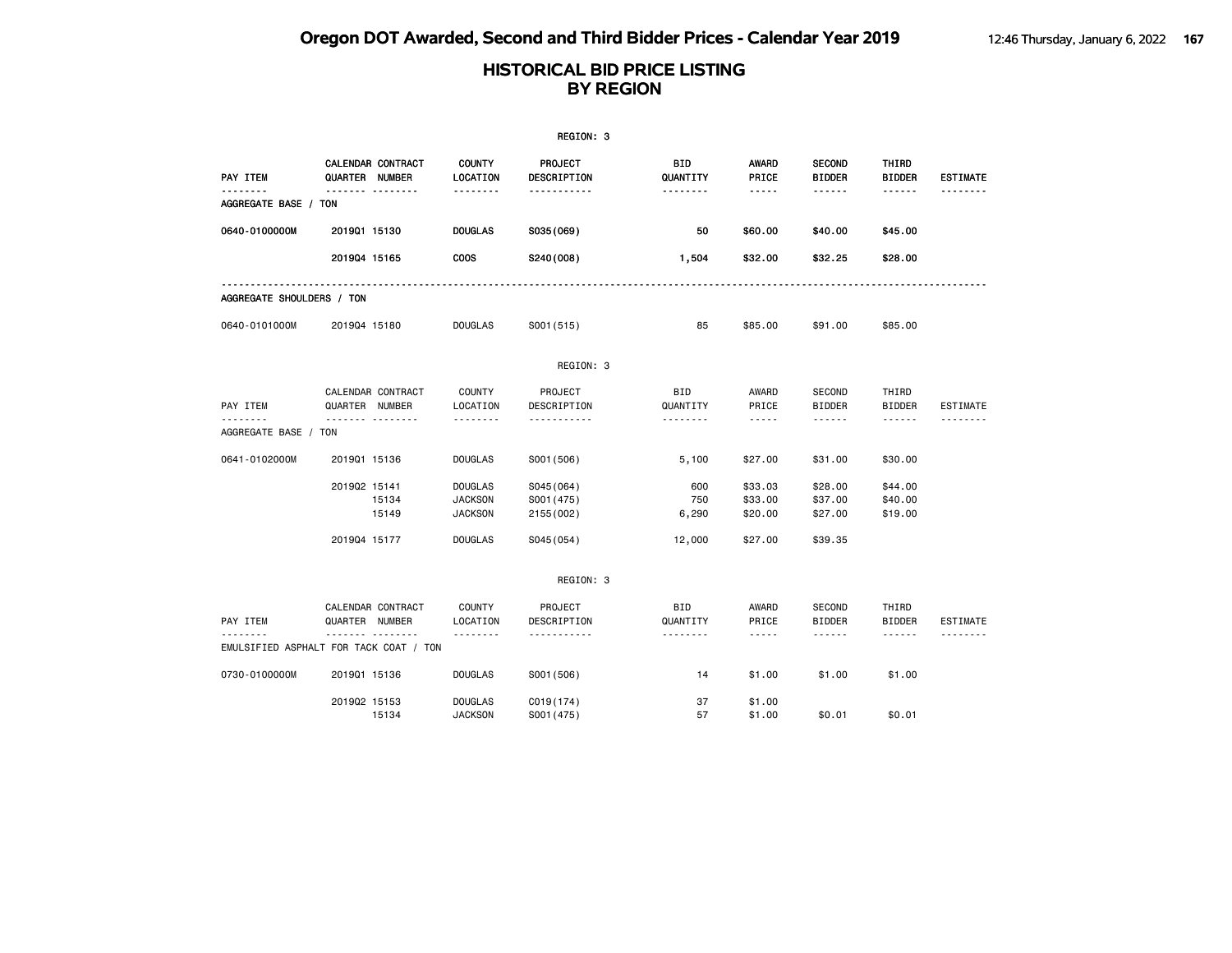| REGION: 3                                      |                                            |  |                           |                                      |                        |                |                                |                               |                 |  |  |
|------------------------------------------------|--------------------------------------------|--|---------------------------|--------------------------------------|------------------------|----------------|--------------------------------|-------------------------------|-----------------|--|--|
| PAY ITEM                                       | <b>CALENDAR CONTRACT</b><br>QUARTER NUMBER |  | <b>COUNTY</b><br>LOCATION | <b>PROJECT</b><br><b>DESCRIPTION</b> | <b>BID</b><br>QUANTITY | AWARD<br>PRICE | <b>SECOND</b><br><b>BIDDER</b> | <b>THIRD</b><br><b>BIDDER</b> | <b>ESTIMATE</b> |  |  |
| LEVEL 2, 1/2 INCH ACP MIXTURE / TON            |                                            |  |                           |                                      | .                      | -----          | .                              | ------                        |                 |  |  |
| 0744-0202000M                                  | 201902 15149                               |  | <b>JACKSON</b>            | 2155 (002)                           | 2,250                  | \$80.00        | \$82.00                        | \$97.00                       |                 |  |  |
|                                                | 201904 15165                               |  | <b>COOS</b>               | S240(008)                            | 876                    | \$120.00       | \$115.00                       | \$119.00                      |                 |  |  |
| LEVEL 2, 1/2 IN ACP MIXTURE IN TEMPORARY / TON |                                            |  |                           |                                      |                        |                |                                |                               |                 |  |  |
| 0744-0241000M                                  | 201902 15149                               |  | <b>JACKSON</b>            | 2155 (002)                           | 81                     | \$105.00       | \$110.00                       | \$120.00                      |                 |  |  |
| LEVEL 3, 1/2 INCH ACP MIXTURE / TON            |                                            |  |                           |                                      |                        |                |                                |                               |                 |  |  |
| 0744-0302000M                                  | 201901 15130                               |  | <b>DOUGLAS</b>            | S035(069)                            | 176                    | \$131.00       | \$133.00                       | \$150.00                      |                 |  |  |
|                                                | 201902 15141                               |  | <b>DOUGLAS</b>            | S045(064)                            | 240                    | \$228.00       | \$165.00                       | \$249.50                      |                 |  |  |
| LEVEL 3, 1/2 IN ACP MIXTURE IN LEVELING / TON  |                                            |  |                           |                                      |                        |                |                                |                               |                 |  |  |
| 0744-0331000M                                  | 201902 15141                               |  | <b>DOUGLAS</b>            | S045(064)                            | 20                     | \$190.00       | \$200.00                       | \$308.50                      |                 |  |  |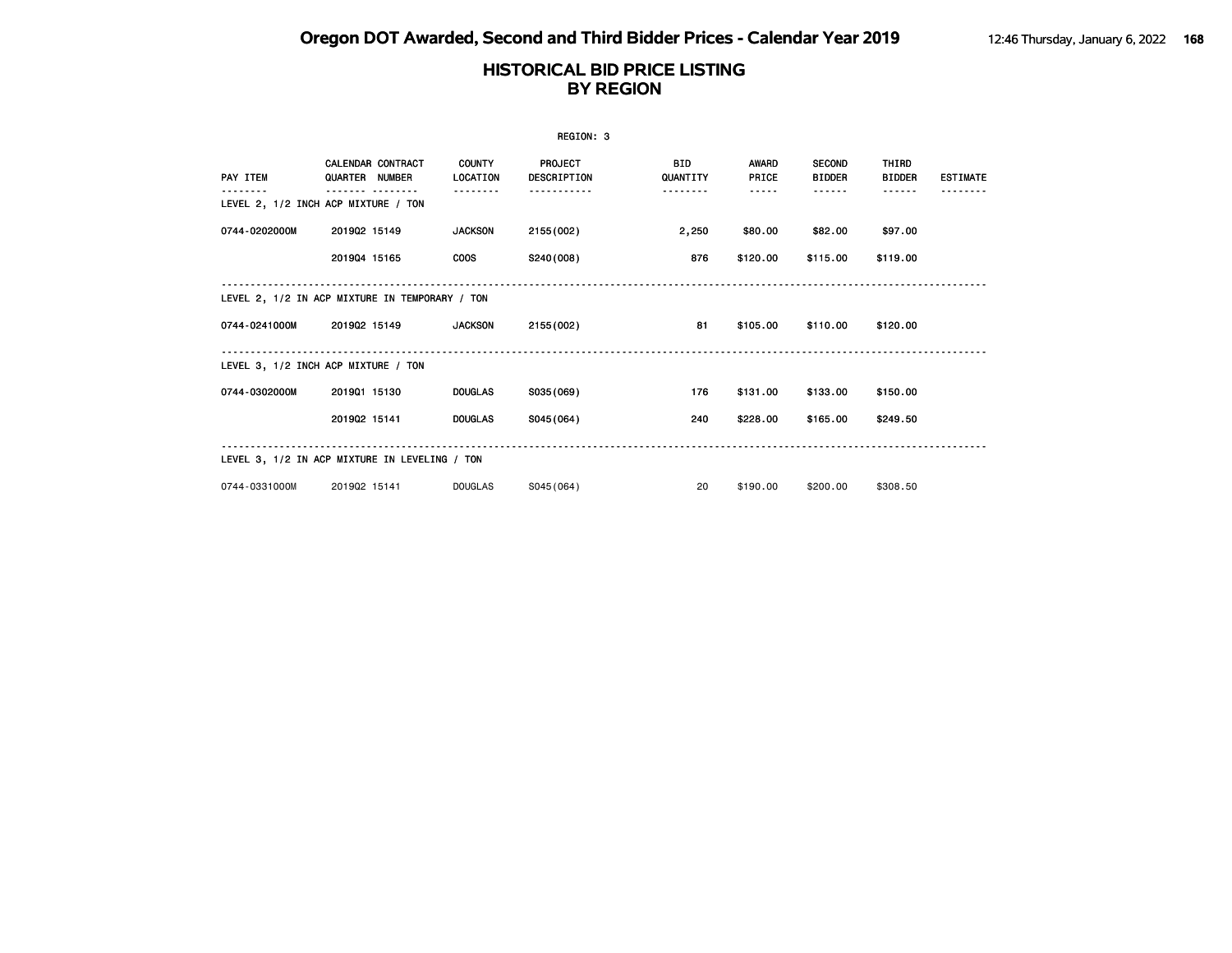|                                 |                                          |                                  | REGION: 3               |                  |                                                                                                               |                                |                        |                 |
|---------------------------------|------------------------------------------|----------------------------------|-------------------------|------------------|---------------------------------------------------------------------------------------------------------------|--------------------------------|------------------------|-----------------|
| PAY ITEM                        | CALENDAR CONTRACT<br>QUARTER NUMBER      | <b>COUNTY</b><br>LOCATION        | PROJECT<br>DESCRIPTION  | BID<br>QUANTITY  | AWARD<br>PRICE                                                                                                | <b>SECOND</b><br><b>BIDDER</b> | THIRD<br><b>BIDDER</b> | <b>ESTIMATE</b> |
| LEVEL 3, $1/2$ INCH ACP $/$ TON |                                          |                                  | <u>.</u>                |                  | $\frac{1}{2} \frac{1}{2} \frac{1}{2} \frac{1}{2} \frac{1}{2} \frac{1}{2} \frac{1}{2} \frac{1}{2} \frac{1}{2}$ | ------                         |                        |                 |
| 0745-0302000M                   | 201901 15136                             | <b>DOUGLAS</b>                   | S001 (506)              | 1,800            | \$82.00                                                                                                       | \$82.00                        | \$90.00                |                 |
|                                 | 201902 15153<br>15134                    | <b>DOUGLAS</b><br><b>JACKSON</b> | C019(174)<br>S001 (475) | 10,180<br>20,400 | \$79.35<br>\$90.00                                                                                            | \$90.00                        | \$100.00               |                 |
|                                 | 201904 15177                             | <b>DOUGLAS</b>                   | S045 (054)              | 6,300            | \$60.00                                                                                                       | \$96.73                        |                        |                 |
|                                 | LEVEL 3, 1/2 INCH ACP IN LEVELING / TON  |                                  |                         |                  |                                                                                                               |                                |                        |                 |
| 0745-0331000M                   | 201902 15134                             | <b>JACKSON</b>                   | S001 (475)              | 197              | \$100.00                                                                                                      | \$100.00                       | \$110.00               |                 |
|                                 | LEVEL 3, 1/2 INCH ACP IN TEMPORARY / TON |                                  |                         |                  |                                                                                                               |                                |                        |                 |
| 0745-0341000M                   | 201902 15134                             | <b>JACKSON</b>                   | S001 (475)              | 283              | \$85.00                                                                                                       | \$85.00                        | \$95.00                |                 |
| LEVEL 4, $1/2$ INCH ACP $/$ TON |                                          |                                  |                         |                  |                                                                                                               |                                |                        |                 |
| 0745-0402000M                   | 201901 15136                             | <b>DOUGLAS</b>                   | S001 (506)              | 1,550            | \$82.00                                                                                                       | \$82.00                        | \$90.00                |                 |
|                                 | 201902 15134                             | <b>JACKSON</b>                   | S001 (475)              | 41               | \$325.00                                                                                                      | \$325.00                       | \$350.00               |                 |
|                                 | LEVEL 4, 1/2 INCH LIME TREATED ACP / TON |                                  |                         |                  |                                                                                                               |                                |                        |                 |
| 0745-0422000M                   | 201904 15180                             | <b>DOUGLAS</b>                   | S001 (515)              | 1,142            | \$150.00                                                                                                      | \$140.00                       | \$132.00               |                 |
|                                 | PG 64-22 ASPHALT IN _____ ACP / TON      |                                  |                         |                  |                                                                                                               |                                |                        |                 |
| 0745-0620000M                   | 201901 15136                             | <b>DOUGLAS</b>                   | S001 (506)              | 104              | \$1.00                                                                                                        | \$1.00                         | \$1.00                 |                 |
|                                 | 201902 15153<br>15134                    | <b>DOUGLAS</b><br><b>JACKSON</b> | C019(174)<br>S001 (475) | 610<br>1,242     | \$0.10<br>\$0.01                                                                                              | \$0.01                         | \$0.01                 |                 |
|                                 | 201904 15177                             | <b>DOUGLAS</b>                   | S045(054)               | 378              | \$590.00                                                                                                      | \$951.15                       |                        |                 |
|                                 | PG 70-22ER ASPHALT IN _____ ACP / TON    |                                  |                         |                  |                                                                                                               |                                |                        |                 |
| 0745-0640100M                   | 201901 15136                             | <b>DOUGLAS</b>                   | S001 (506)              | 90               | \$1.00                                                                                                        | \$1.00                         | \$1.00                 |                 |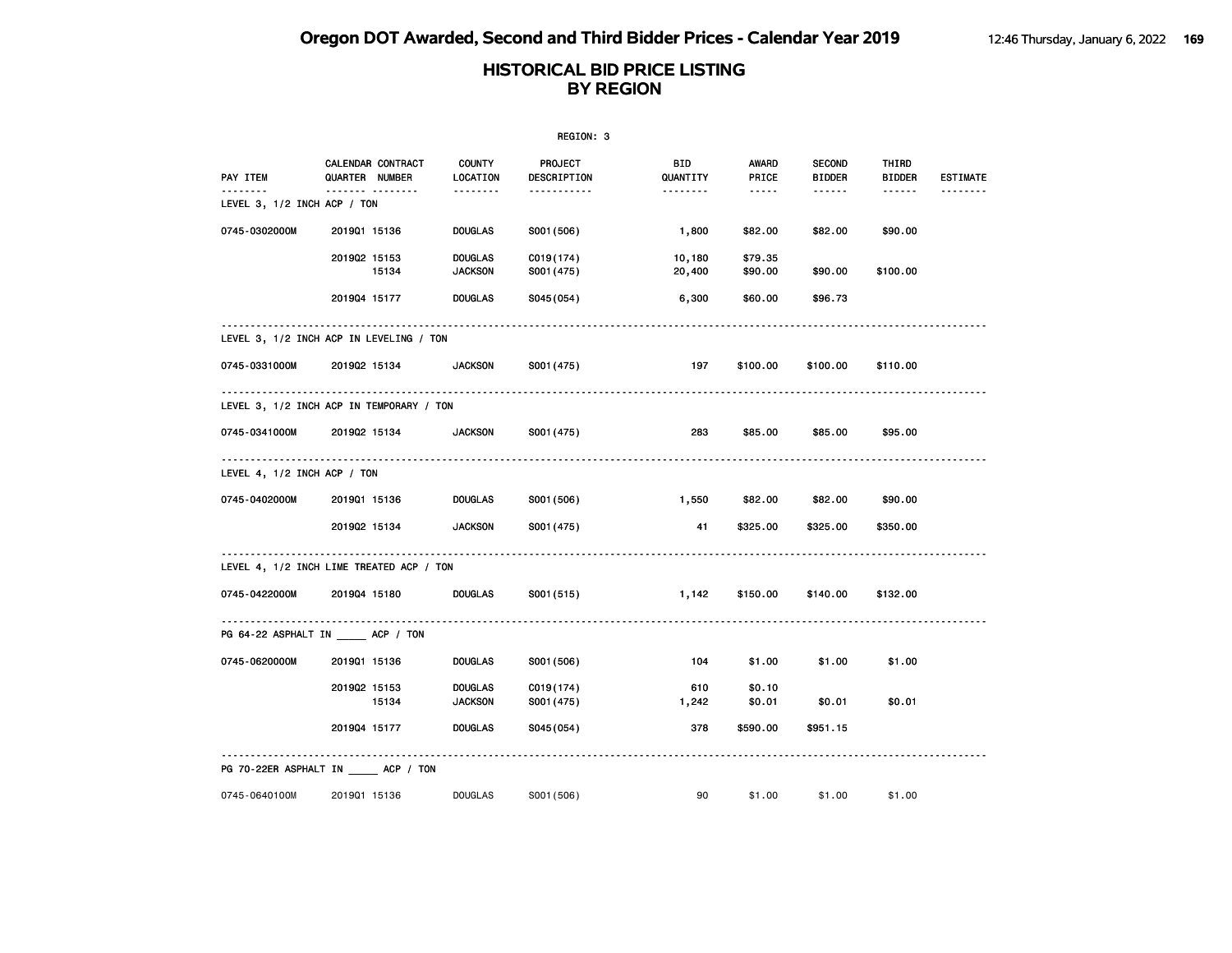|                                               |                |                                     |                                                                      | REGION: 3                                           |                             |                                                                                                                                                         |                                          |                                         |                 |
|-----------------------------------------------|----------------|-------------------------------------|----------------------------------------------------------------------|-----------------------------------------------------|-----------------------------|---------------------------------------------------------------------------------------------------------------------------------------------------------|------------------------------------------|-----------------------------------------|-----------------|
| <b>PAY ITEM</b>                               | QUARTER NUMBER | CALENDAR CONTRACT<br>.              | <b>COUNTY</b><br>LOCATION<br><u>.</u>                                | <b>PROJECT</b><br>DESCRIPTION<br><u></u>            | BID<br>QUANTITY<br>-------- | AWARD<br>PRICE<br>-----                                                                                                                                 | <b>SECOND</b><br><b>BIDDER</b><br>------ | THIRD<br><b>BIDDER</b><br>------        | <b>ESTIMATE</b> |
|                                               | 201902 15134   |                                     | <b>JACKSON</b>                                                       | S001 (475)                                          | 2.50                        | \$0.01                                                                                                                                                  | \$0.01                                   | \$0.01                                  |                 |
|                                               | 201904 15180   |                                     | <b>DOUGLAS</b>                                                       | S001 (515)                                          | 69                          | \$5.00                                                                                                                                                  | \$10.00                                  | \$1.00                                  |                 |
|                                               |                |                                     |                                                                      | REGION: 3                                           |                             |                                                                                                                                                         |                                          |                                         |                 |
| PAY ITEM                                      | QUARTER NUMBER | CALENDAR CONTRACT                   | <b>COUNTY</b><br>LOCATION                                            | PROJECT<br>DESCRIPTION                              | <b>BID</b><br>QUANTITY      | AWARD<br>PRICE                                                                                                                                          | <b>SECOND</b><br><b>BIDDER</b>           | THIRD<br><b>BIDDER</b>                  | ESTIMATE        |
| .<br>EXTRA FOR ASPHALT APPROACHES / EACH      |                | .                                   | .                                                                    | -----------                                         | .                           | $- - - -$                                                                                                                                               | .                                        | ------                                  | <u>.</u>        |
| 0749-0100000E                                 | 201901 15136   |                                     | <b>DOUGLAS</b>                                                       | S001 (506)                                          | $\mathbf{1}$                | \$1,200                                                                                                                                                 | \$1,200                                  | \$1,300                                 |                 |
|                                               | 201902 15141   | 15134<br>15149<br>15153             | <b>DOUGLAS</b><br><b>JACKSON</b><br><b>JACKSON</b><br><b>DOUGLAS</b> | S045 (064)<br>S001 (475)<br>2155 (002)<br>C019(174) | 5<br>8<br>11<br>18          | \$1,500<br>\$1,000<br>\$700<br>\$2,000                                                                                                                  | \$2,000<br>\$1,700<br>\$1,100            | \$1,140<br>\$1,500<br>\$1,500           |                 |
|                                               | 201904 15165   | 15177                               | <b>COOS</b><br><b>DOUGLAS</b>                                        | S240(008)<br>S045 (054)                             | 3<br>13                     | \$1,200<br>\$650                                                                                                                                        | \$1,150<br>\$1,048                       | \$1,600                                 |                 |
| EXTRA FOR ASPHALT WALKS / SQFT                |                |                                     |                                                                      |                                                     |                             |                                                                                                                                                         |                                          |                                         |                 |
| 0749-0106000J                                 | 201901 15130   |                                     | <b>DOUGLAS</b>                                                       | S035 (069)                                          | 205                         | \$9.00                                                                                                                                                  | \$9.00                                   | \$9.00                                  |                 |
| EXTRA FOR ASPH SLOPE PAVING / SQFT            |                |                                     |                                                                      |                                                     |                             |                                                                                                                                                         |                                          |                                         |                 |
| 0749-0108000J                                 | 201902 15149   |                                     | <b>JACKSON</b>                                                       | 2155 (002)                                          | 41                          | \$4.00                                                                                                                                                  | \$42.00                                  | \$10.00                                 |                 |
|                                               |                |                                     |                                                                      | REGION: 3                                           |                             |                                                                                                                                                         |                                          |                                         |                 |
| PAY ITEM                                      | QUARTER NUMBER | CALENDAR CONTRACT<br>. <sub>.</sub> | <b>COUNTY</b><br>LOCATION<br>.                                       | PROJECT<br>DESCRIPTION<br>-----------               | <b>BID</b><br>QUANTITY<br>. | AWARD<br>PRICE<br>$\frac{1}{2} \frac{1}{2} \frac{1}{2} \frac{1}{2} \frac{1}{2} \frac{1}{2} \frac{1}{2} \frac{1}{2} \frac{1}{2} \frac{1}{2} \frac{1}{2}$ | <b>SECOND</b><br><b>BIDDER</b><br>------ | THIRD<br><b>BIDDER</b><br>$- - - - - -$ | ESTIMATE<br>.   |
| CONT REINF CONC PVMT 11 IN THICK / SQYD       |                |                                     |                                                                      |                                                     |                             |                                                                                                                                                         |                                          |                                         |                 |
| 0755-0107000J                                 | 201902 15134   |                                     | <b>JACKSON</b>                                                       | S001 (475)                                          | 30,200                      | \$138.00                                                                                                                                                | \$140.00                                 | \$160.00                                |                 |
| FLEXIBLE TO RIGID PAVEMENT TRANSITIONS / EACH |                |                                     |                                                                      |                                                     |                             |                                                                                                                                                         |                                          |                                         |                 |
| 0755-0300000E                                 | 201902 15134   |                                     | <b>JACKSON</b>                                                       | S001 (475)                                          | 5                           | \$12,000                                                                                                                                                | \$8,400                                  | \$10,000                                |                 |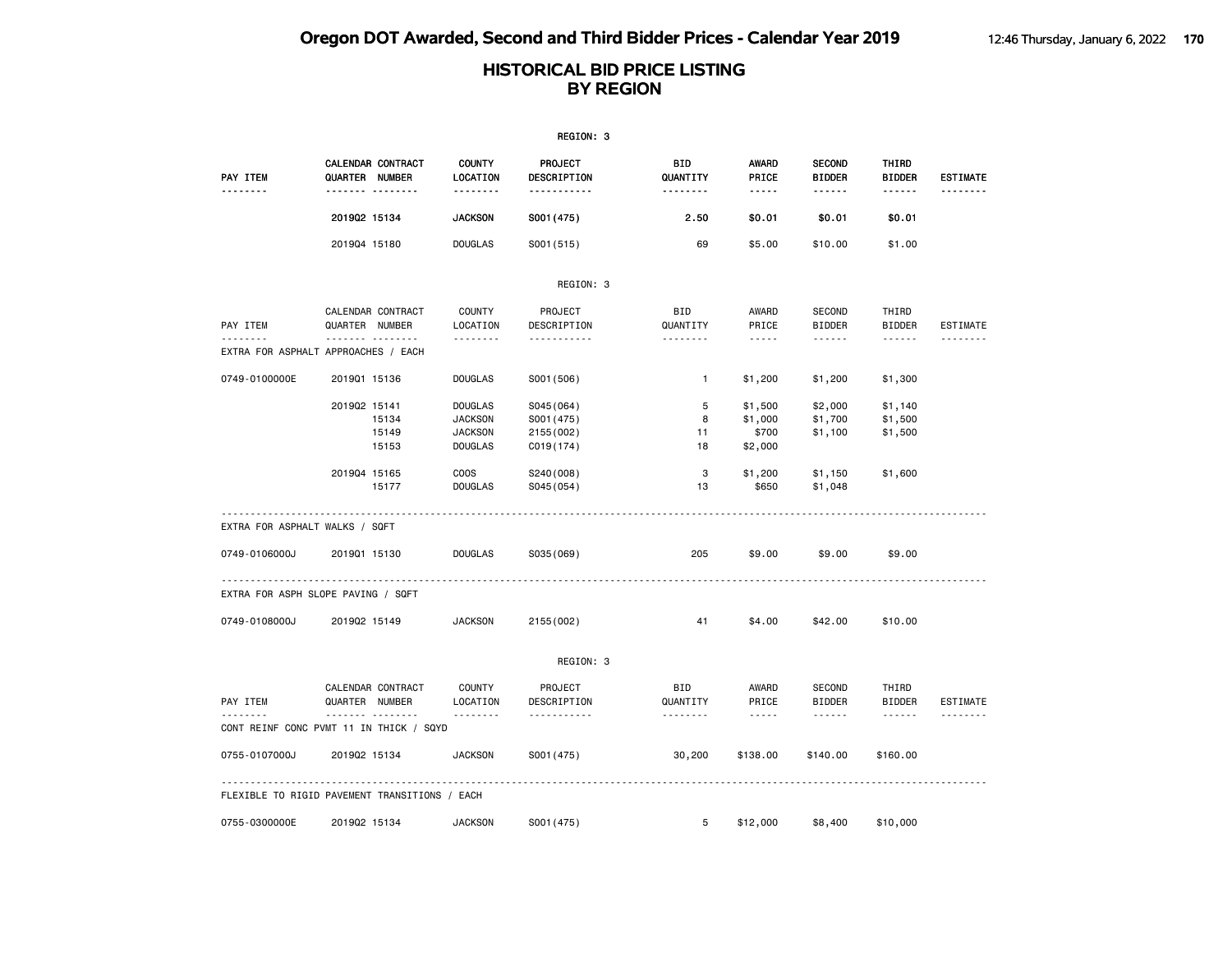|                               |                                                                                     |                           | REGION: 3                            |                               |                |                                        |                        |                 |
|-------------------------------|-------------------------------------------------------------------------------------|---------------------------|--------------------------------------|-------------------------------|----------------|----------------------------------------|------------------------|-----------------|
| <b>PAY ITEM</b>               | <b>CALENDAR CONTRACT</b><br>QUARTER<br>NUMBER<br>CONT REINF CONC PVMT REPAIR / SQYD | <b>COUNTY</b><br>LOCATION | <b>PROJECT</b><br><b>DESCRIPTION</b> | BID.<br>QUANTITY<br>- - - - - | AWARD<br>PRICE | <b>SECOND</b><br><b>BIDDER</b><br>---- | THIRD<br><b>BIDDER</b> | <b>ESTIMATE</b> |
| 0758-0100000J                 | 201902 15134                                                                        | <b>JACKSON</b>            | S001 (475)                           | 220                           | \$820,00       | \$800.00                               | \$900.00               |                 |
| CONC PVMT SPALL REPAIR / SQYD |                                                                                     |                           |                                      |                               |                |                                        |                        |                 |
| 0758-0203000J                 | 201902 15134                                                                        | <b>JACKSON</b>            | S001 (475)                           | 173                           | \$1,300        | \$1,250                                | \$1,500                |                 |
|                               | EX FOR TERMINAL EXP JOINT STEEL BEAM / FOOT                                         |                           |                                      |                               |                |                                        |                        |                 |
| 0758-0206000F                 | 201902 15134                                                                        | <b>JACKSON</b>            | S001 (475)                           | 320                           | \$475,00       | \$550.00                               | \$525.00               |                 |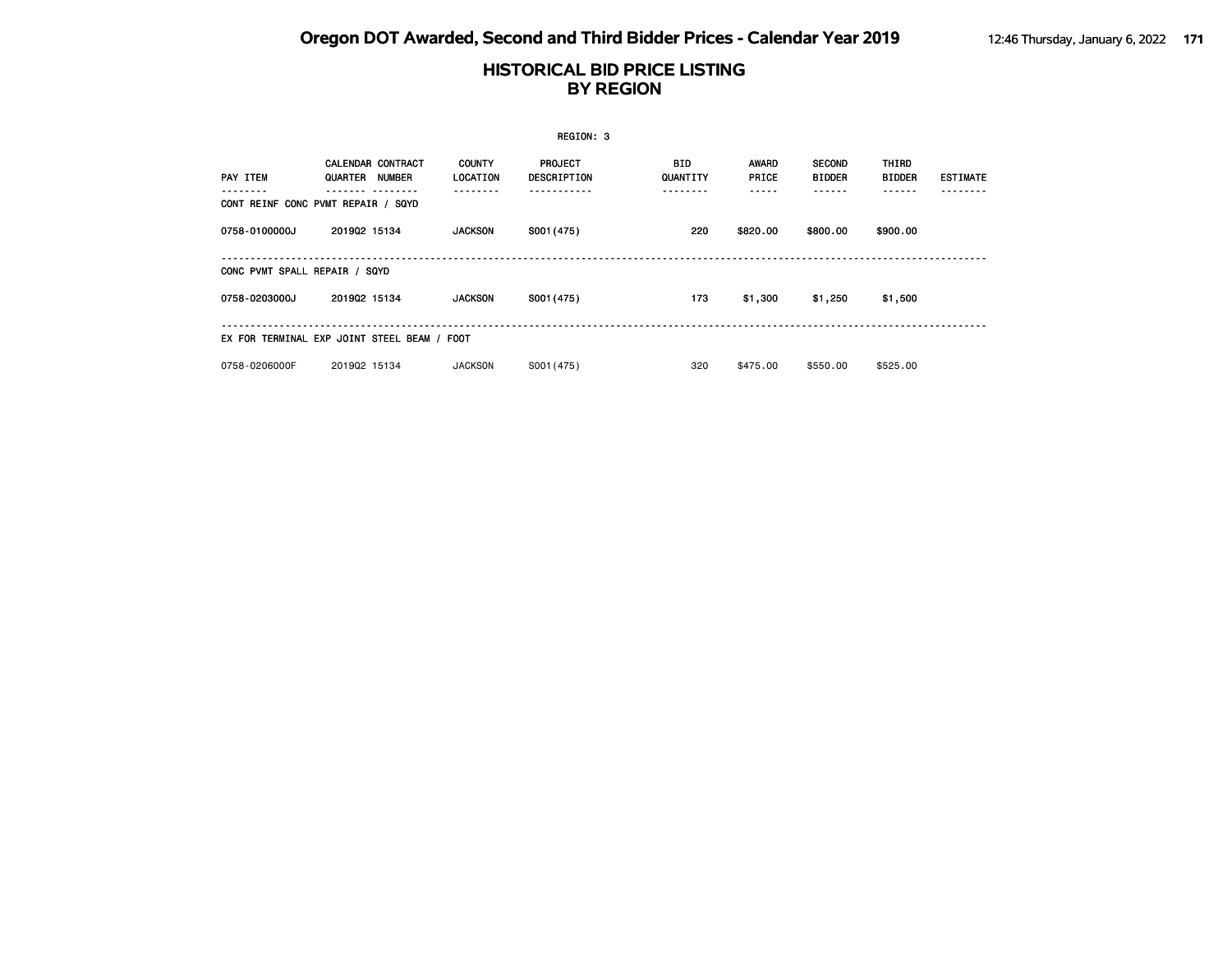|                                         |                                            |                                  | REGION: 3                     |                       |                        |                                |                        |                 |
|-----------------------------------------|--------------------------------------------|----------------------------------|-------------------------------|-----------------------|------------------------|--------------------------------|------------------------|-----------------|
| PAY ITEM                                | <b>CALENDAR CONTRACT</b><br>QUARTER NUMBER | <b>COUNTY</b><br>LOCATION        | <b>PROJECT</b><br>DESCRIPTION | BID<br>QUANTITY       | <b>AWARD</b><br>PRICE  | <b>SECOND</b><br><b>BIDDER</b> | THIRD<br><b>BIDDER</b> | <b>ESTIMATE</b> |
| .<br>CONC CURBS, CURB AND GUTTER / FOOT | ------- --------                           | <u>.</u>                         | -----------                   | <u> - - - - - - -</u> | $\cdots \cdots \cdots$ | ------                         | ------                 | <u>.</u>        |
| 0759-0103000F                           | 201901 15136                               | <b>DOUGLAS</b>                   | S001 (506)                    | 590                   | \$35.00                | \$38.00                        | \$44.00                |                 |
|                                         | 201902 15149                               | <b>JACKSON</b>                   | 2155 (002)                    | 4,548                 | \$18.00                | \$18.50                        | \$17.00                |                 |
|                                         | CONC CURB, LOW PRFIL MNTBL CURB / FOOT     |                                  |                               |                       |                        |                                |                        |                 |
| 0759-0106000F                           | 201901 15136                               | DOUGLAS                          | S001 (506)                    | 105                   | \$29.00                | \$39.00                        | \$34.00                |                 |
|                                         | CONCRETE CURBS, STANDARD CURB / FOOT       |                                  |                               |                       |                        |                                |                        |                 |
| 0759-0110000F                           | 201901 15130<br>15136                      | <b>DOUGLAS</b><br><b>DOUGLAS</b> | S035(069)<br>S001 (506)       | 60<br>825             | \$45.00<br>\$26.00     | \$52.00<br>\$28.00             | \$30.00<br>\$30.00     |                 |
|                                         | 201902 15149                               | <b>JACKSON</b>                   | 2155 (002)                    | 100                   | \$23.00                | \$21.00                        | \$19.00                |                 |
| CONCRETE ISLANDS / SQFT                 |                                            |                                  |                               |                       |                        |                                |                        |                 |
| 0759-0122000J                           | 201901 15136                               | DOUGLAS                          | S001 (506)                    | 3,200                 | \$16.00                | \$15.00                        | \$15.00                |                 |
| CONCRETE DRIVEWAYS / SQFT               |                                            |                                  |                               |                       |                        |                                |                        |                 |
| 0759-0126000J                           | 201901 15136                               | DOUGLAS                          | S001 (506)                    | 400                   | \$13.00                | \$26.50                        | \$13.00                |                 |
|                                         | 201902 15149                               | <b>JACKSON</b>                   | 2155 (002)                    | 2,755                 | \$9.00                 | \$8.50                         | \$8.00                 |                 |
| CONCRETE WALKS / SQFT                   |                                            |                                  |                               |                       |                        |                                |                        |                 |
| 0759-0128000J                           | 201901 15136                               | <b>DOUGLAS</b>                   | S001 (506)                    | 2,580                 | \$5.50                 | \$6.80                         | \$6.00                 |                 |
|                                         | 201902 15149                               | <b>JACKSON</b>                   | 2155 (002)                    | 22,472                | \$6.50                 | \$6.15                         | \$5.50                 |                 |
|                                         | MONOLITHIC CURB AND SIDEWALKS / SQFT       |                                  |                               |                       |                        |                                |                        |                 |
| 0759-0134000J                           | 201901 15136                               | DOUGLAS                          | S001 (506)                    | 7,520                 | \$10.50                | \$10.00                        | \$10.50                |                 |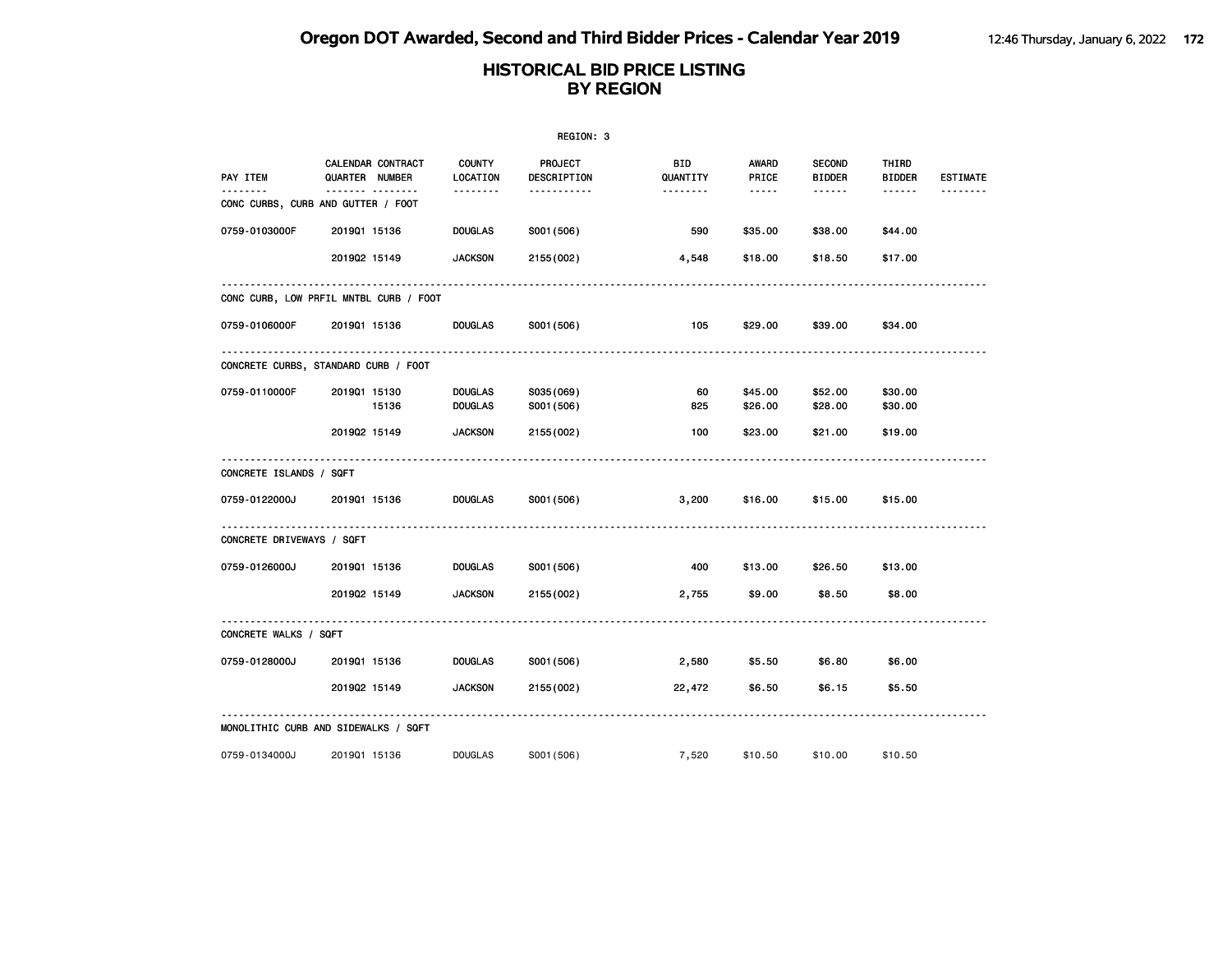|                                   |                                            |                           | REGION: 3                     |                        |                       |                                |                               |                 |
|-----------------------------------|--------------------------------------------|---------------------------|-------------------------------|------------------------|-----------------------|--------------------------------|-------------------------------|-----------------|
| PAY ITEM                          | <b>CALENDAR CONTRACT</b><br>QUARTER NUMBER | <b>COUNTY</b><br>LOCATION | <b>PROJECT</b><br>DESCRIPTION | <b>BID</b><br>QUANTITY | <b>AWARD</b><br>PRICE | <b>SECOND</b><br><b>BIDDER</b> | <b>THIRD</b><br><b>BIDDER</b> | <b>ESTIMATE</b> |
| 10 INCH CONCRETE SURFACING / SQFT |                                            | <u>.</u>                  |                               | --------               | -----                 | ------                         | - - - - - -                   |                 |
| 0759-0144000J                     | 201901 15136                               | <b>DOUGLAS</b>            | S001 (506)                    | 340                    | \$35.00               | \$48.00                        | \$17.00                       |                 |
|                                   | CONCRETE DRIVEWAY CONNECTIONS / SQFT       |                           |                               |                        |                       |                                |                               |                 |
| 0759-0152000J                     | 201902 15149                               | <b>JACKSON</b>            | 2155 (002)                    | 190                    | \$7.50                | \$6.50                         | \$6.00                        |                 |
| EXTRA FOR NEW CURB RAMPS / EACH   |                                            |                           |                               |                        |                       |                                |                               |                 |
| 0759-0154100E                     | 201901 15136                               | <b>DOUGLAS</b>            | S001 (506)                    | 13                     | \$1,650               | \$1,320                        | \$2,400                       |                 |
|                                   | 201902 15149                               | <b>JACKSON</b>            | 2155 (002)                    | 6                      | \$1,400               | \$1,700                        | \$1,200                       |                 |
|                                   | TRUNCATED DOMES ON NEW SURFACES / EACH     |                           |                               |                        |                       |                                |                               |                 |
| 0759-0510000E                     | 201901 15136                               | <b>DOUGLAS</b>            | S001 (506)                    | 20                     | \$400.00              | \$420.00                       | \$480.00                      |                 |
|                                   | 201902 15149                               | <b>JACKSON</b>            | 2155 (002)                    | 6                      | \$200,00              | \$200.00                       | \$200.00                      |                 |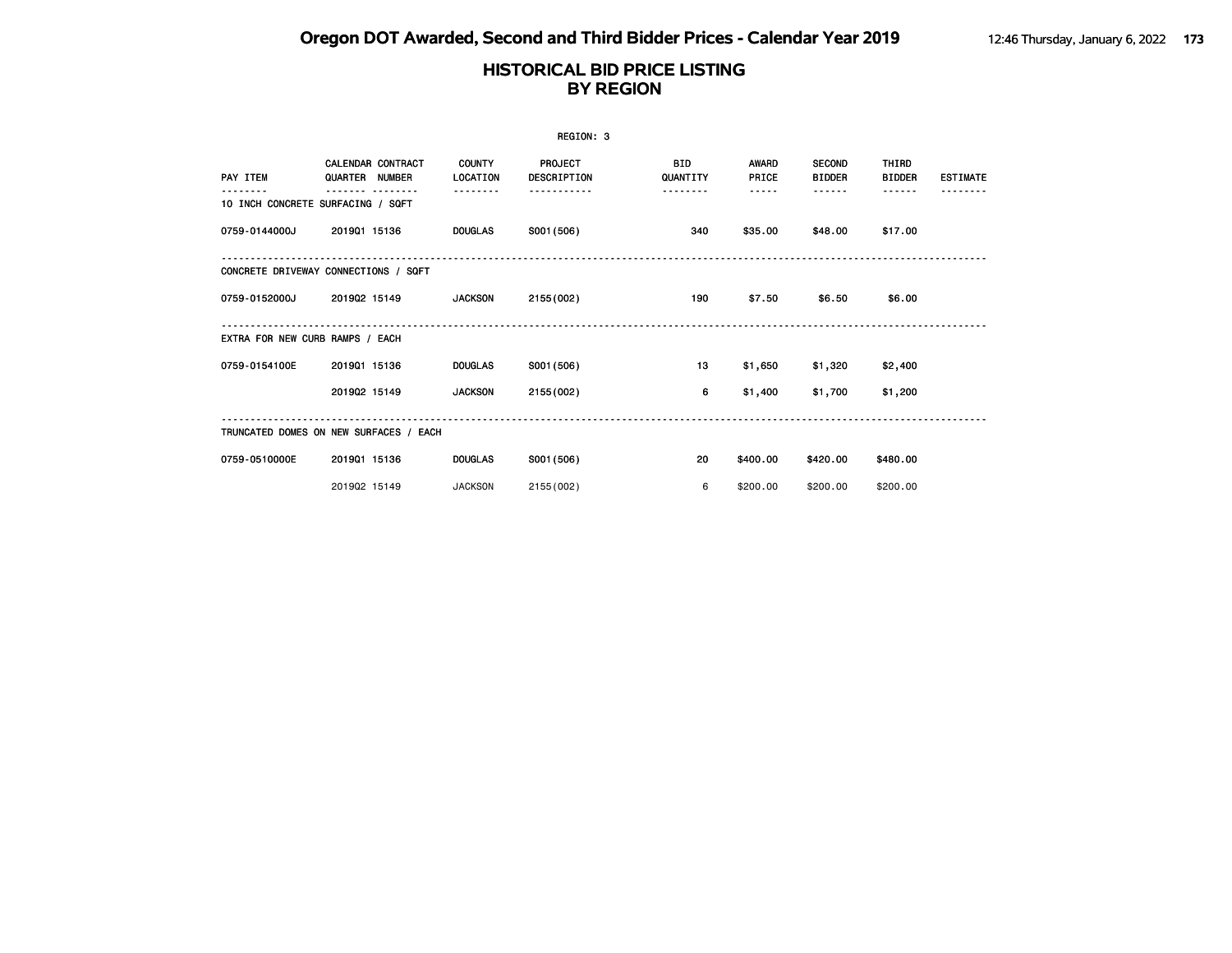|                                           |                |                   |                                  | REGION: 3               |                                |                      |                                |                        |                      |
|-------------------------------------------|----------------|-------------------|----------------------------------|-------------------------|--------------------------------|----------------------|--------------------------------|------------------------|----------------------|
| PAY ITEM                                  | QUARTER NUMBER | CALENDAR CONTRACT | <b>COUNTY</b><br>LOCATION        | PROJECT<br>DESCRIPTION  | BID<br>QUANTITY                | AWARD<br>PRICE       | <b>SECOND</b><br><b>BIDDER</b> | THIRD<br><b>BIDDER</b> | <b>ESTIMATE</b><br>. |
| .<br>GUARDRAIL ANCHORS, TYPE 1 MOD / EACH |                |                   | <u>.</u>                         | .                       | <u> - - - - - - -</u>          | -----                | ------                         | ------                 |                      |
| 0810-0120000E                             | 201902 15134   | 15141             | <b>JACKSON</b><br><b>DOUGLAS</b> | S001 (475)<br>S045(064) | 1<br>4                         | \$700<br>\$640       | \$680<br>\$700                 | \$1,000<br>\$1,422     |                      |
|                                           | 201904 15165   | 15177             | <b>COOS</b><br><b>DOUGLAS</b>    | S240(008)<br>S045(054)  | 4<br>4                         | \$825<br>\$700       | \$625<br>\$1,042               | \$1,000                |                      |
| GUARDRAIL END PIECES, TYPE B / EACH       |                |                   |                                  |                         |                                |                      |                                |                        |                      |
| 0810-0122000E                             | 201902 15134   | 15141             | <b>JACKSON</b><br><b>DOUGLAS</b> | S001 (475)<br>S045(064) | $\mathbf{1}$<br>$\overline{2}$ | \$110.00<br>\$105.00 | \$110.00<br>\$100.00           | \$150.00<br>\$170.00   |                      |
| <b>GUARDRAIL TRANSITION / EACH</b>        |                |                   |                                  |                         |                                |                      |                                |                        |                      |
| 0810-0126000E                             | 201901 15130   |                   | <b>DOUGLAS</b>                   | S035(069)               | $\mathbf{1}$                   | \$3,995              | \$3,100                        | \$3,500                |                      |
|                                           | 201902 15141   | 15134             | <b>DOUGLAS</b><br><b>JACKSON</b> | S045(064)<br>S001 (475) | 1.<br>6                        | \$3,350<br>\$3,350   | \$3,500<br>\$3,350             | \$5,120<br>\$4,000     |                      |
|                                           | 201904 15177   | 15180             | <b>DOUGLAS</b><br><b>DOUGLAS</b> | S045(054)<br>S001 (515) | 4<br>4                         | \$2,000<br>\$5,000   | \$2,970<br>\$3,750             | \$3,500                |                      |
| GUARDRAIL CONNECTIONS / EACH              |                |                   |                                  |                         |                                |                      |                                |                        |                      |
| 0810-0128000E                             | 201902 15134   |                   | <b>JACKSON</b>                   | S001 (475)              | $\overline{2}$                 | \$550                | \$550                          | \$1,000                |                      |
|                                           | 201904 15180   |                   | <b>DOUGLAS</b>                   | S001 (515)              | $\overline{2}$                 | \$2,000              | \$500                          | \$400                  |                      |
| GUARDRAIL TERMINALS, NON-FLAR / EACH      |                |                   |                                  |                         |                                |                      |                                |                        |                      |
| 0810-0129000E                             | 201902 15141   | 15134             | <b>DOUGLAS</b><br><b>JACKSON</b> | S045(064)<br>S001 (475) | 3<br>9                         | \$3,150<br>\$3,150   | \$3,500<br>\$3,150             | \$6,550<br>\$4,000     |                      |
|                                           | 201904 15177   |                   | <b>DOUGLAS</b>                   | S045(054)               | 5                              | \$2,700              | \$4,012                        |                        |                      |
| GRD TERM NON-FLAR TEST LVL 2 / EACH       |                |                   |                                  |                         |                                |                      |                                |                        |                      |
| 0810-0131000E                             | 201901 15130   |                   | <b>DOUGLAS</b>                   | S035(069)               | $\mathbf{1}$                   | \$2,950              | \$3,000                        | \$3,500                |                      |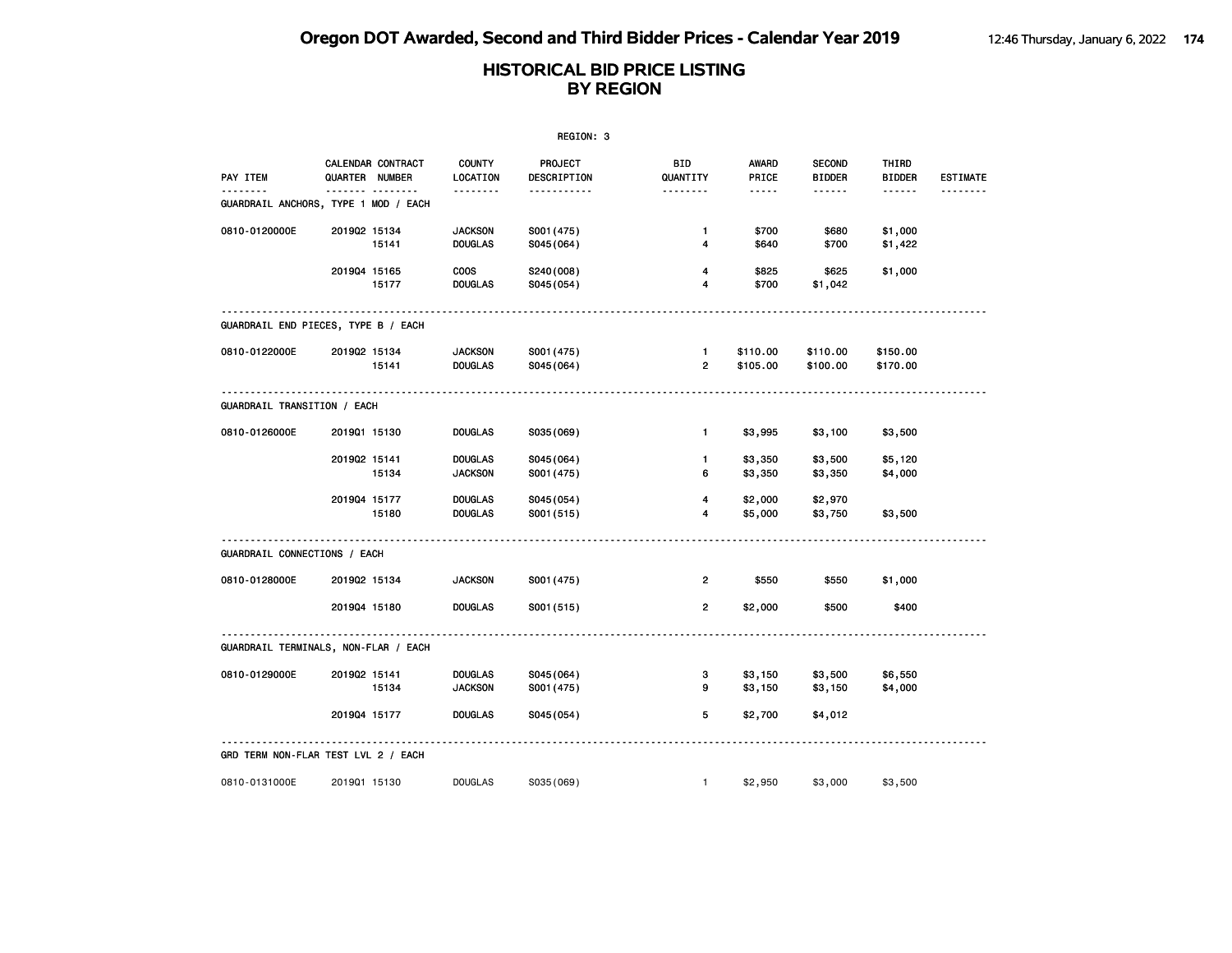|                                                 |                |                                           |                                                                                                    | REGION: 3                                                                     |                                          |                                                                                                                                                                        |                                                                |                                           |                             |
|-------------------------------------------------|----------------|-------------------------------------------|----------------------------------------------------------------------------------------------------|-------------------------------------------------------------------------------|------------------------------------------|------------------------------------------------------------------------------------------------------------------------------------------------------------------------|----------------------------------------------------------------|-------------------------------------------|-----------------------------|
| PAY ITEM                                        | QUARTER NUMBER | CALENDAR CONTRACT<br><u> </u>             | <b>COUNTY</b><br>LOCATION                                                                          | PROJECT<br>DESCRIPTION                                                        | BID<br>QUANTITY                          | <b>AWARD</b><br>PRICE                                                                                                                                                  | <b>SECOND</b><br><b>BIDDER</b>                                 | THIRD<br><b>BIDDER</b><br>$- - - - - -$   | <b>ESTIMATE</b>             |
| --------<br>GRD TERM NON-FLAR TEST LVL 2 / EACH |                |                                           | .                                                                                                  | -----------                                                                   | <u>.</u>                                 | $- - - - -$                                                                                                                                                            | ------                                                         |                                           | <u>.</u>                    |
| 0810-0131000E                                   | 201904 15165   | 15177                                     | <b>COOS</b><br><b>DOUGLAS</b>                                                                      | S240(008)<br>S045 (054)                                                       | $\overline{2}$<br>з                      | \$3,575<br>\$2,325                                                                                                                                                     | \$2,950<br>\$3,462                                             | \$3,500                                   |                             |
| EXTRA FOR 8 FOOT POSTS / EACH                   |                |                                           |                                                                                                    |                                                                               |                                          |                                                                                                                                                                        |                                                                |                                           |                             |
| 0810-0133000E                                   | 201902 15141   |                                           | <b>DOUGLAS</b>                                                                                     | S045(064)                                                                     | 10                                       | \$185.00                                                                                                                                                               | \$110.00                                                       | \$284.00                                  |                             |
|                                                 | 201904 15177   |                                           | <b>DOUGLAS</b>                                                                                     | S045 (054)                                                                    | 10                                       | \$92.00                                                                                                                                                                | \$136.97                                                       |                                           |                             |
| EXTRA FOR HAND DUG GUARDRAIL POST HOLES / EACH  |                |                                           |                                                                                                    |                                                                               |                                          |                                                                                                                                                                        |                                                                |                                           |                             |
| 0810-0145000E                                   | 201901 15130   |                                           | <b>DOUGLAS</b>                                                                                     | S035(069)                                                                     | 18                                       | \$135.00                                                                                                                                                               | \$260.00                                                       | \$150.00                                  |                             |
| 31 INCH GUARDRAIL, TYPE _____ / FOOT            |                |                                           |                                                                                                    |                                                                               |                                          |                                                                                                                                                                        |                                                                |                                           |                             |
| 0810-0146000F                                   | 201901 15130   |                                           | <b>DOUGLAS</b>                                                                                     | S035(069)                                                                     | 12.50                                    | \$46.00                                                                                                                                                                | \$46.00                                                        | \$55.00                                   |                             |
|                                                 | 201902 15141   | 15134<br>15141<br>15134                   | <b>DOUGLAS</b><br><b>JACKSON</b><br><b>DOUGLAS</b><br><b>JACKSON</b>                               | S045(064)<br>S001 (475)<br>S045(064)<br>S001 (475)                            | 18.75<br>75<br>450<br>24,318             | \$46.00<br>\$52.00<br>\$22.50<br>\$24.00                                                                                                                               | \$70.00<br>\$48.00<br>\$25.00<br>\$21.50                       | \$110.00<br>\$60.00<br>\$74.00<br>\$24.00 |                             |
|                                                 | 201904 15177   | 15180<br>15165<br>15180<br>15165<br>15177 | <b>DOUGLAS</b><br><b>DOUGLAS</b><br><b>COOS</b><br><b>DOUGLAS</b><br><b>COOS</b><br><b>DOUGLAS</b> | S045(054)<br>S001 (515)<br>S240(008)<br>S001 (515)<br>S240(008)<br>S045 (054) | 50<br>50<br>100<br>375<br>1,313<br>2,237 | \$63.25<br>\$55.00<br>\$1.00<br>\$30.00<br>\$24.00<br>\$25.50                                                                                                          | \$94.17<br>\$50.00<br>\$45.25<br>\$26.00<br>\$26.75<br>\$37.97 | \$50.00<br>\$45.00<br>\$25.00<br>\$25.00  |                             |
| GUARDRAIL HEIGHT CONVERSION, TYPE _____ / EACH  |                |                                           |                                                                                                    |                                                                               |                                          |                                                                                                                                                                        |                                                                |                                           |                             |
| 0810-0147000E                                   | 201904 15165   | 15180                                     | <b>COOS</b><br><b>DOUGLAS</b>                                                                      | S240(008)<br>S001(515)                                                        | $\overline{2}$<br>6                      | \$817.00<br>\$1,750                                                                                                                                                    | \$625.00<br>\$700                                              | \$700.00<br>\$650                         |                             |
|                                                 |                |                                           |                                                                                                    | REGION: 3                                                                     |                                          |                                                                                                                                                                        |                                                                |                                           |                             |
| PAY ITEM<br>--------                            | QUARTER NUMBER | CALENDAR CONTRACT<br><u>.</u>             | COUNTY<br>LOCATION<br><u>.</u>                                                                     | PROJECT<br>DESCRIPTION<br><u>.</u>                                            | <b>BID</b><br>QUANTITY<br>.              | AWARD<br>PRICE<br>$\frac{1}{2} \left( \frac{1}{2} \right) \left( \frac{1}{2} \right) \left( \frac{1}{2} \right) \left( \frac{1}{2} \right) \left( \frac{1}{2} \right)$ | SECOND<br><b>BIDDER</b><br>$- - - - - -$                       | THIRD<br><b>BIDDER</b><br>$- - - - - -$   | <b>ESTIMATE</b><br><u>.</u> |
| ADJUSTING GUARDRAIL / FOOT                      |                |                                           |                                                                                                    |                                                                               |                                          |                                                                                                                                                                        |                                                                |                                           |                             |
| 0812-0101000F                                   | 201901 15130   |                                           | <b>DOUGLAS</b>                                                                                     | S035 (069)                                                                    | 84                                       | \$4.25                                                                                                                                                                 | \$4.25                                                         | \$6.00                                    |                             |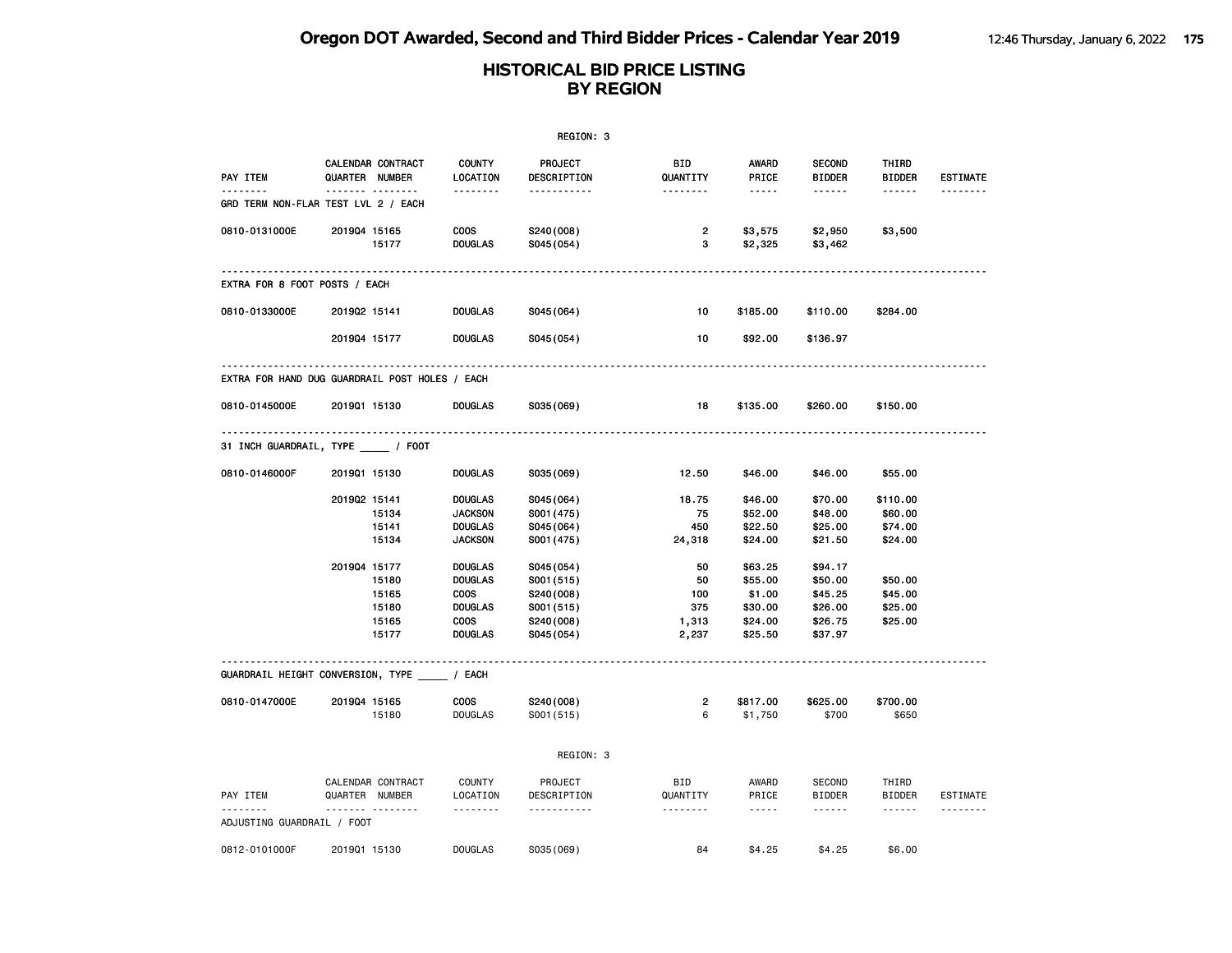|                                     |                |                   |                           | REGION: 3              |                 |                        |                                |                        |                 |
|-------------------------------------|----------------|-------------------|---------------------------|------------------------|-----------------|------------------------|--------------------------------|------------------------|-----------------|
| PAY ITEM                            | QUARTER NUMBER | CALENDAR CONTRACT | <b>COUNTY</b><br>LOCATION | PROJECT<br>DESCRIPTION | BID<br>QUANTITY | AWARD<br>PRICE         | <b>SECOND</b><br><b>BIDDER</b> | THIRD<br><b>BIDDER</b> | <b>ESTIMATE</b> |
| BOLLARDS / EACH                     |                | . <sub>.</sub>    | .                         | -----------            | --------        | $\cdots \cdots \cdots$ | ------                         | ------                 |                 |
| 0815-0100000E                       | 201904 15177   |                   | <b>DOUGLAS</b>            | S045 (054)             | 3               | \$750                  | \$1,787                        |                        |                 |
|                                     |                |                   |                           | REGION: 3              |                 |                        |                                |                        |                 |
| PAY ITEM                            | QUARTER NUMBER | CALENDAR CONTRACT | <b>COUNTY</b><br>LOCATION | PROJECT<br>DESCRIPTION | BID<br>QUANTITY | AWARD<br>PRICE         | <b>SECOND</b><br><b>BIDDER</b> | THIRD<br><b>BIDDER</b> | <b>ESTIMATE</b> |
| <u>.</u><br>CONCRETE BARRIER / FOOT |                |                   |                           | <u>.</u>               | .               | $- - - - -$            | ------                         | ------                 |                 |
| 0820-0100000F                       | 201902 15134   |                   | <b>JACKSON</b>            | S001 (475)             | 912.50          | \$43.00                | \$75.00                        | \$60.00                |                 |
|                                     | 201904 15177   |                   | <b>DOUGLAS</b>            | S045 (054)             | 337.50          | \$55.00                | \$89.48                        |                        |                 |
| CONCRETE BARRIER, TALL / FOOT       |                |                   |                           |                        |                 |                        |                                |                        |                 |
| 0820-0127000F                       | 201901 15130   |                   | <b>DOUGLAS</b>            | S035 (069)             | 125             | \$75.00                | \$120.00                       | \$75.00                |                 |
|                                     | 201902 15134   |                   | <b>JACKSON</b>            | S001 (475)             | 8,148           | \$72.00                | \$120.00                       | \$80.00                |                 |
| SECURING CONCRETE BARRIER / FOOT    |                |                   |                           |                        |                 |                        |                                |                        |                 |
| 0820-0400000F                       | 201901 15130   |                   | <b>DOUGLAS</b>            | S035 (069)             | 87.50           | \$6.00                 | \$21.00                        | \$4.00                 |                 |
|                                     | 201902 15134   |                   | <b>JACKSON</b>            | S001 (475)             | 2,613           | \$5.00                 | \$5.00                         | \$5.00                 |                 |
|                                     |                |                   |                           | REGION: 3              |                 |                        |                                |                        |                 |
| PAY ITEM                            | QUARTER NUMBER | CALENDAR CONTRACT | <b>COUNTY</b><br>LOCATION | PROJECT<br>DESCRIPTION | BID<br>QUANTITY | AWARD<br>PRICE         | <b>SECOND</b><br><b>BIDDER</b> | THIRD<br><b>BIDDER</b> | ESTIMATE        |
| IMPACT ATTENUATOR, TYPE G / EACH    |                | .                 | .                         | <u>.</u>               | .               | $- - - - -$            | ------                         | ------                 | - - - - - - - - |
| 0830-0120000E                       | 201901 15130   |                   | <b>DOUGLAS</b>            | S035 (069)             | $\overline{2}$  | \$28,550               | \$30,000                       | \$30,000               |                 |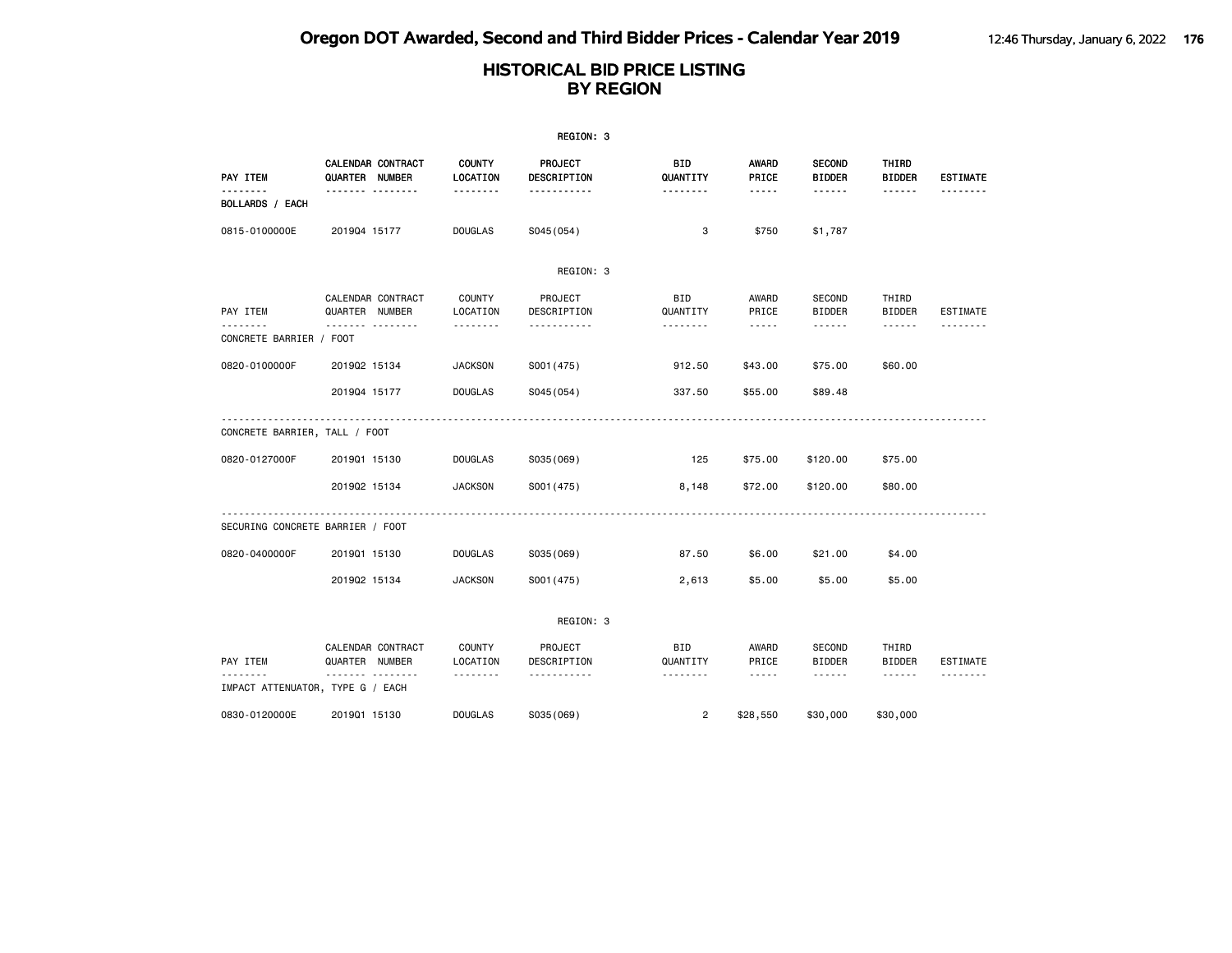|                                        |                              |                                     |                                                    | REGION: 3                            |                           |                                                                                                               |                                |                               |                 |
|----------------------------------------|------------------------------|-------------------------------------|----------------------------------------------------|--------------------------------------|---------------------------|---------------------------------------------------------------------------------------------------------------|--------------------------------|-------------------------------|-----------------|
| PAY ITEM                               |                              | CALENDAR CONTRACT<br>QUARTER NUMBER | <b>COUNTY</b><br>LOCATION                          | PROJECT<br>DESCRIPTION               | <b>BID</b><br>QUANTITY    | AWARD<br>PRICE                                                                                                | <b>SECOND</b><br><b>BIDDER</b> | THIRD<br><b>BIDDER</b>        | <b>ESTIMATE</b> |
| .<br>DELINEATORS, TYPE 1 / EACH        |                              | .                                   | <u> - - - - - - -</u>                              | -----------                          | <u> - - - - - - -</u>     | $\frac{1}{2} \frac{1}{2} \frac{1}{2} \frac{1}{2} \frac{1}{2} \frac{1}{2} \frac{1}{2} \frac{1}{2} \frac{1}{2}$ | ------                         | ------                        |                 |
| 0840-0100000E                          | 201904 15165                 | 15177                               | <b>COOS</b><br><b>DOUGLAS</b>                      | S240(008)<br>S045(054)               | 20<br>112                 | \$60.00<br>\$50.00                                                                                            | \$52.00<br>\$78.61             | \$16.00                       |                 |
| DELINEATORS, TYPE 1U / EACH            |                              |                                     |                                                    |                                      |                           |                                                                                                               |                                |                               |                 |
| 0840-0101000E                          | 201901 15130<br>201902 15141 | 15136                               | <b>DOUGLAS</b><br><b>DOUGLAS</b><br><b>DOUGLAS</b> | S035(069)<br>S001 (506)<br>S045(064) | $\overline{4}$<br>22<br>8 | \$45.00<br>\$42.00<br>\$45.00                                                                                 | \$61.00<br>\$150.00<br>\$60.00 | \$65.00<br>\$60.00<br>\$62.50 |                 |
| DELINEATORS, TYPE 4 ALTERNATE 2 / EACH |                              |                                     |                                                    |                                      |                           |                                                                                                               |                                |                               |                 |
| 0840-0104200E                          | 201901 15130                 |                                     | <b>DOUGLAS</b>                                     | S035(069)                            | 4                         | \$45.00                                                                                                       | \$41.00                        | \$45.00                       |                 |
|                                        | 201902 15141                 | 15134                               | <b>DOUGLAS</b><br><b>JACKSON</b>                   | S045(064)<br>S001 (475)              | 9<br>410                  | \$35.00<br>\$36.00                                                                                            | \$35.00<br>\$36.00             | \$34.00<br>\$36.00            |                 |
| DELINEATORS, TYPE 5 / EACH             |                              |                                     |                                                    |                                      |                           |                                                                                                               |                                |                               |                 |
| 0840-0105000E                          | 201902 15134                 |                                     | <b>JACKSON</b>                                     | S001 (475)                           | 125                       | \$6.00                                                                                                        | \$15.00                        | \$50.00                       |                 |
|                                        | 201904 15177                 | 15180                               | <b>DOUGLAS</b><br><b>DOUGLAS</b>                   | S045 (054)<br>S001 (515)             | 61<br>76                  | \$10.00<br>\$30.00                                                                                            | \$27.16<br>\$16.00             | \$40.00                       |                 |
| DELINEATORS, TYPE 6 / EACH             |                              |                                     |                                                    |                                      |                           |                                                                                                               |                                |                               |                 |
| 0840-0105500E                          | 201902 15134                 |                                     | <b>JACKSON</b>                                     | S001 (475)                           | 410                       | \$12.00                                                                                                       | \$12.00                        | \$12.00                       |                 |
| MILEPOST MARKER POSTS / EACH           |                              |                                     |                                                    |                                      |                           |                                                                                                               |                                |                               |                 |
| 0840-0106000E                          | 201904 15177                 |                                     | <b>DOUGLAS</b>                                     | S045(054)                            | $\overline{2}$            | \$150.00                                                                                                      | \$357.32                       |                               |                 |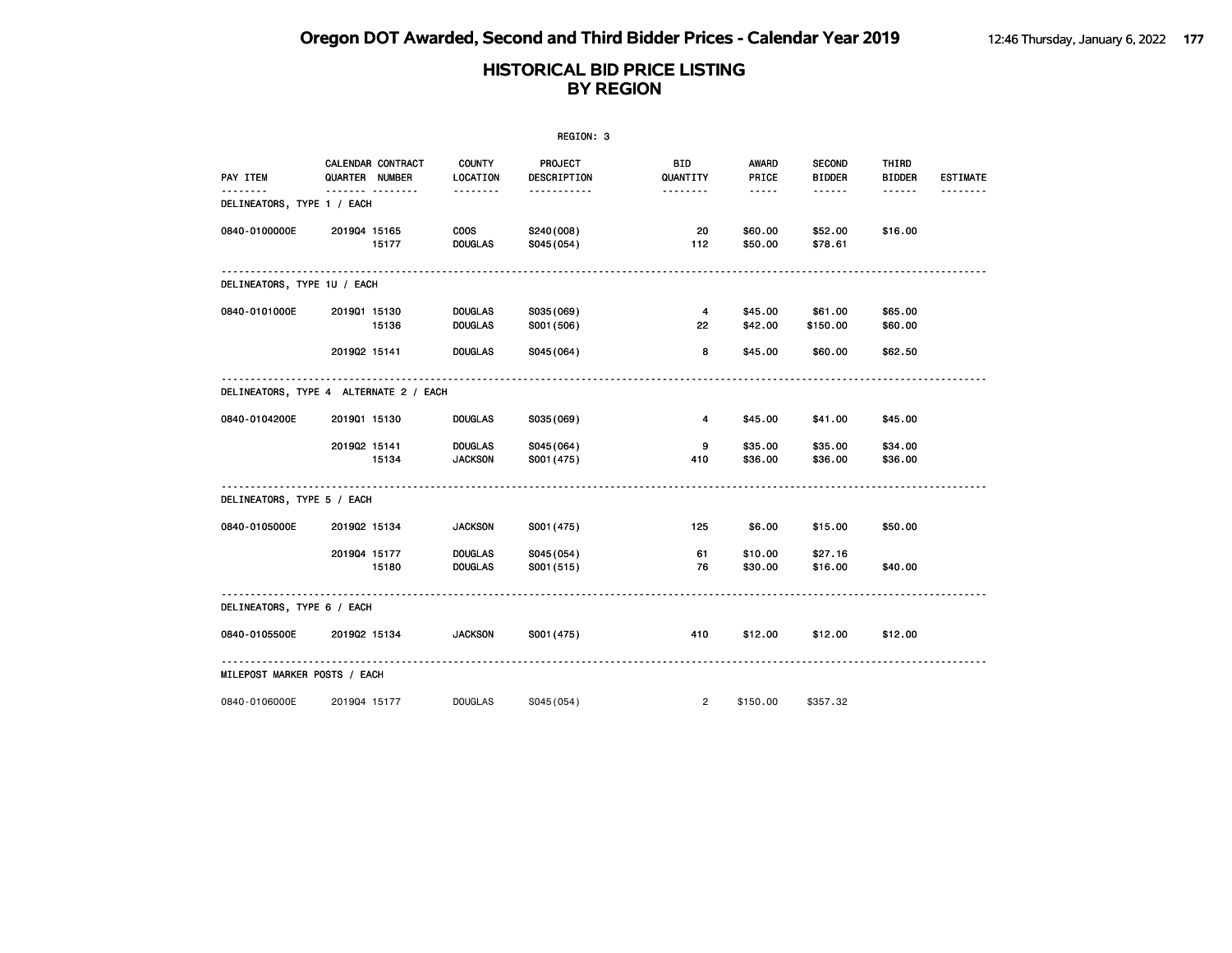|               |                                         |                           | REGION: 3                     |                        |                       |                                |                        |                 |
|---------------|-----------------------------------------|---------------------------|-------------------------------|------------------------|-----------------------|--------------------------------|------------------------|-----------------|
| PAY ITEM      | CALENDAR CONTRACT<br>QUARTER NUMBER     | <b>COUNTY</b><br>LOCATION | <b>PROJECT</b><br>DESCRIPTION | <b>BID</b><br>QUANTITY | <b>AWARD</b><br>PRICE | <b>SECOND</b><br><b>BIDDER</b> | THIRD<br><b>BIDDER</b> | <b>ESTIMATE</b> |
|               | FIELD FACILITY MARKERS, TYPE S2 / EACH  |                           |                               | -----                  | -----                 | - - - - - -                    |                        |                 |
| 0842-0103000E | 201901 15136                            | <b>DOUGLAS</b>            | S001 (506)                    | 4                      | \$130.00              | \$200.00                       | \$140.00               |                 |
|               | 201904 15177                            | <b>DOUGLAS</b>            | S045(054)                     | 3                      | \$120.00              | \$242.98                       |                        |                 |
|               | CULVERT DRAINAGE MARKERS, TYPE 1 / EACH |                           |                               |                        |                       |                                |                        |                 |
| 0842-0201000E | 201904 15177                            | <b>DOUGLAS</b>            | S045(054)                     | 14                     | \$40.00               | \$42.88                        |                        |                 |
|               | CULVERT DRAINAGE MARKERS, TYPE 2 / EACH |                           |                               |                        |                       |                                |                        |                 |
| 0842-0202000E | 201904 15165                            | <b>COOS</b>               | S240(008)                     | $\blacksquare$         | \$100.00              | \$150.00                       | \$56.00                |                 |
|               | BRIDGE IDENTIFICATION MARKERS / EACH    |                           |                               |                        |                       |                                |                        |                 |
| 0842-0401000E | 201904 15177                            | DOUGLAS                   | S045(054)                     | $\overline{2}$         | \$150                 | \$1,680                        |                        |                 |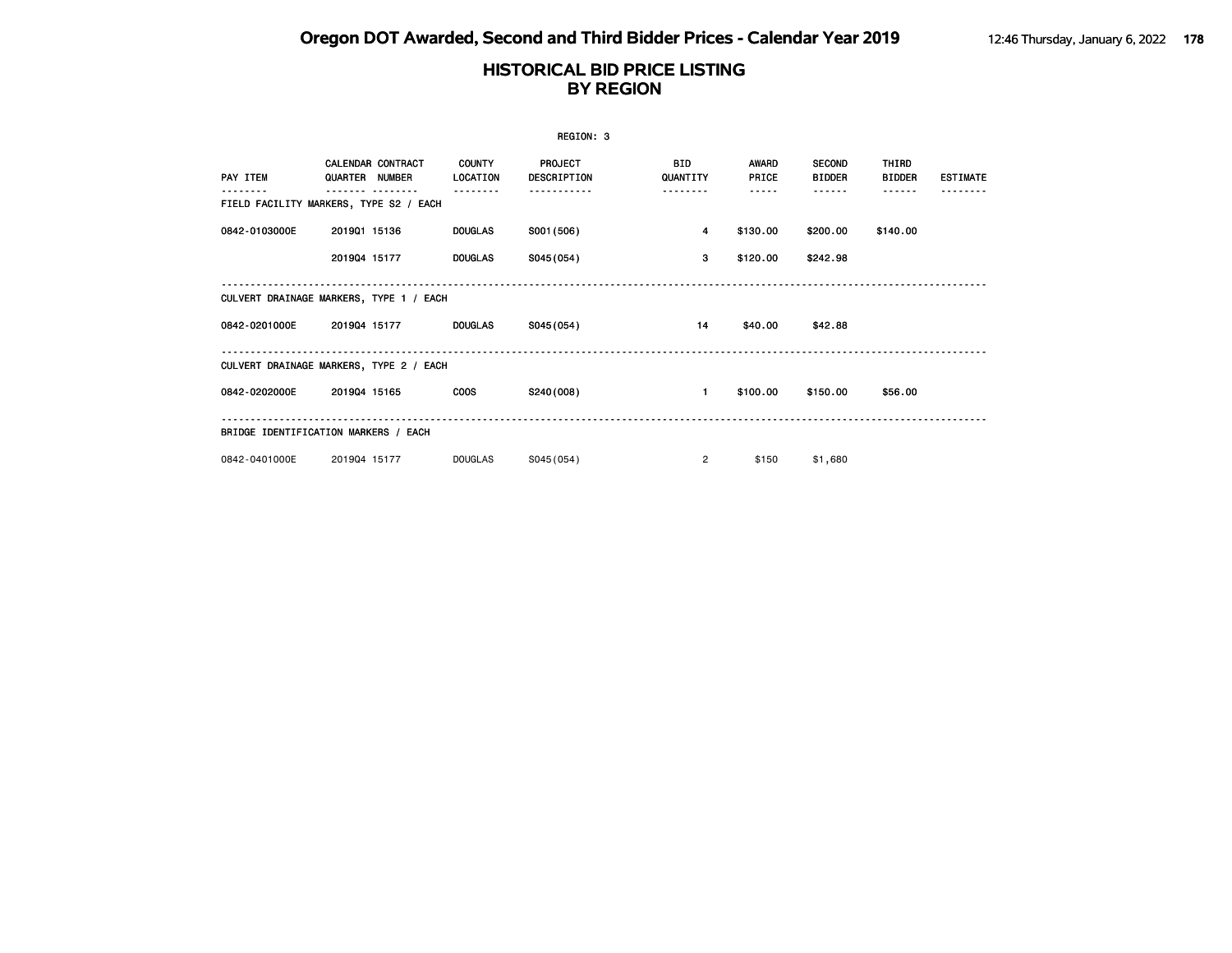|                                              |              |                                     |                           | REGION: 3              |                 |                                    |                                |                        |                 |
|----------------------------------------------|--------------|-------------------------------------|---------------------------|------------------------|-----------------|------------------------------------|--------------------------------|------------------------|-----------------|
| PAY ITEM                                     |              | CALENDAR CONTRACT<br>QUARTER NUMBER | <b>COUNTY</b><br>LOCATION | PROJECT<br>DESCRIPTION | BID<br>QUANTITY | AWARD<br>PRICE                     | <b>SECOND</b><br><b>BIDDER</b> | THIRD<br><b>BIDDER</b> | <b>ESTIMATE</b> |
| .<br>MONO-DIR WHITE TYPE 1AR MARKERS / EACH  |              | <b>.</b>                            | <u>.</u>                  | -----------            | .               | $- - - -$                          | .                              | ------                 | <u>.</u>        |
| 0855-0101000E                                | 201901 15136 |                                     | <b>DOUGLAS</b>            | S001 (506)             | 40              | \$5.00                             | \$5.00                         | \$5.00                 |                 |
|                                              | 201904 15180 |                                     | <b>DOUGLAS</b>            | S001 (515)             | 66              | \$6.50                             | \$15.00                        | \$10.00                |                 |
| BI-DIR YELLOW TYPE 1 MARKERS / EACH          |              |                                     |                           |                        |                 |                                    |                                |                        |                 |
| 0855-0102000E                                | 201901 15130 |                                     | <b>DOUGLAS</b>            | S035(069)              | 10              | \$14.50                            | \$25.00                        | \$15.00                |                 |
|                                              | 201902 15149 |                                     | <b>JACKSON</b>            | 2155 (002)             | 115             | \$6.00                             | \$6.00                         | \$6.00                 |                 |
| BI-DIR YELLOW TYPE 1AR MARKERS / EACH        |              |                                     |                           |                        |                 |                                    |                                |                        |                 |
| 0855-0103000E                                | 201901 15136 |                                     | <b>DOUGLAS</b>            | S001 (506)             | 26              | \$5.00                             | \$5.00                         | \$5.00                 |                 |
|                                              |              | 15136                               | <b>DOUGLAS</b>            | S001 (506)             | 37              | \$5.00                             | \$5.00                         | \$5.00                 |                 |
|                                              |              | 15136                               | <b>DOUGLAS</b>            | S001 (506)             | 58              | \$5.00                             | \$5.00                         | \$5.00                 |                 |
|                                              | 201904 15165 |                                     | <b>COOS</b>               | S240(008)              | 26              | \$4.50                             | \$4.50                         | \$14.00                |                 |
|                                              |              | 15166                               | <b>CURRY</b>              | S009(491)              | 53              | \$6.00                             | \$10.00                        | \$6.00                 |                 |
|                                              |              | 15177                               | <b>DOUGLAS</b>            | S045(054)              | 85              | \$6.00                             | \$7.86                         |                        |                 |
| MONO-DIR WHITE TYPE 1AR, RECESSED / EACH     |              |                                     |                           |                        |                 |                                    |                                |                        |                 |
| 0855-0106000E                                | 201902 15153 |                                     | <b>DOUGLAS</b>            | C019(174)              | 115             | \$11.00                            |                                |                        |                 |
|                                              |              | 15134                               | <b>JACKSON</b>            | S001 (475)             | 3,032           | \$9.25                             | \$9.25                         | \$9.25                 |                 |
| BI-DIR YELLOW TYPE 1AR, RECESSED / EACH      |              |                                     |                           |                        |                 |                                    |                                |                        |                 |
| 0855-0107000E                                | 201902 15153 |                                     | <b>DOUGLAS</b>            | C019(174)              | 540             | \$11.00                            |                                |                        |                 |
|                                              |              |                                     |                           | REGION: 3              |                 |                                    |                                |                        |                 |
| PAY ITEM                                     |              | CALENDAR CONTRACT<br>QUARTER NUMBER | COUNTY<br>LOCATION        | PROJECT<br>DESCRIPTION | BID<br>QUANTITY | AWARD<br>PRICE                     | SECOND<br><b>BIDDER</b>        | THIRD<br><b>BIDDER</b> | ESTIMATE        |
| PERM. SURFACE MOUNTED TUBULAR MARKERS / EACH |              | <u> - - - - - - -</u>               | <u>.</u>                  | .                      | .               | $\sim$ $\sim$ $\sim$ $\sim$ $\sim$ | ------                         | ------                 | .               |
| 0856-0101000E                                | 201902 15153 |                                     | <b>DOUGLAS</b>            | C <sub>019(174)</sub>  | 30              | \$73.00                            |                                |                        |                 |
|                                              |              |                                     |                           |                        |                 |                                    |                                |                        |                 |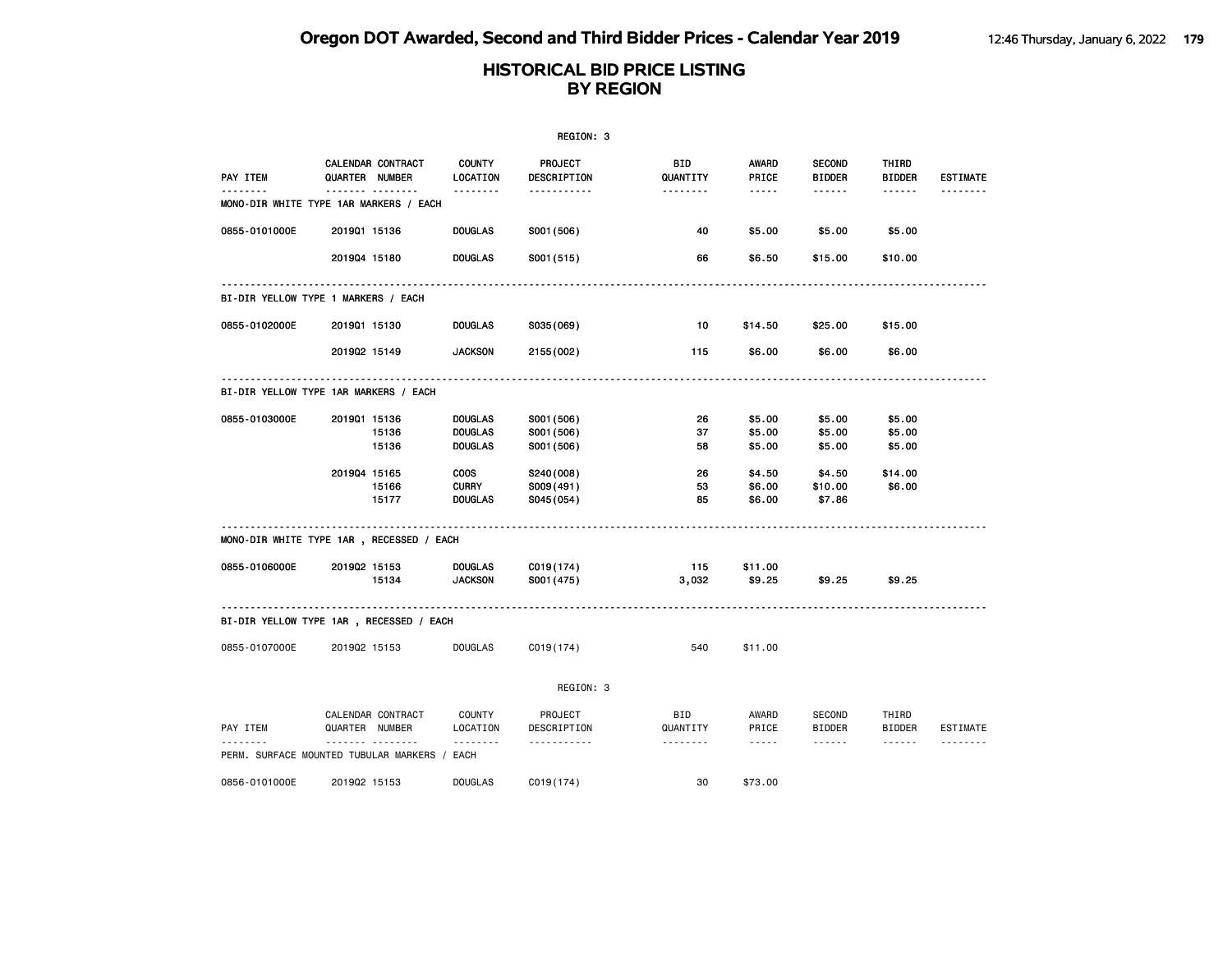|               |                                                      |                                               | REGION: 3                            |                          |                            |                                |                        |                 |
|---------------|------------------------------------------------------|-----------------------------------------------|--------------------------------------|--------------------------|----------------------------|--------------------------------|------------------------|-----------------|
| PAY ITEM      | CALENDAR CONTRACT<br><b>QUARTER NUMBER</b>           | <b>COUNTY</b><br>LOCATION                     | PROJECT<br>DESCRIPTION               | <b>BID</b><br>QUANTITY   | AWARD<br>PRICE             | <b>SECOND</b><br><b>BIDDER</b> | THIRD<br><b>BIDDER</b> | <b>ESTIMATE</b> |
| - - - - - -   | <b>.</b><br>CONTINUOUS RUMBLE STRIPS / MILE          | .                                             | .                                    | --------                 | -----                      | ------                         | ------                 | .               |
| 0857-0101000L | 201902 15134                                         | <b>JACKSON</b>                                | S001 (475)                           | 20.10                    | \$1,015                    | \$1,015                        | \$1,000                |                 |
|               | GAP PATTERN RUMBLE STRIPS / MILE                     |                                               |                                      |                          |                            |                                |                        |                 |
| 0857-0101500L | 201902 15134                                         | <b>JACKSON</b>                                | S001(475)                            | 10.40                    | \$1,015                    | \$1,015                        | \$1,000                |                 |
|               |                                                      |                                               | REGION: 3                            |                          |                            |                                |                        |                 |
| PAY ITEM      | CALENDAR CONTRACT<br>QUARTER NUMBER                  | COUNTY<br>LOCATION                            | PROJECT<br>DESCRIPTION               | <b>BID</b><br>QUANTITY   | AWARD<br>PRICE             | SECOND<br><b>BIDDER</b>        | THIRD<br><b>BIDDER</b> | <b>ESTIMATE</b> |
| .             | .<br>THERMOPLASTIC, EXTRUDED, SURFACE, N-PROF / FOOT | <u>.</u>                                      | <u>.</u>                             |                          | $- - - - -$                | <b>.</b>                       | $- - - - - -$          | .               |
| 0865-0116610F | 201902 15149<br>15153                                | <b>JACKSON</b><br><b>DOUGLAS</b>              | 2155 (002)<br>C <sub>019(174)</sub>  | 12,800<br>72,780         | \$1.10<br>\$0.85           | \$1.10                         | \$1.05                 |                 |
|               | THERMOPLASTIC, EXTRUDED, GROOVED, N-PROF / FOOT      |                                               |                                      |                          |                            |                                |                        |                 |
| 0865-0116630F | 201902 15134                                         | <b>JACKSON</b>                                | S001 (475)                           | 294,000                  | \$1.10                     | \$1.10                         | \$1.10                 |                 |
|               | PVMNT MARK TAPE, GROOVED, PATT, WET / FOOT           |                                               |                                      |                          |                            |                                |                        |                 |
| 0865-0127100F | 201904 15180                                         | <b>DOUGLAS</b>                                | S001 (515)                           | 7,410                    | \$5.00                     | \$4.00                         | \$3.65                 |                 |
|               | THERMOPL, EXTR OR SPRAY, SURF, N-PROF / FOOT         |                                               |                                      |                          |                            |                                |                        |                 |
| 0865-0160000F | 201901 15130<br>15136                                | <b>DOUGLAS</b><br><b>DOUGLAS</b>              | S035(069)<br>S001 (506)              | 1,612<br>11,000          | \$1.40<br>\$0.90           | \$6.50<br>\$0.90               | \$1.40<br>\$1.00       |                 |
|               | 201902 15141                                         | <b>DOUGLAS</b>                                | S045 (064)                           | 3,000                    | \$1.25                     | \$1.50                         | \$1.45                 |                 |
|               | 201904 15165<br>15166<br>15177                       | <b>COOS</b><br><b>CURRY</b><br><b>DOUGLAS</b> | S240(008)<br>S009(491)<br>S045 (054) | 3,648<br>8,100<br>20,700 | \$2.25<br>\$1.25<br>\$0.88 | \$2.25<br>\$2.00<br>\$1.37     | \$2.50<br>\$1.25       |                 |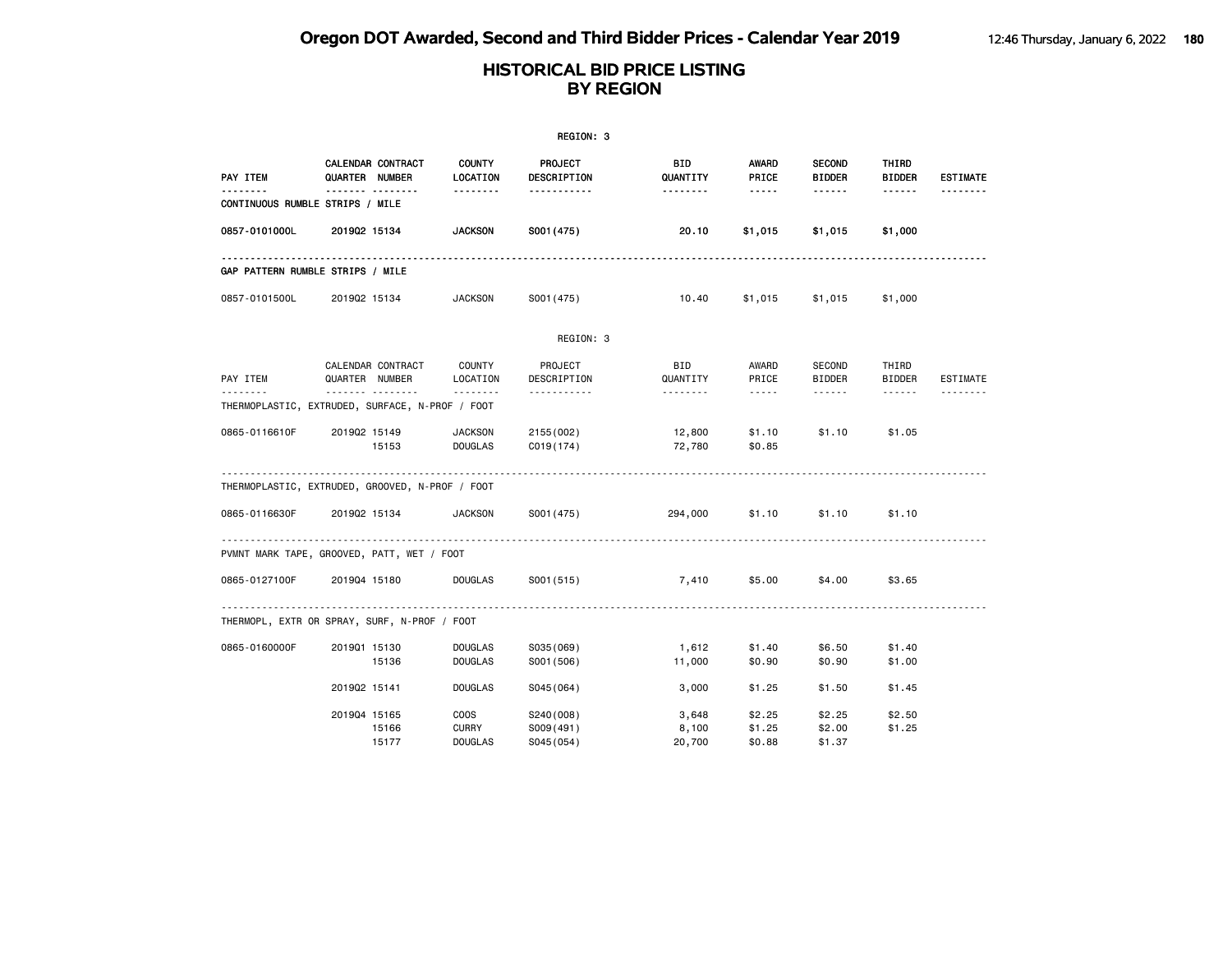|                                |                                                |                                                    | REGION: 3                             |                        |                                                                                                                                                                                 |                                |                                                                                                                           |                 |
|--------------------------------|------------------------------------------------|----------------------------------------------------|---------------------------------------|------------------------|---------------------------------------------------------------------------------------------------------------------------------------------------------------------------------|--------------------------------|---------------------------------------------------------------------------------------------------------------------------|-----------------|
| PAY ITEM                       | CALENDAR CONTRACT<br>QUARTER NUMBER            | <b>COUNTY</b><br>LOCATION                          | PROJECT<br>DESCRIPTION                | <b>BID</b><br>QUANTITY | AWARD<br>PRICE                                                                                                                                                                  | <b>SECOND</b><br><b>BIDDER</b> | THIRD<br><b>BIDDER</b>                                                                                                    | <b>ESTIMATE</b> |
|                                | .<br>PVMT LEGEND, TYPE B-HS: ARROWS / EACH     | <u>.</u>                                           | <u>.</u>                              |                        | $\frac{1}{2} \frac{1}{2} \frac{1}{2} \frac{1}{2} \frac{1}{2} \frac{1}{2} \frac{1}{2} \frac{1}{2} \frac{1}{2}$                                                                   | ------                         | $- - - - - -$                                                                                                             | <u>.</u>        |
| 0867-0103100E                  | 201901 15136                                   | <b>DOUGLAS</b>                                     | S001 (506)                            | 15                     | \$285.00                                                                                                                                                                        | \$285.00                       | \$330.00                                                                                                                  |                 |
|                                | 201902 15153                                   | <b>DOUGLAS</b>                                     | C019(174)                             | 19                     | \$255.00                                                                                                                                                                        |                                |                                                                                                                           |                 |
|                                | PVMT LEGEND, TYPE B-HS: BIKE LANE / EACH       |                                                    |                                       |                        |                                                                                                                                                                                 |                                |                                                                                                                           |                 |
| 0867-0131000E                  | 201901 15136                                   | <b>DOUGLAS</b>                                     | S001 (506)                            | 10                     | \$275.00                                                                                                                                                                        | \$275.00                       | \$275.00                                                                                                                  |                 |
|                                | 201902 15149                                   | <b>JACKSON</b>                                     | 2155 (002)                            | 6                      | \$315.00                                                                                                                                                                        | \$300.00                       | \$300.00                                                                                                                  |                 |
| PAVEMENT BAR, TYPE B-HS / SQFT |                                                |                                                    |                                       |                        |                                                                                                                                                                                 |                                |                                                                                                                           |                 |
| 0867-0145100J                  | 201901 15136                                   | <b>DOUGLAS</b>                                     | S001 (506)                            | 770                    | \$8.00                                                                                                                                                                          | \$8.00                         | \$8.00                                                                                                                    |                 |
|                                | 201902 15134<br>15149<br>15153                 | <b>JACKSON</b><br><b>JACKSON</b><br><b>DOUGLAS</b> | S001 (475)<br>2155 (002)<br>C019(174) | 48<br>65<br>220        | \$10.00<br>\$10.00<br>\$8.00                                                                                                                                                    | \$10.00<br>\$9.75              | \$10.00<br>\$9.75                                                                                                         |                 |
|                                | 201904 15177                                   | <b>DOUGLAS</b>                                     | S045(054)                             | 113                    | \$10.00                                                                                                                                                                         | \$16.08                        |                                                                                                                           |                 |
|                                | PVMNT LEGEND, TYPE B-HS: YIELD LINE TRI / EACH |                                                    |                                       |                        |                                                                                                                                                                                 |                                |                                                                                                                           |                 |
| 0867-0169100E                  | 201901 15136                                   | <b>DOUGLAS</b>                                     | S001 (506)                            | $\overline{7}$         | \$55.00                                                                                                                                                                         | \$55.00                        | \$55.00                                                                                                                   |                 |
|                                |                                                |                                                    | REGION: 3                             |                        |                                                                                                                                                                                 |                                |                                                                                                                           |                 |
| PAY ITEM<br>--------           | CALENDAR CONTRACT<br>QUARTER NUMBER<br>.       | <b>COUNTY</b><br>LOCATION                          | PROJECT<br>DESCRIPTION                | <b>BID</b><br>QUANTITY | AWARD<br>PRICE                                                                                                                                                                  | <b>SECOND</b><br><b>BIDDER</b> | THIRD<br><b>BIDDER</b>                                                                                                    | ESTIMATE        |
|                                | CROSSWALK CLOSURE SUPPORTS / EACH              |                                                    | .                                     | .                      | $\frac{1}{2} \left( \frac{1}{2} \right) \left( \frac{1}{2} \right) \left( \frac{1}{2} \right) \left( \frac{1}{2} \right) \left( \frac{1}{2} \right) \left( \frac{1}{2} \right)$ | $\cdots \cdots \cdots$         | $\begin{array}{cccccccccccccc} \bullet & \bullet & \bullet & \bullet & \bullet & \bullet & \bullet & \bullet \end{array}$ | .               |
| 0902-0101000E                  | 201901 15136                                   | <b>DOUGLAS</b>                                     | S001 (506)                            | $\overline{2}$         | \$685                                                                                                                                                                           | \$1,250                        | \$600                                                                                                                     |                 |
|                                | 201902 15149                                   | <b>JACKSON</b>                                     | 2155 (002)                            | 6                      | \$725.00                                                                                                                                                                        | \$600.00                       | \$375.00                                                                                                                  |                 |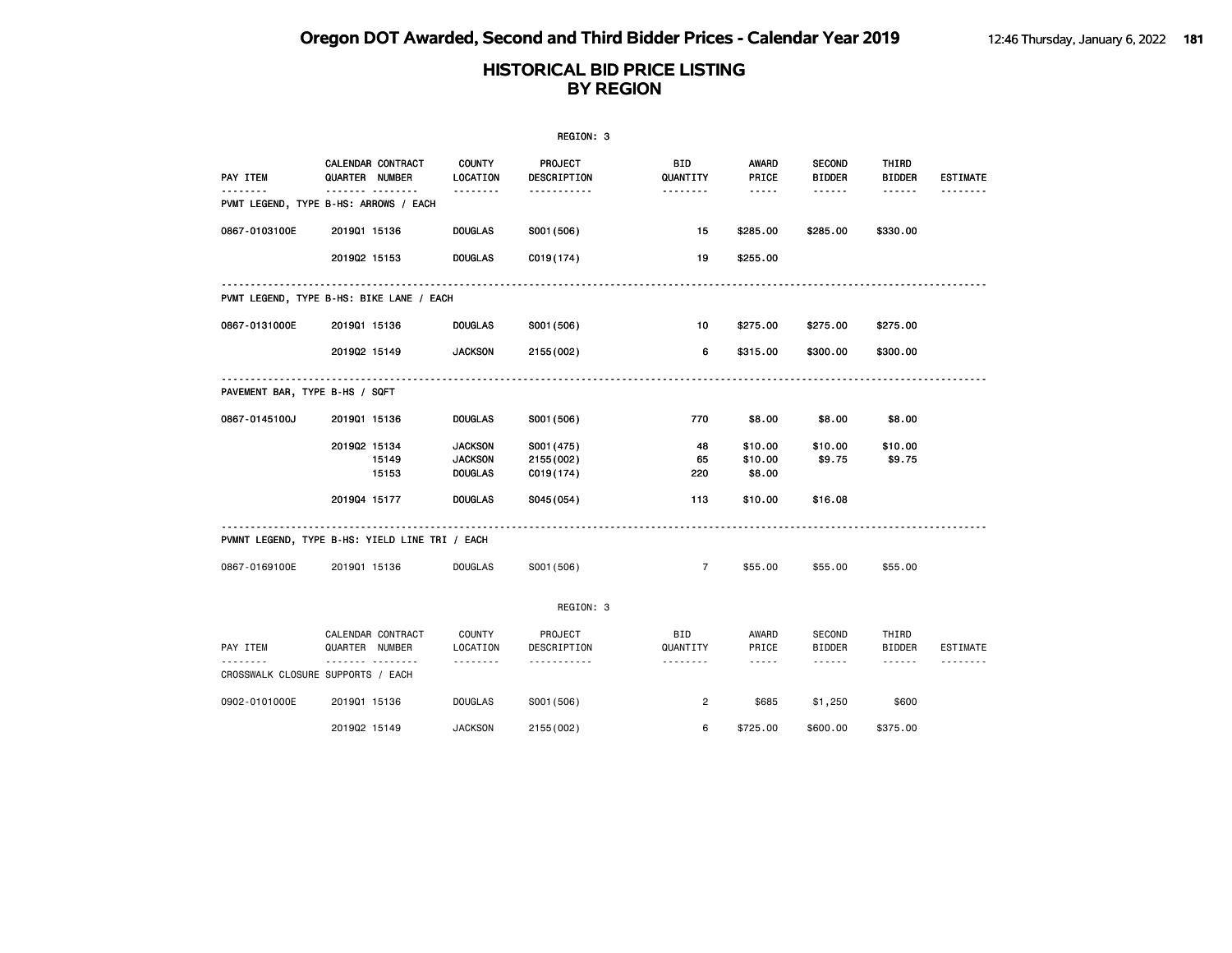|                              |                                            |                           | REGION: 3                            |                        |                       |                                |                                       |                 |
|------------------------------|--------------------------------------------|---------------------------|--------------------------------------|------------------------|-----------------------|--------------------------------|---------------------------------------|-----------------|
| PAY ITEM                     | <b>CALENDAR CONTRACT</b><br>QUARTER NUMBER | <b>COUNTY</b><br>LOCATION | <b>PROJECT</b><br>DESCRIPTION        | <b>BID</b><br>QUANTITY | <b>AWARD</b><br>PRICE | <b>SECOND</b><br><b>BIDDER</b> | THIRD<br><b>BIDDER</b>                | <b>ESTIMATE</b> |
| WOOD SIGN POSTS / FBM        |                                            |                           |                                      |                        | <b>.</b>              |                                | ------                                |                 |
| 0910-0100000K                | 201901 15136                               | <b>DOUGLAS</b>            | S001 (506)                           | 1,022                  | \$7.00                | \$12.00                        | \$10.00                               |                 |
|                              | 201902 15149                               | <b>JACKSON</b>            | 2155 (002)                           | 51                     | \$13.00               | \$9.00                         | \$20.00                               |                 |
|                              | 201904 15177                               | <b>DOUGLAS</b>            | S045(054)                            | 630                    | \$10.00               | \$14.29                        |                                       |                 |
|                              |                                            |                           | REGION: 3                            |                        |                       |                                |                                       |                 |
| PAY ITEM                     | <b>CALENDAR CONTRACT</b><br>QUARTER NUMBER | <b>COUNTY</b><br>LOCATION | <b>PROJECT</b><br><b>DESCRIPTION</b> | BID.<br>QUANTITY       | AWARD<br>PRICE        | <b>SECOND</b><br><b>BIDDER</b> | THIRD<br><b>BIDDER</b><br>- - - - - - | <b>ESTIMATE</b> |
| SIGN SUPPORT FOOTINGS / CUYD |                                            |                           |                                      |                        |                       |                                |                                       |                 |
| 0920-0100000A                | 201901 15136                               | <b>DOUGLAS</b>            | S001 (506)                           | 2.70                   | \$1,963               | \$3,704                        | \$2,778                               |                 |
|                              | 201902 15149                               | <b>JACKSON</b>            | 2155 (002)                           | 2                      | \$2,000               | \$1,550                        | \$150                                 |                 |
|                              | 201904 15177                               | <b>DOUGLAS</b>            | SO45(054)                            | 0.90                   | \$3,333               | \$5,161                        |                                       |                 |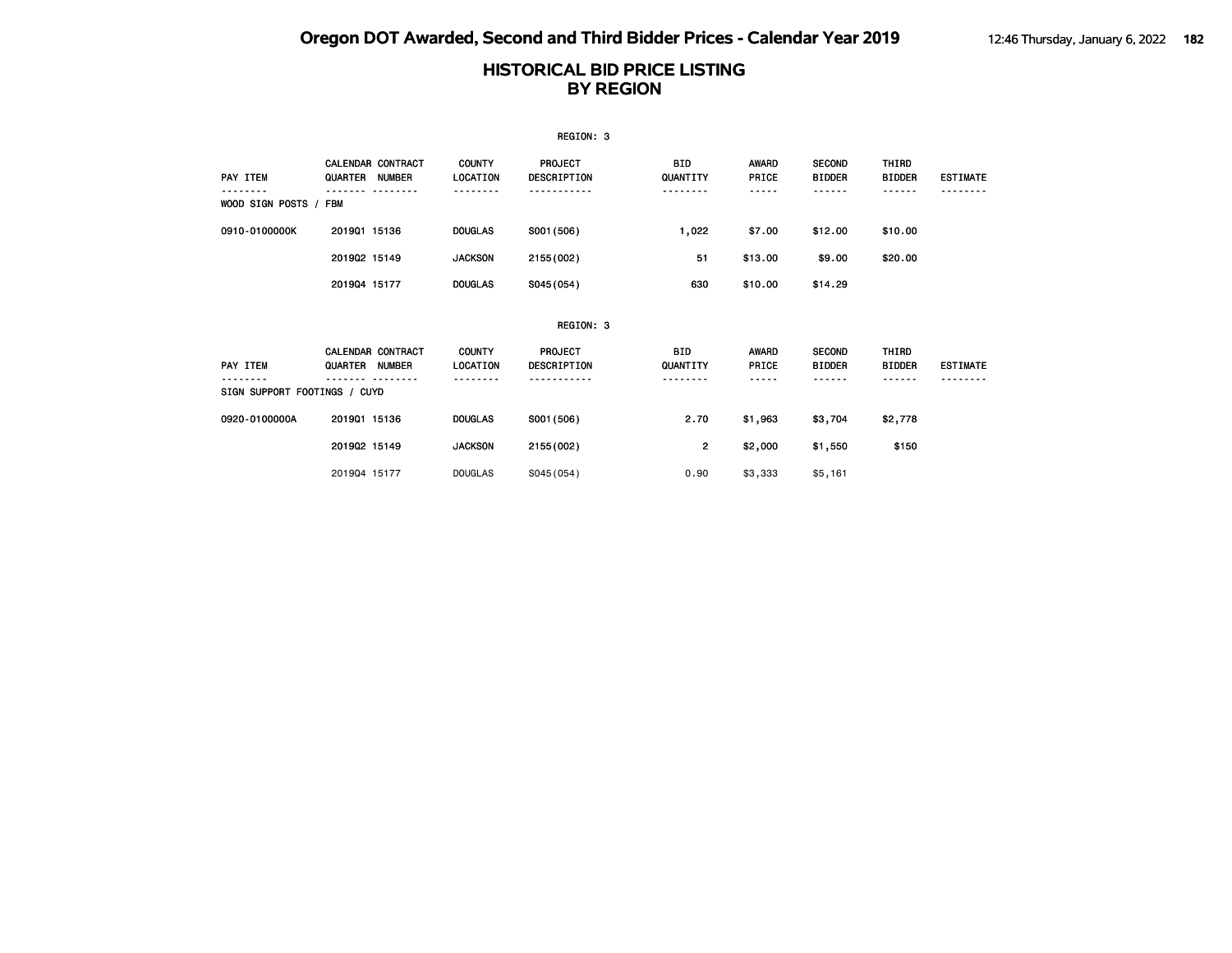|                                                                                                                                                                                                                                                                                                                                                                                                                                                                                                       | REGION: 3                                     |                    |                        |                        |                |                         |                        |                 |  |  |  |
|-------------------------------------------------------------------------------------------------------------------------------------------------------------------------------------------------------------------------------------------------------------------------------------------------------------------------------------------------------------------------------------------------------------------------------------------------------------------------------------------------------|-----------------------------------------------|--------------------|------------------------|------------------------|----------------|-------------------------|------------------------|-----------------|--|--|--|
| PAY ITEM                                                                                                                                                                                                                                                                                                                                                                                                                                                                                              | CALENDAR CONTRACT<br>QUARTER NUMBER           | COUNTY<br>LOCATION | PROJECT<br>DESCRIPTION | <b>BID</b><br>QUANTITY | AWARD<br>PRICE | SECOND<br><b>BIDDER</b> | THIRD<br><b>BIDDER</b> | <b>ESTIMATE</b> |  |  |  |
| $\frac{1}{2} \left( \frac{1}{2} \right) \left( \frac{1}{2} \right) \left( \frac{1}{2} \right) \left( \frac{1}{2} \right) \left( \frac{1}{2} \right) \left( \frac{1}{2} \right) \left( \frac{1}{2} \right) \left( \frac{1}{2} \right) \left( \frac{1}{2} \right) \left( \frac{1}{2} \right) \left( \frac{1}{2} \right) \left( \frac{1}{2} \right) \left( \frac{1}{2} \right) \left( \frac{1}{2} \right) \left( \frac{1}{2} \right) \left( \frac{1}{2} \right) \left( \frac$<br>SIGNAL POLE MOUNTS / LB |                                               | .                  |                        | .                      | $- - - - -$    |                         | .                      |                 |  |  |  |
| 0930-0107000A                                                                                                                                                                                                                                                                                                                                                                                                                                                                                         | 201901 15136                                  | DOUGLAS            | S001 (506)             | 364.10                 | \$14.42        | \$9.61                  | \$10.99                |                 |  |  |  |
| SECONDARY SIGN MOUNTS / LB                                                                                                                                                                                                                                                                                                                                                                                                                                                                            |                                               |                    |                        |                        |                |                         |                        |                 |  |  |  |
|                                                                                                                                                                                                                                                                                                                                                                                                                                                                                                       | 0930-0110000A 2019Q1 15136                    | <b>DOUGLAS</b>     | S001 (506)             | 162.40                 |                | \$10.28 \$12.32         | \$13.55                |                 |  |  |  |
|                                                                                                                                                                                                                                                                                                                                                                                                                                                                                                       | TRIANG BASE BRKWY SIGN SUPP / LB              |                    |                        |                        |                |                         |                        |                 |  |  |  |
| 0930-0112000A                                                                                                                                                                                                                                                                                                                                                                                                                                                                                         | 201901 15136                                  | DOUGLAS            | S001(506)              | 1,599                  | \$5.86         | \$5.31                  | \$6.25                 |                 |  |  |  |
|                                                                                                                                                                                                                                                                                                                                                                                                                                                                                                       | 201904 15177                                  | DOUGLAS            | S045(054)              | 314.20                 | \$14.32        | \$23.65                 |                        |                 |  |  |  |
|                                                                                                                                                                                                                                                                                                                                                                                                                                                                                                       | PERF STEEL SQR TUBE SLIP BASE SIGN SUPP / LB  |                    |                        |                        |                |                         |                        |                 |  |  |  |
|                                                                                                                                                                                                                                                                                                                                                                                                                                                                                                       | 0930-0114000A 2019Q1 15136                    | <b>DOUGLAS</b>     | S001 (506)             | 130.80                 | \$6.12         | \$3.82                  | \$5.73                 |                 |  |  |  |
|                                                                                                                                                                                                                                                                                                                                                                                                                                                                                                       | PERF STEEL SQR TUBE ANCHOR SIGN SUPPORTS / LB |                    |                        |                        |                |                         |                        |                 |  |  |  |
| 0930-0117000A                                                                                                                                                                                                                                                                                                                                                                                                                                                                                         | 201901 15136                                  | <b>DOUGLAS</b>     | S001 (506)             | 150                    | \$5.47         | \$4,00                  | \$4,00                 |                 |  |  |  |
|                                                                                                                                                                                                                                                                                                                                                                                                                                                                                                       | 201902 15149                                  | <b>JACKSON</b>     | 2155 (002)             | 1,274                  | \$3.92         | \$4.24                  | \$1.96                 |                 |  |  |  |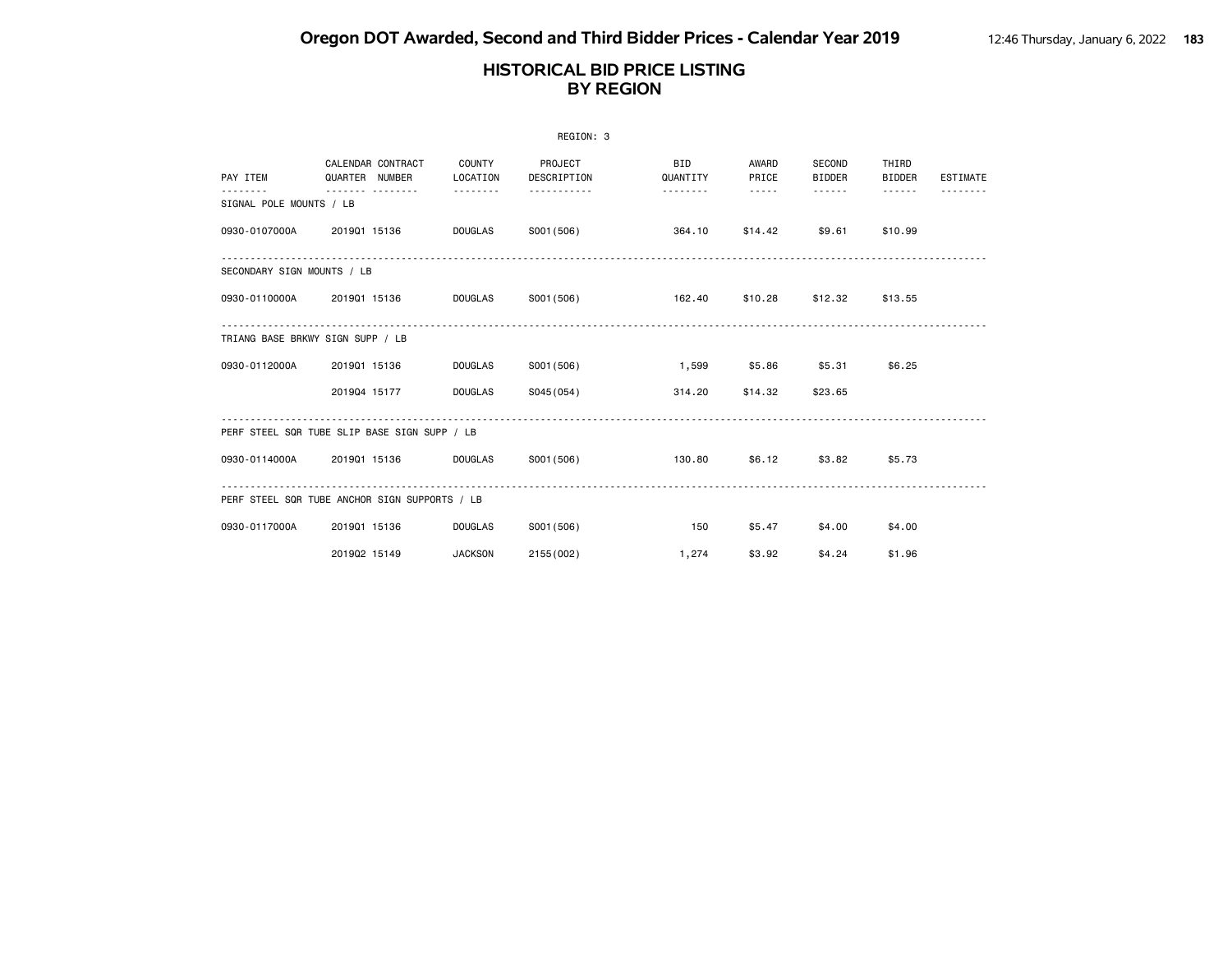|               | REGION: 3                                                |                           |                               |                        |                                                                                                                                                                                 |                                |                        |                 |  |  |  |
|---------------|----------------------------------------------------------|---------------------------|-------------------------------|------------------------|---------------------------------------------------------------------------------------------------------------------------------------------------------------------------------|--------------------------------|------------------------|-----------------|--|--|--|
| PAY ITEM      | CALENDAR CONTRACT<br>QUARTER NUMBER                      | <b>COUNTY</b><br>LOCATION | <b>PROJECT</b><br>DESCRIPTION | BID<br>QUANTITY        | AWARD<br>PRICE                                                                                                                                                                  | <b>SECOND</b><br><b>BIDDER</b> | THIRD<br><b>BIDDER</b> | <b>ESTIMATE</b> |  |  |  |
|               | <u> </u><br>SIGNS, STANDARD SHEETING, EXTRUDED AL / SQFT |                           | <u>.</u>                      |                        | $- - - - -$                                                                                                                                                                     | ------                         |                        |                 |  |  |  |
| 0940-0201000J | 201901 15136                                             | <b>DOUGLAS</b>            | S001 (506)                    | 228                    | \$27.50                                                                                                                                                                         | \$30.00                        | \$36.00                |                 |  |  |  |
|               | 201904 15177                                             | <b>DOUGLAS</b>            | S045(054)                     | 37.50                  | \$35.00                                                                                                                                                                         | \$37.16                        |                        |                 |  |  |  |
|               | SIGNS, STANDARD SHEETING, SHEET ALUMINUM / SQFT          |                           |                               |                        |                                                                                                                                                                                 |                                |                        |                 |  |  |  |
| 0940-0202000J | 201901 15136                                             | <b>DOUGLAS</b>            | S001 (506)                    | 239.10                 | \$14.00                                                                                                                                                                         | \$20.00                        | \$19.50                |                 |  |  |  |
|               | 201902 15149                                             | <b>JACKSON</b>            | 2155 (002)                    | 265                    | \$14.00                                                                                                                                                                         | \$20.00                        | \$13.00                |                 |  |  |  |
|               | 201904 15177                                             | <b>DOUGLAS</b>            | S045(054)                     | 69.80                  | \$19.00                                                                                                                                                                         | \$20.01                        |                        |                 |  |  |  |
|               | SIGNS, STANDARD SHEETING, PLYWOOD / SQFT                 |                           |                               |                        |                                                                                                                                                                                 |                                |                        |                 |  |  |  |
| 0940-0203000J | 201904 15177                                             | <b>DOUGLAS</b>            | S045 (054)                    | 72.80                  | \$22.00                                                                                                                                                                         | \$22.87                        |                        |                 |  |  |  |
|               | SIGNS, TYPE IX SHEETING, SHEET ALUMINUM / SQFT           |                           |                               |                        |                                                                                                                                                                                 |                                |                        |                 |  |  |  |
| 0940-0205000J | 201901 15136                                             | <b>DOUGLAS</b>            | S001 (506)                    | 97.80                  | \$18.50                                                                                                                                                                         | \$70.00                        | \$31.00                |                 |  |  |  |
|               |                                                          |                           | REGION: 3                     |                        |                                                                                                                                                                                 |                                |                        |                 |  |  |  |
| PAY ITEM      | CALENDAR CONTRACT<br>QUARTER NUMBER<br><u>.</u>          | COUNTY<br>LOCATION        | PROJECT<br>DESCRIPTION        | <b>BID</b><br>QUANTITY | AWARD<br>PRICE                                                                                                                                                                  | SECOND<br><b>BIDDER</b>        | THIRD<br><b>BIDDER</b> | <b>ESTIMATE</b> |  |  |  |
|               | 36 IN DIA SIGNAL SUPP DRILLED SHAFT / FOOT               | .                         | .                             | --------               | $\frac{1}{2} \left( \frac{1}{2} \right) \left( \frac{1}{2} \right) \left( \frac{1}{2} \right) \left( \frac{1}{2} \right) \left( \frac{1}{2} \right) \left( \frac{1}{2} \right)$ | ------                         | $\cdots \cdots \cdots$ |                 |  |  |  |
| 0963-0101000F | 201901 15136                                             | DOUGLAS                   | S001 (506)                    | 34                     | \$350.00                                                                                                                                                                        | \$350.00                       | \$400.00               |                 |  |  |  |
|               | 42 IN DIA SIGNAL SUPP DRILLED SHAFT / FOOT               |                           |                               |                        |                                                                                                                                                                                 |                                |                        |                 |  |  |  |
| 0963-0102000F | 201901 15136                                             | <b>DOUGLAS</b>            | S001 (506)                    | 76.50                  | \$350.00                                                                                                                                                                        | \$350.00                       | \$400,00               |                 |  |  |  |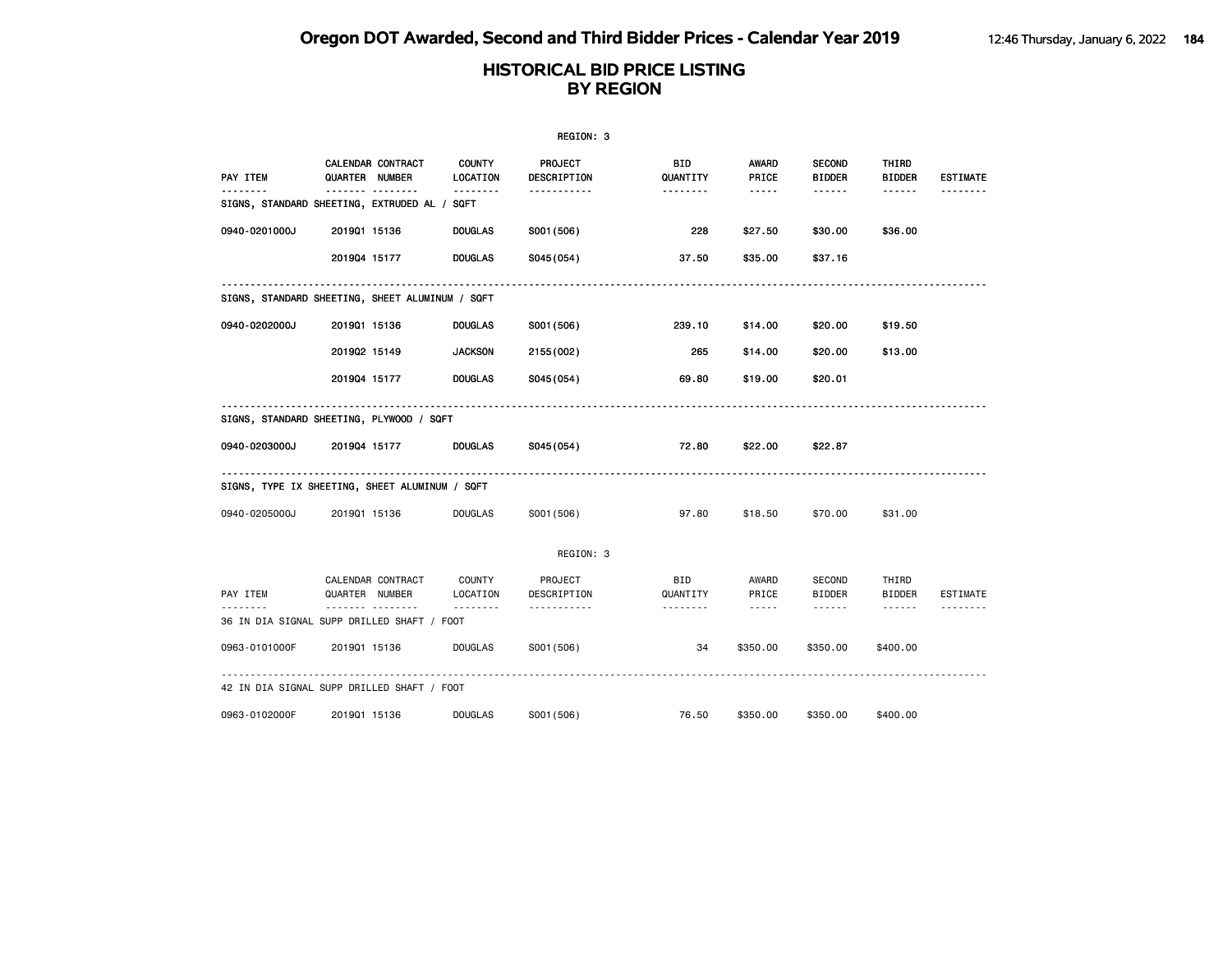|                         |                                                  |                                  | REGION: 3                     |                              |                                    |                                |                        |                 |
|-------------------------|--------------------------------------------------|----------------------------------|-------------------------------|------------------------------|------------------------------------|--------------------------------|------------------------|-----------------|
| PAY ITEM                | CALENDAR CONTRACT<br>QUARTER NUMBER              | <b>COUNTY</b><br><b>LOCATION</b> | PROJECT<br><b>DESCRIPTION</b> | <b>BID</b><br>QUANTITY       | AWARD<br>PRICE                     | <b>SECOND</b><br><b>BIDDER</b> | THIRD<br><b>BIDDER</b> | <b>ESTIMATE</b> |
| POLE FOUNDATIONS / EACH | . <sub>.</sub>                                   | .                                | .                             | <u>.</u>                     | $- - - - -$                        |                                | $- - - - - -$          |                 |
| 0970-0100000A           | 201901 15136                                     | <b>DOUGLAS</b>                   | S001 (506)                    | $\mathbf{1}$                 | \$37,000                           | \$36,694                       | \$42,000               |                 |
|                         | 201902 15149                                     | <b>JACKSON</b>                   | 2155 (002)                    | 31                           | \$1,097                            | \$903                          | \$1,028                |                 |
|                         | SWITCHING, CONDUIT, AND WIRING / FOOT            |                                  |                               |                              |                                    |                                |                        |                 |
| 0970-0105000A           | 201901 15136                                     | <b>DOUGLAS</b>                   | S001 (506)                    | 335                          | \$39.10                            | \$38.99                        | \$44.78                |                 |
|                         | 201902 15149                                     | <b>JACKSON</b>                   | 2155 (002)                    | 2,725                        | \$33.03                            | \$33.39                        | \$34.61                |                 |
|                         | 201904 15177                                     | <b>DOUGLAS</b>                   | S045(054)                     | 400                          | \$187.50                           | \$329.61                       |                        |                 |
|                         |                                                  |                                  | REGION: 3                     |                              |                                    |                                |                        |                 |
| PAY ITEM                | CALENDAR CONTRACT<br>QUARTER NUMBER              | COUNTY<br>LOCATION               | PROJECT<br>DESCRIPTION        | BID<br>QUANTITY              | AWARD<br>PRICE                     | SECOND<br><b>BIDDER</b>        | THIRD<br><b>BIDDER</b> | ESTIMATE        |
|                         | .<br>TRAFFIC SIGNAL INSTALLATION, _______ / EACH | .                                | .                             | .                            | $\sim$ $\sim$ $\sim$ $\sim$ $\sim$ | <b>.</b>                       | $\cdots \cdots \cdots$ |                 |
| 0990-0101000A           | 201901 15136<br>15136                            | <b>DOUGLAS</b><br><b>DOUGLAS</b> | S001 (506)<br>S001 (506)      | $\mathbf{1}$<br>$\mathbf{1}$ | \$100,000<br>\$231,350             | \$99,847<br>\$231,341          | \$115,000<br>\$260,000 |                 |
|                         | FLASHING BEACON INSTALLATION, ________ / EACH    |                                  |                               |                              |                                    |                                |                        |                 |
| 0990-0106000A           | 201904 15177                                     | DOUGLAS                          | S045(054)                     | $1 \quad \cdots$             | \$7,600                            | \$36,794                       |                        |                 |
|                         | AUTOMATIC TRAFFIC RECORDER INST, / EACH          |                                  |                               |                              |                                    |                                |                        |                 |
| 0990-0107000A           | 201902 15134                                     | <b>JACKSON</b>                   | S001 (475)                    | $\mathbf{1}$                 | \$15,000                           | \$14,450                       | \$15,000               |                 |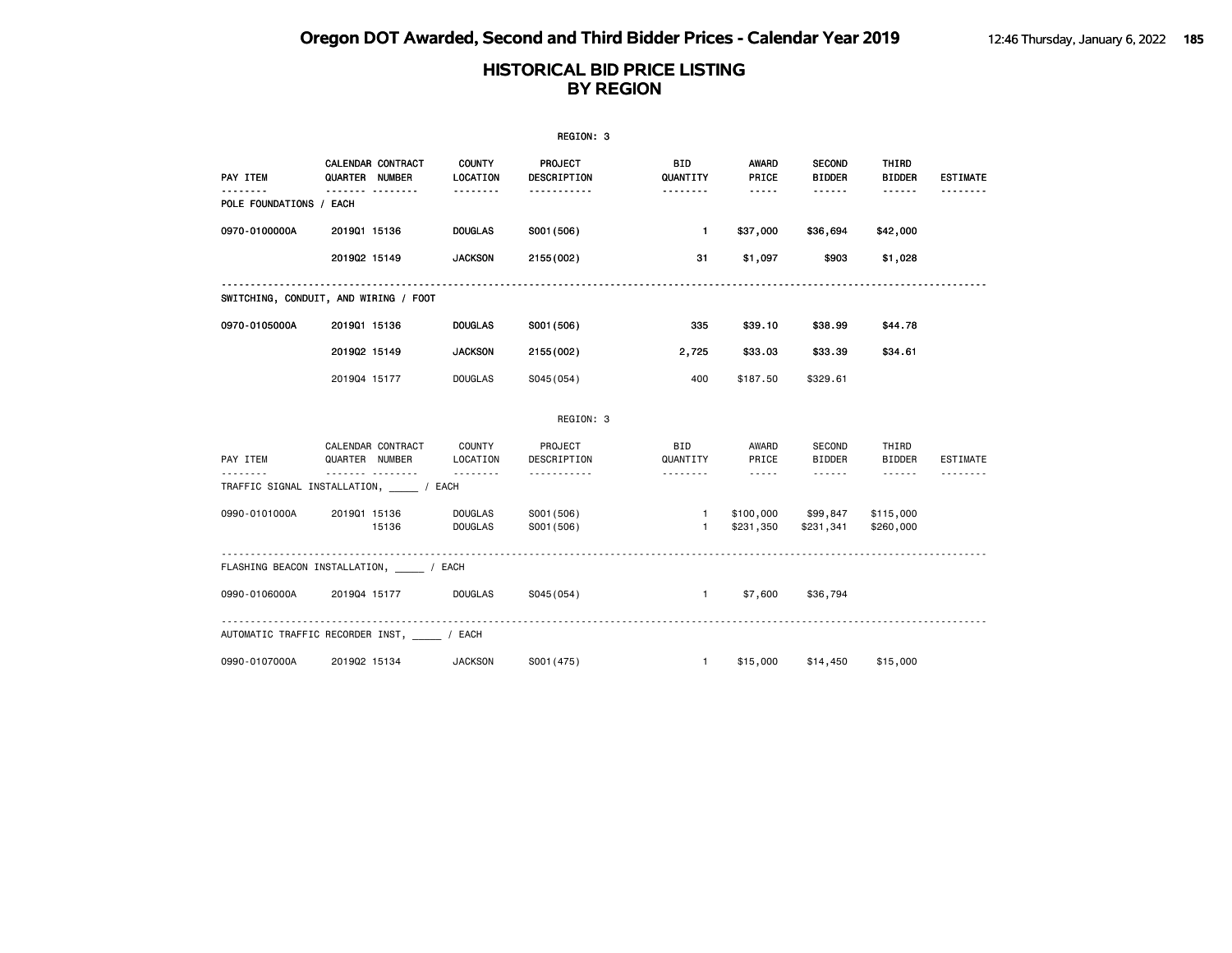| REGION: 3                    |                              |                          |                                                                                     |                                                                 |                                                |                                                     |                                                     |                                          |                 |
|------------------------------|------------------------------|--------------------------|-------------------------------------------------------------------------------------|-----------------------------------------------------------------|------------------------------------------------|-----------------------------------------------------|-----------------------------------------------------|------------------------------------------|-----------------|
| PAY ITEM                     | QUARTER NUMBER               | <b>CALENDAR CONTRACT</b> | <b>COUNTY</b><br>LOCATION                                                           | PROJECT<br>DESCRIPTION                                          | <b>BID</b><br>QUANTITY                         | <b>AWARD</b><br>PRICE                               | <b>SECOND</b><br><b>BIDDER</b>                      | THIRD<br><b>BIDDER</b>                   | <b>ESTIMATE</b> |
| PERMANENT SEEDING / ACRE     |                              |                          |                                                                                     |                                                                 | .                                              | -----                                               | - - - - - -                                         | ------                                   |                 |
| 1030-0108000R                | 201902 15149<br>201904 15165 | 15134<br>15141<br>15177  | <b>JACKSON</b><br><b>JACKSON</b><br><b>DOUGLAS</b><br><b>COOS</b><br><b>DOUGLAS</b> | 2155 (002)<br>S001 (475)<br>S045(064)<br>S240(008)<br>S045(054) | 0.35<br>0.50<br>0.50<br>0.80<br>$\overline{7}$ | \$6,600<br>\$8,400<br>\$4,200<br>\$8,000<br>\$4,550 | \$4,500<br>\$8,400<br>\$6,000<br>\$7,750<br>\$6,121 | \$5,000<br>\$8,400<br>\$2,950<br>\$7,900 |                 |
| WATER QUALITY SEEDING / ACRE |                              |                          |                                                                                     |                                                                 |                                                |                                                     |                                                     |                                          |                 |
| 1030-0118000R                | 201901 15136                 |                          | <b>DOUGLAS</b>                                                                      | S001 (506)                                                      | 0.05                                           | \$9,900                                             | \$9,900                                             | \$11,000                                 |                 |
|                              | 201904 15177                 |                          | <b>DOUGLAS</b>                                                                      | S045(054)                                                       | 0.03                                           | \$32,000                                            | \$14,575                                            |                                          |                 |
| LAWN SEEDING / ACRE          |                              |                          |                                                                                     |                                                                 |                                                |                                                     |                                                     |                                          |                 |
| 1030-0138000R                | 201901 15136                 |                          | <b>DOUGLAS</b>                                                                      | S001 (506)                                                      | $\mathbf{1}$                                   | \$3,000                                             | \$9,015                                             | \$3,500                                  |                 |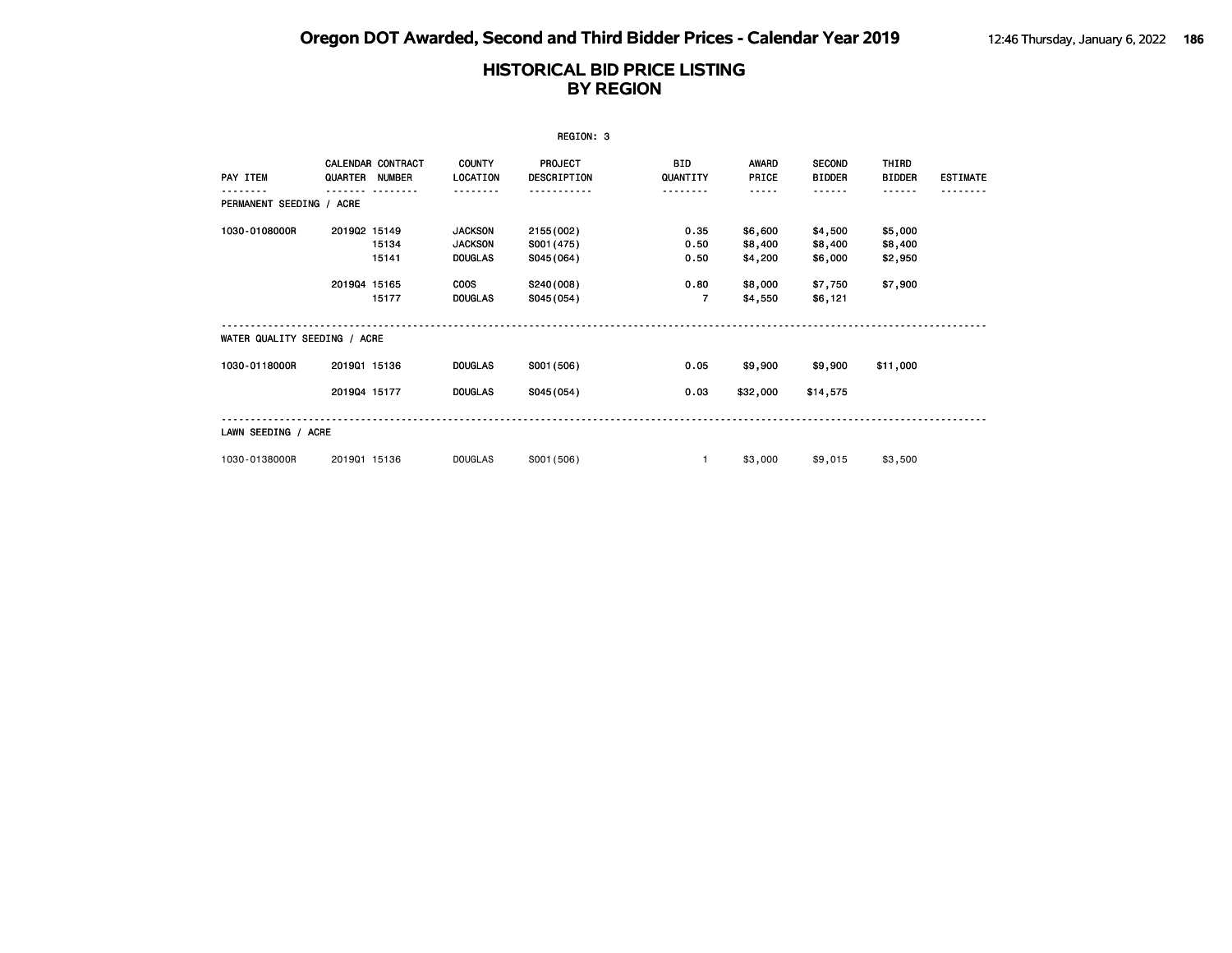|                             | REGION: 3                             |                           |                        |                              |                                                                                                   |                                |                        |                 |  |  |
|-----------------------------|---------------------------------------|---------------------------|------------------------|------------------------------|---------------------------------------------------------------------------------------------------|--------------------------------|------------------------|-----------------|--|--|
| PAY ITEM                    | CALENDAR CONTRACT<br>QUARTER NUMBER   | <b>COUNTY</b><br>LOCATION | PROJECT<br>DESCRIPTION | <b>BID</b><br>QUANTITY       | AWARD<br>PRICE                                                                                    | <b>SECOND</b><br><b>BIDDER</b> | THIRD<br><b>BIDDER</b> | <b>ESTIMATE</b> |  |  |
| TYPE 2 FENCE / FOOT         | ------- --------                      | <b></b>                   | -----------            | <u> - - - - - - -</u>        | $\begin{array}{cccccccccc} \bullet & \bullet & \bullet & \bullet & \bullet & \bullet \end{array}$ | ------                         |                        | <u>.</u>        |  |  |
| 1050-0104000F               | 201904 15177                          | <b>DOUGLAS</b>            | S045(054)              | 100                          | \$40.00                                                                                           | \$57.17                        |                        |                 |  |  |
| 16 FOOT DOUBLE GATES / EACH |                                       |                           |                        |                              |                                                                                                   |                                |                        |                 |  |  |
|                             | 1050-0114000E 2019Q4 15177            | <b>DOUGLAS</b>            | S045(054)              | $\sim$ 1.0 $\sim$ 1.0 $\sim$ |                                                                                                   | $$1,100$ $$1,572$              |                        |                 |  |  |
| CHAIN LINK FENCE / FOOT     |                                       |                           |                        |                              |                                                                                                   |                                |                        |                 |  |  |
| 1050-0135000F               | 201904 15177                          | DOUGLAS                   | S045(054)              | 66                           | \$184.00                                                                                          | \$262.98                       |                        |                 |  |  |
|                             | 15177                                 | <b>DOUGLAS</b>            | S045(054)              | 317                          | \$100.00                                                                                          | \$140.07                       |                        |                 |  |  |
|                             | 15177                                 | DOUGLAS                   | S045(054)              | 400                          | \$54.00                                                                                           | \$77.18                        |                        |                 |  |  |
|                             | CHAIN LINK FENCE WITH ________ / FOOT |                           |                        |                              |                                                                                                   |                                |                        |                 |  |  |
| 1050-0162000F               | 201902 15149                          | <b>JACKSON</b>            | 2155 (002)             | 260                          | \$104.00                                                                                          | \$105.00                       | \$103.50               |                 |  |  |
|                             | 15149                                 | <b>JACKSON</b>            | 2155 (002)             | 270                          | \$82.00                                                                                           | \$84.00                        | \$81.50                |                 |  |  |
|                             | 15149                                 | <b>JACKSON</b>            | 2155 (002)             | 330                          | \$95.00                                                                                           | \$98.00                        | \$94.70                |                 |  |  |
|                             | 15149                                 | <b>JACKSON</b>            | 2155 (002)             | 555                          | \$53.00                                                                                           | \$56.00                        | \$52.80                |                 |  |  |
|                             | 12 FT X 48 INCH CL DBL GATES / EACH   |                           |                        |                              |                                                                                                   |                                |                        |                 |  |  |
|                             | 1050-0198000E 2019Q2 15149 JACKSON    |                           | 2155 (002)             | $\sim$ 1.                    | \$2,300                                                                                           | \$2,500                        | \$2,300                |                 |  |  |
|                             | FT TYPE PROTECTIVE FENCE / FOOT       |                           |                        |                              |                                                                                                   |                                |                        |                 |  |  |
|                             | 1050-0224000F 2019Q2 15134            | <b>JACKSON</b>            | S001 (475)             | 256                          |                                                                                                   | \$330.00 \$350.00              | \$400.00               |                 |  |  |
|                             | REMOVING AND REBUILDING FENCE / FOOT  |                           |                        |                              |                                                                                                   |                                |                        |                 |  |  |
| 1050-0240000F               | 201902 15149                          | <b>JACKSON</b>            | 2155 (002)             | 24                           | \$95.00                                                                                           | \$95.00                        | \$95.00                |                 |  |  |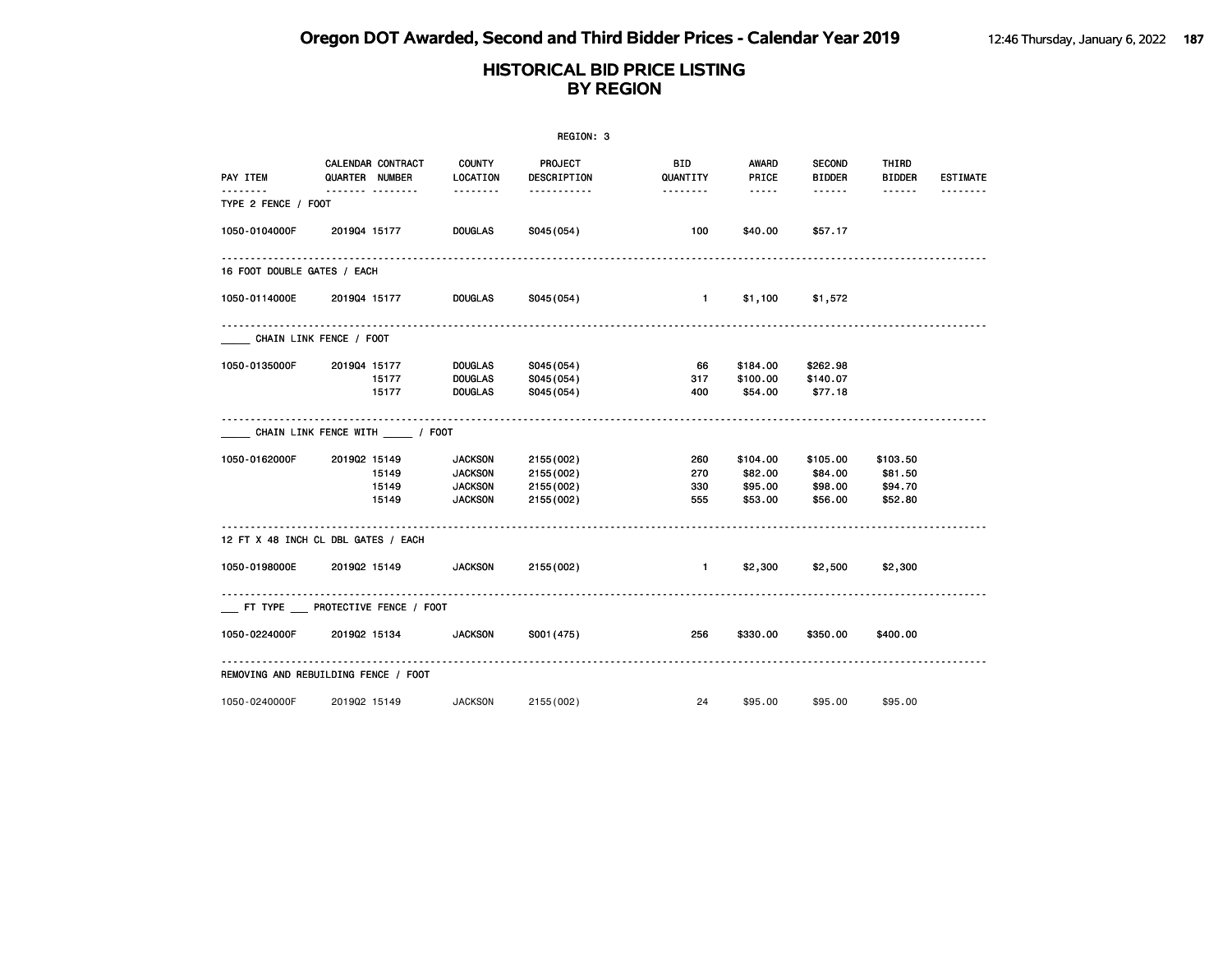|                                |                                                    |                                  | REGION: 3               |                                           |                                                                                                                                                      |                                |                        |                 |
|--------------------------------|----------------------------------------------------|----------------------------------|-------------------------|-------------------------------------------|------------------------------------------------------------------------------------------------------------------------------------------------------|--------------------------------|------------------------|-----------------|
| PAY ITEM                       | <b>CALENDAR CONTRACT</b><br>QUARTER NUMBER         | <b>COUNTY</b><br>LOCATION        | PROJECT<br>DESCRIPTION  | BID<br>QUANTITY                           | AWARD<br>PRICE                                                                                                                                       | <b>SECOND</b><br><b>BIDDER</b> | THIRD<br><b>BIDDER</b> | <b>ESTIMATE</b> |
| SINGLE MAILBOX SUPPORTS / EACH |                                                    | <u>.</u>                         | .                       | .                                         | -----                                                                                                                                                | ------                         | $- - - - - -$          | <u>.</u>        |
| 1070-0100000E                  | 201902 15141<br>15149                              | <b>DOUGLAS</b><br><b>JACKSON</b> | S045(064)<br>2155 (002) | $\overline{\mathbf{c}}$<br>$\overline{2}$ | \$350.00<br>\$300.00                                                                                                                                 | \$400.00<br>\$350.00           | \$375.00<br>\$150.00   |                 |
|                                | MULTIPLE MAILBOX SUPPORTS / EACH                   |                                  |                         |                                           |                                                                                                                                                      |                                |                        |                 |
| 1070-0101000E                  | 201902 15149                                       | <b>JACKSON</b>                   | 2155 (002)              | $\overline{2}$                            | \$800.00                                                                                                                                             | \$575.00                       | \$300.00               |                 |
|                                | MAILBOX CONCRETE COLLARS / EACH                    |                                  |                         |                                           |                                                                                                                                                      |                                |                        |                 |
| 1070-0102000E                  | 201902 15141                                       | <b>DOUGLAS</b>                   | S045 (064)              | $\overline{2}$                            | \$80.00                                                                                                                                              | \$300.00                       | \$199.00               |                 |
|                                |                                                    |                                  | REGION: 3               |                                           |                                                                                                                                                      |                                |                        |                 |
| PAY ITEM                       | CALENDAR CONTRACT<br>QUARTER NUMBER                | <b>COUNTY</b><br>LOCATION        | PROJECT<br>DESCRIPTION  | <b>BID</b><br>QUANTITY                    | AWARD<br>PRICE                                                                                                                                       | <b>SECOND</b><br><b>BIDDER</b> | THIRD<br><b>BIDDER</b> | <b>ESTIMATE</b> |
| .                              | .<br>IN POT WTR PIPE, FTNG & CLS BKFL / FOOT       | <u>.</u>                         | .                       | .                                         | $\frac{1}{2} \left( \frac{1}{2} \right) \left( \frac{1}{2} \right) \left( \frac{1}{2} \right) \left( \frac{1}{2} \right) \left( \frac{1}{2} \right)$ | .                              | ------                 | .               |
| 1140-0100000F                  | 201904 15177                                       | <b>DOUGLAS</b>                   | S045 (054)              | 117                                       | \$22.00                                                                                                                                              | \$32,06                        |                        |                 |
|                                |                                                    |                                  | REGION: 3               |                                           |                                                                                                                                                      |                                |                        |                 |
| PAY ITEM                       | CALENDAR CONTRACT<br>QUARTER NUMBER                | <b>COUNTY</b><br>LOCATION        | PROJECT<br>DESCRIPTION  | <b>BID</b><br>QUANTITY                    | AWARD<br>PRICE                                                                                                                                       | <b>SECOND</b><br><b>BIDDER</b> | THIRD<br><b>BIDDER</b> | <b>ESTIMATE</b> |
| .<br>INCH                      | .<br>WATER SERVICE LINE / FOOT                     | .                                | .                       | <u>.</u>                                  | $\sim$ $\sim$ $\sim$ $\sim$ $\sim$                                                                                                                   | ------                         | ------                 | <u>.</u>        |
| 1170-0109000F                  | 201902 15141                                       | <b>DOUGLAS</b>                   | S045 (064)              | 85                                        | \$2.00                                                                                                                                               | \$30.00                        | \$89.20                |                 |
|                                |                                                    |                                  | REGION: 3               |                                           |                                                                                                                                                      |                                |                        |                 |
| PAY ITEM                       | CALENDAR CONTRACT<br>QUARTER NUMBER                | <b>COUNTY</b><br>LOCATION        | PROJECT<br>DESCRIPTION  | <b>BID</b><br>QUANTITY                    | AWARD<br>PRICE                                                                                                                                       | <b>SECOND</b><br><b>BIDDER</b> | THIRD<br><b>BIDDER</b> | ESTIMATE        |
|                                | <u>.</u><br>REPAIR DAMAGED REINFORCING BARS / EACH | .                                | .                       | .                                         | $\frac{1}{2}$                                                                                                                                        | ------                         | $- - - - - -$          | <u>.</u>        |
| 1220-0100000E                  | 201904 15166                                       | <b>CURRY</b>                     | S009(491)               | $\mathbf{1}$                              | \$1,000                                                                                                                                              | \$1,950                        | \$3,500                |                 |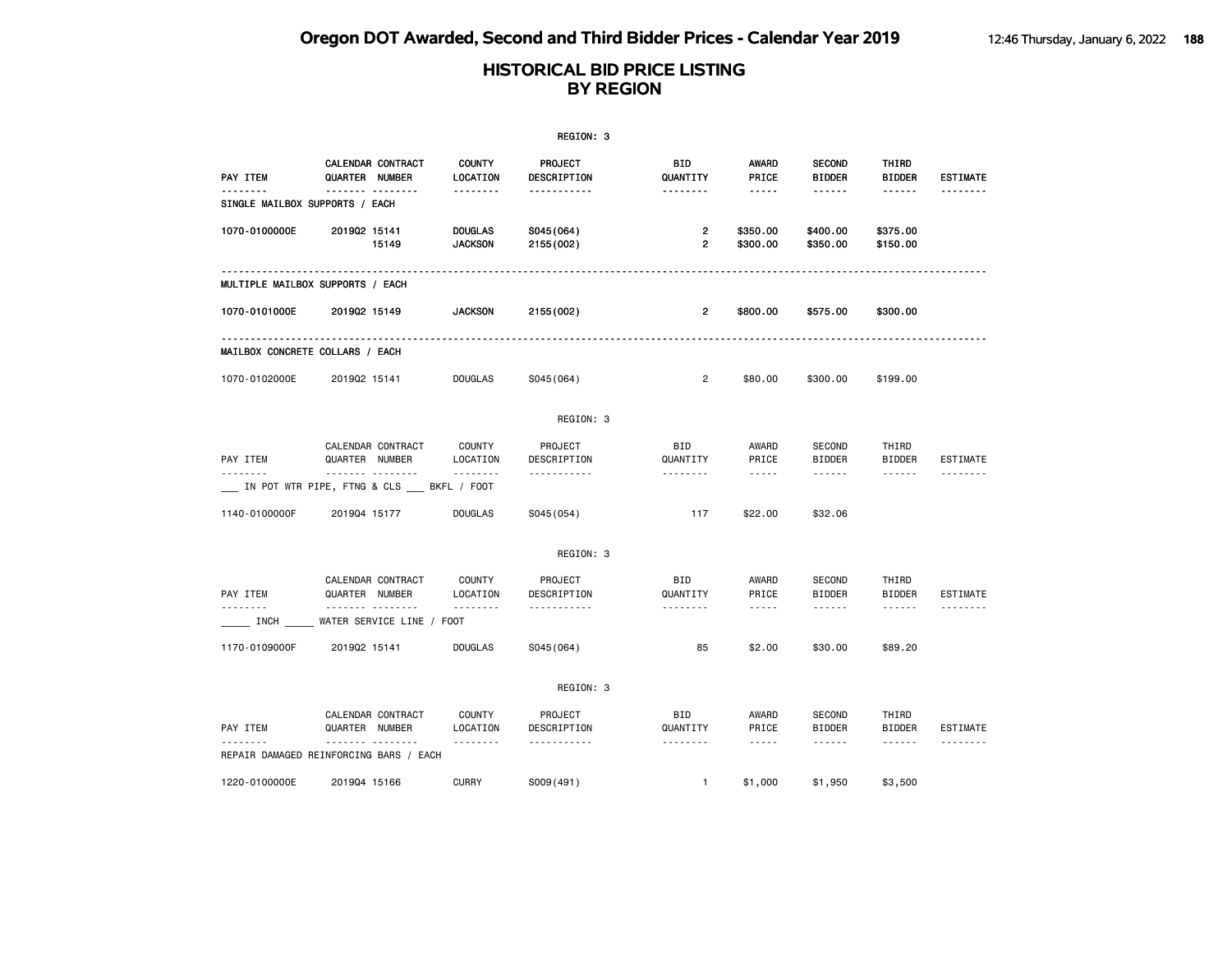|                                |                                            |                                  | REGION: 3                     |                        |                         |                                |                                       |                 |
|--------------------------------|--------------------------------------------|----------------------------------|-------------------------------|------------------------|-------------------------|--------------------------------|---------------------------------------|-----------------|
| PAY ITEM                       | <b>CALENDAR CONTRACT</b><br>QUARTER NUMBER | <b>COUNTY</b><br><b>LOCATION</b> | PROJECT<br>DESCRIPTION        | <b>BID</b><br>QUANTITY | AWARD<br>PRICE          | <b>SECOND</b><br><b>BIDDER</b> | THIRD<br><b>BIDDER</b>                | <b>ESTIMATE</b> |
| REPAIR DAMAGED CONCRETE / SQYD |                                            |                                  |                               |                        | -----                   | <b>.</b>                       | ------                                |                 |
| 1235-0400000J                  | 201904 15166                               | <b>CURRY</b>                     | S009(491)                     | 5.50                   | \$2,500                 | \$4,800                        | \$2,500                               |                 |
|                                |                                            |                                  | REGION: 3                     |                        |                         |                                |                                       |                 |
| PAY ITEM                       | <b>CALENDAR CONTRACT</b><br>QUARTER NUMBER | <b>COUNTY</b><br><b>LOCATION</b> | <b>PROJECT</b><br>DESCRIPTION | <b>BID</b><br>QUANTITY | <b>AWARD</b><br>PRICE   | <b>SECOND</b><br><b>BIDDER</b> | THIRD<br><b>BIDDER</b>                | <b>ESTIMATE</b> |
| INSTALL ZINC ANODES / EACH     |                                            | --------                         | .                             | .                      | -----                   | - - - - - -                    | ------                                |                 |
| 1260-0100000E                  | 201902 15134                               | <b>JACKSON</b>                   | S001 (475)                    | 50                     | \$65.00                 | \$75,00                        | \$70.00                               |                 |
|                                |                                            |                                  | REGION: 4                     |                        |                         |                                |                                       |                 |
| PAY ITEM<br>TRAINING / HOUR    | CALENDAR CONTRACT<br>QUARTER NUMBER        | <b>COUNTY</b><br>LOCATION        | PROJECT<br>DESCRIPTION        | BID<br>QUANTITY        | AWARD<br>PRICE<br>----- | SECOND<br><b>BIDDER</b><br>.   | THIRD<br><b>BIDDER</b><br>- - - - - - | <b>ESTIMATE</b> |
| 0100-0101000T                  | 201902 15138                               | <b>KLAMATH</b>                   | S004 (209)                    | 2,400                  | \$20.00                 | \$20.00                        | \$20,00                               |                 |
|                                | 201903 15158                               | <b>KLAMATH</b>                   | S050(030)                     | 640                    | \$20.00                 | \$20.00                        |                                       |                 |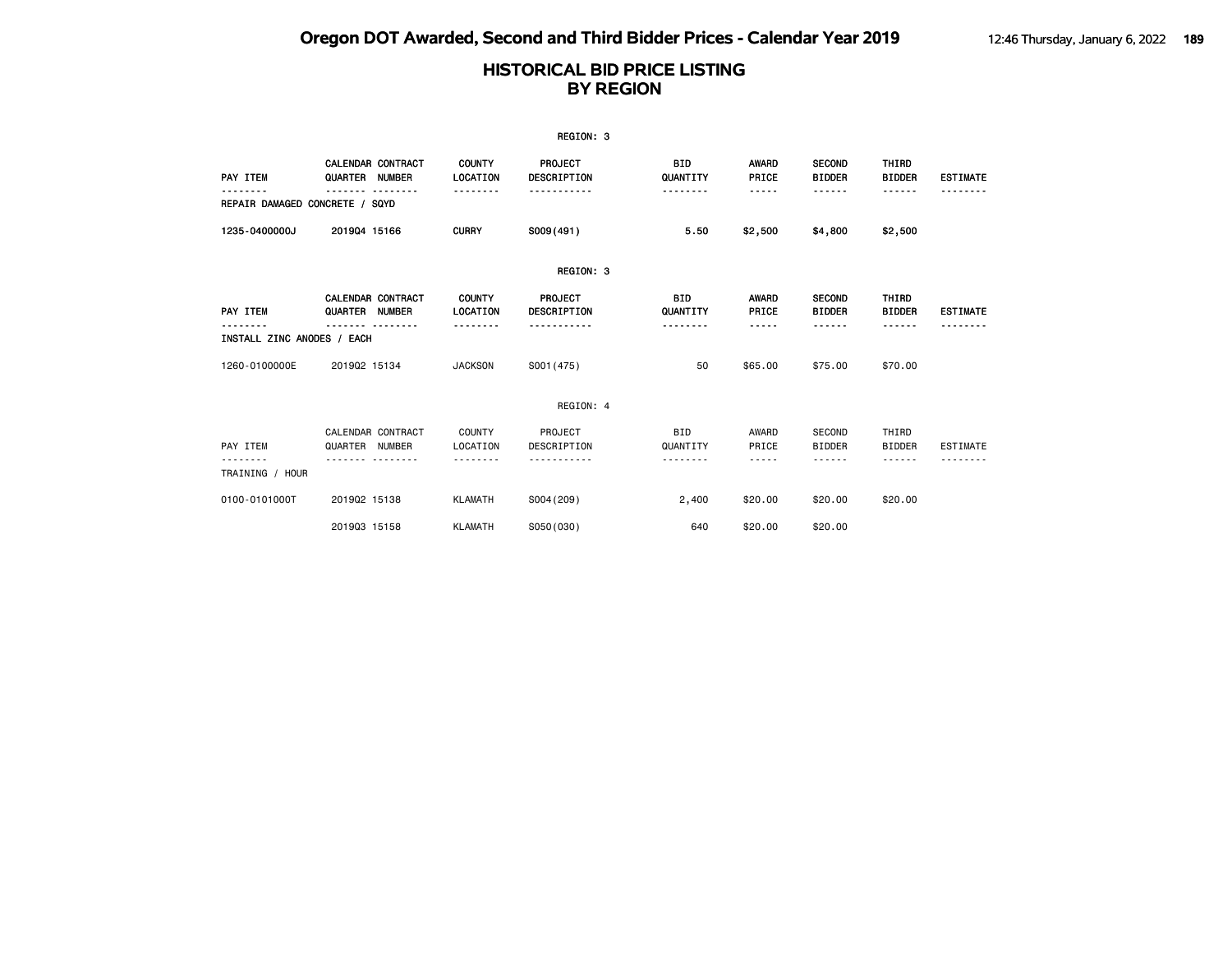|                        |                                      |                               | REGION: 4              |                      |                                                                                                               |                                |                        |                 |
|------------------------|--------------------------------------|-------------------------------|------------------------|----------------------|---------------------------------------------------------------------------------------------------------------|--------------------------------|------------------------|-----------------|
| PAY ITEM               | CALENDAR CONTRACT<br>QUARTER NUMBER  | <b>COUNTY</b><br>LOCATION     | PROJECT<br>DESCRIPTION | BID<br>QUANTITY      | AWARD<br>PRICE                                                                                                | <b>SECOND</b><br><b>BIDDER</b> | THIRD<br><b>BIDDER</b> | <b>ESTIMATE</b> |
| TEMPORARY SIGNS / SQFT | <b>.</b>                             | <u>.</u>                      | .                      | <u>.</u>             | $\frac{1}{2} \frac{1}{2} \frac{1}{2} \frac{1}{2} \frac{1}{2} \frac{1}{2} \frac{1}{2} \frac{1}{2} \frac{1}{2}$ | ------                         | ------                 |                 |
| 0225-0102000J          | 201902 15138                         | <b>KLAMATH</b>                | S004 (209)             | 1,110                | \$18.00                                                                                                       | \$19.00                        | \$20.00                |                 |
|                        | 201903 15158<br>15161                | <b>KLAMATH</b><br><b>LAKE</b> | S050(030)<br>S019(025) | 785<br>965           | \$25.00<br>\$18.00                                                                                            | \$27.00<br>\$24.00             | \$24.00                |                 |
|                        | 201904 15171                         | <b>KLAMATH</b>                | S004(215)              | 960                  | \$23.50                                                                                                       | \$26.00                        | \$17.00                |                 |
|                        | TEMPORARY BARRICADES, TYPE II / EACH |                               |                        |                      |                                                                                                               |                                |                        |                 |
| 0225-0104000E          | 201902 15138                         | KLAMATH                       | S004 (209)             | $\overline{2}$       | \$100.00                                                                                                      | \$45.00                        | \$80.00                |                 |
|                        | 201903 15158                         | <b>KLAMATH</b>                | S050(030)              | 8                    | \$45.00                                                                                                       | \$82.00                        |                        |                 |
|                        | 201904 15171                         | <b>KLAMATH</b>                | S004(215)              | $\overline{2}$       | \$45.00                                                                                                       | \$25.00                        | \$50.00                |                 |
|                        | TEMP BARRICADES, TYPE III / EACH     |                               |                        |                      |                                                                                                               |                                |                        |                 |
| 0225-0105000E          | 201902 15138                         | <b>KLAMATH</b>                | S004 (209)             | 10                   | \$100.00                                                                                                      | \$125.00                       | \$155.00               |                 |
|                        | 201903 15158<br>15161                | <b>KLAMATH</b><br><b>LAKE</b> | S050(030)<br>S019(025) | $\overline{4}$<br>13 | \$125.00<br>\$100.00                                                                                          | \$190.00<br>\$198.00           | \$175.00               |                 |
|                        | 201904 15171                         | <b>KLAMATH</b>                | S004(215)              | $\overline{2}$       | \$125.00                                                                                                      | \$80.00                        | \$100.00               |                 |
|                        | TEMP CONC BARR REFLECTORIZED / FOOT  |                               |                        |                      |                                                                                                               |                                |                        |                 |
| 0225-0126000F          | 201902 15138                         | KLAMATH                       | S004 (209)             | 850                  | \$20.00                                                                                                       | \$19.69                        | \$20.75                |                 |
|                        | 201903 15161                         | <b>LAKE</b>                   | S019(025)              | 1,850                | \$32.00                                                                                                       | \$30.00                        | \$41.00                |                 |
|                        | MOVING TEMPORARY CONC BARRIER / FOOT |                               |                        |                      |                                                                                                               |                                |                        |                 |
| 0225-0132000F          | 201902 15138                         | KLAMATH                       | S004 (209)             | 850                  | \$5.00                                                                                                        | \$5.00                         | \$5.25                 |                 |
|                        | 201903 15161                         | LAKE                          | S019(025)              | 1,625                | \$2.50                                                                                                        | \$2.50                         | \$7.00                 |                 |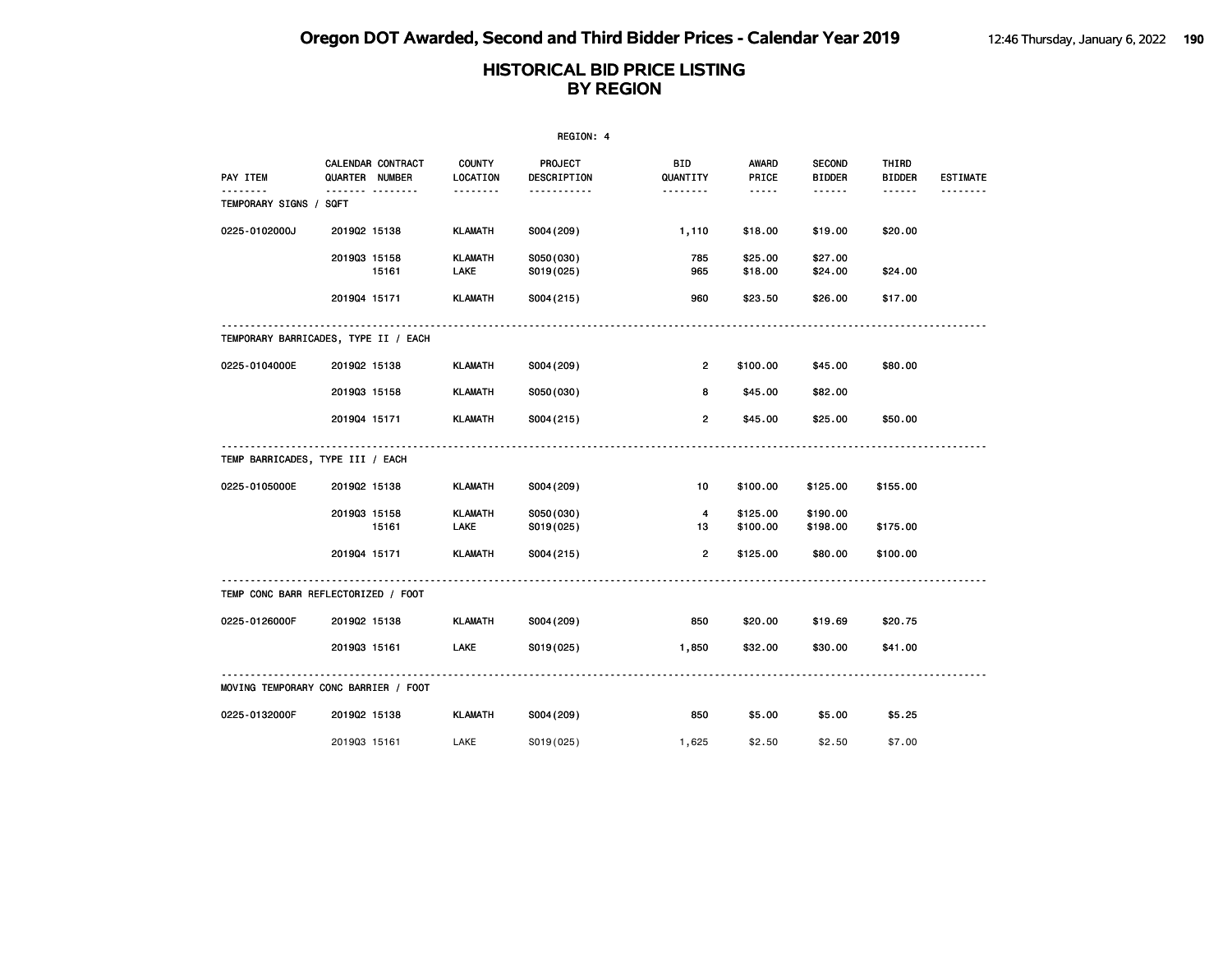|               | REGION: 4                                          |                           |                               |                             |                        |                                |                 |                 |  |
|---------------|----------------------------------------------------|---------------------------|-------------------------------|-----------------------------|------------------------|--------------------------------|-----------------|-----------------|--|
| PAY ITEM      | CALENDAR CONTRACT<br>QUARTER NUMBER                | <b>COUNTY</b><br>LOCATION | <b>PROJECT</b><br>DESCRIPTION | <b>BID</b><br>QUANTITY      | AWARD<br>PRICE         | <b>SECOND</b><br><b>BIDDER</b> | THIRD<br>BIDDER | <b>ESTIMATE</b> |  |
| .             | <br>TEMP IMPACT ATTENUATOR, SAND BARREL SYS / EACH | --------                  |                               | --------                    | $\cdots \cdots \cdots$ | ------                         | ------          |                 |  |
| 0225-0133000E | 201902 15138                                       | KLAMATH                   | S004(209)                     | $\overline{2}$              | \$1,850                | \$1,850                        | \$1,950         |                 |  |
|               | TEMP IMP ATTEN NARW SITE SYS / EACH                |                           |                               |                             |                        |                                |                 |                 |  |
| 0225-0134000E | 201903 15161                                       | LAKE S019(025)            |                               | 8                           | \$2,000                | \$2,000                        | \$3,900         |                 |  |
|               | MOVING TEMP IMPACT ATEN, SAND BARREL SYS / EACH    |                           |                               |                             |                        |                                |                 |                 |  |
| 0225-0136000E | 2019Q2 15138 KLAMATH                               |                           | S004(209)                     | $2^{\circ}$                 | \$575.00               | \$575.00                       | \$600.00        |                 |  |
|               | MOV TEMP IMP ATTEN NARW SITE / EACH                |                           |                               |                             |                        |                                |                 |                 |  |
| 0225-0137000E | 2019Q3 15161 LAKE S019(025)                        |                           |                               | 6                           | \$350.00               | \$350.00                       | \$600.00        |                 |  |
|               | REPAIR TEMP IMP ATTEN, NARROW SITE / EACH          |                           |                               |                             |                        |                                |                 |                 |  |
| 0225-0141300E | 2019Q3 15161 LAKE S019(025)                        |                           |                               | $\mathbf 1$ and $\mathbf 1$ | \$1.00                 | \$1.00                         | \$100.00        |                 |  |
|               | REPAIR TEMP IMP ATTEN, SAND MODULE / EACH          |                           |                               |                             |                        |                                |                 |                 |  |
|               | 0225-0141500E 2019Q2 15138 KLAMATH S004 (209)      |                           |                               | 17                          | \$50.00                | \$50.00                        | \$52.50         |                 |  |
|               | PEDESTRIAN CHANNELIZING DEVICES / FOOT             |                           |                               |                             |                        |                                |                 |                 |  |
| 0225-0141600F | 201902 15138                                       |                           | KLAMATH S004 (209)            | 875                         | \$20.00                |                                | \$20.00 \$15.75 |                 |  |
|               | 201903 15158                                       | KLAMATH                   | S050(030)                     | 1,000                       | \$11.00                | \$27.50                        |                 |                 |  |
|               | SECURING TEMPORARY CONCRETE BARRIER / FOOT         |                           |                               |                             |                        |                                |                 |                 |  |
| 0225-0141650F | 201902 15138                                       | KLAMATH                   | S004 (209)                    | 1,700 11                    | \$3.00                 | \$3.00                         | \$3.15          |                 |  |
|               | 201903 15161                                       | LAKE                      | S019(025)                     | 3,475                       | \$2.00                 | \$2.00                         | \$4,00          |                 |  |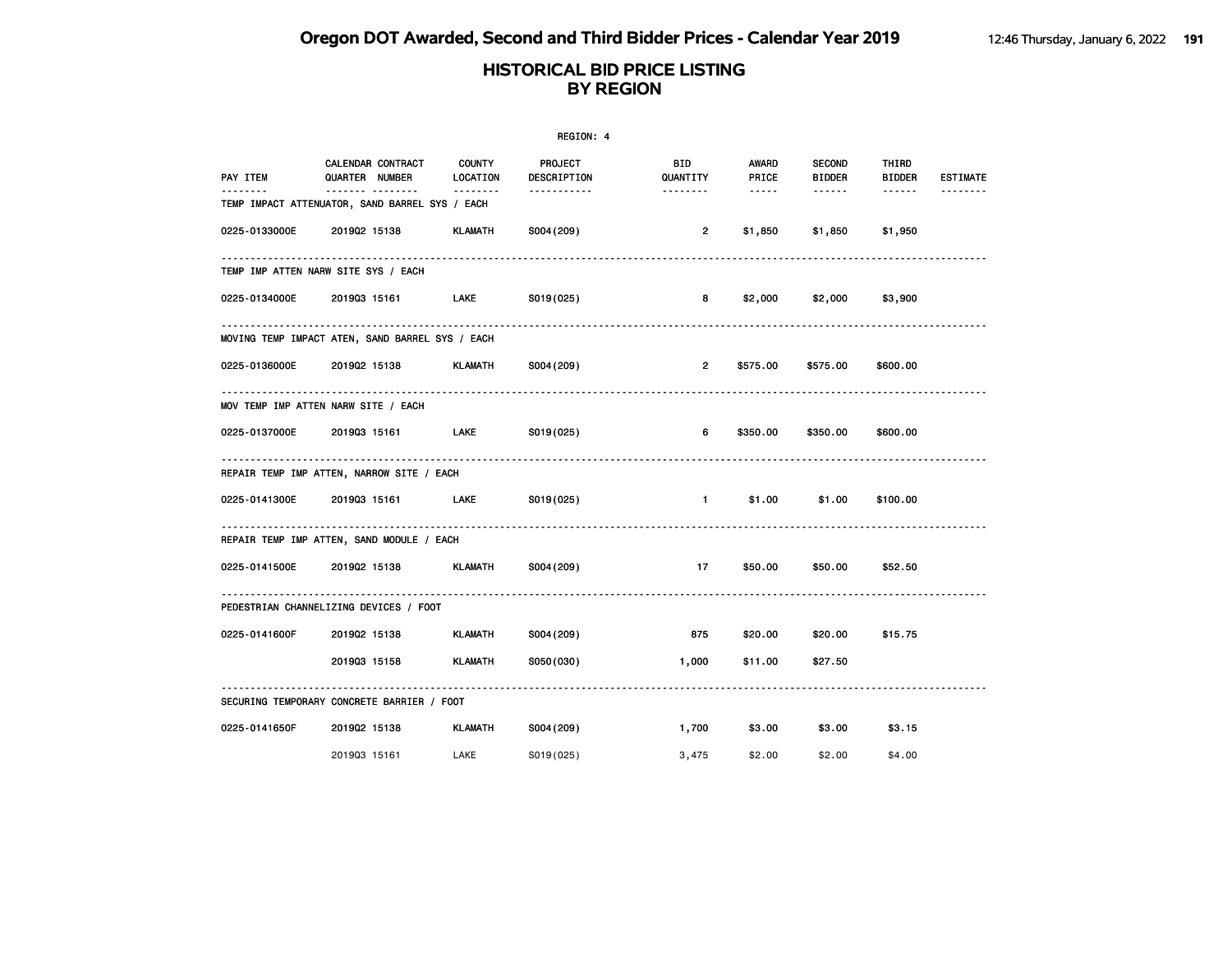|                                | REGION: 4                                 |                           |                        |                       |                    |                                |                        |                 |  |  |
|--------------------------------|-------------------------------------------|---------------------------|------------------------|-----------------------|--------------------|--------------------------------|------------------------|-----------------|--|--|
| PAY ITEM                       | CALENDAR CONTRACT<br>QUARTER NUMBER       | <b>COUNTY</b><br>LOCATION | PROJECT<br>DESCRIPTION | BID<br>QUANTITY       | AWARD<br>PRICE     | <b>SECOND</b><br><b>BIDDER</b> | THIRD<br><b>BIDDER</b> | <b>ESTIMATE</b> |  |  |
| TEMPORARY PLASTIC DRUMS / EACH |                                           | .                         | <u>.</u>               | <u> - - - - - - -</u> | $- - - - -$        | $- - - - - -$                  | ------                 |                 |  |  |
| 0225-0145000E                  | 201902 15138                              | <b>KLAMATH</b>            | S004 (209)             | 12                    | \$35.00            | \$55.00                        | \$52.50                |                 |  |  |
|                                | 201903 15158<br>15161                     | <b>KLAMATH</b><br>LAKE    | S050(030)<br>S019(025) | 18<br>48              | \$55.00<br>\$35.00 | \$65,00<br>\$55.00             | \$55.00                |                 |  |  |
|                                | 201904 15171                              | <b>KLAMATH</b>            | S004(215)              | 12                    | \$55.00            | \$35.00                        | \$40.00                |                 |  |  |
|                                | TEMP FLEXIBLE PVMT MARKERS / EACH         |                           |                        |                       |                    |                                |                        |                 |  |  |
| 0225-0149000E                  | 201902 15138                              | <b>KLAMATH</b>            | S004 (209)             | 10,100                | \$1.50             | \$0.60                         | \$1.30                 |                 |  |  |
|                                | 201903 15161<br>15158                     | LAKE<br>KLAMATH           | S019(025)<br>S050(030) | 225<br>6,600          | \$2.00<br>\$0.60   | \$1.20<br>\$1.65               | \$1.50                 |                 |  |  |
|                                | 201904 15171                              | <b>KLAMATH</b>            | S004(215)              | 7,600                 | \$0.57             | \$1.65                         | \$1.50                 |                 |  |  |
| TEMPORARY STRIPING / FOOT      |                                           |                           |                        |                       |                    |                                |                        |                 |  |  |
| 0225-0153000F                  | 201902 15138                              | KLAMATH                   | S004 (209)             | 49,600                | \$0.25             | \$0.11                         | \$0.12                 |                 |  |  |
|                                | 201903 15158<br>15161                     | <b>KLAMATH</b><br>LAKE    | S050(030)<br>S019(025) | 4,650<br>27,800       | \$1.50<br>\$0.15   | \$1.65<br>\$0.35               | \$1.20                 |                 |  |  |
| TEMPORARY PAVEMENT BARS / SQFT |                                           |                           |                        |                       |                    |                                |                        |                 |  |  |
| 0225-0153200J                  | 201903 15161                              | <b>LAKE</b>               | S019(025)              | 96                    | \$3.75             | \$10.00                        | \$12.00                |                 |  |  |
|                                | TEMPORARY TRANSVERSE RUMBLE STRIPS / FOOT |                           |                        |                       |                    |                                |                        |                 |  |  |
| 0225-0153800F                  | 201903 15161                              | LAKE                      | S019(025)              | 192                   | \$11.65            | \$24.00                        | \$58.00                |                 |  |  |
|                                | 201904 15171                              | <b>KLAMATH</b>            | S004(215)              | 132                   | \$3.00             | \$100.00                       | \$100.00               |                 |  |  |
| STRIPE REMOVAL / FOOT          |                                           |                           |                        |                       |                    |                                |                        |                 |  |  |
| 0225-0154000F                  | 201902 15138                              | <b>KLAMATH</b>            | S004 (209)             | 12,450                | \$0.50             | \$0.38                         | \$0.40                 |                 |  |  |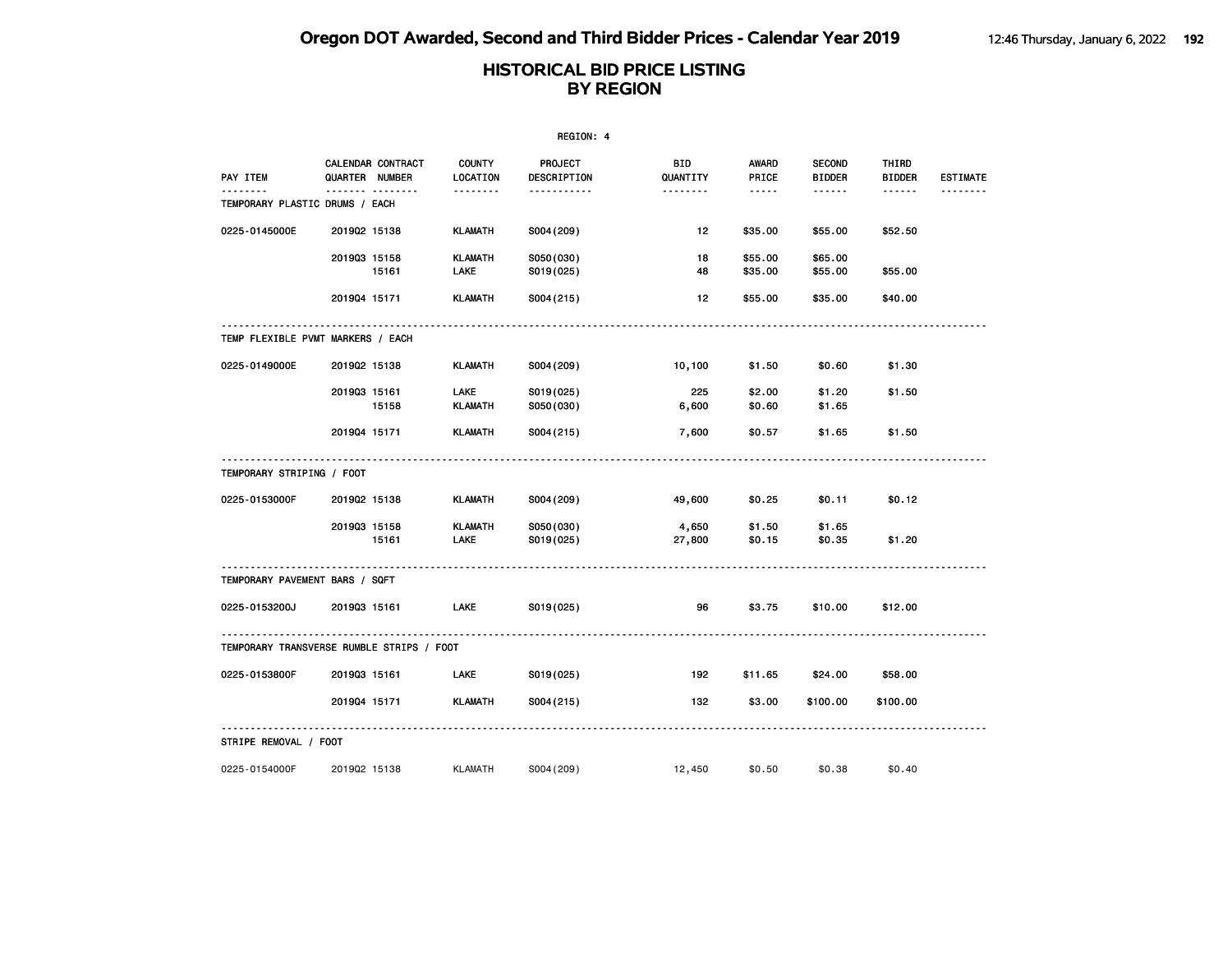|                               |                                         |                           | REGION: 4              |                     |                                                                                                                                                      |                                |                        |                 |
|-------------------------------|-----------------------------------------|---------------------------|------------------------|---------------------|------------------------------------------------------------------------------------------------------------------------------------------------------|--------------------------------|------------------------|-----------------|
| PAY ITEM                      | CALENDAR CONTRACT<br>QUARTER NUMBER     | <b>COUNTY</b><br>LOCATION | PROJECT<br>DESCRIPTION | BID<br>QUANTITY     | AWARD<br>PRICE                                                                                                                                       | <b>SECOND</b><br><b>BIDDER</b> | THIRD<br><b>BIDDER</b> | <b>ESTIMATE</b> |
| .<br>STRIPE REMOVAL / FOOT    | .                                       | <u> - - - - - - -</u>     | <u>.</u>               | .                   | $\frac{1}{2} \left( \frac{1}{2} \right) \left( \frac{1}{2} \right) \left( \frac{1}{2} \right) \left( \frac{1}{2} \right) \left( \frac{1}{2} \right)$ | $- - - - - -$                  |                        | .               |
| 0225-0154000F                 | 201903 15158<br>15161                   | KLAMATH<br><b>LAKE</b>    | S050(030)<br>S019(025) | 4,650<br>10,000     | \$2.00<br>\$0.65                                                                                                                                     | \$2.25<br>\$0.90               | \$1.00                 |                 |
| BAR REMOVAL / SQFT            |                                         |                           |                        |                     |                                                                                                                                                      |                                |                        |                 |
| 0225-0156000J                 | 201903 15161                            | <b>LAKE</b>               | S019(025)              | 96                  | \$4.25                                                                                                                                               | \$10.00                        | \$8.00                 |                 |
|                               | PORTABLE TRAFFIC SIGNAL / EACH          |                           |                        |                     |                                                                                                                                                      |                                |                        |                 |
|                               | 0225-0158000E 201903 15161              | <b>LAKE</b>               | S019(025)              | $\overline{2}$      |                                                                                                                                                      | \$25,100 \$18,000              | \$38,000               |                 |
| SEQUENTIAL ARROW SIGNS / EACH |                                         |                           |                        |                     |                                                                                                                                                      |                                |                        |                 |
|                               | 0225-0162000E 2019Q3 15158              | <b>KLAMATH</b>            | S050(030)              | $\sim$ 1.000 $\sim$ | \$1,300                                                                                                                                              | \$3,500                        |                        |                 |
|                               | PORTABLE CHGBLE MESSAGE SIGNS / EACH    |                           |                        |                     |                                                                                                                                                      |                                |                        |                 |
| 0225-0164000E                 | 201902 15138                            | <b>KLAMATH</b>            | S004 (209)             | $\overline{2}$      | \$15,000                                                                                                                                             | \$15,750                       | \$10,000               |                 |
|                               | 201903 15158<br>15161                   | <b>KLAMATH</b><br>LAKE    | S050(030)<br>S019(025) | 3<br>4              | \$5,300<br>\$8,500                                                                                                                                   | \$11,000<br>\$1,600            | \$6,000                |                 |
|                               | 201904 15171                            | <b>KLAMATH</b>            | S004(215)              | 2                   | \$4,000                                                                                                                                              | \$2,500                        | \$6,000                |                 |
| RADAR SPEED TRAILER / EACH    |                                         |                           |                        |                     |                                                                                                                                                      |                                |                        |                 |
| 0225-0167500E                 | 201902 15138                            | KLAMATH                   | S004 (209)             | $\overline{2}$      | \$7,500                                                                                                                                              | \$13,500                       | \$10,000               |                 |
|                               | 201904 15171                            | KLAMATH                   | S004(215)              | $\overline{2}$      | \$3,000                                                                                                                                              | \$1,000                        | \$6,000                |                 |
|                               | TEMPORARY CURB RAMP, CONSTRUCTED / EACH |                           |                        |                     |                                                                                                                                                      |                                |                        |                 |
| 0225-0167660E                 | 201903 15158                            | <b>KLAMATH</b>            | S050(030)              | $\mathbf{1}$        | \$825                                                                                                                                                | \$2,500                        |                        |                 |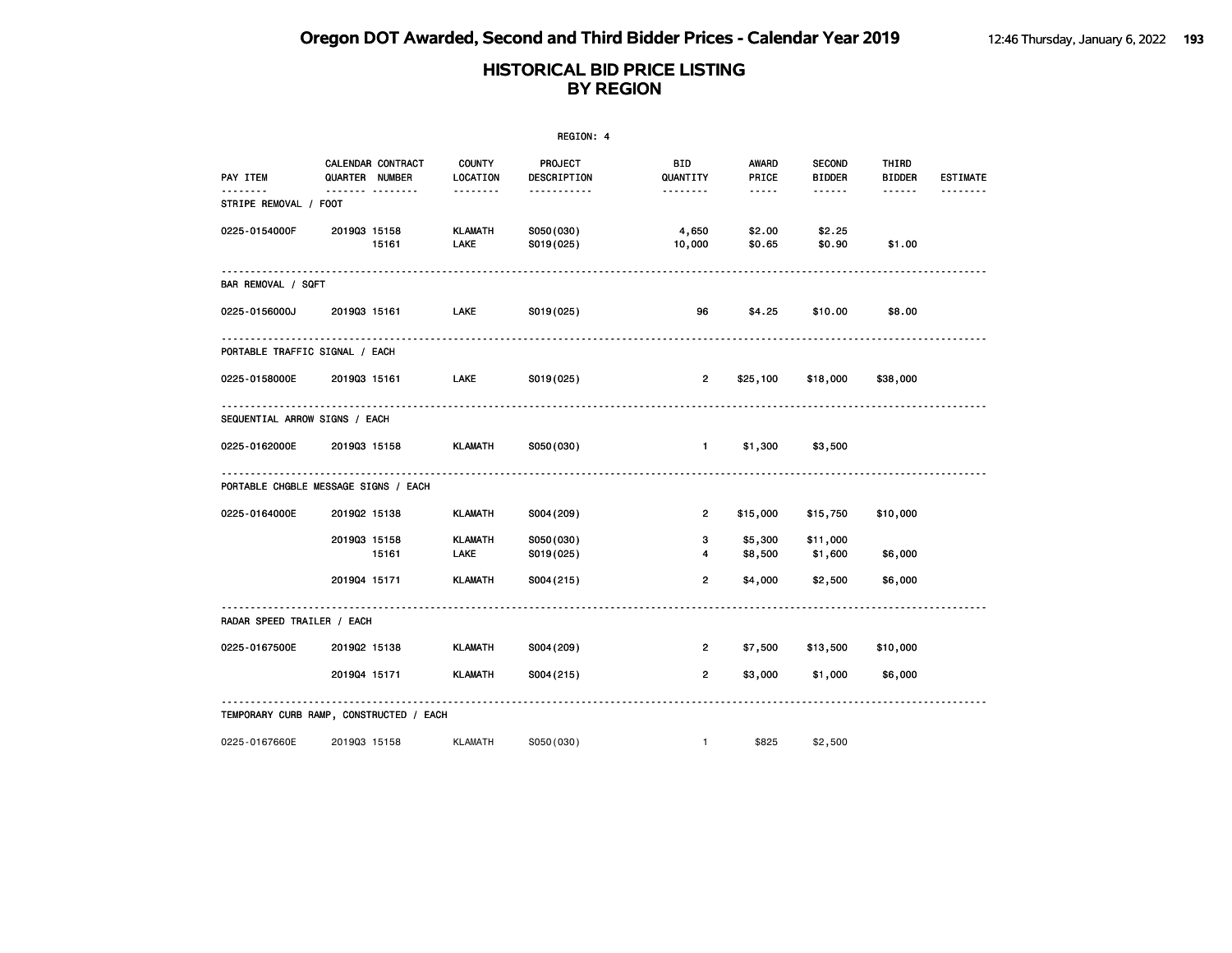|                                            |                                                 |       |                               | REGION: 4                     |                             |                               |                                |                        |                 |
|--------------------------------------------|-------------------------------------------------|-------|-------------------------------|-------------------------------|-----------------------------|-------------------------------|--------------------------------|------------------------|-----------------|
| PAY ITEM                                   | CALENDAR CONTRACT<br>QUARTER NUMBER             |       | <b>COUNTY</b><br>LOCATION     | <b>PROJECT</b><br>DESCRIPTION | BID<br>QUANTITY             | AWARD<br>PRICE                | <b>SECOND</b><br><b>BIDDER</b> | THIRD<br><b>BIDDER</b> | <b>ESTIMATE</b> |
| FLAGGERS / HOUR                            |                                                 |       | .                             | -----------                   | --------                    | $- - - - -$                   | ------                         | ------                 |                 |
| 0225-0168000T                              | 201902 15138                                    |       | <b>KLAMATH</b>                | S004 (209)                    | 1,000                       | \$55.00                       | \$65.00                        | \$56.00                |                 |
|                                            | 201903 15161                                    | 15158 | <b>LAKE</b><br><b>KLAMATH</b> | S019(025)<br>S050(030)        | 500<br>1,600                | \$63.00<br>\$55.00            | \$67.50<br>\$58.00             | \$63.00                |                 |
|                                            | 201904 15171                                    |       | <b>KLAMATH</b>                | S004(215)                     | 2,200                       | \$55.00                       | \$54.00                        | \$56.00                |                 |
| FLAGGER STATION LIGHTING / EACH            |                                                 |       |                               |                               |                             |                               |                                |                        |                 |
| 0225-0168100E                              | 201902 15138                                    |       | <b>KLAMATH</b>                | S004 (209)                    | 4                           | \$750                         | \$5,000                        | \$3,000                |                 |
|                                            | 201903 15158                                    | 15161 | <b>KLAMATH</b><br>LAKE        | S050(030)<br>S019(025)        | 4<br>4                      | \$1,000<br>\$500              | \$2,000<br>\$700               | \$3,400                |                 |
|                                            | 201904 15171                                    |       | <b>KLAMATH</b>                | S004(215)                     | 6                           | \$3,500                       | \$1,200                        | \$800                  |                 |
| PILOT CARS / HOUR                          |                                                 |       |                               |                               |                             |                               |                                |                        |                 |
| 0225-0172000T                              | 201902 15138                                    |       | <b>KLAMATH</b>                | S004 (209)                    | 400                         | \$72.50                       | \$72.00                        | \$75.00                |                 |
|                                            | 201903 15158                                    |       | <b>KLAMATH</b>                | S050(030)                     | 600                         | \$75.00                       | \$80.00                        |                        |                 |
|                                            | 201904 15171                                    |       | <b>KLAMATH</b>                | S004(215)                     | 600                         | \$70.00                       | \$74.00                        | \$75.00                |                 |
| AUTOMATED FLAGGER ASSISTANCE DEVICE / EACH |                                                 |       |                               |                               |                             |                               |                                |                        |                 |
| 0225-0200000E                              | 201903 15158                                    |       | <b>KLAMATH</b>                | S050(030)                     | $\overline{2}$              | \$15,000                      | \$11,000                       |                        |                 |
|                                            | 201904 15171                                    |       | <b>KLAMATH</b>                | S004(215)                     | $\overline{2}$              | \$3,300                       | \$4,500                        | \$10,000               |                 |
|                                            |                                                 |       |                               | REGION: 4                     |                             |                               |                                |                        |                 |
| PAY ITEM                                   | CALENDAR CONTRACT<br>QUARTER NUMBER<br><u>.</u> |       | COUNTY<br>LOCATION            | PROJECT<br>DESCRIPTION        | BID<br>QUANTITY<br><u>.</u> | AWARD<br>PRICE<br>$- - - - -$ | <b>SECOND</b><br><b>BIDDER</b> | THIRD<br><b>BIDDER</b> | ESTIMATE        |
| TEMPORARY TYPE 1-5W FENCE / FOOT           |                                                 |       | .                             | .                             |                             |                               | ------                         | ------                 | <u>.</u>        |
| 0270-0102000F                              | 201903 15161                                    |       | LAKE                          | S019(025)                     | 1,127                       | \$9.48                        | \$9.50                         | \$9.00                 |                 |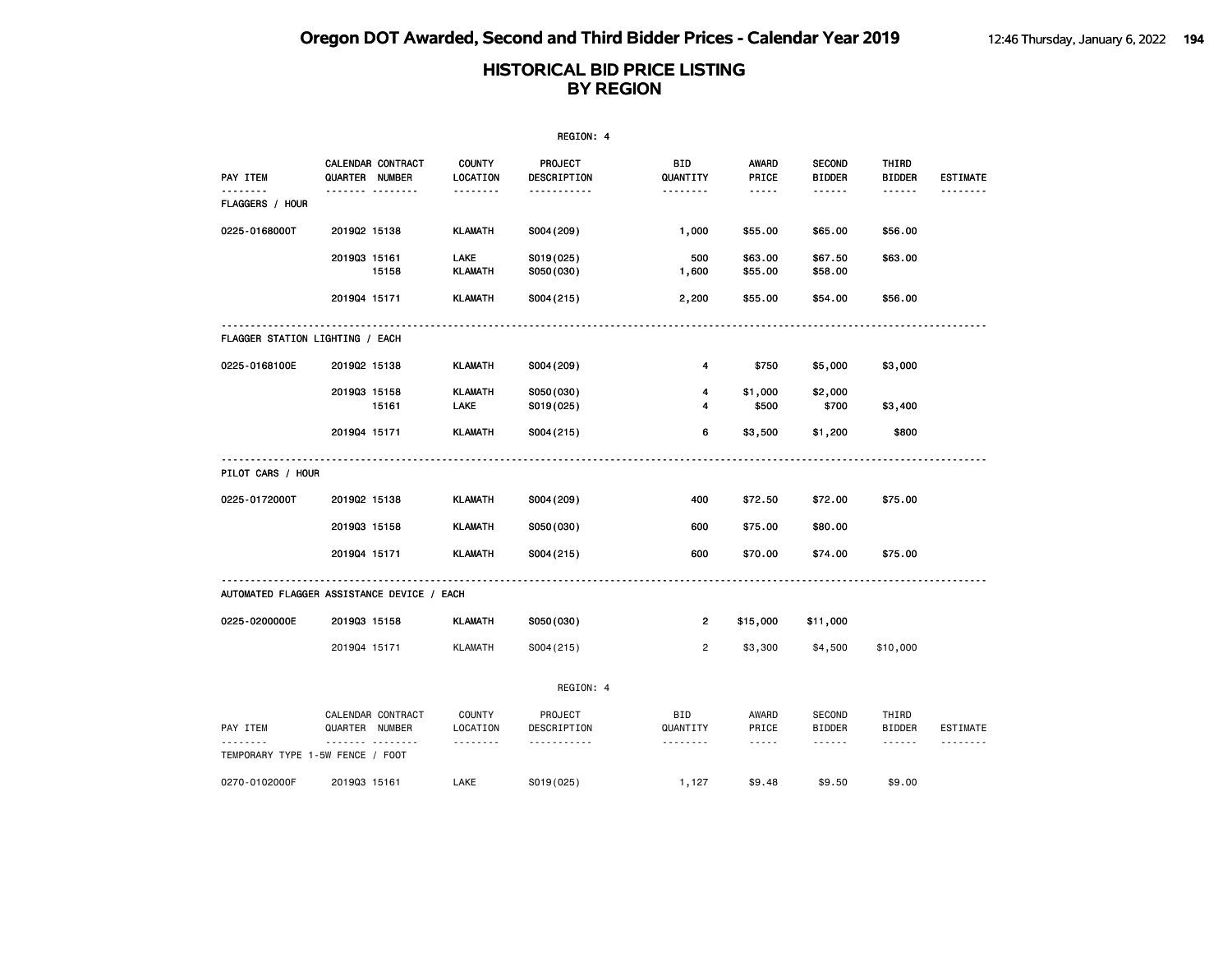|                                   |                                     |                           | REGION: 4              |                         |                  |                                |                                                                                                                                                                                                                                                                                                                                                                                                                                                                            |                 |
|-----------------------------------|-------------------------------------|---------------------------|------------------------|-------------------------|------------------|--------------------------------|----------------------------------------------------------------------------------------------------------------------------------------------------------------------------------------------------------------------------------------------------------------------------------------------------------------------------------------------------------------------------------------------------------------------------------------------------------------------------|-----------------|
| PAY ITEM                          | CALENDAR CONTRACT<br>QUARTER NUMBER | <b>COUNTY</b><br>LOCATION | PROJECT<br>DESCRIPTION | BID<br>QUANTITY         | AWARD<br>PRICE   | <b>SECOND</b><br><b>BIDDER</b> | THIRD<br><b>BIDDER</b>                                                                                                                                                                                                                                                                                                                                                                                                                                                     | <b>ESTIMATE</b> |
| .<br>MATTING, TYPE D / SQYD       | <b>.</b>                            | <u>.</u>                  | -----------            | <u>.</u>                | -----            | ------                         | ------                                                                                                                                                                                                                                                                                                                                                                                                                                                                     | <u>.</u>        |
| 0280-0105040J                     | 201903 15161                        | LAKE                      | S019(025)              | 380                     | \$9.55           | \$4.00                         | \$6.00                                                                                                                                                                                                                                                                                                                                                                                                                                                                     |                 |
| CHECK DAM, TYPE 1 / EACH          |                                     |                           |                        |                         |                  |                                |                                                                                                                                                                                                                                                                                                                                                                                                                                                                            |                 |
| 0280-0106010E                     | 201903 15161                        | LAKE                      | S019(025)              | 9                       | \$67.00          | \$150.00                       | \$110.00                                                                                                                                                                                                                                                                                                                                                                                                                                                                   |                 |
|                                   | CONCRETE WASHOUT FACILITY / EACH    |                           |                        |                         |                  |                                |                                                                                                                                                                                                                                                                                                                                                                                                                                                                            |                 |
| 0280-0112500E                     | 201903 15161                        | LAKE                      | S019(025)              | $\overline{\mathbf{2}}$ | \$338            | \$1,000                        | \$800                                                                                                                                                                                                                                                                                                                                                                                                                                                                      |                 |
| SEDIMENT FENCE / FOOT             |                                     |                           |                        |                         |                  |                                |                                                                                                                                                                                                                                                                                                                                                                                                                                                                            |                 |
| 0280-0113000F                     | 201903 15161<br>15158               | LAKE<br>KLAMATH           | S019(025)<br>S050(030) | 3,000<br>3,500          | \$1.59<br>\$3.75 | \$3.00<br>\$4.00               | \$4.30                                                                                                                                                                                                                                                                                                                                                                                                                                                                     |                 |
|                                   | SEDIMENT BARRIER, TYPE 3 / FOOT     |                           |                        |                         |                  |                                |                                                                                                                                                                                                                                                                                                                                                                                                                                                                            |                 |
| 0280-0115030F                     | 201902 15138                        | <b>KLAMATH</b>            | S004 (209)             | 2,100                   | \$3.00           | \$4.00                         | \$4.30                                                                                                                                                                                                                                                                                                                                                                                                                                                                     |                 |
|                                   |                                     |                           | REGION: 4              |                         |                  |                                |                                                                                                                                                                                                                                                                                                                                                                                                                                                                            |                 |
| PAY ITEM                          | CALENDAR CONTRACT<br>QUARTER NUMBER | <b>COUNTY</b><br>LOCATION | PROJECT<br>DESCRIPTION | <b>BID</b><br>QUANTITY  | AWARD<br>PRICE   | <b>SECOND</b><br><b>BIDDER</b> | THIRD<br><b>BIDDER</b>                                                                                                                                                                                                                                                                                                                                                                                                                                                     | ESTIMATE        |
| REMOVAL OF GUARDRAIL / FOOT       | .                                   | .                         | .                      | --------                | $\frac{1}{2}$    | ------                         | .                                                                                                                                                                                                                                                                                                                                                                                                                                                                          |                 |
| 0310-0113000A                     | 201903 15158                        | <b>KLAMATH</b>            | S050(030)              | 1,989                   | \$3.67           | \$3.77                         |                                                                                                                                                                                                                                                                                                                                                                                                                                                                            |                 |
|                                   |                                     |                           | REGION: 4              |                         |                  |                                |                                                                                                                                                                                                                                                                                                                                                                                                                                                                            |                 |
| PAY ITEM                          | CALENDAR CONTRACT<br>QUARTER NUMBER | <b>COUNTY</b><br>LOCATION | PROJECT<br>DESCRIPTION | <b>BID</b><br>QUANTITY  | AWARD<br>PRICE   | <b>SECOND</b><br><b>BIDDER</b> | THIRD<br><b>BIDDER</b>                                                                                                                                                                                                                                                                                                                                                                                                                                                     | <b>ESTIMATE</b> |
| .<br>CLEARING AND GRUBBING / ACRE | .                                   | .                         | <u>.</u>               | <u>.</u>                | $\frac{1}{2}$    | $- - - - - -$                  | $\frac{1}{2} \left( \frac{1}{2} \right) \left( \frac{1}{2} \right) \left( \frac{1}{2} \right) \left( \frac{1}{2} \right) \left( \frac{1}{2} \right) \left( \frac{1}{2} \right) \left( \frac{1}{2} \right) \left( \frac{1}{2} \right) \left( \frac{1}{2} \right) \left( \frac{1}{2} \right) \left( \frac{1}{2} \right) \left( \frac{1}{2} \right) \left( \frac{1}{2} \right) \left( \frac{1}{2} \right) \left( \frac{1}{2} \right) \left( \frac{1}{2} \right) \left( \frac$ | <u>.</u>        |
| 0320-0100000A                     | 201902 15138                        | <b>KLAMATH</b>            | S004 (209)             | 16.30                   | \$4,294          | \$7,055                        | \$5,031                                                                                                                                                                                                                                                                                                                                                                                                                                                                    |                 |
|                                   | 201903 15161                        | LAKE                      | S019(025)              | 3                       | \$9,617          | \$14,333                       | \$28,667                                                                                                                                                                                                                                                                                                                                                                                                                                                                   |                 |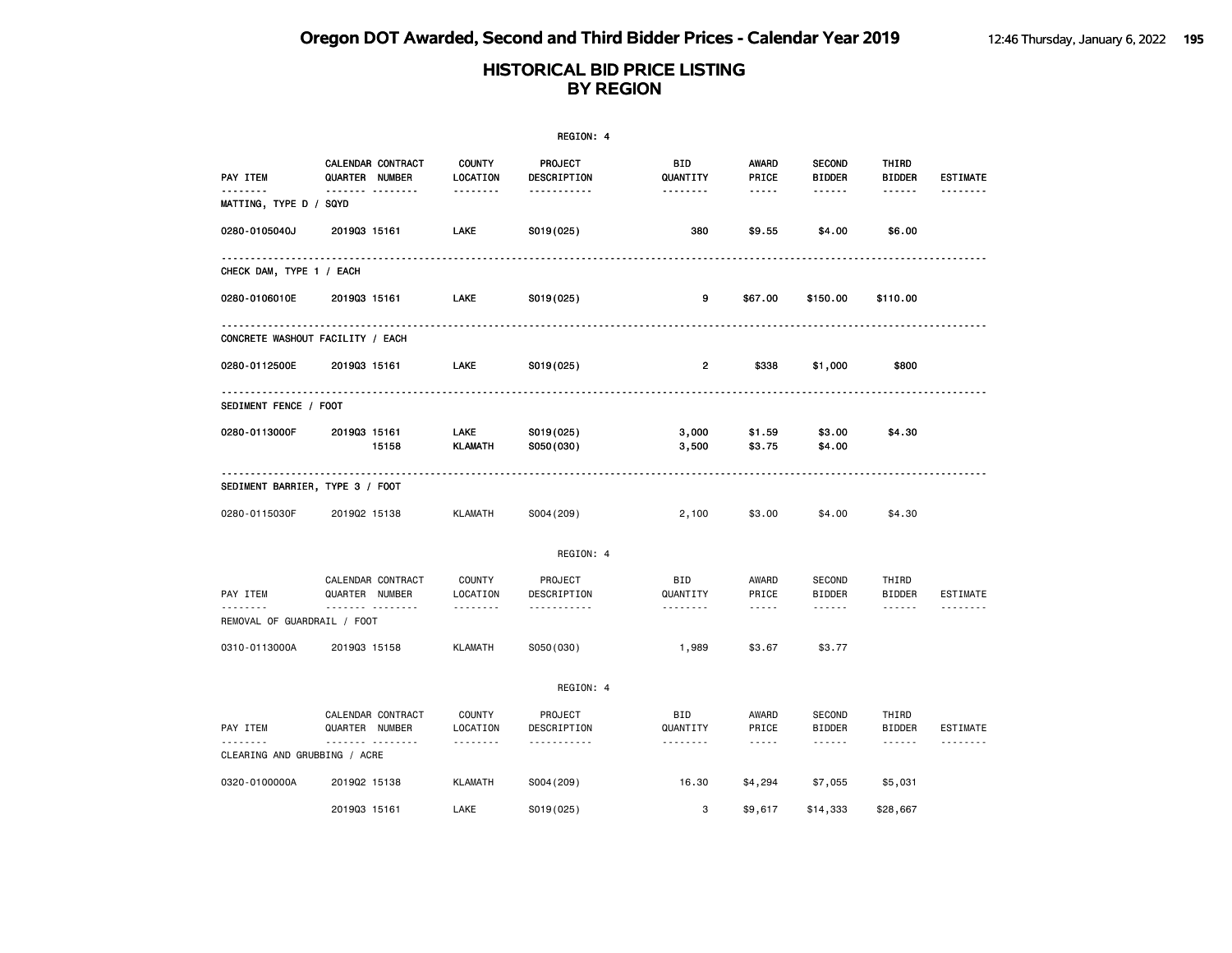|                              |                                          |                           | REGION: 4                           |                      |                               |                                |                               |                 |
|------------------------------|------------------------------------------|---------------------------|-------------------------------------|----------------------|-------------------------------|--------------------------------|-------------------------------|-----------------|
| PAY ITEM                     | CALENDAR CONTRACT<br>QUARTER NUMBER      | <b>COUNTY</b><br>LOCATION | PROJECT<br>DESCRIPTION              | BID<br>QUANTITY      | AWARD<br>PRICE                | <b>SECOND</b><br><b>BIDDER</b> | THIRD<br><b>BIDDER</b>        | <b>ESTIMATE</b> |
| FOUNDATION EXCAVATION / CUYD | <u>.</u>                                 | .                         | .                                   | .                    | $- - - - -$                   | ------                         |                               |                 |
| 0330-0102000K                | 201903 15161                             | LAKE                      | S019(025)                           | 1,778                | \$28.57                       | \$43.50                        | \$18.00                       |                 |
| TOE TRENCH EXCAVATION / CUYD |                                          |                           |                                     |                      |                               |                                |                               |                 |
| 0330-0103000K                | 201903 15161                             | LAKE                      | S019(025)                           | 120                  | \$39.14                       | \$32.50                        | \$19.00                       |                 |
| GENERAL EXCAVATION / CUYD    |                                          |                           |                                     |                      |                               |                                |                               |                 |
| 0330-0105000K                | 201902 15138                             | <b>KLAMATH</b>            | S004 (209)                          | 82,726               | \$10.00                       | \$14.00                        | \$14.60                       |                 |
|                              | 201903 15158                             | <b>KLAMATH</b>            | S050(030)                           | 2,591                | \$25.00                       | \$30.25                        |                               |                 |
| EMBANKMENT IN PLACE / CUYD   |                                          |                           |                                     |                      |                               |                                |                               |                 |
| 0330-0123000K                | 201903 15161                             | LAKE                      | S019(025)                           | 3,100                | \$39.49                       | \$19.00                        | \$24.00                       |                 |
| STONE EMBANKMENT / CUYD      |                                          |                           |                                     |                      |                               |                                |                               |                 |
| 0330-0126000K                | 201902 15138                             | <b>KLAMATH</b>            | S004 (209)                          | 770                  | \$15.00                       | \$70.00                        | \$44.00                       |                 |
|                              | 201903 15161<br>15161<br>15161           | LAKE<br>LAKE<br>LAKE      | S019(025)<br>S019(025)<br>S019(025) | 120<br>200<br>1,928  | \$32.50<br>\$39.61<br>\$35.21 | \$60.00<br>\$60.00<br>\$52.50  | \$45.00<br>\$46.00<br>\$34.00 |                 |
|                              |                                          |                           | REGION: 4                           |                      |                               |                                |                               |                 |
| PAY ITEM                     | CALENDAR CONTRACT<br>QUARTER NUMBER<br>. | COUNTY<br>LOCATION<br>.   | PROJECT<br>DESCRIPTION<br>.         | BID<br>QUANTITY<br>. | AWARD<br>PRICE<br>$- - - - -$ | <b>SECOND</b><br><b>BIDDER</b> | THIRD<br><b>BIDDER</b>        | <b>ESTIMATE</b> |
|                              | 6 INCH SUBGRADE STABILIZATION / SQYD     |                           |                                     |                      |                               | .                              | ------                        | .               |
| 0331-0104000J                | 201902 15138                             | <b>KLAMATH</b>            | S004 (209)                          | 7,860                | \$8.00                        | \$10.85                        | \$11.00                       |                 |
|                              | 18 INCH SUBGRADE STABILIZATION / SQYD    |                           |                                     |                      |                               |                                |                               |                 |
| 0331-0109000J                | 201903 15161<br>15158                    | LAKE<br><b>KLAMATH</b>    | S019(025)<br>S050(030)              | 1,600<br>2,155       | \$20.77<br>\$26.00            | \$39.00<br>\$37.00             | \$26.00                       |                 |
|                              | 24 INCH SUBGRADE STABILIZATION / SQYD    |                           |                                     |                      |                               |                                |                               |                 |
| 0331-0112000J                | 201902 15138                             | <b>KLAMATH</b>            | S004 (209)                          | 155                  | \$40.00                       | \$55.50                        | \$31.50                       |                 |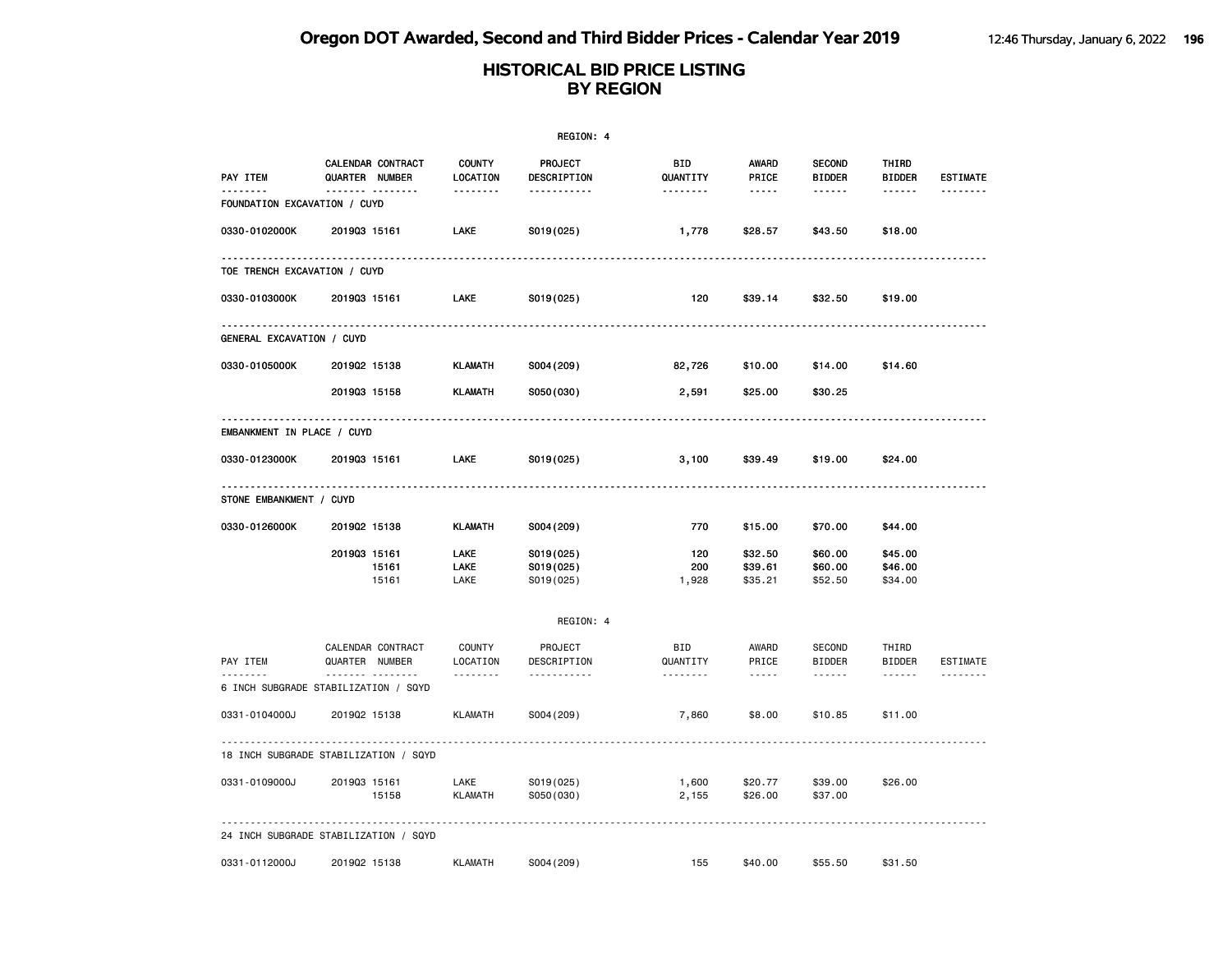|                                         |                |                   |                           | REGION: 4                           |                     |                            |                                |                            |                 |
|-----------------------------------------|----------------|-------------------|---------------------------|-------------------------------------|---------------------|----------------------------|--------------------------------|----------------------------|-----------------|
| PAY ITEM                                | QUARTER NUMBER | CALENDAR CONTRACT | <b>COUNTY</b><br>LOCATION | PROJECT<br>DESCRIPTION              | BID<br>QUANTITY     | <b>AWARD</b><br>PRICE      | <b>SECOND</b><br><b>BIDDER</b> | THIRD<br><b>BIDDER</b>     | <b>ESTIMATE</b> |
| PREPARATION OF SHOULDERS / MILE         |                |                   | --------                  | -----------                         | --------            | $- - - - -$                | ------                         | ------                     |                 |
| 0334-0100000A                           | 201903 15158   |                   | <b>KLAMATH</b>            | S050(030)                           | 0.37                | \$16,216                   | \$14,865                       |                            |                 |
|                                         |                |                   |                           | REGION: 4                           |                     |                            |                                |                            |                 |
| PAY ITEM                                | QUARTER NUMBER | CALENDAR CONTRACT | COUNTY<br>LOCATION        | PROJECT<br>DESCRIPTION              | BID<br>QUANTITY     | AWARD<br>PRICE             | SECOND<br><b>BIDDER</b>        | THIRD<br><b>BIDDER</b>     | ESTIMATE        |
| .<br>DRAINAGE GEOTEXTILE, TYPE 2 / SQYD | .              |                   | <u>.</u>                  | .                                   | .                   | $\frac{1}{2}$              | ------                         | ------                     |                 |
| 0350-0101000J                           | 201903 15161   | 15161<br>15161    | LAKE<br>LAKE<br>LAKE      | S019(025)<br>S019(025)<br>S019(025) | 440<br>500<br>2,107 | \$2.63<br>\$1.75<br>\$2.31 | \$1.00<br>\$1.00<br>\$1.25     | \$1.80<br>\$2.00<br>\$1.40 |                 |
| SUBGRADE GEOTEXTILE / SQYD              |                |                   |                           |                                     |                     |                            |                                |                            |                 |
| 0350-0105000J                           | 201902 15138   |                   | <b>KLAMATH</b>            | S004 (209)                          | 80,636              | \$1.00                     | \$1.00                         | \$0.60                     |                 |
|                                         | 201903 15158   | 15161             | <b>KLAMATH</b><br>LAKE    | S050(030)<br>S019(025)              | 5,170<br>8,200      | \$1.00<br>\$1.00           | \$1.65<br>\$0.75               | \$1.32                     |                 |
|                                         |                |                   |                           | REGION: 4                           |                     |                            |                                |                            |                 |
| PAY ITEM                                | QUARTER NUMBER | CALENDAR CONTRACT | COUNTY<br>LOCATION        | PROJECT<br>DESCRIPTION              | BID<br>QUANTITY     | AWARD<br>PRICE             | SECOND<br><b>BIDDER</b>        | THIRD<br><b>BIDDER</b>     | ESTIMATE        |
| LOOSE RIPRAP, CLASS 50 / CUYD           | . <sub>.</sub> |                   | --------                  | .                                   | .                   | $\cdots$                   | ------                         | $\cdots \cdots \cdots$     |                 |
| 0390-0105000K                           | 201903 15158   | 15161             | <b>KLAMATH</b><br>LAKE    | S050(030)<br>S019(025)              | 30<br>50            | \$90.00<br>\$84.90         | \$165.00<br>\$96.00            | \$120.00                   |                 |
| LOOSE RIPRAP, CLASS 100 / CUYD          |                |                   |                           |                                     |                     |                            |                                |                            |                 |
| 0390-0108000K                           | 201903 15161   |                   | LAKE                      | S019(025)                           | 410                 | \$63.66                    | \$58.00                        | \$110.00                   |                 |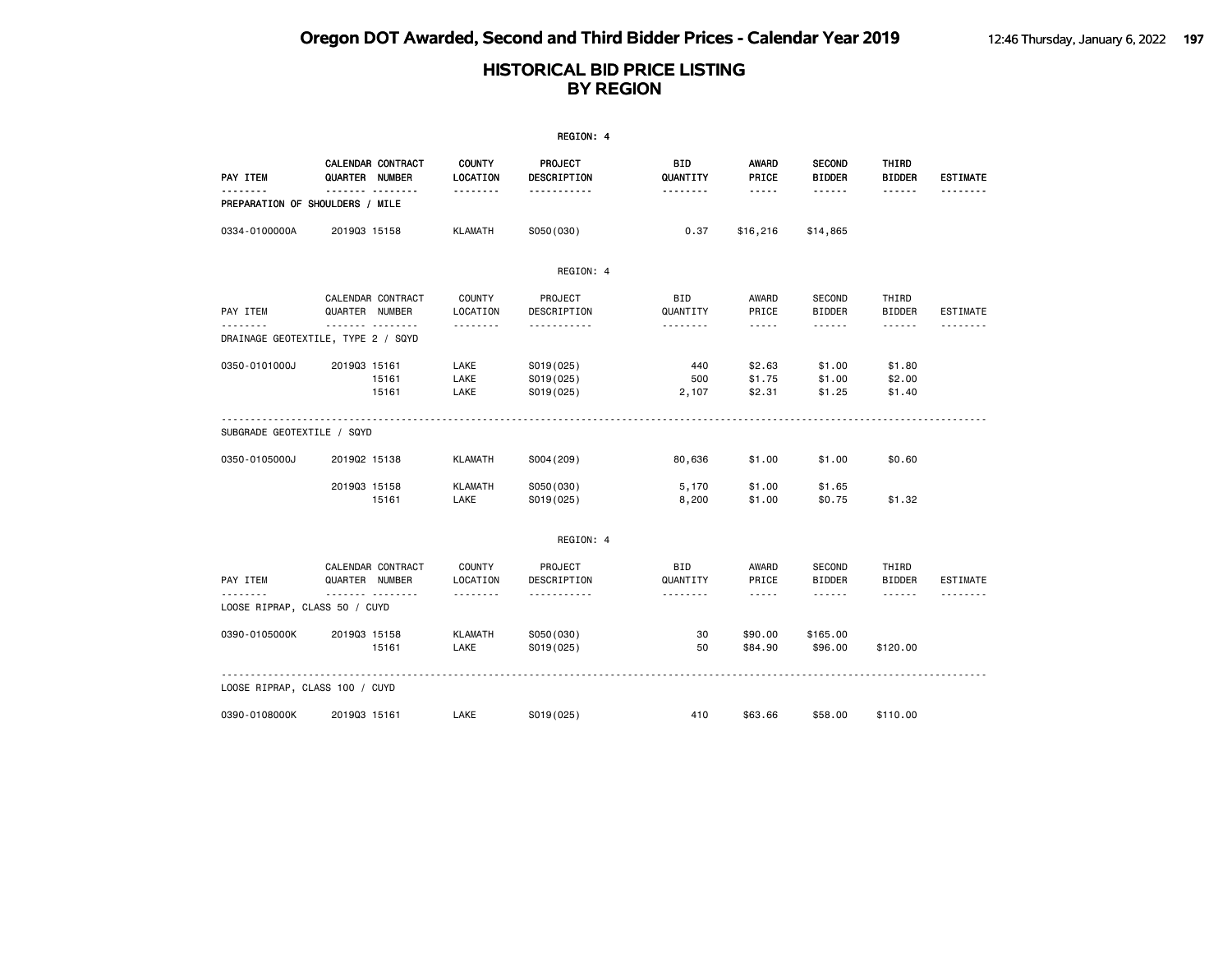|                                           |                                          |       |                           | REGION: 4              |                        |                                 |                                |                        |                 |
|-------------------------------------------|------------------------------------------|-------|---------------------------|------------------------|------------------------|---------------------------------|--------------------------------|------------------------|-----------------|
| PAY ITEM                                  | CALENDAR CONTRACT<br>QUARTER NUMBER      |       | <b>COUNTY</b><br>LOCATION | PROJECT<br>DESCRIPTION | <b>BID</b><br>QUANTITY | <b>AWARD</b><br>PRICE           | <b>SECOND</b><br><b>BIDDER</b> | THIRD<br><b>BIDDER</b> | <b>ESTIMATE</b> |
| .<br>MAINLINE VIDEO INSPECTION / FOOT     | .                                        |       | .                         | <u></u>                | <u> - - - - - - -</u>  | $- - - - -$                     | ------                         | <u>.</u>               | <u>.</u>        |
| 0415-0100000F                             | 201902 15138                             |       | <b>KLAMATH</b>            | S004 (209)             | 82                     | \$20.00                         | \$20.00                        | \$5.25                 |                 |
|                                           | 201903 15158                             | 15161 | <b>KLAMATH</b><br>LAKE    | S050(030)<br>S019(025) | 248<br>564             | \$10.00<br>\$6.21               | \$11.00<br>\$11.00             | \$4.00                 |                 |
|                                           |                                          |       |                           | REGION: 4              |                        |                                 |                                |                        |                 |
| PAY ITEM                                  | CALENDAR CONTRACT<br>QUARTER NUMBER<br>. |       | COUNTY<br>LOCATION<br>.   | PROJECT<br>DESCRIPTION | BID<br>QUANTITY        | AWARD<br>PRICE<br>$\frac{1}{2}$ | SECOND<br><b>BIDDER</b>        | THIRD<br><b>BIDDER</b> | ESTIMATE        |
| .<br>12 INCH CULV PIPE, 5 FT DEPTH / FOOT |                                          |       |                           | -----------            |                        |                                 | .                              | ------                 |                 |
| 0445-010012AF                             | 201903 15158                             |       | KLAMATH                   | S050(030)              | 120                    | \$72.00                         | \$93.00                        |                        |                 |
| 18 INCH CULV PIPE, 5 FT DEPTH / FOOT      |                                          |       |                           |                        |                        |                                 |                                |                        |                 |
| 0445-010018AF                             | 201902 15138                             |       | KLAMATH                   | S004 (209)             | 82                     | \$60.00                         | \$115.00                       | \$89.00                |                 |
|                                           | 201903 15158                             |       | <b>KLAMATH</b>            | S050(030)              | 72                     | \$87.00                         | \$104.00                       |                        |                 |
| 24 INCH CULV PIPE, 5 FT DEPTH / FOOT      |                                          |       |                           |                        |                        |                                 |                                |                        |                 |
| 0445-010024AF                             | 201903 15161                             |       | LAKE                      | S019(025)              | 438                    | \$104.53                        | \$103.00                       | \$70.00                |                 |
| 12 INCH STORM SEW PIPE, 5 FT / FOOT       |                                          |       |                           |                        |                        |                                 |                                |                        |                 |
| 0445-035012AF                             | 201903 15158                             |       | <b>KLAMATH</b>            | S050(030)              | 12                     | \$72.00                         | \$93.00                        |                        |                 |
| 18 INCH STORM SEW PIPE, 5 FT / FOOT       |                                          |       |                           |                        |                        |                                 |                                |                        |                 |
| 0445-035018AF                             | 201903 15161                             |       | LAKE                      | S019(025)              | 76                     | \$166.82                        | \$100.00                       | \$68.00                |                 |
| 12 INCH DUCT IRON PIPE, 5 FT / FOOT       |                                          |       |                           |                        |                        |                                 |                                |                        |                 |
| 0445-060012AF                             | 201903 15158                             | 15161 | <b>KLAMATH</b><br>LAKE    | S050(030)<br>S019(025) | 44<br>62               | \$96.00<br>\$112.71             | \$203.00<br>\$115.00           | \$106.00               |                 |
| SLOPED END SECTIONS, 12 INCH / EACH       |                                          |       |                           |                        |                        |                                 |                                |                        |                 |
| 0445-0700120E                             | 201903 15161                             | 15158 | LAKE<br>KLAMATH           | S019(025)<br>S050(030) | $\mathbf{1}$<br>9      | \$25.00<br>\$725.00             | \$111.00<br>\$550.00           | \$200.00               |                 |
| SLOPED END SECTIONS, 18 INCH / EACH       |                                          |       |                           |                        |                        |                                 |                                |                        |                 |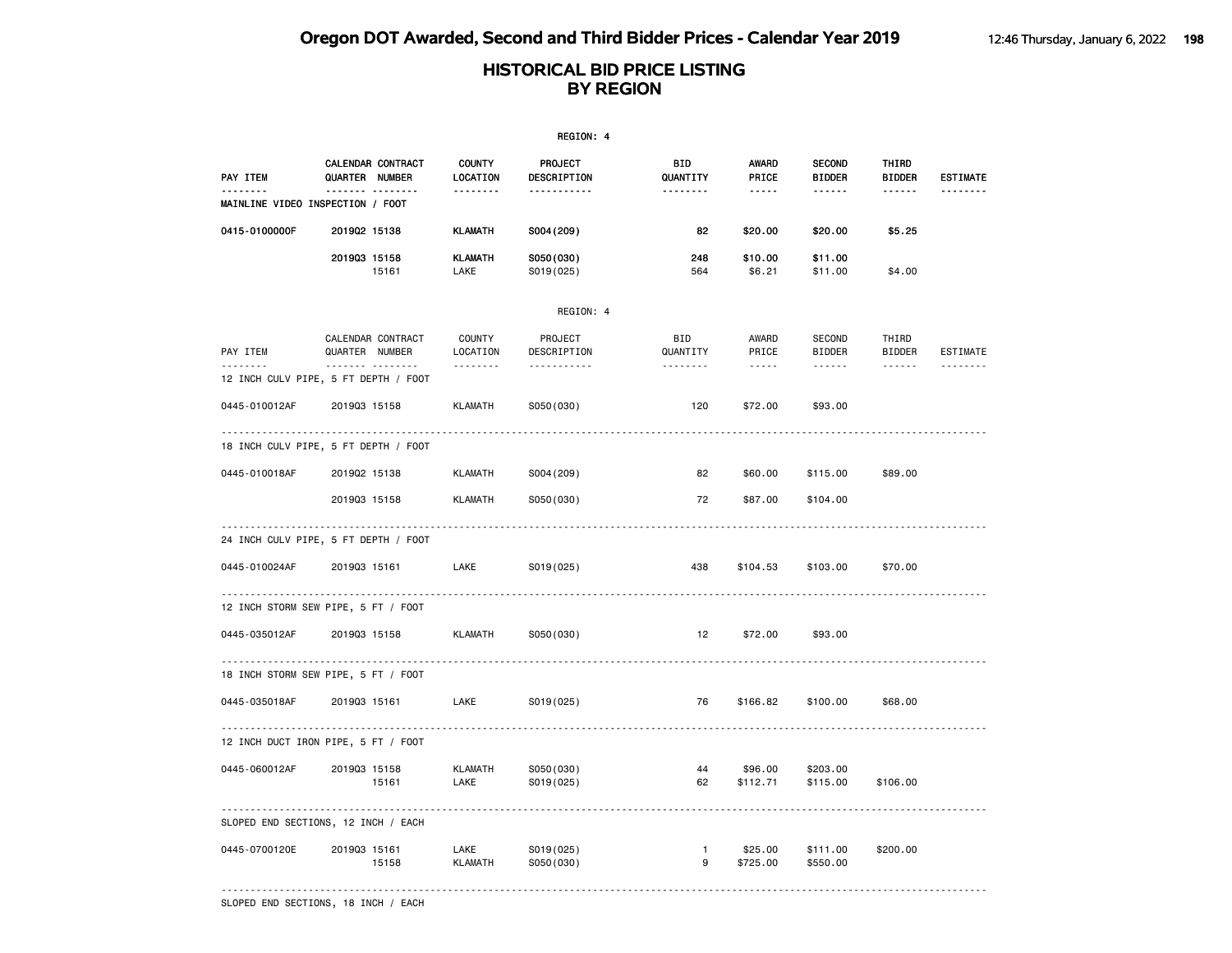|               | 15161                                    | LAKE                    | S019(025)              | 564                 | \$6.21                                 | \$11.00                 | \$4.00                                           |                       |
|---------------|------------------------------------------|-------------------------|------------------------|---------------------|----------------------------------------|-------------------------|--------------------------------------------------|-----------------------|
|               |                                          |                         | REGION: 4              |                     |                                        |                         |                                                  |                       |
| PAY ITEM<br>. | CALENDAR CONTRACT<br>QUARTER NUMBER<br>. | COUNTY<br>LOCATION<br>. | PROJECT<br>DESCRIPTION | BID<br>QUANTITY     | AWARD<br>PRICE<br>$\omega$ is a set of | SECOND<br><b>BIDDER</b> | THIRD<br><b>BIDDER</b><br>$\omega$ is a single . | ESTIMATE              |
|               | 12 INCH CULV PIPE, 5 FT DEPTH / FOOT     |                         | .                      | .                   |                                        | <b></b>                 |                                                  | <u> - - - - - - -</u> |
| 0445-010012AF | 201903 15158                             | KLAMATH                 | S050(030)              | 120                 | \$72.00                                | \$93.00                 |                                                  |                       |
|               | 18 INCH CULV PIPE, 5 FT DEPTH / FOOT     |                         |                        |                     |                                        |                         |                                                  |                       |
| 0445-010018AF | 201902 15138                             | KLAMATH                 | S004 (209)             | 82                  | \$60.00                                | \$115.00                | \$89.00                                          |                       |
|               | 201903 15158                             | <b>KLAMATH</b>          | S050(030)              | 72                  | \$87,00                                | \$104.00                |                                                  |                       |
|               | 24 INCH CULV PIPE, 5 FT DEPTH / FOOT     |                         |                        |                     |                                        |                         |                                                  |                       |
| 0445-010024AF | 201903 15161                             | LAKE                    | SO19(025)              | 438                 | \$104.53                               | \$103.00                | \$70.00                                          |                       |
|               | .<br>12 INCH STORM SEW PIPE, 5 FT / FOOT |                         |                        |                     |                                        |                         |                                                  |                       |
| 0445-035012AF | 201903 15158                             | KLAMATH                 | S050(030)              | 12                  | \$72.00                                | \$93.00                 |                                                  |                       |
|               | 18 INCH STORM SEW PIPE, 5 FT / FOOT      |                         |                        |                     |                                        |                         |                                                  |                       |
| 0445-035018AF | 201903 15161                             | LAKE                    | S019(025)              | 76                  | \$166.82                               | \$100.00                | \$68.00                                          |                       |
|               | 12 INCH DUCT IRON PIPE, 5 FT / FOOT      |                         |                        |                     |                                        |                         |                                                  |                       |
| 0445-060012AF | 201903 15158                             | <b>KLAMATH</b>          | S050(030)              | 44                  | \$96.00                                | \$203.00                |                                                  |                       |
|               | 15161                                    | LAKE                    | S019(025)              | 62                  | \$112.71                               | \$115.00                | \$106.00                                         |                       |
|               | SLOPED END SECTIONS, 12 INCH / EACH      |                         |                        |                     |                                        |                         |                                                  |                       |
| 0445-0700120E | 201903 15161<br>15158                    | LAKE<br><b>KLAMATH</b>  | S019(025)<br>S050(030) | $\overline{1}$<br>9 | \$25.00<br>\$725.00                    | \$111.00<br>\$550.00    | \$200.00                                         |                       |
|               | SLOPED END SECTIONS, 18 INCH / EACH      |                         |                        |                     |                                        |                         |                                                  |                       |
| 0445-0700180E | 201902 15138                             | <b>KLAMATH</b>          | S004 (209)             | $\overline{4}$      | \$150.00                               | \$600.00                | \$32.00                                          |                       |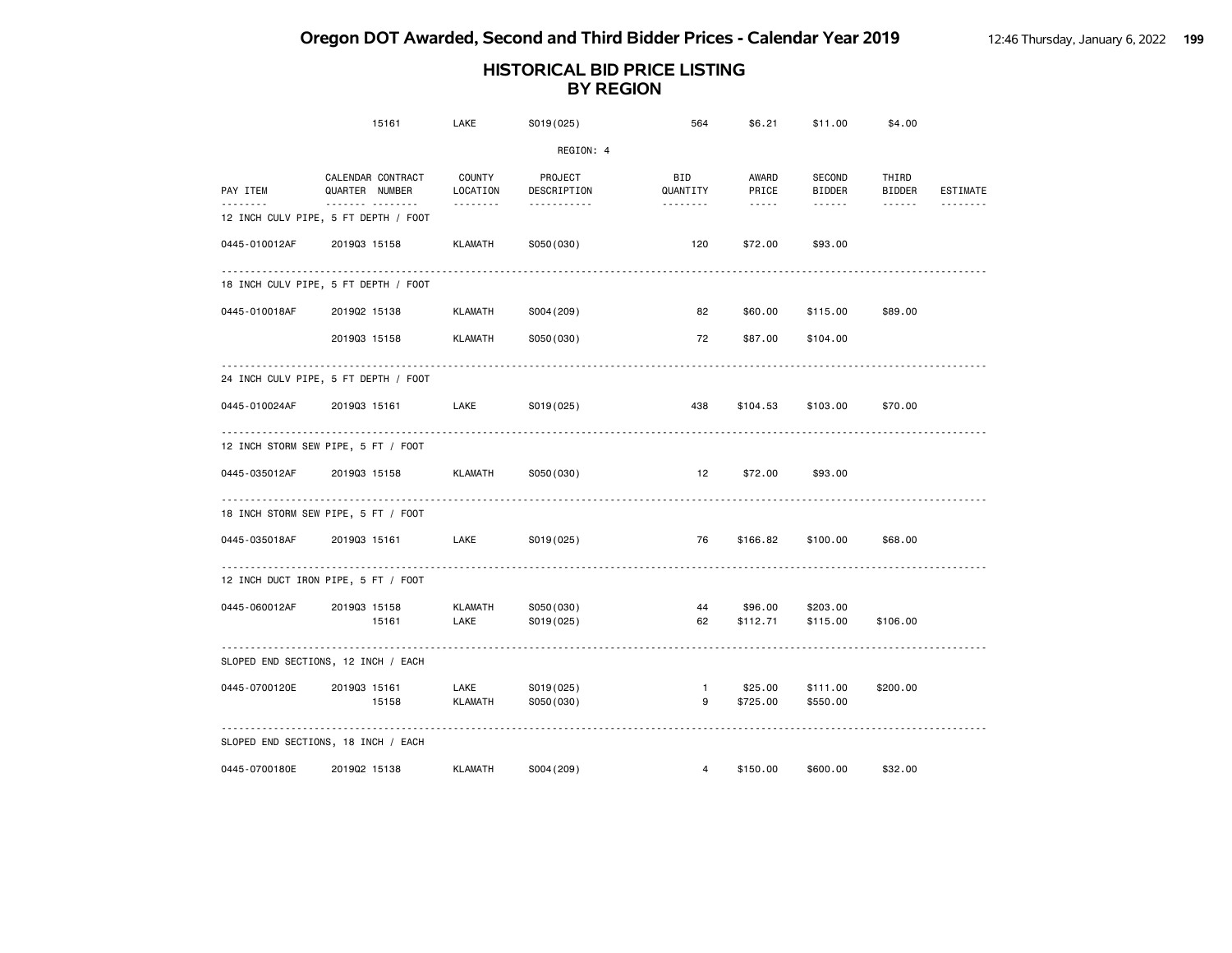|                                             |                |                                          |                           | REGION: 4              |                                |                                                                                                                                                      |                                |                        |                 |
|---------------------------------------------|----------------|------------------------------------------|---------------------------|------------------------|--------------------------------|------------------------------------------------------------------------------------------------------------------------------------------------------|--------------------------------|------------------------|-----------------|
| PAY ITEM                                    | QUARTER NUMBER | CALENDAR CONTRACT                        | <b>COUNTY</b><br>LOCATION | PROJECT<br>DESCRIPTION | BID<br>QUANTITY                | AWARD<br>PRICE                                                                                                                                       | <b>SECOND</b><br><b>BIDDER</b> | THIRD<br><b>BIDDER</b> | <b>ESTIMATE</b> |
| SLOPED END SECTIONS, 18 INCH / EACH         |                | <b>.</b>                                 | <u>.</u>                  | <u>.</u>               | <u>.</u>                       | $- - - - -$                                                                                                                                          | ------                         | ------                 |                 |
| 0445-0700180E                               | 201903 15161   | 15158                                    | LAKE<br><b>KLAMATH</b>    | S019(025)<br>S050(030) | $\mathbf{1}$<br>3              | \$30.00<br>\$775.00                                                                                                                                  | \$111.00<br>\$550.00           | \$300.00               |                 |
| SLOPED END SECTIONS, 24 INCH / EACH         |                |                                          |                           |                        |                                |                                                                                                                                                      |                                |                        |                 |
| 0445-0700240E                               | 201903 15161   |                                          | LAKE                      | S019(025)              | 10                             | \$35.00                                                                                                                                              | \$160.00                       | \$320.00               |                 |
|                                             |                |                                          |                           | REGION: 4              |                                |                                                                                                                                                      |                                |                        |                 |
| PAY ITEM                                    | QUARTER NUMBER | CALENDAR CONTRACT                        | <b>COUNTY</b><br>LOCATION | PROJECT<br>DESCRIPTION | <b>BID</b><br>QUANTITY         | AWARD<br>PRICE                                                                                                                                       | SECOND<br><b>BIDDER</b>        | THIRD<br><b>BIDDER</b> | ESTIMATE        |
| INCH X                                      |                | <u>.</u><br>INCH STRUCTURAL PLATE / FOOT | <u>.</u>                  | .                      | <u>.</u>                       | $\frac{1}{2} \left( \frac{1}{2} \right) \left( \frac{1}{2} \right) \left( \frac{1}{2} \right) \left( \frac{1}{2} \right) \left( \frac{1}{2} \right)$ | ------                         | ------                 |                 |
| 0450-0110000F                               | 201903 15161   |                                          | LAKE                      | S019(025)              | 114                            | \$619                                                                                                                                                | \$1,100                        | \$1,100                |                 |
| STRC PLATE CONC FOOTINGS & HEADWALLS / CUYD |                |                                          |                           |                        |                                |                                                                                                                                                      |                                |                        |                 |
| 0450-0190000K                               | 201903 15161   |                                          | LAKE                      | S019(025)              | 25                             | \$989                                                                                                                                                | \$1,000                        | \$2,200                |                 |
|                                             |                |                                          |                           | REGION: 4              |                                |                                                                                                                                                      |                                |                        |                 |
| PAY ITEM                                    | QUARTER NUMBER | CALENDAR CONTRACT                        | <b>COUNTY</b><br>LOCATION | PROJECT<br>DESCRIPTION | <b>BID</b><br>QUANTITY         | AWARD<br>PRICE                                                                                                                                       | SECOND<br><b>BIDDER</b>        | THIRD<br><b>BIDDER</b> | ESTIMATE        |
| .<br>CONC INLETS, TYPE CG-3 (MOD / EACH     |                | .                                        | <u>.</u>                  | .                      | <u>.</u>                       | $\frac{1}{2} \left( \frac{1}{2} \right) \left( \frac{1}{2} \right) \left( \frac{1}{2} \right) \left( \frac{1}{2} \right) \left( \frac{1}{2} \right)$ | ------                         | $- - - - - -$          | <u>.</u>        |
| 0470-0310000E                               | 201903 15158   |                                          | <b>KLAMATH</b>            | S050(030)              | 6                              | \$1,200                                                                                                                                              | \$1,230                        |                        |                 |
| CONC INLETS, TYPE D (MOD / EACH             |                |                                          |                           |                        |                                |                                                                                                                                                      |                                |                        |                 |
| 0470-0312000E                               | 201903 15161   |                                          | LAKE                      | S019(025)              | $\mathbf{1}$                   | \$3,192                                                                                                                                              | \$2,100                        | \$2,800                |                 |
| CONCRETE INLETS, TYPE G-2 / EACH            |                |                                          |                           |                        |                                |                                                                                                                                                      |                                |                        |                 |
| 0470-0315000E                               | 201903 15158   | 15161                                    | <b>KLAMATH</b><br>LAKE    | S050(030)<br>S019(025) | $\mathbf{1}$<br>$\overline{2}$ | \$2,350<br>\$2,377                                                                                                                                   | \$2,230<br>\$1,900             | \$1,800                |                 |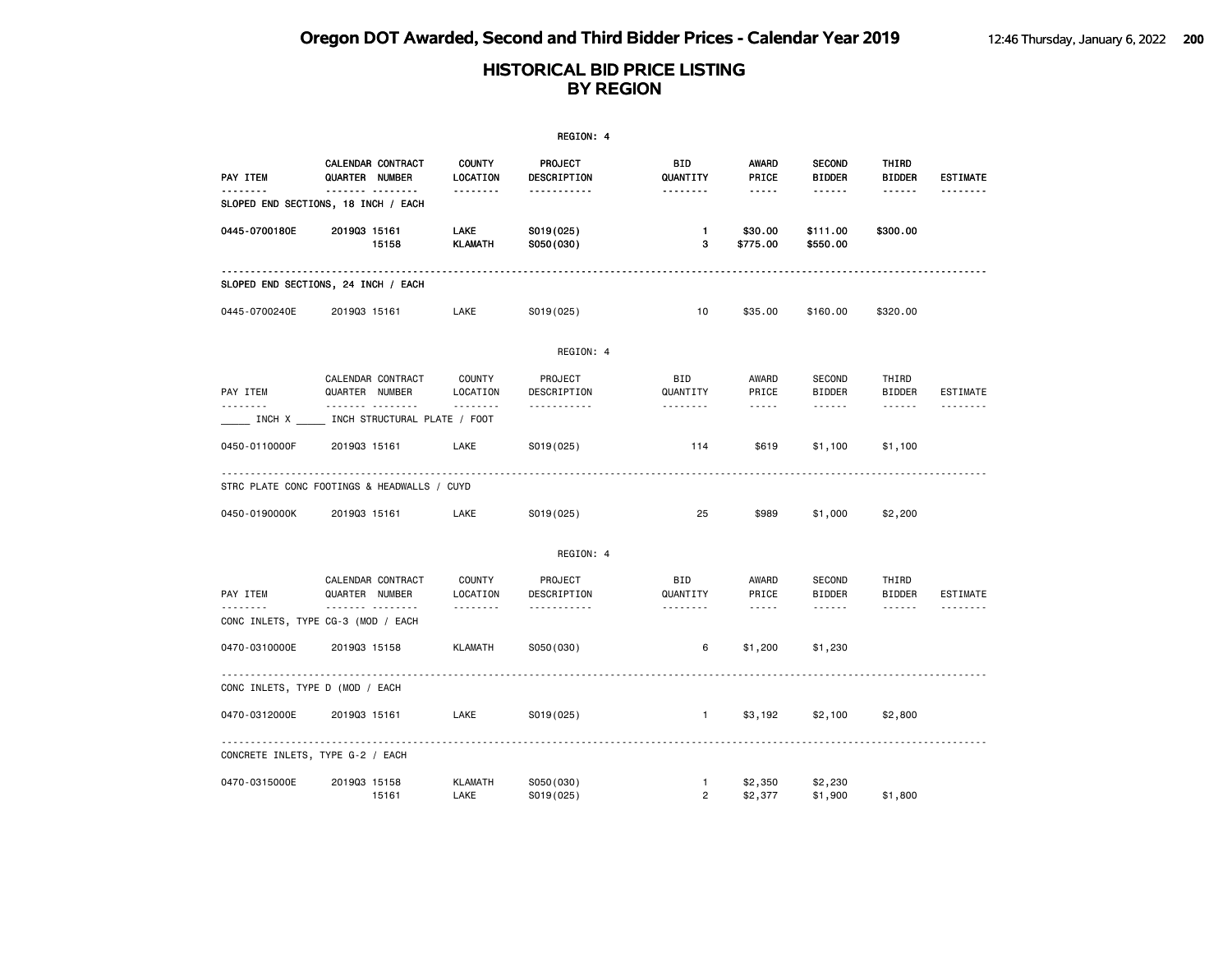|                                     |                |                   |                           | REGION: 4                     |                        |                                                                                                                                                      |                                |                                                                                                                                                                                 |                 |
|-------------------------------------|----------------|-------------------|---------------------------|-------------------------------|------------------------|------------------------------------------------------------------------------------------------------------------------------------------------------|--------------------------------|---------------------------------------------------------------------------------------------------------------------------------------------------------------------------------|-----------------|
| PAY ITEM                            | QUARTER NUMBER | CALENDAR CONTRACT | <b>COUNTY</b><br>LOCATION | <b>PROJECT</b><br>DESCRIPTION | <b>BID</b><br>QUANTITY | <b>AWARD</b><br>PRICE                                                                                                                                | <b>SECOND</b><br><b>BIDDER</b> | THIRD<br><b>BIDDER</b>                                                                                                                                                          | <b>ESTIMATE</b> |
| <u>.</u><br>DRAINAGE CURBS / FOOT   | <u></u>        |                   | .                         | <u>.</u>                      | .                      | -----                                                                                                                                                | .                              | ------                                                                                                                                                                          |                 |
| 0480-0100000F                       | 201902 15138   |                   | <b>KLAMATH</b>            | S004 (209)                    | - 15                   | \$100.00                                                                                                                                             | \$75.00                        | \$79.00                                                                                                                                                                         |                 |
|                                     | 201903 15161   |                   | LAKE                      | S019(025)                     | 1,095                  | \$11.41                                                                                                                                              | \$8.00                         | \$12.00                                                                                                                                                                         |                 |
|                                     |                |                   |                           | REGION: 4                     |                        |                                                                                                                                                      |                                |                                                                                                                                                                                 |                 |
| PAY ITEM                            | QUARTER NUMBER | CALENDAR CONTRACT | COUNTY<br>LOCATION        | PROJECT<br>DESCRIPTION        | <b>BID</b><br>QUANTITY | AWARD<br>PRICE                                                                                                                                       | SECOND<br><b>BIDDER</b>        | THIRD<br><b>BIDDER</b>                                                                                                                                                          | <b>ESTIMATE</b> |
| ADJUSTING BOXES / EACH              | . <sub>.</sub> |                   | <u> - - - - - - - -</u>   | <u>.</u>                      | .                      | $\frac{1}{2} \left( \frac{1}{2} \right) \left( \frac{1}{2} \right) \left( \frac{1}{2} \right) \left( \frac{1}{2} \right) \left( \frac{1}{2} \right)$ | $- - - - - - -$                | $\frac{1}{2} \left( \frac{1}{2} \right) \left( \frac{1}{2} \right) \left( \frac{1}{2} \right) \left( \frac{1}{2} \right) \left( \frac{1}{2} \right) \left( \frac{1}{2} \right)$ | --------        |
| 0490-0100000E                       | 201903 15158   |                   | KLAMATH                   | S050(030)                     | $\overline{2}$         | \$208,00                                                                                                                                             | \$625.00                       |                                                                                                                                                                                 |                 |
| ADJUSTING INLETS / EACH             |                |                   |                           |                               |                        |                                                                                                                                                      |                                |                                                                                                                                                                                 |                 |
| 0490-0105000E                       | 201903 15158   |                   | <b>KLAMATH</b>            | S050(030)                     | 3                      | \$902.00                                                                                                                                             | \$625.00                       |                                                                                                                                                                                 |                 |
| FILLING ABANDONED STRUCTURES / EACH |                |                   |                           |                               |                        |                                                                                                                                                      |                                |                                                                                                                                                                                 |                 |
| 0490-0117000E                       | 201903 15161   |                   | LAKE                      | S019(025)                     | $1 -$                  |                                                                                                                                                      | \$11,760 \$8,000               | \$1,200                                                                                                                                                                         |                 |
| MINOR ADJUSTMENT OF MANHOLES / EACH |                |                   |                           |                               |                        |                                                                                                                                                      |                                |                                                                                                                                                                                 |                 |
| 0490-0120000E                       | 201903 15158   |                   | KLAMATH                   | S050(030)                     | 3                      | \$641                                                                                                                                                | \$2,000                        |                                                                                                                                                                                 |                 |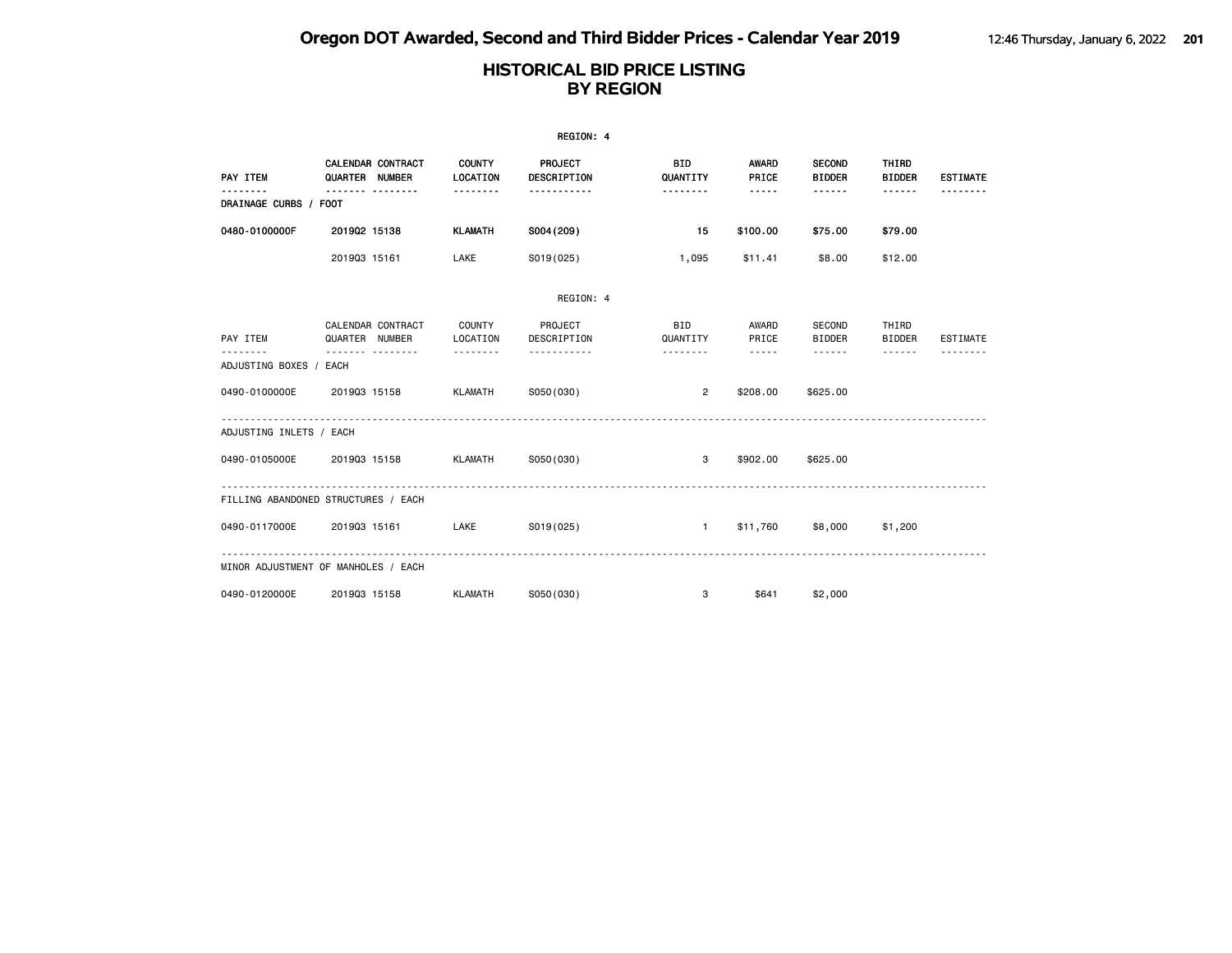|                                                |              |                                                 |                                       | REGION: 4                          |                             |                                      |                                            |                                  |                             |
|------------------------------------------------|--------------|-------------------------------------------------|---------------------------------------|------------------------------------|-----------------------------|--------------------------------------|--------------------------------------------|----------------------------------|-----------------------------|
| PAY ITEM<br><u>.</u>                           |              | CALENDAR CONTRACT<br>QUARTER NUMBER<br><u> </u> | <b>COUNTY</b><br>LOCATION<br><u>.</u> | PROJECT<br>DESCRIPTION<br><u>.</u> | <b>BID</b><br>QUANTITY      | <b>AWARD</b><br>PRICE<br>$- - - - -$ | <b>SECOND</b><br><b>BIDDER</b>             | THIRD<br><b>BIDDER</b>           | <b>ESTIMATE</b><br><u>.</u> |
| BRIDGE DECK COLD PLN PVMT REM, 0-2 INCH / SQYD |              |                                                 |                                       |                                    |                             |                                      |                                            |                                  |                             |
| 0503-0101000J                                  | 201903 15158 |                                                 | <b>KLAMATH</b>                        | S050(030)                          | 588                         | \$12.00                              | \$16.50                                    |                                  |                             |
| BRIDGE DECK COLD PLN PVMT REM, 2-4 INCH / SQYD |              |                                                 |                                       |                                    |                             |                                      |                                            |                                  |                             |
| 0503-0102000J                                  | 201904 15171 |                                                 | <b>KLAMATH</b>                        | S004 (215)                         | 378                         | \$11.50                              | \$12.00                                    | \$25.00                          |                             |
| BRIDGE END PANEL CLD PLN PVMT REM, / SQYD      |              |                                                 |                                       |                                    |                             |                                      |                                            |                                  |                             |
| 0503-0103000J                                  | 201902 15138 |                                                 | KLAMATH                               | S004 (209)                         | 200                         | \$35.00                              | \$60.00                                    | \$21.00                          |                             |
|                                                | 201903 15158 |                                                 | <b>KLAMATH</b>                        | S050(030)                          | 294                         | \$24.00                              | \$16.50                                    |                                  |                             |
|                                                | 201904 15171 |                                                 | <b>KLAMATH</b>                        | S004(215)                          | 231                         | \$14.00                              | \$12.00                                    | \$25.00                          |                             |
|                                                |              |                                                 |                                       | REGION: 4                          |                             |                                      |                                            |                                  |                             |
| PAY ITEM<br><u>.</u>                           |              | CALENDAR CONTRACT<br>QUARTER NUMBER             | <b>COUNTY</b><br>LOCATION<br><u>.</u> | PROJECT<br>DESCRIPTION<br><u>.</u> | BID<br>QUANTITY<br><u>.</u> | AWARD<br>PRICE<br>$- - - - -$        | <b>SECOND</b><br><b>BIDDER</b><br><u>.</u> | THIRD<br><b>BIDDER</b><br>------ | <b>ESTIMATE</b><br>-------- |
| SHORING, CRIBBING, AND COFFERDAMS / SQYD       |              | ------- --------                                |                                       |                                    |                             |                                      |                                            |                                  |                             |
| 0510-0100000A                                  | 201902 15138 |                                                 | <b>KLAMATH</b>                        | S004 (209)                         | 112                         | \$381.70                             | \$381.70                                   | \$392.86                         |                             |
| STRUCTURE EXCAVATION / CUYD                    |              |                                                 |                                       |                                    |                             |                                      |                                            |                                  |                             |
| 0510-0101000A                                  | 201902 15138 |                                                 | <b>KLAMATH</b>                        | S004 (209)                         | 767                         | \$18.25                              | \$18.25                                    | \$18.90                          |                             |
|                                                | 201903 15161 | 15161                                           | LAKE<br>LAKE                          | S019(025)<br>S019(025)             | 1,000<br>2,450              | \$50.18<br>\$22.17                   | \$13.00<br>\$10.82                         | \$19.00<br>\$22.08               |                             |
| GRANULAR WALL BACKFILL / CUYD                  |              |                                                 |                                       |                                    |                             |                                      |                                            |                                  |                             |
| 0510-0106000A                                  | 201902 15138 |                                                 | <b>KLAMATH</b>                        | S004 (209)                         | 30                          | \$271.67                             | \$271.40                                   | \$283.33                         |                             |
|                                                | 201903 15161 | 15161                                           | LAKE<br>LAKE                          | S019(025)<br>S019(025)             | 90<br>130                   | \$103.01<br>\$54.52                  | \$113.89<br>\$92.31                        | \$88.89<br>\$100.00              |                             |
| GRANULAR STRUCTURE BACKFILL / CUYD             |              |                                                 |                                       |                                    |                             |                                      |                                            |                                  |                             |
| 0510-0108000A                                  | 201903 15161 | 15161                                           | LAKE<br>LAKE                          | S019(025)<br>S019(025)             | 120<br>440                  | \$471.17<br>\$65.51                  | \$111.25<br>\$43.18                        | \$90.00<br>\$81.82               |                             |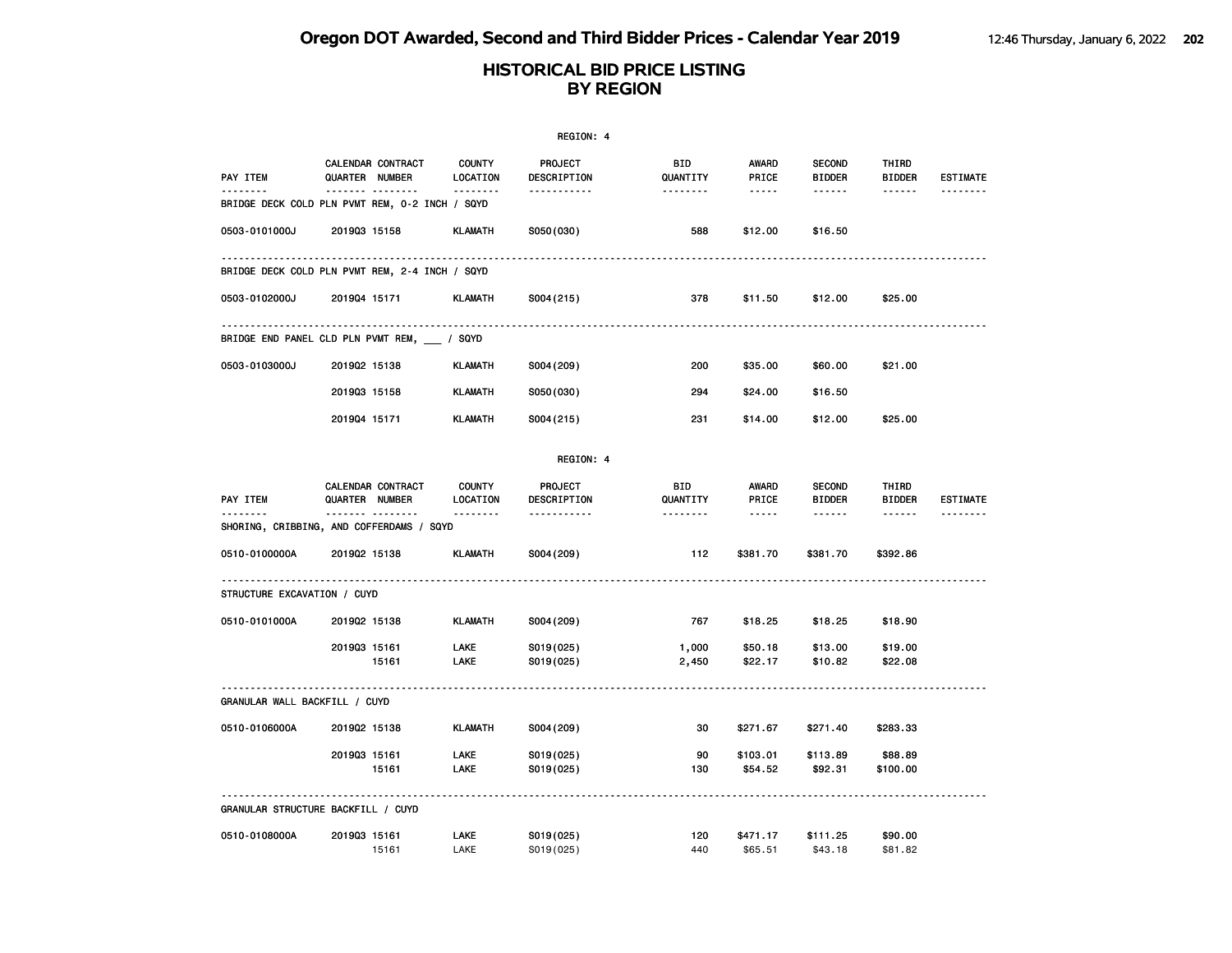|                           |                                                |                           | REGION: 4              |                        |                       |                                |                        |                 |
|---------------------------|------------------------------------------------|---------------------------|------------------------|------------------------|-----------------------|--------------------------------|------------------------|-----------------|
| PAY ITEM                  | CALENDAR CONTRACT<br>QUARTER NUMBER            | <b>COUNTY</b><br>LOCATION | PROJECT<br>DESCRIPTION | <b>BID</b><br>QUANTITY | <b>AWARD</b><br>PRICE | <b>SECOND</b><br><b>BIDDER</b> | THIRD<br><b>BIDDER</b> | <b>ESTIMATE</b> |
| ------                    | <u></u><br>FURN PP 16 X 0.375 STL PILES / FOOT | .                         | -----------            | .                      | $- - - - -$           |                                |                        |                 |
| 0520-0125000F             | 201902 15138                                   | <b>KLAMATH</b>            | S004 (209)             | 900                    | \$56.00               | \$56.00                        | \$58.00                |                 |
|                           | DRIVE PP 16 X 0.375 STL PILES / EACH           |                           |                        |                        |                       |                                |                        |                 |
| 0520-0310000E             | 201902 15138                                   | KLAMATH                   | S004 (209)             | 18                     | \$1,300               | \$1,300                        | \$1,365                |                 |
|                           | PP 16 X 0.375 STL PILE SPL / EACH              |                           |                        |                        |                       |                                |                        |                 |
| 0520-0421000E             | 201902 15138                                   | KLAMATH                   | S004 (209)             | $\overline{2}$         | \$1,000               | \$1,000                        | \$1,050                |                 |
|                           |                                                |                           | REGION: 4              |                        |                       |                                |                        |                 |
| PAY ITEM                  | CALENDAR CONTRACT<br>QUARTER NUMBER            | COUNTY<br>LOCATION        | PROJECT<br>DESCRIPTION | BID<br>QUANTITY        | AWARD<br>PRICE        | SECOND<br><b>BIDDER</b>        | THIRD<br><b>BIDDER</b> | <b>ESTIMATE</b> |
| REINFORCEMENT / LB        | .                                              | .                         | <u>.</u>               | .                      | $\cdots$              | $\cdots \cdots \cdots$         | ------                 | <u>.</u>        |
| 0530-0100000A             | 201902 15138                                   | <b>KLAMATH</b>            | S004 (209)             | 10,315                 | \$1.82                | \$1.82                         | \$1,89                 |                 |
| COATED REINFORCEMENT / LB |                                                |                           |                        |                        |                       |                                |                        |                 |
| 0530-0103000A             | 201902 15138                                   | <b>KLAMATH</b>            | S004 (209)             | 16,690                 | \$2.04                | \$2.04                         | \$2.10                 |                 |
|                           | REINFORCEMENT, GRADE / LB                      |                           |                        |                        |                       |                                |                        |                 |
| 0530-0104000A             | 201903 15161                                   | LAKE                      | S019(025)              | 4,800                  | \$2.82                | \$2.08                         | \$2.29                 |                 |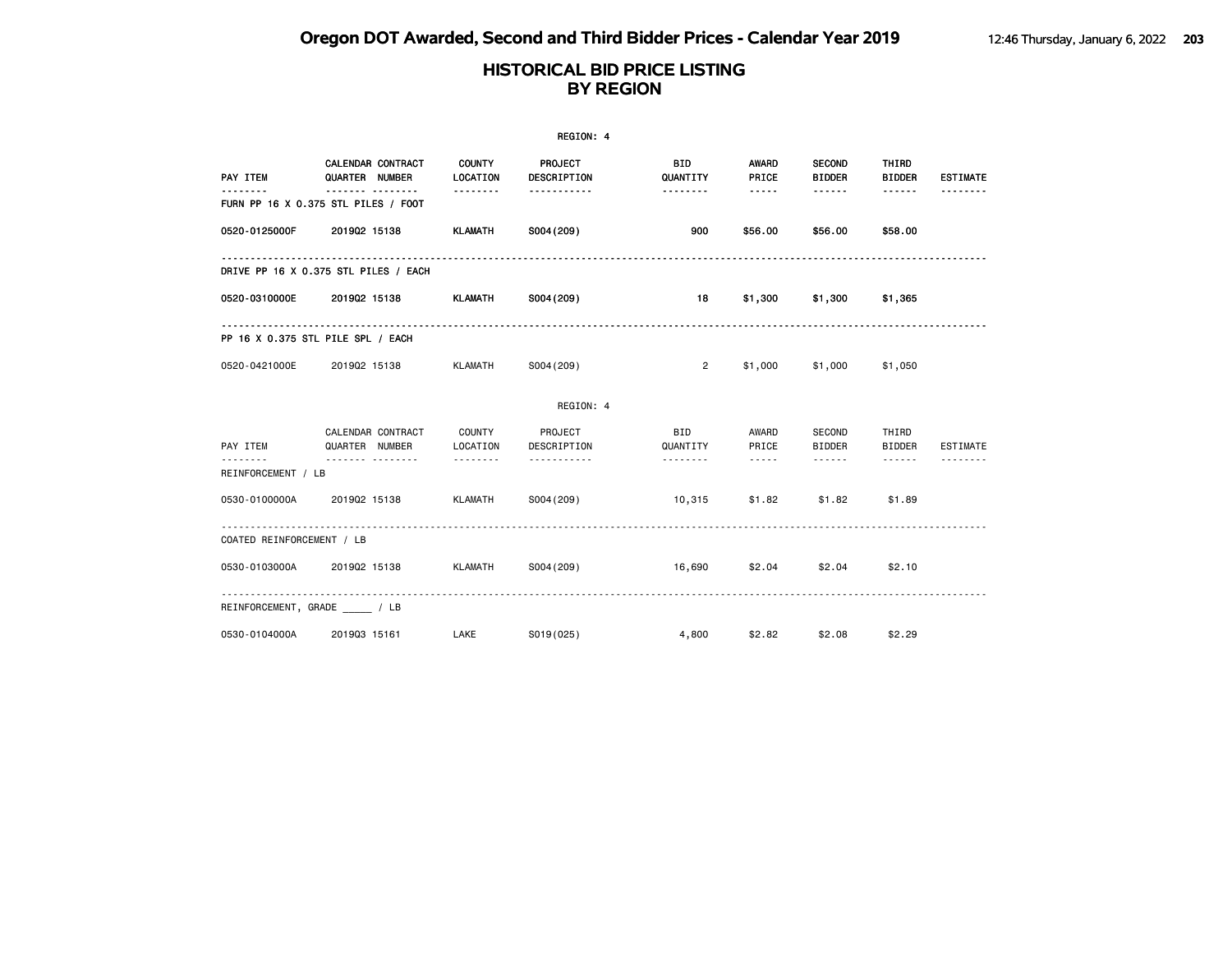|                          |                                                                   |                           | REGION: 4                     |                        |                                                                                                                                                   |                                |                            |                 |
|--------------------------|-------------------------------------------------------------------|---------------------------|-------------------------------|------------------------|---------------------------------------------------------------------------------------------------------------------------------------------------|--------------------------------|----------------------------|-----------------|
| <b>PAY ITEM</b>          | CALENDAR CONTRACT<br>QUARTER NUMBER                               | <b>COUNTY</b><br>LOCATION | <b>PROJECT</b><br>DESCRIPTION | BID<br>QUANTITY        | AWARD<br>PRICE                                                                                                                                    | <b>SECOND</b><br><b>BIDDER</b> | THIRD<br><b>BIDDER</b>     | <b>ESTIMATE</b> |
|                          | <u>------- --------</u><br>FOUNDATION CONCRETE, CLASS 3300 / CUYD | --------                  | <u>.</u>                      | --------               | $\cdots\cdots\cdots$                                                                                                                              | ------                         | ------                     | .               |
| 0540-0101000A            | 201902 15138                                                      | <b>KLAMATH</b>            | S004 (209)                    | 33                     | \$821.21                                                                                                                                          | \$820.03                       | \$848.48                   |                 |
|                          | .<br>DECK CONCRETE, CLASS HPC4000 / CUYD                          |                           |                               |                        |                                                                                                                                                   |                                |                            |                 |
| 0540-0203000A            | 201902 15138                                                      | <b>KLAMATH</b>            | S004 (209)                    | 74                     | \$1,528                                                                                                                                           | \$1,528                        | \$1,595                    |                 |
|                          | GENERAL STRC CONCRETE, CLASS 3300 / CUYD                          |                           |                               |                        |                                                                                                                                                   |                                |                            |                 |
| 0540-0301000A            | 201903 15161                                                      | <b>LAKE</b>               | S019(025)                     | 15                     | \$1,686                                                                                                                                           | \$1,767                        | \$1,200                    |                 |
|                          | GENERAL STRC CONCRETE, CLASS 4000 / CUYD                          |                           |                               |                        |                                                                                                                                                   |                                |                            |                 |
| 0540-0302000A            | 201902 15138                                                      | KLAMATH                   | S004 (209)                    | 27                     | \$1,111                                                                                                                                           | \$1,111                        | \$1,167                    |                 |
| SAW CUT TEXTURING / SQYD |                                                                   |                           |                               |                        |                                                                                                                                                   |                                |                            |                 |
| 0540-0401000J            | 201902 15138                                                      | KLAMATH                   | S004 (209)                    | 294                    | \$15.00                                                                                                                                           | \$15.00                        | \$15.75                    |                 |
|                          |                                                                   |                           | REGION: 4                     |                        |                                                                                                                                                   |                                |                            |                 |
| PAY ITEM                 | CALENDAR CONTRACT<br>QUARTER NUMBER                               | <b>COUNTY</b><br>LOCATION | PROJECT<br>DESCRIPTION        | <b>BID</b><br>QUANTITY | AWARD<br>PRICE                                                                                                                                    | SECOND<br><b>BIDDER</b>        | THIRD<br><b>BIDDER</b>     | <b>ESTIMATE</b> |
|                          | <br>REINF CONC BRIDGE END PANELS / SQYD                           | .                         | -----------                   | .                      | $\frac{1}{2} \frac{1}{2} \frac{1}{2} \frac{1}{2} \frac{1}{2} \frac{1}{2} \frac{1}{2} \frac{1}{2} \frac{1}{2} \frac{1}{2} \frac{1}{2} \frac{1}{2}$ | $\cdots \cdots \cdots$         | $\cdots\cdots\cdots\cdots$ | .               |
| 0545-0100000J            | 201902 15138                                                      | <b>KLAMATH</b>            | S004 (209)                    | 333                    | \$345.00                                                                                                                                          | \$343.00                       | \$360.00                   |                 |
|                          |                                                                   |                           | REGION: 4                     |                        |                                                                                                                                                   |                                |                            |                 |
| PAY ITEM                 | CALENDAR CONTRACT<br>QUARTER NUMBER                               | <b>COUNTY</b><br>LOCATION | PROJECT<br>DESCRIPTION        | BID<br>QUANTITY        | AWARD<br>PRICE                                                                                                                                    | SECOND<br><b>BIDDER</b>        | THIRD<br><b>BIDDER</b>     | <b>ESTIMATE</b> |
|                          | <u>.</u><br>26 INCH PRECAST PRESTR SLABS / FOOT                   | .                         | .                             | --------               | $\frac{1}{2} \frac{1}{2} \frac{1}{2} \frac{1}{2} \frac{1}{2} \frac{1}{2} \frac{1}{2} \frac{1}{2} \frac{1}{2}$                                     | ------                         | ------                     | <u>.</u>        |
| 0550-0138000F            | 201902 15138                                                      | <b>KLAMATH</b>            | S004 (209)                    | 543                    | \$255.00                                                                                                                                          | \$255.00                       | \$265.00                   |                 |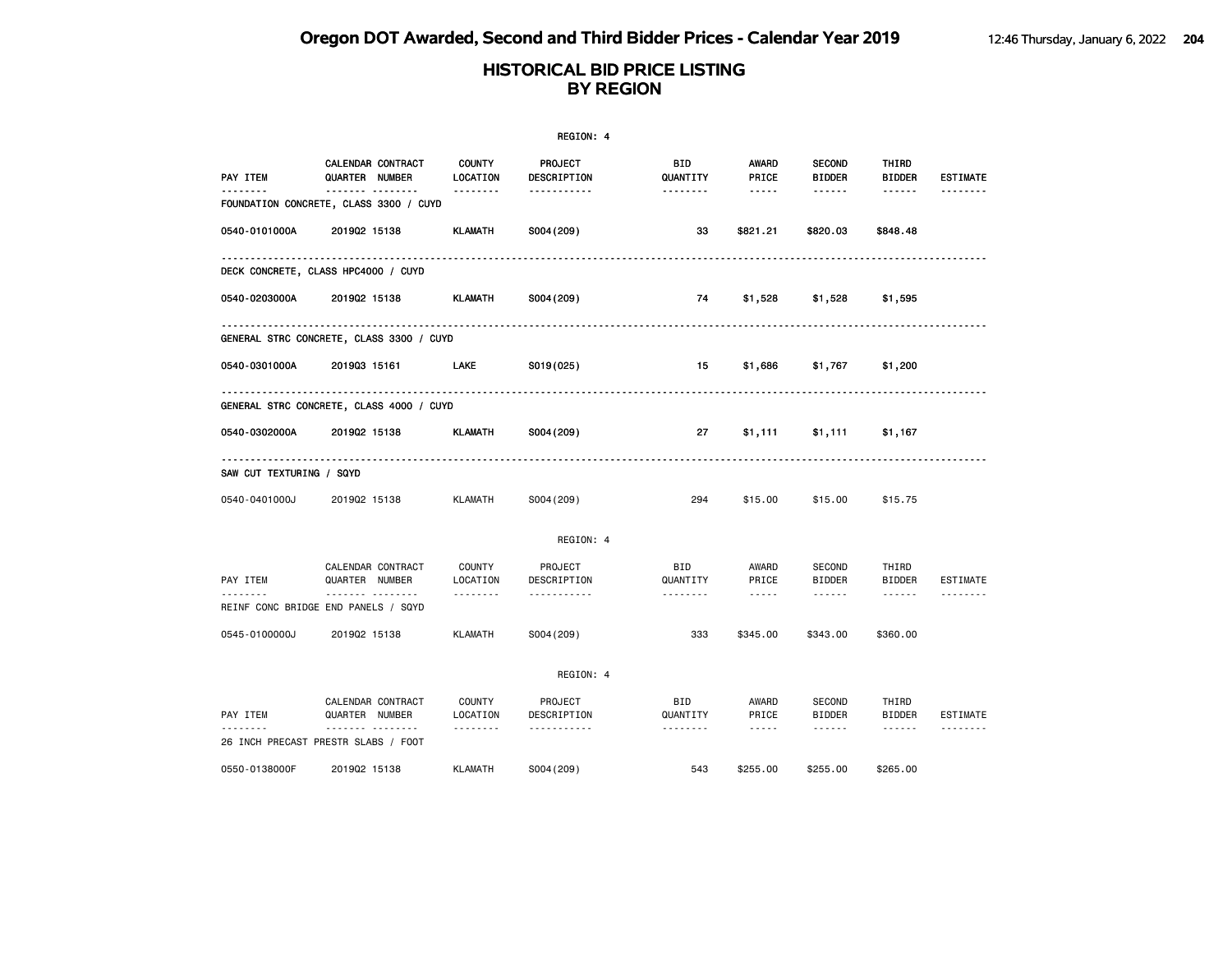|                                                             |                                            |                           | REGION: 4                            |                        |                         |                                               |                                  |                 |
|-------------------------------------------------------------|--------------------------------------------|---------------------------|--------------------------------------|------------------------|-------------------------|-----------------------------------------------|----------------------------------|-----------------|
| PAY ITEM                                                    | <b>CALENDAR CONTRACT</b><br>QUARTER NUMBER | <b>COUNTY</b><br>LOCATION | <b>PROJECT</b><br><b>DESCRIPTION</b> | <b>BID</b><br>QUANTITY | <b>AWARD</b><br>PRICE   | <b>SECOND</b><br><b>BIDDER</b>                | THIRD<br><b>BIDDER</b>           | <b>ESTIMATE</b> |
| TYPE "F" CONCRETE RAIL, 42 INCH / FOOT                      |                                            |                           |                                      | <u>.</u>               | -----                   | - - - - - -                                   | <b>.</b>                         |                 |
| 0587-0126100A                                               | 201902 15138                               | <b>KLAMATH</b>            | S004 (209)                           | 243                    | \$226.34                | \$226.34                                      | \$230.45                         |                 |
|                                                             |                                            |                           | REGION: 4                            |                        |                         |                                               |                                  |                 |
| PAY ITEM                                                    | <b>CALENDAR CONTRACT</b><br>QUARTER NUMBER | <b>COUNTY</b><br>LOCATION | PROJECT<br><b>DESCRIPTION</b>        | <b>BID</b><br>QUANTITY | <b>AWARD</b><br>PRICE   | <b>SECOND</b><br><b>BIDDER</b>                | THIRD<br><b>BIDDER</b>           | <b>ESTIMATE</b> |
| WARRANTED SPRAY WATERPROOFING MEMBRANE / SQFT               |                                            | . <b>.</b>                |                                      | .                      | -----                   | - - - - - -                                   | ------                           |                 |
| 0591-0100000J                                               | 201903 15161                               | LAKE                      | S019(025)                            | 1,400                  | \$12.19                 | \$12.25                                       | \$15.00                          |                 |
|                                                             | 201904 15171                               | <b>KLAMATH</b>            | S004(215)                            | 3,404                  | \$11.00                 | \$10.95                                       | \$15.00                          |                 |
|                                                             |                                            |                           | REGION: 4                            |                        |                         |                                               |                                  |                 |
| PAY ITEM<br>PRECAST SPLIT REIN CONCRETE BOX CULVERTS / FOOT | CALENDAR CONTRACT<br>QUARTER NUMBER        | COUNTY<br>LOCATION        | PROJECT<br>DESCRIPTION               | <b>BID</b><br>QUANTITY | AWARD<br>PRICE<br>----- | <b>SECOND</b><br><b>BIDDER</b><br>- - - - - - | THIRD<br><b>BIDDER</b><br>------ | <b>ESTIMATE</b> |
|                                                             |                                            |                           |                                      |                        |                         |                                               |                                  |                 |
| 0595-0100300F                                               | 201903 15161                               | LAKE                      | S019(025)                            | 55                     | \$4,099                 | \$6,000                                       | \$5,421                          |                 |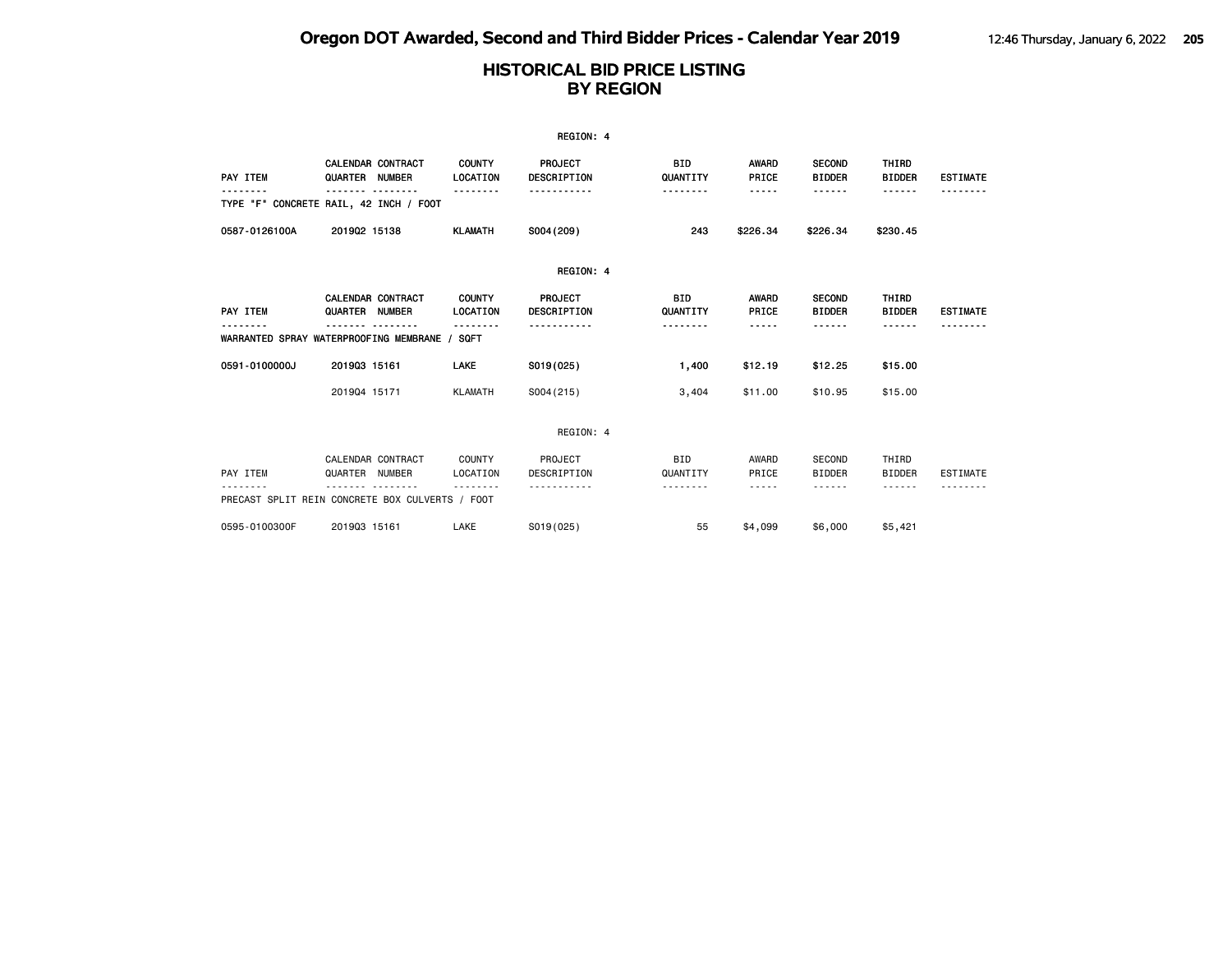|               |                                                          |                                  | REGION: 4                     |                 |                                                                                                                                                      |                                |                        |                 |
|---------------|----------------------------------------------------------|----------------------------------|-------------------------------|-----------------|------------------------------------------------------------------------------------------------------------------------------------------------------|--------------------------------|------------------------|-----------------|
| PAY ITEM      | CALENDAR CONTRACT<br>QUARTER NUMBER                      | <b>COUNTY</b><br>LOCATION        | <b>PROJECT</b><br>DESCRIPTION | BID<br>QUANTITY | AWARD<br>PRICE                                                                                                                                       | <b>SECOND</b><br><b>BIDDER</b> | THIRD<br><b>BIDDER</b> | <b>ESTIMATE</b> |
| .             | ------- --------<br>COLD PLN PVMT REMV 0 - 2 INCH / SQYD | --------                         | -----------                   | --------        | $\frac{1}{2} \left( \frac{1}{2} \right) \left( \frac{1}{2} \right) \left( \frac{1}{2} \right) \left( \frac{1}{2} \right) \left( \frac{1}{2} \right)$ | ------                         | ------                 |                 |
| 0620-0104000J | 201903 15161<br>15158                                    | <b>LAKE</b><br><b>KLAMATH</b>    | S019(025)<br>S050(030)        | 2,200<br>6,379  | \$6.25<br>\$5.00                                                                                                                                     | \$3.00<br>\$2.75               | \$6.00                 |                 |
|               | 201904 15171                                             | <b>KLAMATH</b>                   | S004(215)                     | 1,862           | \$12.00                                                                                                                                              | \$1.55                         | \$3.00                 |                 |
|               | COLD PLN PVMT REMV 0 - 4 INCH / SQYD                     |                                  |                               |                 |                                                                                                                                                      |                                |                        |                 |
| 0620-0107000J | 201903 15158                                             | KLAMATH                          | S050(030)                     | 3,111           | \$5.00                                                                                                                                               | \$2.75                         |                        |                 |
|               | COLD PLN PVMT REMV 2 - 4 INCH / SQYD                     |                                  |                               |                 |                                                                                                                                                      |                                |                        |                 |
| 0620-0112000J | 201904 15171                                             | KLAMATH                          | S004 (215)                    | 1,766           | \$5.00                                                                                                                                               | \$1.55                         | \$3.00                 |                 |
|               | COLD PLN PVMT REMV 1 INCH / SQYD                         |                                  |                               |                 |                                                                                                                                                      |                                |                        |                 |
| 0620-0118000J | 201904 15171                                             | KLAMATH                          | S004 (215)                    | 2,000           | \$2.00                                                                                                                                               | \$1.55                         | \$3.00                 |                 |
|               | COLD PLN PVMT REMV 2 INCH / SQYD                         |                                  |                               |                 |                                                                                                                                                      |                                |                        |                 |
| 0620-0120000J | 201902 15138<br>15138                                    | <b>KLAMATH</b><br><b>KLAMATH</b> | S004(209)<br>S004 (209)       | 620<br>64,461   | \$15.00<br>\$1.50                                                                                                                                    | \$0.01<br>\$1.30               | \$6.30<br>\$2.08       |                 |
|               | 201903 15161                                             | LAKE                             | S019(025)                     | 280             | \$38.50                                                                                                                                              | \$10.25                        | \$40.00                |                 |
|               | COLD PLN PVMT REMV 3 INCH / SQYD                         |                                  |                               |                 |                                                                                                                                                      |                                |                        |                 |
| 0620-0122000J | 201902 15138                                             | <b>KLAMATH</b>                   | S004 (209)                    | 11,070          | \$2.00                                                                                                                                               | \$2.35                         | \$3.00                 |                 |
|               | 201903 15158                                             | <b>KLAMATH</b>                   | S050(030)                     | 9,870           | \$2.95                                                                                                                                               | \$2.75                         |                        |                 |
|               | 201904 15171                                             | <b>KLAMATH</b>                   | S004(215)                     | 220,117         | \$1.20                                                                                                                                               | \$2.00                         | \$2.00                 |                 |
|               | COLD PLN PVMT REMV 4 INCH / SQYD                         |                                  |                               |                 |                                                                                                                                                      |                                |                        |                 |
| 0620-0123000J | 201902 15138                                             | <b>KLAMATH</b>                   | S004 (209)                    | 267             | \$5.00                                                                                                                                               | \$4.75                         | \$5,60                 |                 |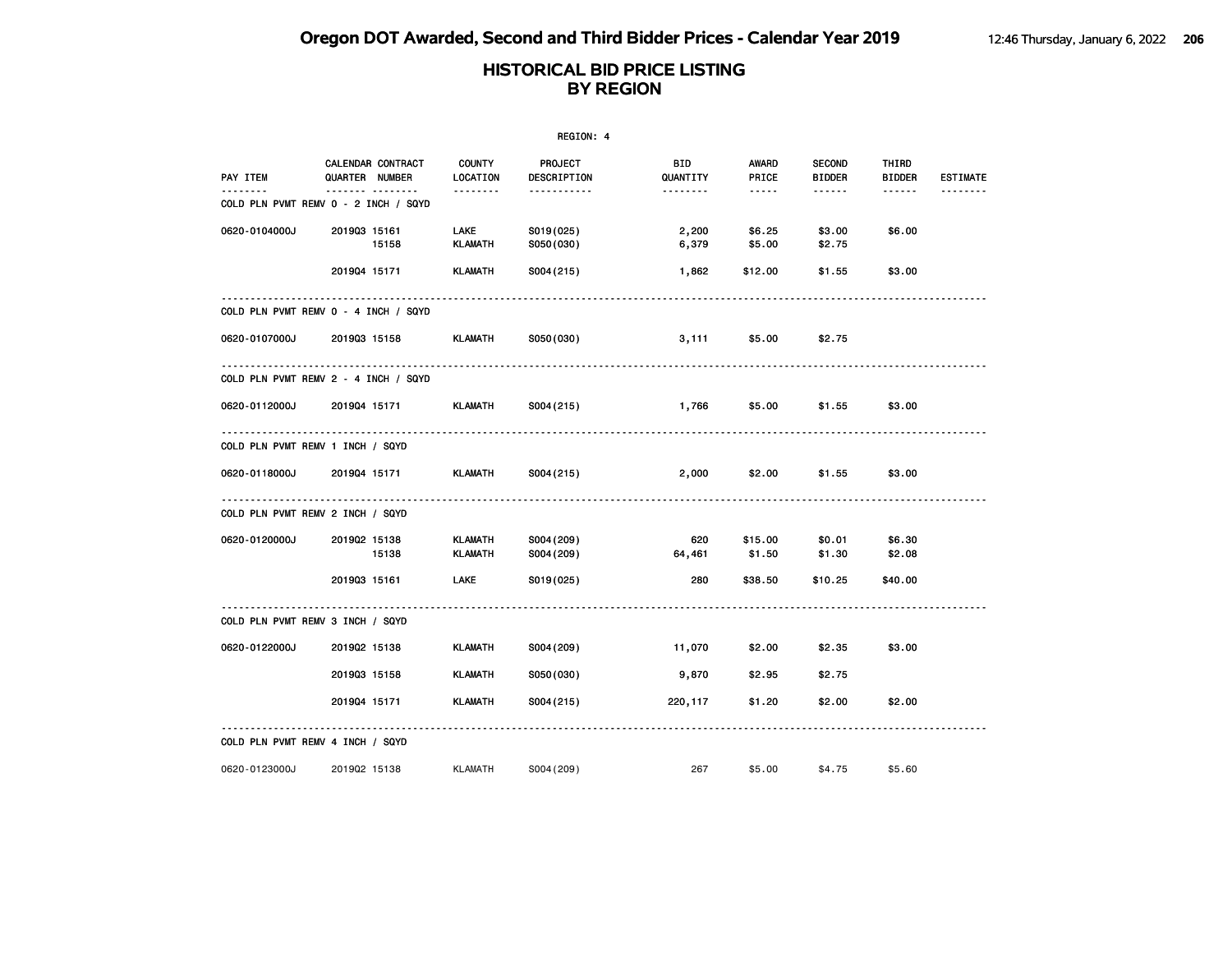|                                |                                                      |                                | <b>REGION: 4</b>                                        |                             |                                 |                                                 |                                                                                                                                                                                                                                                                                                                                                                                                                                                                                                      |                             |
|--------------------------------|------------------------------------------------------|--------------------------------|---------------------------------------------------------|-----------------------------|---------------------------------|-------------------------------------------------|------------------------------------------------------------------------------------------------------------------------------------------------------------------------------------------------------------------------------------------------------------------------------------------------------------------------------------------------------------------------------------------------------------------------------------------------------------------------------------------------------|-----------------------------|
| PAY ITEM<br><u>.</u>           | CALENDAR CONTRACT<br>QUARTER NUMBER<br><u> </u>      | <b>COUNTY</b><br>LOCATION      | PROJECT<br>DESCRIPTION                                  | <b>BID</b><br>QUANTITY      | <b>AWARD</b><br>PRICE           | <b>SECOND</b><br><b>BIDDER</b>                  | THIRD<br><b>BIDDER</b>                                                                                                                                                                                                                                                                                                                                                                                                                                                                               | <b>ESTIMATE</b><br><u>.</u> |
|                                | COLD PLN PVMT REMV 4 INCH / SQYD                     | .                              | .                                                       | <u> - - - - - - -</u>       | -----                           | <u>.</u>                                        | ------                                                                                                                                                                                                                                                                                                                                                                                                                                                                                               |                             |
| 0620-0123000J                  | 201903 15158                                         | <b>KLAMATH</b>                 | S050(030)                                               | 5,750                       | \$5.00                          | \$2.75                                          |                                                                                                                                                                                                                                                                                                                                                                                                                                                                                                      |                             |
|                                | COLD PLN PVMT REMV 6 INCH / SQYD                     |                                |                                                         |                             |                                 |                                                 |                                                                                                                                                                                                                                                                                                                                                                                                                                                                                                      |                             |
| 0620-0125000J                  | 201902 15138                                         | <b>KLAMATH</b>                 | S004 (209)                                              | 5,319                       | \$4.00                          | \$4.75                                          | \$6.60                                                                                                                                                                                                                                                                                                                                                                                                                                                                                               |                             |
|                                |                                                      |                                | REGION: 4                                               |                             |                                 |                                                 |                                                                                                                                                                                                                                                                                                                                                                                                                                                                                                      |                             |
| PAY ITEM<br><u>.</u>           | CALENDAR CONTRACT<br>QUARTER NUMBER<br>.             | <b>COUNTY</b><br>LOCATION      | PROJECT<br>DESCRIPTION<br><u> - - - - - - - - - - -</u> | <b>BID</b><br>QUANTITY<br>. | AWARD<br>PRICE<br>$\frac{1}{2}$ | <b>SECOND</b><br><b>BIDDER</b><br>$- - - - - -$ | THIRD<br><b>BIDDER</b><br>$\frac{1}{2} \left( \frac{1}{2} \right) \left( \frac{1}{2} \right) \left( \frac{1}{2} \right) \left( \frac{1}{2} \right) \left( \frac{1}{2} \right) \left( \frac{1}{2} \right) \left( \frac{1}{2} \right) \left( \frac{1}{2} \right) \left( \frac{1}{2} \right) \left( \frac{1}{2} \right) \left( \frac{1}{2} \right) \left( \frac{1}{2} \right) \left( \frac{1}{2} \right) \left( \frac{1}{2} \right) \left( \frac{1}{2} \right) \left( \frac{1}{2} \right) \left( \frac$ | ESTIMATE                    |
| AGGREGATE SHOULDERS / TON      |                                                      |                                |                                                         |                             |                                 |                                                 |                                                                                                                                                                                                                                                                                                                                                                                                                                                                                                      |                             |
| 0640-0101000M                  | 201904 15171                                         | <b>KLAMATH</b>                 | S004(215)                                               | 5,300                       | \$21.00                         | \$0.01                                          | \$23.00                                                                                                                                                                                                                                                                                                                                                                                                                                                                                              |                             |
|                                |                                                      |                                | REGION: 4                                               |                             |                                 |                                                 |                                                                                                                                                                                                                                                                                                                                                                                                                                                                                                      |                             |
| PAY ITEM<br><u>.</u>           | CALENDAR CONTRACT<br>QUARTER NUMBER<br><u>.</u><br>. | <b>COUNTY</b><br>LOCATION<br>. | PROJECT<br>DESCRIPTION<br>.                             | BID<br>QUANTITY<br>.        | AWARD<br>PRICE<br>-----         | <b>SECOND</b><br><b>BIDDER</b><br>------        | THIRD<br><b>BIDDER</b><br>------                                                                                                                                                                                                                                                                                                                                                                                                                                                                     | ESTIMATE<br><u>.</u>        |
| PLANT MIX AGGREGATE BASE / TON |                                                      |                                |                                                         |                             |                                 |                                                 |                                                                                                                                                                                                                                                                                                                                                                                                                                                                                                      |                             |
| 0641-0128000M                  | 201902 15138                                         | <b>KLAMATH</b>                 | S004 (209)                                              | 85,000                      | \$23.25                         | \$21.50                                         | \$26.20                                                                                                                                                                                                                                                                                                                                                                                                                                                                                              |                             |
|                                | 201903 15158<br>15161                                | <b>KLAMATH</b><br>LAKE         | S050(030)<br>S019(025)                                  | 2,300<br>6,800              | \$26.85<br>\$34.52              | \$29.60<br>\$32.00                              | \$29.63                                                                                                                                                                                                                                                                                                                                                                                                                                                                                              |                             |
| AGGREGATE SHOULDERS / TON      |                                                      |                                |                                                         |                             |                                 |                                                 |                                                                                                                                                                                                                                                                                                                                                                                                                                                                                                      |                             |
| 0641-0130000M                  | 201903 15158                                         | <b>KLAMATH</b>                 | S050(030)                                               | 6,460                       | \$19.50                         | \$27.40                                         |                                                                                                                                                                                                                                                                                                                                                                                                                                                                                                      |                             |
|                                |                                                      |                                | REGION: 4                                               |                             |                                 |                                                 |                                                                                                                                                                                                                                                                                                                                                                                                                                                                                                      |                             |
| PAY ITEM                       | CALENDAR CONTRACT<br>QUARTER NUMBER                  | <b>COUNTY</b><br>LOCATION      | PROJECT<br>DESCRIPTION                                  | <b>BID</b><br>QUANTITY      | AWARD<br>PRICE                  | <b>SECOND</b><br><b>BIDDER</b>                  | THIRD<br><b>BIDDER</b>                                                                                                                                                                                                                                                                                                                                                                                                                                                                               | ESTIMATE                    |
|                                | .<br>EMULS ASPHALT IN FOG COAT / TON                 |                                | -----------                                             | --------                    | $\frac{1}{2}$                   | ------                                          | ------                                                                                                                                                                                                                                                                                                                                                                                                                                                                                               | <u>.</u>                    |
| 0705-0101000M                  | 201904 15171                                         | <b>KLAMATH</b>                 | S004(215)                                               | 11                          | \$0                             | \$1,500                                         | \$500                                                                                                                                                                                                                                                                                                                                                                                                                                                                                                |                             |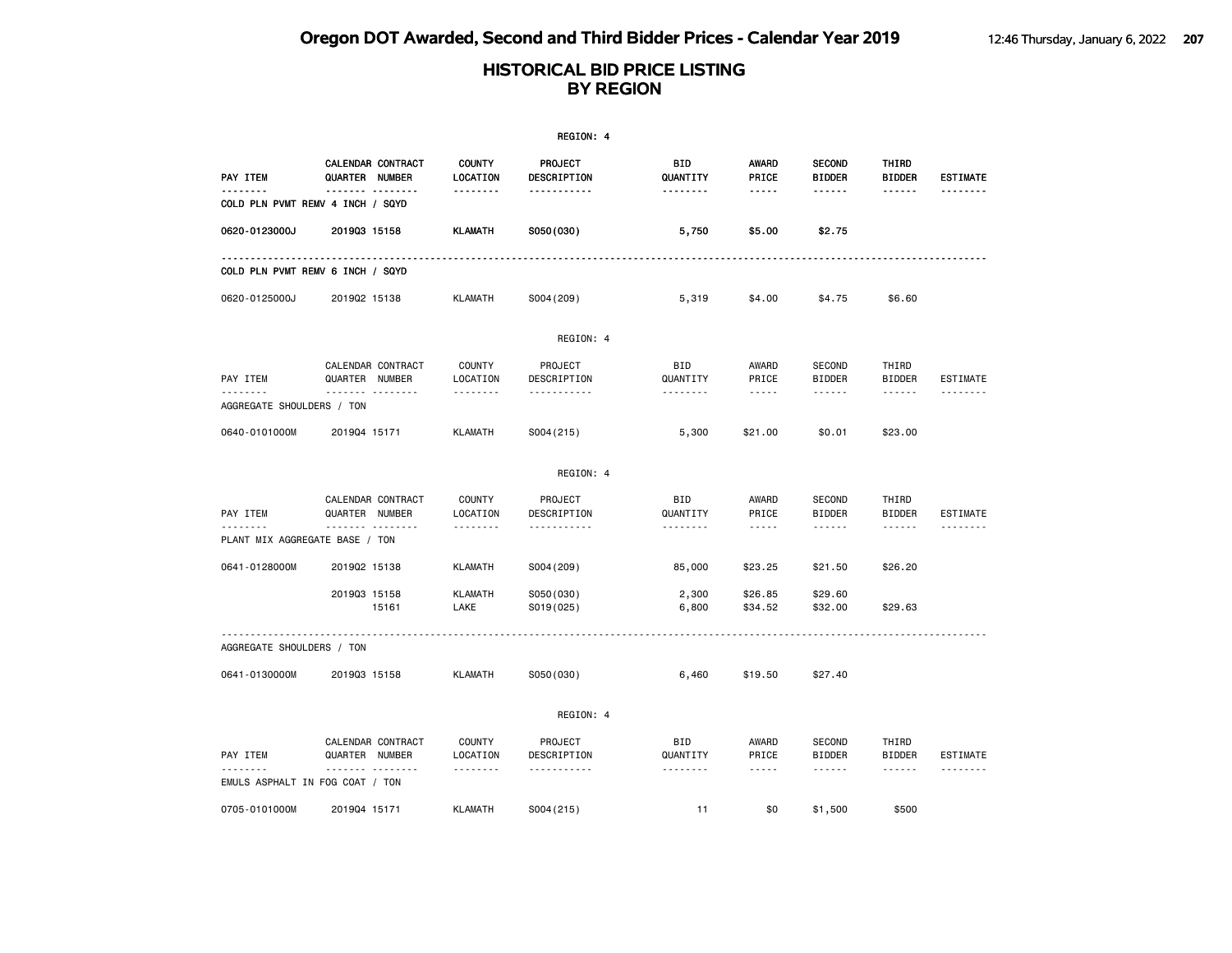|               |                                                                                                |                                  | REGION: 4                     |                                 |                                           |                                               |                                       |                            |
|---------------|------------------------------------------------------------------------------------------------|----------------------------------|-------------------------------|---------------------------------|-------------------------------------------|-----------------------------------------------|---------------------------------------|----------------------------|
| PAY ITEM      | CALENDAR CONTRACT<br><b>QUARTER</b><br><b>NUMBER</b><br>EMULSIFIED ASPHALT FOR TACK COAT / TON | <b>COUNTY</b><br><b>LOCATION</b> | PROJECT<br><b>DESCRIPTION</b> | <b>BID</b><br>QUANTITY<br>----- | <b>AWARD</b><br><b>PRICE</b><br>- - - - - | <b>SECOND</b><br><b>BIDDER</b><br>- - - - - - | THIRD<br><b>BIDDER</b><br>- - - - - - | <b>ESTIMATE</b><br>------- |
| 0730-0100000M | 201902 15138                                                                                   | <b>KLAMATH</b>                   | S004 (209)                    | 106                             | \$550.00                                  | \$535.00                                      | \$635.00                              |                            |
|               | 201903 15158                                                                                   | <b>KLAMATH</b>                   | S050(030)                     | 54                              | \$0.01                                    | \$650.00                                      |                                       |                            |
|               | 201904 15171                                                                                   | <b>KLAMATH</b>                   | S004(215)                     | 71                              | \$0.01                                    | \$0.01                                        | \$550.00                              |                            |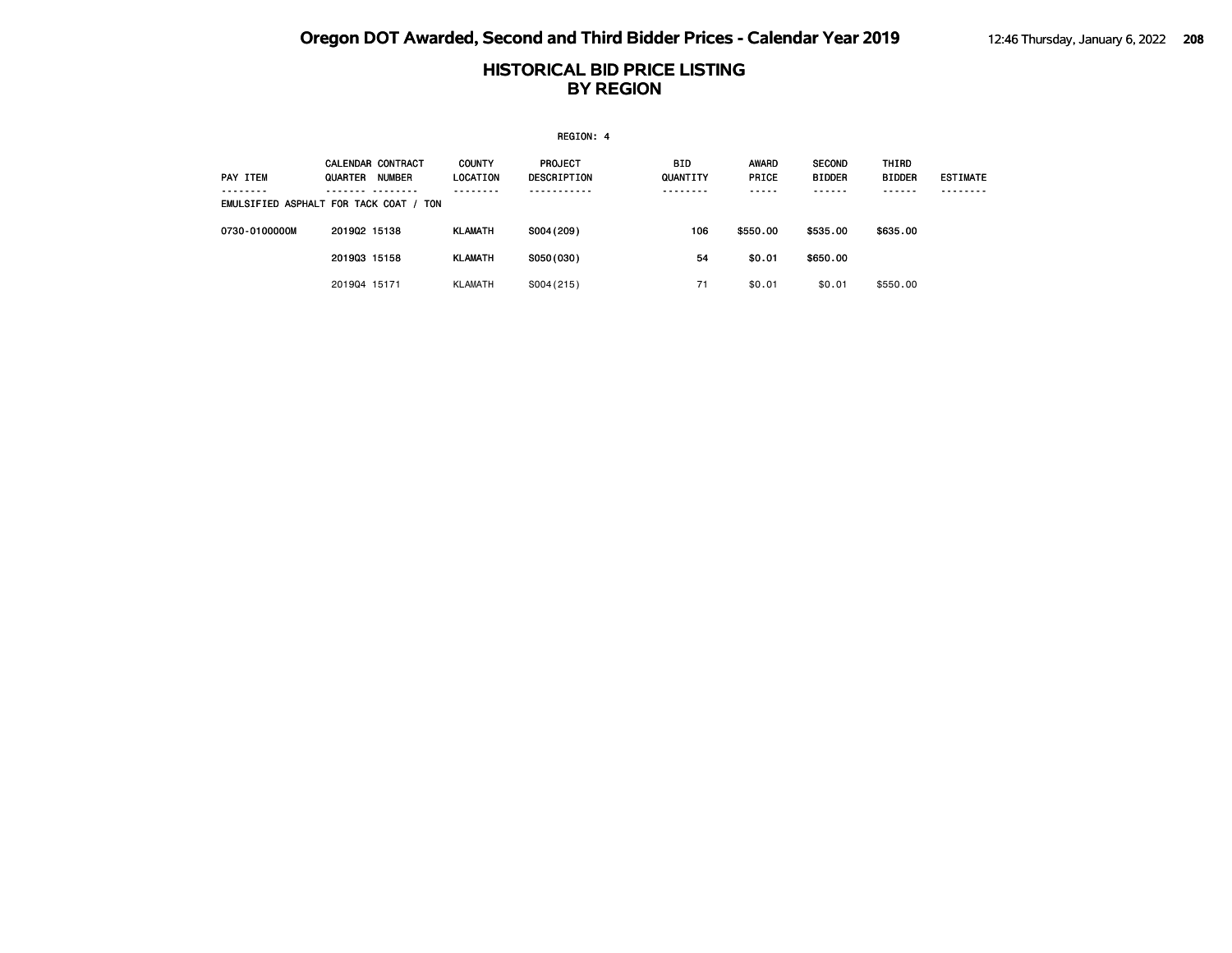| REGION: 4     |                                                      |                           |                                     |                    |                                                                                                   |                                  |                        |                 |  |
|---------------|------------------------------------------------------|---------------------------|-------------------------------------|--------------------|---------------------------------------------------------------------------------------------------|----------------------------------|------------------------|-----------------|--|
| PAY ITEM      | CALENDAR CONTRACT<br>QUARTER NUMBER                  | <b>COUNTY</b><br>LOCATION | PROJECT<br>DESCRIPTION              | BID<br>QUANTITY    | AWARD<br>PRICE                                                                                    | <b>SECOND</b><br><b>BIDDER</b>   | THIRD<br><b>BIDDER</b> | <b>ESTIMATE</b> |  |
| <u>.</u>      | <b>.</b><br>LEVEL 3, 1/2 INCH LIME TREATED ACP / TON | .                         | -----------                         | --------           | $\begin{array}{cccccccccc} \bullet & \bullet & \bullet & \bullet & \bullet & \bullet \end{array}$ | $- - - - - -$                    | $- - - - - -$          | --------        |  |
| 0745-0322000M | 201902 15138                                         | KLAMATH                   | S004 (209)                          | 37,961             | \$30.50                                                                                           | \$63.00                          | \$26.90                |                 |  |
|               | 201903 15161<br>15158                                | LAKE<br><b>KLAMATH</b>    | S019(025)<br>S050(030)              | 2,700<br>33,320    | \$95.00<br>\$62.00                                                                                | \$85.00<br>\$34.50               | \$139.00               |                 |  |
|               | 201904 15171                                         | KLAMATH                   | S004(215)                           | 44,500             | \$65.50                                                                                           | \$62.50                          | \$34.00                |                 |  |
|               | LEVEL 3, 1/2 IN LIME TR ACP IN LEVELING / TON        |                           |                                     |                    |                                                                                                   |                                  |                        |                 |  |
|               | 0745-0334000M 2019Q3 15161                           | LAKE                      | S019(025)                           | 241                | \$140.00                                                                                          | \$125.00                         | \$143.00               |                 |  |
|               | LEVEL 3, 1/2 IN LIME TR ACP IN TEMPORARY / TON       |                           |                                     |                    |                                                                                                   |                                  |                        |                 |  |
| 0745-0351000M | 201902 15138                                         | KLAMATH                   | S004 (209)                          | 932                | \$45.00                                                                                           | \$120.00                         | \$102.25               |                 |  |
|               | LEVEL 4, 1/2 INCH LIME TREATED ACP / TON             |                           |                                     |                    |                                                                                                   |                                  |                        |                 |  |
| 0745-0422000M | 201902 15138                                         | KLAMATH                   | S004 (209)                          | 20,609             | \$31.50                                                                                           | \$70.00                          | \$28.40                |                 |  |
|               | PG 64-28 ASPHALT IN ACP / TON                        |                           |                                     |                    |                                                                                                   |                                  |                        |                 |  |
| 0745-0622000M | 201902 15138<br>15138                                | KLAMATH<br>KLAMATH        | S004 (209)<br>S004 (209)            | 63<br>2,538        | \$525.00<br>\$555.00                                                                              | \$0.01<br>\$0.01                 | \$1.00<br>\$540.00     |                 |  |
|               | 201903 15161<br>15161<br>15158                       | LAKE<br>LAKE<br>KLAMATH   | S019(025)<br>S019(025)<br>S050(030) | 13<br>143<br>2,120 | \$600.00<br>\$600.00<br>\$0.01                                                                    | \$600.00<br>\$600.00<br>\$550.00 | \$600.00<br>\$600.00   |                 |  |
|               | 201904 15171                                         | <b>KLAMATH</b>            | S004(215)                           | 2,800              | \$0.01                                                                                            | \$0.01                           | \$565.00               |                 |  |
|               | PG 70-28ER ASPHALT IN ACP / TON                      |                           |                                     |                    |                                                                                                   |                                  |                        |                 |  |
| 0745-0642100M | 201902 15138                                         | KLAMATH                   | S004 (209)                          | 1,298              | \$630.00                                                                                          | \$0.01                           | \$620.00               |                 |  |
|               | CORE CORRELAT OF NUCLEAR GAUGE READINGS / EACH       |                           |                                     |                    |                                                                                                   |                                  |                        |                 |  |
| 0745-0900000E | 201902 15138                                         | KLAMATH                   | S004(209)                           | $5^{\circ}$        | \$1,000                                                                                           | \$1,000                          | \$2,500                |                 |  |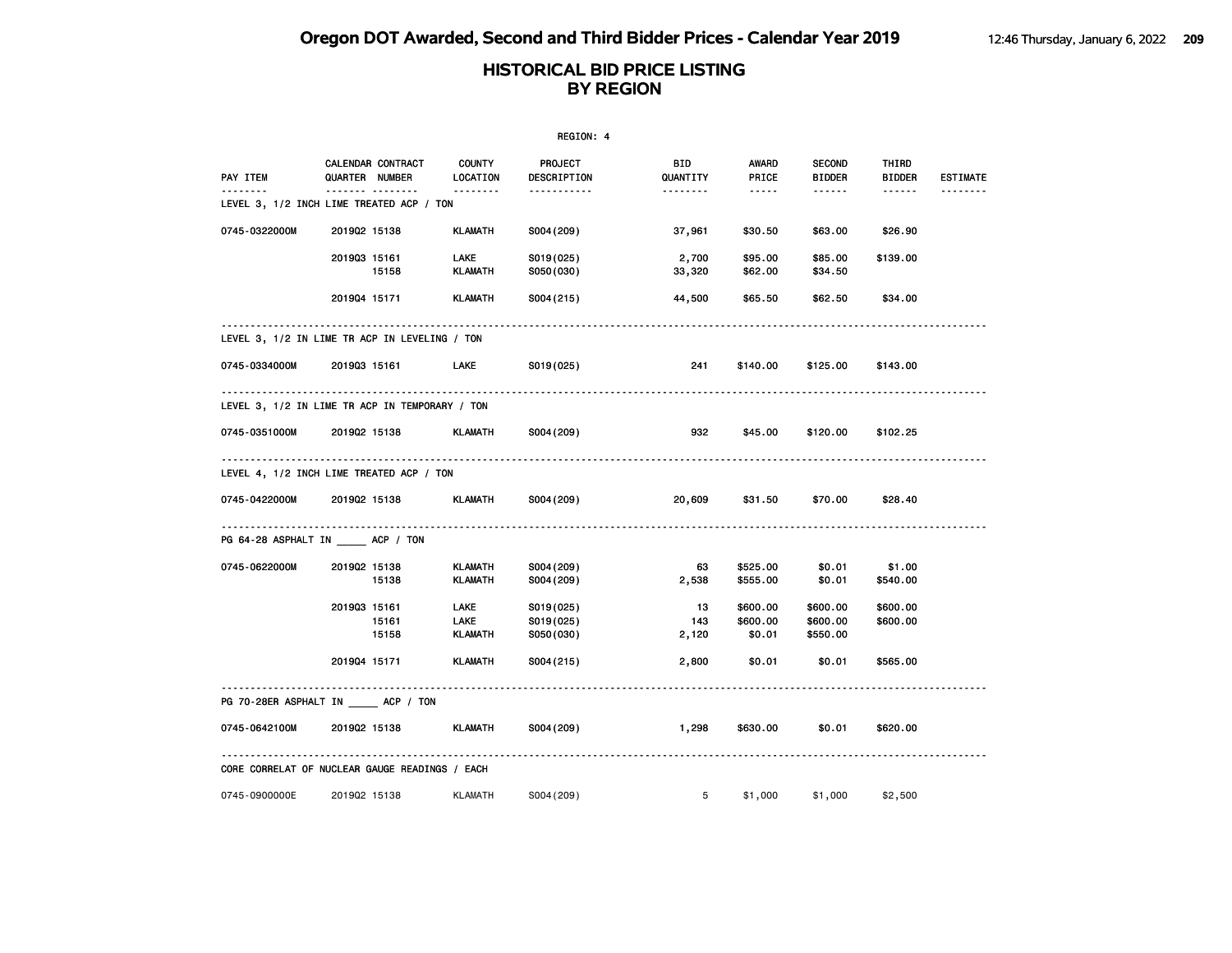|                                                       |                                            |                           | REGION: 4                     |                       |                                                                                                                                                                                 |                                |                        |                 |
|-------------------------------------------------------|--------------------------------------------|---------------------------|-------------------------------|-----------------------|---------------------------------------------------------------------------------------------------------------------------------------------------------------------------------|--------------------------------|------------------------|-----------------|
| PAY ITEM                                              | CALENDAR CONTRACT<br><b>QUARTER NUMBER</b> | <b>COUNTY</b><br>LOCATION | PROJECT<br><b>DESCRIPTION</b> | BID<br>QUANTITY       | AWARD<br>PRICE                                                                                                                                                                  | <b>SECOND</b><br><b>BIDDER</b> | THIRD<br><b>BIDDER</b> | <b>ESTIMATE</b> |
| -------                                               | <b>.</b>                                   | <u>.</u>                  | -----------                   | <u> - - - - - - -</u> | $\frac{1}{2} \frac{1}{2} \frac{1}{2} \frac{1}{2} \frac{1}{2} \frac{1}{2} \frac{1}{2} \frac{1}{2} \frac{1}{2}$                                                                   | ------                         | $- - - - - -$          |                 |
|                                                       | 201903 15158                               | KLAMATH                   | S050(030)                     | 3                     | \$1,100                                                                                                                                                                         | \$2,450                        |                        |                 |
|                                                       | 201904 15171                               | <b>KLAMATH</b>            | S004(215)                     | $\overline{2}$        | \$1,000                                                                                                                                                                         | \$1,250                        | \$2,000                |                 |
|                                                       |                                            |                           | REGION: 4                     |                       |                                                                                                                                                                                 |                                |                        |                 |
|                                                       | CALENDAR CONTRACT                          | COUNTY                    | PROJECT                       | BID                   | AWARD                                                                                                                                                                           | SECOND                         | THIRD                  |                 |
| PAY ITEM                                              | QUARTER NUMBER                             | LOCATION                  | DESCRIPTION                   | QUANTITY              | PRICE                                                                                                                                                                           | <b>BIDDER</b>                  | <b>BIDDER</b>          | <b>ESTIMATE</b> |
| . <u>.</u><br>6 INCH ASPH CONC PAVEMENT REPAIR / SQYD | -------- --------                          | --------                  | .                             | .                     | $\frac{1}{2} \left( \frac{1}{2} \right) \left( \frac{1}{2} \right) \left( \frac{1}{2} \right) \left( \frac{1}{2} \right) \left( \frac{1}{2} \right) \left( \frac{1}{2} \right)$ | ------                         | $\cdots \cdots \cdots$ | --------        |
| 0748-0103000J                                         | 201904 15171                               | <b>KLAMATH</b>            | S004(215)                     | 500                   | \$34.00                                                                                                                                                                         | \$42.00                        | \$6.00                 |                 |
| 34 INCH ASPH CONC PAVEMENT REPAIR / SQYD              |                                            |                           |                               |                       |                                                                                                                                                                                 |                                |                        |                 |
| 0748-0118000J                                         | 201904 15171                               | <b>KLAMATH</b>            | S004(215)                     | 250                   | \$150.00                                                                                                                                                                        | \$153.00                       | \$50.00                |                 |
|                                                       |                                            |                           | REGION: 4                     |                       |                                                                                                                                                                                 |                                |                        |                 |
| PAY ITEM                                              | CALENDAR CONTRACT<br>QUARTER NUMBER        | COUNTY<br>LOCATION        | PROJECT<br>DESCRIPTION        | BID<br>QUANTITY       | AWARD<br>PRICE                                                                                                                                                                  | <b>SECOND</b><br><b>BIDDER</b> | THIRD<br><b>BIDDER</b> | <b>ESTIMATE</b> |
| .<br>EXTRA FOR ASPHALT APPROACHES / EACH              | .                                          | .                         | .                             | .                     | $\sim$ $\sim$ $\sim$ $\sim$ $\sim$                                                                                                                                              | <b>.</b>                       | ------                 |                 |
| 0749-0100000E                                         | 201902 15138                               | KLAMATH                   | S004 (209)                    | 5                     | \$500                                                                                                                                                                           | \$2,000                        | \$1,000                |                 |
|                                                       | 201903 15161<br>15158                      | LAKE<br><b>KLAMATH</b>    | S019(025)<br>S050(030)        | 10<br>80              | \$1,200<br>\$1,150                                                                                                                                                              | \$500<br>\$825                 | \$1,900                |                 |
|                                                       | 201904 15171                               | <b>KLAMATH</b>            | S004(215)                     | 25                    | \$1,500                                                                                                                                                                         | \$2,500                        | \$500                  |                 |
| ASPHALT WALKS / SQFT                                  |                                            |                           |                               |                       |                                                                                                                                                                                 |                                |                        |                 |
| 0749-0114000J                                         | 201903 15158                               | <b>KLAMATH</b>            | S050(030)                     | 1,720                 | \$3.50                                                                                                                                                                          | \$5.50                         |                        |                 |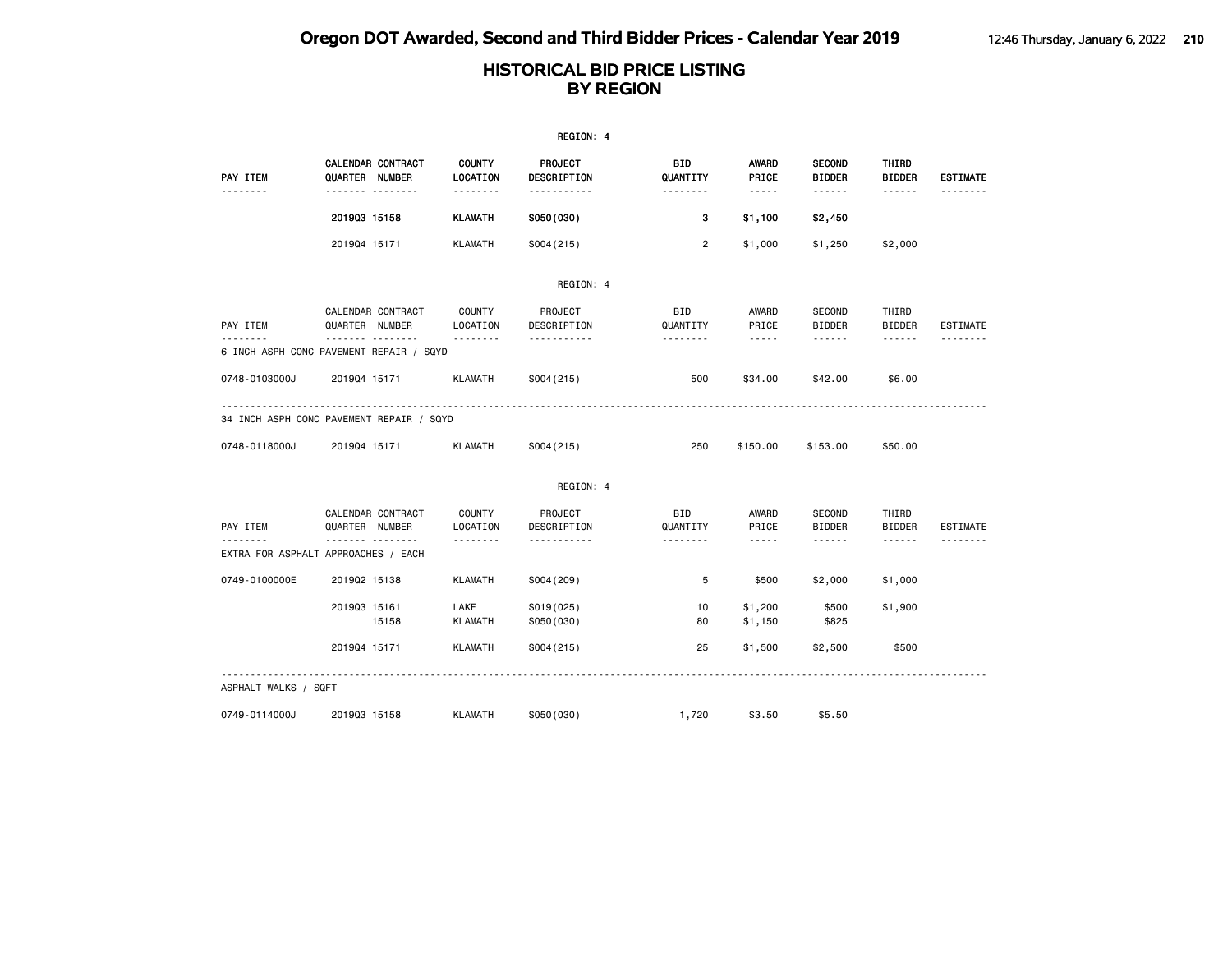|                                 |                                                        |                 | REGION: 4              |                        |                              |                                |                        |                 |
|---------------------------------|--------------------------------------------------------|-----------------|------------------------|------------------------|------------------------------|--------------------------------|------------------------|-----------------|
| PAY ITEM                        | CALENDAR CONTRACT COUNTY<br>QUARTER NUMBER             | <b>LOCATION</b> | PROJECT<br>DESCRIPTION | <b>BID</b><br>QUANTITY | <b>AWARD</b><br><b>PRICE</b> | <b>SECOND</b><br><b>BIDDER</b> | THIRD<br><b>BIDDER</b> | <b>ESTIMATE</b> |
| .                               | ------- --------<br>CONC CURBS, CURB AND GUTTER / FOOT | .               | -----------            | .                      | $\cdots \cdots \cdots$       | . <sub>.</sub>                 | ------                 |                 |
|                                 | 0759-0103000F 201903 15158                             | KLAMATH         | S050(030)              | 961                    | \$32.00                      | \$36.00                        |                        |                 |
|                                 | CONCRETE CURBS, STANDARD CURB / FOOT                   |                 |                        |                        |                              |                                |                        |                 |
|                                 | 0759-0110000F 2019Q3 15158                             | <b>KLAMATH</b>  | SO50(030)              | 250                    | \$29.00                      | \$33.00                        |                        |                 |
|                                 | CONCRETE DRIVEWAYS, REINF / SQFT                       |                 |                        |                        |                              |                                |                        |                 |
|                                 |                                                        |                 |                        | 1,078                  | \$10.33 \$12.00              |                                |                        |                 |
| CONCRETE WALKS / SQFT           |                                                        |                 |                        |                        |                              |                                |                        |                 |
|                                 | 0759-0128000J 2019Q3 15158 KLAMATH S050(030)           |                 |                        |                        | 5,390 \$8.00                 | \$8.50                         |                        |                 |
|                                 | VALLEY GUTTER CONCRETE SURFACING / SQFT                |                 |                        |                        |                              |                                |                        |                 |
|                                 | 0759-0135000J 2019Q3 15158 KLAMATH S050(030)           |                 |                        | 200                    | \$16.00 \$20.00              |                                |                        |                 |
| EXTRA FOR NEW CURB RAMPS / EACH |                                                        |                 |                        |                        |                              |                                |                        |                 |
|                                 | 0759-0154100E 2019Q3 15158 KLAMATH S050(030)           |                 |                        | 12                     | $$1,900$ $$2,175$            |                                |                        |                 |
|                                 | TRUNCATED DOMES ON NEW SURFACES / SQFT                 |                 |                        |                        |                              |                                |                        |                 |
| 0759-0510000J                   | 201903 15158                                           | <b>KLAMATH</b>  | S050(030)              | 148                    | \$38.00                      | \$42.00                        |                        |                 |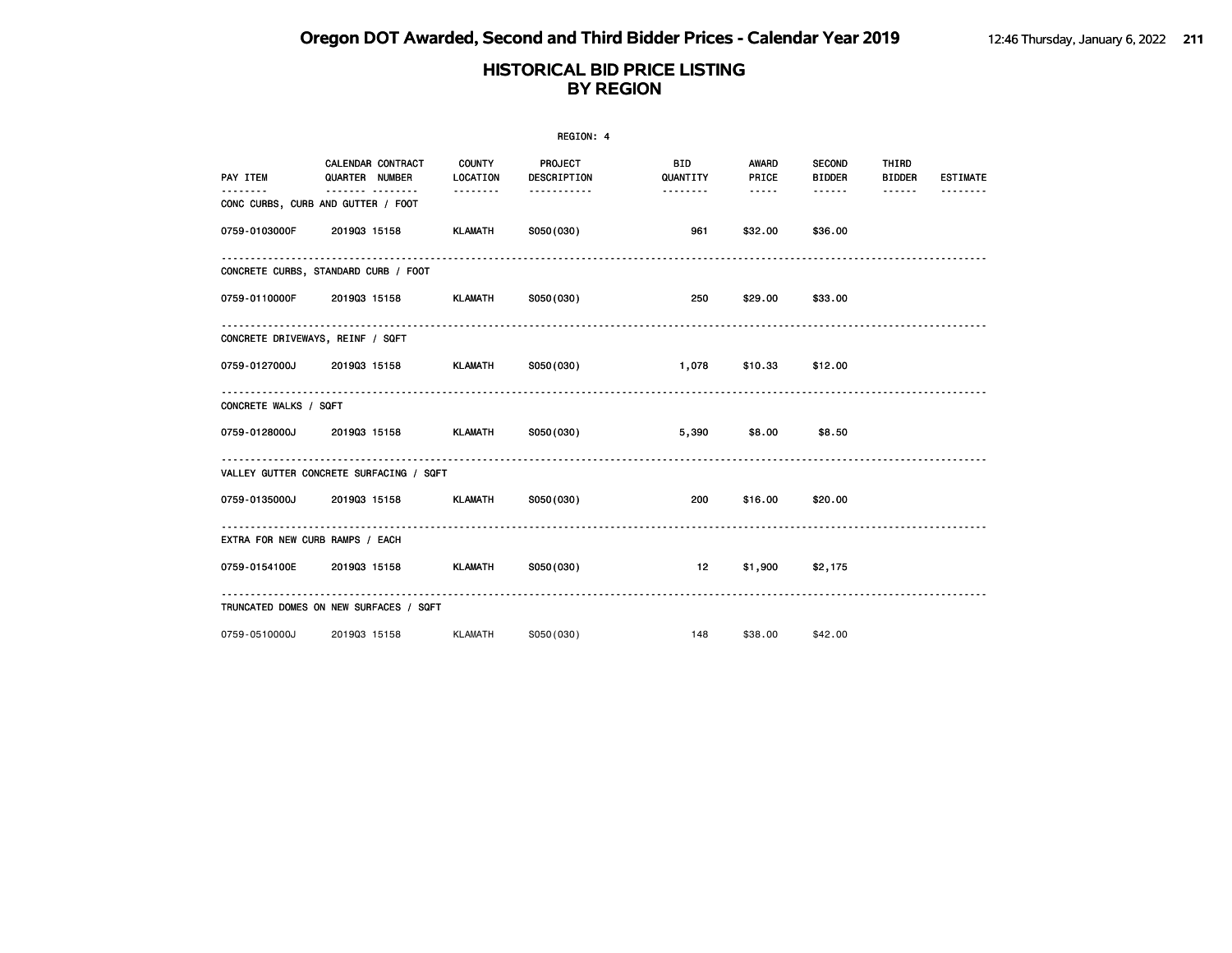|                                           |              |                                     |                                          | REGION: 4                           |                        |                                |                                |                        |                 |
|-------------------------------------------|--------------|-------------------------------------|------------------------------------------|-------------------------------------|------------------------|--------------------------------|--------------------------------|------------------------|-----------------|
| PAY ITEM                                  |              | CALENDAR CONTRACT<br>QUARTER NUMBER | <b>COUNTY</b><br>LOCATION                | <b>PROJECT</b><br>DESCRIPTION       | BID<br>QUANTITY        | <b>AWARD</b><br>PRICE          | <b>SECOND</b><br><b>BIDDER</b> | THIRD<br><b>BIDDER</b> | <b>ESTIMATE</b> |
| .<br>GUARDRAIL ANCHORS, TYPE 1 MOD / EACH |              | .                                   | <u>.</u>                                 | <u>.</u>                            | <u>.</u>               | $- - - - -$                    |                                | $- - - - - -$          | <u>.</u>        |
| 0810-0120000E                             | 201903 15161 | 15158                               | <b>LAKE</b><br>KLAMATH                   | S019(025)<br>S050(030)              | 10<br>32               | \$625.00<br>\$600.00           | \$625.00<br>\$650.00           | \$685.00               |                 |
| GUARDRAIL END PIECES, TYPE B / EACH       |              |                                     |                                          |                                     |                        |                                |                                |                        |                 |
| 0810-0122000E                             | 201903 15161 | 15158                               | LAKE<br>KLAMATH                          | S019(025)<br>S050(030)              | 5<br>20                | \$135.00<br>\$90.00            | \$135.00<br>\$100.00           | \$86.00                |                 |
| GUARDRAIL TRANSITION / EACH               |              |                                     |                                          |                                     |                        |                                |                                |                        |                 |
| 0810-0126000E                             | 201902 15138 |                                     | KLAMATH                                  | S004 (209)                          | $\overline{4}$         | \$3,250                        | \$3,250                        | \$3,250                |                 |
|                                           | 201903 15158 |                                     | KLAMATH                                  | S050(030)                           | 12 <sup>12</sup>       | \$3,350                        | \$3,650                        |                        |                 |
| GUARDRAIL TERMINALS, NON-FLAR / EACH      |              |                                     |                                          |                                     |                        |                                |                                |                        |                 |
| 0810-0129000E                             | 201902 15138 |                                     | KLAMATH                                  | S004 (209)                          | $\overline{4}$         | \$3,100                        | \$3,100                        | \$3,100                |                 |
|                                           | 201903 15161 | 15158                               | <b>LAKE</b><br><b>KLAMATH</b>            | S019(025)<br>S050(030)              | 5<br>17                | \$3,150<br>\$3,200             | \$3,150<br>\$3,500             | \$3,000                |                 |
| 31 INCH GUARDRAIL, TYPE / FOOT            |              |                                     |                                          |                                     |                        |                                |                                |                        |                 |
| 0810-0146000F                             | 201902 15138 | 15138                               | <b>KLAMATH</b><br><b>KLAMATH</b>         | S004(209)<br>S004 (209)             | 50<br>387.50           | \$48.00<br>\$45.00             | \$48.00<br>\$22.50             | \$48.00<br>\$22.50     |                 |
|                                           | 201903 15158 | 15158<br>15161                      | <b>KLAMATH</b><br><b>KLAMATH</b><br>LAKE | S050(030)<br>S050(030)<br>S019(025) | 125<br>156.25<br>1,525 | \$140.00<br>\$83.00<br>\$23.50 | \$150.00<br>\$91.00<br>\$23.50 | \$31.60                |                 |
|                                           |              | 15158                               | <b>KLAMATH</b>                           | S050(030)                           | 2,025                  | \$21.25                        | \$23.50                        |                        |                 |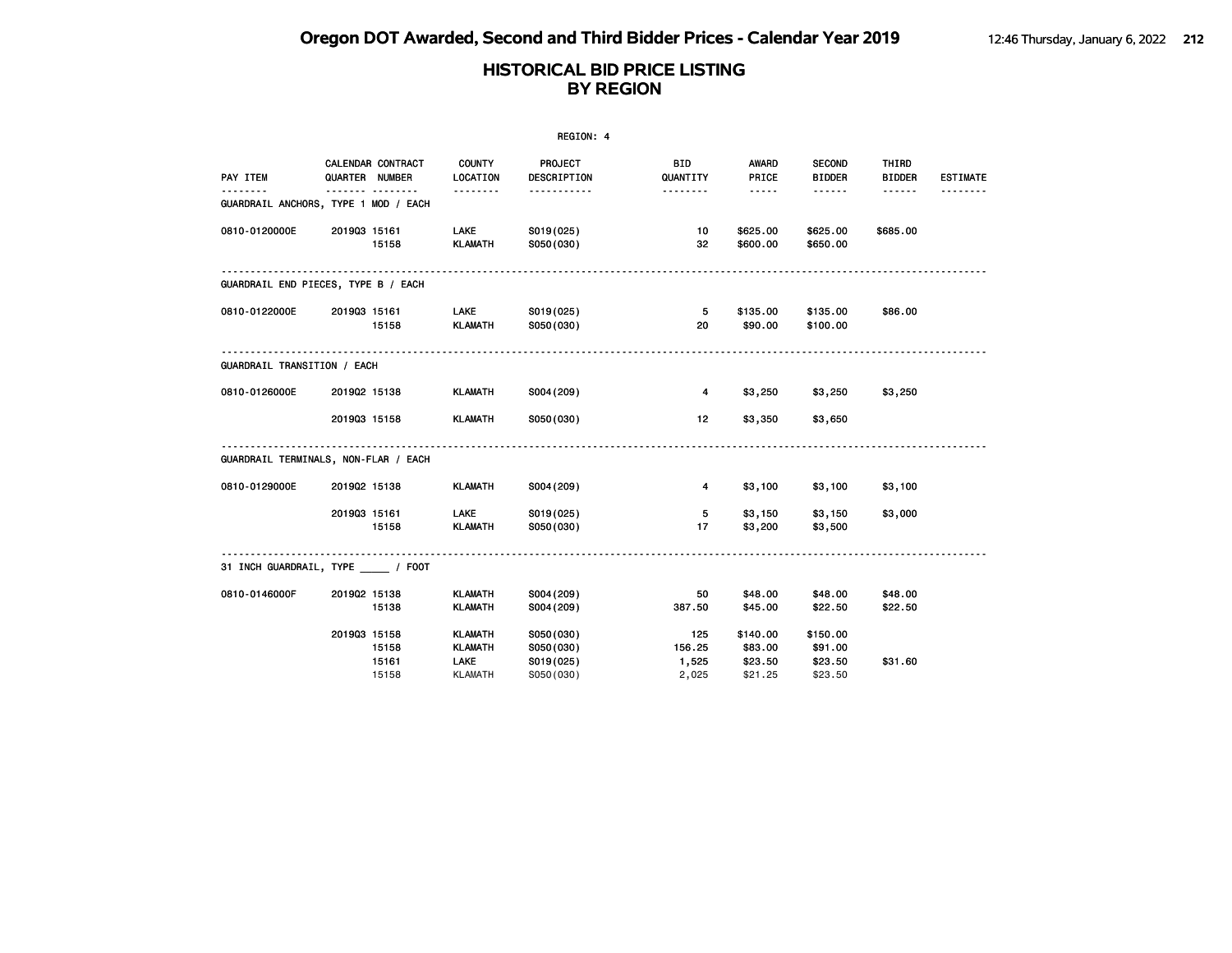| REGION: 4                              |                |                          |                               |                               |                        |                       |                                |                        |                 |
|----------------------------------------|----------------|--------------------------|-------------------------------|-------------------------------|------------------------|-----------------------|--------------------------------|------------------------|-----------------|
| PAY ITEM                               | QUARTER NUMBER | <b>CALENDAR CONTRACT</b> | <b>COUNTY</b><br>LOCATION     | <b>PROJECT</b><br>DESCRIPTION | <b>BID</b><br>QUANTITY | <b>AWARD</b><br>PRICE | <b>SECOND</b><br><b>BIDDER</b> | THIRD<br><b>BIDDER</b> | <b>ESTIMATE</b> |
| DELINEATORS, TYPE 1 / EACH             |                |                          | .                             |                               | --------               | -----                 | ------                         | ------                 |                 |
| 0840-0100000E                          | 201902 15138   |                          | <b>KLAMATH</b>                | S004 (209)                    | 150                    | \$45.00               | \$50.00                        | \$50.00                |                 |
|                                        | 201903 15161   | 15158                    | <b>LAKE</b><br><b>KLAMATH</b> | S019(025)<br>S050(030)        | 6<br>150               | \$75.00<br>\$50.00    | \$75.00<br>\$55.00             | \$70.00                |                 |
|                                        | 201904 15171   |                          | KLAMATH                       | S004(215)                     | 221                    | \$52.00               | \$48.50                        | \$48.00                |                 |
| DELINEATORS, TYPE 4 ALTERNATE 2 / EACH |                |                          |                               |                               |                        |                       |                                |                        |                 |
| 0840-0104200E                          | 201903 15161   | 15158                    | <b>LAKE</b><br><b>KLAMATH</b> | S019(025)<br>S050(030)        | 8<br>12                | \$40.00<br>\$35.00    | \$40.00<br>\$40.00             | \$90.00                |                 |
|                                        | 201904 15171   |                          | <b>KLAMATH</b>                | S004(215)                     | 106                    | \$41.00               | \$40.00                        | \$40.00                |                 |
| MILEPOST MARKER POSTS / EACH           |                |                          |                               |                               |                        |                       |                                |                        |                 |
| 0840-0106000E                          | 201902 15138   |                          | <b>KLAMATH</b>                | S004 (209)                    | $\overline{4}$         | \$160.00              | \$160.00                       | \$160.00               |                 |
|                                        | 201903 15158   |                          | <b>KLAMATH</b>                | S050(030)                     | 6                      | \$110.00              | \$120.00                       |                        |                 |
|                                        | 201904 15171   |                          | <b>KLAMATH</b>                | S004(215)                     | 11                     | \$115.00              | \$170.00                       | \$160.00               |                 |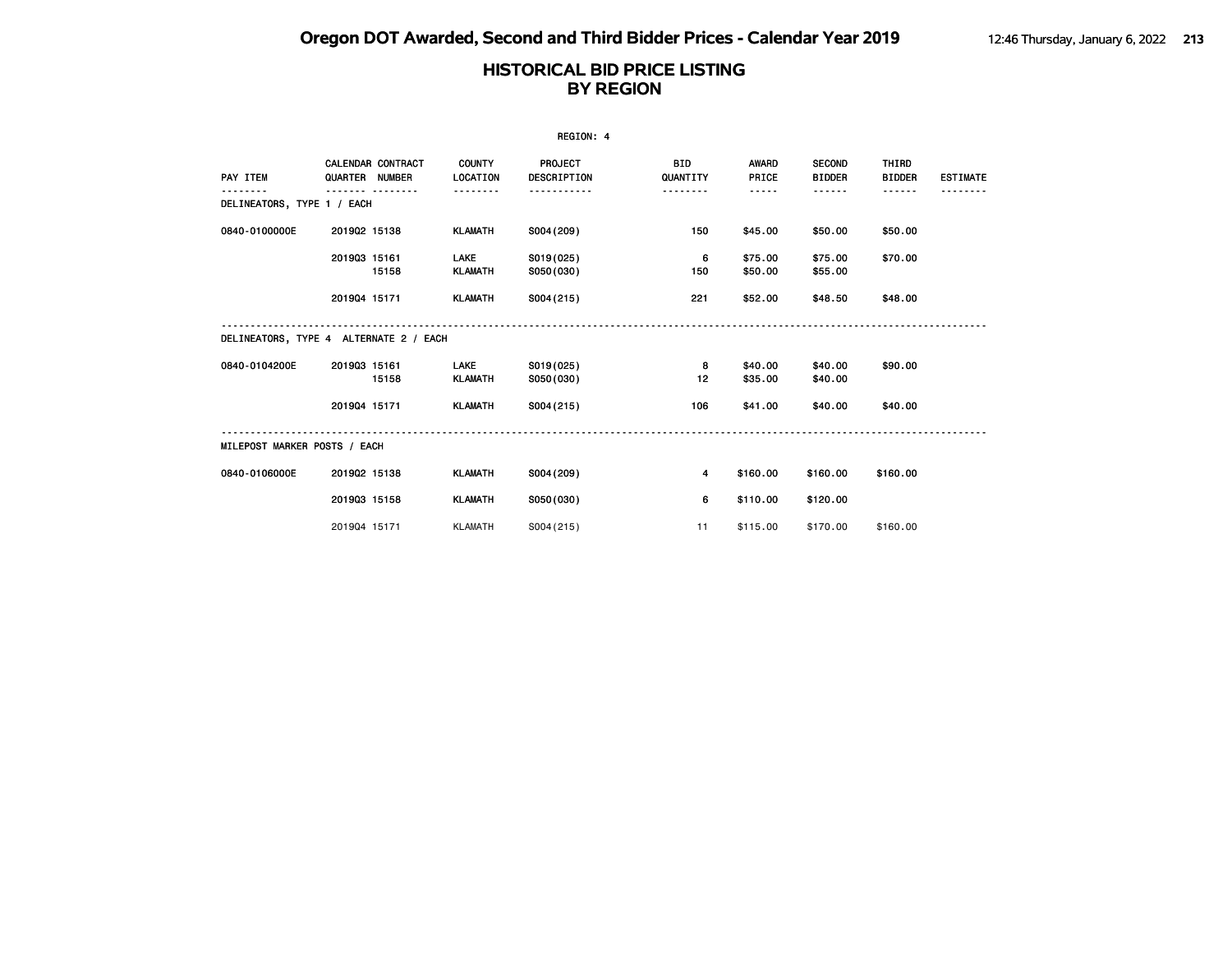| REGION: 4     |                                                |                           |                        |                     |                 |                                |                        |                 |  |
|---------------|------------------------------------------------|---------------------------|------------------------|---------------------|-----------------|--------------------------------|------------------------|-----------------|--|
| PAY ITEM      | CALENDAR CONTRACT<br>QUARTER NUMBER<br><u></u> | <b>COUNTY</b><br>LOCATION | PROJECT<br>DESCRIPTION | BID<br>QUANTITY     | AWARD<br>PRICE  | <b>SECOND</b><br><b>BIDDER</b> | THIRD<br><b>BIDDER</b> | <b>ESTIMATE</b> |  |
|               | FIELD FACILITY MARKERS, TYPE S1 GREEN / EACH   |                           | <u>.</u>               |                     | $\cdots \cdots$ | ------                         | $- - - - - -$          |                 |  |
| 0842-0101000E | 201903 15161                                   | LAKE                      | S019(025)              | $\mathbf{1}$        | \$48.00         | \$48.00                        | \$110.00               |                 |  |
|               | FIELD FACILITY MARKERS, TYPE S1 RED / EACH     |                           |                        |                     |                 |                                |                        |                 |  |
|               | 0842-0102000E 201903 15161                     | <b>LAKE</b>               | S019(025)              | $\sim$ 1.000 $\sim$ | \$48.00         | \$48.00                        | \$110.00               |                 |  |
|               | FIELD FACILITY MARKERS, TYPE S2 / EACH         |                           |                        |                     |                 |                                |                        |                 |  |
|               | 0842-0103000E 2019Q3 15161                     | <b>Example 12</b>         | SO19(025)              | $2^{\circ}$         | \$100.00        | \$100.00                       | \$120.00               |                 |  |
|               | CULVERT DRAINAGE MARKERS, TYPE 1 / EACH        |                           |                        |                     |                 |                                |                        |                 |  |
| 0842-0201000E | 201902 15138                                   | KLAMATH                   | S004(209)              | 4                   | \$100.00        | \$75.00                        | \$115.00               |                 |  |
|               | 201903 15158                                   | <b>KLAMATH</b>            | S050(030)              | 25                  | \$100.00        | \$110.00                       |                        |                 |  |
|               | 201904 15171                                   | KLAMATH                   | S004(215)              | 16                  | \$40.00         | \$40.00                        | \$30.00                |                 |  |
|               | CULVERT DRAINAGE MARKERS, TYPE 2 / EACH        |                           |                        |                     |                 |                                |                        |                 |  |
| 0842-0202000E | 201903 15161                                   | <b>LAKE</b>               | S019(025)              | $\mathbf{2}$        | \$200.00        | \$100.00                       | \$65.00                |                 |  |
|               | 15161                                          | LAKE                      | S019(025)              | $\overline{2}$      | \$200.00        | \$100.00                       | \$78.00                |                 |  |
|               | 15158                                          | KLAMATH                   | S050(030)              | 25                  | \$100.00        | \$110.00                       |                        |                 |  |
|               | 201904 15171                                   | KLAMATH                   | S004(215)              | 9                   | \$115.00        | \$113.00                       | \$100.00               |                 |  |
|               | BRIDGE IDENTIFICATION MARKERS / EACH           |                           |                        |                     |                 |                                |                        |                 |  |
| 0842-0401000E | 201902 15138                                   | <b>KLAMATH</b>            | S004(209)              | $^{2}$              | \$150.00        | \$125.00                       | \$130.00               |                 |  |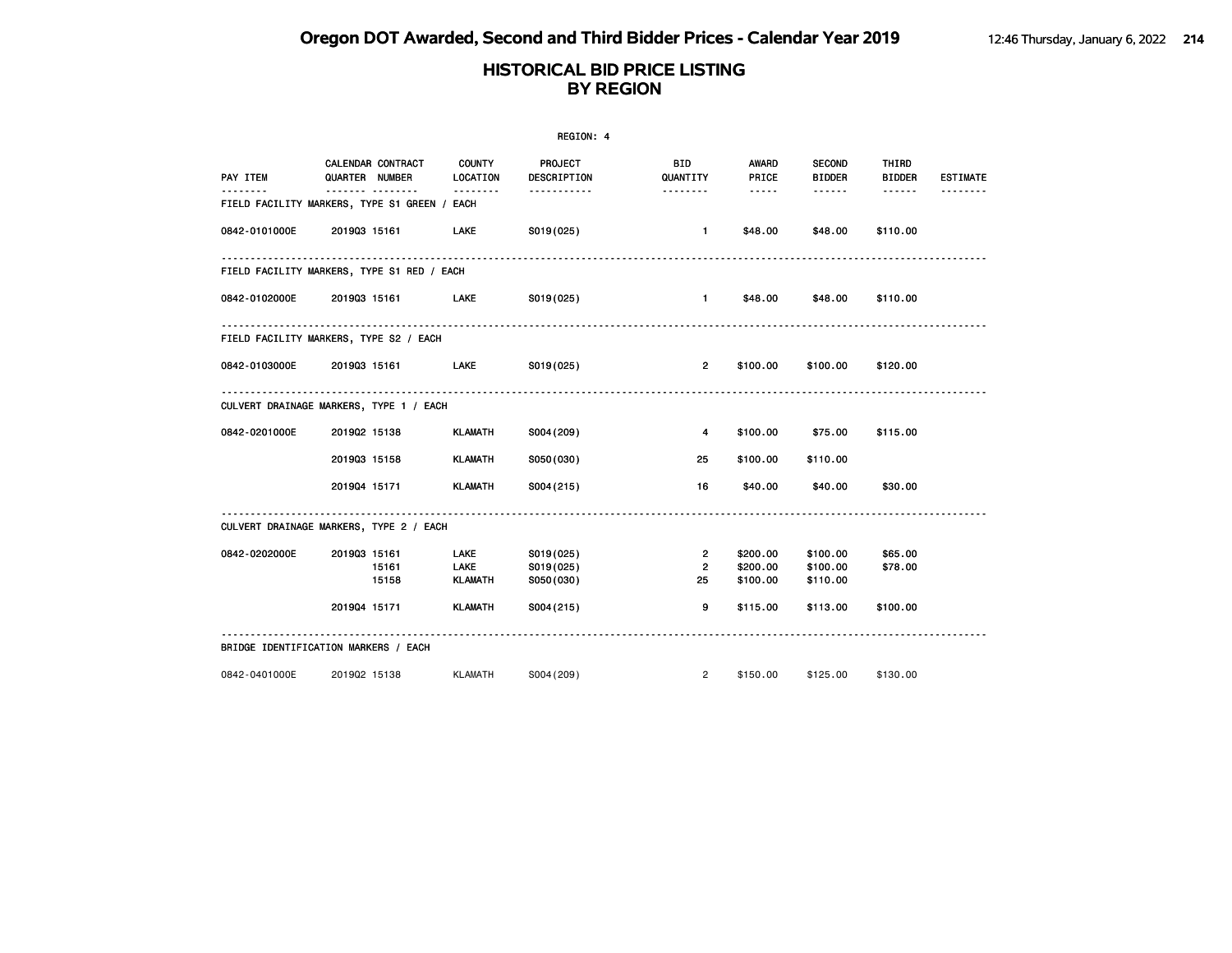|               |                                                |                           | REGION: 4              |                 |                                    |                         |                        |          |
|---------------|------------------------------------------------|---------------------------|------------------------|-----------------|------------------------------------|-------------------------|------------------------|----------|
| PAY ITEM      | CALENDAR CONTRACT<br>QUARTER NUMBER            | <b>COUNTY</b><br>LOCATION | PROJECT<br>DESCRIPTION | BID<br>QUANTITY | AWARD<br>PRICE                     | SECOND<br><b>BIDDER</b> | THIRD<br><b>BIDDER</b> | ESTIMATE |
| .             | .<br>MONO-DIR WHITE TYPE 1AR , RECESSED / EACH | .                         | .                      | <u>.</u>        | $\sim$ $\sim$ $\sim$ $\sim$ $\sim$ | .                       | <b>.</b>               | .        |
| 0855-0106000E | 201902 15138                                   | <b>KLAMATH</b>            | S004 (209)             | 730             | \$9.00                             | \$12.50                 | \$12.50                |          |
|               | 201904 15171                                   | <b>KLAMATH</b>            | S004(215)              | 66              | \$11.40                            | \$11.40                 | \$11.00                |          |
|               | BI-DIR YELLOW TYPE 1AR, RECESSED / EACH        |                           |                        |                 |                                    |                         |                        |          |
| 0855-0107000E | 201902 15138                                   | <b>KLAMATH</b>            | S004 (209)             | 810             | \$9.00                             | \$12.50                 | \$12.50                |          |
|               | 201904 15171                                   | <b>KLAMATH</b>            | S004(215)              | 1,590           | \$11.40                            | \$11.40                 | \$11.00                |          |
|               |                                                |                           | REGION: 4              |                 |                                    |                         |                        |          |
| PAY ITEM      | CALENDAR CONTRACT<br>QUARTER NUMBER            | <b>COUNTY</b><br>LOCATION | PROJECT<br>DESCRIPTION | BID<br>QUANTITY | AWARD<br>PRICE                     | SECOND<br><b>BIDDER</b> | THIRD<br><b>BIDDER</b> | ESTIMATE |
|               | .<br>PERM. SURFACE MOUNTED TUBULAR MARKERS /   | .<br>EACH                 | .                      | <u>.</u>        | $\sim$ $\sim$ $\sim$ $\sim$ $\sim$ | .                       | ------                 | <u>.</u> |
| 0856-0101000E | 201904 15171                                   | <b>KLAMATH</b>            | S004(215)              | 17              | \$175.00                           | \$85.00                 | \$155.00               |          |
|               |                                                |                           | REGION: 4              |                 |                                    |                         |                        |          |
| PAY ITEM      | CALENDAR CONTRACT<br>QUARTER NUMBER            | <b>COUNTY</b><br>LOCATION | PROJECT<br>DESCRIPTION | BID<br>QUANTITY | AWARD<br>PRICE                     | SECOND<br><b>BIDDER</b> | THIRD<br><b>BIDDER</b> | ESTIMATE |
| <u>.</u>      | <b>.</b><br>CONTINUOUS RUMBLE STRIPS / MILE    | .                         | .                      | --------        | $\sim$ $\sim$ $\sim$ $\sim$ $\sim$ | ------                  | ------                 |          |
| 0857-0101000L | 201902 15138                                   | <b>KLAMATH</b>            | S004 (209)             | 6.10            | \$1,350                            | \$1,300                 | \$1,300                |          |
|               | 201903 15158                                   | <b>KLAMATH</b>            | S050(030)              | 4.62            | \$3,750                            | \$4,125                 |                        |          |
|               | 201904 15171                                   | <b>KLAMATH</b>            | S004(215)              | 11.10           | \$800                              | \$800                   | \$1,095                |          |
|               | GAP PATTERN RUMBLE STRIPS / MILE               |                           |                        |                 |                                    |                         |                        |          |
| 0857-0101500L | 201902 15138                                   | <b>KLAMATH</b>            | S004 (209)             | 7.50            | \$1,350                            | \$1,300                 | \$1,300                |          |
|               | 201904 15171                                   | <b>KLAMATH</b>            | S004(215)              | 17.80           | \$800                              | \$800                   | \$1,095                |          |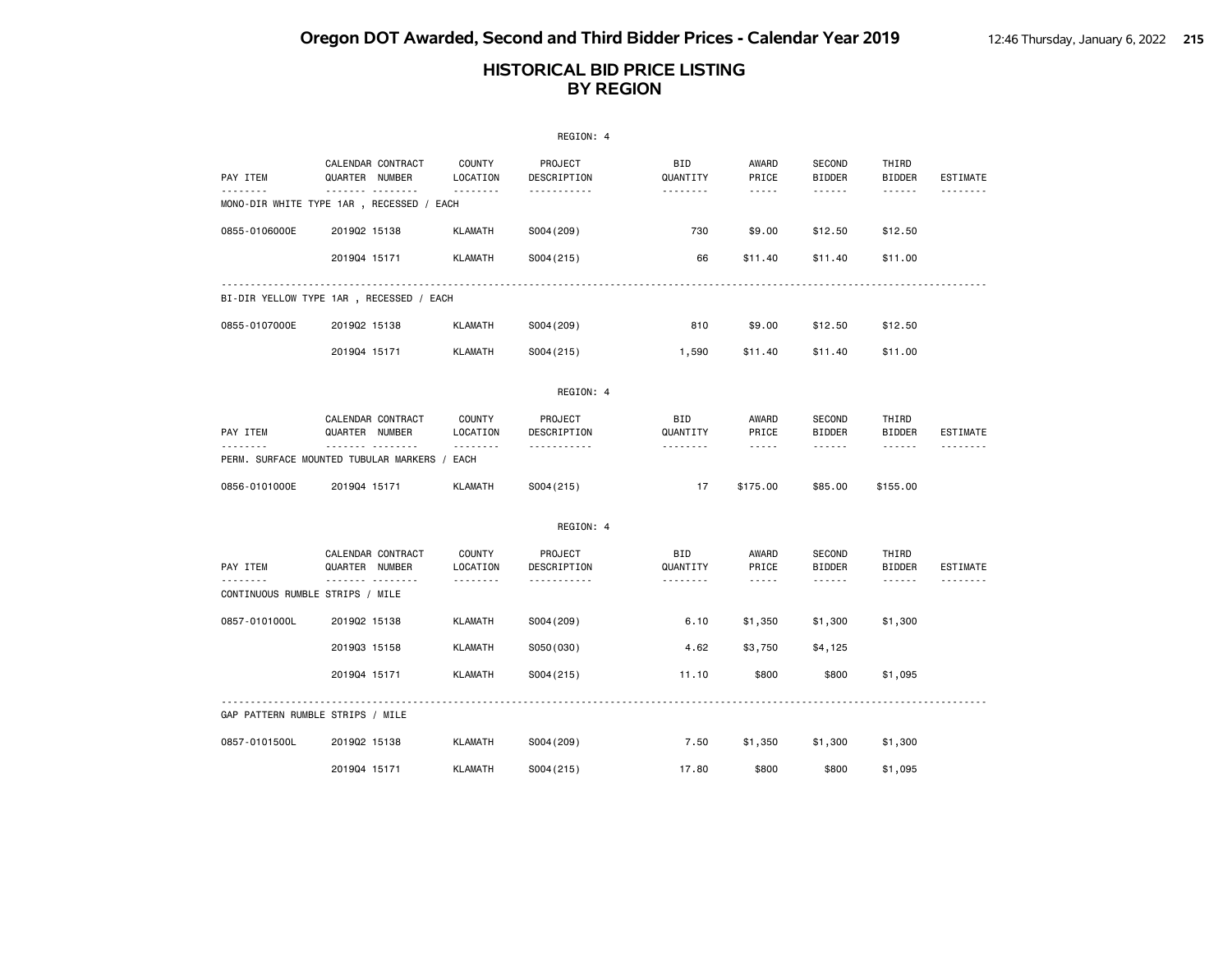|                                                      |                |                          |                           | REGION: 4                     |                        |                       |                                |                        |                 |
|------------------------------------------------------|----------------|--------------------------|---------------------------|-------------------------------|------------------------|-----------------------|--------------------------------|------------------------|-----------------|
| PAY ITEM                                             | QUARTER NUMBER | <b>CALENDAR CONTRACT</b> | <b>COUNTY</b><br>LOCATION | PROJECT<br>DESCRIPTION        | BID<br>QUANTITY        | AWARD<br>PRICE        | <b>SECOND</b><br><b>BIDDER</b> | THIRD<br><b>BIDDER</b> | <b>ESTIMATE</b> |
| LONGITUDINAL PAVEMENT MARKINGS - PAINT / FOOT        |                |                          | <u>.</u>                  | .                             | .                      | -----                 | - - - - - -                    | ------                 |                 |
| 0860-0200000F                                        | 201903 15161   |                          | LAKE                      | S019(025)                     | 6,180                  | \$0.22                | \$0.53                         | \$1.30                 |                 |
|                                                      |                |                          |                           | REGION: 4                     |                        |                       |                                |                        |                 |
| PAY ITEM                                             | QUARTER NUMBER | <b>CALENDAR CONTRACT</b> | <b>COUNTY</b><br>LOCATION | <b>PROJECT</b><br>DESCRIPTION | <b>BID</b><br>QUANTITY | <b>AWARD</b><br>PRICE | <b>SECOND</b><br><b>BIDDER</b> | THIRD<br><b>BIDDER</b> | <b>ESTIMATE</b> |
| .<br>METHYL METHACRYLATE, EXTR, GROOVE, N-PRO / FOOT |                |                          | --------                  | .                             | .                      | -----                 | <b>.</b>                       | ------                 |                 |
| 0865-0116530F                                        | 201904 15171   |                          | <b>KLAMATH</b>            | S004(215)                     | 162,987                | \$1.60                | \$1.60                         | \$1.75                 |                 |
|                                                      |                |                          |                           | REGION: 4                     |                        |                       |                                |                        |                 |
| PAY ITEM                                             | QUARTER NUMBER | CALENDAR CONTRACT        | COUNTY<br>LOCATION        | PROJECT<br>DESCRIPTION        | BID<br>QUANTITY        | AWARD<br>PRICE        | <b>SECOND</b><br><b>BIDDER</b> | THIRD<br><b>BIDDER</b> | <b>ESTIMATE</b> |
| PLURAL COMPONENT, SPRAYED, GROOVED / FOOT            |                |                          |                           |                               |                        | -----                 |                                |                        |                 |
| 0866-0114000F                                        | 201903 15158   |                          | <b>KLAMATH</b>            | S050(030)                     | 123,610                | \$1.05                | \$1.15                         |                        |                 |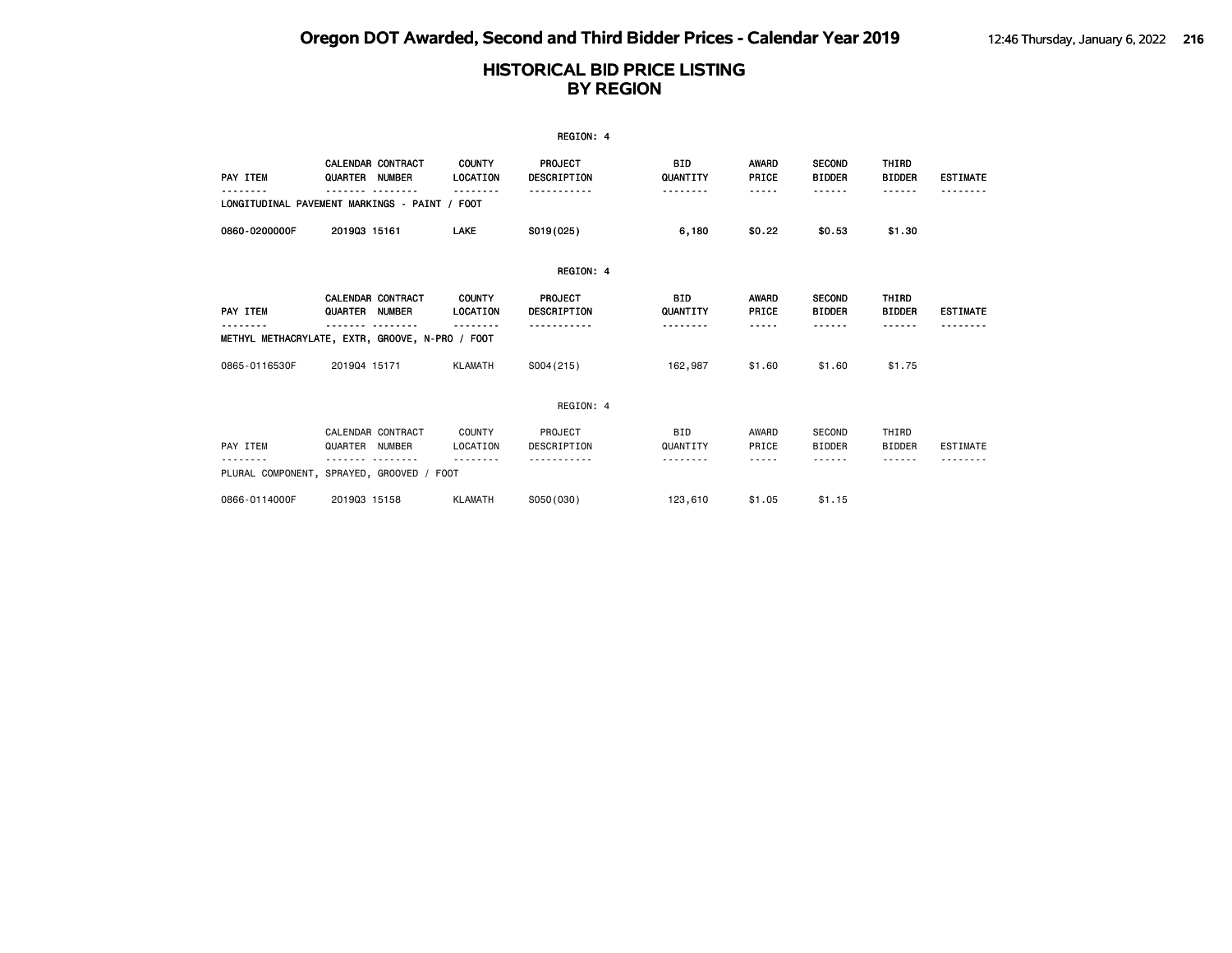|                             |                                                        |                    | REGION: 4              |                       |                                                                                                                                                                                 |                                |                        |                 |
|-----------------------------|--------------------------------------------------------|--------------------|------------------------|-----------------------|---------------------------------------------------------------------------------------------------------------------------------------------------------------------------------|--------------------------------|------------------------|-----------------|
| PAY ITEM                    | CALENDAR CONTRACT<br><b>QUARTER NUMBER</b>             | COUNTY<br>LOCATION | PROJECT<br>DESCRIPTION | BID<br>QUANTITY       | AWARD<br>PRICE                                                                                                                                                                  | <b>SECOND</b><br><b>BIDDER</b> | THIRD<br><b>BIDDER</b> | <b>ESTIMATE</b> |
| .                           | ------- --------<br>PVMT LEGEND, TYPE B: ARROWS / EACH | --------           | -----------            | <u> - - - - - - -</u> | $\cdots \cdots \cdots$                                                                                                                                                          | ------                         | ------                 |                 |
| 0867-0103000E               | 201903 15158                                           | KLAMATH            | S050(030)              | 12 <sub>2</sub>       | \$485.00                                                                                                                                                                        | \$525.00                       |                        |                 |
|                             | 201904 15171                                           | <b>KLAMATH</b>     | S004(215)              | $7^{\circ}$           | \$275.00                                                                                                                                                                        | \$275.00                       | \$405.00               |                 |
|                             | PVMT LEGEND, TYPE B-HS: ARROWS / EACH                  |                    |                        |                       |                                                                                                                                                                                 |                                |                        |                 |
| 0867-0103100E               | 201902 15138                                           | KLAMATH            | S004 (209)             | 17                    | \$385.00                                                                                                                                                                        | \$500.00                       | \$500.00               |                 |
|                             | .<br>PVMT LEGEND, TYPE B: "SCHOOL" / EACH              |                    |                        |                       |                                                                                                                                                                                 |                                |                        |                 |
| 0867-0111000E               | 201903 15158                                           | KLAMATH            | S050(030)              | $\mathbf{2}$          | \$1,500                                                                                                                                                                         | \$1,650                        |                        |                 |
|                             | PVMT LEGEND, TYPE B-HS: BIKE LANE / EACH               |                    |                        |                       |                                                                                                                                                                                 |                                |                        |                 |
| 0867-0131000E               | 201903 15158                                           | KLAMATH            | S050(030)              | $\overline{2}$        | \$485.00                                                                                                                                                                        | \$525.00                       |                        |                 |
| PAVEMENT BAR, TYPE B / SQFT |                                                        |                    |                        |                       |                                                                                                                                                                                 |                                |                        |                 |
| 0867-0145000J               | 201903 15158                                           | <b>KLAMATH</b>     | S050(030)              | 129.78                | \$15.00                                                                                                                                                                         | \$16.50                        |                        |                 |
|                             | 201904 15171                                           | KLAMATH            | S004(215)              | 127                   | \$9.00                                                                                                                                                                          | \$9.00                         | \$8.50                 |                 |
|                             |                                                        |                    | REGION: 4              |                       |                                                                                                                                                                                 |                                |                        |                 |
| PAY ITEM                    | CALENDAR CONTRACT<br>QUARTER NUMBER                    | COUNTY<br>LOCATION | PROJECT<br>DESCRIPTION | BID<br>QUANTITY       | AWARD<br>PRICE                                                                                                                                                                  | SECOND<br><b>BIDDER</b>        | THIRD<br><b>BIDDER</b> | ESTIMATE        |
| .<br>WOOD SIGN POSTS / FBM  |                                                        | --------           | -----------            | .                     | $\frac{1}{2} \left( \frac{1}{2} \right) \left( \frac{1}{2} \right) \left( \frac{1}{2} \right) \left( \frac{1}{2} \right) \left( \frac{1}{2} \right) \left( \frac{1}{2} \right)$ | ------                         | $\cdots \cdots \cdots$ | .               |
| 0910-0100000K               | 201902 15138                                           | <b>KLAMATH</b>     | S004 (209)             | 13.30                 | \$25.00                                                                                                                                                                         | \$10.00                        | \$10.00                |                 |
|                             | 201903 15158                                           | <b>KLAMATH</b>     | S050(030)              | 1,677                 | \$8,00                                                                                                                                                                          | \$8,50                         |                        |                 |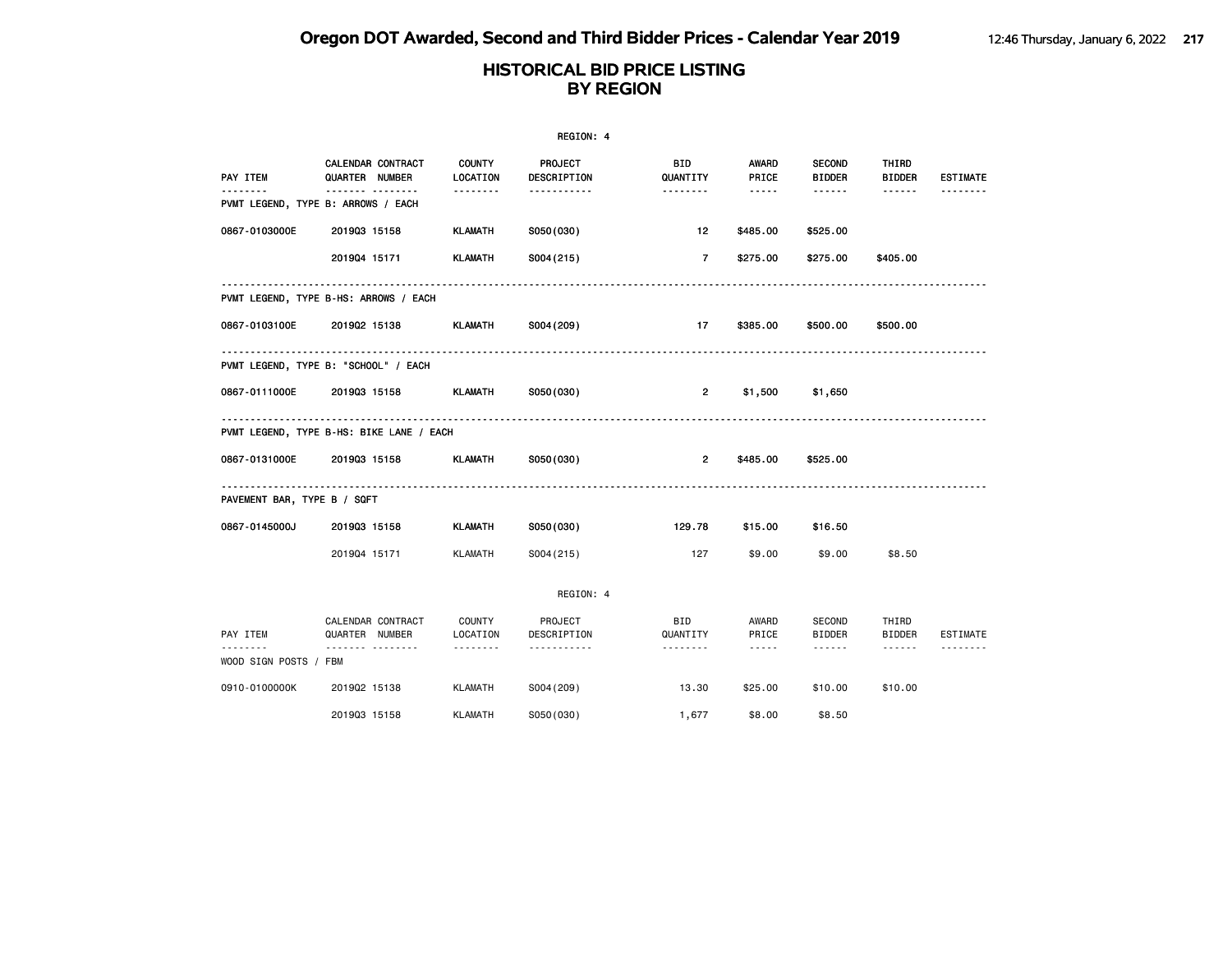|                                         |                                                   |                           | REGION: 4                     |                        |                                                                                                               |                                |                        |                 |
|-----------------------------------------|---------------------------------------------------|---------------------------|-------------------------------|------------------------|---------------------------------------------------------------------------------------------------------------|--------------------------------|------------------------|-----------------|
| PAY ITEM                                | <b>CALENDAR CONTRACT</b><br><b>QUARTER NUMBER</b> | <b>COUNTY</b><br>LOCATION | <b>PROJECT</b><br>DESCRIPTION | BID<br>QUANTITY        | AWARD<br>PRICE                                                                                                | <b>SECOND</b><br><b>BIDDER</b> | THIRD<br><b>BIDDER</b> | <b>ESTIMATE</b> |
| -------<br>SIGN SUPPORT FOOTINGS / CUYD | <u> </u>                                          | <u>.</u>                  | -----------                   | <u> - - - - - - -</u>  | $\frac{1}{2} \frac{1}{2} \frac{1}{2} \frac{1}{2} \frac{1}{2} \frac{1}{2} \frac{1}{2} \frac{1}{2} \frac{1}{2}$ | $- - - - - -$                  | $- - - - - -$          | <u>.</u>        |
| 0920-0100000A                           | 201902 15138                                      | <b>KLAMATH</b>            | S004 (209)                    | 5.80                   | \$2,724                                                                                                       | \$1,293                        | \$1,293                |                 |
|                                         | 201903 15158                                      | <b>KLAMATH</b>            | S050(030)                     | 4.90                   | \$1,224                                                                                                       | \$1,327                        |                        |                 |
|                                         | 201904 15171                                      | <b>KLAMATH</b>            | S004(215)                     | 0.50                   | \$6,240                                                                                                       | \$4,800                        | \$2,600                |                 |
|                                         |                                                   |                           | REGION: 4                     |                        |                                                                                                               |                                |                        |                 |
| PAY ITEM                                | CALENDAR CONTRACT<br>QUARTER NUMBER               | <b>COUNTY</b><br>LOCATION | <b>PROJECT</b><br>DESCRIPTION | <b>BID</b><br>QUANTITY | AWARD<br>PRICE                                                                                                | <b>SECOND</b><br><b>BIDDER</b> | THIRD<br><b>BIDDER</b> | <b>ESTIMATE</b> |
| <u>.</u><br>SIGNAL POLE MOUNTS / LB     | <b>.</b>                                          | <u>.</u>                  | -----------                   | <u> - - - - - - -</u>  | $\frac{1}{2} \frac{1}{2} \frac{1}{2} \frac{1}{2} \frac{1}{2} \frac{1}{2} \frac{1}{2} \frac{1}{2} \frac{1}{2}$ | ------                         | ------                 | <u>.</u>        |
| 0930-0107000A                           | 201903 15158                                      | <b>KLAMATH</b>            | S050(030)                     | 176.40                 | \$11.90                                                                                                       | \$13.04                        |                        |                 |
| SECONDARY SIGN MOUNTS / LB              |                                                   |                           |                               |                        |                                                                                                               |                                |                        |                 |
| 0930-0110000A                           | 201902 15138                                      | <b>KLAMATH</b>            | S004 (209)                    | 27.80                  | \$28.78                                                                                                       | \$14.39                        | \$14.39                |                 |
|                                         | .<br>MULTIPST BRKWY SIGN SUPPORTS / LB            |                           |                               |                        |                                                                                                               |                                |                        |                 |
| 0930-0111000A                           | 201902 15138                                      | <b>KLAMATH</b>            | S004 (209)                    | 850.60                 | \$6.11                                                                                                        | \$6.35                         | \$6.35                 |                 |
|                                         | TRIANG BASE BRKWY SIGN SUPP / LB                  | .                         |                               |                        |                                                                                                               |                                |                        |                 |
| 0930-0112000A                           | 201902 15138                                      | <b>KLAMATH</b>            | S004 (209)                    | 744.80                 | \$11.65                                                                                                       | \$13.59                        | \$13.59                |                 |
|                                         | 201903 15158                                      | <b>KLAMATH</b>            | S050(030)                     | 1,257                  | \$7.95                                                                                                        | \$8.75                         |                        |                 |
|                                         | PERF STEEL SQR TUBE SLIP BASE SIGN SUPP / LB      |                           |                               |                        |                                                                                                               |                                |                        |                 |
| 0930-0114000A                           | 201902 15138                                      | KLAMATH                   | S004 (209)                    | 1,579                  | \$5.70                                                                                                        | \$6.33                         | \$6.33                 |                 |
|                                         | 201904 15171                                      | KLAMATH                   | S004 (215)                    | 538                    | \$6.88                                                                                                        | \$4.83                         | \$4.83                 |                 |
|                                         | PERF STEEL SQR TUBE ANCHOR SIGN SUPPORTS / LB     |                           |                               |                        |                                                                                                               |                                |                        |                 |
| 0930-0117000A                           | 201903 15158                                      | KLAMATH                   | S050(030)                     | 2,343                  | \$4.32                                                                                                        | \$4.76                         |                        |                 |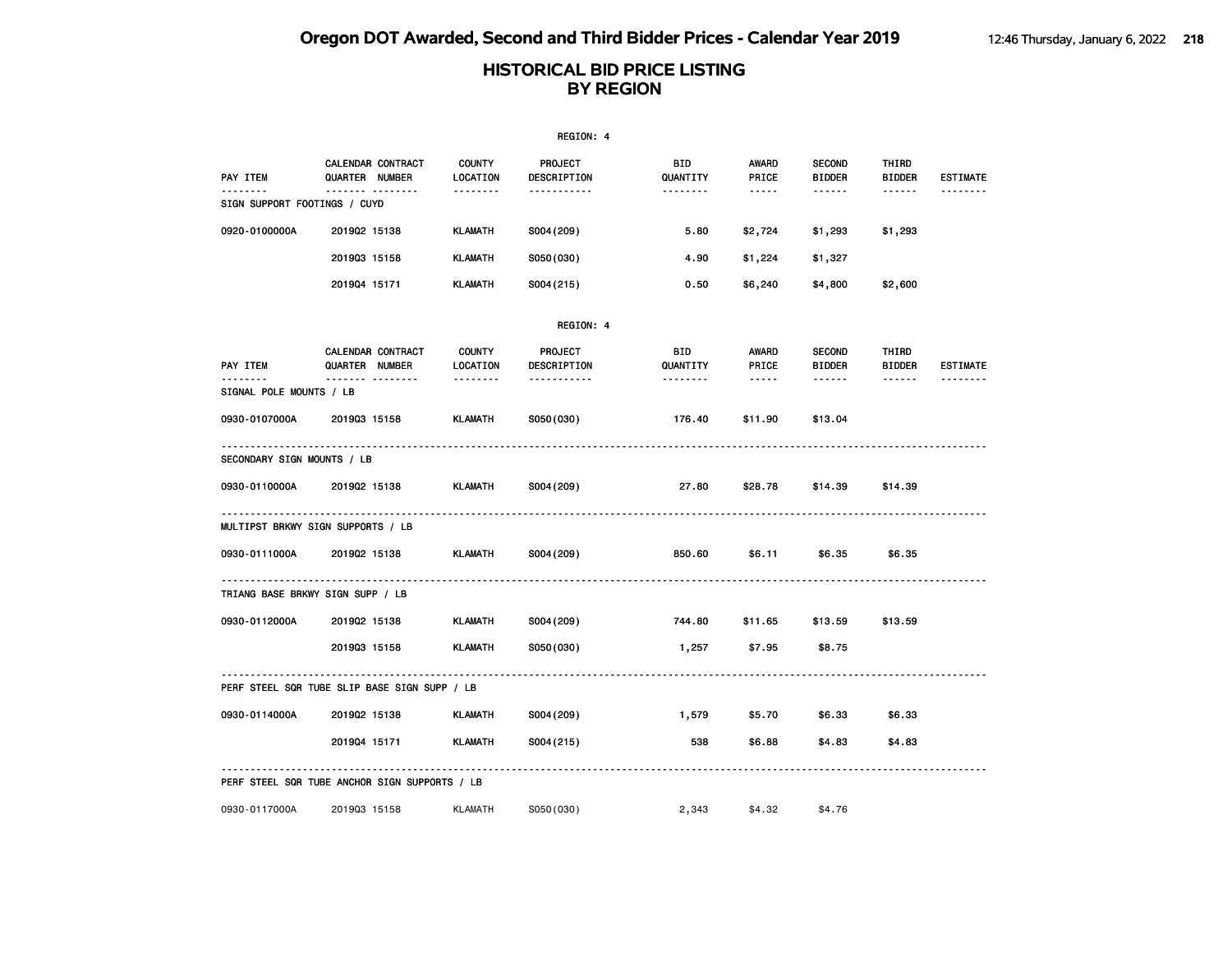|                                                                          |                |                        |                                | REGION: 4                          |                        |                                                                                                                                                      |                                |                        |                             |
|--------------------------------------------------------------------------|----------------|------------------------|--------------------------------|------------------------------------|------------------------|------------------------------------------------------------------------------------------------------------------------------------------------------|--------------------------------|------------------------|-----------------------------|
| PAY ITEM<br>.                                                            | QUARTER NUMBER | CALENDAR CONTRACT<br>. | <b>COUNTY</b><br>LOCATION<br>. | PROJECT<br>DESCRIPTION             | BID<br>QUANTITY        | <b>AWARD</b><br>PRICE                                                                                                                                | <b>SECOND</b><br><b>BIDDER</b> | THIRD<br><b>BIDDER</b> | <b>ESTIMATE</b><br><u>.</u> |
| SIGNS, STANDARD SHEETING, EXTRUDED AL / SQFT                             |                |                        |                                | .                                  | <u>.</u>               | -----                                                                                                                                                | ------                         | ------                 |                             |
| 0940-0201000J                                                            | 201903 15158   |                        | <b>KLAMATH</b>                 | S050(030)                          | 102.60                 | \$28.00                                                                                                                                              | \$31.00                        |                        |                             |
| SIGNS, STANDARD SHEETING, SHEET ALUMINUM / SQFT                          |                |                        |                                |                                    |                        |                                                                                                                                                      |                                |                        |                             |
| 0940-0202000J                                                            | 201903 15158   |                        | <b>KLAMATH</b>                 | S050(030)                          | 15                     | \$35.00                                                                                                                                              | \$38.00                        |                        |                             |
|                                                                          | 201904 15171   |                        | <b>KLAMATH</b>                 | S004(215)                          | 88                     | \$19.00                                                                                                                                              | \$14.50                        | \$18.00                |                             |
| ----------------------------<br>SIGNS, STANDARD SHEETING, PLYWOOD / SQFT |                |                        |                                | ---------------------------------- |                        |                                                                                                                                                      |                                |                        |                             |
| 0940-0203000J                                                            | 201902 15138   |                        | <b>KLAMATH</b>                 | S004 (209)                         | 144                    | \$20.00                                                                                                                                              | \$18.25                        | \$18.25                |                             |
|                                                                          | 201903 15158   |                        | <b>KLAMATH</b>                 | S050(030)                          | 704.10                 | \$21.00                                                                                                                                              | \$23.00                        |                        |                             |
|                                                                          | 201904 15171   |                        | <b>KLAMATH</b>                 | S004(215)                          | 50.50                  | \$19.00                                                                                                                                              | \$14.00                        | \$18.00                |                             |
| SIGNS, TYPE IX SHEETING, EXTRUDED AL / SQFT                              |                |                        |                                |                                    |                        |                                                                                                                                                      |                                |                        | .                           |
| 0940-0204000J                                                            | 201902 15138   |                        | <b>KLAMATH</b>                 | S004 (209)                         | 207                    | \$35.00                                                                                                                                              | \$25.00                        | \$25.00                |                             |
|                                                                          |                |                        |                                | REGION: 4                          |                        |                                                                                                                                                      |                                |                        |                             |
| PAY ITEM                                                                 | QUARTER NUMBER | CALENDAR CONTRACT      | COUNTY<br>LOCATION             | PROJECT<br>DESCRIPTION             | <b>BID</b><br>QUANTITY | AWARD<br>PRICE                                                                                                                                       | SECOND<br><b>BIDDER</b>        | THIRD<br><b>BIDDER</b> | <b>ESTIMATE</b>             |
| .<br>POLE FOUNDATIONS / EACH                                             |                | .                      | .                              | .                                  | .                      | $\frac{1}{2} \left( \frac{1}{2} \right) \left( \frac{1}{2} \right) \left( \frac{1}{2} \right) \left( \frac{1}{2} \right) \left( \frac{1}{2} \right)$ | ------                         | ------                 | <u>.</u>                    |
| 0970-0100000A                                                            | 201903 15158   |                        | <b>KLAMATH</b>                 | S050(030)                          | $\overline{2}$         | \$7,750                                                                                                                                              | \$1,750                        |                        |                             |
| SWITCHING, CONDUIT, AND WIRING / FOOT                                    |                |                        |                                |                                    |                        |                                                                                                                                                      |                                |                        |                             |
| 0970-0105000A                                                            | 201903 15158   |                        | <b>KLAMATH</b>                 | S050(030)                          | 330                    | \$165.74                                                                                                                                             | \$293.41                       |                        |                             |
|                                                                          |                |                        |                                | REGION: 4                          |                        |                                                                                                                                                      |                                |                        |                             |
| PAY ITEM                                                                 | QUARTER NUMBER | CALENDAR CONTRACT      | <b>COUNTY</b><br>LOCATION      | PROJECT<br>DESCRIPTION             | BID<br>QUANTITY        | AWARD<br>PRICE                                                                                                                                       | <b>SECOND</b><br><b>BIDDER</b> | THIRD<br><b>BIDDER</b> | <b>ESTIMATE</b>             |
| FLASHING BEACON INSTALLATION, _____ / EACH                               |                | .                      | .                              | .                                  | .                      | $- - - - -$                                                                                                                                          | ------                         | ------                 | .                           |
| 0990-0106000A                                                            | 201903 15158   |                        | <b>KLAMATH</b>                 | S050(030)                          | $\mathbf{1}$           | \$29,000                                                                                                                                             | \$68,300                       |                        |                             |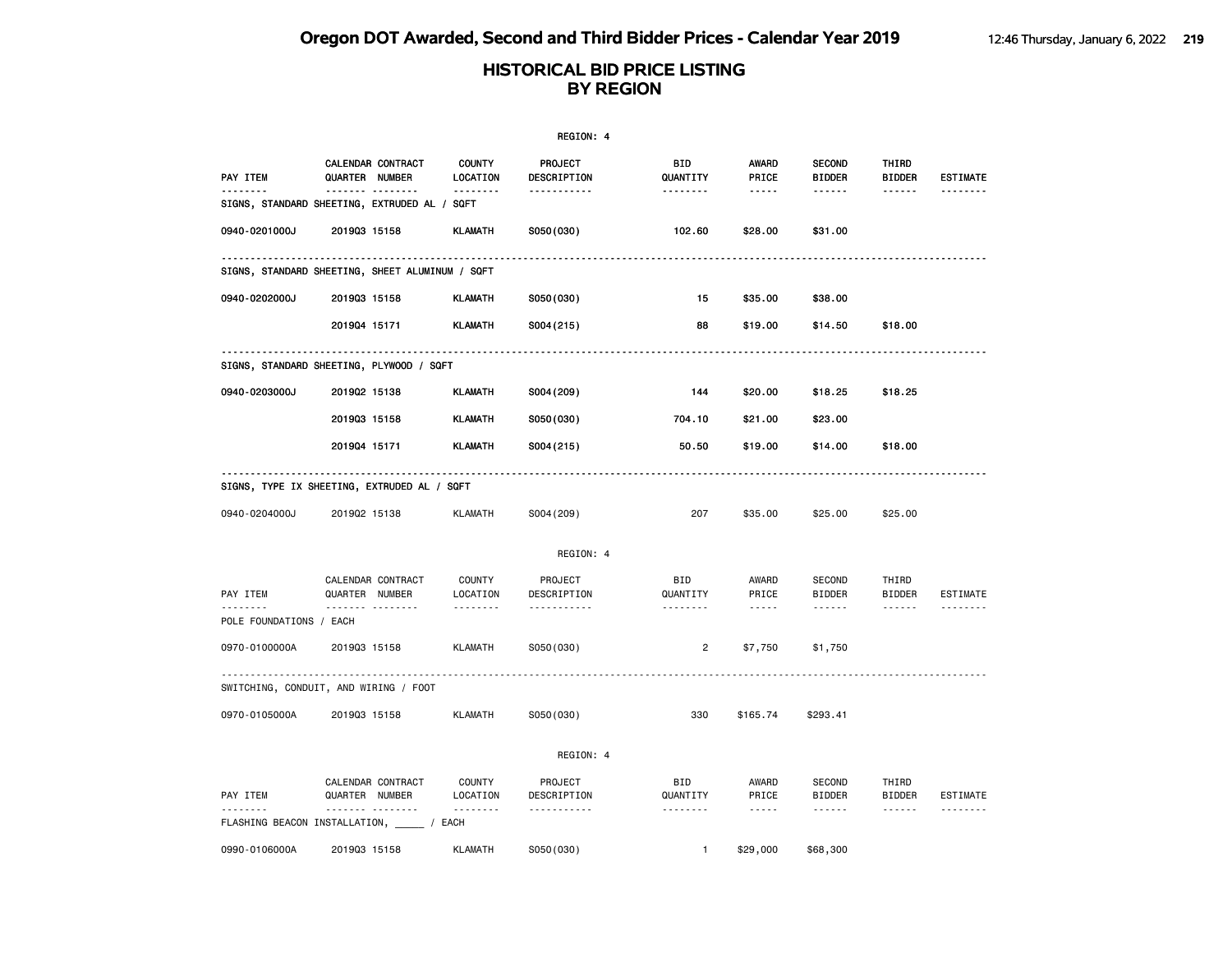|                               | REGION: 4                                |                           |                        |                        |                       |                                |                                                                                                                                                                                                                                                                                                                                                                                                                                                                            |                 |  |  |  |
|-------------------------------|------------------------------------------|---------------------------|------------------------|------------------------|-----------------------|--------------------------------|----------------------------------------------------------------------------------------------------------------------------------------------------------------------------------------------------------------------------------------------------------------------------------------------------------------------------------------------------------------------------------------------------------------------------------------------------------------------------|-----------------|--|--|--|
| PAY ITEM                      | CALENDAR CONTRACT<br>QUARTER NUMBER<br>. | <b>COUNTY</b><br>LOCATION | PROJECT<br>DESCRIPTION | <b>BID</b><br>QUANTITY | <b>AWARD</b><br>PRICE | <b>SECOND</b><br><b>BIDDER</b> | THIRD<br><b>BIDDER</b>                                                                                                                                                                                                                                                                                                                                                                                                                                                     | <b>ESTIMATE</b> |  |  |  |
| PERMANENT SEEDING / ACRE      |                                          | .                         | .                      | --------               | $- - - - -$           | ------                         | ------                                                                                                                                                                                                                                                                                                                                                                                                                                                                     |                 |  |  |  |
| 1030-0108000R                 | 201902 15138                             | <b>KLAMATH</b>            | S004 (209)             | 16.40                  | \$1,800               | \$1,800                        | \$2,500                                                                                                                                                                                                                                                                                                                                                                                                                                                                    |                 |  |  |  |
|                               | 201903 15161                             | LAKE                      | S019(025)              | $\overline{2}$         | \$4,900               | \$5,000                        | \$5,000                                                                                                                                                                                                                                                                                                                                                                                                                                                                    |                 |  |  |  |
| PERM SEEDING, MIX NO 1 / ACRE |                                          |                           |                        |                        |                       |                                |                                                                                                                                                                                                                                                                                                                                                                                                                                                                            |                 |  |  |  |
| 1030-0109000R                 | 201903 15158                             | KLAMATH                   | S050(030)              | 0.40                   | \$8,250               | \$9,050                        |                                                                                                                                                                                                                                                                                                                                                                                                                                                                            |                 |  |  |  |
| PERM SEEDING, MIX NO 2 / ACRE |                                          |                           |                        |                        |                       |                                |                                                                                                                                                                                                                                                                                                                                                                                                                                                                            |                 |  |  |  |
| 1030-0110000R                 | 201903 15158                             | KLAMATH                   | S050(030)              | 0.10                   | \$10,000              | \$11,000                       |                                                                                                                                                                                                                                                                                                                                                                                                                                                                            |                 |  |  |  |
|                               |                                          |                           | REGION: 4              |                        |                       |                                |                                                                                                                                                                                                                                                                                                                                                                                                                                                                            |                 |  |  |  |
| PAY ITEM<br>$- - - - - - - -$ | CALENDAR CONTRACT<br>QUARTER NUMBER      | COUNTY<br>LOCATION        | PROJECT<br>DESCRIPTION | <b>BID</b><br>QUANTITY | AWARD<br>PRICE        | SECOND<br><b>BIDDER</b>        | THIRD<br><b>BIDDER</b>                                                                                                                                                                                                                                                                                                                                                                                                                                                     | <b>ESTIMATE</b> |  |  |  |
| TYPE 1-5W FENCE / FOOT        | .                                        | .                         | <u>.</u>               |                        | $- - - - -$           | $- - - - - -$                  | $\frac{1}{2} \left( \frac{1}{2} \right) \left( \frac{1}{2} \right) \left( \frac{1}{2} \right) \left( \frac{1}{2} \right) \left( \frac{1}{2} \right) \left( \frac{1}{2} \right) \left( \frac{1}{2} \right) \left( \frac{1}{2} \right) \left( \frac{1}{2} \right) \left( \frac{1}{2} \right) \left( \frac{1}{2} \right) \left( \frac{1}{2} \right) \left( \frac{1}{2} \right) \left( \frac{1}{2} \right) \left( \frac{1}{2} \right) \left( \frac{1}{2} \right) \left( \frac$ |                 |  |  |  |
| 1050-0102000F                 | 201903 15161                             | LAKE                      | S019(025)              | 1,350                  | \$9.00                | \$9,00                         | \$14,00                                                                                                                                                                                                                                                                                                                                                                                                                                                                    |                 |  |  |  |
| 16 FOOT SINGLE GATES / EACH   |                                          |                           |                        |                        |                       |                                |                                                                                                                                                                                                                                                                                                                                                                                                                                                                            |                 |  |  |  |
| 1050-0111000E                 | 201903 15161                             | LAKE                      | S019(025)              | $\overline{2}$         | \$1,200               | \$1,200                        | \$1,800                                                                                                                                                                                                                                                                                                                                                                                                                                                                    |                 |  |  |  |
| 20 FOOT SINGLE GATES / EACH   |                                          |                           |                        |                        |                       |                                |                                                                                                                                                                                                                                                                                                                                                                                                                                                                            |                 |  |  |  |
| 1050-0112000E                 | 201903 15161                             | LAKE                      | S019(025)              | $\mathbf{3}$           |                       | \$1,400 \$1,400                | \$2,400                                                                                                                                                                                                                                                                                                                                                                                                                                                                    |                 |  |  |  |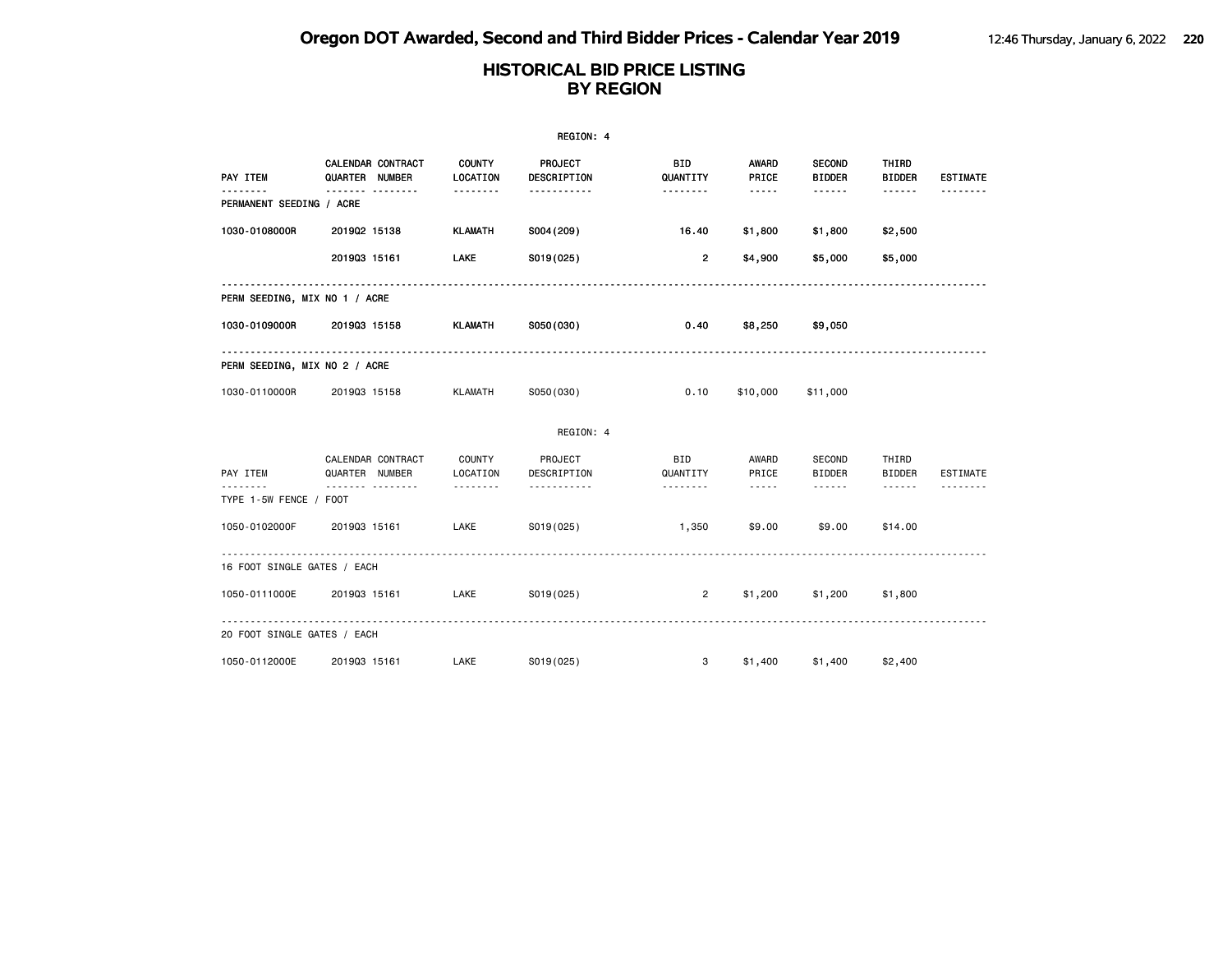|                                      |                |                          |                               | REGION: 4              |                        |                                                                                                                                                      |                                |                                                                                                                                                                                                                                                                                                                                                                                                                                                                            |                 |
|--------------------------------------|----------------|--------------------------|-------------------------------|------------------------|------------------------|------------------------------------------------------------------------------------------------------------------------------------------------------|--------------------------------|----------------------------------------------------------------------------------------------------------------------------------------------------------------------------------------------------------------------------------------------------------------------------------------------------------------------------------------------------------------------------------------------------------------------------------------------------------------------------|-----------------|
| PAY ITEM                             | QUARTER NUMBER | <b>CALENDAR CONTRACT</b> | <b>COUNTY</b><br>LOCATION     | PROJECT<br>DESCRIPTION | <b>BID</b><br>QUANTITY | AWARD<br>PRICE                                                                                                                                       | <b>SECOND</b><br><b>BIDDER</b> | THIRD<br><b>BIDDER</b>                                                                                                                                                                                                                                                                                                                                                                                                                                                     | <b>ESTIMATE</b> |
| SINGLE MAILBOX SUPPORTS / EACH       |                |                          | .                             |                        | .                      | $- - - - -$                                                                                                                                          | ------                         | ------                                                                                                                                                                                                                                                                                                                                                                                                                                                                     |                 |
| 1070-0100000E                        | 201903 15161   |                          | <b>LAKE</b>                   | S019(025)              | $\blacksquare$         | \$275.00                                                                                                                                             | \$500.00                       | \$300.00                                                                                                                                                                                                                                                                                                                                                                                                                                                                   |                 |
| MULTIPLE MAILBOX SUPPORTS / EACH     |                |                          |                               |                        |                        |                                                                                                                                                      |                                |                                                                                                                                                                                                                                                                                                                                                                                                                                                                            |                 |
| 1070-0101000E                        | 201903 15161   | 15158                    | LAKE<br><b>KLAMATH</b>        | S019(025)<br>S050(030) | $\mathbf{1}$<br>3      | \$500<br>\$500.00                                                                                                                                    | \$1,000<br>\$325.00            | \$650                                                                                                                                                                                                                                                                                                                                                                                                                                                                      |                 |
| MAILBOX CONCRETE COLLARS / EACH      |                |                          |                               |                        |                        |                                                                                                                                                      |                                |                                                                                                                                                                                                                                                                                                                                                                                                                                                                            |                 |
| 1070-0102000E                        | 201903 15161   | 15158                    | <b>LAKE</b><br><b>KLAMATH</b> | S019(025)<br>S050(030) | $\overline{2}$<br>3    | \$20.00<br>\$500.00                                                                                                                                  | \$200.00<br>\$450.00           | \$670.00                                                                                                                                                                                                                                                                                                                                                                                                                                                                   |                 |
| REMOVE & REINST MBOX SUPPORTS / EACH |                |                          |                               |                        |                        |                                                                                                                                                      |                                |                                                                                                                                                                                                                                                                                                                                                                                                                                                                            |                 |
| 1070-0103000E                        | 201903 15158   |                          | <b>KLAMATH</b>                | S050(030)              | 4                      | \$500.00                                                                                                                                             | \$325.00                       |                                                                                                                                                                                                                                                                                                                                                                                                                                                                            |                 |
|                                      |                |                          |                               | REGION: 5              |                        |                                                                                                                                                      |                                |                                                                                                                                                                                                                                                                                                                                                                                                                                                                            |                 |
| PAY ITEM                             | QUARTER NUMBER | CALENDAR CONTRACT        | COUNTY<br>LOCATION            | PROJECT<br>DESCRIPTION | <b>BID</b><br>QUANTITY | AWARD<br>PRICE                                                                                                                                       | <b>SECOND</b><br><b>BIDDER</b> | THIRD<br><b>BIDDER</b>                                                                                                                                                                                                                                                                                                                                                                                                                                                     | ESTIMATE        |
| TRAINING / HOUR                      | .              |                          | .                             | .                      | .                      | $\frac{1}{2} \left( \frac{1}{2} \right) \left( \frac{1}{2} \right) \left( \frac{1}{2} \right) \left( \frac{1}{2} \right) \left( \frac{1}{2} \right)$ | ------                         | $\frac{1}{2} \left( \frac{1}{2} \right) \left( \frac{1}{2} \right) \left( \frac{1}{2} \right) \left( \frac{1}{2} \right) \left( \frac{1}{2} \right) \left( \frac{1}{2} \right) \left( \frac{1}{2} \right) \left( \frac{1}{2} \right) \left( \frac{1}{2} \right) \left( \frac{1}{2} \right) \left( \frac{1}{2} \right) \left( \frac{1}{2} \right) \left( \frac{1}{2} \right) \left( \frac{1}{2} \right) \left( \frac{1}{2} \right) \left( \frac{1}{2} \right) \left( \frac$ |                 |
| 0100-0101000T                        | 201902 15154   |                          | <b>UMATILLA</b>               | 7565(001)              | 690                    | \$20,00                                                                                                                                              | \$20,00                        |                                                                                                                                                                                                                                                                                                                                                                                                                                                                            |                 |
|                                      | 201903 15162   |                          | <b>MALHEUR</b>                | 5490 (010)             | 420                    | \$20.00                                                                                                                                              | \$20.00                        | \$20.00                                                                                                                                                                                                                                                                                                                                                                                                                                                                    |                 |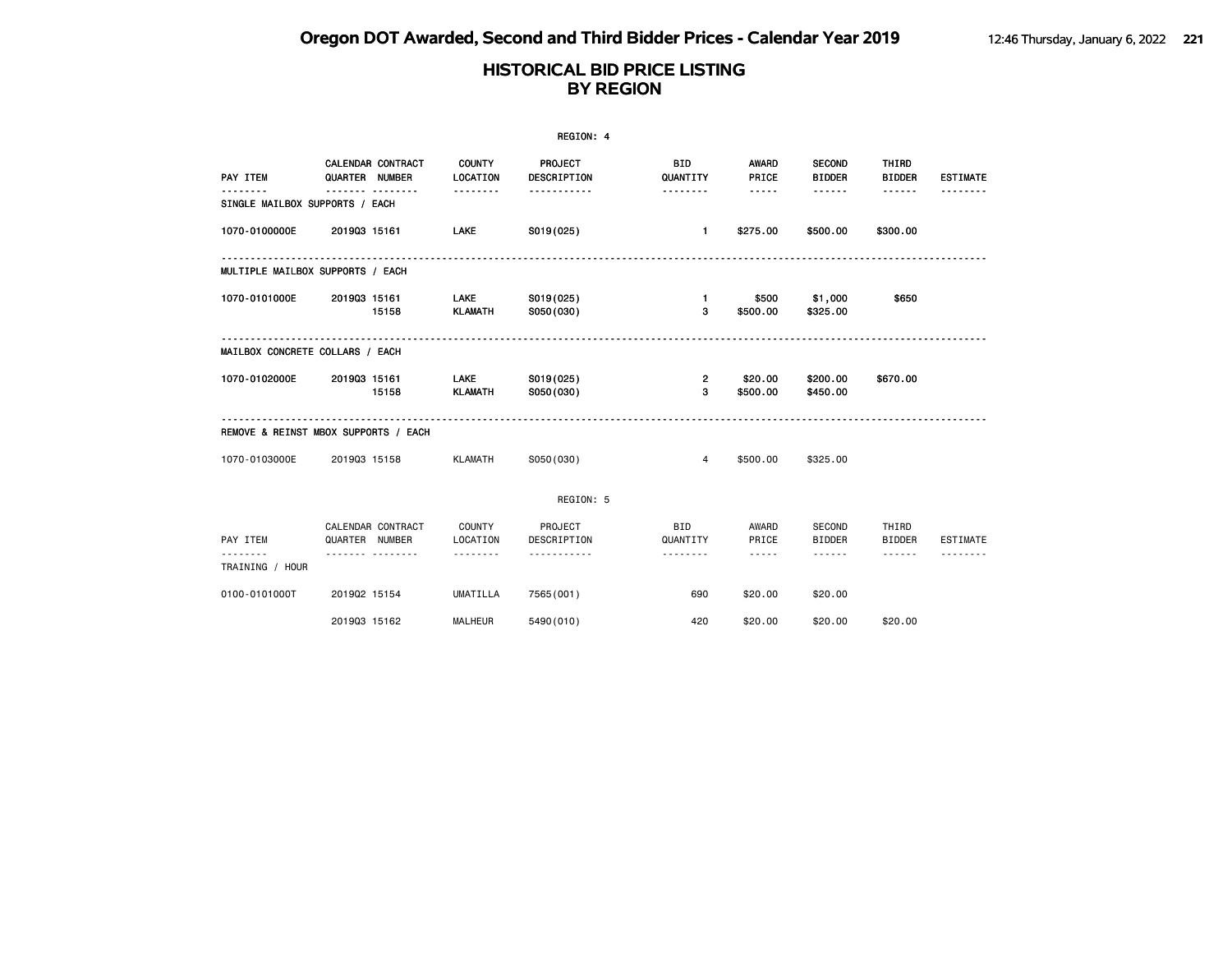|                                      |              |                                     |                           | REGION: 5              |                 |                       |                                |                        |                 |
|--------------------------------------|--------------|-------------------------------------|---------------------------|------------------------|-----------------|-----------------------|--------------------------------|------------------------|-----------------|
| PAY ITEM                             |              | CALENDAR CONTRACT<br>QUARTER NUMBER | <b>COUNTY</b><br>LOCATION | PROJECT<br>DESCRIPTION | BID<br>QUANTITY | <b>AWARD</b><br>PRICE | <b>SECOND</b><br><b>BIDDER</b> | THIRD<br><b>BIDDER</b> | <b>ESTIMATE</b> |
| .<br>TEMPORARY SIGNS /               | SQFT         |                                     | <u>.</u>                  | .                      |                 | $- - - - -$           | ------                         | ------                 | <u>.</u>        |
| 0225-0102000J                        | 201901 15133 |                                     | <b>HARNEY</b>             | S007(076)              | 300             | \$22.00               | \$27.40                        |                        |                 |
|                                      |              | 15131                               | <b>UMATILLA</b>           | S006(162)              | 480             | \$0.01                | \$15.00                        | \$20.00                |                 |
|                                      | 201902 15147 |                                     | <b>UMATILLA</b>           | S006(167)              | 230             | \$17.80               | \$20.00                        | \$17.50                |                 |
|                                      |              | 15140                               | <b>MALHEUR</b>            | SA00(210)              | 2,195           | \$23.00               | \$34.00                        |                        |                 |
|                                      |              | 15154                               | <b>UMATILLA</b>           | 7565 (001)             | 2,200           | \$13.00               | \$15.00                        |                        |                 |
|                                      | 201903 15162 |                                     | <b>MALHEUR</b>            | 5490 (010)             | 1,750           | \$25.00               | \$27.80                        | \$27.80                |                 |
|                                      | 201904 15184 |                                     | <b>MALHEUR</b>            | SA00(094)              | 180             | \$25.00               |                                |                        |                 |
|                                      |              | 15174                               | <b>BAKER</b>              | S006(116)              | 580             | \$18.00               | \$24.00                        | \$18.00                |                 |
|                                      |              | 15181                               | <b>UMATILLA</b>           | S036(004)              | 835             | \$15.00               | \$18.00                        | \$14.50                |                 |
|                                      |              | 15176                               | <b>MALHEUR</b>            | S456(025)              | 3,300           | \$13.50               | \$17.00                        | \$15.50                |                 |
| TEMPORARY BARRICADES, TYPE II / EACH |              |                                     |                           |                        |                 |                       |                                |                        |                 |
| 0225-0104000E                        | 201901 15133 |                                     | <b>HARNEY</b>             | S007(076)              | 10              | \$75.00               | \$60.50                        |                        |                 |
|                                      | 201902 15140 |                                     | <b>MALHEUR</b>            | SA00(210)              | 60              | \$15.00               | \$80.00                        |                        |                 |
|                                      |              | 15154                               | <b>UMATILLA</b>           | 7565 (001)             | 80              | \$25.00               | \$40.00                        |                        |                 |
|                                      | 201903 15162 |                                     | <b>MALHEUR</b>            | 5490 (010)             | $\overline{2}$  | \$50.00               | \$25.00                        | \$25.00                |                 |
|                                      | 201904 15184 |                                     | <b>MALHEUR</b>            | SA00(094)              | 8               | \$250.00              |                                |                        |                 |
|                                      |              | 15174                               | <b>BAKER</b>              | S006(116)              | 10              | \$20.00               | \$50.00                        | \$50.00                |                 |
| TEMP BARRICADES, TYPE III / EACH     |              |                                     | .                         |                        |                 |                       |                                |                        |                 |
| 0225-0105000E                        | 201901 15131 |                                     | <b>UMATILLA</b>           | S006(162)              | 4               | \$150.00              | \$85.00                        | \$150.00               |                 |
|                                      | 201902 15154 |                                     | <b>UMATILLA</b>           | 7565 (001)             | 60              | \$50.00               | \$90.00                        |                        |                 |
|                                      |              | 15140                               | <b>MALHEUR</b>            | SA00(210)              | 70              | \$45.00               | \$200.00                       |                        |                 |
|                                      | 201903 15162 |                                     | <b>MALHEUR</b>            | 5490 (010)             | 12              | \$100.00              | \$80.00                        | \$80.00                |                 |
|                                      | 201904 15184 |                                     | <b>MALHEUR</b>            | SA00 (094)             | 2               | \$450.00              |                                |                        |                 |
|                                      |              | 15174                               | <b>BAKER</b>              | S006(116)              | 9               | \$50.00               | \$150.00                       | \$125,00               |                 |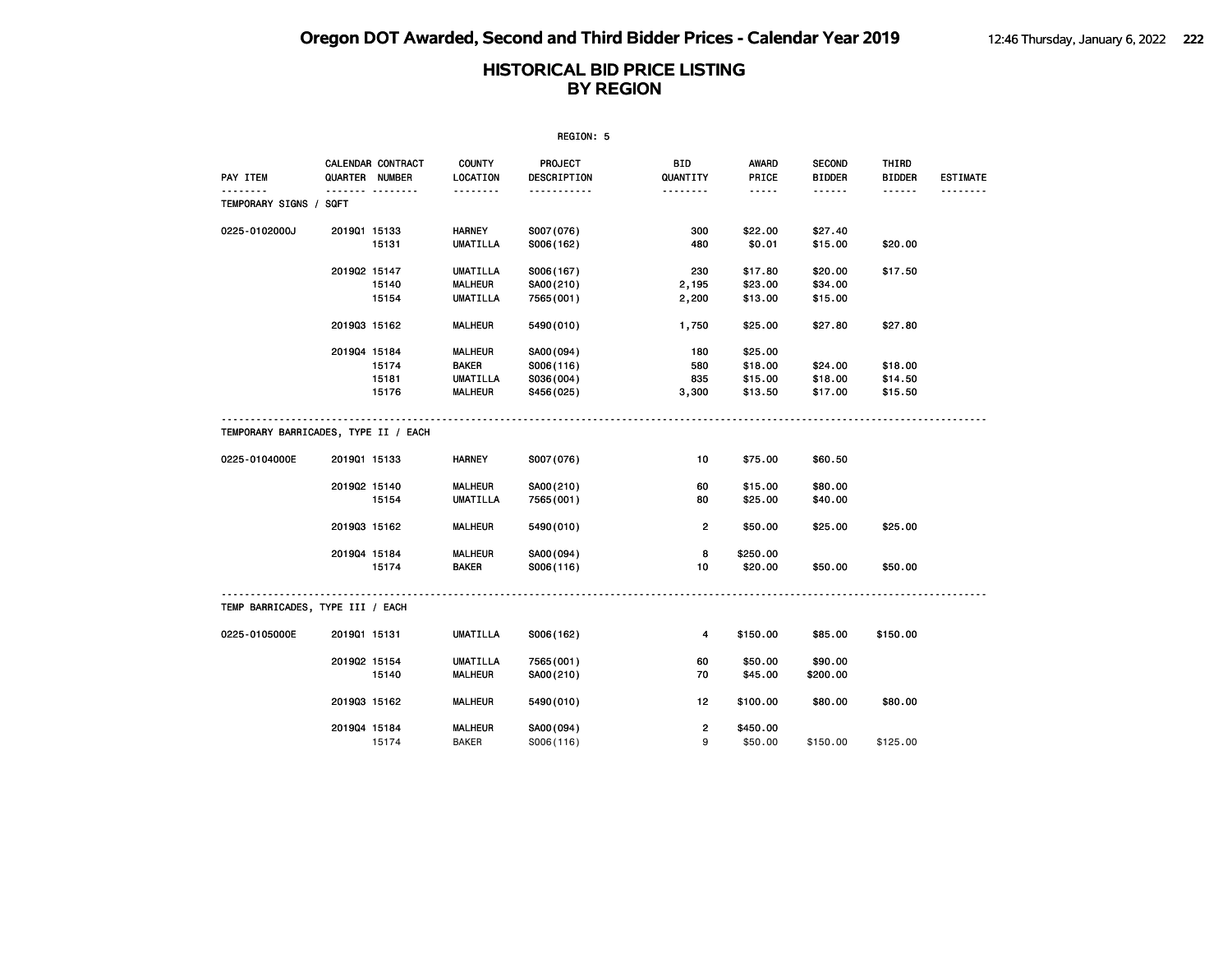|               |                                                         |                           | REGION: 5              |                        |                       |                                |                        |                 |
|---------------|---------------------------------------------------------|---------------------------|------------------------|------------------------|-----------------------|--------------------------------|------------------------|-----------------|
| PAY ITEM      | CALENDAR CONTRACT<br>QUARTER NUMBER                     | <b>COUNTY</b><br>LOCATION | PROJECT<br>DESCRIPTION | <b>BID</b><br>QUANTITY | <b>AWARD</b><br>PRICE | <b>SECOND</b><br><b>BIDDER</b> | THIRD<br><b>BIDDER</b> | <b>ESTIMATE</b> |
|               | <u>--- --------</u><br>TEMP BARRICADES, TYPE III / EACH | .                         | .                      | <u>.</u>               | -----                 | ------                         | ------                 |                 |
| 0225-0105000E | (cont) 15181                                            | UMATILLA                  | S036(004)              | 18                     | \$90.00               | \$150.00                       | \$85.00                |                 |
|               | TEMP CONC BARR REFLECTORIZED / FOOT                     |                           |                        |                        |                       |                                |                        |                 |
| 0225-0126000F | 201901 15131                                            | <b>UMATILLA</b>           | S006(162)              | 1,275                  | \$0.01                | \$35.00                        | \$31.00                |                 |
|               | 201904 15174                                            | <b>BAKER</b>              | S006(116)              | 6,475                  | \$0.01                | \$11.00                        | \$5.50                 |                 |
|               | MOVING TEMPORARY CONC BARRIER / FOOT                    |                           |                        |                        |                       |                                |                        |                 |
| 0225-0132000F | 201901 15131                                            | UMATILLA                  | S006(162)              | 1,275                  | \$0.01                | \$8.50                         | \$7.00                 |                 |
|               | 201904 15174                                            | BAKER                     | S006(116)              | 4,335                  | \$0.01                | \$11.00                        | \$11.00                |                 |
|               | TEMP IMPACT ATTENUATOR, SAND BARREL SYS / EACH          |                           |                        |                        |                       |                                |                        |                 |
| 0225-0133000E | 201901 15131                                            | <b>UMATILLA</b>           | S006(162)              | $\mathbf{1}$           | \$3,000               | \$1,700                        | \$2,000                |                 |
|               | 201904 15174                                            | <b>BAKER</b>              | S006(116)              | $\overline{2}$         | \$0                   | \$2,000                        | \$2,000                |                 |
|               | MOVING TEMP IMPACT ATEN, SAND BARREL SYS / EACH         |                           |                        |                        |                       |                                |                        |                 |
| 0225-0136000E | 201901 15131                                            | UMATILLA                  | S006(162)              | $\mathbf{1}$           | \$500.00              | \$400.00                       | \$550.00               |                 |
|               | 201904 15174                                            | <b>BAKER</b>              | S006(116)              | 2                      | \$0.01                | \$500.00                       | \$600.00               |                 |
|               | TEMP IMP ATTEN, TRUCK MOUNTED / EACH                    |                           |                        |                        |                       |                                |                        |                 |
| 0225-0138000E | 201901 15131                                            | <b>UMATILLA</b>           | S006(162)              | $\mathbf{1}$           | \$10,000              | \$6,500                        | \$10,000               |                 |
|               | 201902 15140                                            | <b>MALHEUR</b>            | SA00(210)              | $\mathbf{1}$           | \$3,500               | \$7,000                        |                        |                 |
|               | 201904 15174                                            | <b>BAKER</b>              | S006(116)              | $\mathbf{1}$           | \$5,000               | \$30,000                       | \$10,000               |                 |
|               | REFLECTIVE BARRIER PANELS / EACH                        |                           |                        |                        |                       |                                |                        |                 |
| 0225-0141100E | 201901 15131                                            | UMATILLA                  | S006(162)              | 12                     | \$35.00               | \$22.00                        | \$30.00                |                 |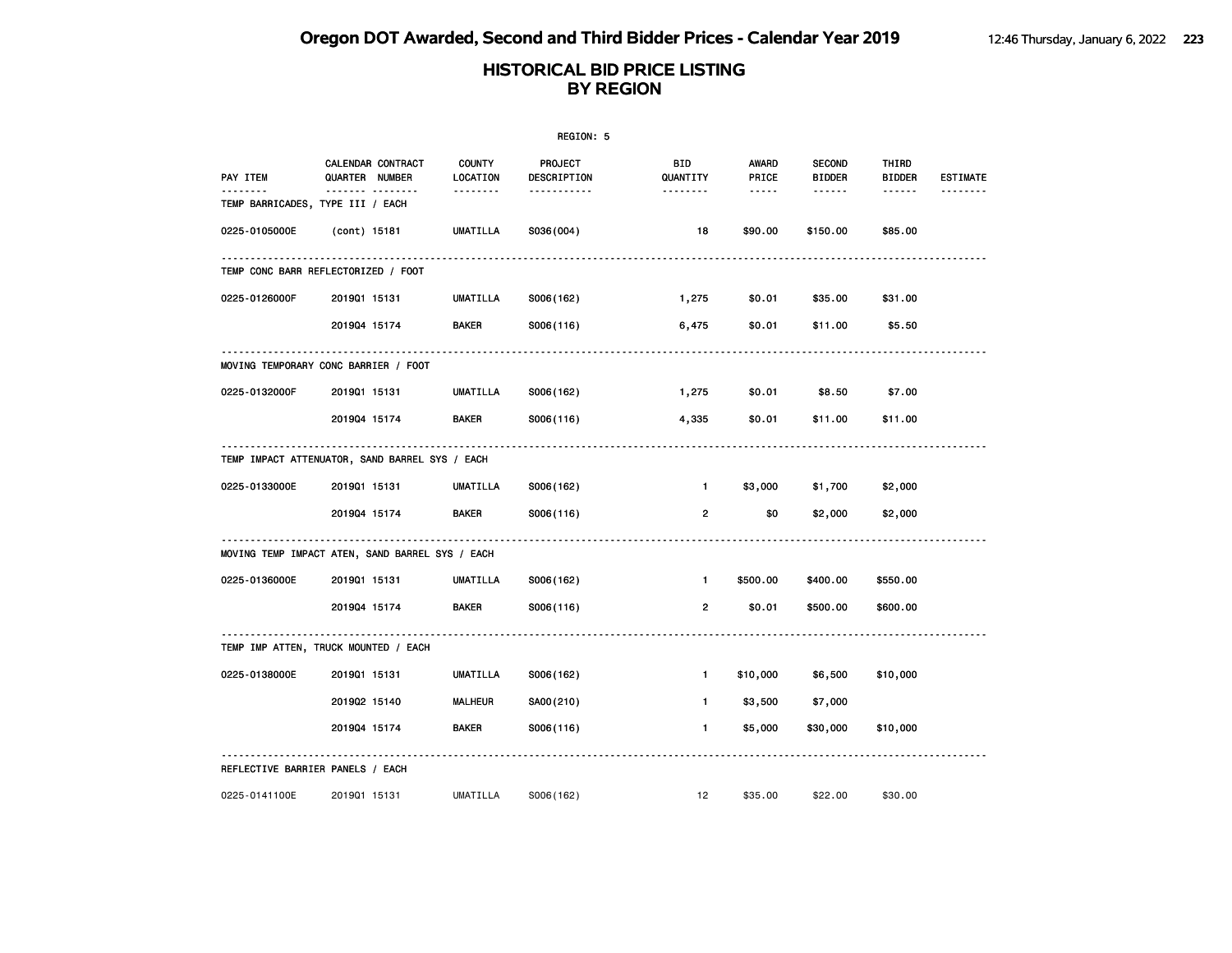|                                             |                       |                       |                           | REGION: 5                          |                      |                               |                                     |                        |                             |
|---------------------------------------------|-----------------------|-----------------------|---------------------------|------------------------------------|----------------------|-------------------------------|-------------------------------------|------------------------|-----------------------------|
| PAY ITEM                                    | <b>QUARTER NUMBER</b> | CALENDAR CONTRACT<br> | COUNTY<br>LOCATION        | PROJECT<br>DESCRIPTION<br><u>.</u> | BID<br>QUANTITY<br>. | AWARD<br>PRICE<br>$- - - - -$ | <b>SECOND</b><br><b>BIDDER</b><br>. | THIRD<br><b>BIDDER</b> | <b>ESTIMATE</b><br><u>.</u> |
| REPAIR TEMP IMP ATTEN, TRUCK MOUNTED / EACH |                       |                       |                           |                                    |                      |                               |                                     |                        |                             |
| 0225-0141400E                               | 201901 15131          |                       | UMATILLA                  | S006(162)                          | $\mathbf{1}$         | \$0.01                        | \$50.00                             | \$1.00                 |                             |
|                                             | 201902 15140          |                       | <b>MALHEUR</b>            | SA00(210)                          | $\mathbf{1}$         | \$250.00                      | \$100.00                            |                        |                             |
|                                             | 201904 15174          |                       | <b>BAKER</b>              | S006(116)                          | $\mathbf{1}$         | \$0.01                        | \$1.00                              | \$0.01                 |                             |
| REPAIR TEMP IMP ATTEN, SAND MODULE / EACH   |                       |                       |                           |                                    |                      |                               |                                     |                        |                             |
| 0225-0141500E                               | 201901 15131          |                       | UMATILLA                  | S006(162)                          | 5                    | \$0.01                        | \$1.00                              | \$25.00                |                             |
| PEDESTRIAN CHANNELIZING DEVICES / FOOT      |                       |                       |                           |                                    |                      |                               |                                     |                        |                             |
| 0225-0141600F                               | 201901 15133          |                       | <b>HARNEY</b>             | S007(076)                          | 350                  | \$20.00                       | \$23.10                             |                        |                             |
|                                             | 201902 15154          |                       | <b>UMATILLA</b>           | 7565 (001)                         | 1,000                | \$30.00                       | \$32.00                             |                        |                             |
|                                             | 201903 15162          |                       | <b>MALHEUR</b>            | 5490 (010)                         | 2,100                | \$10.00                       | \$27.00                             | \$35.00                |                             |
| SECURING TEMPORARY CONCRETE BARRIER / FOOT  |                       |                       |                           |                                    |                      |                               |                                     |                        |                             |
| 0225-0141650F                               | 201901 15131          |                       | UMATILLA                  | S006(162)                          | 650                  | \$5.00                        | \$10.00                             | \$4.00                 |                             |
|                                             | 201904 15174          |                       | <b>BAKER</b>              | S006(116)                          | 988                  | \$0.01                        | \$12.00                             | \$7.00                 |                             |
| SURFACE MOUNTED TUBULAR MRK / EACH          |                       |                       |                           |                                    |                      |                               |                                     |                        |                             |
| 0225-0142000E                               | 201902 15154          |                       | <b>UMATILLA</b>           | 7565 (001)                         | 450                  | \$60.00                       | \$81.00                             |                        |                             |
| TEMPORARY PLASTIC DRUMS / EACH              |                       |                       |                           |                                    |                      |                               |                                     |                        |                             |
| 0225-0145000E                               | 201901 15133          | 15131                 | <b>HARNEY</b><br>UMATILLA | S007(076)<br>S006(162)             | 30<br>100            | \$25.00<br>\$30,00            | \$49.50<br>\$32.00                  | \$40.00                |                             |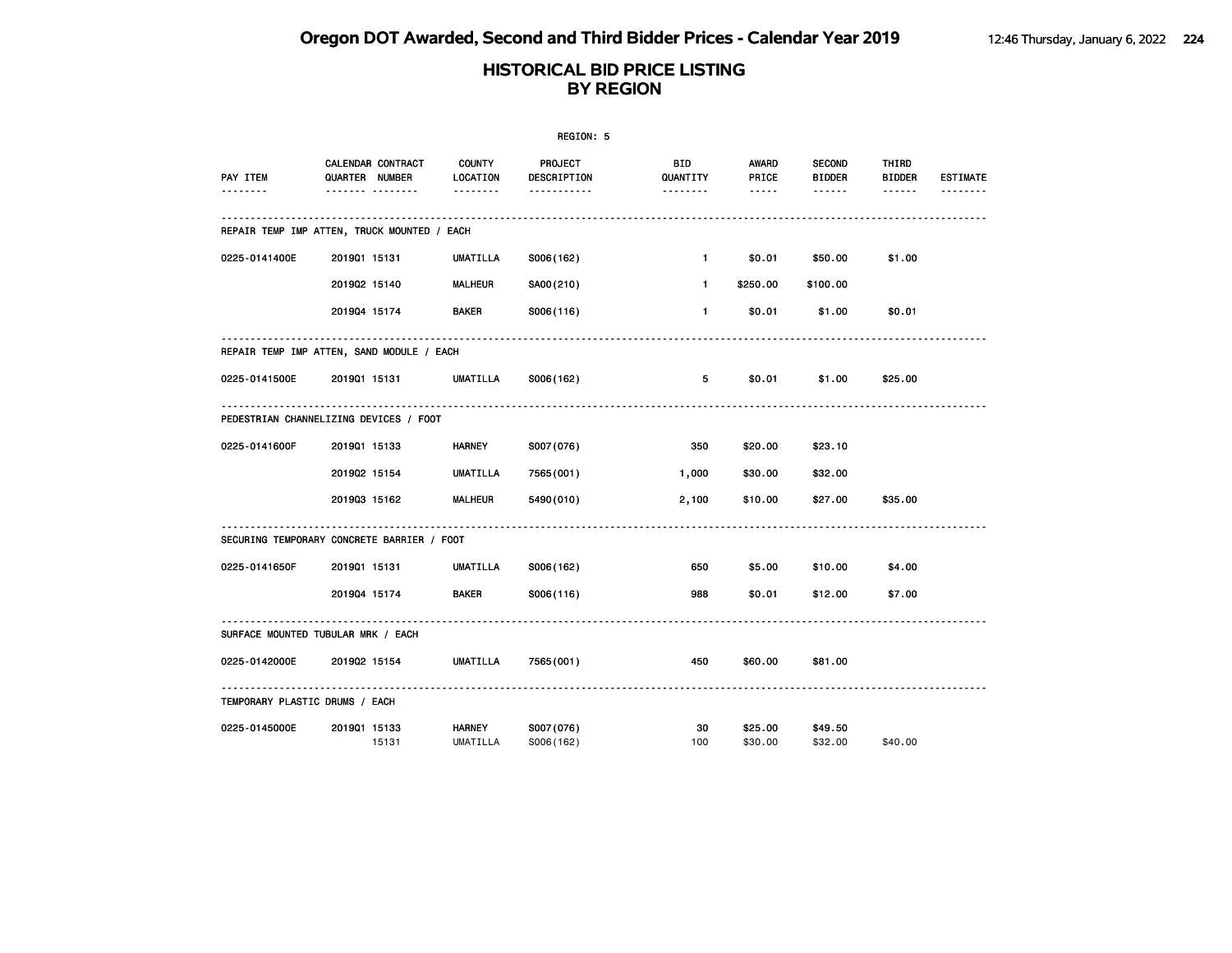|                                            |              |                                     |                                                              | REGION: 5                                        |                       |                                                                                                                                                      |                                |                                |                 |
|--------------------------------------------|--------------|-------------------------------------|--------------------------------------------------------------|--------------------------------------------------|-----------------------|------------------------------------------------------------------------------------------------------------------------------------------------------|--------------------------------|--------------------------------|-----------------|
| PAY ITEM                                   |              | CALENDAR CONTRACT<br>QUARTER NUMBER | <b>COUNTY</b><br>LOCATION                                    | <b>PROJECT</b><br>DESCRIPTION                    | BID<br>QUANTITY       | <b>AWARD</b><br>PRICE                                                                                                                                | <b>SECOND</b><br><b>BIDDER</b> | THIRD<br><b>BIDDER</b>         | <b>ESTIMATE</b> |
| <u>.</u><br>TEMPORARY PLASTIC DRUMS / EACH |              |                                     | <u>.</u>                                                     | <u>.</u>                                         | <u>.</u>              | $\frac{1}{2} \left( \frac{1}{2} \right) \left( \frac{1}{2} \right) \left( \frac{1}{2} \right) \left( \frac{1}{2} \right) \left( \frac{1}{2} \right)$ |                                |                                | <u>.</u>        |
| 0225-0145000E                              | 201902 15154 | 15147<br>15140                      | UMATILLA<br><b>UMATILLA</b><br><b>MALHEUR</b>                | 7565 (001)<br>S006(167)<br>SA00(210)             | 50<br>183<br>210      | \$80.00<br>\$45.00<br>\$41.00                                                                                                                        | \$29.00<br>\$50.00<br>\$50.00  | \$25.00                        |                 |
|                                            | 201904 15176 | 15184<br>15181<br>15174             | <b>MALHEUR</b><br><b>MALHEUR</b><br>UMATILLA<br><b>BAKER</b> | S456(025)<br>SA00(094)<br>S036(004)<br>S006(116) | 12<br>12<br>40<br>210 | \$5.00<br>\$150.00<br>\$30.00<br>\$80.00                                                                                                             | \$90.00<br>\$50.00<br>\$40.00  | \$125.00<br>\$28.00<br>\$30.00 |                 |
| TEMP FLEXIBLE PVMT MARKERS / EACH          |              |                                     |                                                              |                                                  |                       |                                                                                                                                                      |                                |                                |                 |
| 0225-0149000E                              | 201901 15131 |                                     | UMATILLA                                                     | S006(162)                                        | 100                   | \$8.00                                                                                                                                               | \$3.50                         | \$9.50                         |                 |
|                                            | 201902 15154 | 15140                               | UMATILLA<br><b>MALHEUR</b>                                   | 7565 (001)<br>SA00(210)                          | 3,000<br>7,000        | \$0.50<br>\$0.65                                                                                                                                     | \$2.00<br>\$2.00               |                                |                 |
|                                            | 201904 15181 | 15176                               | UMATILLA<br><b>MALHEUR</b>                                   | S036(004)<br>S456(025)                           | 200<br>4,300          | \$0.01<br>\$0.60                                                                                                                                     | \$3.00<br>\$2.90               | \$2.00<br>\$2.00               |                 |
| TEMPORARY STRIPING / FOOT                  |              |                                     |                                                              |                                                  |                       |                                                                                                                                                      |                                |                                |                 |
| 0225-0153000F                              | 201901 15131 |                                     | <b>UMATILLA</b>                                              | S006(162)                                        | 16,000                | \$0.01                                                                                                                                               | \$0.80                         | \$0.85                         |                 |
|                                            | 201902 15154 |                                     | <b>UMATILLA</b>                                              | 7565(001)                                        | 7,500                 | \$0.30                                                                                                                                               | \$0.14                         |                                |                 |
|                                            | 201904 15174 |                                     | <b>BAKER</b>                                                 | S006(116)                                        | 15,900                | \$0.17                                                                                                                                               | \$0.50                         | \$0.16                         |                 |
| TEMPORARY PAVEMENT LEGENDS / EACH          |              |                                     |                                                              |                                                  |                       |                                                                                                                                                      |                                |                                |                 |
| 0225-0153100E                              | 201902 15154 |                                     | UMATILLA                                                     | 7565 (001)                                       | 3                     | \$150.00                                                                                                                                             | \$150.00                       |                                |                 |
| STRIPE REMOVAL / FOOT                      |              |                                     |                                                              |                                                  |                       |                                                                                                                                                      |                                |                                |                 |
| 0225-0154000F                              | 201901 15131 |                                     | UMATILLA                                                     | S006(162)                                        | 21,000                | \$0.01                                                                                                                                               | \$1.12                         | \$1.20                         |                 |
|                                            | 201902 15154 |                                     | <b>UMATILLA</b>                                              | 7565 (001)                                       | 7,500                 | \$1.15                                                                                                                                               | \$0.60                         |                                |                 |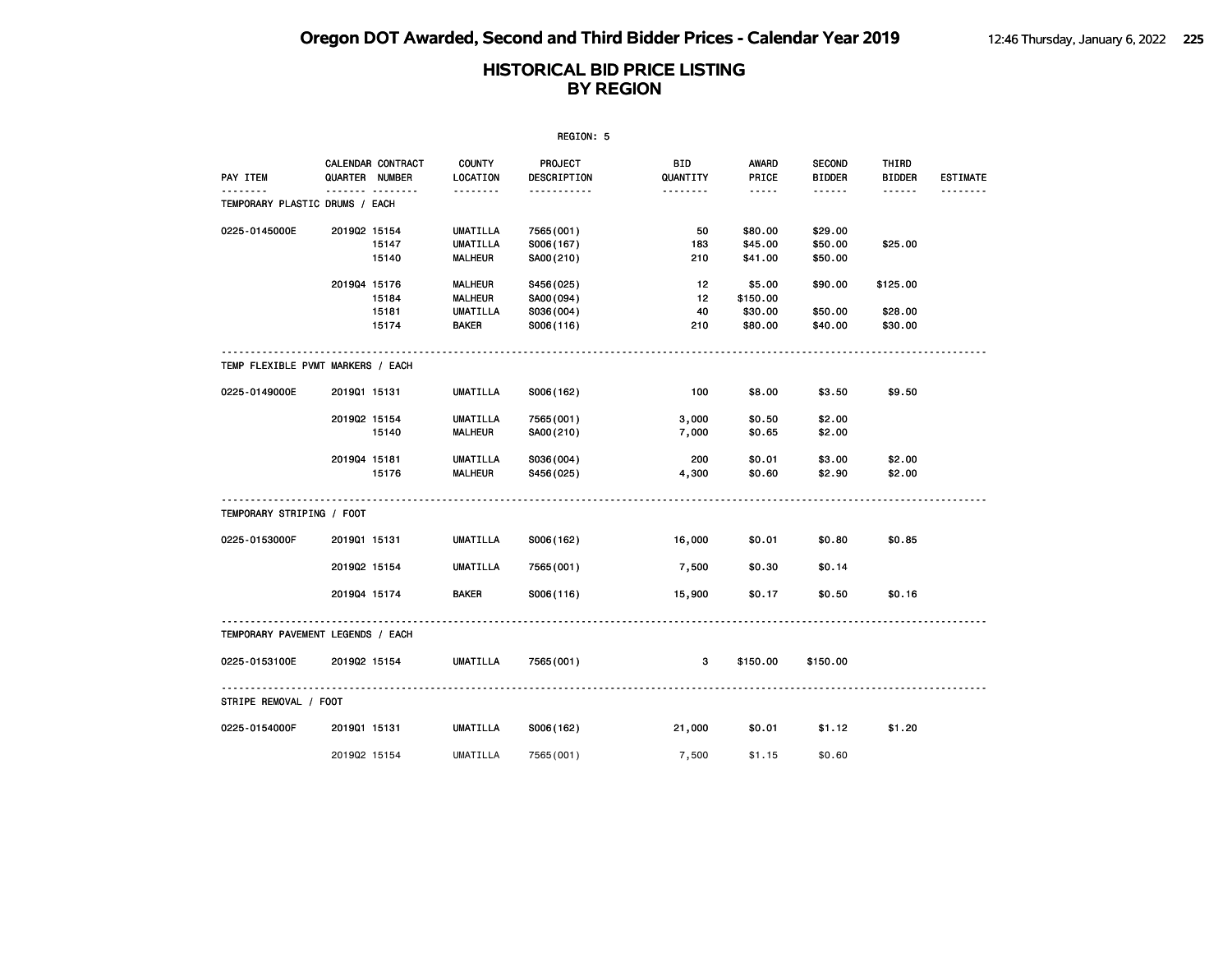|                                     |                                      |                           | REGION: 5              |                        |                                                                                                                                                      |                                |                        |                 |
|-------------------------------------|--------------------------------------|---------------------------|------------------------|------------------------|------------------------------------------------------------------------------------------------------------------------------------------------------|--------------------------------|------------------------|-----------------|
| PAY ITEM                            | CALENDAR CONTRACT<br>QUARTER NUMBER  | <b>COUNTY</b><br>LOCATION | PROJECT<br>DESCRIPTION | <b>BID</b><br>QUANTITY | <b>AWARD</b><br>PRICE                                                                                                                                | <b>SECOND</b><br><b>BIDDER</b> | THIRD<br><b>BIDDER</b> | <b>ESTIMATE</b> |
| . <b>.</b><br>STRIPE REMOVAL / FOOT | . <sub>.</sub>                       | --------                  | .                      | .                      | $\frac{1}{2} \left( \frac{1}{2} \right) \left( \frac{1}{2} \right) \left( \frac{1}{2} \right) \left( \frac{1}{2} \right) \left( \frac{1}{2} \right)$ | ------                         | ------                 |                 |
| 0225-0154000F                       | (cont) 15140                         | <b>MALHEUR</b>            | SA00(210)              | 63,500                 | \$0.35                                                                                                                                               | \$0.60                         |                        |                 |
|                                     | 201904 15174                         | <b>BAKER</b>              | S006(116)              | 15,900                 | \$0.53                                                                                                                                               | \$0.75                         | \$0.50                 |                 |
| LEGEND REMOVAL / SQFT               |                                      |                           |                        |                        |                                                                                                                                                      |                                |                        |                 |
| 0225-0155100J                       | 201902 15140                         | <b>MALHEUR</b>            | SA00(210)              | 1,300                  | \$1.50                                                                                                                                               | \$9.00                         |                        |                 |
| BAR REMOVAL / SQFT                  |                                      |                           |                        |                        |                                                                                                                                                      |                                |                        |                 |
| 0225-0156000J                       | 201902 15140                         | <b>MALHEUR</b>            | SA00(210)              | 1,900                  | \$1.50                                                                                                                                               | \$8.00                         |                        |                 |
| SEQUENTIAL ARROW SIGNS / EACH       |                                      |                           |                        |                        |                                                                                                                                                      |                                |                        |                 |
| 0225-0162000E                       | 201901 15131                         | UMATILLA                  | S006(162)              | $\mathbf{1}$           | \$3,500                                                                                                                                              | \$3,000                        | \$1,750                |                 |
|                                     | 201902 15140                         | <b>MALHEUR</b>            | SA00(210)              | $\overline{2}$         | \$450                                                                                                                                                | \$1,100                        |                        |                 |
|                                     | 201904 15174                         | <b>BAKER</b>              | S006(116)              | $\overline{2}$         | \$3,000                                                                                                                                              | \$3,500                        | \$2,000                |                 |
|                                     | PORTABLE CHGBLE MESSAGE SIGNS / EACH |                           |                        |                        |                                                                                                                                                      |                                |                        |                 |
| 0225-0164000E                       | 201901 15131                         | UMATILLA                  | S006(162)              | $\mathbf{1}$           | \$5,000                                                                                                                                              | \$5,000                        | \$5,000                |                 |
|                                     | 201902 15140                         | <b>MALHEUR</b>            | SA00(210)              | 5                      | \$2,000                                                                                                                                              | \$4,000                        |                        |                 |
|                                     | 201904 15174                         | <b>BAKER</b>              | S006(116)              | $\overline{2}$         | \$5,000                                                                                                                                              | \$5,000                        | \$4,000                |                 |
|                                     | 15176                                | <b>MALHEUR</b>            | S456(025)              | $\overline{2}$         | \$3,000                                                                                                                                              | \$4,000                        | \$3,500                |                 |
|                                     | 15184                                | <b>MALHEUR</b>            | SA00(094)              | $\overline{2}$         | \$1,750                                                                                                                                              |                                |                        |                 |
|                                     | 15181                                | UMATILLA                  | S036(004)              | 6                      | \$1,500                                                                                                                                              | \$6,000                        | \$15,000               |                 |
| RADAR SPEED TRAILER / EACH          |                                      |                           |                        |                        |                                                                                                                                                      |                                |                        |                 |
| 0225-0167500E                       | 201901 15131                         | UMATILLA                  | S006(162)              | $\mathbf{1}$           | \$6,000                                                                                                                                              | \$2,500                        | \$5,300                |                 |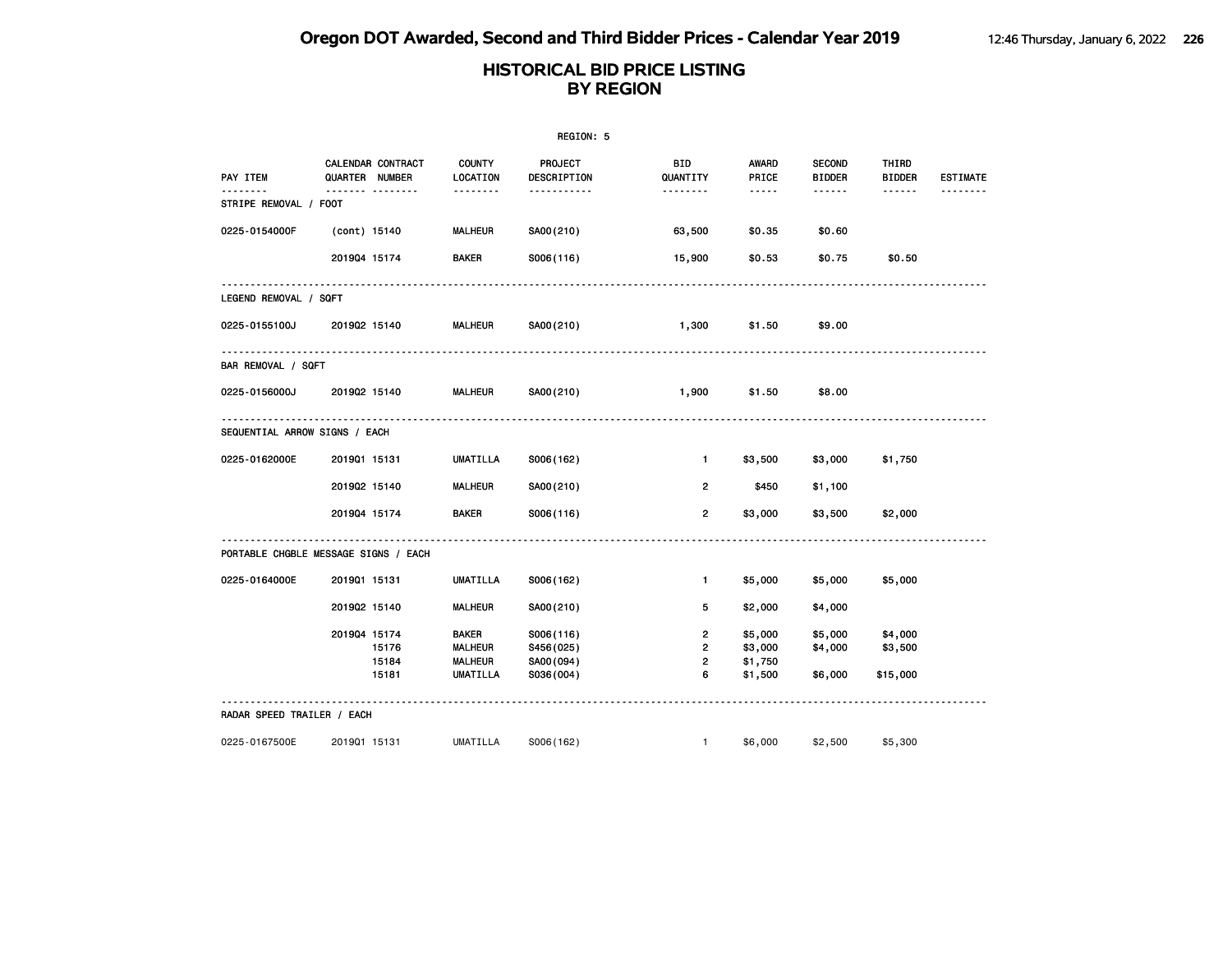|                                   |                              |                                            |                                                                     | REGION: 5                                        |                                       |                                         |                                |                              |                 |
|-----------------------------------|------------------------------|--------------------------------------------|---------------------------------------------------------------------|--------------------------------------------------|---------------------------------------|-----------------------------------------|--------------------------------|------------------------------|-----------------|
| PAY ITEM                          |                              | CALENDAR CONTRACT<br><b>QUARTER NUMBER</b> | <b>COUNTY</b><br>LOCATION                                           | <b>PROJECT</b><br>DESCRIPTION                    | BID<br>QUANTITY                       | AWARD<br>PRICE                          | <b>SECOND</b><br><b>BIDDER</b> | THIRD<br><b>BIDDER</b>       | <b>ESTIMATE</b> |
| TEMPORARY CURB RAMP, _____ / EACH |                              | .                                          | <u> - - - - - - -</u>                                               | -----------                                      | <u> - - - - - - -</u>                 | $\cdots \cdots$                         | $\cdots\cdots\cdots$           | $- - - - - -$                | <u>.</u>        |
| 0225-0167670E                     | 201903 15162                 |                                            | <b>MALHEUR</b>                                                      | 5490 (010)                                       | $\mathbf{1}$                          | \$1,000                                 | \$830                          | \$1,500                      |                 |
| <b>FLAGGERS / HOUR</b>            |                              |                                            |                                                                     |                                                  |                                       |                                         |                                |                              |                 |
| 0225-0168000T                     | 201901 15133                 |                                            | <b>HARNEY</b>                                                       | S007(076)                                        | 100                                   | \$62.00                                 | \$58.08                        |                              |                 |
|                                   | 201902 15147                 | 15154<br>15140                             | UMATILLA<br><b>UMATILLA</b><br><b>MALHEUR</b>                       | S006(167)<br>7565 (001)<br>SA00(210)             | 250<br>1,500<br>1,800                 | \$60.00<br>\$60.00<br>\$50.00           | \$50.00<br>\$54.00<br>\$45.00  | \$60.00                      |                 |
|                                   | 201903 15162                 |                                            | <b>MALHEUR</b>                                                      | 5490 (010)                                       | 1,200                                 | \$60.00                                 | \$63.00                        | \$62.30                      |                 |
|                                   | 201904 15174                 | 15184<br>15181<br>15176                    | <b>BAKER</b><br><b>MALHEUR</b><br><b>UMATILLA</b><br><b>MALHEUR</b> | S006(116)<br>SA00(094)<br>S036(004)<br>S456(025) | 60<br>260<br>500<br>600               | \$70.00<br>\$68.00<br>\$0.01<br>\$70.50 | \$70.00<br>\$50.00<br>\$54.00  | \$55.00<br>\$1.00<br>\$65.00 |                 |
| FLAGGER STATION LIGHTING / EACH   |                              |                                            |                                                                     |                                                  |                                       |                                         |                                |                              |                 |
| 0225-0168100E                     | 201902 15154<br>201904 15176 | 15140                                      | UMATILLA<br><b>MALHEUR</b>                                          | 7565 (001)<br>SA00(210)                          | $\overline{2}$<br>8<br>$\overline{2}$ | \$2,000<br>\$400                        | \$1,000<br>\$1,600             |                              |                 |
|                                   |                              |                                            | <b>MALHEUR</b>                                                      | S456(025)                                        |                                       | \$4,000                                 | \$1,800                        | \$1,000                      |                 |
| TRAFFIC CONTROL SUPERVISOR / EACH |                              |                                            |                                                                     |                                                  |                                       |                                         |                                |                              |                 |
| 0225-0169000E                     | 201902 15140                 |                                            | <b>MALHEUR</b>                                                      | SA00(210)                                        | 37                                    | \$800.00                                | \$700.00                       |                              |                 |
| RAILROAD FLAGGER SERVICES / EACH  |                              |                                            |                                                                     |                                                  |                                       |                                         |                                |                              |                 |
| 0225-0170000E                     | 201904 15181                 |                                            | UMATILLA                                                            | S036(004)                                        | 20                                    | \$1,900                                 | \$1,000                        | \$1,500                      |                 |
| PILOT CARS / HOUR                 |                              |                                            |                                                                     |                                                  |                                       |                                         |                                |                              |                 |
| 0225-0172000T                     | 201902 15140                 |                                            | <b>MALHEUR</b>                                                      | SA00(210)                                        | 75                                    | \$65.00                                 | \$70.00                        |                              |                 |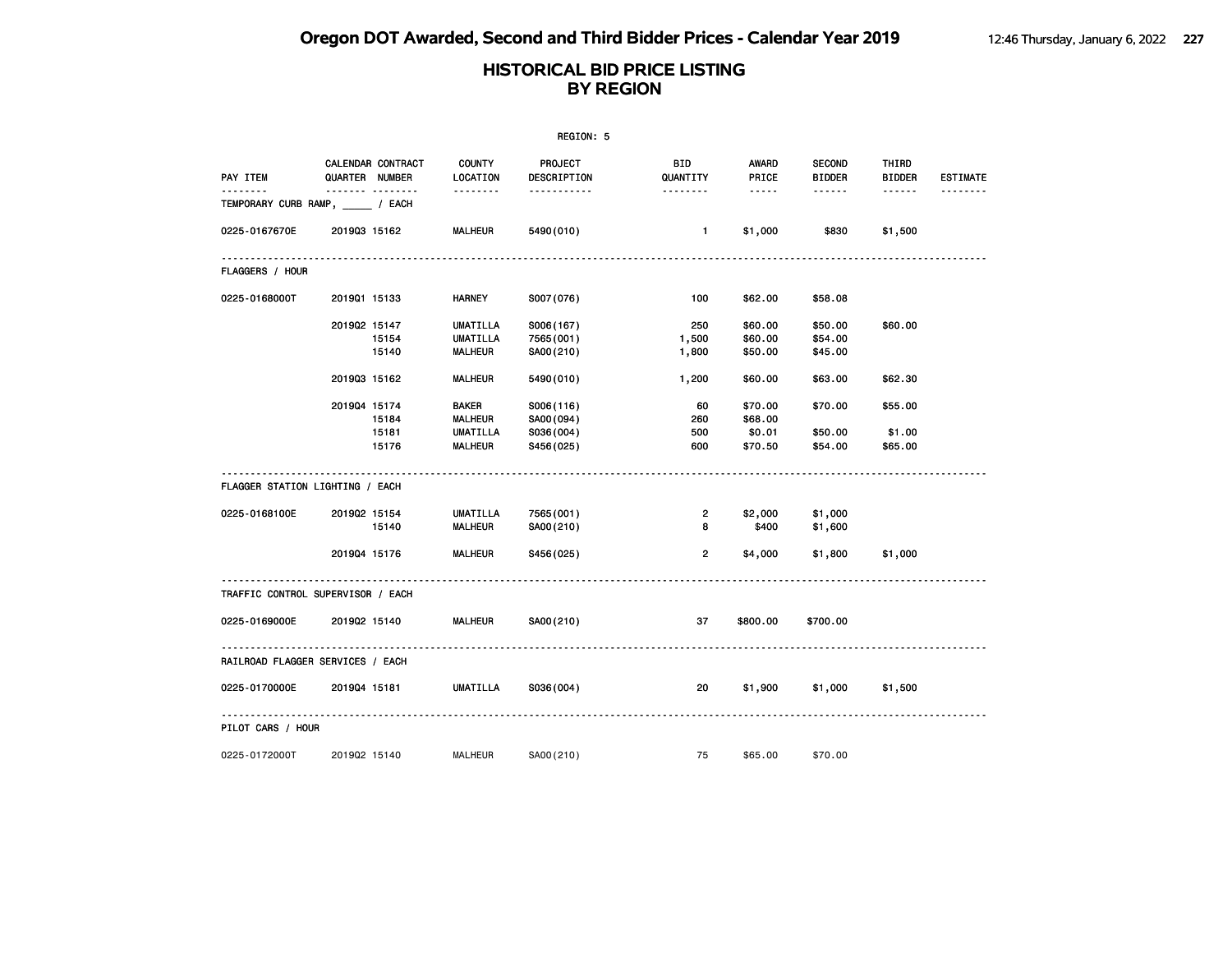|                                 |                  |                          |                           | REGION: 5                     |                 |                                                                                                               |                                |                        |                 |
|---------------------------------|------------------|--------------------------|---------------------------|-------------------------------|-----------------|---------------------------------------------------------------------------------------------------------------|--------------------------------|------------------------|-----------------|
| PAY ITEM                        | QUARTER NUMBER   | <b>CALENDAR CONTRACT</b> | <b>COUNTY</b><br>LOCATION | PROJECT<br>DESCRIPTION        | BID<br>QUANTITY | AWARD<br>PRICE                                                                                                | <b>SECOND</b><br><b>BIDDER</b> | THIRD<br><b>BIDDER</b> | <b>ESTIMATE</b> |
| <u>.</u><br>PILOT CARS / HOUR   | <b>.</b>         |                          | --------                  | -----------                   | --------        | $\cdots \cdots \cdots$                                                                                        | ------                         | ------                 | .               |
| 0225-0172000T                   | 201904 15184     | 15176                    | MALHEUR<br>MALHEUR        | SA00(094)<br>S456(025)        | 70<br>450       | \$88.00<br>\$92.00                                                                                            | \$62.00                        | \$90.00                |                 |
|                                 |                  |                          |                           | REGION: 5                     |                 |                                                                                                               |                                |                        |                 |
| PAY ITEM                        | QUARTER NUMBER   | CALENDAR CONTRACT        | <b>COUNTY</b><br>LOCATION | <b>PROJECT</b><br>DESCRIPTION | BID<br>QUANTITY | <b>AWARD</b><br>PRICE                                                                                         | <b>SECOND</b><br><b>BIDDER</b> | THIRD<br><b>BIDDER</b> | <b>ESTIMATE</b> |
| .<br>CHECK DAM, TYPE 1 / EACH   | ------- -------- |                          | <u>.</u>                  | -----------                   | <u>.</u>        | $\frac{1}{2} \frac{1}{2} \frac{1}{2} \frac{1}{2} \frac{1}{2} \frac{1}{2} \frac{1}{2} \frac{1}{2} \frac{1}{2}$ | ------                         | ------                 | .               |
| 0280-0106010E                   | 201902 15147     |                          | UMATILLA                  | S006(167)                     | 14              | \$328.00                                                                                                      | \$134.00                       | \$475.00               |                 |
| SEDIMENT FENCE / FOOT           |                  |                          |                           |                               |                 |                                                                                                               |                                |                        |                 |
| 0280-0113000F                   | 201902 15154     |                          | <b>UMATILLA</b>           | 7565 (001)                    | 200             | \$10.00                                                                                                       | \$4.00                         |                        |                 |
| INLET PROTECTION, TYPE 3 / EACH |                  |                          |                           |                               |                 |                                                                                                               |                                |                        |                 |
| 0280-0114030E                   | 201901 15133     |                          | <b>HARNEY</b>             | S007(076)                     | 15              | \$50.00                                                                                                       | \$150.00                       |                        |                 |
|                                 | 201902 15154     | 15140                    | UMATILLA<br>MALHEUR       | 7565 (001)<br>SA00(210)       | 26<br>61        | \$50.00<br>\$28.50                                                                                            | \$75.00<br>\$70.00             |                        |                 |
|                                 | 201903 15162     |                          | <b>MALHEUR</b>            | 5490 (010)                    | 28              | \$110.00                                                                                                      | \$52.00                        | \$75.00                |                 |
|                                 | 201904 15174     |                          | BAKER                     | S006(116)                     | 3               | \$200.00                                                                                                      | \$100.00                       | \$300.00               |                 |
| INLET PROTECTION, TYPE 4 / EACH |                  |                          |                           |                               |                 |                                                                                                               |                                |                        |                 |
| 0280-0114040E                   | 201902 15147     |                          | <b>UMATILLA</b>           | S006(167)                     | $\mathbf{1}$    | \$525.00                                                                                                      | \$270.00                       | \$500.00               |                 |
| INLET PROTECTION, TYPE 7 / EACH |                  |                          |                           |                               |                 |                                                                                                               |                                |                        |                 |
| 0280-0114070E                   | 201902 15140     |                          | MALHEUR                   | SA00(210)                     | 4               | \$51.50                                                                                                       | \$80.00                        |                        |                 |
| SEDIMENT BARRIER, TYPE 3 / EACH |                  |                          |                           |                               |                 |                                                                                                               |                                |                        |                 |
| 0280-0115030E                   | 201902 15147     |                          | UMATILLA                  | S006(167)                     | 2,000           | \$3.80                                                                                                        | \$4.00                         | \$5.00                 |                 |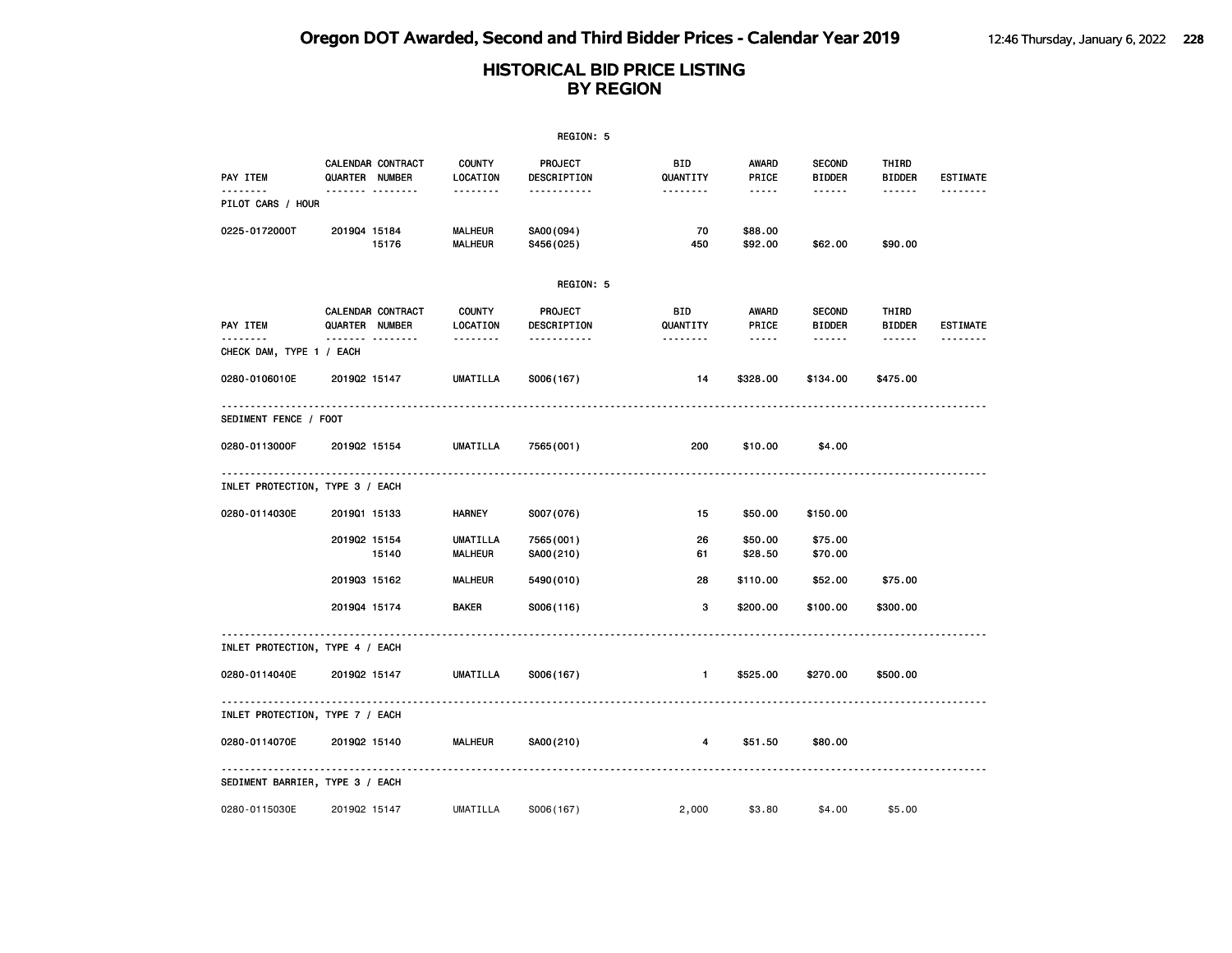|                                         |              |                                           |                           | REGION: 5                     |                        |                       |                                |                        |                 |
|-----------------------------------------|--------------|-------------------------------------------|---------------------------|-------------------------------|------------------------|-----------------------|--------------------------------|------------------------|-----------------|
| PAY ITEM                                | QUARTER      | <b>CALENDAR CONTRACT</b><br><b>NUMBER</b> | <b>COUNTY</b><br>LOCATION | <b>PROJECT</b><br>DESCRIPTION | <b>BID</b><br>QUANTITY | <b>AWARD</b><br>PRICE | <b>SECOND</b><br><b>BIDDER</b> | THIRD<br><b>BIDDER</b> | <b>ESTIMATE</b> |
| CONTAMINATED SOIL REMOVAL / TON         |              |                                           |                           |                               | .                      |                       |                                |                        |                 |
| 0294-0200000M                           | 201901 15133 |                                           | <b>HARNEY</b>             | S007(076)                     | 1,335                  | \$26.00               | \$8.90                         |                        |                 |
|                                         | 201903 15162 |                                           | MALHEUR                   | 5490 (010)                    | 1,200                  | \$50.00               | \$65.00                        | \$31.00                |                 |
|                                         |              |                                           |                           | REGION: 5                     |                        |                       |                                |                        |                 |
| PAY ITEM                                | QUARTER      | CALENDAR CONTRACT<br>NUMBER               | <b>COUNTY</b><br>LOCATION | PROJECT<br>DESCRIPTION        | <b>BID</b><br>QUANTITY | AWARD<br>PRICE        | <b>SECOND</b><br><b>BIDDER</b> | THIRD<br><b>BIDDER</b> | ESTIMATE        |
| DECOM UNDERGROUND INJECT CNTL SYSTEMS / |              |                                           | EACH                      |                               |                        |                       |                                |                        |                 |
| 0299-0100000E                           | 201902 15154 |                                           | <b>UMATILLA</b>           | 7565 (001)                    | 4                      | \$2,500               | \$5,500                        |                        |                 |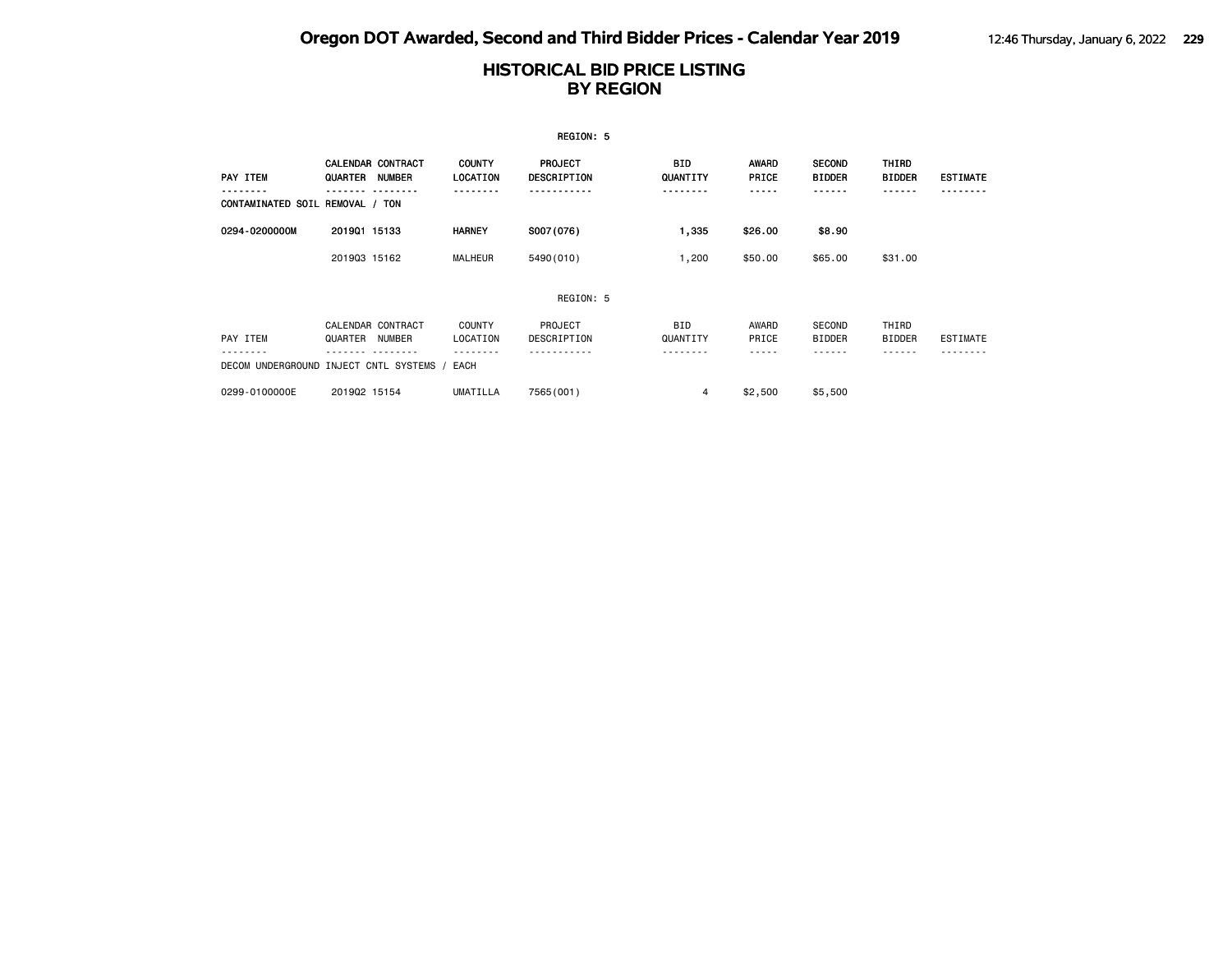|                                     |                                            |                           | REGION: 5                     |                       |                                                                                                               |                                |                        |                 |
|-------------------------------------|--------------------------------------------|---------------------------|-------------------------------|-----------------------|---------------------------------------------------------------------------------------------------------------|--------------------------------|------------------------|-----------------|
| PAY ITEM                            | <b>CALENDAR CONTRACT</b><br>QUARTER NUMBER | <b>COUNTY</b><br>LOCATION | <b>PROJECT</b><br>DESCRIPTION | BID<br>QUANTITY       | AWARD<br>PRICE                                                                                                | <b>SECOND</b><br><b>BIDDER</b> | THIRD<br><b>BIDDER</b> | <b>ESTIMATE</b> |
| --------<br>REMOVAL OF PIPES / FOOT |                                            | .                         | -----------                   | <u> - - - - - - -</u> | $\frac{1}{2} \frac{1}{2} \frac{1}{2} \frac{1}{2} \frac{1}{2} \frac{1}{2} \frac{1}{2} \frac{1}{2} \frac{1}{2}$ | $- - - - - -$                  | $- - - - - -$          | <u>.</u>        |
| 0310-0100000F                       | 201902 15154                               | UMATILLA                  | 7565 (001)                    | 350                   | \$25.00                                                                                                       | \$9.00                         |                        |                 |
|                                     | 201903 15162                               | <b>MALHEUR</b>            | 5490 (010)                    | 1,200                 | \$18.00                                                                                                       | \$20.00                        | \$5.65                 |                 |
| REMOVAL OF CURBS / FOOT             |                                            |                           |                               |                       |                                                                                                               |                                |                        |                 |
| 0310-0101000F                       | 201901 15133                               | HARNEY                    | S007(076)                     | 1,800                 | \$3.50                                                                                                        | \$2.93                         |                        |                 |
|                                     | 201902 15154                               | UMATILLA                  | 7565 (001)                    | 5,000                 | \$4.00                                                                                                        | \$4.29                         |                        |                 |
|                                     | 201903 15162                               | <b>MALHEUR</b>            | 5490 (010)                    | 3,500                 | \$2.50                                                                                                        | \$3.00                         | \$7.00                 |                 |
|                                     | REMV OF WALKS AND DRIVEWAYS / SQYD         |                           |                               |                       |                                                                                                               |                                |                        |                 |
| 0310-0102000J                       | 201901 15133                               | <b>HARNEY</b>             | S007(076)                     | 1,200                 | \$7.00                                                                                                        | \$10.75                        |                        |                 |
|                                     | 201902 15154                               | <b>UMATILLA</b>           | 7565 (001)                    | 5,500                 | \$10.00                                                                                                       | \$8.00                         |                        |                 |
|                                     | 201903 15162                               | <b>MALHEUR</b>            | 5490 (010)                    | 700                   | \$10.00                                                                                                       | \$5.40                         | \$6.00                 |                 |
| REMOVAL OF SURFACINGS / SQYD        |                                            |                           |                               |                       |                                                                                                               |                                |                        |                 |
| 0310-0103000J                       | 201901 15131                               | UMATILLA                  | S006(162)                     | 500                   | \$50.00                                                                                                       | \$58.00                        | \$30.00                |                 |
|                                     | 201904 15174                               | <b>BAKER</b>              | S006(116)                     | 100                   | \$0.01                                                                                                        | \$30.00                        | \$20.00                |                 |
| REMOVAL OF INLETS / EACH            |                                            |                           |                               |                       |                                                                                                               |                                |                        |                 |
| 0310-0104000E                       | 201902 15154                               | UMATILLA                  | 7565(001)                     | 18                    | \$600.00                                                                                                      | \$375.00                       |                        |                 |
|                                     | 201903 15162                               | <b>MALHEUR</b>            | 5490 (010)                    | 12 <sub>2</sub>       | \$400.00                                                                                                      | \$190.00                       | \$400.00               |                 |
| REMOVAL OF MANHOLES / EACH          |                                            |                           |                               |                       |                                                                                                               |                                |                        |                 |
| 0310-0105000E                       | 201903 15162                               | <b>MALHEUR</b>            | 5490 (010)                    | 5                     | \$500.00                                                                                                      | \$570.00                       | \$850.00               |                 |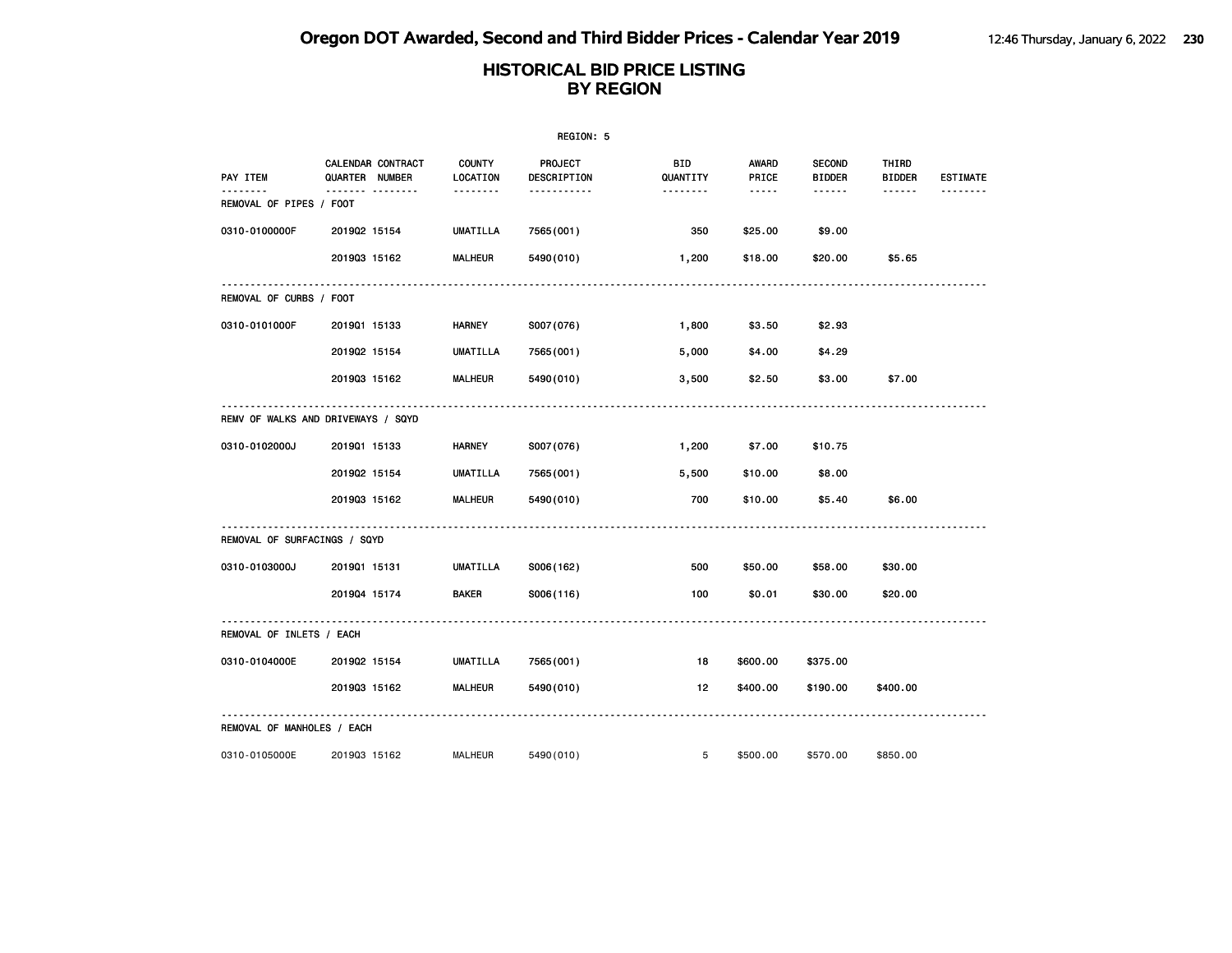| REGION: 5                     |                                     |                           |                        |                 |                       |                                |                        |                 |  |  |
|-------------------------------|-------------------------------------|---------------------------|------------------------|-----------------|-----------------------|--------------------------------|------------------------|-----------------|--|--|
| PAY ITEM                      | CALENDAR CONTRACT<br>QUARTER NUMBER | <b>COUNTY</b><br>LOCATION | PROJECT<br>DESCRIPTION | BID<br>QUANTITY | <b>AWARD</b><br>PRICE | <b>SECOND</b><br><b>BIDDER</b> | THIRD<br><b>BIDDER</b> | <b>ESTIMATE</b> |  |  |
| .<br>REMOVAL OF FENCES / FOOT | -------<br>.                        | .                         | .                      | --------        | $- - - - -$           | ------                         | ------                 |                 |  |  |
| 0310-0112000A                 | 201902 15154                        | <b>UMATILLA</b>           | 7565 (001)             | 180             | \$8.33                | \$19.44                        |                        |                 |  |  |
|                               | 201903 15162                        | <b>MALHEUR</b>            | 5490 (010)             | 1,200           | \$4.17                | \$5.17                         | \$2.92                 |                 |  |  |
| REMOVAL OF GUARDRAIL / FOOT   |                                     |                           |                        |                 |                       |                                |                        |                 |  |  |
| 0310-0113000A                 | 201902 15154                        | <b>UMATILLA</b>           | 7565 (001)             | 65              | \$23.08               | \$61.54                        |                        |                 |  |  |
|                               | 201904 15174                        | <b>BAKER</b>              | S006(116)              | 550             | \$5.45                | \$2.73                         | \$5.45                 |                 |  |  |
| ASPH PVMNT SAW CUTTING / FOOT |                                     |                           |                        |                 |                       |                                |                        |                 |  |  |
| 0310-0119000F                 | 201901 15133                        | <b>HARNEY</b>             | S007(076)              | 3,000           | \$1.50                | \$6.00                         |                        |                 |  |  |
|                               | 201902 15154                        | <b>UMATILLA</b>           | 7565 (001)             | 8,500           | \$5.00                | \$2.00                         |                        |                 |  |  |
|                               | 201903 15162                        | <b>MALHEUR</b>            | 5490 (010)             | 600             | \$2.50                | \$2.00                         | \$2.50                 |                 |  |  |
|                               |                                     |                           | REGION: 5              |                 |                       |                                |                        |                 |  |  |
| PAY ITEM                      | CALENDAR CONTRACT<br>QUARTER NUMBER | <b>COUNTY</b><br>LOCATION | PROJECT<br>DESCRIPTION | BID<br>QUANTITY | AWARD<br>PRICE        | SECOND<br><b>BIDDER</b>        | THIRD<br><b>BIDDER</b> | ESTIMATE        |  |  |
| CLEARING AND GRUBBING / ACRE  |                                     | .                         | .                      | .               | -----                 | .                              | ------                 |                 |  |  |
| 0320-0100000A                 | 201901 15133                        | <b>HARNEY</b>             | S007(076)              | 0.50            | \$5,000               | \$9,710                        |                        |                 |  |  |
|                               | 201902 15154                        | <b>UMATILLA</b>           | 7565 (001)             | $\mathbf{1}$    | \$16,000              | \$35                           |                        |                 |  |  |
|                               | 15147                               | <b>UMATILLA</b>           | S006(167)              | 6               | \$5,960               | \$1,667                        | \$15,000               |                 |  |  |
|                               | 201903 15162                        | MALHEUR                   | 5490 (010)             | 1.80            | \$55,556              | \$16,667                       | \$14,444               |                 |  |  |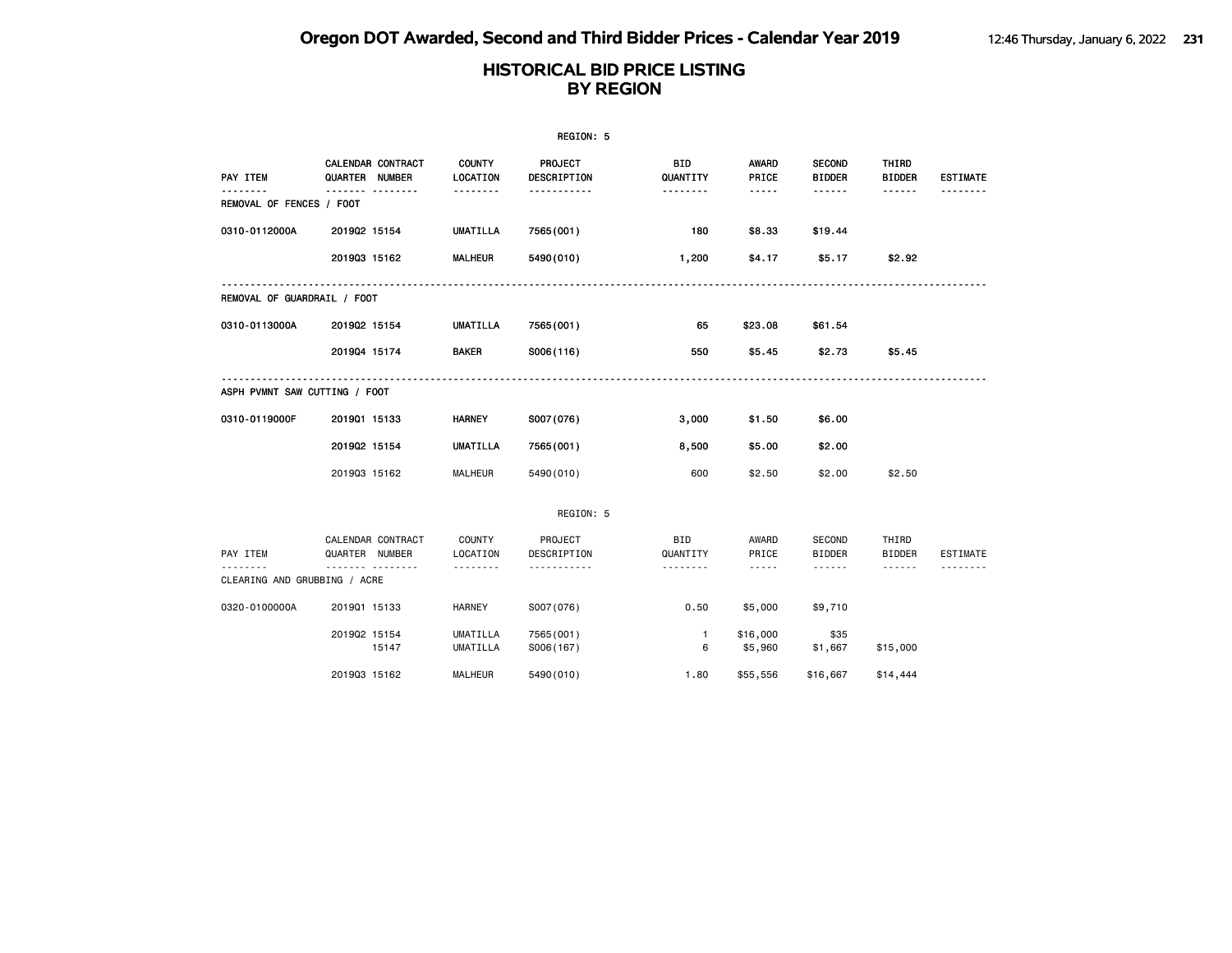|                                       |                                                |                             | REGION: 5               |                        |                                                                                                                                                      |                                |                        |                 |
|---------------------------------------|------------------------------------------------|-----------------------------|-------------------------|------------------------|------------------------------------------------------------------------------------------------------------------------------------------------------|--------------------------------|------------------------|-----------------|
| PAY ITEM                              | CALENDAR CONTRACT<br>QUARTER NUMBER            | <b>COUNTY</b><br>LOCATION   | PROJECT<br>DESCRIPTION  | BID<br>QUANTITY        | <b>AWARD</b><br>PRICE                                                                                                                                | <b>SECOND</b><br><b>BIDDER</b> | THIRD<br><b>BIDDER</b> | <b>ESTIMATE</b> |
| <u>.</u><br>GENERAL EXCAVATION / CUYD | .                                              | <u>.</u>                    | <u>.</u>                | <u>.</u>               | $- - - -$                                                                                                                                            | ------                         | $- - - - - -$          | <u>.</u>        |
| 0330-0105000K                         | 201901 15133<br>15131                          | <b>HARNEY</b><br>UMATILLA   | S007(076)<br>S006(162)  | 990<br>1,140           | \$75.37<br>\$40.00                                                                                                                                   | \$49.18<br>\$36.50             | \$95.00                |                 |
|                                       | 201902 15154<br>15147                          | UMATILLA<br><b>UMATILLA</b> | 7565 (001)<br>S006(167) | 5,000<br>14,500        | \$45.00<br>\$24.00                                                                                                                                   | \$35.14<br>\$22.50             | \$32.00                |                 |
|                                       | 201903 15162                                   | <b>MALHEUR</b>              | 5490 (010)              | 10,000                 | \$16.00                                                                                                                                              | \$26.00                        | \$22.10                |                 |
|                                       | 201904 15181                                   | UMATILLA                    | S036(004)               | 120                    | \$45.00                                                                                                                                              | \$45.00                        | \$90.00                |                 |
| STONE EMBANKMENT / CUYD               |                                                |                             |                         |                        |                                                                                                                                                      |                                |                        |                 |
| 0330-0126000K                         | 201901 15131                                   | <b>UMATILLA</b>             | S006(162)               | 460                    | \$60.00                                                                                                                                              | \$48.25                        | \$57.00                |                 |
|                                       | 201902 15147                                   | UMATILLA                    | S006(167)               | 70                     | \$130.00                                                                                                                                             | \$61.00                        | \$100.00               |                 |
|                                       |                                                |                             | REGION: 5               |                        |                                                                                                                                                      |                                |                        |                 |
| PAY ITEM                              | CALENDAR CONTRACT<br>QUARTER NUMBER            | <b>COUNTY</b><br>LOCATION   | PROJECT<br>DESCRIPTION  | <b>BID</b><br>QUANTITY | AWARD<br>PRICE                                                                                                                                       | SECOND<br><b>BIDDER</b>        | THIRD<br><b>BIDDER</b> | ESTIMATE        |
|                                       | .<br>PREPARATION OF SHOULDERS / MILE           | <u>.</u>                    | .                       | <u>.</u>               | $\sim$ $\sim$ $\sim$ $\sim$ $\sim$                                                                                                                   | $- - - - - -$                  | ------                 |                 |
| 0334-0100000A                         | 201904 15181                                   | <b>UMATILLA</b>             | S036(004)               | 0.03                   | \$123,333                                                                                                                                            | \$50,000                       | \$123,333              |                 |
|                                       |                                                |                             | REGION: 5               |                        |                                                                                                                                                      |                                |                        |                 |
| PAY ITEM<br>.                         | CALENDAR CONTRACT<br>QUARTER NUMBER<br><u></u> | COUNTY<br>LOCATION          | PROJECT<br>DESCRIPTION  | BID<br>QUANTITY        | AWARD<br>PRICE                                                                                                                                       | SECOND<br><b>BIDDER</b>        | THIRD<br><b>BIDDER</b> | ESTIMATE        |
|                                       | DRAINAGE GEOTEXTILE, TYPE 2 / SQYD             | <u>.</u>                    | .                       | .                      | $\frac{1}{2} \left( \frac{1}{2} \right) \left( \frac{1}{2} \right) \left( \frac{1}{2} \right) \left( \frac{1}{2} \right) \left( \frac{1}{2} \right)$ | ------                         | $- - - - - -$          | .               |
| 0350-0101000J                         | 201901 15131                                   | <b>UMATILLA</b>             | S006(162)               | 2,200                  | \$2.00                                                                                                                                               | \$1.45                         | \$1.00                 |                 |
| SUBGRADE GEOTEXTILE / SQYD            |                                                |                             |                         |                        |                                                                                                                                                      |                                |                        |                 |
| 0350-0105000J                         | 201902 15154                                   | UMATILLA                    | 7565 (001)              | 60                     | \$10.00                                                                                                                                              | \$1.25                         |                        |                 |
|                                       | 201903 15162                                   | MALHEUR                     | 5490 (010)              | 17,000                 | \$1.50                                                                                                                                               | \$1.00                         | \$1.00                 |                 |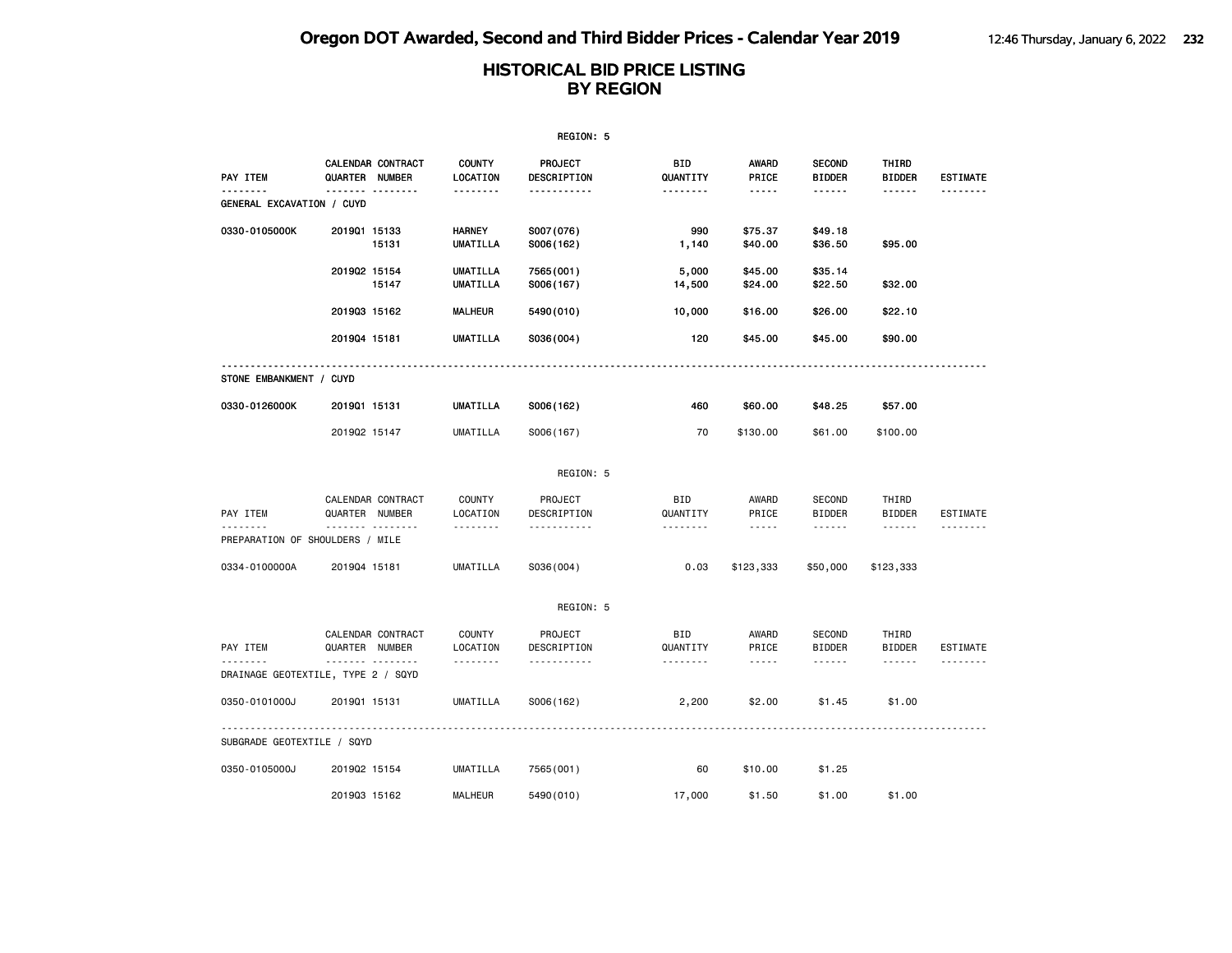|                                       |                                                 |                                       | REGION: 5                          |                                    |                               |                                                 |                                  |                             |
|---------------------------------------|-------------------------------------------------|---------------------------------------|------------------------------------|------------------------------------|-------------------------------|-------------------------------------------------|----------------------------------|-----------------------------|
| PAY ITEM                              | CALENDAR CONTRACT<br>QUARTER NUMBER             | <b>COUNTY</b><br>LOCATION             | PROJECT<br>DESCRIPTION             | <b>BID</b><br>QUANTITY             | AWARD<br>PRICE                | <b>SECOND</b><br><b>BIDDER</b>                  | THIRD<br><b>BIDDER</b>           | <b>ESTIMATE</b>             |
| <u>.</u><br>FINISHING ROADBEDS / SQYD | <b>.</b>                                        | .                                     | <u>.</u>                           |                                    | $\frac{1}{2}$                 | $- - - - - -$                                   | .                                | <u>.</u>                    |
| 0370-0100000A                         | 201901 15131                                    | <b>UMATILLA</b>                       | S006(162)                          | 4,500                              | \$1.78                        | \$4.28                                          | \$0.78                           |                             |
|                                       |                                                 |                                       | REGION: 5                          |                                    |                               |                                                 |                                  |                             |
| PAY ITEM                              | CALENDAR CONTRACT<br>QUARTER NUMBER<br><u> </u> | <b>COUNTY</b><br>LOCATION<br><u>.</u> | PROJECT<br>DESCRIPTION<br><u>.</u> | <b>BID</b><br>QUANTITY<br><u>.</u> | AWARD<br>PRICE<br>$- - - - -$ | <b>SECOND</b><br><b>BIDDER</b><br>$- - - - - -$ | THIRD<br><b>BIDDER</b>           | <b>ESTIMATE</b><br>-------- |
| LOOSE RIPRAP, CLASS 50 / CUYD         |                                                 |                                       |                                    |                                    |                               |                                                 |                                  |                             |
| 0390-0105000K                         | 201902 15154                                    | <b>UMATILLA</b>                       | 7565 (001)                         | 25                                 | \$100.00                      | \$170.00                                        |                                  |                             |
|                                       | 201904 15181                                    | <b>UMATILLA</b>                       | S036(004)                          | 30                                 | \$125.00                      | \$120.00                                        | \$105.00                         |                             |
| LOOSE RIPRAP, CLASS 200 / CUYD        |                                                 |                                       |                                    |                                    |                               |                                                 |                                  |                             |
| 0390-0111000K                         | 201901 15133                                    | HARNEY                                | S007(076)                          | 5                                  | \$200.00                      | \$150.00                                        |                                  |                             |
|                                       |                                                 |                                       | REGION: 5                          |                                    |                               |                                                 |                                  |                             |
| PAY ITEM                              | CALENDAR CONTRACT<br>QUARTER NUMBER<br>.        | <b>COUNTY</b><br>LOCATION<br>.        | PROJECT<br>DESCRIPTION<br>.        | <b>BID</b><br>QUANTITY<br><u>.</u> | AWARD<br>PRICE<br>$- - - - -$ | <b>SECOND</b><br><b>BIDDER</b><br><u>.</u>      | THIRD<br><b>BIDDER</b><br>------ | <b>ESTIMATE</b>             |
|                                       | MAINLINE VIDEO INSPECTION / FOOT                |                                       |                                    |                                    |                               |                                                 |                                  |                             |
| 0415-0100000F                         | 201901 15133                                    | HARNEY                                | S007(076)                          | 55                                 | \$35.00                       | \$45.00                                         |                                  |                             |
|                                       | 201902 15154                                    | UMATILLA                              | 7565 (001)                         | 5,100                              | \$5.00                        | \$3.00                                          |                                  |                             |
|                                       | 201903 15162                                    | MALHEUR                               | 5490 (010)                         | 3,000                              | \$3.00                        | \$2.50                                          | \$3.00                           |                             |
|                                       |                                                 |                                       | REGION: 5                          |                                    |                               |                                                 |                                  |                             |
| PAY ITEM                              | CALENDAR CONTRACT<br>QUARTER NUMBER<br>.<br>.   | <b>COUNTY</b><br>LOCATION             | PROJECT<br>DESCRIPTION             | <b>BID</b><br>QUANTITY             | AWARD<br>PRICE                | <b>SECOND</b><br><b>BIDDER</b>                  | THIRD<br><b>BIDDER</b>           | <b>ESTIMATE</b><br><u>.</u> |
| 4 INCH DRAIN PIPE / FOOT              |                                                 | .                                     | .                                  | .                                  | .                             | ------                                          | ------                           |                             |
| 0430-0100040F                         | 201901 15131                                    | UMATILLA                              | S006(162)                          | 220                                | \$16.00                       | \$75.00                                         | \$21.00                          |                             |
|                                       | SUBSURFACE DRAIN OUTLETS / EACH                 |                                       |                                    |                                    |                               |                                                 |                                  |                             |
| 0430-0101000E                         | 201901 15131                                    | UMATILLA                              | S006(162)                          | $\mathbf{1}$                       | \$1,200                       | \$4,300                                         | \$500                            |                             |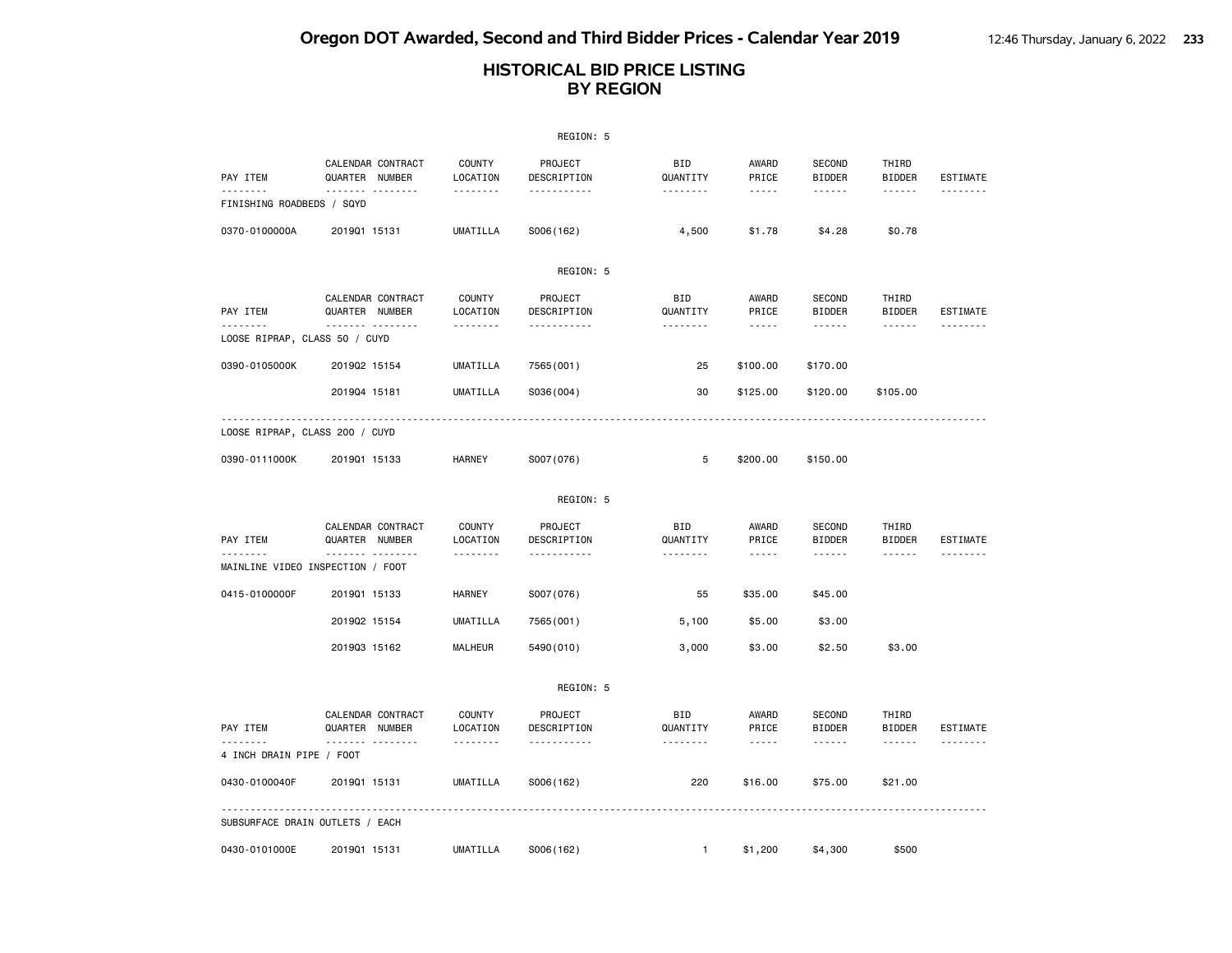## **HISTORICAL BID PRICE LISTING BY REGION**

|                                     | REGION: 5                                  |                           |                        |                        |                       |                                |                        |                 |  |  |  |
|-------------------------------------|--------------------------------------------|---------------------------|------------------------|------------------------|-----------------------|--------------------------------|------------------------|-----------------|--|--|--|
| PAY ITEM                            | <b>CALENDAR CONTRACT</b><br>QUARTER NUMBER | <b>COUNTY</b><br>LOCATION | PROJECT<br>DESCRIPTION | <b>BID</b><br>QUANTITY | <b>AWARD</b><br>PRICE | <b>SECOND</b><br><b>BIDDER</b> | THIRD<br><b>BIDDER</b> | <b>ESTIMATE</b> |  |  |  |
| 8 INCH STORM SEW PIPE, 5 FT / FOOT  | . <sub>.</sub>                             | .                         | .                      | .                      | -----                 |                                | ------                 |                 |  |  |  |
| 0445-035008AF                       | 201903 15162                               | <b>MALHEUR</b>            | 5490 (010)             | 120                    | \$75.00               | \$72.00                        | \$54.82                |                 |  |  |  |
| 10 INCH STORM SEW PIPE, 5 FT / FOOT |                                            |                           |                        |                        |                       |                                |                        |                 |  |  |  |
| 0445-035010AF                       | 201903 15162                               | <b>MALHEUR</b>            | 5490 (010)             | 1,660                  | \$65.00               | \$72.00                        | \$69.34                |                 |  |  |  |
| 12 INCH STORM SEW PIPE, 5 FT / FOOT |                                            |                           |                        |                        |                       |                                |                        |                 |  |  |  |
| 0445-035012AF                       | 201902 15154                               | <b>UMATILLA</b>           | 7565 (001)             | 4,850                  | \$150.00              | \$50.58                        |                        |                 |  |  |  |
|                                     | 201903 15162                               | <b>MALHEUR</b>            | 5490 (010)             | 1,280                  | \$70.00               | \$72.00                        | \$47.12                |                 |  |  |  |
|                                     | 12 INCH STORM SEW PIPE, 10 FT / FOOT       |                           |                        |                        |                       |                                |                        |                 |  |  |  |
| 0445-035012BF                       | 201902 15154                               | UMATILLA                  | 7565(001)              | 250                    | \$200.00              | \$60.52                        |                        |                 |  |  |  |
| 12 INCH DUCT IRON PIPE, 5 FT / FOOT |                                            |                           |                        |                        |                       |                                |                        |                 |  |  |  |
| 0445-060012AF                       | 201901 15133                               | <b>HARNEY</b>             | S007(076)              | 60                     | \$125.00              | \$78.00                        |                        |                 |  |  |  |
| SLOPED END SECTIONS, 12 INCH / EACH |                                            |                           |                        |                        |                       |                                |                        |                 |  |  |  |
| 0445-0700120E                       | 201902 15154                               | UMATILLA                  | 7565(001)              | $\mathbf{1}$           | \$800,00              | \$275.00                       |                        |                 |  |  |  |

REGION: 5

|                            | CALENDAR CONTRACT |               | <b>COUNTY</b>   | PROJECT     | <b>BID</b> | AWARD    | <b>SECOND</b> | THIRD         |          |
|----------------------------|-------------------|---------------|-----------------|-------------|------------|----------|---------------|---------------|----------|
| PAY ITEM                   | QUARTER           | <b>NUMBER</b> | LOCATION        | DESCRIPTION | QUANTITY   | PRICE    | <b>BIDDER</b> | <b>BIDDER</b> | ESTIMATE |
| --------                   |                   | --------      | - - - - - - - - | ----------- | --------   | -----    | -------       | -------       | -------- |
| PAVED CULVERT END SLOPES / |                   | SQFT          |                 |             |            |          |               |               |          |
|                            |                   |               |                 |             |            |          |               |               |          |
| 0460-0100000J              | 201902 15154      |               | UMATILLA        | 7565(001)   | 25         | \$100,00 | \$95,00       |               |          |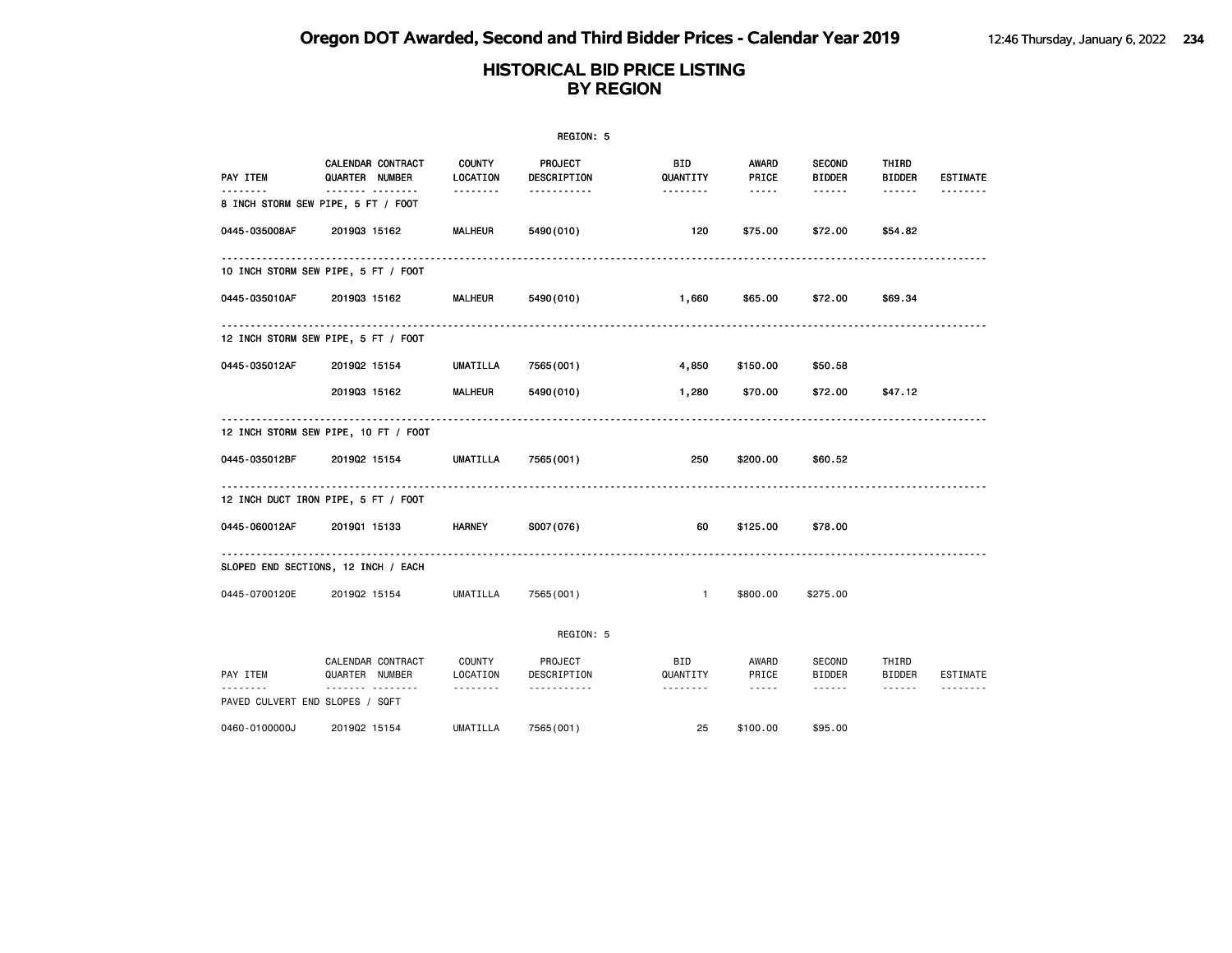|                                |                                           |                                 | REGION: 5                   |                             |                                                                                                                                                                        |                                                                                                                                                                                                     |                                           |                 |
|--------------------------------|-------------------------------------------|---------------------------------|-----------------------------|-----------------------------|------------------------------------------------------------------------------------------------------------------------------------------------------------------------|-----------------------------------------------------------------------------------------------------------------------------------------------------------------------------------------------------|-------------------------------------------|-----------------|
| PAY ITEM                       | CALENDAR CONTRACT<br>QUARTER NUMBER       | <b>COUNTY</b><br>LOCATION       | PROJECT<br>DESCRIPTION      | BID<br>QUANTITY             | AWARD<br>PRICE                                                                                                                                                         | <b>SECOND</b><br><b>BIDDER</b>                                                                                                                                                                      | THIRD<br><b>BIDDER</b>                    | <b>ESTIMATE</b> |
|                                | .<br>CONCRETE STORM SEWER MANHOLES / EACH | --------                        | -----------                 | --------                    | $\cdots \cdots \cdots$                                                                                                                                                 | ------                                                                                                                                                                                              | ------                                    |                 |
| 0470-0101000E                  | 201902 15154                              | <b>UMATILLA</b>                 | 7565 (001)                  | $\overline{2}$              | \$7,000                                                                                                                                                                | \$1,750                                                                                                                                                                                             |                                           |                 |
|                                | CONCRETE MANHOLES, SHALLOW / EACH         |                                 |                             |                             |                                                                                                                                                                        |                                                                                                                                                                                                     |                                           |                 |
| 0470-0105000E                  | 201903 15162                              | <b>MALHEUR</b>                  | 5490 (010)                  | 13                          | \$5,000                                                                                                                                                                | \$3,800                                                                                                                                                                                             | \$3,052                                   |                 |
|                                | .<br>CONCRETE INLETS, TYPE CG-2 / EACH    |                                 |                             |                             |                                                                                                                                                                        |                                                                                                                                                                                                     |                                           |                 |
| 0470-0307000E                  | 201903 15162                              | MALHEUR                         | 5490 (010)                  | 21                          | \$1,500                                                                                                                                                                | \$2,200                                                                                                                                                                                             | \$2,550                                   |                 |
|                                | CONCRETE INLETS, TYPE G-2 / EACH          |                                 |                             |                             |                                                                                                                                                                        |                                                                                                                                                                                                     |                                           |                 |
| 0470-0315000E                  | 201902 15154                              | UMATILLA                        | 7565 (001)                  | 27                          | \$3,000                                                                                                                                                                | \$2,550                                                                                                                                                                                             |                                           |                 |
| CONCRETE MONUMENT BOXES / EACH |                                           | .                               |                             |                             |                                                                                                                                                                        |                                                                                                                                                                                                     |                                           |                 |
| 0470-0329000E                  | 201903 15162                              | <b>MALHEUR</b>                  | 5490 (010)                  | 3                           | \$2,000                                                                                                                                                                | \$600                                                                                                                                                                                               | \$450                                     |                 |
| CATCH BASINS, TYPE 3 / EACH    |                                           |                                 |                             |                             |                                                                                                                                                                        |                                                                                                                                                                                                     |                                           |                 |
| 0470-0331000E                  | 201901 15133                              | HARNEY                          | S007(076)                   | $\mathbf{1}$                | \$1,700                                                                                                                                                                | \$2,600                                                                                                                                                                                             |                                           |                 |
|                                |                                           |                                 | REGION: 5                   |                             |                                                                                                                                                                        |                                                                                                                                                                                                     |                                           |                 |
| PAY ITEM                       | CALENDAR CONTRACT<br>QUARTER NUMBER<br>.  | COUNTY<br>LOCATION<br>.         | PROJECT<br>DESCRIPTION<br>. | <b>BID</b><br>QUANTITY<br>. | AWARD<br>PRICE<br>$\frac{1}{2} \left( \frac{1}{2} \right) \left( \frac{1}{2} \right) \left( \frac{1}{2} \right) \left( \frac{1}{2} \right) \left( \frac{1}{2} \right)$ | SECOND<br>BIDDER<br>$\frac{1}{2} \left( \frac{1}{2} \right) \left( \frac{1}{2} \right) \left( \frac{1}{2} \right) \left( \frac{1}{2} \right) \left( \frac{1}{2} \right) \left( \frac{1}{2} \right)$ | THIRD<br>BIDDER<br>$\cdots \cdots \cdots$ | <b>ESTIMATE</b> |
| DRAINAGE CURBS / FOOT          |                                           |                                 |                             |                             |                                                                                                                                                                        |                                                                                                                                                                                                     |                                           |                 |
| 0480-0100000F                  | 201904 15181<br>15174                     | <b>UMATILLA</b><br><b>BAKER</b> | S036(004)<br>S006(116)      | 40<br>70                    | \$50.00<br>\$70.00                                                                                                                                                     | \$30.00<br>\$60,00                                                                                                                                                                                  | \$90.00<br>\$35,00                        |                 |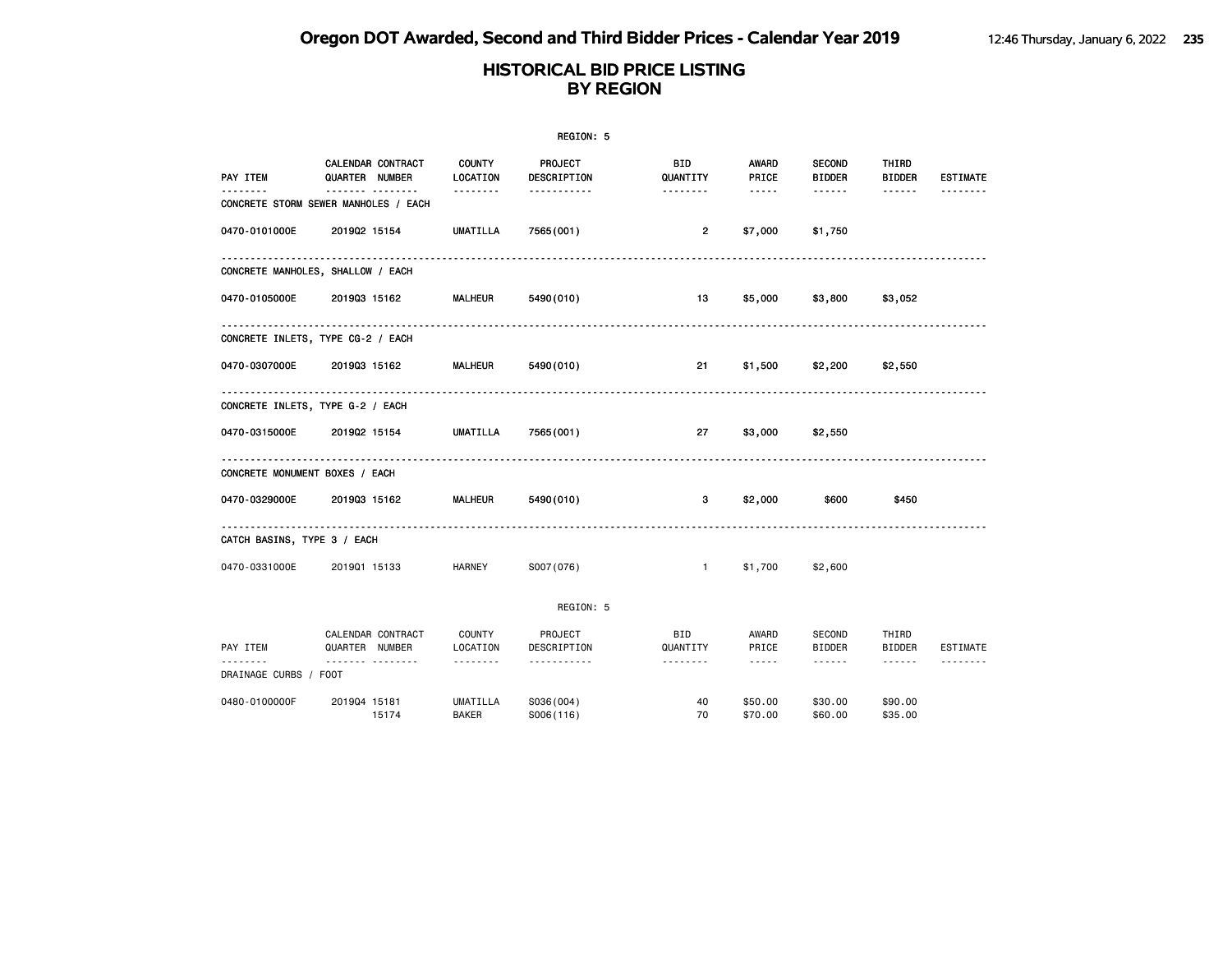|                                      |                       |                   |                           | REGION: 5              |                        |                       |                                |                        |                 |
|--------------------------------------|-----------------------|-------------------|---------------------------|------------------------|------------------------|-----------------------|--------------------------------|------------------------|-----------------|
| PAY ITEM                             | <b>QUARTER NUMBER</b> | CALENDAR CONTRACT | <b>COUNTY</b><br>LOCATION | PROJECT<br>DESCRIPTION | BID<br>QUANTITY        | <b>AWARD</b><br>PRICE | <b>SECOND</b><br><b>BIDDER</b> | THIRD<br><b>BIDDER</b> | <b>ESTIMATE</b> |
| ADJUSTING BOXES / EACH               | ------- --------      |                   | --------                  | -----------            | .                      | $- - - - -$           | ------                         | ------                 |                 |
| 0490-0100000E                        | 201901 15133          |                   | <b>HARNEY</b>             | S007(076)              | 8                      | \$150.00              | \$750.00                       |                        |                 |
|                                      | 201902 15154          |                   | <b>UMATILLA</b>           | 7565 (001)             | 60                     | \$500.00              | \$400.00                       |                        |                 |
|                                      | 201903 15162          |                   | <b>MALHEUR</b>            | 5490 (010)             | 10                     | \$1,000               | \$100                          | \$350                  |                 |
| CONNECTION TO EXTG STRUCTURES / EACH |                       |                   |                           |                        |                        |                       |                                |                        |                 |
| 0490-0104000E                        | 201902 15154          |                   | UMATILLA                  | 7565 (001)             | 8                      | \$1,000               | \$850                          |                        |                 |
|                                      | 201903 15162          |                   | <b>MALHEUR</b>            | 5490 (010)             | 5                      | \$1,500               | \$450                          | \$850                  |                 |
| ADJUSTING INLETS / EACH              |                       |                   |                           |                        |                        |                       |                                |                        |                 |
| 0490-0105000E                        | 201901 15133          |                   | <b>HARNEY</b>             | S007(076)              | 4                      | \$350                 | \$1,065                        |                        |                 |
|                                      | 201904 15174          |                   | <b>BAKER</b>              | S006(116)              | $\overline{2}$         | \$1,200               | \$1,000                        | \$1,500                |                 |
| MINOR ADJUSTMENT OF MANHOLES / EACH  |                       |                   |                           |                        |                        |                       |                                |                        |                 |
| 0490-0120000E                        | 201902 15154          |                   | UMATILLA                  | 7565 (001)             | 3                      | \$1,500               | \$450                          |                        |                 |
|                                      | 201903 15162          |                   | <b>MALHEUR</b>            | 5490 (010)             | 4                      | \$2,500               | \$950                          | \$250                  |                 |
|                                      |                       |                   |                           | REGION: 5              |                        |                       |                                |                        |                 |
| PAY ITEM                             | QUARTER NUMBER        | CALENDAR CONTRACT | COUNTY<br>LOCATION        | PROJECT<br>DESCRIPTION | <b>BID</b><br>QUANTITY | AWARD<br>PRICE        | SECOND<br><b>BIDDER</b>        | THIRD<br><b>BIDDER</b> | ESTIMATE        |
| TRENCH RESURFACING / SQYD            |                       | . <b>. .</b>      | --------                  | .                      | --------               | $\cdots$              | ------                         | $\cdots \cdots \cdots$ |                 |
| 0495-0100000J                        | 201902 15154          |                   | UMATILLA                  | 7565 (001)             | 600                    | \$50.00               | \$28.00                        |                        |                 |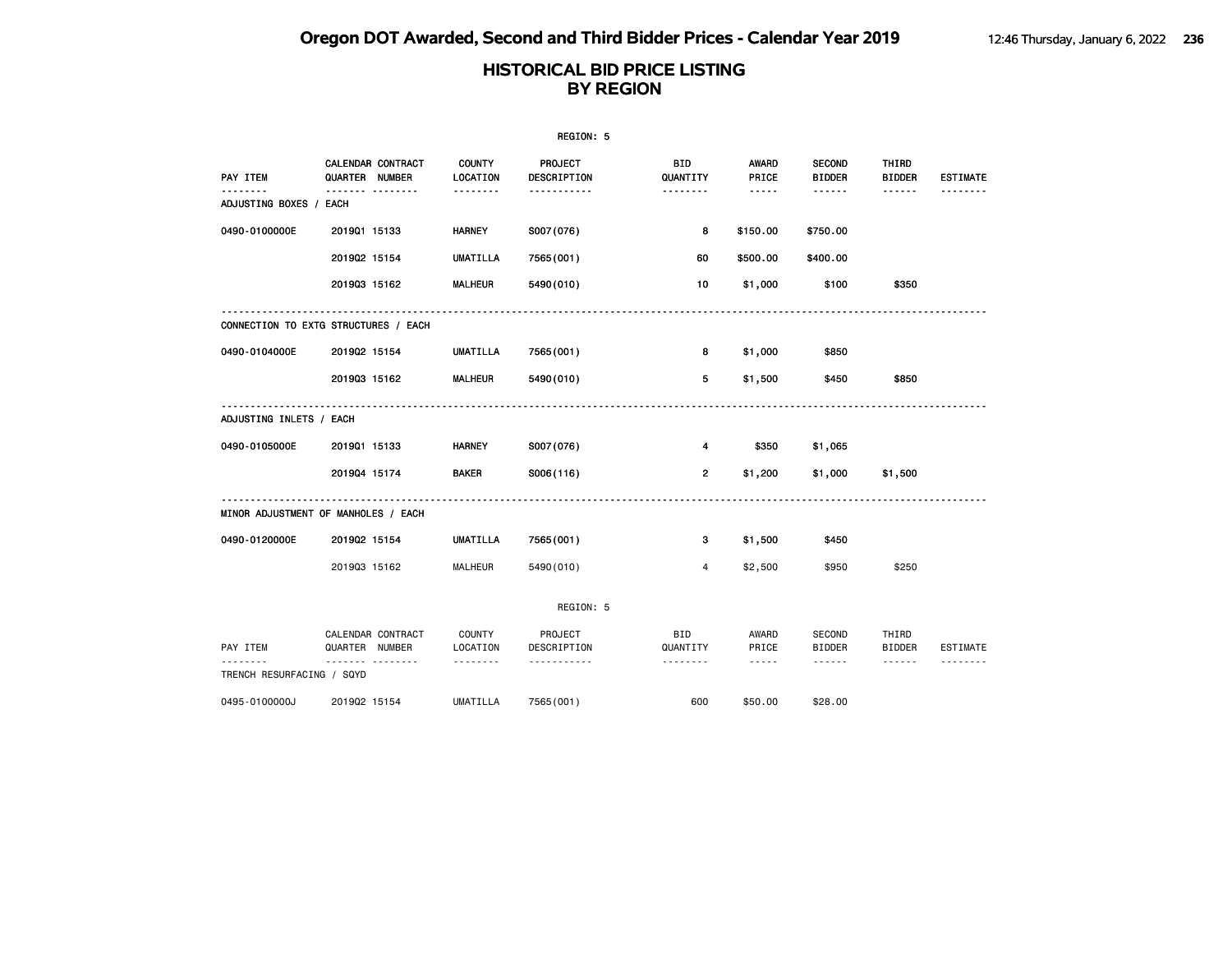|                                |                                             |                                 | REGION: 5                     |                       |                                    |                                |                        |                 |
|--------------------------------|---------------------------------------------|---------------------------------|-------------------------------|-----------------------|------------------------------------|--------------------------------|------------------------|-----------------|
| PAY ITEM                       | CALENDAR CONTRACT<br>QUARTER NUMBER         | <b>COUNTY</b><br>LOCATION       | <b>PROJECT</b><br>DESCRIPTION | BID<br>QUANTITY       | <b>AWARD</b><br>PRICE              | <b>SECOND</b><br><b>BIDDER</b> | THIRD<br><b>BIDDER</b> | <b>ESTIMATE</b> |
| BRIDGE REMOVAL WORK / SQFT     | <u>------- --------</u>                     | --------                        | -----------                   | <u>.</u>              | -----                              | ------                         | ------                 | <u>.</u>        |
| 0501-0100000A                  | 201901 15131                                | UMATILLA                        | S006(162)                     | 926                   | \$48.60                            | \$21.02                        | \$10.80                |                 |
|                                | 201904 15174<br>15181                       | <b>BAKER</b><br><b>UMATILLA</b> | S006(116)<br>S036(004)        | $\mathbf{1}$<br>1,363 | \$0<br>\$95.38                     | \$20,000<br>\$55.03            | \$3,000<br>\$44.02     |                 |
|                                |                                             |                                 | REGION: 5                     |                       |                                    |                                |                        |                 |
| PAY ITEM                       | CALENDAR CONTRACT<br>QUARTER NUMBER         | <b>COUNTY</b><br>LOCATION       | PROJECT<br>DESCRIPTION        | BID<br>QUANTITY       | <b>AWARD</b><br>PRICE              | <b>SECOND</b><br><b>BIDDER</b> | THIRD<br><b>BIDDER</b> | <b>ESTIMATE</b> |
| <u>.</u><br>REINFORCEMENT / LB | .                                           | <u>.</u>                        | <u>.</u>                      |                       | $- - - - -$                        |                                | ------                 | <u>.</u>        |
| 0530-0100000A                  | 201901 15131                                | <b>UMATILLA</b>                 | S006(162)                     | 2,100                 | \$1.90                             | \$4.36                         | \$2.38                 |                 |
|                                |                                             |                                 | REGION: 5                     |                       |                                    |                                |                        |                 |
| PAY ITEM                       | CALENDAR CONTRACT<br>QUARTER NUMBER         | <b>COUNTY</b><br>LOCATION       | PROJECT<br>DESCRIPTION        | BID<br>QUANTITY       | AWARD<br>PRICE                     | <b>SECOND</b><br><b>BIDDER</b> | THIRD<br><b>BIDDER</b> | <b>ESTIMATE</b> |
| .                              | .<br>FOUNDATION CONCRETE, CLASS 4000 / CUYD | .                               | .                             | <u>.</u>              | $- - - - -$                        | ------                         | ------                 |                 |
| 0540-0102000A                  | 201901 15131                                | <b>UMATILLA</b>                 | S006(162)                     | 14                    | \$2,143                            | \$1,438                        | \$714                  |                 |
| SAW CUT TEXTURING / SQYD       |                                             |                                 |                               |                       |                                    |                                |                        |                 |
| 0540-0401000J                  | 201901 15131                                | <b>UMATILLA</b>                 | S006(162)                     | 91                    | \$10.00                            | \$58.00                        | \$55.00                |                 |
|                                | 201904 15174                                | <b>BAKER</b>                    | S006(116)                     | 1,870                 | \$7.00                             | \$5.00                         | \$7.00                 |                 |
|                                |                                             |                                 | REGION: 5                     |                       |                                    |                                |                        |                 |
| PAY ITEM                       | CALENDAR CONTRACT<br>QUARTER NUMBER         | <b>COUNTY</b><br>LOCATION       | PROJECT<br>DESCRIPTION        | BID<br>QUANTITY       | AWARD<br>PRICE                     | <b>SECOND</b><br><b>BIDDER</b> | THIRD<br><b>BIDDER</b> | <b>ESTIMATE</b> |
|                                | .<br>REINF CONC BRIDGE END PANELS / SQYD    | .                               | .                             | <u>.</u>              | $\sim$ $\sim$ $\sim$ $\sim$ $\sim$ |                                | .                      | <u>.</u>        |
| 0545-0100000J                  | 201901 15131                                | UMATILLA                        | S006(162)                     | 96                    | \$380.00                           | \$585.00                       | \$375.00               |                 |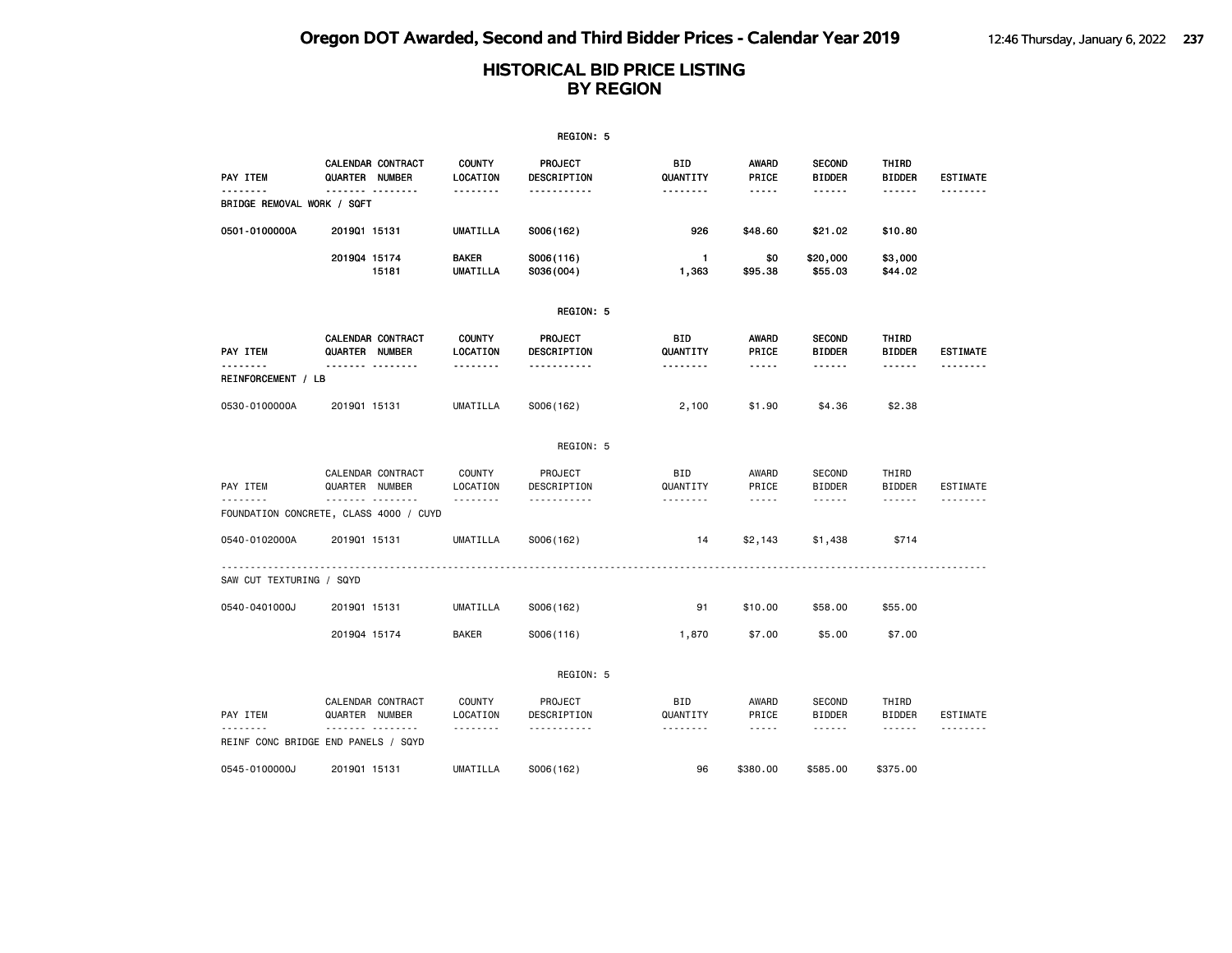|                                 |                                                     |                           | REGION: 5              |                        |                                                                                                                                                                                 |                                |                                                                                                                                                                                                                                                                                                                                                                                                                                                                            |                 |
|---------------------------------|-----------------------------------------------------|---------------------------|------------------------|------------------------|---------------------------------------------------------------------------------------------------------------------------------------------------------------------------------|--------------------------------|----------------------------------------------------------------------------------------------------------------------------------------------------------------------------------------------------------------------------------------------------------------------------------------------------------------------------------------------------------------------------------------------------------------------------------------------------------------------------|-----------------|
| PAY ITEM                        | CALENDAR CONTRACT<br>QUARTER NUMBER                 | <b>COUNTY</b><br>LOCATION | PROJECT<br>DESCRIPTION | BID<br>QUANTITY        | AWARD<br>PRICE                                                                                                                                                                  | <b>SECOND</b><br><b>BIDDER</b> | THIRD<br><b>BIDDER</b>                                                                                                                                                                                                                                                                                                                                                                                                                                                     | <b>ESTIMATE</b> |
| .<br>CLASS 2 PREPARATION / SQYD | . <sub>.</sub>                                      | --------                  | -----------            | <u>.</u>               | -----                                                                                                                                                                           | ------                         | $- - - - - -$                                                                                                                                                                                                                                                                                                                                                                                                                                                              | <u>.</u>        |
| 0557-0100000J                   | 201904 15181                                        | <b>UMATILLA</b>           | S036(004)              | 43                     | \$0.01                                                                                                                                                                          | \$250.00                       | \$240.00                                                                                                                                                                                                                                                                                                                                                                                                                                                                   |                 |
|                                 | FURNISH PREMIXED POLYMER CONCRETE / CUYD            |                           |                        |                        |                                                                                                                                                                                 |                                |                                                                                                                                                                                                                                                                                                                                                                                                                                                                            |                 |
| 0557-0102000K                   | 201904 15181                                        | UMATILLA                  | S036(004)              | 38                     | \$2,860                                                                                                                                                                         | \$3,000                        | \$2,856                                                                                                                                                                                                                                                                                                                                                                                                                                                                    |                 |
| CONSTRUCT PPC OVERLAY / SQYD    |                                                     |                           |                        |                        |                                                                                                                                                                                 |                                |                                                                                                                                                                                                                                                                                                                                                                                                                                                                            |                 |
| 0557-0104000J                   | 201904 15181                                        | UMATILLA                  | S036(004)              | 872                    | \$60.00                                                                                                                                                                         | \$75.00                        | \$80.00                                                                                                                                                                                                                                                                                                                                                                                                                                                                    |                 |
|                                 |                                                     |                           | REGION: 5              |                        |                                                                                                                                                                                 |                                |                                                                                                                                                                                                                                                                                                                                                                                                                                                                            |                 |
| PAY ITEM                        | CALENDAR CONTRACT<br>QUARTER NUMBER                 | <b>COUNTY</b><br>LOCATION | PROJECT<br>DESCRIPTION | <b>BID</b><br>QUANTITY | AWARD<br>PRICE                                                                                                                                                                  | SECOND<br><b>BIDDER</b>        | THIRD<br><b>BIDDER</b>                                                                                                                                                                                                                                                                                                                                                                                                                                                     | <b>ESTIMATE</b> |
| CLASS 2 PREPARATION / SQYD      | .                                                   | <u>.</u>                  | <u>.</u>               | <u>.</u>               | $\sim$ $\sim$ $\sim$ $\sim$ $\sim$                                                                                                                                              | $- - - - - -$                  | $\frac{1}{2} \left( \frac{1}{2} \right) \left( \frac{1}{2} \right) \left( \frac{1}{2} \right) \left( \frac{1}{2} \right) \left( \frac{1}{2} \right) \left( \frac{1}{2} \right) \left( \frac{1}{2} \right) \left( \frac{1}{2} \right) \left( \frac{1}{2} \right) \left( \frac{1}{2} \right) \left( \frac{1}{2} \right) \left( \frac{1}{2} \right) \left( \frac{1}{2} \right) \left( \frac{1}{2} \right) \left( \frac{1}{2} \right) \left( \frac{1}{2} \right) \left( \frac$ |                 |
| 0559-0102000J                   | 201904 15174                                        | <b>BAKER</b>              | S006(116)              | 22                     | \$200.00                                                                                                                                                                        | \$500,00                       | \$600,00                                                                                                                                                                                                                                                                                                                                                                                                                                                                   |                 |
|                                 | FURNISH SILICA FUME CONCRETE / CUYD                 |                           |                        |                        |                                                                                                                                                                                 |                                |                                                                                                                                                                                                                                                                                                                                                                                                                                                                            |                 |
| 0559-0105000K                   | 201904 15174                                        | <b>BAKER</b>              | S006(116)              | 154                    | \$625.00                                                                                                                                                                        | \$500.00                       | \$465.00                                                                                                                                                                                                                                                                                                                                                                                                                                                                   |                 |
|                                 | CONSTRUCT SFC RESURFACING / SQYD                    |                           |                        |                        |                                                                                                                                                                                 |                                |                                                                                                                                                                                                                                                                                                                                                                                                                                                                            |                 |
| 0559-0201000J                   | 201904 15174                                        | <b>BAKER</b>              | S006(116)              | 3,470                  | \$80.00                                                                                                                                                                         | \$50.00                        | \$48.00                                                                                                                                                                                                                                                                                                                                                                                                                                                                    |                 |
|                                 |                                                     |                           | REGION: 5              |                        |                                                                                                                                                                                 |                                |                                                                                                                                                                                                                                                                                                                                                                                                                                                                            |                 |
| PAY ITEM                        | CALENDAR CONTRACT<br>QUARTER NUMBER                 | <b>COUNTY</b><br>LOCATION | PROJECT<br>DESCRIPTION | BID<br>QUANTITY        | AWARD<br>PRICE                                                                                                                                                                  | SECOND<br><b>BIDDER</b>        | THIRD<br><b>BIDDER</b>                                                                                                                                                                                                                                                                                                                                                                                                                                                     | ESTIMATE        |
|                                 | .<br>CFRP STRENGTHENING - NEAR SURFACE MNTED / FOOT | .                         | <u>.</u>               | .                      | $\frac{1}{2} \left( \frac{1}{2} \right) \left( \frac{1}{2} \right) \left( \frac{1}{2} \right) \left( \frac{1}{2} \right) \left( \frac{1}{2} \right) \left( \frac{1}{2} \right)$ | $- - - - - -$                  | ------                                                                                                                                                                                                                                                                                                                                                                                                                                                                     | <u>.</u>        |
| 0566-0100000A                   | 201904 15181                                        | UMATILLA                  | S036(004)              | 1,004                  | \$89.64                                                                                                                                                                         | \$119.52                       | \$99.60                                                                                                                                                                                                                                                                                                                                                                                                                                                                    |                 |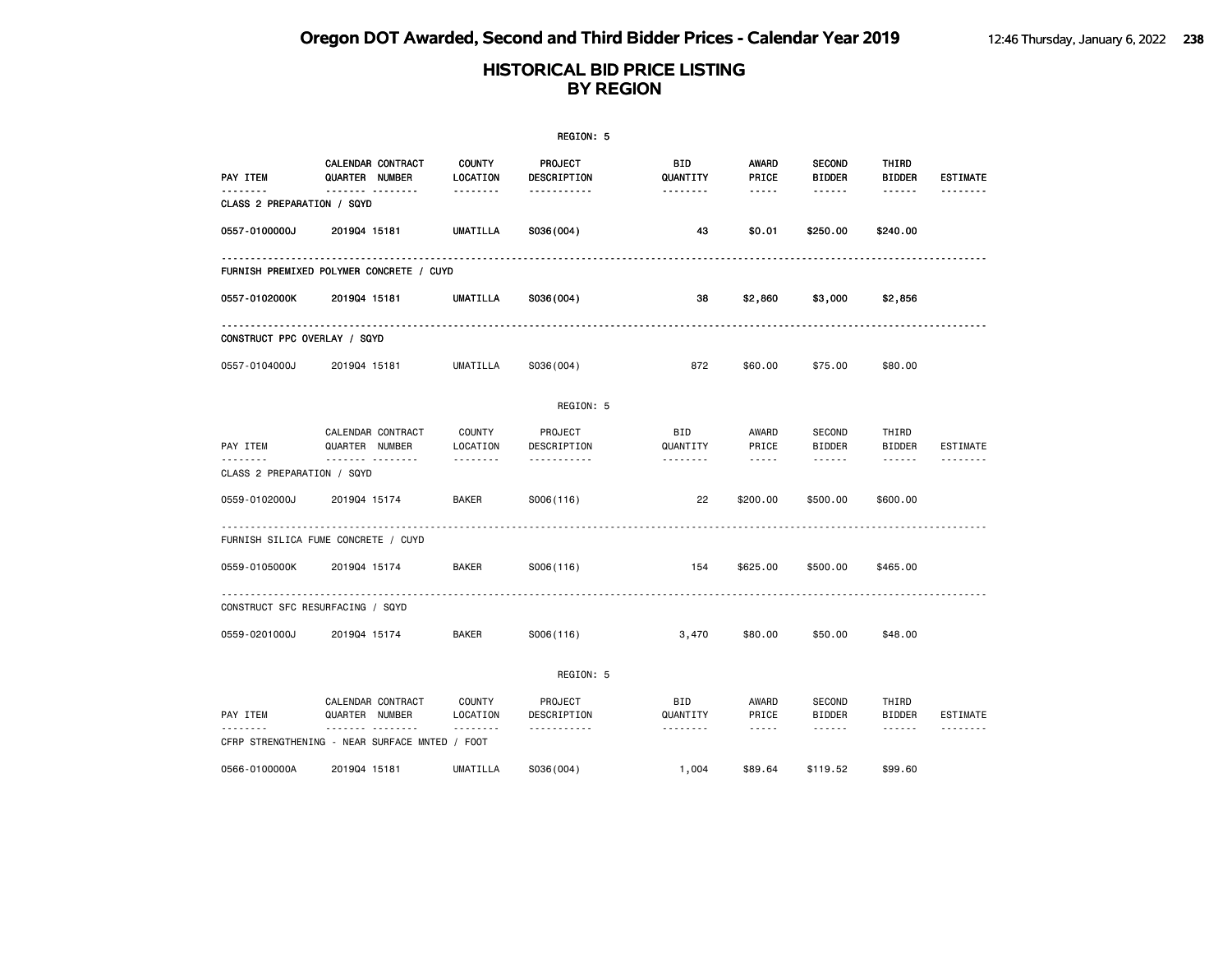|                                    |                                                           |                              | REGION: 5              |                       |                                                                                                                                                      |                                                                                                                           |                        |                 |
|------------------------------------|-----------------------------------------------------------|------------------------------|------------------------|-----------------------|------------------------------------------------------------------------------------------------------------------------------------------------------|---------------------------------------------------------------------------------------------------------------------------|------------------------|-----------------|
| PAY ITEM                           | CALENDAR CONTRACT<br>QUARTER NUMBER                       | <b>COUNTY</b><br>LOCATION    | PROJECT<br>DESCRIPTION | BID<br>QUANTITY       | AWARD<br>PRICE                                                                                                                                       | <b>SECOND</b><br><b>BIDDER</b>                                                                                            | THIRD<br><b>BIDDER</b> | <b>ESTIMATE</b> |
| .                                  | <u> </u><br>ELASTOMERIC CONCRETE NOSING / FOOT            | .                            | .                      | --------              | .                                                                                                                                                    | ------                                                                                                                    | ------                 | .               |
| 0584-0100000F                      | 201904 15174                                              | <b>BAKER</b>                 | S006(116)              | 168                   | \$125.00                                                                                                                                             | \$100.00                                                                                                                  | \$145.00               |                 |
|                                    |                                                           |                              | REGION: 5              |                       |                                                                                                                                                      |                                                                                                                           |                        |                 |
| PAY ITEM                           | CALENDAR CONTRACT<br>QUARTER NUMBER                       | <b>COUNTY</b><br>LOCATION    | PROJECT<br>DESCRIPTION | BID<br>QUANTITY       | <b>AWARD</b><br>PRICE                                                                                                                                | <b>SECOND</b><br><b>BIDDER</b>                                                                                            | THIRD<br><b>BIDDER</b> | <b>ESTIMATE</b> |
| .<br>POURED SEALS / FOOT           | <u> </u>                                                  | <u>.</u>                     | -----------            | <u> - - - - - - -</u> | $- - - - -$                                                                                                                                          | ------                                                                                                                    | ------                 | <u>.</u>        |
| 0585-0206000A                      | 201904 15174<br>15174                                     | <b>BAKER</b><br><b>BAKER</b> | S006(116)<br>S006(116) | 148<br>1,611          | \$33.78<br>\$9.31                                                                                                                                    | \$27.03<br>\$12.41                                                                                                        | \$33.78<br>\$12.41     |                 |
|                                    | PRECOMPRESSED FOAM SILICONE JOINT SEAL / FOOT             |                              |                        |                       |                                                                                                                                                      |                                                                                                                           |                        |                 |
| 0585-0215000A                      | 201904 15181                                              | UMATILLA                     | S036(004)              | 186                   | \$56.45                                                                                                                                              | \$80.65                                                                                                                   | \$107.53               |                 |
|                                    |                                                           |                              | REGION: 5              |                       |                                                                                                                                                      |                                                                                                                           |                        |                 |
| PAY ITEM                           | CALENDAR CONTRACT<br>QUARTER NUMBER                       | <b>COUNTY</b><br>LOCATION    | PROJECT<br>DESCRIPTION | BID<br>QUANTITY       | AWARD<br>PRICE                                                                                                                                       | <b>SECOND</b><br><b>BIDDER</b>                                                                                            | THIRD<br><b>BIDDER</b> | ESTIMATE        |
| .<br>TYPE "F" CONCRETE RAIL / FOOT | <b>.</b>                                                  | .                            | .                      | .                     | $- - - -$                                                                                                                                            | $\begin{array}{cccccccccccccc} \bullet & \bullet & \bullet & \bullet & \bullet & \bullet & \bullet & \bullet \end{array}$ | ------                 | .               |
| 0587-0120000A                      | 201901 15131                                              | UMATILLA                     | S006(162)              | 41                    | \$487.80                                                                                                                                             | \$454.51                                                                                                                  | \$207.32               |                 |
|                                    | TYPE "F" CONC RAIL, RETROFIT / FOOT                       |                              |                        |                       |                                                                                                                                                      |                                                                                                                           |                        | .               |
| 0587-0125000A                      | 201904 15181                                              | <b>UMATILLA</b>              | S036(004)              | 562                   | \$275.80                                                                                                                                             | \$311.39                                                                                                                  | \$266.90               |                 |
|                                    | RECTANGULAR TUBE RETROFIT / FOOT                          |                              |                        |                       |                                                                                                                                                      |                                                                                                                           |                        |                 |
| 0587-0139000A                      | 201904 15174                                              | <b>BAKER</b>                 | S006(116)              | 400                   | \$137.50                                                                                                                                             | \$200.00                                                                                                                  | \$125.00               |                 |
|                                    |                                                           |                              | REGION: 5              |                       |                                                                                                                                                      |                                                                                                                           |                        |                 |
| PAY ITEM                           | CALENDAR CONTRACT<br>QUARTER NUMBER                       | COUNTY<br>LOCATION           | PROJECT<br>DESCRIPTION | BID<br>QUANTITY       | AWARD<br>PRICE                                                                                                                                       | <b>SECOND</b><br><b>BIDDER</b>                                                                                            | THIRD<br><b>BIDDER</b> | <b>ESTIMATE</b> |
| --------                           | <u>.</u><br>RETAINING WALL, PREFAB MODULAR GRAVITY / SQFT | <u>.</u>                     | -----------            |                       | $\frac{1}{2} \left( \frac{1}{2} \right) \left( \frac{1}{2} \right) \left( \frac{1}{2} \right) \left( \frac{1}{2} \right) \left( \frac{1}{2} \right)$ | $- - - - - -$                                                                                                             | $- - - - - -$          | <u>.</u>        |
| 0596-B002000A                      | 201902 15154                                              | UMATILLA                     | 7565 (001)             | 300                   | \$50,00                                                                                                                                              | \$166.67                                                                                                                  |                        |                 |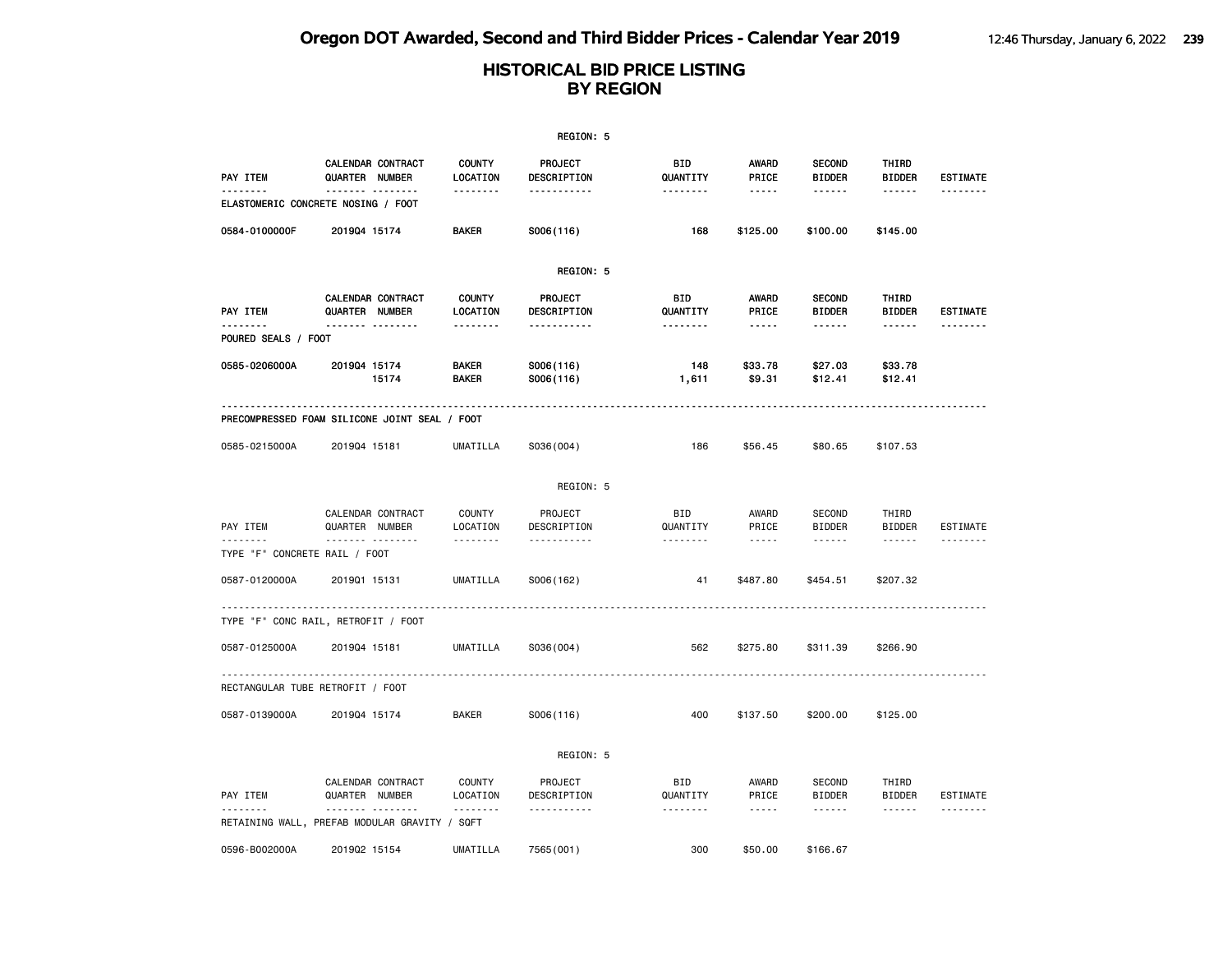|                                |                                                  |                           | REGION: 5                     |                 |                                                                                                                                                                                 |                                |                        |                 |
|--------------------------------|--------------------------------------------------|---------------------------|-------------------------------|-----------------|---------------------------------------------------------------------------------------------------------------------------------------------------------------------------------|--------------------------------|------------------------|-----------------|
| PAY ITEM<br><u>.</u>           | CALENDAR CONTRACT<br>QUARTER NUMBER              | <b>COUNTY</b><br>LOCATION | <b>PROJECT</b><br>DESCRIPTION | BID<br>QUANTITY | AWARD<br>PRICE                                                                                                                                                                  | <b>SECOND</b><br><b>BIDDER</b> | THIRD<br><b>BIDDER</b> | <b>ESTIMATE</b> |
|                                | <b>.</b><br>COLD PLN PVMT REMV 0 - 2 INCH / SQYD | --------                  | -----------                   | --------        | $- - - - -$                                                                                                                                                                     | ------                         | ------                 | .               |
| 0620-0104000J                  | 201904 15181                                     | <b>UMATILLA</b>           | S036(004)                     | 960             | \$8.75                                                                                                                                                                          | \$12.00                        | \$8.75                 |                 |
|                                | COLD PLN PVMT REMV 1/2 - 2 INCH / SQYD           |                           |                               |                 |                                                                                                                                                                                 |                                |                        |                 |
| 0620-0110000J                  | 201904 15174                                     | BAKER                     | S006(116)                     | 1,700           | \$8.00                                                                                                                                                                          | \$14.00                        | \$15.00                |                 |
|                                | COLD PLN PVMT REMV 2 INCH / SQYD                 |                           |                               |                 |                                                                                                                                                                                 |                                |                        |                 |
| 0620-0120000J                  | 201902 15154                                     | <b>UMATILLA</b>           | 7565(001)                     | 26,500          | \$2.00                                                                                                                                                                          | \$2.50                         |                        |                 |
|                                | COLD PLN PVMT REMV 4 INCH / SQYD                 |                           |                               |                 |                                                                                                                                                                                 |                                |                        |                 |
| 0620-0123000J                  | 201901 15131                                     | UMATILLA                  | S006(162)                     | 5,000           | \$6.00                                                                                                                                                                          | \$15,00                        | \$5.00                 |                 |
|                                |                                                  |                           | REGION: 5                     |                 |                                                                                                                                                                                 |                                |                        |                 |
| PAY ITEM                       | CALENDAR CONTRACT<br>QUARTER NUMBER              | COUNTY<br>LOCATION        | PROJECT<br>DESCRIPTION        | BID<br>QUANTITY | AWARD<br>PRICE                                                                                                                                                                  | <b>SECOND</b><br><b>BIDDER</b> | THIRD<br><b>BIDDER</b> | ESTIMATE        |
| GRIND CONCRETE PAVEMENT / SQYD | <b>.</b>                                         | .                         | .                             | .               | $\frac{1}{2} \left( \frac{1}{2} \right) \left( \frac{1}{2} \right) \left( \frac{1}{2} \right) \left( \frac{1}{2} \right) \left( \frac{1}{2} \right) \left( \frac{1}{2} \right)$ | ------                         | ------                 |                 |
| 0622-0100000J                  | 201904 15174                                     | <b>BAKER</b>              | S006(116)                     | 1,600           | \$27.00                                                                                                                                                                         | \$20.00                        | \$91.59                |                 |
|                                |                                                  |                           | REGION: 5                     |                 |                                                                                                                                                                                 |                                |                        |                 |
| PAY ITEM                       | CALENDAR CONTRACT<br>QUARTER NUMBER              | <b>COUNTY</b><br>LOCATION | PROJECT<br>DESCRIPTION        | BID<br>QUANTITY | AWARD<br>PRICE                                                                                                                                                                  | SECOND<br><b>BIDDER</b>        | THIRD<br>BIDDER        | ESTIMATE        |
| .<br>AGGREGATE BASE / TON      | .                                                | <u>.</u>                  | .                             | .               | $\sim$ $\sim$ $\sim$ $\sim$ $\sim$                                                                                                                                              | $\cdots \cdots \cdots$         | $\cdots \cdots \cdots$ | .               |
| 0640-0100000M                  | 201901 15133                                     | HARNEY                    | S007 (076)                    | 2,800           | \$36.68                                                                                                                                                                         | \$40.77                        |                        |                 |
| AGGREGATE SHOULDERS / TON      |                                                  |                           |                               |                 |                                                                                                                                                                                 |                                |                        |                 |
| 0640-0101000M                  | 201904 15181                                     | <b>UMATILLA</b>           | S036(004)                     | 15              | \$200.00                                                                                                                                                                        | \$50.00                        | \$153.50               |                 |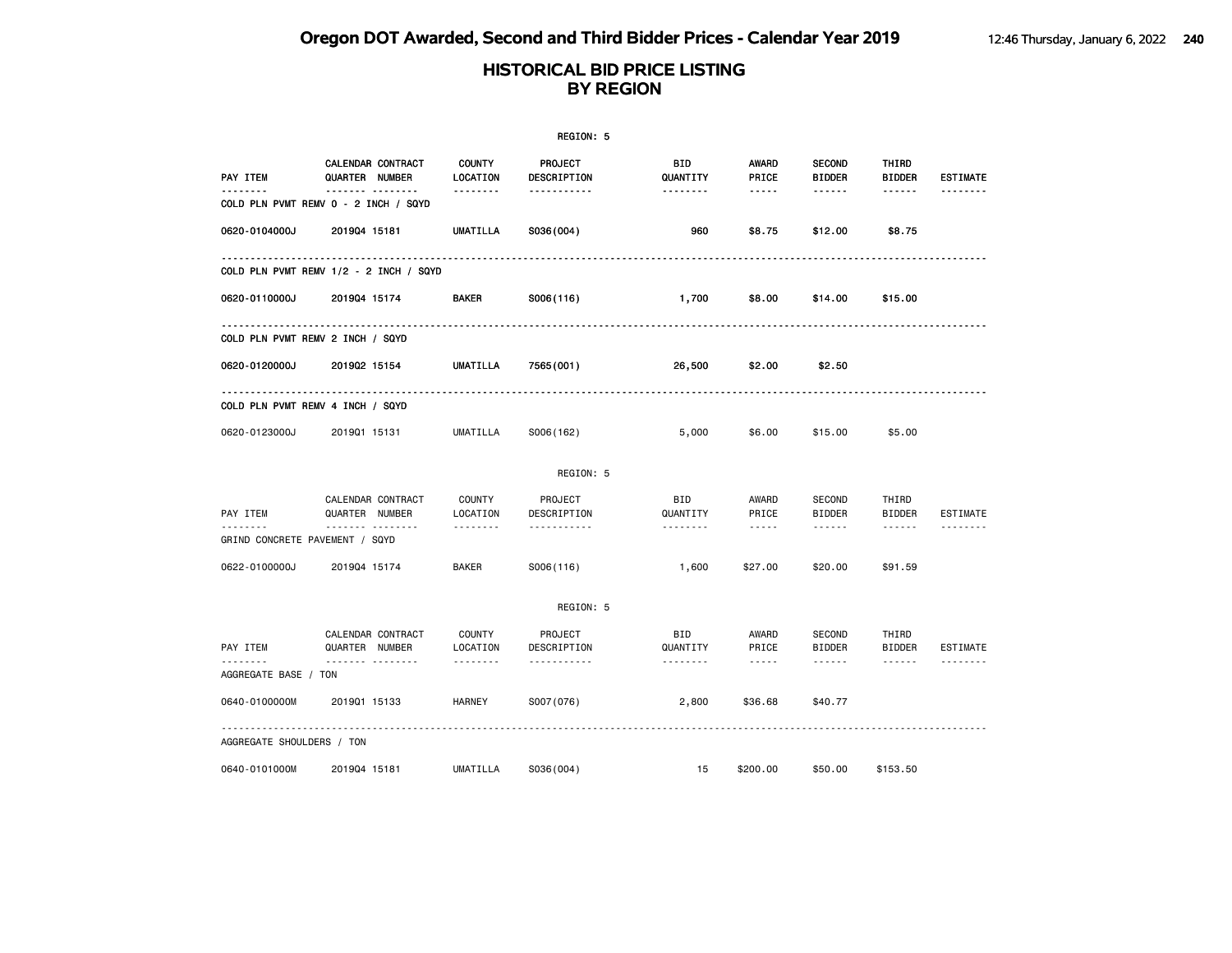|                         |                                          |                                | REGION: 5                                 |                             |                                 |                                          |                                         |                             |
|-------------------------|------------------------------------------|--------------------------------|-------------------------------------------|-----------------------------|---------------------------------|------------------------------------------|-----------------------------------------|-----------------------------|
| PAY ITEM<br>.           | CALENDAR CONTRACT<br>QUARTER NUMBER<br>  | <b>COUNTY</b><br>LOCATION<br>. | <b>PROJECT</b><br>DESCRIPTION<br><u>.</u> | BID<br>QUANTITY<br><u>.</u> | AWARD<br>PRICE<br>$- - - - -$   | <b>SECOND</b><br><b>BIDDER</b><br>------ | THIRD<br><b>BIDDER</b><br>------        | <b>ESTIMATE</b>             |
| AGGREGATE SUBBASE / TON |                                          |                                |                                           |                             |                                 |                                          |                                         |                             |
| 0641-0100000M           | 201903 15162                             | <b>MALHEUR</b>                 | 5490 (010)                                | 8,100                       | \$25.00                         | \$30.00                                  | \$21.64                                 |                             |
| AGGREGATE BASE / TON    |                                          |                                |                                           |                             |                                 |                                          |                                         |                             |
| 0641-0102000M           | 201901 15131                             | UMATILLA                       | S006(162)                                 | 880                         | \$50.00                         | \$35.55                                  | \$32.00                                 |                             |
|                         | 201902 15154                             | <b>UMATILLA</b>                | 7565 (001)                                | 6,000                       | \$28.00                         | \$40.00                                  |                                         |                             |
|                         | 201904 15174                             | <b>BAKER</b>                   | S006(116)                                 | з                           | \$150.00                        | \$350.00                                 | \$600.00                                |                             |
|                         | 3/4 INCH - 0 AGGREGATE BASE / TON        |                                |                                           |                             |                                 |                                          |                                         |                             |
| 0641-0112000M           | 201903 15162                             | MALHEUR                        | 5490 (010)                                | 6,300                       | \$35.00                         | \$34.00                                  | \$21.64                                 |                             |
|                         |                                          |                                | REGION: 5                                 |                             |                                 |                                          |                                         |                             |
| PAY ITEM                | CALENDAR CONTRACT<br>QUARTER NUMBER      | <b>COUNTY</b><br>LOCATION      | PROJECT<br>DESCRIPTION                    | BID<br>QUANTITY             | AWARD<br>PRICE                  | <b>SECOND</b><br><b>BIDDER</b>           | THIRD<br><b>BIDDER</b>                  | <b>ESTIMATE</b>             |
|                         | .<br>EMULS ASPHALT IN FOG COAT / TON     | .                              | .                                         | .                           | $- - - -$                       |                                          | $- - - - - -$                           | .                           |
| 0705-0101000M           | 201902 15140                             | <b>MALHEUR</b>                 | SA00(210)                                 | 36                          | \$450.00                        | \$500.00                                 |                                         |                             |
|                         |                                          |                                | REGION: 5                                 |                             |                                 |                                          |                                         |                             |
| PAY ITEM                | CALENDAR CONTRACT<br>QUARTER NUMBER<br>. | <b>COUNTY</b><br>LOCATION<br>. | PROJECT<br>DESCRIPTION<br>.               | <b>BID</b><br>QUANTITY<br>. | AWARD<br>PRICE<br>$\frac{1}{2}$ | <b>SECOND</b><br><b>BIDDER</b><br>------ | THIRD<br><b>BIDDER</b><br>$- - - - - -$ | <b>ESTIMATE</b><br><u>.</u> |
|                         | AGGR IN EMULS ASPHALT CHIP SEAL / CUYD   |                                |                                           |                             |                                 |                                          |                                         |                             |
| 0710-0100000K           | 201904 15176                             | MALHEUR                        | S456(025)                                 | 8,700                       | \$34.50                         | \$1.00                                   | \$63.50                                 |                             |
|                         | ASPH IN EMULS ASPH CHIP SEAL / TON       |                                |                                           |                             |                                 |                                          |                                         |                             |
| 0710-0102000M           | 201904 15176                             | <b>MALHEUR</b>                 | S456(025)                                 | 1,400                       | \$490.00                        | \$480.00                                 | \$550.00                                |                             |
|                         | EX FOR EMULS ASPH CHIP SEAL APPR / EACH  | <u>.</u>                       |                                           |                             |                                 |                                          |                                         |                             |
| 0710-0103000E           | 201904 15176                             | <b>MALHEUR</b>                 | S456(025)                                 | 9                           | \$1,000                         | \$3,000                                  | \$1,000                                 |                             |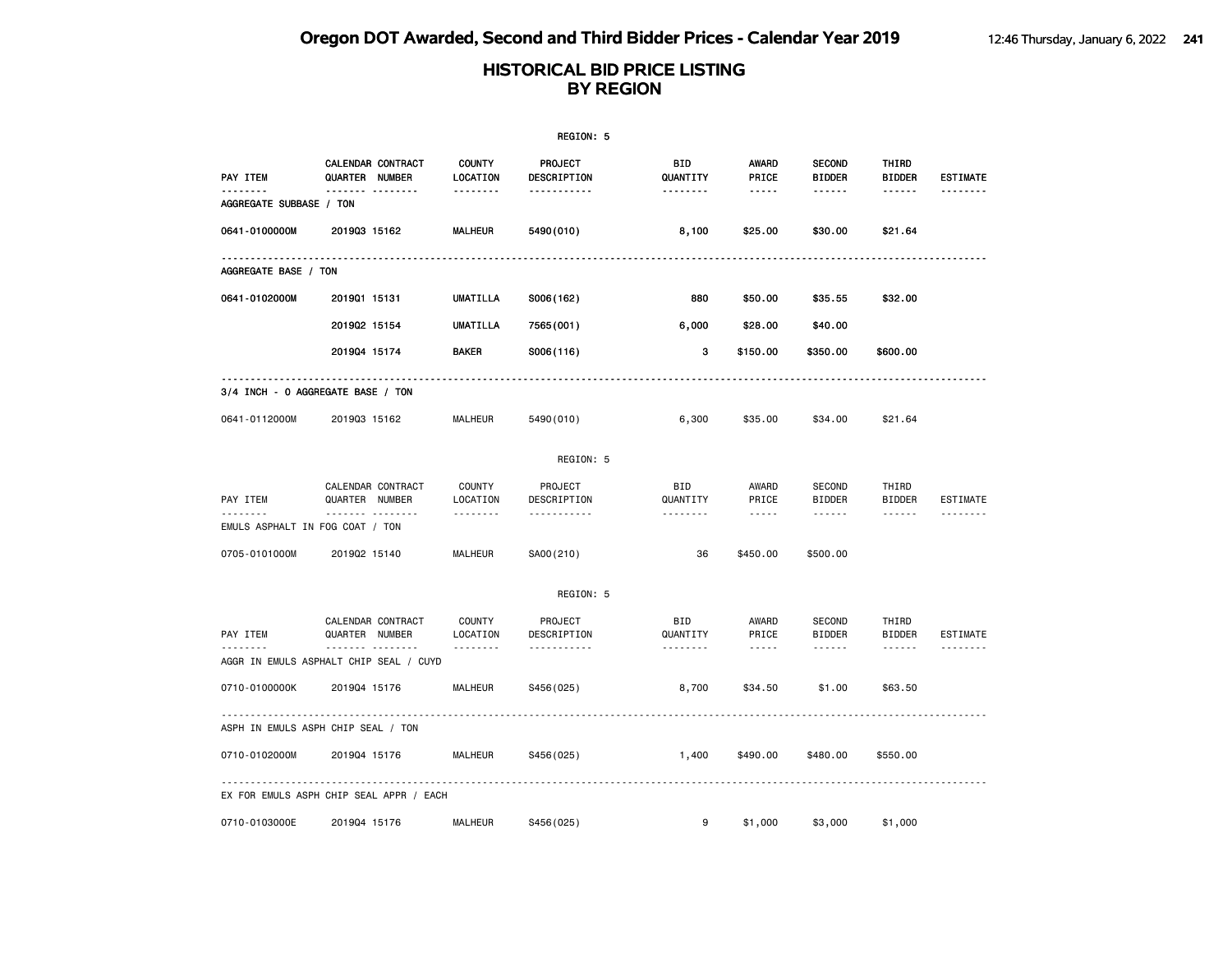|               |                                            |                           | REGION: 5                     |                        |                       |                                |                        |                 |
|---------------|--------------------------------------------|---------------------------|-------------------------------|------------------------|-----------------------|--------------------------------|------------------------|-----------------|
| PAY ITEM      | <b>CALENDAR CONTRACT</b><br>QUARTER NUMBER | <b>COUNTY</b><br>LOCATION | PROJECT<br><b>DESCRIPTION</b> | BID<br>QUANTITY        | <b>AWARD</b><br>PRICE | <b>SECOND</b><br><b>BIDDER</b> | THIRD<br><b>BIDDER</b> | <b>ESTIMATE</b> |
|               | EMULSIFIED ASPHALT FOR TACK COAT / TON     |                           |                               |                        | -----                 | .                              |                        |                 |
| 0730-0100000M | 201902 15154                               | <b>UMATILLA</b>           | 7565(001)                     | 15                     | \$0.01                | \$1.00                         |                        |                 |
|               | 201903 15162                               | <b>MALHEUR</b>            | 5490(010)                     | 6                      | \$1,100               | \$1                            | \$1,000                |                 |
|               |                                            |                           | REGION: 5                     |                        |                       |                                |                        |                 |
| PAY ITEM      | CALENDAR CONTRACT<br>QUARTER NUMBER        | COUNTY<br>LOCATION        | PROJECT<br>DESCRIPTION        | <b>BID</b><br>QUANTITY | AWARD<br>PRICE        | SECOND<br><b>BIDDER</b>        | THIRD<br><b>BIDDER</b> | <b>ESTIMATE</b> |
| .             | LEVEL 2, 1/2 INCH ACP MIXTURE / TON        |                           |                               | .                      | -----                 | - - - - - -                    |                        |                 |
| 0744-0202000M | 201902 15154                               | UMATILLA                  | 7565(001)                     | 1,150                  | \$135.00              | \$130.00                       |                        |                 |
|               | LEVEL 3, 1/2 INCH ACP MIXTURE / TON        |                           |                               |                        |                       |                                |                        |                 |
| 0744-0302000M | 201901 15133<br>15131                      | <b>HARNEY</b><br>UMATILLA | S007(076)<br>S006(162)        | 350<br>1,300           | \$248.00<br>\$100.00  | \$396.00<br>\$99.00            | \$110.00               |                 |
|               | 201904 15181                               | UMATILLA                  | S036(004)                     | 130                    | \$135,00              | \$140,00                       | \$133.00               |                 |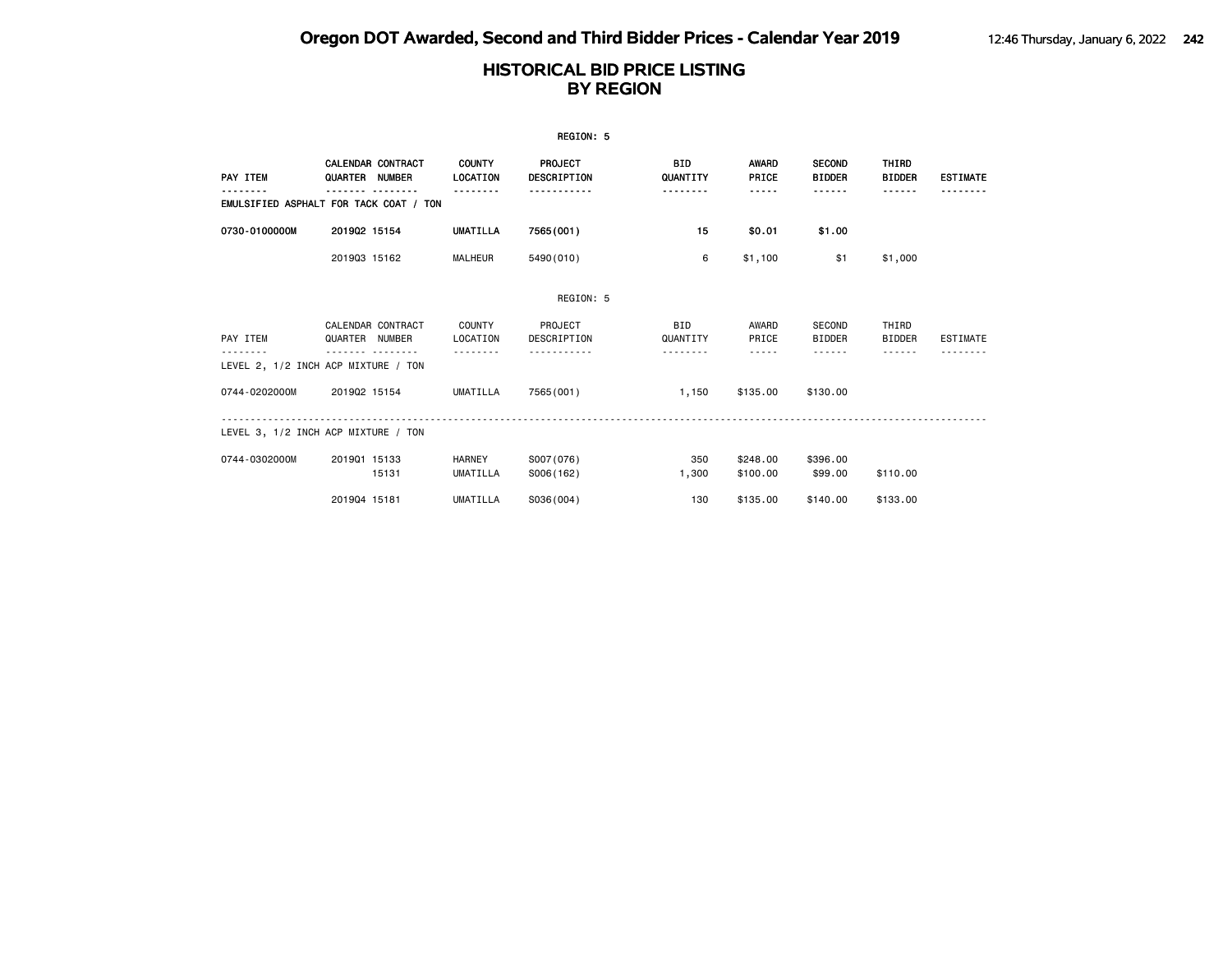|                             |                                              |                                | REGION: 5                          |                        |                               |                                          |                                         |                 |
|-----------------------------|----------------------------------------------|--------------------------------|------------------------------------|------------------------|-------------------------------|------------------------------------------|-----------------------------------------|-----------------|
| PAY ITEM<br><u>.</u>        | CALENDAR CONTRACT<br>QUARTER NUMBER          | COUNTY<br>LOCATION<br><u>.</u> | PROJECT<br>DESCRIPTION             | <b>BID</b><br>QUANTITY | AWARD<br>PRICE<br>$- - - - -$ | SECOND<br><b>BIDDER</b><br>$- - - - - -$ | THIRD<br><b>BIDDER</b><br>$- - - - - -$ | <b>ESTIMATE</b> |
| LEVEL 2, 1/2 INCH ACP / TON | <u>.</u>                                     |                                | <u>.</u>                           | <u>.</u>               |                               |                                          |                                         | <u>.</u>        |
| 0745-0202000M               | 201903 15162                                 | <b>MALHEUR</b>                 | 5490 (010)                         | 4,400                  | \$90.00                       | \$90.10                                  | \$86.50                                 |                 |
| LEVEL 4, 1/2 INCH ACP / TON |                                              |                                |                                    |                        |                               |                                          |                                         |                 |
| 0745-0402000M               | 201904 15174                                 | <b>BAKER</b>                   | S006(116)                          | 140                    | \$285.00                      | \$335.00                                 | \$450.00                                |                 |
|                             | LEVEL 4, 1/2 INCH LIME TREATED ACP / TON     |                                |                                    |                        |                               |                                          |                                         |                 |
| 0745-0422000M               | 201902 15154                                 | UMATILLA                       | 7565(001)                          | 3,100                  | \$105.00                      | \$99.00                                  |                                         |                 |
|                             | PG 70-22 ASPHALT IN ACP / TON                |                                |                                    |                        |                               |                                          |                                         |                 |
| 0745-0640000M               | 201903 15162                                 | <b>MALHEUR</b>                 | 5490 (010)                         | 264                    | \$1.00                        | \$1.00                                   | \$1.00                                  |                 |
|                             | 201904 15174                                 | <b>BAKER</b>                   | S006(116)                          | 9                      | \$0.01                        | \$1.00                                   | \$1.00                                  |                 |
|                             | PG 70-28ER ASPHALT IN ACP / TON              |                                |                                    |                        |                               |                                          |                                         |                 |
| 0745-0642100M               | 201902 15154                                 | UMATILLA                       | 7565 (001)                         | 186                    | \$0.01                        | \$1.00                                   |                                         |                 |
|                             |                                              |                                | REGION: 5                          |                        |                               |                                          |                                         |                 |
| PAY ITEM                    | CALENDAR CONTRACT<br>QUARTER NUMBER          | COUNTY<br>LOCATION             | PROJECT<br>DESCRIPTION             | BID<br>QUANTITY        | AWARD<br>PRICE                | SECOND<br><b>BIDDER</b>                  | THIRD<br><b>BIDDER</b>                  | ESTIMATE        |
|                             | .<br>6 INCH ASPH CONC PAVEMENT REPAIR / SQYD |                                | <u>.</u>                           | .                      | $\frac{1}{2}$                 | $- - - - - -$                            | ------                                  |                 |
| 0748-0103000J               | 201904 15174                                 | <b>BAKER</b>                   | S006(116)                          | 50                     | \$100.00                      | \$400.00                                 | \$85.00                                 |                 |
|                             |                                              |                                | REGION: 5                          |                        |                               |                                          |                                         |                 |
| PAY ITEM                    | CALENDAR CONTRACT<br>QUARTER NUMBER<br>.     | COUNTY<br>LOCATION<br>.        | PROJECT<br>DESCRIPTION<br><u>.</u> | BID<br>QUANTITY<br>.   | AWARD<br>PRICE<br>$- - - - -$ | SECOND<br><b>BIDDER</b><br>$- - - - - -$ | THIRD<br><b>BIDDER</b><br>$- - - - - -$ | ESTIMATE<br>.   |
|                             | EXTRA FOR ASPHALT APPROACHES / EACH          |                                |                                    |                        |                               |                                          |                                         |                 |
| 0749-0100000E               | 201903 15162                                 | <b>MALHEUR</b>                 | 5490 (010)                         | 14                     | \$2,200                       | \$1,500                                  | \$1,650                                 |                 |
|                             | EXTRA FOR PEDESTRIAN LANDINGS / EACH         |                                |                                    |                        |                               |                                          |                                         |                 |
| 0749-0102000E               | 201902 15154                                 | UMATILLA                       | 7565 (001)                         | 35                     | \$600                         | \$1,200                                  |                                         |                 |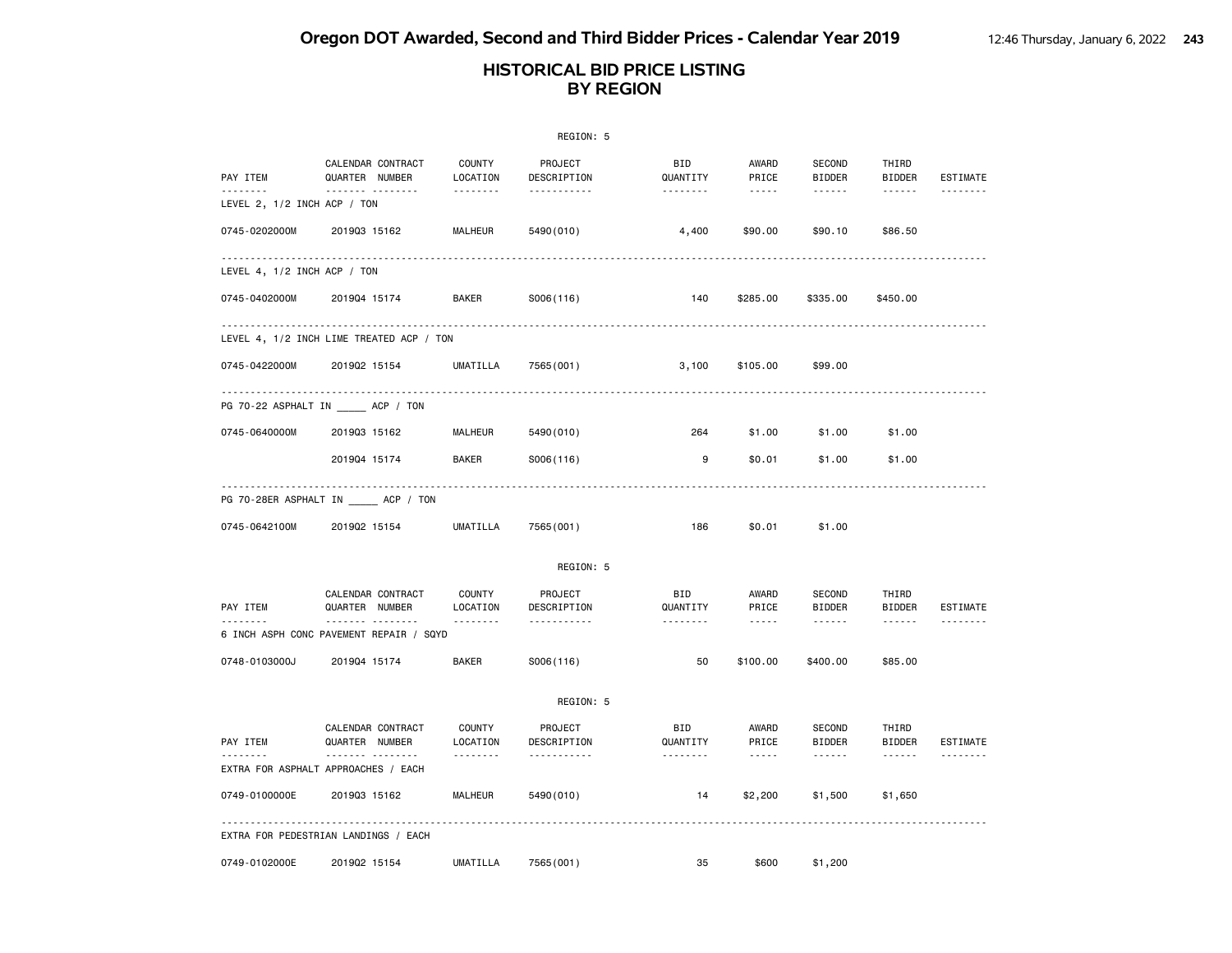| REGION: 5                                   |                                                     |                           |                        |                        |                       |                                |                        |                 |  |
|---------------------------------------------|-----------------------------------------------------|---------------------------|------------------------|------------------------|-----------------------|--------------------------------|------------------------|-----------------|--|
| PAY ITEM                                    | CALENDAR CONTRACT<br>QUARTER NUMBER                 | <b>COUNTY</b><br>LOCATION | PROJECT<br>DESCRIPTION | <b>BID</b><br>QUANTITY | <b>AWARD</b><br>PRICE | <b>SECOND</b><br><b>BIDDER</b> | THIRD<br><b>BIDDER</b> | <b>ESTIMATE</b> |  |
| --------                                    | <b>.</b><br>CONT REINF CONC PVMT 12 IN THICK / SQYD | <u>.</u>                  | .                      | <u>.</u>               | $- - - - -$           | <u>.</u>                       | <u>.</u>               | --------        |  |
| 0755-0108000J                               | 201901 15131                                        | <b>UMATILLA</b>           | S006(162)              | 810                    | \$185.00              | \$185.00                       | \$190.00               |                 |  |
|                                             |                                                     |                           | REGION: 5              |                        |                       |                                |                        |                 |  |
| PAY ITEM                                    | CALENDAR CONTRACT<br>QUARTER NUMBER                 | <b>COUNTY</b><br>LOCATION | PROJECT<br>DESCRIPTION | BID<br>QUANTITY        | AWARD<br>PRICE        | SECOND<br><b>BIDDER</b>        | THIRD<br><b>BIDDER</b> | ESTIMATE        |  |
| <u>.</u><br>CONCRETE CURBS, MODIFIED / FOOT | .                                                   | .                         | <u>.</u>               |                        | $- - - - -$           |                                | ------                 |                 |  |
| 0759-0102000F                               | 201901 15133                                        | <b>HARNEY</b>             | S007(076)              | 550                    | \$76.65               | \$86.67                        |                        |                 |  |
|                                             | 201902 15154                                        | UMATILLA                  | 7565 (001)             | 1,200                  | \$40.00               | \$36.29                        |                        |                 |  |
|                                             | CONC CURBS, CURB AND GUTTER / FOOT                  |                           |                        |                        |                       |                                |                        |                 |  |
| 0759-0103000F                               | 201901 15133                                        | <b>HARNEY</b>             | S007(076)              | 1,300                  | \$71.46               | \$81.96                        |                        |                 |  |
|                                             | 201902 15154                                        | <b>UMATILLA</b>           | 7565 (001)             | 4,200                  | \$52.00               | \$40.23                        |                        |                 |  |
|                                             | 201903 15162                                        | MALHEUR                   | 5490 (010)             | 4,280                  | \$20.00               | \$25.20                        | \$47.62                |                 |  |
|                                             | CONCRETE CURBS, STANDARD CURB / FOOT                |                           |                        |                        |                       |                                |                        |                 |  |
| 0759-0110000F                               | 201901 15133                                        | <b>HARNEY</b>             | S007(076)              | 900                    | \$39.54               | \$44.85                        |                        |                 |  |
|                                             | 201902 15154                                        | <b>UMATILLA</b>           | 7565 (001)             | 4,000                  | \$18.00               | \$36.29                        |                        |                 |  |
|                                             | 201903 15162                                        | <b>MALHEUR</b>            | 5490 (010)             | 580                    | \$22.00               | \$36.30                        | \$36.00                |                 |  |
|                                             | CONC CURB, MNTBL CURB & GUTTER / FOOT               |                           |                        |                        |                       |                                |                        |                 |  |
| 0759-0116000F                               | 201903 15162                                        | MALHEUR                   | 5490 (010)             | 1,350                  | \$20.00               | \$32.40                        | \$44.09                |                 |  |
| CONCRETE DRIVEWAYS / SQFT                   |                                                     |                           |                        |                        |                       |                                |                        |                 |  |
| 0759-0126000J                               | 201901 15133                                        | <b>HARNEY</b>             | S007(076)              | 3,650                  | \$11.44               | \$16.04                        |                        |                 |  |
|                                             | 201902 15154                                        | <b>UMATILLA</b>           | 7565 (001)             | 4,000                  | \$13.00               | \$13.55                        |                        |                 |  |
|                                             | 201903 15162                                        | MALHEUR                   | 5490 (010)             | 9,000                  | \$10.00               | \$12.70                        | \$15.75                |                 |  |
| CONCRETE WALKS / SQFT                       |                                                     |                           |                        |                        |                       |                                |                        |                 |  |
| 0759-0128000J                               | 201901 15133                                        | <b>HARNEY</b>             | S007(076)              | 21,000                 | \$10.04               | \$11.15                        |                        |                 |  |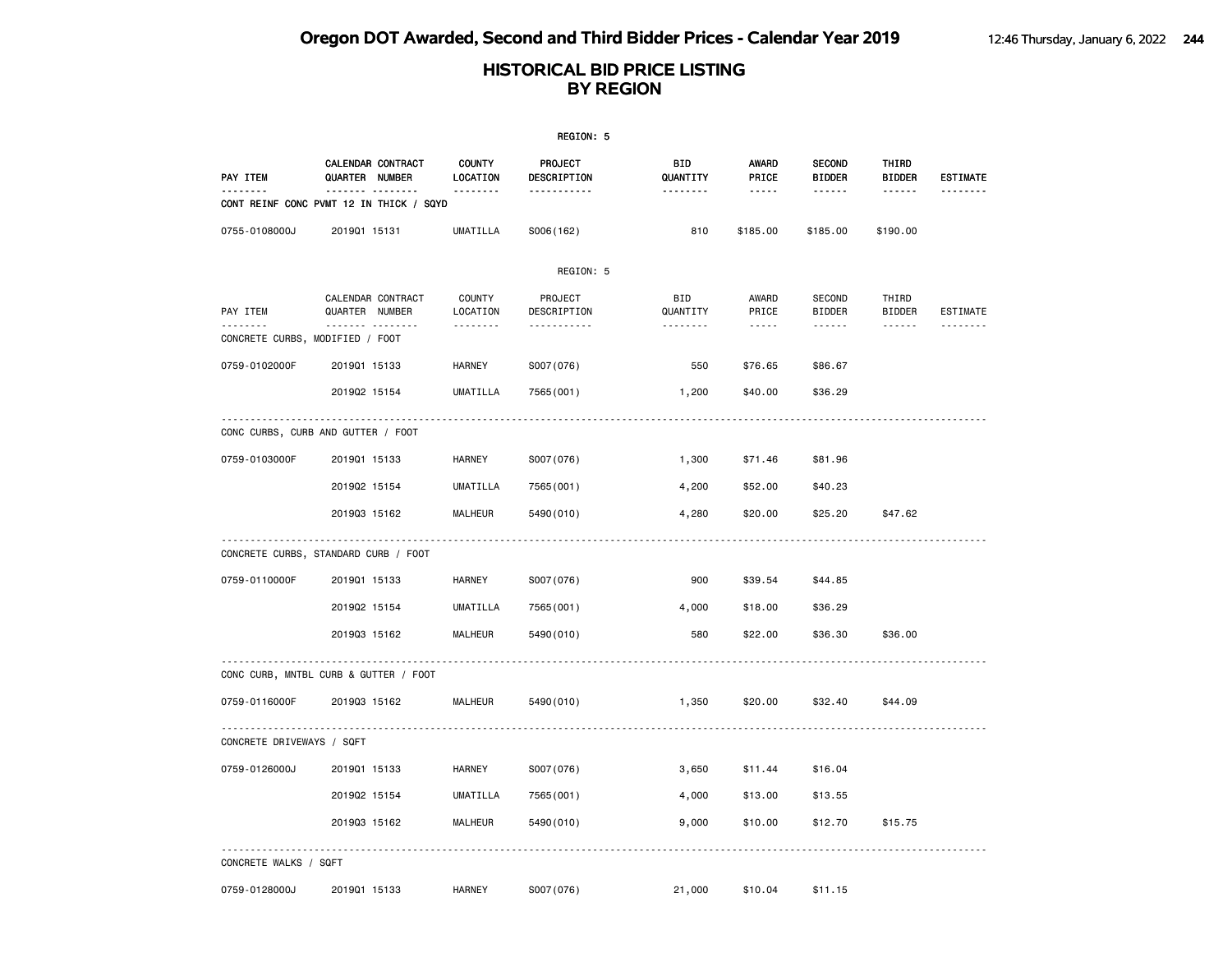| REGION: 5                                     |                |                          |                           |                        |                 |                |                                |                        |                 |
|-----------------------------------------------|----------------|--------------------------|---------------------------|------------------------|-----------------|----------------|--------------------------------|------------------------|-----------------|
| PAY ITEM                                      | QUARTER NUMBER | <b>CALENDAR CONTRACT</b> | <b>COUNTY</b><br>LOCATION | PROJECT<br>DESCRIPTION | BID<br>QUANTITY | AWARD<br>PRICE | <b>SECOND</b><br><b>BIDDER</b> | THIRD<br><b>BIDDER</b> | <b>ESTIMATE</b> |
| CONCRETE WALKS / SQFT                         | .              |                          | .                         | -----------            | --------        | $- - - - -$    | .                              | ------                 |                 |
| 0759-0128000J                                 | 201902 15154   |                          | UMATILLA                  | 7565(001)              | 40,500          | \$4.50         | \$11.82                        |                        |                 |
|                                               | 201903 15162   |                          | <b>MALHEUR</b>            | 5490 (010)             | 23,000          | \$6.00         | \$8.25                         | \$11.31                |                 |
| VALLEY GUTTER CONCRETE SURFACING / SQFT       |                |                          |                           |                        |                 |                |                                |                        |                 |
| 0759-0135000J 2019Q2 15154                    |                |                          | UMATILLA                  | 7565(001)              | 280             | \$45.00        | \$22.00                        |                        |                 |
| PATTERNED CONCRETE SURFACING / SQFT           |                |                          |                           |                        |                 |                |                                |                        |                 |
| 0759-0147000J 2019Q2 15154 UMATILLA 7565(001) |                |                          |                           |                        | 32,000          | \$16.50        | \$12.97                        |                        |                 |
| EXTRA FOR NEW CURB RAMPS / EACH               |                |                          |                           |                        |                 |                |                                |                        |                 |
| 0759-0154100E                                 | 201901 15133   |                          | <b>HARNEY</b>             | S007(076)              | 48              | \$640.00       | \$804.00                       |                        |                 |
|                                               | 201902 15154   |                          | UMATILLA                  | 7565(001)              | 104             | \$1,200        | \$2,150                        |                        |                 |
|                                               |                | 201903 15162             | <b>MALHEUR</b>            | 5490 (010)             | 42              |                | \$1,000 \$810                  | \$1,656                |                 |
| TRUNCATED DOMES ON NEW SURFACES / EACH        |                |                          |                           |                        |                 |                |                                |                        |                 |
| 0759-0510000E 2019Q1 15133                    |                |                          | <b>HARNEY</b>             | S007(076)              | 56              |                | \$466.00 \$512.60              |                        |                 |
| TRUNCATED DOMES ON NEW SURFACES / SQFT        |                |                          |                           |                        |                 |                |                                |                        |                 |
| 0759-0510000J                                 | 201902 15154   |                          | UMATILLA                  | 7565(001)              | 1,200           | \$28.00        | \$30.00                        |                        |                 |
|                                               | 201903 15162   |                          | <b>MALHEUR</b>            | 5490 (010)             | 500             | \$20.00        | \$25.00                        | \$38.22                |                 |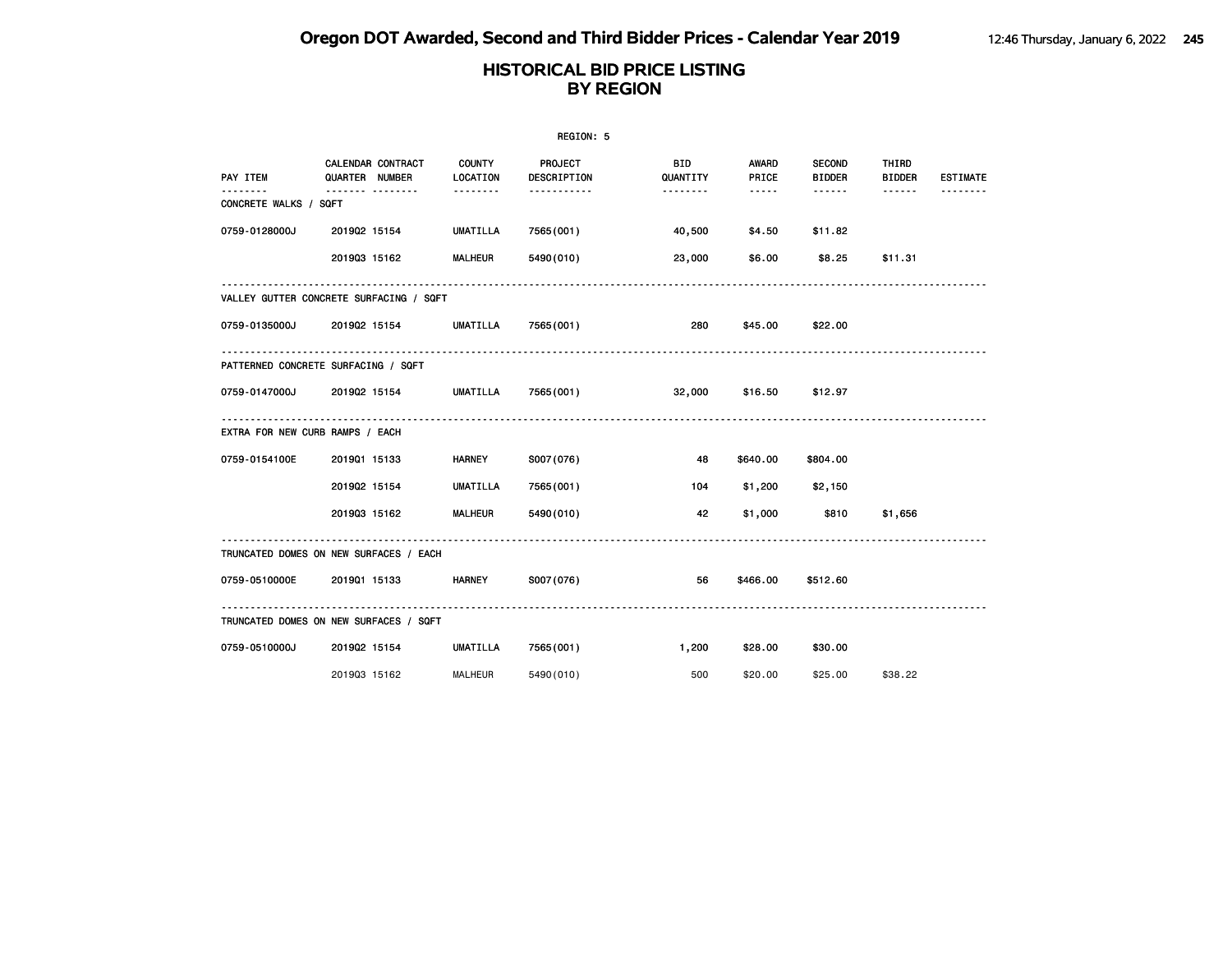|                                            |                                                         |                                                    | REGION: 5                          |                                          |                                   |                                          |                                         |                 |
|--------------------------------------------|---------------------------------------------------------|----------------------------------------------------|------------------------------------|------------------------------------------|-----------------------------------|------------------------------------------|-----------------------------------------|-----------------|
| PAY ITEM<br>.<br>GUARDRAIL, TYPE 2A / FOOT | CALENDAR CONTRACT<br>QUARTER NUMBER<br>------- -------- | <b>COUNTY</b><br>LOCATION<br><u> - - - - - - -</u> | <b>PROJECT</b><br>DESCRIPTION<br>. | BID<br>QUANTITY<br><u> - - - - - - -</u> | AWARD<br>PRICE<br>$\cdots \cdots$ | <b>SECOND</b><br><b>BIDDER</b><br>------ | THIRD<br><b>BIDDER</b><br>$- - - - - -$ | <b>ESTIMATE</b> |
| 0810-0104000F                              | 201902 15154                                            | UMATILLA                                           | 7565 (001)                         | 13                                       | \$130.00                          | \$120.00                                 |                                         |                 |
|                                            |                                                         |                                                    |                                    |                                          |                                   |                                          |                                         |                 |
|                                            | 201904 15181                                            | UMATILLA                                           | S036(004)                          | 25                                       | \$26.75                           | \$27.00                                  | \$26.75                                 |                 |
| GUARDRAIL, TYPE 3 / FOOT                   |                                                         |                                                    |                                    |                                          |                                   |                                          |                                         |                 |
| 0810-0107000F                              | 201902 15154                                            | <b>UMATILLA</b>                                    | 7565 (001)                         | 13                                       | \$160.00                          | \$150.00                                 |                                         |                 |
|                                            | GUARDRAIL ANCHORS, TYPE 1 MOD / EACH                    | .                                                  |                                    |                                          |                                   |                                          |                                         |                 |
| 0810-0120000E                              | 2019Q1 15131                                            | UMATILLA                                           | S006(162)                          | $\blacksquare$                           | \$1,000                           | \$900                                    | \$950                                   |                 |
|                                            | GUARDRAIL END PIECES, TYPE B / EACH                     |                                                    |                                    |                                          |                                   |                                          |                                         |                 |
| 0810-0122000E                              | 2019Q1 15131 UMATILLA                                   |                                                    | S006(162)                          | $\mathbf{1}$                             | \$100.00                          | \$95.00                                  | \$200.00                                |                 |
| <b>GUARDRAIL TRANSITION / EACH</b>         |                                                         |                                                    |                                    |                                          |                                   |                                          |                                         |                 |
| 0810-0126000E                              | 201904 15174                                            | <b>BAKER</b>                                       | S006(116)                          | 3                                        | \$3,000                           | \$2,500                                  | \$2,250                                 |                 |
|                                            | 15181                                                   | UMATILLA                                           | S036(004)                          | $\overline{4}$                           | \$2,300                           | \$2,300                                  | \$2,285                                 |                 |
| GUARDRAIL CONNECTIONS / EACH               |                                                         |                                                    |                                    |                                          |                                   |                                          |                                         |                 |
| 0810-0128000E                              | 201901 15131                                            | UMATILLA                                           | S006(162)                          | $\blacksquare$                           | \$350.00                          | \$350.00                                 | \$500.00                                |                 |
|                                            | 201904 15174                                            | <b>BAKER</b>                                       | S006(116)                          | $\overline{2}$                           | \$1,500                           | \$1,000                                  | \$350                                   |                 |
|                                            | GUARDRAIL TERMINALS, NON-FLAR / EACH                    |                                                    |                                    |                                          |                                   |                                          |                                         |                 |
| 0810-0129000E                              | 201901 15131                                            | UMATILLA                                           | S006(162)                          | $\mathbf{1}$                             | \$3,500                           | \$3,200                                  | \$3,380                                 |                 |
|                                            | 201904 15174                                            | <b>BAKER</b>                                       | S006(116)                          | $\blacksquare$                           | \$3,500                           | \$3,000                                  | \$3,000                                 |                 |
|                                            | 15181                                                   | UMATILLA                                           | S036(004)                          | $\overline{2}$                           | \$2,900                           | \$2,900                                  | \$2,865                                 |                 |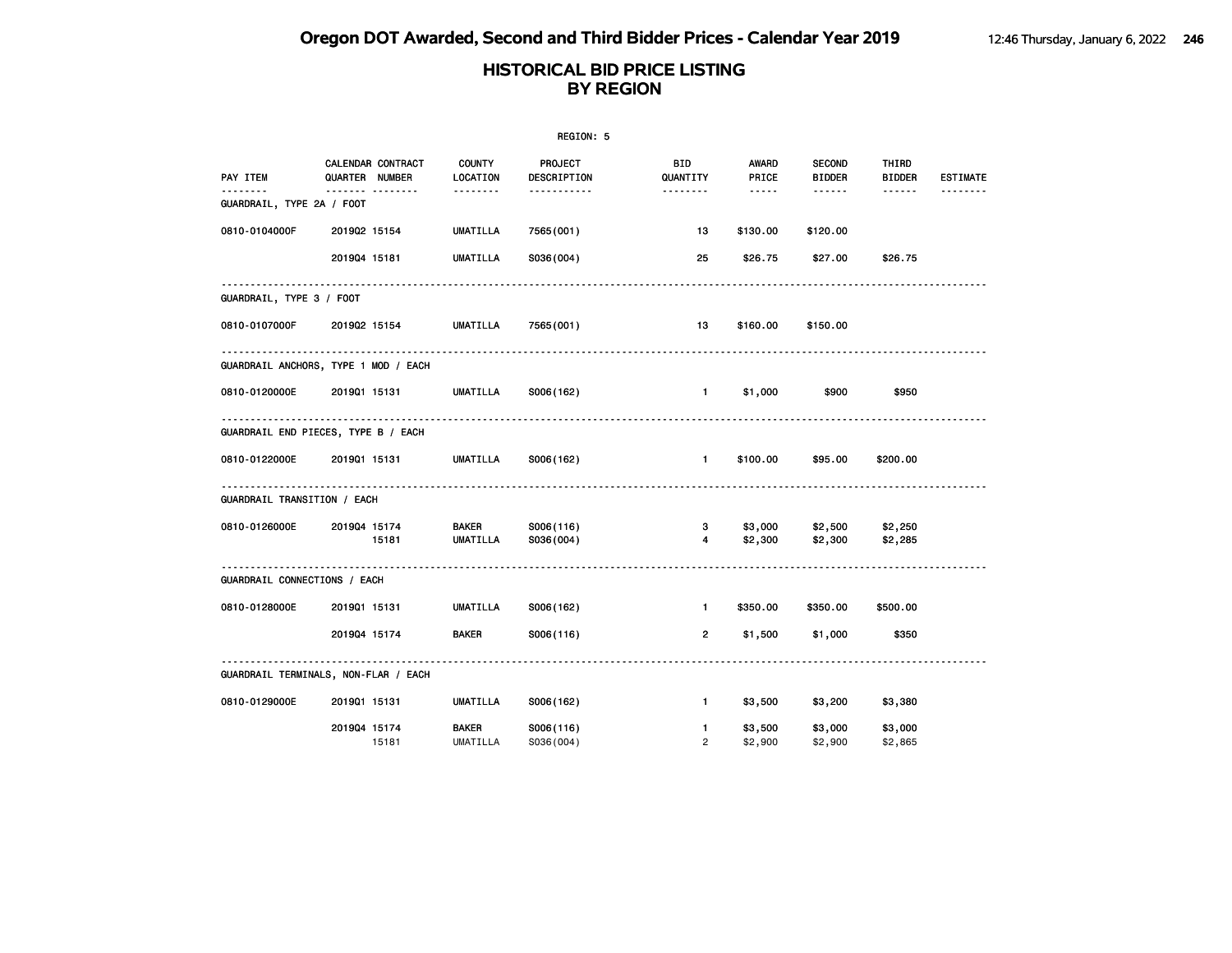|                              |                                                 |                                                 | REGION: 5                           |                        |                                 |                                |                                  |                      |
|------------------------------|-------------------------------------------------|-------------------------------------------------|-------------------------------------|------------------------|---------------------------------|--------------------------------|----------------------------------|----------------------|
| PAY ITEM                     | CALENDAR CONTRACT<br>QUARTER NUMBER             | <b>COUNTY</b><br>LOCATION                       | <b>PROJECT</b><br>DESCRIPTION       | <b>BID</b><br>QUANTITY | AWARD<br>PRICE                  | <b>SECOND</b><br><b>BIDDER</b> | THIRD<br><b>BIDDER</b>           | <b>ESTIMATE</b>      |
| <u>.</u>                     | <u></u><br>GUARDRAIL TERMINALS, FLARED / EACH   | .                                               | <u>.</u>                            | <u>.</u>               | $- - - - -$                     | <u>.</u>                       | ------                           | <u>.</u>             |
| 0810-0130000E                | 201902 15154                                    | <b>UMATILLA</b>                                 | 7565 (001)                          | 1.                     | \$5,000                         | \$5,000                        |                                  |                      |
|                              | 31 INCH GUARDRAIL, TYPE ______ / FOOT           |                                                 |                                     |                        |                                 |                                |                                  |                      |
| 0810-0146000F                | 201901 15131                                    | UMATILLA                                        | S006(162)                           | 412.50                 | \$30.00                         | \$29.00                        | \$31.00                          |                      |
|                              | 201904 15174<br>15181<br>15174                  | <b>BAKER</b><br><b>UMATILLA</b><br><b>BAKER</b> | S006(116)<br>S036(004)<br>S006(116) | 37.50<br>50<br>500     | \$65.00<br>\$65.00<br>\$21.00   | \$62.00<br>\$65.00<br>\$20.50  | \$55.00<br>\$63.75<br>\$25.00    |                      |
|                              | GUARDRAIL HEIGHT CONVERSION, TYPE _____ / EACH  |                                                 |                                     |                        |                                 |                                |                                  |                      |
| 0810-0147000E                | 201901 15131                                    | <b>UMATILLA</b>                                 | S006(162)                           | $\mathbf{1}$           | \$800.00                        | \$800.00                       | \$800.00                         |                      |
|                              | 201904 15174<br>15181                           | <b>BAKER</b><br>UMATILLA                        | S006(116)<br>S036(004)              | 2<br>$\overline{2}$    | \$300.00<br>\$665.00            | \$150.00<br>\$700.00           | \$800.00<br>\$665.00             |                      |
|                              |                                                 |                                                 | REGION: 5                           |                        |                                 |                                |                                  |                      |
| PAY ITEM                     | CALENDAR CONTRACT<br>QUARTER NUMBER<br><u> </u> | COUNTY<br>LOCATION<br>.                         | PROJECT<br>DESCRIPTION<br><u>.</u>  | BID<br>QUANTITY<br>.   | AWARD<br>PRICE<br>$\frac{1}{2}$ | SECOND<br><b>BIDDER</b>        | THIRD<br><b>BIDDER</b><br>------ | ESTIMATE<br><u>.</u> |
| ADJUSTING GUARDRAIL / FOOT   |                                                 |                                                 |                                     |                        |                                 |                                |                                  |                      |
| 0812-0101000F                | 201904 15181                                    | UMATILLA                                        | S036(004)                           | 225                    | \$12.00                         | \$12.00                        | \$12.00                          |                      |
| GUARDRAIL POSTS / EACH       |                                                 |                                                 |                                     |                        |                                 |                                |                                  |                      |
| 0812-0106000E                | 201904 15181                                    | UMATILLA                                        | S036(004)                           | 5                      | \$100.00                        | \$100.00                       | \$100.00                         |                      |
| GUARDRAIL BLOCKS / EACH      |                                                 |                                                 |                                     |                        |                                 |                                |                                  |                      |
| 0812-0108000E                | 201904 15181                                    | UMATILLA                                        | S036(004)                           | 5                      | \$36.00                         | \$40.00                        | \$36.00                          |                      |
|                              |                                                 |                                                 | REGION: 5                           |                        |                                 |                                |                                  |                      |
| PAY ITEM                     | CALENDAR CONTRACT<br>QUARTER NUMBER             | <b>COUNTY</b><br>LOCATION                       | PROJECT<br>DESCRIPTION              | <b>BID</b><br>QUANTITY | AWARD<br>PRICE                  | SECOND<br><b>BIDDER</b>        | THIRD<br><b>BIDDER</b>           | ESTIMATE             |
| .<br>HYDRANT BOLLARDS / EACH | . <sub>.</sub>                                  | <u>.</u>                                        | .                                   |                        | $- - - - -$                     | $- - - - - -$                  | ------                           | --------             |
| 0815-0102000E                | 201901 15133                                    | <b>HARNEY</b>                                   | S007(076)                           | $\overline{2}$         | \$650.00                        | \$500,00                       |                                  |                      |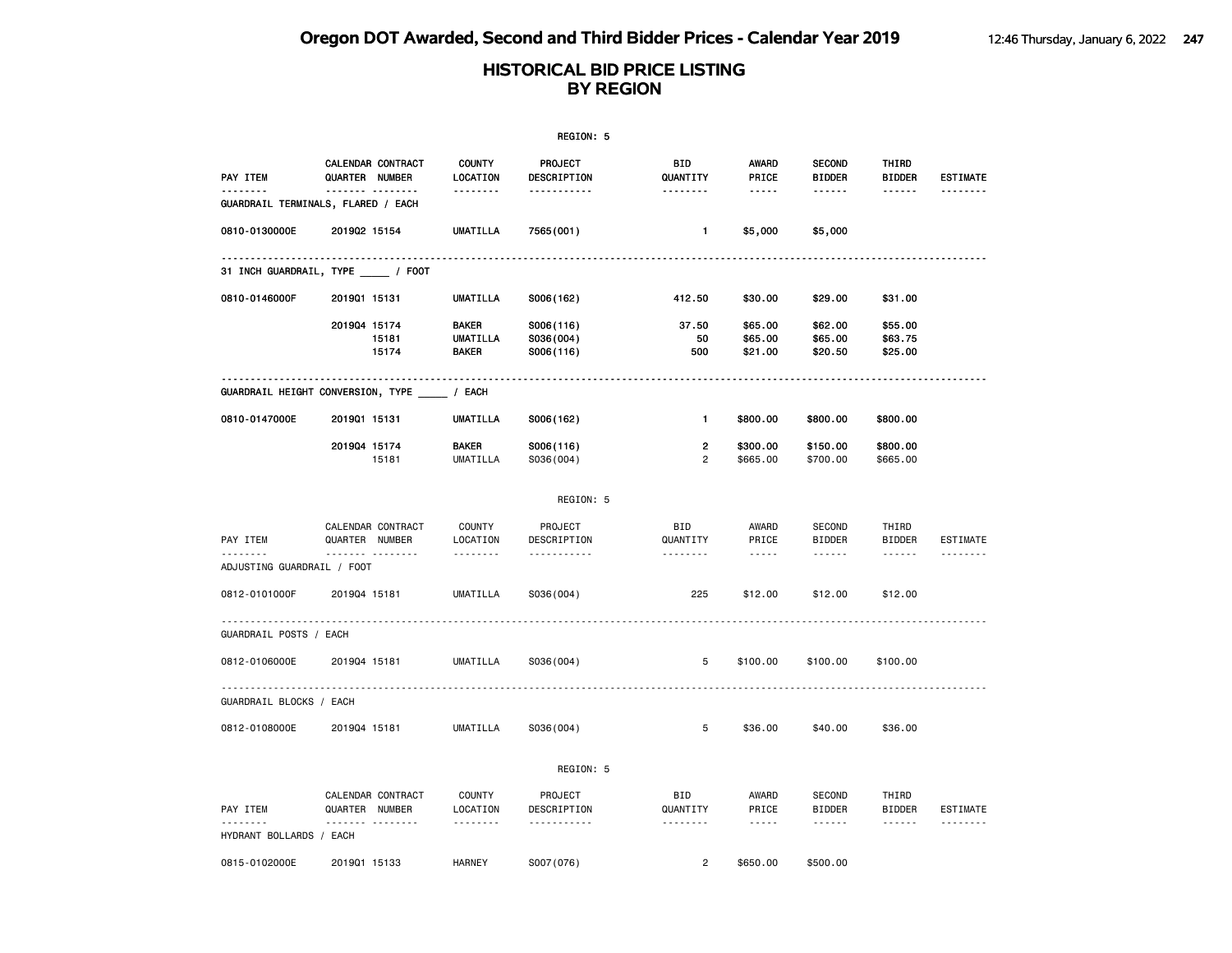| REGION: 5                     |                                        |                           |                         |                        |                                                                                                                                                               |                                |                                                                                                                                                                                                                                                                                                                                                                                                                                                                                             |                             |  |  |
|-------------------------------|----------------------------------------|---------------------------|-------------------------|------------------------|---------------------------------------------------------------------------------------------------------------------------------------------------------------|--------------------------------|---------------------------------------------------------------------------------------------------------------------------------------------------------------------------------------------------------------------------------------------------------------------------------------------------------------------------------------------------------------------------------------------------------------------------------------------------------------------------------------------|-----------------------------|--|--|
| PAY ITEM                      | CALENDAR CONTRACT<br>QUARTER NUMBER    | <b>COUNTY</b><br>LOCATION | PROJECT<br>DESCRIPTION  | <b>BID</b><br>QUANTITY | AWARD<br>PRICE                                                                                                                                                | <b>SECOND</b><br><b>BIDDER</b> | THIRD<br><b>BIDDER</b>                                                                                                                                                                                                                                                                                                                                                                                                                                                                      | <b>ESTIMATE</b>             |  |  |
| CONCRETE BARRIER, TALL / FOOT |                                        | .                         | .                       | .                      | -----                                                                                                                                                         | .                              | ------                                                                                                                                                                                                                                                                                                                                                                                                                                                                                      |                             |  |  |
| 0820-0127000F                 | 201904 15174                           | <b>BAKER</b>              | S006(116)               | 50                     | \$200.00                                                                                                                                                      | \$75.00                        | \$75.00                                                                                                                                                                                                                                                                                                                                                                                                                                                                                     |                             |  |  |
|                               |                                        |                           | REGION: 5               |                        |                                                                                                                                                               |                                |                                                                                                                                                                                                                                                                                                                                                                                                                                                                                             |                             |  |  |
| PAY ITEM<br>.                 | CALENDAR CONTRACT<br>QUARTER NUMBER    | COUNTY<br>LOCATION        | PROJECT<br>DESCRIPTION  | <b>BID</b><br>QUANTITY | AWARD<br>PRICE                                                                                                                                                | <b>SECOND</b><br><b>BIDDER</b> | THIRD<br><b>BIDDER</b>                                                                                                                                                                                                                                                                                                                                                                                                                                                                      | ESTIMATE                    |  |  |
| DELINEATORS, TYPE 1 / EACH    | .                                      | .                         | .                       | .                      | $- - - - -$                                                                                                                                                   | .                              | .                                                                                                                                                                                                                                                                                                                                                                                                                                                                                           |                             |  |  |
| 0840-0100000E                 | 201901 15131                           | UMATILLA                  | S006(162)               | 8                      | \$50.00                                                                                                                                                       | \$62.00                        | \$65.00                                                                                                                                                                                                                                                                                                                                                                                                                                                                                     |                             |  |  |
|                               | 201904 15174                           | <b>BAKER</b>              | S006(116)               | 4                      | \$50.00                                                                                                                                                       | \$20.00                        | \$100.00                                                                                                                                                                                                                                                                                                                                                                                                                                                                                    |                             |  |  |
|                               | DELINEATORS, TYPE 4 ALTERNATE 2 / EACH |                           |                         |                        |                                                                                                                                                               |                                |                                                                                                                                                                                                                                                                                                                                                                                                                                                                                             |                             |  |  |
| 0840-0104200E                 | 201904 15181                           | UMATILLA                  | S036(004)               | $\overline{4}$         | \$30.00                                                                                                                                                       | \$50.00                        | \$30.00                                                                                                                                                                                                                                                                                                                                                                                                                                                                                     |                             |  |  |
|                               |                                        |                           | REGION: 5               |                        |                                                                                                                                                               |                                |                                                                                                                                                                                                                                                                                                                                                                                                                                                                                             |                             |  |  |
|                               | CALENDAR CONTRACT                      | COUNTY                    | PROJECT                 | <b>BID</b>             | AWARD                                                                                                                                                         | <b>SECOND</b>                  | THIRD                                                                                                                                                                                                                                                                                                                                                                                                                                                                                       |                             |  |  |
| PAY ITEM<br>.                 | QUARTER NUMBER<br>.                    | LOCATION                  | DESCRIPTION<br><u>.</u> | QUANTITY<br>.          | PRICE<br>$\frac{1}{2} \left( \frac{1}{2} \right) \left( \frac{1}{2} \right) \left( \frac{1}{2} \right) \left( \frac{1}{2} \right) \left( \frac{1}{2} \right)$ | <b>BIDDER</b><br><b>.</b>      | <b>BIDDER</b><br>$\frac{1}{2} \left( \frac{1}{2} \right) \left( \frac{1}{2} \right) \left( \frac{1}{2} \right) \left( \frac{1}{2} \right) \left( \frac{1}{2} \right) \left( \frac{1}{2} \right) \left( \frac{1}{2} \right) \left( \frac{1}{2} \right) \left( \frac{1}{2} \right) \left( \frac{1}{2} \right) \left( \frac{1}{2} \right) \left( \frac{1}{2} \right) \left( \frac{1}{2} \right) \left( \frac{1}{2} \right) \left( \frac{1}{2} \right) \left( \frac{1}{2} \right) \left( \frac$ | <b>ESTIMATE</b><br>-------- |  |  |
|                               | BRIDGE IDENTIFICATION MARKERS / EACH   |                           |                         |                        |                                                                                                                                                               |                                |                                                                                                                                                                                                                                                                                                                                                                                                                                                                                             |                             |  |  |
| 0842-0401000E                 | 201904 15174                           | <b>BAKER</b>              | S006(116)               | 2                      | \$200.00                                                                                                                                                      | \$300.00                       | \$200.00                                                                                                                                                                                                                                                                                                                                                                                                                                                                                    |                             |  |  |
|                               | 15181                                  | <b>UMATILLA</b>           | S036(004)               | $\overline{2}$         | \$150.00                                                                                                                                                      | \$300,00                       | \$150.00                                                                                                                                                                                                                                                                                                                                                                                                                                                                                    |                             |  |  |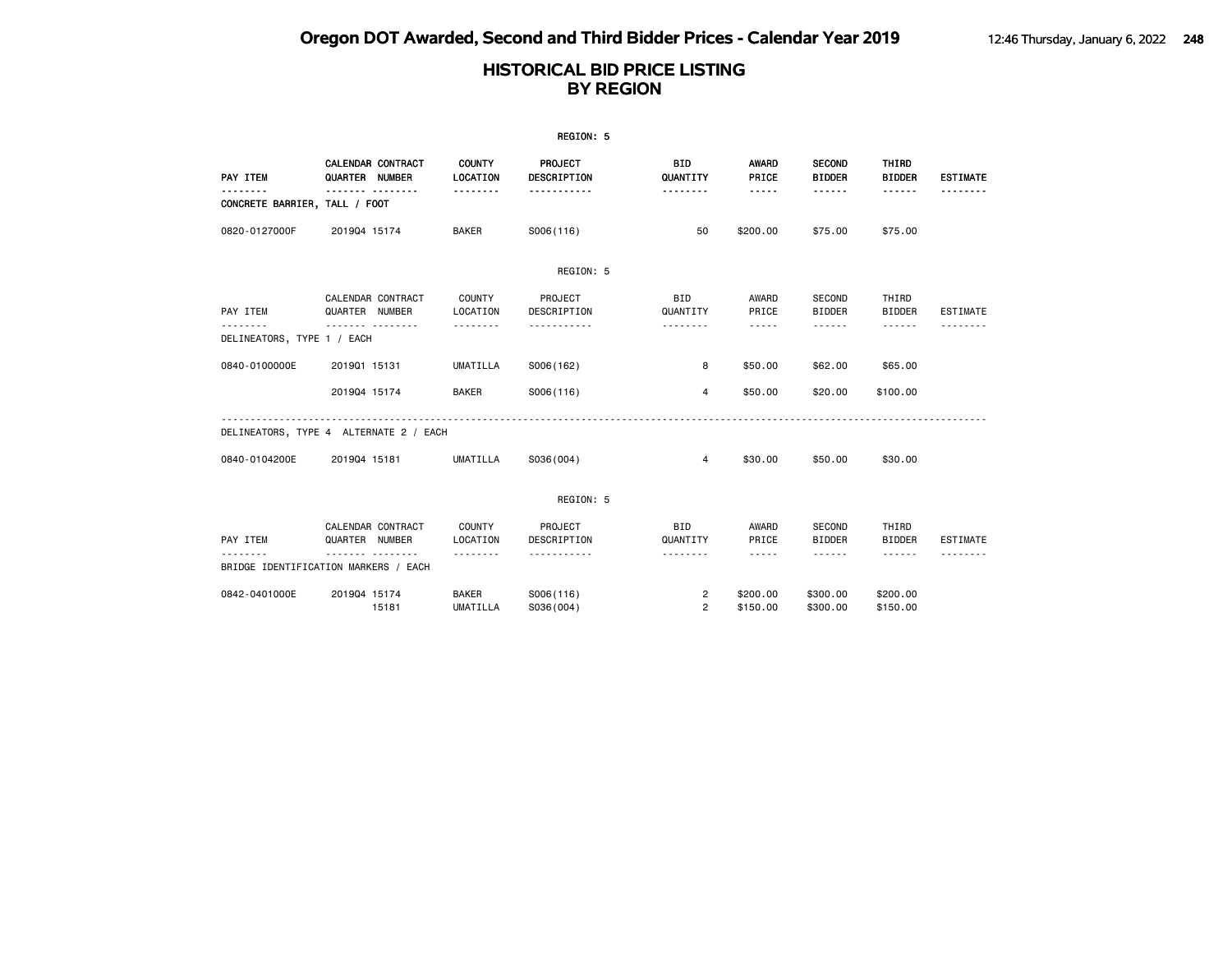| REGION: 5                                       |                       |                   |                                   |                               |                        |                                                                                                                                       |                                |                            |                 |  |
|-------------------------------------------------|-----------------------|-------------------|-----------------------------------|-------------------------------|------------------------|---------------------------------------------------------------------------------------------------------------------------------------|--------------------------------|----------------------------|-----------------|--|
| PAY ITEM                                        | <b>QUARTER NUMBER</b> | CALENDAR CONTRACT | <b>COUNTY</b><br>LOCATION         | <b>PROJECT</b><br>DESCRIPTION | BID<br>QUANTITY        | <b>AWARD</b><br>PRICE                                                                                                                 | <b>SECOND</b><br><b>BIDDER</b> | THIRD<br><b>BIDDER</b>     | <b>ESTIMATE</b> |  |
| <u>.</u><br>CONTINUOUS RUMBLE STRIPS / MILE     |                       | ------- --------  | <u>.</u>                          | <u>.</u>                      | <u>.</u>               | $- - - - -$                                                                                                                           | <u>.</u>                       | $- - - - - -$              | --------        |  |
| 0857-0101000L                                   | 201901 15131          |                   | <b>UMATILLA</b>                   | S006(162)                     | 0.52                   | \$10,000                                                                                                                              | \$9,500                        | \$17,000                   |                 |  |
|                                                 | 201904 15174          | 15176             | <b>BAKER</b><br><b>MALHEUR</b>    | S006(116)<br>S456(025)        | 0.53<br>32.50          | \$2,850<br>\$775.00                                                                                                                   | \$10,000<br>\$800.00           | \$3,000<br>\$800.00        |                 |  |
| GAP PATTERN RUMBLE STRIPS / MILE                |                       |                   |                                   |                               |                        |                                                                                                                                       |                                |                            |                 |  |
| 0857-0101500L                                   | 201901 15131          |                   | <b>UMATILLA</b>                   | S006(162)                     | 0.52                   | \$10,000                                                                                                                              | \$9,500                        | \$17,000                   |                 |  |
|                                                 | 201904 15176          |                   | <b>MALHEUR</b>                    | S456(025)                     | 65                     | \$775.00                                                                                                                              | \$800.00                       | \$800.00                   |                 |  |
|                                                 |                       |                   |                                   | REGION: 5                     |                        |                                                                                                                                       |                                |                            |                 |  |
| PAY ITEM                                        | QUARTER NUMBER        | CALENDAR CONTRACT | <b>COUNTY</b><br>LOCATION         | PROJECT<br>DESCRIPTION        | BID<br>QUANTITY        | <b>AWARD</b><br>PRICE                                                                                                                 | <b>SECOND</b><br><b>BIDDER</b> | THIRD<br><b>BIDDER</b>     | <b>ESTIMATE</b> |  |
| LONGITUDINAL PAVEMENT MARKINGS - PAINT / FOOT   | $\sim$<br>$- - - - -$ | .                 | <u>.</u>                          | -----------                   | <u>.</u>               | -----                                                                                                                                 | ------                         | ------                     | <u>.</u>        |  |
| 0860-0200000F                                   | 201901 15131          |                   | UMATILLA                          | S006(162)                     | 6,000                  | \$0.50                                                                                                                                | \$0.55                         | \$1.90                     |                 |  |
|                                                 | 201902 15154          | 15140             | <b>UMATILLA</b><br><b>MALHEUR</b> | 7565(001)<br>SA00(210)        | 28,000<br>63,500       | \$0.20<br>\$0.22                                                                                                                      | \$0.23<br>\$0.30               |                            |                 |  |
|                                                 | 201903 15162          |                   | <b>MALHEUR</b>                    | 5490 (010)                    | 15,000                 | \$0.40                                                                                                                                | \$0.40                         | \$0.35                     |                 |  |
|                                                 | 201904 15181          | 15174             | UMATILLA<br><b>BAKER</b>          | S036(004)<br>S006(116)        | 2,400<br>13,000        | \$1.00<br>\$0.18                                                                                                                      | \$0.45<br>\$0.65               | \$0.45<br>\$0.18           |                 |  |
|                                                 |                       |                   |                                   | REGION: 5                     |                        |                                                                                                                                       |                                |                            |                 |  |
| PAY ITEM                                        | QUARTER NUMBER        | CALENDAR CONTRACT | <b>COUNTY</b><br>LOCATION         | PROJECT<br>DESCRIPTION        | <b>BID</b><br>QUANTITY | AWARD<br>PRICE                                                                                                                        | <b>SECOND</b><br><b>BIDDER</b> | THIRD<br><b>BIDDER</b>     | <b>ESTIMATE</b> |  |
| PLURAL COMPONENT, SPRAYED, SURFACE / FOOT       |                       | <b>.</b>          | --------                          | <u> - - - - - - - - - - -</u> | .                      | $\frac{1}{2} \frac{1}{2} \frac{1}{2} \frac{1}{2} \frac{1}{2} \frac{1}{2} \frac{1}{2} \frac{1}{2} \frac{1}{2} \frac{1}{2} \frac{1}{2}$ | .                              | $\cdots\cdots\cdots\cdots$ |                 |  |
| 0866-0113000F                                   | 201904 15176          | 15184             | <b>MALHEUR</b><br>MALHEUR         | S456(025)<br>SA00 (094)       | 400,000<br>1,028,000   | \$0.35<br>\$0.32                                                                                                                      | \$0.46                         | \$0.40                     |                 |  |
| PLURAL COMPONENT, EXTR OR SPRAY, GROOVED / FOOT |                       |                   |                                   |                               |                        |                                                                                                                                       |                                |                            |                 |  |
| 0866-0122000F                                   | 201901 15131          |                   | <b>UMATILLA</b>                   | S006(162)                     | 740                    | \$7.50                                                                                                                                | \$15.50                        | \$16.09                    |                 |  |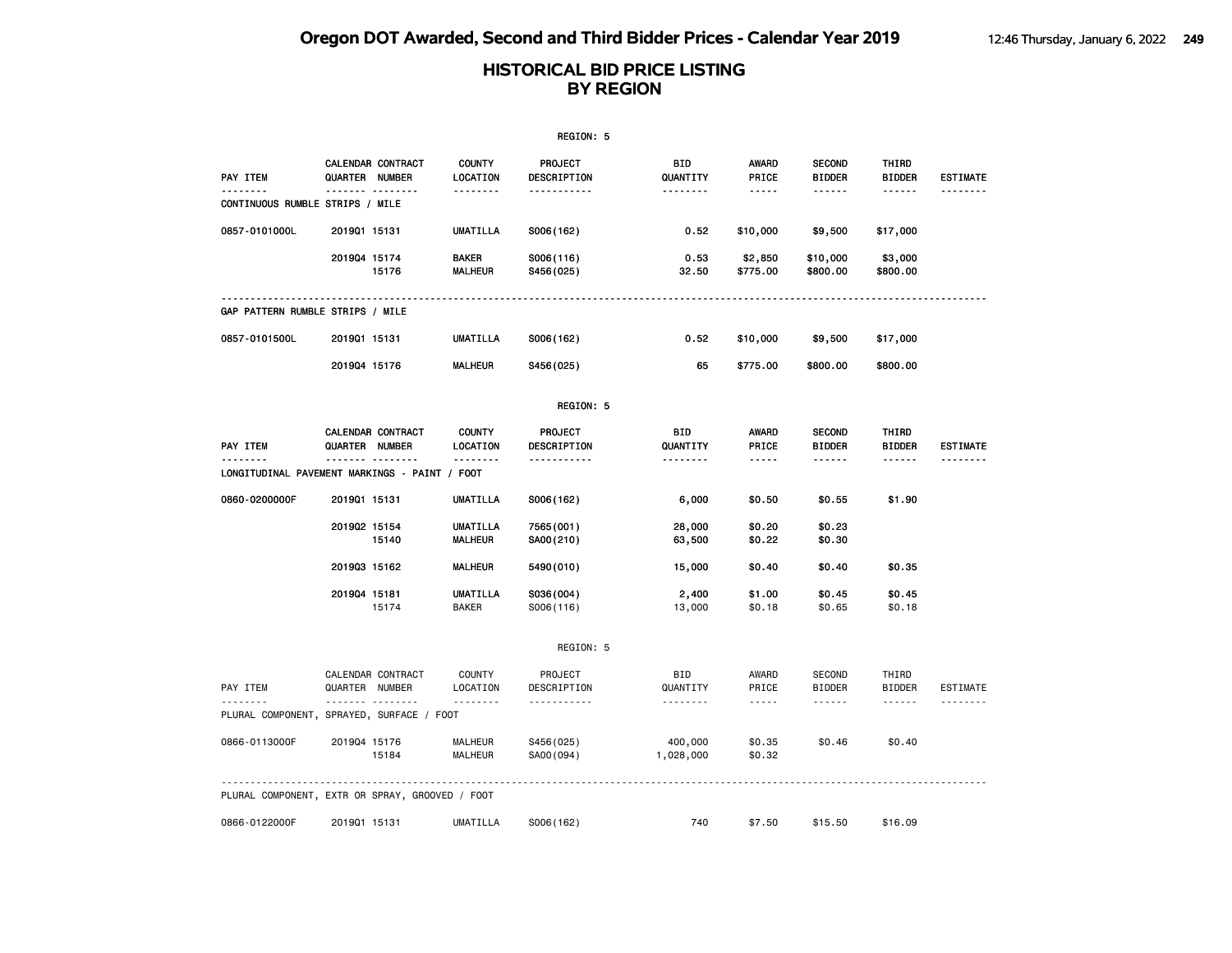|                                |                                                |                                                    | REGION: 5                                    |                             |                                                                                                                                 |                                                 |                                           |                             |
|--------------------------------|------------------------------------------------|----------------------------------------------------|----------------------------------------------|-----------------------------|---------------------------------------------------------------------------------------------------------------------------------|-------------------------------------------------|-------------------------------------------|-----------------------------|
| PAY ITEM<br>.                  | CALENDAR CONTRACT<br>QUARTER NUMBER<br><u></u> | <b>COUNTY</b><br>LOCATION<br><u> - - - - - - -</u> | <b>PROJECT</b><br>DESCRIPTION<br>----------- | BID<br>QUANTITY<br><u>.</u> | AWARD<br>PRICE<br>$\frac{1}{2} \frac{1}{2} \frac{1}{2} \frac{1}{2} \frac{1}{2} \frac{1}{2} \frac{1}{2} \frac{1}{2} \frac{1}{2}$ | <b>SECOND</b><br><b>BIDDER</b><br>$- - - - - -$ | THIRD<br><b>BIDDER</b><br>$- - - - - -$   | <b>ESTIMATE</b><br><u>.</u> |
|                                | PVMT LEGEND, TYPE B: ARROWS / EACH             |                                                    |                                              |                             |                                                                                                                                 |                                                 |                                           |                             |
| 0867-0103000E                  | 201902 15140                                   | <b>MALHEUR</b>                                     | SA00(210)                                    | 56                          | \$165.00                                                                                                                        | \$300.00                                        |                                           |                             |
|                                | PVMT LEGEND, TYPE B-HS: ARROWS / EACH          |                                                    |                                              |                             |                                                                                                                                 |                                                 |                                           |                             |
| 0867-0103100E                  | 201902 15154                                   | UMATILLA                                           | 7565(001)                                    | 23                          | \$240.00                                                                                                                        | \$245.00                                        |                                           |                             |
|                                | .<br>PVMT LEGEND, TYPE B: "ONLY" / EACH        |                                                    |                                              |                             |                                                                                                                                 |                                                 |                                           |                             |
| 0867-0107000E                  | 201902 15140                                   | <b>MALHEUR</b>                                     | SA00(210)                                    | $-1$                        | \$265.00                                                                                                                        | \$600.00                                        |                                           |                             |
|                                | .<br>PVMT LEGEND, TYPE B: R/R XING / EACH      |                                                    |                                              |                             |                                                                                                                                 |                                                 |                                           |                             |
| 0867-0119000E                  | 201902 15140                                   | <b>MALHEUR</b>                                     | SA00(210)                                    | $\mathbf{1}$                | \$860                                                                                                                           | \$1,000                                         |                                           |                             |
|                                | PVMT LEGEND, TYPE B-HS: BIKE LANE / EACH       |                                                    |                                              |                             |                                                                                                                                 |                                                 |                                           |                             |
| 0867-0131000E                  | 201902 15154<br>15140                          | UMATILLA<br><b>MALHEUR</b>                         | 7565 (001)<br>SA00(210)                      | 26<br>32                    | \$315.00<br>\$225.00                                                                                                            | \$285.00<br>\$300.00                            |                                           |                             |
|                                | 201903 15162                                   | MALHEUR                                            | 5490 (010)                                   | 13                          | \$280.00                                                                                                                        | \$435.00                                        | \$250.00                                  |                             |
| PAVEMENT BAR, TYPE B / SQFT    |                                                |                                                    |                                              |                             |                                                                                                                                 |                                                 |                                           |                             |
| 0867-0145000J                  | 201902 15140                                   | <b>MALHEUR</b>                                     | SA00(210)                                    | 2,600                       | \$7.05                                                                                                                          | \$11.00                                         |                                           |                             |
| PAVEMENT BAR, TYPE B-HS / SQFT |                                                |                                                    |                                              |                             |                                                                                                                                 |                                                 |                                           |                             |
| 0867-0145100J                  | 201902 15154                                   | UMATILLA                                           | 7565 (001)                                   | 3,000                       | \$6.50                                                                                                                          | \$9.68                                          |                                           |                             |
|                                | 201903 15162                                   | <b>MALHEUR</b>                                     | 5490 (010)                                   | 990                         | \$9.00                                                                                                                          | \$13.50                                         | \$8.50                                    |                             |
|                                |                                                |                                                    | REGION: 5                                    |                             |                                                                                                                                 |                                                 |                                           |                             |
| PAY ITEM                       | CALENDAR CONTRACT<br>QUARTER NUMBER            | COUNTY<br>LOCATION                                 | PROJECT<br>DESCRIPTION                       | BID<br>QUANTITY             | AWARD<br>PRICE                                                                                                                  | SECOND<br><b>BIDDER</b>                         | THIRD<br><b>BIDDER</b>                    | ESTIMATE                    |
| <u>.</u>                       | .<br>CROSSWALK CLOSURE SUPPORTS / EACH         | .                                                  | .                                            | <u>.</u>                    | $\sim$ $\sim$ $\sim$ $\sim$ $\sim$                                                                                              | $\sim$ $\sim$ $\sim$ $\sim$ $\sim$              | $\sim$ $\sim$ $\sim$ $\sim$ $\sim$ $\sim$ | .                           |
| 0902-0101000E                  | 201902 15154                                   | UMATILLA                                           | 7565 (001)                                   | $\overline{2}$              | \$600.00                                                                                                                        | \$550,00                                        |                                           |                             |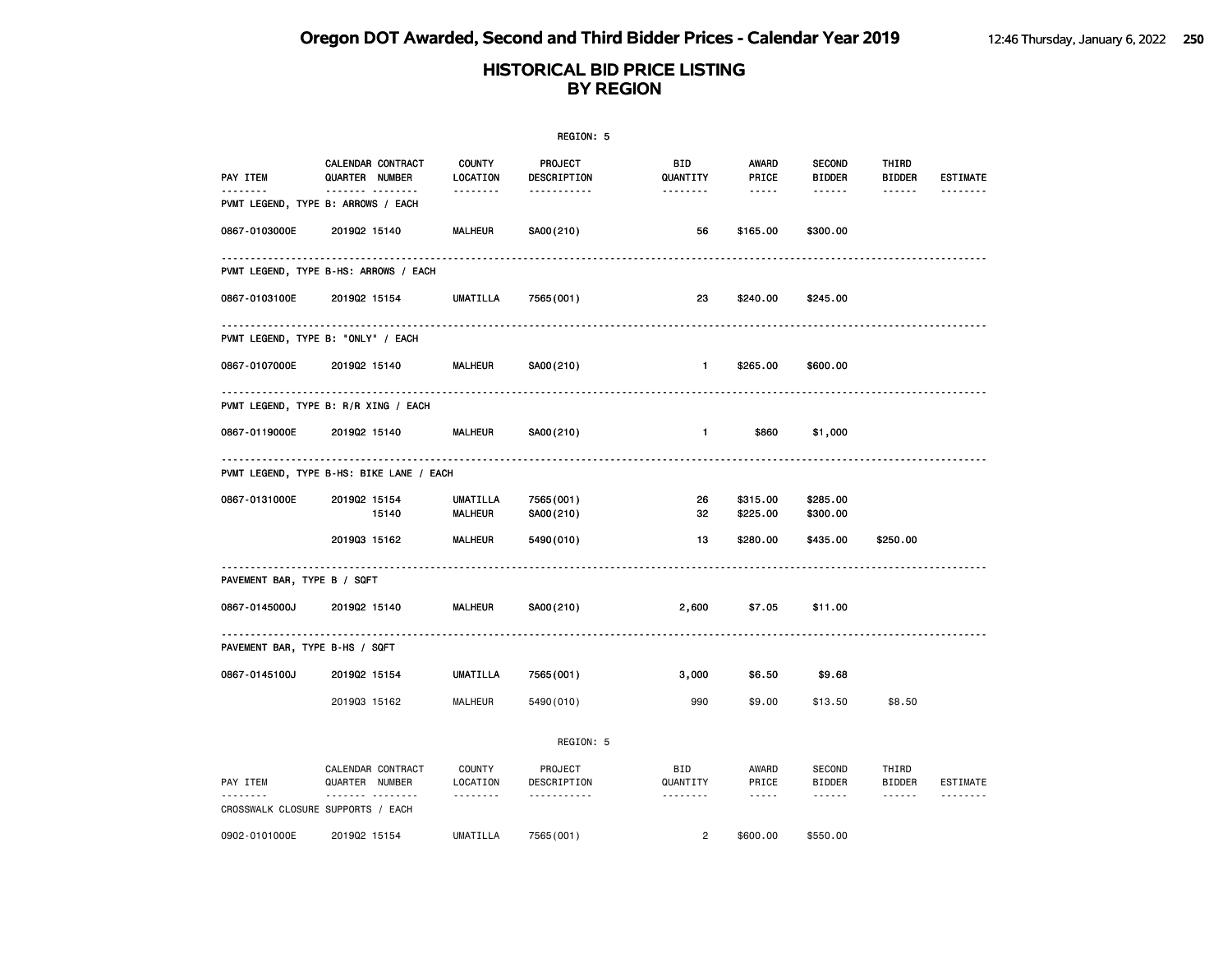|                                   |                                                 |                                | REGION: 5                                             |                             |                                                                                                                                       |                                   |                                  |                             |
|-----------------------------------|-------------------------------------------------|--------------------------------|-------------------------------------------------------|-----------------------------|---------------------------------------------------------------------------------------------------------------------------------------|-----------------------------------|----------------------------------|-----------------------------|
| PAY ITEM                          | <b>CALENDAR CONTRACT</b><br>QUARTER NUMBER      | <b>COUNTY</b><br>LOCATION      | PROJECT<br>DESCRIPTION                                | BID<br>QUANTITY             | AWARD<br>PRICE                                                                                                                        | <b>SECOND</b><br><b>BIDDER</b>    | THIRD<br><b>BIDDER</b>           | <b>ESTIMATE</b>             |
| .<br>WOOD SIGN POSTS / FBM        | . <sub>.</sub>                                  | .                              | <u>.</u>                                              | <u>.</u>                    | $- - - - -$                                                                                                                           | <u>.</u>                          | $- - - - - -$                    | <u>.</u>                    |
| 0910-0100000K                     | 201901 15133                                    | <b>HARNEY</b>                  | S007 (076)                                            | 150                         | \$15.00                                                                                                                               | \$10.00                           |                                  |                             |
|                                   |                                                 |                                | REGION: 5                                             |                             |                                                                                                                                       |                                   |                                  |                             |
| PAY ITEM                          | CALENDAR CONTRACT<br>QUARTER NUMBER             | <b>COUNTY</b><br>LOCATION      | PROJECT<br>DESCRIPTION                                | BID<br>QUANTITY             | AWARD<br>PRICE                                                                                                                        | SECOND<br><b>BIDDER</b>           | THIRD<br><b>BIDDER</b>           | ESTIMATE                    |
| .<br>SIGN SUPPORT FOOTINGS / CUYD | <b>.</b>                                        | .                              | -----------                                           | .                           | $\frac{1}{2} \frac{1}{2} \frac{1}{2} \frac{1}{2} \frac{1}{2} \frac{1}{2} \frac{1}{2} \frac{1}{2} \frac{1}{2} \frac{1}{2} \frac{1}{2}$ | ------                            | ------                           | .                           |
| 0920-0100000A                     | 201902 15154                                    | UMATILLA                       | 7565 (001)                                            | 15                          | \$733.33                                                                                                                              | \$716.67                          |                                  |                             |
|                                   | 201903 15162                                    | MALHEUR                        | 5490 (010)                                            | $\overline{c}$              | \$500                                                                                                                                 | \$3,750                           | \$3,750                          |                             |
|                                   |                                                 |                                | REGION: 5                                             |                             |                                                                                                                                       |                                   |                                  |                             |
| PAY ITEM<br>.                     | CALENDAR CONTRACT<br>QUARTER NUMBER             | COUNTY<br>LOCATION             | PROJECT<br>DESCRIPTION                                | BID<br>QUANTITY             | AWARD<br>PRICE                                                                                                                        | SECOND<br><b>BIDDER</b>           | THIRD<br><b>BIDDER</b>           | ESTIMATE                    |
| PIPE SIGN SUPPORTS / LB           | .                                               | <u>.</u>                       | <u> - - - - - - - - - -</u>                           | .                           | $\sim$ $\sim$ $\sim$ $\sim$ $\sim$                                                                                                    | ------                            | ------                           |                             |
| 0930-0116000A                     | 201903 15162                                    | <b>MALHEUR</b>                 | 5490 (010)                                            | 1,800                       | \$4.44                                                                                                                                | \$4.85                            | \$4.85                           |                             |
|                                   | PERF STEEL SQR TUBE ANCHOR SIGN SUPPORTS / LB   |                                |                                                       |                             |                                                                                                                                       |                                   |                                  |                             |
| 0930-0117000A                     | 201902 15154                                    | UMATILLA                       | 7565 (001)                                            | 2,700                       | \$3.70                                                                                                                                | \$3.52                            |                                  |                             |
|                                   |                                                 |                                | REGION: 5                                             |                             |                                                                                                                                       |                                   |                                  |                             |
| PAY ITEM                          | CALENDAR CONTRACT<br>QUARTER NUMBER<br>.        | COUNTY<br>LOCATION<br><u>.</u> | PROJECT<br>DESCRIPTION<br><u> - - - - - - - - - -</u> | BID<br>QUANTITY<br><u>.</u> | AWARD<br>PRICE<br>$- - - - -$                                                                                                         | SECOND<br><b>BIDDER</b><br>------ | THIRD<br>BIDDER<br>$- - - - - -$ | <b>ESTIMATE</b><br><u>.</u> |
|                                   | SIGNS, STANDARD SHEETING, SHEET ALUMINUM / SQFT |                                |                                                       |                             |                                                                                                                                       |                                   |                                  |                             |
| 0940-0202000J                     | 201902 15154                                    | UMATILLA                       | 7565 (001)                                            | 380                         | \$20.00                                                                                                                               | \$18.50                           |                                  |                             |
|                                   | 201903 15162                                    | MALHEUR                        | 5490 (010)                                            | 150                         | \$20.00                                                                                                                               | \$15.00                           | \$15.00                          |                             |
|                                   | SIGNS, TYPE IX SHEETING, SHEET ALUMINUM / SQFT  |                                |                                                       |                             |                                                                                                                                       |                                   |                                  |                             |
| 0940-0205000J                     | 201902 15154                                    | <b>UMATILLA</b>                | 7565 (001)                                            | 70                          | \$20.00                                                                                                                               | \$15.00                           |                                  |                             |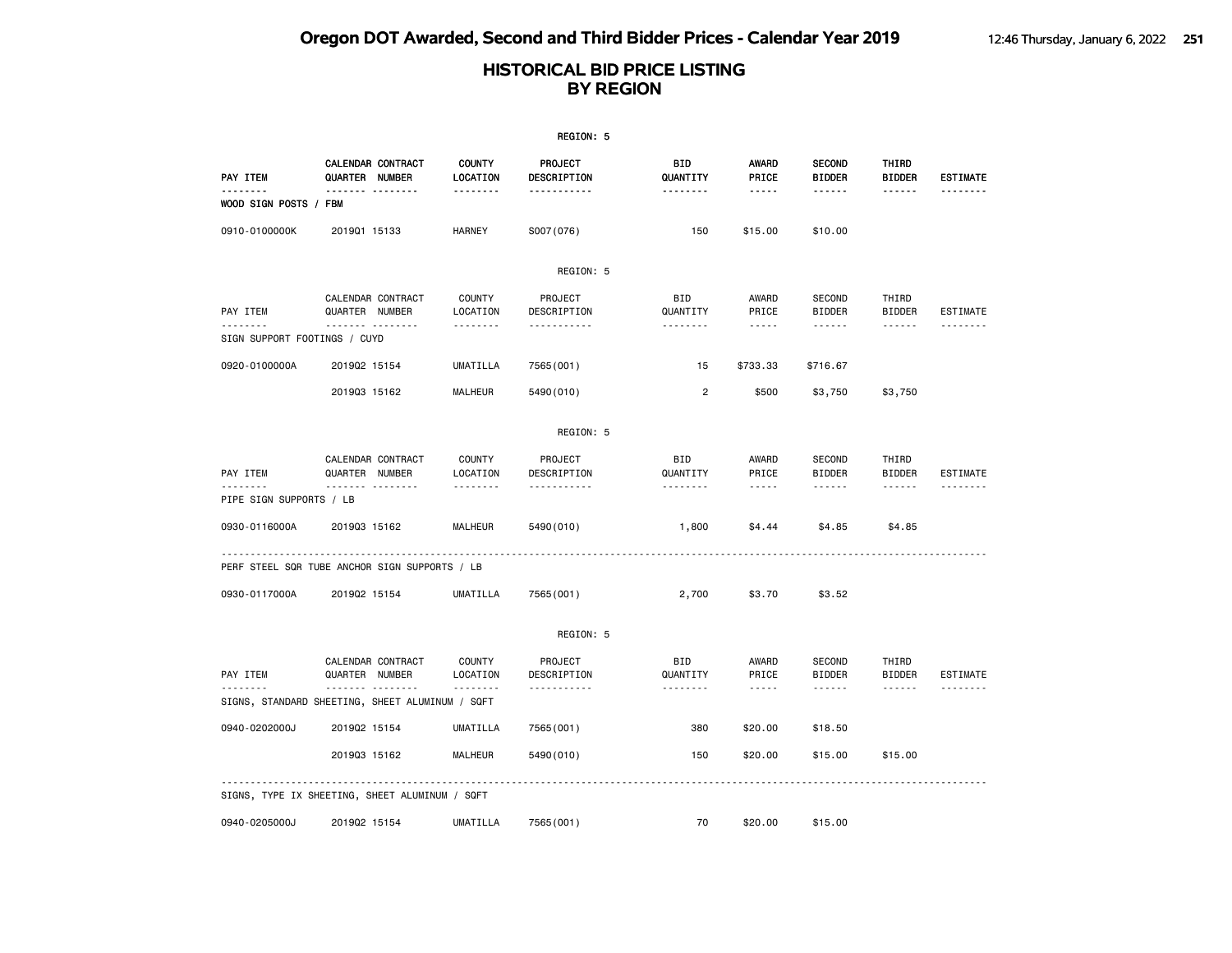| REGION: 5                                       |                |                   |                           |                         |                                |                                                                                                                                                                                                                                                                                                                                                                                                                                                                            |                                |                        |                 |
|-------------------------------------------------|----------------|-------------------|---------------------------|-------------------------|--------------------------------|----------------------------------------------------------------------------------------------------------------------------------------------------------------------------------------------------------------------------------------------------------------------------------------------------------------------------------------------------------------------------------------------------------------------------------------------------------------------------|--------------------------------|------------------------|-----------------|
| PAY ITEM                                        | QUARTER NUMBER | CALENDAR CONTRACT | <b>COUNTY</b><br>LOCATION | PROJECT<br>DESCRIPTION  | BID<br>QUANTITY                | AWARD<br>PRICE                                                                                                                                                                                                                                                                                                                                                                                                                                                             | <b>SECOND</b><br><b>BIDDER</b> | THIRD<br><b>BIDDER</b> | <b>ESTIMATE</b> |
| POLE FOUNDATIONS / EACH                         |                |                   | .                         | .                       | .                              | -----                                                                                                                                                                                                                                                                                                                                                                                                                                                                      | ------                         | ------                 |                 |
| 0970-0100000A                                   | 201902 15154   |                   | <b>UMATILLA</b>           | 7565 (001)              | $\mathbf{1}$                   | \$110,000                                                                                                                                                                                                                                                                                                                                                                                                                                                                  | \$126,129                      |                        |                 |
| SWITCHING, CONDUIT, AND WIRING / FOOT           |                |                   |                           |                         |                                |                                                                                                                                                                                                                                                                                                                                                                                                                                                                            |                                |                        |                 |
| 0970-0105000A                                   | 201902 15154   |                   | <b>UMATILLA</b>           | 7565 (001)              | $\mathbf{1}$                   | \$185,000                                                                                                                                                                                                                                                                                                                                                                                                                                                                  | \$350,000                      |                        |                 |
|                                                 |                |                   |                           | REGION: 5               |                                |                                                                                                                                                                                                                                                                                                                                                                                                                                                                            |                                |                        |                 |
| PAY ITEM                                        | QUARTER NUMBER | CALENDAR CONTRACT | <b>COUNTY</b><br>LOCATION | PROJECT<br>DESCRIPTION  | <b>BID</b><br>QUANTITY         | AWARD<br>PRICE                                                                                                                                                                                                                                                                                                                                                                                                                                                             | <b>SECOND</b><br><b>BIDDER</b> | THIRD<br><b>BIDDER</b> | <b>ESTIMATE</b> |
| --------<br>FLASHING BEACON INSTALLATION, 7 ACH | .              |                   | .                         | .                       | .                              | $\frac{1}{2} \left( \frac{1}{2} \right) \left( \frac{1}{2} \right) \left( \frac{1}{2} \right) \left( \frac{1}{2} \right) \left( \frac{1}{2} \right) \left( \frac{1}{2} \right)$                                                                                                                                                                                                                                                                                            | ------                         | ------                 |                 |
| 0990-0106000A                                   | 201902 15154   |                   | UMATILLA                  | 7565 (001)              | $\mathbf{1}$                   | \$15,000                                                                                                                                                                                                                                                                                                                                                                                                                                                                   | \$13,177                       |                        |                 |
|                                                 |                |                   |                           | REGION: 5               |                                |                                                                                                                                                                                                                                                                                                                                                                                                                                                                            |                                |                        |                 |
| PAY ITEM                                        | QUARTER NUMBER | CALENDAR CONTRACT | <b>COUNTY</b><br>LOCATION | PROJECT<br>DESCRIPTION  | <b>BID</b><br>QUANTITY         | AWARD<br>PRICE                                                                                                                                                                                                                                                                                                                                                                                                                                                             | SECOND<br><b>BIDDER</b>        | THIRD<br><b>BIDDER</b> | <b>ESTIMATE</b> |
| PERMANENT SEEDING / ACRE                        | -------        | .                 | .                         | .                       | .                              | $\frac{1}{2} \left( \frac{1}{2} \right) \left( \frac{1}{2} \right) \left( \frac{1}{2} \right) \left( \frac{1}{2} \right) \left( \frac{1}{2} \right) \left( \frac{1}{2} \right) \left( \frac{1}{2} \right) \left( \frac{1}{2} \right) \left( \frac{1}{2} \right) \left( \frac{1}{2} \right) \left( \frac{1}{2} \right) \left( \frac{1}{2} \right) \left( \frac{1}{2} \right) \left( \frac{1}{2} \right) \left( \frac{1}{2} \right) \left( \frac{1}{2} \right) \left( \frac$ | ------                         | ------                 |                 |
| 1030-0108000R                                   | 201901 15133   |                   | HARNEY                    | S007(076)               | 0.25                           | \$7,500                                                                                                                                                                                                                                                                                                                                                                                                                                                                    | \$8,250                        |                        |                 |
|                                                 | 201902 15154   | 15147             | UMATILLA<br>UMATILLA      | 7565 (001)<br>S006(167) | $\mathbf{1}$<br>$\overline{7}$ | \$2,580<br>\$2,100                                                                                                                                                                                                                                                                                                                                                                                                                                                         | \$3,725<br>\$2,100             | \$2,000                |                 |
|                                                 | 201903 15162   |                   | <b>MALHEUR</b>            | 5490 (010)              | 0.05                           | \$40,000                                                                                                                                                                                                                                                                                                                                                                                                                                                                   | \$32,600                       | \$32,600               |                 |
| LAWN SEEDING / ACRE                             |                |                   |                           |                         |                                |                                                                                                                                                                                                                                                                                                                                                                                                                                                                            |                                |                        |                 |
| 1030-0138000R                                   | 201901 15133   |                   | <b>HARNEY</b>             | S007(076)               | 0.25                           | \$9,500                                                                                                                                                                                                                                                                                                                                                                                                                                                                    | \$10,450                       |                        |                 |
|                                                 | 201903 15162   |                   | <b>MALHEUR</b>            | 5490 (010)              | 0.05                           | \$40,000                                                                                                                                                                                                                                                                                                                                                                                                                                                                   | \$35,600                       | \$35,600               |                 |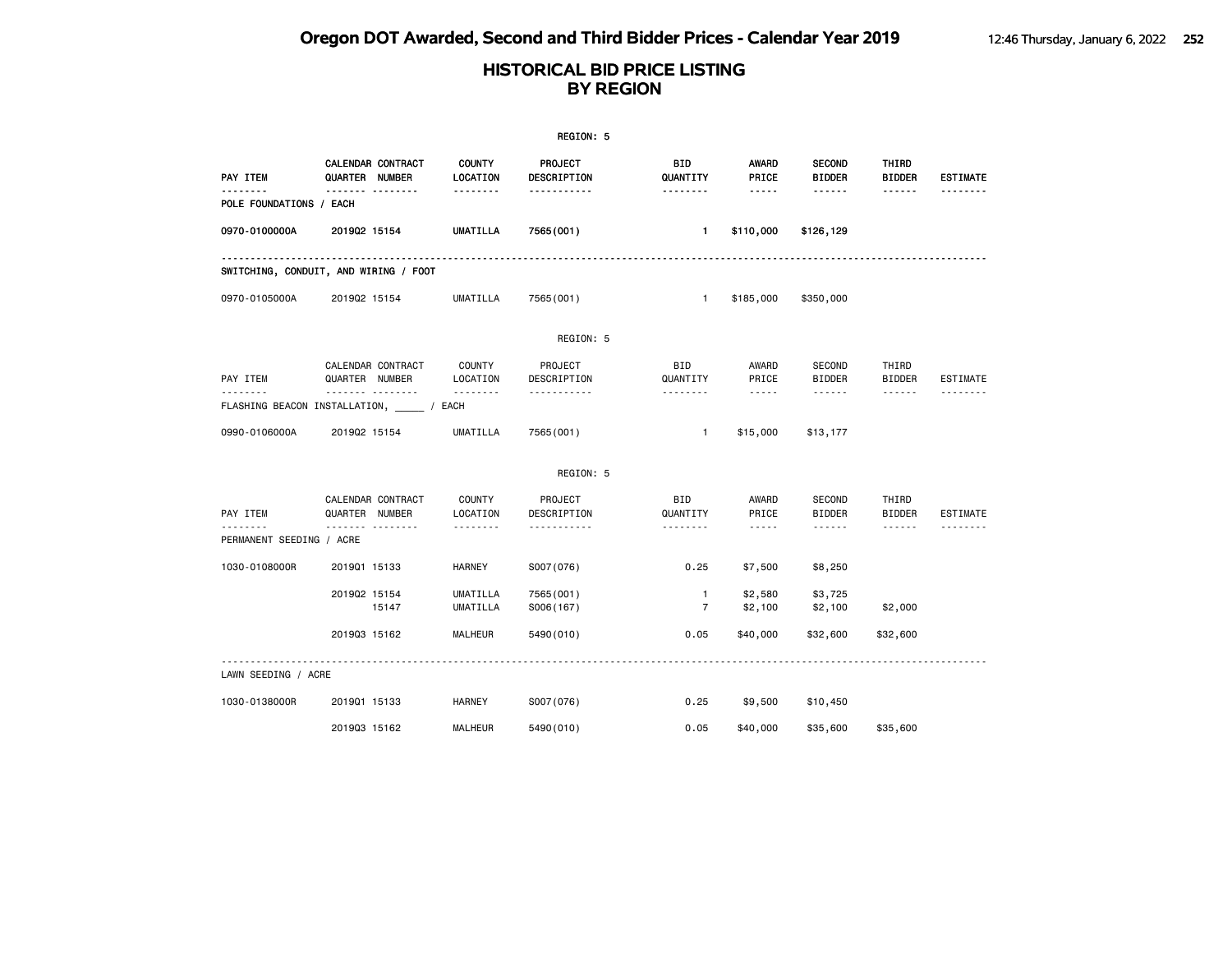|                                |                                         |                           | REGION: 5                          |                                           |                                                                                                                                                                        |                                          |                                  |                             |
|--------------------------------|-----------------------------------------|---------------------------|------------------------------------|-------------------------------------------|------------------------------------------------------------------------------------------------------------------------------------------------------------------------|------------------------------------------|----------------------------------|-----------------------------|
| PAY ITEM<br><u>.</u>           | CALENDAR CONTRACT<br>QUARTER NUMBER<br> | <b>COUNTY</b><br>LOCATION | PROJECT<br>DESCRIPTION<br><u>.</u> | BID.<br>QUANTITY<br><u> - - - - - - -</u> | AWARD<br>PRICE<br>$\frac{1}{2} \left( \frac{1}{2} \right) \left( \frac{1}{2} \right) \left( \frac{1}{2} \right) \left( \frac{1}{2} \right) \left( \frac{1}{2} \right)$ | <b>SECOND</b><br><b>BIDDER</b><br>------ | THIRD<br>BIDDER<br>$- - - - - -$ | <b>ESTIMATE</b><br><u>.</u> |
| TOPSOIL / CUYD                 |                                         |                           |                                    |                                           |                                                                                                                                                                        |                                          |                                  |                             |
| 1040-0101000K                  | 201901 15133                            | <b>HARNEY</b>             | S007(076)                          | 100                                       | \$115.00                                                                                                                                                               | \$126.50                                 |                                  |                             |
|                                | 201902 15154                            | UMATILLA                  | 7565 (001)                         | 50                                        | \$200.00                                                                                                                                                               | \$106.00                                 |                                  |                             |
|                                | 201903 15162                            | <b>MALHEUR</b>            | 5490 (010)                         | 40                                        | \$100.00                                                                                                                                                               | \$86.25                                  | \$86.25                          |                             |
|                                | DECIDUOUS TREES, 2 INCH CALIPER / EACH  |                           |                                    |                                           |                                                                                                                                                                        |                                          |                                  |                             |
| 1040-0130000E 201903 15162     |                                         | <b>MALHEUR</b>            | 5490 (010)                         | 16                                        |                                                                                                                                                                        | $$1,500$ $$1,375$ $$1,375$               |                                  |                             |
| SOD LAWN / SQYD                |                                         |                           |                                    |                                           |                                                                                                                                                                        |                                          |                                  |                             |
| 1040-0189000J                  | 201902 15154                            | UMATILLA                  | 7565 (001)                         | 200                                       | \$30.00                                                                                                                                                                | \$25.50                                  |                                  |                             |
| BARK MULCH / CUYD              |                                         |                           |                                    |                                           |                                                                                                                                                                        |                                          |                                  |                             |
| 1040-0190000K                  | 201903 15162                            | <b>MALHEUR</b>            | 5490 (010)                         | 4                                         | \$300.00                                                                                                                                                               | \$256.00                                 | \$256.00                         |                             |
| ROCK MULCH / TON               |                                         |                           |                                    |                                           |                                                                                                                                                                        |                                          |                                  |                             |
| 1040-0196000M                  | 201902 15154                            | UMATILLA                  | 7565(001)                          | 20                                        | \$250.00                                                                                                                                                               | \$134.00                                 |                                  |                             |
|                                | 201903 15162                            | <b>MALHEUR</b>            | 5490 (010)                         | 430                                       | \$105.00                                                                                                                                                               | \$104.00                                 | \$104.00                         |                             |
| ROOT BARRIER / FOOT            |                                         |                           |                                    |                                           |                                                                                                                                                                        |                                          |                                  |                             |
| 1040-0206000F                  | 201902 15154                            | UMATILLA                  | 7565 (001)                         | 900                                       | \$10.50                                                                                                                                                                | \$10.50                                  |                                  |                             |
| WEED CONTROL GEOTEXTILE / SQFT |                                         |                           |                                    |                                           |                                                                                                                                                                        |                                          |                                  |                             |
| 1040-0208000J                  | 201902 15154                            | UMATILLA                  | 7565(001)                          | 3,200                                     | \$2.00                                                                                                                                                                 | \$1.00                                   |                                  |                             |
|                                | 201903 15162                            | MALHEUR                   | 5490 (010)                         | 15,000                                    | \$0.50                                                                                                                                                                 | \$0.46                                   | \$1.46                           |                             |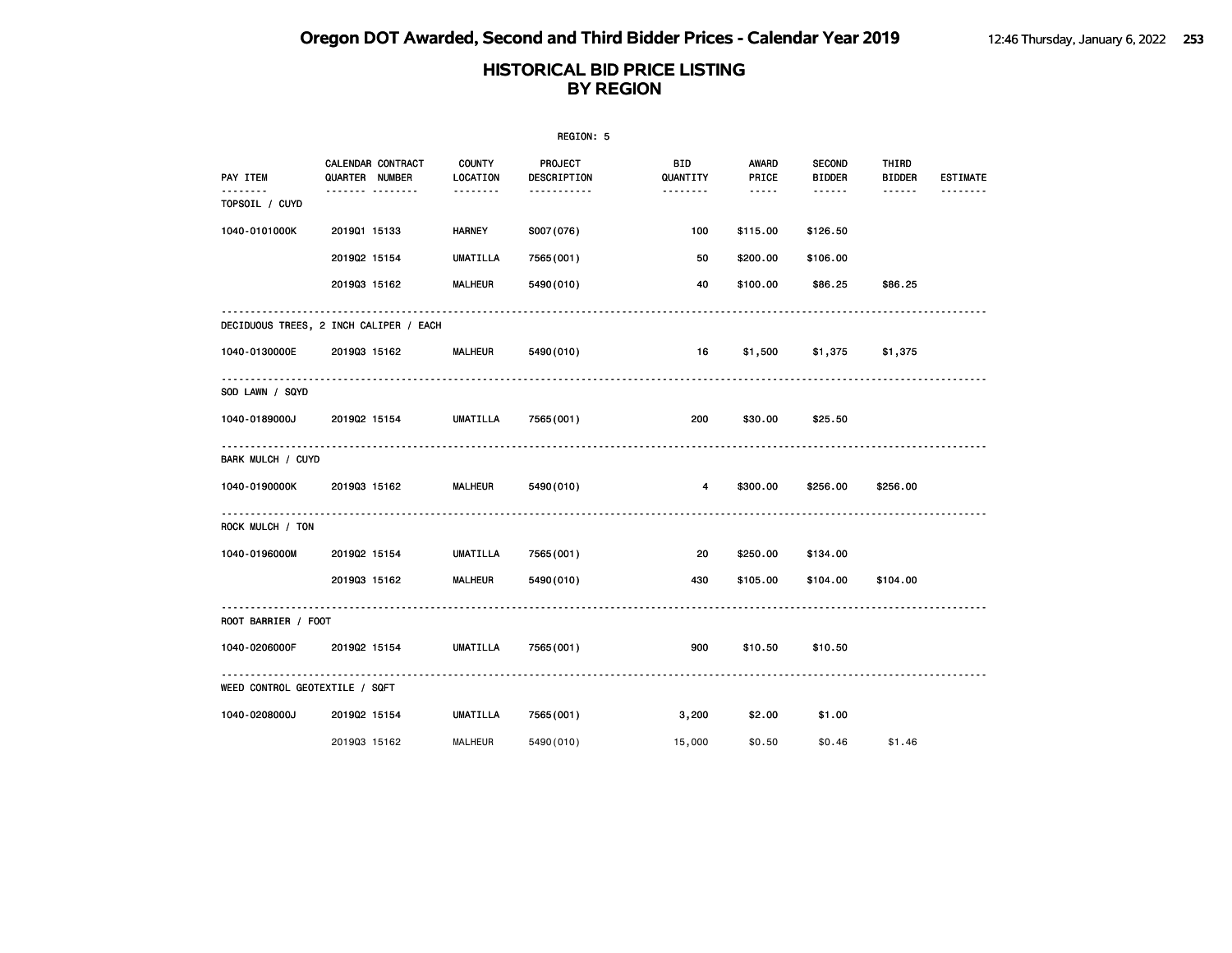|                             |                                      |                           | REGION: 5              |                        |                     |                                |                        |                 |
|-----------------------------|--------------------------------------|---------------------------|------------------------|------------------------|---------------------|--------------------------------|------------------------|-----------------|
| PAY ITEM                    | CALENDAR CONTRACT<br>QUARTER NUMBER  | <b>COUNTY</b><br>LOCATION | PROJECT<br>DESCRIPTION | <b>BID</b><br>QUANTITY | AWARD<br>PRICE      | <b>SECOND</b><br><b>BIDDER</b> | THIRD<br><b>BIDDER</b> | <b>ESTIMATE</b> |
| .<br>TYPE 1-5W FENCE / FOOT | ------- --------                     | .                         | -----------            | --------               | $\cdots \cdots$     | ------                         | $- - - - - -$          |                 |
| 1050-0102000F               | 201903 15162                         | <b>MALHEUR</b>            | 5490 (010)             | 600                    | \$16.00             | \$14.00                        | \$14.00                |                 |
| 12 FOOT SINGLE GATES / EACH |                                      |                           |                        |                        |                     |                                |                        |                 |
|                             | 1050-0110000E 2019Q3 15162           | <b>MALHEUR</b>            | 5490(010)              | $\sim$ 1               |                     | \$1,100 \$1,000                | \$1,000                |                 |
| 16 FOOT SINGLE GATES / EACH |                                      |                           |                        |                        |                     |                                |                        |                 |
|                             | 1050-0111000E 2019Q3 15162           | <b>MALHEUR</b>            | 5490 (010)             |                        |                     | \$1,600 \$1,400                | \$1,400                |                 |
|                             | CHAIN LINK FENCE / FOOT              |                           |                        |                        |                     |                                |                        |                 |
| 1050-0135000F               | 201902 15154<br>15154                | UMATILLA<br>UMATILLA      | 7565(001)<br>7565(001) | 50<br>100              | \$110.00<br>\$55.00 | \$100.00<br>\$50.00            |                        |                 |
|                             | 201903 15162                         | <b>MALHEUR</b>            | 5490 (010)             | 300                    | \$40.00             | \$35.00                        | \$35.00                |                 |
|                             | 3 FT X 48 INCH CL SING GATES / EACH  |                           |                        |                        |                     |                                |                        |                 |
| 1050-0188000E               | 201902 15154                         | UMATILLA                  | 7565(001)              | $\overline{2}$         | \$600               | \$1,020                        |                        |                 |
|                             | 201903 15162                         | <b>MALHEUR</b>            | 5490 (010)             | 5                      | \$340.00            | \$300.00                       | \$300.00               |                 |
|                             | FT TYPE PROTECTIVE FENCE / FOOT      |                           |                        |                        |                     |                                |                        |                 |
|                             | 1050-0224000F 201904 15181           | UMATILLA                  | S036(004)              | 180                    | \$190.00            | \$275.00                       | \$275.00               |                 |
|                             | REMOVING AND REBUILDING FENCE / FOOT |                           |                        |                        |                     |                                |                        |                 |
| 1050-0240000F               | 201901 15133                         | <b>HARNEY</b>             | S007(076)              | 100                    | \$25.00             | \$10.00                        |                        |                 |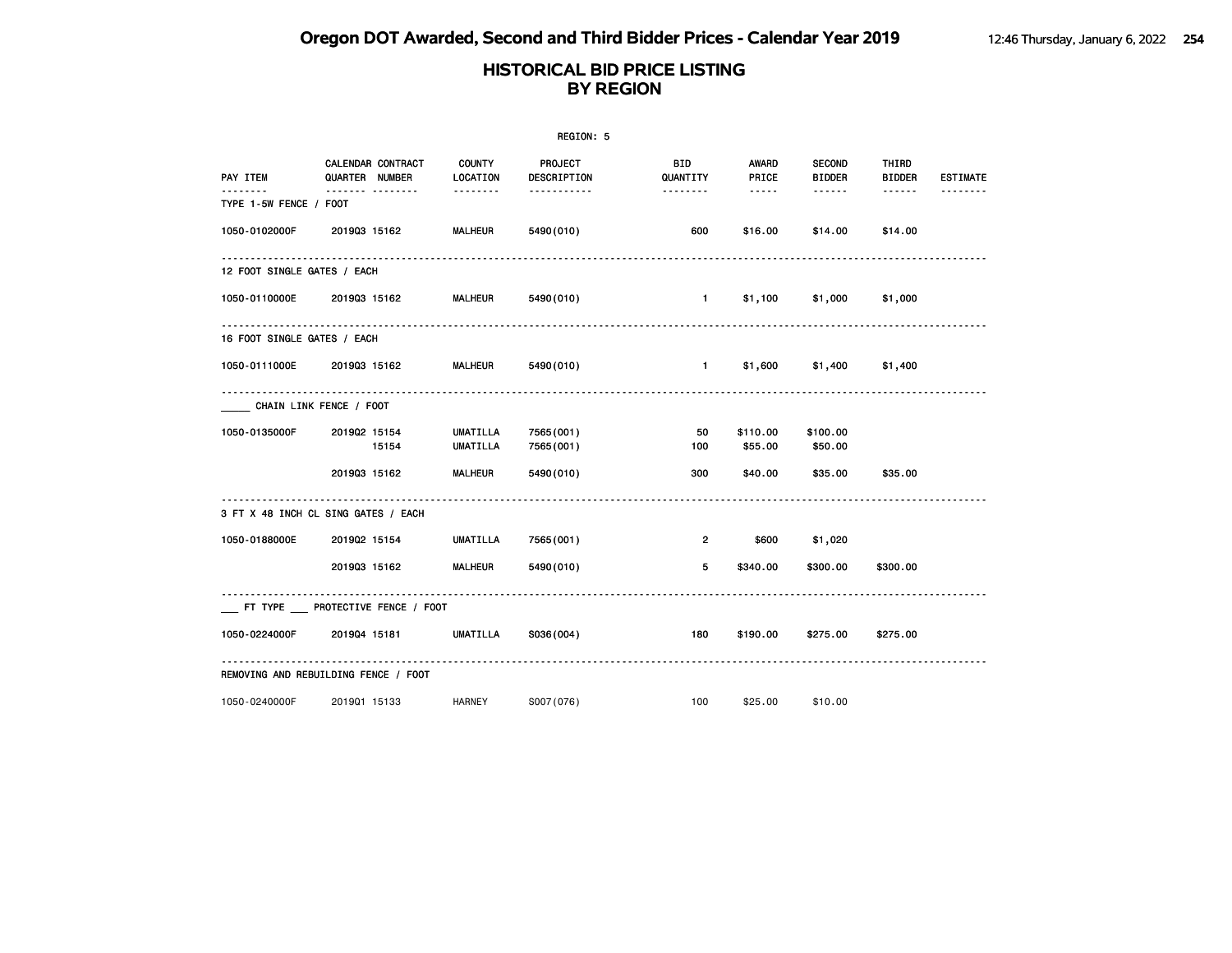|                                   |                                                      |                                       | REGION: 5                          |                             |                                      |                                |                                                                                                                                                                                                                                                                                                                                                                                                                                                                            |                             |
|-----------------------------------|------------------------------------------------------|---------------------------------------|------------------------------------|-----------------------------|--------------------------------------|--------------------------------|----------------------------------------------------------------------------------------------------------------------------------------------------------------------------------------------------------------------------------------------------------------------------------------------------------------------------------------------------------------------------------------------------------------------------------------------------------------------------|-----------------------------|
| PAY ITEM<br><u>.</u>              | CALENDAR CONTRACT<br>QUARTER NUMBER<br>.             | <b>COUNTY</b><br>LOCATION<br><u>.</u> | PROJECT<br>DESCRIPTION<br><u>.</u> | BID<br>QUANTITY<br><u>.</u> | <b>AWARD</b><br>PRICE<br>$- - - - -$ | <b>SECOND</b><br><b>BIDDER</b> | THIRD<br><b>BIDDER</b>                                                                                                                                                                                                                                                                                                                                                                                                                                                     | <b>ESTIMATE</b><br><u>.</u> |
| SINGLE MAILBOX SUPPORTS / EACH    |                                                      |                                       |                                    |                             |                                      |                                |                                                                                                                                                                                                                                                                                                                                                                                                                                                                            |                             |
| 1070-0100000E                     | 201901 15133                                         | <b>HARNEY</b>                         | S007(076)                          | 2                           | \$550.00                             | \$850.00                       |                                                                                                                                                                                                                                                                                                                                                                                                                                                                            |                             |
|                                   | 201903 15162                                         | <b>MALHEUR</b>                        | 5490 (010)                         | 30                          | \$400.00                             | \$355.00                       | \$355.00                                                                                                                                                                                                                                                                                                                                                                                                                                                                   |                             |
|                                   | MULTIPLE MAILBOX SUPPORTS / EACH                     |                                       |                                    |                             |                                      |                                |                                                                                                                                                                                                                                                                                                                                                                                                                                                                            |                             |
| 1070-0101000E                     | 201901 15133                                         | HARNEY                                | S007(076)                          | 2                           | \$700                                | \$1,350                        |                                                                                                                                                                                                                                                                                                                                                                                                                                                                            |                             |
|                                   | 201903 15162                                         | <b>MALHEUR</b>                        | 5490 (010)                         | $\overline{2}$              | \$1,500                              | \$1,600                        | \$1,600                                                                                                                                                                                                                                                                                                                                                                                                                                                                    |                             |
|                                   | MAILBOX CONCRETE COLLARS / EACH                      |                                       |                                    |                             |                                      |                                |                                                                                                                                                                                                                                                                                                                                                                                                                                                                            |                             |
| 1070-0102000E                     | 201901 15133                                         | HARNEY                                | S007(076)                          | 2                           | \$250.00                             | \$750.00                       |                                                                                                                                                                                                                                                                                                                                                                                                                                                                            |                             |
|                                   | REMOVE & REINST MBOX SUPPORTS / EACH                 |                                       |                                    |                             |                                      |                                |                                                                                                                                                                                                                                                                                                                                                                                                                                                                            |                             |
| 1070-0103000E                     | 201902 15154                                         | <b>UMATILLA</b>                       | 7565(001)                          | 3                           | \$400.00                             | \$550.00                       |                                                                                                                                                                                                                                                                                                                                                                                                                                                                            |                             |
|                                   |                                                      |                                       | REGION: 5                          |                             |                                      |                                |                                                                                                                                                                                                                                                                                                                                                                                                                                                                            |                             |
| PAY ITEM                          | CALENDAR CONTRACT<br>QUARTER NUMBER                  | <b>COUNTY</b><br>LOCATION             | PROJECT<br>DESCRIPTION             | BID<br>QUANTITY             | AWARD<br>PRICE                       | <b>SECOND</b><br><b>BIDDER</b> | THIRD<br><b>BIDDER</b>                                                                                                                                                                                                                                                                                                                                                                                                                                                     | ESTIMATE                    |
| <u>.</u><br>GRAVEL BLANKET / SQYD | .                                                    | .                                     | .                                  | .                           | $- - - - -$                          | $- - - - - -$                  |                                                                                                                                                                                                                                                                                                                                                                                                                                                                            | <u>.</u>                    |
| 1090-0101000J                     | 201901 15133                                         | <b>HARNEY</b>                         | S007(076)                          | 340                         | \$9.00                               | \$13.98                        |                                                                                                                                                                                                                                                                                                                                                                                                                                                                            |                             |
|                                   |                                                      |                                       | REGION: 5                          |                             |                                      |                                |                                                                                                                                                                                                                                                                                                                                                                                                                                                                            |                             |
| PAY ITEM                          | CALENDAR CONTRACT<br>QUARTER NUMBER                  | <b>COUNTY</b><br>LOCATION             | PROJECT<br>DESCRIPTION             | BID<br>QUANTITY             | AWARD<br>PRICE                       | <b>SECOND</b><br><b>BIDDER</b> | THIRD<br><b>BIDDER</b>                                                                                                                                                                                                                                                                                                                                                                                                                                                     | ESTIMATE                    |
|                                   | .<br>___ IN POT WTR PIPE, FTNG & CLS ___ BKFL / FOOT |                                       | .                                  |                             | $- - - - -$                          | $- - - - - -$                  | $\frac{1}{2} \left( \frac{1}{2} \right) \left( \frac{1}{2} \right) \left( \frac{1}{2} \right) \left( \frac{1}{2} \right) \left( \frac{1}{2} \right) \left( \frac{1}{2} \right) \left( \frac{1}{2} \right) \left( \frac{1}{2} \right) \left( \frac{1}{2} \right) \left( \frac{1}{2} \right) \left( \frac{1}{2} \right) \left( \frac{1}{2} \right) \left( \frac{1}{2} \right) \left( \frac{1}{2} \right) \left( \frac{1}{2} \right) \left( \frac{1}{2} \right) \left( \frac$ | <u>.</u>                    |
| 1140-0100000F                     | 201903 15162                                         | <b>MALHEUR</b>                        | 5490 (010)                         | 30                          | \$77.00                              | \$92.00                        | \$60.00                                                                                                                                                                                                                                                                                                                                                                                                                                                                    |                             |
|                                   | ___ INCH CONNECT TO ___ INCH MAIN / EACH             |                                       |                                    |                             |                                      |                                |                                                                                                                                                                                                                                                                                                                                                                                                                                                                            |                             |
| 1140-0300000E                     | 201903 15162                                         | <b>MALHEUR</b>                        | 5490 (010)                         | $\mathbf{1}$                | \$5,000                              | \$3,900                        | \$4,200                                                                                                                                                                                                                                                                                                                                                                                                                                                                    |                             |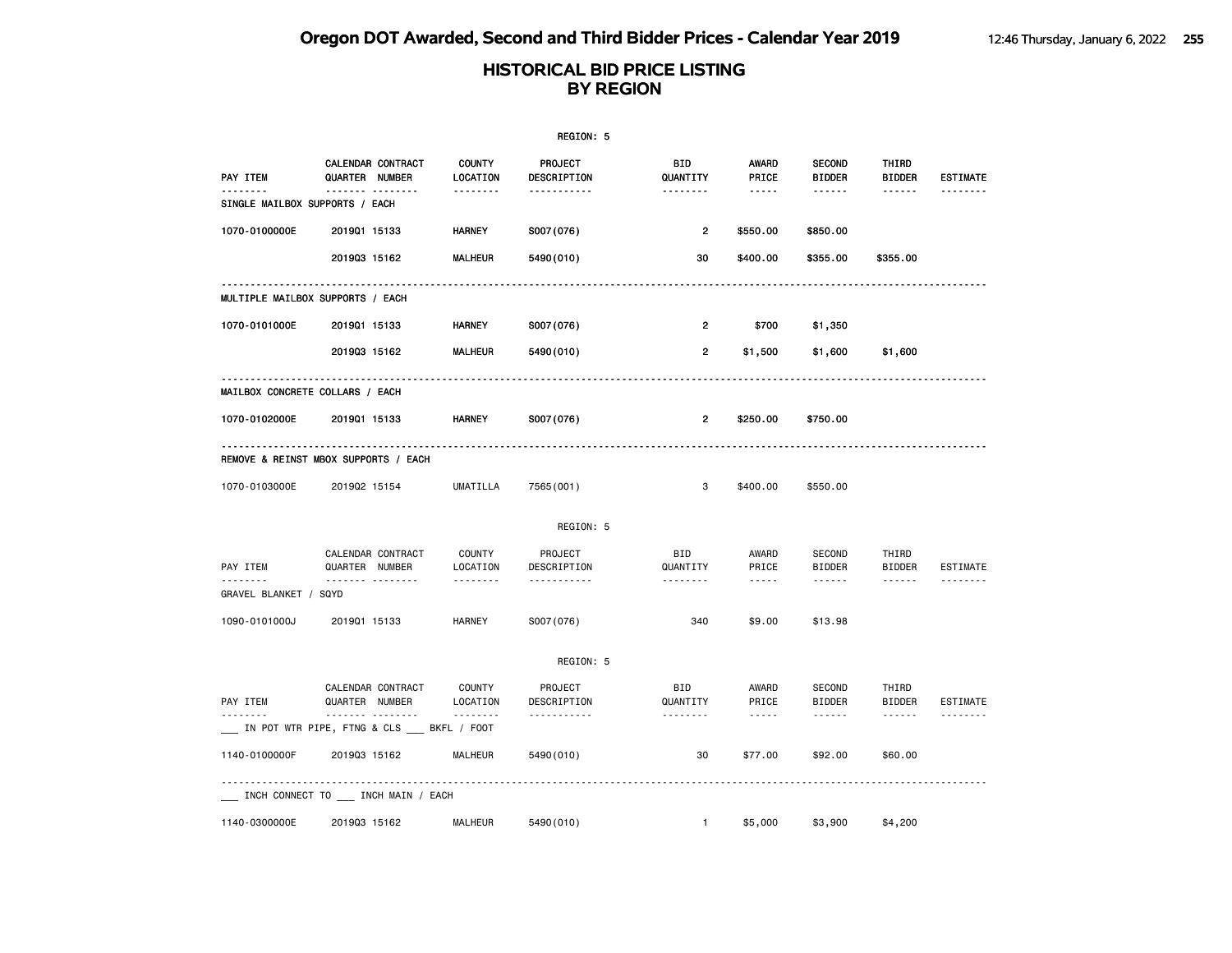|                               |                                                       |                           | REGION: 5              |                        |                                                                                                                                                      |                                |                        |                 |
|-------------------------------|-------------------------------------------------------|---------------------------|------------------------|------------------------|------------------------------------------------------------------------------------------------------------------------------------------------------|--------------------------------|------------------------|-----------------|
| PAY ITEM                      | CALENDAR CONTRACT<br>QUARTER NUMBER                   | <b>COUNTY</b><br>LOCATION | PROJECT<br>DESCRIPTION | BID<br>QUANTITY        | <b>AWARD</b><br>PRICE                                                                                                                                | <b>SECOND</b><br><b>BIDDER</b> | THIRD<br><b>BIDDER</b> | <b>ESTIMATE</b> |
| $\overline{\phantom{a}}$ inch | .<br>VALVE / EACH                                     | .                         | <u>.</u>               | <u>.</u>               | $- - - - -$                                                                                                                                          | ------                         | ------                 | <u>.</u>        |
| 1150-0100000E                 | 201903 15162                                          | <b>MALHEUR</b>            | 5490 (010)             | $\mathbf{1}$           | \$2,800                                                                                                                                              | \$1,700                        | \$2,222                |                 |
|                               |                                                       |                           | REGION: 5              |                        |                                                                                                                                                      |                                |                        |                 |
| PAY ITEM                      | CALENDAR CONTRACT<br>QUARTER NUMBER                   | COUNTY<br>LOCATION        | PROJECT<br>DESCRIPTION | <b>BID</b><br>QUANTITY | AWARD<br>PRICE                                                                                                                                       | SECOND<br><b>BIDDER</b>        | THIRD<br><b>BIDDER</b> | <b>ESTIMATE</b> |
| HYDRANT ASSEMBLIES / EACH     | .                                                     | --------                  | -----------            | --------               | $\cdots \cdots \cdots$                                                                                                                               | ------                         | ------                 |                 |
| 1160-0100000E                 | 201903 15162                                          | <b>MALHEUR</b>            | 5490 (010)             | $\mathbf{1}$           | \$4,600                                                                                                                                              | \$4,000                        | \$5,500                |                 |
|                               | MOVING EXISTING HYDRANTS / EACH                       |                           |                        |                        |                                                                                                                                                      |                                |                        |                 |
| 1160-0102000E                 | 201901 15133                                          | HARNEY                    | S007(076)              | 4                      | \$3,000                                                                                                                                              | \$3,100                        |                        |                 |
|                               | 201902 15154                                          | UMATILLA                  | 7565 (001)             | 4                      | \$2,000                                                                                                                                              | \$4,000                        |                        |                 |
|                               |                                                       |                           | REGION: 5              |                        |                                                                                                                                                      |                                |                        |                 |
| PAY ITEM                      | CALENDAR CONTRACT<br>QUARTER NUMBER                   | COUNTY<br>LOCATION        | PROJECT<br>DESCRIPTION | <b>BID</b><br>QUANTITY | AWARD<br>PRICE                                                                                                                                       | SECOND<br><b>BIDDER</b>        | THIRD<br><b>BIDDER</b> | <b>ESTIMATE</b> |
| .                             | .<br>RELOCATE ______ INCH WATER METER ASSEMBLY / EACH |                           | <u>.</u>               | --------               | $\frac{1}{2} \left( \frac{1}{2} \right) \left( \frac{1}{2} \right) \left( \frac{1}{2} \right) \left( \frac{1}{2} \right) \left( \frac{1}{2} \right)$ | <b>.</b>                       | ------                 |                 |
| 1170-0111000E                 | 201901 15133                                          | <b>HARNEY</b>             | S007(076)              | $\mathbf{1}$           | \$2,300                                                                                                                                              | \$2,235                        |                        |                 |
|                               |                                                       |                           | REGION: 5              |                        |                                                                                                                                                      |                                |                        |                 |
| PAY ITEM                      | CALENDAR CONTRACT<br>QUARTER NUMBER                   | <b>COUNTY</b><br>LOCATION | PROJECT<br>DESCRIPTION | BID<br>QUANTITY        | AWARD<br>PRICE                                                                                                                                       | SECOND<br><b>BIDDER</b>        | THIRD<br><b>BIDDER</b> | <b>ESTIMATE</b> |
|                               | .<br>REPAIR DAMAGED REINFORCING BARS / EACH           | --------                  | .                      | --------               | $\sim$ $\sim$ $\sim$ $\sim$ $\sim$                                                                                                                   | ------                         | ------                 | .               |
| 1220-0100000E                 | 201904 15181                                          | <b>UMATILLA</b>           | S036(004)              | 5                      | \$0                                                                                                                                                  | \$800                          | \$1,000                |                 |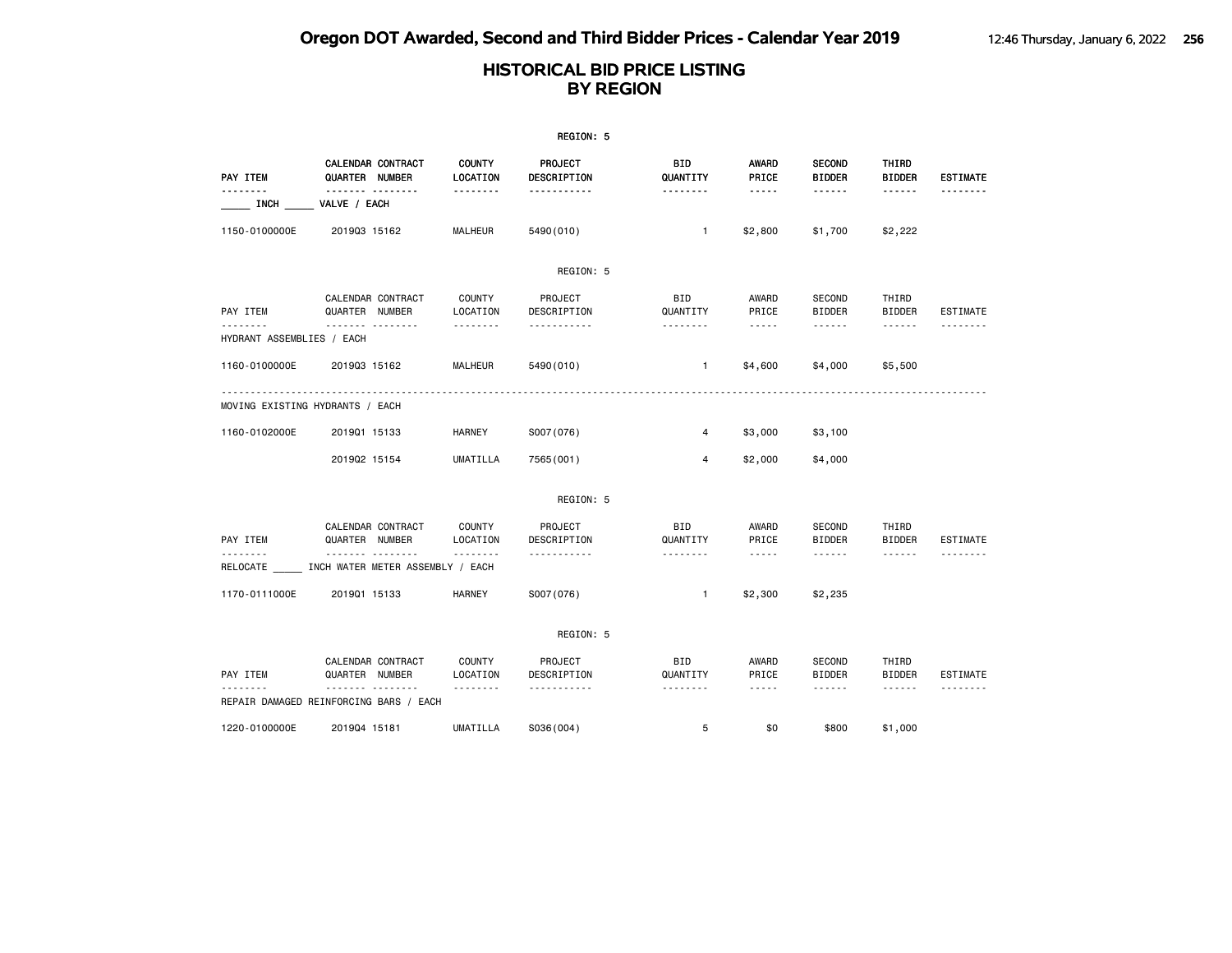|                                        |                                     |       |                                 | REGION: 5              |                        |                    |                                |                        |                 |
|----------------------------------------|-------------------------------------|-------|---------------------------------|------------------------|------------------------|--------------------|--------------------------------|------------------------|-----------------|
| PAY ITEM                               | CALENDAR CONTRACT<br>QUARTER NUMBER |       | <b>COUNTY</b><br>LOCATION       | PROJECT<br>DESCRIPTION | <b>BID</b><br>QUANTITY | AWARD<br>PRICE     | <b>SECOND</b><br><b>BIDDER</b> | THIRD<br><b>BIDDER</b> | <b>ESTIMATE</b> |
| LOCATE DAMAGED CONCRETE / SQFT         | ------- --------                    |       | .                               | .                      | .                      | $- - - - -$        | .                              |                        |                 |
| 1235-0200000A                          | 201904 15174                        | 15181 | <b>BAKER</b><br><b>UMATILLA</b> | S006(116)<br>S036(004) | 63<br>225              | \$15.87<br>\$66.67 | \$15.87<br>\$8.89              | \$31.75<br>\$88.89     |                 |
| REPAIR DAMAGED CONCRETE / SQYD         |                                     |       |                                 |                        |                        |                    |                                |                        |                 |
| 1235-0400000J                          | 201904 15174                        | 15181 | <b>BAKER</b><br>UMATILLA        | S006(116)<br>S036(004) | $\overline{7}$<br>25   | \$1,000<br>\$0     | \$1,500 \$2,800<br>\$2,750     | \$2,250                |                 |
| MORTAR BUILDUP ON SHALLOW REBAR / SQYD |                                     |       |                                 |                        |                        |                    |                                |                        |                 |
| 1235-0501000J                          | 201904 15181                        |       | UMATILLA                        | S036(004)              | 1                      |                    | \$2,300 \$1,500                | \$5,000                |                 |
| RESIN BUILDUP ON SHALLOW REBAR / SQYD  |                                     |       |                                 |                        |                        |                    |                                |                        |                 |
| 1235-0600000J                          | 201904 15181                        |       | UMATILLA                        | S036(004)              | $\mathbf{1}$           | \$1,500            | \$1,200                        | \$5,000                |                 |
|                                        |                                     |       |                                 | REGION: CODE NOT       |                        |                    |                                |                        |                 |
| PAY ITEM                               | CALENDAR CONTRACT<br>QUARTER NUMBER |       | COUNTY<br>LOCATION              | PROJECT<br>DESCRIPTION | BID<br>QUANTITY        | AWARD<br>PRICE     | SECOND<br><b>BIDDER</b>        | THIRD<br><b>BIDDER</b> | <b>ESTIMATE</b> |
| <u>.</u><br>TRAINING / HOUR            | <u>.</u>                            |       | --------                        | <u>.</u>               | --------               | $- - - - -$        | ------                         | $- - - - - -$          |                 |
| 0100-0101000T                          | 201902 15139                        |       | VARIOUS                         | 0000(239)              | 300                    | \$20.00            |                                |                        |                 |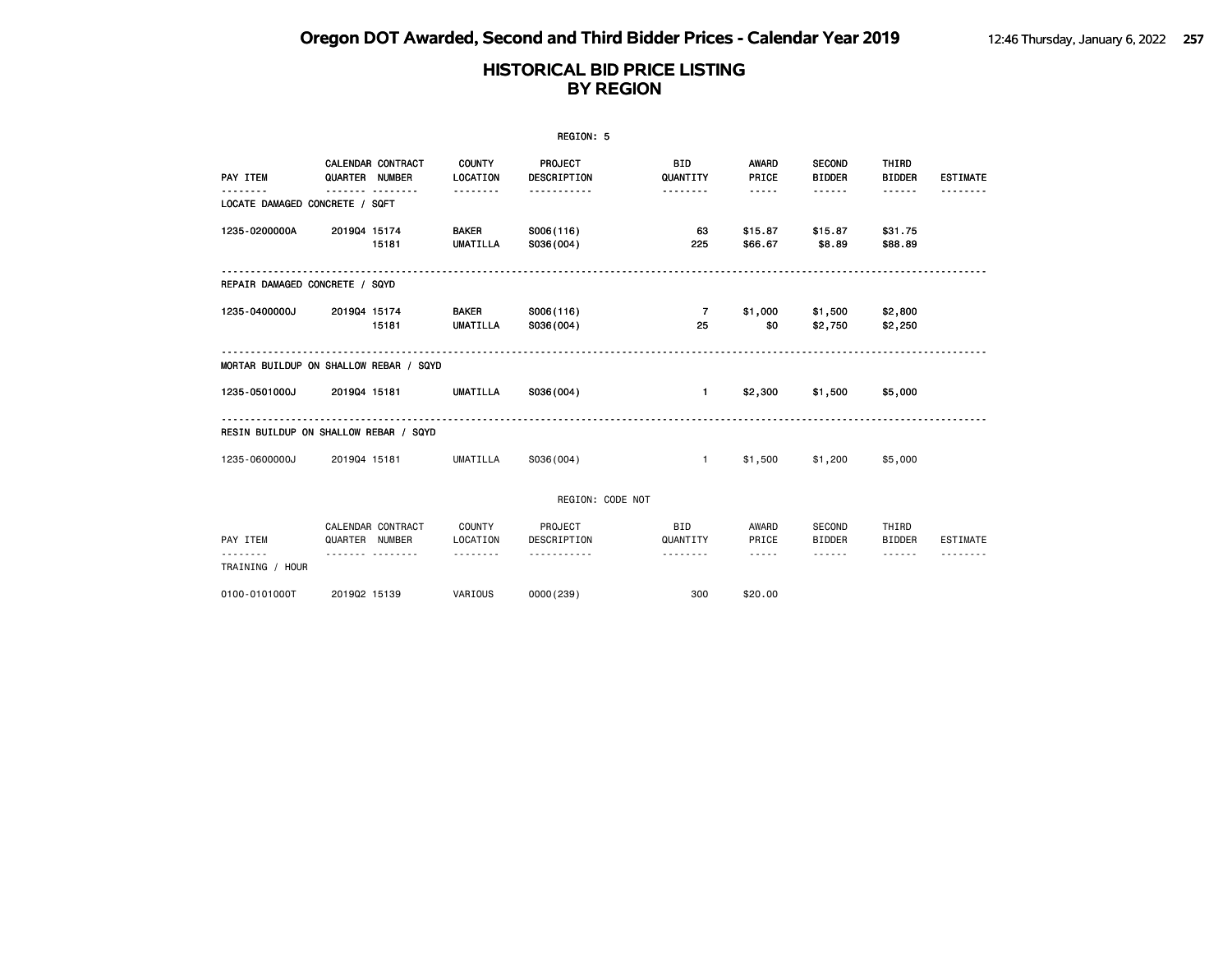| REGION: CODE NOT                                      |              |                                     |                           |                        |                         |                       |                                |                        |                 |  |
|-------------------------------------------------------|--------------|-------------------------------------|---------------------------|------------------------|-------------------------|-----------------------|--------------------------------|------------------------|-----------------|--|
| PAY ITEM                                              |              | CALENDAR CONTRACT<br>QUARTER NUMBER | <b>COUNTY</b><br>LOCATION | PROJECT<br>DESCRIPTION | BID<br>QUANTITY         | <b>AWARD</b><br>PRICE | <b>SECOND</b><br><b>BIDDER</b> | THIRD<br><b>BIDDER</b> | <b>ESTIMATE</b> |  |
| .                                                     |              | . <sub>.</sub>                      | <u>.</u>                  | .                      | .                       | $- - - - -$           | ------                         | ------                 |                 |  |
| TEMPORARY SIGNS / SQFT                                |              |                                     |                           |                        |                         |                       |                                |                        |                 |  |
| 0225-0102000J                                         | 201901 15135 |                                     | VARIOUS                   | S007(081)              | 6,700                   | \$12.50               | \$16.50                        | \$15.00                |                 |  |
|                                                       | 201902 15142 |                                     | VARIOUS                   | SA00(187)              | 720                     | \$20.00               | \$23.00                        | \$17.00                |                 |  |
|                                                       |              | 15148                               | VARIOUS                   | SA00(110)              | 930                     | \$12.50               | \$25.00                        |                        |                 |  |
|                                                       |              | 15139                               | VARIOUS                   | 0000 (239)             | 986.50                  | \$16.00               |                                |                        |                 |  |
|                                                       | 201903 15155 |                                     | VARIOUS                   | SA00(209)              | 465                     | \$10.00               | \$30.00                        | \$43.80                |                 |  |
|                                                       |              | 15157                               | VARIOUS                   | SA00(207)              | 840                     | \$15.00               | \$0.01                         | \$12.00                |                 |  |
|                                                       |              | 15163                               | VARIOUS                   | S064(061)              | 3,400                   | \$13.75               | \$22.00                        | \$15.00                |                 |  |
|                                                       | 201904 15170 |                                     | VARIOUS                   | SA00(160)              | 610                     | \$12.00               | \$12.50                        | \$10.00                |                 |  |
|                                                       |              | 15167                               | VARIOUS                   | S026(128)              | 815                     | \$11.00               | \$20.00                        |                        |                 |  |
|                                                       |              | 15178                               | VARIOUS                   | S002(228)              | 850                     | \$10.00               | \$18.50                        | \$13.50                |                 |  |
| TEMPORARY BARRICADES, TYPE II / EACH<br>0225-0104000E |              |                                     |                           |                        |                         |                       |                                | \$25,00                |                 |  |
|                                                       | 201901 15135 |                                     | VARIOUS                   | S007(081)              | 3                       | \$50.00               | \$200.00                       |                        |                 |  |
|                                                       | 201902 15139 |                                     | VARIOUS                   | 0000 (239)             | 30                      | \$35.00               |                                |                        |                 |  |
|                                                       | 201903 15155 |                                     | VARIOUS                   | SA00(209)              | 6                       | \$30.00               | \$90.00                        | \$25.00                |                 |  |
|                                                       |              | 15163                               | VARIOUS                   | S064(061)              | 10                      | \$50.00               | \$45.00                        | \$25.00                |                 |  |
|                                                       |              | 15157                               | VARIOUS                   | SA00(207)              | 12                      | \$75.00               | \$2.00                         | \$135.00               |                 |  |
|                                                       | 201904 15178 |                                     | VARIOUS                   | S002(228)              | $\overline{\mathbf{c}}$ | \$120.00              | \$250.00                       | \$50.00                |                 |  |
|                                                       |              | 15167                               | VARIOUS                   | S026(128)              | 5                       | \$18.00               | \$30.00                        |                        |                 |  |
| TEMP BARRICADES, TYPE III / EACH                      |              |                                     |                           |                        |                         |                       |                                |                        |                 |  |
| 0225-0105000E                                         | 201901 15135 |                                     | VARIOUS                   | S007(081)              | 3                       | \$100.00              | \$250.00                       | \$165.00               |                 |  |
|                                                       | 201902 15148 |                                     | VARIOUS                   | SA00(110)              | 4                       | \$80.00               | \$200.00                       |                        |                 |  |
|                                                       |              | 15142                               | VARIOUS                   | SA00(187)              | 8                       | \$90.00               | \$220.00                       | \$90.00                |                 |  |
|                                                       |              | 15139                               | VARIOUS                   | 0000 (239)             | 24                      | \$75.00               |                                |                        |                 |  |
|                                                       | 201903 15155 |                                     | VARIOUS                   | SA00(209)              | 4                       | \$65.00               | \$228.00                       | \$80.00                |                 |  |
|                                                       |              | 15157                               | VARIOUS                   | SA00(207)              | 10                      | \$140.00              | \$3.00                         | \$135.00               |                 |  |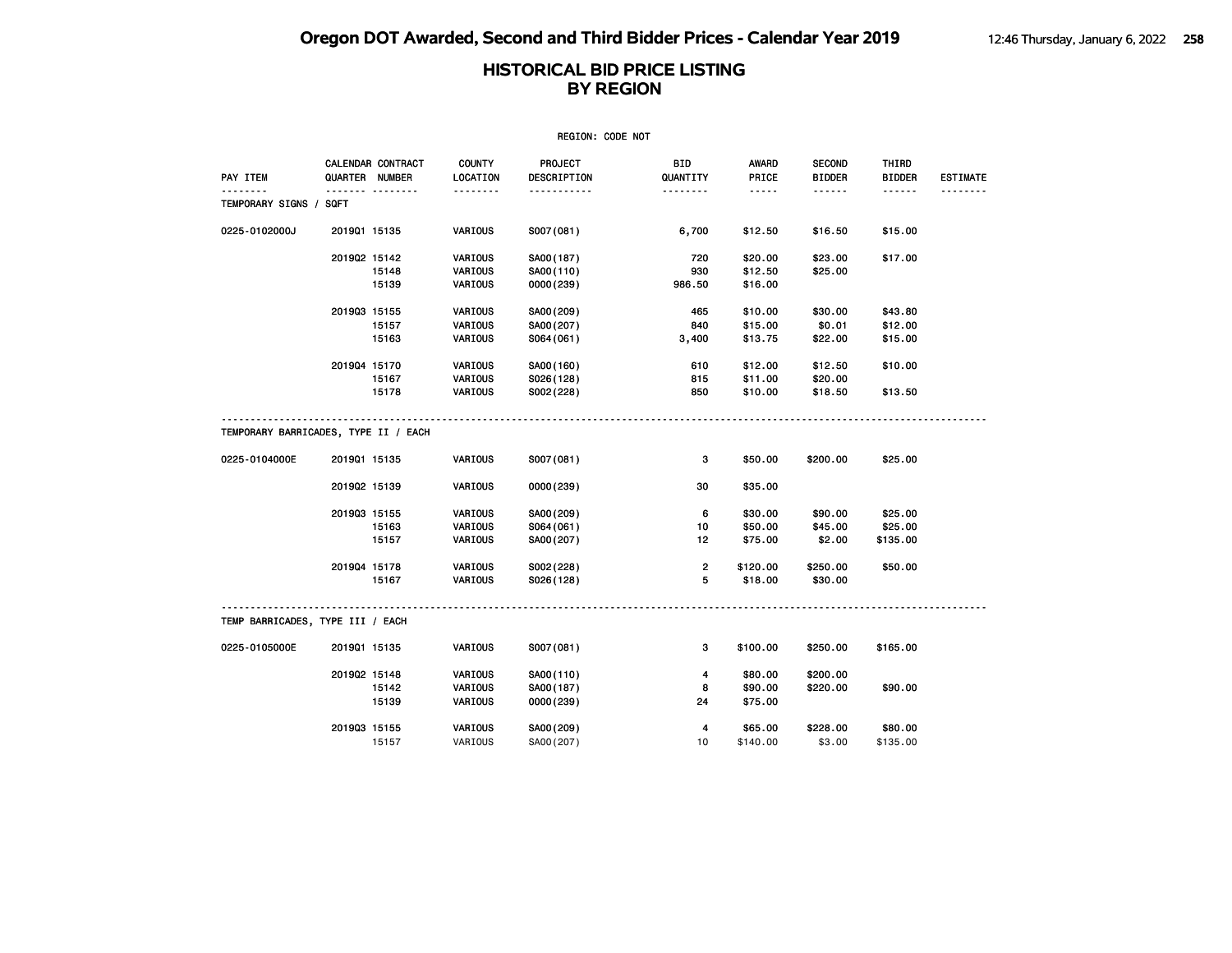| REGION: CODE NOT                               |              |                                     |                           |                               |                                |                     |                                |                        |                 |  |
|------------------------------------------------|--------------|-------------------------------------|---------------------------|-------------------------------|--------------------------------|---------------------|--------------------------------|------------------------|-----------------|--|
| PAY ITEM                                       |              | CALENDAR CONTRACT<br>QUARTER NUMBER | <b>COUNTY</b><br>LOCATION | <b>PROJECT</b><br>DESCRIPTION | BID<br>QUANTITY                | AWARD<br>PRICE      | <b>SECOND</b><br><b>BIDDER</b> | THIRD<br><b>BIDDER</b> | <b>ESTIMATE</b> |  |
| TEMP BARRICADES, TYPE III / EACH               |              | ------- --------                    | --------                  | .                             | --------                       | $- - - - -$         | ------                         | ------                 |                 |  |
| 0225-0105000E                                  | (cont) 15163 |                                     | VARIOUS                   | S064(061)                     | 45                             | \$100.00            | \$125.00                       | \$50.00                |                 |  |
|                                                | 201904 15178 | 15167                               | VARIOUS<br>VARIOUS        | S002(228)<br>S026(128)        | 8<br>10                        | \$135.00<br>\$66.00 | \$140.00<br>\$150.00           | \$150.00               |                 |  |
| TEMP CONC BARR REFLECTORIZED / FOOT            |              |                                     |                           |                               |                                |                     |                                |                        |                 |  |
| 0225-0126000F                                  | 201903 15163 |                                     | VARIOUS                   | S064(061)                     | 3,512                          | \$15.00             | \$15.00                        | \$30.00                |                 |  |
| TEMP IMPACT ATTENUATOR, SAND BARREL SYS / EACH |              |                                     |                           |                               |                                |                     |                                |                        |                 |  |
| 0225-0133000E                                  | 201903 15163 |                                     | <b>VARIOUS</b>            | S064 (061)                    | $\overline{4}$                 | \$2,000             | \$1,500                        | \$0                    |                 |  |
| TEMP IMP ATTEN NARW SITE SYS / EACH            |              |                                     |                           |                               |                                |                     |                                |                        |                 |  |
| 0225-0134000E                                  |              | 201903 15163                        | VARIOUS                   | S064(061)                     | $\overline{2}$                 | \$2,000             | \$1,750                        | \$0                    |                 |  |
| TEMP IMP ATTEN, TRUCK MOUNTED / EACH           |              |                                     |                           |                               |                                |                     |                                |                        |                 |  |
| 0225-0138000E                                  | 201903 15157 | 15163                               | VARIOUS<br>VARIOUS        | SA00(207)<br>S064(061)        | 3<br>6                         | \$1,600<br>\$9,000  | \$3,500<br>\$16,300            | \$2,500<br>\$0         |                 |  |
|                                                | 201904 15167 | 15178                               | VARIOUS<br>VARIOUS        | S026(128)<br>S002(228)        | $\mathbf{1}$<br>$\overline{2}$ | \$3,060<br>\$1,000  | \$1,000<br>\$3,000             | \$15,000               |                 |  |
| REFLECTIVE BARRIER PANELS / EACH               |              |                                     |                           |                               |                                |                     |                                |                        |                 |  |
| 0225-0141100E                                  | 201903 15163 |                                     | VARIOUS                   | S064(061)                     | 24                             | \$25.00             | \$15.00                        | \$30.00                |                 |  |
| REPAIR TEMP IMP ATTEN, NARROW SITE / EACH      |              |                                     |                           |                               |                                |                     |                                |                        |                 |  |
| 0225-0141300E                                  | 201903 15163 |                                     | VARIOUS                   | S064(061)                     | 4                              | \$0.01              | \$1.00                         | \$0.01                 |                 |  |
| REPAIR TEMP IMP ATTEN, TRUCK MOUNTED / EACH    |              |                                     |                           |                               |                                |                     |                                |                        |                 |  |
| 0225-0141400E                                  | 201903 15163 |                                     | VARIOUS                   | S064(061)                     | $\overline{2}$                 | \$0.01              | \$1.00                         | \$0.01                 |                 |  |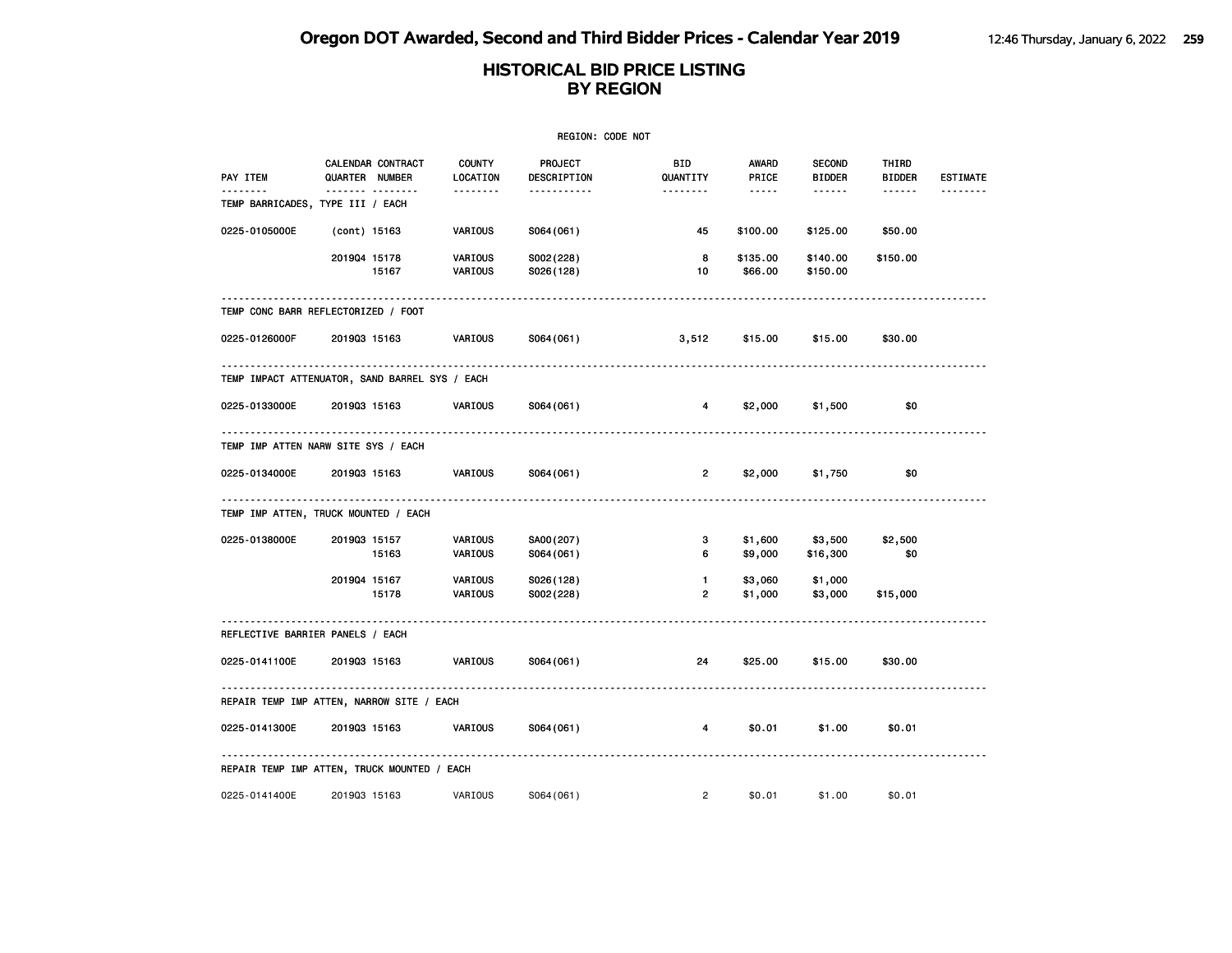| REGION: CODE NOT                           |                |                                     |                                       |                                              |                                |                                          |                                          |                                  |                 |
|--------------------------------------------|----------------|-------------------------------------|---------------------------------------|----------------------------------------------|--------------------------------|------------------------------------------|------------------------------------------|----------------------------------|-----------------|
| PAY ITEM                                   | QUARTER NUMBER | CALENDAR CONTRACT<br>. <sub>.</sub> | <b>COUNTY</b><br>LOCATION<br>-------- | <b>PROJECT</b><br>DESCRIPTION<br>----------- | BID.<br>QUANTITY<br>--------   | AWARD<br>PRICE<br>$\cdots \cdots \cdots$ | <b>SECOND</b><br><b>BIDDER</b><br>------ | THIRD<br><b>BIDDER</b><br>------ | <b>ESTIMATE</b> |
|                                            | 201904 15167   | 15178                               | <b>VARIOUS</b><br>VARIOUS             | S026(128)<br>S002(228)                       | $\mathbf{1}$<br>$\overline{2}$ | \$504.00<br>\$500.00                     | \$1.00<br>\$1.00                         | \$0.01                           |                 |
| REPAIR TEMP IMP ATTEN, SAND MODULE / EACH  |                |                                     |                                       |                                              |                                |                                          |                                          |                                  |                 |
| 0225-0141500E                              | 201903 15163   |                                     | <b>VARIOUS</b>                        | S064(061)                                    | 20                             | \$0.01                                   | \$1.00                                   | \$300.00                         |                 |
| PEDESTRIAN CHANNELIZING DEVICES / FOOT     |                |                                     |                                       |                                              |                                |                                          |                                          |                                  |                 |
| 0225-0141600F                              | 201903 15163   | 15157                               | VARIOUS<br>VARIOUS                    | S064(061)<br>SA00(207)                       | 25<br>72                       | \$25.00<br>\$75.00                       | \$30.00<br>\$2.00                        | \$40.00<br>\$25.00               |                 |
| SECURING TEMPORARY CONCRETE BARRIER / FOOT |                |                                     |                                       |                                              |                                |                                          |                                          |                                  |                 |
| 0225-0141650F                              | 201903 15163   |                                     | VARIOUS                               | S064(061)                                    | 3,361                          | \$3.00                                   | \$3.00                                   | \$0.01                           |                 |
| BICYCLE CHANNELIZING DEVICES / FOOT        |                |                                     |                                       |                                              |                                |                                          |                                          |                                  |                 |
| 0225-0141950F                              | 201902 15139   |                                     | VARIOUS                               | 0000 (239)                                   | 1,535                          | \$25.00                                  |                                          |                                  |                 |
| TEMPORARY PLASTIC DRUMS / EACH             |                |                                     |                                       |                                              |                                |                                          |                                          |                                  |                 |
| 0225-0145000E                              | 201901 15135   |                                     | VARIOUS                               | S007(081)                                    | 18                             | \$75.00                                  | \$85.00                                  | \$60.00                          |                 |
|                                            | 201902 15142   | 15139<br>15148                      | VARIOUS<br>VARIOUS<br>VARIOUS         | SA00(187)<br>0000 (239)<br>SA00(110)         | 18<br>20<br>20                 | \$35.00<br>\$100.00<br>\$35.00           | \$43.00<br>\$60.00                       | \$32.00                          |                 |
|                                            | 201903 15155   | 15157<br>15163                      | VARIOUS<br>VARIOUS<br>VARIOUS         | SA00(209)<br>SA00(207)<br>S064(061)          | 12<br>50<br>600                | \$30.00<br>\$55.00<br>\$30.00            | \$34.00<br>\$50.00<br>\$40.00            | \$35.00<br>\$50.00<br>\$80.00    |                 |
|                                            | 201904 15167   | 15178                               | VARIOUS<br>VARIOUS                    | S026(128)<br>S002(228)                       | 45<br>193                      | \$18.00<br>\$15.00                       | \$60.00<br>\$36.00                       | \$0.01                           |                 |
| TEMP REFLECTIVE PVMT MARKERS / EACH        |                |                                     |                                       |                                              |                                |                                          |                                          |                                  |                 |
| 0225-0148000E                              | 201903 15163   |                                     | VARIOUS                               | S064(061)                                    | 400                            | \$7.00                                   | \$2.00                                   | \$2.00                           |                 |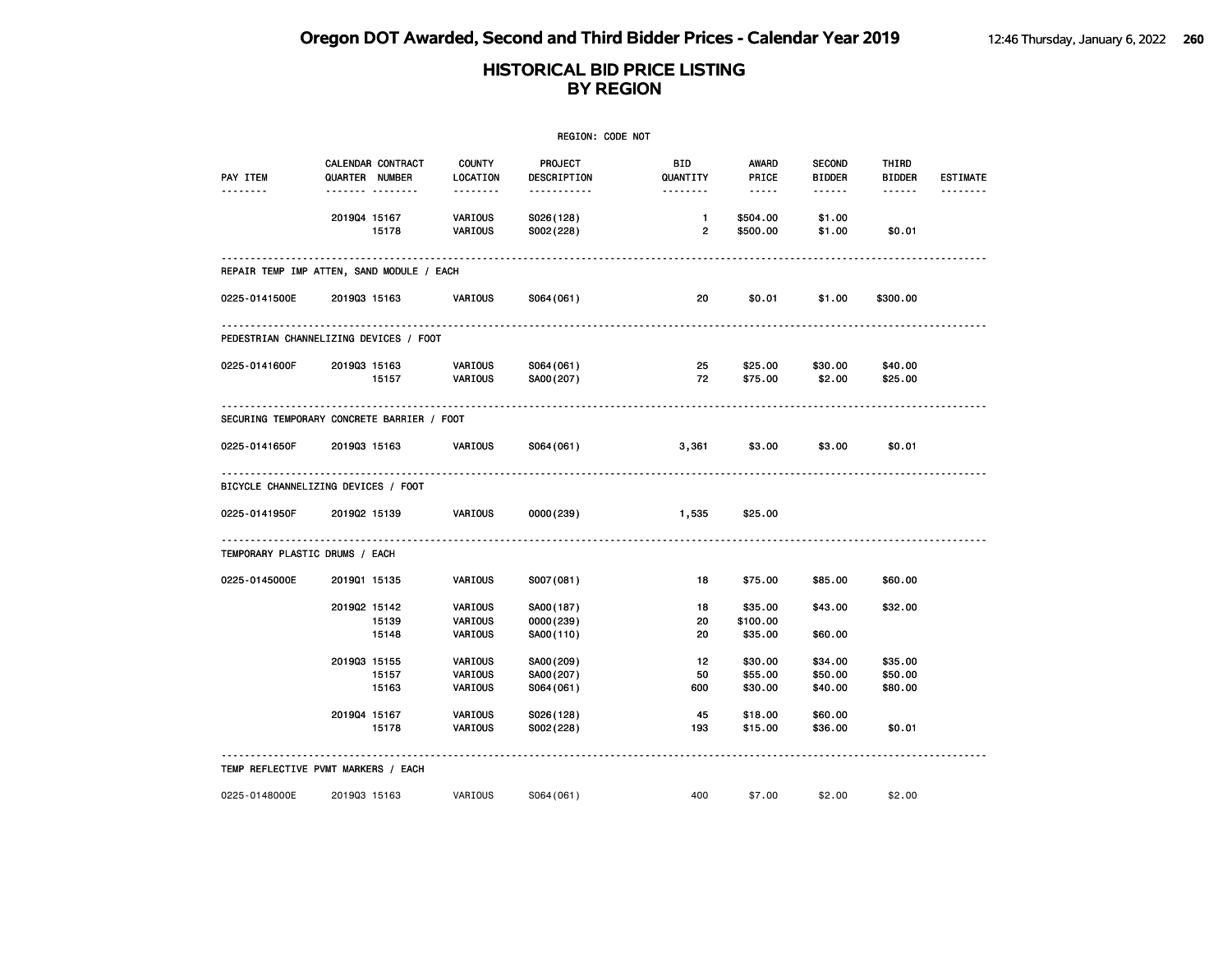|                                           |                |                                              |                                       | REGION: CODE NOT                      |                             |                         |                                          |                                  |                      |
|-------------------------------------------|----------------|----------------------------------------------|---------------------------------------|---------------------------------------|-----------------------------|-------------------------|------------------------------------------|----------------------------------|----------------------|
| PAY ITEM<br>-------                       | QUARTER NUMBER | CALENDAR CONTRACT<br><u>------- --------</u> | <b>COUNTY</b><br>LOCATION<br>-------- | PROJECT<br>DESCRIPTION<br>----------- | BID<br>QUANTITY<br>-------- | AWARD<br>PRICE<br>----- | <b>SECOND</b><br><b>BIDDER</b><br>------ | THIRD<br><b>BIDDER</b><br>------ | <b>ESTIMATE</b><br>. |
| TEMP FLEXIBLE PVMT MARKERS / EACH         |                |                                              |                                       |                                       |                             |                         |                                          |                                  |                      |
| 0225-0149000E                             | 201901 15135   |                                              | VARIOUS                               | S007(081)                             | 10,000                      | \$2.00                  | \$1.50                                   | \$3.00                           |                      |
| TEMPORARY NON-REFLECTIVE TAPE / FOOT      |                |                                              |                                       |                                       |                             |                         |                                          |                                  |                      |
| 0225-0152000F                             | 201903 15163   |                                              | VARIOUS                               | S064(061)                             | 2,500                       | \$3.00                  | \$2.95                                   | \$0.50                           |                      |
| TEMPORARY STRIPING / FOOT                 |                |                                              |                                       |                                       |                             |                         |                                          |                                  |                      |
| 0225-0153000F                             | 201902 15139   |                                              | VARIOUS                               | 0000(239)                             | 298                         | \$2.00                  |                                          |                                  |                      |
| TEMPORARY TRANSVERSE RUMBLE STRIPS / FOOT |                |                                              |                                       |                                       |                             |                         |                                          |                                  |                      |
| 0225-0153800F                             | 201904 15170   |                                              | VARIOUS                               | SA00(160)                             | 132                         | \$250.00                | \$217.00                                 | \$274.00                         |                      |
| STRIPE REMOVAL / FOOT                     |                |                                              |                                       |                                       |                             |                         |                                          |                                  |                      |
| 0225-0154000F                             | 201902 15139   | 15142                                        | VARIOUS<br>VARIOUS                    | 0000(239)<br>SA00(187)                | 410<br>7,000                | \$2.50<br>\$0.75        | \$1.20                                   | \$0.65                           |                      |
|                                           | 201903 15163   |                                              | VARIOUS                               | S064(061)                             | 1,723                       | \$2.00                  | \$1.00                                   | \$1.25                           |                      |
| LEGEND REMOVAL / SQFT                     |                |                                              |                                       |                                       |                             |                         |                                          |                                  |                      |
| 0225-0155100J                             | 201902 15139   |                                              | VARIOUS                               | 0000 (239)                            | $\mathbf{1}$                | \$150.00                |                                          |                                  |                      |
| BAR REMOVAL / SQFT                        |                |                                              |                                       |                                       |                             |                         |                                          |                                  |                      |
| 0225-0156000J                             | 201902 15139   |                                              | VARIOUS                               | 0000(239)                             | 520                         | \$2.00                  |                                          |                                  |                      |
| SEQUENTIAL ARROW SIGNS / EACH             |                |                                              |                                       |                                       |                             |                         |                                          |                                  |                      |
| 0225-0162000E                             | 201902 15148   |                                              | VARIOUS                               | SA00(110)                             | $\overline{2}$              | \$3,180                 | \$2,000                                  |                                  |                      |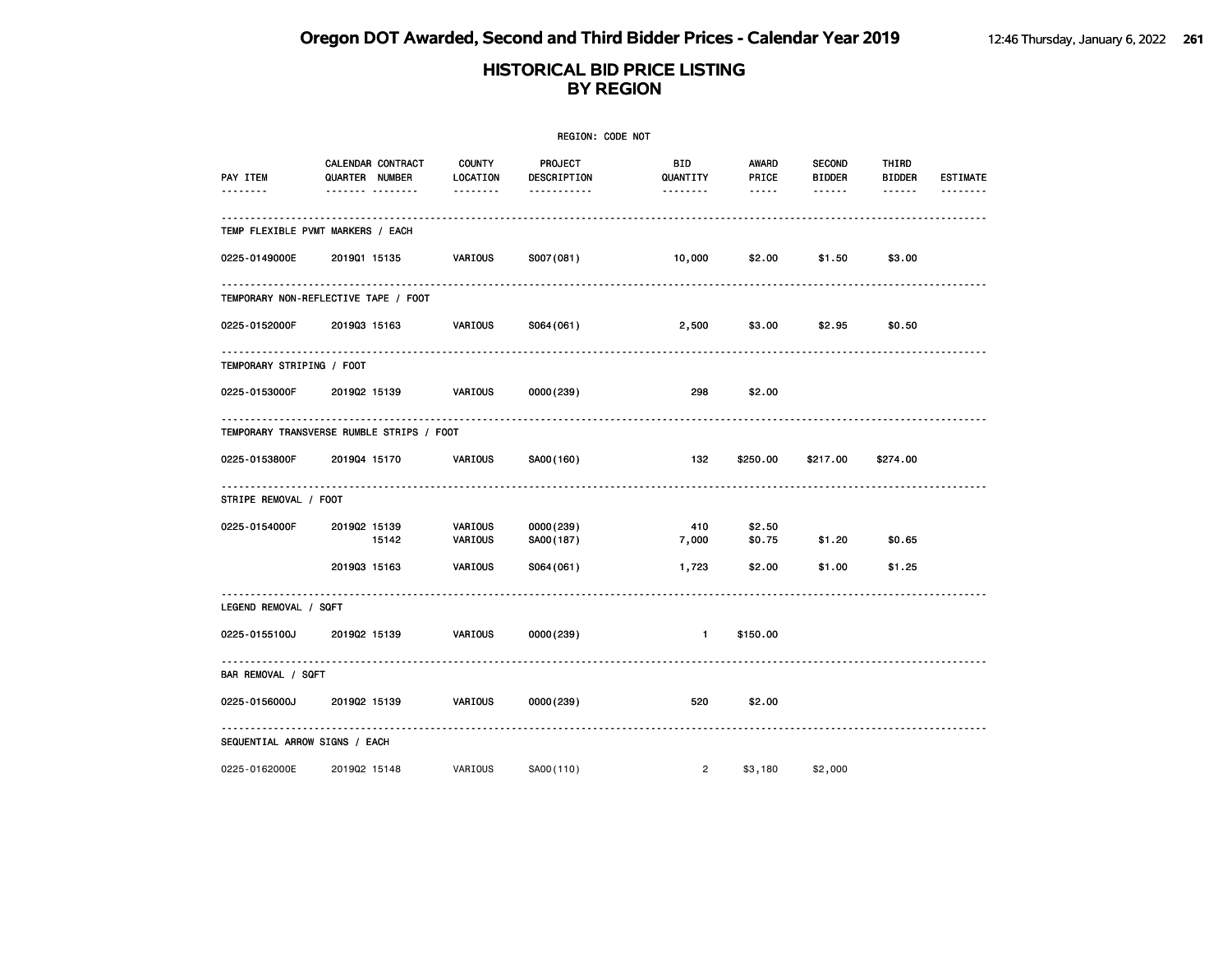| REGION: CODE NOT              |                                      |                           |                        |                        |                       |                                |                        |                 |  |  |  |
|-------------------------------|--------------------------------------|---------------------------|------------------------|------------------------|-----------------------|--------------------------------|------------------------|-----------------|--|--|--|
| PAY ITEM                      | CALENDAR CONTRACT<br>QUARTER NUMBER  | <b>COUNTY</b><br>LOCATION | PROJECT<br>DESCRIPTION | <b>BID</b><br>QUANTITY | <b>AWARD</b><br>PRICE | <b>SECOND</b><br><b>BIDDER</b> | THIRD<br><b>BIDDER</b> | <b>ESTIMATE</b> |  |  |  |
| SEQUENTIAL ARROW SIGNS / EACH | .                                    | .                         | .                      | .                      | -----                 | .                              | ------                 |                 |  |  |  |
| 0225-0162000E                 | (cont) 15139                         | VARIOUS                   | 0000 (239)             | 3                      | \$3,000               |                                |                        |                 |  |  |  |
|                               | 201903 15157<br>15163                | VARIOUS<br>VARIOUS        | SA00(207)<br>S064(061) | 3<br>5                 | \$750.00<br>\$3,000   | \$800.00<br>\$975              | \$500.00<br>\$3,000    |                 |  |  |  |
|                               | 201904 15167<br>15178                | VARIOUS<br>VARIOUS        | S026(128)<br>S002(228) | $\mathbf{1}$<br>4      | \$1,000<br>\$100.00   | \$500<br>\$750.00              | \$0.01                 |                 |  |  |  |
|                               | PORTABLE CHGBLE MESSAGE SIGNS / EACH |                           |                        |                        |                       |                                |                        |                 |  |  |  |
| 0225-0164000E                 | 201901 15135                         | VARIOUS                   | S007(081)              | 3                      | \$4,500               | \$4,000                        | \$2,000                |                 |  |  |  |
|                               | 201902 15142<br>15139                | VARIOUS<br>VARIOUS        | SA00(187)<br>0000(239) | з<br>$\overline{7}$    | \$2,000<br>\$8,000    | \$2,000                        | \$2,850                |                 |  |  |  |
|                               | 201903 15155<br>15163                | VARIOUS<br>VARIOUS        | SA00(209)<br>S064(061) | 2<br>8                 | \$2,000<br>\$6,500    | \$5,500<br>\$3,500             | \$11,300<br>\$6,000    |                 |  |  |  |
|                               | 201904 15178<br>15167                | VARIOUS<br>VARIOUS        | S002(228)<br>S026(128) | $\overline{2}$<br>3    | \$1,500<br>\$2,000    | \$1,550<br>\$1,500             | \$4,000                |                 |  |  |  |
| RADAR SPEED TRAILER / EACH    |                                      |                           |                        |                        |                       |                                |                        |                 |  |  |  |
| 0225-0167500E                 | 201904 15178                         | <b>VARIOUS</b>            | S002(228)              | $\overline{2}$         | \$1,200               | \$1,480                        | \$0                    |                 |  |  |  |
|                               | TEMPORARY CURB RAMP, PARALLEL / EACH |                           |                        |                        |                       |                                |                        |                 |  |  |  |
| 0225-0167640E                 | 201902 15139                         | VARIOUS                   | 0000 (239)             | 6                      | \$3,000               |                                |                        |                 |  |  |  |
| FLAGGERS / HOUR               |                                      |                           |                        |                        |                       |                                |                        |                 |  |  |  |
| 0225-0168000T                 | 201901 15135                         | VARIOUS                   | S007(081)              | 2,300                  | \$60.00               | \$45.00                        | \$50.00                |                 |  |  |  |
|                               | 201902 15142<br>15139                | VARIOUS<br>VARIOUS        | SA00(187)<br>0000(239) | 160<br>720             | \$60.00<br>\$60.00    | \$84.00                        | \$57.00                |                 |  |  |  |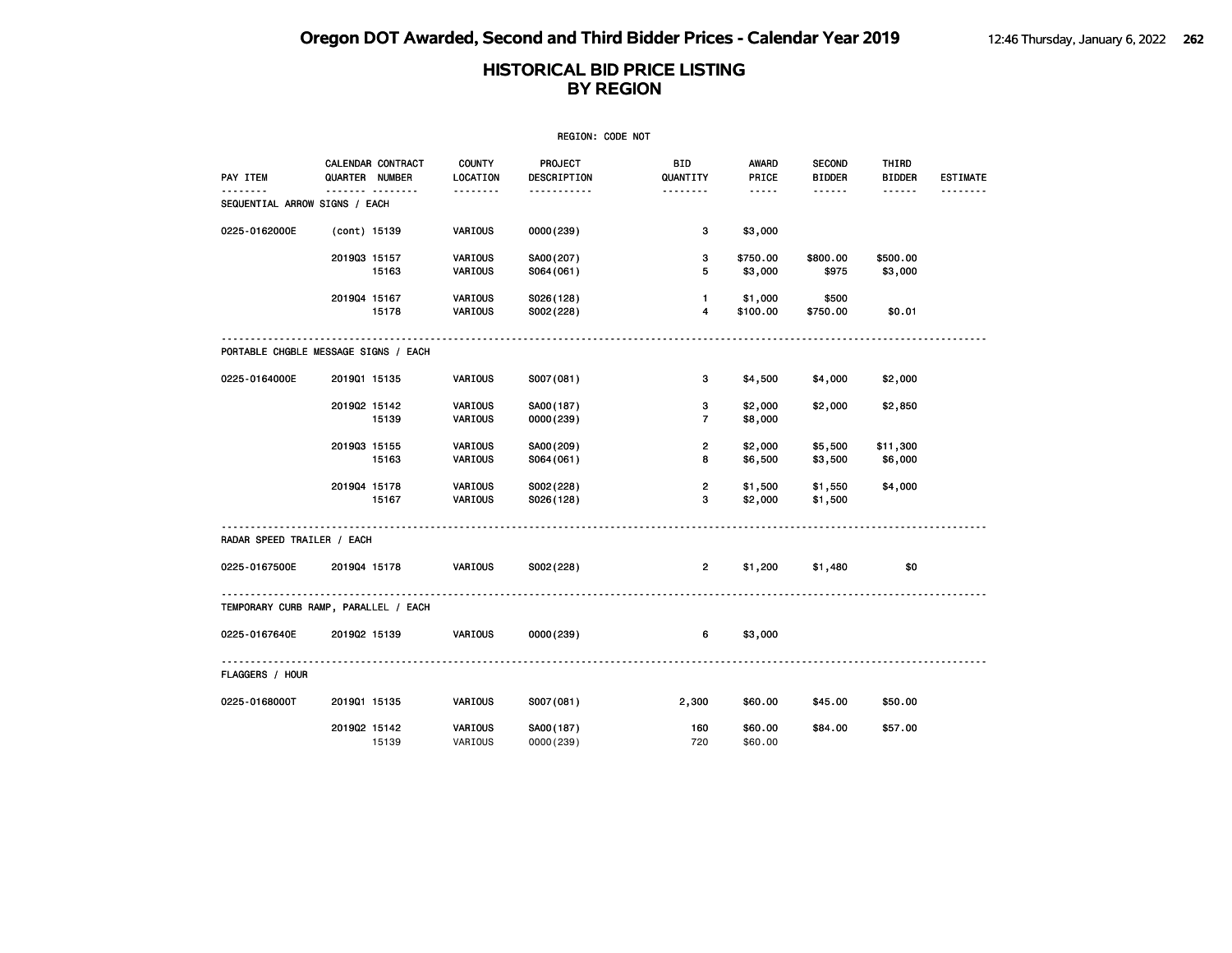| REGION: CODE NOT                  |                |                   |                           |                        |                        |                        |                                |                        |                 |  |
|-----------------------------------|----------------|-------------------|---------------------------|------------------------|------------------------|------------------------|--------------------------------|------------------------|-----------------|--|
| PAY ITEM                          | QUARTER NUMBER | CALENDAR CONTRACT | <b>COUNTY</b><br>LOCATION | PROJECT<br>DESCRIPTION | <b>BID</b><br>QUANTITY | <b>AWARD</b><br>PRICE  | <b>SECOND</b><br><b>BIDDER</b> | THIRD<br><b>BIDDER</b> | <b>ESTIMATE</b> |  |
| FLAGGERS / HOUR                   |                | <b>.</b>          | --------                  | .                      | --------               | $\cdots \cdots \cdots$ | ------                         | ------                 |                 |  |
| 0225-0168000T                     | (cont) 15148   |                   | VARIOUS                   | SA00(110)              | 1,600                  | \$94.20                | \$70.00                        |                        |                 |  |
|                                   | 201903 15157   |                   | VARIOUS                   | SA00(207)              | 100                    | \$67.00                | \$70.00                        | \$68.00                |                 |  |
|                                   |                | 15163             | VARIOUS                   | S064(061)              | 200                    | \$58.00                | \$58.76                        | \$65.00                |                 |  |
|                                   |                | 15155             | VARIOUS                   | SA00(209)              | 1,200                  | \$56.00                | \$58.00                        | \$85.40                |                 |  |
|                                   | 201904 15178   |                   | VARIOUS                   | S002(228)              | 144                    | \$55.00                | \$68.00                        | \$0.01                 |                 |  |
|                                   |                | 15167             | VARIOUS                   | S026(128)              | 250                    | \$85.00                | \$75.00                        |                        |                 |  |
|                                   |                | 15170             | VARIOUS                   | SA00(160)              | 1,200                  | \$0.01                 | \$76.00                        | \$61.00                |                 |  |
| FLAGGER STATION LIGHTING / EACH   |                |                   |                           |                        |                        |                        |                                |                        |                 |  |
| 0225-0168100E                     | 201901 15135   |                   | VARIOUS                   | S007(081)              | 4                      | \$1,000                | \$1,200                        | \$1,500                |                 |  |
|                                   | 201902 15139   |                   | VARIOUS                   | 0000(239)              | 4                      | \$150.00               |                                |                        |                 |  |
|                                   | 201903 15157   |                   | VARIOUS                   | SA00(207)              | з                      | \$1,250                | \$10,000                       | \$750                  |                 |  |
|                                   |                | 15155             | VARIOUS                   | SA00(209)              | 4                      | \$750                  | \$1,500                        | \$5,230                |                 |  |
| FLAGGER STATION LIGHTING / HOUR   |                |                   |                           |                        |                        |                        |                                |                        |                 |  |
|                                   |                |                   |                           |                        |                        |                        |                                |                        |                 |  |
| 0225-0168100T                     | 201903 15163   |                   | VARIOUS                   | S064(061)              | 200                    | \$15.00                | \$200.00                       | \$10.00                |                 |  |
|                                   | 201904 15178   |                   | VARIOUS                   | S002(228)              | 144                    | \$10.00                | \$13.50                        | \$0.01                 |                 |  |
| TRAFFIC CONTROL SUPERVISOR / EACH |                |                   |                           |                        |                        |                        |                                |                        |                 |  |
| 0225-0169000E                     | 201902 15139   |                   | VARIOUS                   | 0000(239)              | 165                    | \$0.01                 |                                |                        |                 |  |
|                                   | 201903 15163   |                   | VARIOUS                   | S064(061)              | 150                    | \$1.00                 | \$500.00                       | \$700.00               |                 |  |
|                                   | 201904 15178   |                   | VARIOUS                   | S002(228)              | 32                     | \$440.00               | \$75.00                        | \$55.55                |                 |  |
| PILOT CARS / HOUR                 |                |                   |                           |                        |                        |                        |                                |                        |                 |  |
| 0225-0172000T                     | 201901 15135   |                   | VARIOUS                   | S007(081)              | 1,600                  | \$1.00                 | \$55.00                        | \$80,00                |                 |  |
|                                   |                |                   |                           |                        |                        |                        |                                |                        |                 |  |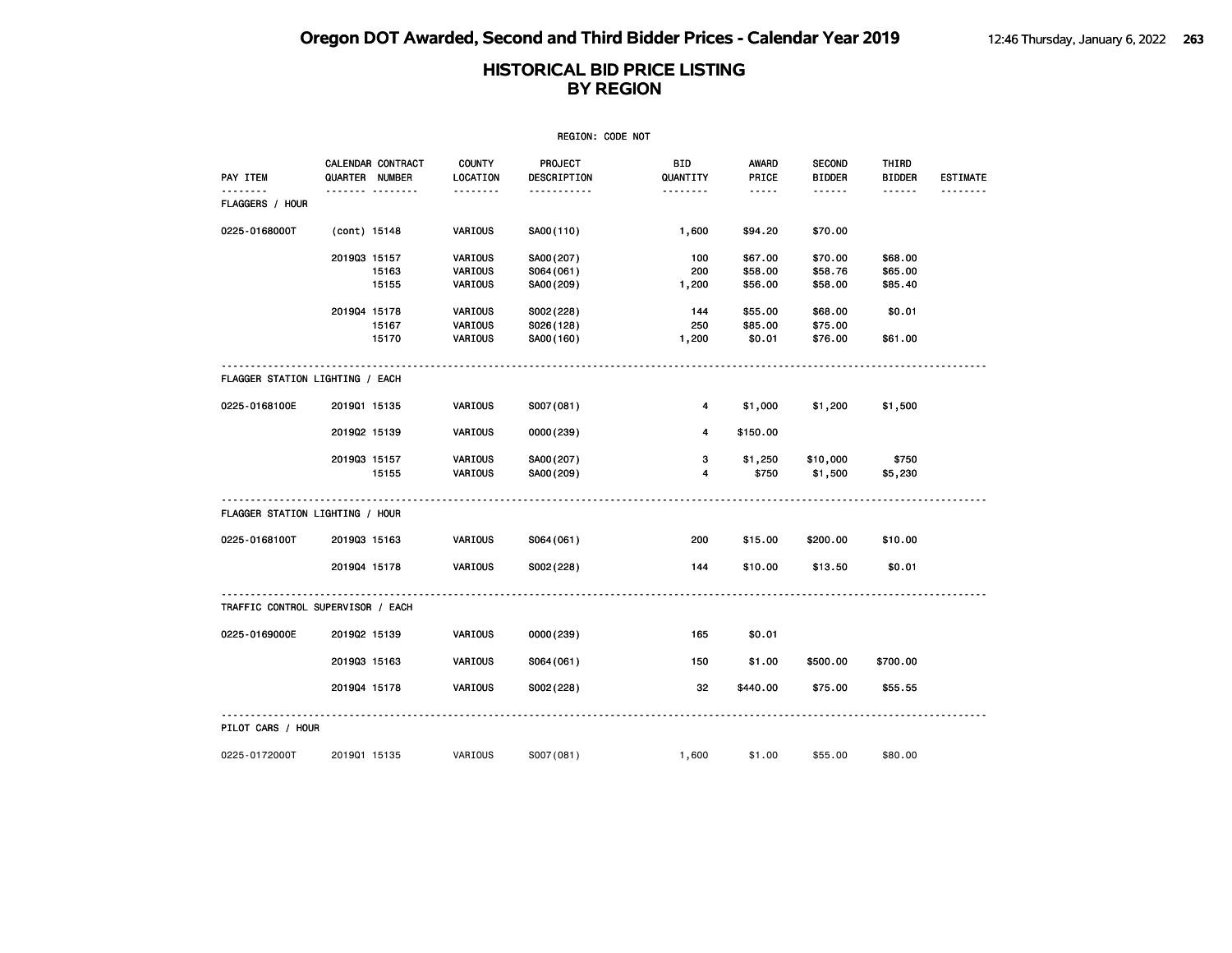|                                            |                |                          |                           | <b>REGION: CODE NOT</b>       |                        |                     |                                |                        |                 |
|--------------------------------------------|----------------|--------------------------|---------------------------|-------------------------------|------------------------|---------------------|--------------------------------|------------------------|-----------------|
| PAY ITEM                                   | QUARTER NUMBER | <b>CALENDAR CONTRACT</b> | <b>COUNTY</b><br>LOCATION | PROJECT<br><b>DESCRIPTION</b> | <b>BID</b><br>QUANTITY | AWARD<br>PRICE      | <b>SECOND</b><br><b>BIDDER</b> | THIRD<br><b>BIDDER</b> | <b>ESTIMATE</b> |
| PILOT CARS / HOUR                          |                |                          |                           |                               |                        | -----               | - - - - - -                    | ------                 |                 |
| 0225-0172000T                              | 201902 15148   |                          | VARIOUS                   | SA00(110)                     | 250                    | \$108.00            | \$100.00                       |                        |                 |
|                                            | 201903 15155   |                          | VARIOUS                   | SA00(209)                     | 60                     | \$90.00             | \$95.00                        | \$88.30                |                 |
|                                            | 201904 15167   | 15178                    | <b>VARIOUS</b><br>VARIOUS | S026(128)<br>S002(228)        | 20<br>48               | \$110.00<br>\$55.00 | \$100.00<br>\$100.00           | \$0.01                 |                 |
| AUTOMATED FLAGGER ASSISTANCE DEVICE / EACH |                |                          |                           |                               |                        |                     |                                |                        |                 |
| 0225-0200000E                              | 201904 15170   |                          | VARIOUS                   | SA00(160)                     | $\overline{2}$         | \$37,200            | \$7,240                        | \$23,000               |                 |
|                                            |                |                          |                           | REGION: CODE NOT              |                        |                     |                                |                        |                 |
| PAY ITEM                                   | QUARTER NUMBER | CALENDAR CONTRACT        | COUNTY<br>LOCATION        | PROJECT<br>DESCRIPTION        | <b>BID</b><br>QUANTITY | AWARD<br>PRICE      | SECOND<br><b>BIDDER</b>        | THIRD<br><b>BIDDER</b> | <b>ESTIMATE</b> |
| TEMP TYPE CL CHAIN LINK FNC / FOOT         |                |                          |                           |                               |                        |                     |                                |                        |                 |
| 0270-0114000F                              | 201903 15163   |                          | VARIOUS                   | S064(061)                     | 200                    | \$15.00             | \$10.00                        | \$35.00                |                 |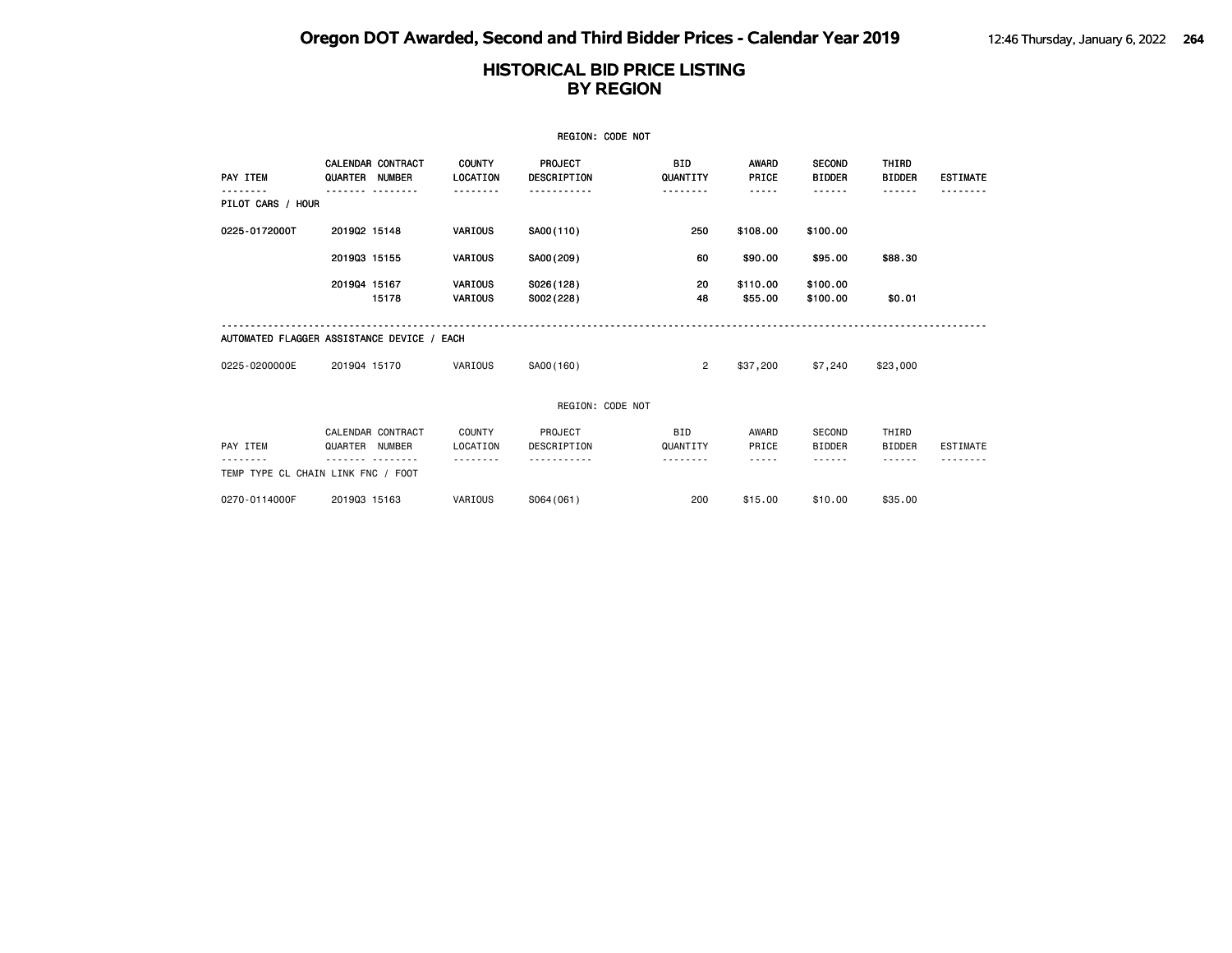| REGION: CODE NOT                     |                  |                          |                           |                               |                 |                        |                                |                        |                 |  |
|--------------------------------------|------------------|--------------------------|---------------------------|-------------------------------|-----------------|------------------------|--------------------------------|------------------------|-----------------|--|
| PAY ITEM                             | QUARTER NUMBER   | <b>CALENDAR CONTRACT</b> | <b>COUNTY</b><br>LOCATION | <b>PROJECT</b><br>DESCRIPTION | BID<br>QUANTITY | <b>AWARD</b><br>PRICE  | <b>SECOND</b><br><b>BIDDER</b> | THIRD<br><b>BIDDER</b> | <b>ESTIMATE</b> |  |
| .<br>PLASTIC SHEETING / SQYD         | ------- -------- |                          | --------                  | -----------                   | --------        | $\cdots \cdots \cdots$ | ------                         | ------                 | --------        |  |
| 0280-0101000J                        | 201903 15163     |                          | VARIOUS                   | S064(061)                     | 1,000           | \$5.00                 | \$3.25                         | \$0.50                 |                 |  |
| TEMPORARY MULCHING, STRAW / ACRE     |                  |                          |                           |                               |                 |                        |                                |                        |                 |  |
| 0280-0104020R                        | 201902 15139     |                          | VARIOUS                   | 0000(239)                     | $0.10$ \$2,500  |                        |                                |                        |                 |  |
|                                      | 201903 15163     |                          | VARIOUS                   | S064 (061)                    | 0.10            |                        | \$25,000 \$10,000              | \$2,000                |                 |  |
| COMPOST EROSION BLANKET / SQYD       |                  |                          |                           |                               |                 |                        |                                |                        |                 |  |
| 0280-0105100J                        | 201903 15163     |                          | VARIOUS                   | S064(061)                     | 5,700           | \$3.50                 | \$3.20                         | \$2.00                 |                 |  |
| CHECK DAM, TYPE 3 / EACH             |                  |                          |                           |                               |                 |                        |                                |                        |                 |  |
| 0280-0106030E 2019Q3 15163           |                  |                          | VARIOUS                   | S064(061)                     | 74              | \$110.00               | \$200.00                       | \$50.00                |                 |  |
| CHECK DAM, TYPE 6 / EACH             |                  |                          |                           |                               |                 |                        |                                |                        |                 |  |
| 0280-0106060E                        |                  | 201902 15139             | VARIOUS                   | 0000 (239)                    | 11              | \$150.00               |                                |                        |                 |  |
| CONSTRUCTION ENTRANCE, TYPE 1 / EACH |                  |                          |                           |                               |                 |                        |                                |                        |                 |  |
| 0280-0110010E 2019Q2 15139           |                  |                          | VARIOUS                   | 0000(239)                     | $\overline{2}$  | \$3,000                |                                |                        |                 |  |
| CONSTRUCTION ENTRANCE, TYPE 2 / EACH |                  |                          |                           |                               |                 |                        |                                |                        |                 |  |
| 0280-0110020E 2019Q3 15163           |                  |                          | VARIOUS                   | S064(061)                     | 10              | \$1                    | \$2,500                        | \$0                    |                 |  |
| INLET PROTECTION, TYPE 3 / EACH      |                  |                          |                           |                               |                 |                        |                                |                        |                 |  |
| 0280-0114030E                        | 201902 15139     |                          | VARIOUS                   | 0000(239)                     | 18              | \$50.00                |                                |                        |                 |  |
|                                      | 201903 15163     |                          | VARIOUS                   | S064(061)                     | 14              | \$140.00               | \$80.00                        | \$0.01                 |                 |  |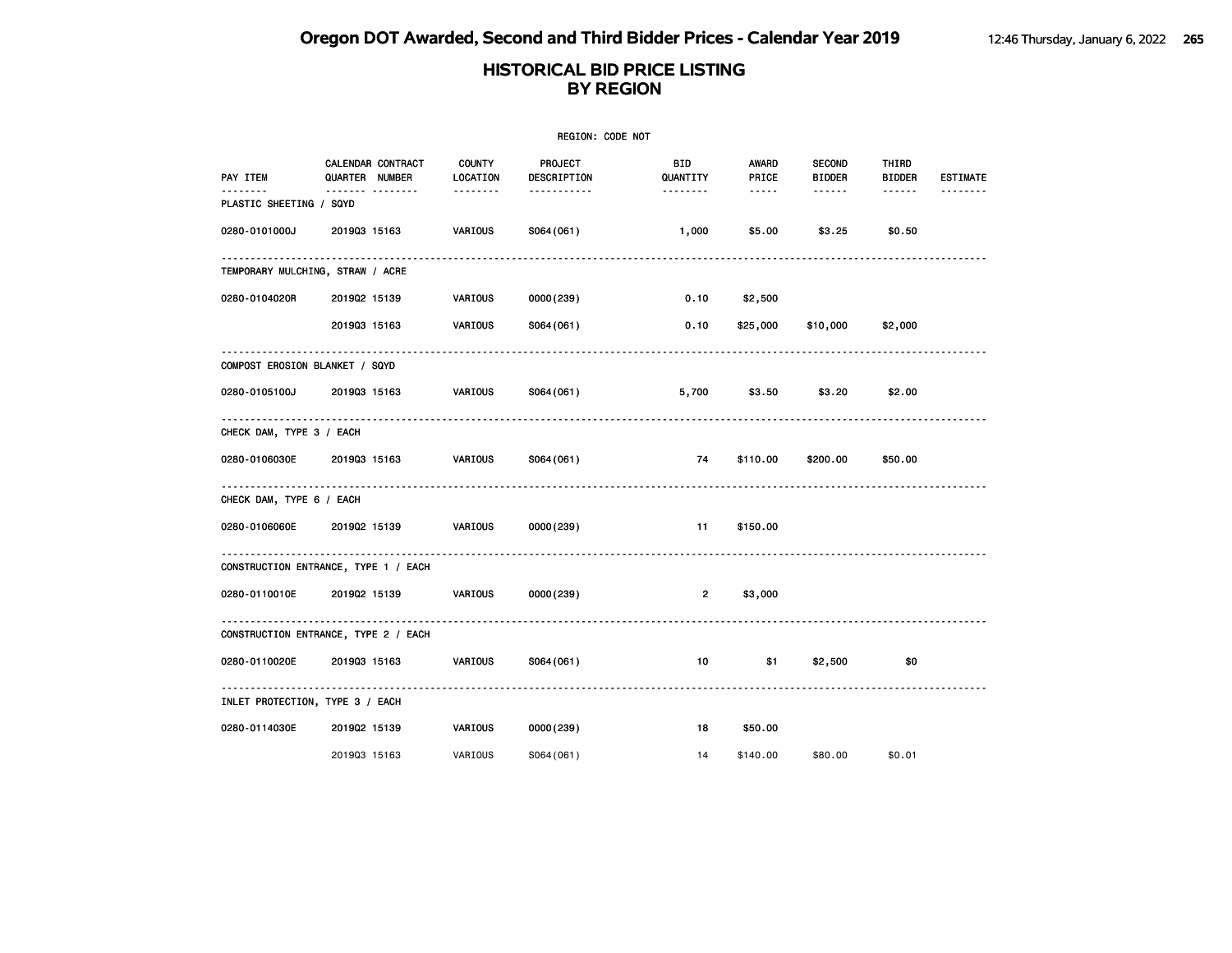| REGION: CODE NOT                           |                |                   |                           |                         |                        |                  |                                    |                                      |                 |  |
|--------------------------------------------|----------------|-------------------|---------------------------|-------------------------|------------------------|------------------|------------------------------------|--------------------------------------|-----------------|--|
| PAY ITEM                                   | QUARTER NUMBER | CALENDAR CONTRACT | <b>COUNTY</b><br>LOCATION | PROJECT<br>DESCRIPTION  | BID<br>QUANTITY        | AWARD<br>PRICE   | <b>SECOND</b><br><b>BIDDER</b>     | THIRD<br><b>BIDDER</b>               | <b>ESTIMATE</b> |  |
| -------<br>INLET PROTECTION, TYPE 7 / EACH |                | <b>.</b>          | <u>.</u>                  | <u>.</u>                | <u>.</u>               | $\cdots$         | ------                             | ------                               |                 |  |
| 0280-0114070E                              | 201902 15139   |                   | <b>VARIOUS</b>            | 0000(239)               | 5                      | \$50.00          |                                    |                                      |                 |  |
|                                            | 201903 15163   |                   | VARIOUS                   | S064(061)               | 65                     | \$130.00         | \$180.00                           | \$0.01                               |                 |  |
| SEDIMENT BARRIER, TYPE 2 / EACH            |                |                   |                           |                         |                        |                  |                                    |                                      |                 |  |
| 0280-0115020E                              | 201904 15167   |                   | VARIOUS                   | S026(128)               | 25                     | \$5.00           | \$500.00                           |                                      |                 |  |
| SEDIMENT BARRIER, TYPE 3 / FOOT            |                |                   |                           |                         |                        |                  |                                    |                                      |                 |  |
| 0280-0115030F                              | 201904 15167   |                   | VARIOUS                   | S026(128)               | 100                    | \$1.15           | \$25.00                            |                                      |                 |  |
| SEDIMENT BARRIER, TYPE 8 / EACH            |                | ---------         |                           |                         |                        |                  |                                    |                                      |                 |  |
| 0280-0115080E                              | 201902 15139   | 15139             | VARIOUS<br>VARIOUS        | 0000(239)<br>0000 (239) | 450<br>620             | \$7.25<br>\$5.50 |                                    |                                      |                 |  |
| SEDIMENT BARRIER, TYPE 8 / FOOT            |                |                   |                           |                         |                        |                  |                                    |                                      |                 |  |
| 0280-0115080F                              | 201903 15163   |                   | VARIOUS                   | S064(061)               | 1,000                  | \$8.00           | \$10.00                            | \$0.01                               |                 |  |
| SEDIMENT BARRIER, TYPE 9 / FOOT            | .              |                   |                           |                         |                        |                  |                                    |                                      |                 |  |
| 0280-0115090F                              | 201902 15139   |                   | VARIOUS                   | 0000(239)               | 1,832                  | \$3.75           |                                    |                                      |                 |  |
|                                            | 201903 15163   |                   | VARIOUS                   | S064(061)               | 10,000                 | \$0.01           | \$3.60                             | \$0.01                               |                 |  |
| STRAW BALE / EACH                          |                |                   |                           |                         |                        |                  |                                    |                                      |                 |  |
| 0280-0119000E                              | 201904 15167   |                   | VARIOUS                   | S026(128)               | $\blacksquare$         | \$15.90          | \$200.00                           |                                      |                 |  |
|                                            |                |                   |                           | REGION: CODE NOT        |                        |                  |                                    |                                      |                 |  |
| PAY ITEM                                   | QUARTER NUMBER | CALENDAR CONTRACT | COUNTY<br>LOCATION        | PROJECT<br>DESCRIPTION  | <b>BID</b><br>QUANTITY | AWARD<br>PRICE   | SECOND<br><b>BIDDER</b>            | THIRD<br><b>BIDDER</b>               | ESTIMATE        |  |
| .<br>CONTAMINATED SOIL REMOVAL / TON       |                |                   | .                         | .                       | .                      | $- - - - -$      | $\sim$ $\sim$ $\sim$ $\sim$ $\sim$ | $\omega$ is a second set of $\omega$ | .               |  |
| 0294-0200000M                              | 201902 15139   |                   | VARIOUS                   | 0000(239)               | 620                    | \$70.00          |                                    |                                      |                 |  |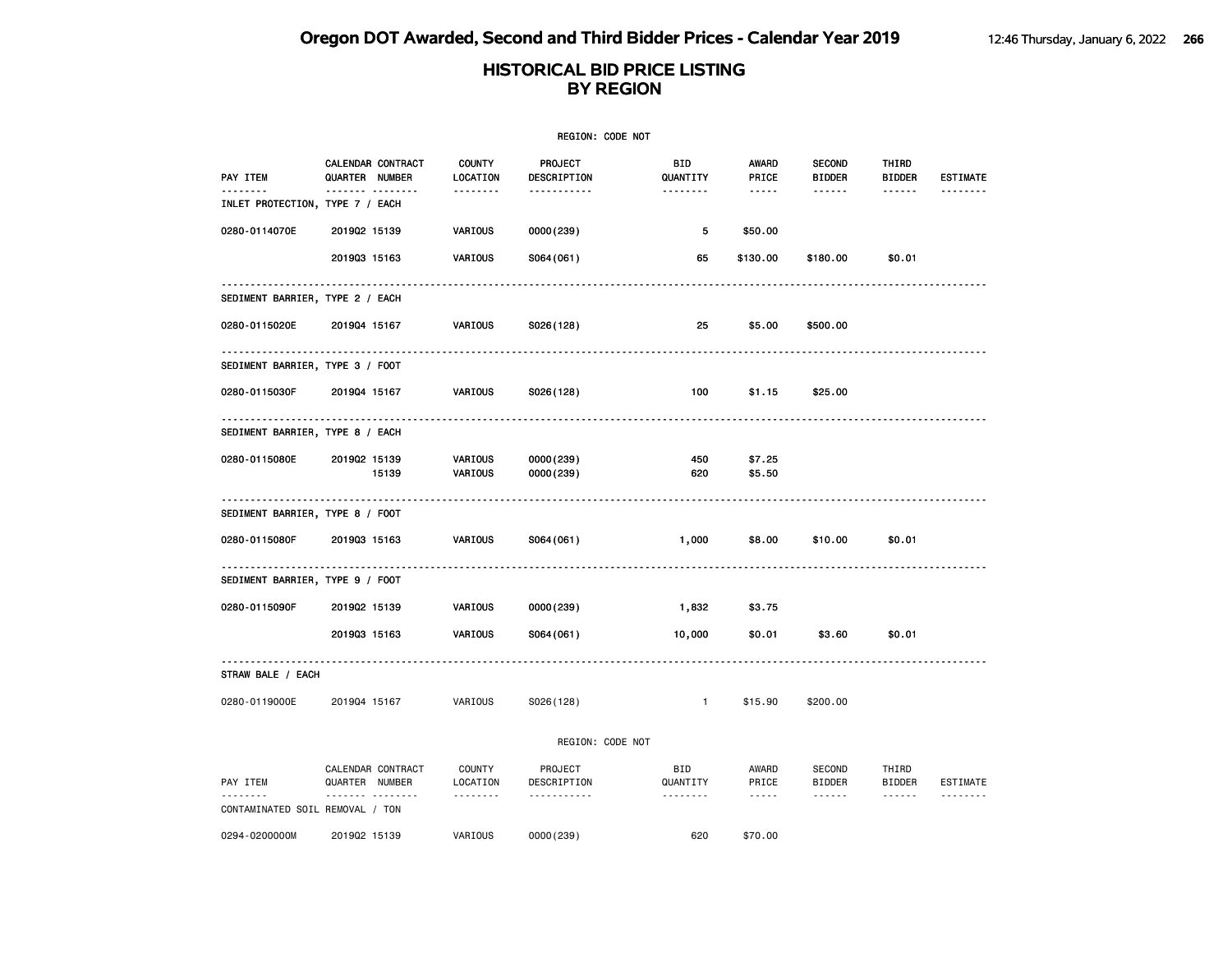|                                           |                                       |                           | REGION: CODE NOT              |                        |                                                                                                                                                      |                                |                        |                      |
|-------------------------------------------|---------------------------------------|---------------------------|-------------------------------|------------------------|------------------------------------------------------------------------------------------------------------------------------------------------------|--------------------------------|------------------------|----------------------|
| PAY ITEM                                  | CALENDAR CONTRACT<br>QUARTER NUMBER   | <b>COUNTY</b><br>LOCATION | <b>PROJECT</b><br>DESCRIPTION | BID<br>QUANTITY        | <b>AWARD</b><br>PRICE                                                                                                                                | <b>SECOND</b><br><b>BIDDER</b> | THIRD<br><b>BIDDER</b> | <b>ESTIMATE</b>      |
| --------<br>ASPH PVMNT SAW CUTTING / FOOT | <u> </u>                              | <u>.</u>                  | <u></u>                       | <u>.</u>               | $- - - - -$                                                                                                                                          | ------                         | ------                 | .                    |
| 0310-0119000F                             | 201902 15139                          | VARIOUS                   | 0000(239)                     | 3,110                  | \$4.00                                                                                                                                               |                                |                        |                      |
|                                           | 201903 15163                          | VARIOUS                   | S064(061)                     | 2,300                  | \$12.00                                                                                                                                              | \$2.50                         | \$4.00                 |                      |
|                                           |                                       |                           | REGION: CODE NOT              |                        |                                                                                                                                                      |                                |                        |                      |
| PAY ITEM                                  | CALENDAR CONTRACT<br>QUARTER NUMBER   | <b>COUNTY</b><br>LOCATION | PROJECT<br>DESCRIPTION        | BID<br>QUANTITY        | AWARD<br>PRICE                                                                                                                                       | SECOND<br><b>BIDDER</b>        | THIRD<br><b>BIDDER</b> | <b>ESTIMATE</b>      |
| <u>.</u><br>CLEARING AND GRUBBING / ACRE  | .                                     | .                         | .                             | <u>.</u>               | $\frac{1}{2} \left( \frac{1}{2} \right) \left( \frac{1}{2} \right) \left( \frac{1}{2} \right) \left( \frac{1}{2} \right) \left( \frac{1}{2} \right)$ | ------                         | $- - - - - -$          |                      |
| 0320-0100000A                             | 201903 15163                          | VARIOUS                   | S064(061)                     | 1.50                   | \$10,000                                                                                                                                             | \$733                          | \$8,000                |                      |
| CLEARING AND GRUBBING / ACRE              |                                       |                           |                               |                        |                                                                                                                                                      |                                |                        |                      |
| 0320-0100000R                             | 201902 15139                          | VARIOUS                   | 0000(239)                     | $\mathbf{1}$           | \$10,000                                                                                                                                             |                                |                        |                      |
|                                           |                                       |                           | REGION: CODE NOT              |                        |                                                                                                                                                      |                                |                        |                      |
|                                           | CALENDAR CONTRACT                     | COUNTY                    | PROJECT                       | BID                    | AWARD                                                                                                                                                | SECOND                         | THIRD                  |                      |
| PAY ITEM<br>.                             | QUARTER NUMBER                        | LOCATION                  | DESCRIPTION                   | QUANTITY               | PRICE                                                                                                                                                | <b>BIDDER</b>                  | <b>BIDDER</b>          | <b>ESTIMATE</b><br>. |
| GENERAL EXCAVATION / CUYD                 | <b>.</b>                              | .                         | .                             | .                      | .                                                                                                                                                    | .                              | ------                 |                      |
| 0330-0105000K                             | 201902 15139                          | VARIOUS                   | 0000(239)                     | 150                    | \$90.00                                                                                                                                              |                                |                        |                      |
|                                           | 15139                                 | VARIOUS                   | 0000(239)                     | 160                    | \$90.00                                                                                                                                              |                                |                        |                      |
|                                           | 15139                                 | VARIOUS                   | 0000(239)                     | 240                    | \$100.00                                                                                                                                             |                                |                        |                      |
|                                           | 15139                                 | VARIOUS                   | 0000(239)                     | 240                    | \$90.00                                                                                                                                              |                                |                        |                      |
|                                           | 201903 15163                          | VARIOUS                   | S064(061)                     | 1,411                  | \$42.00                                                                                                                                              | \$30.00                        | \$40.00                |                      |
| EMBANKMENT IN PLACE / CUYD                |                                       |                           |                               |                        |                                                                                                                                                      |                                |                        |                      |
| 0330-0123000K                             | 201902 15139                          | VARIOUS                   | 0000(239)                     | 321                    | \$40.00                                                                                                                                              |                                |                        |                      |
|                                           |                                       |                           | REGION: CODE NOT              |                        |                                                                                                                                                      |                                |                        |                      |
| PAY ITEM                                  | CALENDAR CONTRACT<br>QUARTER NUMBER   | <b>COUNTY</b><br>LOCATION | PROJECT<br>DESCRIPTION        | <b>BID</b><br>QUANTITY | AWARD<br>PRICE                                                                                                                                       | SECOND<br><b>BIDDER</b>        | THIRD<br><b>BIDDER</b> | ESTIMATE             |
| --------                                  | . <sub>.</sub>                        | <u>.</u>                  | .                             | .                      | $\frac{1}{2}$                                                                                                                                        | ------                         | $- - - - - -$          | --------             |
|                                           | 12 INCH SUBGRADE STABILIZATION / SQYD |                           |                               |                        |                                                                                                                                                      |                                |                        |                      |
| 0331-0106000J                             | 201903 15163                          | VARIOUS                   | S064(061)                     | 1,700                  | \$20,00                                                                                                                                              | \$24,00                        | \$0.01                 |                      |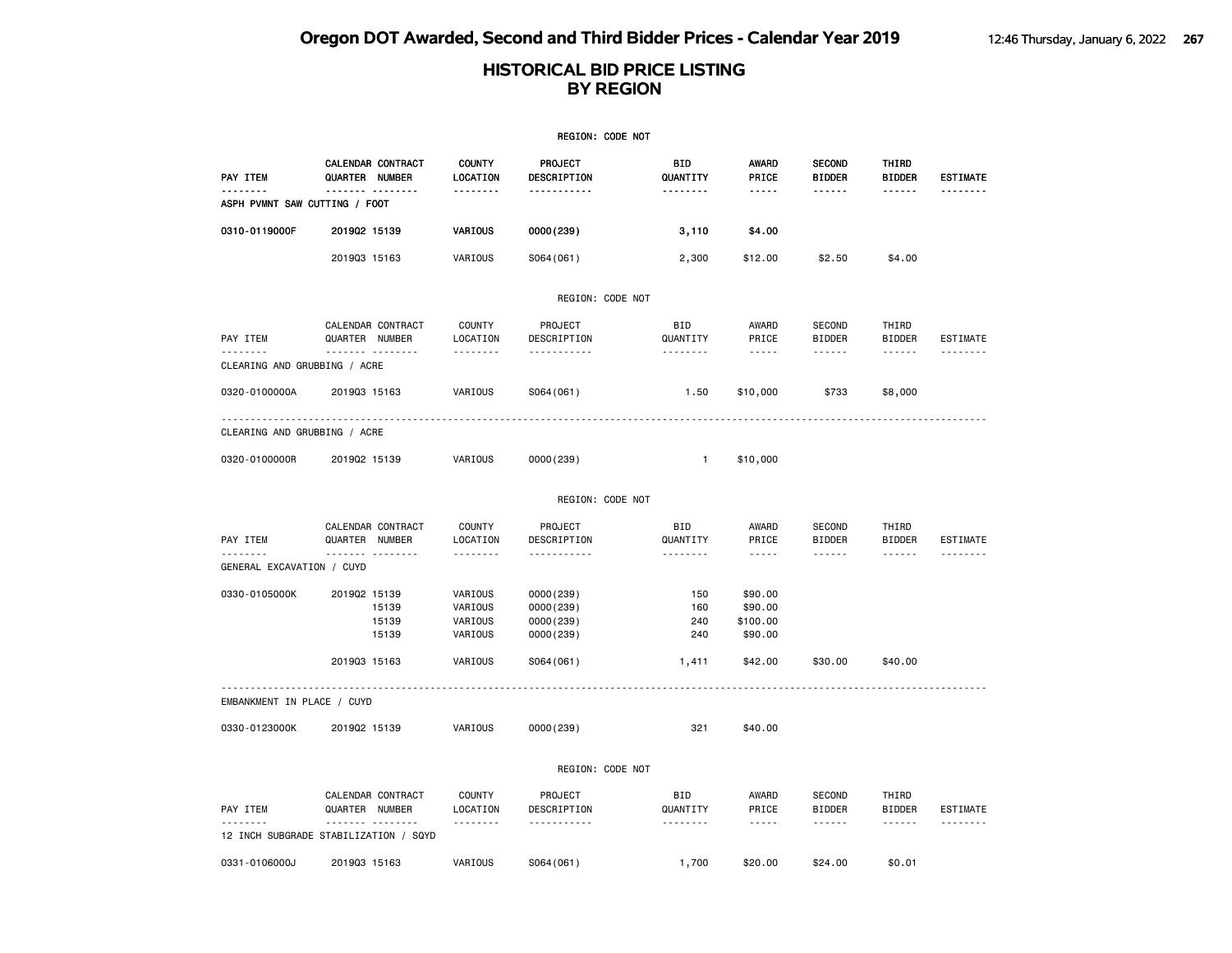| <b>REGION: CODE NOT</b>                       |                |                          |                           |                                      |                        |                       |                                |                               |                 |  |
|-----------------------------------------------|----------------|--------------------------|---------------------------|--------------------------------------|------------------------|-----------------------|--------------------------------|-------------------------------|-----------------|--|
| PAY ITEM                                      | QUARTER NUMBER | <b>CALENDAR CONTRACT</b> | <b>COUNTY</b><br>LOCATION | <b>PROJECT</b><br><b>DESCRIPTION</b> | <b>BID</b><br>QUANTITY | <b>AWARD</b><br>PRICE | <b>SECOND</b><br><b>BIDDER</b> | <b>THIRD</b><br><b>BIDDER</b> | <b>ESTIMATE</b> |  |
| SUBGRADE GEOTEXTILE / SQYD                    |                |                          |                           |                                      |                        | -----                 | .                              | ------                        |                 |  |
| 0350-0105000J                                 | 201902 15139   |                          | VARIOUS                   | 0000 (239)                           | 241                    | \$5.00                |                                |                               |                 |  |
|                                               | 201903 15163   |                          | VARIOUS                   | S064(061)                            | 2,500                  | \$1.25                | \$1.00                         | \$1.00                        |                 |  |
|                                               | 201904 15178   |                          | VARIOUS                   | S002(228)                            | 220                    | \$20,00               | \$7.50                         | \$10.00                       |                 |  |
|                                               |                |                          |                           | REGION: CODE NOT                     |                        |                       |                                |                               |                 |  |
| PAY ITEM                                      | QUARTER NUMBER | CALENDAR CONTRACT        | COUNTY<br>LOCATION        | PROJECT<br>DESCRIPTION               | <b>BID</b><br>QUANTITY | AWARD<br>PRICE        | <b>SECOND</b><br><b>BIDDER</b> | THIRD<br><b>BIDDER</b>        | <b>ESTIMATE</b> |  |
| MAINLINE VIDEO INSPECTION / FOOT              |                |                          |                           |                                      |                        |                       | - - - - - -                    |                               |                 |  |
| 0415-0100000F                                 | 201902 15139   |                          | VARIOUS                   | 0000(239)                            | 988                    | \$5,00                |                                |                               |                 |  |
| SERVICE LINE VIDEO INSP, LAUNCH CAMERA / EACH |                |                          |                           |                                      |                        |                       |                                |                               |                 |  |
| 0415-0200000E                                 | 201902 15139   |                          | VARIOUS                   | 0000(239)                            | 6                      | \$300,00              |                                |                               |                 |  |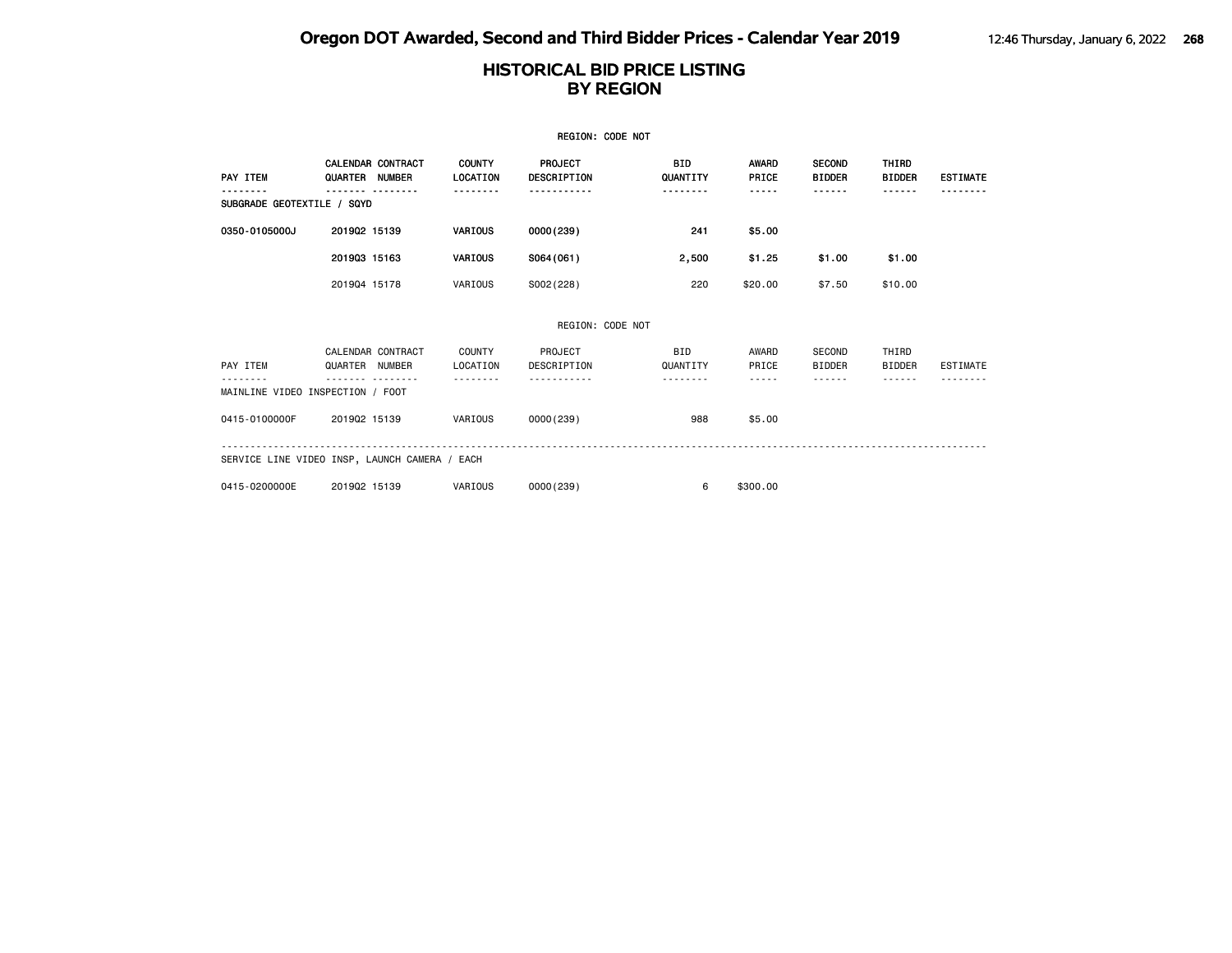| REGION: CODE NOT |                                                          |                           |                        |                        |                |                                |                        |                 |  |
|------------------|----------------------------------------------------------|---------------------------|------------------------|------------------------|----------------|--------------------------------|------------------------|-----------------|--|
| PAY ITEM         | <b>CALENDAR CONTRACT</b><br>QUARTER NUMBER               | <b>COUNTY</b><br>LOCATION | PROJECT<br>DESCRIPTION | <b>BID</b><br>QUANTITY | AWARD<br>PRICE | <b>SECOND</b><br><b>BIDDER</b> | THIRD<br><b>BIDDER</b> | <b>ESTIMATE</b> |  |
|                  | -------- --------<br>8 INCH CULV PIPE, 5 FT DEPTH / FOOT | .                         | -----------            | .                      | <b></b>        | ------                         | $- - - - - -$          |                 |  |
|                  | 0445-010008AF 2019Q2 15139 VARIOUS 0000(239)             |                           |                        | 25                     | \$80.00        |                                |                        |                 |  |
|                  | 8 INCH STORM SEW PIPE, 5 FT / FOOT                       |                           |                        |                        |                |                                |                        |                 |  |
|                  | 0445-035008AF 2019Q2 15139 VARIOUS 0000(239)             |                           |                        | 40                     | \$100.00       |                                |                        |                 |  |
|                  | 12 INCH STORM SEW PIPE, 5 FT / FOOT                      |                           |                        |                        |                |                                |                        |                 |  |
|                  | 0445-035012AF 2019Q2 15139 VARIOUS 0000(239)             |                           |                        | 867                    | \$150.00       |                                |                        |                 |  |
|                  | 12 INCH STORM SEW PIPE, 10 FT / FOOT                     |                           |                        |                        |                |                                |                        |                 |  |
|                  | 0445-035012BF 2019Q2 15139 VARIOUS 0000(239)             |                           |                        | 90                     | \$250.00       |                                |                        |                 |  |
|                  | 18 INCH STORM SEW PIPE, 5 FT / FOOT                      |                           |                        |                        |                |                                |                        |                 |  |
|                  | 0445-035018AF 2019Q2 15139 VARIOUS                       |                           | 0000(239)              | 6                      | \$200.00       |                                |                        |                 |  |
|                  | 4 INCH PVC PIPE, 5 FT DEPTH / FOOT                       |                           |                        |                        |                |                                |                        |                 |  |
| 0445-052004AF    | 201902 15139                                             | VARIOUS                   | 0000(239)              | 35                     | \$60.00        |                                |                        |                 |  |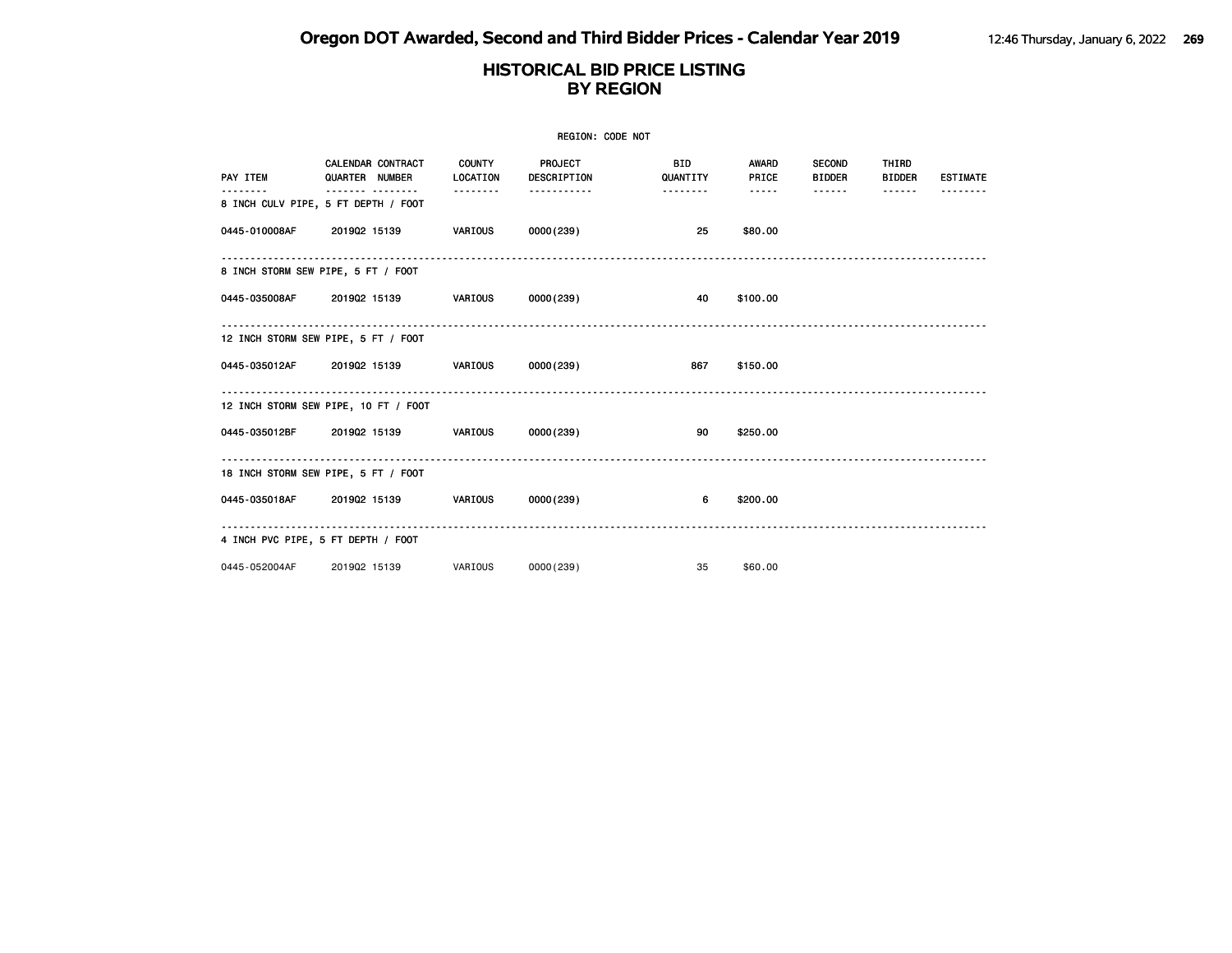| REGION: CODE NOT               |                                                           |          |                                        |                        |                              |                                |                        |                 |  |  |
|--------------------------------|-----------------------------------------------------------|----------|----------------------------------------|------------------------|------------------------------|--------------------------------|------------------------|-----------------|--|--|
| PAY ITEM                       | CALENDAR CONTRACT COUNTY<br>QUARTER NUMBER                | LOCATION | PROJECT<br>DESCRIPTION                 | <b>BID</b><br>QUANTITY | <b>AWARD</b><br><b>PRICE</b> | <b>SECOND</b><br><b>BIDDER</b> | THIRD<br><b>BIDDER</b> | <b>ESTIMATE</b> |  |  |
| $- - - - - -$                  | -------- --------<br>CONCRETE STORM SEWER MANHOLES / EACH | -------- | -----------                            | --------               |                              | ------                         | ------                 |                 |  |  |
| 0470-0101000E                  | 2019Q2 15139 VARIOUS                                      |          | 0000 (239)                             | $\overline{2}$         | \$6,000                      |                                |                        |                 |  |  |
|                                | CONCRETE MANHOLES, SHALLOW / EACH                         |          |                                        |                        |                              |                                |                        |                 |  |  |
|                                | 0470-0105000E 2019Q2 15139 VARIOUS                        |          | 0000 (239)                             | $1 - 1$                | \$5,800                      |                                |                        |                 |  |  |
|                                | CONC MANHOLES, LARGE PCAST / EACH                         |          |                                        |                        |                              |                                |                        |                 |  |  |
|                                | 0470-0106000E 2019Q2 15139 VARIOUS                        |          | 0000 (239)                             | $\mathbf{1}$           | \$9,000                      |                                |                        |                 |  |  |
|                                | CONCRETE INLETS, TYPE CG-2 / EACH                         |          |                                        |                        |                              |                                |                        |                 |  |  |
|                                | 0470-0307000E 2019Q2 15139 VARIOUS                        |          | 0000(239)                              | 3 <sub>1</sub>         | \$4,000                      |                                |                        |                 |  |  |
|                                | CONCRETE INLETS, TYPE CG-3 / EACH                         |          |                                        |                        |                              |                                |                        |                 |  |  |
|                                |                                                           |          |                                        | $2^{\circ}$            | \$5,000                      |                                |                        |                 |  |  |
| CONCRETE INLETS, TYPE D / EACH |                                                           |          |                                        |                        |                              |                                |                        |                 |  |  |
|                                |                                                           |          |                                        | $3^{\circ}$            | \$4,500                      |                                |                        |                 |  |  |
|                                | CONCRETE INLETS, TYPE G-2 / EACH                          |          | -------------------------------------- |                        |                              |                                |                        |                 |  |  |
| 0470-0315000E                  | 201902 15139                                              | VARIOUS  | 0000(239)                              | 1                      | \$3,000                      |                                |                        |                 |  |  |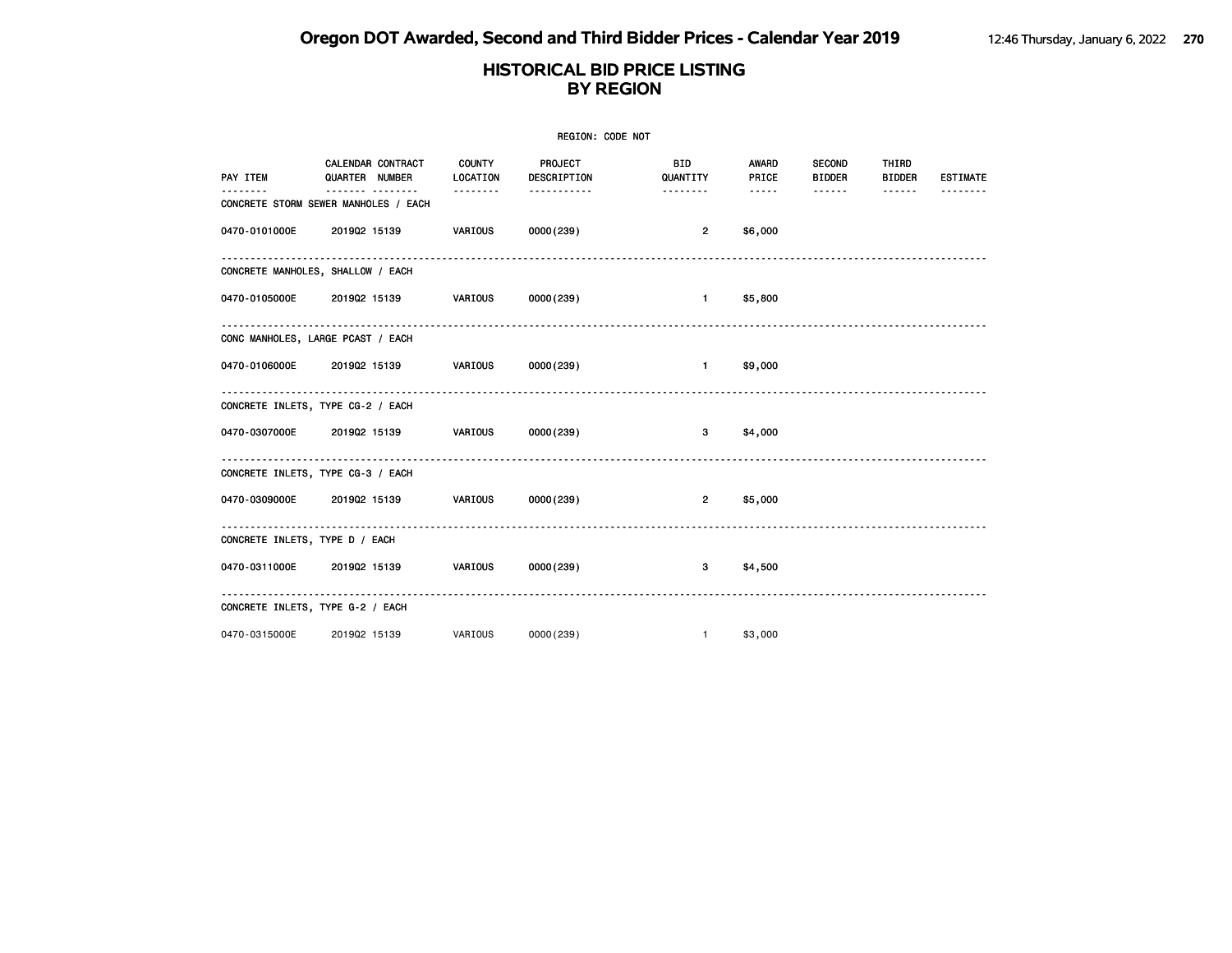|                                    |                                      |                           | REGION: CODE NOT       |                        |                     |                                |                        |                 |
|------------------------------------|--------------------------------------|---------------------------|------------------------|------------------------|---------------------|--------------------------------|------------------------|-----------------|
| PAY ITEM                           | CALENDAR CONTRACT<br>QUARTER NUMBER  | <b>COUNTY</b><br>LOCATION | PROJECT<br>DESCRIPTION | BID<br>QUANTITY        | AWARD<br>PRICE      | <b>SECOND</b><br><b>BIDDER</b> | THIRD<br><b>BIDDER</b> | <b>ESTIMATE</b> |
| <u>.</u><br>ADJUSTING BOXES / EACH | .                                    | --------                  | -----------            | --------               | $- - - - -$         | ------                         |                        |                 |
| 0490-0100000E                      | 201902 15139                         | VARIOUS                   | 0000(239)              | 4                      | \$600.00            |                                |                        |                 |
| .                                  | CONNECTION TO EXTG STRUCTURES / EACH |                           |                        |                        |                     |                                |                        |                 |
| 0490-0104000E                      | 201902 15139                         | VARIOUS                   | 0000(239)              | 14                     | \$1,500             |                                |                        |                 |
| ADJUSTING INLETS / EACH            |                                      |                           |                        |                        |                     |                                |                        |                 |
| 0490-0105000E                      | 201902 15139                         | VARIOUS                   | 0000(239)              | $\overline{2}$         | \$1,200             |                                |                        |                 |
|                                    | MINOR ADJUSTMENT OF MANHOLES / EACH  |                           |                        |                        |                     |                                |                        |                 |
| 0490-0120000E                      | 201902 15139                         | VARIOUS                   | 0000(239)              | $\mathbf{1}$           | \$1,500             |                                |                        |                 |
|                                    |                                      |                           | REGION: CODE NOT       |                        |                     |                                |                        |                 |
| PAY ITEM                           | CALENDAR CONTRACT<br>QUARTER NUMBER  | COUNTY<br>LOCATION        | PROJECT<br>DESCRIPTION | BID<br>QUANTITY        | AWARD<br>PRICE      | <b>SECOND</b><br><b>BIDDER</b> | THIRD<br><b>BIDDER</b> | ESTIMATE        |
| TRENCH RESURFACING / SQYD          |                                      | --------                  | <u>.</u>               | --------               | $- - - - -$         | ------                         | ------                 |                 |
| 0495-0100000J                      | 201902 15139                         | VARIOUS                   | 0000(239)              | 15.30                  | \$200.00            |                                |                        |                 |
|                                    |                                      |                           | REGION: CODE NOT       |                        |                     |                                |                        |                 |
| PAY ITEM                           | CALENDAR CONTRACT<br>QUARTER NUMBER  | <b>COUNTY</b><br>LOCATION | PROJECT<br>DESCRIPTION | <b>BID</b><br>QUANTITY | AWARD<br>PRICE      | <b>SECOND</b><br><b>BIDDER</b> | THIRD<br><b>BIDDER</b> | <b>ESTIMATE</b> |
| BRIDGE REMOVAL WORK / SQFT         | $- - - - -$<br>--------              | <u>.</u>                  | <u>.</u>               | .                      | $- - - - -$         | $\cdots \cdots \cdots$         | ------                 | --------        |
| 0501-0100000A                      | 201903 15163<br>15163                | VARIOUS<br>VARIOUS        | S064(061)<br>S064(061) | $\mathbf{1}$<br>40     | \$3,000<br>\$150.00 | \$3,800<br>\$384.63            | \$15,000<br>\$125,00   |                 |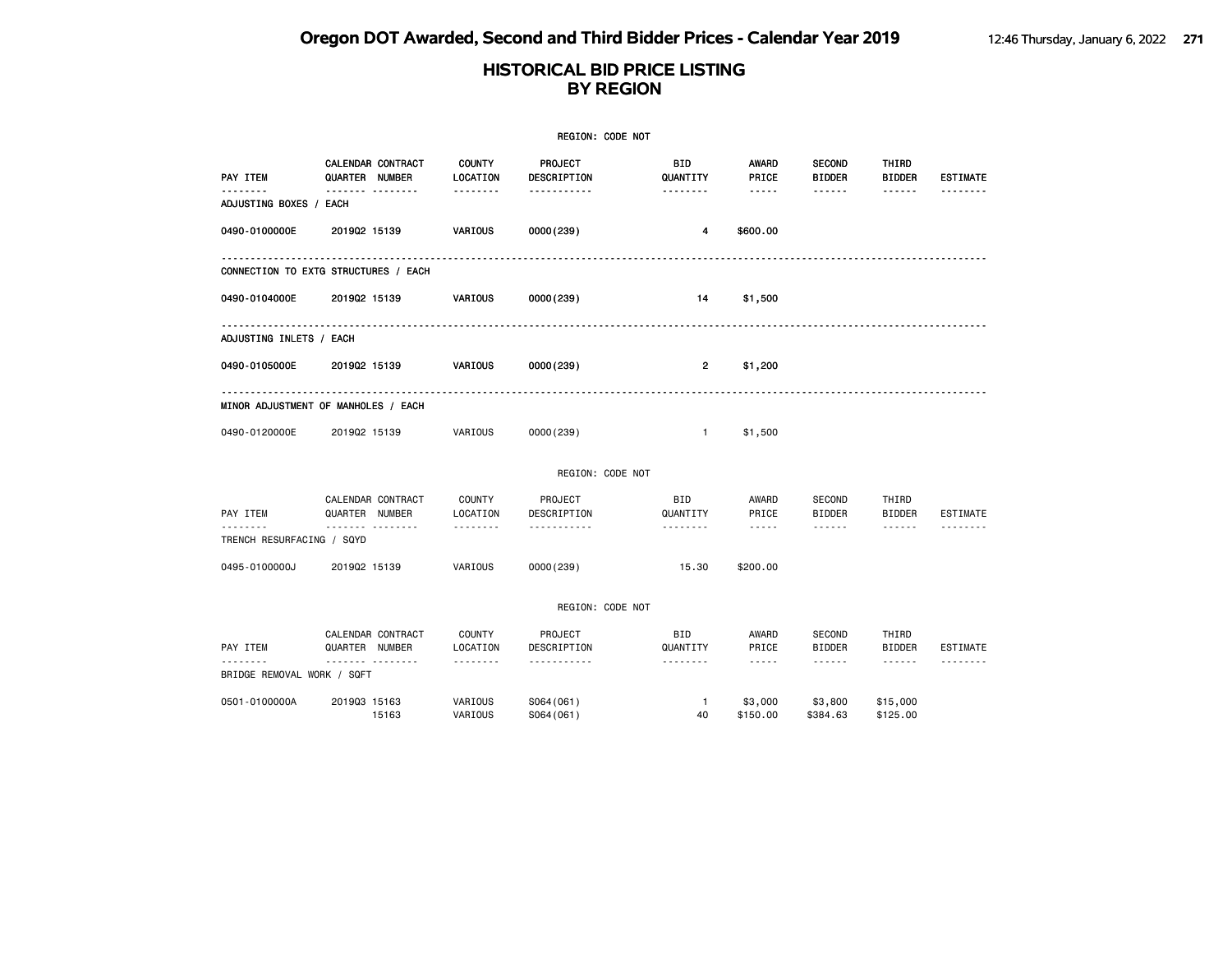# **HISTORICAL BID PRICE LISTING BY REGION**

|                            |                                                 |                               | REGION: CODE NOT                      |                        |                             |                                     |                                 |                 |
|----------------------------|-------------------------------------------------|-------------------------------|---------------------------------------|------------------------|-----------------------------|-------------------------------------|---------------------------------|-----------------|
| PAY ITEM                   | CALENDAR CONTRACT<br>QUARTER NUMBER             | <b>COUNTY</b><br>LOCATION     | PROJECT<br>DESCRIPTION                | <b>BID</b><br>QUANTITY | <b>AWARD</b><br>PRICE       | <b>SECOND</b><br><b>BIDDER</b><br>. | THIRD<br><b>BIDDER</b>          | <b>ESTIMATE</b> |
|                            | SHORING, CRIBBING, AND COFFERDAMS / SQYD        | .                             |                                       | .                      | -----                       |                                     | ------                          |                 |
| 0510-0100000A              | 201903 15163<br>15163<br>15163                  | VARIOUS<br>VARIOUS<br>VARIOUS | S064(061)<br>S064 (061)<br>S064 (061) | 56<br>56<br>100        | \$0.02<br>\$0.02<br>\$50.00 | \$113.39<br>\$95.54<br>\$22.60      | \$125.00<br>\$125.00<br>\$70.00 |                 |
|                            |                                                 |                               | REGION: CODE NOT                      |                        |                             |                                     |                                 |                 |
| PAY ITEM                   | <b>CALENDAR CONTRACT</b><br>QUARTER NUMBER      | <b>COUNTY</b><br>LOCATION     | PROJECT<br>DESCRIPTION                | <b>BID</b><br>QUANTITY | <b>AWARD</b><br>PRICE       | <b>SECOND</b><br><b>BIDDER</b>      | THIRD<br><b>BIDDER</b>          | <b>ESTIMATE</b> |
| RETAINING WALL, MSE / SQFT |                                                 | .                             |                                       | .                      | -----                       | .                                   | ------                          |                 |
| 0596-A002000A              | 201902 15139                                    | VARIOUS                       | 0000(239)                             | 1,220                  | \$258.20                    |                                     |                                 |                 |
| SIDEWALK COPING / SQFT     |                                                 |                               |                                       |                        |                             |                                     |                                 |                 |
| 0596-B001000J              | 201902 15139                                    | <b>VARIOUS</b>                | 0000 (239)                            | 450                    | \$50.00                     |                                     |                                 |                 |
|                            | RETAINING WALL, PREFAB MODULAR GRAVITY / SQFT   |                               |                                       |                        |                             |                                     |                                 |                 |
| 0596-B002000A              | 201902 15139                                    | VARIOUS                       | 0000(239)                             | 102                    | \$98.04                     |                                     |                                 |                 |
|                            | RETAINING WALL, CIP CONC SEMI-GRAV CANTI / SQFT |                               |                                       |                        |                             |                                     |                                 |                 |
| 0596-C003000A              | 201902 15139                                    | VARIOUS                       | 0000(239)                             | 695                    | \$172.66                    |                                     |                                 |                 |

REGION: CODE NOT

|                             | CALENDAR CONTRACT        | COUNTY   | PROJECT     | <b>BID</b>      | AWARD   | SECOND        | THIRD   |          |
|-----------------------------|--------------------------|----------|-------------|-----------------|---------|---------------|---------|----------|
| PAY ITEM                    | <b>NUMBER</b><br>QUARTER | LOCATION | DESCRIPTION | QUANTITY        | PRICE   | <b>BIDDER</b> | BIDDER  | ESTIMATE |
|                             |                          | -------  |             | - - - - - - - - | -----   | ------        | ------  |          |
| COLD PLN PVMT REMV 2 INCH / | SQYD                     |          |             |                 |         |               |         |          |
| 0620-0120000J               | 201902 15139             | VARIOUS  | 0000(239)   | 554             | \$35,00 |               |         |          |
|                             | 201903 15163             | VARIOUS  | S064(061)   | 2,405           | \$10.75 | \$8,25        | \$11.00 |          |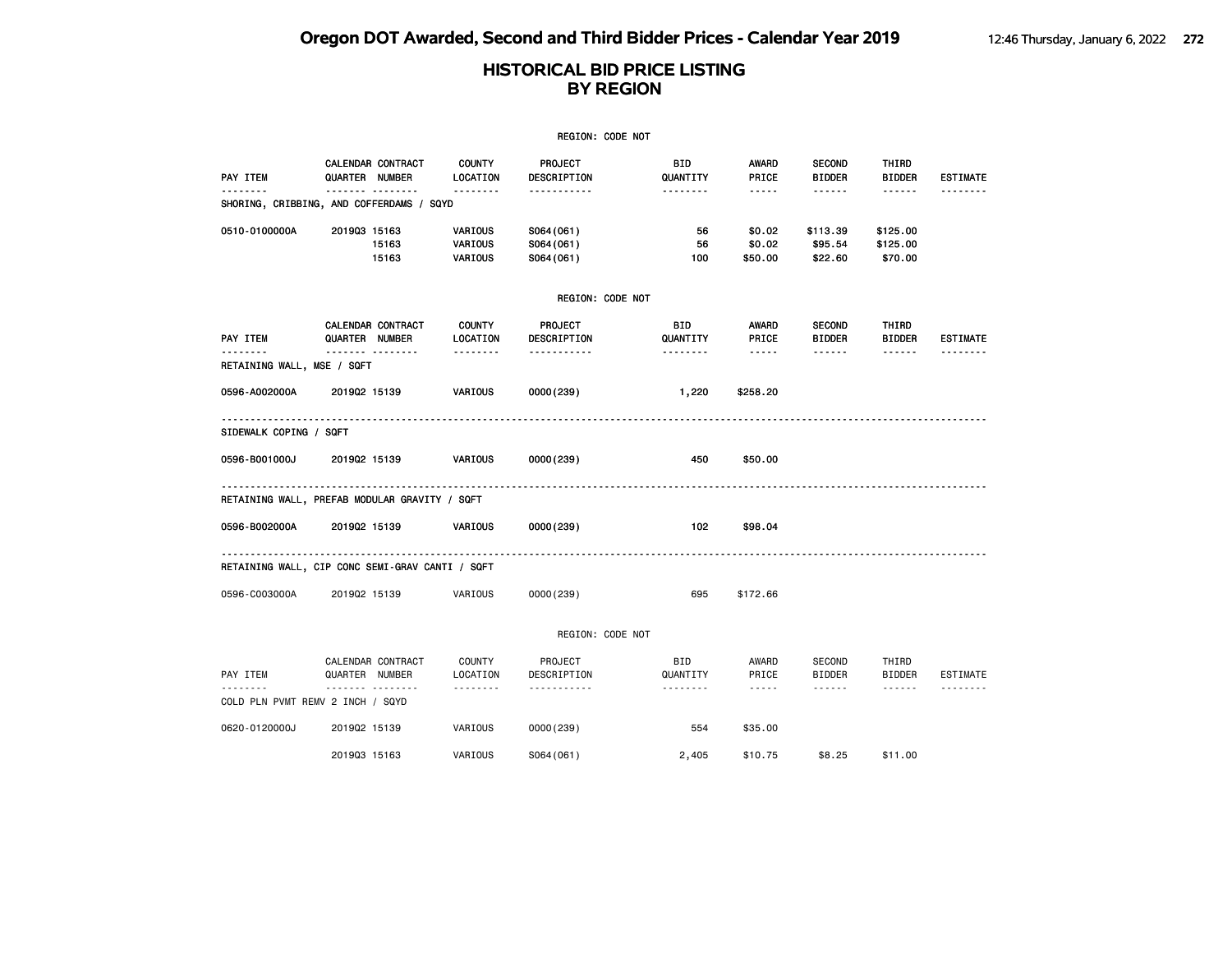|                      |                                                         |                                       | REGION: CODE NOT                      |                             |                                                 |                                                 |                                                |                             |
|----------------------|---------------------------------------------------------|---------------------------------------|---------------------------------------|-----------------------------|-------------------------------------------------|-------------------------------------------------|------------------------------------------------|-----------------------------|
| PAY ITEM<br><u>.</u> | CALENDAR CONTRACT<br>QUARTER NUMBER                     | <b>COUNTY</b><br>LOCATION             | PROJECT<br>DESCRIPTION                | BID<br>QUANTITY             | <b>AWARD</b><br>PRICE                           | <b>SECOND</b><br><b>BIDDER</b>                  | THIRD<br><b>BIDDER</b>                         | <b>ESTIMATE</b>             |
| AGGREGATE BASE / TON | ------- --------                                        | <u>.</u>                              | <u>.</u>                              | <u>.</u>                    | $\cdots \cdots \cdots$                          | ------                                          | ------                                         | <u>.</u>                    |
| 0640-0100000M        | 201902 15139                                            | VARIOUS                               | 0000 (239)                            | 1,090                       | \$45.00                                         |                                                 |                                                |                             |
|                      | 201904 15178                                            | VARIOUS                               | S002(228)                             | 80                          | \$150.00                                        | \$45.00                                         | \$125.00                                       |                             |
|                      |                                                         |                                       | REGION: CODE NOT                      |                             |                                                 |                                                 |                                                |                             |
| PAY ITEM<br><u>.</u> | CALENDAR CONTRACT<br>QUARTER NUMBER<br>------- -------- | <b>COUNTY</b><br>LOCATION<br><u>.</u> | PROJECT<br>DESCRIPTION<br>----------- | BID<br>QUANTITY<br>-------- | <b>AWARD</b><br>PRICE<br>$\cdots \cdots \cdots$ | <b>SECOND</b><br><b>BIDDER</b><br>------        | THIRD<br><b>BIDDER</b><br>$\cdots\cdots\cdots$ | <b>ESTIMATE</b><br><u>.</u> |
| AGGREGATE BASE / TON |                                                         |                                       |                                       |                             |                                                 |                                                 |                                                |                             |
| 0641-0102000M        | 201903 15163                                            | VARIOUS                               | S064(061)                             | 2,200                       | \$35.50                                         | \$41.00                                         | \$40.00                                        |                             |
|                      |                                                         |                                       | REGION: CODE NOT                      |                             |                                                 |                                                 |                                                |                             |
| PAY ITEM<br><u>.</u> | CALENDAR CONTRACT<br>QUARTER NUMBER<br>.                | <b>COUNTY</b><br>LOCATION<br>.        | PROJECT<br>DESCRIPTION<br><u>.</u>    | BID<br>QUANTITY<br><u>.</u> | AWARD<br>PRICE<br>$\frac{1}{2}$                 | <b>SECOND</b><br><b>BIDDER</b><br>$- - - - - -$ | THIRD<br><b>BIDDER</b><br>$- - - - - -$        | ESTIMATE<br><u>.</u>        |
|                      | AGGR IN EMULS ASPHALT CHIP SEAL / CUYD                  |                                       |                                       |                             |                                                 |                                                 |                                                |                             |
| 0710-0100000K        | 201901 15135                                            | VARIOUS                               | S007(081)                             | 17,500                      | \$29.50                                         | \$50.00                                         | \$63.00                                        |                             |
|                      | ASPH IN EMULS ASPH CHIP SEAL / TON                      |                                       |                                       |                             |                                                 |                                                 |                                                |                             |
| 0710-0102000M        | 201901 15135                                            | VARIOUS                               | S007(081)                             | 2,600                       | \$680.00                                        | \$500.00                                        | \$515.00                                       |                             |
|                      | EX FOR EMULS ASPH CHIP SEAL APPR / EACH                 |                                       |                                       |                             |                                                 |                                                 |                                                |                             |
| 0710-0103000E        | 201901 15135                                            | VARIOUS                               | S007(081)                             | 8                           | \$500                                           | \$3,000                                         | \$400                                          |                             |
|                      |                                                         |                                       | REGION: CODE NOT                      |                             |                                                 |                                                 |                                                |                             |
| PAY ITEM             | CALENDAR CONTRACT<br>QUARTER NUMBER                     | COUNTY<br>LOCATION                    | PROJECT<br>DESCRIPTION                | BID<br>QUANTITY             | AWARD<br>PRICE                                  | <b>SECOND</b><br><b>BIDDER</b>                  | THIRD<br><b>BIDDER</b>                         | <b>ESTIMATE</b>             |
| .                    | <br>LEVEL 3, 1/2 INCH ACP MIXTURE / TON                 | .                                     | .                                     | --------                    | $- - - - -$                                     | ------                                          | ------                                         | <u> - - - - - - -</u>       |
| 0744-0302000M        | 201902 15139                                            | VARIOUS                               | 0000(239)                             | 420                         | \$200,00                                        |                                                 |                                                |                             |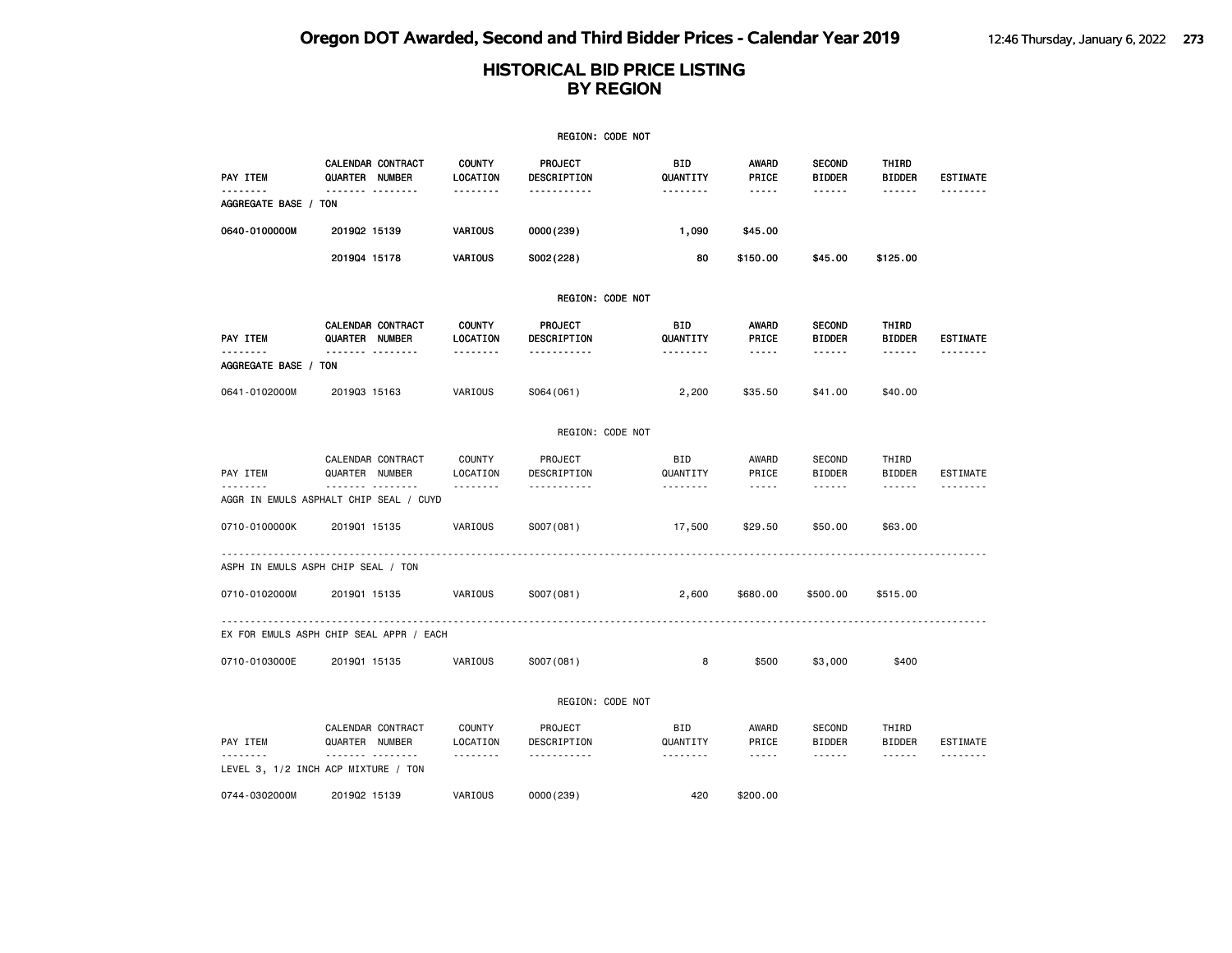### **HISTORICAL BID PRICE LISTING BY REGION**

|                                 |                |                          |                           | REGION: CODE NOT              |                        |                |                                |                        |                 |
|---------------------------------|----------------|--------------------------|---------------------------|-------------------------------|------------------------|----------------|--------------------------------|------------------------|-----------------|
| PAY ITEM                        | QUARTER NUMBER | <b>CALENDAR CONTRACT</b> | <b>COUNTY</b><br>LOCATION | <b>PROJECT</b><br>DESCRIPTION | <b>BID</b><br>QUANTITY | AWARD<br>PRICE | <b>SECOND</b><br><b>BIDDER</b> | THIRD<br><b>BIDDER</b> | <b>ESTIMATE</b> |
| LEVEL 3, 1/2 INCH ACP / TON     |                |                          | .                         |                               | .                      | -----          | <b>.</b>                       | ------                 |                 |
| 0745-0302000M                   | 201903 15163   |                          | VARIOUS                   | S064(061)                     | 735                    | \$200.00       | \$200.00                       | \$225.00               |                 |
| LEVEL 4, 1/2 INCH ACP / TON     |                |                          |                           |                               |                        |                |                                |                        |                 |
| 0745-0402000M                   | 201903 15163   |                          | VARIOUS                   | S064(061)                     | 170                    | \$190.00       | \$190.00                       | \$215.00               |                 |
| PG 64-22 ASPHALT IN ACP / TON   |                |                          |                           |                               |                        |                |                                |                        |                 |
| 0745-0620000M                   | 201903 15163   |                          | VARIOUS                   | S064 (061)                    | 44                     | \$0.02         | \$1.00                         | \$0.01                 |                 |
| PG 70-22ER ASPHALT IN ACP / TON |                |                          |                           |                               |                        |                |                                |                        |                 |
| 0745-0640100M                   | 201903 15163   |                          | VARIOUS                   | S064(061)                     | 10 <sup>1</sup>        | \$0.02         | \$1.00                         | \$0.01                 |                 |
|                                 |                |                          |                           | REGION: CODE NOT              |                        |                |                                |                        |                 |
| PAY ITEM                        | QUARTER NUMBER | CALENDAR CONTRACT        | COUNTY<br>LOCATION        | PROJECT<br>DESCRIPTION        | <b>BID</b><br>QUANTITY | AWARD<br>PRICE | SECOND<br><b>BIDDER</b>        | THIRD<br><b>BIDDER</b> | ESTIMATE        |

-------- ------- -------- -------- ----------- -------- ----- ------ ------ --------

| 0749-0100000E | 201902 15139<br>the contract of the contract of the contract of the contract of the contract of | VARIOUS | 0000(239) | \$1,500 |
|---------------|-------------------------------------------------------------------------------------------------|---------|-----------|---------|

EXTRA FOR ASPHALT APPROACHES / EACH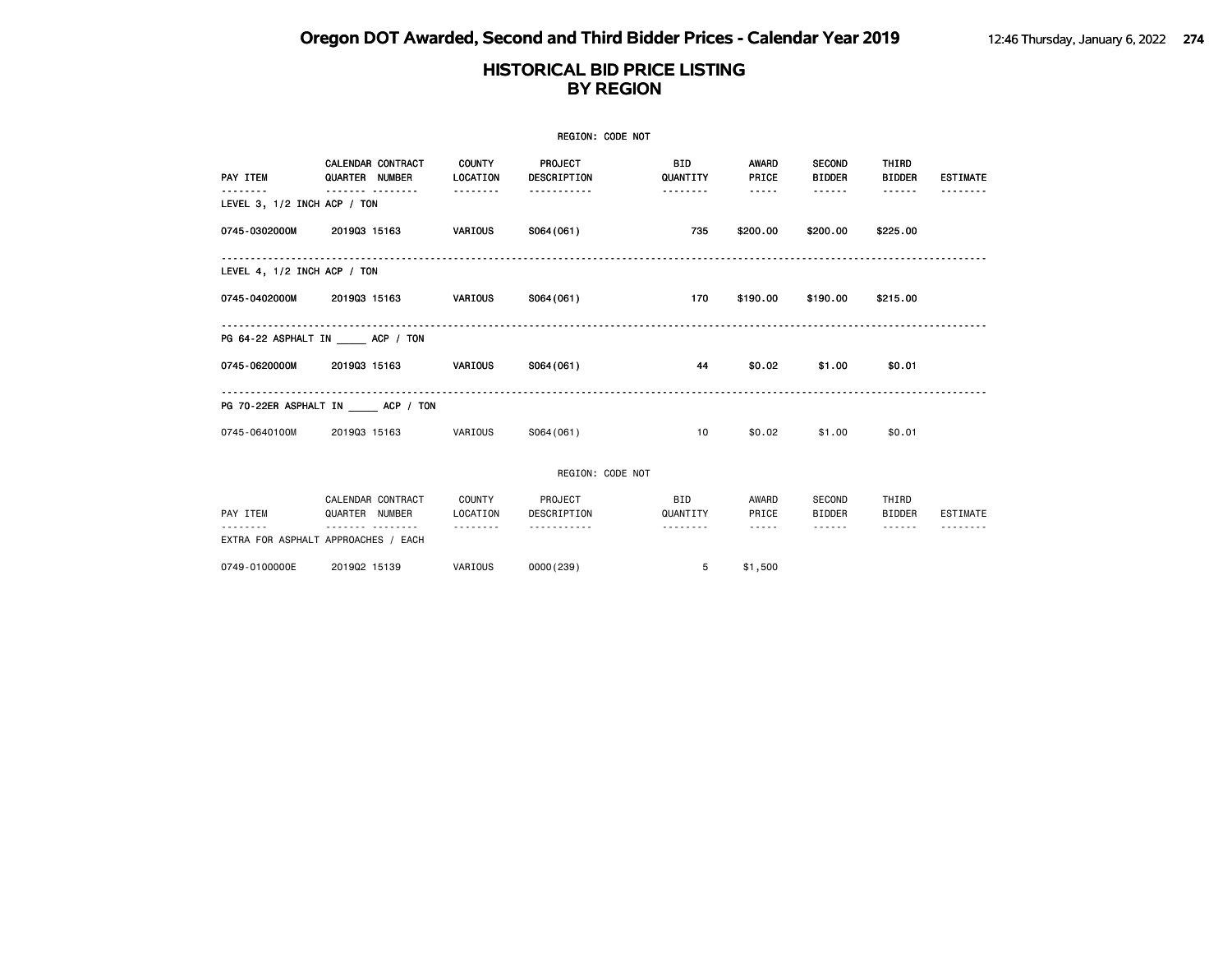|                           |                                                        |                           | REGION: CODE NOT              |                  |                |                                |                        |                 |
|---------------------------|--------------------------------------------------------|---------------------------|-------------------------------|------------------|----------------|--------------------------------|------------------------|-----------------|
| PAY ITEM                  | CALENDAR CONTRACT<br>QUARTER NUMBER                    | <b>COUNTY</b><br>LOCATION | <b>PROJECT</b><br>DESCRIPTION | BID.<br>QUANTITY | AWARD<br>PRICE | <b>SECOND</b><br><b>BIDDER</b> | THIRD<br><b>BIDDER</b> | <b>ESTIMATE</b> |
| .                         | ------- --------<br>CONC CURBS, CURB AND GUTTER / FOOT | --------                  | -----------                   | --------         | -----          | $- - - - - -$                  | $- - - - - -$          |                 |
| 0759-0103000F             | 201902 15139                                           | VARIOUS                   | 0000(239)                     | 300              | \$45.00        |                                |                        |                 |
|                           | CONC CURBS, CURB & GUTTER, MOD / FOOT                  |                           |                               |                  |                |                                |                        |                 |
| 0759-0105000F             | 201902 15139                                           | VARIOUS                   | 0000(239)                     | 160              | \$55.00        |                                |                        |                 |
|                           | .<br>CONCRETE CURBS, STANDARD CURB / FOOT              |                           |                               |                  |                |                                |                        |                 |
|                           | 0759-0110000F 2019Q2 15139                             | VARIOUS                   | 0000(239)                     | 1,242            | \$30.00        |                                |                        |                 |
|                           | .<br>CONC CURBS, STANDARD CURB, MOD / FOOT             |                           |                               |                  |                |                                |                        |                 |
| 0759-0112000F             | 201902 15139                                           | VARIOUS                   | 0000 (239)                    | 740              | \$55.00        |                                |                        |                 |
| CONCRETE ISLANDS / SQFT   |                                                        |                           |                               |                  |                |                                |                        |                 |
|                           | 0759-0122000J 201902 15139                             | VARIOUS                   | 0000(239)                     | 210              | \$35.00        |                                |                        |                 |
| CONCRETE DRIVEWAYS / SQFT |                                                        |                           |                               |                  |                |                                |                        |                 |
| 0759-0126000J             | 201902 15139                                           | <b>VARIOUS</b>            | 0000(239)                     | 500              | \$20.00        |                                |                        |                 |
| CONCRETE WALKS / SQFT     |                                                        |                           |                               |                  |                |                                |                        |                 |
| 0759-0128000J             | 201902 15139                                           | <b>VARIOUS</b>            | 0000(239)                     | 4,979            | \$16.00        |                                |                        |                 |
|                           | ----------<br>EXTRA FOR NEW CURB RAMPS / EACH          |                           |                               |                  |                |                                |                        |                 |
| 0759-0154100E             | 201902 15139                                           | VARIOUS                   | 0000(239)                     | 13               | \$1,000        |                                |                        |                 |
|                           | CONCRETE BUS SHELTER PADS / EACH                       |                           |                               |                  |                |                                |                        |                 |
| 0759-0156000E             | 201902 15139                                           | VARIOUS                   | 0000(239)                     | $\mathbf{1}$     | \$6,000        |                                |                        |                 |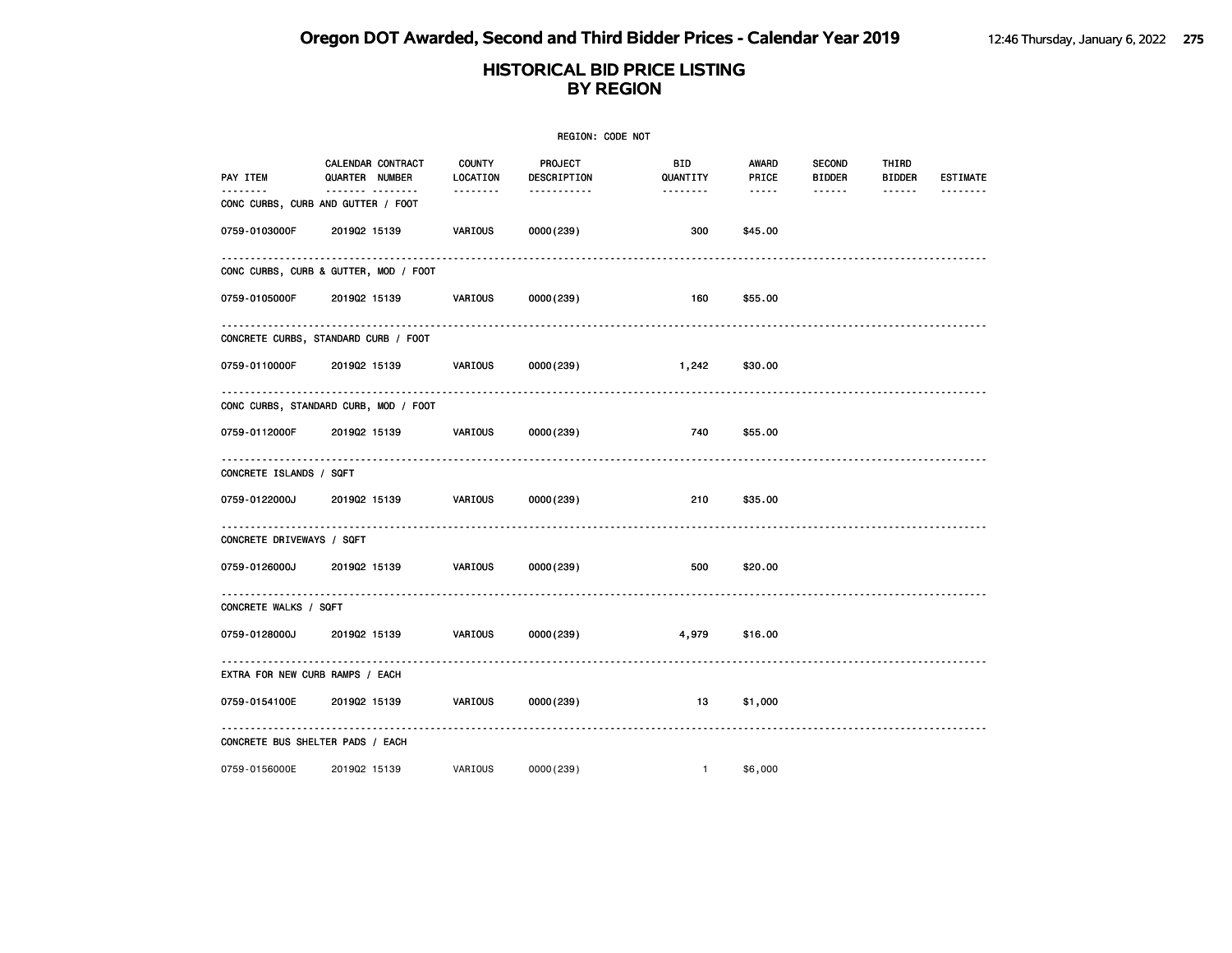|                                |                                            |                           | <b>REGION: CODE NOT</b>       |                  |                |                                |                        |                 |
|--------------------------------|--------------------------------------------|---------------------------|-------------------------------|------------------|----------------|--------------------------------|------------------------|-----------------|
| PAY ITEM                       | <b>CALENDAR CONTRACT</b><br>QUARTER NUMBER | <b>COUNTY</b><br>LOCATION | <b>PROJECT</b><br>DESCRIPTION | BID.<br>QUANTITY | AWARD<br>PRICE | <b>SECOND</b><br><b>BIDDER</b> | THIRD<br><b>BIDDER</b> | <b>ESTIMATE</b> |
| METAL HANDRAIL, 3 RAILS / FOOT |                                            |                           |                               |                  |                |                                |                        |                 |
| 0759-0162000F                  | 201902 15139                               | <b>VARIOUS</b>            | 0000(239)                     | 45               | \$200.00       |                                |                        |                 |
|                                | TRUNCATED DOMES ON NEW SURFACES / EACH     |                           |                               |                  |                |                                |                        |                 |
| 0759-0510000E                  | 201902 15139                               | VARIOUS                   | 0000(239)                     | 14               | \$1,000        |                                |                        |                 |
| BUS PADS / SQFT                |                                            |                           |                               |                  |                |                                |                        |                 |
| 0759-0800000J                  | 201902 15139                               | VARIOUS                   | 0000(239)                     | 2,130            | \$25.00        |                                |                        |                 |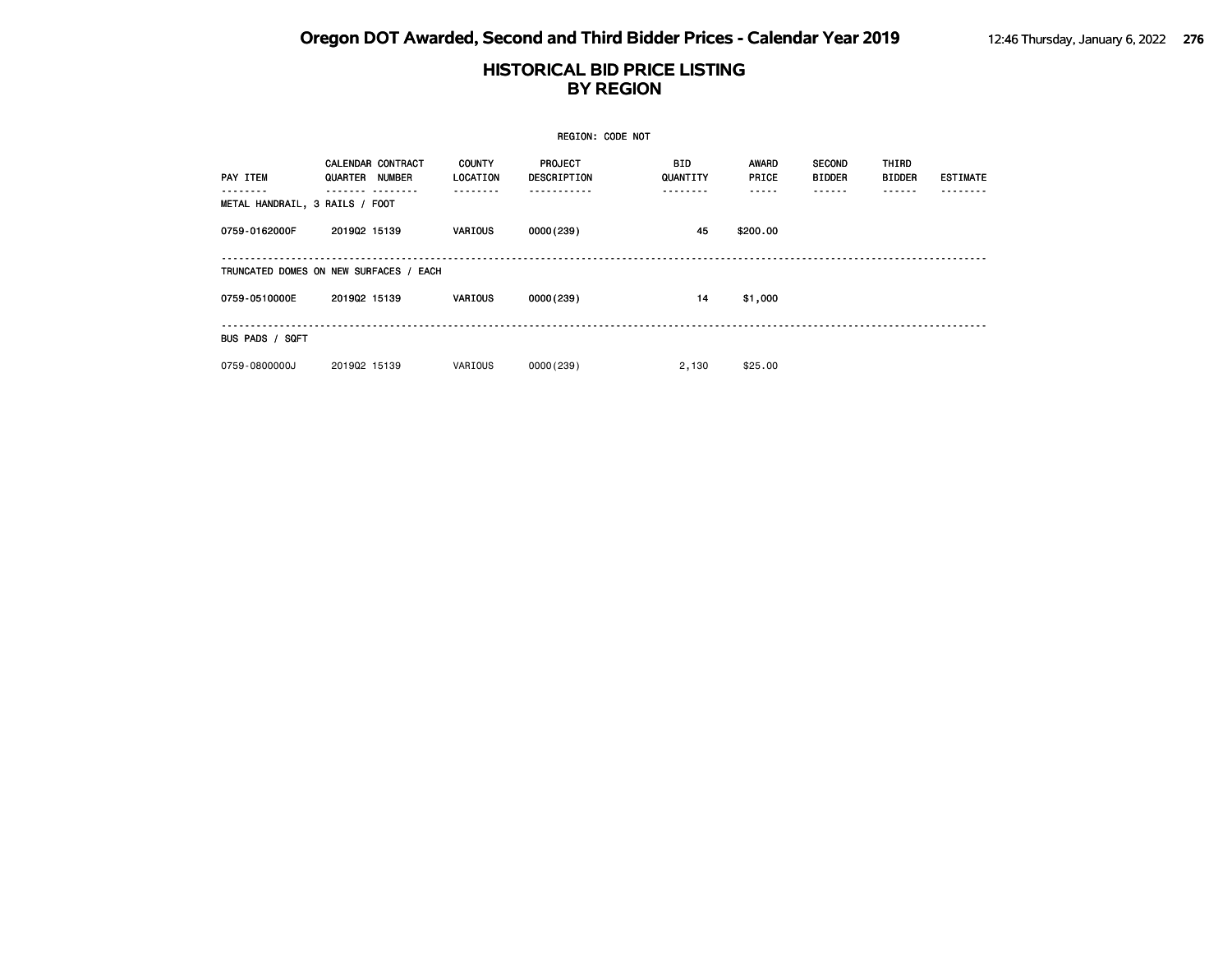|                                      |                                                |                | REGION: CODE NOT       |                        |                        |                            |                        |                 |
|--------------------------------------|------------------------------------------------|----------------|------------------------|------------------------|------------------------|----------------------------|------------------------|-----------------|
| PAY ITEM                             | CALENDAR CONTRACT COUNTY<br>QUARTER NUMBER     | LOCATION       | PROJECT<br>DESCRIPTION | <b>BID</b><br>QUANTITY | AWARD<br>PRICE         | <b>SECOND</b><br>BIDDER    | THIRD<br><b>BIDDER</b> | <b>ESTIMATE</b> |
| -------<br>GUARDRAIL, TYPE 2A / FOOT | ------- --------                               | --------       | -----------            | --------               | $\cdots \cdots \cdots$ | ------                     | ------                 |                 |
|                                      | 0810-0104000F 2019Q3 15163                     | VARIOUS        | S064(061)              | 75                     | \$25.00                | \$22.00                    | \$25.00                |                 |
|                                      | GUARDRAIL ANCHORS, TYPE 1 MOD / EACH           |                |                        |                        |                        |                            |                        |                 |
|                                      | 0810-0120000E  2019Q3 15163   VARIOUS          |                | S064(061)              | $\overline{4}$         | \$625.00               | \$750.00                   | \$800.00               |                 |
|                                      | GUARDRAIL END PIECES, TYPE B / EACH            |                |                        |                        |                        |                            |                        |                 |
|                                      | 0810-0122000E 2019Q3 15163 VARIOUS             |                | S064(061)              | $\overline{4}$         |                        | \$125.00 \$100.00          | \$200.00               |                 |
| GUARDRAIL CONNECTIONS / EACH         |                                                |                |                        |                        |                        |                            |                        |                 |
| 0810-0128000E 2019Q3 15163           |                                                | <b>VARIOUS</b> | S064(061)              | $\sim$ $-1$ $-$        |                        | \$425.00 \$414.00          | \$500.00               |                 |
|                                      | GUARDRAIL TERMINALS, NON-FLAR / EACH           |                |                        |                        |                        |                            |                        |                 |
|                                      | 0810-0129000E 2019Q3 15163 VARIOUS S064(061)   |                |                        | 5                      |                        | $$3,200$ $$3,600$ $$4,000$ |                        |                 |
|                                      | EXTRA FOR HAND DUG GUARDRAIL POST HOLES / EACH |                |                        |                        |                        |                            |                        |                 |
|                                      | 0810-0145000E 2019Q3 15163 VARIOUS             |                | S064(061)              | 3                      | \$225.00               | \$250.00                   | \$300.00               |                 |
|                                      | 31 INCH GUARDRAIL, TYPE _____ / FOOT           |                |                        |                        |                        |                            |                        |                 |
|                                      | 0810-0146000F 201903 15163 VARIOUS             |                | S064(061)              | 1,463                  | \$23.00                | \$22.00                    | \$25.00                |                 |
|                                      | GUARDRAIL HEIGHT CONVERSION, TYPE / EACH       |                |                        |                        |                        |                            |                        |                 |
| 0810-0147000E                        | 201903 15163                                   | VARIOUS        | S064(061)              | 1                      | \$650                  | \$1,000                    | \$2,000                |                 |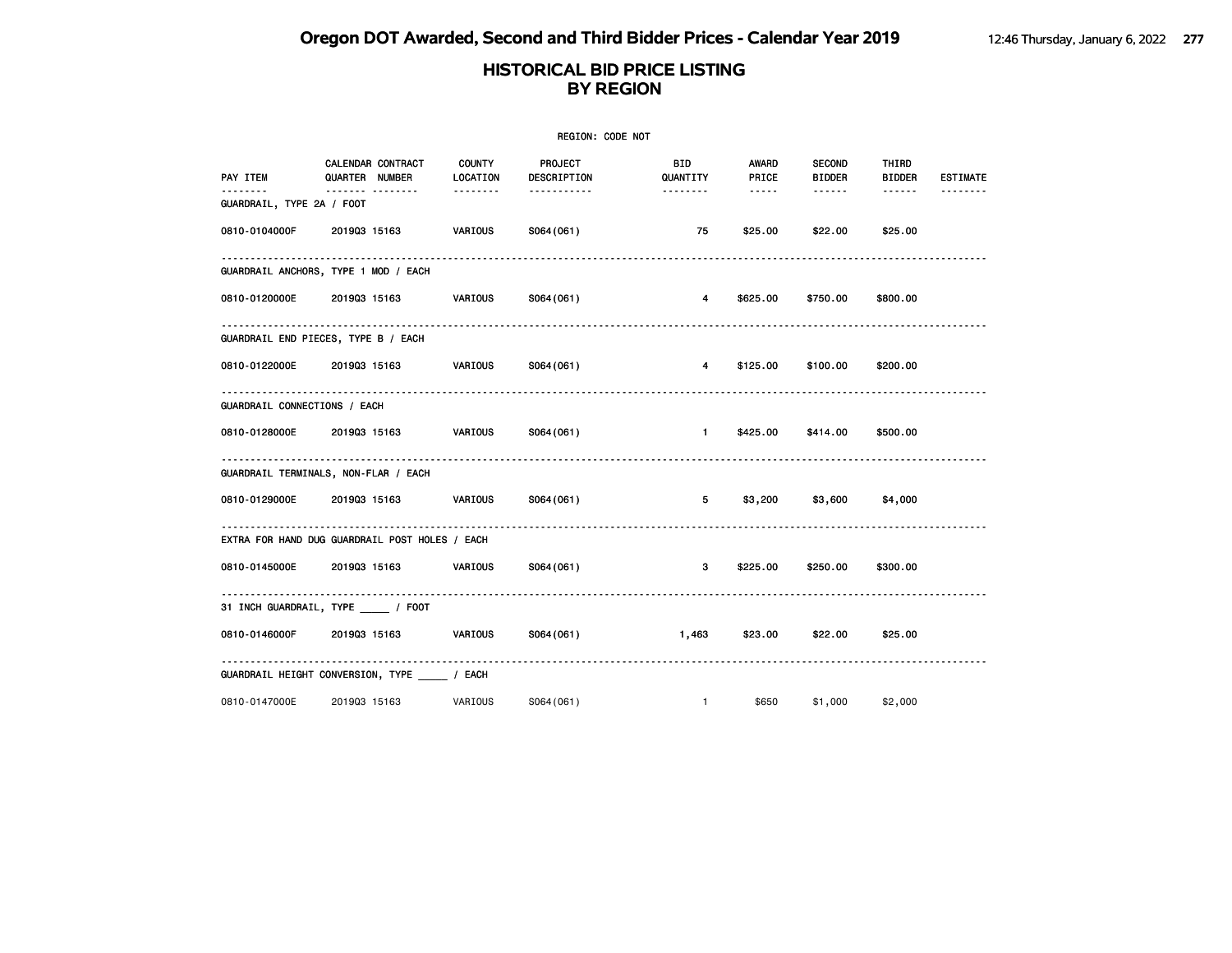### **HISTORICAL BID PRICE LISTING BY REGION**

|                                          |                   |                   |                    | REGION: CODE NOT       |                        |                                                                                                                                                                                 |                         |                        |                 |
|------------------------------------------|-------------------|-------------------|--------------------|------------------------|------------------------|---------------------------------------------------------------------------------------------------------------------------------------------------------------------------------|-------------------------|------------------------|-----------------|
| PAY ITEM                                 | QUARTER NUMBER    | CALENDAR CONTRACT | COUNTY<br>LOCATION | PROJECT<br>DESCRIPTION | <b>BID</b><br>QUANTITY | AWARD<br>PRICE                                                                                                                                                                  | SECOND<br><b>BIDDER</b> | THIRD<br><b>BIDDER</b> | <b>ESTIMATE</b> |
| . <b>.</b><br>DELINEATORS, TYPE 1 / EACH |                   | .                 | .                  | <u>.</u>               | --------               | $\frac{1}{2} \left( \frac{1}{2} \right) \left( \frac{1}{2} \right) \left( \frac{1}{2} \right) \left( \frac{1}{2} \right) \left( \frac{1}{2} \right) \left( \frac{1}{2} \right)$ | ------                  | ------                 |                 |
| 0840-0100000E                            | 201903 15155      |                   | VARIOUS            | SA00(209)              | 650                    | \$38,00                                                                                                                                                                         | \$46.00                 | \$47.50                |                 |
| MILEPOST MARKER POSTS / EACH             |                   |                   |                    |                        |                        |                                                                                                                                                                                 |                         |                        |                 |
| 0840-0106000E                            | 201902 15139      |                   | VARIOUS            | 0000(239)              | $\overline{2}$         | \$150.00                                                                                                                                                                        |                         |                        |                 |
|                                          | 201904 15178      |                   | VARIOUS            | S002(228)              | $\mathbf{1}$           | \$250.00                                                                                                                                                                        | \$350,00                | \$150,00               |                 |
|                                          |                   |                   |                    | REGION: CODE NOT       |                        |                                                                                                                                                                                 |                         |                        |                 |
| PAY ITEM                                 | QUARTER NUMBER    | CALENDAR CONTRACT | COUNTY<br>LOCATION | PROJECT<br>DESCRIPTION | BID<br>QUANTITY        | AWARD<br>PRICE                                                                                                                                                                  | SECOND<br><b>BIDDER</b> | THIRD<br><b>BIDDER</b> | ESTIMATE        |
| MONO-DIR WHITE TYPE 1AR MARKERS / EACH   | -------- -------- |                   |                    |                        | .                      | $\frac{1}{2} \left( \frac{1}{2} \right) \left( \frac{1}{2} \right) \left( \frac{1}{2} \right) \left( \frac{1}{2} \right) \left( \frac{1}{2} \right) \left( \frac{1}{2} \right)$ | ------                  | ------                 |                 |
| 0855-0101000E                            | 201902 15139      |                   | VARIOUS            | 0000(239)              | 41                     | \$5.50                                                                                                                                                                          |                         |                        |                 |
| BI-DIR YELLOW TYPE 1AR MARKERS / EACH    |                   |                   |                    |                        |                        |                                                                                                                                                                                 |                         |                        |                 |
| 0855-0103000E                            | 201903 15155      |                   | VARIOUS            | SA00(209)              | 3,950                  | \$4.75                                                                                                                                                                          | \$4.00                  | \$4.40                 |                 |
| BI-DIR YELLOW TYPE 1AR, RECESSED / EACH  |                   |                   |                    |                        |                        |                                                                                                                                                                                 |                         |                        |                 |
| 0855-0107000E                            | 201902 15142      |                   | VARIOUS            | SA00(187)              | 180                    | \$16,00                                                                                                                                                                         | \$16.00                 | \$15,00                |                 |

REGION: CODE NOT

|                                  | CALENDAR CONTRACT        | COUNTY   | PROJECT     | <b>BID</b> | AWARD  | <b>SECOND</b> | THIRD         |          |
|----------------------------------|--------------------------|----------|-------------|------------|--------|---------------|---------------|----------|
| PAY ITEM                         | <b>NUMBER</b><br>QUARTER | LOCATION | DESCRIPTION | QUANTITY   | PRICE  | <b>BIDDER</b> | <b>BIDDER</b> | ESTIMATE |
| --------                         | --------                 | -------- | .           | --------   | -----  | -------       | ------        | -------- |
| LONGITUDINAL PAVEMENT MARKINGS - | PAINT /                  | FOOT     |             |            |        |               |               |          |
|                                  |                          |          |             |            |        |               |               |          |
| 0860-0200000F                    | 201901 15135             | VARIOUS  | S007(081)   | .043.000   | \$0.13 | \$0.14        | \$0.10        |          |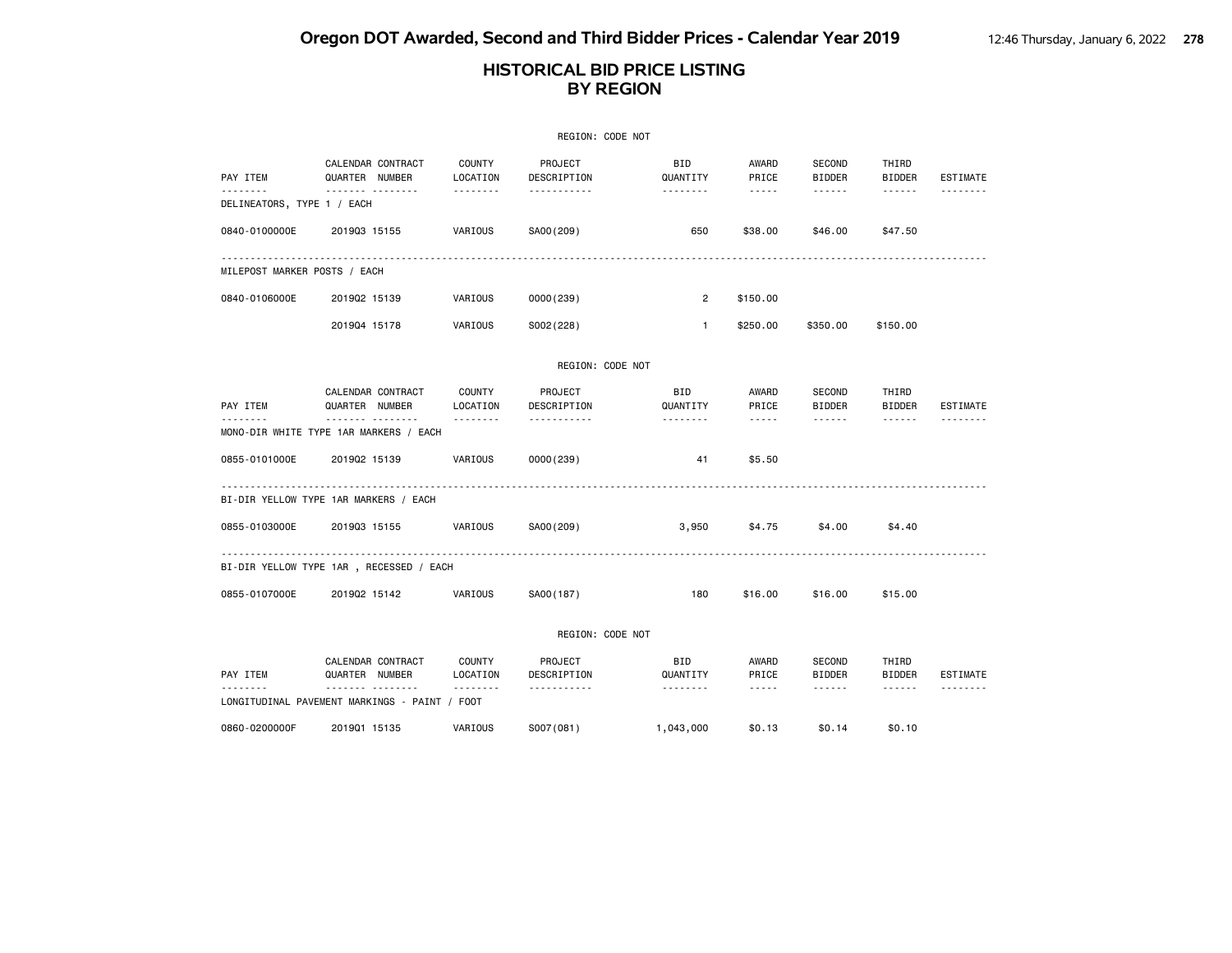|                                |                                                   |                                       | REGION: CODE NOT            |                        |                                                                                                                                                      |                                                 |                                  |                 |
|--------------------------------|---------------------------------------------------|---------------------------------------|-----------------------------|------------------------|------------------------------------------------------------------------------------------------------------------------------------------------------|-------------------------------------------------|----------------------------------|-----------------|
| PAY ITEM                       | CALENDAR CONTRACT<br>QUARTER NUMBER               | <b>COUNTY</b><br>LOCATION             | PROJECT<br>DESCRIPTION      | <b>BID</b><br>QUANTITY | <b>AWARD</b><br>PRICE                                                                                                                                | <b>SECOND</b><br><b>BIDDER</b>                  | THIRD<br><b>BIDDER</b>           | <b>ESTIMATE</b> |
| .                              | <br>THERMOPLASTIC, EXTRUDED, SURFACE, PROF / FOOT | <u>.</u>                              | .                           | <u> - - - - - - -</u>  | $- - - - -$                                                                                                                                          | ------                                          | ------                           | <u>.</u>        |
| 0865-0116600F                  | 201903 15163                                      | VARIOUS                               | S064(061)                   | 1,723                  | \$3.25                                                                                                                                               | \$3.45                                          | \$3.45                           |                 |
|                                | THERMOPLASTIC, EXTRUDED, SURFACE, N-PROF / FOOT   |                                       |                             |                        |                                                                                                                                                      |                                                 | ----------------------------     |                 |
| 0865-0116610F                  | 201902 15139                                      | VARIOUS                               | 0000(239)                   | 4,031                  | \$1.25                                                                                                                                               |                                                 |                                  |                 |
|                                | THERMOPL, EXTR OR SPRAY, SURF, N-PROF / FOOT      |                                       |                             |                        |                                                                                                                                                      |                                                 |                                  |                 |
| 0865-0160000F                  | 201902 15142                                      | VARIOUS                               | SA00(187)                   | 8,600                  | \$1.25                                                                                                                                               | \$1.15                                          | \$1.10                           |                 |
|                                |                                                   |                                       | REGION: CODE NOT            |                        |                                                                                                                                                      |                                                 |                                  |                 |
| PAY ITEM<br>.                  | CALENDAR CONTRACT<br>QUARTER NUMBER<br>           | <b>COUNTY</b><br>LOCATION<br><u>.</u> | PROJECT<br>DESCRIPTION<br>. | BID<br>QUANTITY<br>.   | AWARD<br>PRICE<br>$\sim$ $\sim$ $\sim$ $\sim$ $\sim$                                                                                                 | <b>SECOND</b><br><b>BIDDER</b><br>$- - - - - -$ | THIRD<br><b>BIDDER</b><br>------ | ESTIMATE        |
|                                | PVMT LEGEND, TYPE A: ARROWS / EACH                |                                       |                             |                        |                                                                                                                                                      |                                                 |                                  |                 |
| 0867-0102000E                  | 201902 15139                                      | VARIOUS                               | 0000(239)                   | $\mathbf{1}$           | \$200.00                                                                                                                                             |                                                 |                                  |                 |
|                                | PVMT LEGEND, TYPE B: ARROWS / EACH                |                                       |                             |                        |                                                                                                                                                      |                                                 |                                  |                 |
| 0867-0103000E                  | 201901 15135                                      | VARIOUS                               | S007(081)                   | 17                     | \$250.00                                                                                                                                             | \$400.00                                        | \$280.00                         |                 |
|                                | PVMT LEGEND, TYPE B-HS: BIKE LANE / EACH          |                                       |                             |                        |                                                                                                                                                      |                                                 |                                  |                 |
| 0867-0131000E                  | 201902 15139                                      | VARIOUS                               | 0000(239)                   | 3                      | \$300.00                                                                                                                                             |                                                 |                                  |                 |
| PAVEMENT BAR, TYPE B-HS / SQFT |                                                   |                                       |                             |                        |                                                                                                                                                      |                                                 |                                  |                 |
| 0867-0145100J                  | 201902 15139                                      | VARIOUS                               | 0000(239)                   | 926                    | \$9.65                                                                                                                                               |                                                 |                                  |                 |
|                                |                                                   |                                       | REGION: CODE NOT            |                        |                                                                                                                                                      |                                                 |                                  |                 |
| PAY ITEM                       | CALENDAR CONTRACT<br>QUARTER NUMBER               | COUNTY<br>LOCATION                    | PROJECT<br>DESCRIPTION      | BID<br>QUANTITY        | AWARD<br>PRICE                                                                                                                                       | <b>SECOND</b><br><b>BIDDER</b>                  | THIRD<br>BIDDER                  | ESTIMATE        |
|                                | .<br>CROSSWALK CLOSURE SUPPORTS / EACH            | .                                     | .                           | .                      | $\frac{1}{2} \left( \frac{1}{2} \right) \left( \frac{1}{2} \right) \left( \frac{1}{2} \right) \left( \frac{1}{2} \right) \left( \frac{1}{2} \right)$ | ------                                          | ------                           |                 |
| 0902-0101000E                  | 201902 15139                                      | VARIOUS                               | 0000(239)                   | 10                     | \$600.00                                                                                                                                             |                                                 |                                  |                 |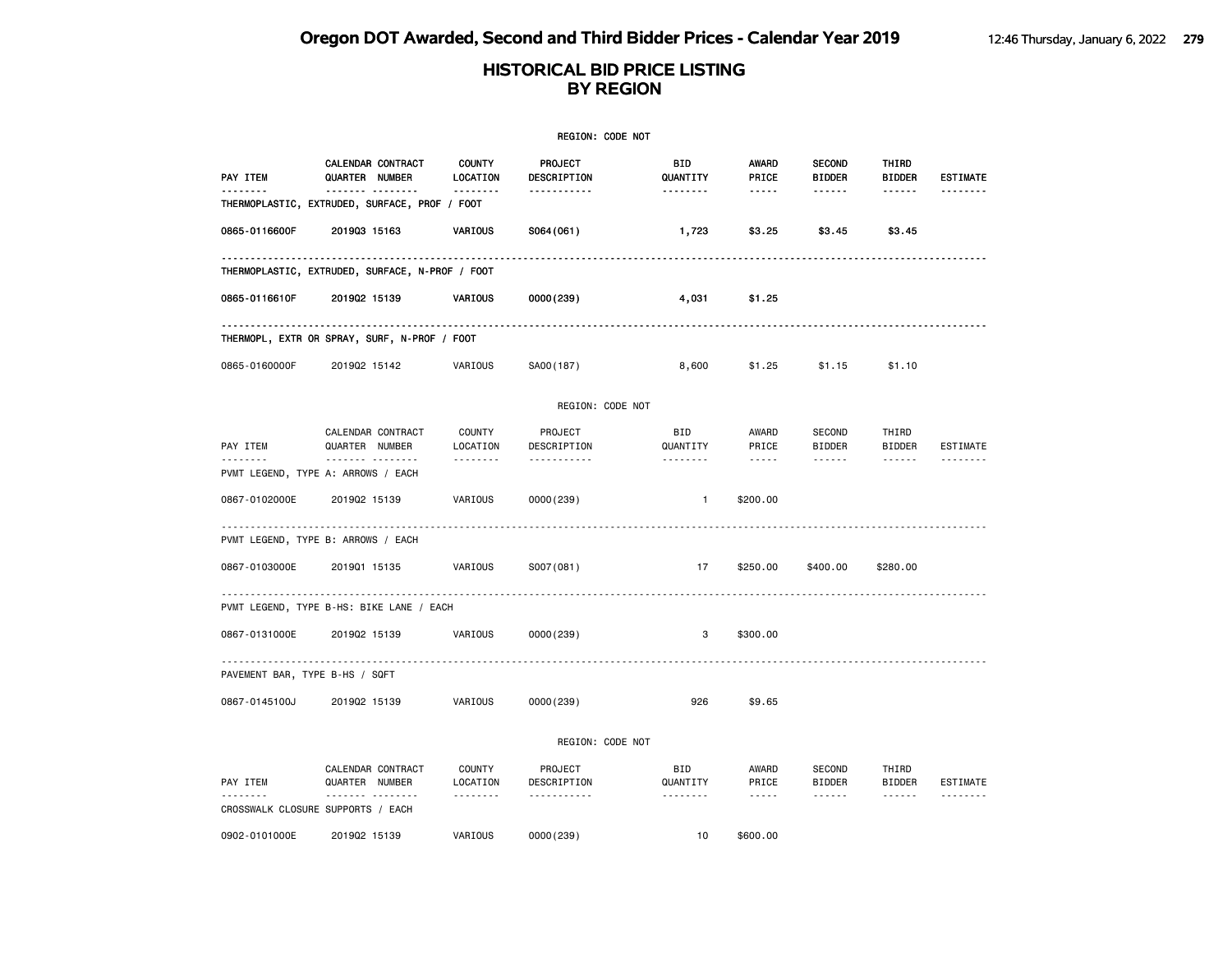|                                          |                |                   |                           | REGION: CODE NOT       |                        |                |                                |                        |                 |
|------------------------------------------|----------------|-------------------|---------------------------|------------------------|------------------------|----------------|--------------------------------|------------------------|-----------------|
| PAY ITEM                                 | QUARTER NUMBER | CALENDAR CONTRACT | <b>COUNTY</b><br>LOCATION | PROJECT<br>DESCRIPTION | BID<br>QUANTITY        | AWARD<br>PRICE | <b>SECOND</b><br><b>BIDDER</b> | THIRD<br><b>BIDDER</b> | <b>ESTIMATE</b> |
| .<br>WOOD SIGN POSTS / FBM               |                | . <sub>.</sub>    | .                         | <u>.</u>               | <u>.</u>               | -----          | ------                         | ------                 |                 |
| 0910-0100000K                            | 201902 15148   |                   | VARIOUS                   | SA00(110)              | 59,969                 | \$5.75         | \$13.00                        |                        |                 |
|                                          | 201903 15155   |                   | VARIOUS                   | SA00(209)              | 27,812                 | \$7.25         | \$5.40                         | \$7.00                 |                 |
|                                          | 201904 15167   |                   | VARIOUS                   | S026(128)              | 1,120                  | \$7.35         | \$15.00                        |                        |                 |
|                                          |                |                   |                           | REGION: CODE NOT       |                        |                |                                |                        |                 |
|                                          |                | CALENDAR CONTRACT | COUNTY                    | PROJECT                | BID                    | AWARD          | SECOND                         | THIRD                  |                 |
| PAY ITEM                                 | QUARTER NUMBER |                   | LOCATION                  | DESCRIPTION            | QUANTITY               | PRICE          | <b>BIDDER</b>                  | <b>BIDDER</b>          | <b>ESTIMATE</b> |
| <u>.</u><br>SIGN SUPPORT FOOTINGS / CUYD |                | <u>.</u>          | .                         | <u>.</u>               |                        | $\frac{1}{2}$  | <b>.</b>                       | $- - - - - - -$        | .               |
| 0920-0100000A                            | 201902 15139   |                   | VARIOUS                   | 0000(239)              | $\mathbf{1}$           | \$5,000        |                                |                        |                 |
|                                          |                | 15148             | VARIOUS                   | SA00(110)              | 1.80                   | \$1,111        | \$5,556                        |                        |                 |
|                                          | 201903 15163   |                   | VARIOUS                   | S064(061)              | 2.35                   | \$1,489        | \$1,489                        | \$1,702                |                 |
|                                          |                | 15163             | VARIOUS                   | S064(061)              | 71                     | \$1,127        | \$1,812                        | \$915                  |                 |
|                                          |                | 15163             | VARIOUS                   | S064(061)              | 79                     | \$1,044        | \$1,284                        | \$886                  |                 |
|                                          |                | 15163             | VARIOUS                   | S064(061)              | 79                     | \$1,108        | \$1,283                        | \$886                  |                 |
|                                          | 201904 15178   |                   | VARIOUS                   | S002(228)              | 1.10                   | \$21,262       | \$2,345                        | \$4,182                |                 |
|                                          |                | 15167             | VARIOUS                   | S026(128)              | 16.30                  | \$1,503        | \$3,681                        |                        |                 |
|                                          |                | 15170             | VARIOUS                   | SA00(160)              | 32.90                  | \$3,252        | \$3,860                        | \$1,669                |                 |
|                                          |                |                   |                           | REGION: CODE NOT       |                        |                |                                |                        |                 |
| PAY ITEM                                 | QUARTER NUMBER | CALENDAR CONTRACT | COUNTY<br>LOCATION        | PROJECT<br>DESCRIPTION | <b>BID</b><br>QUANTITY | AWARD<br>PRICE | SECOND<br><b>BIDDER</b>        | THIRD<br><b>BIDDER</b> | ESTIMATE        |
|                                          |                |                   | --------                  | -----------            | --------               | $\cdots$       | ------                         | ------                 |                 |

| --------                                   |              | ------- -------- | --------    | ------------ | --------- | -----       | ------- | ------- | --------- |
|--------------------------------------------|--------------|------------------|-------------|--------------|-----------|-------------|---------|---------|-----------|
| 60 IN DIA SIGN SUPP DRILL SHAFT FOUNDATN / |              |                  | <b>FOOT</b> |              |           |             |         |         |           |
| 0921-0501000F                              | 201904 15178 |                  | VARIOUS     | S002(228)    | 45        | .200<br>\$1 | \$3,200 | \$3,000 |           |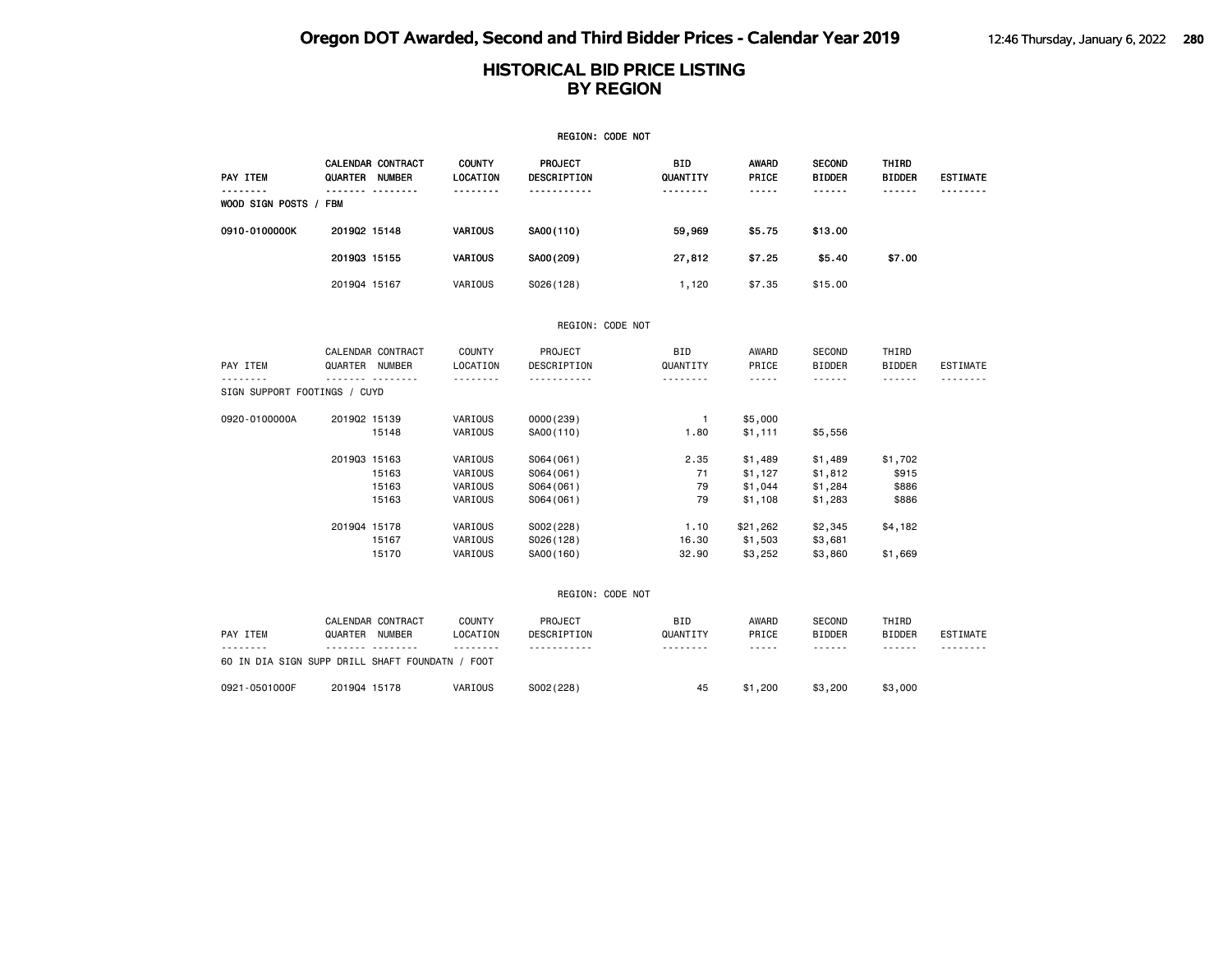|                                          |              |                                     |                               | <b>REGION: CODE NOT</b>             |                           |                                                                                                               |                                |                             |                 |
|------------------------------------------|--------------|-------------------------------------|-------------------------------|-------------------------------------|---------------------------|---------------------------------------------------------------------------------------------------------------|--------------------------------|-----------------------------|-----------------|
| PAY ITEM<br><u>.</u>                     |              | CALENDAR CONTRACT<br>QUARTER NUMBER | <b>COUNTY</b><br>LOCATION     | PROJECT<br>DESCRIPTION              | BID<br>QUANTITY           | <b>AWARD</b><br>PRICE                                                                                         | <b>SECOND</b><br><b>BIDDER</b> | THIRD<br><b>BIDDER</b>      | <b>ESTIMATE</b> |
| TRUSS SIGN BRIDGE / LB                   |              | <u> - - --------</u>                | --------                      | .                                   | --------                  | $\frac{1}{2} \frac{1}{2} \frac{1}{2} \frac{1}{2} \frac{1}{2} \frac{1}{2} \frac{1}{2} \frac{1}{2} \frac{1}{2}$ | .                              | ------                      |                 |
| 0930-0101000A                            | 201903 15163 | 15163                               | VARIOUS<br>VARIOUS            | S064(061)<br>S064(061)              | 46,700<br>57,000          | \$6.10<br>\$5.79                                                                                              | \$5.46<br>\$5.26               | \$5.89<br>\$5.61            |                 |
| MONOTUBE SIGN BRIDGE / LB                |              |                                     |                               |                                     |                           |                                                                                                               |                                |                             |                 |
| 0930-0102000A                            | 201903 15163 |                                     | VARIOUS                       | S064(061)                           | 31,800                    | \$7.08                                                                                                        | \$5.66                         | \$6.29                      |                 |
| MONOTUBE CANTILEVER SIGN STRUCTURES / LB |              |                                     |                               |                                     |                           |                                                                                                               |                                |                             |                 |
| 0930-0104000A                            | 201904 15178 | 15178<br>15178                      | VARIOUS<br>VARIOUS<br>VARIOUS | S002(228)<br>S002(228)<br>S002(228) | 2,500<br>14,000<br>18,000 | \$7.10<br>\$6.35<br>\$6.10                                                                                    | \$8.40<br>\$7.00<br>\$7.11     | \$16.00<br>\$7.14<br>\$6.39 |                 |
| BRIDGE STRUCTURE MOUNTS / LB             |              |                                     |                               |                                     |                           |                                                                                                               |                                |                             |                 |
| 0930-0105000A                            | 201902 15148 |                                     | VARIOUS                       | SA00(110)                           | 263                       | \$28.52                                                                                                       | \$38.02                        |                             |                 |
|                                          | 201903 15163 |                                     | VARIOUS                       | S064(061)                           | 5,000                     | \$15.00                                                                                                       | \$16.00                        | \$15.00                     |                 |
| ADJUSTABLE SIGN MOUNTS / LB              |              |                                     |                               |                                     |                           |                                                                                                               |                                |                             |                 |
| 0930-0108000A                            | 201902 15148 |                                     | VARIOUS                       | SA00(110)                           | 8,680                     | \$1.94                                                                                                        | \$6.91                         |                             |                 |
|                                          | 201903 15155 |                                     | VARIOUS                       | SA00(209)                           | 6,510                     | \$4.58                                                                                                        | \$4.45                         | \$4.35                      |                 |
| VERTICAL SIGN MOUNTS, EXISTING STRC / LB |              |                                     |                               |                                     |                           |                                                                                                               |                                |                             |                 |
| 0930-0109000A                            | 201903 15163 |                                     | VARIOUS                       | S064(061)                           | 1,800                     | \$19.44                                                                                                       | \$18.33                        | \$22.22                     |                 |
|                                          | 201904 15167 | 15178                               | VARIOUS<br>VARIOUS            | S026(128)<br>S002(228)              | 330<br>900                | \$19.09<br>\$16.58                                                                                            | \$24.24<br>\$20.00             | \$6.11                      |                 |
| SECONDARY SIGN MOUNTS / LB               |              |                                     |                               |                                     |                           |                                                                                                               |                                |                             |                 |
| 0930-0110000A                            | 201904 15167 |                                     | VARIOUS                       | S026(128)                           | 29.70                     | \$26.94                                                                                                       | \$13.47                        |                             |                 |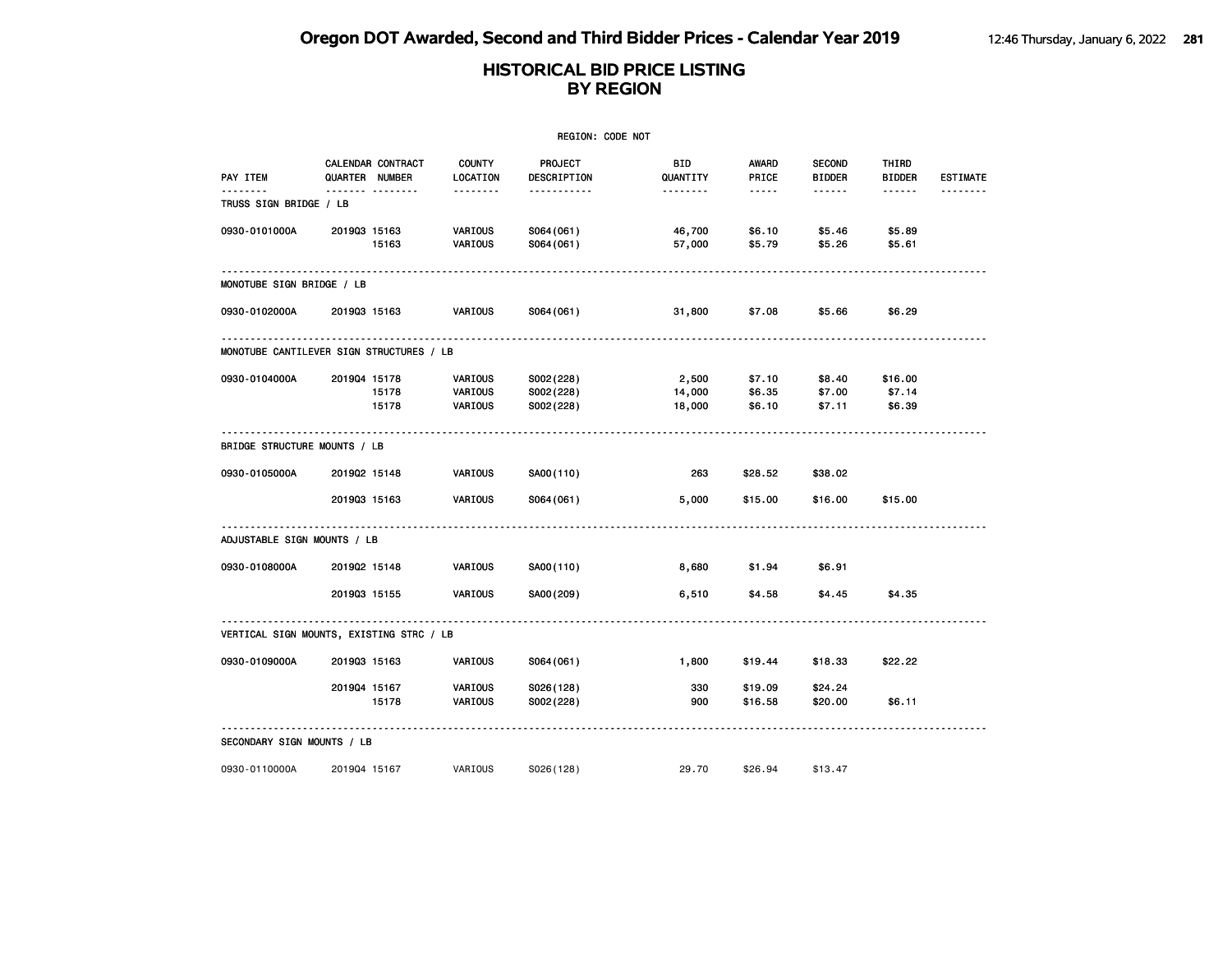|                                              |              |                                           |                                  | <b>REGION: CODE NOT</b>       |                        |                       |                                |                        |                 |
|----------------------------------------------|--------------|-------------------------------------------|----------------------------------|-------------------------------|------------------------|-----------------------|--------------------------------|------------------------|-----------------|
| PAY ITEM                                     | QUARTER      | <b>CALENDAR CONTRACT</b><br><b>NUMBER</b> | <b>COUNTY</b><br>LOCATION        | <b>PROJECT</b><br>DESCRIPTION | <b>BID</b><br>QUANTITY | <b>AWARD</b><br>PRICE | <b>SECOND</b><br><b>BIDDER</b> | THIRD<br><b>BIDDER</b> | <b>ESTIMATE</b> |
| MULTIPST BRKWY SIGN SUPPORTS / LB            |              |                                           |                                  |                               |                        |                       |                                |                        |                 |
| 0930-0111000A                                | 201903 15163 |                                           | VARIOUS                          | S064(061)                     | 1,197                  | \$4.18                | \$3.98                         | \$4.18                 |                 |
|                                              | 201904 15178 | 15167                                     | <b>VARIOUS</b><br><b>VARIOUS</b> | S002(228)<br>S026(128)        | 482.60<br>2,925        | \$7.67<br>\$4.14      | \$9.95<br>\$5.13               | \$7.25                 |                 |
| TRIANG BASE BRKWY SIGN SUPP / LB             |              |                                           |                                  |                               |                        |                       |                                |                        |                 |
| 0930-0112000A                                | 201902 15148 |                                           | VARIOUS                          | SA00(110)                     | 546.30                 | \$5.07                | \$9.15                         |                        |                 |
|                                              | 201903 15163 |                                           | <b>VARIOUS</b>                   | S064(061)                     | 271                    | \$9.59                | \$7.93                         | \$11.07                |                 |
|                                              | 201904 15167 |                                           | <b>VARIOUS</b>                   | S026(128)                     | 3,541                  | \$6.61                | \$8.47                         |                        |                 |
| PERF STEEL SQR TUBE SLIP BASE SIGN SUPP / LB |              |                                           |                                  |                               |                        |                       |                                |                        |                 |
| 0930-0114000A                                | 201902 15139 |                                           | <b>VARIOUS</b>                   | 0000(239)                     | $\blacksquare$         | \$6,000               |                                |                        |                 |
|                                              | 201904 15178 | 15170                                     | <b>VARIOUS</b><br>VARIOUS        | S002(228)<br>SA00(160)        | 104.10<br>36,929       | \$4.35<br>\$3.90      | \$8.17<br>\$4.25               | \$14.41<br>\$5.11      |                 |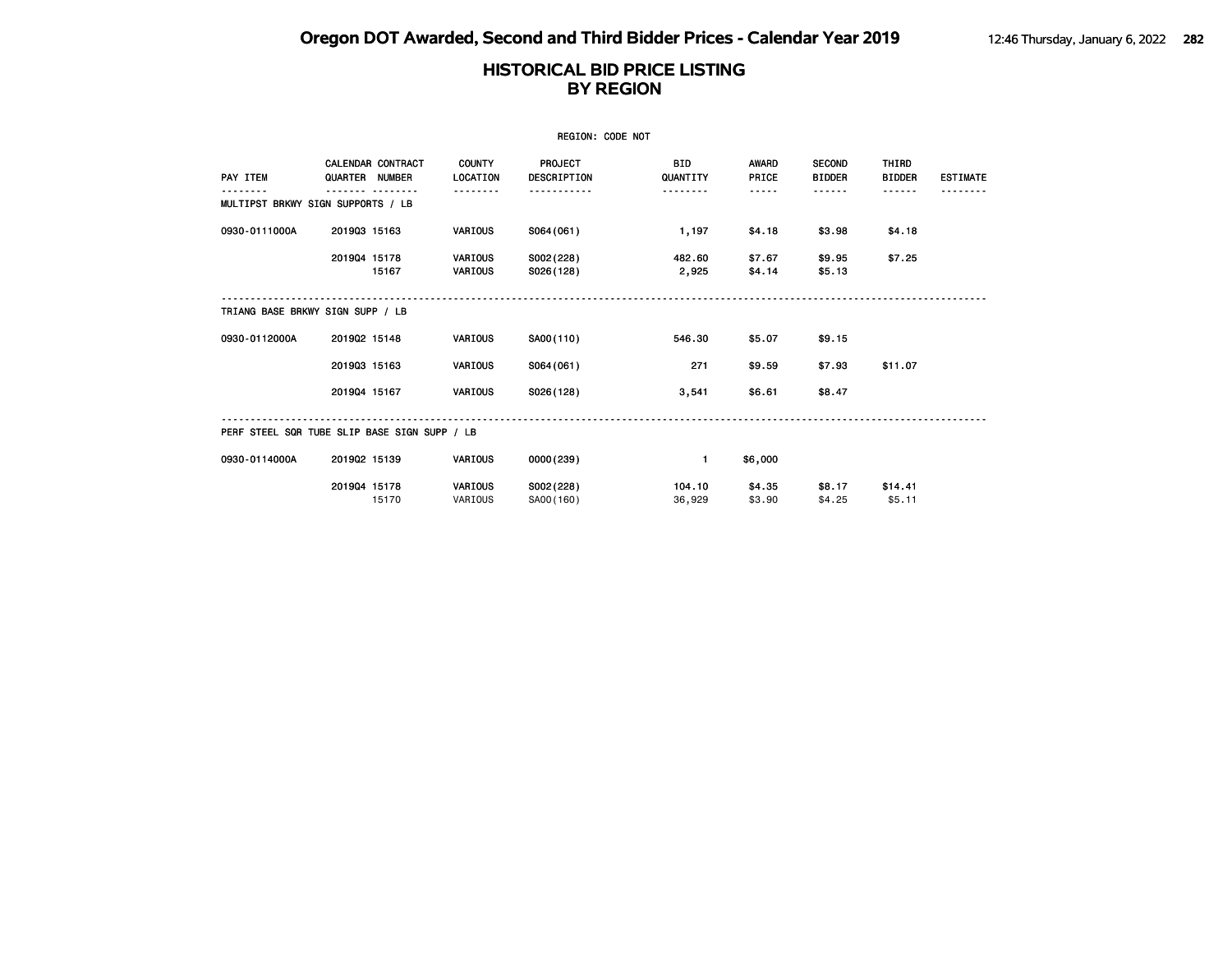|                                                   |                |                                     |                           | <b>REGION: CODE NOT</b> |                 |                |                                |                        |                 |
|---------------------------------------------------|----------------|-------------------------------------|---------------------------|-------------------------|-----------------|----------------|--------------------------------|------------------------|-----------------|
| PAY ITEM                                          | QUARTER NUMBER | CALENDAR CONTRACT                   | <b>COUNTY</b><br>LOCATION | PROJECT<br>DESCRIPTION  | BID<br>QUANTITY | AWARD<br>PRICE | <b>SECOND</b><br><b>BIDDER</b> | THIRD<br><b>BIDDER</b> | <b>ESTIMATE</b> |
| .<br>SIGNS, STANDARD SHEETING, EXTRUDED AL / SQFT |                | .                                   | .                         | .                       |                 | -----          | .                              | ------                 | .               |
| 0940-0201000J                                     | 201903 15163   |                                     | VARIOUS                   | S064(061)               | 33              | \$35.00        | \$32.00                        | \$40.00                |                 |
|                                                   | 201904 15167   |                                     | VARIOUS                   | S026(128)               | 846.80          | \$22.00        | \$40.00                        |                        |                 |
| SIGNS, STANDARD SHEETING, SHEET ALUMINUM / SQFT   |                |                                     |                           |                         |                 |                |                                |                        |                 |
| 0940-0202000J                                     | 201902 15139   |                                     | VARIOUS                   | 0000 (239)              | 338.50          | \$20.00        |                                |                        |                 |
|                                                   |                | 15148                               | VARIOUS                   | SA00(110)               | 12,098          | \$12.50        | \$23.00                        |                        |                 |
|                                                   | 201903 15163   |                                     | VARIOUS                   | S064(061)               | $\mathbf{1}$    | \$50.00        | \$50.00                        | \$60.00                |                 |
|                                                   |                | 15155                               | VARIOUS                   | SA00(209)               | 6,693           | \$13.00        | \$17.00                        | \$13.00                |                 |
|                                                   | 201904 15178   |                                     | VARIOUS                   | S002(228)               | 3               | \$826.00       | \$60.00                        | \$20.00                |                 |
|                                                   |                | 15167                               | VARIOUS                   | S026(128)               | 33              | \$13.00        | \$32.00                        |                        |                 |
| SIGNS, STANDARD SHEETING, PLYWOOD / SQFT          |                |                                     |                           |                         |                 |                |                                |                        |                 |
| 0940-0203000J                                     | 201904 15170   |                                     | VARIOUS                   | SA00(160)               | 3,623           | \$16.00        | \$10.80                        | \$15.00                |                 |
| SIGNS, TYPE IX SHEETING, EXTRUDED AL / SQFT       |                |                                     |                           |                         |                 |                |                                |                        |                 |
| 0940-0204000J                                     | 201904 15167   |                                     | VARIOUS                   | S026(128)               | 240             | \$25.00        | \$35.00                        |                        |                 |
| SIGNS, TYPE IX SHEETING, SHEET ALUMINUM / SQFT    |                |                                     |                           |                         |                 |                |                                |                        |                 |
| 0940-0205000J                                     | 201904 15167   |                                     | VARIOUS                   | S026(128)               | 17.30           | \$15.00        | \$40.00                        |                        |                 |
|                                                   |                |                                     |                           | REGION: CODE NOT        |                 |                |                                |                        |                 |
| PAY ITEM                                          |                | CALENDAR CONTRACT<br>QUARTER NUMBER | COUNTY<br>LOCATION        | PROJECT<br>DESCRIPTION  | BID<br>QUANTITY | AWARD<br>PRICE | SECOND<br><b>BIDDER</b>        | THIRD<br><b>BIDDER</b> | ESTIMATE        |
| POLE FOUNDATIONS / EACH                           |                | .                                   | --------                  | <u>.</u>                | <u>.</u>        | $- - - - -$    | ------                         | $- - - - - -$          |                 |
| 0970-0100000A                                     | 201902 15139   |                                     | VARIOUS                   | 0000(239)               | $\mathbf{1}$    | \$13,000       |                                |                        |                 |
| SWITCHING, CONDUIT, AND WIRING / FOOT             |                |                                     |                           |                         |                 |                |                                |                        |                 |
| 0970-0105000A                                     | 201902 15139   |                                     | VARIOUS                   | 0000(239)               | $\mathbf{1}$    | \$60,000       |                                |                        |                 |
|                                                   | 201903 15163   |                                     | VARIOUS                   | S064(061)               | 800             | \$43.75        | \$12.50                        | \$18.75                |                 |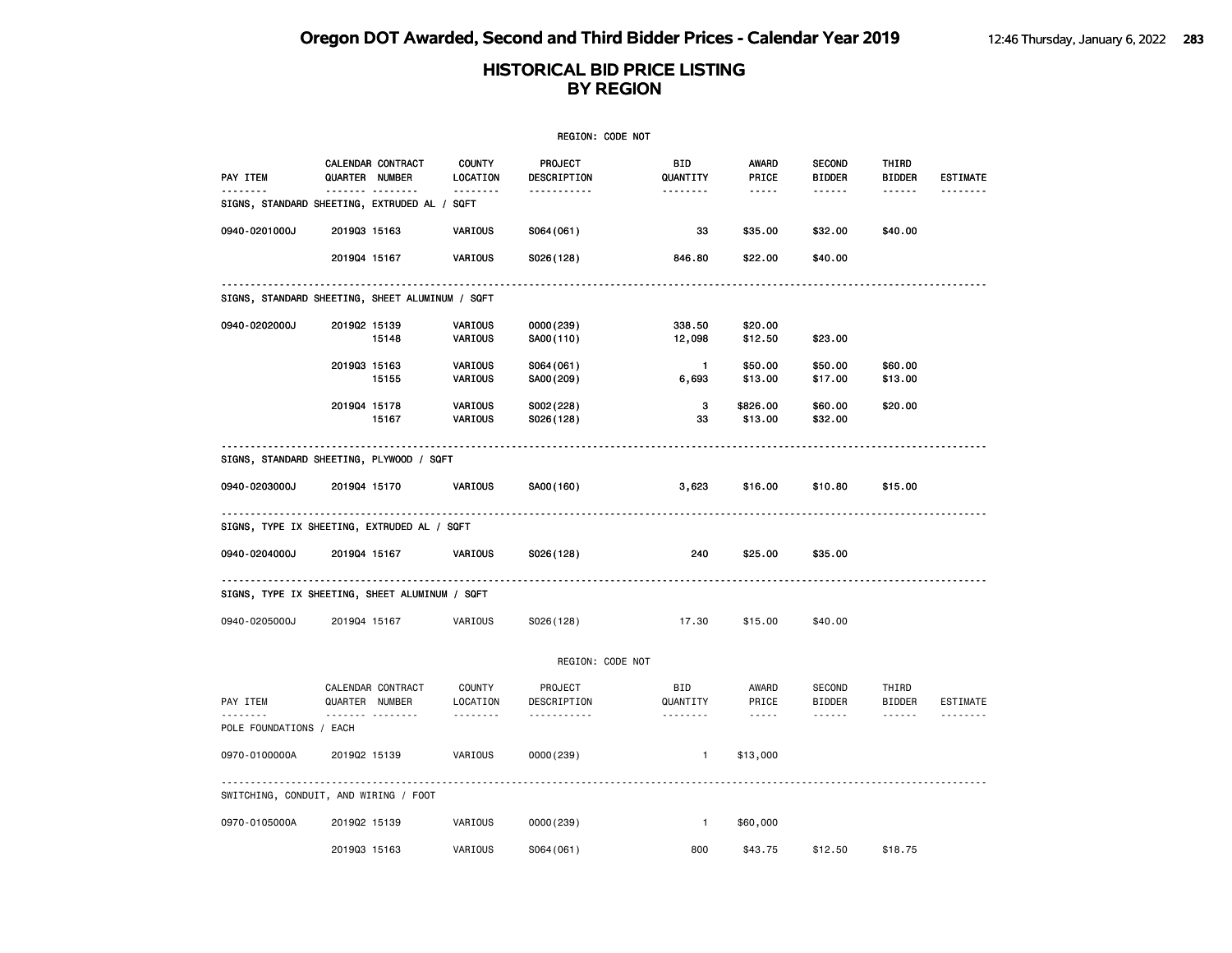| REGION: CODE NOT                           |                     |                   |                           |                        |                      |                                                                                                                                                               |                                |                                |                 |  |  |
|--------------------------------------------|---------------------|-------------------|---------------------------|------------------------|----------------------|---------------------------------------------------------------------------------------------------------------------------------------------------------------|--------------------------------|--------------------------------|-----------------|--|--|
| PAY ITEM                                   | QUARTER NUMBER      | CALENDAR CONTRACT | <b>COUNTY</b><br>LOCATION | PROJECT<br>DESCRIPTION | BID<br>QUANTITY      | AWARD<br>PRICE                                                                                                                                                | <b>SECOND</b><br><b>BIDDER</b> | THIRD<br><b>BIDDER</b>         | <b>ESTIMATE</b> |  |  |
| TRAFFIC SIGNAL MODIFICATION, _____ / EACH  | .                   |                   | <u>.</u>                  | .                      | <u>.</u>             | -----                                                                                                                                                         | ------                         | ------                         |                 |  |  |
| 0990-0102000A                              | 201902 15139        |                   | VARIOUS                   | 0000(239)              | $\mathbf{1}$         | \$20,000                                                                                                                                                      |                                |                                |                 |  |  |
|                                            |                     | 15139             | VARIOUS                   | 0000(239)              | 1                    | \$13,000                                                                                                                                                      |                                |                                |                 |  |  |
|                                            | 201903 15157        |                   | VARIOUS                   | SA00(207)              | 1                    | \$25,414                                                                                                                                                      | \$36,000                       | \$35,469                       |                 |  |  |
|                                            |                     | 15157             | VARIOUS                   | SA00(207)              | 1                    | \$25,414                                                                                                                                                      | \$36,500                       | \$35,070                       |                 |  |  |
|                                            |                     | 15157             | VARIOUS                   | SA00(207)              | 1                    | \$26,129                                                                                                                                                      | \$36,500                       | \$34,986                       |                 |  |  |
|                                            |                     | 15157             | VARIOUS                   | SA00(207)              | 1                    | \$27,030                                                                                                                                                      | \$36,500                       | \$38,729                       |                 |  |  |
|                                            |                     | 15157             | VARIOUS                   | SA00(207)              | 1                    | \$25,414                                                                                                                                                      | \$38,000                       | \$36,131                       |                 |  |  |
|                                            |                     | 15157             | VARIOUS                   | SA00(207)              | 1                    | \$26,129                                                                                                                                                      | \$36,000                       | \$33,652                       |                 |  |  |
|                                            |                     | 15157             | VARIOUS                   | SA00(207)              | 1                    | \$26,129                                                                                                                                                      | \$32,500                       | \$34,414                       |                 |  |  |
|                                            |                     | 15157             | VARIOUS                   | SA00(207)              | 1                    | \$27,913                                                                                                                                                      | \$36,500                       | \$39,825                       |                 |  |  |
|                                            |                     | 15157             | VARIOUS                   | SA00(207)              | 1                    | \$28,030                                                                                                                                                      | \$32,500                       | \$38,938                       |                 |  |  |
|                                            |                     | 15157             | VARIOUS                   | SA00(207)              | 1                    | \$36,950                                                                                                                                                      | \$45,000                       | \$56,495                       |                 |  |  |
|                                            |                     | 15157             | VARIOUS                   | SA00(207)              | $\mathbf{1}$         | \$28,030                                                                                                                                                      | \$36,500                       | \$38,920                       |                 |  |  |
| FLASHING BEACON INSTALLATION, _____ / EACH |                     |                   |                           |                        |                      |                                                                                                                                                               |                                |                                |                 |  |  |
| 0990-0106000A                              | 201902 15139        |                   | VARIOUS                   | 0000 (239)             | $\mathbf{1}$<br>1    | \$50,000                                                                                                                                                      |                                |                                |                 |  |  |
|                                            |                     | 15148<br>15148    | VARIOUS                   | SA00(110)              | 1                    | \$48,300                                                                                                                                                      | \$50,000                       |                                |                 |  |  |
|                                            |                     |                   | VARIOUS                   | SA00(110)              |                      | \$36,500                                                                                                                                                      | \$50,000                       |                                |                 |  |  |
|                                            |                     |                   |                           | REGION: CODE NOT       |                      |                                                                                                                                                               |                                |                                |                 |  |  |
|                                            |                     | CALENDAR CONTRACT | <b>COUNTY</b>             | PROJECT                | <b>BID</b>           | AWARD                                                                                                                                                         | SECOND                         | THIRD                          |                 |  |  |
| PAY ITEM                                   | QUARTER NUMBER<br>. |                   | LOCATION<br>.             | DESCRIPTION            | QUANTITY<br><u>.</u> | PRICE<br>$\frac{1}{2} \left( \frac{1}{2} \right) \left( \frac{1}{2} \right) \left( \frac{1}{2} \right) \left( \frac{1}{2} \right) \left( \frac{1}{2} \right)$ | <b>BIDDER</b><br>------        | <b>BIDDER</b><br>$- - - - - -$ | <b>ESTIMATE</b> |  |  |
| PERMANENT SEEDING / ACRE                   |                     |                   |                           |                        |                      |                                                                                                                                                               |                                |                                |                 |  |  |
| 1030-0108000R                              | 201902 15139        |                   | VARIOUS                   | 0000(239)              | 0.70                 | \$3,500                                                                                                                                                       |                                |                                |                 |  |  |
|                                            | 201903 15163        |                   | VARIOUS                   | S064(061)              | $\mathbf{1}$         | \$5,500                                                                                                                                                       | \$5,300                        | \$5,000                        |                 |  |  |
| WATER QUALITY SEEDING / ACRE               |                     |                   |                           |                        |                      |                                                                                                                                                               |                                |                                |                 |  |  |
| 1030-0118000R                              | 201902 15139        |                   | VARIOUS                   | 0000(239)              | 0.10                 | \$8,000                                                                                                                                                       |                                |                                |                 |  |  |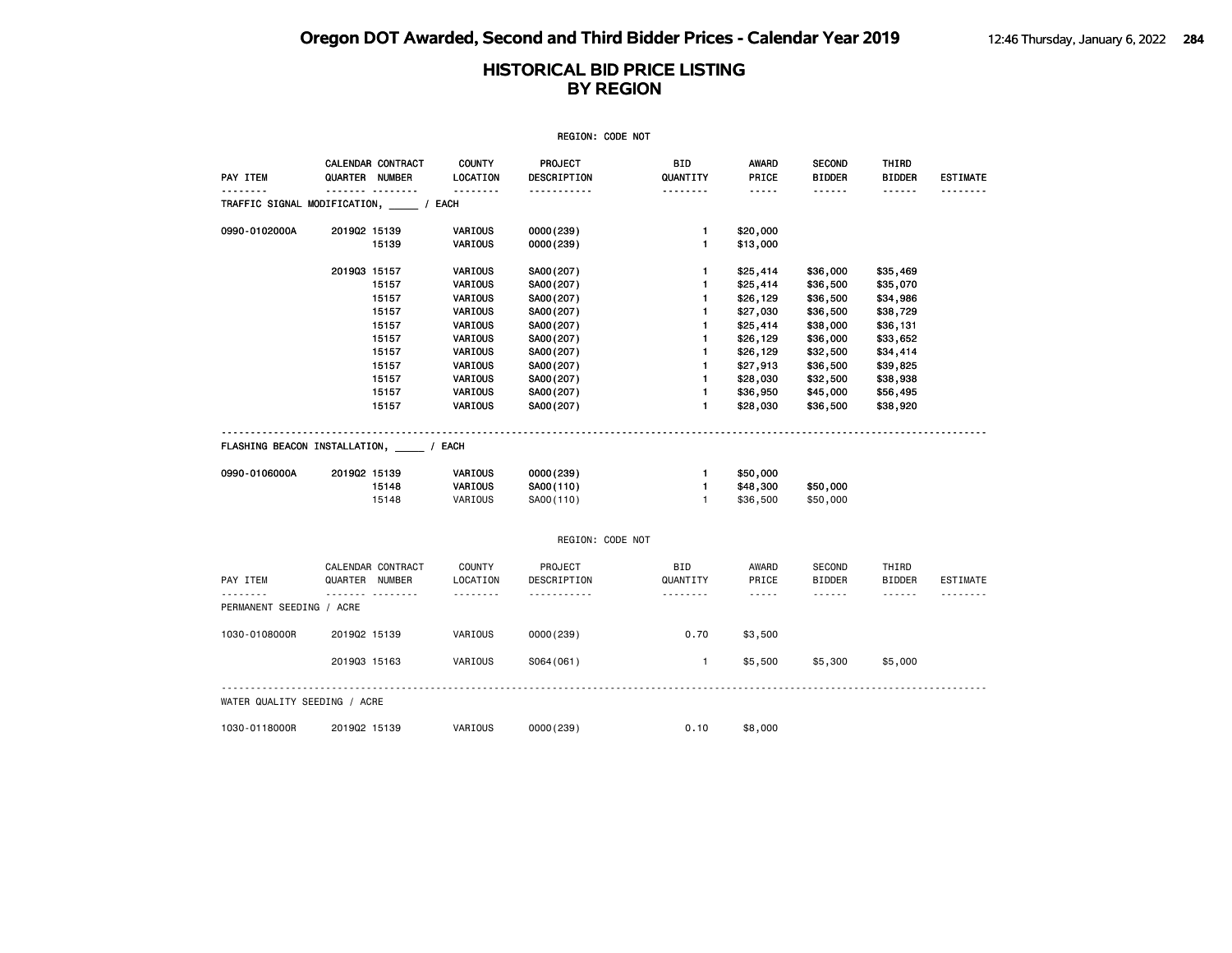| REGION: CODE NOT            |                                     |                           |                        |                        |                |                                |                        |                 |  |  |
|-----------------------------|-------------------------------------|---------------------------|------------------------|------------------------|----------------|--------------------------------|------------------------|-----------------|--|--|
| PAY ITEM                    | CALENDAR CONTRACT<br>QUARTER NUMBER | <b>COUNTY</b><br>LOCATION | PROJECT<br>DESCRIPTION | <b>BID</b><br>QUANTITY | AWARD<br>PRICE | <b>SECOND</b><br><b>BIDDER</b> | THIRD<br><b>BIDDER</b> | <b>ESTIMATE</b> |  |  |
| .<br>SOIL TESTING / EACH    | .                                   | .                         | <u>.</u>               | .                      | $- - - - -$    | .                              | ------                 |                 |  |  |
| 1040-0100000E               | 201903 15163                        | VARIOUS                   | S064(061)              | $\blacksquare$         | \$300          | \$300                          | \$1,000                |                 |  |  |
| TOPSOIL / CUYD              |                                     |                           |                        |                        |                |                                |                        |                 |  |  |
| 1040-0101000K               | 201902 15139                        | VARIOUS                   | 0000(239)              | 288.60                 | \$70.00        |                                |                        |                 |  |  |
|                             | CONIFER TREES, 6 FT HEIGHT / EACH   |                           |                        |                        |                |                                |                        |                 |  |  |
| 1040-0114000E               | 201902 15139                        | VARIOUS                   | 0000(239)              | $\blacksquare$         | \$675.00       |                                |                        |                 |  |  |
| SHRUBS, #1 CONTAINER / EACH |                                     |                           |                        |                        |                |                                |                        |                 |  |  |
| 1040-0153000E               | 201902 15139                        | <b>VARIOUS</b>            | 0000(239)              | 5,034                  | \$12.50        |                                |                        |                 |  |  |
|                             | 201903 15163                        | VARIOUS                   | S064(061)              | 178                    | \$70.00        | \$69.00                        | \$69.00                |                 |  |  |
| SHRUBS, #2 CONTAINER / EACH |                                     |                           |                        |                        |                |                                |                        |                 |  |  |
| 1040-0154000E               | 201902 15139                        | VARIOUS                   | 0000(239)              | 205                    | \$24.00        |                                |                        |                 |  |  |
| BARK MULCH / CUYD           |                                     |                           |                        |                        |                |                                |                        |                 |  |  |
| 1040-0190000K               | 201902 15139                        | VARIOUS                   | 0000(239)              | 58.50                  | \$65.00        |                                |                        |                 |  |  |
| COMPOST MULCH / CUYD        |                                     |                           |                        |                        |                |                                |                        |                 |  |  |
| 1040-0194000K               | 201903 15163                        | VARIOUS                   | S064(061)              | 42                     | \$60.00        | \$57.00                        | \$65.00                |                 |  |  |